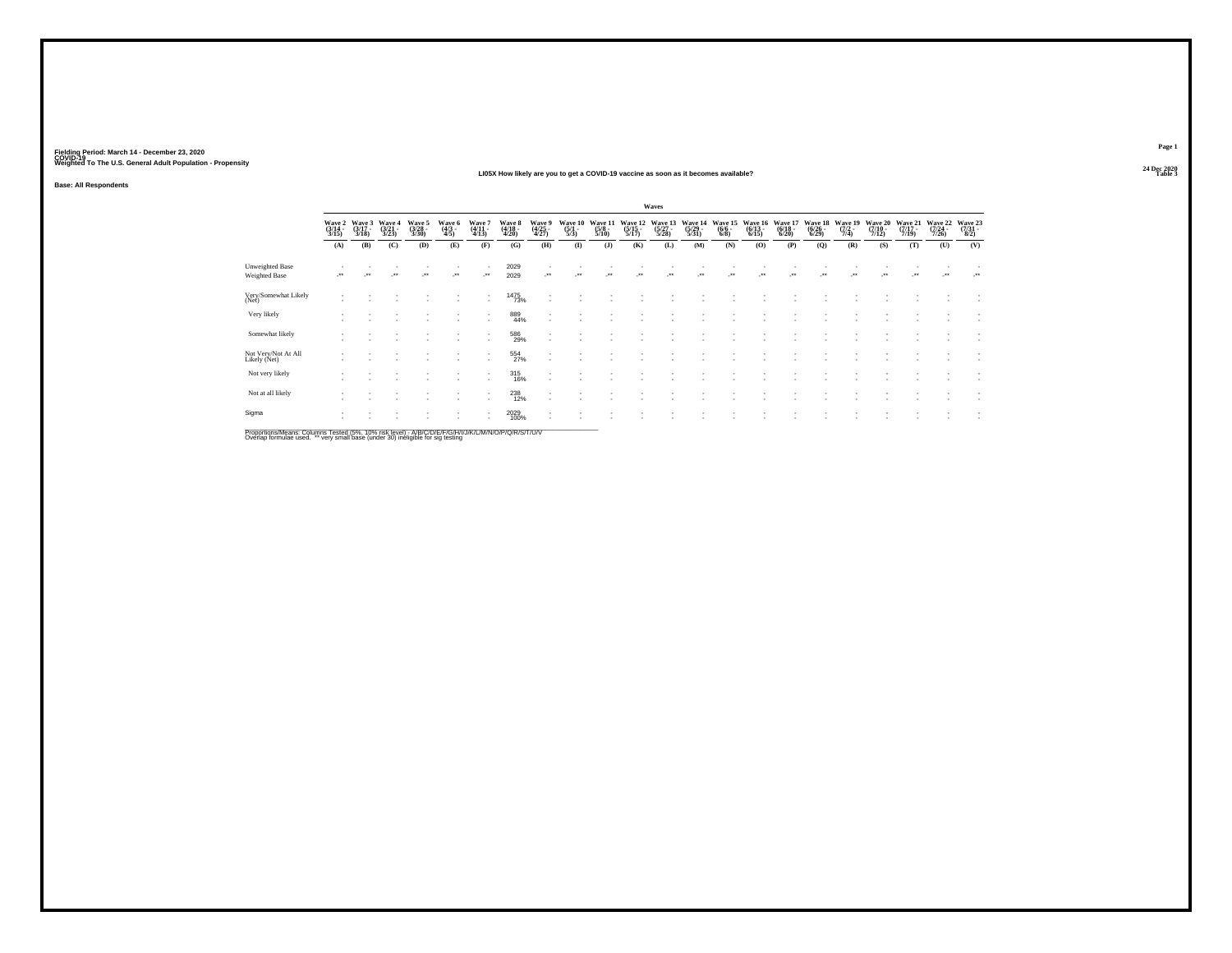### **Base: All Respondents**

### **24 Dec 2020Q3A Which of the following best describes your response to coronavirus?Table 6**

|                                                                                     |                            |                             |                                 |                               |                                         |                                            |                                     |                          |                                      |                                 |                                             | Waves                            |                                  |                                       |                       |                                         |                                  |                                       |                                         |                                  |                                         |                                 |
|-------------------------------------------------------------------------------------|----------------------------|-----------------------------|---------------------------------|-------------------------------|-----------------------------------------|--------------------------------------------|-------------------------------------|--------------------------|--------------------------------------|---------------------------------|---------------------------------------------|----------------------------------|----------------------------------|---------------------------------------|-----------------------|-----------------------------------------|----------------------------------|---------------------------------------|-----------------------------------------|----------------------------------|-----------------------------------------|---------------------------------|
|                                                                                     | Wave 2<br>(3/14 -<br>3/15) | Wave 3<br>(3/17)<br>3/18    | Wave 4<br>$\frac{(3/21)}{3/23}$ | Wave 5<br>$\frac{3728}{3/30}$ | <b>Wave 6</b><br>$\frac{(4/3)}{4/5}$    | Wave <sup>'</sup><br>$\frac{(4/11)}{4/13}$ | <b>Wave 8</b><br>(4/18 -<br>4/20)   | Wave 9<br>(4/25<br>4/27) | Wave 10<br>$\frac{(5/1)}{5/3}$       | Wave 11<br>$\frac{(5/8)}{5/10}$ | Wave 12<br>$\frac{(5/15)}{5/17}$            | Wave 13<br>$\frac{(5/27)}{5/28}$ | Wave 14<br>$\frac{(5/29)}{5/31}$ | Wave 15 Wave 16<br>$\binom{6/6}{6/8}$ | $\frac{(6/13)}{6/15}$ | <b>Wave 17</b><br>$\frac{(6/18)}{6/20}$ | Wave 18<br>$\frac{(6/26)}{6/29}$ | <b>Wave 19</b><br>$\frac{(7/2)}{7/4}$ | <b>Wave 20</b><br>$\frac{(7/10)}{7/12}$ | Wave 21<br>$\frac{(7/17)}{7/19}$ | <b>Wave 22</b><br>$\frac{(7/24)}{7/26}$ | Wave 23<br>$\frac{(7/31)}{8/2}$ |
|                                                                                     | (A)                        | (B)                         | (C)                             | (D)                           | (E)                                     | (F)                                        | (G)                                 | (H)                      | $\bf{I}$                             | $($ $)$                         | (K)                                         | (L)                              | (M)                              | (N)                                   | (O)                   | (P)                                     | $\mathbf{Q}$                     | (R)                                   | (S)                                     | (T)                              | (U)                                     | (V)                             |
| Unweighted Base<br>Weighted Base                                                    | $\cdot$                    | 2019<br>2019                | 2023<br>2023                    | 2016<br>2016                  | 1993<br>1993                            | 2013<br>2013                               | $\overline{\phantom{a}}$<br>$\cdot$ | $\cdot$                  | 2039<br>2039                         | 2030<br>2066                    | 1961<br>1961                                | 1996<br>1996                     | 1965<br>1965                     | 1969<br>1969                          | 1963<br>1963          | 1962<br>1962                            | 3161<br>3161                     | 1957<br>1957                          | 1974<br>1974                            | 1970<br>1970                     | 1988<br>1988                            | 1992<br>1992                    |
| I have taken steps to<br>make sure I leave my<br>residence as little as<br>possible |                            | 541<br>76%                  | 1684<br>83%<br><b>BOST</b>      | 1809<br>90%<br>BCJAMMOPORSTLV | 1890<br>95%<br><b>BCDFUKLINGPORTFUV</b> | 1830<br>91%<br>BCJAMMOPORSTU               |                                     | ٠                        | 1817<br>89%<br><b>ECALIMOFORETIV</b> | 1758<br>85%<br>BmNOPQrSTV       | 1654 1691<br>85% 84% 85%<br>BOPSTv BnOPgSTv | 1691<br>85%                      | 1623<br>83%<br><b>BOST</b>       | $\underset{\text{BOST}}{^{1614}}$     | 1457<br>74%           | 1592<br>81%<br>BOS <sup>-</sup>         | 2596<br>82%<br>BOS <sup>T</sup>  | $\underset{\text{BOST}}{^{1614}}$     | $\frac{1526}{77\%}$                     | 1510<br>77%                      | 1651<br>83%                             | 1630<br>82%<br>BOST             |
| I have been leaving my<br>residence as I normally<br>would                          | $\sim$                     | 478<br>24%<br>CONFUSIAMMONS | 339<br>17%<br>DEF               | 207<br>10%                    | $^{103}_{-5\%}$                         | $^{183}_{9%}$                              |                                     | ٠                        | $^{222}_{11\%}$                      | 308<br>15%<br>DEFI              | 307<br>16%<br>DEFI                          | 305<br>15%<br>DEFI               | 342<br>17%<br>DEFII              | 355<br>18%<br>DEFIJ                   | 506<br>26%            | 370<br>19%<br>DEFIJKL                   | 565<br>18%<br>DEFIJ              | 343<br>18%<br>DEFIi                   | 448<br>23%<br>COEFUIAMIPORIA            | 460<br>23%                       | 337<br>17%<br>DEFI                      | 362<br>18%<br>DEFIJKI           |
| Sigma                                                                               |                            | 2019<br>100%                | 2023<br>100%                    | 2016<br>100%                  | 1993<br>100%                            | 2013<br>100%                               | ٠                                   |                          | 2039<br>100%                         | 2066<br>100%                    | 1961<br>100%                                | 1996<br>100%                     | 1965<br>100%                     | 1969<br>100%                          | 1963<br>100%          | 1962<br>100%                            | 3161<br>100%                     | 1957<br>100%                          | 1974<br>100%                            | 1970<br>100%                     | 1988<br>100%                            | 1992<br>100%                    |

Proportions/Means: Columns Tested (5%, 10% risk level) - A/B/C/D/E/F/G/H/I/J/K/L/M/N/O/P/Q/R/S/T/U/V<br>Overlap formulae used. \*\* very small base (under 30) ineligible for sig testing

**Page 224 Dec 2020<br>Table 6**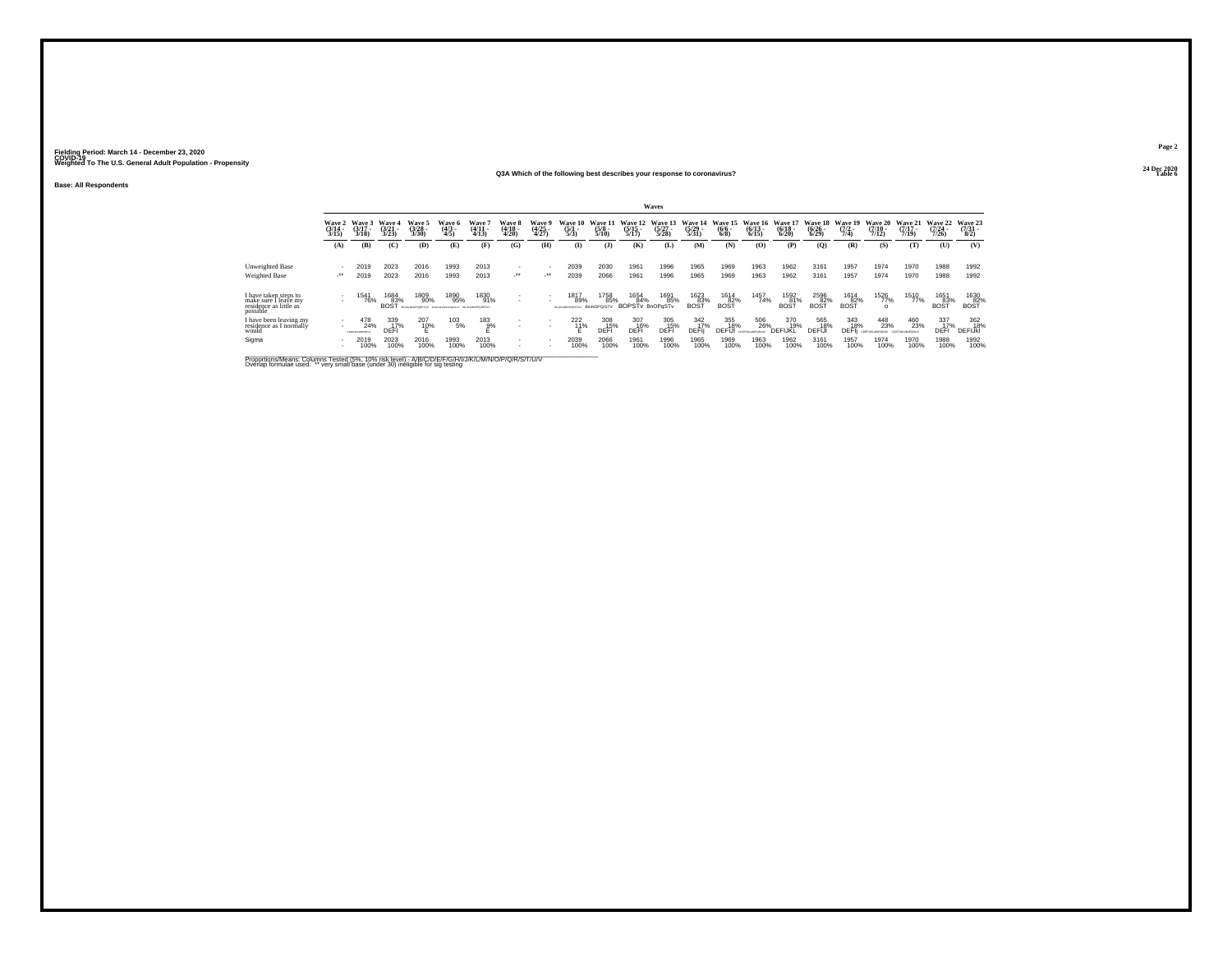### **24 Dec 2020EMP02 How concerned are you that you may lose your job due to the coronavirus outbreak?Table 7**

**Base: Employed**

|                                                                                                    |                          |                             |                           |                                  |                           |                             |                             |                                 |                                |                                                                              |                                        | Waves                            |                                  |                                |                                             |                               |                                        |                                |                                 |                               |                              |                                                  |
|----------------------------------------------------------------------------------------------------|--------------------------|-----------------------------|---------------------------|----------------------------------|---------------------------|-----------------------------|-----------------------------|---------------------------------|--------------------------------|------------------------------------------------------------------------------|----------------------------------------|----------------------------------|----------------------------------|--------------------------------|---------------------------------------------|-------------------------------|----------------------------------------|--------------------------------|---------------------------------|-------------------------------|------------------------------|--------------------------------------------------|
|                                                                                                    | Wave 2<br>(3/14)<br>3/15 | Wave 3<br>$(3/17 -$<br>3/18 | Wave<br>$(3/21 -$<br>3/23 | Wave 5<br>$\frac{(3/28)}{3/30}$  | Waye 6<br>$(4/3 -$<br>4/5 | Wave 7<br>$(4/11 -$<br>4/13 | Wave 8<br>$(4/18 -$<br>4/20 | Wave 9<br>$\frac{(4/25)}{4/27}$ | Wave 10<br>$\frac{(5/1)}{5/3}$ | Wave 17<br>$\frac{(5/8)}{5/10}$                                              | $\frac{(5/15)}{5/17}$                  | Wave 13<br>$\frac{(5/27)}{5/28}$ | Wave 14<br>(5/29 -<br>5/31)      | Wave 15<br>$\frac{(6/6)}{6/8}$ | Wave<br>$(6/13 -$<br>6/15                   | Wave<br>$\frac{(6/18)}{6/20}$ | Wave 18<br>$\frac{(6/26)}{(6/29)}$     | Wave 19<br>$(7/2 -$<br>7/4)    | Wave 20<br>$(7/10 -$<br>7/12    | Wave 21<br>$(7/17 -$<br>7/19  | Wave 22<br>$(7/24 -$<br>7/26 | Wave 23<br>$\frac{(7/31)}{8/2}$                  |
|                                                                                                    | (A)                      | (B)                         | (C)                       | (D)                              | (E)                       | (F)                         | (G)                         | (H)                             | $($ I                          | (1)                                                                          | (K)                                    | (L)                              | (M)                              | (N)                            | (0)                                         | (P)                           | $\mathbf{Q}$                           | (R)                            | (S)                             | (T)                           | (U)                          | (V)                                              |
| <b>Unweighted Base</b><br>Weighted Base                                                            | $\ddot{}$                |                             |                           | 1198<br>1242                     | 1161<br>1173              | 1147<br>1152                | 1149<br>1138                | 1207<br>1235                    | 1190<br>1184                   | 1173<br>1221                                                                 | 1130<br>1096                           | 1103<br>1069                     | 1068<br>1076                     | 1141<br>1089                   | 1082<br>1115                                | 1147<br>1145                  | 1807<br>1827                           | 1269<br>1128                   | 1106<br>1068                    | 1156<br>1122                  | 1220<br>1194                 | 1238<br>1209                                     |
| Very/Somewhat<br>Concerned (Net)                                                                   |                          |                             |                           | 692<br>56%<br>hIMOD SHUKLINGPOTY | 701<br>60%                | 638<br>55%<br>hlMOp         | 594<br>52%                  | 630<br>51%                      | 645<br>55%<br>Mo               | 659<br>54%<br>M                                                              | 567<br>52%                             | 541%                             | 515<br>48%                       | $^{590}_{\substack{54\% \ M}}$ | 556<br>50%                                  | 583<br>51%                    | 961<br>53%                             | 654<br>58%<br>M GHKLMOPOt      | 598<br>56%<br>hlMOp             | 593<br>53%<br>m               | 664<br>56%<br>hlMOp          | 652<br>54%<br>M                                  |
| Very concerned                                                                                     |                          |                             |                           | 347<br>28%<br><b>HJKLMOp</b>     | 383<br>33%                | 333<br>29%<br>HJKLMOPquv    | 292<br>26%<br><b>KLMO</b>   | $\frac{284}{23\%}$              | 300<br>25%<br>kLmO             | $\underset{\begin{array}{c} 283 \\ 73\% \\ 10 \end{array}}^{\textstyle 283}$ | 234<br>21%                             | 207<br>19%                       | 226<br>21%                       | 275<br>25%<br>kLmO             | 205<br>18%                                  | 272<br>$^{24\%}_{L0}$         | 455<br>25%<br>LmO                      | 354<br>31%<br><b>NUMBER OF</b> | 280<br>26%<br>KLMO <sup>'</sup> | 282<br>25%<br>LmO             | 298<br>25%<br>LmO            | $^{296}_{\phantom{1}\phantom{1}\phantom{1}25\%}$ |
| Somewhat concerned                                                                                 |                          |                             |                           | 344<br>28%                       | 318<br>27%                | $^{305}_{\,26\%}$           | 302<br>27%                  | $\substack{346 \\ 28\%}$        | 345<br>29%                     | 376<br>31%<br>fgr                                                            | $^{333}_{\ 30\%}$                      | $\frac{334}{31\%}$<br>eFGmpr     | 289<br>27%                       | 315<br>29%                     | $\frac{351}{31\%}$<br>eFGmpqR               | $^{311}_{27\%}$               | 506<br>28%                             | 300<br>27%                     | $^{318}_{\phantom{1}30\%}$      | 311<br>28%                    | 366<br>31%<br>fgr            | 356<br>29%                                       |
| Not At All/Not Very<br>Concerned (Net)                                                             |                          |                             |                           | 551<br>44%                       | 471<br>40%                | $^{514}_{45\%}$             | $^{544}_{~48\%}$            | $604 \over 49\%$<br>dEfRsu      | $^{539}_{45\%}$                | $^{563}_{46\%}$                                                              | 529<br>48%<br>EŘ                       | 528<br>49%                       | 560<br>52%<br>dEfRsu DEFUNGRSIUV |                                | 559<br>50%<br>499 55<br>46% 50<br>E DEFIRSU | 562<br>49%<br>dEfRsu          | $^{866}_{\substack{47\%\\ \text{ER}}}$ | $^{474}_{42\%}$                | 470<br>44%                      | 529 47%<br>Fr                 | $\substack{530 \\ 44\%}$     | $^{556}_{~46\%}$                                 |
| Not very concerned                                                                                 |                          |                             |                           | 258<br>21%                       | 221<br>19%                | $\substack{263 \\ 23\%}$    | 256<br>22%                  | $^{275}_{22\%}$<br>$\theta$     | 271<br>23%<br>$\alpha$         | 302<br>25%<br>dEnRSu                                                         | 247<br>23%<br>$\theta$                 | $\substack{245 \\ 23\%}$         | 263<br>24%<br>EnrS               | $^{224}_{21\%}$                | 274<br>25%<br>dEnrS                         | 249<br>22%                    | $^{425}_{\substack{23\%\\\text{Es}}}$  | 228<br>20%                     | 209<br>20%                      | 278<br>25%<br>dEnrSu          | 249<br>21%                   | 259<br>21%                                       |
| Not at all concerned                                                                               |                          |                             |                           | 293<br>24%                       | $^{251}_{21\%}$           | 251<br>22%                  | 288<br>25%                  | 329 27%<br>EFiJRt               | 267<br>23%                     | $^{261}_{21\%}$                                                              | <sup>282</sup> <sub>26</sub> %<br>efir | 283<br>26%                       | 297<br>28%<br>EFIJRt dEFIJRTu    | 275%<br>ej                     | <sup>285</sup> 26%<br>efi                   | $\frac{313}{27\%}$<br>EFIJRT  | $^{441}_{24\%}$                        | <sup>246</sup> <sub>22%</sub>  | 261%                            | <sup>250</sup> <sub>22%</sub> | 281<br>24%                   | 297<br>25%                                       |
| Sigma                                                                                              |                          |                             |                           | 1242<br>100%                     | 1173<br>100%              | 1152<br>100%                | 1138<br>100%                | 1235<br>100%                    | 1184<br>100%                   | 1221<br>100%                                                                 | 1096<br>100%                           | 1069<br>100%                     | 1076<br>100%                     | 1089<br>100%                   | 1115<br>100%                                | 1145<br>100%                  | 1827<br>100%                           | 1128<br>100%                   | 1068<br>100%                    | 1122<br>100%                  | 1194<br>100%                 | 1209<br>100%                                     |
| Proportions/Means: Columns Tested (5%, 10% risk level) - A/R/C/D/E/E/G/H/U/W/L/M/N/Q/P/Q/R/S/T/U/V |                          |                             |                           |                                  |                           |                             |                             |                                 |                                |                                                                              |                                        |                                  |                                  |                                |                                             |                               |                                        |                                |                                 |                               |                              |                                                  |

Proportions/Means: Columns Tested (5%, 10% risk level) - A/B/C/D/E/F/G/H/I/J/K/L/M/N/O/P/Q/R/S/T/U/V<br>Overlap formulae used. \*\* very small base (under 30) ineligible for sig testing

**Page 3**24 Dec 2020<br>Table 7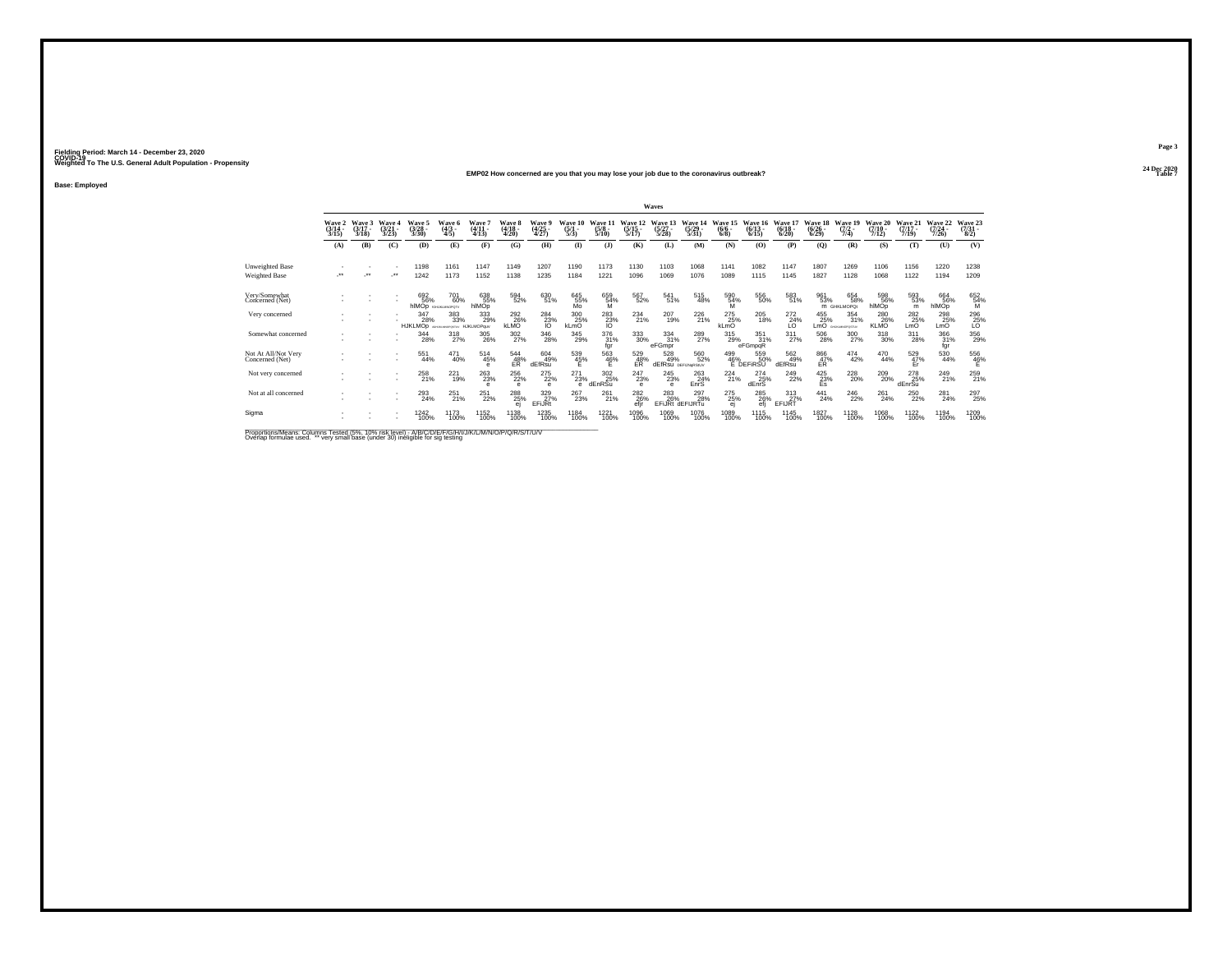### **24 Dec 2020Q9 Do you think your income in 2020 will be lower, higher or about the same as it was in 2019?**

**Base: All Respondents**

|                                  |                                 |                             |                                 |                                                   |                          |                                            |                                                          |                          |                                |                                 |                             | Waves                       |                             |                                |                                  |                                       |                                        |                                      |                                  |                                  |                                  |                                |
|----------------------------------|---------------------------------|-----------------------------|---------------------------------|---------------------------------------------------|--------------------------|--------------------------------------------|----------------------------------------------------------|--------------------------|--------------------------------|---------------------------------|-----------------------------|-----------------------------|-----------------------------|--------------------------------|----------------------------------|---------------------------------------|----------------------------------------|--------------------------------------|----------------------------------|----------------------------------|----------------------------------|--------------------------------|
|                                  | Wave 2<br>$\frac{(3/14)}{3/15}$ | Wave 3<br>$(3/17 -$<br>3/18 | Wave 4<br>$\frac{(3/21)}{3/23}$ | Wave 5<br>(3/28 -<br>3/30)                        | Wave 6<br>(4/3 -<br>4/5) | Wave <sup>*</sup><br>$\frac{(4/11)}{4/13}$ | Wave 8<br>(4/18 -<br>4/20)                               | Wave 9<br>(4/25<br>4/27) | Wave 10<br>$\frac{(5/1)}{5/3}$ | Wave 11<br>$\frac{(5/8)}{5/10}$ | Wave 12<br>(5/15 -<br>5/17) | Wave 13<br>(5/27 -<br>5/28) | Wave 14<br>(5/29 -<br>5/31) | Wave 15<br>$\frac{(6/6)}{6/8}$ | Wave 16<br>$\frac{(6/13)}{6/15}$ | Wave 17<br>$\frac{(6/18)}{6/20}$      | Wave 18<br>$\frac{(6/26)}{6/29}$       | Wave 19<br>$\frac{(7/2 - 1)}{(7/4)}$ | Wave 20<br>$\frac{(7/10)}{7/12}$ | Wave 21<br>$\frac{(7/17)}{7/19}$ | Wave 22<br>$\frac{(7/24)}{7/26}$ | Wave 23<br>$\binom{7/31}{8/2}$ |
|                                  | (A)                             | (B)                         | (C)                             | (D)                                               | (E)                      | (F)                                        | (G)                                                      | (H)                      | $\bf(I)$                       | (1)                             | (K)                         | (L)                         | (M)                         | (N)                            | (O)                              | (P)                                   | (Q)                                    | (R)                                  | (S)                              | (T)                              | (U)                              | (V)                            |
| Unweighted Base<br>Weighted Base | $\cdot$                         | $\cdot$                     | -<br>$\cdot$                    | 2016<br>2016                                      | 1993<br>1993             | 2013<br>2013                               | 2029<br>2029                                             | $\cdot$                  | $\cdot$                        | $\cdot$                         | $\cdot$                     | $\cdot$                     | 1965<br>1965                | 1969<br>1969                   | 1963<br>1963                     | 1962<br>1962                          | 3161<br>3161                           | 1957<br>1957                         | 1974<br>1974                     | 1970<br>1970                     | 1988<br>1988                     | 1992<br>1992                   |
| Lower                            |                                 |                             |                                 | 791<br>39%<br>dMNOPQrSTU powycepostuv GMNOPORSTUV | 862<br>43%               | 826<br>41%                                 | $\frac{726}{36\%}$ MOP                                   |                          |                                |                                 |                             | $\mathbf{r}$                | 625<br>32%                  | 676<br>34%<br>OP               | 572<br>29%                       | 571<br>29%                            | $^{1094}_{\substack{35\%\\ {\sf OP}}}$ | $\frac{697}{36\%}$                   | 653<br>33%<br>OP                 | 670<br>34%<br>OP                 | 684<br>34%<br>OP                 | 738<br>37%<br>MOPS             |
| Higher                           |                                 |                             | <b>COL</b>                      | 362<br>18%                                        | 315<br>16%               | 291<br>14%                                 | $\begin{array}{c} 382 \\ 19\% \\ \text{EFQ} \end{array}$ | $\overline{\phantom{a}}$ |                                |                                 |                             |                             | 431<br>22%<br>DEFaQ         | 398<br>20%<br>EFO <sup>1</sup> | 444<br>23%<br><b>DEFGOt</b>      | 416<br>21%<br><b>DEFO</b>             | 506<br>16%                             | 390<br>20%<br>EFÖ                    | $^{400}_{EFG}$                   | 381<br>19%<br>FFŐ.               | 452<br>23%<br><b>DEFGOt</b>      | 453<br>23%<br><b>DEFGOT</b>    |
| About the same                   |                                 |                             |                                 | 864<br>43%                                        | 816<br>41%               | 895<br>44%<br>eV                           | 921<br>45%<br>FV                                         |                          |                                |                                 |                             |                             | 909<br>46%<br>dEV           | 895<br>45%<br><b>FV</b>        | 946<br>48%                       | 976<br>50%<br><b>DEfrUV</b> DEFGMNRUV | 1561<br>49%<br>DEFGNRUV                | 870<br>44%<br>eV                     | $\frac{921}{47\%}$<br>dEuV       | 919<br>47%<br>dEu\               | 853<br>43%                       | 801<br>40%                     |
| Sigma                            |                                 |                             |                                 | 2016<br>100%                                      | 1993<br>100%             | 2013<br>100%                               | 2029<br>100%                                             |                          |                                |                                 |                             | $\sim$                      | 1965<br>100%                | 1969<br>100%                   | 1963<br>100%                     | 1962<br>100%                          | 3161<br>100%                           | 1957<br>100%                         | 1974<br>100%                     | 1970<br>100%                     | 1988<br>100%                     | 1992<br>100%                   |

Proportions/Means: Columns Tested (5%, 10% risk level) - A/B/C/D/E/F/G/H/I/J/K/L/M/N/O/P/Q/R/S/T/U/V<br>Overlap formulae used. \*\* very small base (under 30) ineligible for sig testing

**Page 424 Dec 2020**<br>Table 8

**Table 8**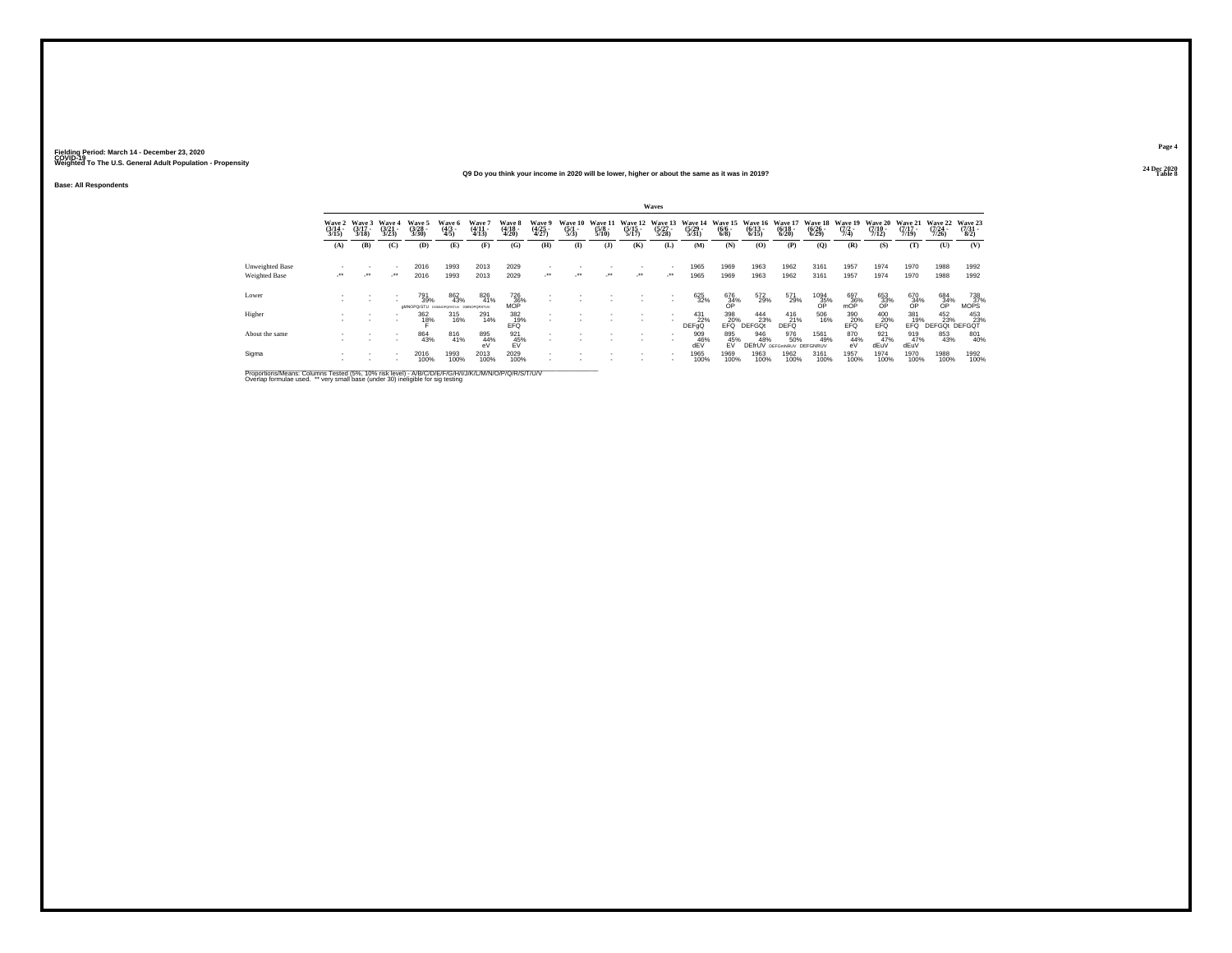### **24 Dec 2020EMP05 As a result of the current pandemic, have you or your household been impacted financially in any of the following ways?**

**Summary Of Yes**

**Base: All Respondents**

|                                                                                                                  |                             |                             |                                 |                                |                                                                     |                                                  |                                |                                           |                                |                                 |                                  | Waves                            |                                       |                                             |                              |                                            |                                   |                                       |                              |                                       |                                      |                                |
|------------------------------------------------------------------------------------------------------------------|-----------------------------|-----------------------------|---------------------------------|--------------------------------|---------------------------------------------------------------------|--------------------------------------------------|--------------------------------|-------------------------------------------|--------------------------------|---------------------------------|----------------------------------|----------------------------------|---------------------------------------|---------------------------------------------|------------------------------|--------------------------------------------|-----------------------------------|---------------------------------------|------------------------------|---------------------------------------|--------------------------------------|--------------------------------|
|                                                                                                                  | Wave 2<br>$(3/14 -$<br>3/15 | Wave 3<br>$(3/17 -$<br>3/18 | Wave 4<br>$\frac{(3/21)}{3/23}$ | Wave 5<br>$\binom{3/28}{3/30}$ | Wave 6<br>$\binom{4/3}{4/5}$                                        | <b>Wave 7</b><br>$(4/11 -$<br>(4/13)             | Wave 8<br>$(4/18 -$<br>4/20    | Wave 9<br>$\binom{4/25}{4/27}$            | Wave 10<br>$\frac{(5/1)}{5/3}$ | Wave 11<br>$\frac{(5/8)}{5/10}$ | Wave 12<br>$\frac{(5/15)}{5/17}$ | Wave 13<br>$\frac{(5/27)}{5/28}$ | Wave 14<br>$\frac{(5/29)}{5/31}$      | Wave 15<br>$(6/6 -$<br>$6/8$ )              | Wave 16<br>$(6/13 -$<br>6/15 | Wave 17<br>$(6/18 -$<br>$6/20$ )           | Wave 18<br>$\frac{(6/26)}{6/29}$  | Wave 19<br>$\frac{(7/2)}{7/4}$        | Wave 20<br>$(7/10 -$<br>7/12 | Wave 21<br>$(7/17 -$<br>7/19          | Wave 22<br>$\frac{(7/24 - 7)}{7/26}$ | Wave 23<br>$\binom{7/31}{8/2}$ |
|                                                                                                                  | (A)                         | (B)                         | (C)                             | (D)                            | (E)                                                                 | (F)                                              | (G)                            | (H)                                       | $($ $\Gamma$                   | (3)                             | (K)                              | (L)                              | (M)                                   | (N)                                         | (0)                          | (P)                                        | (0)                               | (R)                                   | (S)                          | (T)                                   | (U)                                  | (V)                            |
| Unweighted Base<br>Weighted Base                                                                                 |                             |                             | $\cdot$                         | $\star$                        | 1993<br>1993                                                        | 2013<br>2013                                     | 2029<br>2029                   | 2050<br>2050                              | $\ddot{\phantom{0}}$           | $\bullet\bullet$                | $\cdot$                          | J.                               | 1965<br>1965                          | 1969<br>1969                                | 1963<br>1963                 | 1962<br>1962                               | 3161<br>3161                      | 1957<br>1957                          | 1974<br>1974                 | 1970<br>1970                          | 1988<br>1988                         | 1992<br>1992                   |
| Missed (or will soon miss)<br>a rent/mortgage payment                                                            |                             |                             |                                 |                                | 387<br>19%<br>gMNOPQrSTu                                            | 372<br>18%<br>mOPqS                              | 343<br>17%                     | 385<br>19%<br>o mnOPQSt                   |                                |                                 |                                  |                                  | 313<br>16%                            | 317<br>16%                                  | 284<br>14%                   | 303<br>15%                                 | 498<br>16%                        | 321<br>16%                            | 291<br>15%                   | 315<br>16%                            | $\frac{332}{17\%}$                   | 347<br>17%<br>Ós               |
| Missed (or will soon miss)<br>a bill payment                                                                     |                             |                             |                                 |                                | 543<br>27%<br><b>IGMNOPQRSTuv</b>                                   | 24%<br>OPOrS                                     | 466<br>23%<br>ō                | 503<br>OPQRS                              |                                |                                 |                                  |                                  | 429/22%<br>$\Omega$                   | $^{434}_{\substack{22\%\\0}}$               | 355<br>18%                   | 399<br>20%                                 | 665<br>21%<br>$\circ$             | $^{409}_{21\%}$<br>$\circ$            | 400<br>20%                   | $^{452}_{\phantom{1}23\%}$            | 475<br>24%<br>OPqrS                  | 481<br>24%<br>OPOrS            |
| Provided financial support<br>for a family member                                                                |                             |                             |                                 |                                | $^{560}_{\  \  \, 28\%}$                                            | $^{581}_{\, \substack{29\% \\ \scriptstyle 0} }$ | 599<br>30%<br>Ō                | 580<br>28%<br>Ō                           |                                |                                 |                                  |                                  | 613<br>31%<br>eNOPS                   | 537%<br>$\circ$                             | 470<br>24%                   | 523<br>27%                                 | 947<br>30%<br>Ops                 | 569<br>29%<br>٦ō                      | 528<br>27%                   | 598<br>Ops                            | 611<br>31%<br>nOPS                   | $^{586}_{28\%}$                |
| Provided financial support<br>for a friend                                                                       |                             |                             |                                 |                                | 383<br>19%                                                          | 360<br>18%                                       | 372<br>18%                     | 407<br>20%                                |                                |                                 |                                  |                                  | 451<br>23%<br><b>EFGhnOPR</b>         | 391<br>20%                                  | 343<br>17%                   | 380<br>19%                                 | 650<br>$^{21\%}_{60}$             | 379<br>19%                            | 407<br>21%<br>fo             | 416<br>21%<br>FgO                     | 417<br>21%<br>fqO                    | $\frac{442}{22\%}$<br>eFGOpr   |
| Sought out new or<br>additional sources of<br>income                                                             |                             |                             |                                 |                                | $\substack{752\\38\%}$<br>GHMNOPORS GHMNOPORS                       | 774<br>38%                                       | 665<br>33%<br>$\Omega$         | 688<br>$\circ$                            |                                |                                 |                                  |                                  | 633 %<br>$\Omega$                     | 654<br>33%<br>ō                             | 523%                         | 605<br>31%<br>$\circ$                      | $^{1006}_{32\%}$<br>ō             | $\frac{628}{32\%}$<br>$\circ$         | 601<br>30%                   | <sup>706</sup> 36%<br>O mOPQrS        | 702<br>35%                           | 714<br>36%<br>OPqS gmOPQrS     |
| Lost income partially                                                                                            |                             |                             |                                 |                                | 831<br>42%<br>FGHMNOPORSTLV                                         | 626<br>$^{31\%}_{0}$                             | $\frac{621}{31}\%$             | $651$ <sub>32%</sub><br>Ōs                |                                |                                 |                                  |                                  | $^{602}_{31\%}$<br>$\circ$            | 595<br>30%<br>$\circ$                       | 524%                         | $^{570}_{29\%}$                            | $^{989}_{\phantom{1}31\%}$        | $^{581}_{30\%}$                       | 561<br>28%                   | $^{639}_{32\%}$ OpS                   | 602 %<br>$\circ$                     | $\frac{626}{31}\%$             |
| Lost income entirely                                                                                             |                             |                             |                                 |                                | 378<br>19%<br>FGHMN0PORSTUV QMNOPORSIV                              | 268<br>13%                                       | $^{227}_{11\%}$                | 241<br>12%<br>Or                          |                                |                                 |                                  |                                  | 213<br>11%                            | 198<br>10%                                  | $^{182}_{9\%}$               | 197<br>10%                                 | 342 <sub>%</sub>                  | $185\over 9\%$                        | $^{194}_{10\%}$              | 214%                                  | $^{234}_{12\%}$<br>Or                | $^{209}_{10\%}$                |
| Accumulated more debt<br>than normal                                                                             |                             |                             |                                 |                                | $^{537}_{\phantom{27}\phantom{27}\phantom{27}\%}$ ops               | 537<br>27%                                       | $^{499}_{25\%}$                | $^{515}_{\phantom{5}25\%}_{\phantom{5}0}$ |                                |                                 |                                  |                                  | $^{474}_{24\%}$<br>$\circ$            | $^{485}_{\, \, 25\%}$                       | 376<br>19%                   | $\overset{441}{\underset{\text{O}}{22\%}}$ | $\underset{\mathsf{OPs}}{^{822}}$ | $^{484}_{\, 25\%}$                    | $^{447}_{23\%}$              | $^{520}_{26\%}$ ops                   | $^{534}_{\ 27\%}$ ops                | $^{496}_{\  \  \, 25\%}$       |
| Stopped or cut back on<br>retirement savings                                                                     |                             |                             |                                 |                                | 649<br>33%<br><b>IGHHNOPORSIJV</b>                                  | 586<br>%29<br>ghOp                               | 526<br>26%                     | 530<br>26%                                |                                |                                 |                                  |                                  | 573<br>29%<br>qhOp                    | 564<br>$^{29%}_{0}$                         | 413<br>21%                   | 511<br>$^{26\%}_{0}$                       | 868<br>$^{27\%}_{0}$              | $^{522}_{\  \  \, 27\%}_{\  \  \, 0}$ | 528<br>$^{27\%}_{0}$         | 575<br>29%                            | 539<br>$^{27\%}_{0}$                 | $^{563}_{\phantom{1}28\%}$     |
| Stopped or cut back on<br>other savings (e.g., college<br>tuition, a major purchase,<br>such as a house or care) |                             |                             |                                 |                                | $^{762}_{38\%}$<br>GHANOPORSTUV GHANOPORSTUV                        | 771<br>38%                                       | $\frac{627}{31\%}$<br>$\Omega$ | 632/31%<br>$\Omega$                       |                                |                                 |                                  |                                  | 651<br>33%<br>ŐP                      | 668<br>ahOP                                 | 498<br>25%                   | 570<br>29%<br>$\Omega$                     | $\frac{1002}{32\%}$               | $\frac{623}{32\%}$<br>6               | $\frac{622}{32}\%$<br>6      | 654<br>33%<br>OP                      | 619<br>$^{31\%}_{0}$                 | 660<br>33%<br>OP               |
| Paid for services that I<br>haven't used (e.g., a dog<br>walker, childcare, a house<br>cleaning service)         |                             |                             |                                 |                                | 16%                                                                 | 328<br>16%                                       | 322<br>16%                     | $\frac{355}{17\%}$<br>nOR                 |                                |                                 |                                  |                                  | 349<br>18%<br><b>NO<sub>p</sub>Rs</b> | 290<br>15%                                  | 279<br>14%                   | 298<br>15%                                 | 512%                              | 272 <sub>14%</sub>                    | 294<br>15%                   | 351<br>18%<br><b>NO<sub>DRs</sub></b> | 320<br>16%                           | 327/16%                        |
| ost access to my health.<br>insurance                                                                            |                             |                             |                                 |                                |                                                                     |                                                  |                                |                                           |                                |                                 |                                  |                                  |                                       |                                             |                              |                                            |                                   | 220<br>11%                            | 231<br>12%                   | 210 <sub>%</sub>                      | $^{281}_{14\%}$ RsT                  | $^{277}_{14\%}$                |
| have been impacted<br>inancially in some other<br>way                                                            |                             |                             |                                 |                                | 946<br>47%<br>GHMNOPORSTUV GHMNOPORSTUV                             | 935<br>46%                                       | 767<br>$\frac{38\%}{09}$       | 813<br>40%<br>NOPQS                       |                                |                                 |                                  |                                  | 790<br>40%<br><b>NOPOrSu</b>          | 698<br>35%                                  | 519<br>26%                   | 692<br>35%                                 | $\underset{\mathcal{O}}{^{1095}}$ | 717<br>37%                            | 692<br>35%                   | 772<br>nOpQS                          | 727<br>37%                           | 752<br>38%<br>Oq               |
| have not been impacted<br>financially                                                                            |                             |                             |                                 |                                | $\substack{755 \\ 38\%}$<br>NOPORSTUV NOPORSTUV NOPORSTUV NOPORSTUV | 805<br>40%                                       | 796<br>39%                     | 787<br>38%                                |                                |                                 |                                  |                                  | 782<br>40%<br>NOPORSTUV               | $\frac{349}{18\%}$<br><b>RU<sub>v</sub></b> | 364<br>19%<br>pRSUV          | $313 \atop 16\%$                           | 529<br>17%<br>$\mathbf{u}$        | 281<br>14%                            | 304<br>15%                   | 332/17%                               | 287<br>14%                           | $\frac{303}{15\%}$             |

Proportions/Means: Columns Tested (5%, 10% risk level) - A/B/C/D/E/F/G/H/I/J/K/L/M/N/O/P/Q/R/S/T/U/V<br>Overlap formulae used. \*\* very small base (under 30) ineligible for sig testing

**Page 5**24 Dec 2020<br>Table 9

**Particularly 2 Table 9 Table 9 Table 9 Table 9 Table 9 Table 9 Table 9 Table 9 Table 9 Table 9 Table 9 Table 9 Table 9 Table 9 Table 9 Table 9 Table 9 Table 9 Table 9 Table 9 Tabl**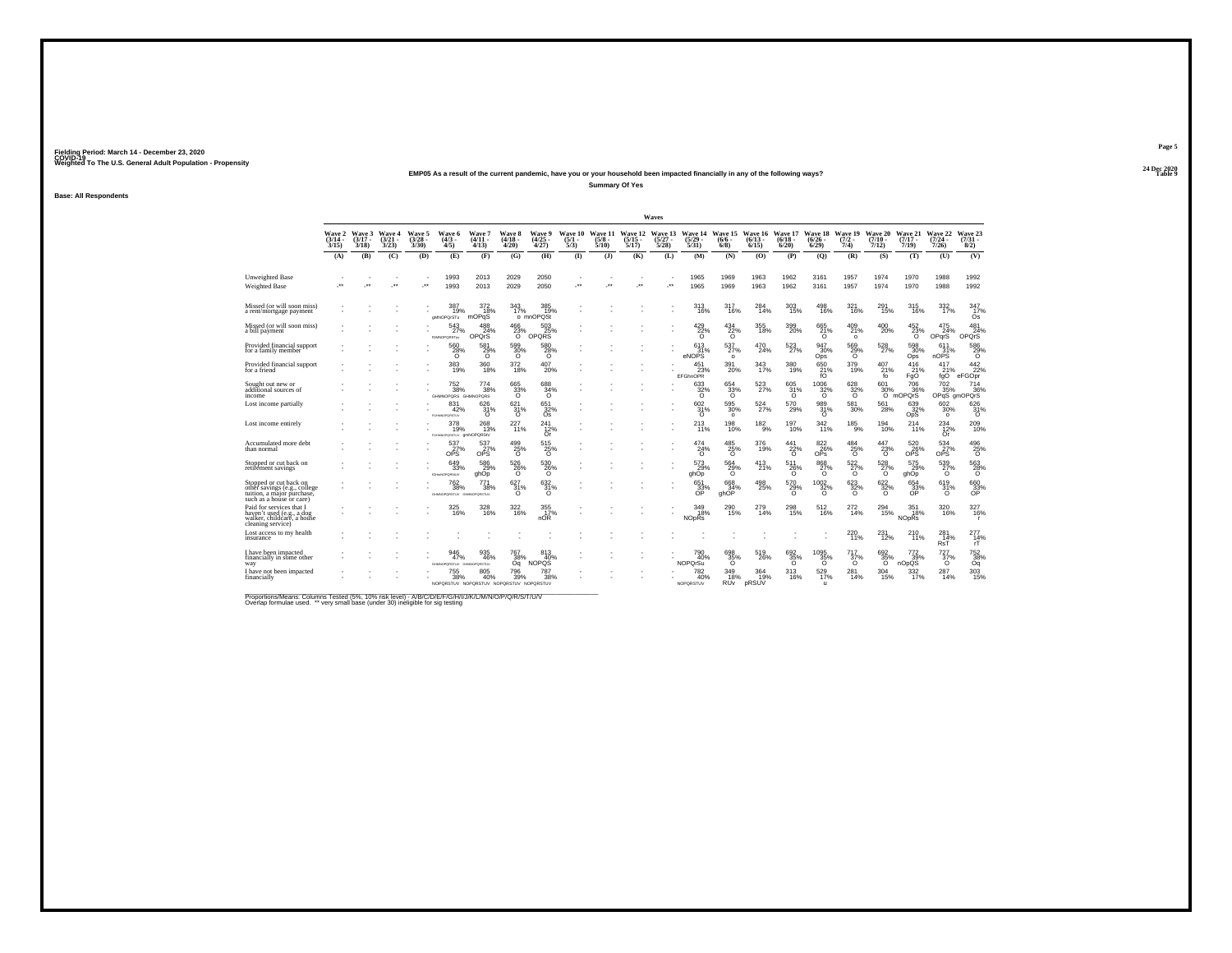## **24 Dec 2020EMP05\_1 As a result of the current pandemic, have you or your household been impacted financially in any of the following ways?Missed (or will soon miss) a rent/mortgage payment**

**Base: All Respondents**

|                 |                                 |                                 |                                 |                                |                              |                                |                                 |                                |                                |                                 |                       | Waves                              |                                                                                 |                           |                       |                      |                                          |                     |                       |                                                  |                       |                                     |
|-----------------|---------------------------------|---------------------------------|---------------------------------|--------------------------------|------------------------------|--------------------------------|---------------------------------|--------------------------------|--------------------------------|---------------------------------|-----------------------|------------------------------------|---------------------------------------------------------------------------------|---------------------------|-----------------------|----------------------|------------------------------------------|---------------------|-----------------------|--------------------------------------------------|-----------------------|-------------------------------------|
|                 | Wave 2<br>$\frac{(3/14)}{3/15}$ | Wave 3<br>$\frac{(3/17)}{3/18}$ | Wave 4<br>$\frac{(3/21)}{3/23}$ | Wave 5<br>$\binom{3/28}{3/30}$ | Wave 6<br>$\binom{4/3}{4/5}$ | Wave 7<br>$\frac{(4/11}{4/13}$ | Wave 8<br>$\frac{(4/18)}{4/20}$ | Wave 9<br>$\binom{4/25}{4/27}$ | Wave 10<br>$\frac{(5/1)}{5/3}$ | Wave 11<br>$\frac{(5/8)}{5/10}$ | $\frac{(5/15)}{5/17}$ | $\frac{(5/27)}{5/28}$              | Wave 12 Wave 13 Wave 14 Wave 15 Wave 16 Wave 17<br>$\frac{(5/29 - 5/31)}{5/31}$ | $\frac{(6/6 - 6)}{(6/8)}$ | $\frac{(6/13)}{6/15}$ | $\binom{6/18}{6/20}$ | Wave 18 Wave 19<br>$\frac{(6/26)}{6/29}$ | $\frac{(7/2)}{7/4}$ | $\frac{(7/10)}{7/12}$ | Wave 20 Wave 21 Wave 22<br>$\frac{(7/17)}{7/19}$ | $\frac{(7/24)}{7/26}$ | Wave 23<br>$\frac{(7/31 - 1)}{8/2}$ |
|                 | (A)                             | (B)                             | (C)                             | (D)                            | (E)                          | (F)                            | (G)                             | (H)                            | $\mathbf{I}$                   | ( <b>J</b> )                    | (K)                   | (L)                                | (M)                                                                             | (N)                       | (O)                   | (P)                  | (Q)                                      | (R)                 | (S)                   | (T)                                              | (U)                   | (V)                                 |
| Unweighted Base |                                 |                                 |                                 |                                | 1993                         | 2013                           | 2029                            | 2050                           |                                |                                 |                       | $\sim$                             | 1965                                                                            | 1969                      | 1963                  | 1962                 | 3161                                     | 1957                | 1974                  | 1970                                             | 1988                  | 1992                                |
| Weighted Base   | $\cdot$                         | $\cdot$                         | $\cdot$                         | $\mathcal{L}^{\bullet\bullet}$ | 1993                         | 2013                           | 2029                            | 2050                           | $\mathcal{L}$                  | $\mathcal{L}^{\bullet\bullet}$  | $\cdot$               | $\cdot$                            | 1965                                                                            | 1969                      | 1963                  | 1962                 | 3161                                     | 1957                | 1974                  | 1970                                             | 1988                  | 1992                                |
| Yes             |                                 |                                 |                                 |                                | 387<br>19%<br>aMNOPQrSTu     | 372<br>18%<br>mOPaS            | 343<br>17%                      | 385<br>19%<br>o mnOPQSt        |                                |                                 |                       | $\sim$<br>$\overline{\phantom{a}}$ | 313<br>16%                                                                      | 317<br>16%                | 284<br>14%            | 303<br>15%           | 498<br>16%                               | 321<br>16%          | 291<br>15%            | 315<br>16%                                       | 332<br>17%            | $\frac{347}{17\%}$                  |
| No              |                                 |                                 |                                 |                                | 1606<br>81%                  | 1641<br>82%                    | 1686<br>83%                     | 1665<br>81%                    |                                |                                 |                       | $\overline{\phantom{a}}$           | 1652<br>84%<br>Efh                                                              | 1652<br>84%<br>Fh         | 1679<br>86%<br>EFaHV  | 1659<br>85%<br>FFH   | 2663<br>84%<br>FfH                       | 1636<br>84%<br>e    | 1683<br>85%<br>EFHy   | 1655<br>84%<br>Eh                                | 1656<br>83%           | 1645<br>83%                         |
| Sigma           |                                 |                                 |                                 | . .                            | 1993<br>100%                 | 2013<br>100%                   | 2029<br>100%                    | 2050<br>100%                   |                                |                                 |                       |                                    | 1965<br>100%                                                                    | 1969<br>100%              | 1963<br>100%          | 1962<br>100%         | 3161<br>100%                             | 1957<br>100%        | 1974<br>100%          | 1970<br>100%                                     | 1988<br>100%          | 1992<br>100%                        |

Proportions/Means: Columns Tested (5%, 10% risk level) - A/B/C/D/E/F/G/H/I/J/K/L/M/N/O/P/Q/R/S/T/U/V<br>Overlap formulae used. \*\* very small base (under 30) ineligible for sig testing

**Page 624 Dec 2020<br>Table 10** 

**Table 10 Table 10 Table 10 Table 10 Table 10 Table 10 Table 10 Table 10**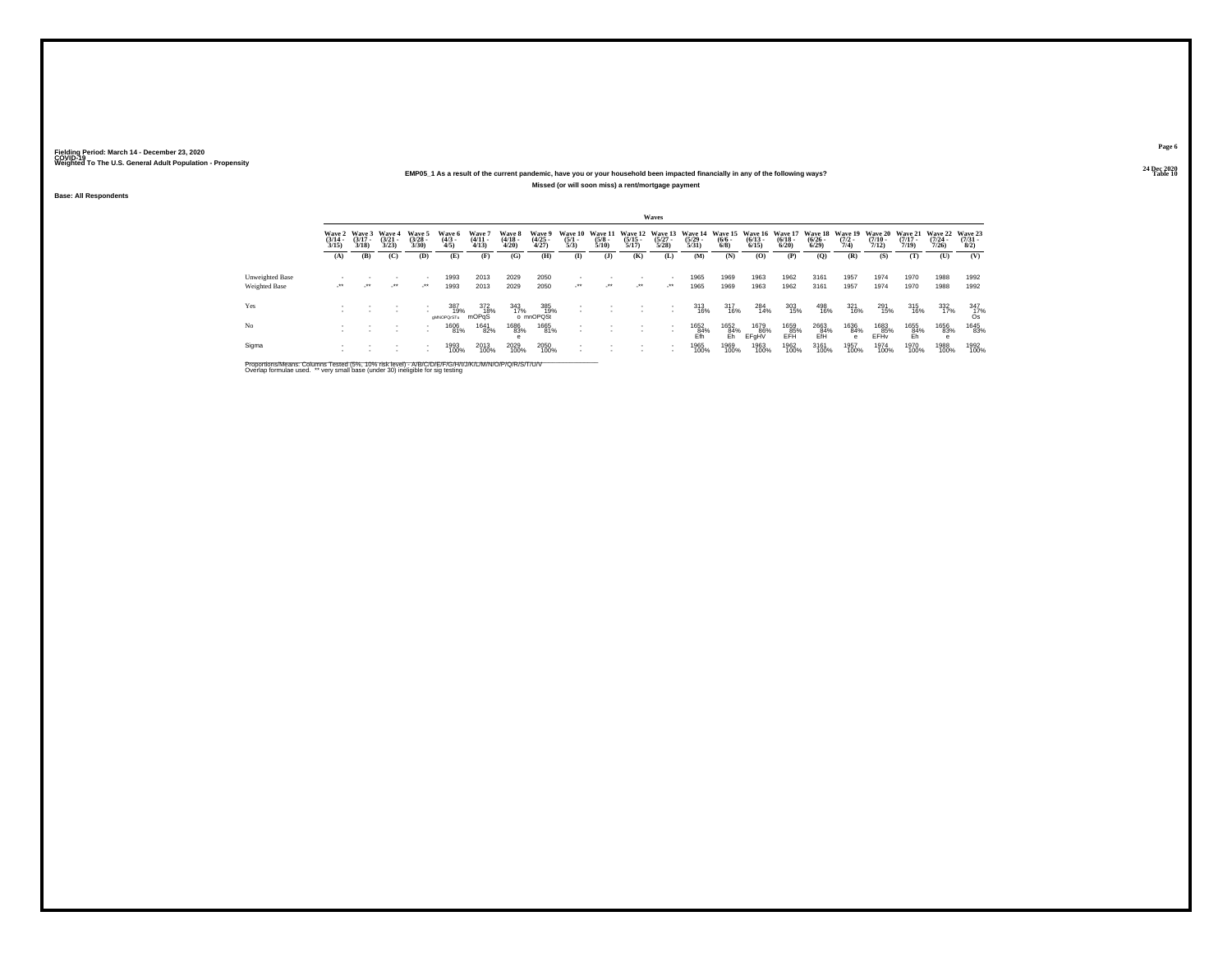## **24 Dec 2020EMP05\_2 As a result of the current pandemic, have you or your household been impacted financially in any of the following ways?Missed (or will soon miss) a bill payment**

**Base: All Respondents**

|                 |                                 |                                 |                                |                                |                                   |                                |                                 |                                |                                |                                 |                                  | Waves                               |                                  |                                              |                              |                                 |                                          |                      |                                         |                                         |                                  |                                                            |
|-----------------|---------------------------------|---------------------------------|--------------------------------|--------------------------------|-----------------------------------|--------------------------------|---------------------------------|--------------------------------|--------------------------------|---------------------------------|----------------------------------|-------------------------------------|----------------------------------|----------------------------------------------|------------------------------|---------------------------------|------------------------------------------|----------------------|-----------------------------------------|-----------------------------------------|----------------------------------|------------------------------------------------------------|
|                 | Wave 2<br>$\frac{(3/14)}{3/15}$ | Wave 3<br>$\frac{(3/17)}{3/18}$ | Wave 4<br>$\binom{3/21}{3/23}$ | Wave 5<br>$\binom{3/28}{3/30}$ | Wave 6<br>$\binom{4/3}{4/5}$      | Wave 7<br>$\frac{(4/11}{4/13}$ | Wave 8<br>$\frac{(4/18)}{4/20}$ | Wave 9<br>$\binom{4/25}{4/27}$ | Wave 10<br>$\frac{(5/1)}{5/3}$ | Wave 11<br>$\frac{(5/8)}{5/10}$ | Wave 12<br>$\frac{(5/15)}{5/17}$ | Wave 13<br>$\frac{(5/27)}{5/28}$    | Wave 14<br>$\frac{(5/29)}{5/31}$ | Wave 15 Wave 16<br>$\frac{(6/6 - 6)}{(6/8)}$ | $\binom{6/13}{6/15}$         | Wave 17<br>$\binom{6/18}{6/20}$ | Wave 18 Wave 19<br>$\frac{(6/26)}{6/29}$ | $\frac{(7/2)}{7/4}$  | <b>Wave 20</b><br>$\frac{(7/10)}{7/12}$ | <b>Wave 21</b><br>$\frac{(7/17)}{7/19}$ | Wave 22<br>$\frac{(7/24)}{7/26}$ | Wave 23<br>$\frac{(7/31 - 1)}{8/2}$                        |
|                 | (A)                             | (B)                             | (C)                            | (D)                            | (E)                               | (F)                            | (G)                             | (H)                            | $\mathbf{I}$                   | ( <b>J</b> )                    | (K)                              | (L)                                 | (M)                              | (N)                                          | (O)                          | (P)                             | (Q)                                      | (R)                  | (S)                                     | (T)                                     | (U)                              | (V)                                                        |
| Unweighted Base | $\cdot$                         | $\cdot$                         | $\cdot$                        | $\mathcal{L}^{\bullet\bullet}$ | 1993                              | 2013                           | 2029                            | 2050                           | $\cdot$                        | $\mathcal{L}^{\bullet\bullet}$  | $\cdot$                          | $\overline{\phantom{a}}$<br>$\cdot$ | 1965                             | 1969                                         | 1963                         | 1962                            | 3161                                     | 1957                 | 1974                                    | 1970                                    | 1988                             | 1992                                                       |
| Weighted Base   |                                 |                                 |                                |                                | 1993                              | 2013                           | 2029                            | 2050                           |                                |                                 |                                  |                                     | 1965                             | 1969                                         | 1963                         | 1962                            | 3161                                     | 1957                 | 1974                                    | 1970                                    | 1988                             | 1992                                                       |
| Yes             |                                 |                                 |                                |                                | 543<br>27%<br><b>KUMADEORST</b> W | 488<br>24%<br>OPOrS            | $\frac{466}{23\%}$              | $503$<br>OPQRS                 |                                |                                 |                                  |                                     | $^{429}_{22\%}$                  | $\frac{434}{22\%}$                           | 355<br>18%                   | 399<br>20%                      | 665<br>21%<br>O                          | 409<br>21%           | 400<br>20%                              | $\frac{452}{23\%}$                      | 475<br>24%<br>OPqrS              | $\begin{array}{c} 481 \\ 24\% \\ \text{OPQrS} \end{array}$ |
| No              |                                 |                                 |                                | . .                            | 1450<br>73%                       | 1525<br>76%                    | 1563<br>77%                     | 1547<br>75%                    |                                |                                 |                                  |                                     | 1536<br>78%                      | 1535<br>78%                                  | 1608<br>82%<br>E EFGHMNO/TUV | 1563<br>80%<br>EFHUV            | 2496<br>79%<br>EFHuV                     | 1548<br>79%<br>EfHuv | 1574<br>80%<br>EFHUV                    | 1518<br>77%                             | 1513<br>76%                      | 1511<br>76%<br>e                                           |
| Sigma           |                                 |                                 |                                | $\overline{\phantom{a}}$       | 1993<br>100%                      | 2013<br>100%                   | 2029<br>100%                    | 2050<br>100%                   |                                |                                 |                                  |                                     | 1965<br>100%                     | 1969<br>100%                                 | 1963<br>100%                 | 1962<br>100%                    | 3161<br>100%                             | 1957<br>100%         | 1974<br>100%                            | 1970<br>100%                            | 1988<br>100%                     | 1992<br>100%                                               |

Proportions/Means: Columns Tested (5%, 10% risk level) - A/B/C/D/E/F/G/H/I/J/K/L/M/N/O/P/Q/R/S/T/U/V<br>Overlap formulae used. \*\* very small base (under 30) ineligible for sig testing

**Page 724 Dec 2020<br>Table 11** 

**Table 11 Table 11 Table 11 Table 11 Table 11 Table 11**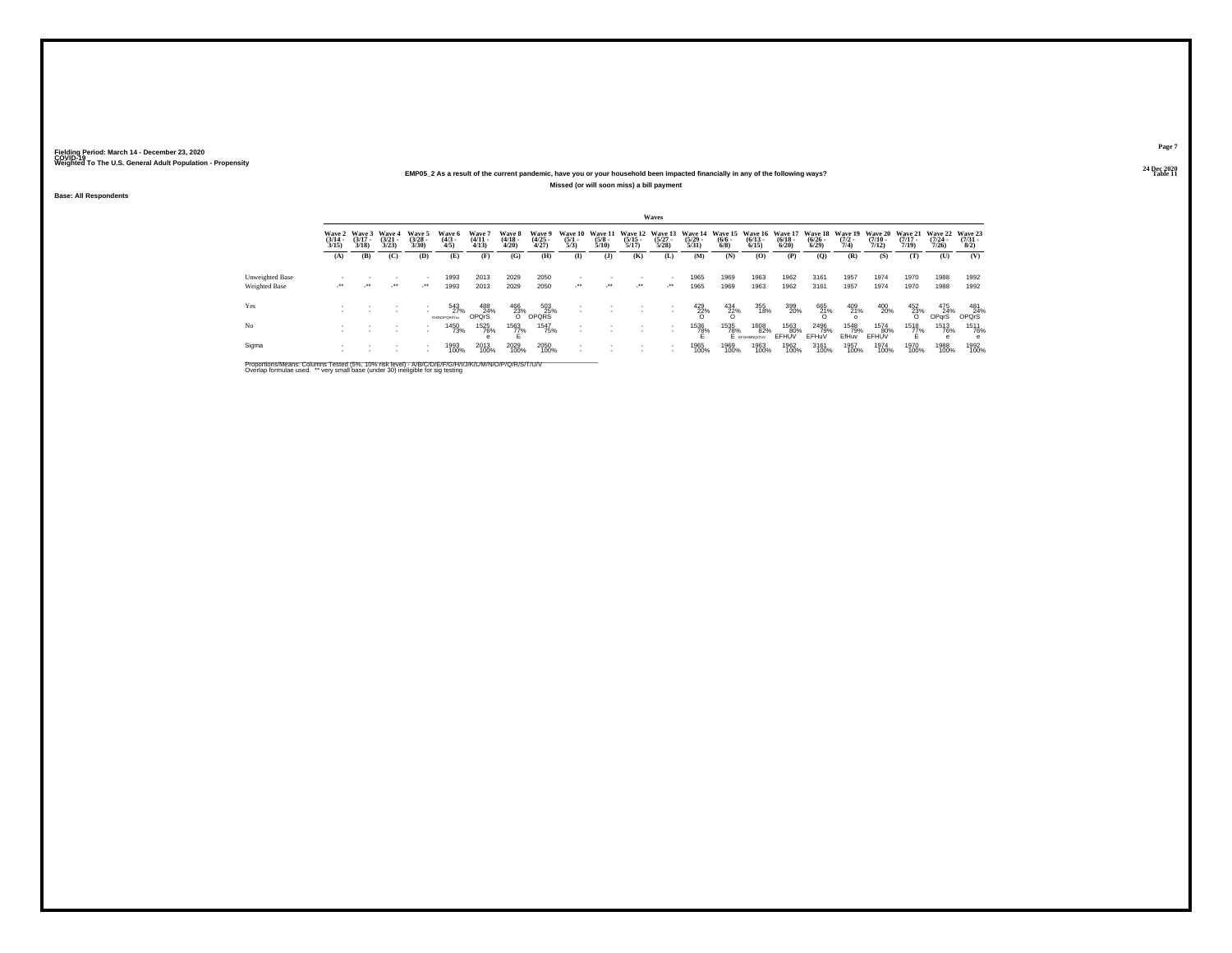## **24 Dec 2020EMP05\_3 As a result of the current pandemic, have you or your household been impacted financially in any of the following ways?Provided financial support for a family member**

**Base: All Respondents**

|                                  |                                 |                                 |                                 |                                |                               |                                |                                 |                                                                            |                                |                                 |                                  | Waves                                    |                                  |                                      |                                  |                                        |                                 |                                |                                  |                                  |                              |                                |
|----------------------------------|---------------------------------|---------------------------------|---------------------------------|--------------------------------|-------------------------------|--------------------------------|---------------------------------|----------------------------------------------------------------------------|--------------------------------|---------------------------------|----------------------------------|------------------------------------------|----------------------------------|--------------------------------------|----------------------------------|----------------------------------------|---------------------------------|--------------------------------|----------------------------------|----------------------------------|------------------------------|--------------------------------|
|                                  | Wave 2<br>$\frac{(3/14)}{3/15}$ | Wave 3<br>$\frac{(3/17)}{3/18}$ | Wave 4<br>$\frac{(3/21)}{3/23}$ | Wave 5<br>$\binom{3/28}{3/30}$ | Wave 6<br>$\frac{(4/3)}{4/5}$ | Wave '<br>$\frac{(4/11}{4/13}$ | Wave 8<br>$\frac{(4/18)}{4/20}$ | Wave 9<br>$\binom{4/25}{4/27}$                                             | Wave 10<br>$\frac{(5/1)}{5/3}$ | Wave 11<br>$\frac{(5/8)}{5/10}$ | Wave 12<br>$\frac{(5/15)}{5/17}$ | Wave 13<br>$\frac{(5/27)}{5/28}$         | Wave 14<br>$\frac{(5/29)}{5/31}$ | <b>Wave 15</b><br>$\binom{6/6}{6/8}$ | Wave 16<br>$\frac{(6/13)}{6/15}$ | <b>Wave 17</b><br>$\binom{6/18}{6/20}$ | Wave 18<br>$\binom{6/26}{6/29}$ | Wave 19<br>$\frac{(7/2)}{7/4}$ | Wave 20<br>$\frac{(7/10)}{7/12}$ | Wave 21<br>$\frac{(7/17)}{7/19}$ | Wave 22<br>$(7/24 -$<br>7/26 | Wave 23<br>$\binom{7/31}{8/2}$ |
|                                  | (A)                             | (B)                             | (C)                             | (D)                            | (E)                           | (F)                            | (G)                             | (H)                                                                        | $\bf(I)$                       | $($ $\bf{J}$                    | (K)                              | (L)                                      | (M)                              | (N)                                  | (O)                              | (P)                                    | (Q)                             | (R)                            | (S)                              | (T)                              | (U)                          | (V)                            |
| Unweighted Base<br>Weighted Base | $\cdot$                         | $\cdot$                         | $\cdot$                         | $\cdot$                        | 1993<br>1993                  | 2013<br>2013                   | 2029<br>2029                    | 2050<br>2050                                                               | $\cdot$                        | $\cdot$                         | $\cdot$                          | $\sim$<br>$\mathcal{L}^{\bullet\bullet}$ | 1965<br>1965                     | 1969<br>1969                         | 1963<br>1963                     | 1962<br>1962                           | 3161<br>3161                    | 1957<br>1957                   | 1974<br>1974                     | 1970<br>1970                     | 1988<br>1988                 | 1992<br>1992                   |
| Yes                              |                                 |                                 |                                 | ٠                              | 560<br>28%                    | 581<br>29%<br>O                | 599<br>30%                      | $^{580}_{\phantom{1}\phantom{1}28\%}_{\phantom{1}\phantom{1}\phantom{1}0}$ | $\overline{\phantom{a}}$       |                                 |                                  |                                          | 613<br>31%<br>eNOPS              | 537<br>27%                           | 470<br>24%                       | 523<br>27%                             | 947<br>30%<br>Ops               | 569<br>29%<br>O                | 528<br>27%                       | 598<br>30%<br>Ops                | $611\n31%$ nOPS              | 586<br>29%<br>O                |
| No                               |                                 |                                 |                                 | $\overline{\phantom{a}}$<br>٠  | 1433<br>72%<br>m              | 1432<br>71%                    | 1430<br>70%                     | <sup>1470</sup> 72%                                                        |                                |                                 |                                  | $\sim$                                   | 1352<br>69%                      | 1432<br>73%                          | 1493<br>76%<br>Mu EFGHMORTUV     | 1439<br>73%<br>MatU                    | <sup>2214</sup> 70%             | 1388<br>71%                    | 1446<br>73%<br>MatU              | <sup>1372</sup> 70%              | 1377<br>69%                  | 1406<br>71%                    |
| Sigma                            |                                 |                                 |                                 | $\overline{\phantom{a}}$<br>٠  | 1993<br>100%                  | 2013<br>100%                   | 2029<br>100%                    | 2050<br>100%                                                               |                                |                                 |                                  | $\sim$                                   | 1965<br>100%                     | 1969<br>100%                         | 1963<br>100%                     | 1962<br>100%                           | 3161<br>100%                    | 1957<br>100%                   | 1974<br>100%                     | 1970<br>100%                     | 1988<br>100%                 | 1992<br>100%                   |

Proportions/Means: Columns Tested (5%, 10% risk level) - A/B/C/D/E/F/G/H/I/J/K/L/M/N/O/P/Q/R/S/T/U/V<br>Overlap formulae used. \*\* very small base (under 30) ineligible for sig testing

**Page 824 Dec 2020<br>Table 12** 

**Table 12 Table 12 Table 12 Table 12 Table 12**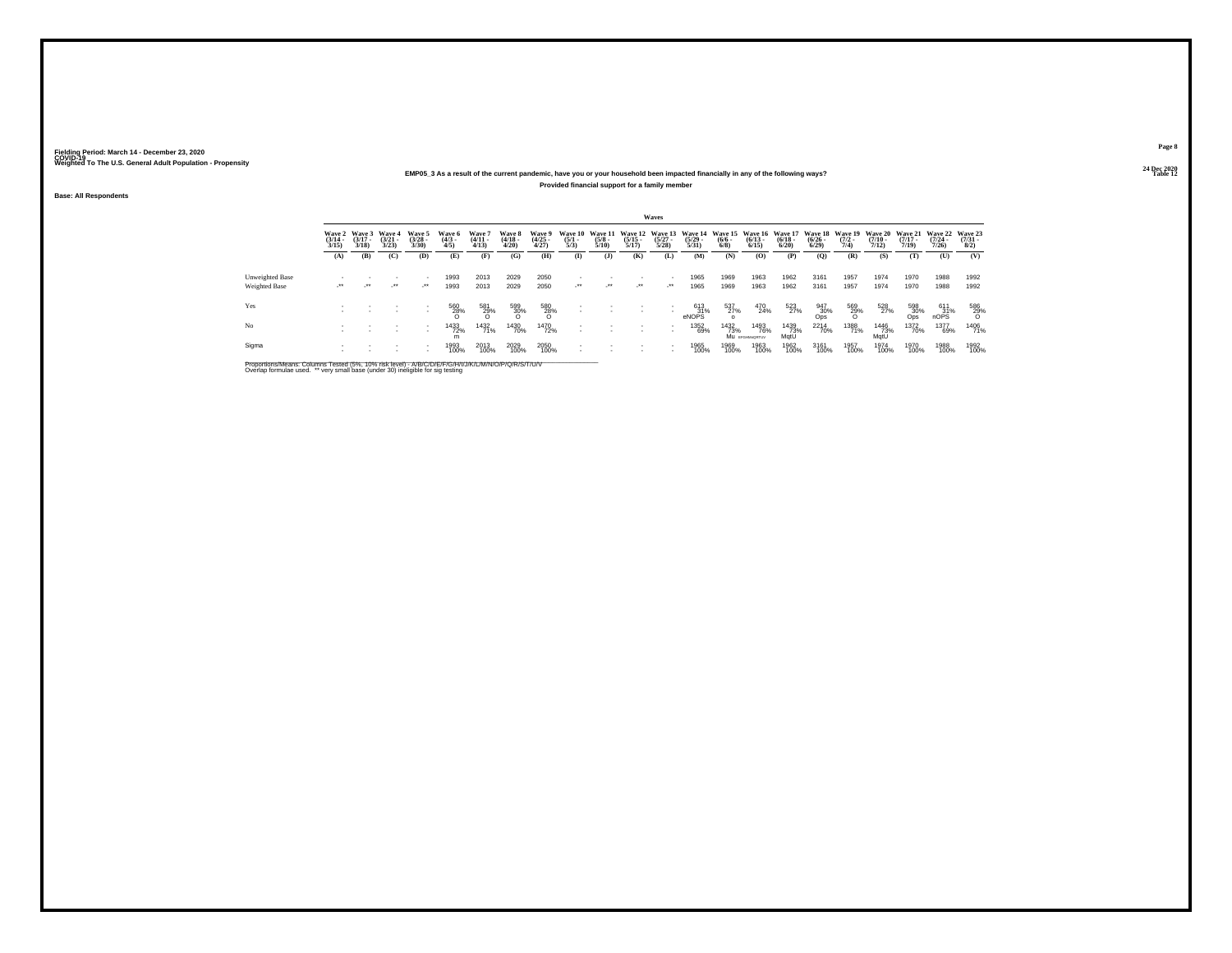## **24 Dec 2020EMP05\_4 As a result of the current pandemic, have you or your household been impacted financially in any of the following ways?Provided financial support for a friend**

**Base: All Respondents**

|                 |                       |                                        |                                 |                                |                              |                                |                                 |                                |                                |                                        |                                  | Waves                            |                                  |                           |                                                  |                       |                       |                                        |                                         |                                         |                                         |                                |
|-----------------|-----------------------|----------------------------------------|---------------------------------|--------------------------------|------------------------------|--------------------------------|---------------------------------|--------------------------------|--------------------------------|----------------------------------------|----------------------------------|----------------------------------|----------------------------------|---------------------------|--------------------------------------------------|-----------------------|-----------------------|----------------------------------------|-----------------------------------------|-----------------------------------------|-----------------------------------------|--------------------------------|
|                 | $\frac{(3/14)}{3/15}$ | Wave 2 Wave 3<br>$\frac{(3/17)}{3/18}$ | Wave 4<br>$\frac{(3/21)}{3/23}$ | Wave 5<br>$\binom{3/28}{3/30}$ | Wave 6<br>$\binom{4/3}{4/5}$ | Wave 7<br>$\frac{(4/11}{4/13}$ | Wave 8<br>$\frac{(4/18)}{4/20}$ | Wave 9<br>$\binom{4/25}{4/27}$ | Wave 10<br>$\frac{(5/1)}{5/3}$ | <b>Wave 11</b><br>$\frac{(5/8)}{5/10}$ | Wave 12<br>$\frac{(5/15)}{5/17}$ | Wave 13<br>$\frac{(5/27)}{5/28}$ | Wave 14<br>$\frac{(5/29)}{5/31}$ | $\frac{(6/6 - 6)}{(6/8)}$ | Wave 15 Wave 16 Wave 17<br>$\frac{(6/13)}{6/15}$ | $\frac{(6/18)}{6/20}$ | $\frac{(6/26)}{6/29}$ | Wave 18 Wave 19<br>$\frac{(7/2)}{7/4}$ | <b>Wave 20</b><br>$\frac{(7/10)}{7/12}$ | <b>Wave 21</b><br>$\frac{(7/17)}{7/19}$ | <b>Wave 22</b><br>$\frac{(7/24)}{7/26}$ | Wave 23<br>$\binom{7/31}{8/2}$ |
|                 | (A)                   | (B)                                    | (C)                             | (D)                            | (E)                          | (F)                            | (G)                             | (H)                            | $\bf{I}$                       | $($ $\bf{J}$                           | (K)                              | (L)                              | (M)                              | (N)                       | (O)                                              | (P)                   | (Q)                   | (R)                                    | (S)                                     | (T)                                     | (U)                                     | (V)                            |
| Unweighted Base |                       |                                        |                                 |                                | 1993                         | 2013                           | 2029                            | 2050                           |                                |                                        |                                  |                                  | 1965                             | 1969                      | 1963                                             | 1962                  | 3161                  | 1957                                   | 1974                                    | 1970                                    | 1988                                    | 1992                           |
| Weighted Base   | $\cdot$               | $\cdot$                                | $\cdot$                         | $\lambda$                      | 1993                         | 2013                           | 2029                            | 2050                           | $\cdot$                        | $\mathcal{L}^{\bullet\bullet}$         | $\cdot$                          | $\cdot$                          | 1965                             | 1969                      | 1963                                             | 1962                  | 3161                  | 1957                                   | 1974                                    | 1970                                    | 1988                                    | 1992                           |
| Yes             |                       |                                        |                                 | $\overline{\phantom{a}}$       | 383<br>19%                   | 360<br>18%                     | 372<br>18%                      | 407<br>20%                     |                                |                                        |                                  |                                  | 451<br>23%<br><b>EFGhnOPR</b>    | 391<br>20%                | 343<br>17%                                       | 380<br>19%            | 650<br>21%<br>fO      | 379<br>19%                             | $^{407}_{\substack{21\%\\\text{fo}}}$   | $^{416}_{Fg0}$                          | $^{417}_{21\%}$                         | 442<br>22%<br>eFGOpr           |
| No              |                       |                                        |                                 | $\overline{\phantom{a}}$       | 1610<br>81%<br>Mv            | 1653<br>82%<br>MasTuV          | 1657<br>82%<br>MtuV             | 1643<br>80%<br>m               |                                |                                        |                                  |                                  | 1514<br>77%                      | 1578<br>80%               | 1620<br>83%<br>m MQsTUV                          | 1582<br>81%<br>Mv     | 2511<br>79%           | 1578<br>81%<br>Mv                      | 1567<br>79%                             | 1554<br>79%                             | 1571<br>79%                             | 1550<br>78%                    |
| Sigma           |                       |                                        |                                 |                                | 1993<br>100%                 | 2013<br>100%                   | 2029<br>100%                    | 2050<br>100%                   |                                |                                        |                                  |                                  | 1965<br>100%                     | 1969<br>100%              | 1963<br>100%                                     | 1962<br>100%          | 3161<br>100%          | 1957<br>100%                           | 1974<br>100%                            | 1970<br>100%                            | 1988<br>100%                            | 1992<br>100%                   |

Proportions/Means: Columns Tested (5%, 10% risk level) - A/B/C/D/E/F/G/H/I/J/K/L/M/N/O/P/Q/R/S/T/U/V<br>Overlap formulae used. \*\* very small base (under 30) ineligible for sig testing

**Page 924 Dec 2020<br>Table 13** 

**Table 13 Table 13**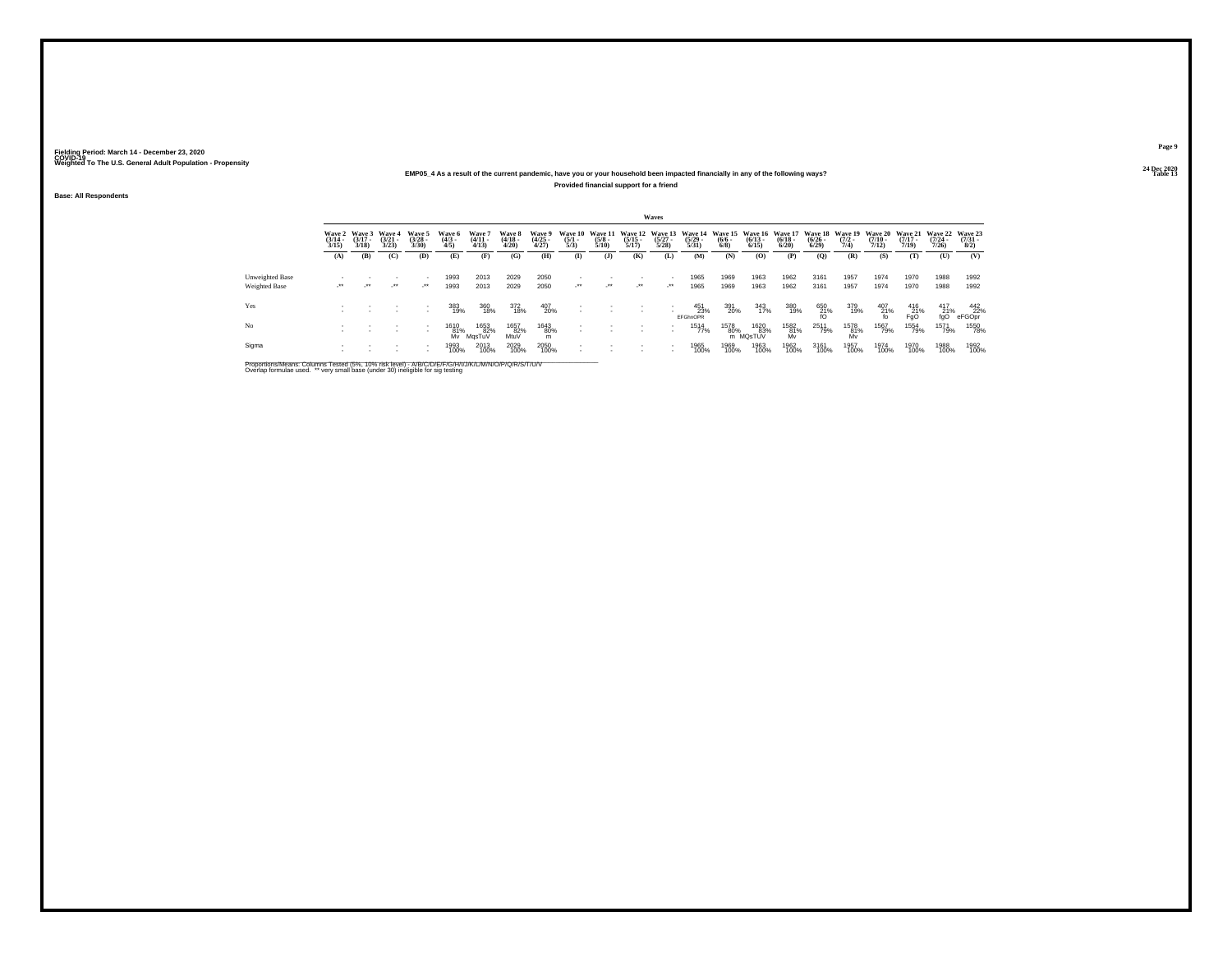## **24 Dec 2020EMP05\_5 As a result of the current pandemic, have you or your household been impacted financially in any of the following ways?Sought out new or additional sources of income**

**Base: All Respondents**

|                        |                                 |                                        |                                |                                |                                   |                                           |                                 |                                |                                |                                 |                                  | Waves                 |                       |                                     |                                                                 |                      |                                          |                     |                                         |                                         |                                     |                                     |
|------------------------|---------------------------------|----------------------------------------|--------------------------------|--------------------------------|-----------------------------------|-------------------------------------------|---------------------------------|--------------------------------|--------------------------------|---------------------------------|----------------------------------|-----------------------|-----------------------|-------------------------------------|-----------------------------------------------------------------|----------------------|------------------------------------------|---------------------|-----------------------------------------|-----------------------------------------|-------------------------------------|-------------------------------------|
|                        | Wave 2<br>$\frac{(3/14)}{3/15}$ | <b>Wave 3</b><br>$\frac{(3/17)}{3/18}$ | Wave 4<br>$\binom{3/21}{3/23}$ | Wave 5<br>$\binom{3/28}{3/30}$ | Wave 6<br>$\binom{4/3}{4/5}$      | Wave <sup>'</sup><br>$\binom{4/11}{4/13}$ | Wave 8<br>$\frac{(4/18)}{4/20}$ | Wave 9<br>$\binom{4/25}{4/27}$ | Wave 10<br>$\frac{(5/1)}{5/3}$ | Wave 11<br>$\frac{(5/8)}{5/10}$ | Wave 12<br>$\frac{(5/15)}{5/17}$ | $\frac{(5/27)}{5/28}$ | $\frac{(5/29)}{5/31}$ | $\frac{(6/6)}{6/8}$                 | Wave 13 Wave 14 Wave 15 Wave 16 Wave 17<br>$\binom{6/13}{6/15}$ | $\binom{6/18}{6/20}$ | Wave 18 Wave 19<br>$\frac{(6/26)}{6/29}$ | $\frac{(7/2)}{7/4}$ | <b>Wave 20</b><br>$\frac{(7/10)}{7/12}$ | <b>Wave 21</b><br>$\frac{(7/17)}{7/19}$ | <b>Wave 22</b><br>$(7/24 -$<br>7/26 | Wave 23<br>$\frac{(7/31 - 8)}{8/2}$ |
|                        | (A)                             | (B)                                    | (C)                            | (D)                            | (E)                               | (F)                                       | (G)                             | (H)                            | $($ I                          | $($ $\bf{J}$                    | (K)                              | (L)                   | (M)                   | (N)                                 | (0)                                                             | (P)                  | (0)                                      | (R)                 | (S)                                     | (T)                                     | (U)                                 | (V)                                 |
| <b>Unweighted Base</b> |                                 |                                        |                                |                                | 1993                              | 2013                                      | 2029                            | 2050                           |                                |                                 |                                  |                       | 1965                  | 1969                                | 1963                                                            | 1962                 | 3161                                     | 1957                | 1974                                    | 1970                                    | 1988                                | 1992                                |
| Weighted Base          | $\cdot$                         | $\mathcal{L}^{\bullet\bullet}$         | $\cdot$                        | ur.                            | 1993                              | 2013                                      | 2029                            | 2050                           | $\cdot$                        | $\cdot$                         | $\cdot$                          | $\cdot$               | 1965                  | 1969                                | 1963                                                            | 1962                 | 3161                                     | 1957                | 1974                                    | 1970                                    | 1988                                | 1992                                |
| Yes                    |                                 |                                        |                                | ٠                              | 752<br>38%<br>GHMNOPORS GHMNOPORS | 774<br>38%                                | 665<br>33%<br>O                 | $\frac{688}{34\%}$             |                                |                                 |                                  |                       | 633<br>32%            | $\overset{654}{\underset{0}{33\%}}$ | 523<br>27%                                                      | 605<br>31%<br>0      | $^{1006}_{32\%}$                         | $\frac{628}{32\%}$  | 601<br>30%                              | 706<br>36%<br>O mOPOrS                  | 702<br>35%                          | 714<br>36%<br>OPqS gmOPQrS          |
| No                     |                                 |                                        |                                | $\overline{\phantom{a}}$       | <sup>1241</sup> 62%               | 1239<br>62%                               | 1364<br>67%<br>FFv              | 1362<br>66%<br>ĒĒ              |                                |                                 |                                  |                       | 1332<br>68%<br>EFty   | 1315<br>67%                         | 1440<br>73%<br>EF provemporatur                                 | 1357<br>69%<br>EFTUV | <sup>2155</sup> 68%<br>EFTuV             | 1329<br>68%<br>EFty | 1373<br>70%<br>EFTUV                    | 1264<br>64%                             | 1286<br>65%                         | 1278<br>64%                         |
| Sigma                  |                                 |                                        |                                |                                | 1993<br>100%                      | 2013<br>100%                              | 2029<br>100%                    | 2050<br>100%                   | ٠                              |                                 |                                  |                       | 1965<br>100%          | 1969<br>100%                        | 1963<br>100%                                                    | 1962<br>100%         | 3161<br>100%                             | 1957<br>100%        | 1974<br>100%                            | 1970<br>100%                            | 1988<br>100%                        | 1992<br>100%                        |

Proportions/Means: Columns Tested (5%, 10% risk level) - A/B/C/D/E/F/G/H/I/J/K/L/M/N/O/P/Q/R/S/T/U/V<br>Overlap formulae used. \*\* very small base (under 30) ineligible for sig testing

**Page 10**24 Dec 2020<br>Table 14

**Table 14 Table 14 Table 14 Table 14 Table 14 Table 14 Table 14 Table 14 Table 14**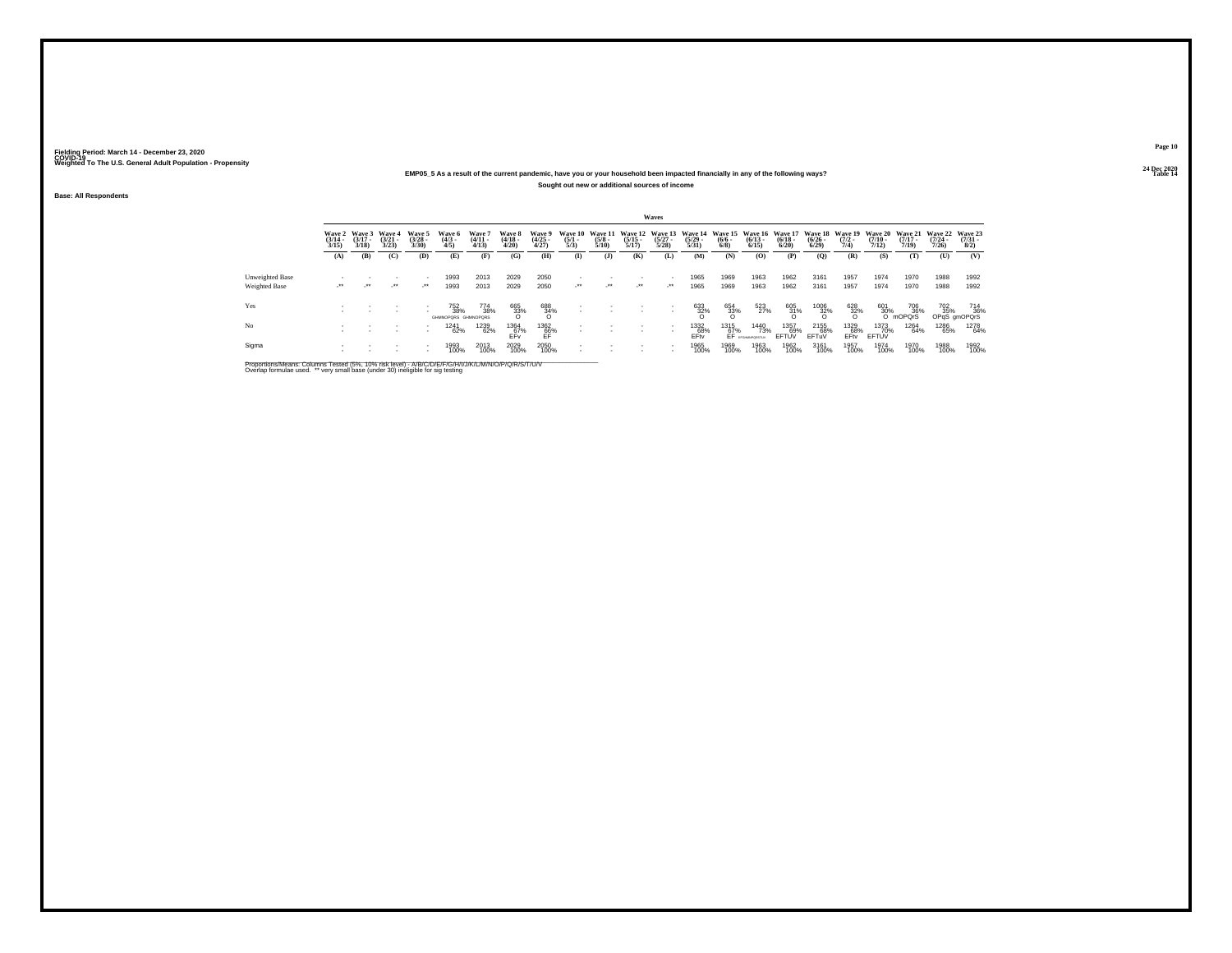### **24 Dec 2020EMP05\_6 As a result of the current pandemic, have you or your household been impacted financially in any of the following ways?Lost income partially**

**Base: All Respondents**

|                 |                                 |                             |                             |                                |                               |                                |                                 |                                |                                |                                 |                          | Waves                    |                                                                                          |                    |                             |                      |                       |                     |                                         |                                         |                                         |                                     |
|-----------------|---------------------------------|-----------------------------|-----------------------------|--------------------------------|-------------------------------|--------------------------------|---------------------------------|--------------------------------|--------------------------------|---------------------------------|--------------------------|--------------------------|------------------------------------------------------------------------------------------|--------------------|-----------------------------|----------------------|-----------------------|---------------------|-----------------------------------------|-----------------------------------------|-----------------------------------------|-------------------------------------|
|                 | Wave 2<br>$\frac{(3/14)}{3/15}$ | Wave 3<br>$(3/17 -$<br>3/18 | Wave 4<br>$(3/21 -$<br>3/23 | Wave 5<br>$\binom{3/28}{3/30}$ | Wave 6<br>$\frac{(4/3)}{4/5}$ | Wave 7<br>$\frac{(4/11}{4/13}$ | Wave 8<br>$\frac{(4/18)}{4/20}$ | Wave 9<br>$\binom{4/25}{4/27}$ | Wave 10<br>$\frac{(5/1)}{5/3}$ | Wave 11<br>$\frac{(5/8)}{5/10}$ | $\frac{(5/15)}{5/17}$    | $\frac{(5/27)}{5/28}$    | Wave 12 Wave 13 Wave 14 Wave 15 Wave 16 Wave 17 Wave 18 Wave 19<br>$\frac{(5/29)}{5/31}$ | $\binom{6/6}{6/8}$ | $\binom{6/13}{6/15}$        | $\binom{6/18}{6/20}$ | $\frac{(6/26)}{6/29}$ | $\frac{(7/2)}{7/4}$ | <b>Wave 20</b><br>$\frac{(7/10)}{7/12}$ | <b>Wave 21</b><br>$\frac{(7/17)}{7/19}$ | <b>Wave 22</b><br>$\frac{(7/24)}{7/26}$ | Wave 23<br>$\frac{(7/31 - 1)}{8/2}$ |
|                 | (A)                             | (B)                         | (C)                         | (D)                            | (E)                           | (F)                            | (G)                             | (H)                            | $\mathbf{I}$                   | $($ $\bf{J}$                    | (K)                      | (L)                      | (M)                                                                                      | (N)                | (O)                         | (P)                  | (Q)                   | (R)                 | (S)                                     | (T)                                     | (U)                                     | (V)                                 |
| Unweighted Base |                                 |                             |                             |                                | 1993                          | 2013                           | 2029                            | 2050                           |                                |                                 |                          |                          | 1965                                                                                     | 1969               | 1963                        | 1962                 | 3161                  | 1957                | 1974                                    | 1970                                    | 1988                                    | 1992                                |
| Weighted Base   | $\cdot$                         | $\cdot$                     | $\cdot$                     | $\mathcal{L}^{\bullet\bullet}$ | 1993                          | 2013                           | 2029                            | 2050                           | $\mathcal{L}^{\star\star}$     | $\mathcal{L}^{\bullet\bullet}$  | $\cdot$                  | $\cdot$                  | 1965                                                                                     | 1969               | 1963                        | 1962                 | 3161                  | 1957                | 1974                                    | 1970                                    | 1988                                    | 1992                                |
| Yes             |                                 |                             |                             |                                | 831<br>42%<br>DGAMAGOODSTLIV  | $\frac{626}{31\%}$             | $^{621}_{31\%}$                 | 651<br>32%<br>Os               |                                |                                 | $\overline{\phantom{a}}$ |                          | $^{602}_{31\%}$                                                                          | 595<br>30%         | 524<br>27%                  | 570<br>29%           | 989<br>31%            | 581<br>30%          | 561<br>28%                              | $^{639}_{32\%}$ OpS                     | 602<br>30%                              | 626<br>31%<br>O                     |
| No              |                                 |                             |                             |                                | 1162<br>58%                   | 1387<br>69%                    | 1408<br>69%                     | $^{1399}_{68\%}$               |                                |                                 |                          | $\overline{\phantom{a}}$ | <sup>1363</sup> 69%                                                                      | 1374<br>70%        | 1439<br>73%<br>E EFGHMnOTuV | 1392<br>71%          | $^{2172}_{69\%}$      | 1376<br>70%         | <sup>1413</sup> 72%<br>EhT              | 1331<br>68%                             | 1386<br>70%                             | 1366<br>69%                         |
| Sigma           |                                 |                             |                             |                                | 1993<br>100%                  | 2013<br>100%                   | 2029<br>100%                    | 2050<br>100%                   |                                |                                 |                          | $\overline{\phantom{a}}$ | 1965<br>100%                                                                             | 1969<br>100%       | 1963<br>100%                | 1962<br>100%         | 3161<br>100%          | 1957<br>100%        | 1974<br>100%                            | 1970<br>100%                            | 1988<br>100%                            | 1992<br>100%                        |

Proportions/Means: Columns Tested (5%, 10% risk level) - A/B/C/D/E/F/G/H/I/J/K/L/M/N/O/P/Q/R/S/T/U/V<br>Overlap formulae used. \*\* very small base (under 30) ineligible for sig testing

**Page 1124 Dec 2020<br>Table 15** 

**Table 15 Table 15 Table 15 Table 15 Table 15 Table 15**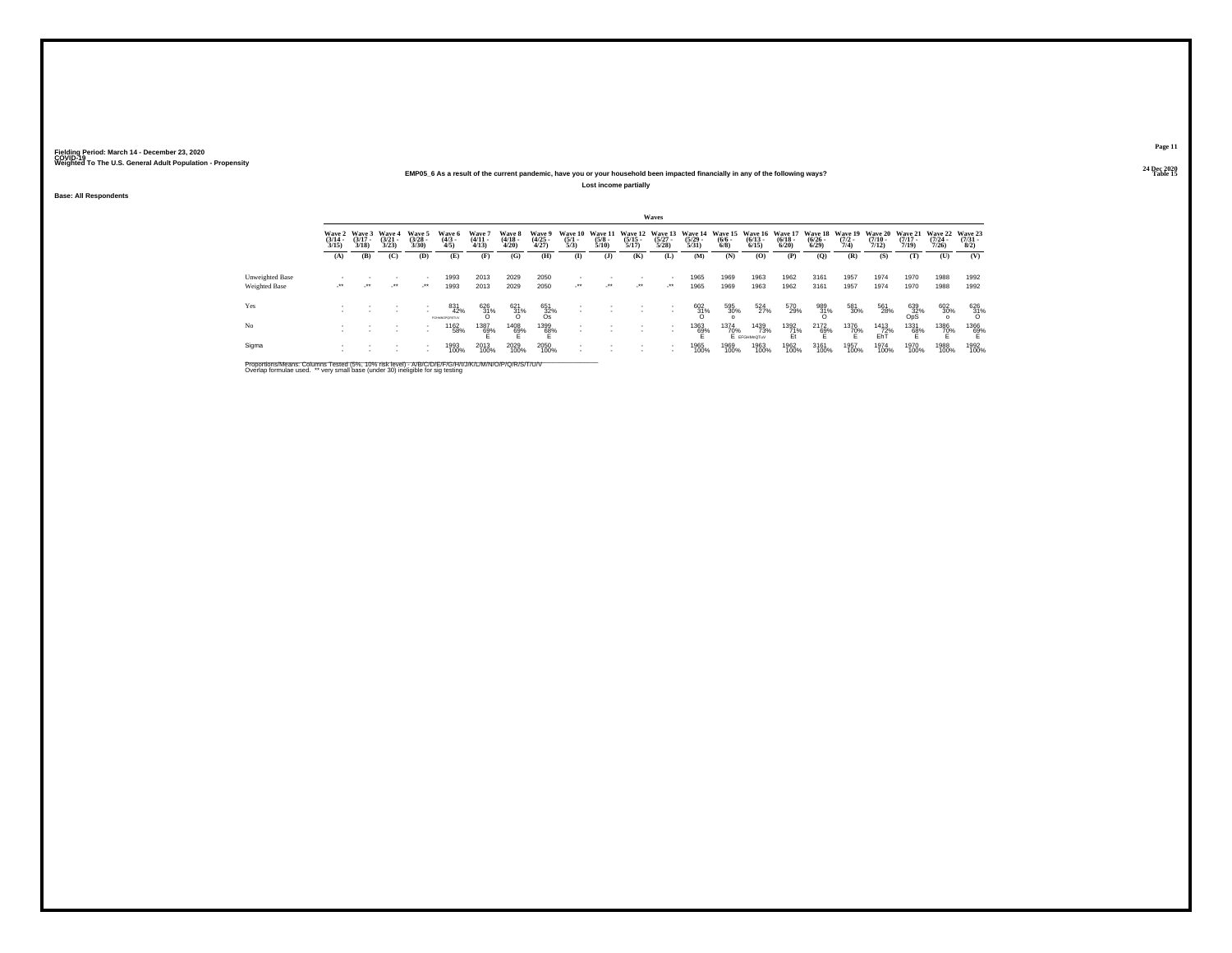### **24 Dec 2020EMP05\_7 As a result of the current pandemic, have you or your household been impacted financially in any of the following ways?Lost income entirely**

**Base: All Respondents**

|                 |                                 |                                 |                                 |                                |                                        |                                |                                 |                                |                                |                                 |                          | Waves                                    |                                  |                                                      |                      |                         |                       |                                        |                                         |                                         |                                         |                                     |
|-----------------|---------------------------------|---------------------------------|---------------------------------|--------------------------------|----------------------------------------|--------------------------------|---------------------------------|--------------------------------|--------------------------------|---------------------------------|--------------------------|------------------------------------------|----------------------------------|------------------------------------------------------|----------------------|-------------------------|-----------------------|----------------------------------------|-----------------------------------------|-----------------------------------------|-----------------------------------------|-------------------------------------|
|                 | Wave 2<br>$\frac{(3/14)}{3/15}$ | Wave 3<br>$\frac{(3/17)}{3/18}$ | Wave 4<br>$\frac{(3/21)}{3/23}$ | Wave 5<br>$\binom{3/28}{3/30}$ | Wave 6<br>$\binom{4/3}{4/5}$           | Wave 7<br>$\frac{(4/11}{4/13}$ | Wave 8<br>$\frac{(4/18)}{4/20}$ | Wave 9<br>$\binom{4/25}{4/27}$ | Wave 10<br>$\frac{(5/1)}{5/3}$ | Wave 11<br>$\frac{(5/8)}{5/10}$ | $\frac{(5/15)}{5/17}$    | Wave 12 Wave 13<br>$\frac{(5/27)}{5/28}$ | Wave 14<br>$\frac{(5/29)}{5/31}$ | Wave 15 Wave 16 Wave 17<br>$\frac{(6/6 - 6)}{(6/8)}$ | $\binom{6/13}{6/15}$ | $\frac{(6/18)}{(6/20)}$ | $\frac{(6/26)}{6/29}$ | Wave 18 Wave 19<br>$\frac{(7/2)}{7/4}$ | <b>Wave 20</b><br>$\frac{(7/10)}{7/12}$ | <b>Wave 21</b><br>$\frac{(7/17)}{7/19}$ | <b>Wave 22</b><br>$\frac{(7/24)}{7/26}$ | Wave 23<br>$\frac{(7/31 - 1)}{8/2}$ |
|                 | (A)                             | (B)                             | (C)                             | (D)                            | (E)                                    | (F)                            | (G)                             | (H)                            | $\mathbf{I}$                   | $($ $\bf{J}$                    | (K)                      | (L)                                      | (M)                              | (N)                                                  | (O)                  | (P)                     | (Q)                   | (R)                                    | (S)                                     | (T)                                     | (U)                                     | (V)                                 |
| Unweighted Base |                                 |                                 |                                 |                                | 1993                                   | 2013                           | 2029                            | 2050                           |                                |                                 |                          |                                          | 1965                             | 1969                                                 | 1963                 | 1962                    | 3161                  | 1957                                   | 1974                                    | 1970                                    | 1988                                    | 1992                                |
| Weighted Base   | $\cdot$                         | $\cdot$                         | $\overline{\phantom{a}}$        | $\mathcal{L}^{\bullet\bullet}$ | 1993                                   | 2013                           | 2029                            | 2050                           | $\mathcal{L}^{\star\star}$     | $\mathcal{L}^{\bullet\bullet}$  | $\cdot$                  | $\cdot$                                  | 1965                             | 1969                                                 | 1963                 | 1962                    | 3161                  | 1957                                   | 1974                                    | 1970                                    | 1988                                    | 1992                                |
| Yes             |                                 |                                 |                                 |                                | 378<br>19%<br>FGHMNOPORSTLV QMNOPORSIV | 268<br>13%                     | 227<br>11%                      | $\frac{241}{0r}$               |                                |                                 | $\overline{\phantom{a}}$ | $\sim$                                   | 213<br>11%                       | 198<br>10%                                           | 182<br>9%            | 197<br>10%              | 342<br>11%            | 185<br>9%                              | 194<br>10%                              | $^{214}_{11\%}$                         | $^{234}_{\substack{12\%\\ \text{Or}}}$  | 209<br>10%                          |
| No              |                                 |                                 |                                 |                                | 1615<br>81%                            | 1745<br>87%                    | 1802<br>89%<br>Ef               | 1809<br>88%                    |                                |                                 | $\overline{\phantom{a}}$ |                                          | 1752<br>89%<br>Ef                | 1771<br>90%<br>FF                                    | 1781<br>91%<br>EFHU  | 1765<br>90%<br>FF       | 2819<br>89%<br>EF     | 1772<br>91%<br>EFhu                    | 1780<br>-90%<br>EF                      | 1756<br>89%<br>Ef                       | 1754<br>8 <u>8</u> %                    | $^{1783}_{90\%}$                    |
| Sigma           |                                 |                                 |                                 | $\overline{\phantom{a}}$       | 1993<br>100%                           | 2013<br>100%                   | 2029<br>100%                    | 2050<br>100%                   |                                |                                 |                          | $\overline{\phantom{a}}$                 | 1965<br>100%                     | 1969<br>100%                                         | 1963<br>100%         | 1962<br>100%            | 3161<br>100%          | 1957<br>100%                           | 1974<br>100%                            | 1970<br>100%                            | 1988<br>100%                            | 1992<br>100%                        |

Proportions/Means: Columns Tested (5%, 10% risk level) - A/B/C/D/E/F/G/H/I/J/K/L/M/N/O/P/Q/R/S/T/U/V<br>Overlap formulae used. \*\* very small base (under 30) ineligible for sig testing

**Page 1224 Dec 2020<br>Table 16** 

**Table 16 Table 16 Table 16 Table 16 Table 16 Table 16 Table 16 Table 16**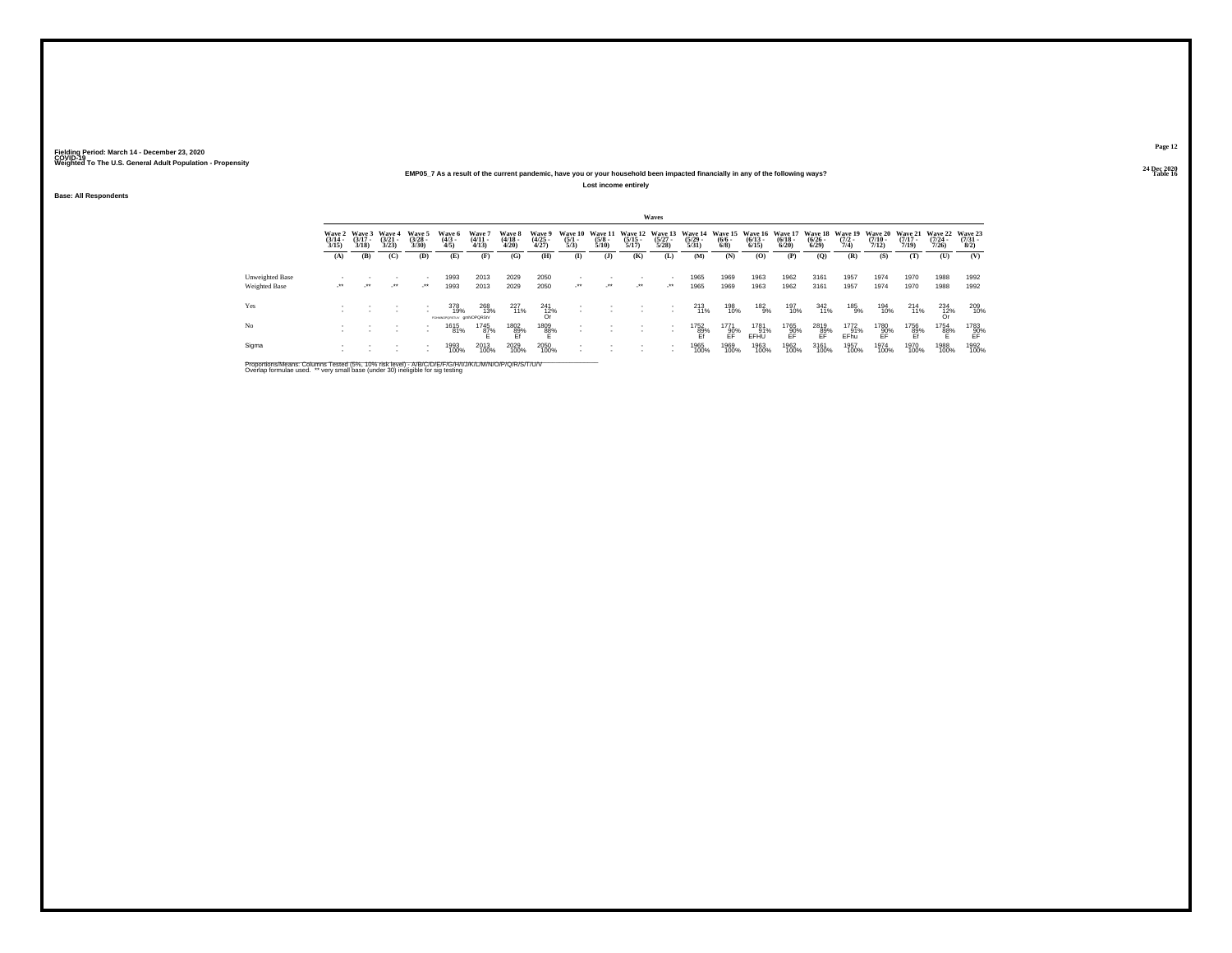### **24 Dec 2020EMP05\_8 As a result of the current pandemic, have you or your household been impacted financially in any of the following ways?Accumulated more debt than normal**

**Base: All Respondents**

|                 |                                 |                                 |                                 |                                |                                         |                                         |                                 |                                |                                |                                 |                       | <b>Waves</b>                             |                                                                          |                           |                                    |                      |                                                     |                                        |                       |                                                  |                                   |                                     |
|-----------------|---------------------------------|---------------------------------|---------------------------------|--------------------------------|-----------------------------------------|-----------------------------------------|---------------------------------|--------------------------------|--------------------------------|---------------------------------|-----------------------|------------------------------------------|--------------------------------------------------------------------------|---------------------------|------------------------------------|----------------------|-----------------------------------------------------|----------------------------------------|-----------------------|--------------------------------------------------|-----------------------------------|-------------------------------------|
|                 | Wave 2<br>$\frac{(3/14)}{3/15}$ | Wave 3<br>$\frac{(3/17)}{3/18}$ | Wave 4<br>$\frac{(3/21)}{3/23}$ | Wave 5<br>$\binom{3/28}{3/30}$ | Wave 6<br>$\binom{4/3}{4/5}$            | Wave 7<br>$\frac{(4/11}{4/13}$          | Wave 8<br>$\frac{(4/18)}{4/20}$ | Wave 9<br>$\binom{4/25}{4/27}$ | Wave 10<br>$\frac{(5/1)}{5/3}$ | Wave 11<br>$\frac{(5/8)}{5/10}$ | $\frac{(5/15)}{5/17}$ | $\binom{5/27}{5/28}$                     | Wave 12 Wave 13 Wave 14 Wave 15 Wave 16 Wave 17<br>$\frac{(5/29)}{5/31}$ | $\frac{(6/6 - 6)}{(6/8)}$ | $\binom{6/13}{6/15}$               | $\binom{6/18}{6/20}$ | $\frac{(6/26)}{6/29}$                               | Wave 18 Wave 19<br>$\frac{(7/2)}{7/4}$ | $\frac{(7/10)}{7/12}$ | Wave 20 Wave 21 Wave 22<br>$\frac{(7/17)}{7/19}$ | $\frac{(7/24)}{7/26}$             | Wave 23<br>$\frac{(7/31 - 1)}{8/2}$ |
|                 | (A)                             | (B)                             | (C)                             | (D)                            | (E)                                     | (F)                                     | (G)                             | (H)                            | $\mathbf{I}$                   | ( <b>J</b> )                    | (K)                   | (L)                                      | (M)                                                                      | (N)                       | (O)                                | (P)                  | (Q)                                                 | (R)                                    | (S)                   | (T)                                              | (U)                               | (V)                                 |
| Unweighted Base |                                 |                                 |                                 |                                | 1993                                    | 2013                                    | 2029                            | 2050                           |                                |                                 |                       | $\overline{\phantom{a}}$                 | 1965                                                                     | 1969                      | 1963                               | 1962                 | 3161                                                | 1957                                   | 1974                  | 1970                                             | 1988                              | 1992                                |
| Weighted Base   | $\cdot$                         | $\cdot$                         | $\cdot$                         | $\mathcal{L}^{\bullet\bullet}$ | 1993                                    | 2013                                    | 2029                            | 2050                           | $\cdot$                        | $\mathcal{L}^{\bullet\bullet}$  | $\cdot$               | $\cdot$                                  | 1965                                                                     | 1969                      | 1963                               | 1962                 | 3161                                                | 1957                                   | 1974                  | 1970                                             | 1988                              | 1992                                |
| Yes             |                                 |                                 |                                 | . .                            | $^{537}_{\substack{27\%\\ \text{OPS}}}$ | $^{537}_{\substack{27\%\\ \text{OPS}}}$ | $^{499}_{25\%}$                 | 515<br>25%<br>O                |                                |                                 |                       | $\overline{\phantom{a}}$<br>$\mathbf{r}$ | $^{474}_{24\%}$                                                          | $\frac{485}{25\%}$        | 376<br>19%                         | $\frac{441}{22\%}$   | $\overset{822}{\underset{\text{OPs}}{\text{26\%}}}$ | $^{484}_{25\%}$                        | $^{447}_{23\%}$       | $\frac{520}{0P}$ S%                              | $\frac{534}{0P}$ S <sup>27%</sup> | $^{496}_{25\%}$                     |
| No              |                                 |                                 |                                 | . .                            | 1456<br>73%                             | <sup>1476</sup> 73%                     | 1530<br>75%                     | 1535<br>75%                    |                                |                                 |                       | $\overline{\phantom{a}}$                 | 1491<br>76%                                                              | 1484<br>75%               | 1587<br>81%<br><b>CCGANDORSTIA</b> | 1521<br>78%<br>EFQTU | 2339<br>74%                                         | 1473<br>75%                            | 1527<br>77%<br>EFGTU  | 1450<br>74%                                      | 1454<br>73%                       | 1496<br>75%                         |
| Sigma           |                                 |                                 |                                 | $\overline{\phantom{a}}$       | 1993<br>100%                            | 2013<br>100%                            | 2029<br>100%                    | 2050<br>100%                   |                                |                                 |                       |                                          | 1965<br>100%                                                             | 1969<br>100%              | 1963<br>100%                       | 1962<br>100%         | 3161<br>100%                                        | 1957<br>100%                           | 1974<br>100%          | 1970<br>100%                                     | 1988<br>100%                      | 1992<br>100%                        |

Proportions/Means: Columns Tested (5%, 10% risk level) - A/B/C/D/E/F/G/H/I/J/K/L/M/N/O/P/Q/R/S/T/U/V<br>Overlap formulae used. \*\* very small base (under 30) ineligible for sig testing

**Page 1324 Dec 2020<br>Table 17** 

**Table 17 Table 17 Table 17 Table 17 Table 17 Table 17 Table 17**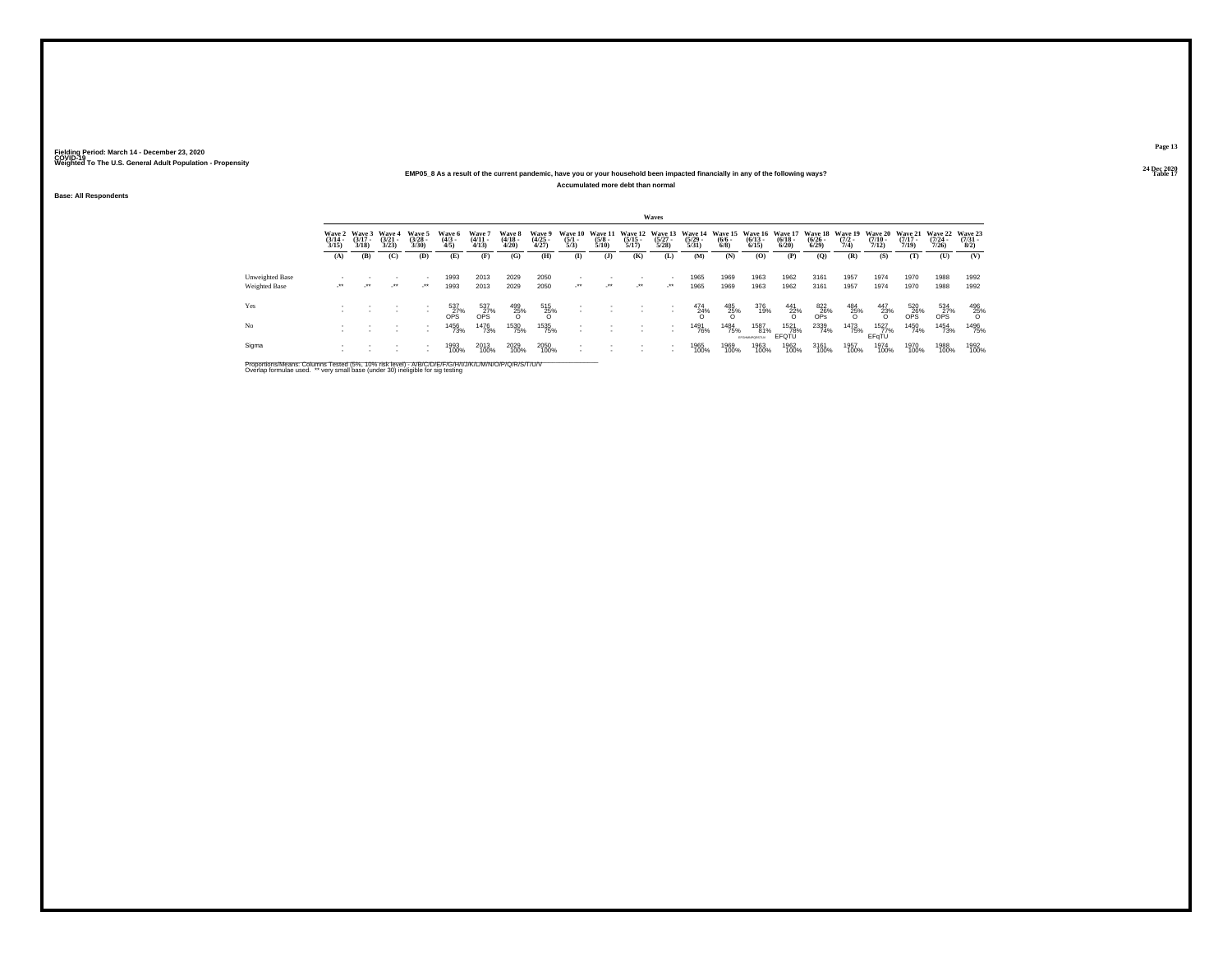## **24 Dec 2020EMP05\_9 As a result of the current pandemic, have you or your household been impacted financially in any of the following ways?Stopped or cut back on retirement savings**

**Base: All Respondents**

|                 |                                 |                                 |                                 |                                |                                    |                                |                                 |                                |                                |                                 |                                          | Waves                                                |                                         |                                              |                                 |                                 |                                          |                     |                                         |                                  |                                         |                                     |
|-----------------|---------------------------------|---------------------------------|---------------------------------|--------------------------------|------------------------------------|--------------------------------|---------------------------------|--------------------------------|--------------------------------|---------------------------------|------------------------------------------|------------------------------------------------------|-----------------------------------------|----------------------------------------------|---------------------------------|---------------------------------|------------------------------------------|---------------------|-----------------------------------------|----------------------------------|-----------------------------------------|-------------------------------------|
|                 | Wave 2<br>$\frac{(3/14)}{3/15}$ | Wave 3<br>$\frac{(3/17)}{3/18}$ | Wave 4<br>$\frac{(3/21)}{3/23}$ | Wave 5<br>$\binom{3/28}{3/30}$ | Wave 6<br>$\binom{4/3}{4/5}$       | Wave 7<br>$\frac{(4/11}{4/13}$ | Wave 8<br>$\frac{(4/18)}{4/20}$ | Wave 9<br>$\binom{4/25}{4/27}$ | Wave 10<br>$\frac{(5/1)}{5/3}$ | Wave 11<br>$\frac{(5/8)}{5/10}$ | Wave 12 Wave 13<br>$\frac{(5/15)}{5/17}$ | $\binom{5/27}{5/28}$                                 | Wave 14<br>$\frac{(5/29 - 5/31)}{5/31}$ | Wave 15 Wave 16<br>$\frac{(6/6 - 6)}{(6/8)}$ | $\binom{6/13}{6/15}$            | Wave 17<br>$\binom{6/18}{6/20}$ | Wave 18 Wave 19<br>$\frac{(6/26)}{6/29}$ | $\frac{(7/2)}{7/4}$ | <b>Wave 20</b><br>$\frac{(7/10)}{7/12}$ | Wave 21<br>$\frac{(7/17)}{7/19}$ | <b>Wave 22</b><br>$\frac{(7/24)}{7/26}$ | Wave 23<br>$\frac{(7/31 - 8)}{8/2}$ |
|                 | (A)                             | (B)                             | (C)                             | (D)                            | (E)                                | (F)                            | (G)                             | (H)                            | $\mathbf{I}$                   | ( <b>J</b> )                    | (K)                                      | (L)                                                  | (M)                                     | (N)                                          | (O)                             | (P)                             | (Q)                                      | (R)                 | (S)                                     | (T)                              | (U)                                     | (V)                                 |
| Unweighted Base |                                 |                                 |                                 |                                | 1993                               | 2013                           | 2029                            | 2050                           |                                |                                 |                                          | $\overline{\phantom{a}}$                             | 1965                                    | 1969                                         | 1963                            | 1962                            | 3161                                     | 1957                | 1974                                    | 1970                             | 1988                                    | 1992                                |
| Weighted Base   | $\cdot$                         | $\cdot$                         | $\cdot$                         | $\mathcal{L}^{\bullet\bullet}$ | 1993                               | 2013                           | 2029                            | 2050                           | $\cdot$                        | $\mathcal{L}^{\bullet\bullet}$  |                                          | $\cdot$                                              | 1965                                    | 1969                                         | 1963                            | 1962                            | 3161                                     | 1957                | 1974                                    | 1970                             | 1988                                    | 1992                                |
| Yes             |                                 |                                 |                                 |                                | 649<br>33%<br><b>IGH-NOPORSIJV</b> | 586<br>29%<br>ghOp             | 526<br>26%<br>0                 | $^{530}_{26\%}$                |                                |                                 |                                          |                                                      | 573<br>29%<br>ahOp                      | $\frac{564}{29\%}$                           | 413<br>21%                      | 511<br>26%<br>O                 | 868<br>27%<br>O                          | $\frac{522}{27\%}$  | $^{528}_{27\%}$                         | 575<br>29%<br>ghOp               | 539<br>27%<br>O                         | 563<br>28%                          |
| No              |                                 |                                 |                                 |                                | 1344<br>67%                        | 1427<br>71%<br>e               | 1503<br>74%<br>Efmt             | 1520<br>74%<br>Efmt            |                                |                                 |                                          | $\overline{\phantom{a}}$<br>$\overline{\phantom{a}}$ | 1392<br>71%<br>e                        | 1405<br>71%                                  | 1550<br>79%<br>E provemporature | 1451<br>74%<br>Efmt             | <sup>2293</sup> %                        | 1435<br>73%         | 1446<br>73%                             | 1395<br>71%                      | 1449<br>73%                             | 1429<br>72%                         |
| Sigma           |                                 |                                 |                                 | . .                            | 1993<br>100%                       | 2013<br>100%                   | 2029<br>100%                    | 2050<br>100%                   |                                |                                 |                                          |                                                      | 1965<br>100%                            | 1969<br>100%                                 | 1963<br>100%                    | 1962<br>100%                    | 3161<br>100%                             | 1957<br>100%        | 1974<br>100%                            | 1970<br>100%                     | 1988<br>100%                            | 1992<br>100%                        |

Proportions/Means: Columns Tested (5%, 10% risk level) - A/B/C/D/E/F/G/H/I/J/K/L/M/N/O/P/Q/R/S/T/U/V<br>Overlap formulae used. \*\* very small base (under 30) ineligible for sig testing

**Page 1424 Dec 2020<br>Table 18** 

**Table 18 Table 18 Table 18 Table 18 Table 18 Table 18 Table 18 Table 18**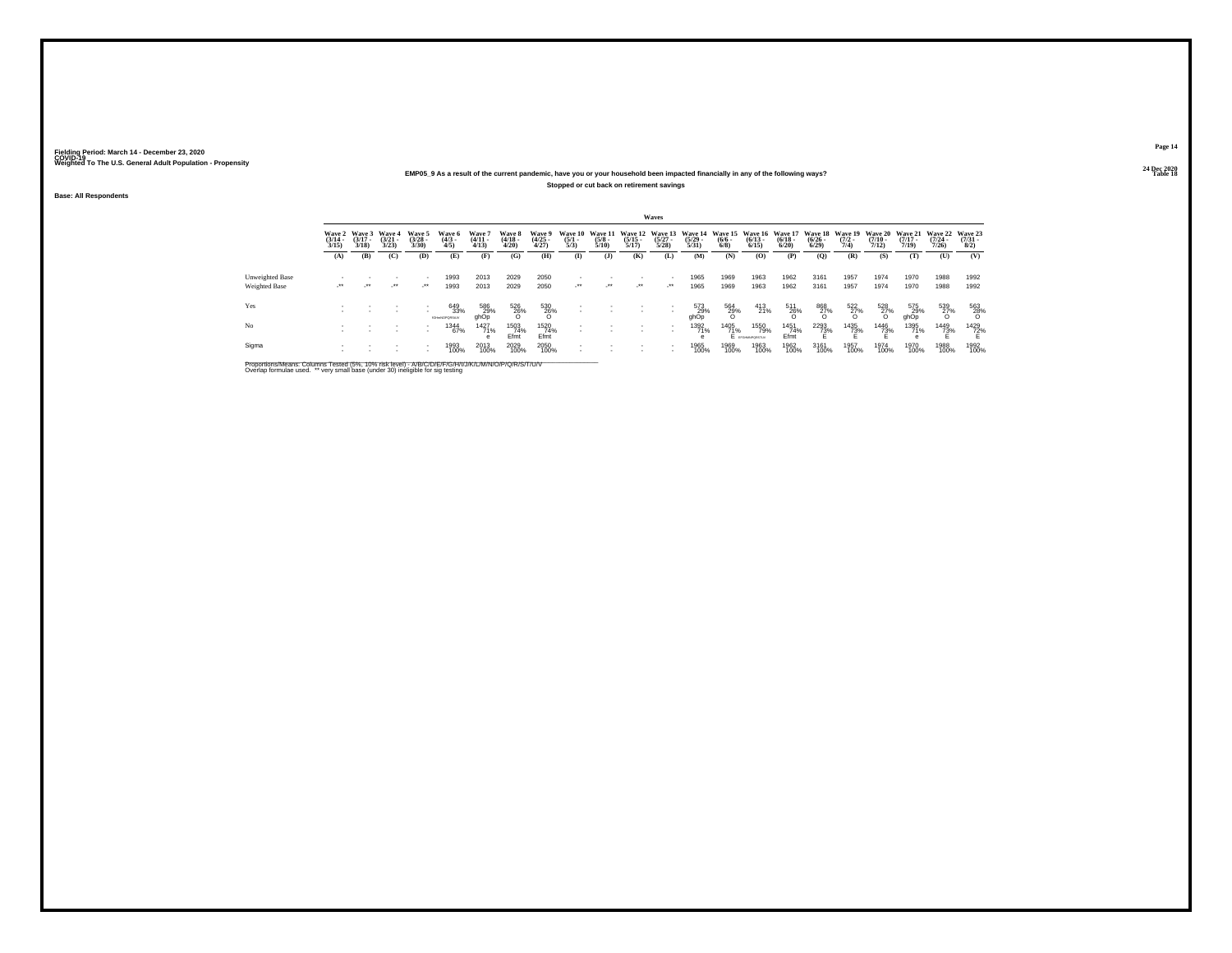## **24 Dec 2020EMP05\_10 As a result of the current pandemic, have you or your household been impacted financially in any of the following ways?Stopped or cut back on other savings (e.g., college tuition, a major purchase, such as a house or care)**

**Base: All Respondents**

|                                         |                                 |                                        |                                 |                                     |                                       |                                |                                 |                                |                                |                                 |                                  | Waves                           |                                  |                                       |                                 |                                        |                                      |                                |                                               |                                  |                                                                                     |                                |
|-----------------------------------------|---------------------------------|----------------------------------------|---------------------------------|-------------------------------------|---------------------------------------|--------------------------------|---------------------------------|--------------------------------|--------------------------------|---------------------------------|----------------------------------|---------------------------------|----------------------------------|---------------------------------------|---------------------------------|----------------------------------------|--------------------------------------|--------------------------------|-----------------------------------------------|----------------------------------|-------------------------------------------------------------------------------------|--------------------------------|
|                                         | Wave 2<br>$\frac{(3/14)}{3/15}$ | <b>Wave 3</b><br>$\frac{(3/17)}{3/18}$ | Wave 4<br>$\frac{(3/21)}{3/23}$ | Wave 5<br>$\binom{3/28}{3/30}$      | Wave 6<br>$\binom{4/3}{4/5}$          | Wave 7<br>$\binom{4/11}{4/13}$ | Wave 8<br>$\frac{(4/18)}{4/20}$ | Wave 9<br>$\binom{4/25}{4/27}$ | Wave 10<br>$\frac{(5/1)}{5/3}$ | Wave 11<br>$\frac{(5/8)}{5/10}$ | Wave 12<br>$\frac{(5/15)}{5/17}$ | Wave 13<br>$\binom{5/27}{5/28}$ | Wave 14<br>$\frac{(5/29)}{5/31}$ | <b>Wave 15</b><br>$\frac{(6/6)}{6/8}$ | Wave 16<br>$\binom{6/13}{6/15}$ | <b>Wave 17</b><br>$\binom{6/18}{6/20}$ | Wave 18<br>$\frac{(6/26 - 6)}{6/29}$ | Wave 19<br>$\frac{(7/2)}{7/4}$ | Wave 20<br>$\frac{(7/10)}{7/12}$              | Wave 21<br>$\frac{(7/17)}{7/19}$ | Wave 22<br>$(7/24 -$<br>7/26                                                        | Wave 23<br>$\binom{7/31}{8/2}$ |
|                                         | (A)                             | (B)                                    | (C)                             | (D)                                 | (E)                                   | (F)                            | (G)                             | (H)                            | $($ I                          | $($ $\bf{J}$                    | (K)                              | (L)                             | (M)                              | (N)                                   | (O)                             | (P)                                    | (Q)                                  | (R)                            | (S)                                           | (T)                              | (U)                                                                                 | (V)                            |
| <b>Unweighted Base</b><br>Weighted Base |                                 | $\cdot$                                | $\cdot$                         | $\overline{\phantom{a}}$<br>$\cdot$ | 1993<br>1993                          | 2013<br>2013                   | 2029<br>2029                    | 2050<br>2050                   | $\cdot$                        | $\cdot$                         | $\cdot$                          | $\cdot$                         | 1965<br>1965                     | 1969<br>1969                          | 1963<br>1963                    | 1962<br>1962                           | 3161<br>3161                         | 1957<br>1957                   | 1974<br>1974                                  | 1970<br>1970                     | 1988<br>1988                                                                        | 1992<br>1992                   |
|                                         |                                 |                                        |                                 |                                     |                                       |                                |                                 |                                |                                |                                 |                                  |                                 |                                  |                                       |                                 |                                        |                                      |                                |                                               |                                  |                                                                                     |                                |
| Yes                                     |                                 |                                        |                                 | ٠                                   | 762<br>38%<br>GHMOPORSTUV GHMOPORSTUV | 771<br>38%                     | 627<br>31%                      | $\underset{\text{O}}{^{632}}$  |                                |                                 |                                  |                                 | 651<br>33%                       | 668<br>9hOP                           | 498<br>25%                      | 570<br>29%                             | $^{1002}_{32\%}$                     | $\frac{623}{32\%}$             | $\frac{622}{32\%}$                            | 654<br>33%                       | $\frac{619}{31\%}$                                                                  | 660<br>33%<br>OP               |
| No                                      |                                 |                                        |                                 | $\overline{\phantom{a}}$            | 1231<br>62%                           | <sup>1242</sup> 62%            | 1402<br>69%<br>FFn              | 1418<br>69%<br>EFn             |                                |                                 |                                  |                                 | 1314<br>$E_F^2$                  | 1301<br>66%                           | 1465<br>75%<br>EF EFGHANPORSTUY | 1392<br>71%<br>EFMNTV                  | $^{2159}_{68\%}$                     | 1334<br>68%<br>FF              | $\underset{\substack{68\\ \text{EF}}}^{1352}$ | 1316<br>67%<br>FF                | $\underset{\substack{\mathbf{69}\ \mathbf{69}\ \mathbf{69}}{\mathbf{69}}}\nolimits$ | $^{1332}_{67\%}$               |
| Sigma                                   |                                 |                                        |                                 |                                     | 1993<br>100%                          | 2013<br>100%                   | 2029<br>100%                    | 2050<br>100%                   |                                |                                 |                                  |                                 | 1965<br>100%                     | 1969<br>100%                          | 1963<br>100%                    | 1962<br>100%                           | 3161<br>100%                         | 1957<br>100%                   | 1974<br>100%                                  | 1970<br>100%                     | 1988<br>100%                                                                        | 1992<br>100%                   |

Proportions/Means: Columns Tested (5%, 10% risk level) - A/B/C/D/E/F/G/H/I/J/K/L/M/N/O/P/Q/R/S/T/U/V<br>Overlap formulae used. \*\* very small base (under 30) ineligible for sig testing

**Page 15**24 Dec 2020<br>Table 19

**Table 19 Table 19 Table 19 Table 19 Table 19 Table 19 Table 19 Table 19**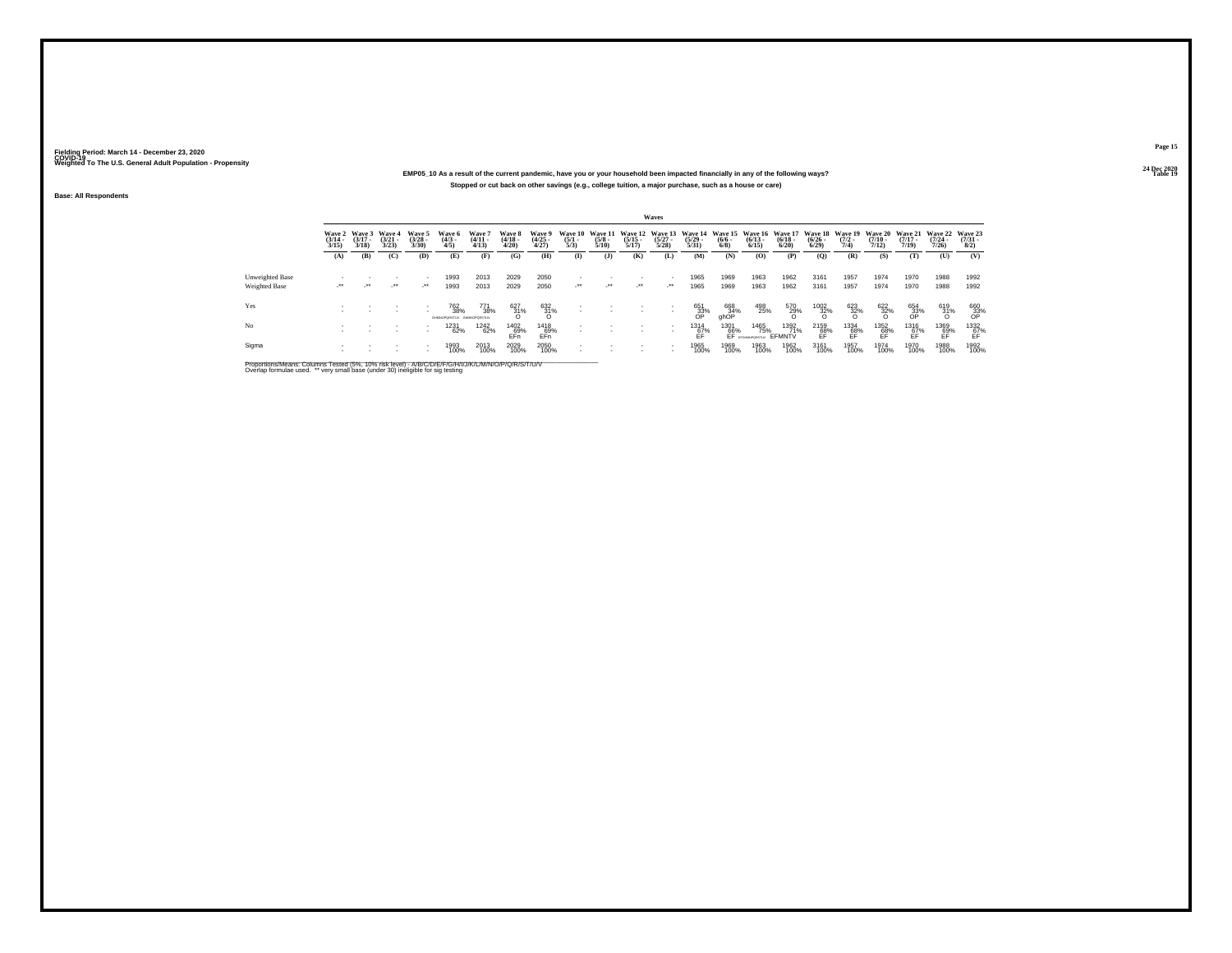## **24 Dec 2020EMP05\_11 As a result of the current pandemic, have you or your household been impacted financially in any of the following ways?Paid for services that I haven't used (e.g., a dog walker, childcare, a house cleaning service)**

**Base: All Respondents**

|                 |                                 |                             |                                 |                                |                               |                                |                                        |                          |                                |                                        |                       | Waves                                    |                                  |                                       |                      |                                    |                                          |                                       |                                             |                                       |                                  |                                |
|-----------------|---------------------------------|-----------------------------|---------------------------------|--------------------------------|-------------------------------|--------------------------------|----------------------------------------|--------------------------|--------------------------------|----------------------------------------|-----------------------|------------------------------------------|----------------------------------|---------------------------------------|----------------------|------------------------------------|------------------------------------------|---------------------------------------|---------------------------------------------|---------------------------------------|----------------------------------|--------------------------------|
|                 | Wave 2<br>$\frac{(3/14)}{3/15}$ | Wave 3<br>$(3/17 -$<br>3/18 | Wave 4<br>$\frac{(3/21)}{3/23}$ | Wave 5<br>$\binom{3/28}{3/30}$ | Wave 6<br>$\frac{(4/3)}{4/5}$ | Wave?<br>$\frac{(4/11)}{4/13}$ | Wave 8<br>$\frac{(4/18 - 4/28)}{4/20}$ | Wave 9<br>(4/25<br>4/27) | Wave 10<br>$\frac{(5/1)}{5/3}$ | <b>Wave 11</b><br>$\frac{(5/8)}{5/10}$ | $\frac{(5/15)}{5/17}$ | Wave 12 Wave 13<br>$\frac{(5/27)}{5/28}$ | Wave 14<br>$\frac{(5/29)}{5/31}$ | Wave 15 Wave 16<br>$\binom{6/6}{6/8}$ | $\binom{6/13}{6/15}$ | Wave 17<br>$\frac{(6/18)}{(6/20)}$ | Wave 18 Wave 19<br>$\frac{(6/26)}{6/29}$ | $\frac{(7/2)}{7/4}$                   | <b>Wave 20</b><br>$\frac{(7/10 - 7)}{7/12}$ | Wave 21<br>$\frac{(7/17)}{7/19}$      | Wave 22<br>$\frac{(7/24)}{7/26}$ | Wave 23<br>$\binom{7/31}{8/2}$ |
|                 | (A)                             | (B)                         | (C)                             | (D)                            | (E)                           | (F)                            | (G)                                    | (H)                      | $\mathbf{I}$                   | $($ $)$                                | (K)                   | (L)                                      | (M)                              | (N)                                   | (0)                  | (P)                                | (O)                                      | (R)                                   | (S)                                         | (T)                                   | (U)                              | (V)                            |
| Unweighted Base |                                 |                             |                                 | $\overline{\phantom{a}}$       | 1993                          | 2013                           | 2029                                   | 2050                     |                                |                                        |                       |                                          | 1965                             | 1969                                  | 1963                 | 1962                               | 3161                                     | 1957                                  | 1974                                        | 1970                                  | 1988                             | 1992                           |
| Weighted Base   | $\cdot$                         | $\cdot$                     | $\cdot$                         | $\mathcal{L}^{\bullet\bullet}$ | 1993                          | 2013                           | 2029                                   | 2050                     | $\cdot$                        | $\mathcal{L}^{\bullet\bullet}$         | $\cdot$               | $\cdot$                                  | 1965                             | 1969                                  | 1963                 | 1962                               | 3161                                     | 1957                                  | 1974                                        | 1970                                  | 1988                             | 1992                           |
| Yes             |                                 |                             |                                 | $\overline{\phantom{a}}$       | 325<br>16%                    | 328<br>16%                     | 322<br>16%                             | 355<br>17%<br>nOR        | $\sim$                         |                                        |                       |                                          | 349<br>18%<br>NOpRs              | 290<br>15%                            | 279<br>14%           | 298<br>15%                         | 512<br>16%                               | 272<br>14%                            | 294<br>15%                                  | 351<br>18%<br><b>NO<sub>DRS</sub></b> | 320<br>16%                       | 327<br>16%                     |
| No              |                                 |                             |                                 | $\overline{\phantom{a}}$       | 1668<br>84%                   | 1685<br>84%                    | 1707<br>84%                            | 1695<br>83%              |                                |                                        |                       |                                          | 1616<br>82%                      | 1679<br>85%<br>hMT                    | 1684<br>86%<br>HMT   | 1664<br>85%<br>mt                  | 2649<br>84%                              | 1685<br>86%<br><b>HMT<sub>v</sub></b> | 1680<br>85%<br>mt                           | 1619<br>82%                           | 1668<br>84%                      | 1665<br>84%                    |
| Sigma           |                                 |                             |                                 | $\overline{\phantom{a}}$       | 1993<br>100%                  | 2013<br>100%                   | 2029<br>100%                           | 2050<br>100%             |                                |                                        |                       |                                          | 1965<br>100%                     | 1969<br>100%                          | 1963<br>100%         | 1962<br>100%                       | 3161<br>100%                             | 1957<br>100%                          | 1974<br>100%                                | 1970<br>100%                          | 1988<br>100%                     | 1992<br>100%                   |

Proportions/Means: Columns Tested (5%, 10% risk level) - A/B/C/D/E/F/G/H/I/J/K/L/M/N/O/P/Q/R/S/T/U/V<br>Overlap formulae used. \*\* very small base (under 30) ineligible for sig testing

**Page 16**24 Dec 2020<br>Table 20

**Table 20 Table 20 Table 20 Table 20 Table 20**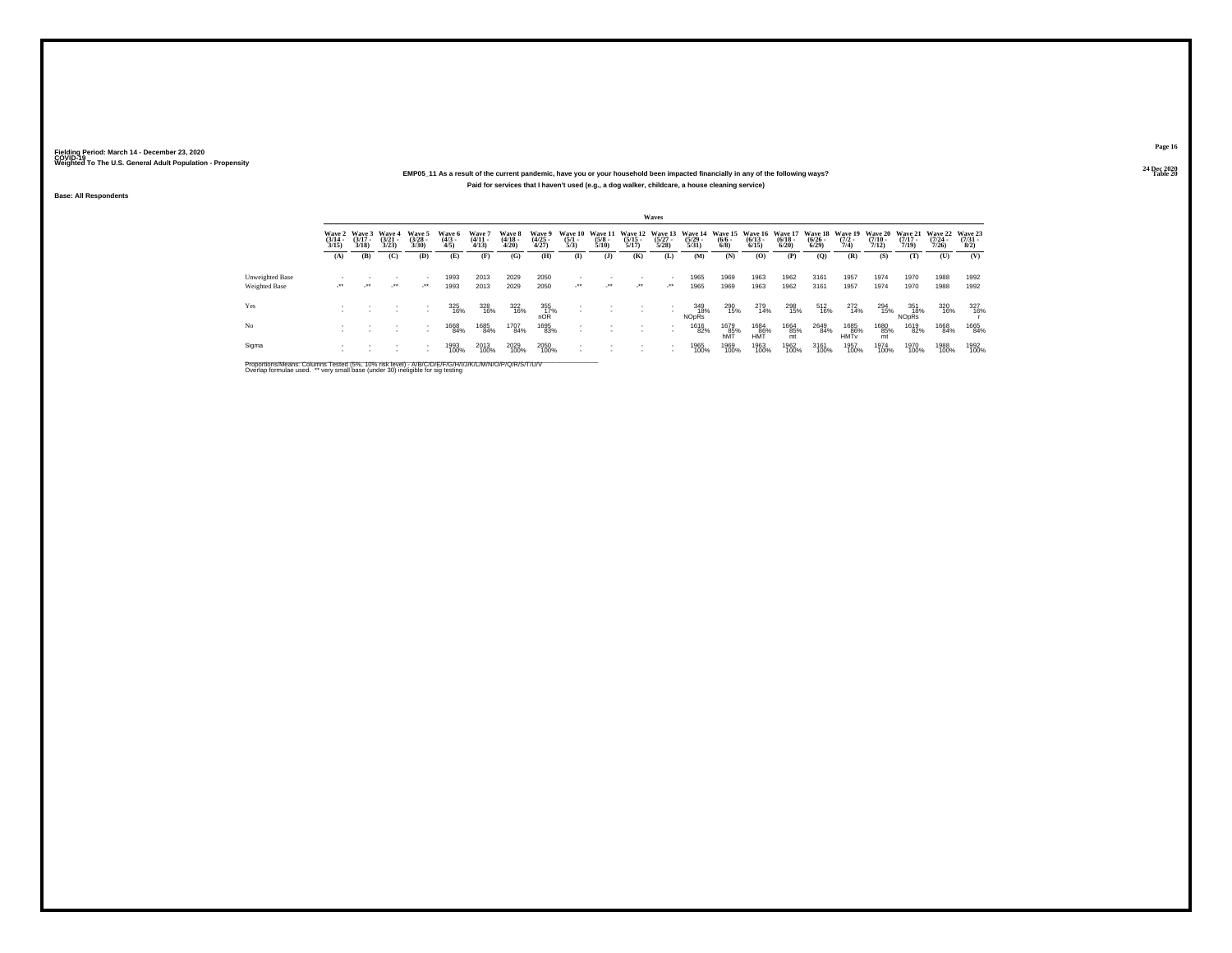## **24 Dec 2020EMP05\_12 As a result of the current pandemic, have you or your household been impacted financially in any of the following ways?**

**Lost access to my health insurance**

**Base: All Respondents**

|                                  |                                 |                                        |                                 |                                |                              |                                |                                 |                                |                                |                                 |                                          | Waves                |                                  |                                                |                       |                       |                       |                                                        |                             |                       |                                          |                          |
|----------------------------------|---------------------------------|----------------------------------------|---------------------------------|--------------------------------|------------------------------|--------------------------------|---------------------------------|--------------------------------|--------------------------------|---------------------------------|------------------------------------------|----------------------|----------------------------------|------------------------------------------------|-----------------------|-----------------------|-----------------------|--------------------------------------------------------|-----------------------------|-----------------------|------------------------------------------|--------------------------|
|                                  | Wave 2<br>$\frac{(3/14)}{3/15}$ | <b>Wave 3</b><br>$\frac{(3/17)}{3/18}$ | Wave 4<br>$\frac{(3/21)}{3/23}$ | Wave 5<br>$\binom{3/28}{3/30}$ | Wave 6<br>$\binom{4/3}{4/5}$ | Wave 7<br>$\binom{4/11}{4/13}$ | Wave 8<br>$\frac{(4/18)}{4/20}$ | Wave 9<br>$\binom{4/25}{4/27}$ | Wave 10<br>$\frac{(5/1)}{5/3}$ | Wave 11<br>$\frac{(5/8)}{5/10}$ | Wave 12 Wave 13<br>$\frac{(5/15)}{5/17}$ | $\binom{5/27}{5/28}$ | Wave 14<br>$\frac{(5/29)}{5/31}$ | Wave 15 Wave 16 Wave 17<br>$\frac{(6/6)}{6/8}$ | $\frac{(6/13)}{6/15}$ | $\frac{(6/18)}{6/20}$ | $\frac{(6/26)}{6/29}$ | Wave 18 Wave 19 Wave 20 Wave 21<br>$\frac{(7/2)}{7/4}$ | $\frac{(7/10)}{7/12}$       | $\frac{(7/17)}{7/19}$ | Wave 22 Wave 23<br>$\frac{(7/24)}{7/26}$ | $\frac{(7/31 - 1)}{8/2}$ |
|                                  | (A)                             | (B)                                    | (C)                             | (D)                            | (E)                          | (F)                            | (G)                             | (H)                            | $\bf (I)$                      | $\mathbf{J}$                    | (K)                                      | (L)                  | (M)                              | (N)                                            | (O)                   | (P)                   | $\mathbf{Q}$          | (R)                                                    | (S)                         | (T)                   | (U)                                      | (V)                      |
| Unweighted Base<br>Weighted Base | $\cdot$                         | $\bullet\bullet$                       | -**                             | $\star$                        | $\cdot$                      | $\rightarrow$                  | $\cdot$                         | $\cdot$                        | $\cdot$                        | $\cdot$                         | $\cdot$                                  | $\cdot$              | $\cdot$                          | $\cdot$                                        | $\cdot$               | $\cdot$               | $\cdot$               | 1957<br>1957                                           | 1974<br>1974                | 1970<br>1970          | 1988<br>1988                             | 1992<br>1992             |
| Yes                              |                                 |                                        |                                 |                                |                              |                                |                                 |                                |                                |                                 |                                          |                      |                                  |                                                |                       |                       |                       | 220<br>11%                                             | 231<br>12%                  | 210<br>11%            | $\underset{\text{RsT}}{^{281}}$          | $^{277}_{14\%}$          |
| No                               |                                 |                                        |                                 |                                |                              |                                |                                 |                                |                                |                                 |                                          |                      |                                  |                                                |                       |                       |                       | 1737<br>89%<br><b>Uv</b>                               | 1743<br>88%<br>$\mathbf{u}$ | 1760<br>89%<br>UV     | 1707<br>86%                              | <sup>1715</sup> 86%      |
| Sigma                            |                                 |                                        |                                 |                                |                              |                                |                                 |                                |                                |                                 |                                          |                      |                                  |                                                |                       |                       | . .                   | 1957<br>100%                                           | 1974<br>100%                | 1970<br>100%          | 1988<br>100%                             | 1992<br>100%             |

Proportions/Means: Columns Tested (5%, 10% risk level) - A/B/C/D/E/F/G/H/I/J/K/L/M/N/O/P/Q/R/S/T/U/V<br>Overlap formulae used. \*\* very small base (under 30) ineligible for sig testing

**Page 1724 Dec 2020<br>Table 21** 

**Table 21 Table 21 Table 21**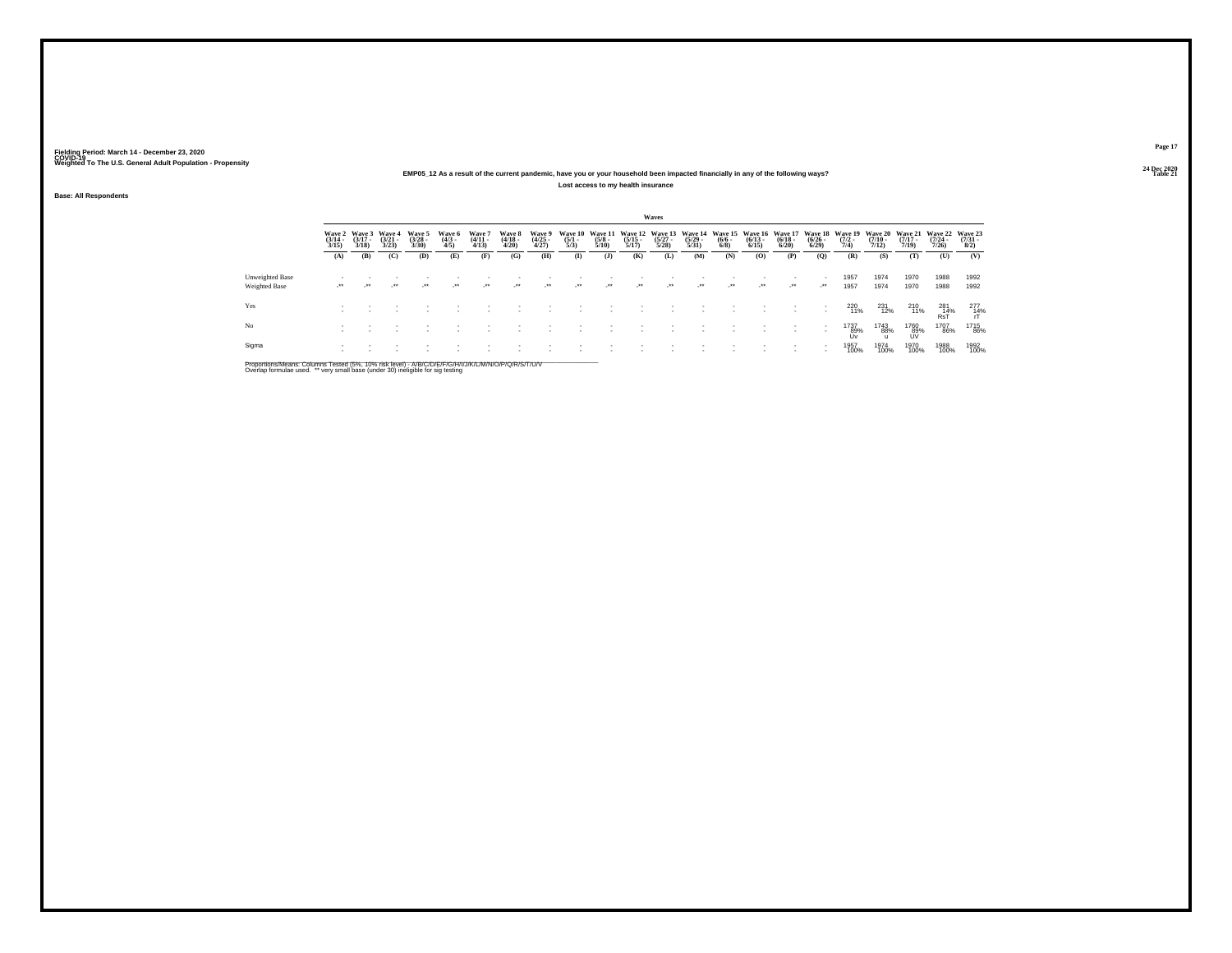## **24 Dec 2020EMP05\_13 As a result of the current pandemic, have you or your household been impacted financially in any of the following ways?I have been impacted financially in some other way**

**Base: All Respondents**

|                        |                                 |                             |                                 |                                |                                         |                                 |                                                                                 |                                |                                |                                 |                                          | Waves                                                |                                         |                           |                                           |                                     |                                          |                                |                                         |                                     |                                         |                                |
|------------------------|---------------------------------|-----------------------------|---------------------------------|--------------------------------|-----------------------------------------|---------------------------------|---------------------------------------------------------------------------------|--------------------------------|--------------------------------|---------------------------------|------------------------------------------|------------------------------------------------------|-----------------------------------------|---------------------------|-------------------------------------------|-------------------------------------|------------------------------------------|--------------------------------|-----------------------------------------|-------------------------------------|-----------------------------------------|--------------------------------|
|                        | Wave 2<br>$\frac{(3/14)}{3/15}$ | Wave 3<br>$(3/17 -$<br>3/18 | Wave 4<br>$\frac{(3/21)}{3/23}$ | Wave 5<br>$\binom{3/28}{3/30}$ | Wave 6<br>$\binom{4/3}{4/5}$            | Wave 7<br>$\frac{(4/11)}{4/13}$ | Wave 8<br>$\frac{(4/18)}{4/20}$                                                 | Wave 9<br>$\binom{4/25}{4/27}$ | Wave 10<br>$\frac{(5/1)}{5/3}$ | Wave 11<br>$\frac{(5/8)}{5/10}$ | Wave 12 Wave 13<br>$\frac{(5/15)}{5/17}$ | $\frac{(5/27)}{5/28}$                                | Wave 14<br>$\frac{(5/29 - 5/31)}{5/31}$ | $\frac{(6/6 - 6)}{(6/8)}$ | Wave 15 Wave 16<br>$\binom{6/13}{6/15}$   | Wave 17<br>$\binom{6/18}{6/20}$     | Wave 18 Wave 19<br>$\frac{(6/26)}{6/29}$ | $(7/2 -$<br>7/4                | <b>Wave 20</b><br>$\frac{(7/10)}{7/12}$ | <b>Wave 21</b><br>$(7/17 -$<br>7/19 | Wave 22<br>$\frac{(7/24 - 7/26)}{7/26}$ | Wave 23<br>$\binom{7/31}{8/2}$ |
|                        | (A)                             | (B)                         | (C)                             | (D)                            | (E)                                     | (F)                             | (G)                                                                             | (H)                            | $\mathbf{I}$                   | $($ $\bf{J}$                    | (K)                                      | (L)                                                  | (M)                                     | (N)                       | (O)                                       | (P)                                 | (0)                                      | (R)                            | (S)                                     | (T)                                 | (U)                                     | (V)                            |
| <b>Unweighted Base</b> |                                 |                             |                                 |                                | 1993                                    | 2013                            | 2029                                                                            | 2050                           |                                |                                 |                                          |                                                      | 1965                                    | 1969                      | 1963                                      | 1962                                | 3161                                     | 1957                           | 1974                                    | 1970                                | 1988                                    | 1992                           |
| Weighted Base          | $\cdot$                         | $\cdot$                     | $\cdot$                         | $\cdot$                        | 1993                                    | 2013                            | 2029                                                                            | 2050                           | $\cdot$                        | $\cdot$                         | $\cdot$                                  | $\cdot$                                              | 1965                                    | 1969                      | 1963                                      | 1962                                | 3161                                     | 1957                           | 1974                                    | 1970                                | 1988                                    | 1992                           |
| Yes                    |                                 |                             |                                 |                                | 946<br>47%<br>GHMNOPORSTUV GHMNOPORSTUV | 935<br>46%                      | 767<br>38%<br>Oa                                                                | 813<br>40%<br><b>NOPQS</b>     |                                |                                 | $\overline{\phantom{a}}$                 |                                                      | 790<br>40%<br><b>NOPOrSu</b>            | 698<br>35%                | 519<br>26%                                | $\frac{692}{35\%}$                  | 1095<br>35%<br>O                         | $\frac{717}{37\%}$             | 692<br>35%<br>O                         | 772<br>39%<br>nOpQS                 | 727<br>37%                              | 752<br>38%<br>Oq               |
| No                     |                                 |                             |                                 |                                | 1047<br>53%                             | 1078<br>54%                     | $\underset{\mathsf{EF}}{\overset{1262}{\underset{\mathsf{EF}}{\mathbb{82\%}}}}$ | $^{1237}_{60\%}$               | $\overline{\phantom{a}}$       |                                 |                                          | $\sim$<br>$\overline{\phantom{a}}$                   | 1175<br>60%                             | 1271<br>65%               | 1444<br>74%<br><b>EFHMt</b> provemporatur | 1270<br>65%<br><b>EFHMt EFGHMTv</b> | 2066<br>65%                              | 1240<br>63%<br>EF <sub>m</sub> | 1282<br>65%<br>EFHMT                    | 1198<br>61%<br>FF                   | 1261<br>63%<br>EFm                      | 1240<br>62%<br>EF              |
| Sigma                  |                                 |                             |                                 |                                | 1993<br>100%                            | 2013<br>100%                    | 2029<br>100%                                                                    | 2050<br>100%                   |                                |                                 |                                          | $\overline{\phantom{a}}$<br>$\overline{\phantom{a}}$ | 1965<br>100%                            | 1969<br>100%              | 1963<br>100%                              | 1962<br>100%                        | 3161<br>100%                             | 1957<br>100%                   | 1974<br>100%                            | 1970<br>100%                        | 1988<br>100%                            | 1992<br>100%                   |

Proportions/Means: Columns Tested (5%, 10% risk level) - A/B/C/D/E/F/G/H/I/J/K/L/M/N/O/P/Q/R/S/T/U/V<br>Overlap formulae used. \*\* very small base (under 30) ineligible for sig testing

**Page 1824 Dec 2020<br>Table 22** 

**Table 22 Table 22**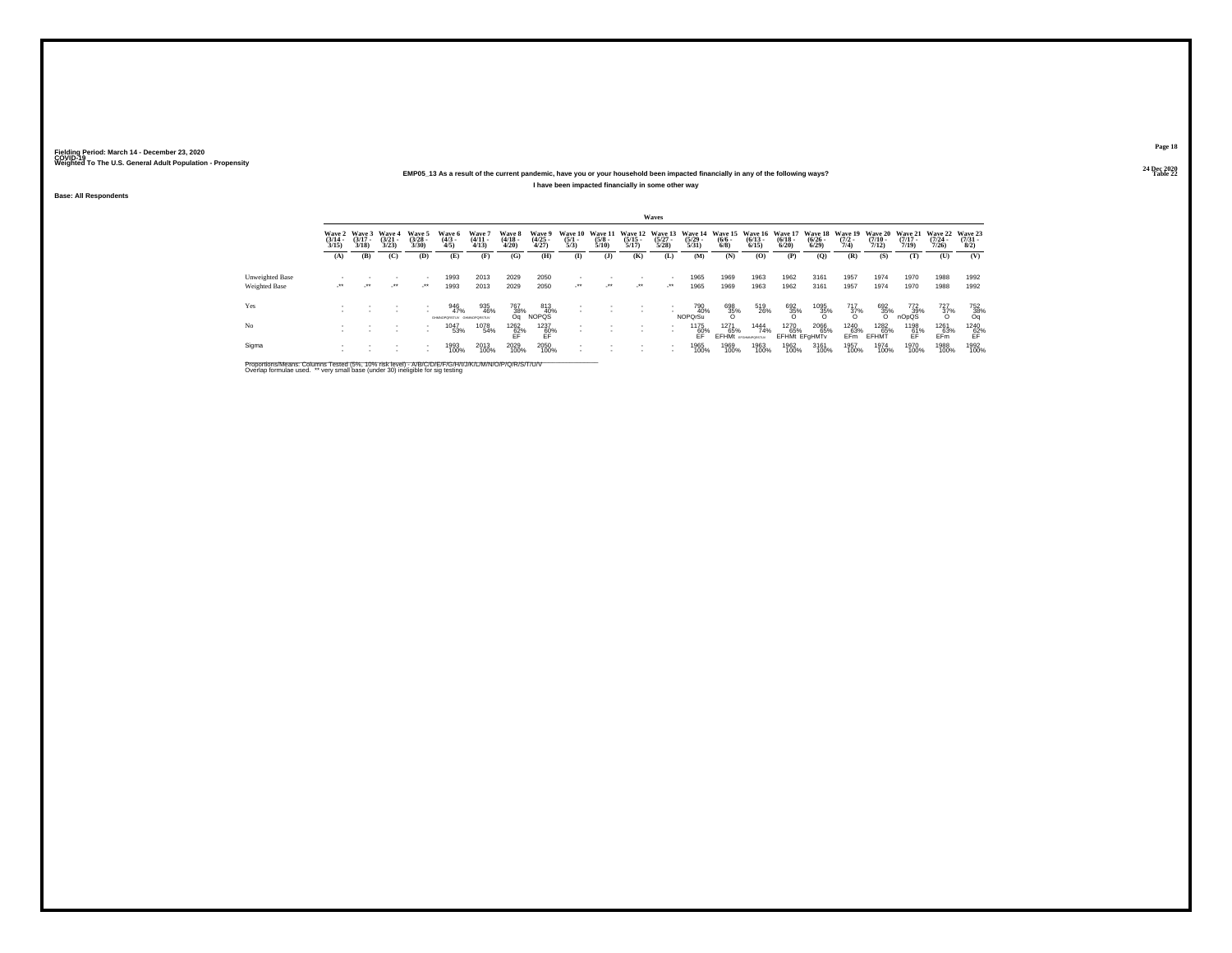## **24 Dec 2020EMP05\_14 As a result of the current pandemic, have you or your household been impacted financially in any of the following ways?I have not been impacted financially**

**Base: All Respondents**

|                 |                       |                                        |                                        |                                          |                                                       |                                 |                                 |                                |                                |                                 |                                | Waves                    |                                                                  |                                     |                                    |                                                  |                           |                                     |                       |                       |                                       |                                                             |
|-----------------|-----------------------|----------------------------------------|----------------------------------------|------------------------------------------|-------------------------------------------------------|---------------------------------|---------------------------------|--------------------------------|--------------------------------|---------------------------------|--------------------------------|--------------------------|------------------------------------------------------------------|-------------------------------------|------------------------------------|--------------------------------------------------|---------------------------|-------------------------------------|-----------------------|-----------------------|---------------------------------------|-------------------------------------------------------------|
|                 | $\frac{(3/14)}{3/15}$ | Wave 2 Wave 3<br>$\frac{(3/17)}{3/18}$ | <b>Wave 4</b><br>$\frac{(3/21)}{3/23}$ | Wave 5<br>$\binom{3/28}{3/30}$           | Wave 6<br>$\frac{(4/3)}{4/5}$                         | Wave 7<br>$\frac{(4/11)}{4/13}$ | Wave 8<br>$\frac{(4/18)}{4/20}$ | Wave 9<br>$\binom{4/25}{4/27}$ | Wave 10<br>$\frac{(5/1)}{5/3}$ | Wave 11<br>$\frac{(5/8)}{5/10}$ | $\frac{(5/15)}{5/17}$          | $\frac{(5/27)}{5/28}$    | Wave 12 Wave 13 Wave 14 Wave 15 Wave 16<br>$\frac{(5/29)}{5/31}$ | $\frac{(6/6 - 6)}{(6/8)}$           | $\frac{(6/13)}{6/15}$              | Wave 17 Wave 18 Wave 19<br>$\frac{(6/18)}{6/20}$ | $\frac{(6/26 - 6)}{6/29}$ | $\frac{(7/2)}{7/4}$                 | $\frac{(7/10)}{7/12}$ | $\frac{(7/17)}{7/19}$ | $\frac{(7/24)}{7/26}$                 | Wave 20 Wave 21 Wave 22 Wave 23<br>$\frac{(7/31 - 1)}{8/2}$ |
|                 | (A)                   | (B)                                    | (C)                                    | (D)                                      | Œ)                                                    | (F)                             | (G)                             | (H)                            | $\bf{I}$                       | (J)                             | (K)                            | (L)                      | (M)                                                              | (N)                                 | (O)                                | (P)                                              | $\mathbf{Q}$              | (R)                                 | (S)                   | (T)                   | (U)                                   | (V)                                                         |
| Unweighted Base |                       |                                        |                                        | $\overline{\phantom{a}}$                 | 1993                                                  | 2013                            | 2029                            | 2050                           |                                |                                 |                                | $\overline{\phantom{a}}$ | 1965                                                             | 1969                                | 1963                               | 1962                                             | 3161                      | 1957                                | 1974                  | 1970                  | 1988                                  | 1992                                                        |
| Weighted Base   | ur.                   | $\cdot$                                | $\cdot$                                | $\mathcal{L}^{\bullet\bullet}$           | 1993                                                  | 2013                            | 2029                            | 2050                           | $\cdot$                        | $\mathcal{L}^{\bullet\bullet}$  | $\mathcal{L}^{\bullet\bullet}$ |                          | 1965                                                             | 1969                                | 1963                               | 1962                                             | 3161                      | 1957                                | 1974                  | 1970                  | 1988                                  | 1992                                                        |
| Yes             |                       |                                        |                                        | $\overline{\phantom{a}}$                 | 755<br>38%<br>NOPORSTUV NOPORSTUV NOPORSTUV NOPORSTUV | 805<br>40%                      | 796<br>39%                      | 787<br>38%                     |                                |                                 |                                | $\sim$                   | 782<br>40%<br>NOPORSTUV                                          | 349<br>18%<br><b>RU<sub>v</sub></b> | 364<br>19%<br>pRSUV                | 313<br>16%                                       | 529<br>17%                | 281<br>14%                          | 304<br>15%            | 332<br>17%            | 287<br>14%                            | 303<br>15%                                                  |
| No              |                       |                                        |                                        | $\mathbf{r}$<br>$\overline{\phantom{a}}$ | 1238<br>62%                                           | 1208<br>60%                     | 1233<br>61%                     | 1263<br>62%                    |                                |                                 |                                | $\sim$                   | 1183<br>60%                                                      | 1620<br>82%<br><b>FFGHM</b>         | 1599<br>81%<br><b>EFGHM EFGHMo</b> | 1649<br>84%                                      | 2632<br>83%               | 1676<br>86%<br>EFGHM EFGHMNO EFGHMO | 1670<br>85%           | 1638<br>83%           | 1701<br>86%<br>EFGHM EFGHMNOg EFGHMnO | 1689<br>85%                                                 |
| Sigma           |                       |                                        |                                        | $\overline{\phantom{a}}$<br>$\mathbf{r}$ | 1993<br>100%                                          | 2013<br>100%                    | 2029<br>100%                    | 2050<br>100%                   |                                |                                 | ٠                              | $\overline{\phantom{a}}$ | 1965<br>100%                                                     | 1969<br>100%                        | 1963<br>100%                       | 1962<br>100%                                     | 3161<br>100%              | 1957<br>100%                        | 1974<br>100%          | 1970<br>100%          | 1988<br>100%                          | 1992<br>100%                                                |

Proportions/Means: Columns Tested (5%, 10% risk level) - A/B/C/D/E/F/G/H/I/J/K/L/M/N/O/P/Q/R/S/T/U/V<br>Overlap formulae used. \*\* very small base (under 30) ineligible for sig testing

**Page 1924 Dec 2020<br>Table 23** 

**Table 23 Table 23**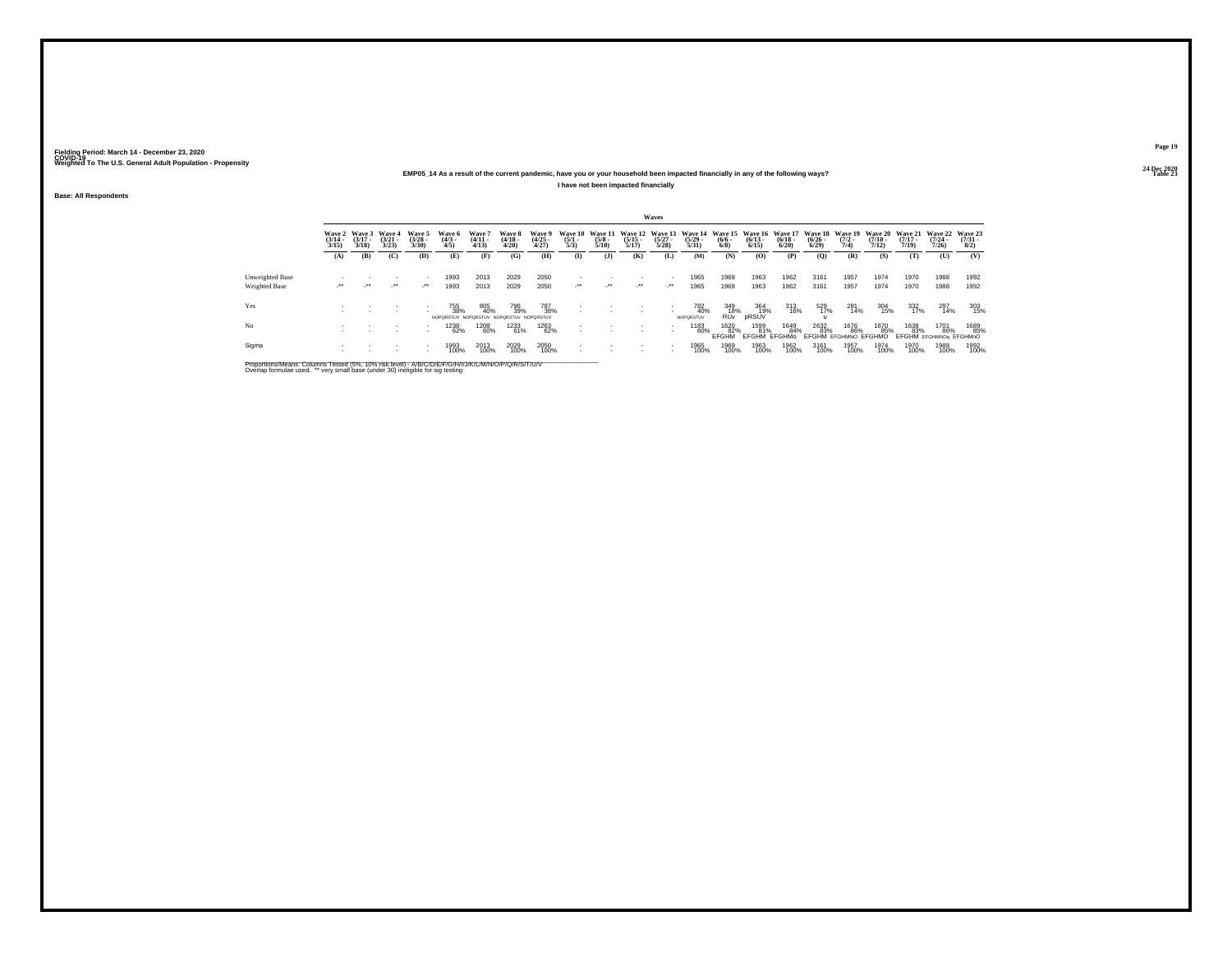#### **24 Dec 2020REV01 Are you planning any major purchases once things return to normal? Please select all that apply.Table 24 Table 24**

**Base: All Respondents**

|                                                                                                                         |                             |                             |                            |                                              |                                                                                                                          |                                                                        |                                 |                                |                                      |                                   |                                                        | Waves                                                  |                                           |                                                     |                              |                              |                                 |                                                                                                                                                     |                                |                                 |                                             |                                |
|-------------------------------------------------------------------------------------------------------------------------|-----------------------------|-----------------------------|----------------------------|----------------------------------------------|--------------------------------------------------------------------------------------------------------------------------|------------------------------------------------------------------------|---------------------------------|--------------------------------|--------------------------------------|-----------------------------------|--------------------------------------------------------|--------------------------------------------------------|-------------------------------------------|-----------------------------------------------------|------------------------------|------------------------------|---------------------------------|-----------------------------------------------------------------------------------------------------------------------------------------------------|--------------------------------|---------------------------------|---------------------------------------------|--------------------------------|
|                                                                                                                         | Wave 2<br>$(3/14 -$<br>3/15 | Wave 3<br>$(3/17 -$<br>3/18 | Wave 4<br>$3/21 -$<br>3/23 | Wave 5<br>$\binom{3/28}{3/30}$               | Wave 6<br>$\frac{(4/3)}{4/5}$                                                                                            | Wave 7<br>$(4/11 -$<br>4/13                                            | Wave 8<br>$\frac{(4/18)}{4/20}$ | Wave 9<br>$\binom{4/25}{4/27}$ | Wave 10<br>$\frac{(5/1)}{5/3}$       | Wave 11<br>$\frac{(5/8)}{5/10}$   | Wave 12<br>$\frac{(5/15)}{5/17}$                       | Wave 13<br>$\frac{(5/27)}{5/28}$                       | Wave 14<br>$\frac{(5/29)}{5/31}$          | Wave 15<br>$(6/6 -$<br>$6/8$ )                      | Wave 16<br>$(6/13 -$<br>6/15 | Wave 17<br>$(6/18 -$<br>6/20 | Wave 18<br>$\binom{6/26}{6/29}$ | Wave 19<br>$(7/2 -$<br>7/4                                                                                                                          | Wave 20<br>$(7/10 -$<br>7/12   | Wave 21<br>$(7/17 -$<br>7/19    | Wave 22<br>$\frac{(7/24)}{7/26}$            | Wave 23<br>$\binom{7/31}{8/2}$ |
|                                                                                                                         | (A)                         | (B)                         | (C)                        | (D)                                          | (E)                                                                                                                      | (F)                                                                    | (G)                             | (H)                            | $\Phi$                               | (3)                               | (K)                                                    | (L)                                                    | (M)                                       | (N)                                                 | (0)                          | (P)                          | (Q)                             | (R)                                                                                                                                                 | (S)                            | (T)                             | (U)                                         | (V)                            |
| Unweighted Base<br>Weighted Base                                                                                        | $\ddot{\phantom{1}}$        | $\cdot$                     | $\cdot$                    | 2016<br>2016                                 | 1993<br>1993                                                                                                             | 2013<br>2013                                                           | 2029<br>2029                    | 2050<br>2050                   | 2039<br>2039                         | 2030<br>2066                      | 1961<br>1961                                           | 1996<br>1996                                           | 1965<br>1965                              | 1969<br>1969                                        | 1963<br>1963                 | 1962<br>1962                 | 3161<br>3161                    | 1957<br>1957                                                                                                                                        | 1974<br>1974                   | 1970<br>1970                    | 1988<br>1988                                | 1992<br>1992                   |
| Attending a concert or<br>sporting event                                                                                |                             |                             |                            | 237<br>12%                                   | 316<br>16%<br>DGa                                                                                                        | $^{304}_{\rm -15\%}$ DG                                                | 234<br>12%                      | 359 18%<br><b>DIGJKOO</b>      | $\frac{323}{16\%}$<br>DGa            | 301<br>15%<br>DG                  | 266<br>14%                                             | $^{325}_{16\%}$<br><b>DGkoQ</b>                        | 306<br>16%                                | 343<br>DG DGJKOQ                                    | 274<br>14%<br>q              | 297<br>15%<br>DG             | 428<br>14%                      | 310<br>16%<br>DĞ                                                                                                                                    | 325<br>16%<br><b>DGkoQ</b>     | 316<br>16%<br>DGka              | 312<br>16%<br>DĞ                            | 322<br>16%<br>DGKO             |
| Going on vacation<br>travelling                                                                                         |                             |                             |                            | 479<br>24%                                   | 616<br>31%<br>DGÓ                                                                                                        | 567<br>28%                                                             | 543<br>27%<br>d.                | 659<br><b>DFGJKO</b>           | 679<br>33%<br><b>DFGJKO</b>          | 590<br>29%                        | 565                                                    | 728<br>29% 36% 33% 35%<br>D DEFGHJKOQU DFGJKO DEFGJKOQ | 656                                       | 690<br>35%                                          | 527<br>27%                   | 684<br>35%<br>d DEFGJKOg     | 993<br>31%                      | 756<br>39%<br>DfGjO assaurances DeFGJKO DEFGJKOQ DFGJKO DeFGJKOq                                                                                    | 678<br>34%                     | 695<br>35%                      | 650<br>33%                                  | 688<br>35%                     |
| Buying a car                                                                                                            |                             |                             |                            | 219 <sub>0%</sub>                            | 320<br>16%<br>D.                                                                                                         | 297<br>15%<br>D                                                        | 286<br>14%<br>D.                | 315 <sub>%</sub>               | 381<br>19%<br>D DeFGHIoPq DeFGHIoPQ  | 388                               | $\frac{324}{17\%}$<br>D                                | $\frac{320}{16\%}$                                     | 374<br>19%<br>D DeFGHIOPQ                 | 351<br>18%<br><b>DFGhP</b>                          | 311<br>16%<br>D              | 289 15%<br>D.                | 505<br>16%                      | $^{409}_{21\%}$<br>D DEFGHKLNOPQ DEFGHKLOPQ DEFGHKLOPQ DEFGHKLNOPQ DEFGHKLNOPQ                                                                      | 381<br>19%                     | 382<br>19%                      | 418<br>21%                                  | 409<br>21%                     |
| Buying gifts for my friends<br>/ family                                                                                 |                             |                             |                            | 238<br>12%                                   | 326<br>16%<br>DĜ                                                                                                         | 289<br>14%<br>dG                                                       | 220<br>11%                      | 382<br>19%                     | $^{435}_{21\%}$<br>DFG DEFGNALADPOSV | 386<br>19%<br>DFĞ                 | 317<br>$^{16}_{DG}$                                    | 361<br>18%<br>DFG                                      | 371<br>19%<br><b>DFGK</b>                 | 360<br>18%<br>DFĞ                                   | 336<br>17%<br>DfG            | 346<br>18%<br>DFĞ            | 548<br>17%                      | $^{404}_{21\%}$<br>DFG DEFGKOpQs                                                                                                                    | 345<br>17%<br>DFG <sup>'</sup> | 391<br>20%<br>DEFGKo DEFGKog    | 398<br>20%                                  | 357<br>18%<br>DFG              |
| Buying new clothes                                                                                                      |                             |                             |                            | 386<br>19%                                   | 533<br>$27\%$ DFG                                                                                                        | 418<br>21%                                                             | 375<br>18%                      | 549<br>27%<br>DFG <sup>'</sup> | 537<br>26%<br>DFG                    | 508<br>25%                        | 486<br>25%                                             | 554<br>28%<br>DFGI                                     | 529<br>27%<br>DFG                         | 582<br>30%<br><b>DFGiJK</b>                         | 530<br>27%<br>DFG            | 576<br>29%<br><b>DFGIJK</b>  | 872<br>28%<br>DFGi              | 665<br>34%<br>DEPOHLIKLMICPOSITY                                                                                                                    | 525<br>27%                     | 630<br>32%<br>DFG DEFGHUKLMOOSV | 572<br>29%<br><b>DFGJK</b>                  | 573<br>29%<br>DFGJK            |
| Buying new household<br>goods, furniture or<br>appliances                                                               |                             |                             |                            | 338<br>17%                                   | 389<br>19%<br>dgO                                                                                                        | 367<br>18%                                                             | 339<br>17%                      | $^{416}_{20\%}$<br>DGO         | 414<br>20%<br>DGO                    | 396<br>19%<br>$\circ$             | 373 19%<br>$\circ$                                     | 416<br>21%                                             | 448<br>23%<br>DfGO DEFGJKOPOS DEFGHJKOPOS | $^{458}_{23\%}$                                     | 319<br>16%                   | 380 19%<br>dgO               | 594<br>19%                      | 446<br>23%<br>O DeFGJKOpQS                                                                                                                          | 366<br>19%                     | $^{415}_{21\%}$                 | $^{434}_{22\%}$<br>DfGO DFGkOQs             | 420 21%<br>DfGO                |
| Buying a house                                                                                                          |                             |                             |                            | $^{74}_{4\%}$                                | 89<br>4%<br>FĠ                                                                                                           | $^{54}_{\ 3\%}$                                                        | 58<br>3%                        | 67<br>3%                       | 126<br>6%<br><b>DeFGH</b>            | 156<br>DEFGH DEFGHI               | 186<br>10%                                             | 161<br>8%<br>DEFGHi                                    | 156                                       | 190<br>10%<br>DEFGHI DEFGHIjq DEFGHIJImQt DEFGHIJmq | 201<br>10%                   | 194<br>10%                   | 249<br>8%                       | 217<br>11%<br>DEFGHI DEFGHIJLMOT DEFGHIJG                                                                                                           | 192<br>10%                     | 156<br>8%                       | 227<br>11%<br>DEFGHI DEFGHIJLMOT DEFGHIJMOT | 205<br>10%                     |
| Home office supplies<br>and/or equipment (e.g.,<br>standing desk, computer<br>monitor, headset etc.)                    |                             |                             |                            | 1020<br>51%<br>FROM ALCOHOL: NHA MACROSCO IV | 818<br>41%                                                                                                               | 891<br>44%<br>HJKLINOPORSTUV EHJKLINOPORSTUV KLMNOPORSTUV KLMNOPORSTUV | 928<br>46%                      | 774<br>38%                     | 727<br>36%                           | 769<br>37%<br><b>KLMNOPORSTUV</b> | $237 \atop 12\%$                                       | $^{224}_{11\%}$                                        | $^{293}_{15\%}$<br>KLO                    | 301<br>15%<br><b>KLpQ</b>                           | 281<br>14%<br>La             | 253<br>13%                   | $^{375}_{12\%}$                 | 290 15%<br><b>kLQ</b>                                                                                                                               | 260<br>13%                     | 264<br>13%                      | 289<br>15%<br>kLQ                           | 264<br>13%                     |
| Personal electronics (e.g.,<br>phone, tablet, voice<br>assistant)                                                       |                             |                             |                            |                                              |                                                                                                                          |                                                                        |                                 |                                | 213<br>10%<br>DEFGH                  | 221<br>11%                        | $331$<br>$17\%$                                        | $368$<br>$18\%$                                        | 387<br>20%                                | 413<br>21%                                          | 334<br>17%                   | 384<br>20%                   | 618<br>20%                      | $^{445}_{23\%}$<br>DEFGH DEFGHIJ DEFGHIJ DEFGHIJKO DEFGHIJKO DEFGHIJ DEFGHIJK DEFGHIJKO DEFGHIJKO DEFGHIJKO DEFGHIJKO DEFGHIJKO DEFGHIJKO DEFGHIJKO | 399<br>20%                     | 408<br>21%                      | 411<br>21%                                  | 427%                           |
| Equipment and/or gear for<br>outdoor activities/sports<br>(e.g., bike, hiking and<br>camping gear, sports<br>equipment) |                             |                             |                            |                                              |                                                                                                                          |                                                                        |                                 |                                |                                      |                                   | 224                                                    | 204<br>10%                                             | $^{237}_{12\%}$                           | $^{282}_{14\%}$                                     | 25'<br>13%                   | 200                          | 318<br>10%                      | 261<br>13%<br>DEFGHIJ DEFGHIJ DEFGHIJG DEFGHING DEFGHIJLPO DEFGHIJ DEFGHIJ DEFGHIJLPO DEFGHIJJ DEFGHIJG DEFGHIJLPO DEFGHIJLPO                       |                                | 241<br>12%                      | 272<br>14%                                  | $^{254}_{13\%}$                |
| Other major purchase                                                                                                    |                             |                             |                            |                                              |                                                                                                                          |                                                                        |                                 |                                |                                      |                                   | $^{100}_{-5\%}$                                        | $^{112}_{.6\%}$                                        | 137<br>7%                                 | 125<br>6%                                           | 96<br>5%                     | 117<br>6%                    | 210%                            | 130<br>7%<br>DEFGHIJ DEFGHIJ DEFGHIJKO DEFGHIJ DEFGHIJ DEFGHIJ DEFGHIJKO DEFGHIJO DEFGHIJ DEFGHIJO DEFGHIJO DEFGHIJO                                | 119<br>6%                      | 138                             | 128<br>6%                                   | 133/7%                         |
| Not planning a purchase                                                                                                 |                             |                             |                            |                                              |                                                                                                                          |                                                                        |                                 |                                |                                      |                                   | 661<br>34%<br>DEFGHULMRTUV DEFGHIJ DEFGHIJIV DEFGHIJRV | 574<br>29%                                             | 593<br>30%                                | 608<br>31%                                          | 707<br>36%                   | 605<br>31%                   | 988<br>31%                      | 519<br>27%<br>GEFOR AN DEFORMATION DEFORMATION DEFORMATION DEFORMATION DEFORMATION DEFORMATION                                                      | 643<br>33%                     | 554<br>28%                      | 580                                         | 541                            |
| Sigma                                                                                                                   |                             |                             |                            | 2991<br>148%                                 | 171%<br>the first contribution of the control of the control of the control of the control of the control of the control | 158%                                                                   | 147%                            | 172%                           | 188%                                 | 3715<br>180%                      | 4070<br>208%                                           | 218%                                                   | 4485<br>228%                              | 4705<br>239%                                        | 4168<br>212%                 | 4326<br>220%                 | 6697<br>212%                    | 4851<br>248%                                                                                                                                        | $\substack{4454 \\ 226\%}$     | 4589<br>233%                    | 4690<br>236%                                | 4592<br>231%                   |

Proportions/Means: Columns Tested (5%, 10% risk level) - A/B/C/D/E/F/G/H/I/J/K/L/M/N/O/P/Q/R/S/T/U/V<br>Overlap formulae used. \*\* very small base (under 30) ineligible for sig testing

**Page 20**24 Dec 2020<br>Table 24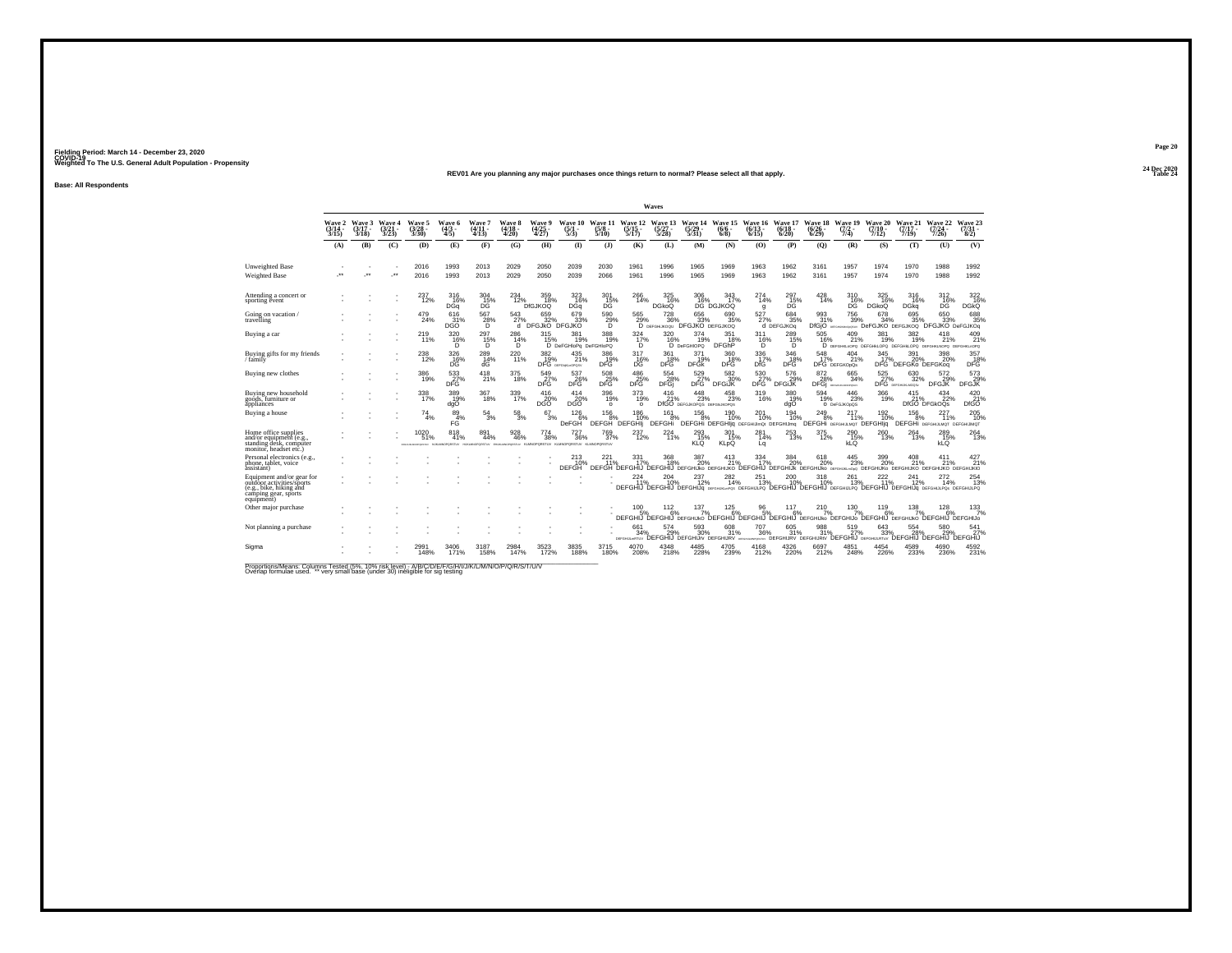#### **24 Dec 2020REV01 Are you planning any major purchases once things return to normal? Please select all that apply.Table 25 Table 25**

**Base: Planning A Major Purchase**

|                                                                                                                         |                             |                             |                         |                                   |                                                                                                 |                             |                             |                                |                                  |                                 |                                  | Waves                                                          |                                  |                                                                                                                                    |                              |                              |                            |                            |                                    |                                        |                                                                                         |                                 |
|-------------------------------------------------------------------------------------------------------------------------|-----------------------------|-----------------------------|-------------------------|-----------------------------------|-------------------------------------------------------------------------------------------------|-----------------------------|-----------------------------|--------------------------------|----------------------------------|---------------------------------|----------------------------------|----------------------------------------------------------------|----------------------------------|------------------------------------------------------------------------------------------------------------------------------------|------------------------------|------------------------------|----------------------------|----------------------------|------------------------------------|----------------------------------------|-----------------------------------------------------------------------------------------|---------------------------------|
|                                                                                                                         | Wave 2<br>$(3/14 -$<br>3/15 | Wave 3<br>$(3/17 -$<br>3/18 | Wave 4<br>(3/21<br>3/23 | Wave 5<br>$\frac{(3/28)}{3/30}$   | Wave 6<br>$\frac{(4/3)}{4/5}$                                                                   | Wave 7<br>$(4/11 -$<br>4/13 | Wave 8<br>$(4/18 -$<br>4/20 | Wave 9<br>$\binom{4/25}{4/27}$ | Wave 10<br>$\frac{(5/1)}{5/3}$   | Wave 11<br>$\frac{(5/8)}{5/10}$ | Wave 12<br>$\frac{(5/15)}{5/17}$ | Wave 13<br>$\frac{(5/27)}{5/28}$                               | Wave 14<br>$\frac{(5/29)}{5/31}$ | Wave 15<br>$(6/6 -$<br>6/8                                                                                                         | Wave 16<br>$(6/13 -$<br>6/15 | Wave 17<br>$(6/18 -$<br>6/20 | Wave 18<br>(6/26 -<br>6/29 | Wave 19<br>$(7/2 -$<br>7/4 | Wave 20<br>$(7/10 -$<br>7/12       | Wave 21<br>$(7/17 -$<br>7/19           | Wave 22<br>$(7/24 -$<br>7/26                                                            | Wave 23<br>$\frac{(7/31)}{8/2}$ |
|                                                                                                                         | (A)                         | (B)                         | (C)                     | (D)                               | (E)                                                                                             | (F)                         | (G)                         | (H)                            | $($ I                            | (1)                             | (K)                              | (L)                                                            | (M)                              | (N)                                                                                                                                | (0)                          | (P)                          | (O)                        | (R)                        | (S)                                | (T)                                    | (U)                                                                                     | (V)                             |
| Unweighted Base<br><b>Weighted Base</b>                                                                                 | $\ddot{\phantom{0}}$        | $\cdot$                     | $\cdot$                 | 2016<br>2016                      | 1993<br>1993                                                                                    | 2013<br>2013                | 2029<br>2029                | 2050<br>2050                   | 2039<br>2039                     | 2030<br>2066                    | 1296<br>1300                     | 1446<br>1422                                                   | 1347<br>1372                     | 1389<br>1361                                                                                                                       | 1247<br>1256                 | 1368<br>1357                 | 2161<br>2173               | 1522<br>1438               | 1374<br>1331                       | 1444<br>1416                           | 1474<br>1408                                                                            | 1468<br>1451                    |
| Attending a concert or<br>sporting event                                                                                |                             |                             |                         | 237<br>12%                        | $^{316}_{16\%}$                                                                                 | $^{304}_{\rm \ 15\%}$       | $^{234}_{12\%}$             | 359<br>18%<br>DfGJ             | $^{323}_{16\%}$                  | $^{301}_{15\%}$<br>DG.          | 266                              | 325                                                            | 306<br>22%                       | 343<br>25%<br>DEFGIJ DEFGHIJG DEFGHIJ DEFGHUKOG DEFGHIJ DEFGHIJ                                                                    | 274<br>22%                   | 297                          | 428                        | 310<br>22%                 | 325<br>24%                         | 316                                    | 312<br>DEFGIJ DEFGHIJ DEFGHIJKO DEFGHIJ DEFGHIJ DEFGHIJ                                 | $\frac{322}{22}\%$              |
| Going on vacation /<br>travelling                                                                                       |                             |                             |                         | 479<br>24%                        | 616<br>$^{31\%}_{DC}$                                                                           | 567<br>$^{28\%}_{D}$        | 543<br>27%<br>đ             | 659<br>DFGJ <sup>32%</sup>     | 679<br>33%<br>DFĞJ               | 590<br>29%                      | 565<br>43%                       | 728<br>51%                                                     | 656<br>48%                       | 690<br>51%<br>D DEFGHIJ DEFGHIKOQU DEFGHIJKO DEFGHIJKOQU DEFGHIJ DEFGHIJO DEFGHIJ DEFGHIJ DEFGHIJKOQU DEFGHIJKO DEFGHIJO DEFGHIJO  | 527<br>42%                   | 684<br>50%                   | 993<br>46%                 | 756<br>53%                 | 678<br>51%                         | 695<br>49%                             | 650<br>46%                                                                              | 688<br>47%                      |
| Buying a car                                                                                                            |                             |                             |                         | 219<br>11%                        | 320 16%<br>D                                                                                    | 297<br>15%<br>D             | 286<br>14%<br>D             | 315<br>15%<br>D                | 381<br>19%<br>DeFGH              | 388<br>19%                      | $324_{25\%}$                     | $\frac{320}{23\%}$                                             | $\frac{374}{27\%}$               | 351<br>26%<br>DeFGH DEFGHIJp DEFGHIJ DEFGHIJPO DEFGHIJP DEFGHIJp                                                                   | 311<br>25%                   | 289<br>21%                   | 505<br>23%                 | $^{409}_{28\%}$            | 381<br>29%                         | $^{382}_{\phantom{1}27\%}$             | 418<br>30%<br>DEFGH DEFGHIJ DEFGHIJLOPO DEFGHIJLOPO DEFGHIJLPO DEFGHIJLPO DEFGHIJLPO    | 409<br>28%                      |
| Buying gifts for my friends<br>/ family                                                                                 |                             |                             |                         | 238<br>12%                        | 326<br>16%<br>DG                                                                                | $^{289}_{14\%}$<br>ďĠ       | 220<br>11%                  | $\frac{382}{19\%}$<br>DFG      | $^{435}_{21\%}$<br><b>DEFGhi</b> | 386<br>19%<br>DFG <sup>1</sup>  | 317<br>24%<br>DEFGHJ             | 361<br>25%                                                     | $\frac{371}{27\%}$               | 360<br>26%<br>`DEFGHIJ`DEFGHIJ`DEFGHIJ`DEFGHIJ`DEFGHIJ`DEFGHIJ`DEFGHIJ                                                             | 336<br>27%                   | 346<br>26%                   | 548                        | 404<br>28%                 | 345<br>26%<br>DEFGHIJ              | 391<br>28%<br><b>DEFGHIJ DEFGHIJKV</b> | 398<br>28%                                                                              | 357<br>25%<br><b>DEFGHIJ</b>    |
| Buying new clothes                                                                                                      |                             |                             |                         | 386<br>19%                        | 533<br>DFG                                                                                      | 418<br>21%                  | 375<br>18%                  | 549<br>DFG                     | 537<br><b>26%</b>                | 508<br>25%                      | 486<br>37%                       | 554<br>39%                                                     | 529<br>39%                       | 582<br>43%<br>DFG DEFGHIJ DEFGHIJ DEFGHIJ DEFGHIJK DEFGHIJK DEFGHIJK DEFGHIJ GEFGHIJ                                               | 530<br>42%                   | 576<br>42%                   | 872<br>40%                 | 665<br>46%                 | 525<br>39%<br>DEFGHIJ DEFGHUKLM4SV | 630<br>44%                             | 572<br>41%<br><b>DEFGHIJ</b>                                                            | 573<br>39%<br><b>DEFGHIJ</b>    |
| Buying new household<br>goods, furniture or<br>appliances                                                               |                             |                             |                         | 338<br>17%                        | 389<br>19%<br>dg                                                                                | $367 \over 18\%$            | 339<br>17%                  | $^{416}_{20\%}$<br>DG          | 414<br>20%<br>DG.                | 396<br>19%                      | 373<br>29%                       | $^{416}_{29\%}$<br>DEFGHIJ DEFGHIJO DEFGHUNOPOSV DEFGHUNLOPOSV | 448<br>33%                       | 458<br>34%                                                                                                                         | 319<br>25%                   | 380<br>28%                   | $^{594}_{27\%}$            | 446<br>31%                 | 366<br>27%                         | 415<br>29%                             | $^{434}_{31\%}$<br>DEFGHIJ DEFGHIJ DEFGHIJ DEFGHIJO4 DEFGHIJ DEFGHIJO DEFGHIJO4 DEFGHIJ | 420<br>29%                      |
| Buying a house                                                                                                          |                             |                             |                         | 74<br>4%                          | 89<br>4%<br>FĠ                                                                                  | 54<br>3%                    | 58<br>3%                    | 67<br>3%                       | 126<br>6%<br><b>DeFGH</b>        | 156<br>8%                       | 186<br>14%                       | 161                                                            | 156<br>11%                       | 190<br>14%<br>DEFGH DEFGHUmat DEFGHU DEFGHU DEFGHUlat DEFGHUMOT DEFGHUmoT DEFGHU DEFGHUMOT DEFGHUmoT DEFGHUMOT DEFGHUMOT DEFGHUMOT | 201<br>16%                   | 194<br>14%                   | 249<br>11%                 | 217<br>15%                 | 192<br>14%                         | 156<br>11%                             | 227<br>16%                                                                              | 205<br>14%                      |
| Home office supplies<br>and/or equipment (e.g.,<br>standing desk, computer<br>monitor, headset etc.)                    |                             |                             |                         | 1020<br>51%<br>EFO-LIGAN/OPDRETUV | 818<br>41%<br>NUMMOROSSTUV HUKUMOROSSTUV EHUKUMOROSSTUV KLMNOROROSTUV KLMNORORSTUV KLMNORORSTUV | 891<br>44%                  | $\substack{928 \\ 46\%}$    | $^{774}_{38\%}$                | $^{727}_{36\%}$                  | $^{769}_{37\%}$                 | 237<br>18%                       | $^{224}_{16\%}$                                                | 293<br>21%<br>LQv                | 301<br>22%<br>kLpQtV                                                                                                               | $^{281}_{22\%}$<br>KLpQtV    | 253<br>19%                   | 375 17%                    | 290%                       | 260%                               | 264<br>19%                             | 289<br>21%<br>La                                                                        | $^{264}_{18\%}$                 |
| Personal electronics (e.g.,<br>phone, tablet, voice<br>assistant)                                                       |                             |                             |                         |                                   |                                                                                                 |                             |                             |                                | <b>DEFGH</b>                     | $^{221}_{11\%}$                 | 331<br>25%                       | 368<br>26%                                                     | 387<br>28%                       | 413<br>30%<br>DEFGH DEFGHIJ DEFGHIJ DEFGHIJ DEFGHIJKLO DEFGHIJ DEFGHIJ DEFGHIJ DEFGHIJKLO DEFGHIJKI DEFGHIJ DEFGHIJKI              | 334<br>27%                   | 384<br>28%                   | $618\atop-28\%$            | 445<br>31%                 | 399<br>30%                         | 29%                                    | 411<br>29%                                                                              | 427<br>29%                      |
| Equipment and/or gear for<br>outdoor activities/sports<br>(e.g., bike, hiking and<br>camping gear, sports<br>equipment) |                             |                             |                         |                                   |                                                                                                 |                             |                             |                                |                                  |                                 | 224                              | 204                                                            | 237<br>17%                       | 282<br>21%<br>DEFGHIJ DEFGHIJ DEFGHIJ DEFGHIJ DEFGHIJPOS DEFGHIJ DEFGHIJ DEFGHIJ DEFGHIJ DEFGHIJ DEFGHIJ DEFGHIJPO DEFGHIJID       | 251<br>20%                   | 200                          | 318<br>15%                 | 261<br>18%                 | 222                                | 241                                    | $^{272}_{19\%}$                                                                         | 254<br>18%                      |
| Other major purchase                                                                                                    |                             |                             |                         |                                   |                                                                                                 |                             |                             |                                |                                  |                                 | $^{100}_{8\%}$                   | 112<br>$\overline{8}$ %                                        | 137<br>10%                       | $^{125}_{9%}$<br>DEEGHIJ DEEGHIJ DEEGHIJ DEEGHIJ DEEGHIJ DEEGHIJ DEEGHIJ DEEGHIJ DEEGHIJ                                           | $\frac{96}{8\%}$             | 117<br>9%                    | 210<br>10%                 | $^{130}_{.9\%}$            | 119%                               | 138<br>10%<br>DEFGHIJ DEFGHIJ DEFGHIJ  | $^{128}_{.9\%}$                                                                         | $^{133}_{9%}$<br><b>DEFGHIJ</b> |
| Sigma                                                                                                                   |                             |                             |                         | 2991<br>148%                      | 3406<br>171%                                                                                    | 3187<br>158%                | 2984<br>147%                | 3523<br>172%                   | 3835<br>188%                     | 3715<br>180%                    | 3409<br>262%                     | 3774<br>265%                                                   | 3893<br>284%                     | 4096<br>301%                                                                                                                       | 3461<br>276%                 | 3721<br>274%                 | 5709<br>263%               | 4332<br>301%               | 3811<br>286%                       | 4036<br>285%                           | 4111<br>292%                                                                            | 4051<br>279%                    |

Proportions/Means: Columns Tested (5%, 10% risk level) - A/B/C/D/E/F/G/H/I/J/K/L/M/N/O/P/Q/R/S/T/U/V<br>Overlap formulae used. \*\* very small base (under 30) ineligible for sig testing

**Page 2124 Dec 2020<br>Table 25**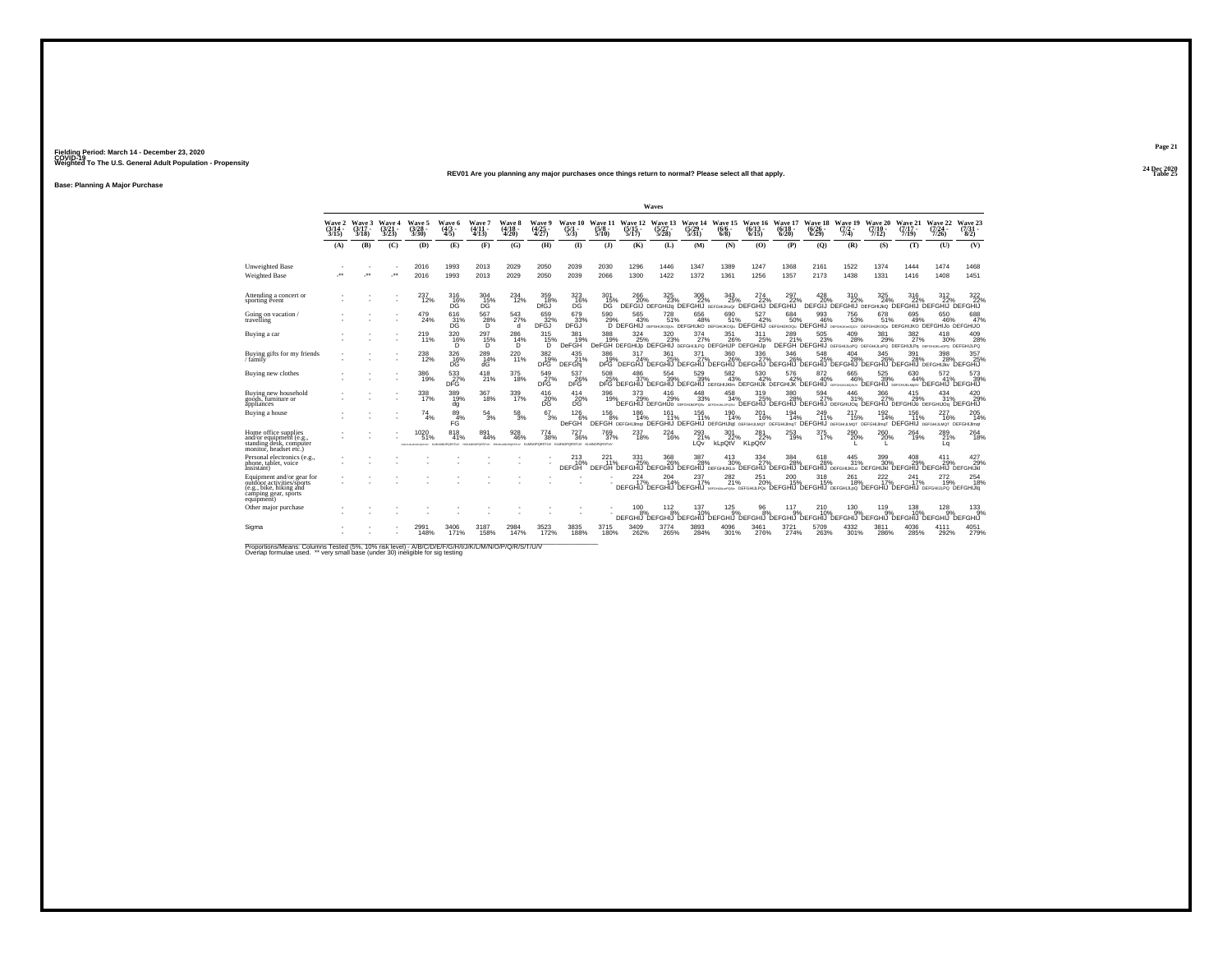### **24 Dec 2020Q15 How concerned are you about the impact coronavirus (COVID-19) has on the following?Table 26 Table 26 Table 26 Table 26 Table 26 Table 26 Table 26 Table 26**

**Summary Of Concerned**

**Base: All Respondents**

|                                                   |                                 |                                |                                   |                                          |                                          |                                                    |                                        |                                       |                                |                                 |                                  | <b>Waves</b>                     |                                  |                                      |                                 |                                 |                                  |                                            |                                         |                                    |                                         |                                |
|---------------------------------------------------|---------------------------------|--------------------------------|-----------------------------------|------------------------------------------|------------------------------------------|----------------------------------------------------|----------------------------------------|---------------------------------------|--------------------------------|---------------------------------|----------------------------------|----------------------------------|----------------------------------|--------------------------------------|---------------------------------|---------------------------------|----------------------------------|--------------------------------------------|-----------------------------------------|------------------------------------|-----------------------------------------|--------------------------------|
|                                                   | Wave 2<br>$\frac{(3/14)}{3/15}$ | Wave 3<br>$(3/17 -$<br>3/18    | Wave 4<br>$(3/21 -$<br>3/23       | Wave 5<br>$\binom{3/28}{3/30}$           | Wave 6<br>$\binom{4/3}{4/5}$             | Wave <sup>'</sup><br>$\frac{(4/11)}{4/13}$         | Wave 8<br>$\frac{(4/18)}{4/20}$        | <b>Wave 9</b><br>$\binom{4/25}{4/27}$ | Wave 10<br>$\frac{(5/1)}{5/3}$ | Wave 11<br>$\frac{(5/8)}{5/10}$ | Wave 12<br>$\frac{(5/15)}{5/17}$ | Wave 13<br>$\frac{(5/27)}{5/28}$ | Wave 14<br>$\frac{(5/29)}{5/31}$ | Wave 15<br>$\frac{(6/6 - 6)}{(6/8)}$ | Wave 16<br>$\binom{6/13}{6/15}$ | Wave 17<br>$\binom{6/18}{6/20}$ | Wave 18<br>$\frac{(6/26)}{6/29}$ | Wave 19<br>$\frac{(7/2)}{7/4}$             | <b>Wave 20</b><br>$\frac{(7/10)}{7/12}$ | Wave 21<br>$(7/17 -$<br>7/19       | <b>Wave 22</b><br>$\frac{(7/24)}{7/26}$ | Wave 23<br>$\binom{7/31}{8/2}$ |
|                                                   | (A)                             | (B)                            | (C)                               | (D)                                      | (E)                                      | (F)                                                | (G)                                    | (H)                                   | $\mathbf{D}$                   | $($ $)$                         | (K)                              | (L)                              | (M)                              | (N)                                  | (O)                             | (P)                             | $\mathbf{Q}$                     | (R)                                        | (S)                                     | (T)                                | (U)                                     | (V)                            |
| Unweighted Base<br>Weighted Base                  | 2050<br>2050                    | 2019<br>2019                   | 2023<br>2023                      | $\sim$<br>$\cdot$                        | 1993<br>1993                             | 2013<br>2013                                       | 2029<br>2029                           | 2050<br>2050                          | 2039<br>2039                   | 2030<br>2066                    | 1961<br>1961                     | 1996<br>1996                     | 1965<br>1965                     | 1969<br>1969                         | 1963<br>1963                    | 1962<br>1962                    | 3161<br>3161                     | 1957<br>1957                               | 1974<br>1974                            | 1970<br>1970                       | 1988<br>1988                            | 1992<br>1992                   |
| The health of your older<br>friends and relatives | 1771<br>86%<br><b>JMNOpOu</b>   | 1747<br>87%<br><b>JkMNOpQU</b> | 1827<br>90%<br>ABOVERSANCING EASY | $\sim$<br>$\sim$                         | 1800<br>90%<br>VUSOROMANA MARA           | 1778<br>88%                                        | 1779<br>88%<br>H IKI MNOROSH           | 1734<br>85%                           | 1746<br>86%<br>JmOQ            | 1674<br>81%                     | 1643<br>84%                      | 1690<br>35%                      | 1628<br>83%                      | 1641<br>83%                          | 1588<br>81%                     | 1644<br>84%<br>io               | 2617<br>83%                      | 1730<br>88%<br>HUKLMNOPOSUv                | 1670<br>85%                             | 1731<br>88%<br>JO HJKLMNOPOSU      | 1661<br>84%<br>$\Omega$                 | 1707<br>JmOQ                   |
| The American economy                              | 1730<br>84%                     | 1705<br>84%                    | 1845<br>91%<br>ABFHUNLMOPORIUM    | $\overline{\phantom{a}}$<br>$\mathbf{r}$ | 1820<br>91%<br>ABFHUNLINGPORTL           | 1787<br>89%<br><b>ABJNOSUV ABHJLNOPOSUV</b>        | 1825<br>90%                            | 1777<br>87%<br>ai                     | 1786<br>88%<br>ABJNOU          | 1737<br>84%                     | 1733<br>88%<br>ABJNOU            | 1737<br>87%                      | 1737<br>88%<br>abJo ABJNOsU      | 1672<br>85%                          | 1661<br>85%                     | 1700<br>87%                     | 2751<br>87%<br>AbJnou            | 1727<br>88%<br><b>ABJNOU</b>               | 1697<br>86%                             | 1764<br>90%<br><b>ABHJINOPOSUV</b> | 1685<br>85%                             | 1725<br>87%                    |
| The health of the broader<br>American populace    | 1616<br>79%                     | 1647<br>82%<br>aJo             | 1759<br>87%<br>FOILAGEOFORD/      |                                          | 1743<br>87%<br>ARED-LAUMOROS             | 1677<br>83%<br>AJMNOPqUv AJmNOpu AJmNOpu AJMNOPqUv | 1681<br>83%                            | 1698<br>83%                           | 1699<br>83%                    | 1620<br>78%                     | 1597<br>81%                      | 1619<br>81%                      | 1568<br>80%                      | 1560<br>79%                          | 1547<br>79%                     | 1574<br>80%                     | 2553<br>81%                      | 1639<br>84%<br>AJIMNOPoUV                  | 1614<br>82%                             | 1666<br>85%<br>aJO ANAMOPONIV      | 1588<br>80%                             | 1601<br>80%                    |
| Your personal health                              | 1330<br>65%                     | 1336<br>66%                    | 1523<br>75%<br>ABILIELMNOPOLIV    |                                          | 1543<br>77%<br>ARGHUNDROPOSUV            | 1504<br>75%<br>ABHJLMNOppuV ABILMNO                | 1478<br>73%                            | 1445<br>70%                           | 1503<br>74%<br>AB ABhJLMNO     | 1440<br>70%<br>Ab               | 1410<br>72%<br><b>ABmn</b>       | 1375<br>69%                      | 1343<br>68%<br>a                 | 1353<br>69%                          | 1366<br>70%<br>Аb               | 1404<br>72%<br>ABm              | 2265<br>72%<br>AB <sub>mn</sub>  | 1511<br>77%<br>ABSILIALMINOPOSITY          | 1439<br>73%<br>ABILMNO ABUNAMOPOLY      | 1496<br>76%                        | 1421<br>71%<br><b>ABm</b>               | 1418<br>$\frac{71}{4}$         |
| Your personal finances                            |                                 |                                |                                   |                                          | 1494<br>75%<br>GHJAMOPOSTUV GHJAMOPOSTUV | <sup>1469</sup> 73%                                | <sup>1412</sup> 70%<br><b>IMNOPOSV</b> | 1401<br>68%                           | 1416<br>69%<br>Mnogy MNOPOsV   | 1388<br>67%<br>M                | 1341<br>68%<br>May               | 1329<br>67%                      | 1234<br>63%                      | 1285<br>65%                          | 1280<br>65%                     | 1283<br>65%                     | 2065<br>65%                      | <sup>1404</sup> 72%<br><b>INJUANOPOSVI</b> | 1302<br>66%                             | 1357<br>69%<br>Mnopqv              | 1355<br>68%<br>M                        | 1299<br>65%                    |

Proportions/Means: Columns Tested (5%, 10% risk level) - A/B/C/D/E/F/G/H/I/J/K/L/M/N/O/P/Q/R/S/T/U/V<br>Overlap formulae used. \*\* very small base (under 30) ineligible for sig testing

**Page 2224 Dec 2020<br>Table 26**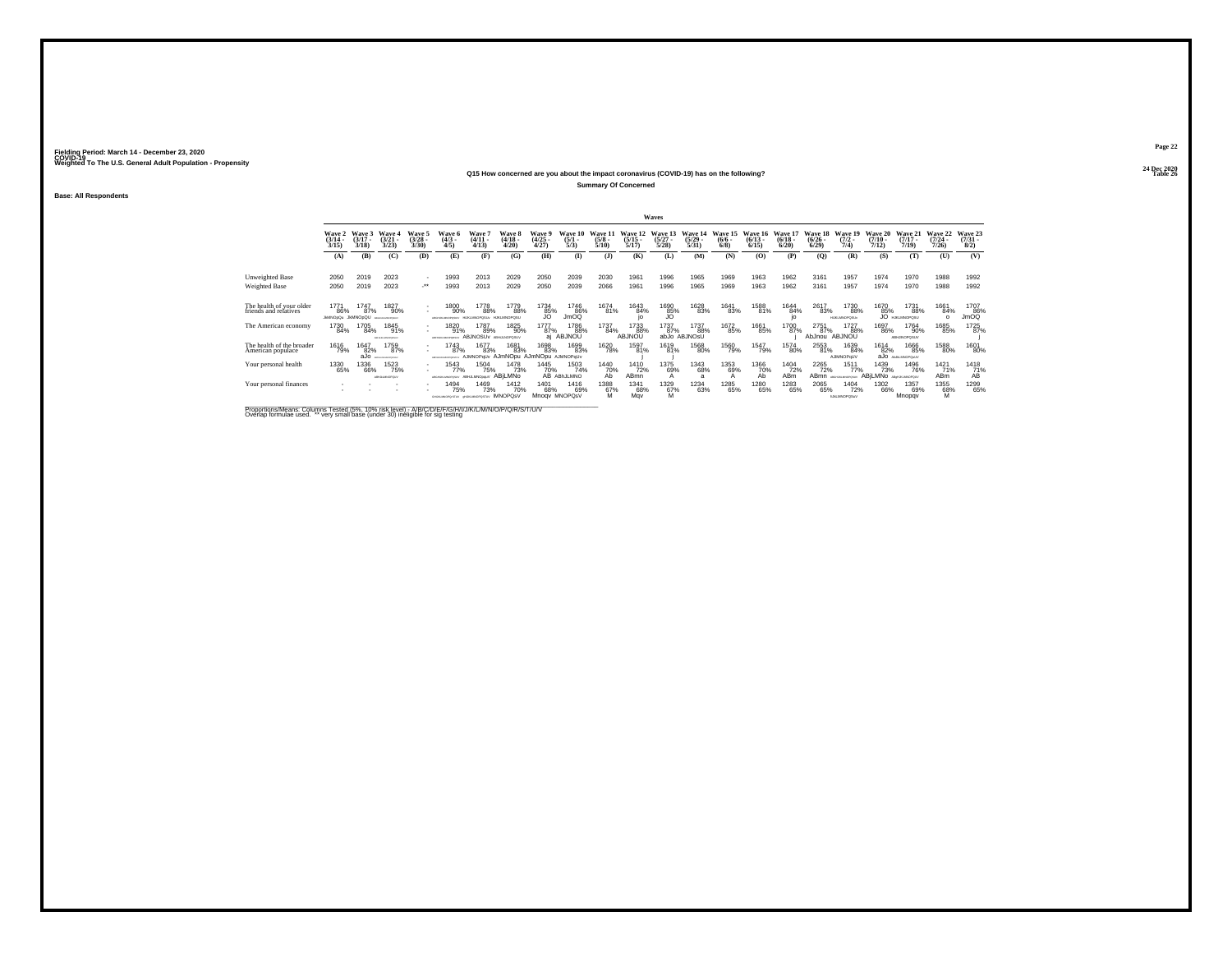### **24 Dec 2020Q15 How concerned are you about the impact coronavirus (COVID-19) has on the following?Table 27 Table 27 Summary Of Not At All/Not Very Concerned**

**Base: All Respondents**

|                                                   |                                                   |                             |                             |                                |                              |                                      |                             |                                |                                |                                  |                              | Waves                           |                                                          |                                         |                                 |                                   |                                        |                                |                                     |                                  |                              |                                 |
|---------------------------------------------------|---------------------------------------------------|-----------------------------|-----------------------------|--------------------------------|------------------------------|--------------------------------------|-----------------------------|--------------------------------|--------------------------------|----------------------------------|------------------------------|---------------------------------|----------------------------------------------------------|-----------------------------------------|---------------------------------|-----------------------------------|----------------------------------------|--------------------------------|-------------------------------------|----------------------------------|------------------------------|---------------------------------|
|                                                   | Wave 2<br>$\frac{(3/14)}{3/15}$                   | Wave 3<br>$(3/17 -$<br>3/18 | Wave 4<br>$(3/21 -$<br>3/23 | Wave 5<br>$\binom{3/28}{3/30}$ | Wave 6<br>$\binom{4/3}{4/5}$ | <b>Wave</b><br>$\frac{(4/11)}{4/13}$ | Wave 8<br>$(4/18 -$<br>4/20 | Wave 9<br>$\binom{4/25}{4/27}$ | Wave 10<br>$\frac{(5/1)}{5/3}$ | Wave 11<br>$\frac{(5/8)}{5/10}$  | Wave 12<br>$(5/15 -$<br>5/17 | Wave 13<br>$\binom{5/27}{5/28}$ | Wave 14<br>$\frac{(5/29)}{5/31}$                         | Wave 15<br>$\frac{(6/6 - 6)}{(6/8)}$    | Wave 16<br>$\binom{6/13}{6/15}$ | Wave 17<br>$\binom{6/18}{6/20}$   | <b>Wave 18</b><br>$\binom{6/26}{6/29}$ | Wave 19<br>$\frac{(7/2)}{7/4}$ | Wave 20<br>$\frac{(7/10)}{7/12}$    | Wave 21<br>$\frac{(7/17)}{7/19}$ | Wave 22<br>$(7/24 -$<br>7/26 | Wave 23<br>$\binom{7/31}{8/2}$  |
|                                                   | (A)                                               | (B)                         | (C)                         | (D)                            | (E)                          | (F)                                  | (G)                         | (H)                            | $\mathbf{D}$                   | (3)                              | (K)                          | (L)                             | (M)                                                      | (N)                                     | (0)                             | (P)                               | (O)                                    | (R)                            | (S)                                 | (T)                              | (U)                          | (V)                             |
| Unweighted Base                                   | 2050                                              | 2019                        | 2023                        | $\overline{\phantom{a}}$       | 1993                         | 2013                                 | 2029                        | 2050                           | 2039                           | 2030                             | 1961                         | 1996                            | 1965                                                     | 1969                                    | 1963                            | 1962                              | 3161                                   | 1957                           | 1974                                | 1970                             | 1988                         | 1992                            |
| <b>Weighted Base</b>                              | 2050                                              | 2019                        | 2023                        | $\cdot$                        | 1993                         | 2013                                 | 2029                        | 2050                           | 2039                           | 2066                             | 1961                         | 1996                            | 1965                                                     | 1969                                    | 1963                            | 1962                              | 3161                                   | 1957                           | 1974                                | 1970                             | 1988                         | 1992                            |
| Your personal health                              | 720<br>35%<br>PERMITTEN CEFORATORIES              | 683<br>34%                  | 500<br>25%                  | $\sim$<br>$\mathbf{r}$         | 450<br>23%                   | 509<br>25%                           | 551<br>27%<br>ERt           | 605<br>30%<br>CEFIRT           | 536<br>26%                     | 626<br>30%<br>Er CEFgIRsT        | 551<br>28%<br>cERT           | 621<br>31%<br><b>CEFGIRST</b>   | 622<br>32%<br>CEFGIkpaRSTu CEFGIkgRST                    | 616<br>31%                              | 597<br>30%<br>CEFolRsT          | 558<br>28%<br>CEfRT               | 896<br>28%<br>CEfRT                    | 446<br>23%                     | $^{535}_{\substack{27}{\text{ER}}}$ | 474<br>24%                       | 567<br>29%<br>CEfRT          | $^{574}_{-29\%}$ CEFRT          |
| The health of the broader<br>American populace    | $^{434}_{21\%}$<br><b><i><u>bCEFGHRsT</u></i></b> | 372<br>18%<br>CEt           | 264<br>13%                  | $\sim$<br>$\mathbf{r}$         | 250<br>13%                   | 336<br>17%<br>СE                     | 348<br>17%<br>CE            | $\frac{352}{17\%}$<br>CE       | 340<br>17%                     | 447<br>22%<br>CE BCEFGHIMRST     | 364<br>19%<br>CEt            | 377<br>19%                      | 397<br>20%<br>CErT CEFghIRT CEFGHIRT bCEFGHIRsT CEFghIRT | $^{409}_{21\%}$                         | $^{416}_{21\%}$                 | 388<br>20%                        | 608<br>19%<br>CEfirT                   | 318<br>16%<br>СE               | 360<br>18%<br>CEt                   | $\frac{304}{15\%}$               | 400<br>20%<br>CE CEFghIRT    | 391<br>20%<br>CEfiRT            |
| The American economy                              | 320<br>16%<br><b>GEFGHAGMORT CEFGIKIMsRT</b>      | $^{314}_{16\%}$             | 178 9%                      | $\sim$<br>$\mathbf{r}$         | $^{173}_{9\%}$               | 226<br>ĆÉ.                           | 204<br>10%                  | 273<br>13%<br>CEGŤ             | $\frac{253}{12\%}$             | 329<br>16%<br>CEg cerchiculation | $^{228}_{\substack{12 \ 6}}$ | 259<br>13%<br>CEGt              | <sup>228</sup> <sub>12%</sub>                            | 297<br>15%<br>CE CEFGIKMORT CEFGIKIMORT | 302<br>15%                      | <sup>262</sup><br>13%<br>CEGT     | $^{410}_{13\%}$<br>CEGT                | 230<br>12%                     | $^{277}_{14\%}$<br>CE CEFGmT        | 206<br>10%                       | 303<br>15%<br>CEFGIKMqRT     | 267<br>13%<br>CEfGT             |
| The health of your older<br>friends and relatives | 279<br>C <sup>14</sup> <sub>E</sub>               | 272<br>C <sup>13%</sup>     | 196<br>10%                  | $\mathbf{r}$                   | 193<br>10%                   | 235<br>12%                           | 250<br>12%                  | 316<br>15%<br>CE CEFGRT        | 293<br>14%<br><b>CEFR</b>      | 392<br>19%                       | 318<br>16%<br>abCEFGRT       | 306<br>15%<br><b>CEFGRT</b>     | 337<br>17%<br>ABCEFGIRTy                                 | 328<br>17%<br>ABCEFGRT                  | 375<br>19%<br>ARCEFOHN          | 318<br>16%<br>abCEFGRT ABCEFGIRTV | 544<br>17%                             | 227<br>12%                     | 304<br>15%<br>CEFGRT                | 239<br>12%                       | 327<br>16%<br>CB aBCEFGRT    | 285<br>14%<br>CEfr <sup>1</sup> |
| Your personal finances                            |                                                   |                             |                             |                                | 499<br>25%                   | 544<br>27%                           | 617<br>30%<br>Ef            | 649<br>32%<br>EFr              | 623<br>31%<br>Ff               | 679<br>33%<br>EFR                | 620<br>32%<br>EFr            | 667<br>33%<br>EFaR              | $^{731}_{37\%}$<br>EFGHJKLRTU                            | 684<br>35%<br>EFGhIRt                   | 683<br>35%<br>EFGh<br>IRt       | 679<br>35%<br>EFGIRt              | 1096<br>35%<br>EFGhlkRt                | 553<br>28%<br>e                | 672<br>34%<br>EFgiR                 | 613<br>31%<br>EF                 | 633<br>32%                   | 693<br>35%<br>EFr EFGhlkRt      |

Proportions/Means: Columns Tested (5%, 10% risk level) - A/B/C/D/E/F/G/H/I/J/K/L/M/N/O/P/Q/R/S/T/U/V<br>Overlap formulae used. \*\* very small base (under 30) ineligible for sig testing

**Page 2324 Dec 2020<br>Table 27**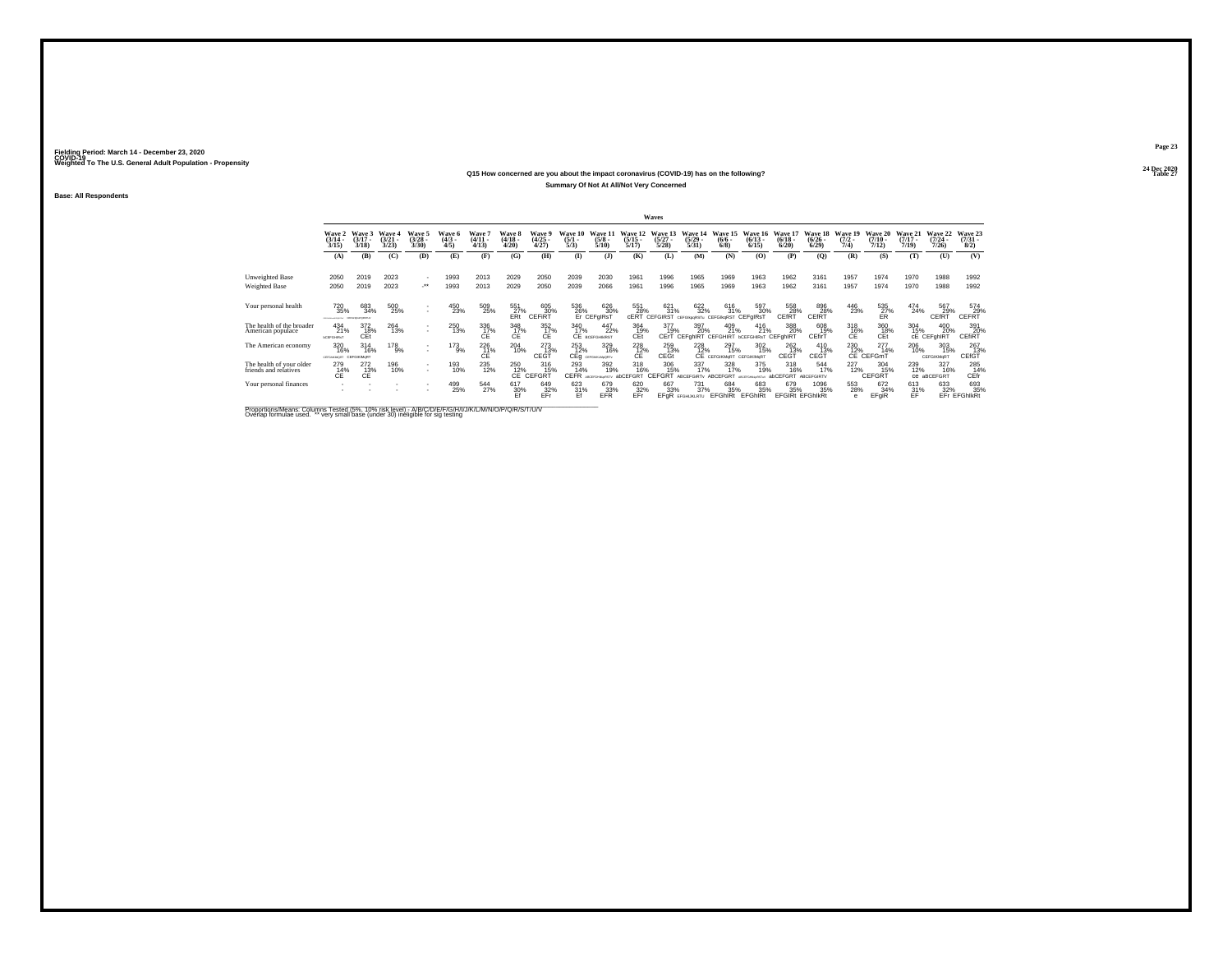### **24 Dec 2020Q15\_1 How concerned are you about the impact coronavirus (COVID-19) has on the following?Table 28 Table 28**

**Your personal health**

**Base: All Respondents**

|                                        |                                   |                               |                                |                                          |                                    |                                     |                                               |                                                            |                                |                                      |                                  | Waves                            |                                           |                                |                                  |                                    |                                  |                                                 |                                      |                                             |                              |                                        |
|----------------------------------------|-----------------------------------|-------------------------------|--------------------------------|------------------------------------------|------------------------------------|-------------------------------------|-----------------------------------------------|------------------------------------------------------------|--------------------------------|--------------------------------------|----------------------------------|----------------------------------|-------------------------------------------|--------------------------------|----------------------------------|------------------------------------|----------------------------------|-------------------------------------------------|--------------------------------------|---------------------------------------------|------------------------------|----------------------------------------|
|                                        | Wave 2<br>$\frac{(3/14)}{3/15}$   | Wave 3<br>$(3/17 -$<br>3/18   | Wave 4<br>(3/21)<br>3/23       | Wave 5<br>$\frac{(3/28)}{3/30}$          | <b>Wave 6</b><br>$(4/3 -$<br>4/5   | Wave<br>$(4/11 -$<br>4/13           | <b>Wave 8</b><br>$\frac{(4/18)}{4/20}$        | Wave 9<br>$\binom{4/25}{4/27}$                             | Wave 10<br>$\frac{(5/1)}{5/3}$ | Wave 11<br>$(5/8 -$<br>5/10          | Wave 12<br>$\frac{(5/15)}{5/17}$ | Wave 13<br>$\frac{(5/27)}{5/28}$ | Wave 14<br>$\binom{5/29}{5/31}$           | Wave 15<br>$\frac{(6/6)}{6/8}$ | Wave 16<br>$\frac{(6/13)}{6/15}$ | Wave 17<br>$\frac{(6/18)}{(6/20)}$ | Wave 18<br>$\frac{(6/26)}{6/29}$ | Wave 19<br>$(7/2 -$<br>7/4)                     | Wave 20<br>$\frac{(7/10)}{7/12}$     | Wave 21<br>$(7/17 -$<br>7/19                | Wave 22<br>$(7/24 -$<br>7/26 | Wave 23<br>$\binom{7/31}{8/2}$         |
|                                        | (A)                               | (B)                           | (C)                            | (D)                                      | (E)                                | (F)                                 | (G)                                           | <b>(H)</b>                                                 | $\Phi$                         | $($ $)$                              | (K)                              | (L)                              | (M)                                       | (N)                            | (0)                              | (P)                                | (Q)                              | (R)                                             | (S)                                  | (T)                                         | (U)                          | (V)                                    |
| Unweighted Base                        | 2050                              | 2019                          | 2023                           | ٠                                        | 1993                               | 2013                                | 2029                                          | 2050                                                       | 2039                           | 2030                                 | 1961                             | 1996                             | 1965                                      | 1969                           | 1963                             | 1962                               | 3161                             | 1957                                            | 1974                                 | 1970                                        | 1988                         | 1992                                   |
| Weighted Base                          | 2050                              | 2019                          | 2023                           | $\star\star$                             | 1993                               | 2013                                | 2029                                          | 2050                                                       | 2039                           | 2066                                 | 1961                             | 1996                             | 1965                                      | 1969                           | 1963                             | 1962                               | 3161                             | 1957                                            | 1974                                 | 1970                                        | 1988                         | 1992                                   |
| Very/Somewhat<br>Concerned (Net)       | 1330<br>65%                       | 1336<br>66%                   | 1523<br>75%<br>ABILIELMNOPOLIV |                                          | 1543<br>77%<br>ABSHUKANOPOSUV      | 1504<br>75%<br>ABHJLMNOppLV ABILMNO | 1478<br>73%                                   | 1445<br>70%                                                | 1503<br>74%<br>AB ABIJLMNO     | 1440<br>70%<br>ÁБ                    | 1410<br>72%<br>ABmn              | 1375<br>69%                      | 1343<br>68%<br>a                          | 1353<br>69%<br>А               | 1366<br>70%<br>Ab                | 1404<br>72%<br>ABm                 | 2265<br>72%<br>AB <sub>mn</sub>  | 1511<br>77%<br>ABGHJASANOPOSLIV                 | 1439<br>73%<br>ABILMNO ABUNAMOPOLY   | 1496<br>76%                                 | 1421<br>71%<br><b>ABm</b>    | $^{1418}_{\substack{71\%\\\text{AB}}}$ |
| Very concerned                         | 624 30%                           | 660<br>33%                    | 800<br>40%<br>ABJKLMNOPOSV     |                                          | 862<br>43%<br><b>MUSEUM MORELY</b> | 801<br>40%<br>ABJKLMNOPOSV          | 749<br>37%                                    | <sup>762</sup> <sub>37%</sub><br>ABJKLo ABJKLogv ABJKLmOQV | 770<br>38%                     | 655<br>32%                           | 640<br>33%                       | 663<br>33%                       | 668<br>34%                                | 684<br>35%<br>А                | 658<br>34%                       | 697<br>36%<br>AJ                   | 1079<br>34%                      | <sup>784</sup> <sub>40%</sub><br>A ABJKLMNOPOSV | 698<br>35%                           | 832<br>42%<br>AI ABGHUNUMOPOSY ABJKLMNOxOxV | 773<br>39%                   | 675<br>34%                             |
| Somewhat concerned                     | 706<br>34%                        | 676<br>33%                    | <sup>723</sup> <sub>36%</sub>  |                                          | 681<br>34%                         | 703<br>35%                          | <sup>728</sup> <sub>36%</sub><br>$\mathbf{u}$ | 683<br>33%                                                 | <sup>733</sup> <sub>36%</sub>  | 785<br>38%<br>aBEHmNTU ABdEFgHIMNTU  | 770<br>39%                       | <sup>712</sup> <sub>36%</sub>    | 674<br>34%                                | 669<br>34%                     | 708<br>36%<br>$\mathbf{u}$       | 707<br>36%                         | 1185<br>37%<br>u aBeHmnTU        | $^{727}_{37\%}$<br>bhtU                         | <sup>741</sup> 38%<br>BeHntU         | 663<br>34%                                  | 648<br>33%                   | 743<br>37%<br>BHntÜ                    |
| Not At All/Not Very<br>Concerned (Net) | 720<br>35%<br>--------------      | 683<br>34%<br>CEFD-66-PORTLEY | 500<br>25%                     | $\sim$<br>$\overline{\phantom{a}}$       | 450<br>23%                         | 509<br>25%                          | 551<br>E <sub>RT</sub> <sup>27%</sup>         | 605<br>30%<br>CEFIRT                                       | 536                            | 626<br>30%<br>26% 30°<br>Er CEFgIRsT | 551<br>28%<br>cERT               | 621<br>31%<br><b>CEFGIRST</b>    | 622<br>32%<br>CEFGIkpoRSTu CEFGIkgRST     | 616<br>31%                     | 597<br>30%<br>CEFgIRs1           | 558<br>28%<br><b>CEfRT</b>         | 896<br>28%<br>CEfRT              | 446<br>23%                                      | $^{535}_{\substack{27}{\text{ER}} }$ | 474<br>24%                                  | 567<br>29%<br>CEfRT          | 574<br>CEFF                            |
| Not very concerned                     | 535<br>26%<br>-------------       | 24%<br>CEFO-MONOPORTERY       | 359<br>18%                     | $\mathbf{r}$<br>$\sim$                   | 331/17%                            | 372<br>18%                          | 383<br>19%                                    | 406<br>20%<br>ER                                           | 368<br>18%                     | $^{442}_{21\%}$<br>CEfIQRT           | 401<br>20%<br>cERt               | 21%<br>CEfiQRT                   | 418<br>21%<br><b>CEfIORT</b>              | 393<br>20%<br>ER               | 395<br>20%<br>ER                 | 374<br>19%                         | 575<br>18%                       | $^{315}_{16\%}$                                 | 383<br>19%<br>er                     | $\frac{344}{17\%}$                          | 392<br>20%<br>ER             | 391<br>20%<br><b>ER</b>                |
| Not at all concerned                   | 186<br>9%<br><b>CEFRT CEFKRST</b> | 197<br>10%                    | $141$ <sub>7%</sub>            | $\mathbf{r}$<br>$\overline{\phantom{a}}$ | $^{119}_{6\%}$                     | 137/7%                              | $^{168}_{-8\%}$                               | $^{200}_{10\%}$<br>E CEFKRST                               | $\frac{168}{8\%}$              | $\frac{184}{9\%}$<br>cEFRT           | 150 8%                           | 200 10%<br><b>CEFKRsT</b>        | $^{204}_{10\%}$<br>CEFGIKRST acercuiostuv | $^{222}_{11\%}$                | 202 10%<br>CEFGIKRST             | $\frac{184}{9%}$<br>CEFRT CEFGKRST | 322<br>10%                       | $^{130}_{7\%}$                                  | $^{152}_{8\%}$                       | $^{130}$ $^{7\%}$                           | 175%<br>cEfrt                | $\frac{183}{9%}$<br>CEFRT              |
| Sigma                                  | 2050<br>100%                      | 2019<br>100%                  | 2023<br>100%                   | $\mathbf{r}$                             | 1993<br>100%                       | 2013<br>100%                        | 2029<br>100%                                  | 2050<br>100%                                               | 2039<br>100%                   | 2066<br>100%                         | 1961<br>100%                     | 1996<br>100%                     | 1965<br>100%                              | 1969<br>100%                   | 1963<br>100%                     | 1962<br>100%                       | 3161<br>100%                     | 1957<br>100%                                    | 1974<br>100%                         | 1970<br>100%                                | 1988<br>100%                 | 1992<br>100%                           |

Proportions/Means: Columns Tested (5%, 10% risk level) - A/B/C/D/E/F/G/H/I/J/K/L/M/N/O/P/Q/R/S/T/U/V<br>Overlap formulae used. \*\* very small base (under 30) ineligible for sig testing

**Page 24**24 Dec 2020<br>Table 28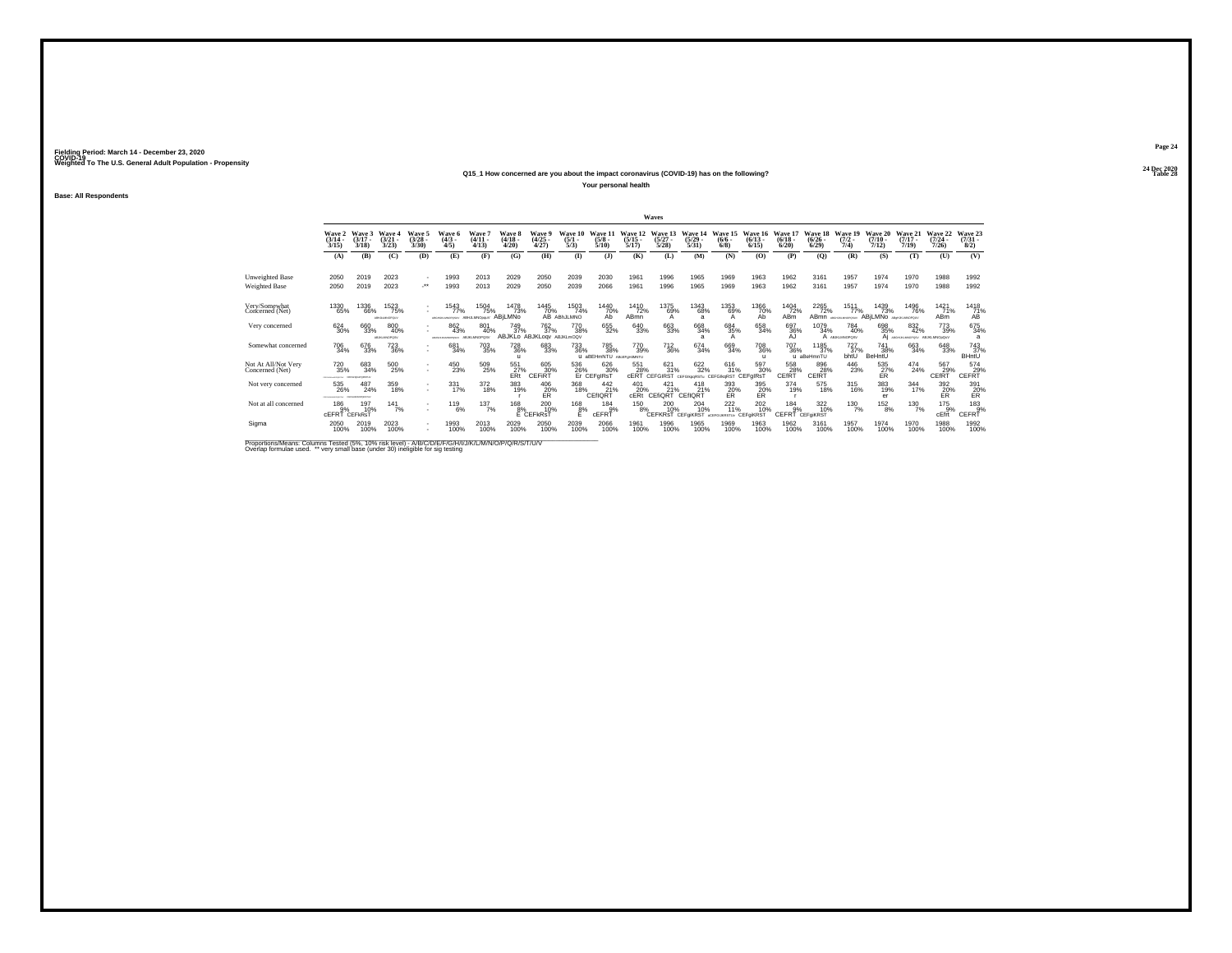### **24 Dec 2020Q15\_2 How concerned are you about the impact coronavirus (COVID-19) has on the following?Table 29 Table 29**

**The health of your older friends and relatives**

**Base: All Respondents**

|                                        |                                 |                                        |                                       |                                                      |                                  |                                               |                                |                                     |                                |                                      |                                  | Waves                                 |                                               |                                                     |                                           |                                                |                                  |                             |                              |                                       |                                  |                                              |
|----------------------------------------|---------------------------------|----------------------------------------|---------------------------------------|------------------------------------------------------|----------------------------------|-----------------------------------------------|--------------------------------|-------------------------------------|--------------------------------|--------------------------------------|----------------------------------|---------------------------------------|-----------------------------------------------|-----------------------------------------------------|-------------------------------------------|------------------------------------------------|----------------------------------|-----------------------------|------------------------------|---------------------------------------|----------------------------------|----------------------------------------------|
|                                        | Wave 2<br>$\frac{(3/14)}{3/15}$ | Wave 3<br>$(3/17 -$<br>3/18            | Wave 4<br>(3/21)<br>3/23              | Wave 5<br>$\binom{3/28}{3/30}$                       | Wave 6<br>$(4/3 -$<br>4/5        | Wave?<br>(4/11)<br>(4/13)                     | Wave 8<br>$(4/18 -$<br>4/20    | Wave 9<br>$\binom{4/25}{4/27}$      | Wave 10<br>$\frac{(5/1)}{5/3}$ | Wave 11<br>$\frac{(5/8)}{5/10}$      | Wave 12<br>$\frac{(5/15)}{5/17}$ | Wave 13<br>$\binom{5/27}{5/28}$       | Wave 14<br>$\frac{(5/29)}{5/31}$              | Wave 15<br>$(6/6 -$<br>6/8                          | Wave 16<br>$\frac{(6/13)}{6/15}$          | Wave 17<br>$\binom{6/18}{6/20}$                | Wave 18<br>$\frac{(6/26)}{6/29}$ | Wave 19<br>$(7/2 -$<br>7/4) | Wave 20<br>$(7/10 -$<br>7/12 | Wave 21<br>$(7/17 -$<br>7/19          | Wave 22<br>$\frac{(7/24)}{7/26}$ | Wave 23<br>$\binom{7/31}{8/2}$               |
|                                        | (A)                             | (B)                                    | (C)                                   | (D)                                                  | (E)                              | (F)                                           | (G)                            | (H)                                 | $($ I                          | (1)                                  | (K)                              | (L)                                   | (M)                                           | (N)                                                 | (O)                                       | (P)                                            | (Q)                              | (R)                         | (S)                          | (T)                                   | (U)                              | (V)                                          |
| Unweighted Base                        | 2050                            | 2019                                   | 2023                                  | $\overline{\phantom{a}}$                             | 1993                             | 2013                                          | 2029                           | 2050                                | 2039                           | 2030                                 | 1961                             | 1996                                  | 1965                                          | 1969                                                | 1963                                      | 1962                                           | 3161                             | 1957                        | 1974                         | 1970                                  | 1988                             | 1992                                         |
| Weighted Base                          | 2050                            | 2019                                   | 2023                                  | ÷                                                    | 1993                             | 2013                                          | 2029                           | 2050                                | 2039                           | 2066                                 | 1961                             | 1996                                  | 1965                                          | 1969                                                | 1963                                      | 1962                                           | 3161                             | 1957                        | 1974                         | 1970                                  | 1988                             | 1992                                         |
| Very/Somewhat<br>Concerned (Net)       | 1771<br>86%<br><b>JMNOpOu</b>   | 1747<br>87%<br><b>JkMNOpQU</b>         | 1827<br>90%<br>BOILKIMONICUL          |                                                      | 1800<br>90%<br>ABGHLKLM2PORCELV  | 1778<br>88%<br>HUKUMKOPOSUv HJKLMNOPOSU       | 1779<br>88%                    | 1734<br>85%                         | 1746<br>86%<br><b>JmOQ</b>     | 1674<br>81%                          | 1643<br>84%<br><b>IO</b>         | 1690<br>35%                           | 1628<br>83%                                   | 1641<br>83%                                         | 1588<br>81%                               | 1644<br>84%<br>ıо                              | 2617<br>83%                      | 1730<br>88%<br>HUKLMNOPOSUv | 1670<br>85%                  | 1731<br>88%<br><b>JO</b> HJKLMNOPOSU  | 1661<br>84%<br>$\Omega$          | 1707<br>86%<br>JmOQ                          |
| Very concerned                         | 1034<br>50%                     | 1089<br>54%<br>JNOD AJKMNOPOAU         | 1251<br>62%<br><b>MEDICALMONISTLY</b> | $\sim$                                               | 121<br>61%<br>ARE GHASAM CPORTUN | <sup>1124</sup> 56%<br>AUKLINDPOSUV &JKMNOPOS | 1091<br>54%                    | 1040<br>51%                         | 1075<br>53%<br>JNOp JKMNOPQ    | 953<br>46%                           | 955<br>49%<br>$\Omega$           | $1021$ <sub>51%</sub><br><b>JmNOP</b> | 936<br>48%<br>$\Omega$                        | 908<br>46%                                          | 864<br>44%                                | 923<br>47%                                     | 1537<br>49%                      | 1068<br>55%<br>O ANKWHOPOSu | 985<br>50%                   | 1072<br>54%<br><b>inO</b> anJKMNOPOSu | 1005<br>51%<br><b>JNOp</b>       | 1019<br>51%<br><b>JmNOP</b>                  |
| Somewhat concerned                     | 737<br>36%<br>bCEf              | 658<br>33%                             | 576<br>28%                            | $\mathbf{r}$                                         | 588<br>30%                       | 654<br>32%                                    | $^{687}_{34\%}$ CE             | $^{694}_{\substack{34}{\text{C}} }$ | 670<br>33%<br>Сė               | $\frac{721}{35\%}$                   | 688<br>35%<br>CE                 | $^{669}_{33\%}$ CE                    |                                               | 692 733<br>35% 37%<br>CE BCEFghlLgrtU<br>733<br>37% | <sup>725</sup> <sub>37%</sub><br>BCEFIItU | <sup>720</sup> <sub>37%</sub><br><b>BCFFII</b> | 1080<br>34%<br>CЕ                | $^{662}_{34\%}$             | 685<br>35%<br>CE             | 659<br>33%<br>CE                      | 656<br>33%<br>Сė                 | $^{689}_{35\%}$                              |
| Not At All/Not Very<br>Concerned (Net) | 279<br>14%<br>ĆÉ                | $^{272}_{\substack{13 \times \\ C E}}$ | 196<br>10%                            | $\overline{\phantom{a}}$<br>$\overline{\phantom{a}}$ | 193<br>10%                       | $^{235}_{12\%}$                               | 250<br>C <sup>2</sup>          | 316<br>15%<br>CEFGRT                | 293<br>14%<br>CEFR             | 392<br>19%<br><b>VISSAURSTV</b>      | 318<br>16%<br><b>abCEEGRT</b>    | 306<br>15%<br>CEFGRT                  | 337<br>17%<br>ABCEFGIRTy ABCEFGRT             | 328<br>17%                                          | 375<br>19%<br>4905                        | 318<br>16%<br>abCEFGRT                         | 544<br>17%<br>ABCEFGIRTV         | 227<br>12%                  | 304<br>15%<br>CEFGRT         | 239<br>12%                            | 327<br>16%<br>CB aBCEFGRT        | 285<br>14%<br>CEfr                           |
| Not very concerned                     | $^{183}_{9%}$<br>Ce             | $^{176}_{9\%}$<br>Ce                   | <sup>129</sup> <sub>6%</sub>          | $\sim$<br>$\sim$                                     | 1367%                            | $^{173}_{9\%}$<br>Сe                          | $^{167}_{8\%}$<br>$\mathbf{c}$ | $192_{9\%}$<br>CE                   | 218<br>11%<br>CEfGRT           | 269<br>13%<br>ABCEFGHLPRTV ABCEFGRTV | 224<br>11%                       | $^{189}_{9%}$                         | 233<br>CE ABCEFGHIRTV ABCEFGHIRTV ABCEFGHLRTV | 234<br>12%                                          | <sup>234</sup> <sub>12%</sub>             | 201<br>10%                                     | 353<br>11%<br>CEgrt aBCEFGRT     | $^{154}_{8\%}$              | 219<br>$-11%$<br>abCEFGRT    | 161<br>8%                             | 223<br>11%<br>C aBCEFGRT         | 186 9%<br>CE                                 |
| Not at all concerned                   | $\frac{96}{5%}$<br>cEF          | $\frac{95}{5%}$<br>cEF                 | $^{67}_{3\%}$                         | $\sim$                                               | $^{57}_{3\%}$                    | $^{62}_{3\%}$                                 | $^{84}_{4\%}$                  | $^{124}_{6\%}$<br>e CEFGIRsT        | 76<br>4%                       | $^{123}_{6\%}$<br><b>CEFGIRST</b>    | $\frac{94}{5\%}$                 | 117<br>6%<br><b>CEF CEFGIRST</b>      | $^{104}_{-5\%}$<br><b>CEFir</b>               | $^{94}_{5\%}$<br>cEF                                | $140$ <sub>7%</sub><br>ADPECTMINAGET      | $^{118}_{6\%}$<br>CEFGIRST CEFGIRST            | 191<br>6%                        | $^{73}_{4\%}$               | 86<br>4%<br>А                | $^{79}_{4\%}$                         | 104<br>5%<br>CEFir               | $\mathop{\mathsf{GEF}}\limits^{\mathsf{99}}$ |
| Sigma                                  | 2050<br>100%                    | 2019<br>100%                           | 2023<br>100%                          | ×.                                                   | 1993<br>100%                     | 2013<br>100%                                  | 2029<br>100%                   | 2050<br>100%                        | 2039<br>100%                   | 2066<br>100%                         | 1961<br>100%                     | 1996<br>100%                          | 1965<br>100%                                  | 1969<br>100%                                        | 1963<br>100%                              | 1962<br>100%                                   | 3161<br>100%                     | 1957<br>100%                | 1974<br>100%                 | 1970<br>100%                          | 1988<br>100%                     | 1992<br>100%                                 |

Proportions/Means: Columns Tested (5%, 10% risk level) - A/B/C/D/E/F/G/H/I/J/K/L/M/N/O/P/Q/R/S/T/U/V<br>Overlap formulae used. \*\* very small base (under 30) ineligible for sig testing

**Page 25**24 Dec 2020<br>Table 29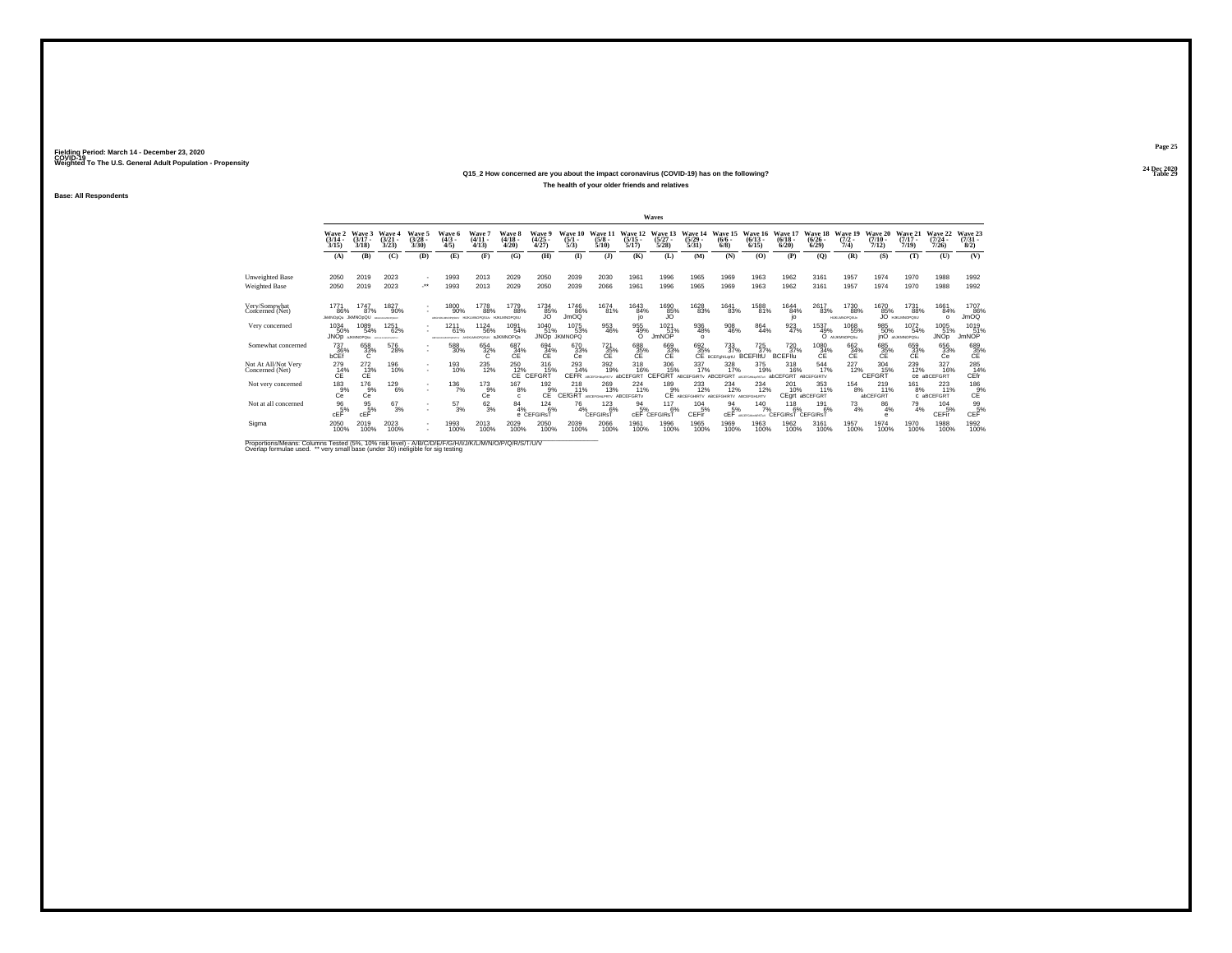### **24 Dec 2020Q15\_3 How concerned are you about the impact coronavirus (COVID-19) has on the following?Table 30 Table 30**

**The health of the broader American populace**

**Base: All Respondents**

|                                        |                                              |                                     |                                              |                                                      |                                                      |                                      |                                      |                                          |                                |                                                 |                                  | Waves                            |                                               |                                                     |                                                                                        |                                 |                                    |                             |                              |                                 |                                      |                                |
|----------------------------------------|----------------------------------------------|-------------------------------------|----------------------------------------------|------------------------------------------------------|------------------------------------------------------|--------------------------------------|--------------------------------------|------------------------------------------|--------------------------------|-------------------------------------------------|----------------------------------|----------------------------------|-----------------------------------------------|-----------------------------------------------------|----------------------------------------------------------------------------------------|---------------------------------|------------------------------------|-----------------------------|------------------------------|---------------------------------|--------------------------------------|--------------------------------|
|                                        | Wave 2<br>$\frac{(3/14)}{3/15}$              | Wave 3<br>$(3/17 -$<br>3/18         | Wave 4<br>(3/21)<br>3/23                     | Wave 5<br>$\frac{(3/28)}{3/30}$                      | Wave 6<br>$(4/3 -$<br>4/5                            | Wave?<br>(4/11)<br>4/13              | Wave 8<br>(4/18.<br>4/20             | Wave 9<br>$\binom{4/25}{4/27}$           | Wave 10<br>$\frac{(5/1)}{5/3}$ | Wave 11<br>$\frac{(5/8)}{5/10}$                 | Wave 12<br>$\frac{(5/15)}{5/17}$ | Wave 13<br>$\frac{(5/27)}{5/28}$ | Wave 14<br>$\frac{(5/29)}{5/31}$              | Wave 15<br>$\frac{(6/6)}{6/8}$                      | Wave 16<br>$\frac{(6/13)}{6/15}$                                                       | Wave 17<br>$\binom{6/18}{6/20}$ | Wave 18<br>$\frac{(6/26)}{(6/29)}$ | Wave 19<br>$(7/2 -$<br>7/4  | Wave 20<br>$(7/10 -$<br>7/12 | Wave 21<br>$(7/17 -$<br>7/19    | Wave 22<br>$\frac{(7/24 - 7)}{7/26}$ | Wave 23<br>$\binom{7/31}{8/2}$ |
|                                        | (A)                                          | (B)                                 | (C)                                          | (D)                                                  | (E)                                                  | (F)                                  | (G)                                  | (H)                                      | $($ I                          | (1)                                             | (K)                              | (L)                              | (M)                                           | (N)                                                 | (O)                                                                                    | (P)                             | (Q)                                | (R)                         | (S)                          | (T)                             | (U)                                  | (V)                            |
| Unweighted Base                        | 2050                                         | 2019                                | 2023                                         | $\sim$                                               | 1993                                                 | 2013                                 | 2029                                 | 2050                                     | 2039                           | 2030                                            | 1961                             | 1996                             | 1965                                          | 1969                                                | 1963                                                                                   | 1962                            | 3161                               | 1957                        | 1974                         | 1970                            | 1988                                 | 1992                           |
| Weighted Base                          | 2050                                         | 2019                                | 2023                                         |                                                      | 1993                                                 | 2013                                 | 2029                                 | 2050                                     | 2039                           | 2066                                            | 1961                             | 1996                             | 1965                                          | 1969                                                | 1963                                                                                   | 1962                            | 3161                               | 1957                        | 1974                         | 1970                            | 1988                                 | 1992                           |
| Verv/Somewhat<br>Concerned (Net)       | 1616<br>79%                                  | 1647<br>82%<br>aJo                  | 1759<br>87%<br><b>ARTHUR WANTED REGISTER</b> | ٠                                                    | 1743<br>87%<br><b><i>AREFAE AT MUSIC SERVICE</i></b> | 1677<br>83%<br>AJMNOPoUv AJMNOpu     | 1681<br>83%                          | 1698<br>83%<br>AJMNOpu AJMNOPoUv         | 1699<br>83%                    | 1620<br>78%                                     | 1597<br>81%                      | 1619<br>81%                      | 1568<br>80%                                   | 1560<br>79%                                         | 1547<br>79%                                                                            | 1574<br>80%                     | 2553<br>81%                        | 1639<br>84%<br>AJIMNOPoUV   | 1614<br>82%                  | 1666<br>85%<br>aJo ANALIMOPONIV | 1588<br>80%                          | 1601<br>80%                    |
| Very concerned                         | 690<br>34%                                   | 774<br>38%                          | 998<br>49%<br>AO APOILIMOPORA                | ÷.                                                   | 101<br>51%<br>ARPOHASING/CRISIA                      | 878<br>44%<br><b>ABGJKLMNOQ</b>      | 808<br>40%                           | 883<br>43%<br>AO ABOJKLMNOO              | 836<br>41%<br>AJknO            | <sup>762</sup> <sub>37%</sub><br>$\overline{a}$ | 733<br>37%<br>a                  | 773<br>39%<br>AO                 | 755<br>38%<br>Aο                              | 740<br>38%<br>А                                     | 685<br>35%                                                                             | 799<br>41%<br>AJkO              | 1244<br>39%                        | 863<br>44%<br>AO ABGJKLMNOQ | 811<br>41%<br>AJknO          | 931<br>47%                      | 834<br>42%<br>AbJKmNO                | 874<br>44%<br>ABGJKLMNOQ       |
| Somewhat concerned                     | 926<br>45%<br>CEFAM-POLITY/                  | 872<br>43%<br>CEfhorTUV             | <sup>761</sup> 38%                           | $\overline{\phantom{a}}$                             | 733<br>37%                                           | 799<br>40%                           | 873<br>43%<br>v CEfhprTUV            | $\substack{816 \\ 40\%}$<br>$\mathbf{v}$ | 863<br>42%<br>CETUV            | 858<br>42%<br><b>CETUV</b> CEFHPRTUV            | 865<br>44%                       | 846<br>42%<br>CETUN              | 813<br>41%<br>cETuV                           | 819<br>42%<br><b>CETUV</b> CEFHPRTUV                | 863<br>44%                                                                             | 775<br>39%                      | 1309<br>41%<br>CETUV               | 775<br>40%                  | 803<br>41%<br>eV             | <sup>735</sup> <sub>37%</sub>   | 753<br>38%                           | <sup>727</sup> <sub>36%</sub>  |
| Not At All/Not Very<br>Concerned (Net) | 434<br>21%<br><b><i><u>bCEFGHRsT</u></i></b> | 372<br>18%<br>CEt                   | 264<br>13%                                   | $\overline{\phantom{a}}$<br>$\overline{\phantom{a}}$ | 250<br>13%                                           | 336<br>C <sub>E</sub> <sup>17%</sup> | 348<br>C <sub>E</sub> <sup>17%</sup> | 352<br>C <sub>E</sub> <sup>17%</sup>     | 340<br>17%                     | 447<br>22%<br><b>CE</b> BCEFGHIMRST             | 364<br>19%<br>CEt                | 377<br>19%<br>CErT               | 397<br>20%                                    | 409<br>21%<br>CEFGHIRT CEFGHIRT bCEFGHIRsT CEFGhIRT | 416<br>21%                                                                             | 388<br>20%                      | 608<br>19%<br>CEfirT               | 318<br>$CE^{\frac{16}{6}}$  | 360<br>18%<br>CEt            | 304<br>15%                      | 400<br>20%<br>CE CEFGhIRT            | 391<br>20%<br>CEfiRT           |
| Not very concerned                     | $^{314}_{15\%}$<br><b>BCEF@HIGRT</b>         | <sup>252</sup> <sub>12%</sub><br>СE | 198<br>10%                                   | $\overline{\phantom{a}}$<br>$\sim$                   | 176<br>9%                                            | $^{237}_{12\%}$                      | $\frac{257}{13%}$<br><b>CE</b>       | $^{219}_{11\%}$                          | $^{255}_{12\%}$                | 318<br>15%<br>CE BCEFGHILORT                    | 255<br>13%<br>CEht               | 252<br>13%                       | 293<br>15%<br>CE <b>bCEFHIGRT</b> BCEFGHILDRT | $\frac{303}{15\%}$                                  | $^{273}_{14\%}$<br>CEHrT                                                               | 273<br>14%<br>CEHrT             | $^{403}_{13\%}$<br>CEh             | $^{223}_{11\%}$<br>F        | 256<br>13%<br>CEh            | $^{212}_{11\%}$                 | 281<br>14%<br>CEfHrT                 | 268<br>13%<br>CEHT             |
| Not at all concerned                   | $^{120}_{6\%}$<br>CEi                        | 120 6%<br>CEql                      | 653%                                         | $\mathbf{r}$<br>$\overline{\phantom{a}}$             | 74<br>4%                                             | $^{99}_{5\%}$                        | 91<br>4%                             | $^{133}_{6\%}$<br>CEfGIrt                | $^{86}_{4\%}$                  | $^{129}_{6\%}$<br>CEGIt                         | $^{108}_{-6\%}$<br>СĒ            | $^{125}_{6\%}$<br>CEGIt          | $^{103}_{-5\%}$<br>Cē                         |                                                     | $\begin{array}{cc}\n107 & 143 \\ 5\% & 7\n\end{array}$ CE CEFGIMMRST<br>$^{143}_{7\%}$ | $^{115}_{-6\%}$<br>CEi          | 2056%<br>CEfGIrt                   | $\frac{95}{5%}$             | $^{103}_{-5\%}$<br>Ce        | $\frac{93}{5%}$<br>c.           | $^{119}_{6\%}$<br>CEql               | $^{123}_{6\%}$<br>CEgi         |
| Sigma                                  | 2050<br>100%                                 | 2019<br>100%                        | 2023<br>100%                                 | $\mathbf{r}$<br>$\sim$                               | 993<br>100%                                          | 2013<br>100%                         | 2029<br>100%                         | 2050<br>100%                             | 2039<br>100%                   | 2066<br>100%                                    | 1961<br>100%                     | 1996<br>100%                     | 1965<br>100%                                  | 1969<br>100%                                        | 1963<br>100%                                                                           | 1962<br>100%                    | 3161<br>100%                       | 1957<br>100%                | 1974<br>100%                 | 1970<br>100%                    | 1988<br>100%                         | 1992<br>100%                   |

Proportions/Means: Columns Tested (5%, 10% risk level) - A/B/C/D/E/F/G/H/I/J/K/L/M/N/O/P/Q/R/S/T/U/V<br>Overlap formulae used. \*\* very small base (under 30) ineligible for sig testing

**Page 2624 Dec 2020<br>Table 30**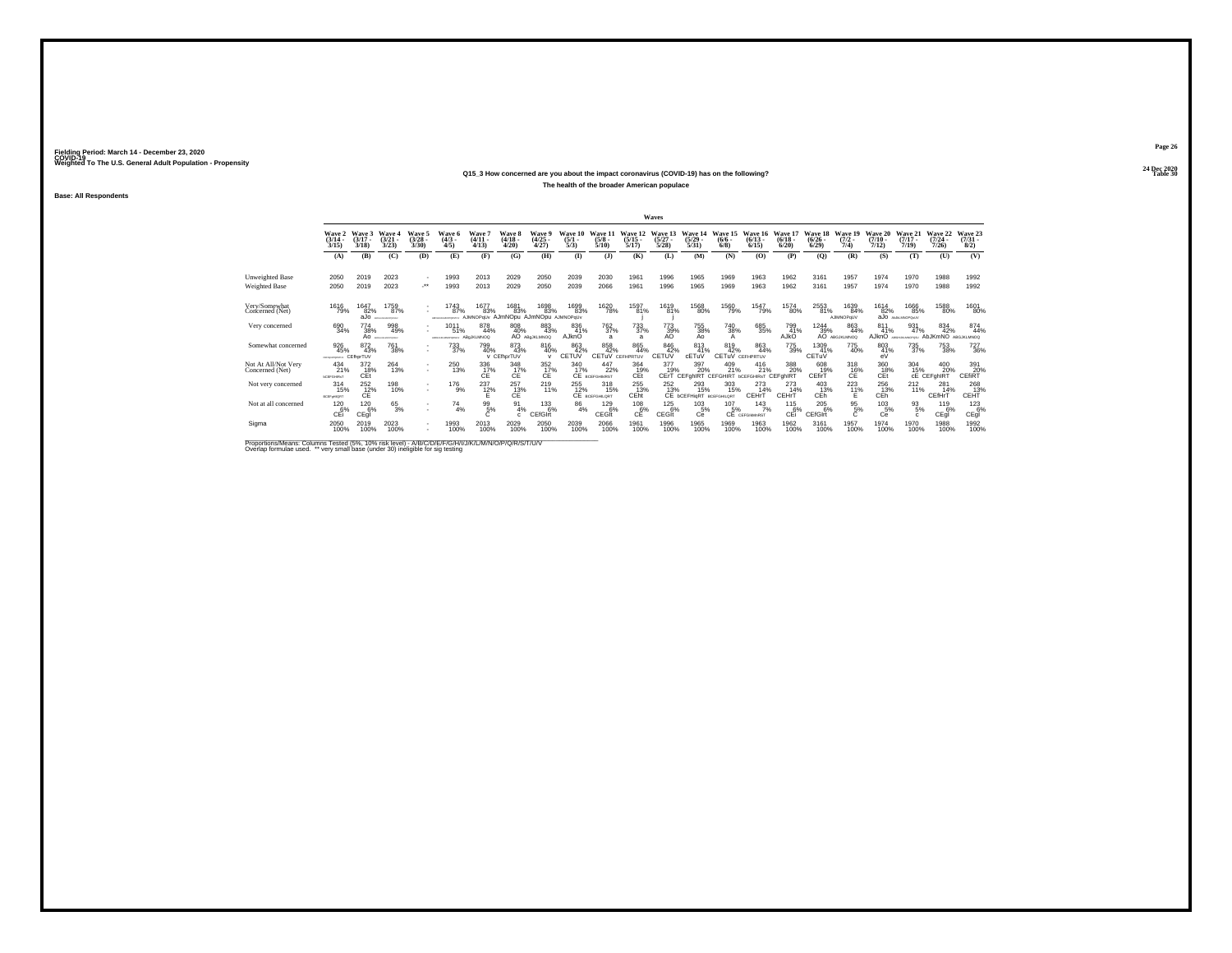### **24 Dec 2020Q15\_4 How concerned are you about the impact coronavirus (COVID-19) has on the following?Table 31 Table 31**

**The American economy**

**Base: All Respondents**

|                                        |                                              |                              |                                     |                                          |                                     |                                                    |                             |                                |                                |                                |                                      | Waves                            |                                      |                                                  |                              |                                 |                                    |                              |                                    |                                    |                                  |                                |
|----------------------------------------|----------------------------------------------|------------------------------|-------------------------------------|------------------------------------------|-------------------------------------|----------------------------------------------------|-----------------------------|--------------------------------|--------------------------------|--------------------------------|--------------------------------------|----------------------------------|--------------------------------------|--------------------------------------------------|------------------------------|---------------------------------|------------------------------------|------------------------------|------------------------------------|------------------------------------|----------------------------------|--------------------------------|
|                                        | Wave 2<br>$\frac{(3/14)}{3/15}$              | Wave 3<br>$(3/17 -$<br>3/18  | Wave 4<br>$(3/21 -$<br>3/23         | Wave 5<br>$(3/28 -$<br>3/30              | Wave 6<br>$\binom{4/3}{4/5}$        | Wave<br>$(4/11 -$<br>4/13                          | Wave 8<br>$(4/18 -$<br>4/20 | Wave 9<br>$\binom{4/25}{4/27}$ | Wave 10<br>$\frac{(5/1)}{5/3}$ | Wave 1<br>$\frac{(5/8)}{5/10}$ | Wave 12<br>$\frac{(5/15)}{5/17}$     | Wave 13<br>$\frac{(5/27)}{5/28}$ | Wave 14<br>$\frac{(5/29)}{5/31}$     | Wave 15<br>$\frac{(6/6 - 6)}{(6/8)}$             | Wave 16<br>$(6/13 -$<br>6/15 | Wave 17<br>$\binom{6/18}{6/20}$ | Wave 18<br>$\frac{(6/26)}{6/29}$   | Wave 19<br>$(7/2 -$<br>7/4   | Wave 20<br>$(7/10 -$<br>7/12       | Wave 21<br>$(7/17 -$<br>7/19       | Wave 22<br>$\frac{(7/24)}{7/26}$ | Wave 23<br>$\binom{7/31}{8/2}$ |
|                                        | (A)                                          | (B)                          | (C)                                 | (D)                                      | (E)                                 | (F)                                                | (G)                         | (H)                            | $($ I                          | (3)                            | (K)                                  | (L)                              | (M)                                  | (N)                                              | (0)                          | (P)                             | (Q)                                | (R)                          | (S)                                | (T)                                | (U)                              | (V)                            |
| Unweighted Base                        | 2050                                         | 2019                         | 2023                                | $\overline{\phantom{a}}$                 | 1993                                | 2013                                               | 2029                        | 2050                           | 2039                           | 2030                           | 1961                                 | 1996                             | 1965                                 | 1969                                             | 1963                         | 1962                            | 3161                               | 1957                         | 1974                               | 1970                               | 1988                             | 1992                           |
| Weighted Base                          | 2050                                         | 2019                         | 2023                                | $\mathcal{L}^{\bullet\bullet}$           | 1993                                | 2013                                               | 2029                        | 2050                           | 2039                           | 2066                           | 1961                                 | 1996                             | 1965                                 | 1969                                             | 1963                         | 1962                            | 3161                               | 1957                         | 1974                               | 1970                               | 1988                             | 1992                           |
| Very/Somewhat<br>Concerned (Net)       | 1730<br>84%                                  | 1705<br>84%                  | 1845<br>91%<br>ARPHAILMAGPORILLY    | $\overline{\phantom{a}}$                 | 1820<br>91%<br>ARPHAULMOPORIUM      | 1787<br>89%<br><b>ABJNOSUV ABHJLNOPOSUV</b>        | 1825<br>90%                 | 1777<br>87%<br>ai              | 1786<br>88%<br>ABJNOU          | 1737<br>84%                    | 1733<br>88%<br>ABJNOU                | 1737<br>87%                      | 1737<br>88%<br>abJo ABJNOSU          | 1672<br>85%                                      | 1661<br>85%                  | 1700<br>87%                     | 2751<br>87%<br>AbJnou              | 1727<br>88%<br>ABJNOU        | 1697<br>86%                        | 1764<br>90%<br><b>ABHJINOPOSUV</b> | 1685<br>85%                      | 1725<br>87%                    |
| Very concerned                         | 893<br>44%                                   | 986<br>49%                   | 1287<br>64%<br>A <i>arouncesses</i> |                                          | 1251<br>63%<br>ARE CHARLING PORTLAY | 1184<br>59%<br>ABLE-INDPRSUV ABJINOPSUV ABJINOPSUV | 1139<br>56%                 | 1170<br>57%                    | 1106<br>54%<br>ABjnOSu         | 1053<br>51%                    | <sup>1140</sup> 58%<br>A ABULNOPISUV | 1069<br>54%                      | 1084<br>55%<br>ABOS ABJNOSU          | 1002<br>51%                                      | 964<br>49%<br>A              | 1021<br>52%                     | <sup>1772</sup> 56%<br>A ABJNOPSUV | 1059<br>54%<br>ABOS          | 988<br>50%                         | 1124<br>57%<br>A ABJINOPSUV        | 1006<br>51%                      | 1036<br>52%                    |
| Somewhat concerned                     | 836<br>41%<br><b>CONTRACTOR</b>              | 719<br>36%<br>CEFHKQ         | 558<br>28%                          | $\overline{\phantom{a}}$                 | 569<br>29%                          | 603<br>30%                                         | 685<br>34%<br>CEFHK         | 607<br>30%                     | 680<br>33%<br>CEfHk            | $^{684}_{33\%}$ CEfh           | 592 30%                              | 668<br>33%<br><b>CEfHk</b>       | 653<br>33%<br>CEfh                   | 670<br>34%<br>CEFHKq CEFHKQ CEFHKQ               | 696<br>35%                   | 679<br>35%                      | 979<br>31%<br>TC.                  | 667<br>34%<br>CEFHKg CEFHKQt | <sup>710</sup> <sub>36%</sub>      | $^{640}_{32\%}$                    | 679<br>34%<br><b>CEFHKa</b>      | 689<br>35%<br><b>CEFHKQ</b>    |
| Not At All/Not Very<br>Concerned (Net) | 320<br>16%<br><b>CEFGHAOMORT CEFGIKIMsRT</b> | 314<br>16%                   | 178<br>9%                           | $\sim$                                   | 173<br>9%                           | 226<br>C <sup>11</sup> <sub>E</sub>                | 204<br>10%                  | 273<br>CEGT                    | 253<br>12%                     | 329<br>16%<br>CEg cEFGHALMORTY | 228<br>$c12$ %                       | 259<br>13%<br>CEGt               | 228<br>C <sub>E</sub> <sup>12%</sup> | 297<br>15%<br>CEFGIKMaRT CEFGIKIMART             | 302<br>15%                   | 262<br>13%<br>CEGT              | 410<br>CEGT                        | 230                          | 277<br>12% 14'<br>CE CEFGmT<br>14% | 206<br>10%                         | 303<br>15%<br>CEFGIKMoRT         | 267<br>CET                     |
| Not very concerned                     | $^{225}_{11\%}$<br>CEFGHALMORT CEFGHIMORT    | 220 11%                      | $^{99}_{5\%}$                       | $\overline{\phantom{a}}$<br>$\mathbf{r}$ | $^{116}_{6\%}$                      | <sup>170</sup> 8%<br>CEgt                          | 132/7%<br>$\mathbf{c}$      | 170 8%<br>CEgt                 | $^{183}_{9%}$<br>CEGT          | $^{221}_{11\%}$<br>CEfGHIMORT  | 175<br>9%<br>CEGT                    | 171<br>9%<br>CEGT                | $^{160}_{8\%}$<br><b>CE</b>          | $^{218}_{11\%}$<br>CEFGHILMORTy CEGhmqrT CEGmqrT | 203<br>10%                   | 198<br>10%                      | $^{262}_{8\%}$<br>CEqt             | $^{157}_{8\%}$<br>CE         | 184<br>9%<br>CEGT                  | <sup>126</sup> 6%                  | 228<br>11%<br>CEFGHIKLMORITY     | 180 9%<br>CEGT                 |
| Not at all concerned                   | $\frac{95}{5\%}$<br>EFKp                     | $^{94}_{5\%}$<br><b>EFKp</b> | 80<br>4%                            | $\mathbf{r}$                             | $^{57}_{3\%}$                       | $^{55}_{3\%}$                                      | $\frac{72}{4\%}$ EFgIKmP    | $^{103}_{-5\%}$                | $^{71}_{3\%}$                  | $^{108}_{-5\%}$<br>EFGIKMPru   | $\frac{53}{3%}$                      | 89 4%<br>EFK                     | $^{68}_{3%}$                         | $^{80}_{4\%}$                                    | $^{99}_{5\%}$<br>efk EFgIKmP | $^{64}_{3%}$                    | 149<br>5%<br>EFiKp                 | $^{73}_{4\%}$                | $\frac{92}{5\%}$<br>EFKp           | $^{80}_{4\%}$<br>fk                | $^{75}_{4\%}$                    | $^{87}_{4\%}$<br>EFK           |
| Sigma                                  | 2050<br>100%                                 | 2019<br>100%                 | 2023<br>100%                        |                                          | 1993<br>100%                        | 2013<br>100%                                       | 2029<br>100%                | 2050<br>100%                   | 2039<br>100%                   | 2066<br>100%                   | 1961<br>100%                         | 1996<br>100%                     | 1965<br>100%                         | 1969<br>100%                                     | 1963<br>100%                 | 1962<br>100%                    | 3161<br>100%                       | 1957<br>100%                 | 1974<br>100%                       | 1970<br>100%                       | 1988<br>100%                     | 1992<br>100%                   |

Proportions/Means: Columns Tested (5%, 10% risk level) - A/B/C/D/E/F/G/H/I/J/K/L/M/N/O/P/Q/R/S/T/U/V<br>Overlap formulae used. \*\* very small base (under 30) ineligible for sig testing

**Page 27**24 Dec 2020<br>Table 31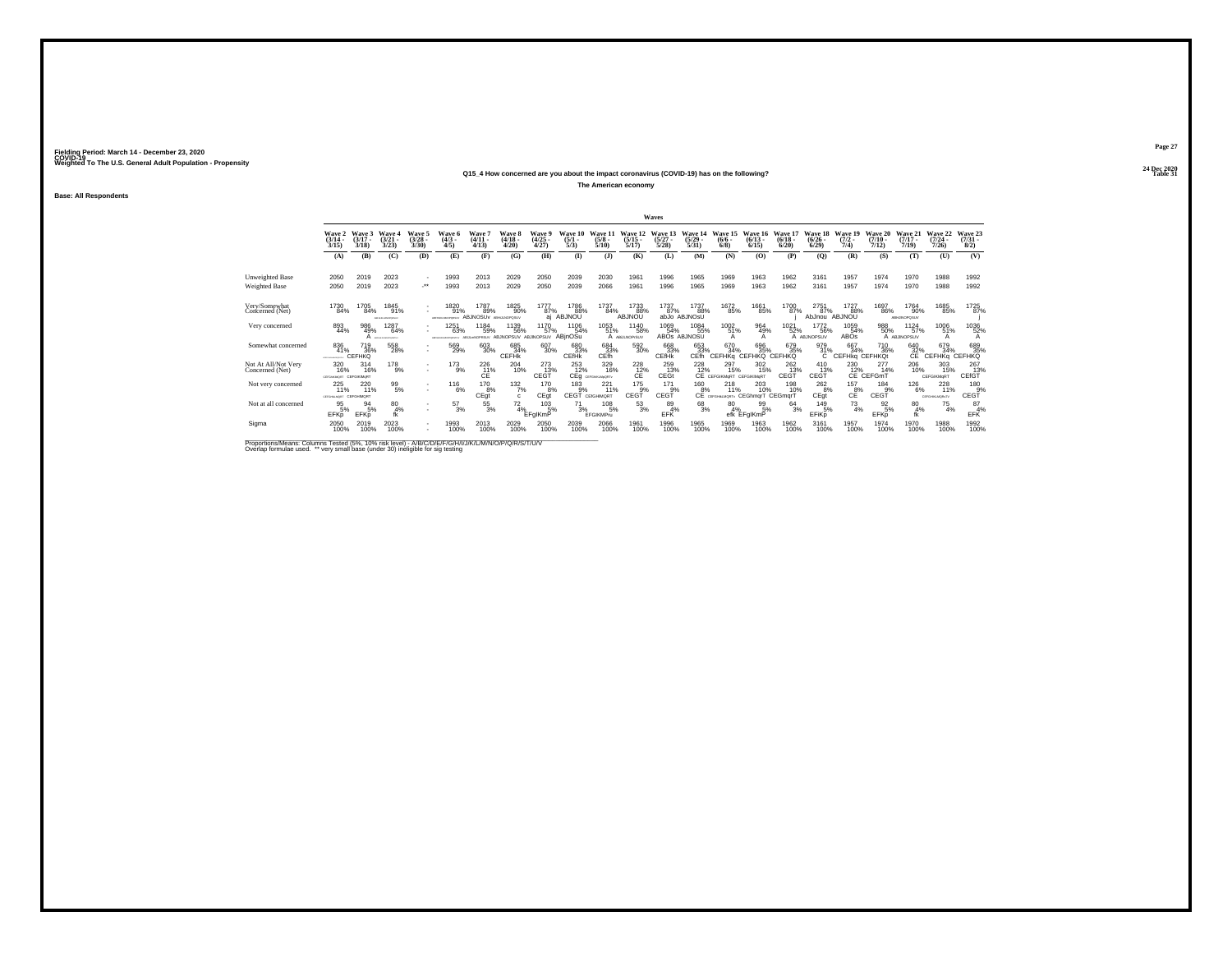### **24 Dec 2020Q15\_5 How concerned are you about the impact coronavirus (COVID-19) has on the following?Table 32 Table 32**

**Your personal finances**

**Base: All Respondents**

|                                                                                                                        |                                 |                             |                                |                                    |                                            |                                          |                                 |                                      |                                |                                     |                                      | Waves                            |                                  |                                                                      |                                                                                                                                                                                                                                                 |                                 |                                  |                                    |                                 |                                |                                         |                                    |
|------------------------------------------------------------------------------------------------------------------------|---------------------------------|-----------------------------|--------------------------------|------------------------------------|--------------------------------------------|------------------------------------------|---------------------------------|--------------------------------------|--------------------------------|-------------------------------------|--------------------------------------|----------------------------------|----------------------------------|----------------------------------------------------------------------|-------------------------------------------------------------------------------------------------------------------------------------------------------------------------------------------------------------------------------------------------|---------------------------------|----------------------------------|------------------------------------|---------------------------------|--------------------------------|-----------------------------------------|------------------------------------|
|                                                                                                                        | Wave 2<br>$\frac{(3/14)}{3/15}$ | Wave 3<br>$(3/17 -$<br>3/18 | Wave 4<br>$\binom{3/21}{3/23}$ | Wave 5<br>(3/28)<br>3/30           | Wave 6<br>$(4/3 -$<br>4/5                  | Wave 7<br>$(4/11 -$<br>4/13              | Wave 8<br>$\frac{(4/18)}{4/20}$ | Wave 9<br>$\frac{(4/25)}{4/27}$      | Wave 10<br>$\frac{(5/1)}{5/3}$ | Wave 11<br>$\frac{(5/8)}{5/10}$     | Wave 12<br>$\frac{(5/15)}{5/17}$     | Wave 13<br>$\frac{(5/27)}{5/28}$ | Wave 14<br>$\frac{(5/29)}{5/31}$ | Wave 15<br>$\frac{(6/6)}{6/8}$                                       | Wave 16<br>$\frac{(6/13)}{6/15}$                                                                                                                                                                                                                | Wave 17<br>$\binom{6/18}{6/20}$ | Wave 18<br>$\frac{(6/26)}{6/29}$ | Wave 19<br>$\frac{(7/2)}{7/4}$     | Wave 20<br>$(7/10 -$<br>7/12    | Wave 21<br>$(7/17 -$<br>7/19)  | Wave 22<br>$\frac{(7/24 - 7/26)}{7/26}$ | Wave 23<br>$\binom{7/31}{8/2}$     |
|                                                                                                                        | (A)                             | (B)                         | (C)                            | (D)                                | (E)                                        | (F)                                      | (G)                             | (H)                                  | $\bf{I}$                       | (1)                                 | (K)                                  | (L)                              | (M)                              | (N)                                                                  | (O)                                                                                                                                                                                                                                             | (P)                             | $\mathbf{Q}$                     | (R)                                | (S)                             | (T)                            | (U)                                     | (V)                                |
| <b>Unweighted Base</b>                                                                                                 |                                 |                             |                                |                                    | 1993                                       | 2013                                     | 2029                            | 2050                                 | 2039                           | 2030                                | 1961                                 | 1996                             | 1965                             | 1969                                                                 | 1963                                                                                                                                                                                                                                            | 1962                            | 3161                             | 1957                               | 1974                            | 1970                           | 1988                                    | 1992                               |
| Weighted Base                                                                                                          | $\bullet\bullet$                |                             |                                | $\cdot$                            | 1993                                       | 2013                                     | 2029                            | 2050                                 | 2039                           | 2066                                | 1961                                 | 1996                             | 1965                             | 1969                                                                 | 1963                                                                                                                                                                                                                                            | 1962                            | 3161                             | 1957                               | 1974                            | 1970                           | 1988                                    | 1992                               |
| Very/Somewhat<br>Concerned (Net)                                                                                       |                                 |                             |                                |                                    | 1494<br>75%<br>das en secretarismes        | 1469<br>73%<br><b>GENERATOR IMNOPOSV</b> | 1412<br>70%                     | 1401<br>68%                          | 1416<br>69%<br>Mnogy MNOPOsV   | 1388<br>$^{67%}_{M}$                | 1341<br>68%<br>May                   | 1329<br>67%<br>M                 | 1234<br>63%                      | 1285<br>65%                                                          | 1280<br>65%                                                                                                                                                                                                                                     | 1283<br>65%                     | 2065<br>65%                      | 1404<br>72%<br><b>INJUMIOROS/V</b> | 1302<br>66%                     | 1357<br>69%<br>Mnopqv          | 1355<br>68%                             | 1299<br>65%                        |
| Very concerned                                                                                                         |                                 |                             |                                |                                    | 870<br>44%<br>FOXUSAMOPORTER GHLALMADPOSUV | <sup>772</sup> <sub>38%</sub>            | 678<br>33%                      | <sup>701</sup> <sub>34%</sub><br>InO | 700<br>34%<br>InO              | 669<br>32%                          | 626<br>32%                           | 615<br>31%                       | 617<br>31%                       | 610<br>31%                                                           | 599<br>30%                                                                                                                                                                                                                                      | 627<br>32%                      | 1005<br>32%                      | 701<br>36%<br><b>IKLMNOpQSV</b>    | $624 \over 32\%$                | $^{721}_{37\%}$<br>JKLMNOPQSuV | 652<br>33%                              | 625 31%                            |
| Somewhat concerned                                                                                                     |                                 |                             |                                |                                    | 624<br>31%                                 | 697<br>35%<br>em                         | $^{734}_{36\%}$                 | <sup>700</sup> 34%                   | 716<br>35%<br>EM               | <sup>719</sup> <sub>35%</sub><br>em | 715<br>36%<br>EMT                    | $^{714}_{36\%}$ EMt              | $^{617}_{31\%}$                  | 675<br>34%                                                           | 681<br>35%<br>em                                                                                                                                                                                                                                | 656<br>33%                      | 1061<br>34%                      | 702<br>36%<br>EMt                  | 677<br>34%                      | 636<br>32%                     | 703<br>35%<br>EM                        | 674 34%                            |
| Not At All/Not Very<br>Concerned (Net)                                                                                 |                                 |                             |                                | $\overline{\phantom{a}}$           | 499<br>25%                                 | 544<br>27%                               | 617<br>30%                      | 649<br>EFr                           | 623<br>$\frac{31}{5}$          | 679<br>EFR                          | 620<br>EFr                           | 667<br>EFGR                      | 731<br>37%<br>EFGHLKLRTU         | 684<br>35%<br>EFGhIRt                                                | 683<br>35%<br><b>EFGhIRt</b>                                                                                                                                                                                                                    | 679<br>35%                      | 1096<br>35%<br>EFGIRI EFGhlkRt   | 553<br>28%<br>e                    | 672<br>34%<br>EFgiR             | 613<br>$\frac{31}{5}$          |                                         | 633 693<br>32% 35%<br>EFr EFGhlkRt |
| Not very concerned                                                                                                     |                                 |                             |                                | $\mathbf{r}$                       | 354<br>18%                                 | 392<br>19%                               | 405<br>20%                      | 411<br>20%                           | 416<br>20%                     | $^{446}_{22\%}$ Er                  | $^{417}_{\hbox{\small{21}}}$ %<br>Er | 451<br>23%<br>EfgR               | 453<br>23%<br>EFghR              | $\frac{425}{22\%}$                                                   | $^{418}_{\hphantom{1}21\%}_{\hphantom{1}\hphantom{1}\hphantom{1}\hphantom{1}}_{\hphantom{1}\hphantom{1}\hphantom{1}\hphantom{1}\hphantom{1}\hphantom{1}}_{\hphantom{1}\hphantom{1}\hphantom{1}\hphantom{1}\hphantom{1}\hphantom{1}\hphantom{1}$ | $\frac{424}{22\%}$              | 665<br>21%<br>Er                 | 359<br>18%                         | 402<br>20%                      | 401<br>20%                     | $^{426}_{\substack{21\% \\Er}}$         | $^{426}_{\substack{21\% \\Er}}$    |
| Not at all concerned                                                                                                   |                                 |                             |                                | $\overline{\phantom{a}}$<br>$\sim$ | $144$<br>$7%$                              | $^{152}_{8\%}$                           | $^{212}_{10\%}$                 | $^{238}_{12\%}$                      | $^{207}_{10\%}$                | 233<br>11%<br>ÉĖ                    | $^{203}_{10\%}$                      | $^{216}_{11\%}$                  | 278<br>14%                       | 259<br>13%<br>EF EFGINJKLRTU EFGIKIRtÜ EFGIKLRTU EFGIKIRtÜ EFGIKLRTU | 265<br>13%                                                                                                                                                                                                                                      | 255<br>13%                      | 430<br>14%                       | 194<br>10%                         | $^{271}_{14\%}$<br>EF EFGIKLRTU | $^{212}_{11\%}$<br>ÉĖ          | $^{207}_{10\%}$<br>EF                   | 267<br>13%<br>EFGIKLRTU            |
| Sigma                                                                                                                  |                                 |                             |                                | ٠                                  | 1993<br>100%                               | 2013<br>100%                             | 2029<br>100%                    | 2050<br>100%                         | 2039<br>100%                   | 2066<br>100%                        | 1961<br>100%                         | 1996<br>100%                     | 1965<br>100%                     | 1969<br>100%                                                         | 1963<br>100%                                                                                                                                                                                                                                    | 1962<br>100%                    | 3161<br>100%                     | 1957<br>100%                       | 1974<br>100%                    | 1970<br>100%                   | 1988<br>100%                            | 1992<br>100%                       |
| <b>Print and Print Print and the Contract Construction of the Construction of the Construction of the Construction</b> |                                 |                             |                                |                                    |                                            |                                          |                                 |                                      |                                |                                     |                                      |                                  |                                  |                                                                      |                                                                                                                                                                                                                                                 |                                 |                                  |                                    |                                 |                                |                                         |                                    |

Proportions/Means: Columns Tested (5%, 10% risk level) - A/B/C/D/E/F/G/H/I/J/K/L/M/N/O/P/Q/R/S/T/U/V<br>Overlap formulae used. \*\* very small base (under 30) ineligible for sig testing

**Page 28**24 Dec 2020<br>Table 32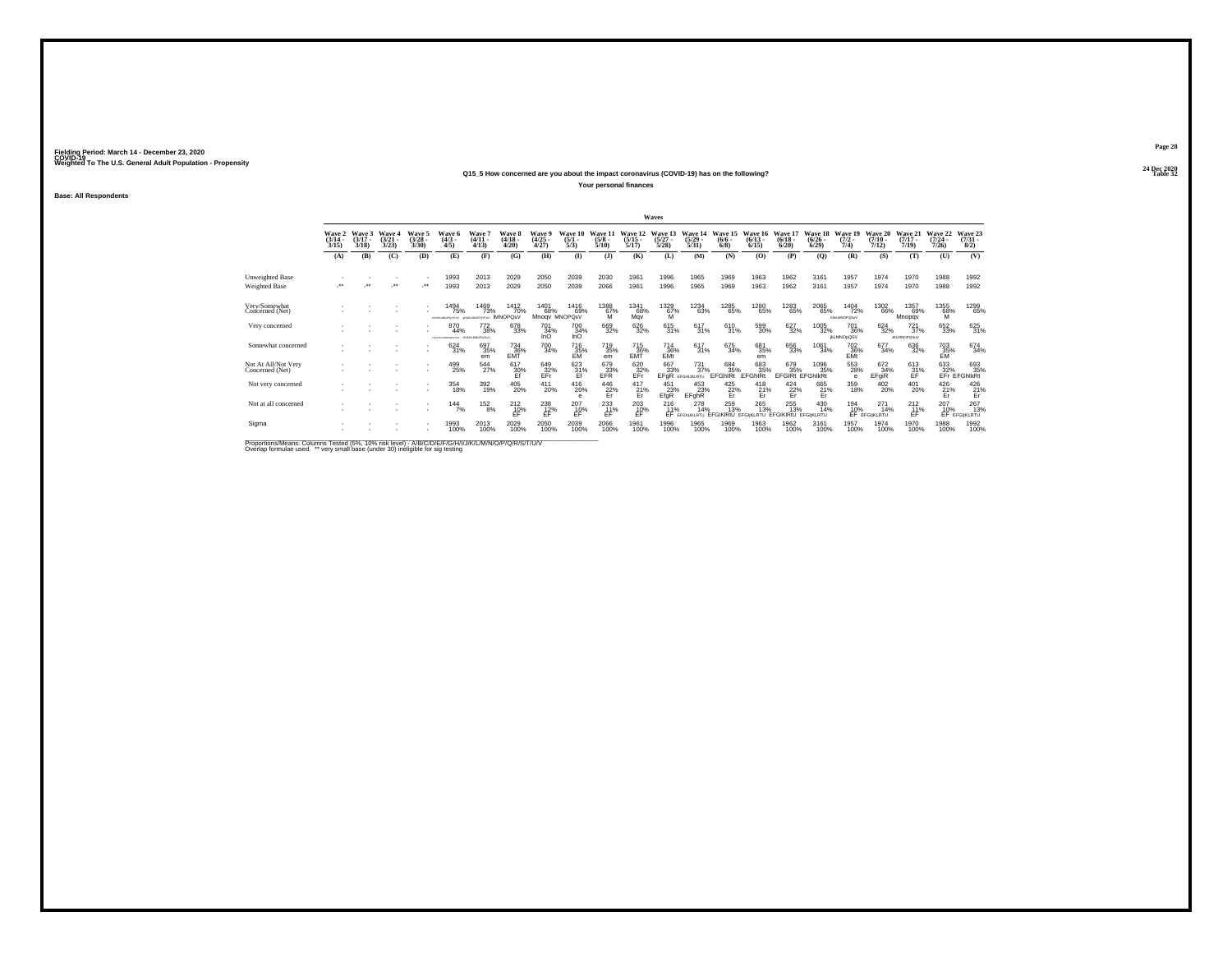**Base: All Respondents**

### **24 Dec 2020Q18 Which of the following is true for you?**

| -<br>$\overline{\phantom{a}}$ | ٠ |
|-------------------------------|---|
|                               |   |

|  | 24 Dec 2020<br>Table 33 |
|--|-------------------------|
|--|-------------------------|

|                                                                                                                                |                                 |                             |                             |                                |                                |                                         |                                 |                                        |                                |                                 |                              | Waves                            |                                  |                                   |                           |                                  |                              |                                |                              |                              |                                 |                                 |
|--------------------------------------------------------------------------------------------------------------------------------|---------------------------------|-----------------------------|-----------------------------|--------------------------------|--------------------------------|-----------------------------------------|---------------------------------|----------------------------------------|--------------------------------|---------------------------------|------------------------------|----------------------------------|----------------------------------|-----------------------------------|---------------------------|----------------------------------|------------------------------|--------------------------------|------------------------------|------------------------------|---------------------------------|---------------------------------|
|                                                                                                                                | Wave 2<br>$\frac{(3/14)}{3/15}$ | Wave 3<br>$(3/17 -$<br>3/18 | Wave 4<br>$(3/21 -$<br>3/23 | Wave 5<br>(3/28)<br>3/30       | Wave 6<br>$\frac{(4/3)}{4/5}$  | Wave $\frac{1}{4/11}$<br>4/13           | Wave 8<br>$\frac{(4/18)}{4/20}$ | <b>Wave 9</b><br>$\frac{(4/25)}{4/27}$ | Wave 10<br>$\frac{(5/1)}{5/3}$ | Wave 11<br>$\frac{(5/8)}{5/10}$ | Wave 12<br>$(5/15 -$<br>5/17 | Wave 13<br>$\frac{(5/27)}{5/28}$ | Wave 14<br>$\frac{(5/29)}{5/31}$ | Wave 15<br>$\frac{(6/6)}{6/8}$    | Wave 16<br>(6/13)<br>6/15 | Wave 17<br>$\frac{(6/18)}{6/20}$ | Wave 18<br>$(6/26 -$<br>6/29 | Wave 19<br>$(7/2 -$<br>7/4     | Wave 20<br>$(7/10 -$<br>7/12 | Wave 21<br>$(7/17 -$<br>7/19 | Wave 22<br>$(7/24 -$<br>(126)   | Wave 23<br>$\frac{(7/31)}{8/2}$ |
|                                                                                                                                | (A)                             | (B)                         | (C)                         | (D)                            | (E)                            | (F)                                     | (G)                             | (H)                                    | <b>(I)</b>                     | (3)                             | (K)                          | (L)                              | (M)                              | (N)                               | (0)                       | (P)                              | $\mathbf{Q}$                 | (R)                            | (S)                          | (T)                          | (U)                             | (V)                             |
| Unweighted Base<br><b>Weighted Base</b>                                                                                        | 2050<br>2050                    | 2019<br>2019                | 2023<br>2023                | 2016<br>2016                   | 1993<br>1993                   | 2013<br>2013                            | 2029<br>2029                    | 2050<br>2050                           | 2039<br>2039                   | 2030<br>2066                    | 1961<br>1961                 | 1996<br>1996                     | 1965<br>1965                     | 1969<br>1969                      | 1963<br>1963              | 1962<br>1962                     | 3161<br>3161                 | 1957<br>1957                   | 1974<br>1974                 | 1970<br>1970                 | 1988<br>1988                    | 1992<br>1992                    |
| I fear I could die as a<br>result of contracting<br>coronavirus                                                                | 563                             | 572<br>28%                  | 712<br>35%<br>ÄŘ            | 865<br>43%<br><b>ABC</b>       | 1113<br>56%<br>ARCOFOHLKLM-POS | 950<br>47%<br>ABCÉ                      | 897<br>44%<br>ABC.              | 1055<br>51%<br><b>ABCDFGIS</b>         | 1036<br>51%<br>ABCDIG          | 1032<br>50%<br>ABCDG            | 965<br>49%<br>ABCDG          | 962<br>48%<br>ABCDG              | 959<br>49%<br>ABCDG              | 1023<br>52%<br>ABCDFGIS ABCDFGLmS | 1032<br>53%               | 997<br>51%<br><b>ABCDfG</b>      | 1623<br>51%<br>ABCDEGIS      | 1023<br>52%<br><b>ABCDEGIS</b> | 938<br>47%<br>ABCD           | 1069<br>54%                  | 1107<br>56%<br>ARCOGOLIST MUSIC | 1067<br>54%<br>ABCDFGIKLMS      |
| I do not fear that I could<br>die as a result of<br>contracting coronavirus                                                    | 1487<br>73%<br>________         | 1447<br>72%                 | 1311<br>65%                 | 1151<br>57%<br>EFHUILMIGPORERA | 880<br>44%                     | 1063<br>53%<br>EHNOpQRTUV EHJKUNOPORTUV | 1132<br>56%                     | 995<br>49%                             | 1003<br>49%<br>EtÜ             | 1034<br>50%<br>ETŰv             | 996<br>51%                   | 1034<br>52%<br>ETUV EhnOgrTUV    | 1006<br>51%<br>EoTUV             | 946<br>48%<br>eu                  | 931<br>47%                | 965<br>49%                       | 1538<br>49%                  | 934<br>48%                     | 1036<br>53%<br>e EhNOgRTUV   | 901<br>46%                   | 881<br>44%                      | 925<br>46%                      |
| Sigma                                                                                                                          | 2050<br>100%                    | 2019<br>100%                | 2023<br>100%                | 2016<br>100%                   | 1993<br>100%                   | 2013<br>100%                            | 2029<br>100%                    | 2050<br>100%                           | 2039<br>100%                   | 2066<br>100%                    | 1961<br>100%                 | 1996<br>100%                     | 1965<br>100%                     | 1969<br>100%                      | 1963<br>100%              | 1962<br>100%                     | 3161<br>100%                 | 1957<br>100%                   | 1974<br>100%                 | 1970<br>100%                 | 1988<br>100%                    | 1992<br>100%                    |
| Proportions/Means: Columns Tested (5%, 10% risk level) - A/B/C/D/E/F/G/H/I/J/K/L/M/N/O/P/Q/R/S/T/U/V<br>Overlap formulae used. |                                 |                             |                             |                                |                                |                                         |                                 |                                        |                                |                                 |                              |                                  |                                  |                                   |                           |                                  |                              |                                |                              |                              |                                 |                                 |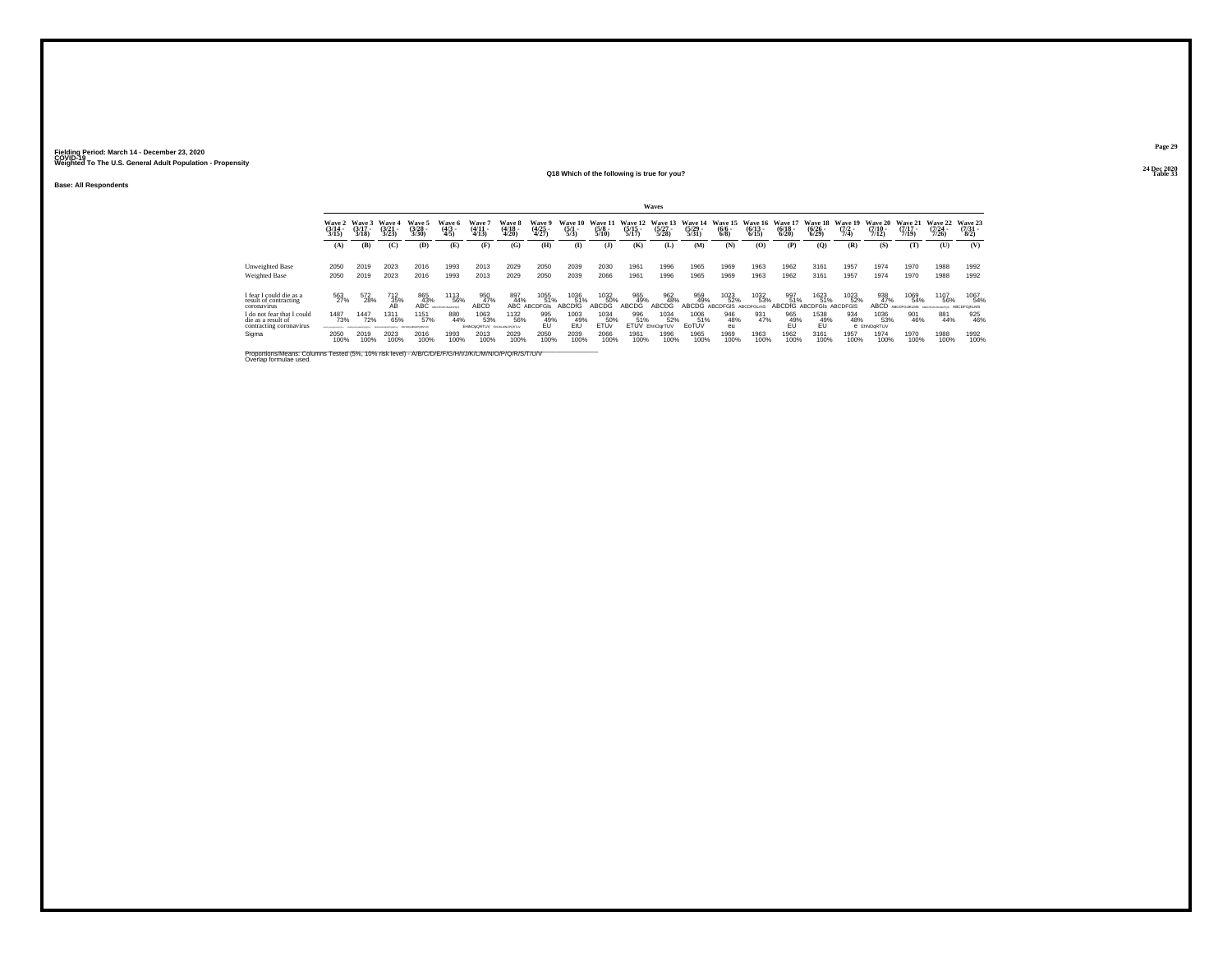### **24 Dec 2020Q21 Which of the following is closest to your view of people's reaction to the coronavirus (COVID-19) outbreak?Table 34 Table 34 Table 34**

**Base: All Respondents**

|                                                                                                                                |                                            |                             |                                 |                                  |                               |                            |                                     |                          |                                |                                 |                                  | Waves                           |                           |                             |                              |                                  |                                      |                                |                              |                                  |                            |                                     |
|--------------------------------------------------------------------------------------------------------------------------------|--------------------------------------------|-----------------------------|---------------------------------|----------------------------------|-------------------------------|----------------------------|-------------------------------------|--------------------------|--------------------------------|---------------------------------|----------------------------------|---------------------------------|---------------------------|-----------------------------|------------------------------|----------------------------------|--------------------------------------|--------------------------------|------------------------------|----------------------------------|----------------------------|-------------------------------------|
|                                                                                                                                | Wave:<br>$\frac{(3/14)}{3/15}$             | Wave 3<br>$(3/17 -$<br>3/18 | Wave 4<br>$\frac{(3/21)}{3/23}$ | Wave 5<br>$\frac{(3/28)}{3/30}$  | Wave 6<br>$\frac{(4/3)}{4/5}$ | Wave<br>(4/11)<br>4/13     | Wave 8<br>$\frac{(4/18)}{4/20}$     | Wave 5<br>(4/25<br>4/27) | Wave 10<br>$\frac{(5/1)}{5/3}$ | Wave 11<br>$\frac{(5/8)}{5/10}$ | Wave 12<br>$\frac{(5/15)}{5/17}$ | Wave 13<br>$\binom{5/27}{5/28}$ | Wave 14<br>(5/29)<br>5/31 | Wave 15<br>(6/6.<br>6/8     | Wave 16<br>$(6/13 -$<br>6/15 | Wave 17<br>$\frac{(6/18)}{6/20}$ | Wave 18<br>$\frac{(6/26)}{6/29}$     | Wave 19<br>$\frac{(7/2)}{7/4}$ | Wave 20<br>$(7/10 -$<br>7/12 | Wave 21<br>$\frac{(7/17)}{7/19}$ | Wave 22<br>(7/24)<br>(126) | Wave 23<br>$\frac{(7/31 - 1)}{8/2}$ |
|                                                                                                                                | (A)                                        | (B)                         | (C)                             | (D)                              | (E)                           | (F)                        | (G)                                 | (H)                      | <b>(I)</b>                     | $($ $)$                         | <b>(K)</b>                       | (L)                             | (M)                       | (N)                         | (0)                          | (P)                              | $\mathbf{Q}$                         | (R)                            | (S)                          | (T)                              | (U)                        | (V)                                 |
| Unweighted Base<br>Weighted Base                                                                                               | 2050<br>2050                               | 2019<br>2019                | 2023<br>2023                    | 2016<br>2016                     | 1993<br>1993                  | 2013<br>2013               | 2029<br>2029                        | 2050<br>2050             | 2039<br>2039                   | 2030<br>2066                    | 1961<br>1961                     | 1996<br>1996                    | 1965<br>1965              | 1969<br>1969                | 1963<br>1963                 | 1962<br>1962                     | 3161<br>3161                         | 1957<br>1957                   | 1974<br>1974                 | 1970<br>1970                     | 1988<br>1988               | 1992<br>1992                        |
| The amount of fear is<br>irrational, people are<br>overreacting                                                                | 1108<br>54%<br><b>CREATIVE AND CONTACT</b> | 50%                         | 787<br>39%                      | 641<br>32%<br><b>FEDHIM-ORTH</b> | $^{422}_{21\%}$               | 508<br>25%                 | 537<br>26%                          | 523<br>25%               | 534<br>26%                     | 646<br>31%<br>EFGHIMORTUV       | 569<br>29%<br>EFhR <sup>1</sup>  | 591<br>30%<br>EFgHigR           | 534<br>27%                | 576<br>29%<br><b>EFHigR</b> | 582<br>30%<br>EFgHigR        | 563<br>29%<br>EfhR               | 837<br>26%                           | 475<br>24%                     | 575<br>29%<br>EFHR           | $^{527}_{27\%}$                  | $^{546}_{27\%}$ Er         | $\frac{541}{27}\%$                  |
| I think the amount of fear<br>is sensible given how<br>serious the pandemic has<br>become                                      | 942<br>46%                                 | 1012<br>50%<br>A            | 1236<br>61%<br>ÄВ               | 1375<br>68%<br>ABC               | 1571<br>79%                   | 1505<br>75%<br>ABCDJKLNOoS | 1492<br>74%<br>ABCDJIO ABCDJILINO0S | 1527<br>75%              | 1505<br>74%<br>ABCDJIno        | 1420<br>69%<br>ABC              | 1392<br>71%<br>ABC               | 1405<br>70%<br>ABC              | 1431<br>73%<br>ABCDJ      | 1393<br>71%<br><b>ABC</b>   | 1381<br>70%<br>ABC           | 1399<br>71%<br>ABCd              | 2324<br>74%<br>ABCDJIno ABCDJKLNOPSu | 1482<br>76%                    | 1399<br>71%<br>ABC           | 1443<br>73%<br>ABCDJ             | 1442<br>73%<br>ABCDJ       | 1451<br>73%<br>ABCDJ                |
| Sigma                                                                                                                          | 2050<br>100%                               | 2019<br>100%                | 2023<br>100%                    | 2016<br>100%                     | 1993<br>100%                  | 2013<br>100%               | 2029<br>100%                        | 2050<br>100%             | 2039<br>100%                   | 2066<br>100%                    | 1961<br>100%                     | 1996<br>100%                    | 1965<br>100%              | 1969<br>100%                | 1963<br>100%                 | 1962<br>100%                     | 3161<br>100%                         | 1957<br>100%                   | 1974<br>100%                 | 1970<br>100%                     | 1988<br>100%               | 1992<br>100%                        |
| Proportions/Means: Columns Tested (5%, 10% risk level) - A/B/C/D/E/F/G/H/I/J/K/L/M/N/O/P/Q/R/S/T/U/V<br>Overlap formulae used. |                                            |                             |                                 |                                  |                               |                            |                                     |                          |                                |                                 |                                  |                                 |                           |                             |                              |                                  |                                      |                                |                              |                                  |                            |                                     |

**Page 3024 Dec 2020<br>Table 34**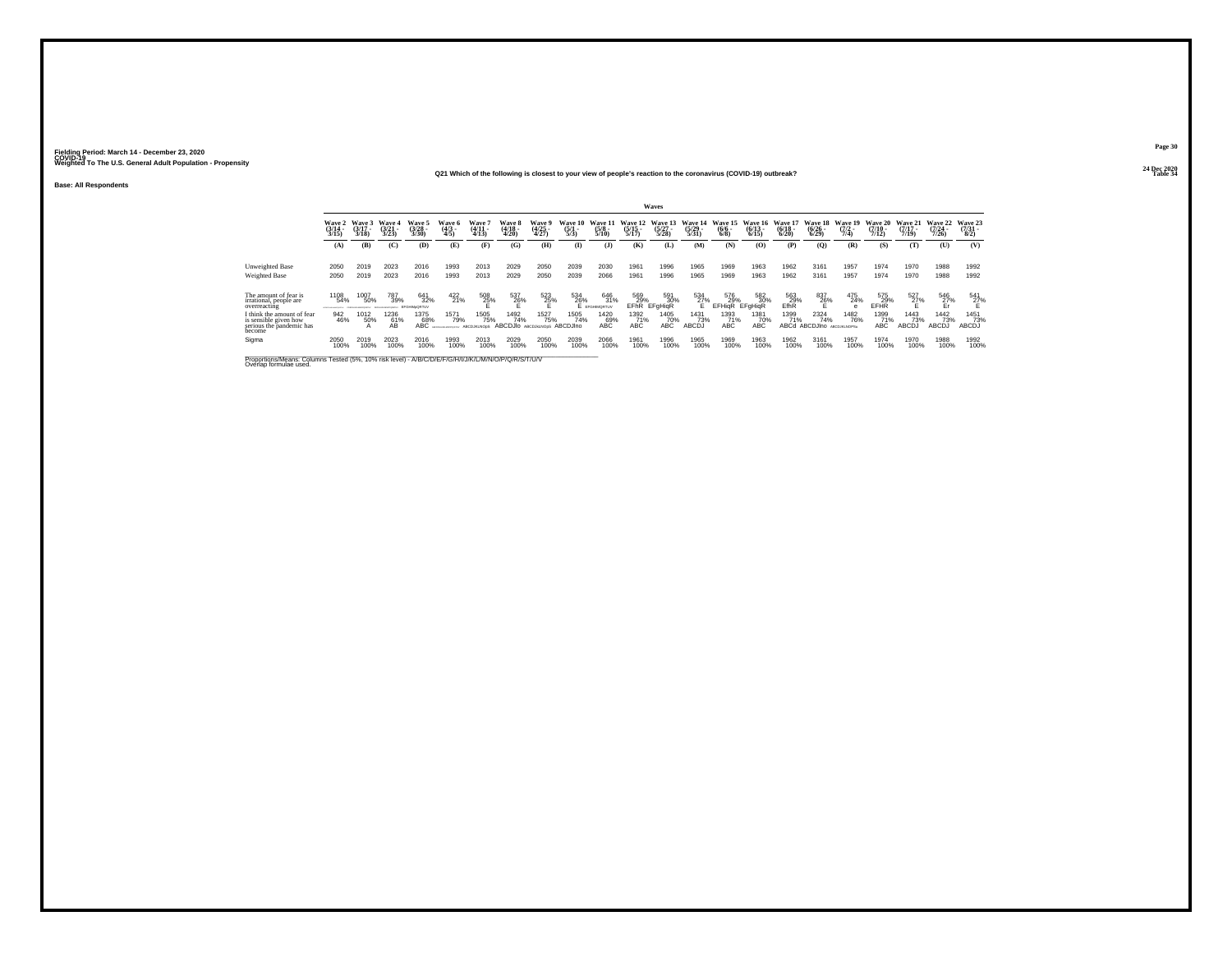### **24 Dec 2020FR01 Have you felt any of the following recently due to the COVID-19 pandemic?Table 35 Table 35 Table 35 Summary Of Yes**

**Base: All Respondents (Variable Bases)**

|                                                                                           |                             |                             |                             |                          |                                                       |                              |                             |                                                         |                                     |                                    |                                          | <b>Waves</b>                             |                             |                                             |                       |                          |                                            |                                 |                              |                                         |                                                |                                 |
|-------------------------------------------------------------------------------------------|-----------------------------|-----------------------------|-----------------------------|--------------------------|-------------------------------------------------------|------------------------------|-----------------------------|---------------------------------------------------------|-------------------------------------|------------------------------------|------------------------------------------|------------------------------------------|-----------------------------|---------------------------------------------|-----------------------|--------------------------|--------------------------------------------|---------------------------------|------------------------------|-----------------------------------------|------------------------------------------------|---------------------------------|
|                                                                                           | Wave 2<br>$(3/14 -$<br>3/15 | Wave 3<br>$(3/17 -$<br>3/18 | Wave 4<br>$(3/21 -$<br>3/23 | Wave 5<br>(3/28)<br>3/30 | Wave 6<br>$\binom{4/3}{4/5}$                          | Wave 7<br>$(4/11 -$<br>4/13  | Wave 8<br>$(4/18 -$<br>4/20 | Wave 9<br>$\frac{(4/25)}{4/27}$                         | Wave 10<br>(5/1)<br>5/3             | Wave 11<br>(5/8)<br>5/10           | Wave 12<br>(5/15 -<br>5/17               | Wave 13 Wave 14<br>$(5/27 -$<br>$5/28$ ) | $\frac{(5/29)}{5/31}$       | Wave 15 Wave 16 Wave 17<br>(6/6.<br>$6/8$ ) | $(6/13 -$<br>6/15     | $(6/18 -$<br>6/20        | Wave 18 Wave 19<br>(6/26)<br>6/29          | $(7/2 -$<br>7/4)                | Wave 20<br>$(7/10 -$<br>7/12 | Wave 21<br>$(7/17 -$<br>7/19            | Wave 22<br>$(7/24 -$<br>7/26                   | Wave 23<br>$(7/31 -$<br>8/2)    |
|                                                                                           | (A)                         | (B)                         | (C)                         | (D)                      | (E)                                                   | (F)                          | (G)                         | (H)                                                     | $\Phi$                              | (3)                                | (K)                                      | (L)                                      | (M)                         | (N)                                         | (0)                   | (P)                      | (O)                                        | (R)                             | (S)                          | (T)                                     | (U)                                            | (V)                             |
| Cabin fever-bored and<br>sick of being in my home                                         |                             |                             |                             |                          | 1076<br>54%<br><b>MNOPSuV</b>                         | 1044<br>52%                  | $\frac{1118}{55\%}$         | $^{1133}_{55\%}$<br>OS IKMNOPRSUV IKMNOPRSUV IKMNOPRSUV | $1124 \over 55\%$                   | 1098<br>53%<br>MnOpSV              | 993<br>51%<br><b>OS</b>                  | 1072<br>54%<br><b>MnOPSV</b>             | 955<br>49%<br>$\circ$       | 98150%<br>Os                                | 888<br>45%            | 50%                      | $^{1722}_{54\%}$<br>OS KMNOPRSUV           | 989<br>51%<br>os                | $\substack{906 \\ 46\%}$     | 1020<br>52%<br><b>OS</b>                | 1004<br>51%<br><b>OS</b>                       | $\frac{973}{49\%}$<br>$\circ$   |
| Claustrophobic-unable to<br>escape my home                                                |                             |                             |                             |                          | 695%<br><b>kLMNOStV</b>                               | 660<br>33%                   | 703<br>35%                  | $725_{35\%}$<br>IMO KLMNOStV KLMNODSTV KLMNOStV         | <sup>709</sup> <sub>35%</sub>       | 696<br>34%<br>LMNO                 | 617<br>31%                               | 584<br>29%                               | 577<br>29%                  | $^{587}_{\ 30\%}$                           | $^{572}_{29\%}$       | $\substack{630\\32\%}$   | 1109<br>35%<br><b>KLMNOpSTV</b>            | 66034%<br>LMNO                  | 604<br>31%                   | 616<br>31%                              | 655<br>33%<br>ImnO                             | 612/31%                         |
| Grateful-for the break<br>from work to be at home<br>with my family or by<br>mvself       |                             |                             |                             |                          | 972<br>49%<br>OPSTV                                   | 967<br>48%                   | 1049<br>52%                 | 1057<br>52%<br>ODSV IJmOPSTUV IJmOPSTUV JOPSTUV         | 1026<br>50%                         | $\frac{953}{46\%}$<br>$\mathsf{v}$ | 958<br>49%<br>OPStV                      | $\frac{983}{49\%}$<br>OPSTV              | 945<br>48%                  | 988<br>50%<br>OpSV JOPSTUV                  | $844 \over 43\%$      | 867<br>44%               | 1544<br>49%<br>OPSTV                       | 966<br>49%<br>OPSTV             | $\substack{853 \\ 43\%}$     | 880<br>45%                              | $\frac{918}{46\%}$<br>$\mathsf{v}$             | 842%                            |
| Appreciative-to be around<br>péóple I truly care about                                    |                             |                             |                             |                          | 1549<br>78%<br><b>AS MAINFORD SEAV</b>                | 1507<br>75%<br><b>IMOPSV</b> | $\frac{1468}{72\%}$         | <sup>1561</sup> 76%<br>O GJMNOPRSuV JMOPSV              | 1529<br>75%                         | <sup>1437</sup> 70%                | 1449<br>74%                              | 1532<br>77%<br><b>JMOS</b> GJMNOPRSUV    | 1385<br>70%                 | $\frac{1430}{73\%}$<br>jOs                  | $^{1346}_{69\%}$      | 1391<br>71%              | 2354<br>74%<br><b>JMOPSV</b>               | $\frac{1419}{73\%}$<br>$\Omega$ | 1371<br>69%                  | 1470<br>75%<br><b>JMOPS<sub>v</sub></b> | $\frac{1448}{73\%}$<br>jOs                     | 1419<br>71%                     |
| Compassionate-taking the<br>time to check in with the<br>people I care about              |                             |                             |                             |                          | 1529<br>77%<br>UMINOPRSTUV UMINOPRSTUV UMNOPRSTUV     | 1543<br>77%                  | 1551<br>76%                 | 1572%<br>LIMINOPRSTLIV                                  | $\frac{1492}{73}\%$<br><b>JOPSV</b> | $^{1409}_{68\%}$                   | 1444<br>74%<br><b>JOPSV LIMINOPRSTUV</b> | 1536<br>77%                              | $^{1392}_{71\%}$<br>ÓŚ      | $^{1398}_{71\%}$<br>OpS                     | 1306<br>67%           | 1333<br>68%              | 2381<br>75%<br><b>JMNOPRSTUV</b>           | 1379<br>70%<br>ÓŜ               | 1297<br>66%                  | $^{1393}_{71\%}$<br>ÓŚ                  | $^{1409}_{71\%}$                               | 1379<br>69%<br>s                |
| Lonely-feeling isolated<br>from my friends/family                                         |                             |                             |                             |                          | 974<br>49%<br>MNOPStuV MnOPSV IMNOPStuV JI2.MNOPRSTUV | 964<br>48%                   | 991<br>49%                  | 1026<br>50%                                             | 961<br>47%<br><b>MOPsy</b>          | 943<br>$\frac{46}{10}$             | 903<br>46%<br><b>MOD</b>                 | 913<br>46%<br>MÖ.                        | 791<br>40%                  | 876<br>44%<br>M                             | 814<br>41%            | 835<br>43%               | 1509<br>48%<br>MnOPSV                      | 892<br>46%<br>MÖ <sup>"</sup>   | 855<br>43%                   | 889<br>45%<br>Mo                        | 902<br>45%<br>Mo                               | 864<br>43%                      |
| Overwhelmed-trying to<br>balance work at home and<br>other needs of my family             |                             |                             |                             |                          | $^{728}_{37\%}$<br><b>JKMOpS</b>                      | 7236%<br><i>ikmOS</i>        | 716<br>35%<br>mOS           | $^{751}_{37\%}$<br><b>JKMOpS</b>                        | $\substack{705 \\ 35\%}$<br>s       | $677 \choose 33\%$                 | $\substack{635 \\ 32\%}$                 | $^{678}_{34\%}$                          | $\frac{632}{32\%}$          | $\substack{687\\35\%}$<br>os                | $619 \over 32\%$      | $\substack{655 \\ 33\%}$ | $^{1151}_{36\%}$<br><b>JKMOpS</b>          | $^{676}_{35\%}$                 | 617/31%                      | 677<br>34%                              | <sup>750</sup> 38%<br><b>IJKIMOPSt JKIMOPS</b> | 748<br>38%                      |
| Angry-upset that I don't<br>know when this will end                                       |                             |                             |                             |                          | 1068<br>54%<br><b>GLIKIMNOPLI</b>                     | 1027<br>51%<br>MÖ            | 1006<br>50%<br>MÕ           | 1038<br>MO <sup>'</sup>                                 | 994<br>49%<br>mÖ                    | $^{1003}_{49\%}$<br>mŎ             | 958<br>49%<br>mÖ                         | $^{1001}_{\substack{50\%\\ \text{MO}}}$  | 888<br>45%                  | 971<br>49%<br>MÖ.                           | $834 \over 43\%$      | 49%                      | 1697<br>54%<br>MO GNUKMNOPU GUKIMNOPU      | $^{1055}_{-54\%}$               | 996<br>50%                   | 1070<br>54%<br>MO GHJKLMNOPSU           | 980<br>49%                                     | $1071$<br>54%<br>MO GUKIMNOPU   |
| Annoved- by lack of<br>personal space and the<br>inability to get away from<br>my family  |                             |                             |                             |                          | 649<br>33%<br>M                                       | $\substack{650\\32\%}$<br>m  | $643 \over 32\%$            | 695<br>34%<br>LMopsV                                    | 666<br>33%<br>Mv                    | 657<br>32%<br>m                    | 617<br>31%                               | $^{603}_{30\%}$                          | 563<br>29%                  | 646<br>33%<br>Mv                            | 596<br>30%            | 604<br>31%               | 1094<br>35%<br>dkLMOPStUV                  | $^{634}_{32\%}$<br>m            | 598<br>30%                   | $\substack{621 \\ 32\%}$                | 615/31%                                        | 589<br>30%                      |
| Fear-that my kids are<br>missing out on learning                                          |                             |                             |                             |                          |                                                       |                              |                             |                                                         | 506<br>43%<br>JM                    | $\frac{426}{37\%}$                 | 509<br>44%<br><b>JM</b>                  | 435<br>40%                               | $^{394}_{36\%}$             | $^{456}_{\  \  \, 40\%}$<br>m               | $^{455}_{\  \, 40\%}$ | 500<br>44%<br><b>JM</b>  | <sup>762</sup> <sub>43%</sub><br><b>JM</b> | 445<br>40%<br>m                 | 462<br>40%                   | 538<br>48%<br>M JLMNOGRSV JLMNORSV      | 554<br>46%                                     | 495<br>42%<br>jM                |
| Thankful - for the<br>sacrifices that the<br>American people have<br>made for coronavirus |                             |                             |                             |                          |                                                       |                              |                             |                                                         |                                     |                                    | 1549<br>79%<br>MOPRSTUV MnOPRSTUV        | 1581<br>79%                              | 1484<br>76%<br>OStuV OPSTUV | 1505<br>76%                                 | $^{1345}_{69\%}$      | 1428<br>73%              | 2431<br>77%<br>OS OPSTUV                   | 1470<br>75%<br>OSy              | 1367<br>69%                  | $\frac{1421}{72\%}$<br>$\Omega$         | $\frac{1433}{72\%}$<br>$\Omega$                | $\substack{1433 \\ -72\% \\ 0}$ |

Proportions/Means: Columns Tested (5%, 10% risk level) - A/B/C/D/E/F/G/H/I/J/K/L/M/N/O/P/Q/R/S/T/U/V<br>Overlap formulae used. \*\* very small base (under 30) ineligible for sig testing

**Page 3124 Dec 2020<br>Table 35**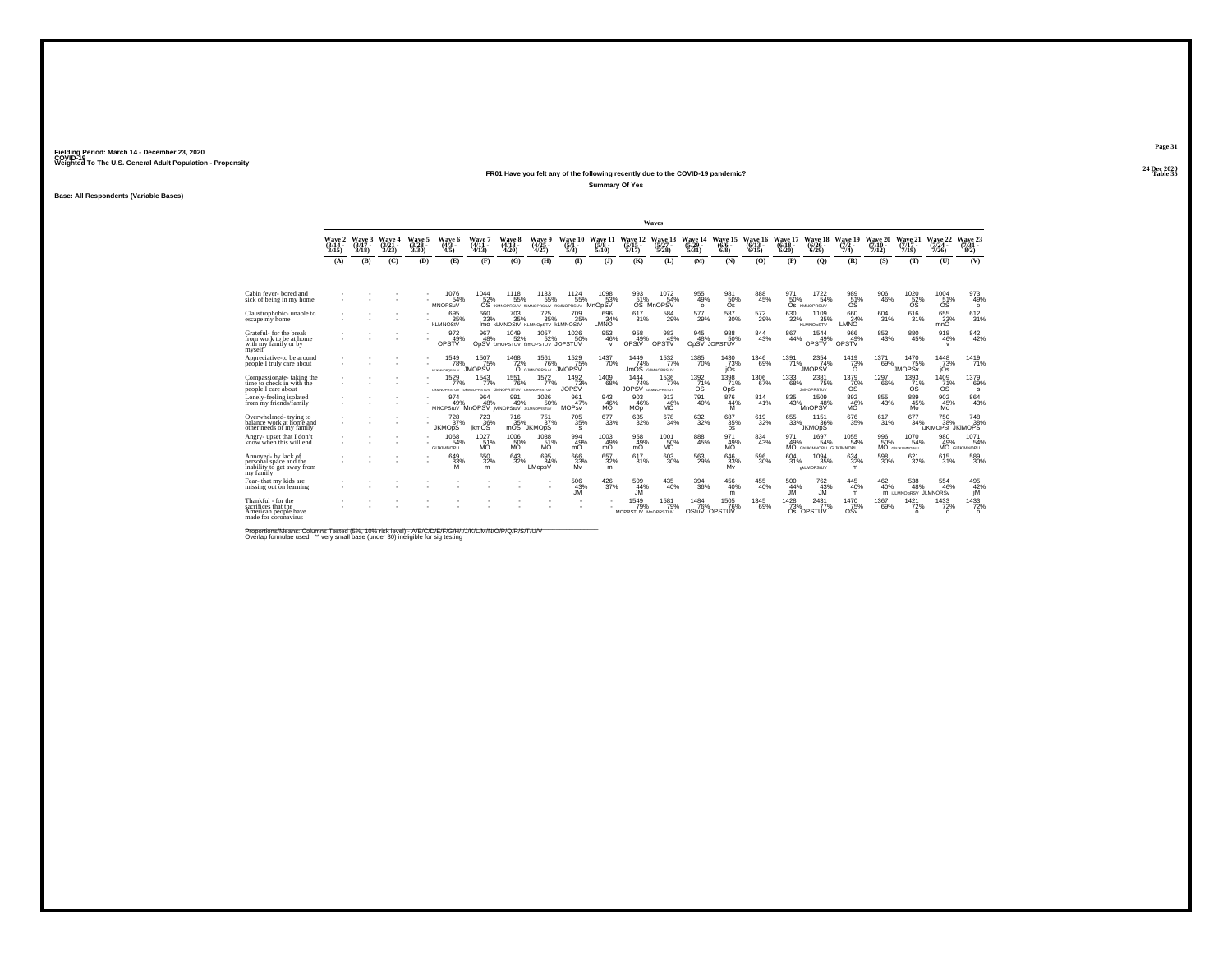### **24 Dec 2020FR01\_1 Have you felt any of the following recently due to the COVID-19 pandemic?Table 36 Table 36 Table 36 Table 36 Table 36 Table 36 Table 36 Table 36 Cabin fever- bored and sick of being in my home**

**Base: All Respondents**

|                        |                       |                                        |                                 |                                |                               |                                |                                    |                                |                                |                       |                                                  | Waves                           |                               |                                                        |                       |                       |                                             |                     |                                          |                                          |                                          |                                |
|------------------------|-----------------------|----------------------------------------|---------------------------------|--------------------------------|-------------------------------|--------------------------------|------------------------------------|--------------------------------|--------------------------------|-----------------------|--------------------------------------------------|---------------------------------|-------------------------------|--------------------------------------------------------|-----------------------|-----------------------|---------------------------------------------|---------------------|------------------------------------------|------------------------------------------|------------------------------------------|--------------------------------|
|                        | $\frac{(3/14)}{3/15}$ | Wave 2 Wave 3<br>$\frac{(3/17)}{3/18}$ | Wave 4<br>$\frac{(3/21)}{3/23}$ | Wave 5<br>$\binom{3/28}{3/30}$ | Wave 6<br>$\binom{4/3}{4/5}$  | Wave 7<br>$\binom{4/11}{4/13}$ | Wave 8<br>$\frac{(4/18)}{4/20}$    | Wave 9<br>$\binom{4/25}{4/27}$ | Wave 10<br>$\frac{(5/1)}{5/3}$ | $\frac{(5/8)}{5/10}$  | Wave 11 Wave 12 Wave 13<br>$\frac{(5/15)}{5/17}$ | $\frac{(5/27)}{5/28}$           | $\frac{(5/29)}{5/31}$         | Wave 14 Wave 15 Wave 16 Wave 17<br>$\frac{(6/6)}{6/8}$ | $\frac{(6/13)}{6/15}$ | $\frac{(6/18)}{6/20}$ | <b>Wave 18</b><br>$\frac{(6/26 - 6)}{6/29}$ | $\frac{(7/2)}{7/4}$ | Wave 19 Wave 20<br>$\frac{(7/10)}{7/12}$ | Wave 21 Wave 22<br>$\frac{(7/17)}{7/19}$ | $\frac{(7/24 - 7)}{7/26}$                | Wave 23<br>$\binom{7/31}{8/2}$ |
|                        | (A)                   | (B)                                    | (C)                             | (D)                            | (E)                           | (F)                            | (G)                                | (H)                            | $\mathbf{I}$                   | (1)                   | (K)                                              | (L)                             | (M)                           | (N)                                                    | (O)                   | (P)                   | (Q)                                         | (R)                 | (S)                                      | (T)                                      | (U)                                      | (V)                            |
| <b>Unweighted Base</b> |                       |                                        |                                 |                                | 1993                          | 2013                           | 2029                               | 2050                           | 2039                           | 2030                  | 1961                                             | 1996                            | 1965                          | 1969                                                   | 1963                  | 1962                  | 3161                                        | 1957                | 1974                                     | 1970                                     | 1988                                     | 1992                           |
| Weighted Base          | - - -                 | $\mathcal{L}^{\bullet\bullet}$         | $\cdot$                         | $\lambda$                      | 1993                          | 2013                           | 2029                               | 2050                           | 2039                           | 2066                  | 1961                                             | 1996                            | 1965                          | 1969                                                   | 1963                  | 1962                  | 3161                                        | 1957                | 1974                                     | 1970                                     | 1988                                     | 1992                           |
| Yes                    |                       |                                        |                                 |                                | 1076<br>54%<br><b>MNOPSuV</b> | 1044                           | 1118<br>55%<br>52% 55% 55% 55% 55% | 1133<br>55%                    | 1124<br>55%                    | 1098<br>53%<br>MnOpSV | 993                                              | 1072<br>51%<br>OS MnOPSV<br>54% | 955<br>49%                    | 981<br>50%<br>Os                                       | 888<br>45%            | 971<br>50%            | 1722<br>54%<br>OS KMNOPRSUV                 | $^{989}_{51\%}$     | 906<br>46%                               | $^{1020}_{\substack{52\%\\05}}$          | $^{1004}_{\substack{51\% \\ \text{OS}}}$ | 973<br>49%                     |
| N <sub>o</sub>         |                       |                                        |                                 | ٠                              | 917<br>46%                    | 969<br>48%<br>ghi              | 911<br>45%                         | 917<br>45%                     | 915<br>45%                     | 969<br>47%            | 968<br>49%<br>GHIQ                               | 924<br>46%                      | 1010<br>51%<br><b>EGHIJLQ</b> | 988<br>50%<br>EGHIIQ POR ANDREW                        | 1075<br>55%           | 991<br>50%<br>EGHILO  | 1439<br>46%                                 | 968<br>49%          | 1068<br>54%<br><b>GHIQ</b> EFGHUNLNORTU  | 950<br>48%                               | 984<br>49%                               | 1019<br>51%<br>eGHIQ EGHIJLQ   |
| Sigma                  |                       |                                        |                                 |                                | 1993<br>100%                  | 2013<br>100%                   | 2029<br>100%                       | 2050<br>100%                   | 2039<br>100%                   | 2066<br>100%          | 1961<br>100%                                     | 1996<br>100%                    | 1965<br>100%                  | 1969<br>100%                                           | 1963<br>100%          | 1962<br>100%          | 3161<br>100%                                | 1957<br>100%        | 1974<br>100%                             | 1970<br>100%                             | 1988<br>100%                             | 1992<br>100%                   |

Proportions/Means: Columns Tested (5%, 10% risk level) - A/B/C/D/E/F/G/H/I/J/K/L/M/N/O/P/Q/R/S/T/U/V<br>Overlap formulae used. \*\* very small base (under 30) ineligible for sig testing

**Page 32**24 Dec 2020<br>Table 36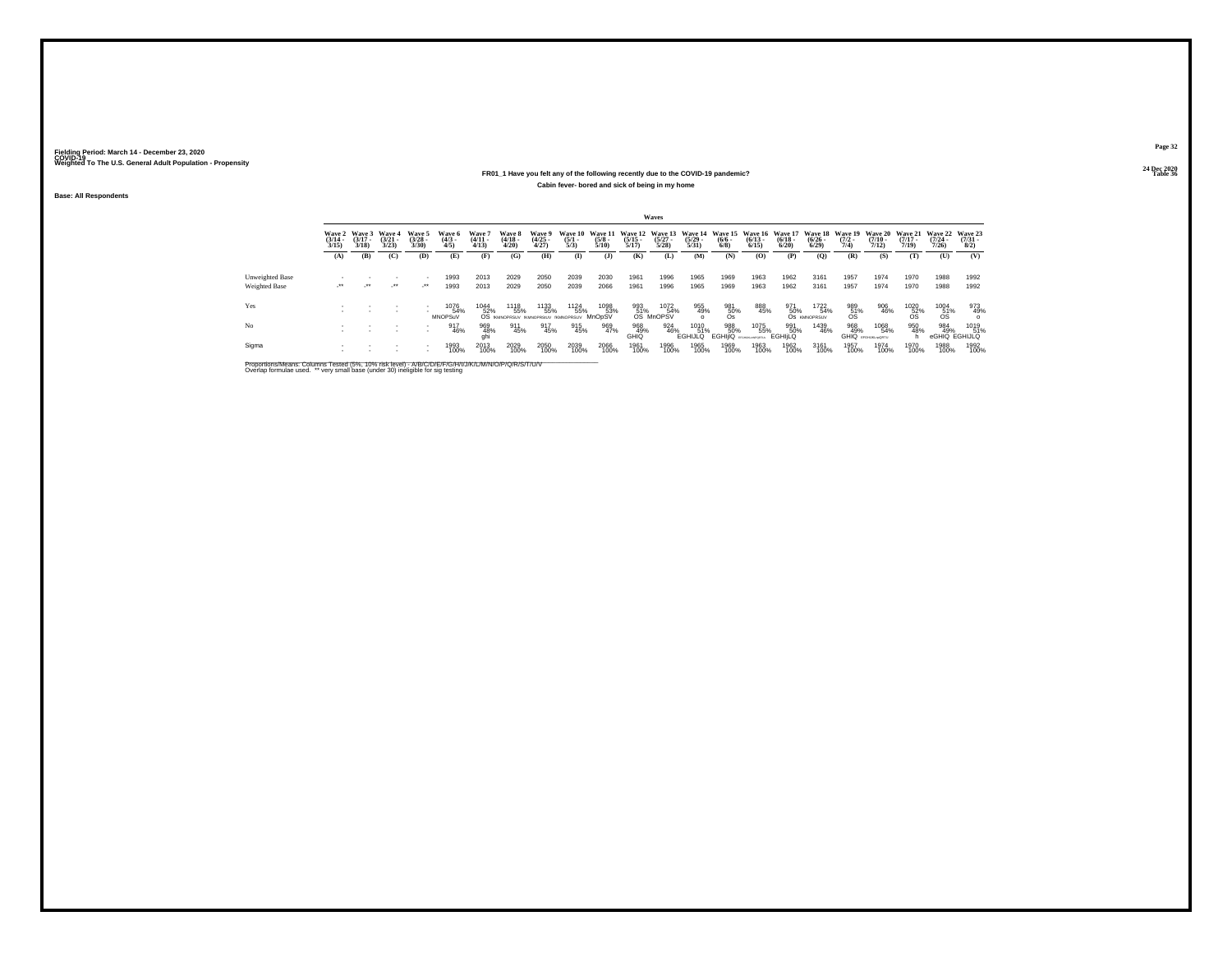### **24 Dec 2020FR01\_2 Have you felt any of the following recently due to the COVID-19 pandemic?Table 37 Table 37 Table 37 Claustrophobic- unable to escape my home**

**Base: All Respondents**

|                                         |                                 |                                 |                                 |                                                      |                                |                                 |                                                |                                |                                |                      |                       | Waves                |                                                                                          |                    |                      |                      |                                 |                                        |                       |                                         |                                  |                                |
|-----------------------------------------|---------------------------------|---------------------------------|---------------------------------|------------------------------------------------------|--------------------------------|---------------------------------|------------------------------------------------|--------------------------------|--------------------------------|----------------------|-----------------------|----------------------|------------------------------------------------------------------------------------------|--------------------|----------------------|----------------------|---------------------------------|----------------------------------------|-----------------------|-----------------------------------------|----------------------------------|--------------------------------|
|                                         | Wave 2<br>$\frac{(3/14)}{3/15}$ | Wave 3<br>$\frac{(3/17)}{3/18}$ | Wave 4<br>$\frac{(3/21)}{3/23}$ | Wave 5<br>$(3/28 -$<br>3/30                          | Wave 6<br>$\binom{4/3}{4/5}$   | Wave 7<br>$\frac{(4/11)}{4/13}$ | Wave 8<br>$\frac{(4/18)}{4/20}$                | Wave 9<br>$\binom{4/25}{4/27}$ | Wave 10<br>$\frac{(5/1)}{5/3}$ | $\frac{(5/8)}{5/10}$ | $\frac{(5/15)}{5/17}$ | $\binom{5/27}{5/28}$ | Wave 11 Wave 12 Wave 13 Wave 14 Wave 15 Wave 16 Wave 17 Wave 18<br>$\frac{(5/29)}{5/31}$ | $\binom{6/6}{6/8}$ | $\binom{6/13}{6/15}$ | $\binom{6/18}{6/20}$ | $\frac{(6/26)}{6/29}$           | Wave 19 Wave 20<br>$\frac{(7/2)}{7/4}$ | $\frac{(7/10)}{7/12}$ | <b>Wave 21</b><br>$\frac{(7/17)}{7/19}$ | Wave 22<br>$\frac{(7/24)}{7/26}$ | Wave 23<br>$\binom{7/31}{8/2}$ |
|                                         | (A)                             | (B)                             | (C)                             | (D)                                                  | (E)                            | (F)                             | (G)                                            | (H)                            | $\mathbf{I}$                   | (3)                  | (K)                   | (L)                  | (M)                                                                                      | (N)                | (0)                  | (P)                  | (0)                             | (R)                                    | (S)                   | (T)                                     | (U)                              | (V)                            |
| <b>Unweighted Base</b><br>Weighted Base | $\cdot$                         | $\cdot$                         | $\cdot$                         | $\mathcal{L}^{\bullet\bullet}$                       | 1993<br>1993                   | 2013<br>2013                    | 2029<br>2029                                   | 2050<br>2050                   | 2039<br>2039                   | 2030<br>2066         | 1961<br>1961          | 1996<br>1996         | 1965<br>1965                                                                             | 1969<br>1969       | 1963<br>1963         | 1962<br>1962         | 3161<br>3161                    | 1957<br>1957                           | 1974<br>1974          | 1970<br>1970                            | 1988<br>1988                     | 1992<br>1992                   |
| Yes                                     |                                 |                                 |                                 | $\overline{\phantom{a}}$                             | 695<br>35%                     | 660<br>33%                      | 703<br>35%                                     | 725<br>35%                     | 709<br>35%                     | 696<br>34%           | 617<br>31%            | 584<br>29%           | 577<br>29%                                                                               | 587<br>30%         | 572<br>29%           | 630<br>32%           | 1109<br>35%                     | 660<br>34%                             | 604<br>31%            | 616<br>31%                              | 655<br>33%<br>ImnO               | 612<br>31%                     |
| No                                      |                                 |                                 | $\sim$                          | $\overline{\phantom{a}}$<br>$\overline{\phantom{a}}$ | <b>kLMNOStV</b><br>1298<br>65% | 1353<br>67%                     | IMO KLMNOStV KLMNOpSTV KLMNOStV<br>1326<br>65% | 1325<br>65%                    | 1330<br>65%                    | LMNO<br>1371<br>66%  | 1344<br>69%           | 1412<br>71%          | 1388<br>71%                                                                              | 1382<br>70%        | 1391<br>71%          | 1332<br>68%          | <b>KLMNOpSTV</b><br>2052<br>65% | <b>LMNO</b><br>1297<br>66%             | 1370<br>69%           | 1354<br>69%                             | 1333<br>67%                      | 1380<br>69%                    |
| Sigma                                   |                                 |                                 |                                 | $\overline{\phantom{a}}$                             | 1993<br>100%                   | 2013<br>100%                    | 2029<br>100%                                   | 2050<br>100%                   | 2039<br>100%                   | 2066<br>100%         | 1961<br>100%          | 1996<br>100%         | egHiQ EfGHIJQRu EfGHIJQRu EGHIJQRu EfGHIJQRU<br>1965<br>100%                             | 1969<br>100%       | 1963<br>100%         | 1962<br>100%         | 3161<br>100%                    | 1957<br>100%                           | EGHIQ<br>1974<br>100% | egHiQ<br>1970<br>100%                   | 1988<br>100%                     | <b>EGHIQ</b><br>1992<br>100%   |

Proportions/Means: Columns Tested (5%, 10% risk level) - A/B/C/D/E/F/G/H/I/J/K/L/M/N/O/P/Q/R/S/T/U/V<br>Overlap formulae used. \*\* very small base (under 30) ineligible for sig testing

**Page 3324 Dec 2020<br>Table 37**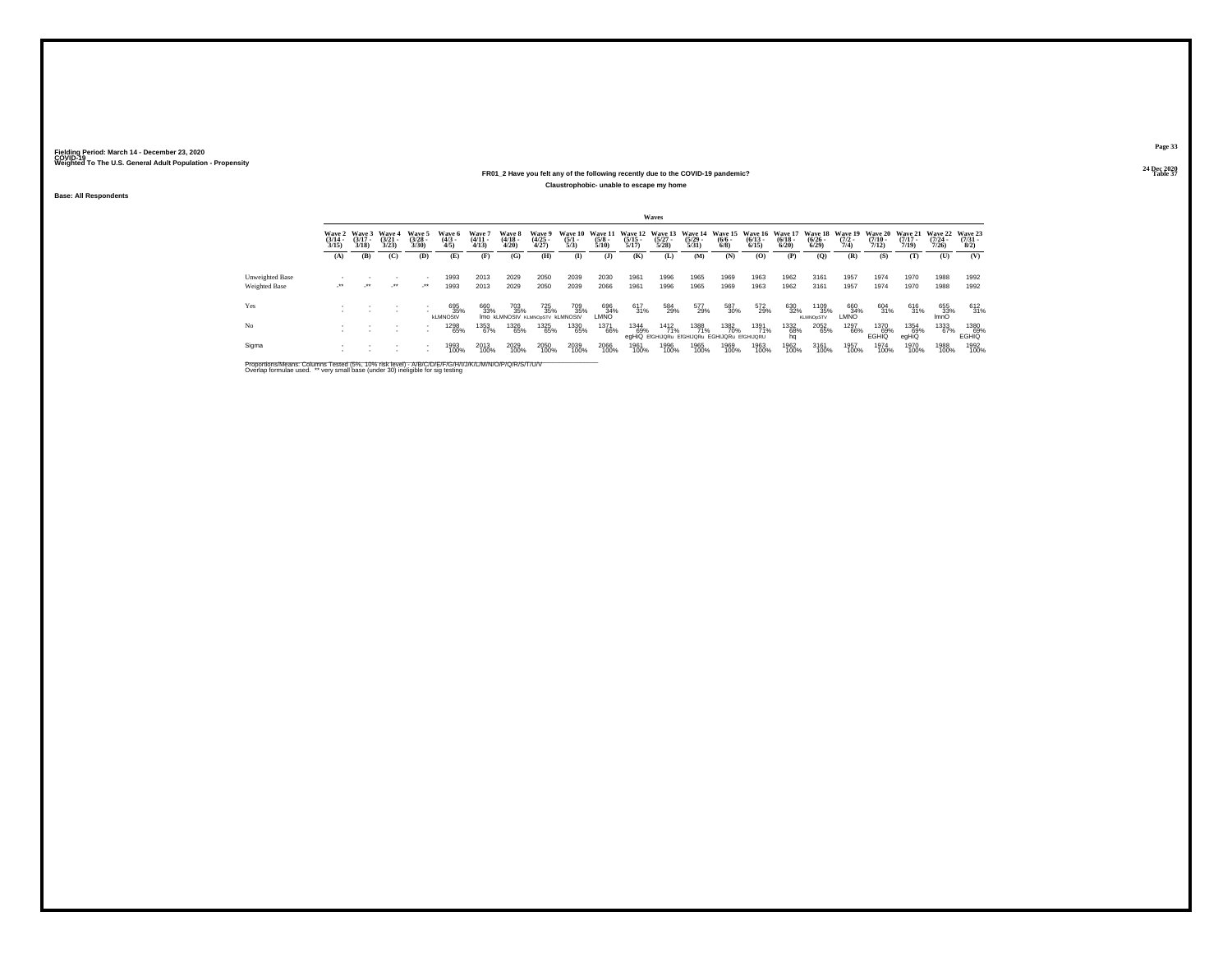### **24 Dec 2020FR01\_3 Have you felt any of the following recently due to the COVID-19 pandemic?Table 38 Table 38 Grateful- for the break from work to be at home with my family or by myself**

**Base: All Respondents**

|                        |                       |                                        |                                 |                                |                                             |                                |                                 |                                                 |                                |                                 |                       | Waves                                           |                       |                            |                                                                  |                      |                       |                     |                                           |                                                  |                              |                                     |
|------------------------|-----------------------|----------------------------------------|---------------------------------|--------------------------------|---------------------------------------------|--------------------------------|---------------------------------|-------------------------------------------------|--------------------------------|---------------------------------|-----------------------|-------------------------------------------------|-----------------------|----------------------------|------------------------------------------------------------------|----------------------|-----------------------|---------------------|-------------------------------------------|--------------------------------------------------|------------------------------|-------------------------------------|
|                        | $\frac{(3/14)}{3/15}$ | Wave 2 Wave 3<br>$\frac{(3/17)}{3/18}$ | Wave 4<br>$\frac{(3/21)}{3/23}$ | Wave 5<br>$\binom{3/28}{3/30}$ | Wave 6<br>$\binom{4/3}{4/5}$                | Wave 7<br>$\binom{4/11}{4/13}$ | Wave 8<br>$\frac{(4/18)}{4/20}$ | Wave 9<br>$\binom{4/25}{4/27}$                  | Wave 10<br>$\frac{(5/1)}{5/3}$ | Wave 11<br>$\frac{(5/8)}{5/10}$ | $\frac{(5/15)}{5/17}$ | Wave 12 Wave 13 Wave 14<br>$\binom{5/27}{5/28}$ | $\frac{(5/29)}{5/31}$ | $\frac{(6/6 - 6)}{(6/8)}$  | Wave 15 Wave 16 Wave 17 Wave 18 Wave 19<br>$\frac{(6/13)}{6/15}$ | $\binom{6/18}{6/20}$ | $\frac{(6/26)}{6/29}$ | $\frac{(7/2)}{7/4}$ | $\frac{(7/10)}{7/12}$                     | Wave 20 Wave 21 Wave 22<br>$\frac{(7/17)}{7/19}$ | $\frac{(7/24 - 7/26)}{7/26}$ | Wave 23<br>$\frac{(7/31 - 1)}{8/2}$ |
|                        | (A)                   | (B)                                    | (C)                             | (D)                            | (E)                                         | (F)                            | (G)                             | (H)                                             | $\mathbf{I}$                   | (1)                             | (K)                   | (L)                                             | (M)                   | (N)                        | (0)                                                              | (P)                  | $\mathbf{Q}$          | (R)                 | (S)                                       | (T)                                              | (U)                          | (V)                                 |
| <b>Unweighted Base</b> |                       |                                        |                                 |                                | 1993                                        | 2013                           | 2029                            | 2050                                            | 2039                           | 2030                            | 1961                  | 1996                                            | 1965                  | 1969                       | 1963                                                             | 1962                 | 3161                  | 1957                | 1974                                      | 1970                                             | 1988                         | 1992                                |
| Weighted Base          | $\cdot$               | $\mathcal{L}^{\bullet\bullet}$         | $\cdot$                         | ur.                            | 1993                                        | 2013                           | 2029                            | 2050                                            | 2039                           | 2066                            | 1961                  | 1996                                            | 1965                  | 1969                       | 1963                                                             | 1962                 | 3161                  | 1957                | 1974                                      | 1970                                             | 1988                         | 1992                                |
| Yes                    |                       |                                        |                                 | $\overline{\phantom{a}}$       | 972<br>49%<br>OPSTV                         | 967<br>48%                     | 1049<br>52%                     | 1057<br>52%<br>ODSV IJmOPSTUV IJmOPSTUV JOPSTUV | 1026<br>50%                    | 953<br>46%                      | 958<br>49%<br>OPStV   | 983<br>49%<br>OPSTV                             | 945<br>48%            | 988<br>50%<br>OpSV JOPSTUV | 844<br>43%                                                       | 867<br>44%           | 1544<br>49%<br>OPSTV  | 966<br>49%<br>OPSTV | 853<br>43%                                | 880<br>45%                                       | 918<br>46%                   | 842<br>42%                          |
| No                     |                       |                                        |                                 | $\overline{\phantom{a}}$       | $\begin{array}{r} 1021 \\ 51\% \end{array}$ | 1046<br>52%                    | 980<br>48%                      | 993<br>48%                                      | 1013<br>50%                    | 1113<br>54%<br>GHIN             | 1003<br>51%           | 1013<br>51%                                     | 1020<br>52%           | 981<br>50%                 | 1119<br>57%<br>EFGHIKLMNOR EIGHIKLMNOR                           | 1095<br>56%          | 1617<br>51%           | 991<br>51%          | $^{1121}_{57\%}$<br>EFGHIKLMNOR EGHIKLNOR | 1090<br>55%                                      | 1070<br>54%                  | 1150<br>58%<br>GHIN EFGHIKLMNORU    |
| Sigma                  |                       |                                        |                                 | $\overline{\phantom{a}}$       | 1993<br>100%                                | 2013<br>100%                   | 2029<br>100%                    | 2050<br>100%                                    | 2039<br>100%                   | 2066<br>100%                    | 1961<br>100%          | 1996<br>100%                                    | 1965<br>100%          | 1969<br>100%               | 1963<br>100%                                                     | 1962<br>100%         | 3161<br>100%          | 1957<br>100%        | 1974<br>100%                              | 1970<br>100%                                     | 1988<br>100%                 | 1992<br>100%                        |

Proportions/Means: Columns Tested (5%, 10% risk level) - A/B/C/D/E/F/G/H/I/J/K/L/M/N/O/P/Q/R/S/T/U/V<br>Overlap formulae used. \*\* very small base (under 30) ineligible for sig testing

**Page 34**24 Dec 2020<br>Table 38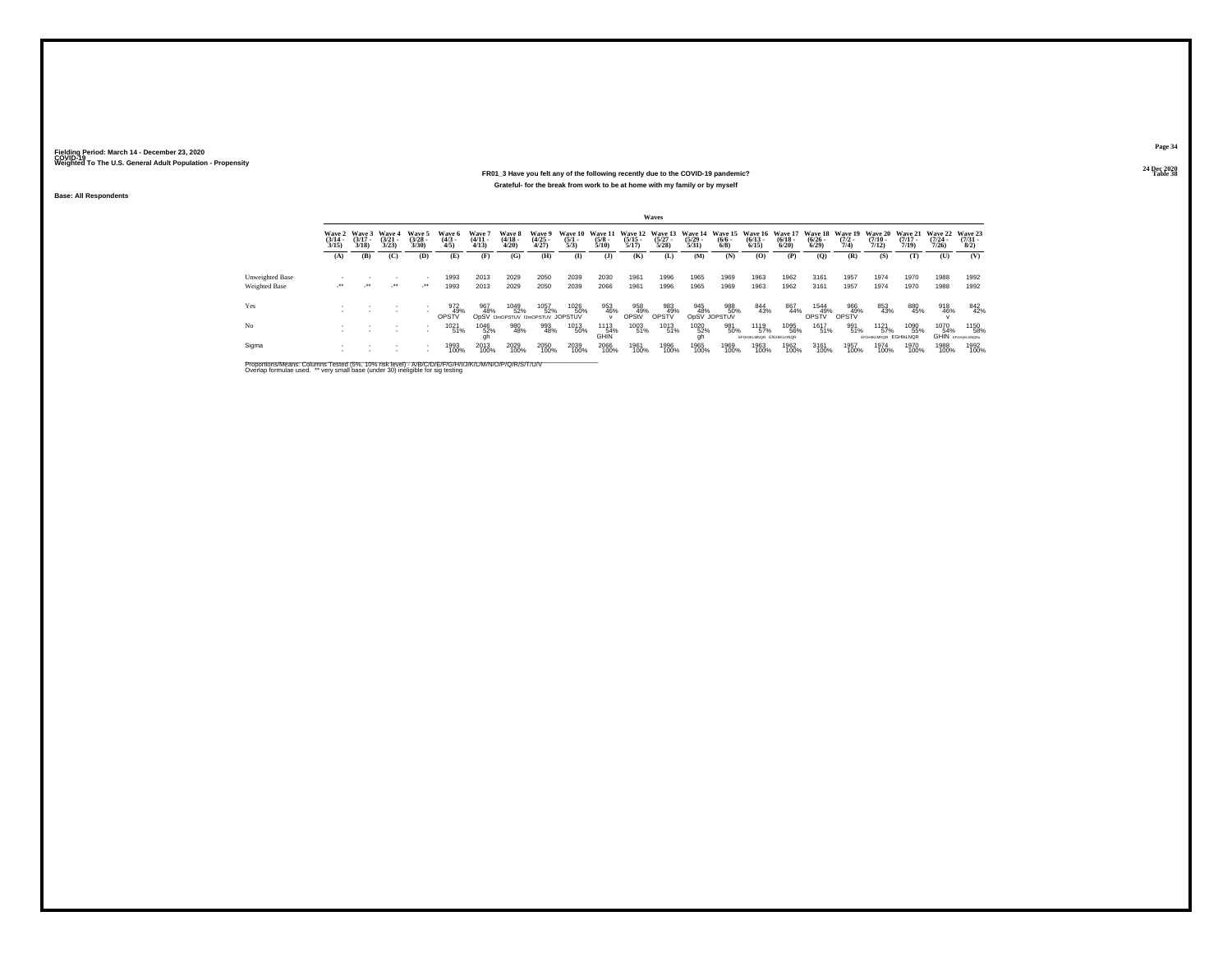### **24 Dec 2020FR01\_4 Have you felt any of the following recently due to the COVID-19 pandemic?Table 39 Table 39 Appreciative-to be around people I truly care about**

**Base: All Respondents**

|                        | Waves                           |                                        |                                 |                                    |                                |                                 |                                 |                                    |                                |                      |                       |                                       |                                                                                          |                    |                          |                      |                              |                     |                       |                                                          |                       |                                       |
|------------------------|---------------------------------|----------------------------------------|---------------------------------|------------------------------------|--------------------------------|---------------------------------|---------------------------------|------------------------------------|--------------------------------|----------------------|-----------------------|---------------------------------------|------------------------------------------------------------------------------------------|--------------------|--------------------------|----------------------|------------------------------|---------------------|-----------------------|----------------------------------------------------------|-----------------------|---------------------------------------|
|                        | Wave 2<br>$\frac{(3/14)}{3/15}$ | <b>Wave 3</b><br>$\frac{(3/17)}{3/18}$ | Wave 4<br>$\frac{(3/21)}{3/23}$ | Wave 5<br>$(3/28 -$<br>3/30        | Wave 6<br>$\binom{4/3}{4/5}$   | Wave 7<br>$\frac{(4/11)}{4/13}$ | Wave 8<br>$\frac{(4/18)}{4/20}$ | Wave 9<br>$\binom{4/25}{4/27}$     | Wave 10<br>$\frac{(5/1)}{5/3}$ | $\frac{(5/8)}{5/10}$ | $\frac{(5/15)}{5/17}$ | $\binom{5/27}{5/28}$                  | Wave 11 Wave 12 Wave 13 Wave 14 Wave 15 Wave 16 Wave 17 Wave 18<br>$\frac{(5/29)}{5/31}$ | $\binom{6/6}{6/8}$ | $\binom{6/13}{6/15}$     | $\binom{6/18}{6/20}$ | $\frac{(6/26)}{6/29}$        | $\frac{(7/2)}{7/4}$ | $\frac{(7/10)}{7/12}$ | Wave 19 Wave 20 Wave 21 Wave 22<br>$\frac{(7/17)}{7/19}$ | $\frac{(7/24)}{7/26}$ | <b>Wave 23</b><br>$\binom{7/31}{8/2}$ |
|                        | (A)                             | (B)                                    | (C)                             | (D)                                | (E)                            | (F)                             | (G)                             | (H)                                | $\mathbf{I}$                   | (3)                  | (K)                   | (L)                                   | (M)                                                                                      | (N)                | (0)                      | (P)                  | (0)                          | (R)                 | (S)                   | (T)                                                      | (U)                   | (V)                                   |
|                        |                                 |                                        |                                 |                                    |                                |                                 |                                 |                                    |                                |                      |                       |                                       |                                                                                          |                    |                          |                      |                              |                     |                       |                                                          |                       |                                       |
| <b>Unweighted Base</b> |                                 |                                        |                                 |                                    | 1993                           | 2013                            | 2029                            | 2050                               | 2039                           | 2030                 | 1961                  | 1996                                  | 1965                                                                                     | 1969               | 1963                     | 1962                 | 3161                         | 1957                | 1974                  | 1970                                                     | 1988                  | 1992                                  |
| Weighted Base          | $\cdot$                         | $\cdot$                                | $\cdot$                         | $\mathcal{L}^{\bullet\bullet}$     | 1993                           | 2013                            | 2029                            | 2050                               | 2039                           | 2066                 | 1961                  | 1996                                  | 1965                                                                                     | 1969               | 1963                     | 1962                 | 3161                         | 1957                | 1974                  | 1970                                                     | 1988                  | 1992                                  |
| Yes                    |                                 |                                        |                                 |                                    | 1549<br>78%<br>45 MINUTEDD SEN | 1507<br>75%<br><b>JMOPSV</b>    | 1468<br>72%                     | 1561<br>76%<br>O GJMNOPRSuV JMOPSV | 1529<br>75%                    | 1437<br>70%          | 1449<br>74%           | 1532<br>77%<br><b>JMOS</b> GJMNOPRSUV | 1385<br>70%                                                                              | 1430<br>73%<br>iOs | 1346<br>69%              | 1391<br>71%          | 2354<br>74%<br><b>JMOPSV</b> | 1419<br>73%         | 1371<br>69%           | 1470<br>75%<br><b>JMOPS<sub>v</sub></b>                  | 1448<br>73%<br>jÓs    | 1419<br>71%                           |
| No                     |                                 |                                        | $\sim$                          | $\overline{\phantom{a}}$<br>$\sim$ | 444<br>22%                     | 506<br>25%                      | 561<br>28%                      | 489<br>24%                         | 510<br>25%                     | 629<br>30%           | 512<br>26%            | 464<br>23%                            | 580<br>30%                                                                               | 539<br>27%         | 617<br>31%               | 571<br>29%           | 807<br>26%                   | 538<br>27%          | 603<br>31%            | 500<br>25%                                               | 540<br>27%            | 573<br>29%                            |
|                        |                                 |                                        |                                 |                                    |                                |                                 | <b>EHL</b>                      |                                    |                                | EFHIKLnOTu           | н.                    |                                       | EFHIKLOT                                                                                 |                    | EHL EFGHIKLNORTU EFHILQT |                      | Е                            |                     | EHL EFHIKLnOTu        |                                                          | EhL.                  | EFHILOt                               |
| Sigma                  |                                 |                                        |                                 | $\overline{\phantom{a}}$           | 1993<br>100%                   | 2013<br>100%                    | 2029<br>100%                    | 2050<br>100%                       | 2039<br>100%                   | 2066<br>100%         | 1961<br>100%          | 1996<br>100%                          | 1965<br>100%                                                                             | 1969<br>100%       | 1963<br>100%             | 1962<br>100%         | 3161<br>100%                 | 1957<br>100%        | 1974<br>100%          | 1970<br>100%                                             | 1988<br>100%          | 1992<br>100%                          |

Proportions/Means: Columns Tested (5%, 10% risk level) - A/B/C/D/E/F/G/H/I/J/K/L/M/N/O/P/Q/R/S/T/U/V<br>Overlap formulae used. \*\* very small base (under 30) ineligible for sig testing

**Page 3524 Dec 2020<br>Table 39**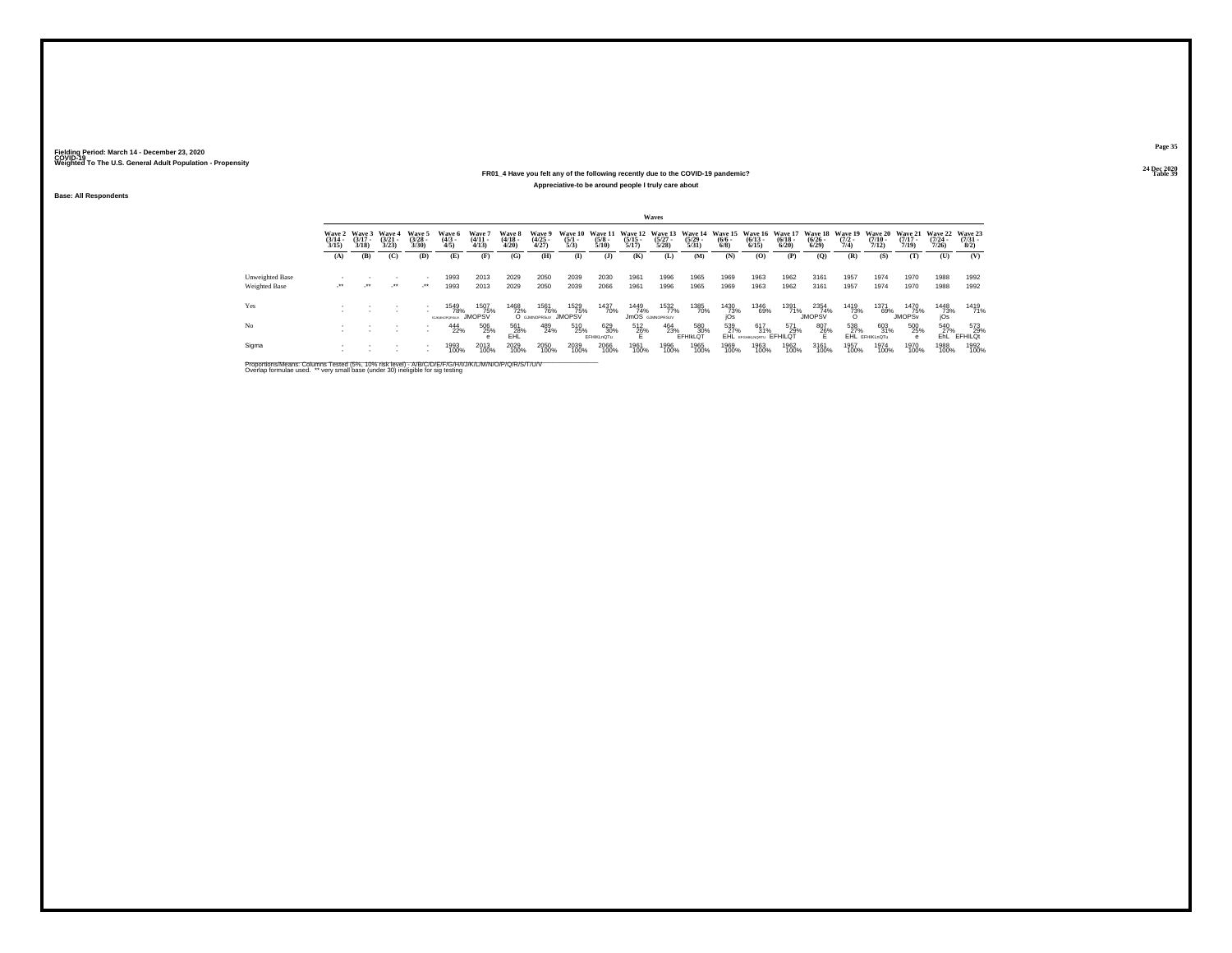## **24 Dec 2020FR01\_5 Have you felt any of the following recently due to the COVID-19 pandemic?Compassionate- taking the time to check in with the people I care about**

**Base: All Respondents**

|                 | Waves                           |                             |                             |                                |                               |                                                    |                                 |                                |                                     |                                 |                                          |                      |                                 |                    |                                                                                                                 |                      |                                   |                     |                       |                                   |                                                         |                                |
|-----------------|---------------------------------|-----------------------------|-----------------------------|--------------------------------|-------------------------------|----------------------------------------------------|---------------------------------|--------------------------------|-------------------------------------|---------------------------------|------------------------------------------|----------------------|---------------------------------|--------------------|-----------------------------------------------------------------------------------------------------------------|----------------------|-----------------------------------|---------------------|-----------------------|-----------------------------------|---------------------------------------------------------|--------------------------------|
|                 | Wave 2<br>$\frac{(3/14)}{3/15}$ | Wave 3<br>$(3/17 -$<br>3/18 | Wave 4<br>$(3/21 -$<br>3/23 | Wave 5<br>$\binom{3/28}{3/30}$ | Wave 6<br>$\frac{(4/3)}{4/5}$ | Wave 7<br>$\frac{(4/11)}{4/13}$                    | Wave 8<br>$\frac{(4/18)}{4/20}$ | Wave 9<br>$\binom{4/25}{4/27}$ | Wave 10<br>$\frac{(5/1)}{5/3}$      | Wave 11<br>$\frac{(5/8)}{5/10}$ | $\frac{(5/15)}{5/17}$                    | $\binom{5/27}{5/28}$ | $\frac{(5/29 - 5/31)}{5/31}$    | $\binom{6/6}{6/8}$ | Wave 12 Wave 13 Wave 14 Wave 15 Wave 16 Wave 17 Wave 18 Wave 19 Wave 20 Wave 21 Wave 22<br>$\binom{6/13}{6/15}$ | $\binom{6/18}{6/20}$ | $\frac{(6/26 - 6)}{6/29}$         | $\frac{(7/2)}{7/4}$ | $\frac{(7/10)}{7/12}$ | $(7/17 -$<br>7/19                 | $(7/24 -$<br>7/26                                       | Wave 23<br>$\binom{7/31}{8/2}$ |
|                 | (A)                             | (B)                         | (C)                         | (D)                            | (E)                           | (F)                                                | (G)                             | (H)                            | $\mathbf{I}$                        | $($ J $)$                       | (K)                                      | (L)                  | <b>(M)</b>                      | (N)                | (O)                                                                                                             | (P)                  | (O)                               | (R)                 | (S)                   | (T)                               | (U)                                                     | (V)                            |
| Unweighted Base |                                 |                             | $\sim$                      |                                | 1993                          | 2013                                               | 2029                            | 2050                           | 2039                                | 2030                            | 1961                                     | 1996                 | 1965                            | 1969               | 1963                                                                                                            | 1962                 | 3161                              | 1957                | 1974                  | 1970                              | 1988                                                    | 1992                           |
| Weighted Base   | $\sim$                          | $\cdot$                     | $\cdot$                     | $\mathcal{L}^{\bullet\bullet}$ | 1993                          | 2013                                               | 2029                            | 2050                           | 2039                                | 2066                            | 1961                                     | 1996                 | 1965                            | 1969               | 1963                                                                                                            | 1962                 | 3161                              | 1957                | 1974                  | 1970                              | 1988                                                    | 1992                           |
| Yes             |                                 |                             |                             |                                | 1529<br>77%                   | 1543<br>77%<br>UMMORRED UMMORRED UMMORRED UMMORRED | 1551<br>76%                     | 1572<br>77%                    | 1492<br>73%<br><b>JOPSV</b>         | 1409<br>68%                     | 1444<br>74%<br><b>JOPSV LIMINOPRSTUV</b> | 1536<br>77%          | $^{1392}_{\substack{71\% \ 0}}$ | 1398<br>71%<br>OpS | 1306<br>67%                                                                                                     | 1333<br>68%          | 2381<br>75%<br><b>IMMORRSTLIV</b> | $^{1379}_{-70\%}$   | 1297<br>66%           | $^{1393}_{\substack{71\% \\ 08}}$ | $^{1409}_{71\%}$                                        | 1379<br>69%                    |
| No              |                                 |                             |                             |                                | 464<br>23%                    | 470<br>23%                                         | 478<br>24%                      | 478<br>23%                     | 547<br>27%<br><b>EFGHL EFGHIKLO</b> | 657<br>32%                      | 517<br>26%<br>efhl                       | 460<br>23%           | 573<br>29%                      | 571<br>29%         | 657<br>33%<br>EFGHLQ EFGHLQ EFGHIKUNGETU EFGHIKLNQ                                                              | 629<br>32%           | 780<br>25%                        | 578<br>30%          | 677<br>34%            | 577<br>29%                        | 579<br>29%<br>EFGHLQ BROWNWORTUN EFGHLQ EFGHLQ EFGHIKLQ | 613<br>31%                     |
| Sigma           |                                 |                             |                             |                                | 1993<br>100%                  | 2013<br>100%                                       | 2029<br>100%                    | 2050<br>100%                   | 2039<br>100%                        | 2066<br>100%                    | 1961<br>100%                             | 1996<br>100%         | 1965<br>100%                    | 1969<br>100%       | 1963<br>100%                                                                                                    | 1962<br>100%         | 3161<br>100%                      | 1957<br>100%        | 1974<br>100%          | 1970<br>100%                      | 1988<br>100%                                            | 1992<br>100%                   |

Proportions/Means: Columns Tested (5%, 10% risk level) - A/B/C/D/E/F/G/H/I/J/K/L/M/N/O/P/Q/R/S/T/U/V<br>Overlap formulae used. \*\* very small base (under 30) ineligible for sig testing

**Page 36**24 Dec 2020<br>Table 40

**Table 40 Table 40 Table 40**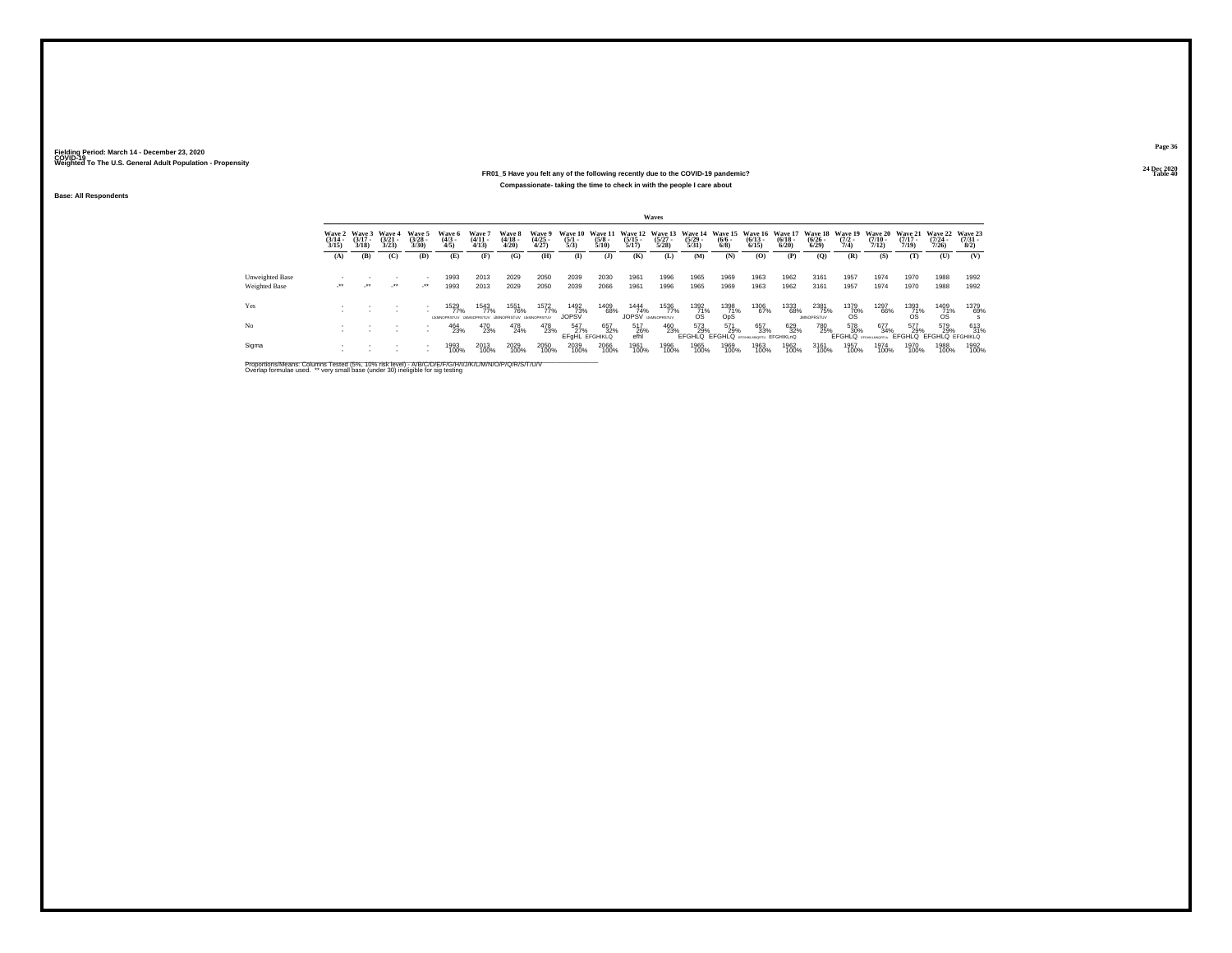#### **24 Dec 2020FR01\_6 Have you felt any of the following recently due to the COVID-19 pandemic?Table 41 Table 41 Table 41 Table 41 Table 41 Table 41 Table 41 Table 41 Lonely-feeling isolated from my friends/family**

**Base: All Respondents**

|                 |                                 |                                        |                                 |                                |                                                      |                                |                                 |                                |                                |                                 |                                     | Waves                           |                                  |                           |                                          |                                                  |                       |                                        |                                         |                                         |                                         |                                     |
|-----------------|---------------------------------|----------------------------------------|---------------------------------|--------------------------------|------------------------------------------------------|--------------------------------|---------------------------------|--------------------------------|--------------------------------|---------------------------------|-------------------------------------|---------------------------------|----------------------------------|---------------------------|------------------------------------------|--------------------------------------------------|-----------------------|----------------------------------------|-----------------------------------------|-----------------------------------------|-----------------------------------------|-------------------------------------|
|                 | Wave 2<br>$\frac{(3/14)}{3/15}$ | <b>Wave 3</b><br>$\frac{(3/17)}{3/18}$ | Wave 4<br>$\frac{(3/21)}{3/23}$ | Wave 5<br>$\binom{3/28}{3/30}$ | Wave 6<br>$\binom{4/3}{4/5}$                         | Wave 7<br>$\binom{4/11}{4/13}$ | Wave 8<br>$\frac{(4/18)}{4/20}$ | Wave 9<br>$\binom{4/25}{4/27}$ | Wave 10<br>$\frac{(5/1)}{5/3}$ | Wave 11<br>$\frac{(5/8)}{5/10}$ | Wave 12<br>$\frac{(5/15)}{5/17}$    | Wave 13<br>$\binom{5/27}{5/28}$ | Wave 14<br>$\frac{(5/29)}{5/31}$ | $\frac{(6/6 - 6)}{(6/8)}$ | $\binom{6/13}{6/15}$                     | Wave 15 Wave 16 Wave 17<br>$\frac{(6/18)}{6/20}$ | $\frac{(6/26)}{6/29}$ | Wave 18 Wave 19<br>$\frac{(7/2)}{7/4}$ | <b>Wave 20</b><br>$\frac{(7/10)}{7/12}$ | <b>Wave 21</b><br>$\frac{(7/17)}{7/19}$ | <b>Wave 22</b><br>$\frac{(7/24)}{7/26}$ | Wave 23<br>$\frac{(7/31 - 1)}{8/2}$ |
|                 | (A)                             | (B)                                    | (C)                             | (D)                            | (E)                                                  | (F)                            | (G)                             | (H)                            | $\bf{I}$                       | (1)                             | (K)                                 | (L)                             | (M)                              | (N)                       | (0)                                      | (P)                                              | (Q)                   | (R)                                    | (S)                                     | (T)                                     | (U)                                     | (V)                                 |
| Unweighted Base |                                 |                                        |                                 |                                | 1993                                                 | 2013                           | 2029                            | 2050                           | 2039                           | 2030                            | 1961                                | 1996                            | 1965                             | 1969                      | 1963                                     | 1962                                             | 3161                  | 1957                                   | 1974                                    | 1970                                    | 1988                                    | 1992                                |
| Weighted Base   | ur.                             | $\mathcal{L}^{\bullet\bullet}$         | $\cdot$                         | $\cdot$                        | 1993                                                 | 2013                           | 2029                            | 2050                           | 2039                           | 2066                            | 1961                                | 1996                            | 1965                             | 1969                      | 1963                                     | 1962                                             | 3161                  | 1957                                   | 1974                                    | 1970                                    | 1988                                    | 1992                                |
| Yes             |                                 |                                        |                                 | ٠                              | 974<br>49%<br>MNOPStuV MnOPSV IMNOPStuV JILMNOPRSTUV | 964<br>48%                     | 991<br>49%                      | 1026<br>50%                    | 961<br>47%<br><b>MOPsv</b>     | 943<br>46%<br>MO                | 903<br>46%<br><b>MO<sub>D</sub></b> | 913<br>46%<br>MO                | 791<br>40%                       | 876<br>44%                | 814<br>41%                               | 835<br>43%                                       | 1509<br>48%           | 892<br>46%<br>MO                       | 855<br>43%                              | 889<br>45%<br>Mo                        | $^{902}_{45\%}$<br>Mo                   | 864<br>43%                          |
| No              |                                 |                                        |                                 |                                | 1019<br>51%                                          | 1049<br>52%                    | 1038<br>51%                     | 1024<br>50%                    | 1078<br>53%                    | 1124<br>54%<br>qH               | 1058<br>54%<br>н                    | 1083<br>54%                     | 1174<br>60%<br>H EFGHUKLNORTU    | 1093<br>56%               | 1149<br>59%<br>EfGHq EFGHUKLORIU EFGHIKQ | 1127<br>57%                                      | 1652<br>52%           | 1065<br>54%<br>н                       | 1119<br>57%<br><b>EFGHIO</b>            | 1081<br>55%<br>egH                      | 1086<br>55%<br>eaH                      | 1128<br>57%<br><b>EFGHIQ</b>        |
| Sigma           |                                 |                                        |                                 |                                | 1993<br>100%                                         | 2013<br>100%                   | 2029<br>100%                    | 2050<br>100%                   | 2039<br>100%                   | 2066<br>100%                    | 1961<br>100%                        | 1996<br>100%                    | 1965<br>100%                     | 1969<br>100%              | 1963<br>100%                             | 1962<br>100%                                     | 3161<br>100%          | 1957<br>100%                           | 1974<br>100%                            | 1970<br>100%                            | 1988<br>100%                            | 1992<br>100%                        |

Proportions/Means: Columns Tested (5%, 10% risk level) - A/B/C/D/E/F/G/H/I/J/K/L/M/N/O/P/Q/R/S/T/U/V<br>Overlap formulae used. \*\* very small base (under 30) ineligible for sig testing

**Page 3724 Dec 2020<br>Table 41**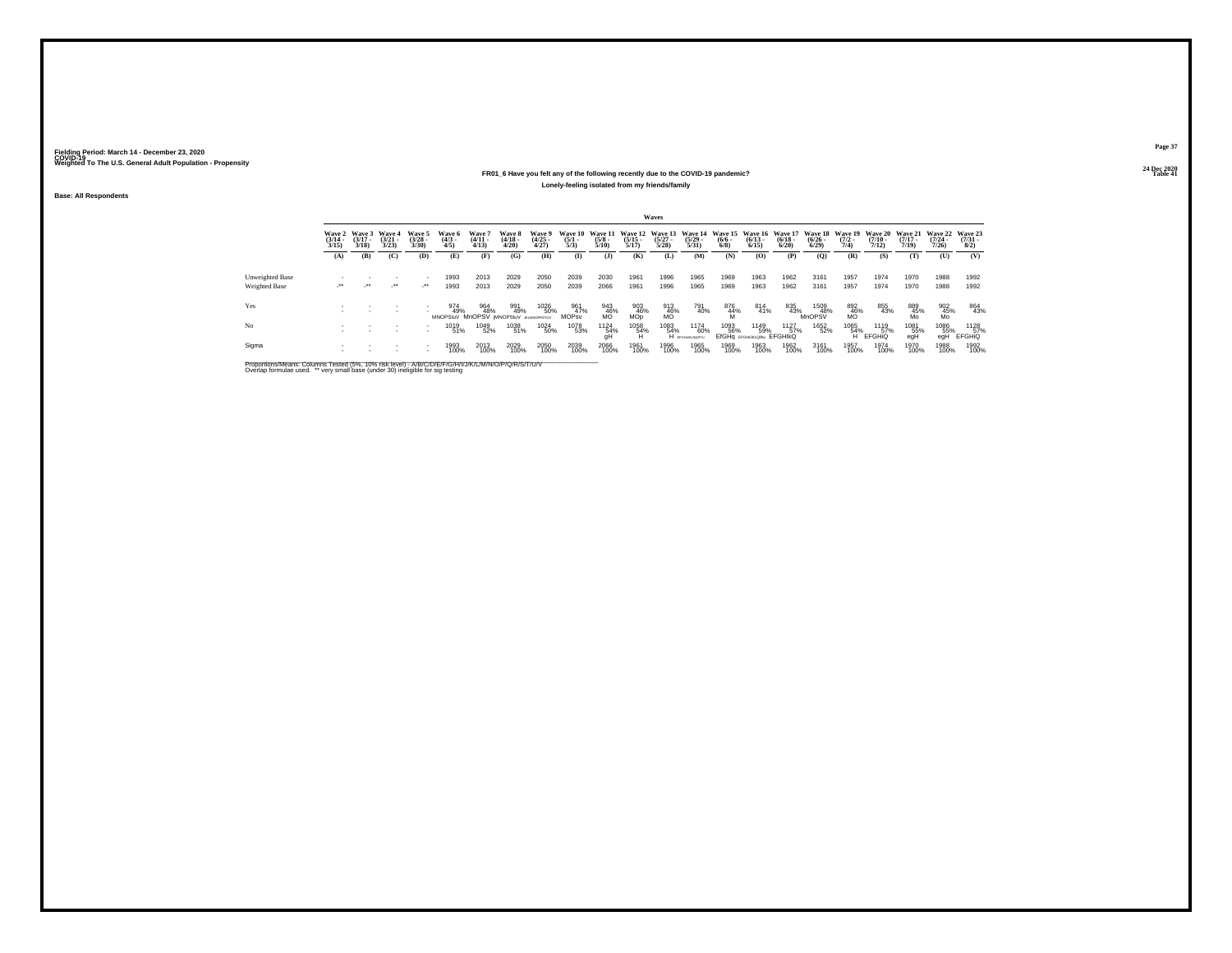#### **24 Dec 2020FR01\_7 Have you felt any of the following recently due to the COVID-19 pandemic?Table 42 Table 42 Table 42 Table 42 Table 42 Table 42 Table 42 Table 42 Overwhelmed- trying to balance work at home and other needs of my family**

**Base: All Respondents**

|                 |                       |                                        |                                    |                                          |                               |                                 |                                 |                                |                                |                       |                       | Waves                                                                            |                           |                    |                         |                      |                              |                     |                          |                                                          |                                  |                                          |
|-----------------|-----------------------|----------------------------------------|------------------------------------|------------------------------------------|-------------------------------|---------------------------------|---------------------------------|--------------------------------|--------------------------------|-----------------------|-----------------------|----------------------------------------------------------------------------------|---------------------------|--------------------|-------------------------|----------------------|------------------------------|---------------------|--------------------------|----------------------------------------------------------|----------------------------------|------------------------------------------|
|                 | $\frac{(3/14)}{3/15}$ | Wave 2 Wave 3<br>$\frac{(3/17)}{3/18}$ | <b>Wave 4</b><br>$(3/21 -$<br>3/23 | Wave 5<br>$\binom{3/28}{3/30}$           | Wave 6<br>$\frac{(4/3)}{4/5}$ | Wave 7<br>$\frac{(4/11)}{4/13}$ | Wave 8<br>$\frac{(4/18)}{4/20}$ | Wave 9<br>$\binom{4/25}{4/27}$ | Wave 10<br>$\frac{(5/1)}{5/3}$ | $\frac{(5/8)}{5/10}$  | $\frac{(5/15)}{5/17}$ | Wave 11 Wave 12 Wave 13 Wave 14 Wave 15 Wave 16 Wave 17<br>$\frac{(5/27)}{5/28}$ | $\frac{(5/29)}{5/31}$     | $\binom{6/6}{6/8}$ | $\binom{6/13}{6/15}$    | $\binom{6/18}{6/20}$ | $\frac{(6/26 - 6)}{6/29}$    | $\frac{(7/2)}{7/4}$ | $\frac{(7/10)}{7/12}$    | Wave 18 Wave 19 Wave 20 Wave 21<br>$\frac{(7/17)}{7/19}$ | Wave 22<br>$\frac{(7/24)}{7/26}$ | Wave 23<br>$\binom{7/31}{8/2}$           |
|                 | (A)                   | (B)                                    | (C)                                | (D)                                      | Œ)                            | (F)                             | (G)                             | (H)                            | $\bf{I}$                       | (1)                   | (K)                   | (L)                                                                              | (M)                       | (N)                | (O)                     | (P)                  | (Q)                          | (R)                 | (S)                      | (T)                                                      | (U)                              | (V)                                      |
| Unweighted Base |                       |                                        |                                    | $\overline{\phantom{a}}$                 | 1993                          | 2013                            | 2029                            | 2050                           | 2039                           | 2030                  | 1961                  | 1996                                                                             | 1965                      | 1969               | 1963                    | 1962                 | 3161                         | 1957                | 1974                     | 1970                                                     | 1988                             | 1992                                     |
| Weighted Base   | ur.                   | $\mathcal{L}^{\bullet\bullet}$         | $\cdot$                            | $\lambda$                                | 1993                          | 2013                            | 2029                            | 2050                           | 2039                           | 2066                  | 1961                  | 1996                                                                             | 1965                      | 1969               | 1963                    | 1962                 | 3161                         | 1957                | 1974                     | 1970                                                     | 1988                             | 1992                                     |
| Yes             |                       |                                        |                                    |                                          | 728<br>37%<br><b>JKMOpS</b>   | 723<br>36%<br>ikmOS             | 716<br>35%<br>mOS               | 751<br>37%<br><b>JKMODS</b>    | 705<br>35%                     | 677<br>33%            | 635<br>32%            | 678<br>34%                                                                       | 632<br>32%                | 687<br>35%         | 619<br>32%              | 655<br>33%           | 1151<br>36%<br><b>JKMOpS</b> | 676<br>35%          | 617<br>31%               | 677<br>34%                                               |                                  | 750 748<br>% 38% 38%<br>UKIMOPSt JKIMOPS |
| No              |                       |                                        |                                    | $\mathbf{r}$<br>$\overline{\phantom{a}}$ | 1265<br>63%                   | 1290<br>64%                     | 1313<br>65%                     | 1299<br>63%                    | 1334<br>65%                    | 1389<br>67%<br>EfHQUV | 1326<br>68%<br>EfHQUV | 1318<br>66%                                                                      | 1333<br>68%<br>uv EfaHQUV | 1282<br>65%        | 1344<br>68%<br>EFGHnQUV | 1307<br>67%<br>ehqUV | 2010<br>64%                  | 1281<br>65%         | 1357<br>69%<br>EFGHinQUV | 1293<br>66%                                              | 1238<br>62%                      | 1244<br>62%                              |
| Sigma           |                       |                                        |                                    | $\overline{\phantom{a}}$                 | 1993<br>100%                  | 2013<br>100%                    | 2029<br>100%                    | 2050<br>100%                   | 2039<br>100%                   | 2066<br>100%          | 1961<br>100%          | 1996<br>100%                                                                     | 1965<br>100%              | 1969<br>100%       | 1963<br>100%            | 1962<br>100%         | 3161<br>100%                 | 1957<br>100%        | 1974<br>100%             | 1970<br>100%                                             | 1988<br>100%                     | 1992<br>100%                             |

Proportions/Means: Columns Tested (5%, 10% risk level) - A/B/C/D/E/F/G/H/I/J/K/L/M/N/O/P/Q/R/S/T/U/V<br>Overlap formulae used. \*\* very small base (under 30) ineligible for sig testing

**Page 3824 Dec 2020<br>Table 42**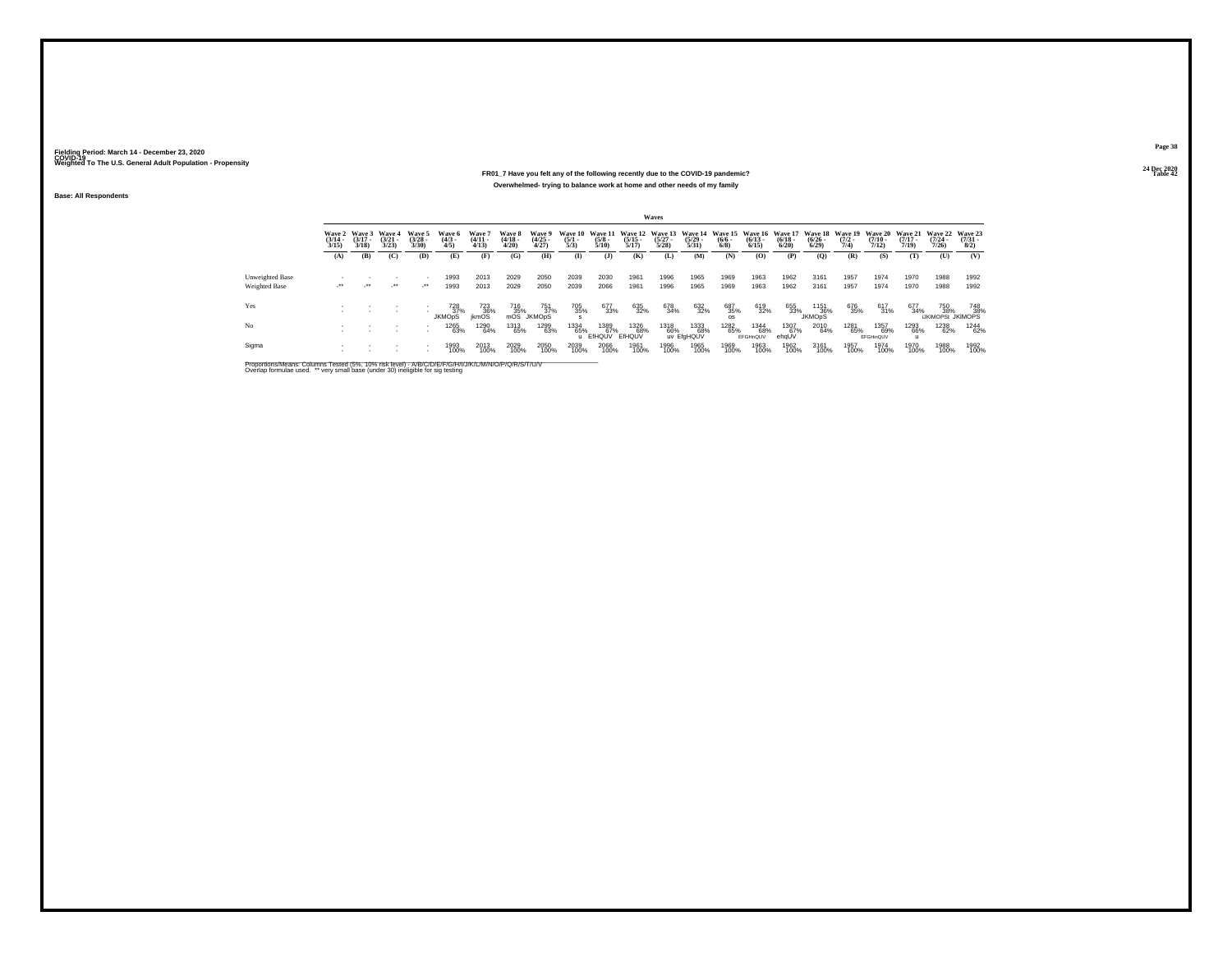#### **24 Dec 2020FR01\_8 Have you felt any of the following recently due to the COVID-19 pandemic?Table 43 Table 43 Angry- upset that I don't know when this will end**

**Base: All Respondents**

|                                         |                                 |                                 |                                 |                                    |                                  |                                |                                 |                                         |                                |                          |                       | Waves                |                                                                                  |                                                |                      |                            |                                        |                                        |                                         |                                         |                                  |                                    |
|-----------------------------------------|---------------------------------|---------------------------------|---------------------------------|------------------------------------|----------------------------------|--------------------------------|---------------------------------|-----------------------------------------|--------------------------------|--------------------------|-----------------------|----------------------|----------------------------------------------------------------------------------|------------------------------------------------|----------------------|----------------------------|----------------------------------------|----------------------------------------|-----------------------------------------|-----------------------------------------|----------------------------------|------------------------------------|
|                                         | Wave 2<br>$\frac{(3/14)}{3/15}$ | Wave 3<br>$\frac{(3/17)}{3/18}$ | Wave 4<br>$\frac{(3/21)}{3/23}$ | Wave 5<br>$\binom{3/28}{3/30}$     | Wave 6<br>$\frac{(4/3)}{4/5}$    | Wave 7<br>$\frac{(4/11}{4/13}$ | Wave 8<br>$\frac{(4/18)}{4/20}$ | Wave 9<br>$\binom{4/25}{4/27}$          | Wave 10<br>$\frac{(5/1)}{5/3}$ | $\frac{(5/8)}{5/10}$     | $\frac{(5/15)}{5/17}$ | $\binom{5/27}{5/28}$ | Wave 11 Wave 12 Wave 13 Wave 14 Wave 15 Wave 16 Wave 17<br>$\frac{(5/29)}{5/31}$ | $\binom{6/6}{6/8}$                             | $\binom{6/13}{6/15}$ | $\frac{(6/18)}{6/20}$      | $\frac{(6/26)}{6/29}$                  | Wave 18 Wave 19<br>$\frac{(7/2)}{7/4}$ | <b>Wave 20</b><br>$\frac{(7/10)}{7/12}$ | <b>Wave 21</b><br>$\frac{(7/17)}{7/19}$ | Wave 22<br>$\frac{(7/24)}{7/26}$ | Wave 23<br>$\binom{7/31}{8/2}$     |
|                                         | (A)                             | (B)                             | (C)                             | (D)                                | (E)                              | (F)                            | (G)                             | (H)                                     | $\mathbf{I}$                   | (1)                      | (K)                   | (L)                  | (M)                                                                              | (N)                                            | (0)                  | (P)                        | (Q)                                    | (R)                                    | (S)                                     | (T)                                     | (U)                              | (V)                                |
| <b>Unweighted Base</b><br>Weighted Base | $\cdot$                         | $\cdot$                         | $\cdot$                         | $\mathcal{L}^{\bullet\bullet}$     | 1993<br>1993                     | 2013<br>2013                   | 2029<br>2029                    | 2050<br>2050                            | 2039<br>2039                   | 2030<br>2066             | 1961<br>1961          | 1996<br>1996         | 1965<br>1965                                                                     | 1969<br>1969                                   | 1963<br>1963         | 1962<br>1962               | 3161<br>3161                           | 1957<br>1957                           | 1974<br>1974                            | 1970<br>1970                            | 1988<br>1988                     | 1992<br>1992                       |
| Yes                                     |                                 |                                 |                                 |                                    | 1068<br>54%<br><b>GIJKIMNOPU</b> | 1027<br>$\frac{51}{100}$       | 1006<br>50%                     | $^{1038}_{\substack{51\% \ \text{MO}}}$ | 994<br>49%<br>mO               | 1003<br>m <sup>49%</sup> | 958<br>49%<br>mO      | 1001<br>50%<br>MO    | 888<br>45%                                                                       | 971<br>49%<br>MÖ                               | 834<br>43%           | 971<br>49%                 | 1697<br>54%<br>MO GNJKMNOPU GIJKIMNOPU | 1055<br>54%                            | 996<br>50%                              | 1070<br>54%<br>MO GNJKLMNOPSU           | 980<br>49%                       | 1071<br>54%<br><b>MO</b> GUKIMNOPU |
| No                                      |                                 |                                 |                                 | $\sim$<br>$\overline{\phantom{a}}$ | 925<br>46%                       | 986<br>49%                     | 1023<br>50%<br>EQRTV            | 1012<br>49%<br>at                       | 1045<br>51%<br>EQRTV           | 1063<br>51%<br>EQRTV     | 1003<br>51%<br>EQRTV  | 995<br>50%           | 1077<br>55%<br>earTv FORMAPORSTV                                                 | 998<br>51%<br><b>EQRTV</b> <i>SPORANDORTIV</i> | $^{1129}_{57\%}$     | 991<br>51%<br><b>EQRTV</b> | 1464<br>46%                            | 902<br>46%                             | 978<br>50%                              | 900<br>46%                              | 1008<br>51%<br>EQRTV             | 921<br>46%                         |
| Sigma                                   |                                 |                                 |                                 | $\sim$                             | 1993<br>100%                     | 2013<br>100%                   | 2029<br>100%                    | 2050<br>100%                            | 2039<br>100%                   | 2066<br>100%             | 1961<br>100%          | 1996<br>100%         | 1965<br>100%                                                                     | 1969<br>100%                                   | 1963<br>100%         | 1962<br>100%               | 3161<br>100%                           | 1957<br>100%                           | 1974<br>100%                            | 1970<br>100%                            | 1988<br>100%                     | 1992<br>100%                       |

Proportions/Means: Columns Tested (5%, 10% risk level) - A/B/C/D/E/F/G/H/I/J/K/L/M/N/O/P/Q/R/S/T/U/V<br>Overlap formulae used. \*\* very small base (under 30) ineligible for sig testing

**Page 39**24 Dec 2020<br>Table 43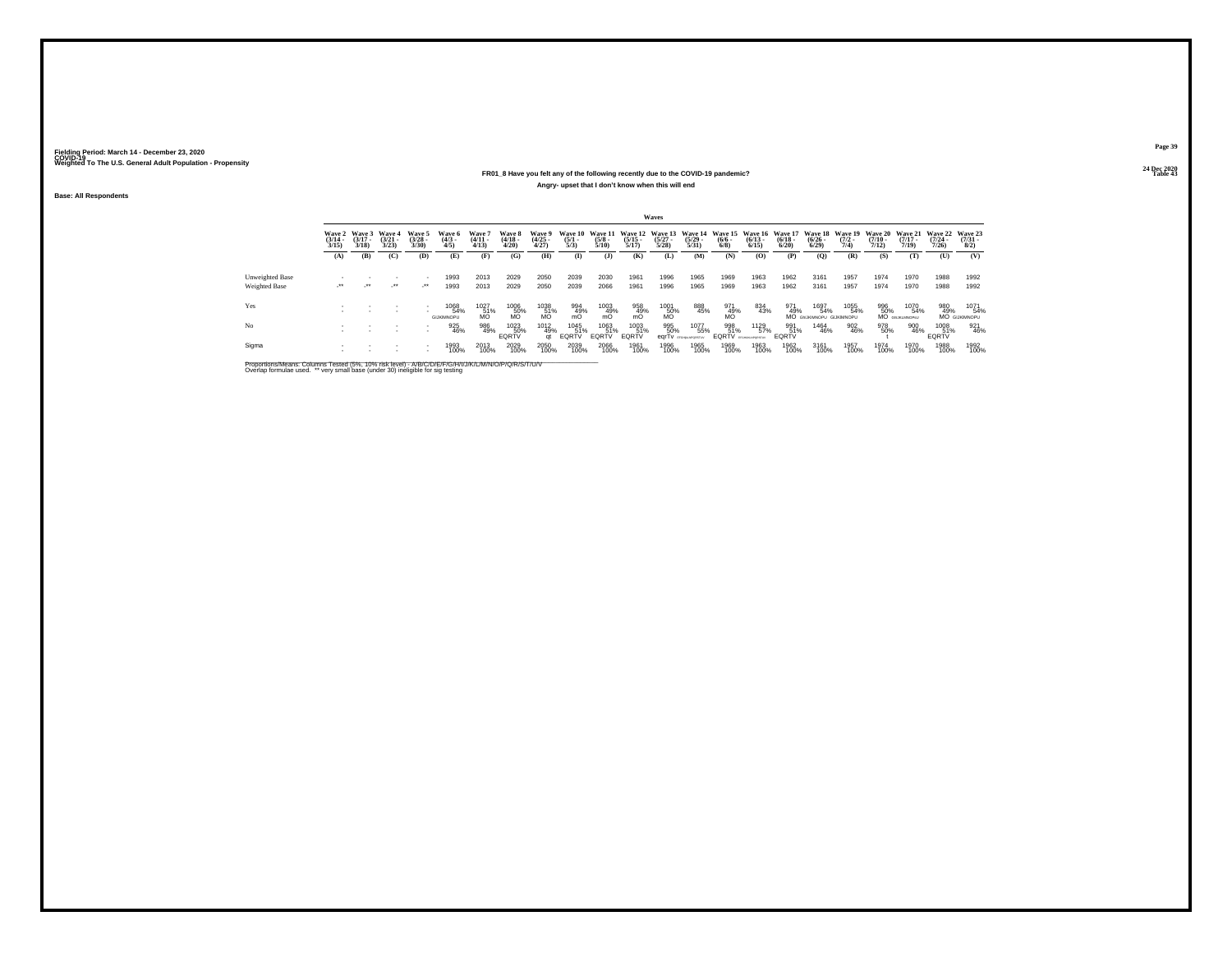#### **24 Dec 2020FR01\_9 Have you felt any of the following recently due to the COVID-19 pandemic?Table 44 Table 44 Table 44 Table 44 Table 44 Table 44 Table 44 Table 44 Table 44 Annoyed- by lack of personal space and the inability to get away from my family**

**Base: All Respondents**

|                 |                       |                                        |                                |                                |                              |                                |                                        |                                |                                |                                 |                       | Waves                                            |                            |                           |                                                  |                      |                                         |                     |                                         |                                         |                                          |                     |
|-----------------|-----------------------|----------------------------------------|--------------------------------|--------------------------------|------------------------------|--------------------------------|----------------------------------------|--------------------------------|--------------------------------|---------------------------------|-----------------------|--------------------------------------------------|----------------------------|---------------------------|--------------------------------------------------|----------------------|-----------------------------------------|---------------------|-----------------------------------------|-----------------------------------------|------------------------------------------|---------------------|
|                 | $\frac{(3/14)}{3/15}$ | Wave 2 Wave 3<br>$\frac{(3/17)}{3/18}$ | Wave 4<br>$\binom{3/21}{3/23}$ | Wave 5<br>$\binom{3/28}{3/30}$ | Wave 6<br>$\binom{4/3}{4/5}$ | Wave?<br>$\frac{(4/11)}{4/13}$ | Wave 8<br>$\frac{(4/18 - 4/28)}{4/20}$ | Wave 9<br>$\binom{4/25}{4/27}$ | Wave 10<br>$\frac{(5/1)}{5/3}$ | Wave 11<br>$\frac{(5/8)}{5/10}$ | $\frac{(5/15)}{5/17}$ | Wave 12 Wave 13 Wave 14<br>$\frac{(5/27)}{5/28}$ | $\frac{(5/29)}{5/31}$      | $\frac{(6/6 - 6)}{(6/8)}$ | Wave 15 Wave 16 Wave 17<br>$\frac{(6/13)}{6/15}$ | $\binom{6/18}{6/20}$ | Wave 18 Wave 19<br>$\binom{6/26}{6/29}$ | $\frac{(7/2)}{7/4}$ | <b>Wave 20</b><br>$\frac{(7/10)}{7/12}$ | <b>Wave 21</b><br>$\frac{(7/17)}{7/19}$ | Wave 22 Wave 23<br>$\frac{(7/24)}{7/26}$ | $\binom{7/31}{8/2}$ |
|                 | (A)                   | (B)                                    | (C)                            | (D)                            | (E)                          | (F)                            | (G)                                    | (H)                            | $\bf{I}$                       | (1)                             | (K)                   | (L)                                              | (M)                        | (N)                       | (O)                                              | (P)                  | (0)                                     | (R)                 | (S)                                     | (T)                                     | $\sigma$                                 | (V)                 |
| Unweighted Base |                       |                                        |                                | $\overline{\phantom{a}}$       | 1993                         | 2013                           | 2029                                   | 2050                           | 2039                           | 2030                            | 1961                  | 1996                                             | 1965                       | 1969                      | 1963                                             | 1962                 | 3161                                    | 1957                | 1974                                    | 1970                                    | 1988                                     | 1992                |
| Weighted Base   | $\cdot$               | $\rightarrow$                          | $\mathcal{L}^{\bullet\bullet}$ | $\mathcal{L}^{\bullet\bullet}$ | 1993                         | 2013                           | 2029                                   | 2050                           | 2039                           | 2066                            | 1961                  | 1996                                             | 1965                       | 1969                      | 1963                                             | 1962                 | 3161                                    | 1957                | 1974                                    | 1970                                    | 1988                                     | 1992                |
| Yes             |                       |                                        |                                |                                | 649<br>33%                   | 650<br>32%<br>m                | 643<br>32%                             | 695<br>34%<br>LMopsV           | 666<br>33%<br>Mv               | 657<br>32%<br>m                 | 617<br>31%            | 603<br>30%                                       | 563<br>29%                 | 646<br>33%<br>Mv          | 596<br>30%                                       | 604<br>31%           | 1094<br>35%<br>gkLMOPStUV               | 634<br>32%<br>m     | 598<br>30%                              | 621<br>32%                              | 615<br>31%                               | 589<br>30%          |
| No              |                       |                                        |                                | $\overline{\phantom{a}}$       | 1344<br>67%                  | 1363<br>68%                    | 1386<br>68%                            | 1355<br>66%                    | 1373<br>67%                    | 1409<br>68%                     | 1344<br>69%           | 1393<br>70%                                      | 1402<br>71%<br>HQ EfHIINQr | 1323<br>67%               | 1367<br>70%<br>hQ                                | 1358<br>69%<br>hŐ    | 2067<br>65%                             | 1323<br>68%         | 1376<br>70%<br>hQ                       | 1349<br>68%                             | 1373<br>69%<br>Ö                         | 1403<br>70%<br>HinQ |
| Sigma           |                       |                                        |                                |                                | 1993<br>100%                 | 2013<br>100%                   | 2029<br>100%                           | 2050<br>100%                   | 2039<br>100%                   | 2066<br>100%                    | 1961<br>100%          | 1996<br>100%                                     | 1965<br>100%               | 1969<br>100%              | 1963<br>100%                                     | 1962<br>100%         | 3161<br>100%                            | 1957<br>100%        | 1974<br>100%                            | 1970<br>100%                            | 1988<br>100%                             | 1992<br>100%        |

Proportions/Means: Columns Tested (5%, 10% risk level) - A/B/C/D/E/F/G/H/I/J/K/L/M/N/O/P/Q/R/S/T/U/V<br>Overlap formulae used. \*\* very small base (under 30) ineligible for sig testing

**Page 4024 Dec 2020<br>Table 44**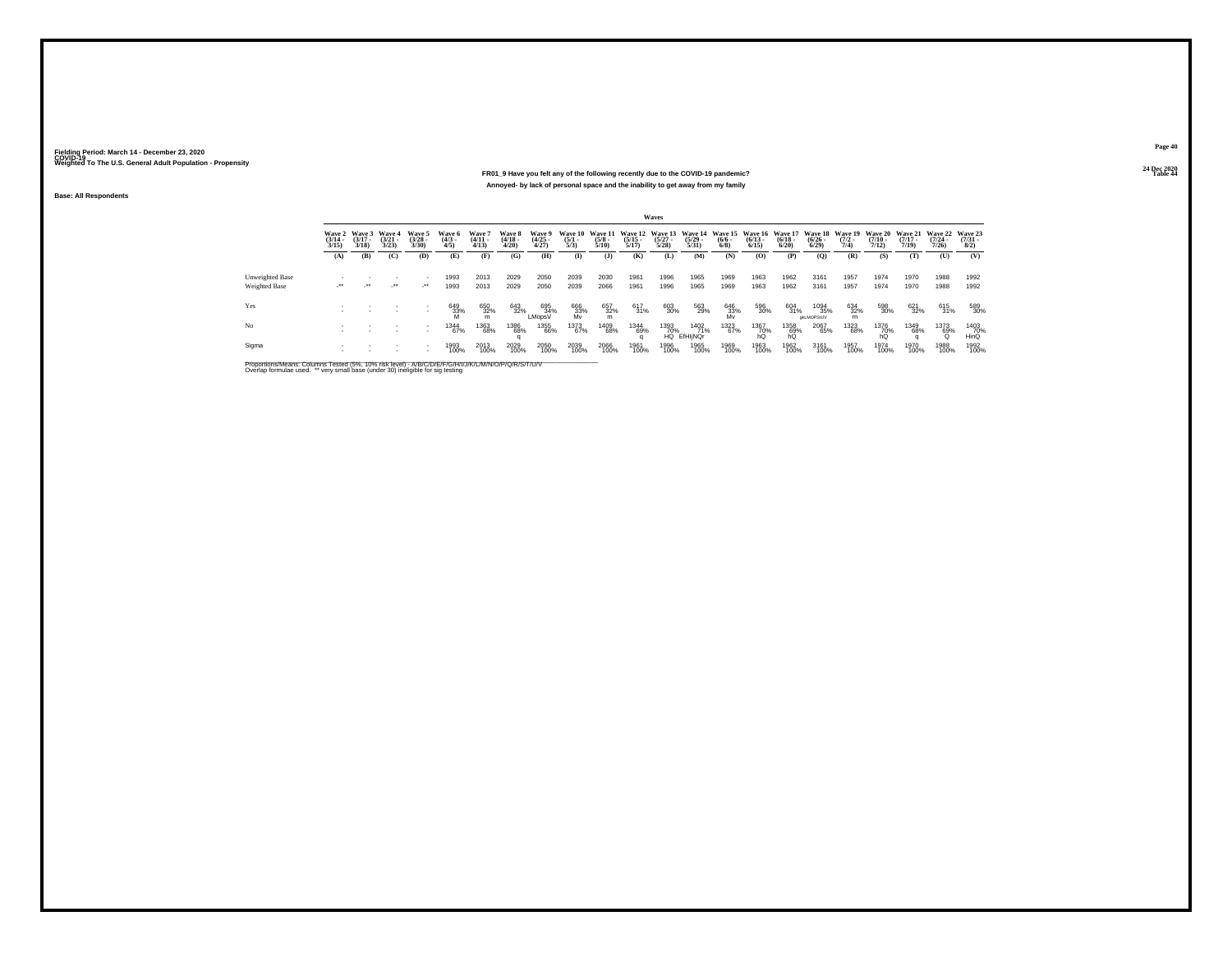#### **24 Dec 2020FR01\_10 Have you felt any of the following recently due to the COVID-19 pandemic?Table 45 Table 45 Table 45 Table 45 Table 45 Table 45 Fear- that my kids are missing out on learning**

**Base: Parent**

|                 |                                        |                                 |                                 |                                |                              |                                 |                                 |                                |                                |                                                 |                       | Waves                 |                                                                          |                           |                       |                       |                       |                                        |                                         |                                         |                                             |                                                                |
|-----------------|----------------------------------------|---------------------------------|---------------------------------|--------------------------------|------------------------------|---------------------------------|---------------------------------|--------------------------------|--------------------------------|-------------------------------------------------|-----------------------|-----------------------|--------------------------------------------------------------------------|---------------------------|-----------------------|-----------------------|-----------------------|----------------------------------------|-----------------------------------------|-----------------------------------------|---------------------------------------------|----------------------------------------------------------------|
|                 | <b>Wave 2</b><br>$\frac{(3/14)}{3/15}$ | Wave 3<br>$\frac{(3/17)}{3/18}$ | Wave 4<br>$\frac{(3/21)}{3/23}$ | Wave 5<br>$\binom{3/28}{3/30}$ | Wave 6<br>$\binom{4/3}{4/5}$ | Wave 7<br>$\frac{(4/11)}{4/13}$ | Wave 8<br>$\frac{(4/18)}{4/20}$ | Wave 9<br>$\binom{4/25}{4/27}$ | Wave 10<br>$\frac{(5/1)}{5/3}$ | <b>Wave 11</b><br>$\frac{(5/8)}{5/10}$          | $\frac{(5/15)}{5/17}$ | $\frac{(5/27)}{5/28}$ | Wave 12 Wave 13 Wave 14 Wave 15 Wave 16 Wave 17<br>$\frac{(5/29)}{5/31}$ | $\frac{(6/6 - 6)}{(6/8)}$ | $\frac{(6/13)}{6/15}$ | $\frac{(6/18)}{6/20}$ | $\frac{(6/26)}{6/29}$ | Wave 18 Wave 19<br>$\frac{(7/2)}{7/4}$ | <b>Wave 20</b><br>$\frac{(7/10)}{7/12}$ | <b>Wave 21</b><br>$\frac{(7/17)}{7/19}$ | <b>Wave 22</b><br>$\frac{(7/24 - 7)}{7/26}$ | Wave 23<br>$\frac{(7/31 - 1)}{8/2}$                            |
|                 | (A)                                    | (B)                             | (C)                             | (D)                            | (E)                          | (F)                             | (G)                             | (H)                            | $\mathbf{I}$                   | $($ J $)$                                       | (K)                   | (L)                   | (M)                                                                      | (N)                       | (O)                   | (P)                   | (Q)                   | (R)                                    | (S)                                     | (T)                                     | (U)                                         | (V)                                                            |
| Unweighted Base |                                        |                                 |                                 |                                |                              |                                 |                                 |                                | 1183                           | 1121                                            | 1159                  | 1115                  | 1108                                                                     | 1166                      | 1133                  | 1140                  | 1856                  | 1180                                   | 1170                                    | 1193                                    | 1200                                        | 1200                                                           |
| Weighted Base   | $\cdot$                                | $\cdot$                         | $\cdot$                         | $\cdot$                        | $\cdot$                      | $\lambda$                       | $\cdot$                         | $\cdot$                        | 1188                           | 1147                                            | 1161                  | 1093                  | 1107                                                                     | 1141                      | 1148                  | 1147                  | 1782                  | 1099                                   | 1146                                    | 1127                                    | 1200                                        | 1187                                                           |
| Yes             |                                        |                                 |                                 |                                |                              |                                 |                                 | $\sim$                         | $^{506}_{~43\%}$               | $^{426}_{37\%}$                                 | 509<br>44%<br>JM      | 435<br>40%            | 394<br>36%                                                               | 456<br>40%                | 455<br>40%            | $\frac{500}{44\%}$    | 762<br>43%<br>JM      | 445<br>40%<br>m                        | 462<br>40%                              | 538<br>48%<br>M IJLMNOGRSV JLMNORSV     | 554<br>46%                                  | $\begin{array}{c} 495 \\ 42\% \\ \hline \text{IM} \end{array}$ |
| No              |                                        |                                 |                                 |                                |                              |                                 |                                 |                                | 682<br>57%                     | <sup>722</sup> <sub>63%</sub><br><b>IKPOTUV</b> | 652<br>56%            | 658<br>60%            | 713<br>64%<br>TU IKnPOrsTUV                                              | 685<br>60%<br>TU          | 693<br>60%<br>TU      | 648<br>56%            | 1019<br>57%           | 654<br>60%<br>TU                       | 683<br>60%<br>TU                        | 589<br>52%                              | 647<br>54%                                  | $^{692}_{\substack{58\%\\ \text{Tu}}}$                         |
| Sigma           |                                        |                                 |                                 |                                |                              |                                 |                                 |                                | 1188<br>100%                   | <sup>1147</sup><br>100%                         | 1161<br>100%          | 1093<br>100%          | 1107<br>100%                                                             | <sup>1141</sup><br>100%   | 1148<br>100%          | 1147<br>100%          | 1782<br>100%          | 1099<br>100%                           | 1146<br>100%                            | <sup>1</sup> 127<br>100%                | 1200<br>100%                                | 1187<br>100%                                                   |

Proportions/Means: Columns Tested (5%, 10% risk level) - A/B/C/D/E/F/G/H/I/J/K/L/M/N/O/P/Q/R/S/T/U/V<br>Overlap formulae used. \*\* very small base (under 30) ineligible for sig testing

**Page 41**24 Dec 2020<br>Table 45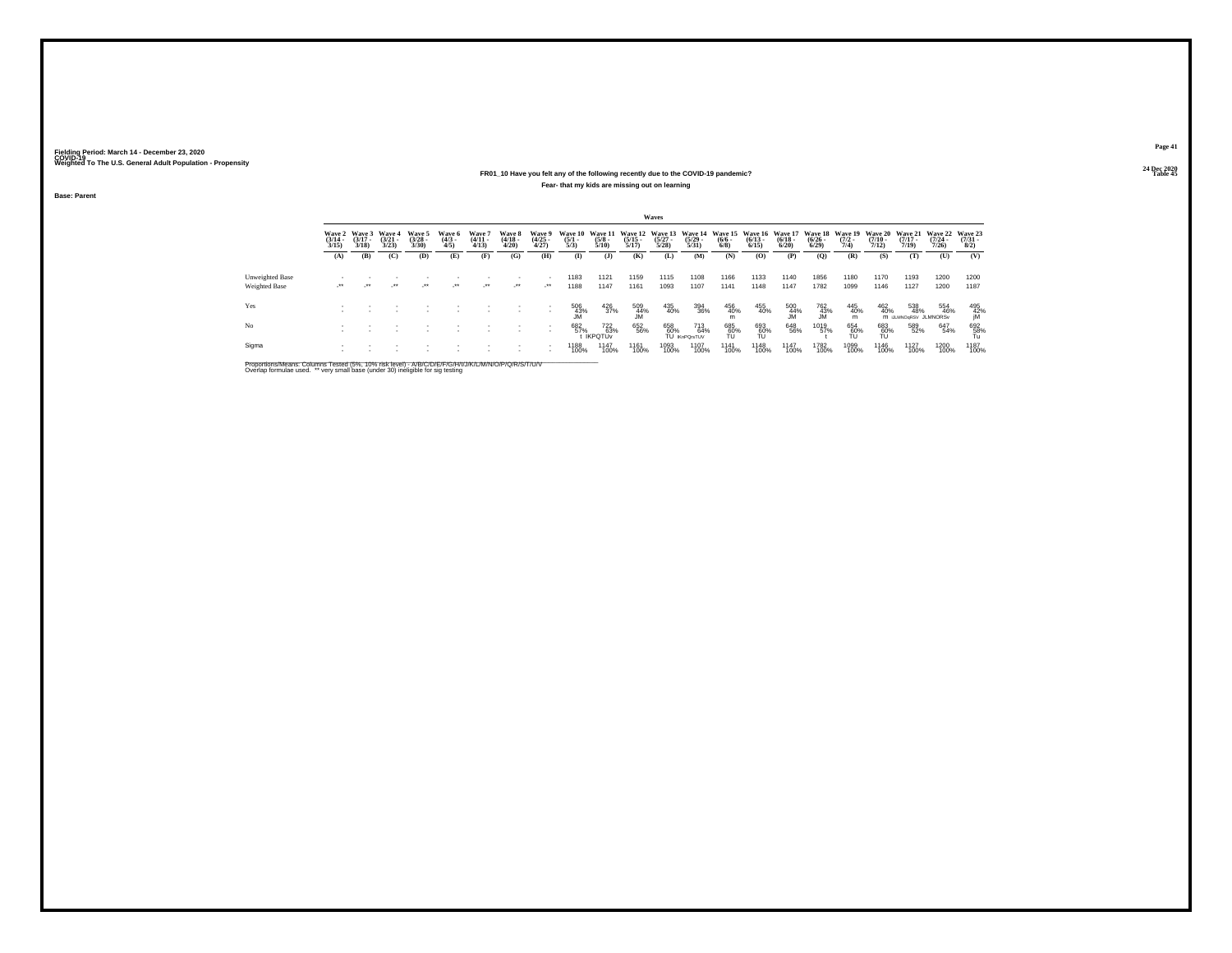#### **24 Dec 2020FR01\_11 Have you felt any of the following recently due to the COVID-19 pandemic?Table 46 Table 46 Table 46 Table 46 Table 46 Table 46 Table 46 Table 46 Thankful - for the sacrifices that the American people have made for coronavirus**

**Base: All Respondents**

|                      |                                 |                                 |                                 |                                |                              |                               |                                 |                                |                                |                                |                                                                                                                                  | <b>Waves</b>          |                       |                             |                                 |                           |                               |                     |                                 |                            |                            |                             |
|----------------------|---------------------------------|---------------------------------|---------------------------------|--------------------------------|------------------------------|-------------------------------|---------------------------------|--------------------------------|--------------------------------|--------------------------------|----------------------------------------------------------------------------------------------------------------------------------|-----------------------|-----------------------|-----------------------------|---------------------------------|---------------------------|-------------------------------|---------------------|---------------------------------|----------------------------|----------------------------|-----------------------------|
|                      | Wave 2<br>$\frac{(3/14)}{3/15}$ | Wave 3<br>$\frac{(3/17)}{3/18}$ | Wave 4<br>$\frac{(3/21)}{3/23}$ | Wave 5<br>$\binom{3/28}{3/30}$ | Wave 6<br>$\binom{4/3}{4/5}$ | Wave?<br>$\frac{(4/11}{4/13}$ | Wave 8<br>$\frac{(4/18)}{4/20}$ | Wave 9<br>$\binom{4/25}{4/27}$ | Wave 10<br>$\frac{(5/1)}{5/3}$ | $\frac{(5/8)}{5/10}$           | Wave 11 Wave 12 Wave 13 Wave 14 Wave 15 Wave 16 Wave 17 Wave 18 Wave 19 Wave 20 Wave 21 Wave 22 Wave 23<br>$\frac{(5/15)}{5/17}$ | $\frac{(5/27)}{5/28}$ | $\frac{(5/29)}{5/31}$ | $\frac{(6/6 - 6)}{(6/8)}$   | $\frac{(6/13)}{6/15}$           | $\frac{(6/18)}{6/20}$     | $\frac{(6/26 - 6)}{6/29}$     | $\frac{(7/2)}{7/4}$ | $\frac{(7/10)}{7/12}$           | $\frac{(7/17)}{7/19}$      | $\frac{(7/24)}{7/26}$      | $\binom{7/31}{8/2}$         |
|                      | (A)                             | (B)                             | (C)                             | (D)                            | (E)                          | (F)                           | (G)                             | (H)                            | (I)                            | $($ $)$                        | (K)                                                                                                                              | (L)                   | (M)                   | (N)                         | (O)                             | (P)                       | (Q)                           | (R)                 | (S)                             | (T)                        | (U)                        | (V)                         |
| Unweighted Base      |                                 |                                 |                                 |                                |                              |                               |                                 |                                |                                | $\sim$                         | 1961                                                                                                                             | 1996                  | 1965                  | 1969                        | 1963                            | 1962                      | 3161                          | 1957                | 1974                            | 1970                       | 1988                       | 1992                        |
| <b>Weighted Base</b> | $\cdot$                         | $\sim$                          | $\cdot$                         | $\star$                        | $\rightarrow$                | $\cdot$                       | $\cdot$                         | $\cdot$                        | $\cdot$                        | $\mathcal{L}^{\bullet\bullet}$ | 1961                                                                                                                             | 1996                  | 1965                  | 1969                        | 1963                            | 1962                      | 3161                          | 1957                | 1974                            | 1970                       | 1988                       | 1992                        |
| Yes                  |                                 |                                 |                                 |                                |                              |                               |                                 |                                |                                |                                | 1549<br>79%<br>MOPRSTUV MnOPRSTUV                                                                                                | 1581<br>79%           | 1484<br>76%           | 1505<br>76%<br>OStuV OPSTUV | 1345<br>69%                     | $\frac{1428}{73\%}$       | 2431<br>77%<br>Os OPSTUV      | 1470<br>75%<br>OSv  | 1367<br>69%                     | 1421<br>72%                | 1433<br>72%                | 1433<br>72%                 |
| No                   |                                 |                                 |                                 |                                |                              |                               |                                 |                                |                                | $\sim$                         | $^{412}_{21\%}$                                                                                                                  | 415<br>21%            | 481<br>24%            | 464<br>24%                  | 618<br>31%<br><b>KLMNPORtuv</b> | 534<br>27%<br><b>KLNQ</b> | <sup>730</sup> <sub>23%</sub> | 487<br>25%          | 607<br>31%<br><b>KL KLMNpQR</b> | 549<br>28%<br><b>KLmNQ</b> | 555<br>28%<br><b>KLmNQ</b> | 559<br>28%<br><b>KLMNOr</b> |
| Sigma                |                                 |                                 |                                 |                                |                              |                               |                                 |                                |                                |                                | 1961<br>100%                                                                                                                     | 1996<br>100%          | 1965<br>100%          | 1969<br>100%                | 1963<br>100%                    | 1962<br>100%              | 3161<br>100%                  | 1957<br>100%        | 1974<br>100%                    | 1970<br>100%               | 1988<br>100%               | 1992<br>100%                |

Proportions/Means: Columns Tested (5%, 10% risk level) - A/B/C/D/E/F/G/H/I/J/K/L/M/N/O/P/Q/R/S/T/U/V<br>Overlap formulae used. \*\* very small base (under 30) ineligible for sig testing

**Page 42**24 Dec 2020<br>Table 46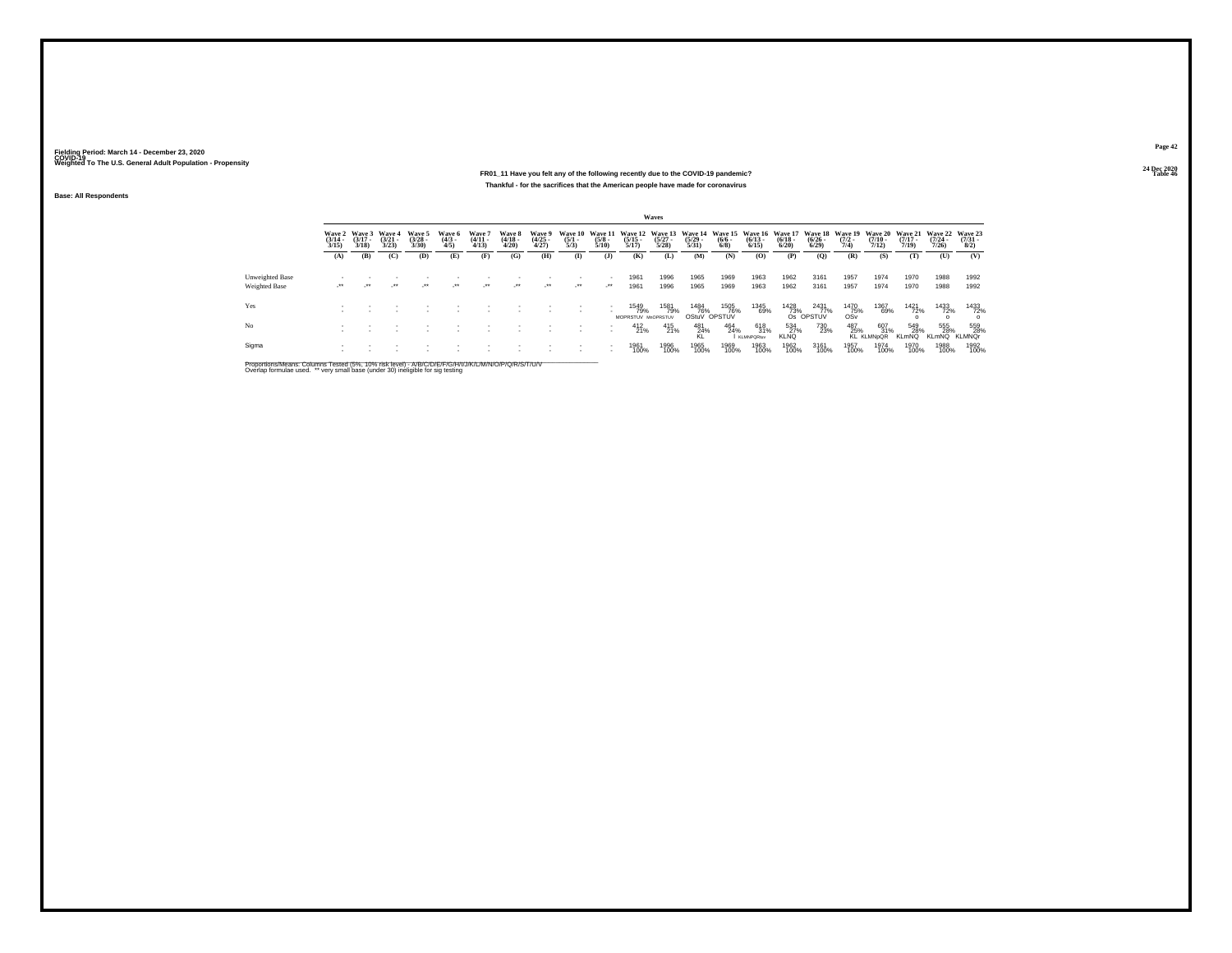#### **24 Dec 2020FR05 How much would you say you miss each of the following during this time of virus-related restrictions?Summary Of A Lot/Somewhat**

**Base: All Respondents**

|                                                                   |                                  |                           |                                 |                                |                               |                               |                                                    |                                         |                                       |                                 |                                  | Waves                               |                                  |                                     |                              |                              |                                  |                                   |                               |                                  |                                                                                        |                                                           |
|-------------------------------------------------------------------|----------------------------------|---------------------------|---------------------------------|--------------------------------|-------------------------------|-------------------------------|----------------------------------------------------|-----------------------------------------|---------------------------------------|---------------------------------|----------------------------------|-------------------------------------|----------------------------------|-------------------------------------|------------------------------|------------------------------|----------------------------------|-----------------------------------|-------------------------------|----------------------------------|----------------------------------------------------------------------------------------|-----------------------------------------------------------|
|                                                                   | <b>Wave 2</b><br>(3/14 -<br>3/15 | Wave 3<br>(3/17 -<br>3/18 | Wave 4<br>$\frac{(3/21)}{3/23}$ | Wave 5<br>$\binom{3/28}{3/30}$ | Wave 6<br>$\frac{(4/3)}{4/5}$ | Wave 7<br>$(4/11 -$<br>4/13   | <b>Wave 8</b><br>$\frac{(4/18)}{4/20}$             | <b>Wave 9</b><br>$\binom{4/25}{4/27}$   | Wave 10<br>$\frac{(5/1)}{5/3}$        | Wave 11<br>$\frac{(5/8)}{5/10}$ | Wave 12<br>$\frac{(5/15)}{5/17}$ | Wave 13<br>$\frac{(5/27)}{5/28}$    | Wave 14<br>$\frac{(5/29)}{5/31}$ | Wave 15<br>$(6/6 -$<br>$6/8$ )      | Wave 16<br>$(6/13 -$<br>6/15 | Wave 17<br>$(6/18 -$<br>6/20 | Wave 18<br>$\frac{(6/26)}{6/29}$ | Wave 19<br>$\frac{(7/2)}{7/4}$    | Wave 20<br>$(7/10 -$<br>7/12) | Wave 21<br>$\frac{(7/17)}{7/19}$ | Wave 22<br>$\frac{(7/24 - 7)}{7/26}$                                                   | Wave 23<br>$\binom{7/31}{8/2}$                            |
|                                                                   | (A)                              | (B)                       | (C)                             | (D)                            | (E)                           | (F)                           | (G)                                                | (H)                                     | $\Phi$                                | $\mathbf{I}$                    | (K)                              | (L)                                 | (M)                              | (N)                                 | (0)                          | (P)                          | (0)                              | (R)                               | (S)                           | (T)                              | (U)                                                                                    | (V)                                                       |
| Unweighted Base<br>Weighted Base                                  |                                  | $\cdot$                   | $\bullet\,\bullet$              | $\overline{\phantom{a}}$       | $\ddot{\phantom{1}}$          | 2013<br>2013                  | 2029<br>2029                                       | 2050<br>2050                            | 2039<br>2039                          | 2030<br>2066                    | 1961<br>1961                     | 1996<br>1996                        | 1965<br>1965                     | 1969<br>1969                        | 1963<br>1963                 | 1962<br>1962                 | 3161<br>3161                     | 1957<br>1957                      | 1974<br>1974                  | 1970<br>1970                     | 1988<br>1988                                                                           | 1992<br>1992                                              |
| Traveling on an airplane                                          |                                  |                           |                                 |                                |                               | 707<br>35%                    | 737<br>36%                                         | 758<br>37%                              | 828<br>41%<br>FĠĥ                     | 815<br>39%                      | 807<br>41%<br>FGH                | 828<br>41%<br>FGH                   | 765<br>39%                       | 792<br>40%<br>FGh                   | 754<br>38%                   | 824<br>42%<br>FGHO           | 1314<br>42%                      | 833<br>43%<br>FGHO FGHmO          | 808                           | 883<br>45%<br>41% 45             | 792<br>40%<br>Fq                                                                       | 847<br>43%<br>FGHmO                                       |
| Going to a movie theatre                                          |                                  |                           |                                 |                                |                               | 893<br>44%                    | 972<br>48%                                         | 992 <sub>48</sub> %                     | 993<br>49%<br>F                       | 989<br>48%                      | $\frac{904}{46\%}$               | 977<br>49%                          | $\frac{956}{49\%}$               | $1005$<br>$51\%$<br><b>FKos</b>     | 928<br>47%                   | 1002<br>51%<br><b>FKos</b>   | 1528<br>48%<br>Ŧ.                | 961<br>49%<br>F                   | 929 47%                       | 9826<br>FK <sup>1</sup>          | 995<br>50%<br><b>Fk</b>                                                                | 1017<br>51%<br>FKos                                       |
| Shopping in stores                                                |                                  |                           |                                 |                                |                               | 1341<br>67%<br>OsV            | $1381$ 68%<br>MOStUV                               | $^{1399}_{68\%}$<br>MOStUV              | $^{1394}_{68\%}$<br>MOStUV framorsTuv | $1445$<br>$70\%$                | 1298<br>66%                      | 1376<br>69%<br>Ov MOrSTUV           | $^{1254}_{64\%}$                 | 1316<br>67%<br>OsV                  | $1211$<br>62%                | 1332<br>68%<br>MOSuV MOSTUV  | 2168<br>69%                      | 1284<br>66%<br>$\Omega$           | $^{1246}_{63\%}$              | $\substack{1273 \\ 65\%}$        | $\substack{1275 \\ 64\%}$                                                              | 1251<br>63%                                               |
| Working from the office                                           |                                  |                           |                                 |                                |                               | 621<br>31%                    | 666<br>33%                                         | 694<br>34%<br>fLs                       | 683<br>34%                            | 680<br>33%                      | 609<br>31%                       | 602<br>30%                          | 622<br>32%                       | 675<br>$34%$<br>fkLs                | 663<br>34%                   | 670<br>34%<br>fLs            | 1104<br>b<br>FKLmSv              | 647<br>33%                        | 603<br>31%                    | $\substack{648 \\ 33\%}$         | 678<br>34%<br>fLs                                                                      | 627<br>31%                                                |
| Attending events like<br>concerts, theatre and<br>sporting events |                                  |                           |                                 |                                |                               | 916<br>46%                    | 984<br>49%                                         | $1072 \atop 52\%$<br>Fgo                | 1069<br>52%<br>FĞo                    | $^{1033}_{50\%}$<br>Ŧ           | 988<br>50%                       | $1091$ <sub>55%</sub><br>F FGJKMnOQ | 971<br>49%                       | $1011$ <sub>51%</sub><br>Е          | 962 %                        | 1093<br>56%<br>f FGNJKMNOGr  | $^{1604}_{51\%}$<br>Ē            | $1021$ <sub>52%</sub><br>Fq       | $1037$<br>$53\%$<br>Fgo       | 1060<br>54%<br>FGIMO             | 1050<br>53%                                                                            | 1088<br>FGo FGJKMnOQ                                      |
| Dining out at a<br>restaurant/bar                                 |                                  |                           |                                 |                                |                               | <sup>1405</sup> 70%           | 1492<br>74%<br><b>FOSU</b>                         | $\frac{1523}{74\%}$<br>FmOrSU FkmOgrSUv | $1521$<br>$75%$                       | $^{1493}_{72\%}$<br>s           | 1402<br>71%                      | 1509<br>76%<br><b>FIKMOGRStUV</b>   | 1400<br>71%                      | $1461$<br>$74%$<br>FOrSU            | $^{1364}_{69\%}$             | 1457<br>74%<br>FmOrŚU        | $^{2273}_{72\%}$<br>s            | $\frac{1389}{71\%}$               | $1358$<br>69%                 | $\frac{1423}{72\%}$<br>s         | 1385<br>70%                                                                            | 1426                                                      |
| Watching sports on TV                                             |                                  |                           |                                 |                                |                               | 910<br>45%                    | 909<br>45%                                         | $1017$<br>$50\%$<br>FGimoStV            | 963<br>47%                            | $\substack{955 \\ 46\%}$        | $\frac{932}{48\%}$               | 974<br>49%<br>fGsV                  | 898<br>46%                       | $\frac{948}{48\%}$<br>gv            | 909<br>46%                   | 916<br>47%                   | $\substack{1473 \\ 47\%}$        | $\frac{909}{46\%}$                | 887<br>45%                    | 907<br>46%                       | 959<br>48%<br>qv                                                                       | 888<br>45%                                                |
| Gatherings with friends<br>and family                             |                                  |                           |                                 |                                |                               |                               | 1494 15/3%<br>74% 78% 78% FmOSUv FMnOSUv<br>70% 99 | 78%                                     | 1579<br>77%<br>fOSÚv                  | $\frac{1584}{77\%}$<br>Òs       | $\frac{1502}{77\%}$              | 1608<br>81%<br>OS FALKIMOPORSTLV    | <sup>1473</sup> 75%              | $\frac{1483}{75\%}$<br>$\Omega$     | 1416<br>72%                  | $\frac{1491}{76\%}$          | $\frac{^{2402}}{76\%}$           | 1480<br>76%<br>$\Omega$           | 1450<br>73%                   | $\frac{1503}{76\%}$              | 1471<br>74%                                                                            | 1485<br>75%                                               |
| Going to church                                                   |                                  |                           |                                 |                                |                               | 983<br>49%                    | 958<br>47%                                         | 991<br>48%                              | 1011<br>50%                           | 990<br>48%                      | 972<br>50%                       | 965<br>48%                          | 980<br>50%                       | 978<br>50%                          | 982<br>50%                   | 1000<br>51%<br>gq            | 1505<br>48%                      | 995<br>51%<br>g                   | 1028<br>GhJIQV                | $\substack{994 \\ 50\%}$         | 1008<br>51%<br>g                                                                       | 951<br>48%                                                |
| Going to school or<br>university                                  |                                  |                           |                                 |                                |                               | 488<br>24%                    | 538<br>27%                                         | $^{583}_{28\%}$<br>Е                    | $^{598}_{29\%}$                       | 611/30%<br>Fg                   | 533                              | 575<br>29%                          | 581<br>30%<br>Fq                 | 593<br>30%<br>FĞ                    | 580<br>30%                   | 642/33%<br>Fg FGHijKLmog     | $^{930}_{29\%}$                  | 622%<br>FGhK                      | 602<br>30%<br>FĞK             | 591<br>30%<br>Fg                 | 633<br>32%<br><b>FGhK</b>                                                              | 616<br>31%<br><b>FGK</b>                                  |
| Going to the gym/work out<br>class                                |                                  |                           |                                 |                                |                               | <sup>742</sup> <sub>37%</sub> | 802<br>40%                                         | 838<br>$\frac{41}{5}$                   | 809<br>40%                            | 829 40%                         | 777<br>40%                       | 817<br>41%<br>Fó                    | <sup>767</sup> <sub>39%</sub>    | 813<br>$F_{\text{OS}}^{4\bar{1}\%}$ |                              | $\frac{735}{37\%}$ FgikMOS   | $^{1302}_{41\%}$<br>FOS          | $^{802}_{\substack{41\% \\ F_0}}$ | <sup>746</sup> 38%            | 831                              | 862<br>$F\ddot{\overline{\mathrm{OS}}}^{\%}FgikM\ddot{\overline{\mathrm{OS}}}^{\{3\}}$ | $\begin{array}{r} 848 \\ 43\% \\ \text{FmOS} \end{array}$ |
| Going to a social gathering                                       |                                  |                           |                                 |                                |                               | 1191<br>59%                   | 1188<br>59%                                        | $^{1281}_{62\%}$<br>fG                  | 1297<br>64%<br>FGM                    | $^{1310}_{63\%}$<br><b>FGm</b>  | $^{1242}_{63\%}$                 | $^{1320}_{66\%}$<br>FGm FGMMOORSU   | 1172<br>60%                      | $1220$<br>62%<br>g                  | 1205<br>61%                  | 1256<br>64%<br><b>FGM</b>    | 1991<br>63%<br>FGm               | $\substack{1205 \\ 62\%}$         | 1201 <sub>81%</sub>           | $1244 \over 63\%$<br>FGm         | 1214<br>61%                                                                            | 1277<br>64%<br><b>FGM</b>                                 |
| Going to my local coffee<br>shop'                                 |                                  |                           |                                 |                                |                               | 858<br>43%                    | 940<br>46%<br>fo                                   | 894<br>44%                              | 955<br>47%<br>FhO                     | 988<br>48%<br>FHO <sub>s</sub>  | 933<br>48%<br>FHO <sup>'</sup>   | 969<br>49%<br>FHOgS                 | 892<br>45%                       | 916<br>47%<br>Fo.                   | 840<br>43%                   | 904<br>46%                   | $\substack{1426 \\ 45\%}$        | $\substack{896 \\ 46\%}$          | 876<br>44%                    | $\frac{912}{46\%}$<br>fo         | 911<br>46%                                                                             | $\frac{921}{46\%}$                                        |
| In person celebrations<br>(e.g., birthdays,<br>graduations)       |                                  |                           |                                 |                                |                               |                               |                                                    |                                         |                                       |                                 |                                  |                                     |                                  | 1327<br>67%                         | 1289<br>66%                  | 1362<br>69%                  | 2160<br>68%                      | 1328<br>68%                       | 1317<br>67%                   | 1348<br>68%                      | 1339<br>67%                                                                            | 1376<br>69%<br>$\Omega$                                   |

Proportions/Means: Columns Tested (5%, 10% risk level) - A/B/C/D/E/F/G/H/I/J/K/L/M/N/O/P/Q/R/S/T/U/V<br>Overlap formulae used. \*\* very small base (under 30) ineligible for sig testing

**Page 4324 Dec 2020<br>Table 47** 

**Table 47 Table 47 Table 47 Table 47 Table 47 Table 47 Table 47 Table 47**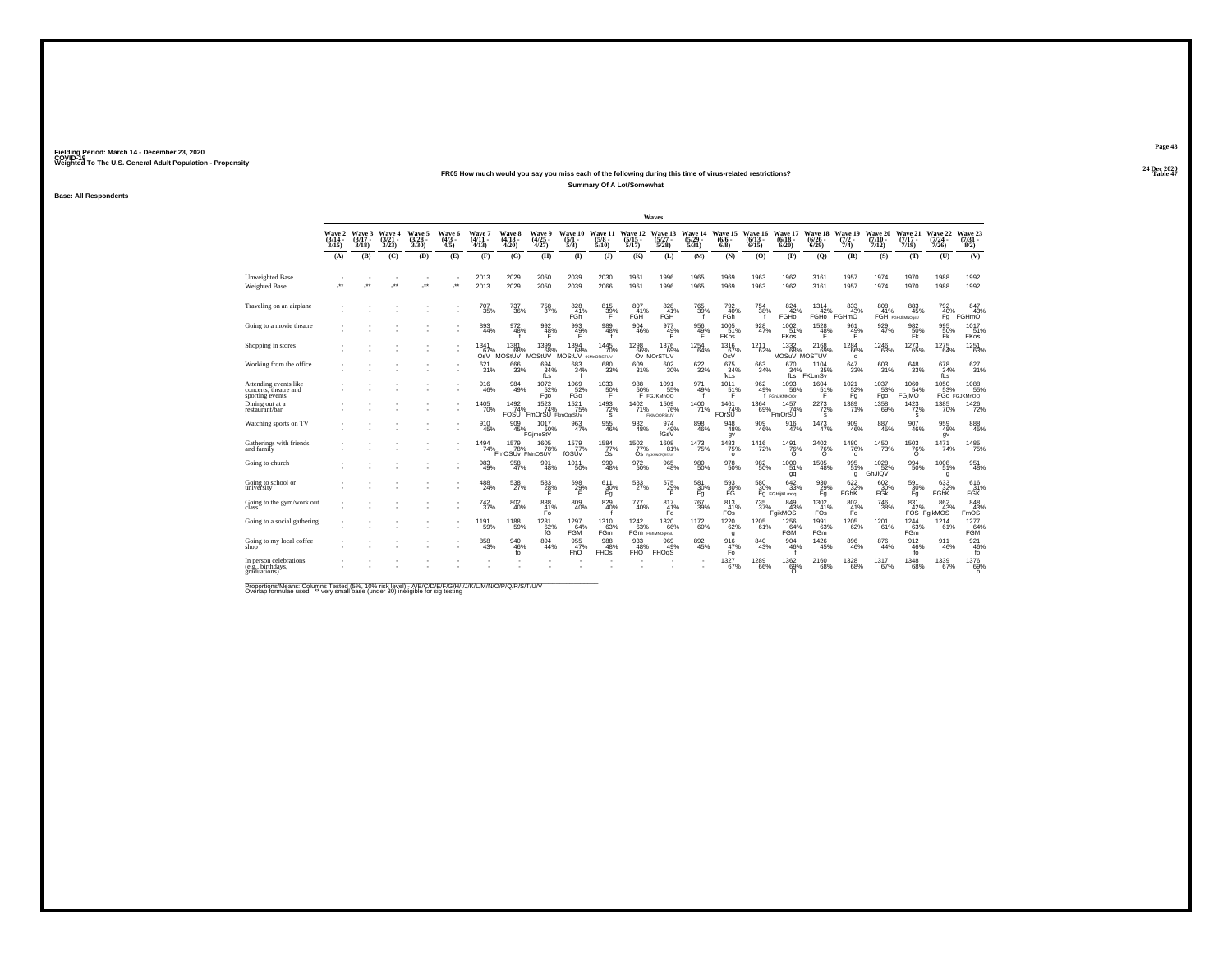## **24 Dec 2020FR05 How much would you say you miss each of the following during this time of virus-related restrictions?Summary Of Not At All/Not Very**

**Base: All Respondents**

|                                                                   |                                    |                             |                                 |                                |                              |                                                     |                                        |                                        |                                |                                 |                                  | <b>Waves</b>                         |                                                 |                                        |                                                         |                              |                                  |                                |                               |                              |                                              |                                         |
|-------------------------------------------------------------------|------------------------------------|-----------------------------|---------------------------------|--------------------------------|------------------------------|-----------------------------------------------------|----------------------------------------|----------------------------------------|--------------------------------|---------------------------------|----------------------------------|--------------------------------------|-------------------------------------------------|----------------------------------------|---------------------------------------------------------|------------------------------|----------------------------------|--------------------------------|-------------------------------|------------------------------|----------------------------------------------|-----------------------------------------|
|                                                                   | <b>Wave 2</b><br>$(3/14 -$<br>3/15 | Wave 3<br>$(3/17 -$<br>3/18 | Wave 4<br>$\frac{(3/21)}{3/23}$ | Wave 5<br>$\binom{3/28}{3/30}$ | Wave 6<br>$\binom{4/3}{4/5}$ | Wave 7<br>$(4/11 -$<br>4/13                         | <b>Wave 8</b><br>$\frac{(4/18)}{4/20}$ | <b>Wave 9</b><br>$\frac{(4/25)}{4/27}$ | Wave 10<br>$\frac{(5/1)}{5/3}$ | Wave 11<br>$\frac{(5/8)}{5/10}$ | Wave 12<br>$\frac{(5/15)}{5/17}$ | Wave 13<br>$\binom{5/27}{5/28}$      | $\frac{(5/29)}{5/31}$                           | Wave 14 Wave 15<br>$(6/6 -$<br>$6/8$ ) | Wave 16<br>$(6/13 -$<br>6/15                            | Wave 17<br>$(6/18 -$<br>6/20 | Wave 18<br>$\frac{(6/26)}{6/29}$ | Wave 19<br>$\frac{(7/2)}{7/4}$ | Wave 20<br>$(7/10 -$<br>7/12  | Wave 21<br>$(7/17 -$<br>7/19 | Wave 22<br>$\frac{(7/24 - 7)}{7/26}$         | Wave 23<br>$(7/31 -$<br>8/2)            |
|                                                                   | (A)                                | (B)                         | (C)                             | (D)                            | (E)                          | (F)                                                 | (G)                                    | (H)                                    | $\Phi$                         | $\mathbf{I}$                    | (K)                              | (L)                                  | (M)                                             | (N)                                    | (0)                                                     | (P)                          | (O)                              | (R)                            | (S)                           | (T)                          | (U)                                          | (V)                                     |
| Unweighted Base<br>Weighted Base                                  | $\ddot{\phantom{0}}$               | $\cdot$                     | $\cdot$                         | $\overline{\phantom{a}}$       | $\cdot$                      | 2013<br>2013                                        | 2029<br>2029                           | 2050<br>2050                           | 2039<br>2039                   | 2030<br>2066                    | 1961<br>1961                     | 1996<br>1996                         | 1965<br>1965                                    | 1969<br>1969                           | 1963<br>1963                                            | 1962<br>1962                 | 3161<br>3161                     | 1957<br>1957                   | 1974<br>1974                  | 1970<br>1970                 | 1988<br>1988                                 | 1992<br>1992                            |
| Traveling on an airplane                                          |                                    |                             |                                 |                                |                              | 1306<br>65%<br>UKLANGPORSTUV IKLNPORSTUV IKLnPORSTV | 1292<br>64%                            | 1292<br>63%                            | 1211<br>59%                    | 1252<br>61%                     | 1154<br>59%                      | 1168<br>59%                          | 1200<br>$\frac{61}{rTv}$                        | 1177<br>60%                            | 1209<br>62%<br>pqRTV                                    | 1138<br>58%                  | 1847<br>58%<br>$\mathbf{r}$      | 1124<br>57%                    | 1166<br>59%                   | 1087<br>55%                  | 1196<br>60%                                  | 1145<br>57%                             |
| Going to a movie theatre                                          |                                    |                             |                                 |                                |                              | 1120<br>56%<br><b>CHILMAPORTUV</b>                  | $^{1057}_{-52\%}$                      | $^{1058}_{-52\%}$                      | 1046<br>51%                    | $^{1077}_{-52\%}$               | $1057$<br>$54\%$<br>NPtuV        | 1019<br>51%                          | 1009<br>51%                                     | 964<br>49%                             | 1035<br>53%<br>npv                                      | 960<br>49%                   | 1633<br>52%                      | $^{996}_{51\%}$                | $1045$<br>53%<br>npv          | $^{988}_{50\%}$              | 993<br>50%                                   | 975<br>49%                              |
| Shopping in stores                                                |                                    |                             |                                 |                                |                              | $672 \atop 33\%$                                    | 648<br>32%                             | $\substack{651 \\ 32\%}$               | 645<br>32%                     | 621<br>30%                      | 663<br>34%                       | 620 31%                              | <sup>711</sup> <sub>36%</sub><br><b>GHIJLPQ</b> | 653<br>33%                             | $^{752}_{38\%}$<br><b>FGHIJKLNPOr</b>                   | 630<br>32%                   | 993<br>31%                       | $673 \atop 34\%$               | 728<br>JI fGHIJLnPQ           | 697<br>35%                   | $^{713}_{36\%}$<br>ahiJLQ GHIJLDQ FGHIJKLNPQ | 741<br>37%                              |
| Working from the office                                           |                                    |                             |                                 |                                |                              | 1392<br>69%<br>hnpQu                                | 1363<br>67%                            | 1356<br>66%                            | 1356<br>66%                    | 1386<br>67%                     | 1352                             | 1394<br>69% 70%<br>nQ HiNoPQU<br>70% | 1343<br>68%<br>q                                | <sup>1294</sup> 66%                    | 1300<br>66%                                             | 1292<br>66%                  | 2057<br>65%                      | 1310<br>67%                    | 1371<br>69%<br>hnpQu          | $\frac{1322}{67\%}$          | 1310<br>66%                                  | 1365<br>69%<br>q                        |
| Attending events like<br>concerts, theatre and<br>sporting events |                                    |                             |                                 |                                |                              | 1097<br>54%<br>HURANGPORSTUV hILPrsTUV              | 1045<br>51%                            | 978<br>48%<br>p                        | $\substack{970 \\ 48\%}$<br>p  | 1033<br>50%<br>LPtV             | 973<br>50%<br>LPV                | $\frac{905}{45\%}$                   | 994<br>51%<br>LPTV                              | 958<br>49%                             | $^{1001}_{51\%}$<br>IPv hiLPsTuV                        | 869<br>44%                   | $\frac{1557}{49\%}$<br>I PV      | $\frac{936}{48\%}$<br>P        | $\frac{937}{47\%}$            | 910<br>46%                   | $\frac{938}{47\%}$                           | 904<br>45%                              |
| Dining out at a<br>restaurant/bar                                 |                                    |                             |                                 |                                |                              | 608<br>30%<br>GHII NP                               | $^{537}_{26\%}$                        | $^{527}_{26\%}$                        | $^{518}_{25\%}$                | $^{573}_{28\%}$                 | 559<br>29%<br>iL                 | 487<br>24%                           | 565<br>29%<br>hiLp                              | 508<br>26%                             | 599<br>31%<br><b>GHILNP</b>                             | 505<br>26%                   | $\frac{888}{28\%}$               | 568                            | 616<br>31%<br>hiLnp GHIjLNPqt | 547<br>28%                   | 603<br>30%<br><b>GHILNP</b>                  | $^{566}_{\hphantom{528\%}}\phantom{00}$ |
| Watching sports on TV                                             |                                    |                             |                                 |                                |                              | 1103<br>55%<br>ΉĪ                                   | 1120<br>55%<br>HLnu                    | $^{1033}_{-50\%}$                      | 1076<br>53%                    | 1112<br>54%<br>h                | 1029<br>52%                      | $\frac{1022}{51\%}$                  | 1067<br>54%<br>h.                               | $1021$<br>$52\%$                       | $1054$<br>$54\%$<br>h                                   | 1046<br>53%                  | 1688<br>53%                      | $\frac{1048}{54\%}$            | 1087<br>55%<br>Ήì             | $^{1063}_{-54\%}$<br>h       | 1029<br>52%                                  | 1104<br>55%<br>HLnu                     |
| Gatherings with friends<br>and family                             |                                    |                             |                                 |                                |                              | $^{519}_{26\%}$                                     | $^{450}_{22\%}$                        | $^{445}_{22\%}$                        | 460<br>23%                     | $^{483}_{-23\%}$                | $^{459}_{23\%}$                  | $\frac{388}{19\%}$                   | $\underset{\text{gHL}}{^{492}}$                 |                                        | 486 547<br>25% 28% hL GHIJKLnPQrT<br>$\frac{547}{28\%}$ | $^{471}_{24\%}$              | $^{759}_{24\%}$                  | 477<br>24%                     | 524<br>GHIjkL <sup>27%</sup>  | $^{467}_{\phantom{4}24\%}$   | 517<br>26%<br>GHIL                           | $\frac{507}{9}$ HiL                     |
| Going to church                                                   |                                    |                             |                                 |                                |                              | 1030<br>51%                                         | 1071<br>53%<br>prSu                    | 1059<br>52%<br>s                       | 1028<br>50%                    | 1076<br>$\frac{52}{S}$          | 989<br>50%                       | 1031<br>52%<br>s                     | 985<br>50%                                      | 991<br>50%                             | 981<br>50%                                              | 962<br>49%                   | 1656<br>52%                      | 962<br>49%                     | 946<br>48%                    | 976<br>50%                   | 980<br>49%                                   | 1041<br>$\frac{52}{5}$ %                |
| Going to school or<br>university                                  |                                    |                             |                                 |                                |                              | <sup>1525</sup> 76%<br>HULMNOPORSTUV                | $\frac{1491}{73\%}$<br>imNoPoRStUV     | $\frac{1467}{72\%}$<br>Pru             | 1441%<br>p                     | 1456<br>$\mathbf{D}$            | $\frac{1428}{73\%}$<br>PRsUV     | $1421$<br>$71%$<br>P                 | 1384<br>70%<br>D                                | <sup>1376</sup> 70%                    | 1383<br>70%<br>p                                        | 1320<br>67%                  | 2231%<br>D                       | $^{1335}_{\  \  \, 68\%}$      | 1372<br>70%                   | 1379<br>70%                  | $^{1355}_{68\%}$                             | 1376<br>69%                             |
| Going to the gym/work out                                         |                                    |                             |                                 |                                |                              | 1271<br>63%<br><b>HILNPORTUV</b>                    | 1227<br>60%<br>pu                      | 1212<br>59%                            | 1230<br>60%<br>pu              | 1237<br>60%                     | 1184<br>60%<br>pu                | 1179<br>59%                          | 1198<br>61%<br>PU <sub>V</sub>                  | $^{1156}_{-59\%}$                      | $1228$<br>63%<br>hINPOrTUV                              | 1113<br>57%                  | 1859<br>59%                      | 1155<br>59%                    | $1228$<br>$-62%$<br>nPaTUV    | 1139<br>58%                  | 1126<br>57%                                  | 1144<br>57%                             |
| Going to a social gathering                                       |                                    |                             |                                 |                                |                              | 822 41%<br><b>NUKLPOTV HUKLAPOTV</b>                | 841<br>41%                             | <sup>769</sup> <sub>38%</sub>          | $\substack{742\\36\%}$         | 756<br>37%                      | 719<br>37%                       | 676<br>34%                           | 793<br>40%<br>ljkLPqtV                          | $\substack{749\\38\%}$                 | <sup>758</sup> <sub>39%</sub>                           | 706<br>36%                   | $^{1170}_{37\%}$                 | $^{752}_{38\%}$                | 773<br>39%                    | 726<br>37%                   | 774<br>39%                                   | 715<br>36%                              |
| Going to my local coffee<br>shop'                                 |                                    |                             |                                 |                                |                              | $1155$<br>57%<br>alJKLNptv                          | 1089<br>54%                            | 1156<br>56%<br>iJKL                    | $\substack{1084 \\ 53\%}$      | $^{1078}_{-52\%}$               | 1028<br>52%                      | $1027 \atop 51\%$                    | 1073<br>55%                                     | $\underset{53\%}{^{1053}}$             | 1123<br>57%<br>alJKLntv                                 | $^{1058}_{-54\%}$            | 1735<br>55%                      | $^{1061}_{-54\%}$              | 1098<br>56%                   | $^{1058}_{-54\%}$            | $1077 \atop 54\%$                            | 1071<br>54%                             |
| In person celebrations<br>(e.g., birthdays,<br>graduations)       |                                    |                             |                                 |                                |                              |                                                     |                                        |                                        |                                |                                 |                                  |                                      |                                                 | 642<br>33%                             | 674<br>34%<br>Ρv                                        | 600<br>31%                   | 1001<br>32%                      | 629<br>32%                     | 657<br>33%                    | 622<br>32%                   | 649<br>33%                                   | 616<br>31%                              |

Proportions/Means: Columns Tested (5%, 10% risk level) - A/B/C/D/E/F/G/H/I/J/K/L/M/N/O/P/Q/R/S/T/U/V<br>Overlap formulae used. \*\* very small base (under 30) ineligible for sig testing

**Page 4424 Dec 2020<br>Table 48** 

**Table 48 Table 48**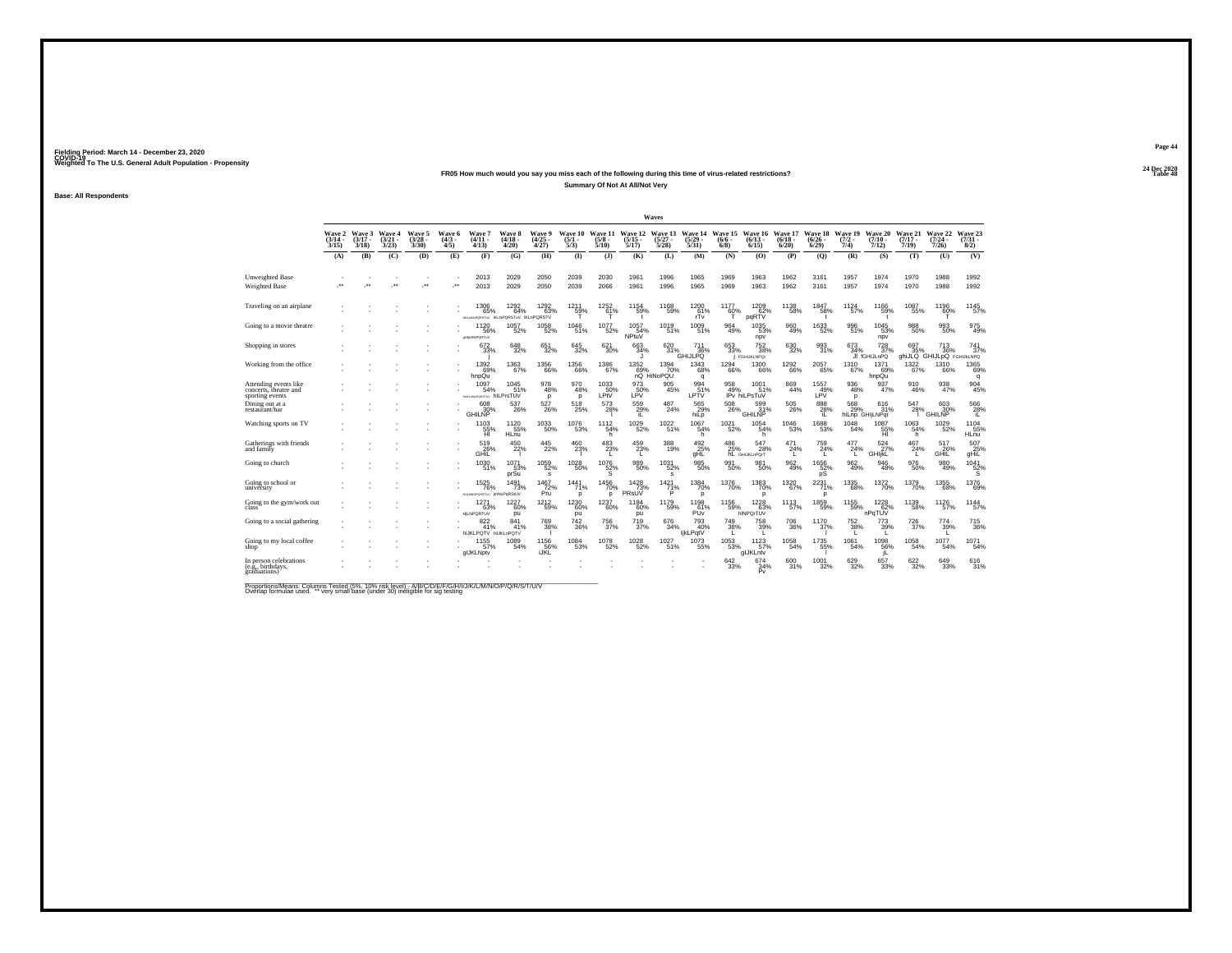### **24 Dec 2020FR05\_1 How much would you say you miss each of the following during this time of virus-related restrictions?**

**Traveling on an airplane**

**Base: All Respondents**

|                                                                                                        |                                 |                                 |                                 |                                 |                               |                                                |                                  |                                      |                                |                                 |                                  | Waves                            |                                  |                                |                                  |                                  |                                    |                                |                                  |                                  |                                  |                                |
|--------------------------------------------------------------------------------------------------------|---------------------------------|---------------------------------|---------------------------------|---------------------------------|-------------------------------|------------------------------------------------|----------------------------------|--------------------------------------|--------------------------------|---------------------------------|----------------------------------|----------------------------------|----------------------------------|--------------------------------|----------------------------------|----------------------------------|------------------------------------|--------------------------------|----------------------------------|----------------------------------|----------------------------------|--------------------------------|
|                                                                                                        | Wave 2<br>$\frac{(3/14)}{3/15}$ | Wave 3<br>$\frac{(3/17)}{3/18}$ | Wave 4<br>$\frac{(3/21)}{3/23}$ | Wave 5<br>$\frac{(3/28)}{3/30}$ | Wave 6<br>$\frac{(4/3)}{4/5}$ | Wave 7<br>$\frac{(4/11)}{4/13}$                | Wave 8<br>$\frac{(4/18)}{4/20}$  | Wave 9<br>$\binom{4/25}{4/27}$       | Wave 10<br>$\frac{(5/1)}{5/3}$ | Wave 1<br>$\frac{(5/8)}{5/10}$  | Wave 12<br>$\frac{(5/15)}{5/17}$ | Wave 13<br>$\frac{(5/27)}{5/28}$ | Wave 14<br>$\frac{(5/29)}{5/31}$ | Wave 15<br>$\frac{(6/6)}{6/8}$ | Wave 16<br>$\frac{(6/13)}{6/15}$ | Wave 17<br>$\frac{(6/18)}{6/20}$ | Wave 18<br>$\frac{(6/26)}{(6/29)}$ | Wave 19<br>$\frac{(7/2)}{7/4}$ | Wave 20<br>$\frac{(7/10)}{7/12}$ | Wave 21<br>$\frac{(7/17)}{7/19}$ | Wave 22<br>$\frac{(7/24)}{7/26}$ | Wave 23<br>$\binom{7/31}{8/2}$ |
|                                                                                                        | (A)                             | (B)                             | (C)                             | (D)                             | (E)                           | (F)                                            | (G)                              | (H)                                  | $\bf (I)$                      | $($ $)$                         | (K)                              | (L)                              | (M)                              | (N)                            | (O)                              | (P)                              | (Q)                                | (R)                            | (S)                              | (T)                              | (U)                              | (V)                            |
| Unweighted Base                                                                                        |                                 |                                 |                                 |                                 |                               | 2013                                           | 2029                             | 2050                                 | 2039                           | 2030                            | 1961                             | 1996                             | 1965                             | 1969                           | 1963                             | 1962                             | 3161                               | 1957                           | 1974                             | 1970                             | 1988                             | 1992                           |
| Weighted Base                                                                                          |                                 |                                 |                                 | ÷                               |                               | 2013                                           | 2029                             | 2050                                 | 2039                           | 2066                            | 1961                             | 1996                             | 1965                             | 1969                           | 1963                             | 1962                             | 3161                               | 1957                           | 1974                             | 1970                             | 1988                             | 1992                           |
| A Lot/Somewhat (Net)                                                                                   |                                 |                                 |                                 |                                 |                               | 707<br>35%                                     | 737<br>36%                       | 758<br>37%                           | 828<br>41%<br>FGh              | 815<br>39%                      | 807<br>41%<br>FGH                | 828<br>41%<br>FGH                | 765<br>39%                       | 792<br>40%<br>FGh <sup>1</sup> | 754<br>38%                       | 824<br>42%<br>FGHo               | 1314<br>42%<br>FGH <sub>0</sub>    | 833<br>43%<br>FGHmO            | 808<br>41%                       | 883<br>45%<br>FGH FGHUMNOSU      | 792<br>$\frac{40}{9}$            | 847<br>43%<br>FGHmO            |
| A lot                                                                                                  |                                 |                                 |                                 |                                 |                               | 301<br>15%                                     | 308<br>15%                       | $\frac{304}{15\%}$                   | 355<br>17%                     | 356<br>17%                      | $^{312}_{16\%}$                  | $\frac{334}{17\%}$               | 372 19%<br><b>FGHKO</b>          | 377<br>19%<br><b>FGHKO</b>     | 296<br>15%                       | 357<br>18%<br>FGHO               | 551<br>17%<br>fho                  | 383<br>20%<br><b>FGHKIO</b>    | 363<br>18%                       | 396<br>20%<br>FGHO FGHijKLOqu    | 337/17%                          | 371<br>19%<br><b>FGHKO</b>     |
| Somewhat                                                                                               |                                 |                                 |                                 |                                 |                               | 406<br>20%                                     | 429<br>21%                       | 454<br>22%                           | 473<br>23%<br>fm               | 459<br>22%                      | 495<br>25%<br><b>FGhjMN</b>      | 494<br>25%<br><b>FGMN</b>        | 392<br>20%                       | $^{415}_{21\%}$                | $^{457}_{23\%}$                  | $^{467}_{24\%}$ FM               | 763<br>24%<br>FgMn                 | 450<br>23%<br>m                | 445<br>23%                       | 488<br><b>FGMN</b>               | 455<br>23%<br>m                  | 476<br>24%<br>FgMn             |
| Not At All/Not Very (Net)                                                                              |                                 |                                 |                                 |                                 |                               | 1306<br>65%<br><b>IN ANONETH IKI NPORSTIAL</b> | 1292<br>64%                      | 1292<br>63%<br><b>IKLOPORSTV</b>     | 1211<br>59%                    | 1252<br>61%                     | 1154<br>59%                      | 1168<br>59%                      | 1200<br>$\frac{61}{rTv}$         | 1177<br>60%                    | 1209<br>62%<br>pqRTV             | 1138<br>58%                      | 1847<br>58%                        | 1124<br>57%                    | 1166<br>59%                      | 1087<br>55%                      | 1196<br>60%                      | 1145<br>57%                    |
| Not very                                                                                               |                                 |                                 |                                 |                                 |                               | 343<br>17%                                     | 405<br>20%<br><b>thMnoPoRSTV</b> | 352<br>17%                           | 360<br>18%                     | $^{422}_{20\%}$<br>PHMNOPORSTWV | 375<br>19%<br>mpRst              | 374<br>19%<br>pŘ                 | $\frac{322}{16\%}$               | 339<br>17%                     | $341$<br>17%                     | 316<br>16%                       | 544<br>17%                         | 305<br>16%                     | 320<br>16%                       | 319<br>16%                       | 347<br>17%                       | 336                            |
| Not at all                                                                                             |                                 |                                 |                                 |                                 |                               | 963<br>48%<br><b>GUILN</b> EPORSTU             | 887<br>44%                       | 940<br>46%<br><b>IKLT</b> IJKLnPOrTV | 852<br>42%                     | 830<br>40%                      | 779<br>40%                       | 794<br>40%                       | 878<br>45%<br>JKLqTV             | 838<br>43%                     | 869<br>44%<br><b>JKLTv</b>       | 822 42%                          | 1303<br>41%                        | 819<br>42%                     | 846<br>43%                       | <sup>768</sup> 39%               | 849<br>43%                       | 809<br>41%                     |
| Sigma                                                                                                  |                                 |                                 |                                 |                                 |                               | 2013<br>100%                                   | 2029<br>100%                     | 2050<br>100%                         | 2039<br>100%                   | 2066<br>100%                    | 1961<br>100%                     | 1996<br>100%                     | 1965<br>100%                     | 1969<br>100%                   | 1963<br>100%                     | 1962<br>100%                     | 3161<br>100%                       | 1957<br>100%                   | 1974<br>100%                     | 1970<br>100%                     | 1988<br>100%                     | 1992<br>100%                   |
| <b>Bronoriona Magne: Columna Tested (59/ 109/ riok love)) AIBIC/DIE/C/NJ/U/AI/MAJ/O/D/O/D/C/T/U/L/</b> |                                 |                                 |                                 |                                 |                               |                                                |                                  |                                      |                                |                                 |                                  |                                  |                                  |                                |                                  |                                  |                                    |                                |                                  |                                  |                                  |                                |

Proportions/Means: Columns Tested (5%, 10% risk level) - A/B/C/D/E/F/G/H/I/J/K/L/M/N/O/P/Q/R/S/T/U/V<br>Overlap formulae used. \*\* very small base (under 30) ineligible for sig testing

**Page 45**24 Dec 2020<br>Table 49

**Table 49 Table 49**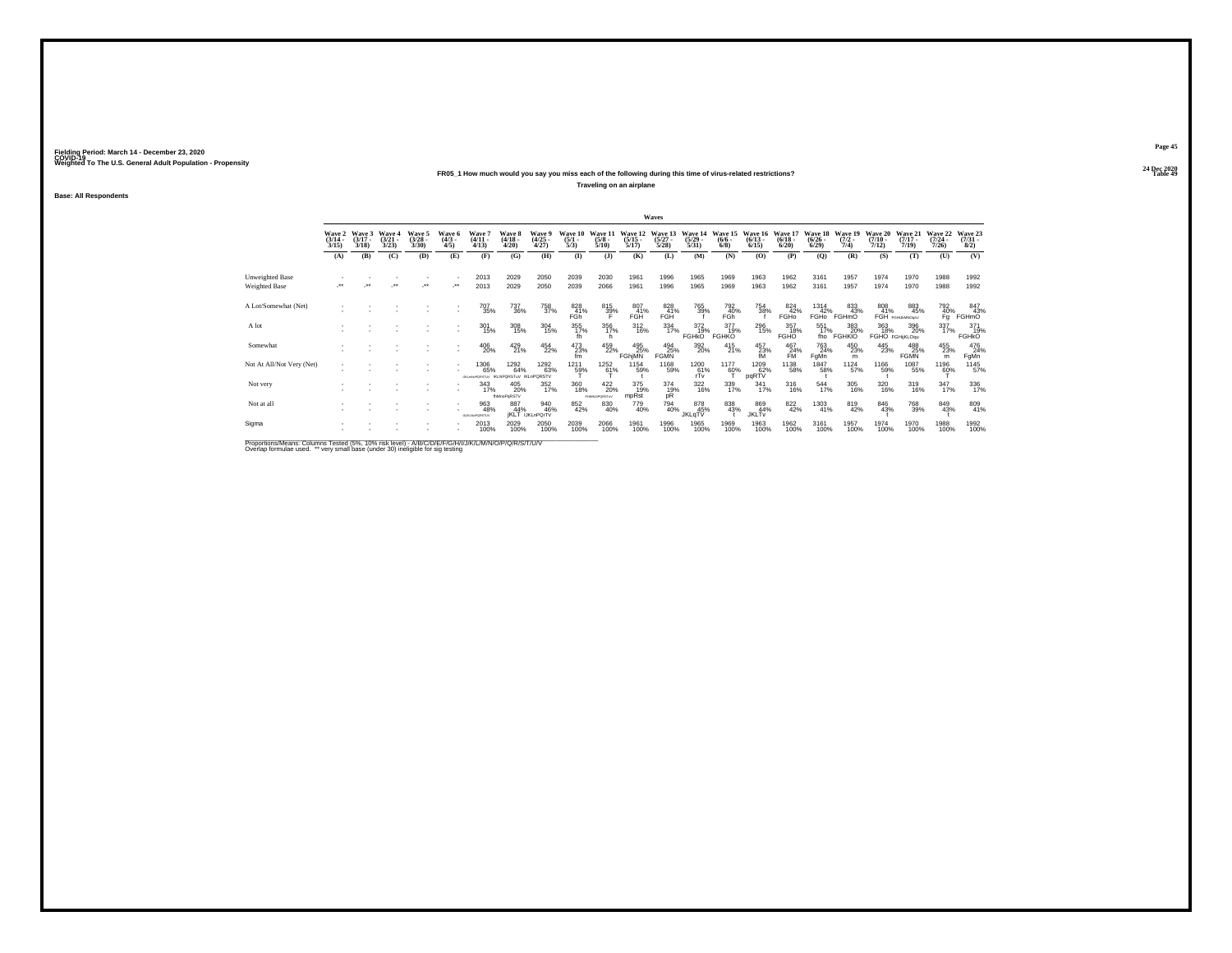### **24 Dec 2020FR05\_2 How much would you say you miss each of the following during this time of virus-related restrictions?**

**Going to a movie theatre**

**Base: All Respondents**

|                                                                                                       |                                 |                                 |                                 |                                |                              |                                                |                                        |                                |                                |                                 |                                  | Waves                           |                                  |                               |                                 |                                 |                                      |                             |                                  |                              |                                         |                                |
|-------------------------------------------------------------------------------------------------------|---------------------------------|---------------------------------|---------------------------------|--------------------------------|------------------------------|------------------------------------------------|----------------------------------------|--------------------------------|--------------------------------|---------------------------------|----------------------------------|---------------------------------|----------------------------------|-------------------------------|---------------------------------|---------------------------------|--------------------------------------|-----------------------------|----------------------------------|------------------------------|-----------------------------------------|--------------------------------|
|                                                                                                       | Wave 2<br>$\frac{(3/14)}{3/15}$ | Wave 3<br>$\frac{(3/17)}{3/18}$ | Wave 4<br>$\frac{(3/21)}{3/23}$ | Wave 5<br>$\binom{3/28}{3/30}$ | Wave 6<br>$\binom{4/3}{4/5}$ | Wave <sup>*</sup><br>$(4/11 -$<br>4/13         | Wave 8<br>$\frac{(4/18 - 4/28)}{4/20}$ | Wave 9<br>$\binom{4/25}{4/27}$ | Wave 10<br>$\frac{(5/1)}{5/3}$ | Wave 11<br>$\frac{(5/8)}{5/10}$ | Wave 12<br>$\frac{(5/15)}{5/17}$ | Wave 13<br>$\binom{5/27}{5/28}$ | Wave 14<br>$\frac{(5/29)}{5/31}$ | Wave 15<br>$\binom{6/6}{6/8}$ | Wave 16<br>$\binom{6/13}{6/15}$ | Wave 17<br>$\binom{6/18}{6/20}$ | Wave 18<br>$\frac{(6/26 - 6)}{6/29}$ | Wave 19<br>$(7/2 -$<br>7/4) | Wave 20<br>$\frac{(7/10)}{7/12}$ | Wave 21<br>$(7/17 -$<br>7/19 | Wave 22<br>$\frac{(7/24 - 7/26)}{7/26}$ | Wave 23<br>$\binom{7/31}{8/2}$ |
|                                                                                                       | (A)                             | (B)                             | (C)                             | (D)                            | (E)                          | (F)                                            | (G)                                    | (H)                            | $\bf{I}$                       | $\mathbf{I}$                    | (K)                              | (L)                             | (M)                              | (N)                           | (O)                             | (P)                             | (Q)                                  | (R)                         | (S)                              | (T)                          | (U)                                     | (V)                            |
| Unweighted Base                                                                                       |                                 |                                 |                                 |                                |                              | 2013                                           | 2029                                   | 2050                           | 2039                           | 2030                            | 1961                             | 1996                            | 1965                             | 1969                          | 1963                            | 1962                            | 3161                                 | 1957                        | 1974                             | 1970                         | 1988                                    | 1992                           |
| Weighted Base                                                                                         |                                 |                                 | $\bullet\bullet$                | $\bullet\,\bullet$             | ٠.                           | 2013                                           | 2029                                   | 2050                           | 2039                           | 2066                            | 1961                             | 1996                            | 1965                             | 1969                          | 1963                            | 1962                            | 3161                                 | 1957                        | 1974                             | 1970                         | 1988                                    | 1992                           |
| A Lot/Somewhat (Net)                                                                                  |                                 |                                 |                                 |                                |                              | 893<br>44%                                     | 972<br>48%                             | 992<br>48%                     | 993<br>49%                     | 989<br>48%                      | 904<br>46%                       | 977<br>49%                      | 956<br>49%                       | 1005<br>51%<br><b>FKos</b>    | 928<br>47%                      | 1002<br>51%<br>FKos             | 1528<br>48%                          | 961<br>49%                  | 929<br>47%                       | 982<br>$\frac{50}{5}$        | 995<br>50%                              | 1017<br>51%<br>FKos            |
| A lot                                                                                                 |                                 |                                 |                                 |                                |                              | 396<br>20%                                     | 345<br>17%                             | 423<br>G                       | 447<br>22%<br>G                | $^{411}_{20\%}$<br>q            | 379<br>19%                       | 402<br>20%<br>G                 | $^{411}_{21\%}$<br>G             | 410<br>21%<br>G               | 402<br>20%<br>G                 | 441<br>22%<br>fGk               | 693<br>22%<br>Gk                     | 443<br>23%<br>fGk           | $^{421}_{21\%}$                  | 469<br>24%<br>G FGhJKLno     | 455<br>23%<br>fGjKl                     | 462<br>23%<br><b>FGJKI</b>     |
| Somewhat                                                                                              |                                 |                                 |                                 |                                |                              | 496<br>25%                                     | 627<br>31%<br><b>FNIKHOORSTUV</b>      | 569<br>28%                     | 546<br>27%                     | 578<br>28%                      | 525<br>27%                       | 575<br>29%<br>Fs                | 546<br>28%                       | 595<br>30%<br>FikoQRSTu       | 525<br>27%                      | $^{561}_{29\%}$                 | 834<br>26%                           | 518<br>26%                  | 508<br>26%                       | $^{514}_{26\%}$              | 539<br>27%                              | 556                            |
| Not At All/Not Very (Net)                                                                             |                                 |                                 |                                 |                                |                              | 1120<br>56%<br>entamportuv                     | 1057<br>52%                            | 1058<br>52%                    | 1046<br>51%                    | 1077<br>52%                     | 1057<br>54%<br>NPtuV             | 1019<br>51%                     | 1009<br>51%                      | $\frac{964}{49\%}$            | 1035<br>53%<br>npv              | 960<br>49%                      | 1633<br>52%                          | 996<br>51%                  | 1045<br>53%<br>npv               | 988<br>50%                   | 993<br>50%                              | 975<br>49%                     |
| Not very                                                                                              |                                 |                                 |                                 |                                |                              | 358<br>18%                                     | 361<br>18%                             | 350<br>17%                     | 364<br>18%                     | 375<br>18%                      | 383<br>20%<br>npV                | 379<br>19%                      | 333<br>17%                       | 325 17%                       | 352<br>18%                      | $\frac{328}{17\%}$              | 607<br>19%<br>npv                    | 345<br>18%                  | 365<br>18%                       | 348<br>18%                   | 348<br>18%                              | 327<br>16%                     |
| Not at all                                                                                            |                                 |                                 |                                 |                                |                              | <sup>762</sup> <sub>38%</sub><br>AN MARCORITIS | 696<br>34%                             | <sup>707</sup> 35%             | 682<br>33%                     | $^{703}_{34\%}$                 | 674<br>34%                       | 640<br>32%                      | 675<br>34%                       | 639<br>32%                    | 684<br>35%                      | 633<br>32%                      | 1027<br>32%                          | 651<br>33%                  | 680<br>34%                       | 640<br>32%                   | 645<br>32%                              | 648<br>33%                     |
| Sigma                                                                                                 |                                 |                                 |                                 |                                |                              | 2013<br>100%                                   | 2029<br>100%                           | 2050<br>100%                   | 2039<br>100%                   | 2066<br>100%                    | 1961<br>100%                     | 1996<br>100%                    | 1965<br>100%                     | 1969<br>100%                  | 1963<br>100%                    | 1962<br>100%                    | 3161<br>100%                         | 1957<br>100%                | 1974<br>100%                     | 1970<br>100%                 | 1988<br>100%                            | 1992<br>100%                   |
| Proportions/Means: Columns Tested (5%, 10% risk level) - A/R/C/D/F/F/G/H/J/J/K/L/M/N/O/P/O/R/S/T/LI/V |                                 |                                 |                                 |                                |                              |                                                |                                        |                                |                                |                                 |                                  |                                 |                                  |                               |                                 |                                 |                                      |                             |                                  |                              |                                         |                                |

Proportions/Means: Columns Tested (5%, 10% risk level) - A/B/C/D/E/F/G/H/I/J/K/L/M/N/O/P/Q/R/S/T/U/V<br>Overlap formulae used. \*\* very small base (under 30) ineligible for sig testing

**Page 46**24 Dec 2020<br>Table 50

**Table 50 Table 50**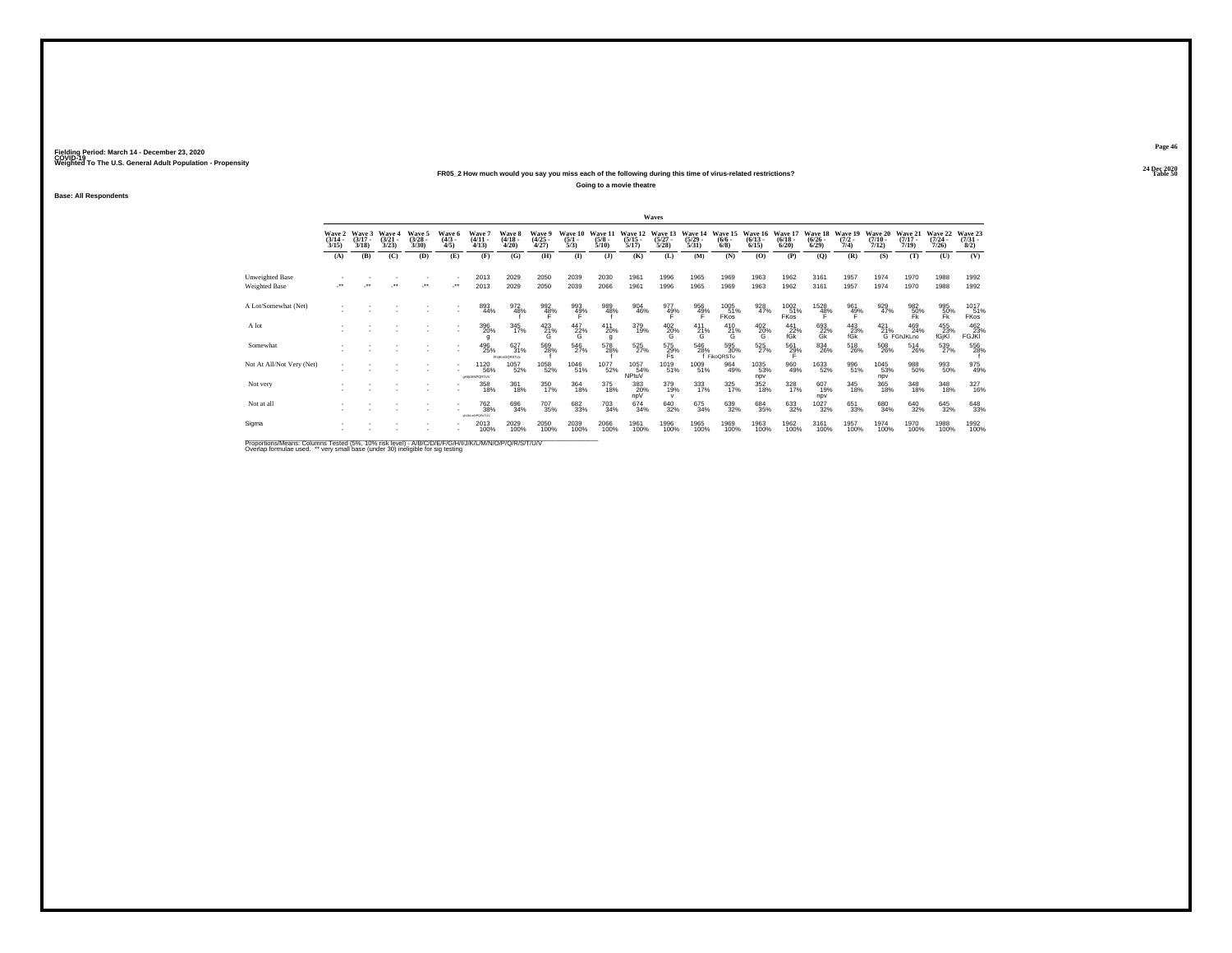### **24 Dec 2020FR05\_3 How much would you say you miss each of the following during this time of virus-related restrictions?**

**Shopping in stores**

**Base: All Respondents**

|                                                                                                              |                                 |                             |                                 |                                 |                              |                                   |                                 |                                     |                                  |                                 |                           | Waves                            |                                  |                                |                                  |                                  |                                      |                                |                                               |                                  |                                  |                                 |
|--------------------------------------------------------------------------------------------------------------|---------------------------------|-----------------------------|---------------------------------|---------------------------------|------------------------------|-----------------------------------|---------------------------------|-------------------------------------|----------------------------------|---------------------------------|---------------------------|----------------------------------|----------------------------------|--------------------------------|----------------------------------|----------------------------------|--------------------------------------|--------------------------------|-----------------------------------------------|----------------------------------|----------------------------------|---------------------------------|
|                                                                                                              | Wave 2<br>$\frac{(3/14)}{3/15}$ | Wave 3<br>$(3/17 -$<br>3/18 | Wave 4<br>$\frac{(3/21)}{3/23}$ | Wave 5<br>$\frac{(3/28)}{3/30}$ | Wave 6<br>$\binom{4/3}{4/5}$ | Wave 7<br>$\frac{(4/11)}{4/13}$   | Wave 8<br>$\frac{(4/18)}{4/20}$ | Wave 9<br>$\frac{(4/25 - 4)}{4/27}$ | Wave 10<br>$\frac{(5/1)}{5/3}$   | Wave 11<br>$\frac{(5/8)}{5/10}$ | Wave 12<br>$\frac{5}{17}$ | Wave 13<br>$\frac{(5/27)}{5/28}$ | Wave 14<br>$\frac{(5/29)}{5/31}$ | Wave 15<br>$\frac{(6/6)}{6/8}$ | Wave 16<br>$\binom{6/13}{6/15}$  | Wave 17<br>$\frac{(6/18)}{6/20}$ | Wave 18<br>$\binom{6/26}{6/29}$      | Wave 19<br>$\frac{(7/2)}{7/4}$ | Wave 20<br>$\frac{(7/10)}{7/12}$              | Wave 21<br>$\frac{(7/17)}{7/19}$ | Wave 22<br>$\frac{(7/24)}{7/26}$ | Wave 23<br>$\binom{7/31}{8/2}$  |
|                                                                                                              | (A)                             | (B)                         | (C)                             | (D)                             | (E)                          | (F)                               | (G)                             | (H)                                 | $\bf{I}$                         | (1)                             | (K)                       | (L)                              | (M)                              | (N)                            | (O)                              | (P)                              | $\mathbf{Q}$                         | (R)                            | (S)                                           | (T)                              | (U)                              | (V)                             |
| Unweighted Base                                                                                              |                                 |                             |                                 |                                 | ٠                            | 2013                              | 2029                            | 2050                                | 2039                             | 2030                            | 1961                      | 1996                             | 1965                             | 1969                           | 1963                             | 1962                             | 3161                                 | 1957                           | 1974                                          | 1970                             | 1988                             | 1992                            |
| Weighted Base                                                                                                |                                 |                             |                                 | $\ddot{\phantom{0}}$            | ٠.                           | 2013                              | 2029                            | 2050                                | 2039                             | 2066                            | 1961                      | 1996                             | 1965                             | 1969                           | 1963                             | 1962                             | 3161                                 | 1957                           | 1974                                          | 1970                             | 1988                             | 1992                            |
| A Lot/Somewhat (Net)                                                                                         |                                 |                             |                                 |                                 |                              | 1341<br>OsV                       | 1381<br>MOStUV                  | 1399<br>68%<br>MOStUV               | 1394<br>68%<br>MOStUV framorsTuv | 1445<br>70%                     | 1298<br>66%               | 1376<br>69%<br>Ov MOrSTUV        | 1254<br>64%                      | 1316<br>67%<br>OsV             | 1211<br>62%                      | 1332<br>68%<br>MOSuV MOSTUV      | 2168<br>69%                          | 1284<br>66%<br>$\Omega$        | 1246<br>63%                                   | 1273<br>65%                      | 1275<br>64%                      | 1251<br>63%                     |
| A lot                                                                                                        |                                 |                             |                                 |                                 |                              | 625<br>31%<br><b>HIKMOPORSTUV</b> | 577<br>28%<br>kOsUV             | 557%                                | 558<br>27%<br>$\Omega$           | 576<br>28%<br>ou                | 497<br>25%                | 577<br>29%<br>kOqrstUV           | $^{512}_{26\%}$                  | 551<br>28%<br>Ouv              | 480<br>24%                       | 525<br>27%                       | 814<br>26%                           | $^{500}_{\,26\%}$              | $^{501}_{25\%}$                               | 509<br>26%                       | 491<br>25%                       | 499<br>25%                      |
| Somewhat                                                                                                     |                                 |                             |                                 |                                 | ٠                            | <sup>716</sup> 36%                | 804<br>40%                      | $\frac{842}{41\%}$<br>FmOsv         | 836<br>41%<br>Fmov               | 869<br>42%<br>FMnOSV            | 801<br>41%<br>Fo          | 799<br>40%                       | <sup>742</sup> 38%               | 764<br>39%                     | <sup>731</sup> 37%               | 806<br>41%                       | 1353<br>43%<br><b>FMOV FOMNOSTUV</b> | 784<br>40%                     | <sup>744</sup> 38%                            | $\substack{764 \\ 39\%}$         | 785<br>39%                       | <sup>752</sup> <sub>38%</sub>   |
| Not At All/Not Very (Net)                                                                                    |                                 |                             |                                 |                                 | ٠                            | 672<br>33%                        | 648<br>32%                      | 651<br>32%                          | 645<br>32%                       | 621<br>30%                      | 663<br>34%                |                                  | 620<br>31%<br>GHIJLPQ            | 653<br>33%                     | 752<br>38%<br><b>FGHIJKLNPOr</b> | 630<br>32%                       | 993<br>31%                           | 673<br>34%                     | <sup>728</sup> <sub>37%</sub><br>JI fGHIJLnPQ | 697<br>35%<br>ghiJLQ GHIJLpQ     | 713<br>36%                       | 741<br>37%<br><b>FGHIJKLNPQ</b> |
| Not very                                                                                                     |                                 |                             |                                 |                                 | ٠                            | $^{396}_{\,20\%}$                 | 365<br>18%                      | 363<br>18%                          | 405<br>20%                       | 362<br>18%                      | 400<br>20%                | 384<br>19%                       | 427<br>22%<br>GHJQ               | 380<br>19%                     | $^{418}_{21\%}$<br>GHJq          | 390<br>20%                       | 584<br>18%                           | 391<br>20%                     | $^{413}_{21\%}$<br>ghJ                        | 407<br>21%<br>ghj                | $^{418}_{21\%}$<br>pLHp          | 444<br>22%<br><b>GHJInQ</b>     |
| Not at all                                                                                                   |                                 |                             |                                 |                                 | ٠                            | 275<br>14%                        | 283<br>14%                      | $^{287}_{14\%}$                     | 239<br>12%                       | 259<br>13%                      | 263<br>13%                | <sup>236</sup> <sub>12%</sub>    | $^{284}_{14\%}$                  | $^{274}_{14\%}$                | 334<br>17%<br>FGHLKLmNPQr        | 240<br>12%                       | $^{410}_{13\%}$                      | $^{282}_{14\%}$                | 316%<br><b>IJKLPQ</b>                         | 289<br>15%<br>ILp                | 294<br>15%<br>lLp                | 297<br>15%<br>ljLp              |
| Sigma                                                                                                        |                                 |                             |                                 |                                 | ٠                            | 2013<br>100%                      | 2029<br>100%                    | 2050<br>100%                        | 2039<br>100%                     | 2066<br>100%                    | 1961<br>100%              | 1996<br>100%                     | 1965<br>100%                     | 1969<br>100%                   | 1963<br>100%                     | 1962<br>100%                     | 3161<br>100%                         | 1957<br>100%                   | 1974<br>100%                                  | 1970<br>100%                     | 1988<br>100%                     | 1992<br>100%                    |
| Bronortiona Magna: Columna Toptad (59/ - 109/ -riok Joyal) A IBIC IDIC IDIC NJIJI IM INJIO IDIO IDIC (TJIJI) |                                 |                             |                                 |                                 |                              |                                   |                                 |                                     |                                  |                                 |                           |                                  |                                  |                                |                                  |                                  |                                      |                                |                                               |                                  |                                  |                                 |

Proportions/Means: Columns Tested (5%, 10% risk level) - A/B/C/D/E/F/G/H/I/J/K/L/M/N/O/P/Q/R/S/T/U/V<br>Overlap formulae used. \*\* very small base (under 30) ineligible for sig testing

**Page 47**24 Dec 2020<br>Table 51

**Table 51 Table 51**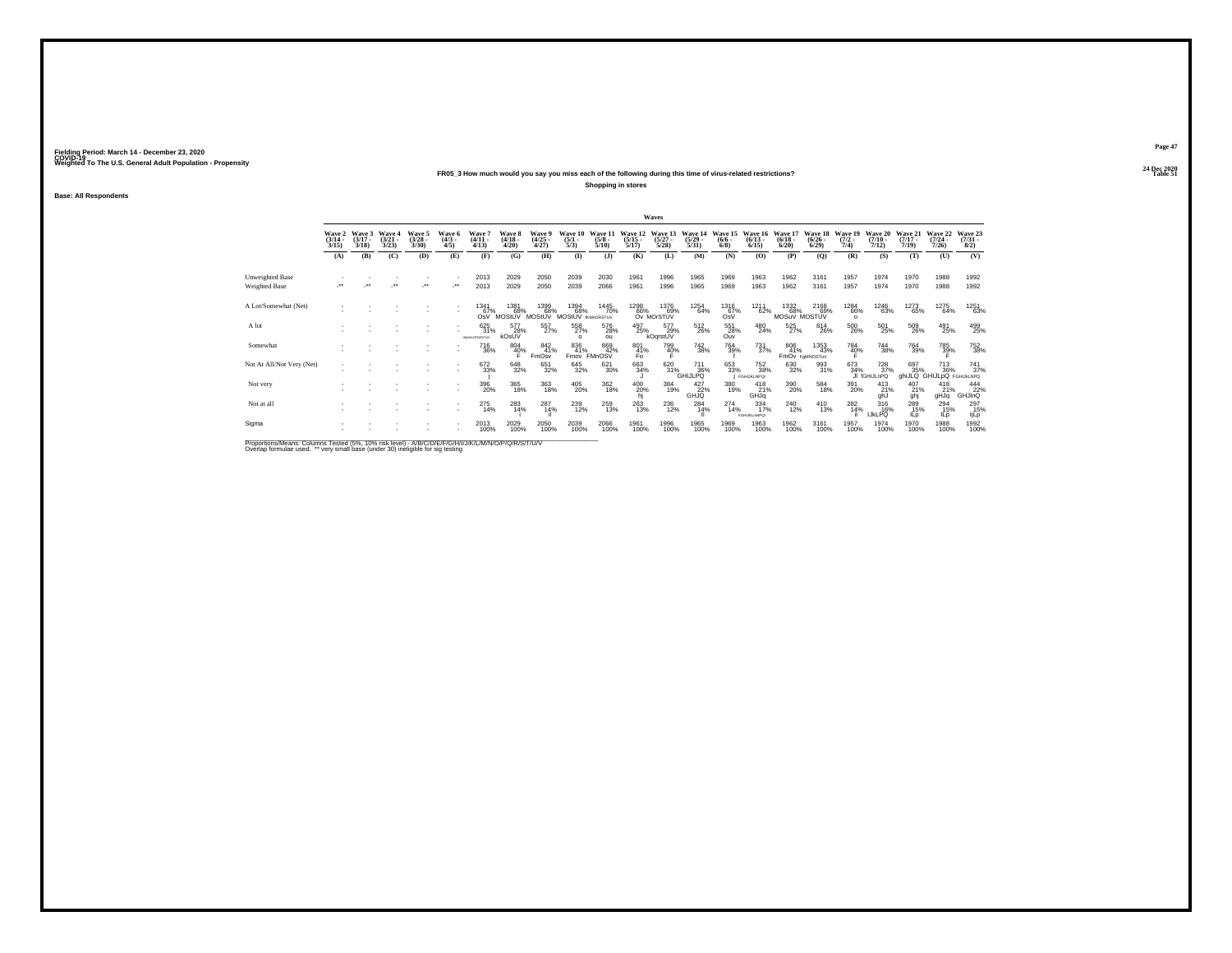### **24 Dec 2020FR05\_4 How much would you say you miss each of the following during this time of virus-related restrictions?**

**Working from the office**

**Base: All Respondents**

|                                                                                                             |                                 |                             |                                        |                                |                              |                                           |                                 |                                |                                |                                 |                                  | Waves                                            |                                  |                               |                                  |                                 |                                   |                                |                                  |                                  |                                  |                                |
|-------------------------------------------------------------------------------------------------------------|---------------------------------|-----------------------------|----------------------------------------|--------------------------------|------------------------------|-------------------------------------------|---------------------------------|--------------------------------|--------------------------------|---------------------------------|----------------------------------|--------------------------------------------------|----------------------------------|-------------------------------|----------------------------------|---------------------------------|-----------------------------------|--------------------------------|----------------------------------|----------------------------------|----------------------------------|--------------------------------|
|                                                                                                             | Wave 2<br>$\frac{(3/14)}{3/15}$ | Wave 3<br>$(3/17 -$<br>3/18 | <b>Wave 4</b><br>$\frac{(3/21)}{3/23}$ | Wave 5<br>$\binom{3/28}{3/30}$ | Wave 6<br>$\binom{4/3}{4/5}$ | Wave 7<br>$\frac{(4/11)}{4/13}$           | Wave 8<br>$\frac{(4/18)}{4/20}$ | Wave 9<br>$\binom{4/25}{4/27}$ | Wave 10<br>$\frac{(5/1)}{5/3}$ | Wave 11<br>$\frac{(5/8)}{5/10}$ | Wave 12<br>$\frac{(5/15)}{5/17}$ | Wave 13<br>$\frac{(5/27)}{5/28}$                 | Wave 14<br>$\frac{(5/29)}{5/31}$ | Wave 15<br>$\binom{6/6}{6/8}$ | Wave 16<br>$\frac{(6/13)}{6/15}$ | Wave 17<br>$\binom{6/18}{6/20}$ | Wave 18<br>$\frac{(6/26)}{6/29}$  | Wave 19<br>$\frac{(7/2)}{7/4}$ | Wave 20<br>$\frac{(7/10)}{7/12}$ | Wave 21<br>$\frac{(7/17)}{7/19}$ | Wave 22<br>$\frac{(7/24)}{7/26}$ | Wave 23<br>$\binom{7/31}{8/2}$ |
|                                                                                                             | (A)                             | (B)                         | (C)                                    | (D)                            | (E)                          | (F)                                       | (G)                             | (H)                            | $\bf(I)$                       | (1)                             | (K)                              | (L)                                              | (M)                              | (N)                           | (O)                              | (P)                             | $\mathbf{Q}$                      | (R)                            | (S)                              | (T)                              | (U)                              | (V)                            |
| Unweighted Base                                                                                             |                                 |                             |                                        |                                |                              | 2013                                      | 2029                            | 2050                           | 2039                           | 2030                            | 1961                             | 1996                                             | 1965                             | 1969                          | 1963                             | 1962                            | 3161                              | 1957                           | 1974                             | 1970                             | 1988                             | 1992                           |
| Weighted Base                                                                                               |                                 |                             |                                        | $\ddot{\phantom{0}}$           |                              | 2013                                      | 2029                            | 2050                           | 2039                           | 2066                            | 1961                             | 1996                                             | 1965                             | 1969                          | 1963                             | 1962                            | 3161                              | 1957                           | 1974                             | 1970                             | 1988                             | 1992                           |
| A Lot/Somewhat (Net)                                                                                        |                                 |                             |                                        |                                |                              | $\frac{621}{31\%}$                        | 666<br>33%                      | $^{694}_{34\%}$ fLs            | 683<br>34%                     | 680<br>33%                      | 609<br>31%                       | 602<br>30%                                       | 622<br>32%                       | 675<br>34%<br>fkLs            | 663<br>34%                       | 670                             | 670 1104<br>34% 35%<br>fLs FKLmSv | $\substack{647\\33\%}$         | 603<br>31%                       | $\underset{33\%}{^{648}}$        | 678<br>34%<br>fLs                | 627<br>31%                     |
| A lot                                                                                                       |                                 |                             |                                        |                                | $\sim$                       | 261<br>13%                                | 246<br>12%                      | 301<br>15%<br><b>GKLV</b>      | 268<br>13%                     | $^{266}_{13\%}$                 | $^{213}_{11\%}$                  | 223                                              | 253<br>13%                       | $^{272}_{14\%}$<br>KLv        | $^{252}_{13\%}$                  | 276<br>14%<br>KLv               | 472<br>15%<br>GKLsV               | 269<br>14%<br>KI               | 247<br>12%                       | $^{274}_{14\%}$<br>KLv           | $^{277}_{14\%}$<br>KLv           | 231<br>12%                     |
| Somewhat                                                                                                    |                                 |                             |                                        |                                | $\sim$                       | 360<br>18%                                | 420<br>21%                      | 393<br>19%                     | 415<br>20%                     | $^{414}_{20\%}$                 | 395<br>20%                       | 379<br>19%                                       | 369<br>19%                       | 404<br>20%                    | $^{411}_{21\%}$ fs               | 394<br>20%                      | 632<br>20%                        | 378<br>19%                     | 356<br>18%                       | 373<br>19%                       | 401<br>20%                       | 396<br>20%                     |
| Not At All/Not Very (Net)                                                                                   |                                 |                             |                                        |                                |                              | 1392<br>69%<br>hnpQu                      | 1363<br>67%                     | 1356<br>66%                    | 1356<br>66%                    | 1386<br>67%                     |                                  | 1352 1394<br>69% 70<br>nQ HiNoPQU<br>1394<br>70% | 1343<br>68%<br>$\alpha$          | 1294<br>66%                   | 1300<br>66%                      | 1292<br>66%                     | 2057<br>65%                       | <sup>1310</sup> 67%            | 1371<br>69%<br>hnpQu             | 1322<br>67%                      | 1310<br>66%                      | 1365<br>69%                    |
| Not very                                                                                                    |                                 |                             |                                        |                                | $\sim$                       | 270<br>13%                                | 296<br>15%                      | 323<br>16%                     | $333$<br>$16\%$                | 325<br>16%                      | $\frac{321}{16\%}$               | 289<br>14%                                       | 380<br>19%                       | <sup>290</sup> <sub>15%</sub> | 297<br>15%                       | 280<br>14%                      | 486<br>15%                        | 310<br>16%                     | 307<br>16%                       | 319<br>16%                       | 298<br>15%                       | 312<br>16%                     |
| Not at all                                                                                                  |                                 |                             |                                        |                                |                              | <sup>1123</sup> 56%<br><b>HUMMORORTLE</b> | 1067<br>53%<br>m                | 1033<br>50%                    | 1023<br>50%                    | 1061<br>51%                     | <sup>1031</sup> 53%              | 1105<br>55%<br>M HUMNOoQRTU                      | 963<br>49%                       | 1004<br>51%                   | 1003<br>51%                      | 1011<br>52%                     | 1570<br>50%                       | 1000<br>51%                    | 1064<br>54%<br>hiMQ              | 1003<br>51%                      | $^{1012}_{51\%}$                 | 1053<br>53%<br>mq              |
| Sigma                                                                                                       |                                 |                             |                                        |                                |                              | 2013<br>100%                              | 2029<br>100%                    | 2050<br>100%                   | 2039<br>100%                   | 2066<br>100%                    | 1961<br>100%                     | 1996<br>100%                                     | 1965<br>100%                     | 1969<br>100%                  | 1963<br>100%                     | 1962<br>100%                    | 3161<br>100%                      | 1957<br>100%                   | 1974<br>100%                     | 1970<br>100%                     | 1988<br>100%                     | 1992<br>100%                   |
| Bronortiona Magna: Columna Toptad (59/ - 109/ -riok Joyal) A IBIC IDIC IDIC AUTH IN A ANICO IDIO IDIO TALIN |                                 |                             |                                        |                                |                              |                                           |                                 |                                |                                |                                 |                                  |                                                  |                                  |                               |                                  |                                 |                                   |                                |                                  |                                  |                                  |                                |

Proportions/Means: Columns Tested (5%, 10% risk level) - A/B/C/D/E/F/G/H/I/J/K/L/M/N/O/P/Q/R/S/T/U/V<br>Overlap formulae used. \*\* very small base (under 30) ineligible for sig testing

**Page 4824 Dec 2020<br>Table 52** 

**Table 52 Table 52**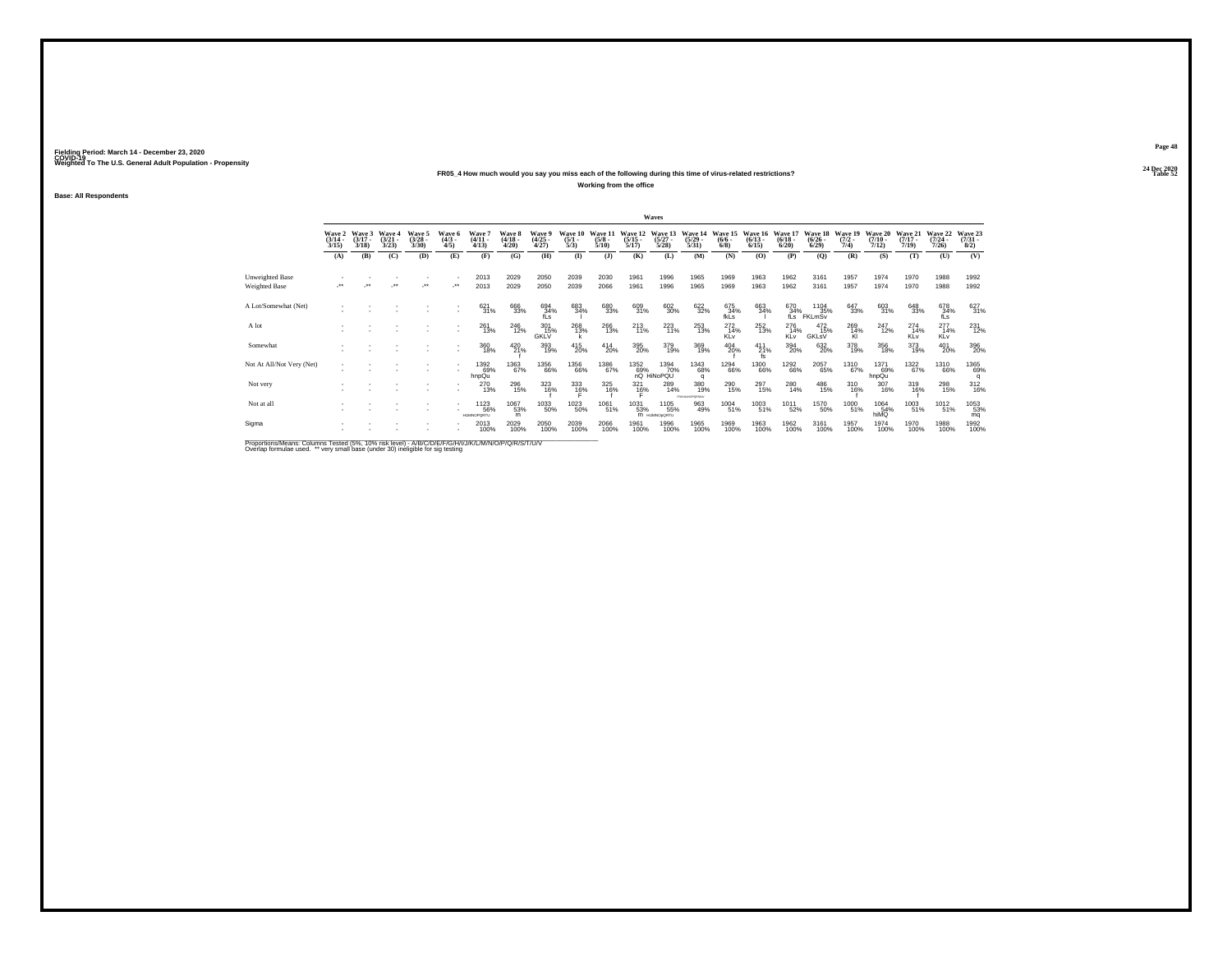## **24 Dec 2020FR05\_5 How much would you say you miss each of the following during this time of virus-related restrictions?Attending events like concerts, theatre and sporting events**

**Base: All Respondents**

|                                                                                                                                                                                                                                   |                                 |                             |                                                 |                                |                              |                                              |                                 |                                |                                |                                 |                                  | Waves                                    |                                  |                               |                                 |                                 |                                 |                                |                                  |                              |                                  |                                |
|-----------------------------------------------------------------------------------------------------------------------------------------------------------------------------------------------------------------------------------|---------------------------------|-----------------------------|-------------------------------------------------|--------------------------------|------------------------------|----------------------------------------------|---------------------------------|--------------------------------|--------------------------------|---------------------------------|----------------------------------|------------------------------------------|----------------------------------|-------------------------------|---------------------------------|---------------------------------|---------------------------------|--------------------------------|----------------------------------|------------------------------|----------------------------------|--------------------------------|
|                                                                                                                                                                                                                                   | Wave 2<br>$\frac{(3/14)}{3/15}$ | Wave 3<br>$(3/17 -$<br>3/18 | <b>Wave 4</b><br>$\frac{3}{2}$<br>$\frac{3}{2}$ | Wave 5<br>$\binom{3/28}{3/30}$ | Wave 6<br>$\binom{4/3}{4/5}$ | Wave 7<br>$\frac{(4/11)}{4/13}$              | Wave 8<br>$\frac{(4/18)}{4/20}$ | Wave 9<br>$\binom{4/25}{4/27}$ | Wave 10<br>$\frac{(5/1)}{5/3}$ | Wave 11<br>$\frac{(5/8)}{5/10}$ | Wave 12<br>$\frac{(5/15)}{5/17}$ | Wave 13<br>$\frac{(5/27)}{5/28}$         | Wave 14<br>$\frac{(5/29)}{5/31}$ | Wave 15<br>$\binom{6/6}{6/8}$ | Wave 16<br>$\binom{6/13}{6/15}$ | Wave 17<br>$\binom{6/18}{6/20}$ | Wave 18<br>$\binom{6/26}{6/29}$ | Wave 19<br>$\frac{(7/2)}{7/4}$ | Wave 20<br>$\frac{(7/10)}{7/12}$ | Wave 21<br>$(7/17 -$<br>7/19 | Wave 22<br>$\frac{(7/24)}{7/26}$ | Wave 23<br>$\binom{7/31}{8/2}$ |
|                                                                                                                                                                                                                                   | (A)                             | (B)                         | (C)                                             | (D)                            | (E)                          | (F)                                          | (G)                             | (H)                            | $\bf(I)$                       | (1)                             | (K)                              | (L)                                      | (M)                              | (N)                           | (O)                             | (P)                             | $\mathbf{Q}$                    | (R)                            | (S)                              | (T)                          | (U)                              | (V)                            |
| Unweighted Base                                                                                                                                                                                                                   |                                 |                             |                                                 |                                |                              | 2013                                         | 2029                            | 2050                           | 2039                           | 2030                            | 1961                             | 1996                                     | 1965                             | 1969                          | 1963                            | 1962                            | 3161                            | 1957                           | 1974                             | 1970                         | 1988                             | 1992                           |
| Weighted Base                                                                                                                                                                                                                     |                                 |                             |                                                 | $\ddot{\phantom{0}}$           |                              | 2013                                         | 2029                            | 2050                           | 2039                           | 2066                            | 1961                             | 1996                                     | 1965                             | 1969                          | 1963                            | 1962                            | 3161                            | 1957                           | 1974                             | 1970                         | 1988                             | 1992                           |
| A Lot/Somewhat (Net)                                                                                                                                                                                                              |                                 |                             |                                                 |                                |                              | 916<br>46%                                   | 984<br>49%                      | 1072<br>52%<br>Fgo             | 1069<br>F <sub>GO</sub>        | 1033<br>50%                     | 988<br>50%                       | 1091<br>55%<br>F FGJKMnOQ                | 971<br>49%                       | 1011<br>51%                   | 962<br>49%                      | 1093<br>56%<br>f FGNJKMNOG      | 1604<br>51%                     | 1021<br>$\frac{52}{9}$         | 1037<br>$F_{\text{go}}^{53\%}$   | 1060<br>54%<br>FGjMO         | 1050                             | 1088<br>55%<br>53% 55%         |
| A lot                                                                                                                                                                                                                             |                                 |                             |                                                 |                                | $\sim$<br>$\sim$             | 430<br>21%                                   | 426<br>21%                      | $^{503}_{25\%}$ fGJk           | 473<br>23%                     | 438<br>21%                      | $422/22$ %                       | 467<br>23%                               | 457<br>23%                       | 485<br>25%<br>fGJk            | $^{442}_{23\%}$                 | 516<br>26%<br>FGiJKImOQr        | <sup>730</sup> <sub>23%</sub>   | $^{451}_{23\%}$                | $^{482}_{\phantom{1}24\%}$ fGj   | 480<br>24%<br>fGi            | 469<br>24%                       | 535<br><b>FGUKLMOORu</b>       |
| Somewhat                                                                                                                                                                                                                          |                                 |                             |                                                 |                                | $\sim$                       | 486<br>24%                                   | 558<br>27%                      | 569<br>28%                     | 595<br>29%<br>Fm               | 596<br>29%                      |                                  | $\frac{566}{29\%}$ F FGhMNOQv<br>624 31% | 514<br>26%                       | 526<br>27%                    | 520<br>27%                      | 577<br>29%<br>Fm                | $^{874}_{28\%}$                 | $^{570}_{29\%}$                | 555<br>28%                       | 580<br>29%<br>Fm             | $^{581}_{29\%}$ Fm               | $\frac{553}{28}\%$             |
| Not At All/Not Very (Net)                                                                                                                                                                                                         |                                 |                             |                                                 |                                |                              | 1097<br>54%<br><b>HURANGORSTUV hILPrSTUV</b> | 1045<br>51%                     | 978<br>48%<br>n                | 970<br>48%                     | 1033<br>50%<br>LPtV             | 973<br>LPV%                      | 905<br>45%                               | 994<br>51%<br>LPTV               | 958<br>49%                    | 1001<br>51%<br>IPv hiLPsTuV     | 869<br>44%                      | 1557<br>49%<br>LPV              | $\frac{936}{48\%}$<br>n        | 937<br>47%                       | 910<br>46%                   | 938<br>47%                       | 904<br>45%                     |
| Not very                                                                                                                                                                                                                          |                                 |                             |                                                 |                                |                              | 394<br>20%<br>HIMPaRStV                      | 357<br>18%                      | $\frac{304}{15\%}$             | 362<br>18%<br>Hv               | 375<br>18%<br>Hv                | 344<br>18%                       | 331<br>17%                               | 324<br>16%                       | 347<br>18%                    | 353<br>18%<br>Hv                | $^{312}_{16\%}$                 | 536<br>17%                      | 320<br>16%                     | $^{313}_{16\%}$                  | 334<br>17%                   | 364<br>18%<br>HV                 | 305<br>15%                     |
| Not at all                                                                                                                                                                                                                        |                                 |                             |                                                 |                                |                              | 703<br>35%<br><b>ILNPrsTUV</b>               | 688<br>34%<br><b>ILPTUV</b>     | $674 \over 33\%$ iLPtU         | 608<br>30%                     | 658<br>32%                      | 629<br>32%<br><b>l</b>           | 574<br>29%                               | 670<br>34%<br><b>ILPTUV</b>      | 612<br>31%                    | $647 \over 33\%$ iLPtU          | 557<br>28%                      | $^{1021}_{32\%}$<br>LPtu        | 616<br>31%                     | 625<br>32%                       | 576<br>29%                   | 574<br>29%                       | 599<br>30%                     |
| Sigma                                                                                                                                                                                                                             |                                 |                             |                                                 |                                |                              | 2013<br>100%                                 | 2029<br>100%                    | 2050<br>100%                   | 2039<br>100%                   | 2066<br>100%                    | 1961<br>100%                     | 1996<br>100%                             | 1965<br>100%                     | 1969<br>100%                  | 1963<br>100%                    | 1962<br>100%                    | 3161<br>100%                    | 1957<br>100%                   | 1974<br>100%                     | 1970<br>100%                 | 1988<br>100%                     | 1992<br>100%                   |
| $\mathbb{R}$ . The state of the state of the state of the state of the state of the state of the state of the state of the state of the state of the state of the state of the state of the state of the state of the state of th |                                 |                             |                                                 |                                |                              |                                              |                                 |                                |                                |                                 |                                  |                                          |                                  |                               |                                 |                                 |                                 |                                |                                  |                              |                                  |                                |

Proportions/Means: Columns Tested (5%, 10% risk level) - A/B/C/D/E/F/G/H/I/J/K/L/M/N/O/P/Q/R/S/T/U/V<br>Overlap formulae used. \*\* very small base (under 30) ineligible for sig testing

**Page 49**24 Dec 2020<br>Table 53

**Table 53 Table 53**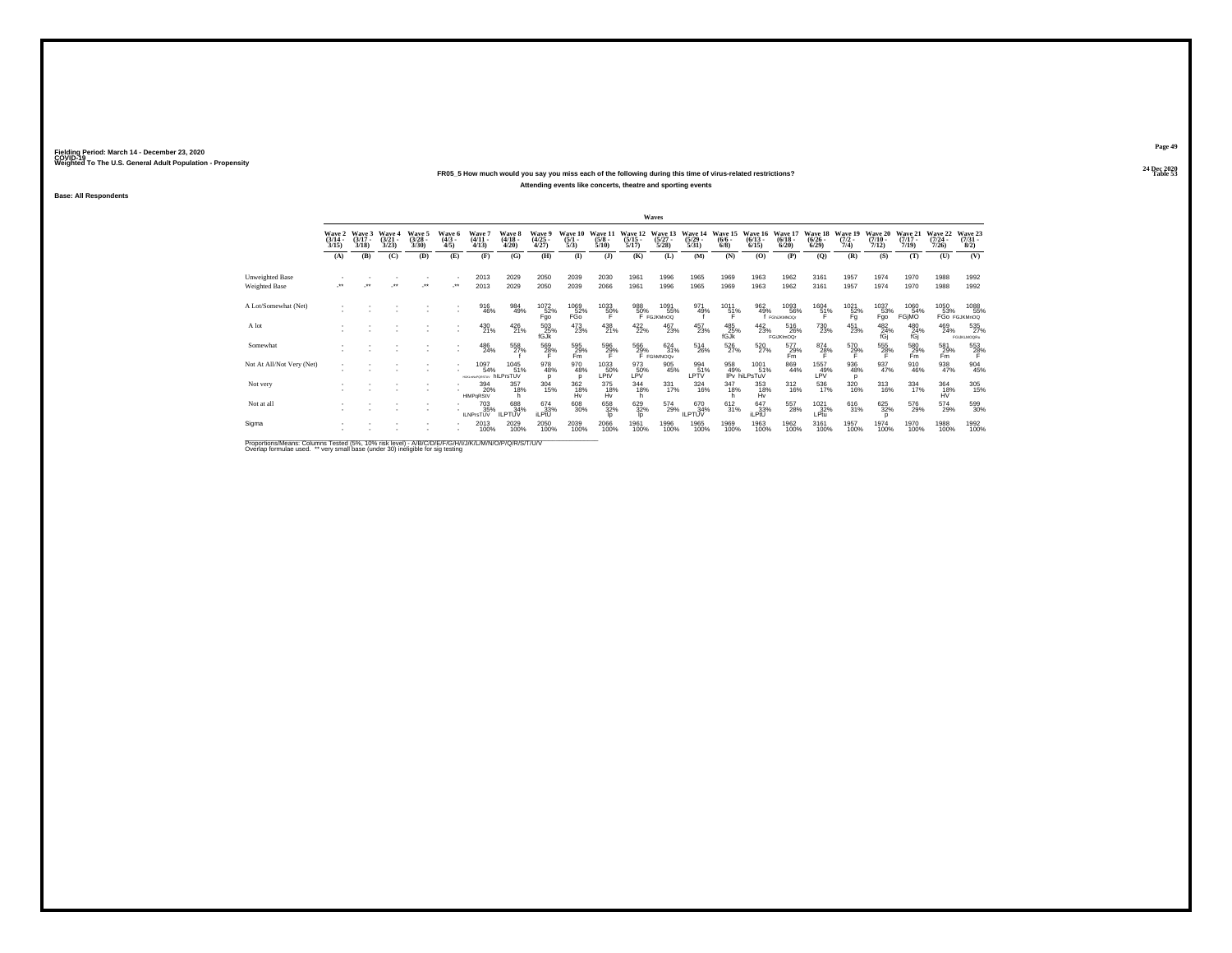### **24 Dec 2020FR05\_6 How much would you say you miss each of the following during this time of virus-related restrictions?**

**Dining out at a restaurant/bar**

**Base: All Respondents**

|                                                                                                     |                                 |                             |                                 |                                |                              |                                 |                                 |                                 |                                        |                                 |                                  | Waves                             |                                  |                                       |                                  |                                        |                                  |                                |                                  |                              |                                  |                                |
|-----------------------------------------------------------------------------------------------------|---------------------------------|-----------------------------|---------------------------------|--------------------------------|------------------------------|---------------------------------|---------------------------------|---------------------------------|----------------------------------------|---------------------------------|----------------------------------|-----------------------------------|----------------------------------|---------------------------------------|----------------------------------|----------------------------------------|----------------------------------|--------------------------------|----------------------------------|------------------------------|----------------------------------|--------------------------------|
|                                                                                                     | Wave 2<br>$\frac{(3/14)}{3/15}$ | Wave 3<br>$(3/17 -$<br>3/18 | Wave 4<br>$\frac{(3/21)}{3/23}$ | Wave 5<br>$\binom{3/28}{3/30}$ | Wave 6<br>$\binom{4/3}{4/5}$ | Wave 7<br>$\frac{(4/11)}{4/13}$ | Wave 8<br>$\frac{(4/18)}{4/20}$ | Wave 9<br>$\binom{4/25}{4/27}$  | Wave 10<br>$\frac{(5/1)}{5/3}$         | Wave 11<br>$\frac{(5/8)}{5/10}$ | Wave 12<br>$\frac{(5/15)}{5/17}$ | Wave 13<br>$\frac{(5/27)}{5/28}$  | Wave 14<br>$\frac{(5/29)}{5/31}$ | Wave 15<br>$\binom{6/6}{6/8}$         | Wave 16<br>$\frac{(6/13)}{6/15}$ | Wave 17<br>$\binom{6/18}{6/20}$        | Wave 18<br>$\frac{(6/26)}{6/29}$ | Wave 19<br>$\frac{(7/2)}{7/4}$ | Wave 20<br>$\frac{(7/10)}{7/12}$ | Wave 21<br>$(7/17 -$<br>7/19 | Wave 22<br>$\frac{(7/24)}{7/26}$ | Wave 23<br>$\binom{7/31}{8/2}$ |
|                                                                                                     | (A)                             | (B)                         | (C)                             | (D)                            | (E)                          | (F)                             | (G)                             | (H)                             | $\bf(I)$                               | (1)                             | (K)                              | (L)                               | (M)                              | (N)                                   | (O)                              | (P)                                    | $\mathbf{Q}$                     | (R)                            | (S)                              | (T)                          | (U)                              | (V)                            |
| Unweighted Base                                                                                     |                                 |                             |                                 |                                |                              | 2013                            | 2029                            | 2050                            | 2039                                   | 2030                            | 1961                             | 1996                              | 1965                             | 1969                                  | 1963                             | 1962                                   | 3161                             | 1957                           | 1974                             | 1970                         | 1988                             | 1992                           |
| Weighted Base                                                                                       |                                 |                             |                                 | $\ddot{\phantom{0}}$           |                              | 2013                            | 2029                            | 2050                            | 2039                                   | 2066                            | 1961                             | 1996                              | 1965                             | 1969                                  | 1963                             | 1962                                   | 3161                             | 1957                           | 1974                             | 1970                         | 1988                             | 1992                           |
| A Lot/Somewhat (Net)                                                                                |                                 |                             |                                 |                                |                              | 1405<br>70%                     | 1492<br><b>FOSU</b>             | 1523<br>74%<br>FmOrSU FkmOgrSUv | 1521<br>75%                            | 1493<br>72%<br>s                | 1402<br>71%                      | 1509<br>76%<br><b>FIKMOGRStUV</b> | 1400<br>71%                      | 1461<br>74%<br>FOrSU <sup>®</sup>     | 1364<br>69%                      | 1457<br>74%<br>FmOrSU                  | 2273<br>72%<br>s                 | 1389<br>71%                    | 1358<br>69%                      | 1423<br>72%                  | 1385<br>70%                      | 1426<br>72%                    |
| A lot                                                                                               |                                 |                             |                                 |                                | ٠<br>$\sim$                  | 670<br>33%                      | <sup>708</sup> 35%<br>u         | 737<br>36%                      | 757<br>37%<br>OrSUv FkOqRSUV FgKOQRSUV | 785<br>38%                      | 656<br>33%                       | 734<br>37%<br>fkORSUV             | 696<br>35%<br>osU                | 711<br>36%<br>OrSUV                   | 632%                             | <sup>710</sup> <sub>36%</sub><br>OrSUV | 1071<br>34%<br>$\mathbf{u}$      | $\substack{633 \\ 32\%}$       | 630<br>32%                       | 693<br>35%<br>$\mathbf{U}$   | $^{614}_{31\%}$                  | 644<br>32%                     |
| Somewhat                                                                                            |                                 |                             |                                 |                                | $\sim$                       | 735<br>37%                      | <sup>783</sup> <sub>39%</sub>   | <sup>786</sup> 38%              | 764<br>37%                             | $^{707}_{34\%}$                 | 746<br>38%                       | 775<br>39%                        | <sup>704</sup> 36%               | 750<br>38%                            | $^{732}_{37\%}$                  | <sup>747</sup> 38%                     | 1202<br>38%                      | 757<br>39%                     | $^{728}_{37\%}$                  | 730<br>37%                   | 772<br>39%                       | 781<br>39%<br>Jm               |
| Not At All/Not Very (Net)                                                                           |                                 |                             |                                 |                                |                              | 608<br>GHILNP <sup>30%</sup>    | 537<br>26%                      | $^{527}_{\phantom{2}26\%}$      | 518<br>25%                             | 573<br>28%                      | 559<br>29%                       | $^{487}_{24\%}$                   | 565<br>29%<br>hiLp               | $^{508}_{\phantom{1}\phantom{1}26\%}$ | 599<br>31%<br><b>GHILNP</b>      | $^{505}_{\phantom{5}26\%}$             | 888<br>28%                       | 568<br>29%                     | 616<br>31%<br>hiLnp GHIjLNPqt    | 547<br>28%                   | 603<br>30%<br>GHILNP             | $^{566}_{\hphantom{3}28\%}$    |
| Not very                                                                                            |                                 |                             |                                 |                                | ٠                            | $^{287}_{14\%}$<br>Hn           | 251<br>12%                      | $^{225}_{11\%}$                 | 261<br>13%                             | 273<br>13%                      | 278<br>14%<br>Hn                 | 260<br>13%                        | $^{252}_{13\%}$                  | 233                                   | 291<br>15%<br>gHNPq              | 237<br>12%                             | 394<br>12%                       | 257<br>13%                     | 291<br>15%<br>gHNpq              | $^{252}_{13\%}$              | 295<br>15%<br>gHNPq              | 254<br>13%                     |
| Not at all                                                                                          |                                 |                             |                                 |                                | ٠                            | $321$<br>$16\%$                 | 286<br>14%                      | $^{301}_{15\%}$                 | 256<br>13%                             | 300<br>15%                      | $^{281}_{14\%}$                  | 226                               | $^{313}_{16\%}$                  | 275<br>14%                            | $^{308}_{16\%}$                  | 268<br>14%                             | 494<br>16%                       | $^{311}_{16\%}$                | 325<br>16%<br><b>ILnp</b>        | 295<br>15%                   | 307<br>15%                       | 312/16%                        |
| Sigma                                                                                               |                                 |                             |                                 |                                |                              | 2013<br>100%                    | 2029<br>100%                    | 2050<br>100%                    | 2039<br>100%                           | 2066<br>100%                    | 1961<br>100%                     | 1996<br>100%                      | 1965<br>100%                     | 1969<br>100%                          | 1963<br>100%                     | 1962<br>100%                           | 3161<br>100%                     | 1957<br>100%                   | 1974<br>100%                     | 1970<br>100%                 | 1988<br>100%                     | 1992<br>100%                   |
| Bronortiona Magna: Columna Toptad (59/ 109/ riok love)) AIRICIDIEIEICA-HILIMI (MANIOIDIOIDIR (TAIN) |                                 |                             |                                 |                                |                              |                                 |                                 |                                 |                                        |                                 |                                  |                                   |                                  |                                       |                                  |                                        |                                  |                                |                                  |                              |                                  |                                |

Proportions/Means: Columns Tested (5%, 10% risk level) - A/B/C/D/E/F/G/H/I/J/K/L/M/N/O/P/Q/R/S/T/U/V<br>Overlap formulae used. \*\* very small base (under 30) ineligible for sig testing

**Page 50**24 Dec 2020<br>Table 54

**Table 54 Table 54 Table 54 Table 54 Table 54 Table 54 Table 54 Table 54**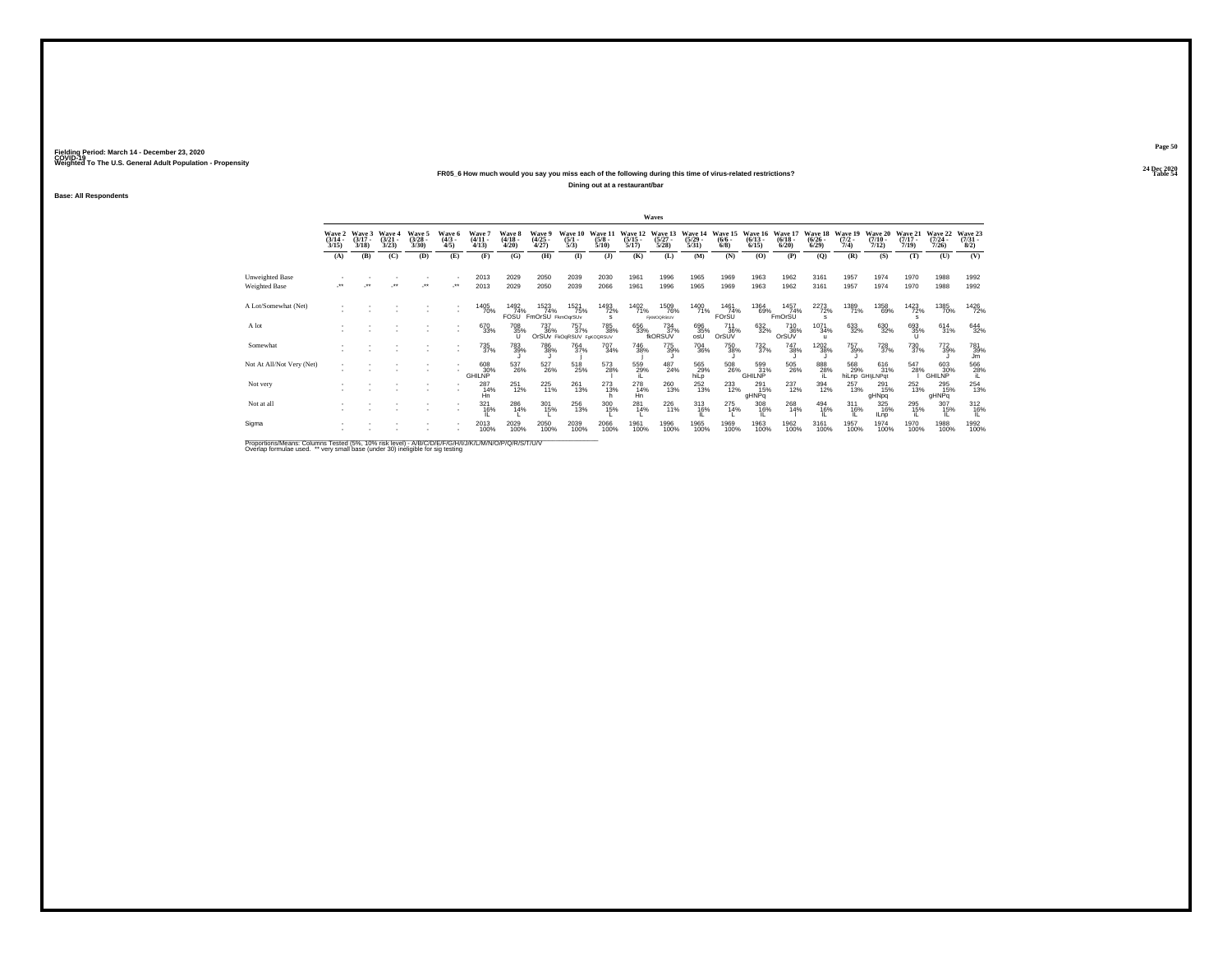### **24 Dec 2020FR05\_7 How much would you say you miss each of the following during this time of virus-related restrictions?**

**Watching sports on TV**

**Base: All Respondents**

| Wave 2<br>$\frac{(3/14)}{3/15}$<br>(A)<br>Unweighted Base<br>Weighted Base<br>A Lot/Somewhat (Net)<br>A lot | Wave 3<br>$(3/17 -$ | Wave 4                |                                |                              |                                  |                                        |                                |                                |                                 |                                  |                                 |                                  |                                |                                 |                                    |                                 |                                                     |                              |                                    |                                   |                                |
|-------------------------------------------------------------------------------------------------------------|---------------------|-----------------------|--------------------------------|------------------------------|----------------------------------|----------------------------------------|--------------------------------|--------------------------------|---------------------------------|----------------------------------|---------------------------------|----------------------------------|--------------------------------|---------------------------------|------------------------------------|---------------------------------|-----------------------------------------------------|------------------------------|------------------------------------|-----------------------------------|--------------------------------|
|                                                                                                             | 3/18                | $\frac{(3/21)}{3/23}$ | Wave 5<br>$\binom{3/28}{3/30}$ | Wave 6<br>$\binom{4/3}{4/5}$ | <b>Wave</b><br>$(4/11 -$<br>4/13 | <b>Wave 8</b><br>$\frac{(4/18)}{4/20}$ | Wave 9<br>$\binom{4/25}{4/27}$ | Wave 10<br>$\frac{(5/1)}{5/3}$ | Wave 11<br>$\frac{(5/8)}{5/10}$ | Wave 12<br>$\frac{(5/15)}{5/17}$ | Wave 13<br>$\binom{5/27}{5/28}$ | Wave 14<br>$\frac{(5/29)}{5/31}$ | Wave 15<br>$\frac{(6/6)}{6/8}$ | Wave 16<br>$\binom{6/13}{6/15}$ | Wave 17<br>$\frac{(6/18)}{(6/20)}$ | Wave 18<br>$\binom{6/26}{6/29}$ | Wave 19<br>$\frac{(7/2)}{7/4}$                      | Wave 20<br>$(7/10 -$<br>7/12 | Wave 21<br>$(7/17 -$<br>7/19       | Wave 22<br>(7/24)<br>7/26         | Wave 23<br>$\binom{7/31}{8/2}$ |
|                                                                                                             | (B)                 | (C)                   | (D)                            | (E)                          | (F)                              | (G)                                    | (H)                            | $\mathbf{I}$                   | $($ $)$                         | (K)                              | (L)                             | (M)                              | (N)                            | (O)                             | (P)                                | (Q)                             | (R)                                                 | (S)                          | (T)                                | (U)                               | (V)                            |
|                                                                                                             |                     |                       |                                |                              | 2013                             | 2029                                   | 2050                           | 2039                           | 2030                            | 1961                             | 1996                            | 1965                             | 1969                           | 1963                            | 1962                               | 3161                            | 1957                                                | 1974                         | 1970                               | 1988                              | 1992                           |
|                                                                                                             |                     |                       | $\ddot{\phantom{0}}$           | $\ddot{\phantom{1}}$         | 2013                             | 2029                                   | 2050                           | 2039                           | 2066                            | 1961                             | 1996                            | 1965                             | 1969                           | 1963                            | 1962                               | 3161                            | 1957                                                | 1974                         | 1970                               | 1988                              | 1992                           |
|                                                                                                             |                     |                       |                                |                              | 910<br>45%                       | 909<br>45%                             | 1017<br>50%<br>FGjmoStV        | 963<br>47%                     | 955<br>46%                      | 932<br>48%                       | 974<br>49%<br>fGsV              | 898<br>46%                       | 948<br>48%<br>gv               | 909<br>46%                      | 916<br>47%                         | 1473<br>47%                     | 909<br>46%                                          | 887<br>45%                   | 907<br>46%                         | 959<br>48%<br>qv                  | 888<br>45%                     |
|                                                                                                             |                     |                       |                                |                              | 481<br>24%                       | 478<br>24%                             | 541<br>26%<br>ggSuV            | 502<br>25%<br>v                | 501<br>24%                      | 476<br>24%                       | 537%<br>V fGpQSUV               | 505<br>26%                       | 529<br>27%<br>SV fgpQSUV       | 483<br>25%                      | $^{470}_{24\%}$                    | 737<br>23%<br>v                 | $^{508}_{\phantom{5}26\%}_{\phantom{5}8\mathrm{V}}$ | 434<br>22%                   | 491<br>25%                         | 459<br>23%                        | 392 <sub>0%</sub>              |
| Somewhat                                                                                                    |                     |                       |                                |                              | 429<br>21%                       | $^{431}_{21\%}$                        | 476<br>23%<br>m                | 461<br>23%                     | 454<br>22%                      | 457<br>23%<br>m                  | 437<br>22%                      | 393<br>20%                       | $^{419}_{21\%}$                | 427<br>22%                      | 446<br>23%                         | 736<br>23%<br>Mr                | 401<br>20%                                          | 453<br>23%<br>m              | $^{417}_{21\%}$                    | 499<br>25%<br>FGIIMNoRT FGIIMNoRT | 496<br>25%                     |
| Not At All/Not Very (Net)                                                                                   |                     |                       |                                |                              | 1103<br>$\frac{55}{H}$           | 1120<br>55%<br><b>HLnu</b>             | 1033<br>50%                    | 1076<br>53%                    | 1112<br>54%                     | 1029<br>52%                      | 1022<br>51%                     | 1067<br>54%                      | 1021<br>52%                    | 1054<br>54%                     | 1046<br>53%                        | 1688<br>53%                     | 1048<br>54%                                         | $^{1087}_{-55\%}$            | 1063<br>54%<br>h                   | 1029<br>52%                       | 1104<br>55%<br>HLnu            |
| Not very                                                                                                    |                     |                       |                                |                              | $314$<br>$16%$                   | 287<br>14%                             | <sup>250</sup> 12%             | $\frac{322}{16\%}$             | 327<br>16%                      | 292<br>15%<br>h                  | 280<br>14%                      | 305<br>16%<br>н                  | 2926<br>н                      | 336<br>17%<br>GHLrs             | $334 \over 17\%$<br><b>GHLrs</b>   | 508<br>16%<br>н                 | 281<br>14%                                          | 285<br>14%                   | 296<br>15%                         | 328<br>17%<br>н                   | 341<br>17%<br><b>GHLrs</b>     |
| Not at all                                                                                                  |                     |                       |                                |                              | 789%                             | 833<br>41%<br>U IKLNOPQU               | <sup>783</sup> 38%             | 754<br>37%                     | <sup>785</sup> 38%              | 736<br>38%                       | $^{742}_{37\%}$                 | <sup>761</sup> 39%               | $^{729}_{37\%}$                | <sup>718</sup> <sub>37%</sub>   | $^{712}_{36\%}$                    | 1180<br>37%                     | 768<br>39%<br>$\mathbf{u}$                          | 801<br>41%<br>ilnOPqU        | <sup>767</sup> 39%<br>$\mathbf{u}$ | <sup>701</sup> 35%                | <sup>763</sup> 38%             |
| Sigma                                                                                                       |                     |                       |                                |                              | 2013<br>100%                     | 2029<br>100%                           | 2050<br>100%                   | 2039<br>100%                   | 2066<br>100%                    | 1961<br>100%                     | 1996<br>100%                    | 1965<br>100%                     | 1969<br>100%                   | 1963<br>100%                    | 1962<br>100%                       | 3161<br>100%                    | 1957<br>100%                                        | 1974<br>100%                 | 1970<br>100%                       | 1988<br>100%                      | 1992<br>100%                   |

Proportions/Means: Columns Tested (5%, 10% risk level) - A/B/C/D/E/F/G/H/I/J/K/L/M/N/O/P/Q/R/S/T/U/V<br>Overlap formulae used. \*\* very small base (under 30) ineligible for sig testing

**Page 51**24 Dec 2020<br>Table 55

**Table 55 Table 55 Table 55 Table 55 Table 55 Table 55**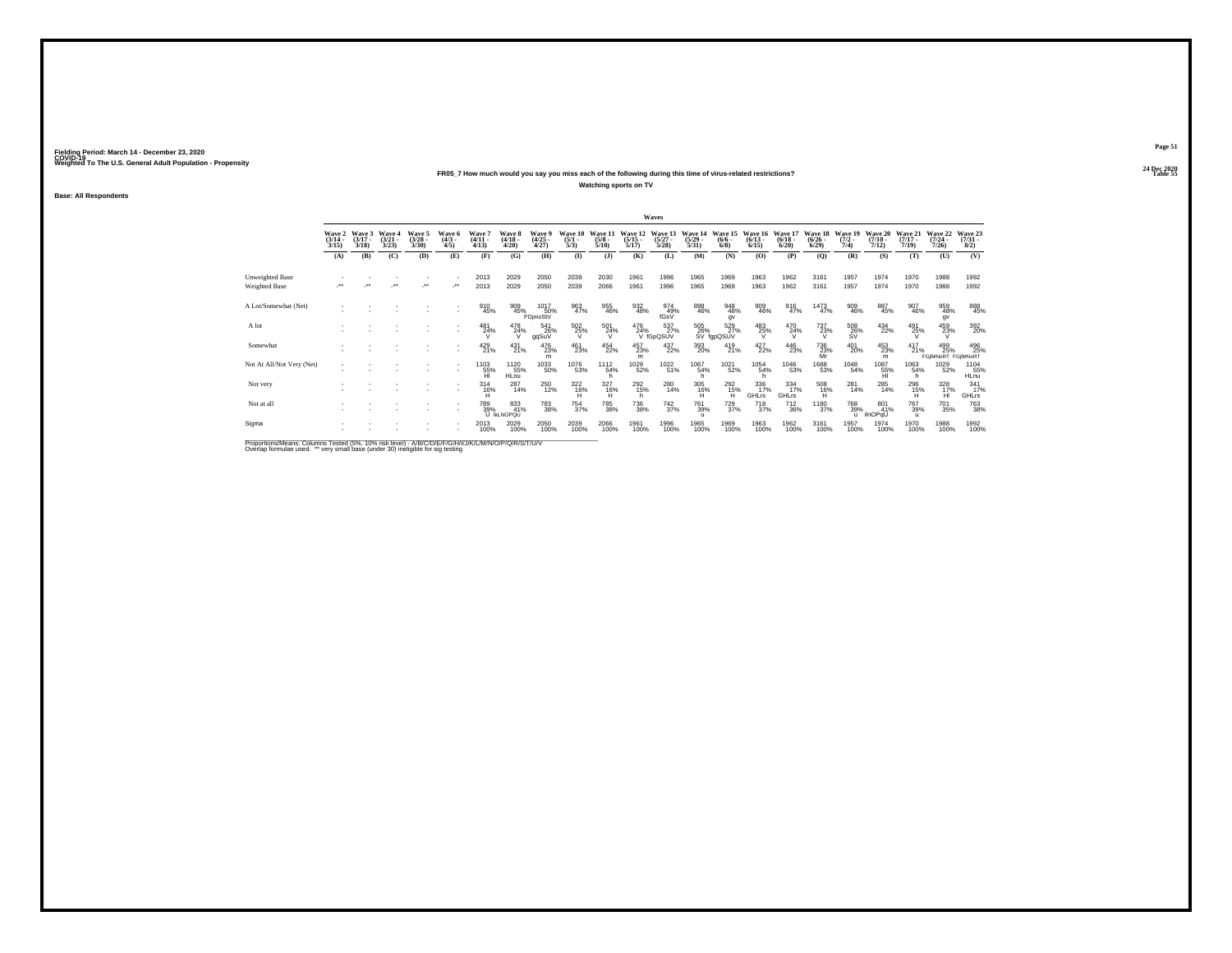## **24 Dec 2020FR05\_8 How much would you say you miss each of the following during this time of virus-related restrictions?**

**Gatherings with friends and family**

**Base: All Respondents**

|                                                                                                             |                                 |                             |                                 |                                 |                              |                                 |                                     |                                     |                                |                                 |                                      | Waves                               |                                              |                               |                                     |                                 |                                  |                                |                                  |                                                                                        |                                         |                                         |
|-------------------------------------------------------------------------------------------------------------|---------------------------------|-----------------------------|---------------------------------|---------------------------------|------------------------------|---------------------------------|-------------------------------------|-------------------------------------|--------------------------------|---------------------------------|--------------------------------------|-------------------------------------|----------------------------------------------|-------------------------------|-------------------------------------|---------------------------------|----------------------------------|--------------------------------|----------------------------------|----------------------------------------------------------------------------------------|-----------------------------------------|-----------------------------------------|
|                                                                                                             | Wave 2<br>$\frac{(3/14)}{3/15}$ | Wave 3<br>$(3/17 -$<br>3/18 | Wave 4<br>$\frac{(3/21)}{3/23}$ | Wave 5<br>$\frac{(3/28)}{3/30}$ | Wave 6<br>$\binom{4/3}{4/5}$ | Wave 7<br>$\frac{(4/11)}{4/13}$ | Wave 8<br>$\frac{(4/18)}{4/20}$     | Wave 9<br>$\frac{(4/25 - 4)}{4/27}$ | Wave 10<br>$\frac{(5/1)}{5/3}$ | Wave 11<br>$\frac{(5/8)}{5/10}$ | Wave 12<br>$\frac{(5/15)}{5/17}$     | Wave 13<br>$\frac{(5/27)}{5/28}$    | Wave 14<br>$\frac{(5/29)}{5/31}$             | Wave 15<br>$\binom{6/6}{6/8}$ | Wave 16<br>$\frac{(6/13)}{6/15}$    | Wave 17<br>$\binom{6/18}{6/20}$ | Wave 18<br>$\frac{(6/26)}{6/29}$ | Wave 19<br>$\frac{(7/2)}{7/4}$ | Wave 20<br>$\frac{(7/10)}{7/12}$ | Wave 21<br>$\frac{(7/17)}{7/19}$                                                       | Wave 22<br>$\frac{(7/24 - 7/26)}{7/26}$ | Wave 23<br>$\binom{7/31}{8/2}$          |
|                                                                                                             | (A)                             | (B)                         | (C)                             | (D)                             | (E)                          | (F)                             | (G)                                 | (H)                                 | (1)                            | $($ $)$                         | (K)                                  | (L)                                 | (M)                                          | (N)                           | (O)                                 | (P)                             | (Q)                              | (R)                            | (S)                              | (T)                                                                                    | (U)                                     | (V)                                     |
| Unweighted Base                                                                                             |                                 |                             |                                 |                                 | ٠                            | 2013                            | 2029                                | 2050                                | 2039                           | 2030                            | 1961                                 | 1996                                | 1965                                         | 1969                          | 1963                                | 1962                            | 3161                             | 1957                           | 1974                             | 1970                                                                                   | 1988                                    | 1992                                    |
| Weighted Base                                                                                               | $\ddot{\phantom{1}}$            |                             |                                 | $\bullet\bullet$                |                              | 2013                            | 2029                                | 2050                                | 2039                           | 2066                            | 1961                                 | 1996                                | 1965                                         | 1969                          | 1963                                | 1962                            | 3161                             | 1957                           | 1974                             | 1970                                                                                   | 1988                                    | 1992                                    |
| A Lot/Somewhat (Net)                                                                                        |                                 |                             |                                 |                                 |                              | 1494<br>74%                     | 1579<br>78%<br>FmOSUv FMnOSUV       | 1605<br>78%                         | 1579<br>77%<br>fOSUv           | 1584<br>77%<br>Os               | 1502<br>77%<br>Os                    | 1608<br>81%<br><b>FAUKMOPORSTLV</b> | 1473<br>75%                                  | 1483<br>75%<br>$\Omega$       | 1416<br>72%                         | 1491<br>76%                     | 2402<br>76%                      | 1480<br>76%<br>$\Omega$        | 1450<br>73%                      | 1503<br>76%                                                                            | 1471<br>74%                             | 1485<br>75%                             |
| A lot                                                                                                       |                                 |                             |                                 |                                 |                              | 833<br>41%                      | 891<br>44%<br>OS MOQSUV FROMOGRETUY | 941<br>46%                          | 899<br>44%<br>MOQSUV MOQSUV    | 906<br>44%                      | $^{813}_{41\%}$                      | 925<br>46%<br>OS nanosorstuv        | 783<br>40%                                   | 806<br>41%<br><b>OS</b>       | 737<br>38%                          | 841<br>43%<br>OSUV              | 1268<br>40%                      | $\frac{817}{42\%}$<br>Os       | <sup>742</sup> <sub>38%</sub>    | $\frac{824}{42\%}$<br><b>OS</b>                                                        | 765<br>38%                              | 773<br>39%                              |
| Somewhat                                                                                                    |                                 |                             |                                 |                                 | ٠                            | 661<br>33%                      | 688<br>34%                          | $\substack{664\\32\%}$              | 680<br>33%                     | 677<br>33%                      | 689<br>35%                           | 683<br>34%                          | 690<br>35%                                   | 677<br>34%                    | 679<br>35%                          | 650<br>33%                      | 1135<br>36%<br>fHj               | $\substack{663 \\ 34\%}$       | 708<br>36%                       | 679<br>34%                                                                             | <sup>706</sup> 36%                      | 713<br>36%                              |
| Not At All/Not Very (Net)                                                                                   |                                 |                             |                                 |                                 | ٠                            | 519<br>26%<br>GHIL              | 450<br>22%                          | $\frac{445}{22\%}$                  | 460<br>23%                     | 483<br>23%                      | 459<br>23%                           | 388<br>19%                          | $\overset{492}{\underset{\text{gHL}}{25\%}}$ | 486<br>25%                    | 547<br>28%<br><b>RL</b> GHIJKLnPOrT | 471<br>24%                      | 759<br>24%                       | $^{477}_{24\%}$                | 524<br>27%<br>GHIjkL             | 467<br>24%                                                                             | 517<br>26%<br>GHĪĽ                      | $^{507}_{\substack{25\%\\\text{gHil}}}$ |
| Not very                                                                                                    |                                 |                             |                                 |                                 | $\sim$                       | 230<br>11%                      | 208<br>10%                          | 204<br>10%                          | 240<br>12%                     | 250<br>12%                      | <sup>248</sup> <sub>13%</sub><br>qHL | 198<br>10%                          | $^{216}_{11\%}$                              | 251<br>13%                    | 279<br>14%<br>GHL FGHiLMgv          | 242%<br>ahl                     | 383<br>12%<br>hl                 | $^{240}_{\hbox{12\%}}$ h       | 255<br>13%<br>GHL                | $\begin{array}{c}\n 244 \\  \hline\n 12\% \\  \text{hl} \quad \text{ft}\n \end{array}$ | 276<br>14%<br>fGHLMv                    | 231<br>12%                              |
| Not at all                                                                                                  |                                 |                             |                                 |                                 | ٠                            | 289<br>14%<br>ahlJKLnPaT        | $^{242}_{12\%}$                     | $^{242}_{12\%}$                     | 220<br>11%                     | 233                             | $^{211}_{11\%}$                      | 190<br>10% <sub>,</sub>             | $^{277}_{14\%}$<br>hlJKLpqt                  | 235<br>12%                    | 268<br>14%<br>ljKLt                 | 229<br>12%                      | 376<br>12%                       | $^{237}_{12\%}$                | 269<br>14%<br>IjKL               | $^{223}_{11\%}$                                                                        | 240<br>12%                              | 276<br>14%<br>ljKLt                     |
| Sigma                                                                                                       |                                 |                             |                                 |                                 |                              | 2013<br>100%                    | 2029<br>100%                        | 2050<br>100%                        | 2039<br>100%                   | 2066<br>100%                    | 1961<br>100%                         | 1996<br>100%                        | 1965<br>100%                                 | 1969<br>100%                  | 1963<br>100%                        | 1962<br>100%                    | 3161<br>100%                     | 1957<br>100%                   | 1974<br>100%                     | 1970<br>100%                                                                           | 1988<br>100%                            | 1992<br>100%                            |
| Bronortiona Magna: Columna Toptad (59/ - 109/ -riok Joyal) A IBIC IDIC IDIC AUTH IN A ANICO IDIO IDIO TALIN |                                 |                             |                                 |                                 |                              |                                 |                                     |                                     |                                |                                 |                                      |                                     |                                              |                               |                                     |                                 |                                  |                                |                                  |                                                                                        |                                         |                                         |

Proportions/Means: Columns Tested (5%, 10% risk level) - A/B/C/D/E/F/G/H/I/J/K/L/M/N/O/P/Q/R/S/T/U/V<br>Overlap formulae used. \*\* very small base (under 30) ineligible for sig testing

**Page 52**24 Dec 2020<br>Table 56

**Table 56 Table 56 Table 56 Table 56 Table 56 Table 56**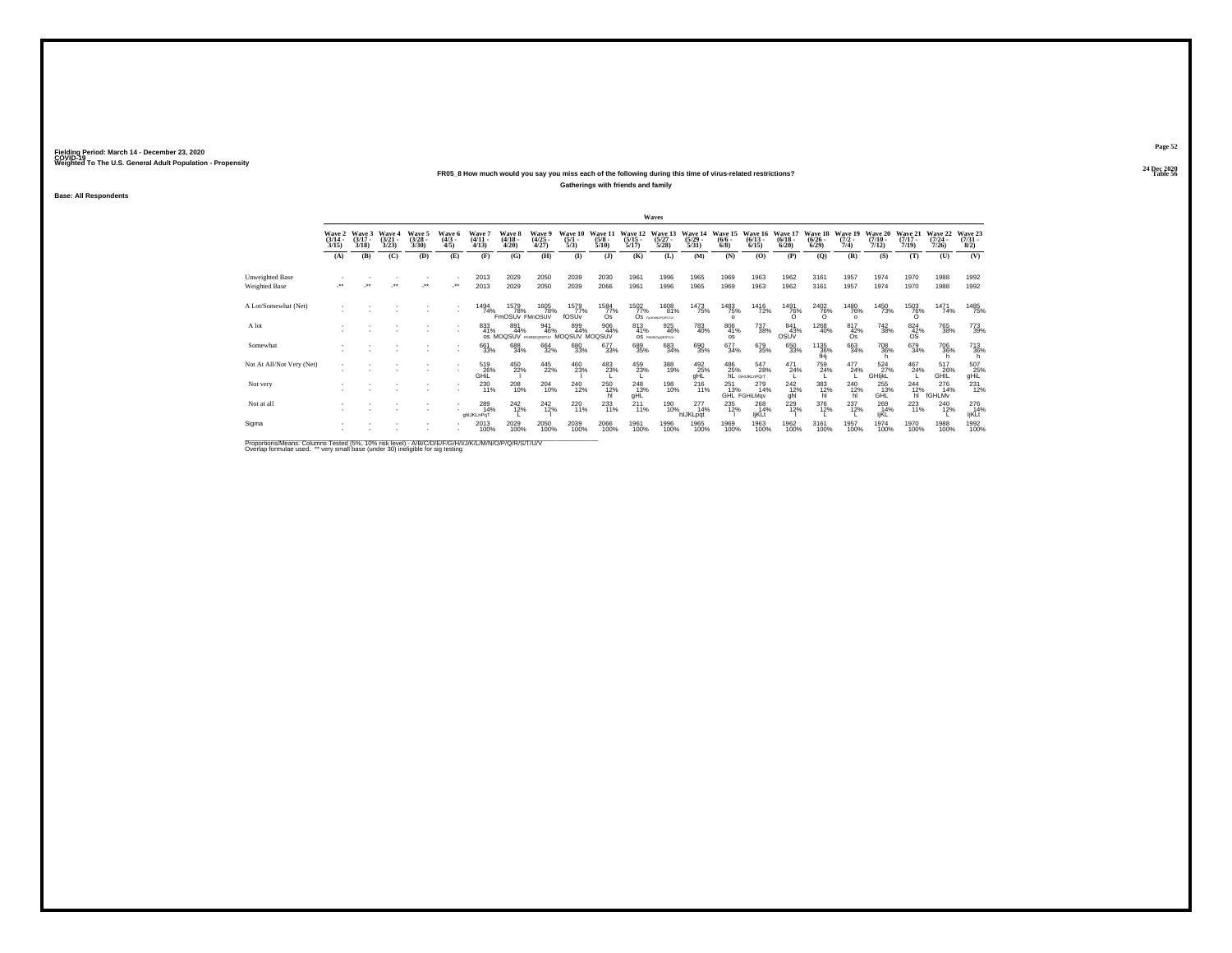### **24 Dec 2020FR05\_9 How much would you say you miss each of the following during this time of virus-related restrictions?**

**Going to church**

**Base: All Respondents**

|                           |                                 |                                 |                                 |                                 |                               |                                        |                                 |                                |                                |                                 |                                  | Waves                            |                                  |                                |                                  |                                  |                                        |                             |                                  |                                  |                                  |                                                            |
|---------------------------|---------------------------------|---------------------------------|---------------------------------|---------------------------------|-------------------------------|----------------------------------------|---------------------------------|--------------------------------|--------------------------------|---------------------------------|----------------------------------|----------------------------------|----------------------------------|--------------------------------|----------------------------------|----------------------------------|----------------------------------------|-----------------------------|----------------------------------|----------------------------------|----------------------------------|------------------------------------------------------------|
|                           | Wave 2<br>$\frac{(3/14)}{3/15}$ | Wave 3<br>$\frac{(3/17)}{3/18}$ | Wave 4<br>$\frac{(3/21)}{3/23}$ | Wave 5<br>$\frac{(3/28)}{3/30}$ | Wave 6<br>$\frac{(4/3)}{4/5}$ | Wave?<br>$\frac{(4/11)}{4/13}$         | Wave 8<br>$\frac{(4/18)}{4/20}$ | Wave 9<br>$\binom{4/25}{4/27}$ | Wave 10<br>$\frac{(5/1)}{5/3}$ | Wave 11<br>$\frac{(5/8)}{5/10}$ | Wave 12<br>$\frac{(5/15)}{5/17}$ | Wave 13<br>$\frac{(5/27)}{5/28}$ | Wave 14<br>$\frac{(5/29)}{5/31}$ | Wave 15<br>$\frac{(6/6)}{6/8}$ | Wave 16<br>$\frac{(6/13)}{6/15}$ | Wave 17<br>$\frac{(6/18)}{6/20}$ | Wave 18<br>$\frac{(6/26 - 6)}{(6/29)}$ | Wave 19<br>$(7/2 -$<br>7/4) | Wave 20<br>$\frac{(7/10)}{7/12}$ | Wave 21<br>$\frac{(7/17)}{7/19}$ | Wave 22<br>$\frac{(7/24)}{7/26}$ | Wave 23<br>$\binom{7/31}{8/2}$                             |
|                           | (A)                             | (B)                             | (C)                             | (D)                             | (E)                           | (F)                                    | (G)                             | (H)                            | $($ $\Gamma$                   | $($ $)$                         | (K)                              | (L)                              | (M)                              | (N)                            | (O)                              | (P)                              | (Q)                                    | (R)                         | (S)                              | (T)                              | (U)                              | (V)                                                        |
| Unweighted Base           |                                 |                                 |                                 |                                 |                               | 2013                                   | 2029                            | 2050                           | 2039                           | 2030                            | 1961                             | 1996                             | 1965                             | 1969                           | 1963                             | 1962                             | 3161                                   | 1957                        | 1974                             | 1970                             | 1988                             | 1992                                                       |
| Weighted Base             | $\cdot$                         | $\ddot{\phantom{1}}$            |                                 | $\cdot$                         |                               | 2013                                   | 2029                            | 2050                           | 2039                           | 2066                            | 1961                             | 1996                             | 1965                             | 1969                           | 1963                             | 1962                             | 3161                                   | 1957                        | 1974                             | 1970                             | 1988                             | 1992                                                       |
| A Lot/Somewhat (Net)      |                                 |                                 |                                 |                                 |                               | 983<br>49%                             | 958<br>47%                      | 991<br>48%                     | 1011<br>50%                    | 990<br>48%                      | 972<br>50%                       | $\underset{48\%}{^{965}}$        | 980<br>50%                       | 978<br>50%                     | 982<br>50%                       | 1000<br>51%<br>gq                | 1505<br>48%                            | 995<br>51%<br>q             | 1028<br>GhJIQV                   | 994<br>50%                       | 1008<br>51%<br>g                 | 951<br>48%                                                 |
| A lot                     |                                 |                                 |                                 |                                 |                               | 504<br>25%                             | 514<br>25%                      | 527<br>26%                     | 527<br>26%                     | 523<br>25%                      | 518<br>26%                       | 496<br>25%                       | 496<br>25%                       | $\frac{525}{27\%}$             | 516<br>26%                       | $^{515}_{26\%}$                  | <sup>760</sup> 24%                     | 558<br>29%<br>fgiLmQV       | 507<br>26%                       | 510<br>26%                       | 517<br>26%                       | 483<br>24%                                                 |
| Somewhat                  |                                 |                                 |                                 |                                 |                               | 479<br>24%                             | 444<br>22%                      | 464<br>23%                     | 484<br>24%                     | 467<br>23%                      | 455<br>23%                       | 469<br>24%                       | $^{484}_{25\%}$                  | $^{453}_{23\%}$                | 466<br>24%                       | 485<br>25%                       | 745<br>24%                             | $^{436}_{22\%}$             | 521<br>26%<br>GHJkngR            | 484<br>25%                       | 491<br>25%                       | 469<br>24%                                                 |
| Not At All/Not Very (Net) |                                 |                                 |                                 |                                 |                               | 1030<br>51%                            | 1071<br>53%<br>prSu             | 1059<br>52%<br>$\mathbf{s}$    | 1028<br>50%                    | $^{1076}_{~52\%}$               | 989<br>50%                       | 1031<br>52%                      | 985<br>50%                       | 991<br>50%                     | 981<br>50%                       | 962<br>49%                       | $^{1656}_{\substack{52\%\\pS}}$        | 962<br>49%                  | 946<br>48%                       | 976<br>50%                       | 980<br>49%                       | $^{1041}_{~~\,52\%}$                                       |
| Not very                  |                                 |                                 |                                 |                                 |                               | 263<br>13%                             | $^{294}_{14\%}$                 | 269<br>13%                     | $^{311}_{15\%}$<br>m           | 321<br>16%<br>fhm               | 279<br>14%                       | 318<br>16%<br><b>FHM</b>         | $^{252}_{13\%}$                  | 308<br>16%<br>fhM              | 284 <sub>14%</sub>               | 286<br>15%                       | $^{440}_{14\%}$                        | 275<br>14%                  | 281<br>14%                       | 308<br>16%<br>fhm                | 300<br>15%                       | 291<br>15%                                                 |
| Not at all                |                                 |                                 |                                 |                                 |                               | <sup>767</sup> <sub>38%</sub><br>npSTÜ | 777<br>38%<br>inPSTU            | 790<br>39%<br><b>INPrSTU</b>   | <sup>718</sup> 35%             | <sup>756</sup> <sub>37%</sub>   | 709<br>36%                       | <sup>713</sup> 36%               | $^{734}_{37\%}$<br>st            | 683<br>35%                     | 697<br>35%                       | 677<br>34%                       | 1217<br>38%<br><b>iNoPrSTU</b>         | 687<br>35%                  | 665<br>34%                       | 668<br>34%                       | 680<br>34%                       | $\begin{array}{c} 750 \\ 38\% \\ \mathrm{Stu} \end{array}$ |
| Sigma                     |                                 |                                 |                                 |                                 |                               | 2013<br>100%                           | 2029<br>100%                    | 2050<br>100%                   | 2039<br>100%                   | 2066<br>100%                    | 1961<br>100%                     | 1996<br>100%                     | 1965<br>100%                     | 1969<br>100%                   | 1963<br>100%                     | 1962<br>100%                     | 3161<br>100%                           | 1957<br>100%                | 1974<br>100%                     | 1970<br>100%                     | 1988<br>100%                     | 1992<br>100%                                               |
|                           |                                 |                                 |                                 |                                 |                               |                                        |                                 |                                |                                |                                 |                                  |                                  |                                  |                                |                                  |                                  |                                        |                             |                                  |                                  |                                  |                                                            |

Proportions/Means: Columns Tested (5%, 10% risk level) - A/B/C/D/E/F/G/H/I/J/K/L/M/N/O/P/Q/R/S/T/U/V<br>Overlap formulae used. \*\* very small base (under 30) ineligible for sig testing

**Page 53**24 Dec 2020<br>Table 57

**Table 57 Table 57**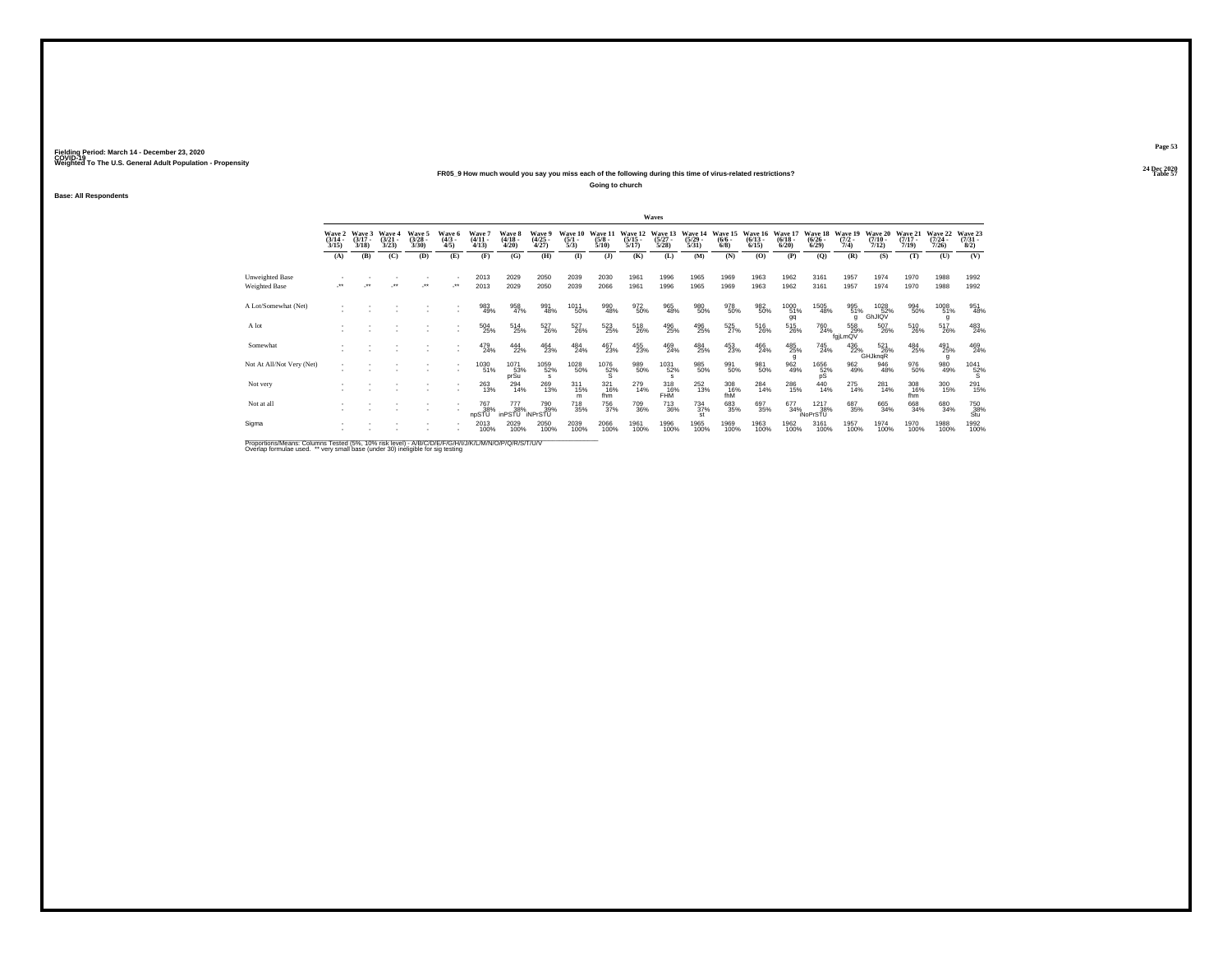### **24 Dec 2020FR05\_10 How much would you say you miss each of the following during this time of virus-related restrictions?**

**Going to school or university**

**Base: All Respondents**

|                                                                                                             |                                 |                             |                                        |                                |                              |                                                 |                                   |                                |                                |                                 |                                       | Waves                            |                                              |                               |                                 |                                                                                                                    |                                  |                                |                                  |                              |                                  |                                |
|-------------------------------------------------------------------------------------------------------------|---------------------------------|-----------------------------|----------------------------------------|--------------------------------|------------------------------|-------------------------------------------------|-----------------------------------|--------------------------------|--------------------------------|---------------------------------|---------------------------------------|----------------------------------|----------------------------------------------|-------------------------------|---------------------------------|--------------------------------------------------------------------------------------------------------------------|----------------------------------|--------------------------------|----------------------------------|------------------------------|----------------------------------|--------------------------------|
|                                                                                                             | Wave 2<br>$\frac{(3/14)}{3/15}$ | Wave 3<br>$(3/17 -$<br>3/18 | <b>Wave 4</b><br>$\frac{(3/21)}{3/23}$ | Wave 5<br>$\binom{3/28}{3/30}$ | Wave 6<br>$\binom{4/3}{4/5}$ | Wave 7<br>$\frac{(4/11)}{4/13}$                 | Wave 8<br>$\frac{(4/18)}{4/20}$   | Wave 9<br>$\binom{4/25}{4/27}$ | Wave 10<br>$\frac{(5/1)}{5/3}$ | Wave 11<br>$\frac{(5/8)}{5/10}$ | Wave 12<br>$\frac{(5/15)}{5/17}$      | Wave 13<br>$\frac{(5/27)}{5/28}$ | Wave 14<br>$\frac{(5/29)}{5/31}$             | Wave 15<br>$\binom{6/6}{6/8}$ | Wave 16<br>$\binom{6/13}{6/15}$ | Wave 17<br>$\binom{6/18}{6/20}$                                                                                    | Wave 18<br>$\frac{(6/26)}{6/29}$ | Wave 19<br>$\frac{(7/2)}{7/4}$ | Wave 20<br>$\frac{(7/10)}{7/12}$ | Wave 21<br>$(7/17 -$<br>7/19 | Wave 22<br>$\frac{(7/24)}{7/26}$ | Wave 23<br>$\binom{7/31}{8/2}$ |
|                                                                                                             | (A)                             | (B)                         | (C)                                    | (D)                            | (E)                          | (F)                                             | (G)                               | (H)                            | $($ I                          | (1)                             | (K)                                   | (L)                              | (M)                                          | (N)                           | (O)                             | (P)                                                                                                                | $\mathbf{Q}$                     | (R)                            | (S)                              | (T)                          | (U)                              | (V)                            |
| Unweighted Base                                                                                             |                                 |                             |                                        |                                |                              | 2013                                            | 2029                              | 2050                           | 2039                           | 2030                            | 1961                                  | 1996                             | 1965                                         | 1969                          | 1963                            | 1962                                                                                                               | 3161                             | 1957                           | 1974                             | 1970                         | 1988                             | 1992                           |
| Weighted Base                                                                                               |                                 |                             |                                        | $\ddot{\phantom{0}}$           |                              | 2013                                            | 2029                              | 2050                           | 2039                           | 2066                            | 1961                                  | 1996                             | 1965                                         | 1969                          | 1963                            | 1962                                                                                                               | 3161                             | 1957                           | 1974                             | 1970                         | 1988                             | 1992                           |
| A Lot/Somewhat (Net)                                                                                        |                                 |                             |                                        |                                |                              | $^{488}_{24\%}$                                 | 538<br>27%                        | $\frac{583}{28\%}$             | 598<br>29%                     | $^{611}_{30\%}$ Fg              | $\frac{533}{27\%}$                    | 575<br>29%                       | 581<br>30%<br>Fg                             | $^{593}_{30\%}$ FG            |                                 | $\begin{array}{r} 580 & 642 \\ 30\% & 33 \\ \hline \text{Fg } \text{FGHijkLmoq} \end{array}$<br>$\frac{642}{33\%}$ | 930<br>29%<br>Fg                 | 622<br>32%<br>FGhK             | $^{602}_{-30\%}$ FGk             | 591<br>30%                   | $^{633}_{32\%}$ FGhK             | $^{616}_{31\%}$ FGK            |
| A lot                                                                                                       |                                 |                             |                                        |                                | ٠<br>$\sim$                  | $^{233}_{12\%}$                                 | $^{219}_{11\%}$                   | $^{275}_{13\%}$<br>Gk          | 267<br>13%                     | $^{274}_{13\%}$                 | 220 11%                               | 263<br>13%                       | $^{255}_{\phantom{1}13\%}$<br>$\mathfrak{q}$ | 280<br>14%<br><b>FGK</b>      | 261<br>13%                      | 281<br>14%<br>FGK                                                                                                  | $^{402}_{13\%}$                  | 303<br>15%<br>FGiKmQu          | 291<br>15%<br>FGK                | $^{287}_{15\%}$<br>FGK       | 258<br>13%                       | 275<br>14%<br>fGk              |
| Somewhat                                                                                                    |                                 |                             |                                        |                                | $\sim$                       | 255<br>13%                                      | 319<br>16%                        | 308<br>15%                     | 331<br>16%                     | 336<br>16%                      | $^{313}_{16\%}$                       | $^{312}_{16\%}$                  | $\frac{326}{17}\%$                           | 313<br>16%                    | $^{319}_{16\%}$                 | $\frac{362}{18\%}$<br>FaHlnst                                                                                      | $^{528}_{17\%}$                  | $^{319}_{16\%}$                | $^{310}_{16\%}$                  | $\frac{303}{15\%}$           | 376<br>19%<br>FGHijkLnoST        | $^{341}_{17\%}$                |
| Not At All/Not Very (Net)                                                                                   |                                 |                             |                                        |                                |                              | <sup>1525</sup> 76%<br>HUMNOPORSTUV IMNOPORSIUV | 1491<br>73%                       | 1467<br>72%<br>Pru             | 1441<br>71%                    | 1456<br>70%                     | 1428<br>73%<br>PRsUV                  | 1421<br>71%                      | 1384<br>70%<br>$\Omega$                      | <sup>1376</sup> 70%           | 1383<br>70%                     | 1320<br>67%                                                                                                        | 2231<br>71%                      | 1335<br>68%                    | 1372<br>70%                      | 1379<br>70%                  | 1355<br>68%                      | 1376<br>69%                    |
| Not very                                                                                                    |                                 |                             |                                        |                                |                              | 225<br>11%                                      | $^{277}_{14\%}$                   | $^{263}_{13\%}$                | $^{287}_{14\%}$                | 278<br>13%                      | $^{311}_{16\%}$<br>FHjLmQ             | 254<br>13%                       | 261<br>13%                                   | 268<br>14%                    | $^{293}_{15\%}$                 | $^{276}_{14\%}$                                                                                                    | $^{410}_{13\%}$                  | $^{265}_{14\%}$                | $^{275}_{14\%}$                  | $^{271}_{14\%}$              | 303<br>15%<br>Fhla               | $^{285}_{14\%}$                |
| Not at all                                                                                                  |                                 |                             |                                        |                                |                              | <sup>1300</sup> 65%                             | <sup>1214</sup> 60%<br>inOPRStLIV | 1205<br>59%<br>oPRUV           | 1154<br>57%<br>pu              | 1178<br>57%<br>pU               | <sup>11</sup> 17 <sub>57%</sub><br>pu | 1167<br>58%<br>PrÜv              | 1124<br>57%<br>pÛ                            | 1107<br>56%                   | 1090<br>56%                     | 1043<br>53%                                                                                                        | 1820<br>58%<br>PU                | 1070<br>55%                    | 1097<br>56%                      | 1109<br>56%                  | 1052<br>53%                      | 1091<br>55%                    |
| Sigma                                                                                                       |                                 |                             |                                        |                                |                              | 2013<br>100%                                    | 2029<br>100%                      | 2050<br>100%                   | 2039<br>100%                   | 2066<br>100%                    | 1961<br>100%                          | 1996<br>100%                     | 1965<br>100%                                 | 1969<br>100%                  | 1963<br>100%                    | 1962<br>100%                                                                                                       | 3161<br>100%                     | 1957<br>100%                   | 1974<br>100%                     | 1970<br>100%                 | 1988<br>100%                     | 1992<br>100%                   |
| Bronortiona Magna: Columna Toptad (59/ - 109/ -riok Joyal) A IBIC IDIC IDIC AUTH IN A ANICO IDIO IDIO TALIN |                                 |                             |                                        |                                |                              |                                                 |                                   |                                |                                |                                 |                                       |                                  |                                              |                               |                                 |                                                                                                                    |                                  |                                |                                  |                              |                                  |                                |

Proportions/Means: Columns Tested (5%, 10% risk level) - A/B/C/D/E/F/G/H/I/J/K/L/M/N/O/P/Q/R/S/T/U/V<br>Overlap formulae used. \*\* very small base (under 30) ineligible for sig testing

**Page 54**24 Dec 2020<br>Table 58

**Table 58 Table 58**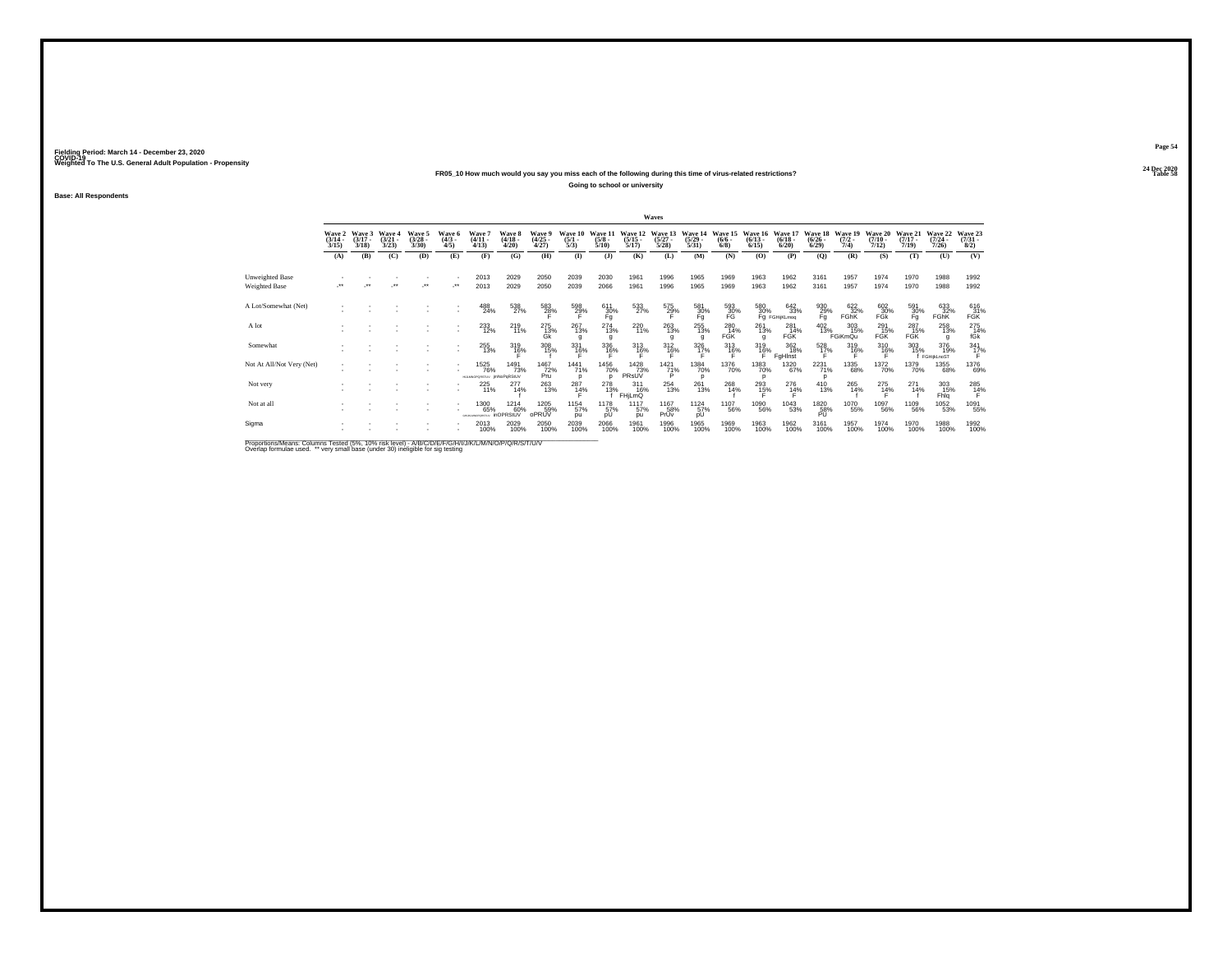## **24 Dec 2020FR05\_13 How much would you say you miss each of the following during this time of virus-related restrictions?**

**Going to the gym/work out class**

**Base: All Respondents**

|                                                                                                            |                                 |                                 |                                 |                                |                              |                                    |                                 |                                |                                |                                 |                                  | Waves                            |                                  |                                |                                 |                                   |                                      |                                         |                                  |                                  |                                         |                                                           |
|------------------------------------------------------------------------------------------------------------|---------------------------------|---------------------------------|---------------------------------|--------------------------------|------------------------------|------------------------------------|---------------------------------|--------------------------------|--------------------------------|---------------------------------|----------------------------------|----------------------------------|----------------------------------|--------------------------------|---------------------------------|-----------------------------------|--------------------------------------|-----------------------------------------|----------------------------------|----------------------------------|-----------------------------------------|-----------------------------------------------------------|
|                                                                                                            | Wave 2<br>$\frac{(3/14)}{3/15}$ | Wave 3<br>$\frac{(3/17)}{3/18}$ | Wave 4<br>$\frac{(3/21)}{3/23}$ | Wave 5<br>$\binom{3/28}{3/30}$ | Wave 6<br>$\binom{4/3}{4/5}$ | <b>Wave</b><br>$(4/11 -$<br>(4/13) | Wave 8<br>$\frac{(4/18)}{4/20}$ | Wave 9<br>$\binom{4/25}{4/27}$ | Wave 10<br>$\frac{(5/1)}{5/3}$ | Wave 11<br>$\frac{(5/8)}{5/10}$ | Wave 12<br>$\frac{(5/15)}{5/17}$ | Wave 13<br>$\frac{(5/27)}{5/28}$ | Wave 14<br>$\frac{(5/29)}{5/31}$ | Wave 15<br>$\frac{(6/6)}{6/8}$ | Wave 16<br>$\binom{6/13}{6/15}$ | Wave 17<br>$\binom{6/18}{6/20}$   | Wave 18<br>$\frac{(6/26 - 6)}{6/29}$ | Wave 19<br>$\frac{(7/2)}{7/4}$          | Wave 20<br>$\frac{(7/10)}{7/12}$ | Wave 21<br>$\frac{(7/17)}{7/19}$ | Wave 22<br>$\frac{(7/24 - 7/26)}{7/26}$ | Wave 23<br>$\binom{7/31}{8/2}$                            |
|                                                                                                            | (A)                             | (B)                             | (C)                             | (D)                            | (E)                          | (F)                                | (G)                             | (H)                            | $\bf{I}$                       | $\mathbf{I}$                    | (K)                              | (L)                              | (M)                              | (N)                            | (O)                             | (P)                               | (Q)                                  | (R)                                     | (S)                              | (T)                              | (U)                                     | (V)                                                       |
| Unweighted Base<br>Weighted Base                                                                           |                                 |                                 | $\bullet\bullet$                | $^{\tiny{**}}$                 |                              | 2013<br>2013                       | 2029<br>2029                    | 2050<br>2050                   | 2039<br>2039                   | 2030<br>2066                    | 1961<br>1961                     | 1996<br>1996                     | 1965<br>1965                     | 1969<br>1969                   | 1963<br>1963                    | 1962<br>1962                      | 3161<br>3161                         | 1957<br>1957                            | 1974<br>1974                     | 1970<br>1970                     | 1988<br>1988                            | 1992<br>1992                                              |
| A Lot/Somewhat (Net)                                                                                       |                                 |                                 |                                 |                                |                              | 742<br>37%                         | $\substack{802 \\ 40\%}$        | 838<br>41%<br>Fo               | 809<br>40%                     | 829<br>40%                      | 777<br>40%                       | 817<br>$\frac{41}{50}$           | 767<br>39%                       | 813<br>41%<br>FOs              |                                 | 735<br>37%<br>FgikMOS             | 1302<br>$F_{\text{OS}}^{41\%}$       | $^{802}_{\substack{41\% \\ \text{Fo}}}$ | 746<br>38%                       | 831                              | 862<br>43%<br>42%<br>FOS FgikMOS        | $\begin{array}{r} 848 \\ 43\% \\ \text{FmOS} \end{array}$ |
| A lot                                                                                                      |                                 |                                 |                                 |                                |                              | $\frac{347}{17\%}$                 | 352<br>17%                      | 430<br>21%<br><b>FGOs</b>      | 408<br>20%<br>fgO              | 415<br>20%<br>fqO               | 374<br>19%                       | 380<br>19%                       | 380<br>19%                       | 408<br>21%<br><b>FGOs</b>      | 331<br>17%                      | 369<br>19%                        | 631<br>20%<br>fgO                    | 403<br>21%<br><b>FGO</b>                | 355<br>18%                       | $^{416}_{21\%}$<br><b>FGOs</b>   | 396<br>20%<br>f٥                        | 409<br>21%<br><b>FGO</b>                                  |
| Somewhat                                                                                                   |                                 |                                 |                                 |                                |                              | 395<br>20%                         | 450<br>22%                      | 409<br>20%                     | 400<br>20%                     | $^{414}_{20\%}$                 | 403<br>21%                       | 437<br>22%                       | 388<br>20%                       | $^{405}_{21\%}$                | $^{404}_{21\%}$                 | 480<br>24%<br><b>FHIJKMNOGRS:</b> | 670<br>21%                           | $^{400}_{20\%}$                         | 391<br>20%                       | $^{415}_{21\%}$                  | 466<br>23%<br>FHIJkMnorS                | 439<br>22%                                                |
| Not At All/Not Very (Net)                                                                                  |                                 |                                 |                                 |                                |                              | 1271<br>63%<br>HILNPORTUV          | 1227<br>60%<br>pu               | 1212<br>59%                    | 1230<br>60%<br><b>DU</b>       | 1237<br>60%                     | 1184<br>60%<br>pu                | 1179<br>59%                      | 1198<br>61%<br>PŬv               | 1156<br>59%                    | 1228<br>63%<br>hINPOrTUV        | 1113<br>57%                       | 1859<br>59%                          | 1155<br>59%                             | 1228<br>62%<br>nPqTUV            | 1139<br>58%                      | 1126<br>57%                             | 1144<br>57%                                               |
| Not very                                                                                                   |                                 |                                 |                                 |                                |                              | $^{294}_{15\%}$                    | $\frac{305}{15\%}$              | 299<br>15%                     | 359<br>18%<br>FaHiNRtUV        | 313<br>15%                      | 323<br>16%                       | 344<br>17%<br>fhNRtuv            | 302<br>15%                       | 280<br>14%                     | 302<br>15%                      | $^{313}_{16\%}$                   | 503<br>16%                           | 266<br>14%                              | 302<br>15%                       | 288<br>15%                       | 289<br>15%                              | 288<br>14%                                                |
| Not at all                                                                                                 |                                 |                                 |                                 |                                |                              | 977<br>49%<br><b>HIKLNPOTUV</b>    | 923<br>45%<br>IPu               | 913<br>45%                     | 872<br>43%                     | 924<br>45%                      | 861<br>44%                       | 836<br>42%                       | 896<br>46%<br>IPu                | 876<br>45%<br>D                | 926<br>47%<br><b>ILPOIUV</b>    | 800<br>41%                        | <sup>1356</sup> 43%                  | 889<br>45%<br>IP                        | 927%<br>ILPQtUv                  | 851<br>43%                       | 837<br>42%                              | 856<br>43%                                                |
| Sigma                                                                                                      |                                 |                                 |                                 |                                |                              | 2013<br>100%                       | 2029<br>100%                    | 2050<br>100%                   | 2039<br>100%                   | 2066<br>100%                    | 1961<br>100%                     | 1996<br>100%                     | 1965<br>100%                     | 1969<br>100%                   | 1963<br>100%                    | 1962<br>100%                      | 3161<br>100%                         | 1957<br>100%                            | 1974<br>100%                     | 1970<br>100%                     | 1988<br>100%                            | 1992<br>100%                                              |
| <b>Dreportions Meane: Columna Tested (59/1409) via Lough AIRICIDIC EICONITINAL MANIO (DIO ID IC (TAIN)</b> |                                 |                                 |                                 |                                |                              |                                    |                                 |                                |                                |                                 |                                  |                                  |                                  |                                |                                 |                                   |                                      |                                         |                                  |                                  |                                         |                                                           |

Proportions/Means: Columns Tested (5%, 10% risk level) - A/B/C/D/E/F/G/H/I/J/K/L/M/N/O/P/Q/R/S/T/U/V<br>Overlap formulae used. \*\* very small base (under 30) ineligible for sig testing

**Page 55**24 Dec 2020<br>Table 59

**Table 59 Table 59**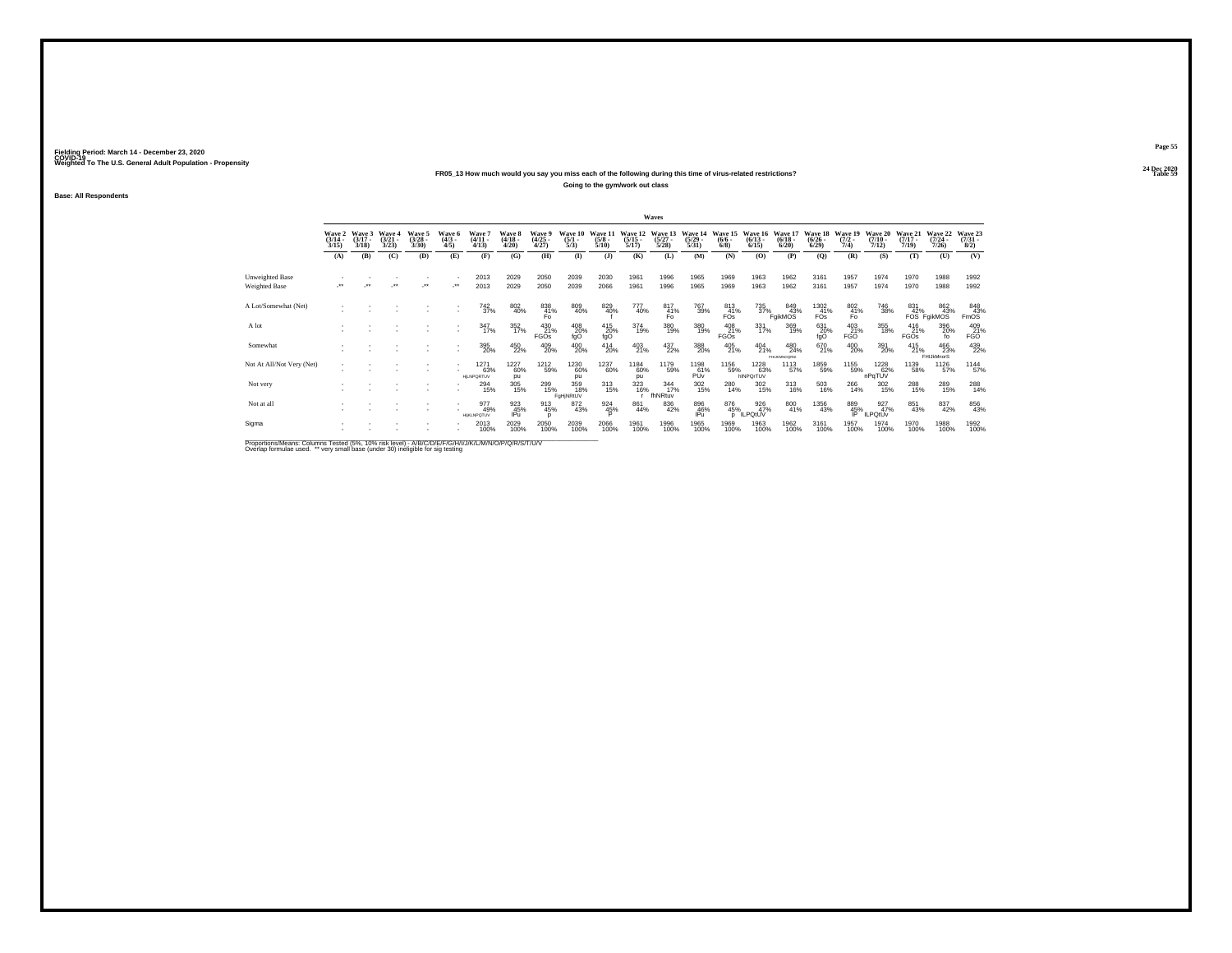### **24 Dec 2020FR05\_14 How much would you say you miss each of the following during this time of virus-related restrictions?**

**Going to a social gathering**

**Base: All Respondents**

|                           |                                 |                             |                                 |                                |                              |                                                                                                                     |                                 |                                 |                                |                                 |                                  | Waves                                             |                                   |                                      |                                  |                                 |                                 |                                |                                  |                                  |                                         |                                |
|---------------------------|---------------------------------|-----------------------------|---------------------------------|--------------------------------|------------------------------|---------------------------------------------------------------------------------------------------------------------|---------------------------------|---------------------------------|--------------------------------|---------------------------------|----------------------------------|---------------------------------------------------|-----------------------------------|--------------------------------------|----------------------------------|---------------------------------|---------------------------------|--------------------------------|----------------------------------|----------------------------------|-----------------------------------------|--------------------------------|
|                           | Wave 2<br>$\frac{(3/14)}{3/15}$ | Wave 3<br>$(3/17 -$<br>3/18 | Wave 4<br>$\frac{(3/21)}{3/23}$ | Wave 5<br>$\binom{3/28}{3/30}$ | Wave 6<br>$\binom{4/3}{4/5}$ | Wave 7<br>$\frac{(4/11)}{4/13}$                                                                                     | Wave 8<br>$\frac{(4/18)}{4/20}$ | Wave 9<br>$\frac{(4/25)}{4/27}$ | Wave 10<br>$\frac{(5/1)}{5/3}$ | Wave 11<br>$\frac{(5/8)}{5/10}$ | Wave 12<br>$\frac{(5/15)}{5/17}$ | Wave 13<br>$\frac{(5/27)}{5/28}$                  | Wave 14<br>$\frac{(5/29)}{5/31}$  | Wave 15<br>$\frac{(6/6 - 6)}{(6/8)}$ | Wave 16<br>$\frac{(6/13)}{6/15}$ | Wave 17<br>$\binom{6/18}{6/20}$ | Wave 18<br>$\binom{6/26}{6/29}$ | Wave 19<br>$\frac{(7/2)}{7/4}$ | Wave 20<br>$\frac{(7/10)}{7/12}$ | Wave 21<br>$\frac{(7/17)}{7/19}$ | Wave 22<br>$\frac{(7/24 - 7/26)}{7/26}$ | Wave 23<br>$\binom{7/31}{8/2}$ |
|                           | (A)                             | (B)                         | (C)                             | (D)                            | (E)                          | (F)                                                                                                                 | (G)                             | (H)                             | $($ $\Gamma$                   | (1)                             | (K)                              | (L)                                               | (M)                               | (N)                                  | (O)                              | (P)                             | (Q)                             | (R)                            | (S)                              | (T)                              | (U)                                     | (V)                            |
| Unweighted Base           |                                 |                             |                                 |                                |                              | 2013                                                                                                                | 2029                            | 2050                            | 2039                           | 2030                            | 1961                             | 1996                                              | 1965                              | 1969                                 | 1963                             | 1962                            | 3161                            | 1957                           | 1974                             | 1970                             | 1988                                    | 1992                           |
| Weighted Base             |                                 |                             |                                 | $\ddot{\phantom{0}}$           | $\cdot$                      | 2013                                                                                                                | 2029                            | 2050                            | 2039                           | 2066                            | 1961                             | 1996                                              | 1965                              | 1969                                 | 1963                             | 1962                            | 3161                            | 1957                           | 1974                             | 1970                             | 1988                                    | 1992                           |
| A Lot/Somewhat (Net)      |                                 |                             |                                 |                                |                              | 1191<br>59%                                                                                                         | 1188<br>59%                     | $^{1281}_{62\%}$ fG             | 1297<br>64%<br>FGM             | 1310<br>63%<br>FGm              | 1242<br>63%                      | 1320<br>66%<br>FGm FGMMOORSU                      | 1172<br>60%                       | 1220<br>62%<br>a                     | 1205<br>61%                      | 1256<br>FGM                     | 1991<br>_63%<br>FGm             | 1205<br>62%                    | 1201<br>61%                      | 1244<br>63%<br>FGm               | 1214<br>61%                             | 1277<br>FGM <sup>%</sup>       |
| A lot                     |                                 |                             |                                 |                                | ٠                            | 509<br>25%                                                                                                          | 524<br>26%                      | $^{544}_{27\%}$                 | 583<br>29%<br>fm               | $^{586}_{\  \, 28\%}$ fm        | 505<br>26%                       | 551<br>28%                                        | 495<br>25%                        | $^{524}_{27\%}$                      | 506<br>26%                       | $^{558}_{\phantom{5}28\%}$ fm   | 849<br>27%                      | 533<br>27%                     | 513<br>26%                       | 568<br>29%<br>fgMo               | 525<br>26%                              | 556<br>28%                     |
| Somewhat                  |                                 |                             |                                 |                                |                              | 682<br>34%                                                                                                          | 664<br>33%                      | 737<br>36%<br>g                 | <sup>713</sup> 35%             | $^{724}_{35\%}$                 |                                  | 737 769<br>38% 39%<br>fG FGijMnRsTU<br>769<br>39% | 677<br>34%                        | 696<br>35%                           | 700<br>36%                       | 698<br>36%                      | $^{1142}_{36\%}$                | 672<br>34%                     | 688<br>35%                       | 675<br>34%                       | 689<br>35%                              | 720<br>36%                     |
| Not At All/Not Very (Net) |                                 |                             |                                 |                                |                              | 822<br>41%<br>hijkLPQTV HijkLnPQTV                                                                                  | 841<br>41%                      | 769<br>38%                      | 742<br>36%                     | 756<br>37%                      | 719<br>37%                       | 676<br>34%                                        | 793<br>40%<br>likLPqtV            | 749<br>38%                           | 758<br>39%                       | <sup>706</sup> 36%              | 1170<br>37%                     | 752<br>38%                     | 773<br>39%                       | <sup>726</sup> 37%               | 774<br>39%                              | 715<br>36%                     |
| Not very                  |                                 |                             |                                 |                                |                              | 356<br>18%<br>imv                                                                                                   | 359<br>18%<br>iMv               | 330<br>16%                      | 343<br>17%                     | 309<br>15%                      | 336<br>17%                       | 318<br>16%                                        | 290<br>15%                        | 333<br>17%                           | 310<br>16%                       | 339<br>17%<br>m                 | $\frac{524}{17\%}$              | $^{312}_{16\%}$                | 328<br>17%                       | 305<br>15%                       | 357<br>18%<br>JMv                       | 302<br>15%                     |
| Not at all                |                                 |                             |                                 |                                |                              | 466<br>23%<br><b>IKLPq</b>                                                                                          | 483<br>24%<br><b>IKLPQuv</b>    | 439<br>21%<br>Lp                | 399<br>20%                     | $^{447}_{22\%}$                 | 383<br>20%                       | 358<br>18%                                        | 503<br>26%<br><b>HUKUNPOrsTUV</b> | $^{416}_{21\%}$                      | $^{448}_{23\%}$ lkLP             | 367<br>19%                      | 647<br>20%                      | $^{439}_{22\%}$ ikLP           | 445<br>23%<br>ikLP               | $422$<br>21%                     | $^{417}_{21\%}$                         | 413                            |
| Sigma                     |                                 |                             |                                 |                                |                              | 2013<br>100%                                                                                                        | 2029<br>100%                    | 2050<br>100%                    | 2039<br>100%                   | 2066<br>100%                    | 1961<br>100%                     | 1996<br>100%                                      | 1965<br>100%                      | 1969<br>100%                         | 1963<br>100%                     | 1962<br>100%                    | 3161<br>100%                    | 1957<br>100%                   | 1974<br>100%                     | 1970<br>100%                     | 1988<br>100%                            | 1992<br>100%                   |
|                           |                                 |                             |                                 |                                |                              | the contract of the contract of the contract of the contract of the contract of the contract of the contract of the |                                 |                                 |                                |                                 |                                  |                                                   |                                   |                                      |                                  |                                 |                                 |                                |                                  |                                  |                                         |                                |

Proportions/Means: Columns Tested (5%, 10% risk level) - A/B/C/D/E/F/G/H/I/J/K/L/M/N/O/P/Q/R/S/T/U/V<br>Overlap formulae used. \*\* very small base (under 30) ineligible for sig testing

**Page 56**24 Dec 2020<br>Table 60

**Table 60 Table 60 Table 60 Table 60**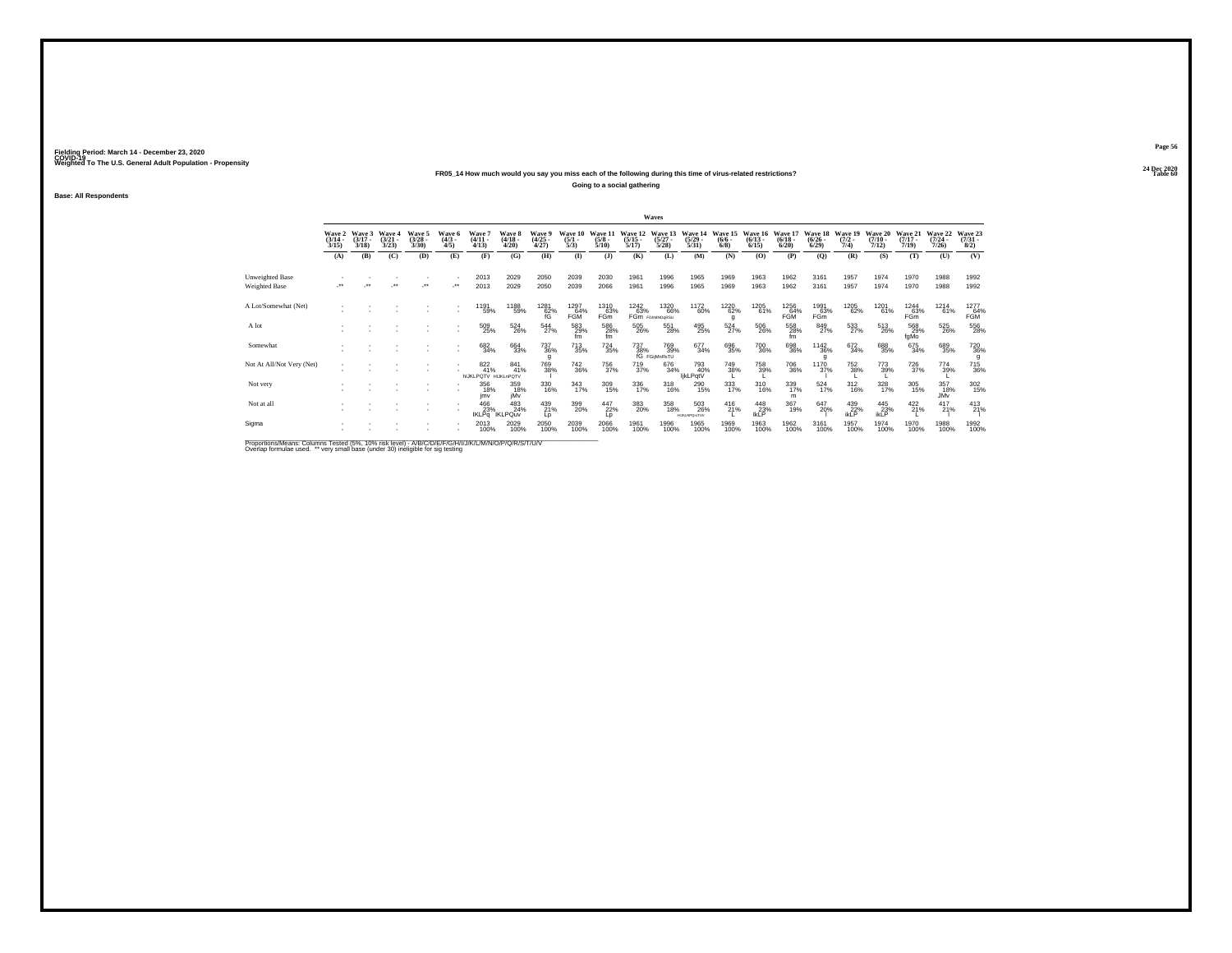### **24 Dec 2020FR05\_15 How much would you say you miss each of the following during this time of virus-related restrictions?**

**Going to my local coffee shop**

**Base: All Respondents**

|                                                                                                    |                                 |                                        |                                 |                                 |                              |                                  |                             |                                |                                |                                 |                                  | Waves                            |                                  |                                      |                                  |                                 |                                  |                                |                              |                              |                                  |                                |
|----------------------------------------------------------------------------------------------------|---------------------------------|----------------------------------------|---------------------------------|---------------------------------|------------------------------|----------------------------------|-----------------------------|--------------------------------|--------------------------------|---------------------------------|----------------------------------|----------------------------------|----------------------------------|--------------------------------------|----------------------------------|---------------------------------|----------------------------------|--------------------------------|------------------------------|------------------------------|----------------------------------|--------------------------------|
|                                                                                                    | Wave 2<br>$\frac{(3/14)}{3/15}$ | Wave 3<br>$(3/17 -$<br>3/18            | Wave 4<br>$\frac{(3/21)}{3/23}$ | Wave 5<br>$\frac{(3/28)}{3/30}$ | Wave 6<br>$\binom{4/3}{4/5}$ | Wave?<br>$(4/11 -$<br>4/13       | Wave 8<br>$(4/18 -$<br>4/20 | Wave 9<br>$\binom{4/25}{4/27}$ | Wave 10<br>$\frac{(5/1)}{5/3}$ | Wave 11<br>$\frac{(5/8)}{5/10}$ | Wave 12<br>$\frac{(5/15)}{5/17}$ | Wave 13<br>$\frac{(5/27)}{5/28}$ | Wave 14<br>$\frac{(5/29)}{5/31}$ | Wave 15<br>$\frac{(6/6 - 6)}{(6/8)}$ | Wave 16<br>$(6/13 -$<br>$6/15$ ) | Wave 17<br>$\binom{6/18}{6/20}$ | Wave 18<br>$\frac{(6/26)}{6/29}$ | Wave 19<br>$\frac{(7/2)}{7/4}$ | Wave 20<br>$(7/10 -$<br>7/12 | Wave 21<br>$(7/17 -$<br>7/19 | Wave 22<br>$\frac{(7/24)}{7/26}$ | Wave 23<br>$\binom{7/31}{8/2}$ |
|                                                                                                    | (A)                             | (B)                                    | (C)                             | (D)                             | (E)                          | (F)                              | (G)                         | (H)                            | $($ $\Gamma$                   | $\mathbf{J}$                    | (K)                              | (L)                              | (M)                              | (N)                                  | (O)                              | (P)                             | (Q)                              | (R)                            | (S)                          | (T)                          | (U)                              | (V)                            |
| Unweighted Base<br>Weighted Base                                                                   |                                 | $^{\tiny{\text{+}}\, \tiny{\text{+}}}$ |                                 | $\cdot$                         |                              | 2013<br>2013                     | 2029<br>2029                | 2050<br>2050                   | 2039<br>2039                   | 2030<br>2066                    | 1961<br>1961                     | 1996<br>1996                     | 1965<br>1965                     | 1969<br>1969                         | 1963<br>1963                     | 1962<br>1962                    | 3161<br>3161                     | 1957<br>1957                   | 1974<br>1974                 | 1970<br>1970                 | 1988<br>1988                     | 1992<br>1992                   |
| A Lot/Somewhat (Net)                                                                               |                                 |                                        |                                 |                                 |                              | 858<br>43%                       | 940<br>46%<br>fo            | 894<br>44%                     | 955<br>47%<br>FhO              | 988<br>48%<br><b>FHOS</b>       | 933<br>48%<br>FHO                | 969<br>49%<br>FHOgS              | 892<br>45%                       | $\frac{916}{47\%}$                   | 840<br>43%                       | 904<br>46%                      | 1426<br>45%                      | 896<br>46%                     | 876<br>44%                   | 912<br>46%<br>fo             | 911<br>46%                       | $\frac{921}{46\%}$             |
| A lot                                                                                              |                                 |                                        |                                 |                                 |                              | 360<br>18%                       | 381<br>19%                  | 376<br>18%                     | 379<br>19%                     | 417<br>20%<br>Or.               | 357<br>18%                       | 386<br>19%                       | 376<br>19%                       | 349<br>18%                           | 333<br>17%                       | 376<br>19%                      | 574<br>18%                       | 338<br>17%                     | 353<br>18%                   | 374<br>19%                   | 382<br>19%                       | 353<br>18%                     |
| Somewhat                                                                                           |                                 |                                        |                                 |                                 |                              | 498<br>25%                       | 558<br>28%                  | $^{518}_{25\%}$                | 576<br>28%<br>Fh               | 571<br>28%                      | 576<br>29%<br>FHmo               | $^{583}_{29\%}$ FHo              | 516<br>26%                       | 568<br>29%<br>FHo                    | 507<br>26%                       | 528<br>27%                      | 852%                             | 557<br>28%<br>Fh               | 523                          | $^{537}_{27\%}$              | 529<br>27%                       | $^{568}_{28\%}$                |
| Not At All/Not Very (Net)                                                                          |                                 |                                        |                                 |                                 |                              | 1155<br>57%<br>glJKLNptv         | 1089<br>54%                 | 1156<br>56%<br>IJKL            | 1084<br>53%                    | 1078<br>52%                     | 1028<br>52%                      | 1027<br>51%                      | 1073<br>55%                      | 1053<br>53%                          | 1123<br>57%<br>glJKLntv          | 1058<br>54%                     | 1735<br>55%                      | 1061<br>54%                    | 1098<br>56%                  | 1058<br>54%                  | 1077<br>54%                      | 1071<br>54%                    |
| Not very                                                                                           |                                 |                                        |                                 |                                 |                              | 342/17%                          | 350<br>17%                  | 366<br>18%                     | 380<br>19%                     | 351<br>17%                      | 360<br>18%                       | 338<br>17%                       | 366<br>19%                       | 351<br>18%                           | 354<br>18%                       | 322<br>16%                      | 605<br>19%                       | 334<br>17%                     | 374<br>19%                   | 363<br>18%                   | 374<br>19%                       | 346<br>17%                     |
| Not at all                                                                                         |                                 |                                        |                                 |                                 |                              | 813<br>40%<br><b>GUKLMNOsTUV</b> | <sup>740</sup> 36%          | 790<br>39%<br>IjKL             | 704<br>35%                     | <sup>727</sup> <sub>35%</sub>   | 668<br>34%                       | 688<br>34%                       | 707<br>36%                       | $^{702}_{36\%}$                      | 769<br>39%<br><b>IJKLngtu</b>    | 736<br>38%                      | <sup>1131</sup> 36%              | $^{727}_{37\%}$                | $^{724}_{37\%}$              | 696<br>35%                   | 703<br>35%                       | <sup>725</sup> <sub>36%</sub>  |
| Sigma                                                                                              |                                 |                                        |                                 |                                 |                              | 2013<br>100%                     | 2029<br>100%                | 2050<br>100%                   | 2039<br>100%                   | 2066<br>100%                    | 1961<br>100%                     | 1996<br>100%                     | 1965<br>100%                     | 1969<br>100%                         | 1963<br>100%                     | 1962<br>100%                    | 3161<br>100%                     | 1957<br>100%                   | 1974<br>100%                 | 1970<br>100%                 | 1988<br>100%                     | 1992<br>100%                   |
| Proportions Means: Columns Tested (5%, 10% risk level) - MBIC/D/E/E/C/H/U/K/L/M/N/O/D/O/P/S/T/LI/V |                                 |                                        |                                 |                                 |                              |                                  |                             |                                |                                |                                 |                                  |                                  |                                  |                                      |                                  |                                 |                                  |                                |                              |                              |                                  |                                |

Proportions/Means: Columns Tested (5%, 10% risk level) - A/B/C/D/E/F/G/H/I/J/K/L/M/N/O/P/Q/R/S/T/U/V<br>Overlap formulae used. \*\* very small base (under 30) ineligible for sig testing

**Page 57**24 Dec 2020<br>Table 61

**Table 61 Table 61 Table 61**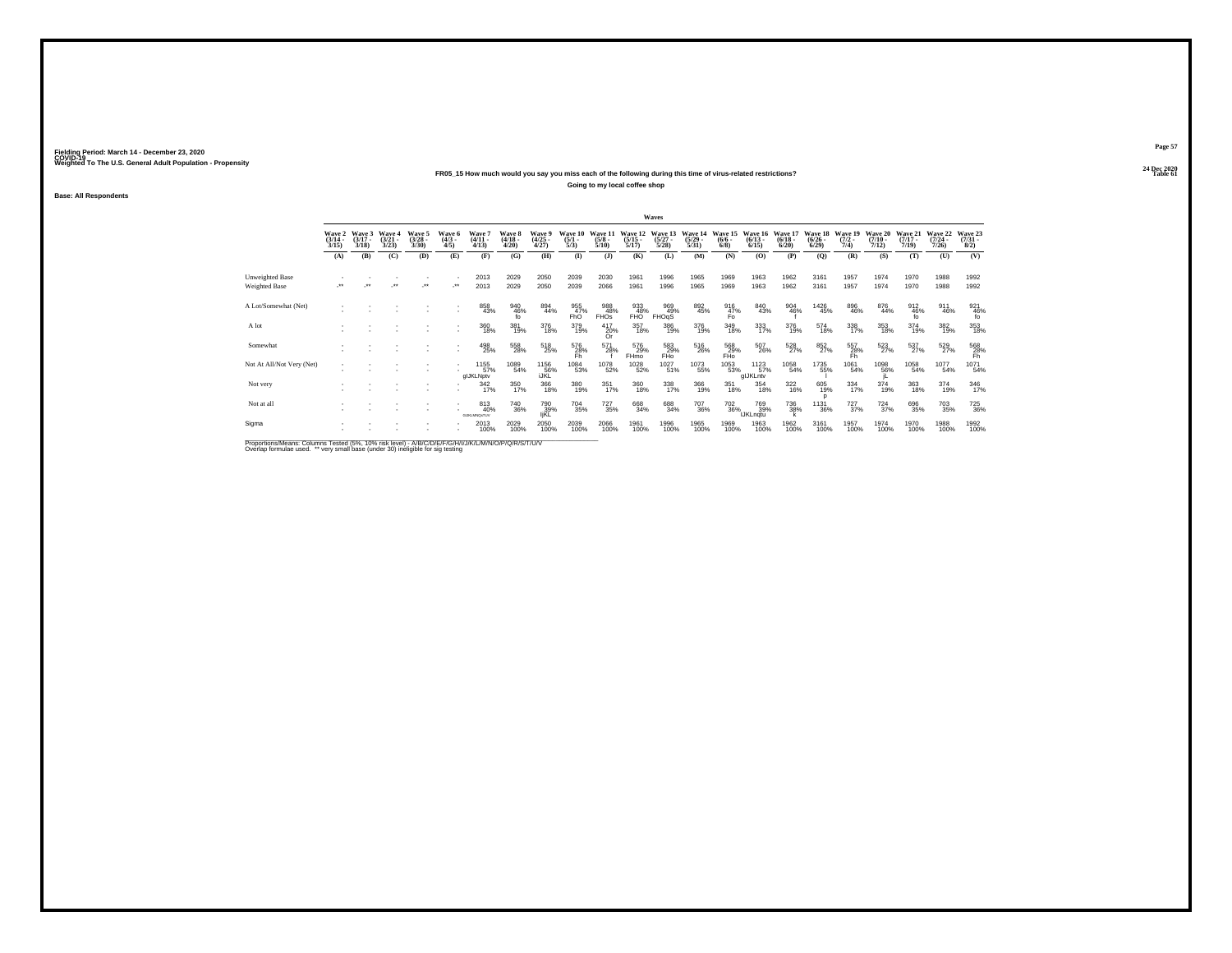**24 Dec 2020FR05\_16 How much would you say you miss each of the following during this time of virus-related restrictions?In person celebrations (e.g., birthdays, graduations)**

**Base: All Respondents**

|                                         |                       |                                        |                                 |                                |                               |                                 |                                        |                                |                                        |                                 |                                  | Waves                            |                                     |                                      |                                 |                                  |                                        |                                |                                  |                                  |                                  |                                |
|-----------------------------------------|-----------------------|----------------------------------------|---------------------------------|--------------------------------|-------------------------------|---------------------------------|----------------------------------------|--------------------------------|----------------------------------------|---------------------------------|----------------------------------|----------------------------------|-------------------------------------|--------------------------------------|---------------------------------|----------------------------------|----------------------------------------|--------------------------------|----------------------------------|----------------------------------|----------------------------------|--------------------------------|
|                                         | $\frac{(3/14)}{3/15}$ | Wave 2 Wave 3<br>$\frac{(3/17)}{3/18}$ | Wave 4<br>$\frac{(3/21)}{3/23}$ | Wave 5<br>$\binom{3/28}{3/30}$ | Wave 6<br>$\frac{(4/3)}{4/5}$ | Wave 7<br>$\frac{(4/11)}{4/13}$ | Wave 8<br>$\frac{(4/18 - 4/28)}{4/20}$ | Wave 9<br>$\binom{4/25}{4/27}$ | Wave 10<br>$\frac{(5/1)}{5/3}$         | Wave 11<br>$\frac{(5/8)}{5/10}$ | Wave 12<br>$\frac{(5/15)}{5/17}$ | Wave 13<br>$\frac{(5/27)}{5/28}$ | Wave 14<br>$\frac{(5/29)}{5/31}$    | Wave 15<br>$\frac{(6/6 - 6)}{(6/8)}$ | Wave 16<br>$\binom{6/13}{6/15}$ | Wave 17<br>$\frac{(6/18)}{6/20}$ | Wave 18<br>$\frac{(6/26 - 6)}{(6/29)}$ | Wave 19<br>$\frac{(7/2)}{7/4}$ | Wave 20<br>$\frac{(7/10)}{7/12}$ | Wave 21<br>$\frac{(7/17)}{7/19}$ | Wave 22<br>$\frac{(7/24)}{7/26}$ | Wave 23<br>$\binom{7/31}{8/2}$ |
|                                         | (A)                   | (B)                                    | (C)                             | (D)                            | (E)                           | (F)                             | (G)                                    | (H)                            | $($ $\Gamma$                           | (1)                             | (K)                              | (L)                              | (M)                                 | (N)                                  | (O)                             | (P)                              | (Q)                                    | (R)                            | (S)                              | (T)                              | (U)                              | (V)                            |
| Unweighted Base<br><b>Weighted Base</b> | $\ddot{\phantom{0}}$  |                                        | $\bullet\bullet$                | $\ddot{\phantom{0}}$           | $\ddot{\phantom{0}}$          | $^{\tiny{**}}$                  |                                        | $\bullet\bullet$               | $^{\tiny{\text{+}}\, \tiny{\text{+}}}$ |                                 | $\ddot{\phantom{0}}$             | $\bullet\bullet$                 | $\overline{\phantom{a}}$<br>$\cdot$ | 1969<br>1969                         | 1963<br>1963                    | 1962<br>1962                     | 3161<br>3161                           | 1957<br>1957                   | 1974<br>1974                     | 1970<br>1970                     | 1988<br>1988                     | 1992<br>1992                   |
| A Lot/Somewhat (Net)                    |                       |                                        |                                 |                                |                               |                                 |                                        |                                |                                        |                                 |                                  |                                  | ٠<br>$\overline{\phantom{a}}$       | 1327<br>67%                          | 1289<br>66%                     | $^{1362}_{69\%}$                 | 2160<br>68%                            | 1328<br>68%                    | 1317<br>67%                      | 1348<br>68%                      | 1339<br>67%                      | 1376<br>69%<br>$\circ$         |
| A lot                                   |                       |                                        |                                 |                                |                               |                                 |                                        |                                |                                        |                                 |                                  |                                  | $\sim$                              | <sup>700</sup> 36%                   | 625<br>32%                      | $^{721}_{37\%}$<br>Oq            | 1060<br>34%                            | 661<br>34%                     | 670<br>34%                       | 677<br>34%                       | 668<br>34%                       | $\frac{708}{36\%}$             |
| Somewhat                                |                       |                                        |                                 |                                |                               |                                 |                                        |                                |                                        |                                 |                                  |                                  | ٠<br>٠                              | 627<br>32%                           | 664<br>34%                      | 64033%                           | 1100<br>35%<br>$\mathsf{n}$            | 667<br>34%                     | 647<br>33%                       | 671<br>34%                       | 671<br>34%                       | 668<br>34%                     |
| Not At All/Not Very (Net)               |                       |                                        |                                 |                                |                               |                                 |                                        |                                |                                        |                                 |                                  |                                  |                                     | $\substack{642\\33\%}$               | 674<br>34%<br>Pv                | 600<br>31%                       | 1001<br>32%                            | 629<br>32%                     | 657<br>33%                       | 622<br>32%                       | 649<br>33%                       | 616<br>31%                     |
| Not very                                |                       |                                        |                                 |                                |                               |                                 |                                        |                                |                                        |                                 |                                  |                                  | $\overline{\phantom{a}}$            | 308<br>16%<br>QRV                    | 284<br>14%                      | 293<br>15%<br>$\mathbf{v}$       | $^{410}_{13\%}$                        | 246<br>13%                     | 278<br>14%                       | 279<br>14%                       | $^{315}_{16\%}$<br>QRV           | 247<br>12%                     |
| Not at all                              |                       |                                        |                                 |                                |                               |                                 |                                        |                                |                                        |                                 |                                  |                                  | ٠                                   | 334<br>17%                           | 389<br>20%<br>nPu               | 307<br>16%                       | 590<br>19%                             | 383<br>20%<br>Pu               | 378<br>19%                       | 343<br>17%                       | 335<br>17%                       | 369<br>19%<br>D                |
| Sigma                                   |                       |                                        |                                 |                                |                               |                                 |                                        |                                |                                        |                                 |                                  |                                  | ٠                                   | 1969<br>100%                         | 1963<br>100%                    | 1962<br>100%                     | 3161<br>100%                           | 1957<br>100%                   | 1974<br>100%                     | 1970<br>100%                     | 1988<br>100%                     | 1992<br>100%                   |

Proportions/Means: Columns Tested (5%, 10% risk level) - A/B/C/D/E/F/G/H/I/J/K/L/M/N/O/P/Q/R/S/T/U/V<br>Overlap formulae used. \*\* very small base (under 30) ineligible for sig testing

**Page 5824 Dec 2020<br>Table 62** 

**Table 62 Table 62**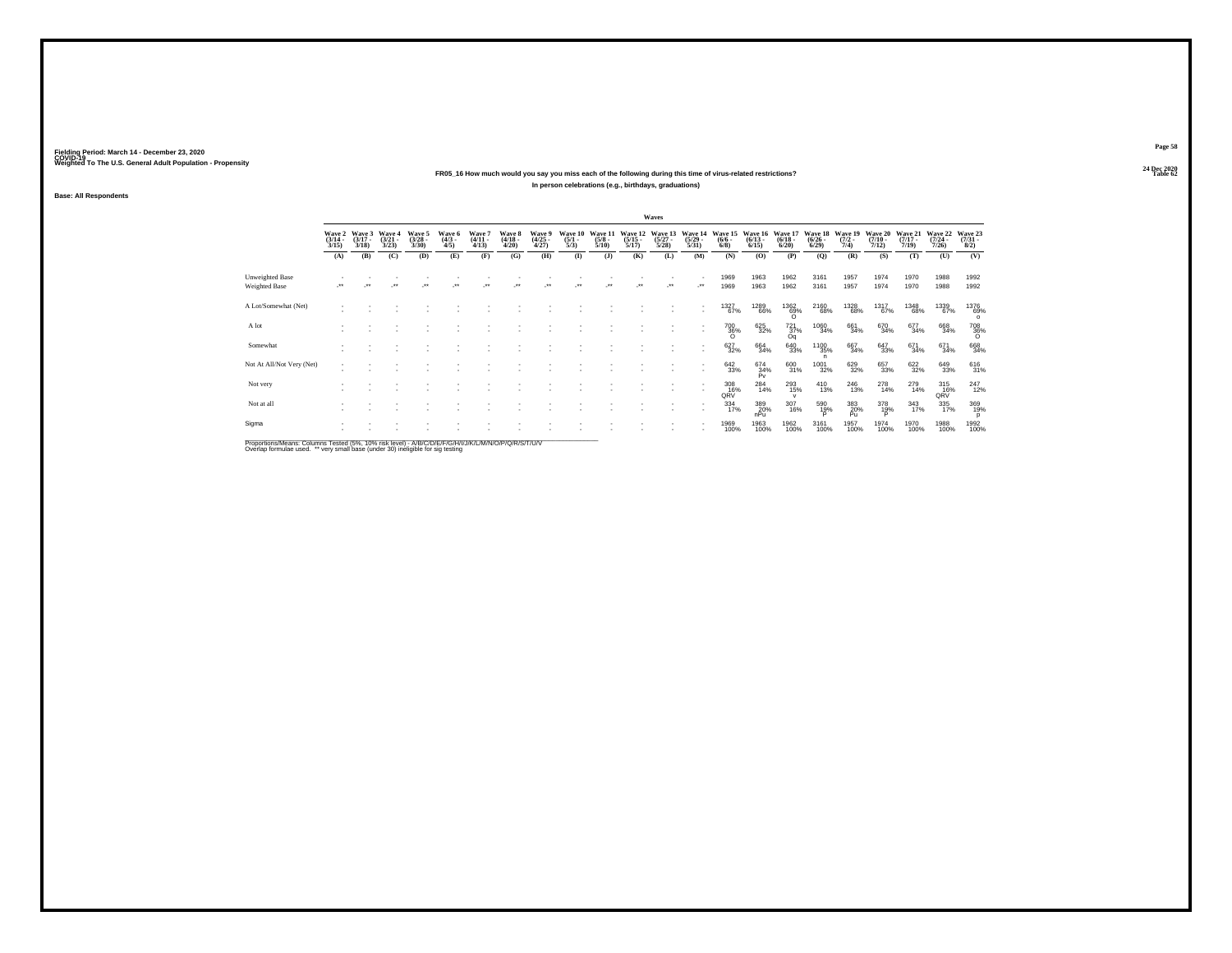#### **24 Dec 2020COV04 How concerned are you of a new wave of COVID-19 outbreak in your area?Table 63 Table 63**

**Base: All Respondents**

|                                        |                            |                             |                          |                           |                           |                           |                           |                          |                                |                                 |                             | Waves                     |                                  |                                |                              |                               |                            |                                                      |                              |                                    |                              |                                                      |
|----------------------------------------|----------------------------|-----------------------------|--------------------------|---------------------------|---------------------------|---------------------------|---------------------------|--------------------------|--------------------------------|---------------------------------|-----------------------------|---------------------------|----------------------------------|--------------------------------|------------------------------|-------------------------------|----------------------------|------------------------------------------------------|------------------------------|------------------------------------|------------------------------|------------------------------------------------------|
|                                        | Wave 2<br>(3/14 -<br>3/15) | Wave 3<br>$(3/17 -$<br>3/18 | Wave 4<br>(3/21)<br>3/23 | Wave 5<br>(3/28 -<br>3/30 | Wave 6<br>$(4/3 -$<br>4/5 | Wave 7<br>(4/11 -<br>4/13 | Wave 8<br>(4/18 -<br>4/20 | Wave 9<br>(4/25<br>4/27) | Wave 10<br>$\frac{(5/1)}{5/3}$ | Wave 11<br>$\frac{(5/8)}{5/10}$ | Wave 12<br>(5/15 -<br>5/17) | Wave 13<br>(5/27<br>5/28) | Wave 14<br>$\frac{(5/29)}{5/31}$ | <b>Wave</b><br>$(6/6 -$<br>6/8 | Wave 16<br>$(6/13 -$<br>6/15 | Wave:<br>$(6/18 -$<br>6/20    | Wave 18<br>(6/26 -<br>6/29 | Wave 19<br>$(7/2 -$<br>7/4                           | Wave 20<br>$(7/10 -$<br>7/12 | Wave 21<br>7/19                    | Wave 22<br>$(7/24 -$<br>7/26 | Wave 23<br>(7/31 -<br>8/2)                           |
|                                        | (A)                        | (B)                         | (C)                      | (D)                       | (E)                       | (F)                       | (G)                       | (H)                      | $($ $\Gamma$                   | $($ $)$                         | (K)                         | (L)                       | (M)                              | (N)                            | (O)                          | (P)                           | (Q)                        | (R)                                                  | (S)                          | (T)                                | (U)                          | (V)                                                  |
| Unweighted Base<br>Weighted Base       |                            |                             |                          |                           |                           |                           |                           |                          |                                |                                 |                             |                           |                                  | $\bullet\bullet$               | 1963<br>1963                 | ٠<br>                         | 3161<br>3161               | $\overline{\phantom{a}}$<br>                         | 1974<br>1974                 | -**                                | 1988<br>1988                 |                                                      |
| Very/Somewhat<br>Concerned (Net)       |                            |                             |                          |                           |                           |                           |                           |                          |                                |                                 |                             |                           |                                  |                                | <sup>1544</sup> 79%          | ٠<br>٠                        | 2566<br>81%<br>$\Omega$    | $\overline{\phantom{a}}$<br>$\overline{\phantom{a}}$ | <sup>1573</sup> 80%          | ٠                                  | <sup>1592</sup> 80%          | ٠                                                    |
| Very concerned                         |                            |                             |                          |                           |                           |                           |                           |                          |                                |                                 |                             |                           |                                  |                                | 777<br>40%                   | ٠<br>٠                        | 1406<br>$^{44\%}_{0}$      | $\overline{\phantom{a}}$                             | 870<br>44%<br>$\sigma$       | $\sim$                             | 920<br>46%<br>O              | $\mathbf{r}$<br>$\sim$                               |
| Somewhat concerned                     |                            |                             |                          |                           |                           |                           |                           |                          |                                |                                 |                             |                           |                                  | ٠                              | <sup>767</sup> 39%<br>sÜ     | $\overline{\phantom{a}}$<br>٠ | 1161<br>37%                | $\overline{\phantom{a}}$<br>$\overline{\phantom{a}}$ | <sup>704</sup> 36%           | $\overline{\phantom{a}}$<br>$\sim$ | 672<br>34%                   | $\overline{\phantom{a}}$<br>$\mathbf{r}$             |
| Not At All/Not Very<br>Concerned (Net) |                            |                             |                          |                           |                           |                           |                           |                          |                                |                                 |                             |                           |                                  |                                | $^{419}_{21\%}$<br>q         | ٠<br>٠                        | 595<br>19%                 | $\overline{\phantom{a}}$                             | 401<br>20%                   | ٠<br>$\sim$                        | 396<br>20%                   | $\sim$<br>$\sim$                                     |
| Not very concerned                     |                            |                             |                          |                           |                           |                           |                           |                          |                                |                                 |                             |                           |                                  |                                | 266<br>14%                   | $\mathbf{r}$<br>٠             | 378<br>12%                 | $\overline{\phantom{a}}$<br>$\overline{\phantom{a}}$ | 257<br>13%                   | ٠<br>$\overline{\phantom{a}}$      | 263<br>13%                   | $\overline{\phantom{a}}$<br>$\overline{\phantom{a}}$ |
| Not at all concerned                   |                            |                             |                          |                           |                           |                           |                           |                          |                                |                                 |                             |                           |                                  |                                | $^{153}_{8\%}$               | $\mathbf{r}$<br>٠             | $^{217}_{7\%}$             | $\overline{\phantom{a}}$<br>$\overline{\phantom{a}}$ | 143/7%                       | ٠<br>$\sim$                        | 133/7%                       | $\;$<br>$\mathbf{r}$                                 |
| Sigma                                  |                            |                             |                          |                           |                           |                           |                           |                          |                                |                                 |                             |                           |                                  |                                | 1963<br>100%                 | ٠<br>٠                        | 3161<br>100%               | $\overline{\phantom{a}}$<br>$\overline{\phantom{a}}$ | 1974<br>100%                 | $\sim$                             | 1988<br>100%                 | $\;$<br>$\mathbf{r}$                                 |

Proportions/Means: Columns Tested (5%, 10% risk level) - A/B/C/D/E/F/G/H/I/J/K/L/M/N/O/P/Q/R/S/T/U/V<br>Overlap formulae used. \*\* very small base (under 30) ineligible for sig testing

**Page 5924 Dec 2020<br>Table 63**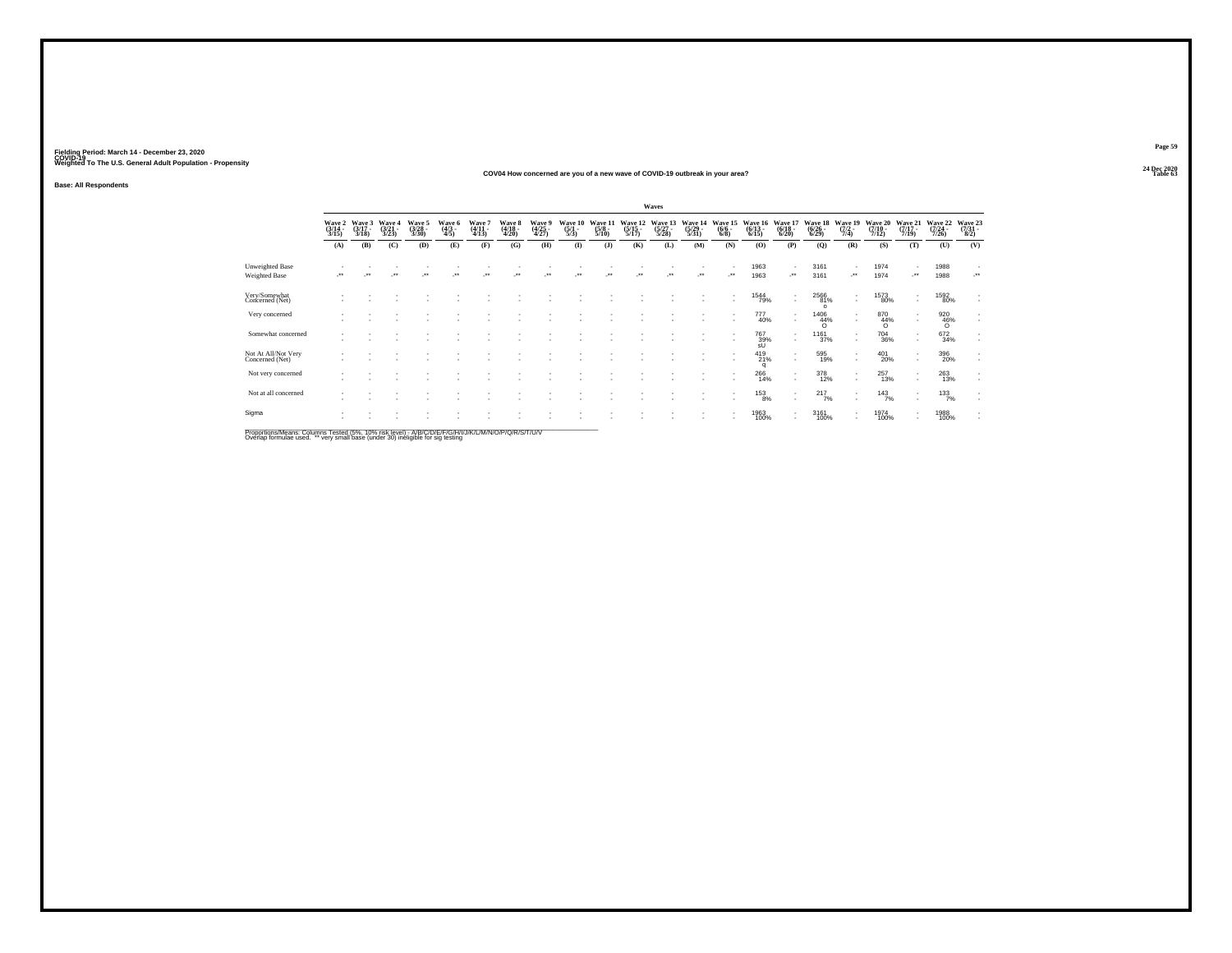## **24 Dec 2020Q22 How concerned are you about each of the following potential shortages from coronavirus (COVID-19) in the healthcare Table 64 system?**

**Summary Of Concerned**

**Base: All Respondents**

|                                                              |                                |                               |                                      |                                     |                           |                           |                                  |                                               |                             |                                     |                                 | <b>Waves</b>                    |                           |                               |                              |                                  |                                     |                                        |                               |                                      |                                 |                                |
|--------------------------------------------------------------|--------------------------------|-------------------------------|--------------------------------------|-------------------------------------|---------------------------|---------------------------|----------------------------------|-----------------------------------------------|-----------------------------|-------------------------------------|---------------------------------|---------------------------------|---------------------------|-------------------------------|------------------------------|----------------------------------|-------------------------------------|----------------------------------------|-------------------------------|--------------------------------------|---------------------------------|--------------------------------|
|                                                              | Wave<br>(3/14)<br>3/15         | Wave 3<br>$(3/17 -$<br>3/18   | Wave 4<br>(3/21)<br>3/23             | Wave 5<br>$(3/28 -$<br>3/30         | Wave 6<br>$(4/3 -$<br>4/5 | Wave<br>$(4/11 -$<br>4/13 | Wave 8<br>$(4/18 -$<br>4/20      | Wave<br>$(4/25 -$<br>4/27                     | Wave 10<br>$(5/1 -$<br>5/3  | Wave 11<br>$(5/8 -$<br>5/10         | Wave 12<br>$(5/15 -$<br>5/17    | Wave 13<br>$(5/27 -$<br>5/28    | Wave 14<br>(5/29)<br>5/31 | Wave 15<br>$\binom{6/6}{6/8}$ | Wave 16<br>$(6/13 -$<br>6/15 | Wave 17<br>$\frac{(6/18)}{6/20}$ | <b>Wave 18</b><br>$(6/26 -$<br>6/29 | Wave 19<br>$(7/2 -$<br>7/4)            | Wave 20<br>$(7/10 -$<br>7/12) | Wave 21<br>$(7/17 -$<br>7/19         | Wave 22<br>$(7/24 -$<br>7/26    | Wave 23<br>$(7/31 -$<br>8/2    |
|                                                              | (A)                            | (B)                           | (C)                                  | (D)                                 | (E)                       | (F)                       | (G)                              | (H)                                           | $\bf{I}$                    | (3)                                 | (K)                             | (L)                             | (M)                       | (N)                           | (0)                          | (P)                              | (Q)                                 | (R)                                    | (S)                           | (T)                                  | (U)                             | (V)                            |
| Unweighted Base                                              | 2050<br>2050                   | 2019<br>2019                  | 2023<br>2023                         | $\overline{\phantom{a}}$<br>$\cdot$ |                           | 2013<br>2013              | 2029<br>2029                     | 2050<br>2050                                  | 2039<br>2039                | 2030<br>2066                        | 1961<br>1961                    | 1996<br>1996                    | 1965<br>1965              | 1969<br>1969                  | 1963<br>1963                 | 1962<br>1962                     | 3161<br>3161                        | 1957<br>1957                           | 1974<br>1974                  | 1970<br>1970                         | 1988<br>1988                    | 1992<br>1992                   |
| Weighted Base                                                |                                |                               |                                      |                                     |                           |                           |                                  |                                               |                             |                                     |                                 |                                 |                           |                               |                              |                                  |                                     |                                        |                               |                                      |                                 |                                |
| Healthcare workers<br>(doctors, nurses,<br>supporting staff) | 1608<br>78%<br>$\Omega$        | 1618<br>80%                   | 1780<br>88%<br>BOILKLMONDETJI        |                                     | ٠                         | 1763<br>88%               | 1727<br>85%<br>ABJKLMNOPOSUV ABJ | 1727<br>84%<br><b>MNOPOSLIV</b>               | 1691<br>83%                 | 1631<br>79%                         | 1548<br>79%                     | 1598<br>80%                     | <sup>1541</sup> 78%       | 1563<br>79%                   | <sup>1484</sup> 76%          | 1554<br>79%                      | 2485<br>79%                         | <sup>1678</sup> 86%<br>O ABUILIMOPOSUV | 1554<br>79%                   | 1642<br>83%<br>O ABJILIMOPOSLY       | 1594<br>80%<br>$\Omega$         | 1576<br>79%                    |
| Hospital beds (room for<br>patients)                         | 1540<br>75%<br><b>JIKLMNOP</b> | 1554<br>77%<br><b>JKLMNOP</b> | 1740<br>86%<br><b>AFGHALMOPOMTUL</b> | $\overline{\phantom{a}}$            |                           | 1644<br>82%               | 1593<br>79%<br>AUKLMNOPGSUV      | 1563<br>76%<br><b>JKLMNOP</b>                 | 1517<br>74%<br><b>iLmNO</b> | 1472<br>71%                         | 1408<br>72%                     | 1412<br>71%                     | 1396<br>71%               | 1395<br>71%                   | 1380<br>70%                  | 1403<br>72%                      | 2378<br>75%<br><b>JKLMNOP</b>       | 1582<br>81%<br>ABHJALMNOPOSUV          | 1466<br>74%                   | 1562<br>79%<br>ImnO ANALINOPOSUV     | 1483<br>75%<br>jLmNOp JkLMNOP   | 1495<br>75%                    |
| Testing kits for COVID-19                                    | 1538<br>75%<br>OPQSv           | 1479<br>73%<br>Οa             | 1660<br>82%<br>ABJAIN/OPDRITING      |                                     | ٠                         | 688<br>84%                | 1651<br>81%                      | <sup>1644</sup> 80%                           | 1627<br>80%                 | <sup>1530</sup> 74%<br>OpQS MOPQSUV | <sup>1494</sup> 76%             | 1478<br>74%<br>OpQS             | <sup>1419</sup> 72%       | 1459<br>74%<br>OpQS           | 1346<br>69%                  | 1394<br>71%                      | <sup>2215</sup> 70%                 | 1454<br>74%<br>OpQS                    | 1388<br>70%                   | 1482<br>75%<br>OPQSuV                | <sup>1435</sup> 72%<br>$\Omega$ | <sup>1427</sup> 72%<br>$\circ$ |
| Hospital ventilators (for<br>assisted breathing)             | 1525<br>74%                    | 1547<br>77%<br>mOp KLMNOPqS   | 1738<br>86%<br>ABDILIANOPORETY       |                                     |                           | 1688<br>84%               | 1631<br>80%                      | <sup>1606</sup> 78%<br>AIKLMNOPOSUV İKLMNOPOS | 1561<br>77%                 | $\frac{73\%}{0}$                    | <sup>1420</sup> 72%<br>$\Omega$ | <sup>1443</sup> 72%<br>$\Omega$ | 1398<br>71%               | 1422 72%<br>$\Omega$          | 1353<br>69%                  | 1399<br>71%                      | 2329<br>74%                         | <sup>1532</sup> 78%<br>O ARLMOPOSUV    | 1438<br>73%                   | <sup>1528</sup> 78%<br>O aJILMOPOSUV | 1471<br>74%<br>ö                | $\frac{1472}{74\%}$            |
| Surgical masks and gloves                                    | 1395<br>68%                    | 1424<br>71%                   | 1672<br>83%<br>AS AGAIN OF GRETIAL   | $\overline{\phantom{a}}$            |                           | 1692<br>84%               | 1671<br>82%                      | 1683<br>82%                                   | 1638<br>80%                 | 1540<br>75%<br>ABOPS ABMNOPOSUV     | 1508<br>77%                     | 1475<br>74%<br>AbOP             | 1411<br>72%               | 1443<br>73%<br>AÓD            | 1367<br>70%                  | 1372<br>70%                      | 2325<br>74%<br>AbOP                 | 1510<br>77%<br>ABIMNOPOSUV             | 1407<br>71%                   | 1485<br>75%<br>a ABmOPSUv            | 1425<br>72%<br>a                | 1442<br>72%                    |

Proportions/Means: Columns Tested (5%, 10% risk level) - A/B/C/D/E/F/G/H/I/J/K/L/M/N/O/P/Q/R/S/T/U/V<br>Overlap formulae used. \*\* very small base (under 30) ineligible for sig testing

**Page 6024 Dec 2020<br>Table 64**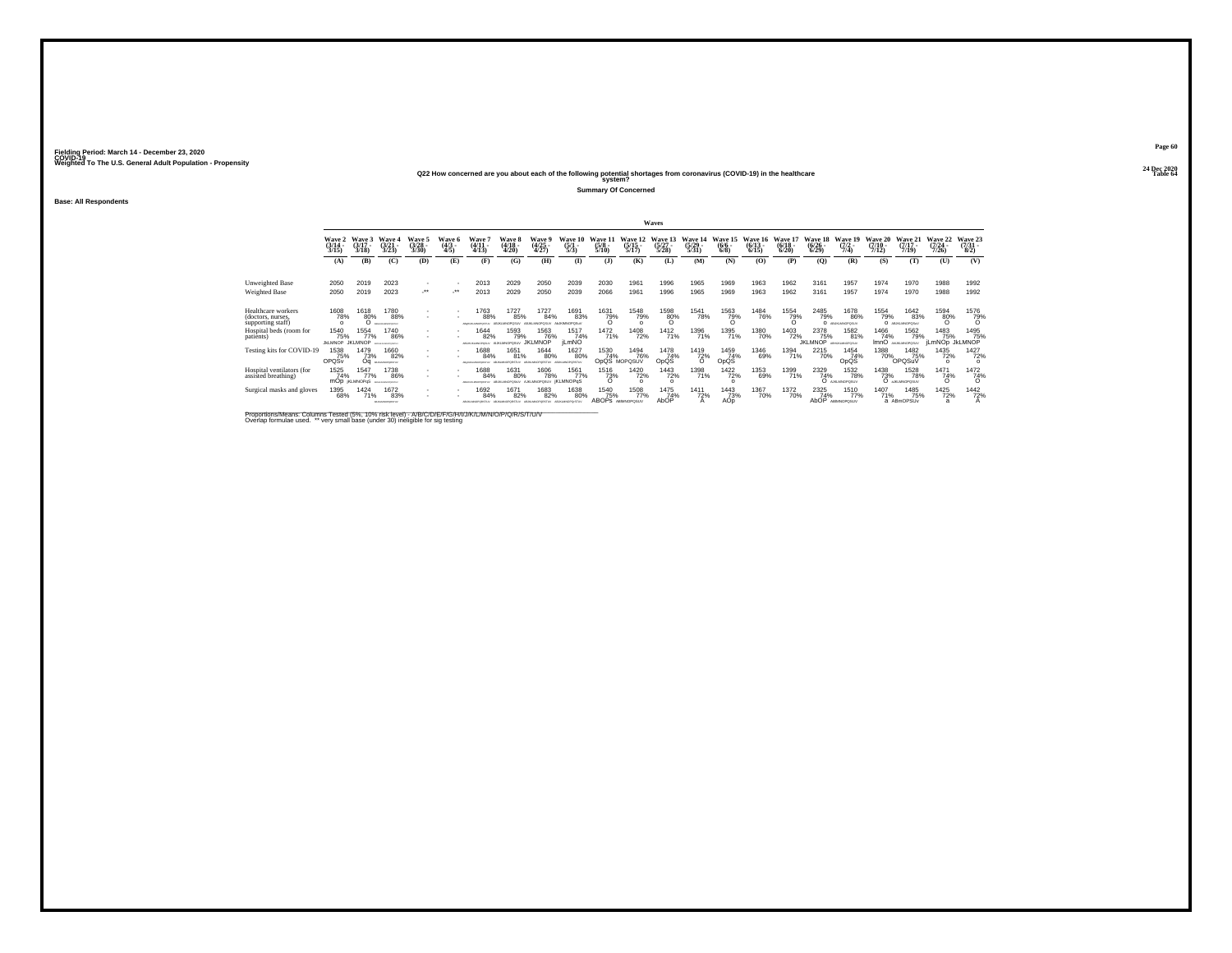**24 Dec 2020Q22 How concerned are you about each of the following potential shortages from coronavirus (COVID-19) in the healthcare Table 65 system?**

**Summary Of Not At All / Not Very Concerned**

**Base: All Respondents**

|                                                              |                                       |                             |                             |                                     |                                      |                             |                                    |                                 |                                |                                                                   |                                  | Waves                                                    |                                  |                                               |                                  |                                           |                                    |                                       |                                                            |                              |                                        |                                                  |
|--------------------------------------------------------------|---------------------------------------|-----------------------------|-----------------------------|-------------------------------------|--------------------------------------|-----------------------------|------------------------------------|---------------------------------|--------------------------------|-------------------------------------------------------------------|----------------------------------|----------------------------------------------------------|----------------------------------|-----------------------------------------------|----------------------------------|-------------------------------------------|------------------------------------|---------------------------------------|------------------------------------------------------------|------------------------------|----------------------------------------|--------------------------------------------------|
|                                                              | Wave 2<br>$\frac{(3/14)}{3/15}$       | Wave 3<br>$(3/17 -$<br>3/18 | Wave 4<br>$(3/21 -$<br>3/23 | Wave 5<br>$\binom{3/28}{3/30}$      | <b>Wave 6</b><br>$\frac{(4/3)}{4/5}$ | Wave 7<br>$(4/11 -$<br>4/13 | <b>Wave 8</b><br>$(4/18 -$<br>4/20 | Wave 9<br>$\frac{(4/25)}{4/27}$ | Wave 10<br>$\frac{(5/1)}{5/3}$ | Wave 11<br>$\frac{(5/8)}{5/10}$                                   | Wave 12<br>$\frac{(5/15)}{5/17}$ | Wave 13<br>$\frac{(5/27)}{5/28}$                         | Wave 14<br>$\frac{(5/29)}{5/31}$ | Wave 15<br>$\frac{(6/6)}{6/8}$                | Wave 16<br>$\frac{(6/13)}{6/15}$ | Wave 17<br>$\frac{(6/18)}{6/20}$          | Wave 18<br>$\frac{(6/26)}{(6/29)}$ | <b>Wave 19</b><br>$\frac{(7/2)}{7/4}$ | Wave 20<br>$(7/10 -$<br>7/12                               | Wave 21<br>$(7/17 -$<br>7/19 | Wave 22<br>$\frac{(7/24)}{7/26}$       | Wave 23<br>$\binom{7/31}{8/2}$                   |
|                                                              | (A)                                   | (B)                         | (C)                         | (D)                                 | (E)                                  | (F)                         | (G)                                | (H)                             | $\bf(I)$                       | (1)                                                               | (K)                              | (L)                                                      | (M)                              | (N)                                           | (O)                              | (P)                                       | (Q)                                | (R)                                   | (S)                                                        | (T)                          | (U)                                    | (V)                                              |
| Unweighted Base<br>Weighted Base                             | 2050<br>2050                          | 2019<br>2019                | 2023<br>2023                | $\overline{\phantom{a}}$<br>$\cdot$ | $\cdot$                              | 2013<br>2013                | 2029<br>2029                       | 2050<br>2050                    | 2039<br>2039                   | 2030<br>2066                                                      | 1961<br>1961                     | 1996<br>1996                                             | 1965<br>1965                     | 1969<br>1969                                  | 1963<br>1963                     | 1962<br>1962                              | 3161<br>3161                       | 1957<br>1957                          | 1974<br>1974                                               | 1970<br>1970                 | 1988<br>1988                           | 1992<br>1992                                     |
| Surgical masks and<br>gloves                                 | 655<br>32%<br>CFD 62636090 4741       | 595<br>29%<br>CFGHUKIgRT    | 351<br>17%                  | ٠<br>٠                              | ٠                                    | 321<br>16%                  | 358<br>18%                         | 367<br>18%                      | $^{401}_{20\%}$                | 526<br>25%<br>CFGHI                                               | $^{453}_{23\%}$ CFGHI            | 521<br>26%<br><b>CFGHIKI CFGHIKRt</b>                    | 554<br>28%                       | 526<br>27%<br>CFGHIKR CFGHUKLNORT CFGHUKLnORT | 596<br>30%                       | 590<br>30%                                | 836<br><sup>26%</sup><br>CFGHIKR   |                                       | <sup>447</sup> 567<br>29% 29% CFGHi CFGHIKRT<br>567<br>29% | 485<br>25%<br>CFGHI          | 563<br>28%<br><b>CFGHIKRT CFGHIKRt</b> | 550<br>28%                                       |
| Hospital ventilators (for<br>assisted breathing)             | 525<br>26%<br><b>CFGHRt</b>           | $^{472}_{CFG}$              | 285<br>14%                  | $\sim$<br>٠                         | $\sim$                               | 325<br>16%                  | $\underset{\mathsf{CF}}{398}$      | 444<br>$\frac{22}{\text{CF}}$ % |                                | 550<br>27%<br>478 550 541<br>23% 27% 28%<br>CFG bCFGHiRT BCFGHIRT | 541<br>28%                       | $^{553}_{\phantom{1}\phantom{1}28\%}$<br><b>BCFGHIRT</b> | 567<br>29%<br>aBCFGHIRT          | 547<br>28%<br><b>BCFGHIRT</b>                 | 610<br>31%<br>ARCOGUI MOORERS    | 563<br>29%<br>aBCFGHIRT                   | 832<br>26%<br><b>bCFGHiRT</b>      |                                       | 425 536<br>22% 27<br>CF BCFGHIRT<br>536<br>27%             |                              |                                        | 442 517 520<br>22% 26% 26%<br>CFg CFGHRT CFGHRT  |
| Testing kits for COVID-19                                    | 512<br>25%<br><b>CFGHI</b>            | 540<br>27%<br>CFGHI         | 363<br>18%                  | ٠                                   | $\sim$                               | 325<br>16%                  | 378<br>19%                         | $^{406}_{20\%}$                 | 412<br>20%                     | 536<br>26%<br>CFGHI                                               | 467<br>24%<br>CFGHI              | 518<br>26%<br>CFGHI                                      | 546<br>28%<br>CFGHIK             | 510<br>26%<br><b>CFGHI</b>                    | 617<br>31%<br>ABCFGHJALMARTev    | 568<br>29%<br>ACFGHIKInrT ANOYGHUKLNRT    | 946<br>30%                         | 503<br>26%<br><b>CFGHI</b>            | 586<br>30%<br><b>ACFGHLIKLNRT</b>                          | 488<br>25%<br>CFGHI          | 553<br>28%<br><b>CFGHIKt aCFGHIKT</b>  | 565<br>28%                                       |
| Hospital beds (room for<br>patients)                         | 510<br>25%<br>CFGRT                   | $^{465}_{23\%}$ CFR         | 283<br>14%                  | ٠<br>٠                              | $\sim$                               | 369<br>18%                  | $^{436}_{21\%}$                    | 487<br>24%<br>CFRt              | $522 \atop \times 26\%$ CFGRT  | 594<br>29%                                                        | 553<br>28%                       | 584<br>29%                                               | 569<br>29%                       | 574<br>29%                                    | 583<br>30%<br>ARCD               | 559<br>28%<br>ARCEGHORT-V                 | 783<br>25%<br>CFGRT                | $^{375}_{19\%}$                       | 508<br>26%<br>CFGRT                                        | $^{408}_{21\%}$              | 505<br>25%<br>CFGRT                    | 497<br>25%<br>CFGRT                              |
| Healthcare workers<br>(doctors, nurses,<br>supporting staff) | $\frac{442}{22\%}$<br>CFGHIRT CFGHIRT | 401<br>20%                  | 243<br>12%                  | ٠<br>$\overline{\phantom{a}}$       | ٠                                    | 250<br>12%                  | $\frac{302}{15\%}$                 | 323<br>CF                       | 348                            | 435<br>17% 21% 21% 20%                                            | 413                              | 398                                                      |                                  | 96 424 406<br>% 22% 21%<br>CFGHIRT CFGHIRT    | 479<br>24%                       | 408 676<br>11% 21% 21%<br>CFGHIRT CFGHIRT | 676<br>21%                         | 279<br>14%                            | 420<br>21%<br>CFGHIRT                                      | 328                          |                                        | 328 394 416<br>17% 20% 21%<br>CF CFGHiRt CFGHIRT |

Proportions/Means: Columns Tested (5%, 10% risk level) - A/B/C/D/E/F/G/H/I/J/K/L/M/N/O/P/Q/R/S/T/U/V<br>Overlap formulae used. \*\* very small base (under 30) ineligible for sig testing

**Page 6124 Dec 2020<br>Table 65**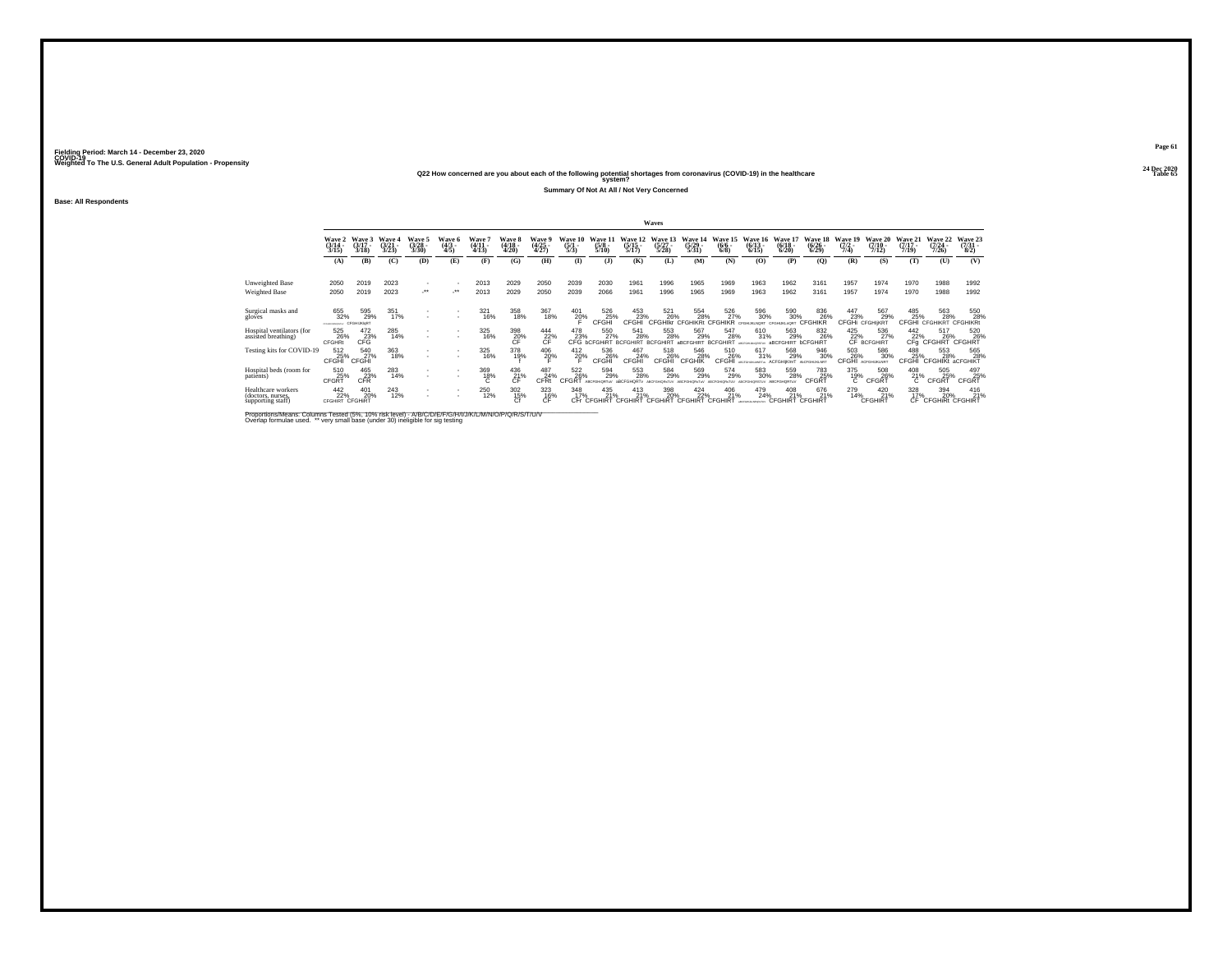**24 Dec 2020Q22\_1 How concerned are you about each of the following potential shortages from coronavirus (COVID-19) in the healthcare Table 66 system?**

**Surgical masks and gloves**

**Base: All Respondents**

|                                        |                                  |                               |                               |                                     |                           |                                |                                |                                  |                                |                                   |                              | Waves                          |                                  |                                                          |                              |                                        |                                  |                              |                                     |                              |                                        |                                        |
|----------------------------------------|----------------------------------|-------------------------------|-------------------------------|-------------------------------------|---------------------------|--------------------------------|--------------------------------|----------------------------------|--------------------------------|-----------------------------------|------------------------------|--------------------------------|----------------------------------|----------------------------------------------------------|------------------------------|----------------------------------------|----------------------------------|------------------------------|-------------------------------------|------------------------------|----------------------------------------|----------------------------------------|
|                                        | Wave 2<br>(3/14<br>3/15          | Wave 3<br>$(3/17 -$<br>3/18   | Wave 4<br>(3/21)<br>3/23      | Wave 5<br>$(3/28 -$<br>3/30         | Wave 6<br>$(4/3 -$<br>4/5 | Wave<br>$(4/11 -$<br>4/13      | Wave 8<br>$(4/18 -$<br>4/20    | Wave 9<br>$\frac{(4/25)}{4/27}$  | Wave 10<br>$\frac{(5/1)}{5/3}$ | Wave 1?<br>$(5/8 -$<br>5/10       | Wave 12<br>$(5/15 -$<br>5/17 | Wave 13<br>(5/27)<br>5/28      | Wave 14<br>$(5/29 -$<br>5/31     | Wave 1<br>$(6/6 -$<br>6/8                                | Wave 16<br>$(6/13 -$<br>6/15 | Wave 17<br>$(6/18 -$<br>6/20           | Wave 18<br>$(6/26 -$<br>6/29     | Wave 19<br>$(7/2 -$<br>7/4)  | Wave 20<br>$(7/10 -$<br>7/12)       | Wave 21<br>$(7/17 -$<br>7/19 | Wave 22<br>$(7/24 -$<br>7/26           | Wave 23<br>$(7/31 -$<br>8/2)           |
|                                        | (A)                              | (B)                           | (C)                           | (D)                                 | (E)                       | (F)                            | (G)                            | (H)                              | $\Phi$                         | (1)                               | (K)                          | (L)                            | (M)                              | (N)                                                      | (0)                          | (P)                                    | (Q)                              | (R)                          | (S)                                 | (T)                          | (U)                                    | (V)                                    |
| Unweighted Base<br>Weighted Base       | 2050<br>2050                     | 2019<br>2019                  | 2023<br>2023                  | $\overline{\phantom{a}}$<br>$\cdot$ | $\cdot$                   | 2013<br>2013                   | 2029<br>2029                   | 2050<br>2050                     | 2039<br>2039                   | 2030<br>2066                      | 1961<br>1961                 | 1996<br>1996                   | 1965<br>1965                     | 1969<br>1969                                             | 1963<br>1963                 | 1962<br>1962                           | 3161<br>3161                     | 1957<br>1957                 | 1974<br>1974                        | 1970<br>1970                 | 1988<br>1988                           | 1992<br>1992                           |
| Very/Somewhat<br>Concerned (Net)       | 1395<br>68%                      | 1424<br>71%                   | 1672<br>83%<br>ASANANOPORTER  | $\overline{\phantom{a}}$<br>$\sim$  |                           | 1692<br>84%<br>VUTSHOPORATIVE  | 1671<br>82%<br>ABJIGMNOPORSTUY | 1683<br>82%<br>DPORSTLV          | 1638<br>80%<br>ABJKLMNOPQ:STU  | 1540<br>75%<br>ABOPS ABINNOPOSLIV | <sup>1508</sup> 77%          | 1475<br>74%<br>AbOP            | $\frac{1411}{72\%}$<br>А         | 1443<br>73%<br>AOp                                       | 1367<br>70%                  | 1372<br>70%                            | $^{2325}_{74\%}$<br>AbOP         | 1510<br>77%<br>ABIMNOPOSUV   | 1407<br>71%                         | 1485<br>75%<br>a ABmOPSUv    | 1425<br>72%<br>$\overline{a}$          | $\frac{1442}{72\%}$<br>A               |
| Very concerned                         | 644<br>31%                       | 743<br>37%<br>А               | 1089<br>54%<br>ABAASANOPORTUN | $\sim$<br>$\overline{\phantom{a}}$  |                           | 1068<br>53%<br>VATEROPOREDUCER | 1036<br>51%<br>ABJEMINOPORTELY | 1001<br>49%<br><b>LMNOPOSLIV</b> | 1026<br>50%<br>ABJIEMMOPORETU  | 880<br>43%<br>ABmnOP              | 856<br>44%<br>ABMNOPOsV      | 815<br>41%<br>ABOP             | 773<br>39%<br>А                  | 776<br>39%                                               | 738<br>38%<br>A              | 725<br>37%<br>А                        | 1261<br>40%                      | 900<br>46%<br>Ab ABLMNOPOSUV | 792<br>40%                          | 904<br>46%<br>A ABLMNOPOSUV  | 801<br>40%<br>Abp                      | 787<br>40%<br>A                        |
| Somewhat concerned                     | 751<br>37%<br>CFD-LAMOunTETA     | 682<br>34%<br>CIT             | 583<br>29%                    | $\sim$<br>$\sim$                    |                           | 624<br>31%                     | 635<br>31%                     | 681<br>33%<br>Cit                | 612<br>30%                     | 660<br>32%<br>c.                  | $^{652}_{33\%}$ Cit          | 660<br>33%<br>Cit              | 638<br>32%<br>$\mathbf{c}$       | 667<br>34%<br>CIT                                        | 629<br>32%<br>$\mathbf{c}$   | $^{647}_{33\%}$ Ct                     | 1065<br>34%<br>CIT               | 610<br>31%                   | $615 \over 31\%$                    | 582<br>30%                   | $^{624}_{31\%}$                        | $^{655}_{\substack{33\%\\ \text{Ct}}}$ |
| Not At All/Not Very<br>Concerned (Net) | 655<br>32%<br>CFD/ENGINGHZ-4     | 595<br>29%<br>CFGHIJKIgRT     | 351<br>17%                    | $\overline{\phantom{a}}$            |                           | 321<br>16%                     | 358<br>18%                     | 367<br>18%                       | $^{401}_{20\%}$                | 526<br>25%<br>CFGH                | 453<br>23%<br>CFGHI          | 521<br>26%<br>CEGHIKE CEGHIKRE | 554<br>28%                       | 526<br>27%<br>CEGHIKR                                    | 596<br>30%<br>TROM<br>CEGH   | 590 30%<br><b>CEGHL</b><br><b>AORT</b> | 836<br>26%<br>CFGH<br><b>IKR</b> | 447<br>23%                   | 567<br>29%<br><b>CFGHi CFGHIKRT</b> | 485<br><b>CFGHI</b>          | 563<br>28%<br><b>CFGHIKRT CFGHIKRt</b> | 550<br>28%                             |
| Not very concerned                     | 393<br>19%<br><b>CFGHLHODRTV</b> | 351<br>17%<br><b>CFGHIKRI</b> | 231<br>11%                    | $\mathbf{r}$<br>$\sim$              |                           | 215<br>11%                     | 235<br>12%                     | 213<br>10%                       | 258<br>13%                     | 316<br>15%<br>CFGHi               | 275<br>14%<br>cFqH           | 327<br>16%                     | 342<br>17%                       | 340<br>17%<br>CFGHI CFGHIKRt CFGHIKRt CFGHIKRt CFGHIKRTY | 345<br>18%                   | 370<br>19%                             | 498<br>16%<br>CFGHI              | 279<br>14%                   | 340<br>17%<br>CFqH CFGHIKr          | 288<br>15%                   | 368<br>19%<br>CFGH CFGHIJKQRTV         | 313<br>16%<br>CFGHI                    |
| Not at all concerned                   | 262<br>13%<br>CREATIVE TO        | 243<br>12%<br>CFGHKINRu       | 120<br>6%                     | $\sim$                              |                           | $^{106}_{-5\%}$                | $^{123}_{6\%}$                 | $^{155}_{8\%}$<br>cF             | $^{143}_{7\%}$                 | $^{210}_{10\%}$<br>CFGHI          | $^{178}_{9\%}$<br>CFGi       | 194<br>10%<br><b>CFGHI</b>     | $^{212}_{11\%}$<br><b>CFGHIr</b> | 186 9%<br>CFGhl                                          | 252<br>13%<br>CFGHUKLNoRTU   | 220196<br><b>CFGHIKR</b>               | $337 \atop 11\%$<br>CFGHIr       | $^{168}_{-9\%}$              | 226<br>11%<br><b>CFG CFGHIKR</b>    | 196<br>10%<br>CFGHI          | <sup>194</sup><br>10%<br>CFGHI         | $^{237}_{12\%}$<br>CFGHIKINRu          |
| Sigma                                  | 2050<br>100%                     | 2019<br>100%                  | 2023<br>100%                  | ٠<br>$\sim$                         |                           | 2013<br>100%                   | 2029<br>100%                   | 2050<br>100%                     | 2039<br>100%                   | 2066<br>100%                      | 1961<br>100%                 | 1996<br>100%                   | 1965<br>100%                     | 1969<br>100%                                             | 1963<br>100%                 | 1962<br>100%                           | 3161<br>100%                     | 1957<br>100%                 | 1974<br>100%                        | 1970<br>100%                 | 1988<br>100%                           | 1992<br>100%                           |

Proportions/Means: Columns Tested (5%, 10% risk level) - A/B/C/D/E/F/G/H/I/J/K/L/M/N/O/P/Q/R/S/T/U/V<br>Overlap formulae used. \*\* very small base (under 30) ineligible for sig testing

**Page 6224 Dec 2020<br>Table 66**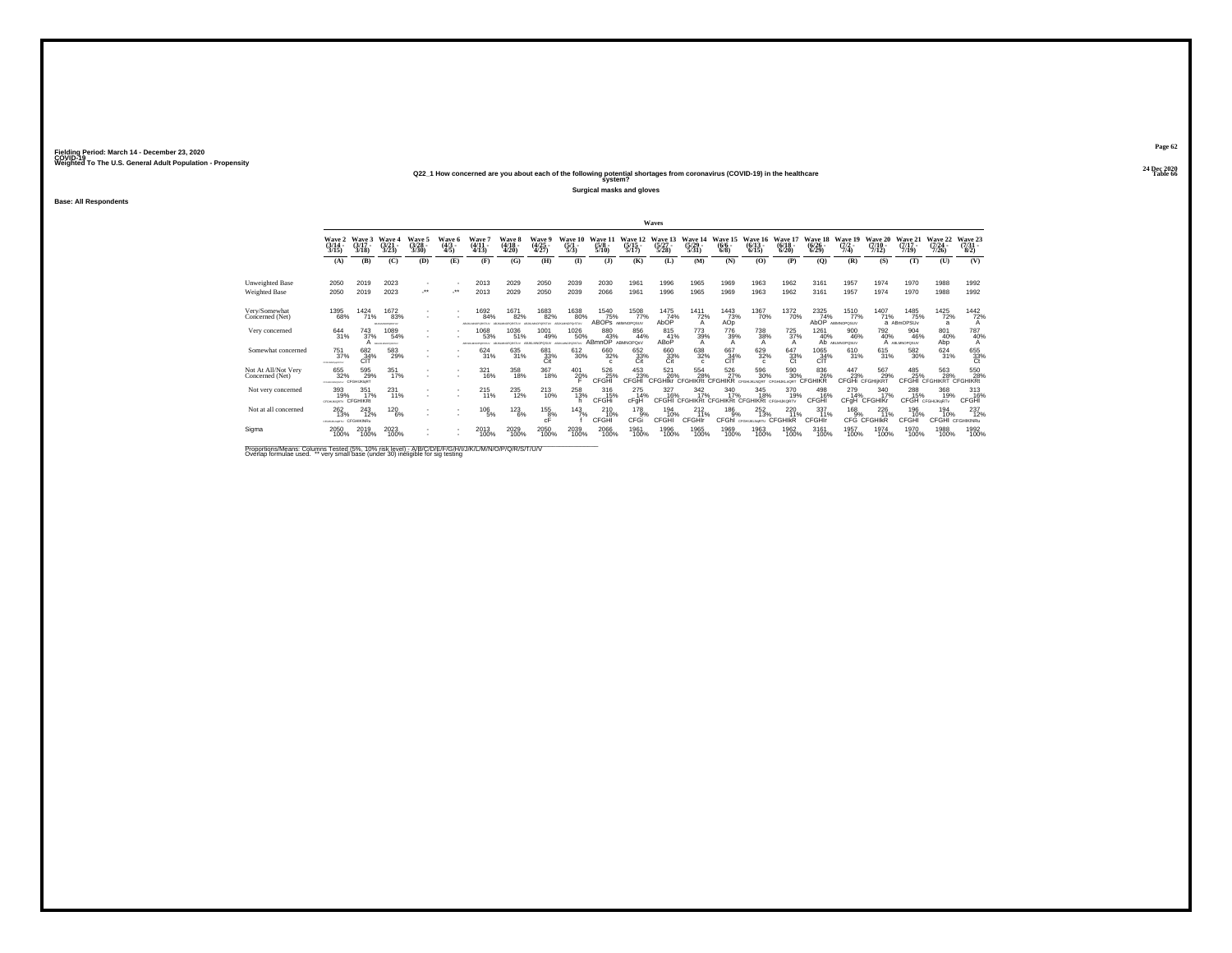## **24 Dec 2020Q22\_2 How concerned are you about each of the following potential shortages from coronavirus (COVID-19) in the healthcare Table 67 system?**

**Testing kits for COVID-19**

**Base: All Respondents**

|                                        |                                 |                             |                                         |                                 |                                      |                                         |                                     |                                      |                                        |                                 |                                  | Waves                            |                                  |                                |                                    |                                       |                                 |                                |                                  |                                  |                                       |                                |
|----------------------------------------|---------------------------------|-----------------------------|-----------------------------------------|---------------------------------|--------------------------------------|-----------------------------------------|-------------------------------------|--------------------------------------|----------------------------------------|---------------------------------|----------------------------------|----------------------------------|----------------------------------|--------------------------------|------------------------------------|---------------------------------------|---------------------------------|--------------------------------|----------------------------------|----------------------------------|---------------------------------------|--------------------------------|
|                                        | Wave 2<br>$\frac{(3/14)}{3/15}$ | Wave 3<br>$(3/17 -$<br>3/18 | Wave 4<br>$\frac{(3/21)}{3/23}$         | Wave 5<br>$\frac{(3/28)}{3/30}$ | <b>Wave 6</b><br>$\frac{(4/3)}{4/5}$ | Wave<br>$\frac{(4/11)}{4/13}$           | Wave 8<br>$\frac{(4/18)}{4/20}$     | Wave 9<br>$\frac{(4/25)}{4/27}$      | Wave 10<br>$\frac{(5/1)}{5/3}$         | Wave 11<br>$\frac{(5/8)}{5/10}$ | Wave 12<br>$\frac{(5/15)}{5/17}$ | Wave 13<br>$\frac{(5/27)}{5/28}$ | Wave 14<br>$\frac{(5/29)}{5/31}$ | Wave 15<br>$\frac{(6/6)}{6/8}$ | Wave 16<br>$\frac{(6/13)}{6/15}$   | Wave 17<br>$\frac{(6/18)}{6/20}$      | Wave 18<br>$\binom{6/26}{6/29}$ | Wave 19<br>$\frac{(7/2)}{7/4}$ | Wave 20<br>$\frac{(7/10)}{7/12}$ | Wave 21<br>$\frac{(7/17)}{7/19}$ | Wave 22<br>$\frac{(7/24 - 7)}{7/26}$  | Wave 23<br>$\binom{7/31}{8/2}$ |
|                                        | (A)                             | (B)                         | (C)                                     | (D)                             | (E)                                  | (F)                                     | (G)                                 | (H)                                  | $\mathbf{D}$                           | (3)                             | (K)                              | (L)                              | (M)                              | (N)                            | (O)                                | (P)                                   | (Q)                             | (R)                            | (S)                              | (T)                              | (U)                                   | (V)                            |
| Unweighted Base<br>Weighted Base       | 2050<br>2050                    | 2019<br>2019                | 2023<br>2023                            | $\mathcal{L}^{\bullet\bullet}$  |                                      | 2013<br>2013                            | 2029<br>2029                        | 2050<br>2050                         | 2039<br>2039                           | 2030<br>2066                    | 1961<br>1961                     | 1996<br>1996                     | 1965<br>1965                     | 1969<br>1969                   | 1963<br>1963                       | 1962<br>1962                          | 3161<br>3161                    | 1957<br>1957                   | 1974<br>1974                     | 1970<br>1970                     | 1988<br>1988                          | 1992<br>1992                   |
| Very/Somewhat<br>Concerned (Net)       | 1538<br>75%<br>OPQSv            | 1479<br>73%<br>Oa           | 1660<br>82%<br>ABJANCES/RITULE          |                                 |                                      | 688<br>84%<br><b>Musclas Management</b> | 1651<br>81%<br>A B AS MAY BY BY THE | <sup>1644</sup> 80%<br>MAINWHAPETER/ | <sup>1627</sup> 80%<br>ABJIEMMOPORSTUV | 1530<br>74%<br>OpQS MOPQSUV     | <sup>1494</sup> 76%              | $\frac{1478}{74\%}$<br>OpQS      | 1419<br>72%<br>$\Omega$          | 1459<br>74%<br>OpQS            | 1346<br>69%                        | <sup>1394</sup> 71%                   | 2215<br>70%                     | $\frac{1454}{74\%}$<br>OpQS    | 1388                             | 1482<br>75%<br>OPOSuV            | 1435<br>72%<br>$\circ$                | 1427<br>72%<br>$\circ$         |
| Very concerned                         | 834<br>41%<br>$\Omega$          | 828<br>41%<br>Oa            | 1009<br>50%<br><b>AN AL MACADONICAL</b> |                                 |                                      | 1076<br>53%<br>Allow MT MAPWITHSTEIN    | 1018<br>50%<br>AB MIMMOROSTUV       | 1045<br>51%<br>MAPPONESTIN           | 1045<br>51%<br>ABJKINNOPORSTUV         | 881<br>43%                      | 900<br>46%<br>OPOS ABLANOPOISUV  | 802<br>40%<br>ō                  | 799<br>41%<br>O                  | 788<br>40%<br>$\circ$          | 710<br>36%                         | 757<br>39%                            | 1195<br>38%                     | 817<br>$^{42\%}_{00}$          | 764<br>39%                       | 873<br>44%<br>aLmNOPQSuv         | 808<br>41%<br>$\Omega$                | $^{807}_{40\%}$                |
| Somewhat concerned                     | 704 34%<br>FaHIKty              | 651<br>32%                  | 651<br>32%                              |                                 |                                      | 612<br>30%                              | 633<br>31%                          | 599<br>29%                           | 581<br>29%                             | 649<br>31%                      | 594<br>30%                       | 675<br>34%<br>fHik               | 620<br>32%                       | 670<br>34%<br>fHIK             | 636<br>32%<br>hl                   | 637<br>32%                            | 1020<br>32%<br>hl               | 636<br>33%<br>hl               | $624 \over 32\%$                 | 609<br>31%                       | 627<br>32%                            | 620<br>31%                     |
| Not At All/Not Very<br>Concerned (Net) | $^{512}_{25\%}$ CFGHI           | 540<br>27%<br>CFGHI         | 363<br>18%                              |                                 |                                      | 325<br>16%                              | 378<br>19%                          | $^{406}_{20\%}$                      | $^{412}_{20\%}$                        | 536<br>26%<br>CFGHI             | 467<br>24%<br>CFGHI              | 518<br>CFGHI                     | 546<br>28%<br><b>CFGHIK</b>      | 510<br>26%<br>CEGHI            | 617<br>31%                         | 568<br>29%<br><b>ACEGHIKINT</b>       | 946<br>30%<br>ANCEIGHUIKI NIFT  | 503<br>26%<br>CEGHI            | 586<br>30%<br>ACEOHURO NRT       | 488<br>CFGHI                     | 553<br>28%<br><b>CFGHIKt aCFGHIKT</b> | 565<br>28%                     |
| Not very concerned                     | 309<br>15%<br>CFGH CFGHIKT      | 343<br>17%                  | 250<br>12%                              |                                 | $\sim$<br>$\sim$                     | 203<br>10%                              | 242<br>12%                          | 241<br>12%                           | 264<br>13%                             | 345<br>17%<br>CFGHIT            | 280<br>14%<br>Fgh                | 306<br>15%<br>CFGHi              | 314<br>16%<br>CFGHI              | 315<br>16%<br><b>CFGHI</b>     | 358<br>18%<br><b>ACFGHIKIT</b>     | 351<br>18%<br>aCFGHIKIT ACFGHIKLMNTuv | 600<br>19%                      | 327<br>17%<br>CFGHIT           | 352<br>18%<br>aCFGHIKT           | 269<br>14%                       | 322<br>16%<br>CFGHIt                  | 325<br>16%<br><b>CFGHIt</b>    |
| Not at all concerned                   | $^{203}_{10\%}$<br>CFGhl        | 198<br>10%<br>CFGI          | $^{113}_{6\%}$                          |                                 |                                      | $122_{6\%}$                             | $^{136}_{7\%}$                      | $^{164}_{8\%}$<br>Cf                 | 149 <sub>7%</sub><br>C.                | $^{192}_{9%}$<br>CFGi           | 187<br>10%<br>CFGI               | $^{212}_{11\%}$                  | 231<br>72%<br>CFGHI CFGHIJkR     | 196<br>10%<br><b>CFGhI</b>     | 260<br>13%<br><b>ABCFGHLIKLNoR</b> | 217<br>11%<br>CFGHI                   | 346<br>11%<br>CFGHI             | $^{176}_{-9\%}$                | $^{234}_{12\%}$<br>CFG CFGHIJkR  | $^{219}_{11\%}$<br><b>CFGHI</b>  | $^{231}_{12\%}$<br><b>CFGHIR</b>      | $^{241}_{12\%}$<br>abCFGHIJKnR |
| Sigma                                  | 2050<br>100%                    | 2019<br>100%                | 2023<br>100%                            |                                 |                                      | 2013<br>100%                            | 2029<br>100%                        | 2050<br>100%                         | 2039<br>100%                           | 2066<br>100%                    | 1961<br>100%                     | 1996<br>100%                     | 1965<br>100%                     | 1969<br>100%                   | 1963<br>100%                       | 1962<br>100%                          | 3161<br>100%                    | 1957<br>100%                   | 1974<br>100%                     | 1970<br>100%                     | 1988<br>100%                          | 1992<br>100%                   |

Proportions/Means: Columns Tested (5%, 10% risk level) - A/B/C/D/E/F/G/H/I/J/K/L/M/N/O/P/Q/R/S/T/U/V<br>Overlap formulae used. \*\* very small base (under 30) ineligible for sig testing

**Page 6324 Dec 2020<br>Table 67**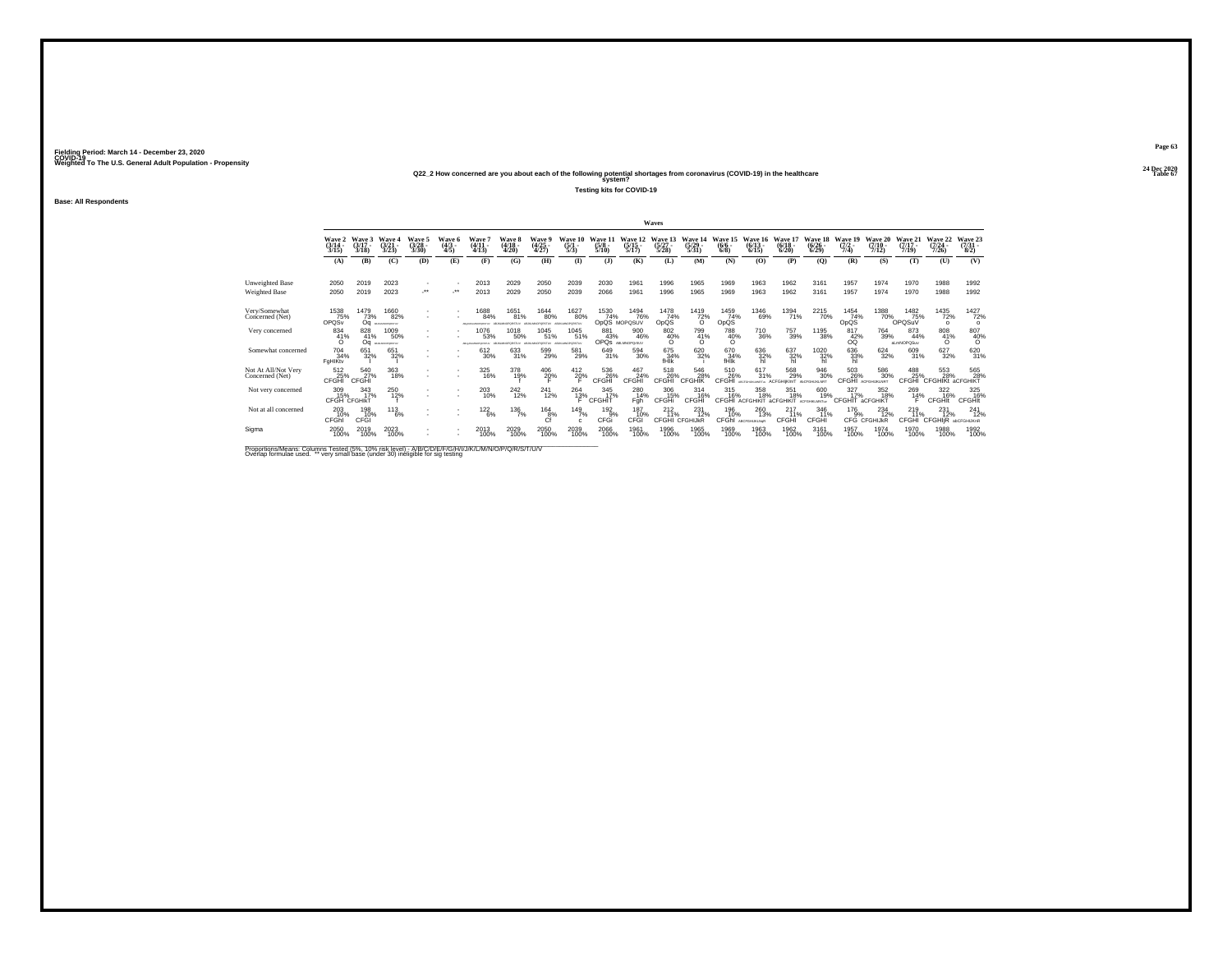## **24 Dec 2020Q22\_3 How concerned are you about each of the following potential shortages from coronavirus (COVID-19) in the healthcare Table 68 system?**

**Hospital beds (room for patients)**

**Base: All Respondents**

|                                         |                                        |                               |                                              |                               |                           |                                           |                                  |                                       |                              |                             |                                  | Waves                                              |                                  |                                                                        |                                  |                                  |                                             |                                           |                                      |                                          |                                      |                                |
|-----------------------------------------|----------------------------------------|-------------------------------|----------------------------------------------|-------------------------------|---------------------------|-------------------------------------------|----------------------------------|---------------------------------------|------------------------------|-----------------------------|----------------------------------|----------------------------------------------------|----------------------------------|------------------------------------------------------------------------|----------------------------------|----------------------------------|---------------------------------------------|-------------------------------------------|--------------------------------------|------------------------------------------|--------------------------------------|--------------------------------|
|                                         | Wave 2<br>(3/14)<br>3/15               | Wave 3<br>$(3/17 -$<br>3/18   | <b>Wave 4</b><br>(3/21)<br>3/23              | Wave 5<br>(3/28)<br>3/30      | Wave 6<br>$(4/3 -$<br>4/5 | <b>Wave</b><br>$(4/11 -$<br>4/13          | Wave 8<br>$(4/18 -$<br>4/20      | Wave 9<br>$\frac{(4/25)}{4/27}$       | Wave 10<br>$\frac{(5)}{5/3}$ | Wave 11<br>$(5/8 -$<br>5/10 | Wave 12<br>$\frac{(5/15)}{5/17}$ | Wave 13<br>$\frac{(5/27)}{5/28}$                   | Wave 14<br>$\frac{(5/29)}{5/31}$ | Wave 15<br>$\frac{(6/6)}{6/8}$                                         | Wave 16<br>$\frac{(6/13)}{6/15}$ | Wave 17<br>$\frac{(6/18)}{6/20}$ | Wave 18<br>$\frac{(6/26)}{6/29}$            | Wave 19<br>$(7/2 -$<br>7/4                | Wave 20<br>$(7/10 -$<br>7/12         | Wave 21<br>$(7/17 -$<br>7/19             | Wave 22<br>$\frac{(7/24)}{7/26}$     | Wave 23<br>$\binom{7/31}{8/2}$ |
|                                         | (A)                                    | (B)                           | (C)                                          | (D)                           | (E)                       | (F)                                       | (G)                              | (H)                                   | $\bf(I)$                     | (1)                         | (K)                              | (L)                                                | (M)                              | (N)                                                                    | (0)                              | (P)                              | (Q)                                         | (R)                                       | (S)                                  | (T)                                      | (U)                                  | (V)                            |
| <b>Unweighted Base</b><br>Weighted Base | 2050<br>2050                           | 2019<br>2019                  | 2023<br>2023                                 | ٠<br>$\cdot$                  | $\cdot$                   | 2013<br>2013                              | 2029<br>2029                     | 2050<br>2050                          | 2039<br>2039                 | 2030<br>2066                | 1961<br>1961                     | 1996<br>1996                                       | 1965<br>1965                     | 1969<br>1969                                                           | 1963<br>1963                     | 1962<br>1962                     | 3161<br>3161                                | 1957<br>1957                              | 1974<br>1974                         | 1970<br>1970                             | 1988<br>1988                         | 1992<br>1992                   |
| Very/Somewhat<br>Concerned (Net)        | 1540<br>75%<br><b>JILLMNOP JKLMNOP</b> | 1554<br>77%                   | 1740<br>86%<br><b>MATCHERS AND RESIDENCE</b> | ٠<br>٠                        | ٠                         | <sup>1644</sup> 82%<br>VARIO ROMANO RADIO | 1593<br>79%<br>AUKLMNOPOSUV      | <sup>1563</sup> 76%<br><b>JKLMNOP</b> | 1517<br>74%<br><b>iLmNO</b>  | 1472<br>71%                 | <sup>1408</sup> 72%              | 1412<br>71%                                        | 1396<br>71%                      | 1395<br>71%                                                            | <sup>1380</sup> 70%              | 1403<br>72%                      | 2378<br>75%<br><b>JKLMNOP</b> ABELIANOPOSLY | 1582<br>81%                               | 1466<br>74%                          | <sup>1562</sup> 79%<br>ImnO ANALINOPOSLY | 1483<br>75%<br><b>iLmNOp JkLMNOP</b> | 1495<br>75%                    |
| Very concerned                          | 766<br>37%                             | 857<br>42%<br><b>AJKLMNOP</b> | 1075<br>53%<br>ARTICHLAND GRETIN             | ٠<br>٠                        |                           | 959<br>48%<br>VARIO RESISTANCE            | 882<br>43%<br>AUKLMNOPa AJKLMNOP | 854<br>42%                            | 806<br>40%<br>ilmO           | $\substack{742\\36\%}$      | 722<br>37%                       | 718<br>36%                                         | 711<br>36%                       | 732<br>37%                                                             | 684<br>35%                       | 727<br>37%                       | 1275<br>40%                                 | 883<br>45%<br>JKLMnOD ANJKLMNOPO AJKLMNOP | 826<br>42%                           | 935<br>47%<br>ASSISTED BY ARRIVEMENTS IN | 837<br>42%<br>AJKLMNOP               | 857<br>43%<br>AUKLMNOP         |
| Somewhat concerned                      | 774<br>38%<br>CRNoSTUV                 | 697<br>35%                    | 665<br>33%                                   | ٠<br>٠                        |                           | 685<br>34%                                | $^{712}_{35\%}$                  | 709<br>35%                            | <sup>711</sup> 35%           | $^{731}_{35\%}$             | 686<br>35%                       | 695<br>35%                                         | 686<br>35%                       | 663<br>34%                                                             | 696<br>35%<br>tv                 | 676<br>34%                       | 1104<br>35%                                 | 699<br>36%<br>tv                          | 640<br>32%                           | 627<br>32%                               | 646<br>32%                           | 638<br>32%                     |
| Not At All/Not Very<br>Concerned (Net)  | 510<br>25%<br><b>CFGRT</b>             | 465<br>23%<br><b>CFR</b>      | 283<br>14%                                   | ٠<br>$\overline{\phantom{a}}$ | ٠<br>٠                    | $^{369}_{18\%}$                           | 436<br>21%<br>ĈĖ                 | 487<br>24%<br>CFRt                    | 522<br>26%<br>CFGRT          | 594                         | 553<br>28%<br><b>ARCEGHORT</b>   | 584<br>29%                                         | 569<br>29%                       | 574<br>29%                                                             | 583<br>30%                       | 559<br>28%<br><b>ARCEGHORT-M</b> | 783<br>25%<br><b>CFGRT</b>                  | 375<br>19%<br>с                           | 508<br>26%<br>CFGRT                  | 408<br>21%<br>С                          | 505<br>25%<br>CFGRT                  | 497<br>25%<br>CFGRT            |
| Not very concerned                      | 301<br>15%<br>CRŤ                      | 282<br>14%<br>Ć               | 196<br>10%                                   | ٠<br>٠                        | ٠                         | 255<br>$^{13\%}_{C}$                      | 287<br>14%<br>Crt                | 308<br>15%<br><b>CfRT</b>             | 342<br>17%<br>bCFgRT         | 402<br>19%<br>ABCFGHORSTUV  | 334<br>17%<br>BCFggRsTv          | 349<br>17%                                         | 340<br>17%                       | 336<br>17%<br>aBCFGNQRSTV aBCFGqRsTv BCFGqRsTv aBCFGqRsTv ABCrGHQRSTvV | 338<br>17%                       | 367<br>19%                       | 464<br>15%<br>CRT                           | 231<br>12%                                | 285<br>14%<br>Crt                    | 231<br>12%                               | 314<br>16%<br>CERT                   | 288<br>CrT                     |
| Not at all concerned                    | 209<br>10%<br><b>CFGR</b>              | $^{183}_{9\%}$<br>CF          | 86<br>4%                                     | ٠                             | $\sim$                    | 114<br>6%                                 | $^{148}_{7\%}$<br>Cf             | $^{178}_{9%}$<br>CF                   | 180<br>9%<br>CF              | 192%<br>CFar                | 219<br>11%                       | 235<br>12%<br><b>bCFGHiRt BCFGHIJRTu BCFGHIIRT</b> | 228                              | 237<br>12%<br><b>RCFGHLINNRTH</b>                                      | <sup>245</sup> 12%<br>ACCORDOSTI | 192<br>10%<br>CFGR               | 319<br>10%<br>CFGR                          | $\frac{144}{7\%}$                         | $^{222}_{11\%}$<br>C <b>bCFGHiRt</b> | $^{177}_{9\%}$<br>CF                     | 191<br>10%<br>CFGr                   | 209<br>10%<br><b>CFGR</b>      |
| Sigma                                   | 2050<br>100%                           | 2019<br>100%                  | 2023<br>100%                                 | $\mathbf{r}$<br>٠             | ٠                         | 2013<br>100%                              | 2029<br>100%                     | 2050<br>100%                          | 2039<br>100%                 | 2066<br>100%                | 1961<br>100%                     | 1996<br>100%                                       | 1965<br>100%                     | 1969<br>100%                                                           | 1963<br>100%                     | 1962<br>100%                     | 3161<br>100%                                | 1957<br>100%                              | 1974<br>100%                         | 1970<br>100%                             | 1988<br>100%                         | 1992<br>100%                   |

Proportions/Means: Columns Tested (5%, 10% risk level) - A/B/C/D/E/F/G/H/I/J/K/L/M/N/O/P/Q/R/S/T/U/V<br>Overlap formulae used. \*\* very small base (under 30) ineligible for sig testing

**Page 6424 Dec 2020<br>Table 68**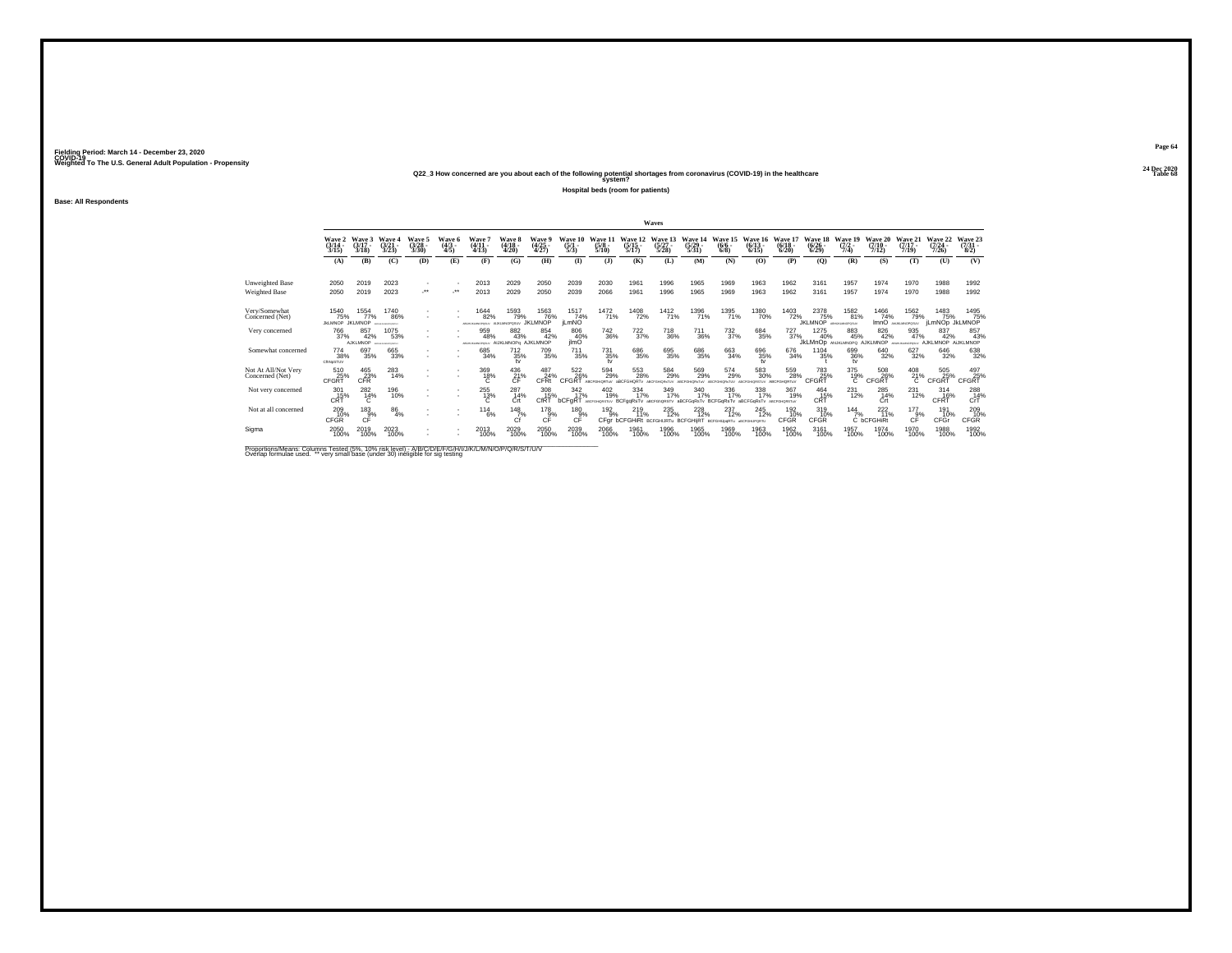**24 Dec 2020Q22\_4 How concerned are you about each of the following potential shortages from coronavirus (COVID-19) in the healthcare Table 69 system?**

**Hospital ventilators (for assisted breathing)**

**Base: All Respondents**

|                                        |                                   |                                    |                                  |                            |                           |                                             |                                             |                             |                                 |                                   |                                             | Waves                                  |                                |                                          |                                           |                                         |                              |                                       |                                  |                                      |                               |                                                |
|----------------------------------------|-----------------------------------|------------------------------------|----------------------------------|----------------------------|---------------------------|---------------------------------------------|---------------------------------------------|-----------------------------|---------------------------------|-----------------------------------|---------------------------------------------|----------------------------------------|--------------------------------|------------------------------------------|-------------------------------------------|-----------------------------------------|------------------------------|---------------------------------------|----------------------------------|--------------------------------------|-------------------------------|------------------------------------------------|
|                                        | Wave 2<br>$(3/14 -$<br>3/15       | Wave 3<br>$(3/17 -$<br>3/18        | Wave<br>(3/21)<br>3/23           | Wave:<br>$(3/28 -$<br>3/30 | Wave 6<br>$(4/3 -$<br>4/5 | Wave<br>$(4/11 -$<br>4/13                   | Wave 8<br>(4/18 -<br>4/20                   | Wave 9<br>$(4/25 -$<br>4/27 | Wave<br>(5/1)<br>5/3            | Wave 1<br>$(5/8 -$<br>5/10        | Wave 12<br>$(5/15 -$<br>5/17                | Vave 13<br>(5/27)<br>5/28              | Wave 14<br>(5/29)<br>5/31      | Wave!<br>$(6/6 -$<br>6/8                 | Wave<br>$(6/13 -$<br>6/15                 | $(6/18 -$<br>6/20                       | Wave 18<br>$(6/26 -$<br>6/29 | Wave 19<br>7/4)                       | Wave 20<br>$(7/10 -$<br>7/12     | Wave 21<br>$(7/17 -$<br>7/19         | Wave 22<br>$(7/24 -$<br>(126) | Wave 23<br>$\frac{(7/31)}{8/2}$                |
|                                        | (A)                               | (B)                                | (C)                              | (D)                        | (E)                       | (F)                                         | (G)                                         | (H)                         | $($ I                           | (3)                               | (K)                                         | (L)                                    | (M)                            | (N)                                      | (0)                                       | (P)                                     | (Q)                          | (R)                                   | (S)                              | (T)                                  | (U)                           | (V)                                            |
| Unweighted Base<br>Weighted Base       | 2050<br>2050                      | 2019<br>2019                       | 2023<br>2023                     | $\sim$<br>                 | ٠<br>                     | 2013<br>2013                                | 2029<br>2029                                | 2050<br>2050                | 2039<br>2039                    | 2030<br>2066                      | 1961<br>1961                                | 1996<br>1996                           | 1965<br>1965                   | 1969<br>1969                             | 1963<br>1963                              | 1962<br>1962                            | 3161<br>3161                 | 1957<br>1957                          | 1974<br>1974                     | 1970<br>1970                         | 1988<br>1988                  | 1992<br>1992                                   |
| Very/Somewhat<br>Concerned (Net)       | 1525<br>74%                       | 1547<br>77%<br><b>MOD KLMNOPGS</b> | 1738<br>86%<br>ABDIGALMONISTLY   |                            | $\sim$                    | 1688<br>84%<br>ABOVE BOARD WAS STRIKE       | 1631<br>80%<br>ABUILIANOPOSIUV AJKLMNOPOSUV | <sup>1606</sup> 78%         | 1561<br>77%<br><b>iKLMNOPaS</b> | $\frac{7516}{73\%}$               | 1420<br>72%<br>$\Omega$                     | <sup>1443</sup> 72%<br>$\Omega$        | 1398<br>71%                    | <sup>1422</sup> 72%<br>$\Omega$          | 1353<br>69%                               | 1399<br>71%                             | 2329<br>74%                  | <sup>1532</sup> 78%<br>O AISLINOPOSUV | 1438<br>73%                      | <sup>1528</sup> 78%<br>O ARLINOPOSUV | 1471<br>74%<br>$\Omega$       | $\frac{1472}{74\%}$                            |
| Very concerned                         | 738<br>36%                        | 842<br>42%<br>AmOP                 | 1151<br>57%<br>ARTICHLAND CASTLY |                            |                           | 047<br>52%<br>ARDHAMADYORETAV ABJKLMNOPOSUV | 961<br>47%                                  | 925<br>45%<br>ANJKLMNOPOSUv | 922<br>45%<br>ANJKLMNOPOSU      | 847<br>41%<br>AOP                 | 783<br>40%<br>aO                            | 777<br>39%<br>$\Omega$                 | 745<br>38%                     | 780<br>40%<br>aО                         | 700<br>36%                                | 726<br>37%                              | 1245<br>39%                  | 878<br>45%<br>aO AIKLMNOPOSU          | 809<br>41%                       | 931<br>47%<br>AOD ABJOURNMENSELV     | 803<br>40%<br>AOp             | 828<br>42%<br>AmOP                             |
| Somewhat concerned                     | <sup>787</sup> 38%<br>----------- | 705<br>35%<br>CiT                  | 586<br>29%                       |                            |                           | 641<br>32%                                  | 670<br>33%                                  | 682 33%<br>c                | 639<br>31%                      | 670<br>32%<br>$\epsilon$          | 637<br>32%<br>$\epsilon$                    | 666<br>33%<br>C                        | 653<br>33%<br>C                | 642<br>33%<br>C                          | 653<br>33%<br>C                           | 674<br>34%<br>CT                        | 1084<br>34%<br>CiT           | 654<br>33%                            | 629<br>32%                       | 597<br>30%                           | 667<br>34%<br>Ct              | 644<br>32%<br>$\mathbf{c}$                     |
| Not At All/Not Very<br>Concerned (Net) | 525<br>26%<br><b>CFGHRt</b>       | $^{472}_{\phantom{2}23\%}$ CFG     | 285<br>14%                       | $\mathbf{r}$               | ×                         | 325<br>16%                                  | $\underset{\mathsf{CF}}{^{398}}$            | $^{444}_{22\%}$             | 478<br>23%                      | 550<br>27%<br>CEG <b>hCEGHIRT</b> | 541<br>28%<br><b><i><u>PCCCHIPT</u></i></b> | 553<br>28%<br><b>RCEGHIRT</b>          | 567<br>29%<br><b>ARCEGHIRT</b> | 547<br>28%<br><b>RCEGHIRT</b>            | 610<br>31%                                | 563<br>29%<br><b>aBCFGHIRT bCFGHIRT</b> | 832<br>26%                   | 425<br>22%                            | 536<br>27%<br><b>CF BCFGHIRT</b> | $442$<br>$22%$                       | 517<br>22% 26%<br>CFg CFGHRT  | 520<br>26%<br><b>CFGHRT</b>                    |
| Not very concerned                     | 322<br>16%<br><b>CFGHrT</b>       | 280<br>$CF^{\frac{14}{14}}$        | 189<br>9%                        | $\sim$                     | ٠<br>٠                    | 220<br>11%                                  | 242<br>$\frac{12}{6}$                       | 259<br>$^{13\%}_{C}$        | 310<br>15%<br>CFGhT             | 336<br>16%<br><b>bCFGHRT</b>      | 316<br>16%<br><b>CFGHRT</b>                 | 347<br>17%<br><b>BCFGHRTV bCFGHRTv</b> | 327<br>17%                     | 319<br>16%<br>CFGHRT                     | 367<br>19%<br>ABCFGHlesksTUV aBCFGHlgRTUV | 366<br>19%                              | 510<br>16%<br><b>CFGHRT</b>  | 255<br>$^{13\%}$                      | 316<br>16%<br><b>CFGHrT</b>      | 241<br>$^{12\%}_{C}$                 | 306<br>15%<br>CFGHT           | 282<br>14%<br>CFq                              |
| Not at all concerned                   | 203<br>CFG                        | $^{192}_{9\%}$<br>CF               | $^{96}_{5\%}$                    |                            |                           | $^{106}_{-5\%}$                             | $^{156}_{8\%}$<br>CF                        | 185<br>9%<br>CF             | 169%<br>CF                      | $^{214}_{10\%}$<br><b>CFGi</b>    | 225<br>11%<br>CFGHIR                        | 205<br>10%<br>CFGi                     | 239<br>12%<br>aBCFGHlpgR       | 229<br>12%<br><b>bCFGHIR ABCFGHIIpqR</b> | <sup>243</sup> <sub>12%</sub>             | 197<br>10%<br>CFG                       | 322<br>10%<br>CFGi           | 170 9%<br>CF                          | $^{219}_{11\%}$<br>CFGhir        | 202<br>10%<br>CFGi                   | $^{212}_{11\%}$               | <sup>239</sup> <sub>12%</sub><br>CFGI aBCFGHIR |
| Sigma                                  | 2050<br>100%                      | 2019<br>100%                       | 2023<br>100%                     | $\sim$                     | $\sim$                    | 2013<br>100%                                | 2029<br>100%                                | 2050<br>100%                | 2039<br>100%                    | 2066<br>100%                      | 1961<br>100%                                | 1996<br>100%                           | 1965<br>100%                   | 1969<br>100%                             | 1963<br>100%                              | 1962<br>100%                            | 3161<br>100%                 | 1957<br>100%                          | 1974<br>100%                     | 1970<br>100%                         | 1988<br>100%                  | 1992<br>100%                                   |

Proportions/Means: Columns Tested (5%, 10% risk level) - A/B/C/D/E/F/G/H/I/J/K/L/M/N/O/P/Q/R/S/T/U/V<br>Overlap formulae used. \*\* very small base (under 30) ineligible for sig testing

**Page 6524 Dec 2020<br>Table 69**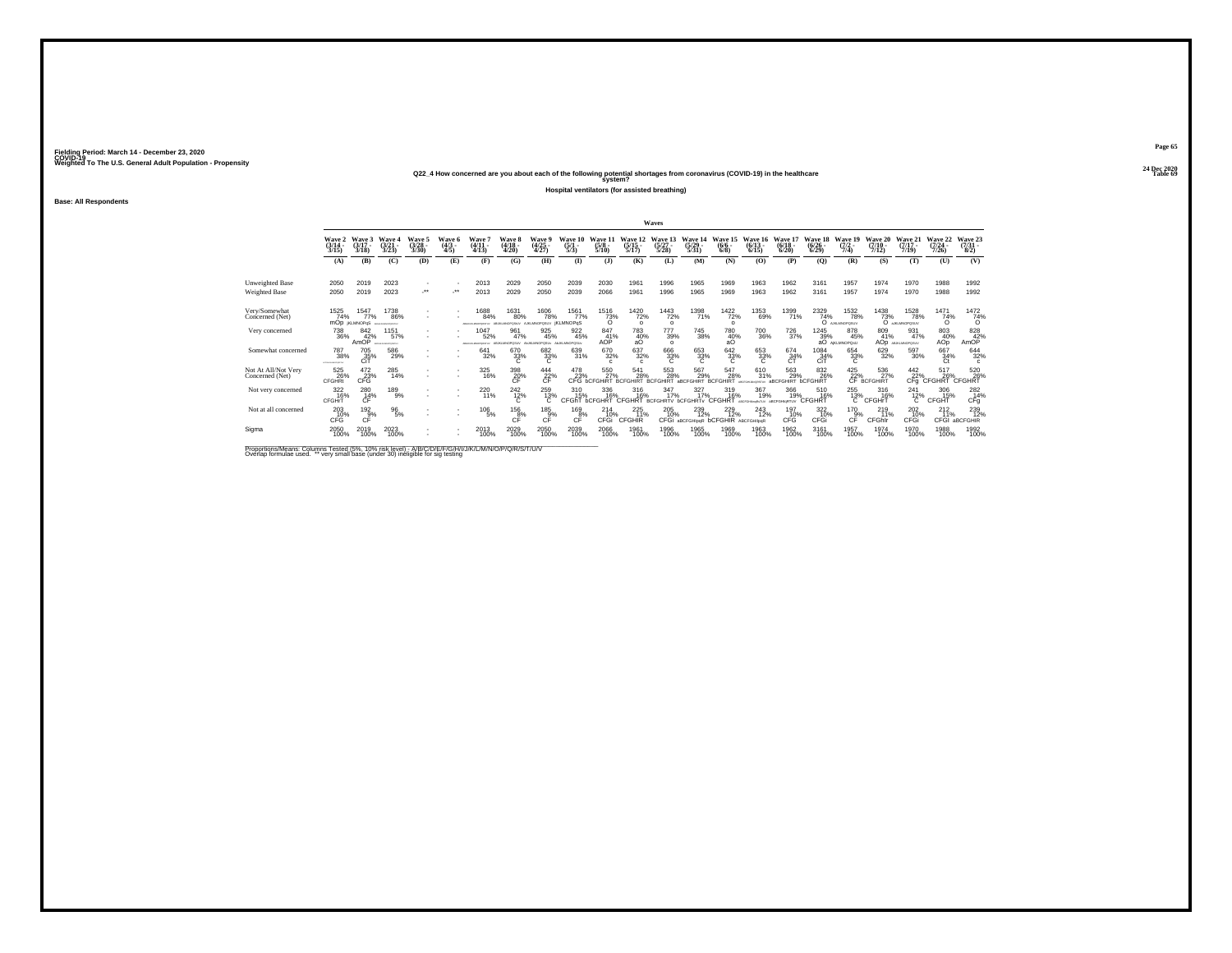**24 Dec 2020Q22\_5 How concerned are you about each of the following potential shortages from coronavirus (COVID-19) in the healthcare Table 70 system?**

**Healthcare workers (doctors, nurses, supporting staff)**

**Base: All Respondents**

|                                        |                                             |                             |                                             |                                                      |                         |                                               |                                  |                                |                                     |                            |                                 | Waves                           |                           |                                           |                                       |                             |                                 |                                 |                                   |                                        |                                      |                                |
|----------------------------------------|---------------------------------------------|-----------------------------|---------------------------------------------|------------------------------------------------------|-------------------------|-----------------------------------------------|----------------------------------|--------------------------------|-------------------------------------|----------------------------|---------------------------------|---------------------------------|---------------------------|-------------------------------------------|---------------------------------------|-----------------------------|---------------------------------|---------------------------------|-----------------------------------|----------------------------------------|--------------------------------------|--------------------------------|
|                                        | Wave 2<br>(3/14 -<br>3/15                   | Wave 3<br>$(3/17 -$<br>3/18 | Wave<br>$(3/21 -$<br>3/23                   | Waye 5<br>(3/28 -<br>3/30                            | Wave 6<br>(4/3 -<br>4/5 | Wave<br>$(4/11 -$<br>4/13                     | <b>Wave 8</b><br>(4/18 -<br>4/20 | Wave 9<br>(4/25<br>4/27        | Wave 10<br>$(5/1 -$<br>5/3)         | Wave 1<br>$(5/8 -$<br>5/10 | Wave 12<br>$(5/15 -$<br>5/17    | Wave 13<br>$(5/27 -$<br>5/28    | Wave 14<br>(5/29)<br>5/31 | Wave 15<br>$(6/6 -$<br>6/8                | Wave 16<br>$(6/13 -$<br>6/15          | Wave<br>$(6/18 -$<br>6/20   | Wave 18<br>$(6/26 -$<br>6/29    | Wave 19<br>$(7/2 -$<br>7/4)     | Wave 20<br>$(7/10 -$<br>7/12)     | Wave 21<br>$(7/17 -$<br>7/19           | Wave 22<br>$(7/24 -$<br>7/26         | Wave 23<br>$(7/31 -$<br>8/2)   |
|                                        | (A)                                         | (B)                         | (C)                                         | (D)                                                  | (E)                     | (F)                                           | (G)                              | <b>(H)</b>                     | $\mathbf{D}$                        | $($ $)$                    | (K)                             | (L)                             | (M)                       | (N)                                       | (0)                                   | (P)                         | (0)                             | (R)                             | (S)                               | (T)                                    | (U)                                  | (V)                            |
| Unweighted Base<br>Weighted Base       | 2050<br>2050                                | 2019<br>2019                | 2023<br>2023                                | $\overline{\phantom{a}}$<br>÷                        | ٠<br>                   | 2013<br>2013                                  | 2029<br>2029                     | 2050<br>2050                   | 2039<br>2039                        | 2030<br>2066               | 1961<br>1961                    | 1996<br>1996                    | 1965<br>1965              | 1969<br>1969                              | 1963<br>1963                          | 1962<br>1962                | 3161<br>3161                    | 1957<br>1957                    | 1974<br>1974                      | 1970<br>1970                           | 1988<br>1988                         | 1992<br>1992                   |
| Very/Somewhat<br>Concerned (Net)       | 1608<br>78%<br>$\Omega$                     | 1618<br>80%<br>O            | 1780<br>88%<br>BOILEADACHOTAY               | ٠                                                    | ٠                       | 1763<br>88%<br>ABANDEMADPOSTLY                | 1727<br>85%<br>ABJKLMNOPOSU/     | 1727<br>84%<br>ABJIG MNOPOSLIV | 1691<br>83%<br><b>ANJKMINOPOSUV</b> | 1631<br>79%<br>$\Omega$    | <sup>1548</sup> 79%<br>$\Omega$ | $^{1598}_{80\%}$                | <sup>1541</sup> 78%       | 1563<br>79%<br>ი                          | <sup>1484</sup> 76%                   | 1554<br>79%<br>$\Omega$     | 2485<br>79%                     | 1678<br>86%<br>O ABUILIANOPOSUV | 1554<br>79%                       | <sup>1642</sup> 83%<br>O ABJILIMOPOSAV | $^{1594}_{80\%}$                     | 1576<br>79%<br>0               |
| Very concerned                         | 863<br>42%                                  | 940<br>47%                  | 1186<br>59%<br>AO <i><i>Becomproven</i></i> |                                                      |                         | 1139<br>57%<br>ABUILIANCPORSUV ABJIOUMNOPOSUV | 1123<br>55%                      | 1127<br>55%<br>ABJIG MNOPOSLIV | 1075<br>53%<br>ABJKLMNOPOSUV        | 977<br>47%<br>AO           | 936<br>48%<br>AO                | 955<br>48%<br>AÖ                | 907<br>46%<br>A           | 932<br>47%<br>AO.                         | 848<br>43%                            | 906<br>46%                  | 1445<br>46%                     | 1024<br>52%<br>a ABJKLMNOPOSLIV | 931<br>47%                        | 1101<br>56%<br>AO ABJOURDEDUX          | 947<br>48%<br>AÖ                     | 945<br>$^{47\%}_{AO}$          |
| Somewhat concerned                     | <sup>745</sup> 36%<br><b>Chicagoviculty</b> | 678<br>34%<br>CGHIT         | 595<br>29%                                  |                                                      |                         | 623<br>31%                                    | 605<br>30%                       | 600<br>29%                     | 616<br>30%                          | 655<br>32%                 | $^{612}_{31\%}$                 | 643<br>32%                      | 634<br>32%                | 631<br>32%                                | 636<br>32%<br>hT                      | 649<br>33%<br>CgHT          | 1040<br>33%<br>CgHT             | 654<br>33%<br>CgHiT             | 622/32%                           | 541<br>27%                             | 647<br>33%<br>chT                    | 631<br>32%                     |
| Not At All/Not Very<br>Concerned (Net) | 442<br>22%<br><b>CFGHIRT CFGHIRT</b>        | 401<br>20%                  | <sup>243</sup> <sub>12%</sub>               | $\overline{\phantom{a}}$<br>$\overline{\phantom{a}}$ | ٠<br>$\sim$             | <sup>250</sup> 12%                            | $^{302}_{15\%}$                  | $^{323}_{-16\%}$               | 348<br>17%                          | 435<br>21%<br>CFr CFGHIRT  | 413<br>21%<br>CEGHIRT           | 398<br>20%<br>CEGHIRT           | $424$<br>$22%$<br>CEGHIRT | 406<br>21%<br>CFGHIR <sup>-</sup>         | 479<br>24%<br><b>JECTORALM WINTER</b> | 408<br>21%<br>CEGHIRT       | 676<br>21%<br>CFGHIRT           | 279<br>14%                      | $^{420}_{21\%}$<br><b>CFGHIRT</b> | $\frac{328}{17}\%$<br>CF.              | 394<br>20%<br><b>CFGHIRI CFGHIRT</b> | $^{416}_{21\%}$                |
| Not very concerned                     | 259<br>13%<br>CFGHRT                        | 235<br>12%<br>CFgRt         | 162<br>8%                                   | $\mathbf{r}$                                         | $\sim$                  | 149<br>7%                                     | 189<br>9%                        | 198<br>10%                     | 223<br>11%                          | 264<br>13%<br>CFr CFGHRT   | 254<br>13%<br>CFGHRT            | 229<br>11%                      | 254<br>13%                | 238<br>12%<br>CFgRt CFGHRT CFGHRT CFGHIRT | 264<br>13%                            | 251<br>13%<br><b>CFGHRT</b> | 401<br>13%<br>CFGHRT            | 170<br>9%                       | 231<br>12%<br>CFgRt               | 180<br>9%                              | 228<br>11%<br>CFqRt                  | 229<br>11%<br><b>CFgRt</b>     |
| Not at all concerned                   | $^{183}_{9%}$<br>CFGHIR CFGHIR              | 166<br>8%                   | 81<br>4%                                    |                                                      | $\sim$                  | $^{102}_{-5\%}$                               | $^{113}_{6\%}$                   | $^{125}_{6\%}$<br>с            | $^{125}_{6\%}$<br>C                 | 171<br>8%<br><b>CFGHIR</b> | 160<br>8%<br><b>CFGHIR</b>      | $^{168}_{8\%}$<br><b>CFGHIR</b> | 170<br>9%<br>CFGHI<br>ΙR  | 167<br>8%<br><b>CFGHIR</b>                | 214<br>11%<br>ARCFORD/LAMPORTU        | 157<br>8%<br>CFGhiR         | $^{275}_{9\%}$<br><b>CFGHIR</b> | 1096%                           | 190<br>10%<br>c CFGHIRt           | <sup>148</sup> 8%<br>CFgr              | $^{166}_{8\%}$<br><b>CFGHIR</b>      | $^{187}_{9%}$<br><b>CFGHIR</b> |
| Sigma                                  | 2050<br>100%                                | 2019<br>100%                | 2023<br>100%                                | $\overline{\phantom{a}}$<br>٠                        | $\sim$                  | 2013<br>100%                                  | 2029<br>100%                     | 2050<br>100%                   | 2039<br>100%                        | 2066<br>100%               | 1961<br>100%                    | 1996<br>100%                    | 1965<br>100%              | 1969<br>100%                              | 1963<br>100%                          | 1962<br>100%                | 3161<br>100%                    | 1957<br>100%                    | 1974<br>100%                      | 1970<br>100%                           | 1988<br>100%                         | 1992<br>100%                   |

Proportions/Means: Columns Tested (5%, 10% risk level) - A/B/C/D/E/F/G/H/I/J/K/L/M/N/O/P/Q/R/S/T/U/V<br>Overlap formulae used. \*\* very small base (under 30) ineligible for sig testing

**Page 6624 Dec 2020<br>Table 70**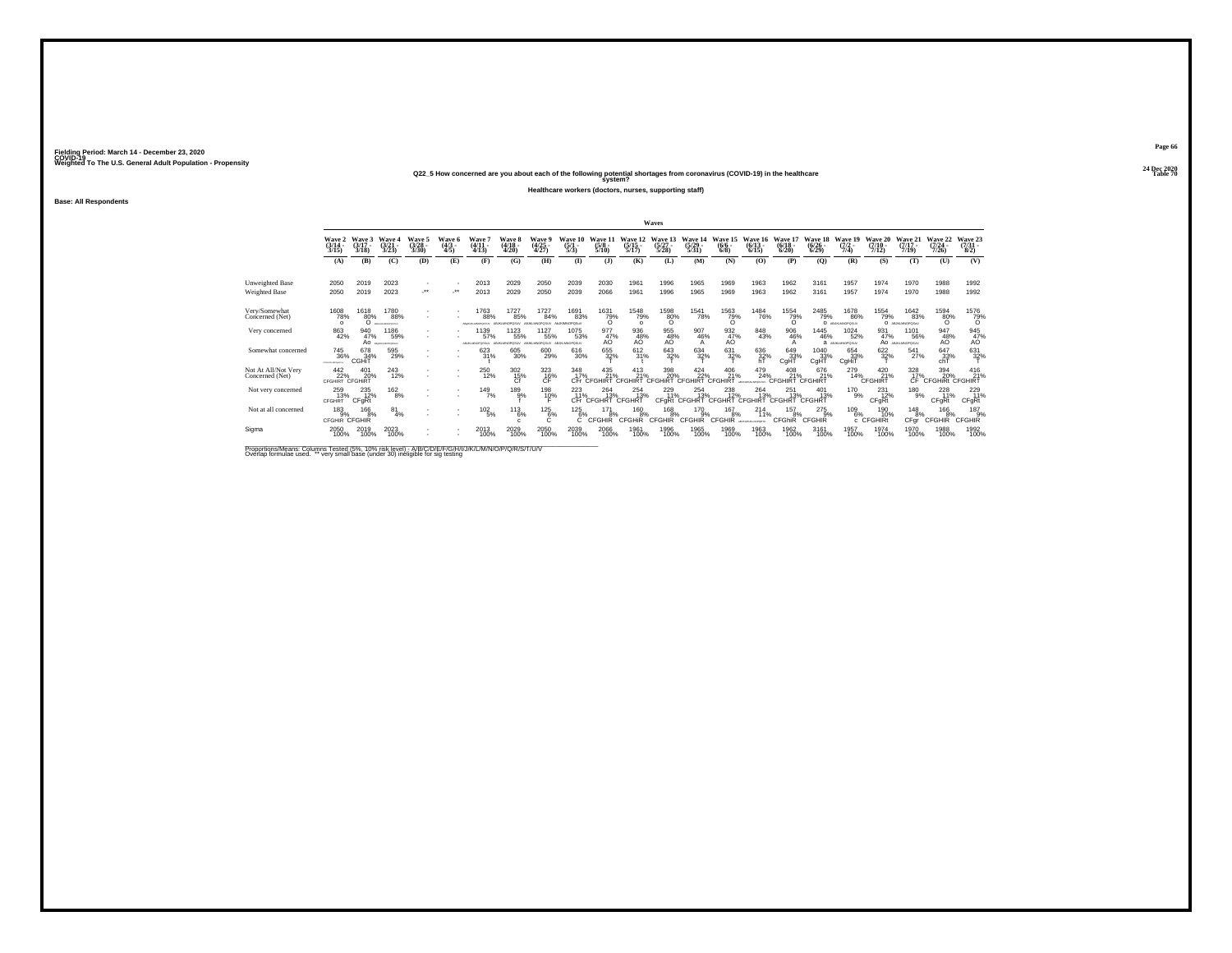## **24 Dec 2020FR11 How concerned are you about you or your loved one's risk of being exposed to coronavirus when you leave your home Table 71 for essential errands during stay-home orders?**

**Base: All Respondents**

|                                         |                           |                             |                             |                           |                       |                                  |                                |                                            |                                      |                                  |                                 | Waves                     |                                  |                                 |                                     |                                |                              |                                                                                                    |                              |                              |                              |                                 |
|-----------------------------------------|---------------------------|-----------------------------|-----------------------------|---------------------------|-----------------------|----------------------------------|--------------------------------|--------------------------------------------|--------------------------------------|----------------------------------|---------------------------------|---------------------------|----------------------------------|---------------------------------|-------------------------------------|--------------------------------|------------------------------|----------------------------------------------------------------------------------------------------|------------------------------|------------------------------|------------------------------|---------------------------------|
|                                         | Wave 2<br>(3/14 -<br>3/15 | Wave 3<br>$(3/17 -$<br>3/18 | Wave 4<br>$(3/21 -$<br>3/23 | Wave 5<br>(3/28 -<br>3/30 | Wave 6<br>(4/3<br>4/5 | <b>Wave</b><br>$(4/11 -$<br>4/13 | <b>Wave 8</b><br>(4/18<br>4/20 | Waye 5<br>(4/25<br>4/27                    | Wave 10<br>(5/1 -<br>5/3             | Wave 1<br>$(5/8 -$<br>5/10       | Wave 12<br>(5/15)<br>5/17       | Wave 13<br>(5/27)<br>5/28 | Wave 14<br>$(5/29 -$<br>5/31     | Wave 15<br>$(6/6 -$<br>6/8      | Wave 16<br>$(6/13 -$<br>6/15        | Wave 17<br>$(6/18 -$<br>6/20   | Wave 18<br>$(6/26 -$<br>6/29 | Wave 19<br>$(7/2 -$<br>7/4)                                                                        | Wave 20<br>$(7/10 -$<br>7/12 | Wave 21<br>$(7/17 -$<br>7/19 | Wave 22<br>(7/24 -<br>7/26   | Wave 23<br>$(7/31 -$<br>8/2)    |
|                                         | (A)                       | (B)                         | (C)                         | (D)                       | (E)                   | (F)                              | (G)                            | (H)                                        | $\mathbf{I}$                         | $\mathbf{I}$                     | (K)                             | (L)                       | (M)                              | (N)                             | (O)                                 | (P)                            | (Q)                          | (R)                                                                                                | (S)                          | (T)                          | (U)                          | (V)                             |
| Unweighted Base<br><b>Weighted Base</b> | $\bullet\bullet$          | $\bullet\bullet$            | $\bullet\,\bullet$          | $\star$                   | $\cdot$               | $\overline{\phantom{a}}$         | $\cdot$                        | 2050<br>2050                               | 2039<br>2039                         | 2030<br>2066                     | 1961<br>1961                    | 1996<br>1996              | 1965<br>1965                     | 1969<br>1969                    | 1963<br>1963                        | 1962<br>1962                   | 3161<br>3161                 | 1957<br>1957                                                                                       | $\cdot$                      | $\bullet\bullet$             | 1988<br>1988                 | $\overline{\phantom{a}}$<br>-** |
| Very/Somewhat<br>Concerned (Net)        |                           |                             |                             |                           |                       |                                  |                                | <sup>1646</sup> 80%<br>JKLMNOPQU JkLMNOPQu | 1632<br>80%                          | <sup>1543</sup> 75%              | <sup>1510</sup> 77%<br>$\Omega$ | 1528<br>77%<br>$\Omega$   | <sup>1498</sup> 76%<br>$\Omega$  | <sup>1500</sup> 76%<br>$\Omega$ | 1427<br>73%                         | 1491<br>76%<br>$\Omega$        | 2428<br>77%                  | 1579<br>81%<br>O JKLMNOPQU                                                                         |                              |                              | 1528<br>77%<br>$\Omega$      | ٠<br>٠                          |
| Very concerned                          |                           |                             |                             |                           |                       |                                  |                                | 856<br>42%<br><b>JKLMOpq</b>               | 808<br>40%<br>iLÖ                    | $\substack{742\\36\%}$           | <sup>719</sup> <sub>37%</sub>   | <sup>706</sup> 35%        | 735<br>37%                       | $\frac{764}{39\%}$              | 683<br>35%                          | <sup>746</sup> 38%<br>$\Omega$ |                              | $\begin{array}{r} 1224 & 867 \\ 39\% & 44 \\ \text{IO}\ \text{UKLMNOPQ} \end{array}$<br>867<br>44% |                              |                              | 835<br>42%<br><b>JKLMOPq</b> | ٠<br>$\epsilon$                 |
| Somewhat concerned                      |                           |                             |                             |                           |                       |                                  |                                | 789<br>39%                                 | 823<br>R <sub>0</sub> <sup>40%</sup> | 801<br>39%                       | 792<br>40%<br>rU                | 822<br>41%<br>noqRU       | 764<br>39%<br>u                  | 736<br>37%                      | 744<br>38%                          | <sup>746</sup> 38%             | 1203<br>38%<br>$\mathbf{u}$  | <sup>712</sup> <sub>36%</sub>                                                                      | ٠                            |                              | 693<br>35%                   | ٠<br>٠                          |
| Not At All/Not Very<br>Concerned (Net)  |                           |                             |                             |                           |                       |                                  |                                | $^{404}_{20\%}$                            | 407<br>20%                           | 523%<br><b>HIR</b>               | 451<br>23%<br><b>HiR</b>        | 468<br>23%<br><b>HIR</b>  | 467<br>24%<br><b>HIR</b>         | 469<br>24%                      | 536<br>27%<br><b>HIR HIKLMNpQRU</b> | $^{471}_{24\%}$<br><b>HIR</b>  | 733%<br><b>HIR</b>           | 378<br>19%                                                                                         |                              | $\sim$                       | 460<br>23%<br><b>HiR</b>     | ÷                               |
| Not very concerned                      |                           |                             |                             |                           |                       |                                  |                                | 281<br>14%                                 | 289<br>14%                           | $\frac{354}{17\%}$<br><b>HIR</b> | 327%<br><b>HIR</b>              | 336<br>17%<br>HiR         | $^{294}_{15\%}$                  | $\frac{331}{17\%}$              | 352<br>18%<br>HIR HIMQRu            | $^{318}_{16\%}$ hR             | 479<br>15%                   | $^{244}_{12\%}$                                                                                    |                              | $\sim$                       | 304<br>15%                   | ٠<br>٠                          |
| Not at all concerned                    |                           |                             |                             |                           |                       |                                  |                                | $^{123}_{6\%}$                             | $^{118}_{6\%}$                       | 169<br>8%<br>HIK                 | $^{123}_{6\%}$                  | $\frac{132}{7\%}$         | 173<br>9%<br>HIKLnr <sup>1</sup> | $^{138}_{7\%}$                  | 184<br>9%<br>HIKLNŘ                 | 153<br>8%<br>hl                | 255<br>8%<br>HIK             | $\frac{134}{7\%}$                                                                                  |                              |                              | 155<br>8%                    | ٠<br>×.                         |
| Sigma                                   |                           |                             |                             |                           |                       |                                  |                                | 2050<br>100%                               | 2039<br>100%                         | 2066<br>100%                     | 1961<br>100%                    | 1996<br>100%              | 1965<br>100%                     | 1969<br>100%                    | 1963<br>100%                        | 1962<br>100%                   | 3161<br>100%                 | 1957<br>100%                                                                                       |                              |                              | 1988<br>100%                 | $\sim$                          |

Proportions/Means: Columns Tested (5%, 10% risk level) - A/B/C/D/E/F/G/H/I/J/K/L/M/N/O/P/Q/R/S/T/U/V<br>Overlap formulae used. \*\* very small base (under 30) ineligible for sig testing

**Page 6724 Dec 2020<br>Table 71**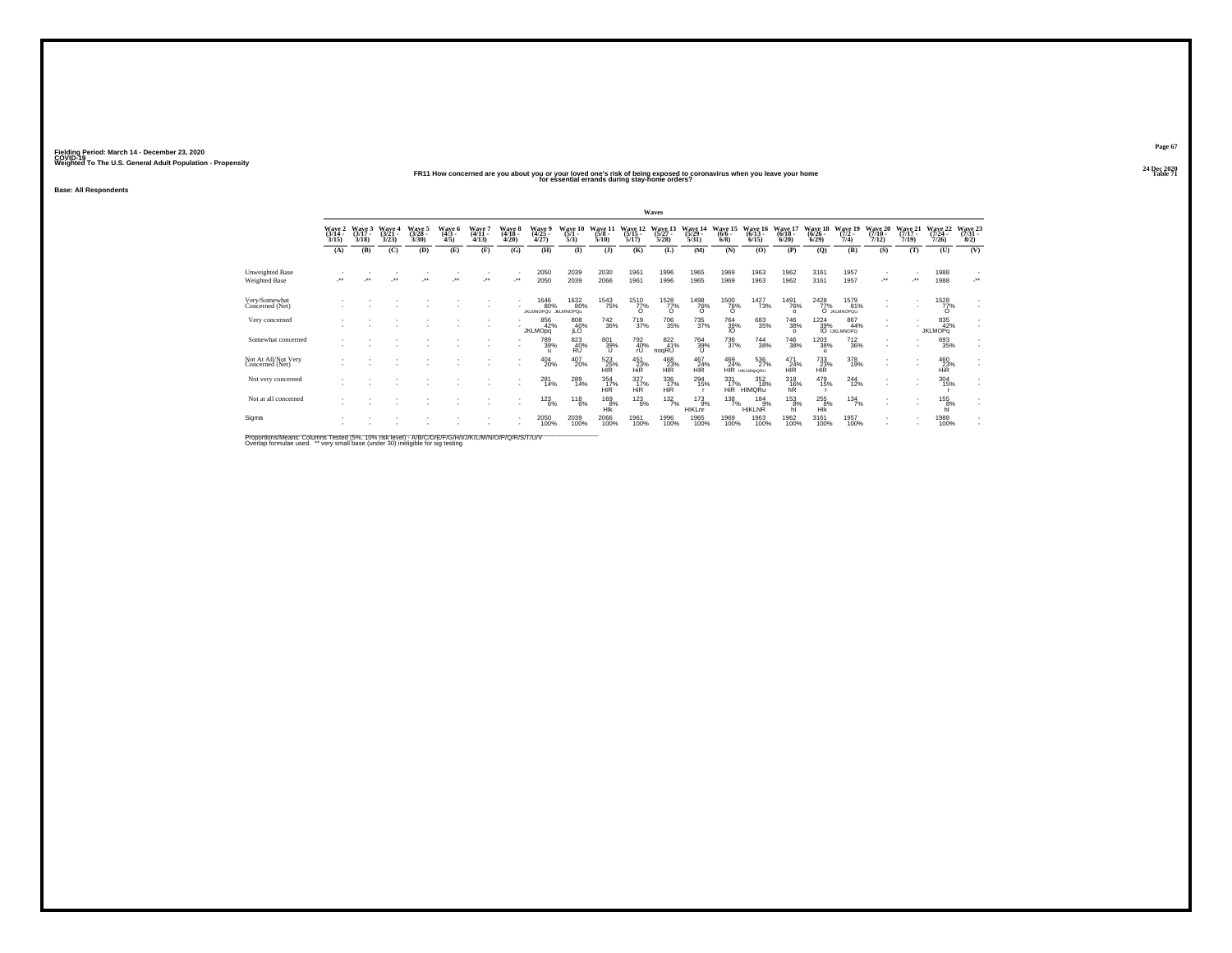**24 Dec 2020FR12 How concerned are you about the following situations, as it relates to the risk of you/your loved ones being exposed to, or accidentally Table 72 exposing others to coronavirus?**

**Summary Of Very/Somewhat Concerned**

**Base: All Respondents (Variable Bases)**

|                                                                                       |                                 |                             |                             |                             |                           |                                        |                         |                             |                                             |                             |                              | Waves                        |                              |                            |                                  |                              |                                       |                                 |                              |                                     |                              |                             |
|---------------------------------------------------------------------------------------|---------------------------------|-----------------------------|-----------------------------|-----------------------------|---------------------------|----------------------------------------|-------------------------|-----------------------------|---------------------------------------------|-----------------------------|------------------------------|------------------------------|------------------------------|----------------------------|----------------------------------|------------------------------|---------------------------------------|---------------------------------|------------------------------|-------------------------------------|------------------------------|-----------------------------|
|                                                                                       | Wave 2<br>$\frac{(3/14)}{3/15}$ | Wave 3<br>$(3/17 -$<br>3/18 | Wave 4<br>$(3/21 -$<br>3/23 | Wave 5<br>$(3/28 -$<br>3/30 | Wave 6<br>$(4/3 -$<br>4/5 | Wave <sup>*</sup><br>$(4/11 -$<br>4/13 | Wave 8<br>(4/18<br>4/20 | Wave 9<br>$(4/25 -$<br>4/27 | Wave 10<br>$(5/1 -$<br>5/3)                 | Wave 11<br>$(5/8 -$<br>5/10 | Wave 12<br>$(5/15 -$<br>5/17 | Wave 13<br>$(5/27 -$<br>5/28 | Wave 14<br>$(5/29 -$<br>5/31 | Wave 15<br>$(6/6 -$<br>6/8 | Wave<br>-16<br>$(6/13 -$<br>6/15 | Wave 17<br>$(6/18 -$<br>6/20 | <b>Wave 18</b><br>$(6/26 -$<br>6/29   | Wave 19<br>$(7/2 -$<br>7/4)     | Wave 20<br>$(7/10 -$<br>7/12 | Wave 21<br>$(7/17 -$<br>7/19        | Wave 22<br>$(7/24 -$<br>7/26 | Wave 23<br>$(7/31 -$<br>8/2 |
|                                                                                       | (A)                             | (B)                         | (C)                         | (D)                         | (E)                       | (F)                                    | (G)                     | (H)                         | $\bf{I}$                                    | (3)                         | (K)                          | (L)                          | (M)                          | (N)                        | (0)                              | (P)                          | (Q)                                   | (R)                             | (S)                          | (T)                                 | (U)                          | (V)                         |
| Leaving my home to go to                                                              |                                 |                             |                             |                             |                           |                                        |                         | 1387                        | 1441                                        | 1345                        | 1317                         | 1327                         | 1296                         |                            |                                  | 1258                         | 2161                                  | 1376                            | 1289                         | 1410                                | 1406                         |                             |
| non-essential businesses<br>(e.g., bars, hair dressers,<br>etc.                       |                                 |                             |                             |                             |                           |                                        |                         | 68%                         | 71%<br>NOD INJUANOPSV                       | 65%                         | 67%                          | 66%                          | 66%<br>$\mathsf{n}$          | 1228<br>62%                | 1252<br>64%                      | 64%                          |                                       | 68% 70%<br>jNOP JLMNOPSV<br>70% | 65%                          | 72%<br>HJKLMNOPqSV JkLMNOPSV        | 71%                          | $^{1323}_{66\%}_{N}$        |
| Returning to my normal<br>activities in public (e.g.,<br>public transit, socializing) |                                 |                             |                             |                             |                           |                                        |                         | 1504<br>73%<br><b>MNOs</b>  | 1521<br>75%<br><b>IMNOpS</b>                | 1471<br>71%                 | 1421<br>72%<br>mNo           | 1470<br>74%<br><b>MNOs</b>   | 1362<br>69%                  | 1333<br>68%                | 1351<br>69%                      | 1403<br>71%                  | 2304<br>73%                           | 1485<br>76%<br>MNO JKMNOPaSV    | 1387<br>70%                  | 1493<br>76%<br><b>JkMNOPqSv</b>     | 1477<br>74%<br><b>IMNOS</b>  | 1439<br>72%<br>No           |
| Taking my first flight                                                                | $\mathbf{r}$                    |                             |                             |                             |                           |                                        |                         | <sup>1344</sup> 66%         | <sup>1498</sup> 73%<br><b>HJKLMNOPOSTUV</b> | $^{1414}_{68\%}$ nSv        | 1353<br>69%<br>hnSv          | 1332<br>67%                  | 1374<br>70%<br>HINpSV        | 1286<br>65%                | 1327<br>68%                      | 1307<br>67%                  | <sup>2208</sup> 70%<br>HINpSV HLNoPSV | 1392<br>71%                     | 1272<br>64%                  | <sup>1348</sup> 68%                 | 1397<br>70%<br>HINpSV        | 1300<br>65%                 |
| My kids going back to<br>school for the first time                                    |                                 |                             |                             |                             |                           |                                        |                         | 771<br>66%                  | 780<br>66%                                  | 689<br>60%                  | 721<br>62%                   | 649<br>59%                   | 698<br>63%                   | 762<br>67%                 | 764<br>67%<br>JkL                | 747<br>65%                   | 1170<br>66%                           | 776<br>71%<br>JL HUKLMPOSV      | 717<br>63%                   | 790<br>70%<br>hiJKLMpgSV hiJKLMpgSV | 840<br>70%                   | 758<br>64%                  |
| Going back to the office                                                              | ٠                               |                             |                             |                             |                           |                                        |                         | 777<br>63%<br>LNpS          | <sup>767</sup> 65%<br>LmNPSv                | 747<br>61%                  | 674<br>61%<br>n              | 612<br>57%                   | 647<br>60%                   | 618<br>57%                 | 699<br>63%<br>LNS                | 668<br>58%                   | 1160<br>63%                           | 757<br>67%<br>LNPS JKLMNoPSV    | 609<br>57%                   | 736<br>66%<br><b>iLMNPSv</b>        | 753<br>63%<br>LNpS           | 732<br>61%                  |

Proportions/Means: Columns Tested (5%, 10% risk level) - A/B/C/D/E/F/G/H/I/J/K/L/M/N/O/P/Q/R/S/T/U/V<br>Overlap formulae used. \*\* very small base (under 30) ineligible for sig testing

**Page 6824 Dec 2020<br>Table 72**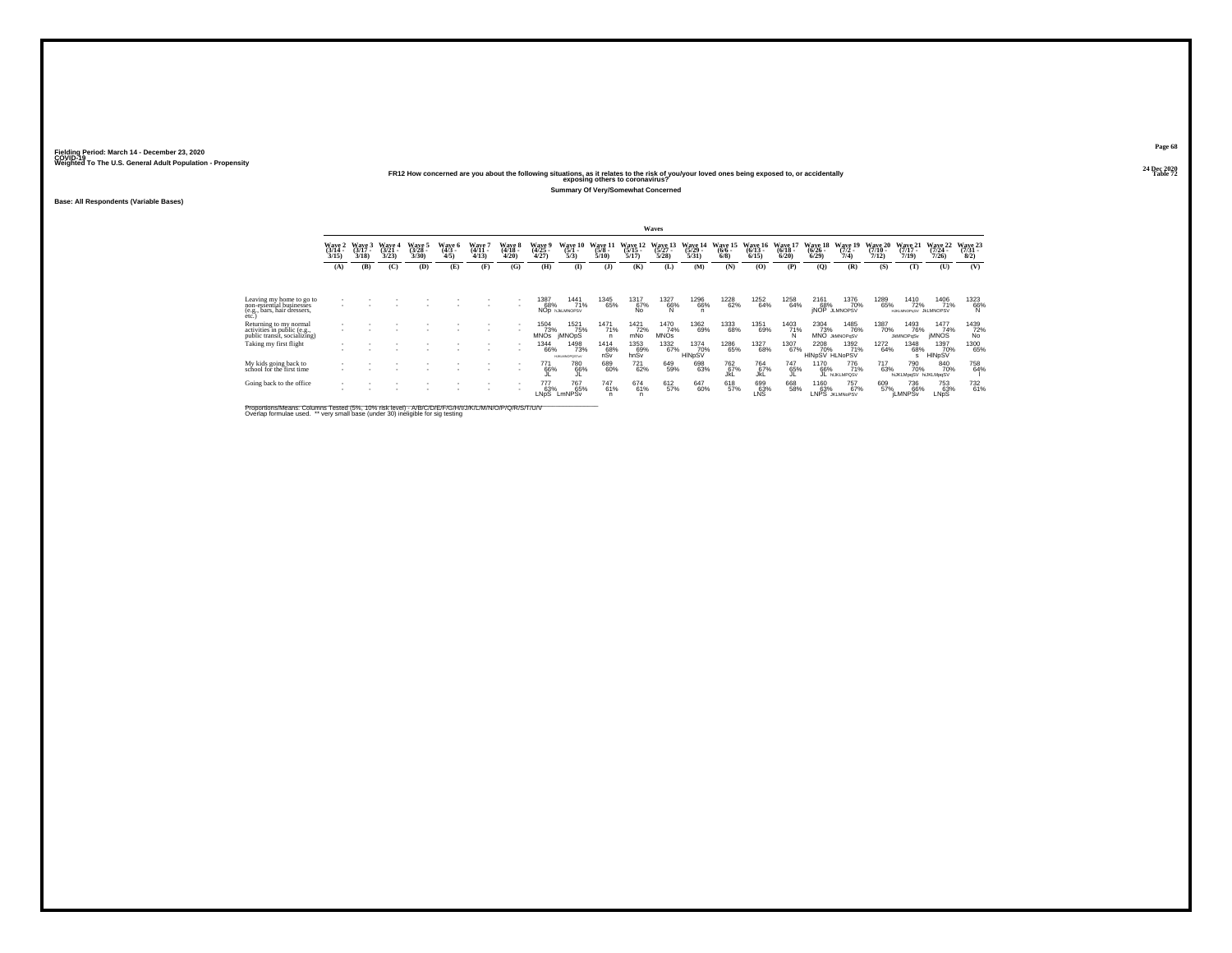**24 Dec 2020FR12 How concerned are you about the following situations, as it relates to the risk of you/your loved ones being exposed to, or accidentally Table 73 exposing others to coronavirus?**

**Summary Of Not At All/Not Very Concerned**

**Base: All Respondents (Variable Bases)**

|                                                                                       |                           |                             |                                    |                          |                           |                             |                           |                             |                             |                             |                              | Waves                                 |                               |                                    |                              |                              |                           |                            |                                         |                              |                              |                                                                                                                                   |
|---------------------------------------------------------------------------------------|---------------------------|-----------------------------|------------------------------------|--------------------------|---------------------------|-----------------------------|---------------------------|-----------------------------|-----------------------------|-----------------------------|------------------------------|---------------------------------------|-------------------------------|------------------------------------|------------------------------|------------------------------|---------------------------|----------------------------|-----------------------------------------|------------------------------|------------------------------|-----------------------------------------------------------------------------------------------------------------------------------|
|                                                                                       | Wave 2<br>(3/14 -<br>3/15 | Wave 3<br>$(3/17 -$<br>3/18 | <b>Wave 4</b><br>$(3/21 -$<br>3/23 | Wave 5<br>(3/28)<br>3/30 | Wave 6<br>$(4/3 -$<br>4/5 | Wave 7<br>$(4/11 -$<br>4/13 | Wave 8<br>(4/18 -<br>4/20 | Wave 9<br>(4/25)<br>4/27    | Wave 10<br>$(5/1 -$<br>5/3) | Wave 11<br>$(5/8 -$<br>5/10 | Wave 12<br>$(5/15 -$<br>5/17 | Wave 13<br>$(5/27 -$<br>5/28          | Wave 14<br>$(5/29 -$<br>5/31  | Wave 15<br>$(6/6 -$<br>6/8         | Wave 16<br>$(6/13 -$<br>6/15 | Wave 17<br>$(6/18 -$<br>6/20 | Wave 18<br>(6/26)<br>6/29 | Wave 19<br>$(7/2 -$<br>7/4 | Wave 20<br>$(7/10 -$<br>7/12            | Wave 21<br>$(7/17 -$<br>7/19 | Wave 22<br>$(7/24 -$<br>7/26 | Wave 23<br>$\frac{(7/31 - 8)}{8/2}$                                                                                               |
|                                                                                       | (A)                       | (B)                         | (C)                                | (D)                      | (E)                       | (F)                         | (G)                       | (H)                         | $\mathbf{I}$                | $\mathbf{J}$                | <b>(K)</b>                   | (L)                                   | (M)                           | (N)                                | (0)                          | (P)                          | (Q)                       | (R)                        | (S)                                     | (T)                          | (U)                          | (V)                                                                                                                               |
| Leaving my home to go to                                                              |                           |                             |                                    |                          |                           |                             |                           | 663<br>32%                  | 598<br>29%                  | 721                         | 644<br>33%<br>iTu            | 669                                   | 669<br>34%                    | 741<br>38%                         | 711                          | 704<br>36%                   | 1000<br>32%               | 581                        |                                         | 560<br>28%                   | 582<br>29%                   | 669<br>34%<br>IRTU                                                                                                                |
| non-essential businesses<br>(e.g., bars, hair dressers,<br>etc.)                      |                           |                             |                                    |                          |                           |                             |                           |                             |                             | IqRTU                       |                              | $\overline{34\%}$                     |                               | <b>IRTU HIKLMORTUV</b>             | 36%<br>HIKORTU <sup>®</sup>  | hIQRTU                       |                           | 30%                        | 685<br>35%<br>IRTU                      |                              |                              |                                                                                                                                   |
| Returning to my normal<br>activities in public (e.g.,<br>public transit, socializing) |                           |                             |                                    |                          |                           |                             |                           | 546<br>27%                  | 518<br>25%                  | 596<br>iRTu                 | 540<br>28%<br>rt             | 526<br>26%                            | 603<br>31%<br><b>HIKLORTU</b> | 636<br>32%<br>HIKLPORTUV HIKLORTUV | 612<br>31%                   | 559<br>$R^2$                 | 857<br>27%<br>n.          | $\frac{472}{24\%}$         | 587<br>30%<br>hllRTŰ                    | 477<br>24%                   | 511<br>26%                   | $^{553}_{\substack{28\%\\Rt}}$                                                                                                    |
| Taking my first flight                                                                | ٠                         |                             |                                    |                          |                           |                             |                           | 706<br>34%<br><b>IKMORU</b> | 541<br>27%                  | 652%                        | 608<br>31%                   | 664<br>33%<br>ImaRu                   | 591<br>30%                    | 683<br>35%<br><b>IKMORU</b>        | 636<br>32%                   | 655<br>33%<br><b>ImaRu</b>   | 953<br>30%                | 565<br>29%                 | <sup>702</sup> 36%<br><b>IJKMQRtU</b>   | 622 %                        | 591<br>30%                   | 692<br>35%<br>ljkMQRU                                                                                                             |
| My kids going back to<br>school for the first time                                    |                           |                             |                                    |                          |                           |                             |                           | 402<br>34%<br>rtu           | 408<br>34%                  | 459<br>40%<br>Rtu HINOPORTU | 441<br>38%                   | 444<br>41%<br><b>noRTU</b> HINOPORTUV | $^{409}_{37\%}$ RTU           | 379<br>33%                         | 384<br>33%                   | 401<br>35%<br>Rtu            | 612<br>34%<br>Rtu         | 323<br>29%                 | $\substack{429\\-37\%\\R\overline{10}}$ | $\substack{337 \\ 30\%}$     | 361<br>30%                   | $\overset{429}{_{\check{1}\check{3}\check{6}\check{}}\raisebox{.4ex}{$\check{}}\raisebox{.4ex}{$\check{}}\raisebox{.4ex}{$}}$ RTU |
| Going back to the office                                                              | $\mathbf{r}$              |                             |                                    |                          |                           |                             |                           | 458<br>37%                  | 417<br>35%                  | 474<br>39%<br>Rt            | 422/39%                      | 458<br>43%<br>R HIOQRTU               | 429<br>40%                    | 471<br>43%<br><b>IRT HIKOQRTU</b>  | 416<br>37%                   | 477<br>42%<br>hIQRTu         | 667<br>37%                | 372<br>33%                 | 459<br>43%<br><b>HIOQRTU</b>            | 386<br>34%                   | $\frac{441}{37\%}$           | $\frac{477}{39\%}$ iRt                                                                                                            |

Proportions/Means: Columns Tested (5%, 10% risk level) - A/B/C/D/E/F/G/H/I/J/K/L/M/N/O/P/Q/R/S/T/U/V<br>Overlap formulae used. \*\* very small base (under 30) ineligible for sig testing

**Page 6924 Dec 2020<br>Table 73**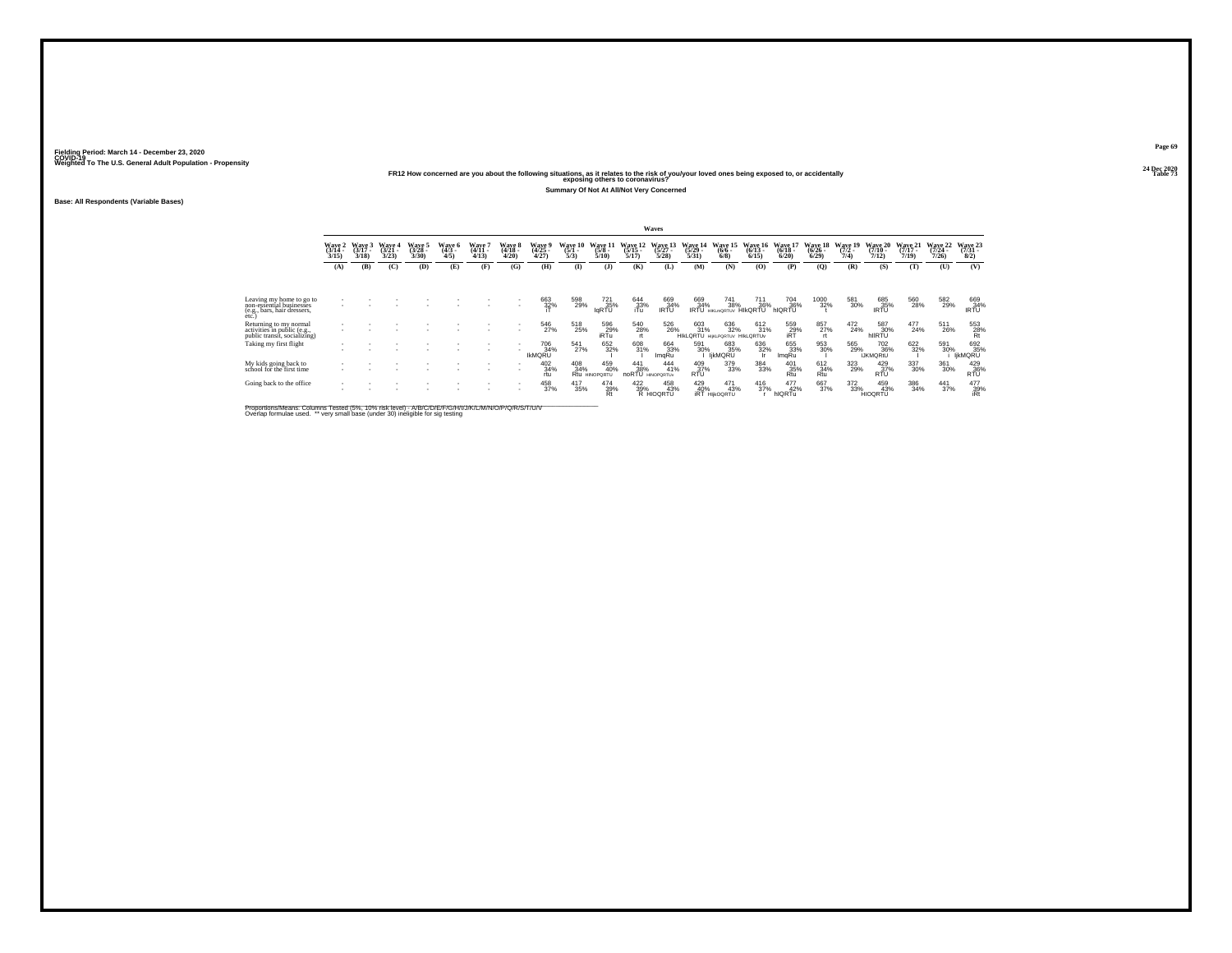**24 Dec 2020FR12\_1 How concerned are you about the following situations, as it relates to the risk of you/your loved ones being exposed to, or accidentally Table 74 exposing others to coronavirus?Leaving my home to go to non-essential businesses (e.g., bars, hair dressers, etc.)**

**Base: All Respondents**

|                                        |                           |                             |                          |                             |                               |                           |                                 |                                    |                                       |                                       |                                  | Waves                            |                                  |                                              |                              |                                  |                                 |                                             |                                  |                                                     |                             |                                                           |
|----------------------------------------|---------------------------|-----------------------------|--------------------------|-----------------------------|-------------------------------|---------------------------|---------------------------------|------------------------------------|---------------------------------------|---------------------------------------|----------------------------------|----------------------------------|----------------------------------|----------------------------------------------|------------------------------|----------------------------------|---------------------------------|---------------------------------------------|----------------------------------|-----------------------------------------------------|-----------------------------|-----------------------------------------------------------|
|                                        | Wave 2<br>(3/14 -<br>3/15 | Wave 3<br>$(3/17 -$<br>3/18 | Wave 4<br>(3/21)<br>3/23 | Wave 5<br>$(3/28 -$<br>3/30 | Wave 6<br>$\frac{(4/3)}{4/5}$ | Wave<br>$(4/11 -$<br>4/13 | Wave 8<br>$\frac{(4/18)}{4/20}$ | Wave<br>(4/25<br>4/27)             | Wave 10<br>$\frac{(5/1)}{5/3}$        | Wave 11<br>$\frac{(5/8)}{5/10}$       | Wave 12<br>$\frac{(5/15)}{5/17}$ | Wave 13<br>$\frac{(5/27)}{5/28}$ | Wave 14<br>$\frac{(5/29)}{5/31}$ | Wave 15<br>$\binom{6/6}{6/8}$                | Wave 16<br>$(6/13 -$<br>6/15 | Wave 17<br>$\frac{(6/18)}{6/20}$ | Wave 18<br>$\binom{6/26}{6/29}$ | Wave 19<br>$(7/2 -$<br>7/4)                 | Wave 20<br>$\frac{(7/10)}{7/12}$ | Wave 21<br>$(7/17 -$<br>7/19                        | Wave 22<br>(7/24 -<br>7/26) | Wave 23<br>$\frac{(7/31)}{8/2}$                           |
|                                        | (A)                       | (B)                         | (C)                      | (D)                         | (E)                           | (F)                       | (G)                             | (H)                                | $\mathbf{D}$                          | (3)                                   | (K)                              | (L)                              | (M)                              | (N)                                          | (0)                          | (P)                              | $\mathbf{Q}$                    | (R)                                         | (S)                              | (T)                                                 | (U)                         | (V)                                                       |
| Unweighted Base<br>Weighted Base       | $\overline{\phantom{a}}$  |                             | $\ddot{\phantom{0}}$     | $\ddot{\phantom{0}}$        | $\ddot{\phantom{1}}$          | $\ddot{\phantom{1}}$      | $\bullet\,\bullet$              | 2050<br>2050                       | 2039<br>2039                          | 2030<br>2066                          | 1961<br>1961                     | 1996<br>1996                     | 1965<br>1965                     | 1969<br>1969                                 | 1963<br>1963                 | 1962<br>1962                     | 3161<br>3161                    | 1957<br>1957                                | 1974<br>1974                     | 1970<br>1970                                        | 1988<br>1988                | 1992<br>1992                                              |
| Very/Somewhat<br>Concerned (Net)       |                           |                             |                          |                             |                               |                           |                                 | 1387<br>68%                        | 1441<br>71%<br>NOD <b>INJAINMOPSV</b> | <sup>1345</sup> 65%                   | 1317<br>67%<br>Ňο.               | 1327<br>66%<br>'N                | <sup>1296</sup> 66%<br>n.        | <sup>1228</sup> 62%                          | <sup>1252</sup> 64%          | 1258<br>64%                      | 2161<br>68%                     | <sup>1376</sup> 70%<br><b>INOP JLMNOPSV</b> | 1289<br>65%                      | <sup>1410</sup> 72%<br>HJKLMNOPuSV JkLMNOPSV        | 1406<br>71%                 | $^{1323}_{66\%}$                                          |
| Very concerned                         |                           |                             |                          |                             |                               |                           |                                 | 623<br>30%                         | 674<br>33%<br><b>JLMNOPv</b>          | $^{582}_{\phantom{1}\phantom{1}28\%}$ | 608<br>31%<br>Lm                 | $^{538}_{\phantom{2}27\%}$       | 547<br>28%                       | 551<br>28%                                   | 561<br>29%                   | 559<br>28%                       | 1009<br>32%<br>JLMNoP           | 727<br>37%<br><b>HUKLMNOPOSV</b>            | 598<br>30%                       | $\substack{734 \\ 37\%}$<br>HEIG MACROSY HJJ MNOPKV | 678<br>34%                  | 597<br>30%                                                |
| Somewhat concerned                     |                           |                             |                          |                             |                               |                           | $\overline{\phantom{a}}$        | <sup>764</sup> <sub>37%</sub><br>R | <sup>767</sup> 38%<br>nRt             | <sup>763</sup> 37%                    | 708<br>36%                       | 788<br>39%<br>kNOPaRST           | 750<br>38%<br>nRt                | 676<br>34%                                   | 692<br>35%                   | <sup>700</sup> 36%               | <sup>1152</sup> 36%             | $\substack{649 \\ 33\%}$                    | 691<br>35%                       | 676<br>34%                                          | 728<br>37%                  | <sup>725</sup> 36%                                        |
| Not At All/Not Very<br>Concerned (Net) |                           |                             |                          |                             |                               |                           | $\overline{\phantom{a}}$        | $\frac{663}{32\%}$                 | 598<br>29%                            | 721<br>35%<br><b>IGRTU</b>            | $^{644}_{33\%}$                  | 669<br>84%<br>IRTU               | 669<br>34%                       | <sup>741</sup> 38%<br><b>IRTU HIKLMORTUV</b> | 711<br>36%<br><b>HIKQRTU</b> | 704 36%<br>hIQRTU                | 1000<br>32%                     | $^{581}_{\ 30\%}$                           | 685<br>35%<br>IRTU               | $^{560}_{\ 28\%}$                                   | 582<br>29%                  | $\begin{array}{c} 669 \\ 34\% \\ \text{IRTU} \end{array}$ |
| Not very concerned                     |                           |                             |                          |                             |                               |                           |                                 | 403<br>20%<br>Τü                   | 369<br>18%                            | 416<br>20%<br>arTU                    | 395<br>20%<br>qrTU               | 401<br>20%<br>arTŪ               | 393<br>20%                       | 429<br>22%<br>TÜ IQRSTUV                     | 406<br>QRTU <sup>%</sup>     | 401<br>$qr\overline{10}$ %       | 556<br>18%                      | 339<br>17%                                  | 364<br>18%                       | 315<br>16%                                          | 331<br>17%                  | 367<br>18%                                                |
| Not at all concerned                   |                           |                             |                          |                             |                               |                           |                                 | 260<br>13%                         | 229<br>11%                            | $\frac{305}{15\%}$                    | 250<br>13%                       | 268<br>13%                       | 276<br>14%                       | $^{313}_{16\%}$<br><b>HIKIRTU</b>            | 305<br>16%<br><b>HIKRTU</b>  | 303<br>15%<br><b>HIKRTU</b>      | $^{444}_{14\%}$                 | $^{242}_{12\%}$                             | 321<br>16%<br><b>HIKIRTU</b>     | $^{245}_{12\%}$                                     | 251<br>13%                  | 303<br>15%<br>hlkrtu                                      |
| Sigma                                  |                           |                             |                          |                             |                               |                           |                                 | 2050<br>100%                       | 2039<br>100%                          | 2066<br>100%                          | 1961<br>100%                     | 1996<br>100%                     | 1965<br>100%                     | 1969<br>100%                                 | 1963<br>100%                 | 1962<br>100%                     | 3161<br>100%                    | 1957<br>100%                                | 1974<br>100%                     | 1970<br>100%                                        | 1988<br>100%                | 1992<br>100%                                              |

Proportions/Means: Columns Tested (5%, 10% risk level) - A/B/C/D/E/F/G/H/I/J/K/L/M/N/O/P/Q/R/S/T/U/V<br>Overlap formulae used. \*\* very small base (under 30) ineligible for sig testing

**Page 7024 Dec 2020<br>Table 74**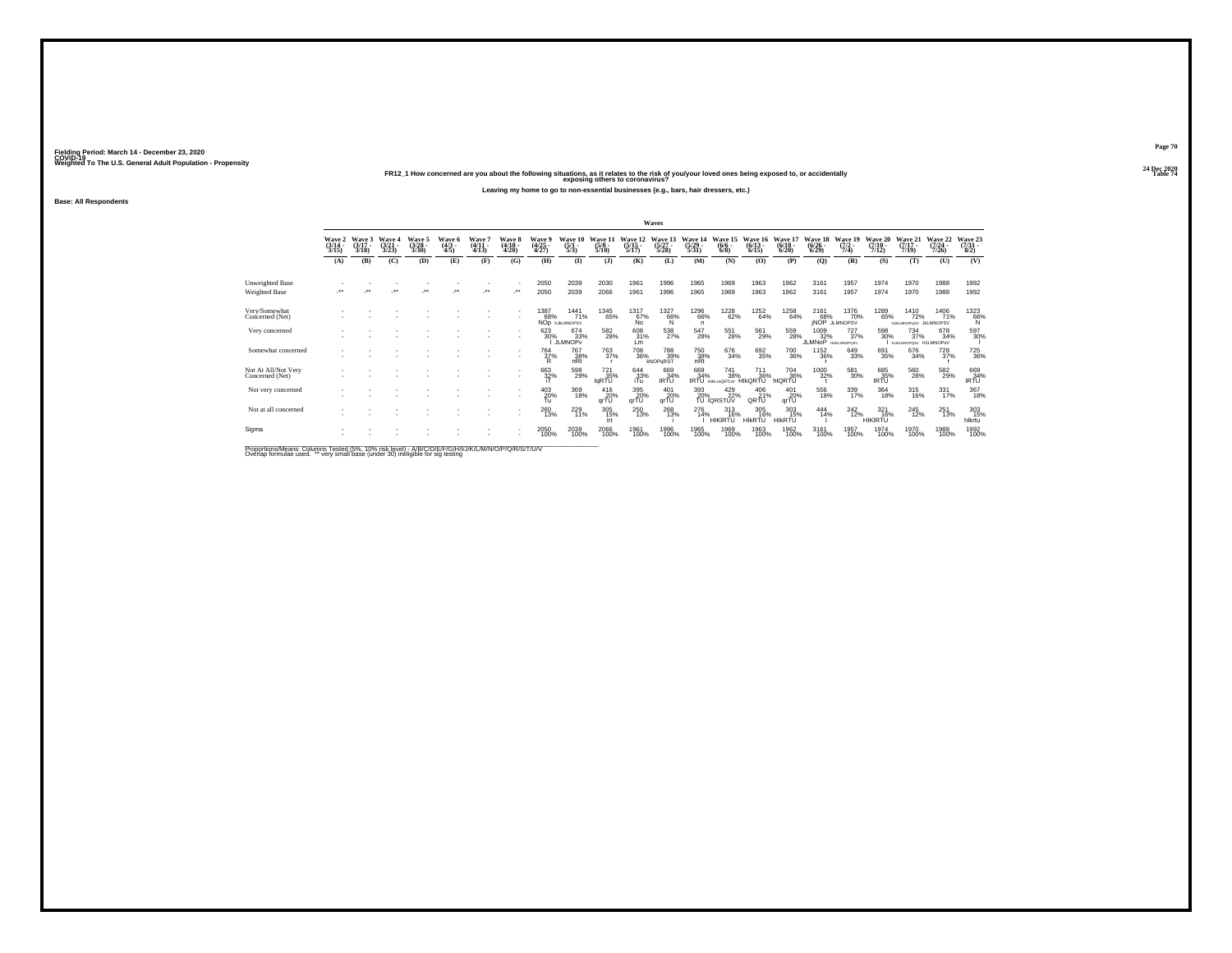**24 Dec 2020FR12\_2 How concerned are you about the following situations, as it relates to the risk of you/your loved ones being exposed to, or accidentally Table 75 exposing others to coronavirus?Returning to my normal activities in public (e.g., public transit, socializing)**

**Base: All Respondents**

|                                        |                          |                             |                               |                                |                               |                               |                                        |                                                  |                                |                                 |                           | Waves                            |                                          |                                                    |                                    |                                       |                                    |                                      |                                  |                                     |                                            |                                   |
|----------------------------------------|--------------------------|-----------------------------|-------------------------------|--------------------------------|-------------------------------|-------------------------------|----------------------------------------|--------------------------------------------------|--------------------------------|---------------------------------|---------------------------|----------------------------------|------------------------------------------|----------------------------------------------------|------------------------------------|---------------------------------------|------------------------------------|--------------------------------------|----------------------------------|-------------------------------------|--------------------------------------------|-----------------------------------|
|                                        | Wave 2<br>(3/14)<br>3/15 | Wave 3<br>$(3/17 -$<br>3/18 | Wave<br>$\frac{(3/21)}{3/23}$ | Wave 5<br>$\binom{3/28}{3/30}$ | Wave 6<br>$\frac{(4/3)}{4/5}$ | Wave 7<br>$(4/11 -$<br>(4/13) | <b>Wave 8</b><br>$\frac{(4/18)}{4/20}$ | Wave 9<br>$\frac{(4/25)}{4/27}$                  | Wave 10<br>$\frac{(5/1)}{5/3}$ | Wave 11<br>$\frac{(5/8)}{5/10}$ | Wave 12<br>$\frac{5}{12}$ | Wave 13<br>$\frac{(5/27)}{5/28}$ | Wave 14<br>$\frac{(5/29)}{5/31}$         | Wave 15<br>$\frac{(6/6)}{6/8}$                     | Wave 16<br>$(6/13 -$<br>6/15       | Wave 17<br>$\binom{6/18}{6/20}$       | Wave 18<br>$\frac{(6/26)}{(6/29)}$ | Wave 19<br>$\frac{(7/2)}{7/4}$       | Wave 20<br>$\frac{(7/10)}{7/12}$ | Wave 21<br>$\frac{(7/17)}{7/19}$    | Wave 22<br>$(7/24 -$<br>7/26               | Wave 23<br>$\frac{(7/31)}{(8/2)}$ |
|                                        | (A)                      | (B)                         | (C)                           | (D)                            | (E)                           | (F)                           | (G)                                    | (H)                                              | $($ $\Gamma$                   | (1)                             | (K)                       | (L)                              | (M)                                      | (N)                                                | (0)                                | (P)                                   | $\mathbf{Q}$                       | (R)                                  | (S)                              | (T)                                 | (U)                                        | (V)                               |
| Unweighted Base<br>Weighted Base       | $\overline{\phantom{a}}$ |                             | $\ddot{\phantom{0}}$          | $\bullet\bullet$               | $\ddot{\phantom{0}}$          | $\star\star$                  |                                        | 2050<br>2050                                     | 2039<br>2039                   | 2030<br>2066                    | 1961<br>1961              | 1996<br>1996                     | 1965<br>1965                             | 1969<br>1969                                       | 1963<br>1963                       | 1962<br>1962                          | 3161<br>3161                       | 1957<br>1957                         | 1974<br>1974                     | 1970<br>1970                        | 1988<br>1988                               | 1992<br>1992                      |
| Very/Somewhat<br>Concerned (Net)       |                          |                             |                               |                                |                               |                               | ٠                                      | $\frac{1504}{1}$ $\frac{73\%}{1}$<br><b>MNOS</b> | 1521<br>75%<br><b>IMNOpS</b>   | <sup>1471</sup> 71%<br>n        | 1421<br>72%<br>mNo        | $^{1470}_{74\%}$<br><b>MNOs</b>  | <sup>1362</sup> 69%                      | 1333<br>68%                                        | 1351<br>69%                        | 1403<br>71%                           | 2304<br>73%                        | <sup>1485</sup> 76%<br>MNO JKMNOPqSV | 1387<br>70%                      | 1493<br>76%<br><b>JkMNOPgSv</b>     | $\frac{1477}{74\%}$<br><b><i>IMNOS</i></b> | 1439<br>72%<br>No                 |
| Very concerned                         |                          |                             |                               |                                |                               |                               | ٠                                      | 691<br>34%                                       | 701<br>34%                     | 640<br>31%                      | 653<br>33%                | 633<br>32%                       | 639<br>33%                               | 637<br>32%                                         | 618<br>32%                         | 633<br>32%                            | 1104<br>35%                        | 786<br>40%<br>JIO HUKLMNOPOV JKLMNOP | 726<br>37%                       | 781<br>40%<br>HUKLMNOPOV HUKLMNOPOv | 770<br>39%                                 | 705<br>35%<br>JIOp                |
| Somewhat concerned                     |                          |                             |                               |                                |                               |                               |                                        | 812<br>40%<br>NrStU                              | 819<br>40%<br>mNRSTUy mNRSTU   | 831<br>40%                      | 769<br>39%                | 837<br>42%<br>nrSu MNOORSTUV     | $\frac{722}{37%}$                        | 697<br>35%                                         | <sup>733</sup> <sub>37%</sub><br>s | 770<br>39%<br><b>NrSu</b>             | <sup>1200</sup> 38%<br>s           | 698<br>36%                           | 661<br>33%                       | $\substack{712 \\ 36\%}$            | <sup>708</sup> 36%                         | 735<br>37%<br>s                   |
| Not At All/Not Very<br>Concerned (Net) |                          |                             |                               |                                |                               |                               | ٠<br>٠                                 | 546<br>27%                                       | 518<br>25%                     | $^{596}_{29\%}$ iRTu            | 540<br>28%                | 526<br>26%                       | 603<br>31%                               | 636<br>32%<br><b>HIKLORTU HIKLPORTUV HIKLORTUV</b> | 612/31%                            | $^{559}_{\substack{29\\ \text{iRT}}}$ | 857%<br>rt.                        | $^{472}_{24\%}$                      | 587<br>30%<br>hllRTU             | $^{477}_{24\%}$                     | 511<br>26%                                 | 553<br>28%<br>Rt                  |
| Not very concerned                     |                          |                             |                               |                                |                               |                               | ٠                                      | 331<br>16%                                       | 317<br>16%                     | 348<br>17%                      | 330<br>1 <u>7</u> %<br>sT | 302<br>15%                       | 350<br>18%<br><b>IDQRSTUV HILPORSTUV</b> | 377<br>19%                                         | 341<br>17%<br>qRST                 | 297<br>15%                            | 467<br>15%                         | 280<br>14%                           | 279<br>14%                       | 257<br>13%                          | 297<br>15%                                 | $\frac{302}{15\%}$                |
| Not at all concerned                   |                          |                             |                               |                                |                               |                               |                                        | $^{216}_{11\%}$                                  | 201<br>10%                     | 248<br>12%                      | $^{210}_{11\%}$           | 224<br>11%                       | 254<br>13%<br>hIR                        | 259<br>13%<br><b>HIkRu</b>                         | $^{271}_{14\%}$<br><b>HIKIRtU</b>  | 263<br>13%<br><b>HIKIRU</b>           | 390<br>12%<br>IR                   | 193<br>10%                           | 308<br>16%<br><b>HUKLmnQRTUV</b> | 220<br>11%                          | $^{214}_{11\%}$                            | 250<br>13%<br>IR.                 |
| Sigma                                  |                          |                             |                               |                                |                               |                               | ٠                                      | 2050<br>100%                                     | 2039<br>100%                   | 2066<br>100%                    | 1961<br>100%              | 1996<br>100%                     | 1965<br>100%                             | 1969<br>100%                                       | 1963<br>100%                       | 1962<br>100%                          | 3161<br>100%                       | 1957<br>100%                         | 1974<br>100%                     | 1970<br>100%                        | 1988<br>100%                               | 1992<br>100%                      |

Proportions/Means: Columns Tested (5%, 10% risk level) - A/B/C/D/E/F/G/H/I/J/K/L/M/N/O/P/Q/R/S/T/U/V<br>Overlap formulae used. \*\* very small base (under 30) ineligible for sig testing

**Page 7124 Dec 2020<br>Table 75**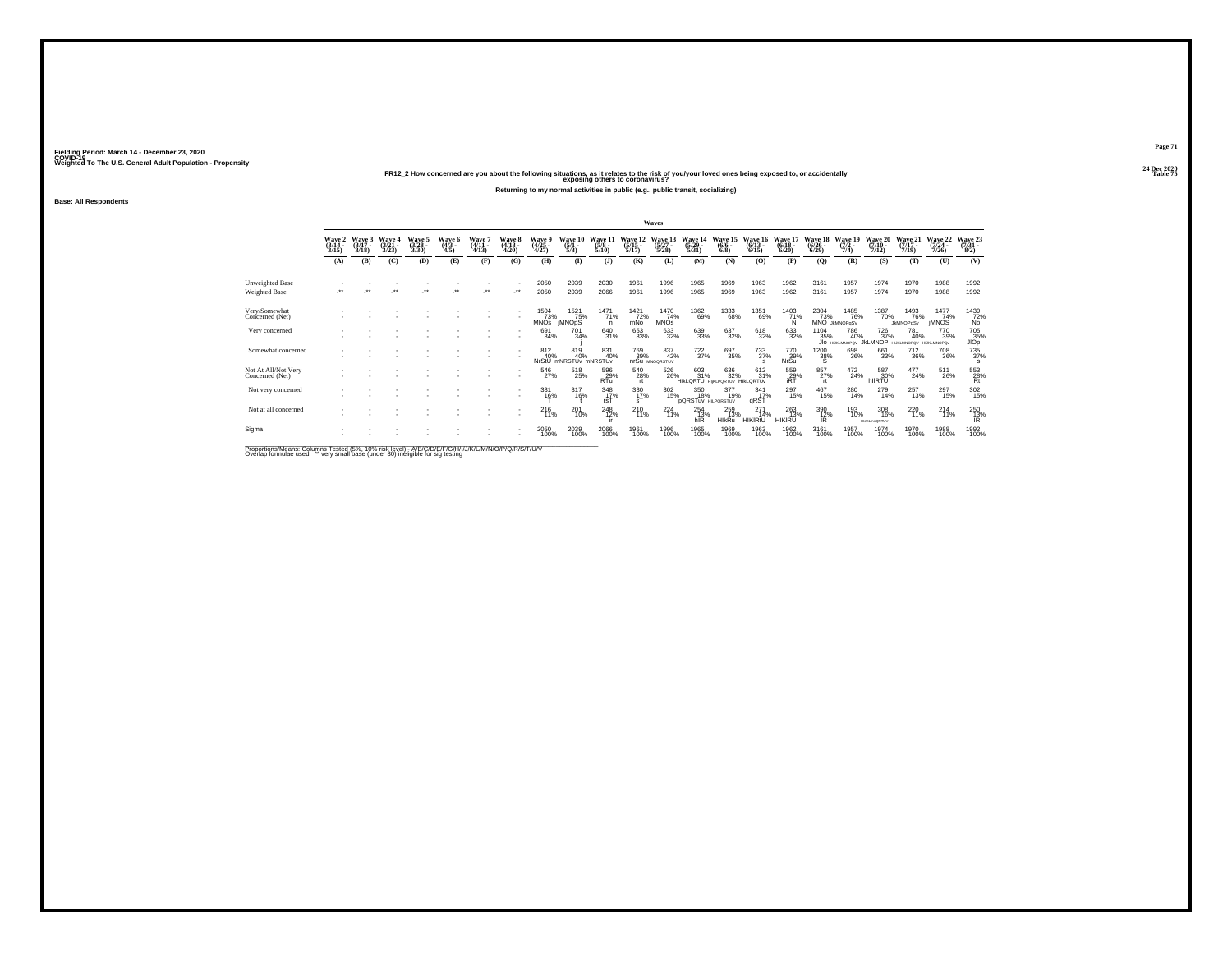**Base: All Respondents**

**24 Dec 2020FR12\_3 How concerned are you about the following situations, as it relates to the risk of you/your loved ones being exposed to, or accidentally Table 76 exposing others to coronavirus?**

**Taking my first flight**

|                                        |                           |                             |                                 |                                 |                               |                             |                             |                                       |                                             |                                 |                                  | Waves                            |                                  |                                   |                                  |                                  |                                  |                                |                                       |                              |                              |                                 |
|----------------------------------------|---------------------------|-----------------------------|---------------------------------|---------------------------------|-------------------------------|-----------------------------|-----------------------------|---------------------------------------|---------------------------------------------|---------------------------------|----------------------------------|----------------------------------|----------------------------------|-----------------------------------|----------------------------------|----------------------------------|----------------------------------|--------------------------------|---------------------------------------|------------------------------|------------------------------|---------------------------------|
|                                        | Wave 2<br>(3/14 -<br>3/15 | Wave 3<br>$(3/17 -$<br>3/18 | Wave 4<br>$\frac{(3/21)}{3/23}$ | Wave 5<br>$\frac{(3/28)}{3/30}$ | Wave 6<br>$\frac{(4/3)}{4/5}$ | Wave 7<br>$(4/11 -$<br>4/13 | Wave 8<br>$(4/18 -$<br>4/20 | Wave 9<br>$\frac{(4/25 - 4)}{(4/27)}$ | Wave 10<br>$\frac{(5/1)}{5/3}$              | Wave 11<br>$\frac{(5/8)}{5/10}$ | Wave 12<br>$\frac{(5/15)}{5/17}$ | Wave 13<br>$\frac{(5/27)}{5/28}$ | Wave 14<br>$\frac{(5/29)}{5/31}$ | Wave 15<br>$(6/6 -$<br>6/8        | Wave 16<br>$\frac{(6/13)}{6/15}$ | Wave 17<br>$\frac{(6/18)}{6/20}$ | Wave 18<br>$\frac{(6/26)}{6/29}$ | Wave 19<br>$\frac{(7/2)}{7/4}$ | Wave 20<br>$(7/10 -$<br>7/12          | Wave 21<br>$(7/17 -$<br>7/19 | Wave 22<br>$(7/24 -$<br>7/26 | Wave 23<br>$\binom{7/31}{8/2}$  |
|                                        | (A)                       | (B)                         | (C)                             | (D)                             | (E)                           | (F)                         | (G)                         | (H)                                   | $\mathbf{I}$                                | (1)                             | (K)                              | (L)                              | (M)                              | (N)                               | (O)                              | (P)                              | (Q)                              | (R)                            | (S)                                   | (T)                          | (U)                          | (V)                             |
| Unweighted Base<br>Weighted Base       | $\bullet\bullet$          | $\bullet\bullet$            | $\bullet\bullet$                | $\bullet\bullet$                | $\ddot{\phantom{1}}$          | ÷                           |                             | 2050<br>2050                          | 2039<br>2039                                | 2030<br>2066                    | 1961<br>1961                     | 1996<br>1996                     | 1965<br>1965                     | 1969<br>1969                      | 1963<br>1963                     | 1962<br>1962                     | 3161<br>3161                     | 1957<br>1957                   | 1974<br>1974                          | 1970<br>1970                 | 1988<br>1988                 | 1992<br>1992                    |
| Very/Somewhat<br>Concerned (Net)       |                           |                             |                                 |                                 |                               |                             |                             | <sup>1344</sup> 66%                   | <sup>1498</sup> 73%<br><b>HJKLMNOPOSTUV</b> | 1414<br>68%<br>nSv              | 1353<br>69%<br>hnSv              | 1332<br>67%                      | 1374<br>70%<br>HINpSV            | <sup>1286</sup> 65%               | 1327<br>68%                      | 1307<br>67%                      | 2208<br>70%<br>HINpSV HLNoPSV    | $\frac{1392}{71\%}$            | 1272<br>64%                           | 1348<br>68%<br>s             | 1397<br>70%<br>HINpSV        | 1300<br>65%                     |
| Very concerned                         |                           |                             |                                 |                                 |                               |                             |                             | 785<br>38%                            | 883<br>43%<br>HJLNqSv                       | 758<br>37%                      | 820<br>42%<br>hJÑ                | 776<br>39%                       | 819<br>42%<br>hJN                | 730<br>37%                        | 791<br>40%                       | 843<br>43%<br><b>HJLNSV</b>      | 1271<br>40%                      | 891<br>46%<br>IN HJKLMNOGSV    | 763<br>39%                            | 845<br>43%<br>HJLNS          | 860<br>43%<br>HJLNSV         | 788<br>40%                      |
| Somewhat concerned                     |                           |                             |                                 |                                 |                               |                             |                             | 559<br>27%<br>P                       | 615<br>30%<br>PRSTuV HIGHNOPRSTUV           | 656<br>32%                      | $\frac{533}{27\%}$<br>$\Omega$   | 556<br>28%<br>D                  | 554<br>28%<br>ъ                  | 556<br>28%<br>D                   | 536<br>27%<br>Þ                  | 465<br>24%                       | 937<br>30%<br>PRSTV              | 501<br>26%                     | 509<br>26%                            | $^{504}_{\ 26\%}$            | 537%<br>p                    | $^{512}_{26\%}$                 |
| Not At All/Not Very<br>Concerned (Net) |                           |                             |                                 |                                 |                               |                             |                             | 706<br>34%<br><b>IKMQRU</b>           | 541<br>27%                                  | 652 32%                         | 608<br>31%                       | 664<br>33%<br>ImqRu              | 591<br>30%                       | 683<br>35%<br><b>IjkMQRU</b>      | 636<br>32%<br>-lr                | 655<br>33%<br>ImqRu              | 953<br>30%                       | 565<br>29%                     | <sup>702</sup> 36%<br><b>IJKMQRtU</b> | 622%                         | 591<br>30%                   | 692<br>35%<br>ijkMQRU           |
| Not very concerned                     |                           |                             |                                 |                                 |                               |                             |                             | 259<br>13%                            | $^{250}_{\phantom{1}12\%}$                  | 293<br>14%<br>$\mathbf{u}$      | $^{261}_{13\%}$                  | 286<br>14%<br>п                  | $^{247}_{13\%}$                  | 280<br>14%<br>$\mathbf{u}$        | 249<br>13%                       | 264<br>13%                       | 392<br>12%                       | $^{242}_{12\%}$                | 279<br>14%                            | $^{241}_{12\%}$              | 237<br>12%                   | $^{284}_{14\%}$<br>$\mathbf{u}$ |
| Not at all concerned                   |                           |                             |                                 |                                 |                               |                             |                             | 447<br>22%<br><b>IJKIMORU</b>         | 291<br>14%                                  | 359<br>17%                      | 347<br>18%                       | 378<br>19%                       | 345<br>18%                       | $^{403}_{20\%}$<br><b>IJkmqRu</b> | 387<br>20%<br>IR.                | 391<br>20%<br><b>IR</b>          | 561<br>18%                       | 323<br>17%                     | $^{423}_{21\%}$<br><b>IJKMQRU</b>     | 381<br>19%                   | 354<br>18%                   | 407<br>20%<br><b>IJkmgRu</b>    |
| Sigma                                  |                           |                             |                                 |                                 |                               |                             |                             | 2050<br>100%                          | 2039<br>100%                                | 2066<br>100%                    | 1961<br>100%                     | 1996<br>100%                     | 1965<br>100%                     | 1969<br>100%                      | 1963<br>100%                     | 1962<br>100%                     | 3161<br>100%                     | 1957<br>100%                   | 1974<br>100%                          | 1970<br>100%                 | 1988<br>100%                 | 1992<br>100%                    |

Proportions/Means: Columns Tested (5%, 10% risk level) - A/B/C/D/E/F/G/H/I/J/K/L/M/N/O/P/Q/R/S/T/U/V<br>Overlap formulae used. \*\* very small base (under 30) ineligible for sig testing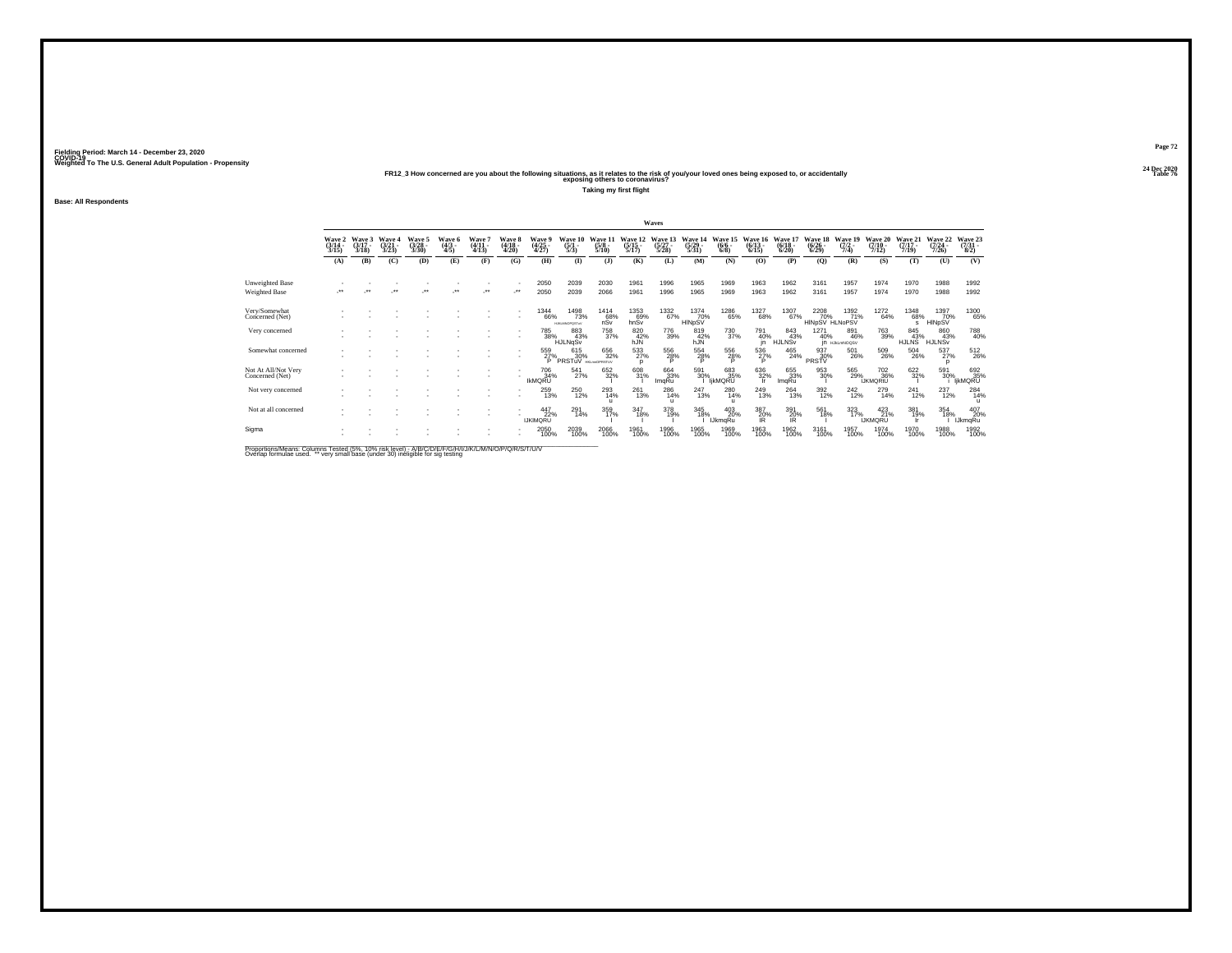**24 Dec 2020FR12\_4 How concerned are you about the following situations, as it relates to the risk of you/your loved ones being exposed to, or accidentally Table 77 exposing others to coronavirus?**

**My kids going back to school for the first time**

**Base: All Respondents Who Are Parent**

|                                        |                          |                             |                               |                                |                               |                           |                               |                          |                                |                                     |                                        | Waves                                |                                  |                                                  |                              |                                 |                                    |                                |                                       |                                           |                              |                                                   |
|----------------------------------------|--------------------------|-----------------------------|-------------------------------|--------------------------------|-------------------------------|---------------------------|-------------------------------|--------------------------|--------------------------------|-------------------------------------|----------------------------------------|--------------------------------------|----------------------------------|--------------------------------------------------|------------------------------|---------------------------------|------------------------------------|--------------------------------|---------------------------------------|-------------------------------------------|------------------------------|---------------------------------------------------|
|                                        | Wave 2<br>(3/14)<br>3/15 | Wave 3<br>$(3/17 -$<br>3/18 | Wave<br>$\frac{(3/21)}{3/23}$ | Wave 5<br>$\binom{3/28}{3/30}$ | Wave 6<br>$\frac{(4/3)}{4/5}$ | Wave 7<br>(4/11<br>(4/13) | Wave 8<br>(4/18 -<br>4/20)    | Wave 9<br>(4/25<br>4/27) | Wave 10<br>$\frac{(5/1)}{5/3}$ | <b>Wave</b><br>$\frac{(5/8)}{5/10}$ | Wave 12<br>$\frac{(5/15)}{5/17}$       | Wave 13<br>$\frac{(5/27)}{5/28}$     | Wave 14<br>$\frac{(5/29)}{5/31}$ | Wave 15<br>$\frac{(6/6)}{6/8}$                   | Wave 16<br>$(6/13 -$<br>6/15 | Wave 1<br>$\frac{(6/18)}{6/20}$ | Wave 18<br>$\frac{(6/26)}{(6/29)}$ | Wave 19<br>$\frac{(7/2)}{7/4}$ | Wave 20<br>$(7/10 -$<br>7/12          | Wave 21<br>$(7/17 -$<br>7/19              | Wave 22<br>$(7/24 -$<br>7/26 | Wave 23<br>(7/31 -<br>8/2)                        |
|                                        | (A)                      | (B)                         | (C)                           | (D)                            | (E)                           | (F)                       | (G)                           | (H)                      | $($ $\Gamma$                   | $($ $)$                             | (K)                                    | (L)                                  | (M)                              | (N)                                              | (O)                          | (P)                             | $\mathbf{Q}$                       | (R)                            | (S)                                   | (T)                                       | (U)                          | (V)                                               |
| Unweighted Base<br>Weighted Base       |                          | $\star\star$                | $\ddot{\phantom{0}}$          | $\bullet\,\bullet$             | $\cdot$                       | $\star$                   | $\mathcal{L}^{\star\star}$    | 1136<br>1173             | 1183<br>1188                   | 1121<br>1147                        | 1159<br>1161                           | 1115<br>1093                         | 1108<br>1107                     | 1166<br>1141                                     | 1133<br>1148                 | 1140<br>1147                    | 1856<br>1782                       | 1180<br>1099                   | 1170<br>1146                          | 1193<br>1127                              | 1200<br>1200                 | 1200<br>1187                                      |
| Very/Somewhat<br>Concerned (Net)       |                          |                             |                               |                                |                               |                           |                               | 771<br>66%               | 780<br>66%                     | 689<br>60%                          | <sup>721</sup> 62%                     | 649<br>59%                           | 698<br>63%                       | 762<br>67%<br>JkL                                | 764<br>67%<br>JKL            | 747<br>65%                      | 1170<br>66%                        | 776<br>71%<br><b>hukLMPOSV</b> | <sup>717</sup> 63%                    | 790<br>70%<br>hiJKLMpgSV hiJKLMpgSV       | 840<br>70%                   | 758<br>64%                                        |
| Very concerned                         |                          |                             |                               |                                |                               |                           |                               | 448<br>38%               | 475<br>40%<br>JLm              | 385<br>34%                          | $\frac{424}{36\%}$                     | $\frac{365}{33\%}$                   | 392<br>35%                       | 454<br>40%<br>JLm                                | 435<br>38%                   | 462<br>40%<br>JLm               | 705<br>40%                         | 478<br>43%<br>JLM HJKLMOSV     | 433<br>38%                            | 527<br>47%<br><b>HUKLMNOPOSY DJKLMOSV</b> | 515<br>43%                   | 453<br>38%                                        |
| Somewhat concerned                     |                          |                             |                               |                                |                               |                           | ٠<br>$\overline{\phantom{a}}$ | 323<br>28%               | 305<br>26%                     | 304<br>26%                          | <sup>297</sup> <sub>26%</sub>          | <sup>283</sup> <sub>26%</sub>        | 306<br>28%                       | 307%                                             | 329%<br>рŤ                   | 285<br>25%                      | 464<br>26%                         | 298<br>27%                     | $^{284}_{\phantom{1}\phantom{1}25\%}$ | 263<br>23%                                | $\frac{324}{27\%}$           | 305<br>26%                                        |
| Not At All/Not Very<br>Concerned (Net) |                          |                             |                               |                                |                               |                           | ٠                             | $^{402}_{34\%}$<br>rtu   | 408<br>34%                     | 459<br>40%<br>Rtu HINOPORTU         | $\frac{441}{38\%}$<br>noRTU HINOPORTUV | $^{444}_{41\%}$                      | $^{409}_{37\%}$ RTU              | 379<br>33%                                       | 384<br>33%                   | 401<br>35%<br>Rtu               | 612/34%<br>Rtu                     | 323<br>29%                     | $^{429}_{37\%}$ RTU                   | 337<br>30%                                | 361<br>30%                   | $^{429}_{36\%}$<br>RTU                            |
| Not very concerned                     |                          |                             |                               |                                |                               |                           | ٠                             | $^{110}_{9\%}$           | 167<br>14%<br>HRT              | 158<br>14%<br>HRT                   | 153<br>HRT                             | 141<br>HRT                           | 140<br>H <sup>13%</sup>          | $\overset{149}{_{\color{red}\text{HRT}^{13\%}}}$ | 134<br>12%                   | 130<br>11%                      | 204<br>11%                         | $\frac{96}{9\%}$               | $^{147}_{13\%}$ HRt                   | $^{108}_{10\%}$                           | $^{166}_{14\%}$ HRT          | $\begin{array}{c} 148 \\ 12\% \\ hRt \end{array}$ |
| Not at all concerned                   |                          |                             |                               |                                |                               |                           |                               | 291<br>25%<br>INrTÚ      | 241<br>20%<br>u                | 301<br>26%<br><b>INORTU</b>         | 287<br>25%                             | 303<br>28%<br><b>INrtU INOpORTUV</b> | 268<br>24%<br>intU               | 230 20%                                          | 250<br>22%<br>$\cup$         | 271<br>24%                      | 408<br>23%<br>$\cup$               | 227 <sub>21%</sub>             | 282<br>25%<br><b>iNrtU</b>            | 229<br>20%<br>$\mathbf{u}$                | <sup>194</sup><br>16%        | 281<br>24%<br>nU                                  |
| Sigma                                  |                          |                             |                               |                                |                               |                           |                               | 1173<br>100%             | 1188<br>100%                   | 1147<br>100%                        | 1161<br>100%                           | 1093<br>100%                         | 1107<br>100%                     | 1141<br>100%                                     | 1148<br>100%                 | 1147<br>100%                    | 1782<br>100%                       | 1099<br>100%                   | 1146<br>100%                          | 1127<br>100%                              | 1200<br>100%                 | 1187<br>100%                                      |

Proportions/Means: Columns Tested (5%, 10% risk level) - A/B/C/D/E/F/G/H/I/J/K/L/M/N/O/P/Q/R/S/T/U/V<br>Overlap formulae used. \*\* very small base (under 30) ineligible for sig testing

**Page 7324 Dec 2020<br>Table 77**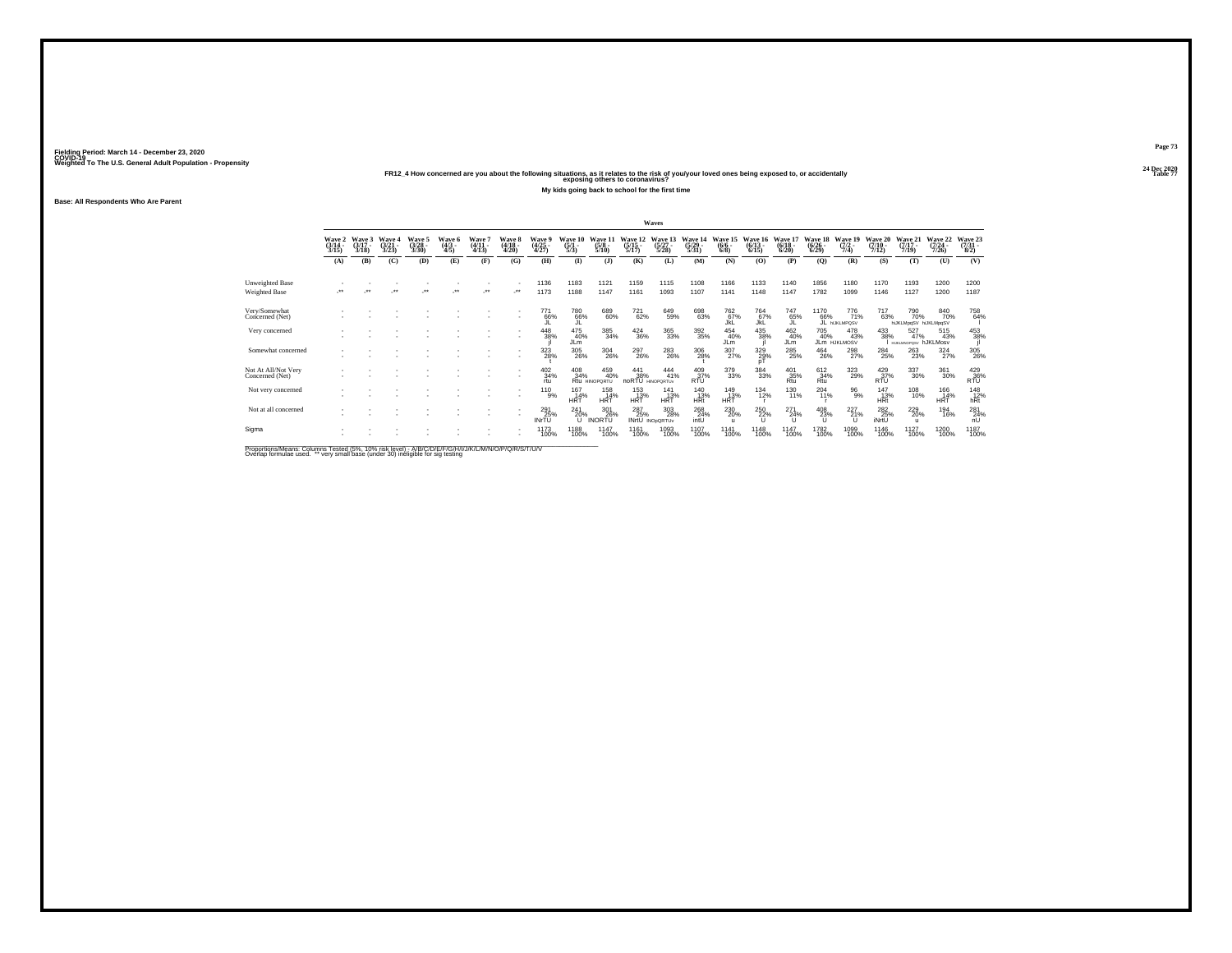**24 Dec 2020FR12\_5 How concerned are you about the following situations, as it relates to the risk of you/your loved ones being exposed to, or accidentally Table 78 exposing others to coronavirus?**

**Going back to the office**

**Base: All Employed Respondents**

|                                        |                            |                             |                                 |                                        |                               |                               |                        |                               |                                   |                                |                               | Waves                                                       |                                  |                                |                                  |                                 |                                        |                                       |                               |                                |                              |                                 |
|----------------------------------------|----------------------------|-----------------------------|---------------------------------|----------------------------------------|-------------------------------|-------------------------------|------------------------|-------------------------------|-----------------------------------|--------------------------------|-------------------------------|-------------------------------------------------------------|----------------------------------|--------------------------------|----------------------------------|---------------------------------|----------------------------------------|---------------------------------------|-------------------------------|--------------------------------|------------------------------|---------------------------------|
|                                        | Wave 2<br>(3/14 -<br>3/15) | Wave 3<br>$(3/17 -$<br>3/18 | Wave 4<br>$\frac{(3/21)}{3/23}$ | Wave 5<br>$\frac{(3/28)}{3/30}$        | Wave 6<br>$\frac{(4/3)}{4/5}$ | Wave<br>$\frac{(4/11)}{4/13}$ | Wave<br>(4/18<br>4/20) | Wave<br>$\frac{(4/25)}{4/27}$ | Wave<br>10<br>$\frac{(5/1)}{5/3}$ | Wave '<br>$\frac{(5/8)}{5/10}$ | Wave<br>$\frac{(5/15)}{5/17}$ | <b>Wave</b><br>$\frac{(5/27)}{5/28}$                        | Wave 14<br>$\frac{(5/29)}{5/31}$ | Wave 15<br>$\frac{(6/6)}{6/8}$ | Wave 16<br>$\frac{(6/13)}{6/15}$ | Wave<br>$\frac{(6/18)}{6/20}$   | <b>Wave</b><br>$\frac{(6/26)}{(6/29)}$ | Wave 19<br>$(7/2 -$<br>7/4)           | Wave<br>$\frac{(7/10)}{7/12}$ | Wave 21<br>$(7/17 -$<br>7/19   | Wave 22<br>$(7/24 -$<br>7/26 | Wave 23<br>$\frac{(7/31)}{8/2}$ |
|                                        | (A)                        | (B)                         | (C)                             | (D)                                    | (E)                           | (F)                           | (G)                    | (H)                           | $\mathbf{I}$                      | $($ $)$                        | (K)                           | (L)                                                         | (M)                              | (N)                            | (O)                              | (P)                             | (Q)                                    | (R)                                   | (S)                           | (T)                            | (U)                          | (V)                             |
| Unweighted Base                        |                            |                             |                                 |                                        |                               |                               |                        | 1207                          | 1190                              | 1173                           | 1130                          | 1103                                                        | 1068                             | 1141                           | 1082                             | 1147                            | 1807                                   | 1269                                  | 1106                          | 1156                           | 1220                         | 1238                            |
| Weighted Base                          | $\ddot{\phantom{1}}$       |                             | $\ddot{}$                       | $^{\tiny{\text{+}}\, \tiny{\text{+}}}$ | $\ddot{\phantom{0}}$          | مبر                           | ٠.                     | 1235                          | 1184                              | 1221                           | 1096                          | 1069                                                        | 1076                             | 1089                           | 1115                             | 1145                            | 1827                                   | 1128                                  | 1068                          | 1122                           | 1194                         | 1209                            |
| Very/Somewhat<br>Concerned (Net)       |                            |                             |                                 |                                        |                               |                               |                        | 777<br>63%<br>LNDS            | 767<br>65%<br>LmNPSv              | $^{747}_{61\%}$<br>n           | 674 61%<br>$\overline{p}$     | 612<br>57%                                                  | 647<br>60%                       | 618<br>57%                     | 699<br>63%<br>LNS                | 668<br>58%                      |                                        | 1160 757<br>63% 67% 67%<br>757<br>67% | 609<br>57%                    | 736<br>66%<br><b>ILMNPS</b> v  | 753<br>63%<br>LNpS           | 732<br>61%                      |
| Very concerned                         |                            |                             |                                 |                                        |                               |                               | ٠                      | 341<br>28%                    | 382<br>HJLMn <sup>32%</sup>       | 330<br>27%                     | 312<br>28%                    | 259<br>24%                                                  | 294<br>27%                       | 306<br>28%                     | 323<br>29%                       | 335<br>29%                      | 530<br>29%                             | 372<br>33%<br>L HJkLMngsv             | 300<br>28%                    | 362<br>32%<br>hJLmn HJkLMNogSV | 397<br>33%                   | 344<br>28%                      |
| Somewhat concerned                     |                            |                             |                                 |                                        |                               |                               |                        | 436<br>35%<br><b>NPSU</b>     | 386<br>33%<br>n.                  | $^{418}_{34\%}$<br><b>NPSu</b> | 361<br>33%<br>n               | $\substack{352\\33\%}$<br>n                                 | $^{353}_{33\%}$<br>$\mathsf{n}$  | 311<br>29%                     | 375<br>34%<br><b>Nps</b>         | $\frac{333}{29\%}$              | 630<br>34%<br><b>NPSU</b>              | 385<br>34%<br><b>NPsu</b>             | 309<br>29%                    | $^{373}_{\ 33\%}$<br>n         | 356<br>30%                   | 388<br>32%                      |
| Not At All/Not Very<br>Concerned (Net) |                            |                             |                                 |                                        |                               |                               | ٠<br>٠                 | 458<br>37%                    | $^{417}_{35\%}$                   | $^{474}_{39\%}$                |                               | $^{422}_{39\%}\substack{45\,43}$<br>R HIOQRTU<br>458<br>43% | $429$<br>$40%$<br>$RT +$         | 471<br>43%<br><b>HIIKOORTU</b> | $^{416}_{37\%}$                  | $\frac{477}{42\%}$<br>hIQRTu    | 667<br>37%                             | 372<br>33%                            | 459<br>43%<br><b>HIOGRTU</b>  | 386<br>34%                     | $\frac{441}{37\%}$           | $\frac{477}{39\%}$ iRt          |
| Not very concerned                     |                            |                             |                                 |                                        |                               |                               | ٠                      | 231<br>19%                    | 221<br>19%                        | 276<br>23%<br>hiPRTuv          | 209<br>19%                    | 224<br>$-21\%$                                              | 234<br>$R^2$                     | 238<br>$R^2$                   | 217<br>19%                       | 211<br>18%                      | 366<br>20%                             | 196<br>17%                            | 222<br>21%                    | 173<br>15%                     | 228<br>19%                   | 229<br>19%                      |
| Not at all concerned                   |                            |                             |                                 |                                        |                               |                               | ٠<br>٠                 | <sup>226</sup> 18%            | 196<br>17%                        | 198<br>16%                     | $^{213}_{19\%}$               | $^{234}_{22\%}$<br>r hlJmoQRu                               | 195<br>18%                       | 233<br><b>IJoQRu</b>           | 200<br>18%                       | 266<br>23%<br><b>HIJKMOQRtU</b> | 302 %                                  | <sup>176</sup><br>16%                 | 237<br>22%<br>hlJmoQRu        | 213<br>19%                     | $^{214}_{18\%}$              | 247<br>20%<br><b>iJQR</b>       |
| Sigma                                  |                            |                             |                                 |                                        |                               |                               |                        | 1235<br>100%                  | 1184<br>100%                      | 1221<br>100%                   | 1096<br>100%                  | 1069<br>100%                                                | 1076<br>100%                     | 1089<br>100%                   | 1115<br>100%                     | 1145<br>100%                    | 1827<br>100%                           | 1128<br>100%                          | 1068<br>100%                  | 1122<br>100%                   | 1194<br>100%                 | 1209<br>100%                    |
| .                                      |                            |                             |                                 |                                        |                               |                               |                        |                               |                                   |                                |                               |                                                             |                                  |                                |                                  |                                 |                                        |                                       |                               |                                |                              |                                 |

Proportions/Means: Columns Tested (5%, 10% risk level) - A/B/C/D/E/F/G/H/I/J/K/L/M/N/O/P/Q/R/S/T/U/V<br>Overlap formulae used. \*\* very small base (under 30) ineligible for sig testing

**Page 7424 Dec 2020<br>Table 78**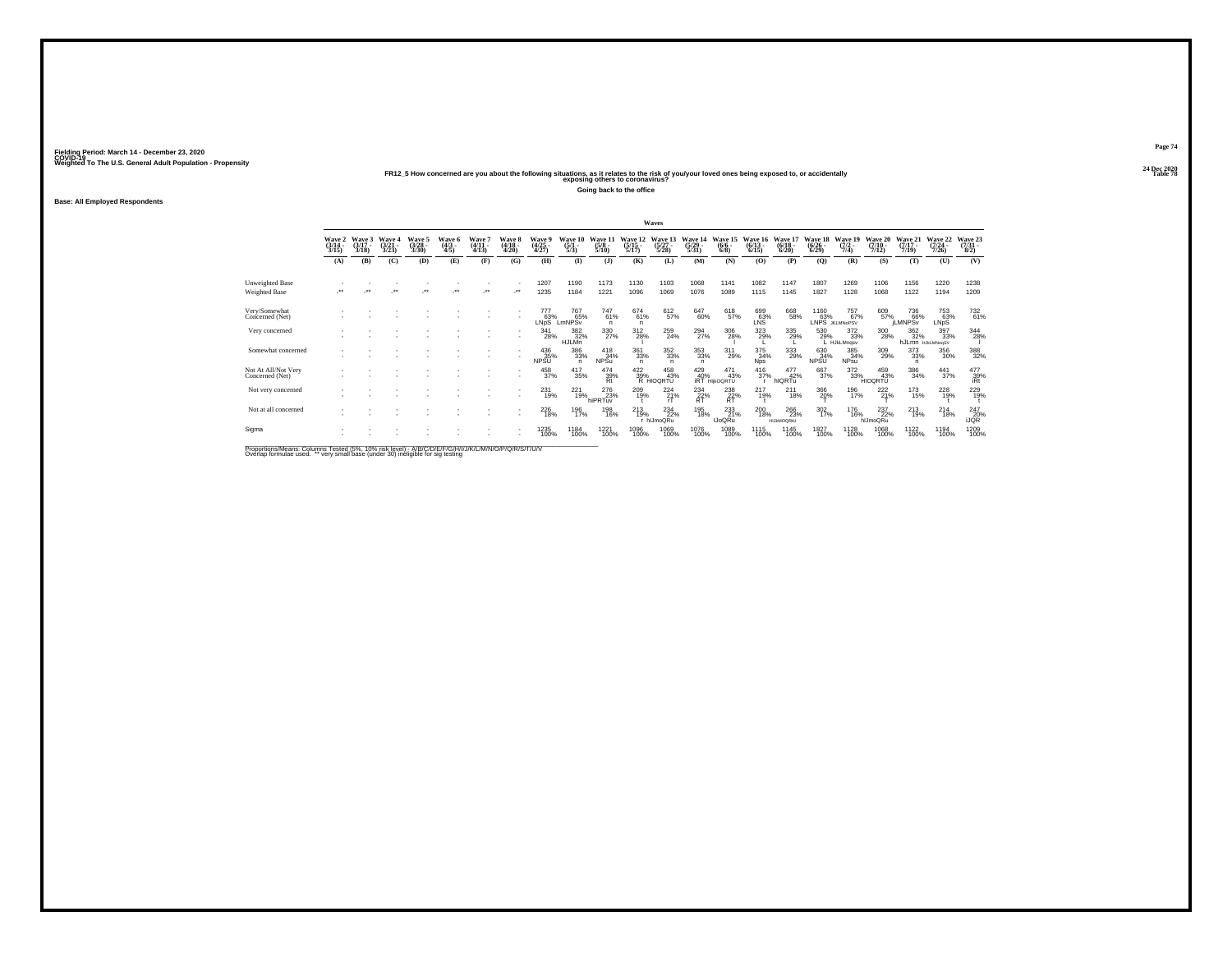# **24 Dec 2020Q33B Once the government provides information that the spread of the virus is flattening how long will it take you to do each Table 80 of the following?**

**Summary Of Immediately/1-30 Days**

**Base: Applicable Response (Variable Bases)**

|                                                                 |                                    |                             |                                              |                                                             |                                              |                                 |                                                  |                                 |                                     |                                |                              | Waves                        |                                 |                            |                                                  |                              |                                      |                             |                                                                                |                              |                              |                             |
|-----------------------------------------------------------------|------------------------------------|-----------------------------|----------------------------------------------|-------------------------------------------------------------|----------------------------------------------|---------------------------------|--------------------------------------------------|---------------------------------|-------------------------------------|--------------------------------|------------------------------|------------------------------|---------------------------------|----------------------------|--------------------------------------------------|------------------------------|--------------------------------------|-----------------------------|--------------------------------------------------------------------------------|------------------------------|------------------------------|-----------------------------|
|                                                                 | <b>Wave 2</b><br>$(3/14 -$<br>3/15 | Wave 3<br>$(3/17 -$<br>3/18 | Wave 4<br>$(3/21 -$<br>3/23                  | Wave 5<br>$(3/28 -$<br>3/30                                 | Wave 6<br>$(4/3 -$<br>4/5                    | Wave?<br>$(4/11 -$<br>4/13      | Wave 8<br>$(4/18 -$<br>4/20                      | Wave 9<br>$(4/25 -$<br>4/27     | Wave 10<br>$(5/1 -$<br>5/3          | Wave 11<br>$(5/8 -$<br>5/10    | Wave 12<br>$(5/15 -$<br>5/17 | Wave 13<br>$(5/27 -$<br>5/28 | Wave 14<br>$(5/29 -$<br>5/31    | Wave 15<br>$(6/6 -$<br>6/8 | Wave 16<br>$(6/13 -$<br>6/15                     | Wave 17<br>$(6/18 -$<br>6/20 | Wave 18<br>$(6/26 -$<br>6/29         | Wave 19<br>$(7/2 -$<br>7/4) | Wave 20<br>$(7/10 -$<br>7/12                                                   | Wave 21<br>$(7/17 -$<br>7/19 | Wave 22<br>$(7/24 -$<br>7/26 | Wave 23<br>$(7/31 -$<br>8/2 |
|                                                                 | (A)                                | (B)                         | (C)                                          | (D)                                                         | (E)                                          | (F)                             | (G)                                              | (H)                             | $\mathbf{D}$                        | (3)                            | (K)                          | (L)                          | (M)                             | (N)                        | (0)                                              | (P)                          | (Q)                                  | (R)                         | (S)                                                                            | (T)                          | (U)                          | (V)                         |
|                                                                 |                                    |                             |                                              |                                                             |                                              |                                 |                                                  |                                 |                                     |                                |                              |                              |                                 |                            |                                                  |                              |                                      |                             |                                                                                |                              |                              |                             |
| Fly on a plane                                                  |                                    |                             | 314<br>20%<br>GHJKLnQuv                      | 298<br>19%<br>GHJKLG                                        | 288<br>19%<br><b>GHJKI</b>                   | 288<br>18%<br>GHjKI             | 199<br>12%                                       | 219<br>14%                      | 288<br>18%<br>GHK                   | 259<br>15%<br>q                | $^{222}_{14\%}$              | 250<br>$^{16\%}$             | 283<br>18%<br>GHK               | 255<br>17%<br>Gk           | $^{262}_{17\%}$<br>GHK                           | 299<br>19%<br><b>GHJKLG</b>  | 420<br>16%<br>ĠŘ                     | 305<br>19%                  | 343<br>22%<br>GHJKI assussmoon GHJKLnQuv                                       | 317<br>20%                   | 265<br>$^{16\%}$             | 275<br>17%<br>Ghk           |
| Go to a gym class                                               |                                    |                             | 493<br>37%<br>OPORTAY                        | 480<br>36%<br><b>VUTERORD</b>                               | $^{429}_{36\%}$<br><b>LMNOPORSTLIV</b>       | 386<br>31%<br>KmNUV             | 359<br>29%<br><b>kU</b>                          | 389<br>31%<br>KnUV              | $^{400}_{31\%}$<br>KmNUV            | 379<br>28%<br>$\mathbf{u}$     | 322<br>25%                   | 385<br>29%<br>kU             | 367 <sub>27%</sub>              | $\frac{343}{27\%}$         | $^{340}_{28\%}$<br>$\mathbf{u}$                  | 382 30%<br>KU                | 585<br>29%<br>KÚ                     | 357<br>28%<br>$\mathbf{u}$  | 373<br>29%<br>U                                                                | 375<br>29%<br>kU             | 324<br>24%                   | 359<br>26%                  |
| Take a cruise                                                   |                                    |                             | 195<br>14%<br>ĠÌ                             | 159<br>12%                                                  | 155<br>12%                                   | 174<br>13%<br>g                 | 138<br>10%                                       | 153<br>12%                      | 189<br>$\frac{14}{9}$               | 184<br>13%                     | 161<br>12%                   | 149<br>11%                   | 203<br>$\frac{14}{9}$           | 177<br>14%                 | 203<br>16%<br>GI DEIGHJKLO deGHKLO               | 203<br>15%                   | 254<br>12%                           | 212<br>16%                  | 237<br>17%<br>deGHjKLQ contains and deGHjKLQ                                   | 209<br>16%                   | 199<br>14%<br>ĠĹ             | 191<br>$\frac{14}{9}$       |
| Go out to dinner                                                |                                    |                             | 870<br>45%<br><b>STALM MACADEMA</b>          | $\substack{822 \\ 43\%}$<br>GUICLMNOgRILly GUICLMNOgRIU     | 807<br>43%                                   | 761<br>40%<br>JKÜ               | $^{722}_{37\%}$                                  | 795<br>41%<br>JK giJKLmU        | <sup>732</sup> <sub>38%</sub><br>JK | $\substack{637\\32\%}$         | $^{568}_{30\%}$              | 706<br>37%<br><b>JK</b>      | 701 37%<br>JK                   | 727<br>39%<br><b>JKU</b>   | 705<br>38%<br>JKu                                | 757<br>41%<br>gJKLmU         | 1198<br>40%<br><b>JKU</b>            | 705<br>38%<br>JK            | 735<br>40%<br><b>JKU</b>                                                       | 743<br>39%<br>JKŪ            | 663<br>35%<br>K              | 755<br>40%<br><b>JKU</b>    |
| Visit a casino                                                  |                                    |                             | $\frac{312}{22}\%$<br><b>GHiKlu</b>          | $^{293}_{22\%}$<br>GHKIu                                    | $^{245}_{20\%}$                              | $^{257}_{20\%}$                 | 197<br>15%                                       | 211<br>16%                      | 270<br>20%<br>GH                    | $^{269}_{19\%}$<br>q           | $^{240}_{18\%}$              | 255<br>18%<br>q              | $^{268}_{19\%}$                 | 293<br>GHK                 | 274<br>21%<br>GFIK                               | 299<br><b>GHjKlu</b>         | $^{420}_{20\%}$                      | 257<br>19%                  | 329<br>24%<br><b>Gh</b> prosususeur                                            | $^{292}_{22\%}$<br>GHKI      | 260<br>19%<br>g              | $^{272}_{20\%}$             |
| Stay in a hotel                                                 |                                    |                             | 408<br>24%<br><b>EfGHJKI</b>                 | 361<br>$\overset{21}{\text{GH}}$                            | 312<br>$^{19%}_{G}$                          | 342<br>$\frac{20\%}{\text{Gh}}$ | 267<br>15%                                       | 295<br>17%                      | 399<br>22%<br>EGHJK                 | 339<br>$^{19\%}_{G}$           | 322<br>19%<br>g              | 363<br>$\frac{21}{9}$        | 402<br>$E$ <sup>23%</sup>       | 383<br>22%<br>eGHJK        | 368<br>$_{\rm eGHiK}^{22\%}$                     | 410<br>24%                   | 675<br>24%                           | 415<br>24%                  | 462<br>27%<br>EFGHJKI DEFGHJKL dEFGHJKI assaunumou DEFGHJKLo dEFGHJKI DEFGHJKL | 444<br>25%                   | 430<br>24%                   | 433<br>25%                  |
| Go to the office                                                |                                    |                             | 831<br>63%<br><b>ATMOSPHATOLIC</b>           | $\underset{63\%}{^{843}}$<br><b>AFTER BE SEATSFIELD FOR</b> | 731<br>59%<br>GRUSSMOPORETUV GNUKLINOPORETUV | 698<br>56%                      | $\frac{582}{47\%}$                               | $644 \over 52\%$<br>kUv gJKOTUV | 643<br>49%<br><b>KUV</b>            | $612\phantom{1}46\%$<br>$\cup$ | $^{515}_{43\%}$              | 597<br>50%<br><b>KUV</b>     | $604 \over 48\%$<br><b>KUV</b>  | 586<br>49%<br><b>KUV</b>   | 559<br>46%<br><b>U</b>                           | 617<br>51%<br>jKotUV         | 981<br>49%<br><b>KUV</b>             | 611<br>49%<br><b>KUV</b>    | 594<br>48%<br><b>KUV</b>                                                       | 572<br>46%<br>$\mathbf{U}$   | $^{509}_{40\%}$              | 548<br>43%                  |
| Go to a sporting event                                          |                                    |                             | 394<br>26%                                   | 339<br>23%<br>APPRAISE SHUKL DOCTLY GHIKLOOUV               | 311<br>22%                                   | 298<br>21%<br>GŘĹ               | $^{221}_{15\%}$                                  | 261<br>18%<br>gk                | $^{312}_{-21\%}$ GKL                | 293%<br>GŘ                     | $^{218}_{15\%}$              | 257<br>17%                   | $^{294}_{20\%}$                 | 276<br>19%<br>GŘ           | 276<br>19%<br>ĠŘ                                 | 302<br>20%<br>GÑ             | 447<br>G <sub>K</sub> <sup>19%</sup> | 305<br>21%<br>GKL           | $^{293}_{\substack{20\%\\\text{GK}}}$                                          | 282<br>19%<br>GK             | 281<br>19%<br>GK             | 271<br>18%<br>ġk            |
| Go to the movies                                                |                                    |                             | 500<br>29%                                   | $^{420}_{25\%}$<br><b>GJKLoQRu</b>                          | 445<br>28%<br>GHUALMNONGRTUV                 | 408 25%<br>GJKLqR               | 346<br>21%                                       | 375<br>23%<br>к                 | 393%<br>KI                          | 359/21%                        | $^{312}_{19\%}$              | 334<br>20%                   | 392/23%<br>KI                   | $\frac{373}{23\%}$<br>К    | $351 \over 22\%$<br>k                            | 401<br>24%<br>gjKLr          | 570<br>21%                           | $\frac{340}{21\%}$          | $^{454}_{27\%}$<br>GILBOAMOORIUV                                               | 388<br>KI                    | 378<br>22%<br>k              | $\frac{384}{23\%}$          |
| Host/attend a large social<br>gathering                         |                                    |                             | 482<br>28%<br><b>PRESENTATION CHUKLMOSLY</b> | $^{416}_{25\%}$                                             | 417<br>25%<br>GHUKLMOSTUV GhiKIMOUV          | $^{404}_{24\%}$                 | $^{344}_{\phantom{1}\phantom{1}\phantom{1}20\%}$ | 356                             | $\frac{375}{22\%}$<br>Ku            | $\frac{369}{21\%}$             | 305<br>18%                   | 359<br>21%                   | 355<br>21%<br>k                 | $\frac{362}{22\%}$<br>Ku   | $^{335}_{\phantom{1}\phantom{1}\phantom{1}20\%}$ | 406<br>24%<br>GhJKLmOtUV     | 614<br>22%<br>KU                     | $\frac{379}{23\%}$<br>ΚŨ΄   | $^{404}_{24\%}$<br>GiKloUv                                                     | 357 <sub>%</sub>             | 323/19%                      | 363/21%                     |
| Take public transportation<br>(e.g., subway, busses,<br>trains) |                                    |                             | 430<br>32%<br><b>FEHALMORPHETA:</b>          | 424<br>32%<br>rosssancrorany GHJKLMNopoLIV                  | 343<br>29%                                   | 355<br>27%<br>GJKLUv            | 293<br>22%                                       | 311<br>24%<br>īκ.               | 359<br>27%<br><b>GJKLŪv</b>         | 324<br>23%                     | 279<br>20%                   | 308<br>23%                   | $\frac{325}{24\%}$              | 302<br>24%                 | 315<br>$k$ <sup>25%</sup>                        | 331<br>$k$ <sup>25%</sup>    | 539<br>25%<br>Ku                     | 341<br>$^{25\%}_{K}$        | 352<br>26%                                                                     | 361<br>27%<br>GJKĪÙ          | 293<br>22%                   | $\frac{328}{24\%}$          |
| Greet people with a<br>handshaké                                |                                    |                             | 592<br>31%                                   | 511<br>27%<br>INTONIAMOVOMEW FORUMANOQUEEV FORUMLMNOQTUV    | 481<br>26%                                   | $^{407}_{22\%}$                 | $^{400}_{21\%}$                                  | 407<br>22%                      | $^{401}_{21\%}$                     | $394_{21\%}$                   | $^{376}_{21\%}$              | 376<br>20%                   | $^{401}_{22\%}$<br>$\mathbf{u}$ | 389<br>21%                 | $^{399}_{\phantom{1}\phantom{1}23\%}$            | 445<br>24%<br>u giJKLnUv     | 655<br>22%<br>$\mathbf{u}$           | $^{427}_{24\%}$<br>iLU      | $^{431}_{24\%}$<br><b>ILU</b>                                                  | $^{404}_{22\%}$              | 359<br>19%                   | 394<br>21%                  |

Proportions/Means: Columns Tested (5%, 10% risk level) - A/B/C/D/E/F/G/H/I/J/K/L/M/N/O/P/Q/R/S/T/U/V<br>Overlap formulae used. \*\* very small base (under 30) ineligible for sig testing

**Page 7524 Dec 2020<br>Table 80**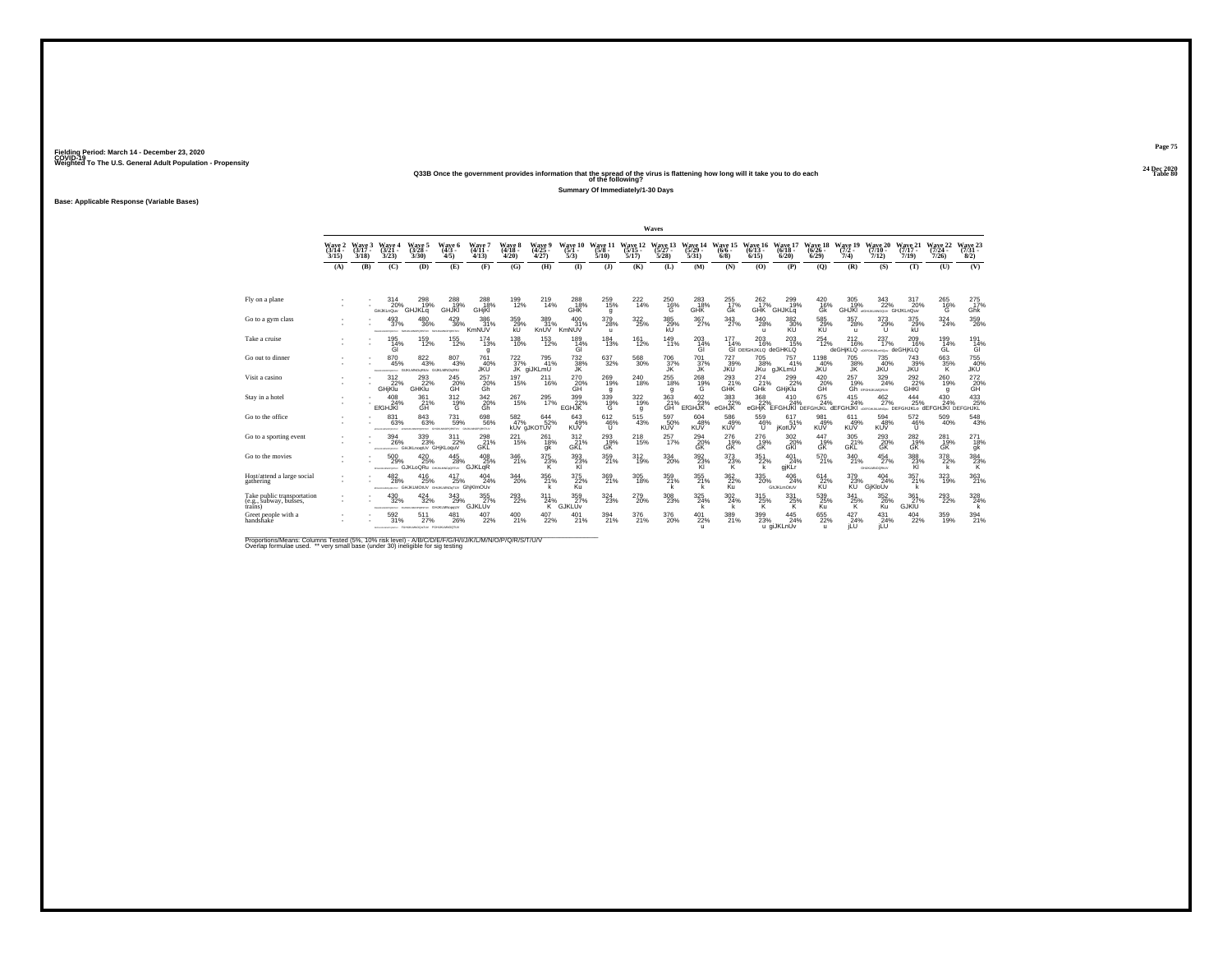# **24 Dec 2020Q33B Once the government provides information that the spread of the virus is flattening how long will it take you to do each Table 81 of the following?**

**Summary Of Up To 3 Months**

**Base: Applicable Response (Variable Bases)**

|                                                                 |                             |                             |                                                  |                                                                                        |                                            |                                                 |                                                                 |                                            |                                                         |                                                                 |                              | Waves                                    |                           |                                |                              |                                 |                                |                              |                                        |                              |                              |                                        |
|-----------------------------------------------------------------|-----------------------------|-----------------------------|--------------------------------------------------|----------------------------------------------------------------------------------------|--------------------------------------------|-------------------------------------------------|-----------------------------------------------------------------|--------------------------------------------|---------------------------------------------------------|-----------------------------------------------------------------|------------------------------|------------------------------------------|---------------------------|--------------------------------|------------------------------|---------------------------------|--------------------------------|------------------------------|----------------------------------------|------------------------------|------------------------------|----------------------------------------|
|                                                                 | Wave 2<br>$(3/14 -$<br>3/15 | Wave 3<br>$(3/17 -$<br>3/18 | Wave 4<br>$(3/21 -$<br>3/23                      | Wave 5<br>$(3/28 -$<br>3/30                                                            | Wave 6<br>$(4/3 -$<br>4/5                  | Wave 7<br>$(4/11 -$<br>4/13                     | Wave 8<br>$(4/18 -$<br>4/20                                     | Wave 9<br>$(4/25 -$<br>4/27                | Wave 10<br>$(5/1 -$<br>5/3                              | Wave 11<br>(5/8 -<br>5/10                                       | Wave 12<br>$(5/15 -$<br>5/17 | Wave 13<br>$(5/27 -$<br>5/28             | Wave 14<br>(5/29)<br>5/31 | Wave 15<br>$(6/6 -$<br>6/8     | Wave 16<br>$(6/13 -$<br>6/15 | Wave 17<br>$(6/18 -$<br>6/20    | Wave 18<br>$(6/26 -$<br>6/29   | Wave 19<br>$(7/2 -$<br>7/4   | Wave 20<br>$(7/10 -$<br>7/12           | Wave 21<br>$(7/17 -$<br>7/19 | Wave 22<br>$(7/24 -$<br>7/26 | Wave 23<br>$(7/31 -$<br>8/2)           |
|                                                                 | (A)                         | (B)                         | (C)                                              | (D)                                                                                    | (E)                                        | (F)                                             | (G)                                                             | (H)                                        | $\mathbf{D}$                                            | (J)                                                             | (K)                          | (L)                                      | (M)                       | (N)                            | (0)                          | (P)                             | (O)                            | (R)                          | (S)                                    | (T)                          | (U)                          | (V)                                    |
|                                                                 |                             |                             |                                                  |                                                                                        |                                            |                                                 |                                                                 |                                            |                                                         |                                                                 |                              |                                          |                           |                                |                              |                                 |                                |                              |                                        |                              |                              |                                        |
| Fly on a plane                                                  |                             |                             | 642<br>40%                                       | 589<br>38%<br>BARAMOPONIU GHUKLINGPORAJV GHUKLINGPORAJV GHUKLNORUV                     | 574<br>37%                                 | 568<br>36%                                      | 464<br>29%                                                      | 464<br>30%                                 | 543<br>33%<br>GhKrU                                     | 515<br>30%                                                      | 451<br>28%                   | 492<br>31%                               | 543<br>34%<br>GhKrU       | 485<br>32%<br>k                | 508<br>34%<br>GhKrU          | 510<br>33%<br>gKU               | 808<br>31%<br>k                | 475<br>29%                   | 552<br>36%<br><b>GHJKLnQRU</b>         | 538<br>34%<br>GhKrU          | 462<br>28%                   | 527<br>32%<br>gKu                      |
| Go to a gym class                                               |                             |                             | 770<br>58%<br>The Management of                  | $737\phantom{1}55\%$<br>PORSTLV                                                        | 688<br>58%<br><b>DPORSTLIV</b>             | $\substack{655 \\ 53\%}$<br><b>JOHNDPORSTUV</b> | 619<br>49%                                                      | $\substack{635 \\ 50\%}$<br>KrtUV KnORsTUV | 673<br>52%<br><b>JKNOPORSTUV</b>                        | 631<br>46%<br>Ku                                                | 535<br>41%                   | 659 49%<br>KrtUV                         | 650<br>48%<br>KUv         | $\substack{594 \\ 46\%}$<br>Ku | 546<br>45%                   | $^{604}_{\ 47\%}$<br>Ku         | 959<br>47%<br>KU               | $\substack{570 \\ 44\%}$     | 593<br>45%                             | $^{575}_{45\%}$              | 567<br>42%                   | $\substack{605 \\ 44\%}$               |
| Take a cruise                                                   |                             |                             | 346<br>25%<br><b>GKLO</b>                        | 304<br>23%<br>gkl                                                                      | 276<br>22%                                 | $\underset{\text{GKLQ}}{329}$                   | $^{259}_{\  \, 20\%}$                                           | 282<br>22%                                 | 343<br>25%<br><b>GKLO</b>                               | $\frac{325}{22\%}$                                              | 275<br>20%                   | 263<br>19%                               | 343<br>24%<br>qkL         | 295<br>23%                     | 315<br>6<br>eGhKLQ eGhKLQ    | 333<br>25%                      | 451<br>21%                     | 315<br>23%                   | 360<br>26%<br>gl EGH KLnQv EGH KLnQv   | 352<br>26%                   | 337<br>24%<br>GKLq           | $\underset{23\%}{^{310}}$              |
| Go out to dinner                                                |                             |                             | 1336<br>70%<br><b>ENGINEERINGSTON ETAINER</b>    | 1321<br>69%                                                                            | 1271<br>68%<br>WITZROPONIAL WISCONSING     | $^{1238}_{65\%}$                                | $1214 \over 63\%$<br><b>JKIRSTUV JKLNopQRSTUV JKLANDPORSTUV</b> | $^{1230}_{64\%}$                           | 1250<br>64%                                             | 1135<br>57%<br>Ku                                               | 991<br>53%                   | 1139<br>60%<br>KU                        | 1143<br>61%<br>jKU        | 1119<br>60%<br>KÜ              | $^{1105}_{60\%}$<br>KU       | 1108<br>60%<br>KU               | 1815<br>60%<br>KU              | $^{1072}_{57\%}$<br>Ku       | 1073<br>58%<br><b>KU</b>               | 1111<br>59%<br>KU            | 1017<br>53%                  | 1098<br><b>KU</b>                      |
| Visit a casino                                                  |                             |                             | 612<br>43%                                       | 536<br>40%<br>ensuroramy Gruszkegetuy GHJKIngRtUV                                      | $^{480}_{39\%}$                            | 522<br>40%<br>GHJKLNORTUV                       | $\frac{424}{33\%}$                                              | 406<br>31%                                 | 521<br>38%<br><b>GHJKIRUV</b>                           | $^{469}_{33\%}$                                                 | $^{402}_{29\%}$              | 476<br>34%                               | 520 37%<br>K gHjKRUv      | 477<br>35%<br>hK               | 468<br>36%<br>HKrU           | 490<br>36%<br><b>HKRU</b>       | $\underset{\text{hK}}{^{749}}$ | $\substack{420 \\ 32\%}$     | 491<br>36%<br>HKrU                     | 461<br>35%<br>K.             | 437%                         | $^{455}_{\phantom{1}33\%}$             |
| Stay in a hotel                                                 |                             |                             | 806<br>47%<br><b>INTERNATIONAL ARTS</b>          | 737<br>43%<br><b>GHJKNU</b>                                                            | 677<br>41%<br><b>GHJK</b>                  | 704<br>41%<br><b>GHJK</b>                       | 623<br>36%                                                      | 624<br>36%                                 | 728<br>41%<br>GHJK                                      | 667<br>37%                                                      | 585<br>34%                   | 696<br>40%                               | 738<br>43%<br>gK GHJKNrU  | 657<br>38%                     | 669<br>40%<br>GhK            | 708<br>41%<br><b>GHJK</b>       | 1161<br>42%<br><b>GHJKnu</b>   | 672                          | 727<br>$39\%$ $43\%$ K GHJKINrU<br>43% | 702<br>40%<br>ghK            | 683<br>38%                   | 700<br>40%<br>GhK <sup>'</sup>         |
| Go to the office                                                |                             |                             | 1040<br>79%<br><b>STALM MACADEMA</b>             | 1030<br>77%<br>das en seunamento su                                                    | $\frac{952}{76\%}$<br>www.mur              | $\frac{922}{74\%}$                              | 853<br>69%<br>JKOSTUV JKmOSTUV                                  | 871<br>70%                                 | 895<br>69%<br>iKoSTUV                                   | 859<br>65%<br>kUV                                               | 730<br>60%                   | 809 67%<br><b>KUV</b>                    | 833<br>66%<br><b>KUV</b>  | $^{803}_{67\%}$<br>KtUV        | <sup>776</sup> 65%<br>UV     | 814 67%<br>KtUV                 | 1330<br>67%<br>KUV             | 829<br>66%<br><b>KUV</b>     | 779<br>63%<br><b>UV</b>                | 781<br>63%<br>UV             | $^{728}_{57\%}$              | $^{738}_{\ 58\%}$                      |
| Go to a sporting event                                          |                             |                             | 747<br>49%                                       | 656<br>44%<br>GHJKLMKOPORETUV                                                          | $^{580}_{\ 42\%}$<br>nenestian             | 581<br>41%<br>PORSTLIV                          | $^{496}_{34\%}$                                                 | 518<br>36%                                 | 583<br>39%<br>KUV GKLHOPORTUV                           | 553<br>36%<br>Kuv                                               | $^{454}_{31\%}$              | 525%                                     | 529 35%<br>Ku             | $\frac{531}{37\%}$<br>KtUV     | $^{501}_{34\%}$              | $^{512}_{35\%}$                 | $\frac{813}{35\%}$             | $^{503}_{\scriptstyle 34\%}$ | 531<br>36%<br>KŬv                      | $^{480}_{\phantom{1}33\%}$   | 478<br>32%                   | $\frac{477}{32\%}$                     |
| Go to the movies                                                |                             |                             | 920<br>54%                                       | $\underset{52\%}{^{866}}$<br>RHAMMONSKTU: GHUKLMOPORETU: GHUKLMOPORETU: GHUKLMOPORETU/ | $845\atop52\%$                             | 821<br>49%                                      | 718<br>43%<br>KrÚ                                               | 727<br>44%<br><b>KRIUV JKLNOQRTUV</b>      | 767<br>46%                                              | $^{710}_{41\%}$<br>$\mathbf{u}$                                 | $\substack{629\\38\%}$       | 687<br>41%<br>$\mathbf{u}$               | $^{723}_{43\%}$<br>KrU    | 674<br>41%                     | $^{664}_{42\%}$<br>u         | 705<br>42%<br>kU                | 1106<br>41%<br>$\mathbf{U}$    | $\substack{638 \\ 39\%}$     | $733 \atop 44\%$<br><b>KRU</b>         | 671<br>40%                   | $^{642}_{37\%}$              | $^{676}_{40\%}$                        |
| Host/attend a large social<br>gathering                         |                             |                             | 919<br>53%                                       | 825<br>49%<br>CRITIN                                                                   | 837<br>51%<br>orgenter                     | 760<br>45%<br>JKLmOpQRSTUV                      | $^{723}_{42\%}$<br>KORTUV JKLOORSTUV JKLOORSTUV                 | 749<br>44%                                 | 756<br>44%                                              | $\underset{\mathsf{kU}}{\overset{\mathsf{698}}{\mathsf{39\%}}}$ | $^{605}_{35\%}$              | 676<br>39%<br>kU                         | 700<br>41%                | 701<br>42%<br>KrTUV KaRTUV     | 658<br>40%<br>KŨ             | 685<br>41%<br>KrTUV             | 1060<br>38%<br>υ               | 615<br>37%<br>$\mathbf{u}$   | 669<br>40%<br>kU                       | 618<br>36%                   | 571<br>33%                   | 649/37%<br>u                           |
| Take public transportation<br>(e.g., subway, busses,<br>trains) |                             |                             | 732<br>54%<br>FEHALWAYS STATE WITH THE RESIDENCE | 672<br>51%                                                                             | 594<br>50%<br>GAUKAROPORSTLY GJRLADPORSTLY | 612<br>47%                                      | 513<br>39%                                                      | 558<br>43%<br><b>GJKLUV GJKLOpgRIUV</b>    | 598<br>45%                                              | 540<br>37%                                                      | $^{508}_{\ 36\%}$            | 503<br>37%                               | 596<br>44%<br>GJKLorUV    | 539<br>42%<br>JKLÜ             | 510<br>40%                   | 539<br>41%<br>ku                | 871<br>41%<br>ku               | 537<br>39%                   | 569<br>41%<br>ku                       | 545<br>41%<br>ku             | 490<br>37%                   | 540<br>39%                             |
| Greet people with a<br>handshake                                |                             |                             | 1016<br>54%                                      | 912<br>49%<br>STONGAGEORGY FORDSJROPORTLY FORMUNIPORTLY                                | 858<br>47%                                 | $^{715}_{38\%}$<br><b>JKUV</b>                  | 726<br>38%<br><b>JKUV</b>                                       | 710<br>38%<br><b>IKUV</b>                  | <sup>703</sup> <sub>37%</sub><br><b>iKU<sub>V</sub></b> | 654<br>34%                                                      | $\substack{579 \\ 32\%}$     | $^{703}_{37\%}$<br><b>KU<sub>V</sub></b> | 689<br>38%<br><b>IKUV</b> | 658 36%<br>KU                  | 666<br>38%<br><b>IKUV</b>    | 68037%<br><b>KU<sub>V</sub></b> | 1051<br>36%<br>kU.             | 635%<br>$\mathbf{H}$         | 678<br>37%<br>KÚv                      | 644<br>35%<br>ш              | $^{562}_{30\%}$              | $\substack{627\\34\%}$<br>$\mathbf{u}$ |

Proportions/Means: Columns Tested (5%, 10% risk level) - A/B/C/D/E/F/G/H/I/J/K/L/M/N/O/P/Q/R/S/T/U/V<br>Overlap formulae used. \*\* very small base (under 30) ineligible for sig testing

**Page 7624 Dec 2020<br>Table 81**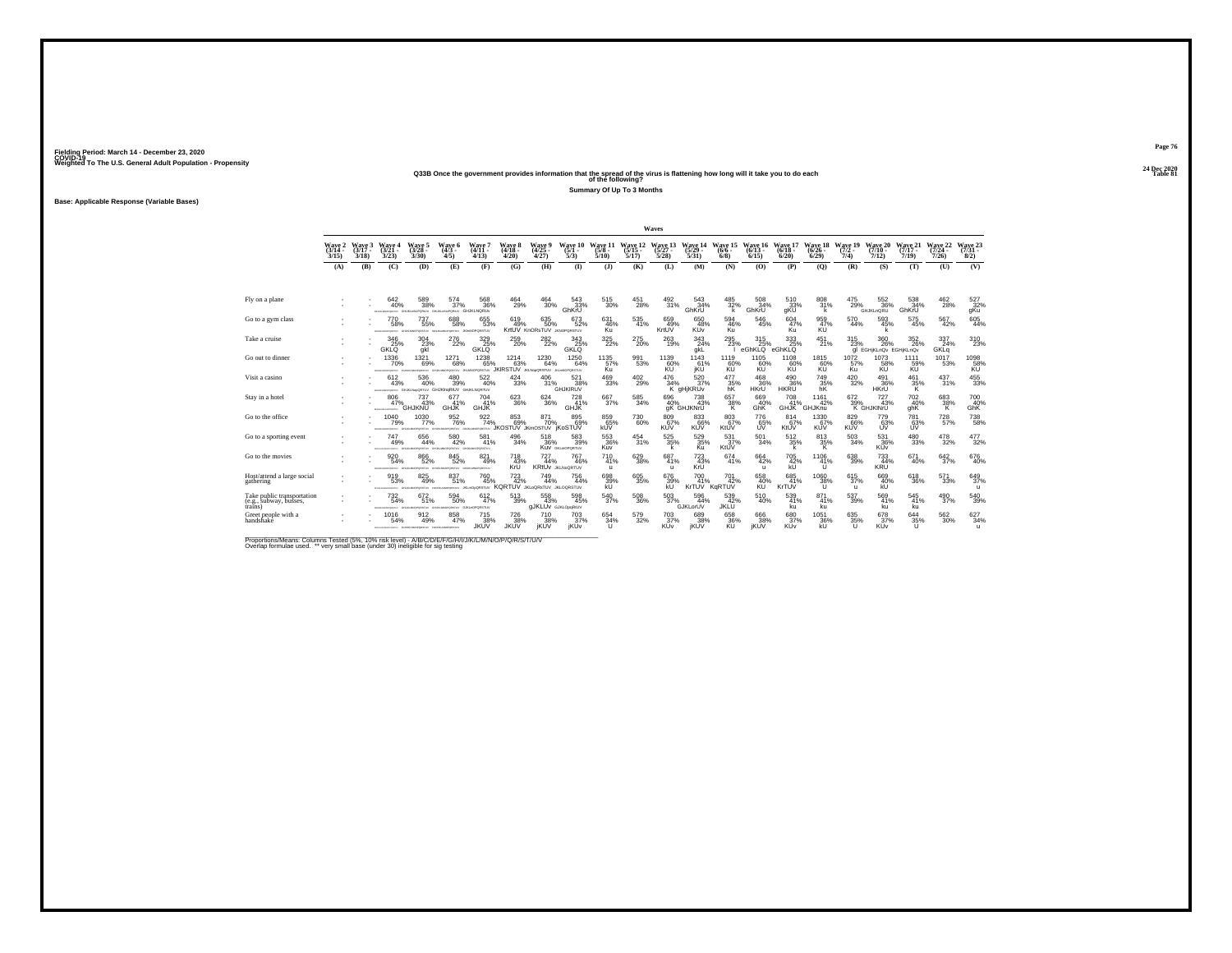# **24 Dec 2020Q33B Once the government provides information that the spread of the virus is flattening how long will it take you to do each Table 82 of the following?**

**Summary Of 1 Day To 3 Months**

**Base: Applicable Response (Variable Bases)**

|                                                                 |                             |                             |                                              |                                                                            |                                      |                                                                                                             |                                          |                                                  |                                              |                                     |                              | Waves                                    |                                                  |                                    |                                 |                                               |                              |                                 |                              |                                 |                              |                                  |
|-----------------------------------------------------------------|-----------------------------|-----------------------------|----------------------------------------------|----------------------------------------------------------------------------|--------------------------------------|-------------------------------------------------------------------------------------------------------------|------------------------------------------|--------------------------------------------------|----------------------------------------------|-------------------------------------|------------------------------|------------------------------------------|--------------------------------------------------|------------------------------------|---------------------------------|-----------------------------------------------|------------------------------|---------------------------------|------------------------------|---------------------------------|------------------------------|----------------------------------|
|                                                                 | Wave 2<br>$(3/14 -$<br>3/15 | Wave 3<br>$(3/17 -$<br>3/18 | Wave 4<br>$(3/21 -$<br>3/23                  | Wave 5<br>$(3/28 -$<br>3/30                                                | Wave 6<br>$(4/3 -$<br>4/5            | Wave 7<br>$(4/11 -$<br>4/13                                                                                 | Wave 8<br>$(4/18 -$<br>4/20              | Wave 9<br>$(4/25 -$<br>4/27                      | Wave 10<br>$(5/1 -$<br>5/3                   | Wave 11<br>$(5/8 -$<br>5/10         | Wave 12<br>$(5/15 -$<br>5/17 | Wave 13<br>$(5/27 -$<br>5/28             | $(5/29 -$<br>5/31                                | Wave 14 Wave 15<br>$(6/6 -$<br>6/8 | Wave 16<br>$(6/13 -$<br>6/15    | Wave 17<br>$(6/18 -$<br>6/20                  | Wave 18<br>$(6/26 -$<br>6/29 | Wave 19<br>$(7/2 -$<br>7/4      | Wave 20<br>$(7/10 -$<br>7/12 | Wave 21<br>$(7/17 -$<br>7/19    | Wave 22<br>$(7/24 -$<br>7/26 | Wave 23<br>$(7/31 -$<br>8/2)     |
|                                                                 | (A)                         | (B)                         | (C)                                          | (D)                                                                        | (E)                                  | (F)                                                                                                         | (G)                                      | (H)                                              | $\mathbf{I}$                                 | (3)                                 | (K)                          | (L)                                      | (M)                                              | (N)                                | (O)                             | (P)                                           | (O)                          | (R)                             | (S)                          | (T)                             | (U)                          | (V)                              |
|                                                                 |                             |                             |                                              |                                                                            |                                      |                                                                                                             |                                          |                                                  |                                              |                                     |                              |                                          |                                                  |                                    |                                 |                                               |                              |                                 |                              |                                 |                              |                                  |
| Fly on a plane                                                  |                             |                             | 516<br>32%<br><b>COLLEGE</b>                 | 488<br>31%<br>das en seunanersman                                          | 472<br>31%<br>doubled and management | 446<br>29%<br>GN BO NORDRATING                                                                              | 383<br>24%<br>Ŕü.                        | 382<br>25%                                       | 423<br>26%<br>KaRsŨ                          | 395<br>23%<br>$\mathbf{r}$          | 344<br>21%                   | 372<br>23%                               | 424<br>26%<br><b>KORSU</b>                       | 374<br>24%<br>κū                   | 364<br>$Ru$ <sup>24%</sup>      | 375<br>24%<br>Ru                              | 584<br>23%                   | 317<br>20%                      | 350<br>23%                   | 381<br>24%<br>Ŕ                 | 335<br>21%                   | $\underset{\mathsf{Ru}}{^{394}}$ |
| Go to a gym class                                               |                             |                             | 613<br>47%<br><b>FOUR RESIDENCES</b>         | $^{573}_{\ 43\%}$<br><b>VUTRSTON</b>                                       | $^{512}_{\ 43\%}$<br>PORSTUV         | $^{502}_{41\%}$<br>ORSTUV KN                                                                                | 486<br>39%<br><b>QRSTUV KN</b>           | $^{493}_{39\%}$<br>RSTUV                         | 529<br>41%<br><b>JKHNOPORSTUV</b>            | 478<br>35%<br><b>KRt</b>            | 392 <sub>30%</sub>           | 512<br>38%<br>KnoPQRSTUV KpQRsTUV        | 491<br>37%                                       | $\frac{435}{34\%}$                 | $^{403}_{\phantom{1}33\%}$      | $^{418}_{32\%}$                               | 635<br>31%                   | $^{387}_{\ 30\%}$               | $^{415}_{32\%}$              | 395<br>31%                      | $^{424}_{31\%}$              | $^{434}_{32\%}$                  |
| Take a cruise                                                   |                             |                             | 254<br>18%<br><b>KLORV</b>                   | 238<br>18%<br><b>KLOR</b>                                                  | 205<br>16%                           | 252<br>19%<br>giKLQRV                                                                                       | 205<br>16%                               | 223<br>17%                                       | 265<br>19%<br>eGiKLORV                       | 231<br>16%                          | 202<br>15%                   | 187<br>14%                               | 245<br>17%                                       | 226<br>17%<br>La                   | 217<br>17%<br>Lq                | 232<br>18%<br>Lar                             | 315<br>15%                   | 195<br>14%                      | 239<br>18%                   | 255<br>19%<br>Lqr gjKLQRV       | 245<br>18%<br>Lar            | $^{212}_{15\%}$                  |
| Go out to dinner                                                |                             |                             | 1036<br>54%<br><b>BLACANONYMENTS</b>         | 1056<br>55%<br>Fergal MacPORSTLIV                                          | 1033<br>55%                          | 945<br>49%<br>Feracuscross.nv JIGUNOPORSTUV JIGUNOPORSTUV                                                   | 993<br>51%                               | 987<br>51%<br><b>JIG MNOPORSTUV</b>              | 958<br>49%<br><b>JILMINOPORSTUV KPGRSTUV</b> | 892<br>45%                          | 759<br>41%                   | 842<br>44%<br><b>SU KPRSTUV KPORSTUV</b> | 843/45%                                          | 803 43%<br>rSU                     | 797<br>43%<br>rStUv             | <sup>739</sup> <sub>40%</sub><br>$\mathbf{U}$ | 1256<br>41%<br>SU            | $^{734}_{39\%}$<br>$\mathbf{u}$ | $^{672}_{36\%}$              | $^{749}_{40\%}$<br>$\mathbf{u}$ | $^{682}_{36\%}$              | $^{753}_{40\%}$<br>$\mathbf{u}$  |
| Visit a casino                                                  |                             |                             | 485<br>34%<br>CALIFORNIA PROVINCIA           | 433<br>33%<br>PORSTLIV                                                     | 387<br>32%<br><b>OPORSTUV</b>        | 417<br>32%<br>GAUGANOPORSTUV                                                                                | $\frac{351}{27\%}$<br><b>KRSU</b>        | 324/25%                                          | 398<br>29%<br>Kr HJKopgRSTUV                 | 350 25%<br>k                        | 285<br>21%                   | 368<br>27%<br><b>KRU</b>                 | 387<br>28%<br><b>KRStUv</b>                      | 361<br>26%<br>KRu                  | $\frac{328}{25\%}$              | 338<br>25%<br>Κř                              | 548<br>26%<br>KR             | $^{281}_{21\%}$                 | 312<br>23%                   | 317<br>24%                      | 318<br>23%                   | 331<br>24%                       |
| Stay in a hotel                                                 |                             |                             | 654<br>38%                                   | 600<br>35%<br>IDIANAMOVORTAV GHJALNOPORSTUV GHJALNOPORSTUV (INJALNOPORSTUV | 568<br>35%                           | 577<br>34%                                                                                                  | 521<br>30%<br>ΚŨ                         | 520<br>30%                                       | 569<br>32%<br><b>KU JKNRSTUV</b>             | 508<br>28%                          | 440<br>25%                   | 526<br>30%                               | 573<br>33%<br>Ku JONOPORSTUV                     | 470<br>28%                         | 484<br>29%<br>k                 | 500<br>29%                                    | 827<br>30%                   | 465<br>27%                      | 470<br>28%                   | 473<br>27%                      | 470<br>26%                   | 475<br>27%                       |
| Go to the office                                                |                             |                             | 602<br>46%<br>JAMINGPORSTUV JKWIPORSTUV      | $^{598}_{45\%}$                                                            | 584<br>47%                           | 544<br>44%<br>JOANCRORSTUV IKDOISTUV HJOANGRORSTUV KOOSTUV JKWIPOISTUV                                      | 592<br>48%                               | 537<br>43%                                       | 577<br>44%                                   | $\frac{523}{39\%}$<br>SUV           | $^{433}_{\phantom{1}36\%}$   | $^{490}_{41\%}$<br>kStUV                 | 507<br>40%<br>StUV                               | 477<br>40%<br>StUV                 | 499<br>42%<br><b>KSTUV</b>      | 470<br>39%<br>SUV                             | <sup>755</sup> 38%<br>Suv    | $^{492}_{39\%}$<br>SUV          | $^{398}_{\phantom{1}32\%}$   | $\substack{442\\36\%}$          | 425<br>33%                   | $^{427}_{33\%}$                  |
| Go to a sporting event                                          |                             |                             | 601<br>40%<br>EFDHAMMOPORTAY GHUKLMICPORETLY | 538<br>36%                                                                 | 463<br>33%<br>GIUGUNOPORETUV         | 475<br>34%<br>GIUKLMICPORSTUV                                                                               | 406<br>28%                               | $^{425}_{29\%}$<br>KrTUV KmopqRsTUV JILMOPORSTUV | 463<br>31%                                   | $^{414}_{27\%}$<br>u                | $\frac{348}{24\%}$           | $^{406}_{27\%}$<br>tuv                   | $^{385}_{\phantom{1}\phantom{1}\phantom{1}26\%}$ | 409<br>29%<br>KRTÚV                | 368<br>25%                      | $^{375}_{\phantom{1}25\%}$                    | $^{596}_{26\%}$              | $\substack{353 \\ 24\%}$        | $^{374}_{26\%}$              | $\substack{340 \\ 23\%}$        | $^{351}_{23\%}$              | 349<br>23%                       |
| Go to the movies                                                |                             |                             | 771<br>45%<br><b>STALM MACADEMAN</b>         | 751<br>46%<br><b>STAR OF SALTIMORPHIC</b>                                  | $^{722}_{45\%}$<br><b>CONTRACTOR</b> | 671<br>40%                                                                                                  | 608<br>36%<br>wyaneshiv KNOPORSTLIV KINO | 607<br>37%<br>ORSTLIV                            | 38%<br><b>JIGMNOPORSTUV</b>                  | 579<br>33%<br><b>RU<sub>v</sub></b> | 516<br>31%<br>ru             | $\frac{551}{33\%}$<br><b>RU</b>          | 572<br>34%<br>RtUv                               | 525 32%<br><b>RU</b>               | $\frac{514}{32\%}$<br><b>RU</b> | $\substack{522 \\ 31\%}$<br><b>FU</b>         | 843<br>32%<br><b>RU</b>      | $^{454}_{28\%}$                 | 508<br>30%                   | $^{502}_{\ 30\%}$               | 472%                         | $^{502}_{\ 30\%}$                |
| Host/attend a large social<br>gathering                         |                             |                             | $^{773}_{45\%}$<br><b>STALM MACADEMAN</b>    | 707<br>42%<br>provenzy                                                     | $^{718}_{44\%}$<br>protettur         | 622/37%<br>JKLMHOPORSTUV JKLOPORSTUV                                                                        | $\substack{615 \\ 36\%}$                 | $^{636}_{37\%}$<br><b>JKLMHOPORSTUV</b>          | 629<br>37%<br><b>JKLHOPORSTUV</b>            | 553<br>31%<br>RU                    | 487<br>29%<br>TΤ             | 530<br>31%                               | 558<br>33%<br>RU KpQRSTUV KPQRSTUV               | $\frac{562}{34\%}$                 | 511<br>RU                       | 485<br>29%<br>rÜ                              | 785<br>28%<br>Tī.            | $^{431}_{26\%}$                 | 470<br>28%<br>Tī.            | $^{472}_{28\%}$<br>u            | 405<br>23%                   | $^{495}_{28\%}$                  |
| Take public transportation<br>(e.g., subway, busses,<br>trains) |                             |                             | 555<br>41%                                   | 533<br>40%<br>ONEST SHARANOPORTY/ GHALMOPORTY/ GJRLIDPORSTLY               | 474<br>40%                           | 470<br>36%                                                                                                  | 391<br>30%                               | 440<br>34%<br>I SIKLOPORSTLY SJKLOPORSTLY        | 444<br>34%                                   | 397<br>28%                          | 368<br>26%                   | 363<br>27%                               | 441<br>32%<br><b>JKLoPoRsTUv IKLODRTUV</b>       | 407<br>32%                         | 358<br>28%                      | 364<br>28%                                    | 611<br>29%                   | 348<br>26%                      | 391<br>28%                   | 358<br>27%                      | 357<br>27%                   | $^{392}_{\  \, 28\%}$            |
| Greet people with a<br>handshaké                                |                             |                             | 816<br>43%                                   | 723<br>39%                                                                 | 681<br>37%                           | 539<br>29%<br>SITEHAMARKANIN PERMANARKANIN' FEHANARKANIN' KODPORSTUV JIKLANDRORSTUV JKODPORSTUV JKOOPORSTUV | 577<br>30%                               | 548<br>29%                                       | 547<br>29%                                   | 490<br>25%<br><b>KRUV</b>           | $\frac{394}{22\%}$           | $^{493}_{26\%}$<br><b>KRUV</b>           | $^{483}_{27\%}$<br>KpRUV                         | 470<br>26%<br><b>KRUV</b>          | $^{451}_{25\%}$<br><b>KRUV</b>  | 423/23%<br>u                                  | 709<br>24%<br>$\cup$         | 387<br>21%                      | 437<br>24%<br>u              | 445<br>24%<br>u                 | 369<br>20%                   | $^{401}_{22\%}$                  |

Proportions/Means: Columns Tested (5%, 10% risk level) - A/B/C/D/E/F/G/H/I/J/K/L/M/N/O/P/Q/R/S/T/U/V<br>Overlap formulae used. \*\* very small base (under 30) ineligible for sig testing

**Page 7724 Dec 2020<br>Table 82**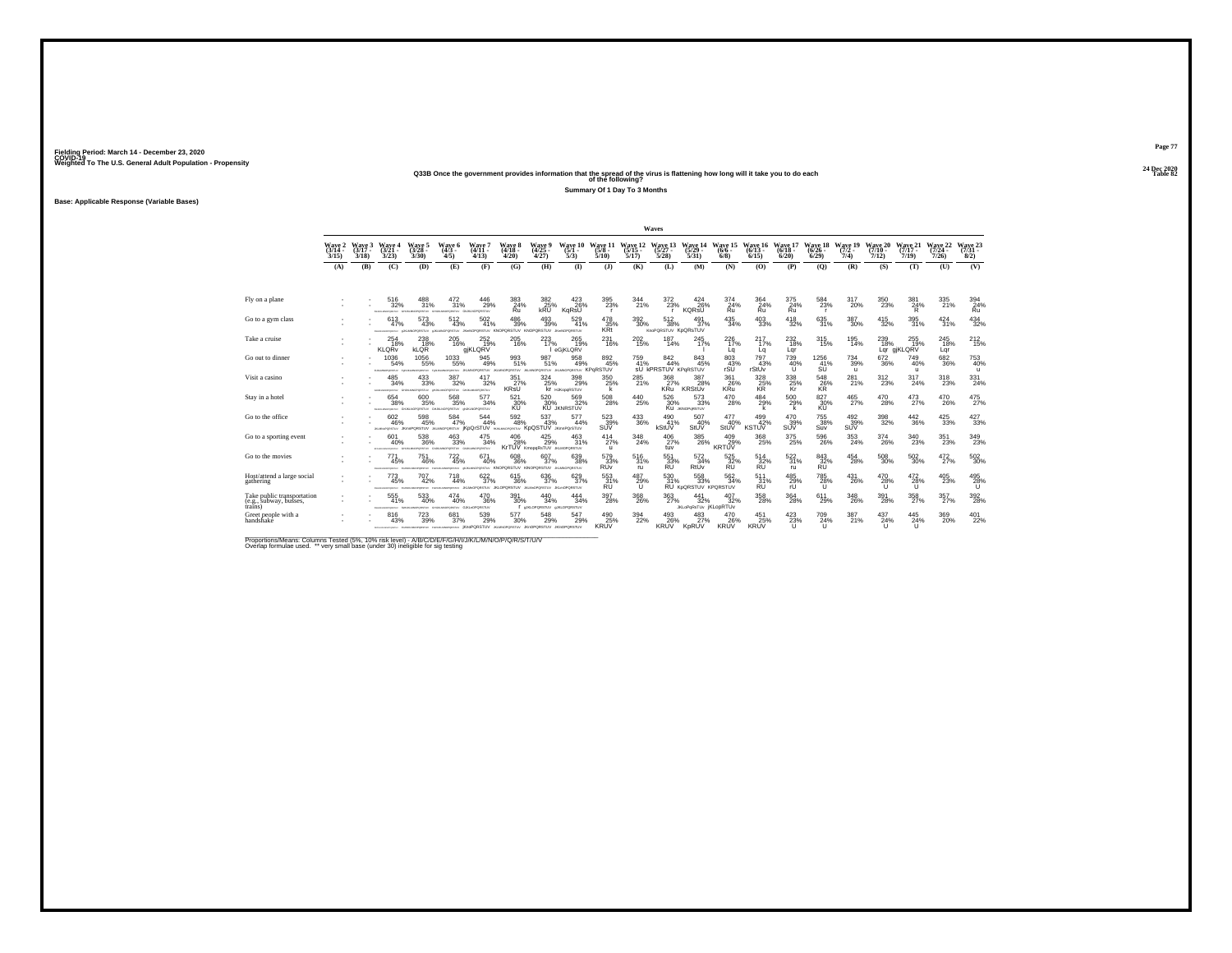# **24 Dec 2020Q33B Once the government provides information that the spread of the virus is flattening how long will it take you to do each Table 83 of the following?**

**Summary Of Up To 6 Months**

**Base: Applicable Response (Variable Bases)**

|                                                                 |                                    |                   |                                                   |                                                                     |                                  |                                                                                      |                                                      |                                                |                                                |                                     |                           | Waves                        |                                                      |                                            |                            |                            |                                              |                            |                              |                              |                               |                              |
|-----------------------------------------------------------------|------------------------------------|-------------------|---------------------------------------------------|---------------------------------------------------------------------|----------------------------------|--------------------------------------------------------------------------------------|------------------------------------------------------|------------------------------------------------|------------------------------------------------|-------------------------------------|---------------------------|------------------------------|------------------------------------------------------|--------------------------------------------|----------------------------|----------------------------|----------------------------------------------|----------------------------|------------------------------|------------------------------|-------------------------------|------------------------------|
|                                                                 | Wave 2 Wave 3<br>$(3/14 -$<br>3/15 | $(3/17 -$<br>3/18 | Wave 4<br>$(3/21 -$<br>3/23                       | Wave 5<br>$(3/28 -$<br>3/30                                         | Wave 6<br>$(4/3 -$<br>4/5        | Wave 7<br>$(4/11 -$<br>4/13                                                          | Wave 8<br>$(4/18 -$<br>4/20                          | Wave 9<br>$(4/25 -$<br>4/27                    | Wave 10<br>$(5/1 -$<br>5/3                     | Wave 11 Wave 12<br>$(5/8 -$<br>5/10 | $(5/15 -$<br>5/17         | Wave 13<br>$(5/27 -$<br>5/28 | Wave 14 Wave 15 Wave 16 Wave 17<br>$(5/29 -$<br>5/31 | $(6/6 -$<br>6/8                            | $(6/13 -$<br>6/15          | $(6/18 -$<br>6/20          | Wave 18<br>$(6/26 -$<br>6/29                 | Wave 19<br>$(7/2 -$<br>7/4 | Wave 20<br>$(7/10 -$<br>7/12 | Wave 21<br>$(7/17 -$<br>7/19 | Wave 22<br>$(7/24 -$<br>7/26  | Wave 23<br>$(7/31 -$<br>8/2) |
|                                                                 | (A)                                | (B)               | (C)                                               | (D)                                                                 | (E)                              | (F)                                                                                  | (G)                                                  | (H)                                            | $\mathbf{D}$                                   | $($ $)$                             | (K)                       | (L)                          | (M)                                                  | (N)                                        | (0)                        | (P)                        | (O)                                          | (R)                        | (S)                          | (T)                          | (U)                           | (V)                          |
|                                                                 |                                    |                   |                                                   |                                                                     |                                  |                                                                                      |                                                      |                                                |                                                |                                     |                           |                              |                                                      |                                            |                            |                            |                                              |                            |                              |                              |                               |                              |
| Fly on a plane                                                  |                                    |                   | 1000<br>63%                                       | 905<br>58%<br>GAUKLANDPORTRY GHUKLNOPORKAY GAUKLNOPOR/TUV           | 859<br>56%                       | 882<br>56%                                                                           | 788<br>49%                                           | 755<br>49%                                     | 853<br>53%<br>hKaRU                            | 861<br>51%<br>křÚ                   | 757<br>47%                | 794<br>50%                   | 871<br>54%<br>GHKLnpQRU                              | 769<br>50%                                 | 761<br>50%<br>$\mathbf{u}$ | 777<br>50%                 | 1262<br>49%                                  | 753<br>47%                 | 807<br>52%<br>KRU            | 827<br>52%<br><b>KRU</b>     | 752<br>46%                    | 828<br>51%<br>kru            |
| Go to a gym class                                               |                                    |                   | 989<br>75%<br>CHARGED AT A                        | 970<br>73%<br>PORSTUV                                               | 864<br>73%<br>PORTUV HJKL        | 871<br>71%<br>VUTDRAP                                                                | 856<br>68%<br>KmNOpQRSTUV                            | 830 66%                                        | 895<br>70%<br><b>KRSUV</b> <i>KRANDPORSTUV</i> | 886<br>65%<br>KrsU                  | 765<br>59%                | 880<br>65%<br><b>KRsU</b>    | 858<br>64%<br><b>Ku</b>                              | 80763%                                     | 755<br>62%                 | 823<br>64%<br>Ku           | 1276<br>63%<br>ku                            | 773<br>60%                 | 794<br>61%                   | 813<br>63%                   | 801<br>59%                    | $\underset{62\%}{^{846}}$    |
| Take a cruise                                                   |                                    |                   | 534<br>39%<br>eGHjKLNQ                            | 487<br>37%<br>GhKLQ                                                 | 435<br>34%                       | 513<br>39%<br><b>EGHJKLNQr</b>                                                       | 425<br>32%                                           | 432<br>33%                                     | 496<br>36%<br>gkLq                             | 495<br>34%                          | 442<br>32%                | 419<br>31%                   | 544<br>37%<br>GhKLQ                                  | 439<br>34%                                 | 473<br>38%<br>GHKLnQ       | 487<br>37%<br>GhKLQ        | 704<br>33%                                   | 472<br>35%                 | 523<br>38%<br>I eGHiKLnQ     | 499<br>37%<br>GhKLQ GHKLnQ   | 529<br>38%                    | 496<br>36%<br>gkL            |
| Go out to dinner                                                |                                    |                   | 1616<br>84%<br>ALCOHOL: AN MAIN WATERWAY          | 1642<br>86%                                                         | 1582<br>84%<br>HJKLMNOPORSTUV    | 1628<br>85%<br>CAR BELANDER WEEKLY                                                   | 1579<br>82%<br>JILMNOPORSTUV JKMNOPORSTUV            | 1561<br>81%                                    | 1582<br>82%<br><b>JIGMNOPORSTUV</b>            | 1527%<br>KU                         | 1339<br>72%               | 1491<br>78%<br><b>KRU</b>    | $\frac{1442}{77\%}$<br>KU                            | 1433<br>KÚ                                 | 1399<br>KÚ                 | $\frac{1433}{77\%}$<br>KrU | 2322<br>77%<br>KU                            | $\frac{1383}{74\%}$        | 1390<br>75%<br>ku            | 1445<br>76%<br>KU            | 1375<br>72%                   | 1434<br>75%<br>Ku            |
| Visit a casino                                                  |                                    |                   | 867<br>62%                                        | 792<br>60%<br>ANAHORATOV GAJANOPORSTUV @HIKLOPORSIUV GAJANOPORSTUV  | 697<br>57%                       | <sup>759</sup><br>58%                                                                | 669<br>52%<br>Kr                                     | 651<br>50%                                     | 758<br>56%<br><b>HKLooQRsUV</b>                | $\frac{742}{52\%}$                  | $^{627}_{46\%}$           | 680<br>49%                   | 786<br>56%<br><b>HKLopQRsUV</b>                      | 726<br>53%<br>KIRÜV                        | $^{666}_{52\%}$            | 695<br>52%                 | $^{1085}_{\hphantom{1}51\%}_{\hphantom{1}K}$ | 636<br>48%                 | 693<br>51%                   | $^{694}_{~52\%}$             | $^{668}_{48\%}$               | 673<br>49%                   |
| Stay in a hotel                                                 |                                    |                   | 1192<br>69%                                       | 1127<br>65%<br>APDICIOUS/SENIOR GRUNDER/TUV GHUKLNOGRTUV GHIKINRTUV | 1052<br>64%                      | 1059<br>62%                                                                          | 992<br>57%                                           | 980<br>57%                                     | 1091<br>62%<br><b>GHKRTU</b>                   | 1062<br>59%                         | 960<br>55%                | 1031<br>59%                  | 1087<br>63%<br>GHJKLNoQRTUV                          | 993<br>58%                                 | 986<br>59%<br>ku.          | 1048<br>61%<br>ghKRU       | 1643<br>59%<br>κũ                            | 964<br>56%                 | 1044<br>62%<br>GHKnRTU       | 1001<br>57%                  | 992<br>55%                    | 1022<br>59%                  |
| Go to the office                                                |                                    |                   | 1145<br>87%<br>THE RELEASE OF FILM PARTY.         | 1169<br>87%<br>WITGHOUSE GALLANTS                                   | 1088<br>87%                      | 1067<br>86%<br>GHALMOPORSTUV UKLMNOPORSTUV JKNOQRSTUV JKNOQRSTUV JKNOQrSTUV          | $^{1028}_{\,\,84\%}$                                 | $^{1042}_{84\%}$                               | 1077<br>83%                                    | $^{1031}_{78\%}$<br>uV              | 920<br>76%<br>$\mathbf v$ | 975<br>81%<br><b>KSTUV</b>   | $^{1029}_{81\%}$<br><b><i>IKSTUV</i></b>             | 941<br>79%<br><b>UV</b>                    | 949%<br>UV                 | 973<br>81%<br><b>KSTUV</b> | 1595<br>80%<br>kstUV                         | 988<br>79%<br>UV           | 933<br>76%                   | 941<br>76%                   | $\frac{943}{74\%}$            | $\frac{924}{72\%}$           |
| Go to a sporting event                                          |                                    |                   | 1033<br>68%<br>PERSONALIST GRUSS WITHOUT ATTORNEY | 977<br>66%                                                          | 862<br>62%                       | 875<br>62%<br>GIULINOPORITUV GIULINOPORITUV KPORSTUV KDORTUV NJELINOPORITUV          | 822%                                                 | 806<br>56%                                     | 888<br>60%                                     | 84054%<br>KrtUv                     | 717<br>49%                | 833<br>55%<br>KpRTUV         | 813<br>55%                                           | 821<br>$\overline{57}$ %<br>KrtUV KPORSTUV | 799<br>55%<br><b>KRTUV</b> | 760<br>51%                 | 1198<br>52%                                  | <sup>729</sup> 50%         | <sup>764</sup> 52%           | <sup>727</sup> 50%           | <sup>738</sup> <sub>49%</sub> | $^{744}_{50\%}$              |
| Go to the movies                                                |                                    |                   | 1239<br>73%<br><b>STALM MACADEMA</b>              | 1209<br>73%<br><b>STAR OF SALTIMORPHIC</b>                          | 1155<br>72%<br>an seurannaism nu | 1140<br>69%<br>GIUSLINDPORSTUV                                                       | 1080<br>65%<br>IKIOOQRSTUV KInOoQRSTUV JAJANOPORSTUV | 1070<br>65%                                    | 1119<br>67%                                    | 1057<br>61%<br>Kr                   | 928<br>56%                | 1011<br>61%<br>Kr            | 1051<br>62%<br><b>KQRtu</b>                          | 1012<br>61%<br>Kgr                         | 951<br>60%                 | 1008<br>61%                | 1546<br>58%                                  | 941<br>57%                 | 989<br>59%                   | 974<br>58%                   | 999<br>58%                    | $^{984}_{59\%}$              |
| Host/attend a large social<br>gathering                         |                                    |                   | 1270<br>73%                                       | 1170<br>69%<br>GAUKLMOPORETLY GAUKLMOPORETLY HUKUMOPORETLY          | 1163<br>71%                      | <sup>1150</sup> 69%                                                                  | 1114<br>65%<br>JKIMMAPORSTUV JKQRSTUV JKQRSTUV       | 1073<br>63%                                    | 1083%                                          | $^{1049}_{59\%}$                    | 959<br>56%                | $^{1060}_{67\%}$<br>KRTU     | 1036<br>61%<br>KrŤÚ                                  | $^{1012}_{61\%}$<br>KrŤÚ                   | 1014<br>61%<br>KRTU        | 99460%<br>ktu              | 1629<br>59%                                  | $\frac{944}{57\%}$         | 993<br>59%                   | 953<br>56%                   | 966<br>56%                    | $^{1032}_{-59\%}$            |
| Take public transportation<br>(e.g., subway, busses,<br>trains) |                                    |                   | 952<br>70%                                        | 885<br>67%<br>PORTH GARDINGPORTERY GUINALDPORTERY GUILINGPORTERY    | 775<br>65%                       | 841<br>64%                                                                           | 749<br>57%                                           | 783<br>61%<br><b>K JKLnaRTUV</b> GJALNOPORSTUV | 834<br>63%                                     | 778<br>54%                          | $^{734}_{52\%}$           | 725<br>54%                   | 818<br>60%<br><b>JKLaRTUV</b>                        | $^{723}_{\ 57\%}$                          | 742<br>58%<br>ΪŘ.          | 753<br>57%                 | 1205<br>56%                                  | 750<br>55%                 | 783<br>57%<br>ĸ              | 726<br>54%                   | 725<br>54%                    | 755<br>54%                   |
| Greet people with a<br>handshake                                |                                    |                   | 1318                                              | 1220<br>65%                                                         | 1146<br>63%                      | 1066<br>57%<br>SPONSMOTORIV PERSON/ROYSTERY PROGRAMSPORTERY (HUSLIMONSETERY JKQRSTUV | 1017<br>54%                                          | 983<br>52%<br>KrU                              | 988<br>53%<br>KgRtUv                           | 959 60%                             | 834<br>46%                | 964<br>51%<br><b>KU</b>      | 956<br>53%<br>KgRtUv                                 | 944<br>52%<br>KrU                          | 935<br>53%<br>KaRtUv       | 926<br>51%<br>Ku           | 1448<br>49%                                  | 869<br>48%                 | 905<br>50%                   | 892<br>49%                   | $\substack{872 \\ 47\%}$      | 917<br>49%                   |

Proportions/Means: Columns Tested (5%, 10% risk level) - A/B/C/D/E/F/G/H/I/J/K/L/M/N/O/P/Q/R/S/T/U/V<br>Overlap formulae used. \*\* very small base (under 30) ineligible for sig testing

**Page 7824 Dec 2020<br>Table 83**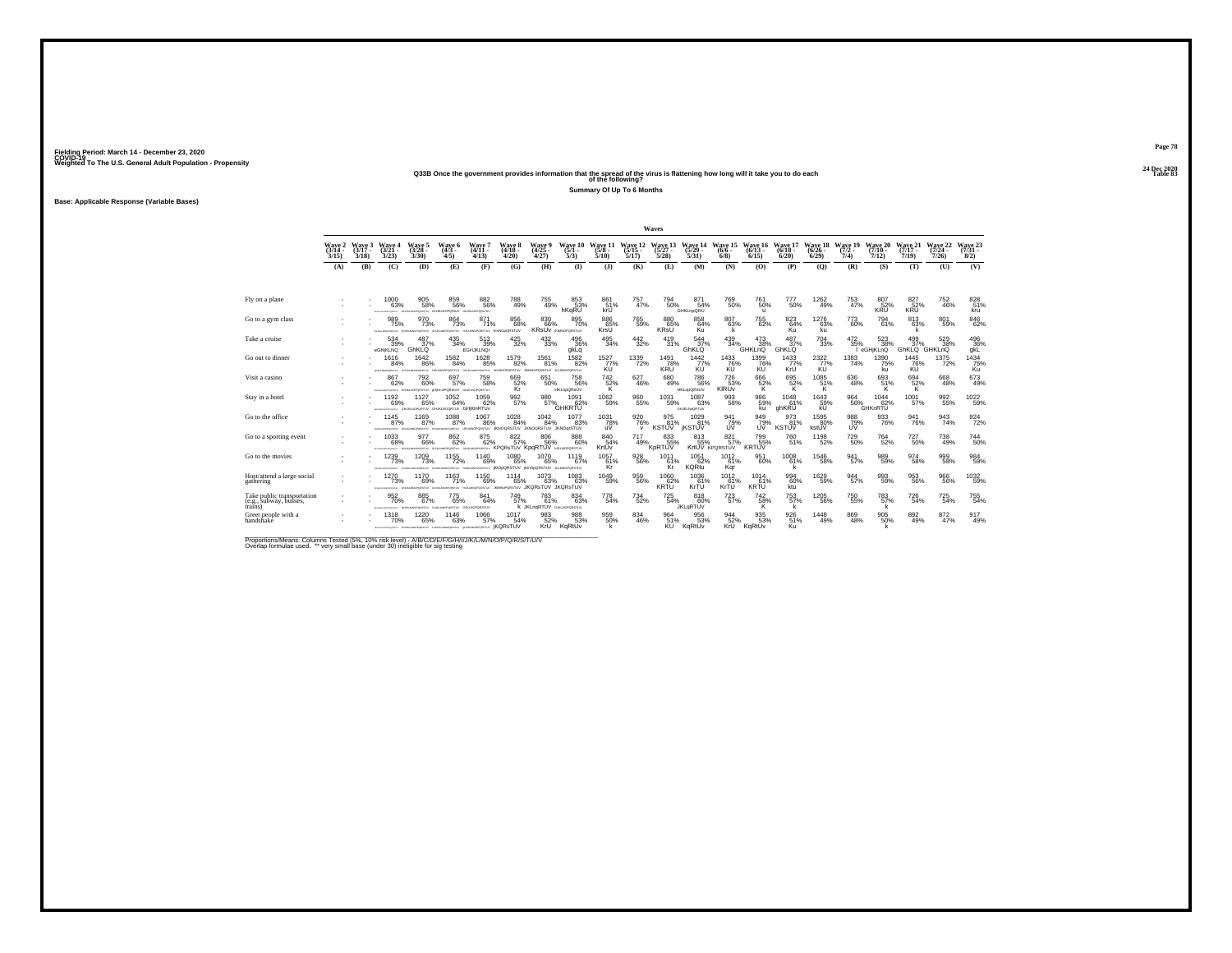# **24 Dec 2020Q33B Once the government provides information that the spread of the virus is flattening how long will it take you to do each Table 84 of the following?**

**Summary Of Year Or Longer**

**Base: Applicable Response (Variable Bases)**

|                                                                 |                             |                             |                             |                                 |                                                   |                               |                                  |                             |                                                                      |                                                    |                                                      | Waves                            |                                                      |                                  |                                            |                                  |                                                                |                                     |                                       |                              |                                                                                    |                                |
|-----------------------------------------------------------------|-----------------------------|-----------------------------|-----------------------------|---------------------------------|---------------------------------------------------|-------------------------------|----------------------------------|-----------------------------|----------------------------------------------------------------------|----------------------------------------------------|------------------------------------------------------|----------------------------------|------------------------------------------------------|----------------------------------|--------------------------------------------|----------------------------------|----------------------------------------------------------------|-------------------------------------|---------------------------------------|------------------------------|------------------------------------------------------------------------------------|--------------------------------|
|                                                                 | Wave 2<br>$(3/14 -$<br>3/15 | Wave 3<br>$(3/17 -$<br>3/18 | Wave 4<br>$(3/21 -$<br>3/23 | Wave 5<br>$(3/28 -$<br>3/30     | Wave 6<br>$(4/3 -$<br>4/5                         | Wave 7<br>$(4/11 -$<br>4/13   | Wave 8<br>$(4/18 -$<br>4/20      | Wave 9<br>$(4/25 -$<br>4/27 | Wave 10<br>$(5/1 -$<br>5/3                                           | Wave 11<br>$(5/8 -$<br>5/10                        | Wave 12<br>$(5/15 -$<br>5/17                         | Wave 13<br>$(5/27 -$<br>5/28     | Wave 14<br>(5/29<br>5/31                             | Wave 15<br>$(6/6 -$<br>6/8       | Wave 16<br>$(6/13 -$<br>6/15               | Wave 17<br>$(6/18 -$<br>6/20     | Wave 18<br>$(6/26 -$<br>6/29                                   | Wave 19<br>$(7/2 -$<br>7/4          | Wave 20<br>$(7/10 -$<br>7/12          | Wave 21<br>$(7/17 -$<br>7/19 | Wave 22<br>$(7/24 -$<br>7/26                                                       | Wave 23<br>$(7/31 -$<br>8/2)   |
|                                                                 | (A)                         | (B)                         | (C)                         | (D)                             | (E)                                               | (F)                           | (G)                              | (H)                         | $\mathbf{D}$                                                         | (3)                                                | (K)                                                  | (L)                              | (M)                                                  | (N)                              | (0)                                        | (P)                              | (O)                                                            | (R)                                 | (S)                                   | (T)                          | (U)                                                                                | (V)                            |
|                                                                 |                             |                             |                             |                                 |                                                   |                               |                                  |                             |                                                                      |                                                    |                                                      |                                  |                                                      |                                  |                                            |                                  |                                                                |                                     |                                       |                              |                                                                                    |                                |
| Fly on a plane                                                  |                             |                             | 319<br>20%                  | 359<br>23%<br>$\mathbf{c}$      | $\frac{384}{25\%}$                                | 343<br>22%                    | 447<br>28%<br>CDF <sub>m</sub>   | 454<br>29%<br>CDEFIM        | 415<br>26%                                                           | 464<br>27%                                         | 491<br>30%<br>CDF CDEFIMnot CDEFIMnt                 | 480<br>30%                       | $\frac{389}{24\%}$                                   | 407<br>27%<br>CdF                | 419<br>28%<br><b>CDFm</b>                  | 415<br>27%<br>CdF                | 757<br>29%<br>CDEFIM CDEFORMNPTY                               | 504<br>31%                          | 441<br>29%<br>CDeFM                   | 424<br>26%<br>CdF            | 518<br>32%<br>COEFGUMOPTY                                                          | 454<br>28%<br>CDF <sub>m</sub> |
| Go to a gym class                                               |                             |                             | $^{125}_{9\%}$              | $^{163}_{12\%}$<br>c            | <sup>115</sup> <sub>10%</sub>                     | <sup>129</sup> <sub>10%</sub> | $^{181}_{14\%}$<br>CEF           | $\frac{192}{15\%}$<br>CdEF  | $^{176}_{14\%}$<br>CEf                                               | 214<br>16%                                         | $^{231}_{18\%}$<br>CdEF CDEFgILg                     | 186<br>14%<br>CEF                | $^{218}_{16\%}$<br>CDEF                              | $^{219}_{17\%}$                  | $^{231}_{19\%}$<br><b>CDEFII</b> CDEFGHILQ | $^{210}_{16\%}$<br>CDEF          | 293%                                                           | 226<br>18%<br>CEF CDEFgILq CDEFgILq | $^{232}_{18\%}$                       | $^{225}_{17\%}$<br>CDEFII    | 232 <sub>%</sub><br>CDEFil CDEFglLq                                                | 238<br>17%                     |
| Take a cruise                                                   |                             |                             | $\substack{436 \\ 32\%}$    | 418<br>32%                      | 411<br>32%                                        | $^{389}_{\phantom{1}30\%}$    | 437<br>33%                       | 448<br>34%                  | 454<br>33%                                                           | 441<br>30%                                         | 487<br>35%                                           | 494<br>36%<br>FJOD CdeFJOPsT     | 476<br>33%                                           | 445<br>34%<br>Fi                 | 385<br>31%                                 | 403<br>31%                       | 747<br>35%                                                     | 507<br>37%<br>Fjop coergumorstv     | 435<br>32%                            | 418<br>31%                   | 475<br>34%                                                                         | $\frac{452}{33\%}$             |
| Go out to dinner                                                |                             |                             | 129/7%                      | $^{12}$ <sup>12</sup> $^{16}$ % | $^{151}_{8\%}$                                    | $^{120}_{6\%}$                | $\frac{172}{9\%}$<br>CDF         | $\frac{175}{9\%}$<br>CDF    | $^{176}_{9\%}$<br>CDF                                                | 218<br>11%<br>CDEFg CDEFGHIm                       | 229<br>12%                                           | 205<br>11%<br>CDEF               | 187<br>10%<br>CDF                                    | 197<br>10%                       | $^{232}_{13\%}$<br>CDEF CDEFGHIM CDEFGHI   | 222<br>12%                       | 330<br>11%                                                     | 226<br>12%                          | 239<br>13%                            | 241<br>13%                   | 241<br>13%<br>CDEFg CDEFGHI CDEFGHIMn CDEFGHIM CDEFGHIM CDEFGHIMn                  | 243<br>13%                     |
| Visit a casino                                                  |                             |                             | $^{252}_{18\%}$             | 281%<br>c                       | $^{278}_{23\%}$                                   | $^{295}_{23\%}$               | 334<br>26%<br>CDm                | 346<br>26%<br>CDefm         | $\overset{338}{\underset{\text{Cd}}{\text{25\%}}}$                   | 350<br>24%<br>C                                    | $\frac{392}{29}\%$<br><b>CDEFIM</b> COEF ON APPROPER | 415<br>30%                       | $\frac{316}{22\%}$                                   | $\underset{\text{CD}}{^{348}}$   | $\frac{337}{26\%}$<br>CDm                  | 355%<br>CDefm                    | 558<br>26%<br>CDefm COSFGHAMOPOSI                              | 415<br>31%                          | 346<br>26%<br>CĎ                      | 361<br><b>CDefM</b>          | 396<br>28%<br>CDEFijM                                                              | 389<br>28%<br>CDEFIM           |
| Stay in a hotel                                                 |                             |                             | 297<br>17%                  | 318<br>18%                      | 317<br>19%                                        | $^{355}_{21\%}$               | 407<br>24%<br><b>CDEIM</b>       | 398<br>23%<br>CDEIM         | 354<br>20%<br>$\mathbf{c}$                                           | 417<br>23%<br><b>CDEIM</b>                         | 419<br>24%<br><b>CDEfIM</b>                          | 396<br>22%<br>CDem               | $^{335}_{\phantom{1}\phantom{1}20\%}$                | 369<br>$\frac{22}{c}$            | 395<br>24%<br>CDEIM                        | 389<br>23%<br>CD <sub>em</sub>   | 610<br>$22\%$                                                  | 413<br>24%<br>CDEflM                | 369<br>$\frac{22}{c}$                 | 420<br>24%<br>CDEflM         | 433<br>24%<br>CDEfIM                                                               | 397<br>23%<br>CDEm             |
| Go to the office                                                |                             |                             | $^{78}_{6\%}$<br>d          | $^{54}_{\ 4\%}$                 | $^{55}_{4\%}$                                     | $^{64}_{5\%}$                 | 86/7%<br>DĖ                      | $\frac{90}{7\%}$<br>DEf     | $^{87}_{7\%}$<br>DE                                                  | 118<br>CDEFI                                       | 104<br>9%<br>CDEF                                    | $^{79}_{7\%}$<br>De              | $^{101}_{\underline{8}\%}$                           | 116<br>10%<br>DEF CDEFGhILPo     | $^{109}_{-9\%}$<br>CDEFil                  | $8^{2}_{7\%}$<br>DE              | $^{145}_{7\%}$<br>DEf                                          | 115                                 | 146<br>12%                            | 117<br>9%                    | 138<br>CDEFIIp совтаниемно CDEFgiLp совтание по совтаниемно                        | 144<br>11%                     |
| Go to a sporting event                                          |                             |                             | $^{234}_{15\%}$             | 254<br>17%                      | $^{269}_{19\%}$                                   | 270<br>$^{19\%}$              | 339<br>23%<br>CDEF               | 356<br>CDEF                 | $\overset{320}{\underset{\mathsf{CD}}{\mathsf{22}}} \hspace{-0.5mm}$ | 332<br>21%                                         | 410<br>28%<br>CD CDEFGIJMNO                          | 376<br>25%<br><b>CDEFij</b>      | $\overset{341}{\underset{\text{CDef}}{\text{23\%}}}$ | 324<br>23%<br>CDef               | 318                                        | 386                              | 611<br>22% 26% 26% 29%<br>CD CDEFIJnO CDEFIJmnO coercituations | 423<br>29%                          | 353<br>24%                            | 402<br>28%                   | 440<br>29%<br>CDEF CDEFGIJMNO COEFGIJIANOS CDEFGIJMNOS                             | 416<br>28%                     |
| Go to the movies                                                |                             |                             | $^{213}_{13\%}$             | <sup>216</sup> <sub>13%</sub>   | 221<br>14%                                        | $^{242}_{15\%}$               | $^{272}_{16\%}$<br>CDe           | 311<br>19%<br>CDEFI         | $^{239}_{14\%}$                                                      | 304<br>18%                                         | $\frac{362}{22\%}$<br>CDEfl CDEFGhIJM CDEFGIJm       | 352 <sub>%</sub>                 | $\frac{303}{18}\%$<br>CDEFI                          | 318<br>19%<br>CDEFgl             | 317<br>20%<br>CDEFGI CDEFGII               | 342<br>21%                       | 549<br>21%<br>CDEFGI CDEFGHUMN CDEFGHUM CDEFGHUM               | 376<br>23%                          | 369<br>22%                            | 366<br>22%                   | 358<br>21%<br>CDEFGIj CDEFGIJm                                                     | 354<br>21%                     |
| Host/attend a large social<br>gathering                         |                             |                             | $^{206}_{\ 12\%}$           | 240<br>14%                      | 221<br>13%                                        | $^{259}_{15\%}$               | 309 18%<br>CDEf                  | $313 \atop 18\%$<br>CDEf    | 309<br>18%                                                           | 380<br>21%<br>CDEf <sup>"</sup> CDEFghi CDEFGHILMn | 389<br>23%                                           | $^{330}_{19\%}$<br>CDEF          | $^{315}_{19\%}$<br>CDEf                              | $\frac{327}{20\%}$<br>CDEF       | 334<br>20%                                 | 358<br>22%<br>CDEF CDEFGhim      | 568<br>21%                                                     | $^{421}_{25\%}$                     | $^{383}_{\phantom{1}\phantom{1}23\%}$ | 419<br>25%                   | 414<br>24%<br>CDEF COSTGHULMOND CDEFGHILMn COEFGHILMNOG COEFGHILMNOG COEFGHILMNOG  | 418<br>24%                     |
| Take public transportation<br>(e.g., subway, busses,<br>trains) |                             |                             | 189<br>14%                  | 189<br>14%                      | 184<br>15%                                        | 187<br>14%                    | 277<br>21%<br>CDEF <sup>Im</sup> | 250<br>19%<br>CDEF          | 217<br>16%                                                           | 330<br>23%                                         | 335<br>24%<br>CDEFhIM CDEFHIM CDEFgHIMnopt           | 331<br>25%                       | 242<br>18%<br>Cdf                                    | 270<br>21%<br>CDEF <sup>Im</sup> | 263<br>21%<br>CDEFI                        | 272<br>21%<br>CDEFI <sup>®</sup> | 459<br>21%<br><b>CDEFIm</b>                                    | 298<br>22%<br>CDEFIM CDEFHIMOP      | 333<br>24%                            | 279<br>21%<br>CDEFI          | 298<br>CDEFIM CDEFHIM                                                              | 322<br>23%                     |
| Greet people with a<br>handshake                                |                             |                             | $^{213}_{11\%}$             | 239<br>13%                      | $^{286}_{\phantom{16}\phantom{16}\phantom{16}\%}$ | 284<br>15%<br>Cd              | 333<br>18%<br>CD                 | 341<br>18%<br>CDf           | 356<br>19%<br>CDEF                                                   | 361<br>19%<br>CDEF                                 | 368<br>20%                                           | 423/22%<br><b>CDEF</b> CDEFGHIJM | $\frac{322}{18}\%$<br>CD                             | 363<br>CDEF                      | 352 %<br>CDEF                              | 361<br>20%                       | 613<br>21%                                                     | 420<br>23%                          | 454<br>25%                            | 402<br>22%                   | 406<br>22%<br>CDEF CDEFGhm соегонымир собраниямого. CDEFGHijM CDEFGHijM соегонымир | 427<br>23%                     |

Proportions/Means: Columns Tested (5%, 10% risk level) - A/B/C/D/E/F/G/H/I/J/K/L/M/N/O/P/Q/R/S/T/U/V<br>Overlap formulae used. \*\* very small base (under 30) ineligible for sig testing

**Page 7924 Dec 2020<br>Table 84**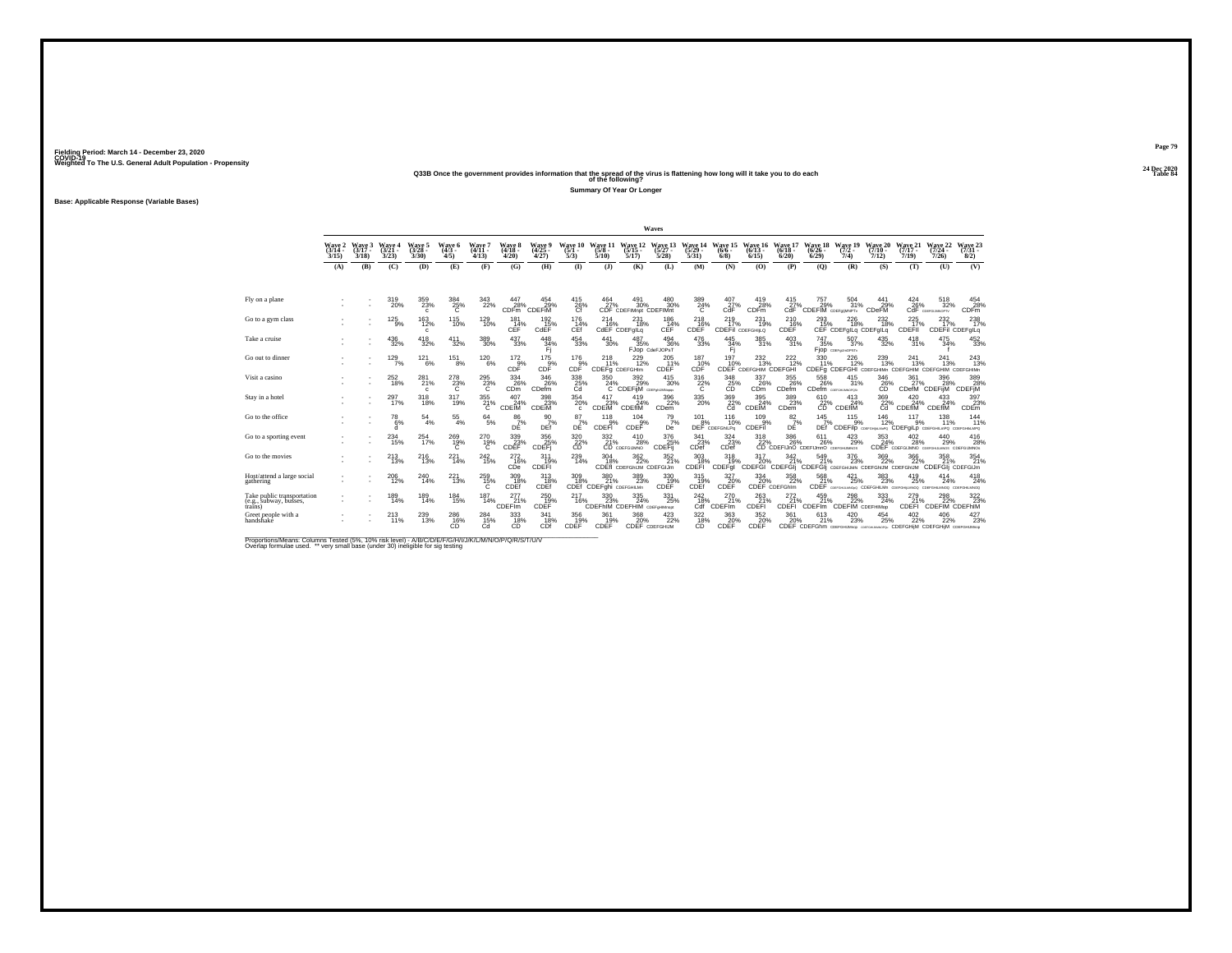# **24 Dec 2020Q33B\_1 Once the government provides information that the spread of the virus is flattening how long will it take you to do each Table 85 of the following?**

**Fly on a plane**

**Base: Applicable Response**

|                                         |                             |                             |                                           |                                                       |                                                    |                                                   |                             |                                        |                               |                                       |                                                      | Waves                        |                                  |                            |                               |                           |                                          |                               |                                                   |                                 |                                 |                                                     |
|-----------------------------------------|-----------------------------|-----------------------------|-------------------------------------------|-------------------------------------------------------|----------------------------------------------------|---------------------------------------------------|-----------------------------|----------------------------------------|-------------------------------|---------------------------------------|------------------------------------------------------|------------------------------|----------------------------------|----------------------------|-------------------------------|---------------------------|------------------------------------------|-------------------------------|---------------------------------------------------|---------------------------------|---------------------------------|-----------------------------------------------------|
|                                         | Wave 2<br>$(3/14 -$<br>3/15 | Wave 3<br>$(3/17 -$<br>3/18 | Wave 4<br>$\frac{(3/21)}{3/23}$           | <b>Wave 5</b><br>$\frac{(3/28)}{3/30}$                | Wave 6<br>$\frac{(4/3)}{4/5}$                      | Wave 7<br>$(4/11 -$<br>4/13                       | Wave 8<br>$(4/18 -$<br>4/20 | <b>Wave 9</b><br>$\frac{(4/25)}{4/27}$ | Wave 10<br>$\frac{(5)}{5/3}$  | Wave 11<br>15/8<br>5/10               | Wave 12<br>:5/15 -<br>5/17                           | Wave 13<br>(5/27 -<br>5/28   | Wave 14<br>$\frac{(5/29)}{5/31}$ | Wave 15<br>$(6/6 -$<br>6/8 | Wave 16<br>$(6/13 -$<br>6/15  | Wave 17<br>(6/18)<br>6/20 | <b>Wave 18</b><br>(6/26)<br>6/29         | Wave 19<br>(7/2)<br>7/4)      | Wave 20<br>$(7/10 -$<br>7/12                      | Wave 21<br>$(7/17 -$<br>7/19    | Wave 22<br>$(7/24 -$<br>7/26    | Wave 23<br>$\binom{7/31}{8/2}$                      |
|                                         | (A)                         | (B)                         | (C)                                       | (D)                                                   | (E)                                                | (F)                                               | (G)                         | (H)                                    | $($ $\Gamma$                  | (3)                                   | (K)                                                  | (L)                          | (M)                              | (N)                        | (O)                           | (P)                       | $\mathbf{Q}$                             | (R)                           | (S)                                               | (T)                             | (U)                             | (V)                                                 |
| Unweighted Base<br><b>Weighted Base</b> | $\ddot{\phantom{1}}$        | $\cdot$                     | 1565<br>1599                              | 1533<br>1558                                          | 1489<br>1532                                       | 1503<br>1562                                      | 1614<br>1606                | 1533<br>1553                           | 1610<br>1625                  | 1627<br>1689                          | 1628<br>1620                                         | 1605<br>1604                 | 1573<br>1606                     | 1543<br>1535               | 1449<br>1509                  | 1543<br>1556              | 2446<br>2574                             | 1631<br>1610                  | 1544<br>1542                                      | 1575<br>1603                    | 1621<br>1620                    | 1622<br>1634                                        |
| Up To 6 Months (Net)                    |                             |                             | 1000<br>63%                               | $\substack{905 \\ 58\%}$                              | 859<br>56%<br>CHERLAND CHARLES AND CHARLES CHARLES | $882\phantom{5}6\%$                               | 788<br>49%                  | $^{755}_{\ 49\%}$                      | 853<br>53%<br>hKqRU           | 861<br>$\frac{51}{k}$ %               | 757<br>47%                                           | $^{794}_{\ 50\%}$            | 871<br>54%<br>GHKLnpQRU          | 769<br>50%                 | <sup>761</sup> 50%<br>u       | 777<br>50%                | $^{1262}_{49\%}$                         | 753<br>47%                    | 807<br>52%<br>KRU                                 | 827<br>52%<br>KRU               | $^{752}_{46\%}$                 | 828<br>kru                                          |
| Up To 3 Months<br>(Sub-Net)             |                             |                             | 642<br>40%<br>GAINMONTATIV GAUKLINGPORER  | 589<br>38%                                            | 574<br>37%                                         | 568<br>36%<br><b>WPORITY GHJKLNORUV</b>           | 464<br>29%                  | 464<br>30%                             | 543<br>33%<br>GhKrU           | 515<br>30%                            | 451<br>28%                                           | 492<br>31%                   | 543<br>34%<br>GhKrU              | 485<br>32%<br>k            | 508<br>34%<br>GhKrU           | 510<br>33%<br>gKŬ         | 808<br>31%<br>k                          | 475<br>29%                    | 552<br>36%<br>GHJKLnQRU                           | 538<br>34%<br>GhKrU             | 462<br>28%                      | 527<br>$32\%$ gKu                                   |
| Immediately/1-30 Days<br>(Sub-Sub-Net)  |                             |                             | 314<br>20%<br><b>GHJKLnQuv</b>            | 298<br>19%<br>GHJKLq                                  | 288<br><b>GHJKI</b>                                | 288%<br>GHjKl                                     | 199<br>12%                  | $^{219}_{14\%}$                        | $^{288}_{18\%}$<br><b>GHK</b> | $^{259}_{15\%}$<br>a                  | $^{222}_{14\%}$                                      | $^{250}_{16\%}$<br>G         | 283<br>18%<br><b>GHK</b>         | $^{255}_{17\%}$<br>Gk      | $^{262}_{17\%}$<br><b>GHK</b> | 299%<br>GHJKLa            | $^{420}_{16\%}$<br>Gk                    | $305$<br>$19\%$               | $\frac{343}{22\%}$<br>GHJKI atauxunoouv GHJKLnQuv | 317<br>20%                      | 265<br>16%<br>G                 | 275<br>Ghk                                          |
| Immediately                             |                             |                             | 126<br>8%<br>GĤ                           | 102/7%                                                | $101$ <sub>7%</sub>                                | $^{123}_{\  \  \, \mathrm{GH}}$                   | $^{80}_{5\%}$               | $\substack{82\\5\%}$                   | $^{120}$ <sub>7%</sub><br>Gĥ  | $^{119}_{7\%}$<br>Gĥ                  | $107\atop 7\%$                                       | $^{120}$ <sub>7%</sub><br>GĤ | $^{118}_{7\%}$<br>Gĥ             | 111<br>7%                  | 144<br>10%<br>Gh DEGHIJKmn    | 135<br>deGHk              | $^{224}_{9\%}$<br>deGHK DEGHIJKImN       | 158<br>10%                    | 202<br>13%<br><b>MATER</b>                        | 157<br>10%<br><b>DEGHiJKImn</b> | $^{127}_{8\%}$<br>GH            | $\overset{132}{\underset{\text{GH}}{\mathsf{B}\%}}$ |
| $1-30$ days                             |                             |                             | 188<br>12%                                | 196<br>13%<br>GIUKLADOHUV GHJKLNDORSLIV GHJKLNDORSLIV | 187<br>12%                                         | 166<br>11%<br>GjKIOQ                              | 119<br>7%                   | 137<br>9%                              | 168<br>10%<br>GKIOO           | 139<br>8%                             | 115<br>7%                                            | 130<br>8%                    | 165<br>10%<br>GKoQ               | 144<br>9%<br>k             | 118<br>8%                     | 164<br>11%<br>GIKIOQ      | 196<br>8%                                | 147<br>9%                     | 142<br>9%                                         | 160<br>10%<br>GKq               | 138<br>-9%                      | $\frac{142}{9%}$                                    |
| 2-3 months                              |                             |                             | 327<br>20%<br>expansionality hUKLNPORSTLY | 292<br>19%                                            | $^{286}_{19\%}$                                    | 280<br>18%<br><b>PORSTU<sub>V</sub> KInPqRSTU</b> | 264<br>16%<br>pRsU          | 246<br>16%<br><b>RU</b>                | 255<br>16%<br>RÚ              | 256<br>Ru                             | $^{228}_{14\%}$<br>R                                 | 242 <sub>15%</sub><br>Ru     | 259 16%<br>RÜ                    | 229<br>15%<br>Ru           | <sup>246</sup> %<br>pRU       | 211<br>14%<br>R           | 388<br>15%<br>RÜ                         | 169<br>11%                    | 208<br>14%<br>$\mathbf{r}$                        | 221<br>14%<br>R                 | 197%                            | 252<br>15%<br><b>RU</b>                             |
| 4-6 months                              |                             |                             | 359<br>22%<br>EHALNOPORETUV               | 316<br>$\frac{20}{9}$ %                               | 285<br>19%                                         | 314<br>20%<br>os                                  | 324<br>20%<br>opS           | 291<br>19%                             | 310<br>19%                    | 347<br>21%<br>OpqrS                   | 306<br>19%                                           | 302<br>19%                   | 328<br>20%<br>OpqrS              | 284<br>18%                 | 253<br>17%                    | 267<br>17%                | 454<br>18%                               | 279<br>17%                    | 255<br>17%                                        | 289<br>18%                      | 291<br>18%                      | 301<br>18%                                          |
| 7-11 months                             |                             |                             | 179<br>11%                                | 2174%<br>c                                            | 179<br>12%                                         | $^{243}_{16\%}$<br><b>CES</b>                     | 260 16%<br><b>CES</b>       | 240<br>15%<br><b>CES</b>               | 258<br>16%<br>CES             | $^{232}_{14\%}$<br>c.                 | 241<br>15%<br><b>CEs</b>                             | $^{226}_{14\%}$<br>с         | $^{234}_{15\%}$<br>Сe            | 249 16%<br>CES             | 230 15%<br><b>CES</b>         | 259<br>17%<br>CEjS        | $^{414}_{16\%}$<br>CES                   | $^{254}_{16\%}$<br><b>CES</b> | 183<br>12%                                        | 250 16%<br><b>CES</b>           | 228<br>14%<br>$\mathbf{c}$      | 259 16%<br>CES <sup></sup>                          |
| A year or longer                        |                             |                             | $^{319}_{20\%}$                           | 359<br>23%<br>$\mathbf{c}$                            | $\frac{384}{25\%}$                                 | $\frac{343}{22\%}$                                | 447<br>28%<br><b>CDFm</b>   | 454<br>29%<br><b>CDEFIM</b>            | $^{415}_{26\%}$               |                                       | 464 491 480<br>27% 30% 30%<br>CDF CDEFIMnpt CDEFIMnt | 480 30%                      | $\frac{389}{24\%}$               | $^{407}_{27\%}$<br>CdF     | $^{419}_{28\%}$ CDFm          | 415<br>CdF                | 757<br>S 29% 31%<br>CDEFIM CDEFAINNPTv   | 504<br>31%                    | $\frac{441}{29\%}$<br><b>CDeFM</b>                | 424<br>$\tilde{26}$ %           | $^{518}_{32\%}$<br>COEFGLANDPTV | 454<br>28%<br>CDFm                                  |
| Never again                             |                             |                             | 101<br>6%                                 | 78<br>5%                                              | 110<br>7%<br>Da                                    | 93<br>6%                                          | 111<br>7%<br>d              | 104<br>7%                              | 98<br>6%                      | 132<br>8%<br>DQ <sub>V</sub>          | 131<br>8%<br>DfiQV                                   | 103<br>6%                    | 112<br>7%<br>à                   | 111<br>7%<br>Dq            | 99<br>7%                      | 105<br>7%                 | 141<br>5%                                | 99<br>6%                      | 111<br>7%<br>à                                    | 102<br>$-6%$                    | 121<br>7%<br>Dq                 | 94<br>6%                                            |
| 1 Day To 3 Months (Net)                 |                             |                             | 516<br>32%                                | 488<br>31%                                            | $\frac{472}{31\%}$                                 | $^{446}_{29\%}$<br>GIUSLINDPORSTUV                | $\frac{383}{24\%}$<br>Ru    | 382<br>25%<br>kRU                      | $^{423}_{26\%}$<br>KgRsU      | $^{395}_{\phantom{1}\phantom{1}23\%}$ | 344<br>21%                                           | $^{372}_{23\%}$              | $^{424}_{26\%}$<br>KQRsU         | $\frac{374}{24\%}$<br>Ru   | 364 <sub>24%</sub><br>Ru      | 375<br>24%<br>Ru          | $\substack{584 \\ 23\%}$<br>$\mathbf{r}$ | $^{317}_{20\%}$               | $^{350}_{\phantom{1}\phantom{1}23\%}$             | 381<br>24%<br>R                 | 335<br>21%                      | $\frac{394}{24\%}$<br>Ru                            |
| Sigma                                   |                             |                             | 1599<br>100%                              | 1558<br>100%                                          | 1532<br>100%                                       | 1562<br>100%                                      | 1606<br>100%                | 1553<br>100%                           | 1625<br>100%                  | 1689<br>100%                          | 1620<br>100%                                         | 1604<br>100%                 | 1606<br>100%                     | 1535<br>100%               | 1509<br>100%                  | 1556<br>100%              | 2574<br>100%                             | 1610<br>100%                  | 1542<br>100%                                      | 1603<br>100%                    | 1620<br>100%                    | 1634<br>100%                                        |

Proportions/Means: Columns Tested (5%, 10% risk level) - A/B/C/D/E/F/G/H/I/J/K/L/M/N/O/P/Q/R/S/T/U/V<br>Overlap formulae used. \*\* very small base (under 30) ineligible for sig testing

**Page 8024 Dec 2020<br>Table 85**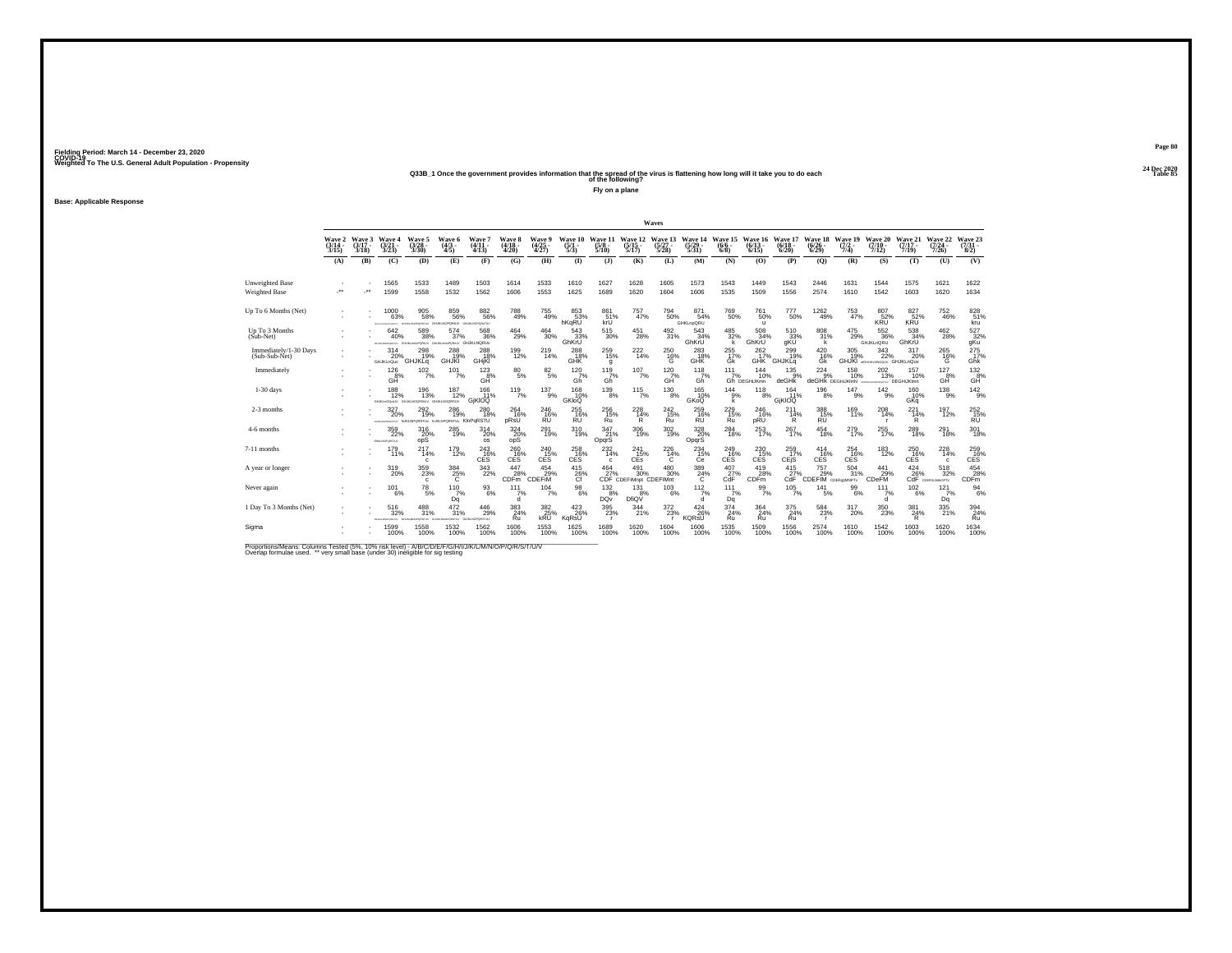# **24 Dec 2020Q33B\_2 Once the government provides information that the spread of the virus is flattening how long will it take you to do each Table 86 of the following?**

**Go to a gym class**

**Base: Applicable Response**

|                                        |                                    |                             |                                              |                                                             |                                           |                                                                      |                                        |                                          |                                           |                                 |                                     | Waves                                  |                                      |                                     |                                                       |                                           |                              |                                          |                              |                              |                                   |                              |
|----------------------------------------|------------------------------------|-----------------------------|----------------------------------------------|-------------------------------------------------------------|-------------------------------------------|----------------------------------------------------------------------|----------------------------------------|------------------------------------------|-------------------------------------------|---------------------------------|-------------------------------------|----------------------------------------|--------------------------------------|-------------------------------------|-------------------------------------------------------|-------------------------------------------|------------------------------|------------------------------------------|------------------------------|------------------------------|-----------------------------------|------------------------------|
|                                        | <b>Wave 2</b><br>$(3/14 -$<br>3/15 | Wave 3<br>$(3/17 -$<br>3/18 | Wave 4<br>$\frac{(3/21)}{3/23}$              | Wave 5<br>$\frac{(3/28)}{3/30}$                             | Wave 6<br>$(4/3 -$<br>4/5                 | Wave 7<br>$(4/11 -$<br>4/13                                          | <b>Wave 8</b><br>$\frac{(4/18)}{4/20}$ | Wave 9<br>$\frac{(4/25)}{4/27}$          | Wave 10<br>$\frac{(5/1)}{5/3}$            | Wave 11<br>$\frac{(5/8)}{5/10}$ | Wave 12<br>$\frac{(5/15)}{5/17}$    | Wave 13<br>$(5/27 -$<br>5/28           | Wave 14<br>$\frac{(5/29)}{5/31}$     | Wave 15<br>$(6/6 -$<br>$6/8$ )      | Wave 16<br>$(6/13 -$<br>6/15                          | Wave 17<br>$(6/18 -$<br>6/20              | Wave 18<br>$(6/26 -$<br>6/29 | Wave 19<br>$(7/2 -$<br>7/4)              | Wave 20<br>$(7/10 -$<br>7/12 | Wave 21<br>$(7/17 -$<br>7/19 | Wave 22<br>$(7/24 -$<br>7/26      | Wave 23<br>$(7/31 -$<br>8/2) |
|                                        | (A)                                | (B)                         | (C)                                          | (D)                                                         | (E)                                       | (F)                                                                  | (G)                                    | (H)                                      | $($ $\Gamma$                              | $($ $\bf{J}$                    | (K)                                 | (L)                                    | (M)                                  | (N)                                 | (O)                                                   | (P)                                       | (Q)                          | (R)                                      | (S)                          | (T)                          | (U)                               | (V)                          |
| Unweighted Base<br>Weighted Base       |                                    | -**                         | 1315<br>1319                                 | 1276<br>1330                                                | 1156<br>1190                              | 1191<br>1232                                                         | 1257<br>1261                           | 1201<br>1263                             | 1256<br>1286                              | 1288<br>1364                    | 1260<br>1306                        | 1291<br>1348                           | 1297<br>1344                         | 1307<br>1286                        | 1166<br>1213                                          | 1271<br>1288                              | 1955<br>2020                 | 1354<br>1285                             | 1287<br>1307                 | 1311<br>1289                 | 1364<br>1350                      | 1375<br>1375                 |
| Up To 6 Months (Net)                   |                                    |                             | 989<br>75%<br>CHAIN MODERN PRO               | 970<br>PORSTLIV                                             | $\frac{864}{73%}$<br>DPORSTUV HJK         | 871%                                                                 | 856<br>68%<br>OPORSTUV KmNOoQRSTUV     | 8306%<br><b>KRSUV KINNOPORSTUV</b>       | 895<br>70%                                | 886<br>65%<br>KrsU              | <sup>765</sup> %                    | 880 65%<br><b>KRSU</b>                 | 858<br>64%<br>Κü.                    | 80763%                              | <sup>755</sup> 62%                                    | 82364%<br>Ku                              | $1276$<br>63%<br>kü          | 773<br>60%                               | 794<br>61%                   | 813 63%                      | 801<br>59%                        | 846<br>62%                   |
| Up To 3 Months<br>(Sub-Net)            |                                    |                             | 770<br>58%<br><b>EDUCATION CONTRACT</b>      | 737<br>55%<br>PORSTLY                                       | 688<br>58%                                | 655<br>53%<br>FORSTLY JKINNOPORSTUV                                  | 619<br>49%                             | 635<br>50%<br>KrtUV KnORsTUV JKNOPORSTUV | 673<br>52%                                | 631<br>46%<br>Ku                | 535<br>41%                          | 659<br>49%<br>KrtUV                    | 650<br>48%<br><b>KUV</b>             | 594<br>46%<br>Kü                    | 546<br>45%                                            | 604<br>47%<br>Κü                          | 959<br>47%                   | 570<br>44%                               | 593<br>45%<br>k              | $\frac{575}{45\%}$           | 567<br>42%                        | $\substack{605 \\ 44\%}$     |
| Immediately/1-30 Days<br>(Sub-Sub-Net) |                                    |                             | 493<br>37%                                   | 480<br>36%<br>FORMANDPORTAY ISHUALMOPORTEXY ISHUALMOPORTEXY | $^{429}_{36\%}$                           | 386<br>31%<br>KmNUV                                                  | 359%<br>kU                             | 389<br>31%<br>KnUV                       | 400 31%<br>KmNUV                          | $^{379}_{28\%}$<br>$\mathbf{u}$ | $\frac{322}{25\%}$                  | 385<br>29%<br>kl I                     | $^{367}_{27\%}$                      | $\frac{343}{27\%}$                  | $^{340}_{\phantom{1}\phantom{1}28\%}$<br>$\mathbf{u}$ | $\frac{382}{30\%}$<br>KU                  | 585<br>29%<br>KÚ             | $^{357}_{28\%}$<br>$\mathbf{u}$          | $^{373}_{29\%}$<br>$\cup$    | 375<br>29%<br>kU             | $\frac{324}{24\%}$                | $^{359}_{26\%}$              |
| Immediately                            |                                    |                             | 157<br>12%                                   | $^{164}_{12\%}$                                             | 176<br>15%<br>cGHIJKLmoU                  | $^{153}_{12\%}$                                                      | 134<br>11%                             | $142_{11\%}$                             | 144<br>11%                                | $^{153}_{11\%}$                 | 144<br>11%                          | $^{147}_{11\%}$                        | 159<br>12%                           | 159<br>12%                          | $^{142}_{12\%}$                                       | 186<br>14%<br><b>GhijKLU</b> COFGHUALMOUV | 324<br>16%                   | 183<br>14%<br>GhijkIU                    | 178<br>14%<br>qu             | 180<br>14%<br>GkİÜ           | $^{143}_{11\%}$                   | $^{171}_{12\%}$              |
| $1-30$ days                            |                                    |                             | 336<br>25%<br>EFOILIALMOPORETAL              | 316<br>24%<br><b>CASH IV</b>                                | 253<br>21%                                | 233<br>19%<br>JAMNOPORSTUV KMNoQRSIUV KNQRUV KMNoPORSTUV KMNoPORSTUV | 226<br>18%                             | 247<br>20%                               | 257<br>20%                                | 226<br>17%<br>Qruv              | 178<br>14%                          | 238<br>18%<br>KnQRUV                   | 207<br>15%                           | 184<br>14%                          | 198<br>$^{16\%}_{0}$                                  | 196<br>15%                                | 261<br>13%                   | 174<br>14%                               | 195<br>15%                   | 196<br>15%                   | 181<br>13%                        | 188<br>14%                   |
| 2-3 months                             |                                    |                             | $^{278}_{21\%}$<br><b>KOPRST<sub>v</sub></b> | 257<br>19%                                                  | $^{259}_{22\%}$<br>t KOPGRSTuv iKOPGRSTuV | $^{269}_{22\%}$                                                      | 26021%<br>KopRsT                       | 246<br>19%                               | 273<br>21%<br>T KOPRSTv                   | $^{252}_{18\%}$                 | 213<br>16%                          | $^{274}_{20\%}$                        | 284 <sub>21%</sub><br>KorsT KOpRSTv  | $^{251}_{19\%}$                     | 206<br>17%                                            | 221<br>17%                                | $^{374}_{19\%}$              | $^{213}_{17\%}$                          | 220 <sub>17%</sub>           | 200<br>15%                   | 243<br>18%                        | $^{246}_{18\%}$              |
| 4-6 months                             |                                    |                             | 219<br>17%                                   | 233<br>18%                                                  | 176<br>15%                                | 217<br>18%                                                           | 237<br>19%<br>Ehmqs                    | 195<br>15%                               | 222<br>17%                                | 255<br>19%<br>Ehmqs             | 229<br>18%                          | 221<br>16%                             | 208<br>15%                           | 214<br>17%                          | 210<br>17%                                            | 219<br>17%                                | 317<br>16%                   | 203<br>16%                               | 201<br>15%                   | 238<br>18%<br>e              | 234<br>17%                        | 241<br>18%                   |
| 7-11 months                            |                                    |                             | 111<br>8%                                    | $^{115}_{9\%}$                                              | $^{101}_{9\%}$                            | $^{118}_{10\%}$                                                      | $^{120}_{10\%}$                        | $142 \atop 11\%$<br>cde                  | <sup>125</sup> <sub>10%</sub>             | $^{135}_{10\%}$                 | 164<br>13%<br>CDEfgiT               | 155<br>12%<br>Cdet                     | 147<br>11%<br>$\mathbf{c}$           | $^{150}_{12\%}$<br>CDEt             | $^{126}_{10\%}$                                       | 137<br>11%                                | 267<br>13%<br>CDEFGIJopTv    | 147 %<br>Cde                             | 144%<br>$\mathbf{c}$         | $^{115}_{9\%}$               | 188<br>14%<br><b>CDEFGUmOPsTV</b> | $\frac{146}{11\%}$           |
| A year or longer                       |                                    |                             | $^{125}_{9\%}$                               | $^{163}_{12\%}$<br>$\mathbf{c}$                             | $^{115}_{10\%}$                           | $^{129}_{10\%}$                                                      | $^{181}_{14\%}$<br>CÉF                 | $^{192}_{\phantom{1}15\%}$ CdEF          | 176<br>14%<br>CEf                         | $^{214}_{16\%}$                 | 231<br>18%<br>CdEF CDEFglLq         | $^{186}_{14\%}$<br>CEF                 | $\overset{218}{_{\text{16\%}}}$ CDEF | $^{219}_{17\%}$<br>CDEFII CDEFGHILQ | 231<br>19%                                            | $^{210}_{16\%}$<br>CDEF                   | $^{293}_{15\%}$              | $^{226}_{18\%}$<br>CEF CDEFglLq CDEFglLq | $^{232}_{18\%}$              | $^{225}_{17\%}$<br>CDEFII    | 232<br>17%<br>CDEFII CDEFglLq     | 238                          |
| Never again                            |                                    |                             | 94<br>7%                                     | $\frac{82}{6\%}$                                            | 109<br>5%                                 | 114<br>$B^{\%}$                                                      | 103<br>8%                              | $\substack{99 \\ 8\%}$                   | 91<br>7%                                  | 128                             | 146<br>9% 11%<br>cDi CDGHIno<br>11% | 127<br>$^{\,9\%}_{\rm cDi}$            | 121<br>$5\%$                         | 110<br>9%<br>d                      | 100<br>8%                                             | 119<br>$5\%$                              | 184<br>$B^{\%}$              | 139<br>11%<br>CDgHIo                     | 136<br>10%<br>CDhi           | 137<br>11%<br>CDhi           | 129<br>10%<br>cDi                 | 145<br>11%<br>CDghl          |
| 1 Day To 3 Months (Net)                |                                    |                             | 613<br>47%                                   | 573<br>43%<br><b>VUTERST</b>                                | 512<br>43%<br>VUTZADRO                    | $^{502}_{41\%}$<br>GRSTUV KNO                                        | $^{486}_{39\%}$<br><b>ORSTUV</b><br>VM | $^{493}_{39\%}$<br><b>ORSTUV</b>         | $\frac{529}{41\%}$<br><b>JKHNOPORSTUV</b> | 478<br>35%<br>KRt               | 392 <sub>30%</sub>                  | $^{512}_{38\%}$<br>KnoPQRSTUV KpQRsTUV | $^{491}_{37\%}$                      | $^{435}_{\ 34\%}$                   | $^{403}_{\phantom{1}33\%}$                            | 418<br>32%                                | 635<br>31%                   | $^{387}_{\ 30\%}$                        | $^{415}_{32\%}$              | $\substack{395 \\ 31\%}$     | $^{424}_{31\%}$                   | $\frac{434}{32\%}$           |
| Sigma                                  |                                    |                             | 1319<br>100%                                 | 1330<br>100%                                                | 1190<br>100%                              | 1232<br>100%                                                         | 1261<br>100%                           | 1263<br>100%                             | 1286<br>100%                              | 1364<br>100%                    | 1306<br>100%                        | 1348<br>100%                           | 1344<br>100%                         | 1286<br>100%                        | 1213<br>100%                                          | 1288<br>100%                              | 2020<br>100%                 | 1285<br>100%                             | 1307<br>100%                 | 1289<br>100%                 | 1350<br>100%                      | 1375<br>100%                 |

Proportions/Means: Columns Tested (5%, 10% risk level) - A/B/C/D/E/F/G/H/I/J/K/L/M/N/O/P/Q/R/S/T/U/V<br>Overlap formulae used. \*\* very small base (under 30) ineligible for sig testing

**Page 8124 Dec 2020<br>Table 86**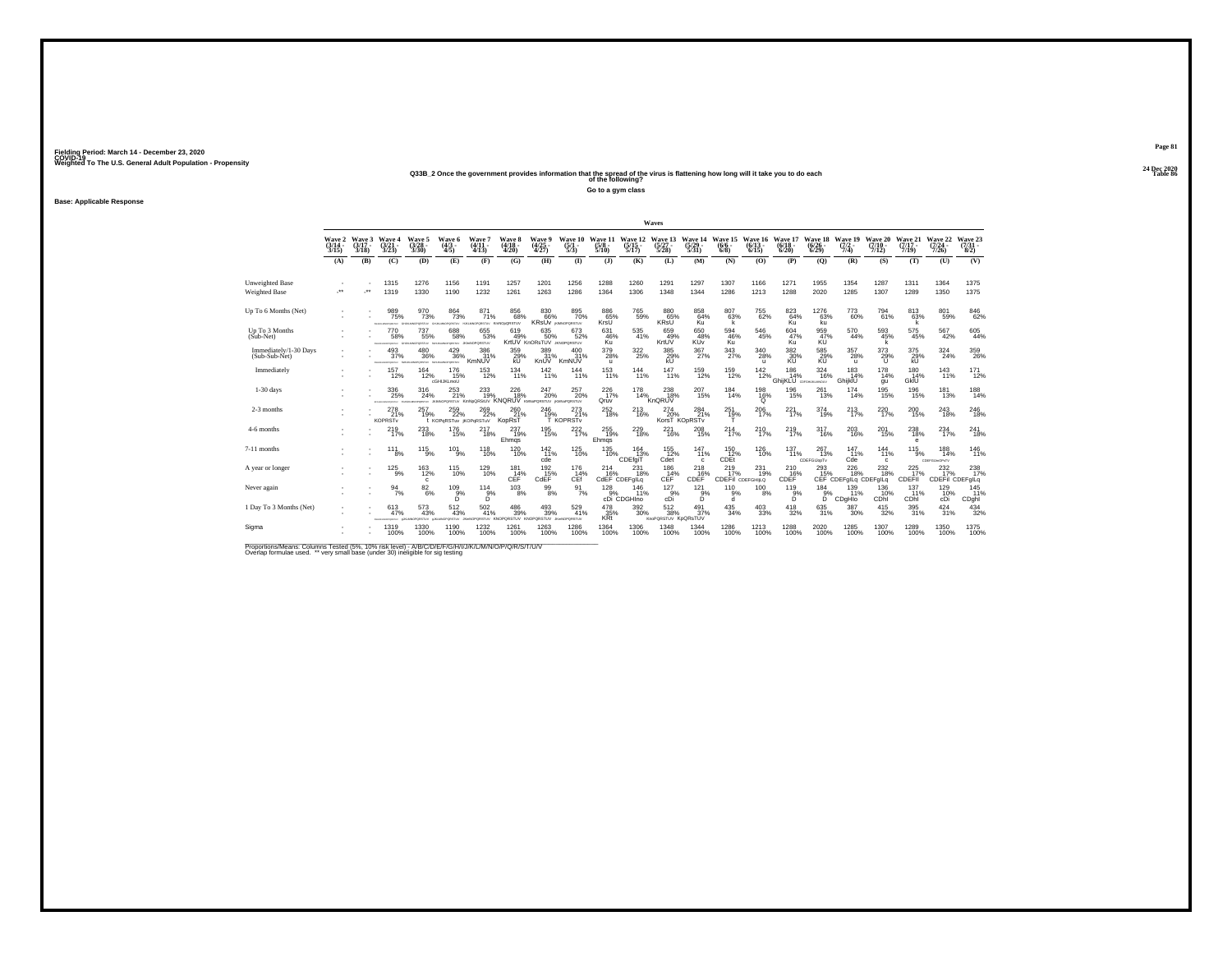# **24 Dec 2020Q33B\_3 Once the government provides information that the spread of the virus is flattening how long will it take you to do each Table 87 of the following?**

**Take a cruise**

**Base: Applicable Response**

|                                         |                                    |                             |                                |                                 |                           |                                        |                             |                                        |                                            |                                  |                                  | Waves                             |                             |                                     |                                         |                                            |                              |                                                                                                                                                                                                              |                                             |                              |                              |                                |
|-----------------------------------------|------------------------------------|-----------------------------|--------------------------------|---------------------------------|---------------------------|----------------------------------------|-----------------------------|----------------------------------------|--------------------------------------------|----------------------------------|----------------------------------|-----------------------------------|-----------------------------|-------------------------------------|-----------------------------------------|--------------------------------------------|------------------------------|--------------------------------------------------------------------------------------------------------------------------------------------------------------------------------------------------------------|---------------------------------------------|------------------------------|------------------------------|--------------------------------|
|                                         | <b>Wave 2</b><br>$(3/14 -$<br>3/15 | Wave 3<br>$(3/17 -$<br>3/18 | Wave 4<br>(3/21<br>3/23)       | Wave 5<br>$\frac{(3728)}{3/30}$ | Wave 6<br>$(4/3 -$<br>4/5 | Wave?<br>$(4/11 -$<br>(4/13)           | Wave 8<br>$(4/18 -$<br>4/20 | <b>Wave 9</b><br>$\frac{(4/25)}{4/27}$ | Wave 10<br>$\frac{(5/1 - 1)}{(5/3)}$       | Wave 1<br>$\frac{(5/8)}{5/10}$   | Wave 12<br>$\frac{(5/15)}{5/17}$ | Wave 13<br>$\frac{(5/27)}{5/28}$  | Wave 14<br>(5/29 -<br>5/31) | Wave 15<br>$(6/6 -$<br>6/8          | Wave 16<br>$(6/13 -$<br>6/15            | Wave 17<br>(6/18)<br>6/20                  | Wave 18<br>$(6/26 -$<br>6/29 | Wave 19<br>$(7/2 -$<br>7/4                                                                                                                                                                                   | Wave 20<br>$(7/10 -$<br>7/12                | Wave 21<br>$(7/17 -$<br>7/19 | Wave 22<br>$(7/24 -$<br>7/26 | Wave 23<br>$\binom{7/31}{8/2}$ |
|                                         | (A)                                | (B)                         | (C)                            | (D)                             | (E)                       | (F)                                    | (G)                         | (H)                                    | $\bf{I}$                                   | (3)                              | (K)                              | (L)                               | (M)                         | (N)                                 | (O)                                     | (P)                                        | $\mathbf{Q}$                 | (R)                                                                                                                                                                                                          | (S)                                         | (T)                          | (U)                          | (V)                            |
| Unweighted Base<br><b>Weighted Base</b> | J.                                 |                             | 1330<br>1382                   | 1280<br>1303                    | 1250<br>1276              | 1253<br>1315                           | 1334<br>1320                | 1250<br>1301                           | 1345<br>1369                               | 1385<br>1450                     | 1370<br>1388                     | 1351<br>1360                      | 1387<br>1457                | 1316<br>1300                        | 1214<br>1247                            | 1305<br>1313                               | 2053<br>2165                 | 1411<br>1359                                                                                                                                                                                                 | 1333<br>1360                                | 1339<br>1336                 | 1391<br>1397                 | 1389<br>1378                   |
| Up To 6 Months (Net)                    |                                    |                             | $\frac{534}{39\%}$<br>eGHiKLNQ | 487%<br>GhKLQ                   | $^{435}_{34\%}$           | $\frac{513}{39\%}$<br><b>EGHJKLNQr</b> | $\substack{425 \\ 32\%}$    | $^{432}_{33\%}$                        | 496<br>36%<br>gkLq                         | $^{495}_{34\%}$                  | $\frac{442}{32\%}$               | $^{419}_{31\%}$                   | $\frac{544}{37}\%$<br>GhKLQ | $439/34\%$                          | $^{473}_{38\%}$<br>GHKLnQ               | 487<br><b>GhKLQ</b>                        | $^{704}_{\ 33\%}$            | $\frac{472}{35\%}$                                                                                                                                                                                           | $\frac{523}{38\%}$<br>I eGHjKLnQ            | GhKLQ GHKLnQ                 | 529<br>38%                   | 496<br>36%<br>gkL              |
| Up To 3 Months<br>$(Sub-Net)$           |                                    |                             | 346<br>25%<br><b>GKLO</b>      | 304<br>$\frac{23}{9}$           | 276<br>22%                | 329<br>GKLQ <sup>25%</sup>             | 259<br>20%                  | $^{282}_{\,\,22\%}$                    | 343<br>GKLQ                                | 325<br>22%                       | 275<br>20%                       | 263<br>19%                        | 343<br>$24%$<br>gkL         | 295<br>23%                          | 315<br>eGhKLQ <sup>25%</sup>            | 333<br>25%<br>eGhKLQ                       | 451<br>21%                   | 315<br>23%                                                                                                                                                                                                   | 360<br>26%<br><b>QI EGHiKLnQv EGHiKLnQv</b> | 352<br>26%                   | 337<br>24%<br>GKLq           | 310<br>23%                     |
| Immediately/1-30 Days<br>(Sub-Sub-Net)  |                                    |                             | 195<br>14%<br>GI               | $^{159}_{12\%}$                 | $^{155}_{12\%}$           | $^{174}_{13\%}$<br>g                   | $^{138}_{10\%}$             | $^{153}_{12\%}$                        | 189<br>14%<br>GI                           | $^{184}_{13\%}$                  | $^{161}_{12\%}$                  | 149<br>11%                        | $^{203}_{14\%}$<br>GI       | $\frac{177}{14\%}$                  | $^{203}_{16\%}$<br>GI DEIGHJKLQ deGHKLQ | $^{203}_{15\%}$                            | $^{254}_{12\%}$              | $^{212}_{16\%}$<br>deGHiKLQ deraiun.mow deGHiKLQ                                                                                                                                                             | $^{237}_{17\%}$                             | $^{209}_{16\%}$              | 199<br>14%<br>GL             | 191<br>14%<br>GI               |
| Immediately                             |                                    |                             | $\frac{92}{7}\%$<br>Gh         | $^{66}_{5\%}$                   | $^{71}_{6\%}$             | $^{77}_{6\%}$                          | $^{54}_{\ 4\%}$             | $^{59}_{\ 5\%}$                        | $^{79}_{6\%}$                              | $^{94}_{6\%}$<br>Gh <sup>"</sup> | $^{72}_{\ 5\%}$                  | $^{76}_{\ 6\%}$                   | $\frac{97}{7}\%$<br>Gh      | $^{69}_{5\%}$                       | $\frac{98}{8\%}$<br>DeGHIKIN DeGHKIN    | $^{101}_{8\%}$                             |                              | $\underset{\text{G}\ \text{DEFGH} \text{KING}\ \text{DEFGH} }{\text{100}}\substack{121\\-6\%}\underset{\text{D}\ \text{DEFGH} \text{KING}\ \text{DEFGH} \text{KING}\ \text{DEFGH}}{\text{121}}$<br>119<br>9% | $^{12}1_{9\%}$                              | $\frac{96}{7\%}$<br>dGH      | $\frac{92}{7}\%$<br>Gh       | $\frac{99}{7\%}$<br>dGH        |
| $1-30$ days                             |                                    |                             | 103<br>7%<br>lq                | $\frac{94}{7\%}$                | $\frac{85}{7\%}$          | 97<br>7%<br>lq                         | 83<br>6%                    | $\frac{94}{7\%}$                       | 110<br>$L^{8%}_{Q}$                        | 90<br>6%                         | $^{89}_{6\%}$                    | $^{73}_{\ 5\%}$                   | $^{106}_{7\%}$              | 108<br>8%<br>iLÖ                    | 105<br>B%<br>jLQ                        | 102<br>8%<br>IŐ                            | 119<br>5%                    | 93<br>7%                                                                                                                                                                                                     | 116<br>9%<br>gjLQ                           | 113<br>8%<br>iLŐ             | 107<br>8%<br>lq              | $\frac{92}{7\%}$               |
| 2-3 months                              |                                    |                             | $^{151}_{11\%}$<br>kIR         | 144%<br>kIR                     | $^{121}_{-9\%}$           | $155$<br>$12\%$<br>gKLnogRsV           | $^{12}\!\!_{9\%}^1$         | $^{129}_{10\%}$                        | $^{154}_{11\%}$<br><b>KLR</b> <sub>v</sub> | $^{141}_{10\%}$                  | $^{113}_{8\%}$                   | $^{114}_{8\%}$                    | 139<br>10%                  | 118<br>9%                           | $^{112}_{9\%}$                          | $^{130}_{10\%}$                            | $^{197}_{9\%}$               | $^{102}_{8\%}$                                                                                                                                                                                               | $^{124}_{9\%}$                              | $^{142}_{11\%}$<br>R         | 138<br>10%                   | 119 <sub>9%</sub>              |
| 4-6 months                              |                                    |                             | 188<br>14%                     | 184<br>14%<br>int               | 159<br>12%                | 184<br>14%<br>int                      | 166<br>13%                  | 150<br>11%                             | 153<br>11%                                 | 169<br>12%                       | 167<br>12%                       | 156<br>11%                        | 201<br>14%<br>n.            | 144<br>11%                          | 158<br>13%                              | 154<br>12%                                 | 253<br>12%                   | 157<br>12%                                                                                                                                                                                                   | 162<br>12%                                  | 147<br>11%                   | 191<br>14%                   | 186<br>13%                     |
| 7-11 months                             |                                    |                             | 153<br>11%<br><b>r</b>         | $144$<br>11%<br>- r             | $^{139}_{11\%}$           | $^{134}_{10\%}$                        | $^{137}_{10\%}$             | 125<br>10%                             | $^{157}_{11\%}$<br>R                       | 178<br>12%<br>hR                 | 174<br>13%<br>hR                 | 159<br>12%<br>R                   | $^{170}_{12\%}$<br>R        | $^{165}_{13\%}$<br>HR <sup>1</sup>  | $^{127}_{10\%}$                         | $^{156}_{12\%}$                            | $^{292}_{13\%}$<br>R eFGHORs | $^{115}_{8\%}$                                                                                                                                                                                               | 144%                                        | $\frac{164}{12\%}$<br>R      | $^{156}_{11\%}$<br><b>r</b>  | 160<br>12%<br>R.               |
| A year or longer                        |                                    |                             | $^{436}_{\phantom{1}32\%}$     | $^{418}_{32\%}$                 | $^{411}_{32\%}$           | $^{389}_{\phantom{1}\phantom{1}30\%}$  | 437<br>33%                  | $^{448}_{34\%}$<br>Fi                  | $\substack{454 \\ 33\%}$                   | $\frac{441}{30\%}$               | 487<br>35%                       | $^{494}_{36\%}$<br>FJop CdeFJOPsT | $^{476}_{\phantom{1}33\%}$  | $\frac{445}{34\%}$<br>Fi            | 385<br>31%                              | $^{403}_{\phantom{1}31\%}$                 | $^{747}_{.35\%}$             | $^{507}_{37\%}$<br>Fjop coergumorsty                                                                                                                                                                         | $^{435}_{32\%}$                             | 418<br>31%                   | 475<br>34%                   | $^{452}_{33\%}$                |
| Never again                             |                                    |                             | 259<br>19%                     | 253<br>19%                      | 291<br>23%<br>CiMngstU    | 280                                    | 320<br>21% 24% 23%          | 295<br>23%                             | 262<br>19%                                 | 337<br>23%<br>CdMNQrSTUv         | $^{285}_{21\%}$<br>$\mathbf{u}$  | 289<br>$^{21\%}$                  | 266<br>18%                  | 251<br>19%                          | $^{263}_{\phantom{1}21\%}$              | 266<br>20%<br>$\mathbf{u}$                 | 421<br>19%                   | 266<br>20%                                                                                                                                                                                                   | 258<br>19%                                  | 256<br>19%                   | 237<br>17%                   | $^{269}_{\  \, 20\%}$          |
| 1 Day To 3 Months (Net)                 |                                    |                             | $^{254}_{18\%}$<br>KLQRv       | 238<br>18%<br><b>kLQR</b>       | $^{205}_{16\%}$           | $^{252}_{19\%}$<br>giKLQRV             | $^{205}_{16\%}$             | 223<br>17%                             | $^{265}_{19\%}$<br>eGjKLQRV                | $^{231}_{16\%}$                  | 202<br>15%                       | $^{187}_{14\%}$                   | 245<br>17%                  | <sup>226</sup> <sub>17%</sub><br>Lq | $^{217}_{17\%}$<br>Lq                   | $^{232}_{\color{red}\textbf{18\%}}$<br>Lar | 315 <sub>%</sub>             | $^{195}_{14\%}$                                                                                                                                                                                              | 239<br>18%                                  | 255<br>Lgr giKLQRV           | $^{245}_{18\%}$<br>Lar       | $^{212}_{15\%}$                |
| Sigma                                   |                                    |                             | 1382<br>100%                   | 1303<br>100%                    | 1276<br>100%              | 1315<br>100%                           | 1320<br>100%                | 1301<br>100%                           | 1369<br>100%                               | 1450<br>100%                     | 1388<br>100%                     | 1360<br>100%                      | 1457<br>100%                | 1300<br>100%                        | 1247<br>100%                            | 1313<br>100%                               | 2165<br>100%                 | 1359<br>100%                                                                                                                                                                                                 | 1360<br>100%                                | 1336<br>100%                 | 1397<br>100%                 | 1378<br>100%                   |

Proportions/Means: Columns Tested (5%, 10% risk level) - A/B/C/D/E/F/G/H/I/J/K/L/M/N/O/P/Q/R/S/T/U/V<br>Overlap formulae used. \*\* very small base (under 30) ineligible for sig testing

**Page 8224 Dec 2020<br>Table 87**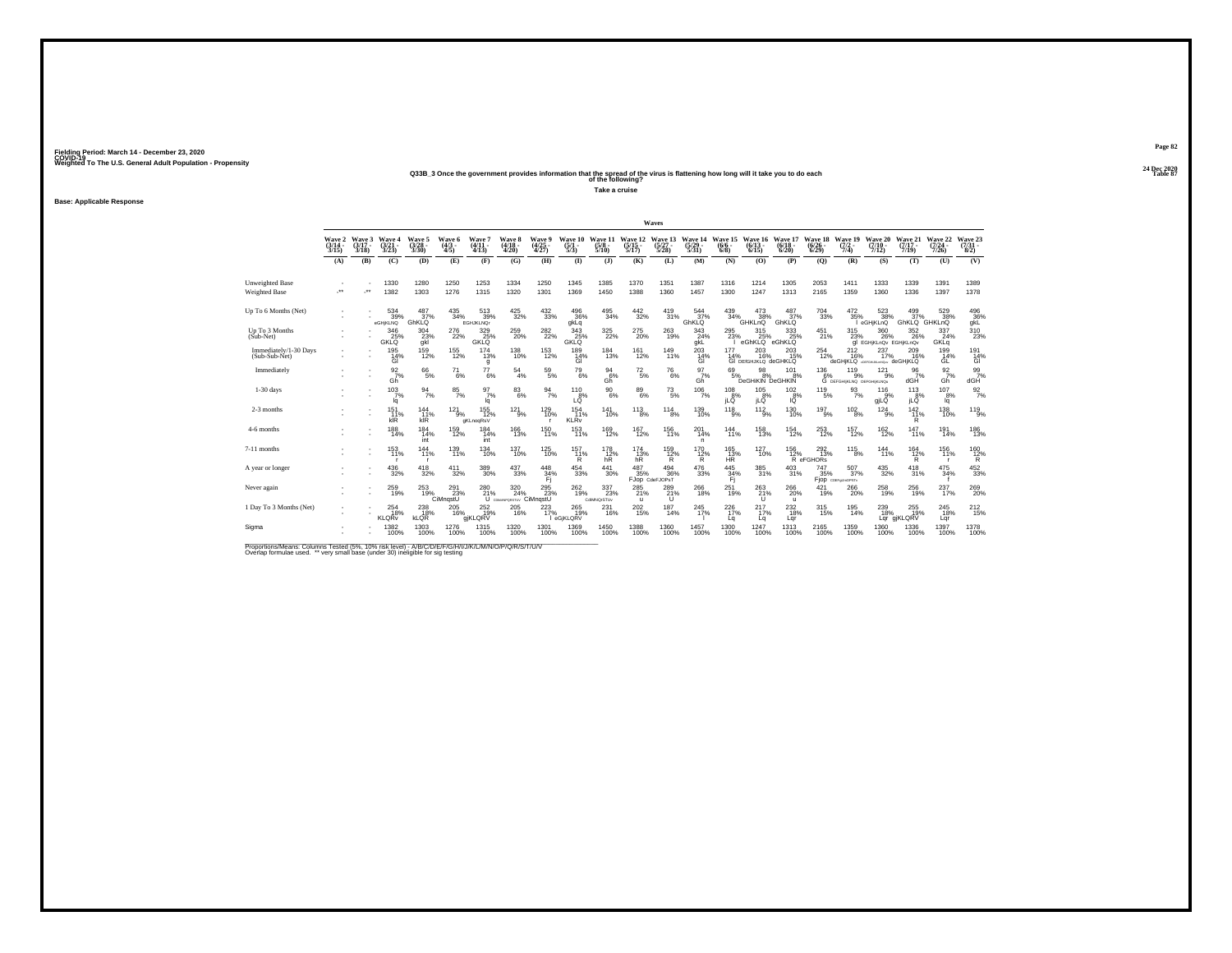# **24 Dec 2020Q33B\_4 Once the government provides information that the spread of the virus is flattening how long will it take you to do each Table 88 of the following?**

**Go out to dinner**

**Base: Applicable Response**

|                                        |                             |                             |                                             |                                                                      |                                                             |                                     |                                          |                                           |                                                 |                                            |                                  | Waves                                    |                                      |                                                    |                                          |                              |                              |                                                     |                               |                                       |                                         |                                             |
|----------------------------------------|-----------------------------|-----------------------------|---------------------------------------------|----------------------------------------------------------------------|-------------------------------------------------------------|-------------------------------------|------------------------------------------|-------------------------------------------|-------------------------------------------------|--------------------------------------------|----------------------------------|------------------------------------------|--------------------------------------|----------------------------------------------------|------------------------------------------|------------------------------|------------------------------|-----------------------------------------------------|-------------------------------|---------------------------------------|-----------------------------------------|---------------------------------------------|
|                                        | Wave 2<br>$(3/14 -$<br>3/15 | Wave 3<br>$(3/17 -$<br>3/18 | Wave 4<br>$\frac{(3/21)}{3/23}$             | Wave 5<br>$\frac{(3/28)}{3/30}$                                      | Wave 6<br>$(4/3 -$<br>4/5                                   | Wave 7<br>$(4/11 -$<br>4/13         | Wave 8<br>$\frac{(4/18)}{4/20}$          | <b>Wave 9</b><br>$\frac{(4/25)}{4/27}$    | Wave 10<br>$\frac{(5/1)}{5/3}$                  | Wave 11<br>$\frac{(5/8)}{5/10}$            | Wave 12<br>$\frac{(5/15)}{5/17}$ | Wave 13<br>$\frac{(5/27)}{5/28}$         | Wave 14<br>$\frac{(5/29)}{5/31}$     | Wave 15<br>(6/6 -<br>$6/8$ )                       | Wave 16<br>$(6/13 -$<br>6/15             | Wave 17<br>$(6/18 -$<br>6/20 | Wave 18<br>$(6/26 -$<br>6/29 | Wave 19<br>$(7/2 -$<br>7/4)                         | Wave 20<br>$(7/10 -$<br>7/12  | Wave 21<br>$(7/17 -$<br>7/19          | Wave 22<br>$(7/24 -$<br>7/26            | Wave 23<br>$(7/31 -$<br>8/2)                |
|                                        | (A)                         | (B)                         | (C)                                         | (D)                                                                  | (E)                                                         | (F)                                 | (G)                                      | (H)                                       | $\bf{I}$                                        | (3)                                        | (K)                              | (L)                                      | (M)                                  | (N)                                                | (O)                                      | (P)                          | (Q)                          | (R)                                                 | (S)                           | (T)                                   | (U)                                     | (V)                                         |
| Unweighted Base<br>Weighted Base       | J.                          |                             | 1911<br>1913                                | 1926<br>1910                                                         | 1885<br>1882                                                | 1902<br>1912                        | 1942<br>1930                             | 1941<br>1934                              | 1950<br>1940                                    | 1951<br>1985                               | 1871<br>1872                     | 1924<br>1914                             | 1890<br>1882                         | 1873<br>1874                                       | 1835<br>1846                             | 1865<br>1851                 | 3022<br>3026                 | 1869<br>1864                                        | 1862<br>1844                  | 1882<br>1892                          | 1913<br>1905                            | 1904<br>1902                                |
| Up To 6 Months (Net)                   |                             |                             | 1616<br>84%<br>eusancronzur GHJ/LM/OPORETUV | 1642<br>86%                                                          | $^{1582}_{\  \  \, 84\%}$<br>HJKLMNOPORSTLY GHJKLMNOPORSTLY | 1628<br>85%                         | 1579<br>82%<br>JILMADPORSTUV             | 1561<br>81%<br><b>IOPORSTUV</b>           | 1582 <sub>%</sub><br><b>JIGMNOPORSTUV</b>       | $\frac{1527}{77\%}$<br>KU                  | 1339<br>72%                      | $\frac{1491}{78\%}$<br>KRŬ               | $^{1442}_{77\%}$                     | 1433<br>76%<br>KÜ                                  | 1399<br>76%<br>KU                        | 1433<br>KrU                  | $\frac{2322}{77\%}$          | $\frac{1383}{74\%}$                                 | 1390<br>75%<br>ku             | 1445<br>76%<br>KU                     | $^{1375}_{\  \, 72\%}$                  | 1434<br>75%<br>Kü                           |
| Up To 3 Months<br>(Sub-Net)            |                             |                             | 1336<br>70%<br><b>FEHALMORPHTAL</b>         | 1321<br>69%<br>FEHAMLINGPORTER                                       | 1271<br>68%<br>ORGRETUV JALMA                               | 1238<br>65%                         | 1214<br>63%<br>PORSTUV JKIRSTUV          | 1230<br>64%<br>JKLNopQRSTUV JKLmNOPQRSTUV | 1250<br>64%                                     | 1135<br>57%<br>Ku                          | 991<br>53%                       | 1139<br>60%<br>KU                        | 1143<br>61%<br>jKU                   | 1119<br>60%<br>KU                                  | 1105<br>60%<br>KU                        | 1108<br>60%                  | 1815<br>60%<br>KU            | 1072<br>57%<br>Ku                                   | 1073<br>58%<br>KU             | 1111<br>59%<br>KU                     | 1017<br>53%                             | 1098<br>58%                                 |
| Immediately/1-30 Days<br>(Sub-Sub-Net) |                             |                             | 870<br>45%                                  | $822\over 43\%$<br>researcrowny GUIGLMNOgRIUv GUIGLMNOgRIU           | $\substack{807 \\ 43\%}$                                    | 761<br>40%<br><b>JKU</b>            | $^{722}_{37\%}$                          | 795<br>41%<br>JK giJKLmU                  | <sup>732</sup> <sub>38%</sub><br>JK             | $\substack{637\\32\%}$                     | 568<br>30%                       | 706<br>37%<br>JК                         | 701 37%<br><b>JK</b>                 | <sup>727</sup> 39%<br><b>JKU</b>                   | <sup>705</sup> 38%<br>JKu                | 757<br>41%<br>gJKLmU         | 1198<br>40%<br><b>JKU</b>    | 705 38%<br>JK                                       | 735<br>40%<br><b>JKU</b>      | 743<br>39%<br><b>JKU</b>              | 663<br>35%<br>К                         | <sup>755</sup> <sub>40%</sub><br><b>JKU</b> |
| Immediately                            |                             |                             | 300<br>16%<br><b>EGHJK</b>                  | 265<br>14%<br>g                                                      | 238<br>13%                                                  | 293%<br>eGHJK                       | 221<br>11%                               | 243<br>13%                                | $^{292}_{15\%}$<br>eGhJk                        | $^{244}_{12\%}$                            | $^{232}_{12\%}$                  | 298<br>EGHJK                             | 300 16%                              | 315<br>17%<br>EGHJK DEGHJK dEGHJK COEFGHURLMO CDEF | $^{308}_{17\%}$                          | 369<br>20%                   | 560<br>18%                   | 338/18%<br>IUKLIN DEfGHIJK                          | $^{401}_{22\%}$<br>www. CDEEG | 362<br>19%<br><b>HIJKLm</b>           | 335<br>18%<br><b>DEGHIJK DEIGHIJKI</b>  | 345<br>18%                                  |
| $1-30$ days                            |                             |                             | 571<br>30%<br>FOUNDROPORTER FAUNTUM         | 557<br>29%<br><b>VUTBRON</b>                                         | 569<br>30%                                                  | 468<br>24%<br>proximur JKImpPQRSTUv | 501<br>26%<br>UKUWOPORSTUV FUKUWOPORSTUV | 552<br>29%                                | 439<br>23%<br>iKrSU                             | 393<br>20%                                 | 337<br>18%                       | 408<br>$x$ <sup>21%</sup>                | 401<br>21%<br>ksÜ                    | 411<br>$\kappa$ 32%                                | 397<br>22%<br>KsU                        | 388<br>21%<br>kU             | 638<br>21%<br>ksÜ            | 367<br>20%                                          | 335<br>18%                    | 381<br>20%<br>$\mathbf{u}$            | 328<br>17%                              | 410<br>$\kappa$ <sub>SU</sub> $^{22\%}$     |
| 2-3 months                             |                             |                             | 466<br>24%                                  | 500<br>26%<br>NPORSTUV HIGAGRORISTUV NoPORSTUV NoPORSTUV HINOPORSTUV | $^{464}_{25\%}$                                             | 477<br>25%                          | $^{492}_{25\%}$                          | $435$<br>$22\%$<br>PStUV                  | 518<br>27%<br>HIGHNOPORSTUV NOPORSTUV           | $^{499}_{25\%}$                            | $\frac{422}{23\%}$<br>PStUV      | $^{433}_{23\%}$<br>PrStUV PqRSTUV        | 443<br>24%                           | 392/21%                                            | 399 22%<br>suV                           | $351$<br>19%                 | $617_{20\%}$                 | $^{367}_{20\%}$                                     | 338<br>18%                    | $\frac{367}{19\%}$                    | 353<br>19%                              | 344<br>18%                                  |
| 4-6 months                             |                             |                             | 280<br>15%                                  | 321<br>17%                                                           | 311<br>17%                                                  | 390<br>20%<br>CDEHMANOpQRsv         | 365<br>19%<br>CMo                        | 331<br>17%<br>c                           | 332<br>17%                                      | 392<br>20%<br>C CdEhiMnOQr                 | 349<br>19%<br>Cmo                | 352<br>18%<br>C                          | 299<br>16%                           | 315<br>17%                                         | 294<br>16%                               | 325<br>18%<br>c              | 507<br>17%                   | 311<br>17%                                          | 317<br>17%                    | 334<br>18%<br>c                       | 358<br>19%<br>Cmo                       | 336<br>$^{18\%}$                            |
| 7-11 months                            |                             |                             | $125$ <sub>7%</sub>                         | 126/7%                                                               | $^{120}_{6\%}$                                              | 133/7%                              | $^{162}_{8\%}$<br>cde                    | $^{171}_{.9\%}$<br>CDEf                   | $^{162}_{8\%}$<br>ce                            | 188<br>9%                                  | 246<br>13%<br>CDEF COMPOSITION   | $^{188}_{19\%}$<br>CDEF                  | 200<br>11%<br><b>CDEFai CDEFGHID</b> | $^{213}_{11\%}$                                    | $^{182}_{10\%}$<br>CDEF                  | $^{169}_{-9\%}$<br>CDEf      | 312<br>10%<br>CDEFai         | $^{192}_{10\%}$<br>CDEF                             | $^{178}_{10\%}$<br>CDEF       | $^{178}_{.9\%}$<br>CDEF GEFORLOPORETY | $^{253}_{13\%}$                         | 194<br>10%<br>CDEF                          |
| A year or longer                       |                             |                             | 129/7%                                      | $^{12}$ <sup>12</sup> <sub>6%</sub>                                  | $^{151}_{8\%}$                                              | $^{120}_{6\%}$                      | $\frac{172}{9\%}$<br>CDF                 | $^{175}_{9\%}$<br>CDF                     | $^{176}_{9\%}$<br>CDF                           | 218<br>11%<br>CDEFg CDEFGHIm               | $^{229}_{12\%}$                  | 205<br>11%<br>CDEF                       | 187<br>10%<br>CDF                    | 197<br>10%                                         | $^{232}_{13\%}$<br>CDEF CDEFGHIM CDEFGHI | $^{222}_{12\%}$              | 330<br>11%                   | $^{226}_{12\%}$<br>CDEFg CDEFGHI CDEFGHIMn CDEFGHIM | 239<br>13%                    | 241<br>13%                            | 241<br>13%<br><b>CDEFGHIM CDEFGHIMn</b> | 243                                         |
| Never again                            |                             |                             | 43<br>$D\ddot{S}^2$                         | 21<br>1%                                                             | $^{30}_{\phantom{1}2\%}$                                    | $\frac{32}{2\%}$<br>a               | 18<br>1%                                 | 27<br>1%                                  | 20<br>1%                                        | 52<br>3%<br><b>DeGHIPty</b> DEFGHIJNOPSTVY | 58<br>3%                         | 30<br>2%                                 | 53<br>3%<br><b>DEIGHILAPTV</b>       | 31<br>2%<br>a                                      | 34<br>$\frac{2}{6}$                      | 27<br>1%                     | 61                           | 64<br>3%<br>$\frac{2\%}{dGI}$ $\frac{3\%}{dGI}$     | 37<br>dGi                     | 28<br>1%                              | 36<br>$\frac{2\%}{\text{Gi}}$           | 31<br>2%                                    |
| 1 Day To 3 Months (Net)                |                             |                             | 1036<br>54%<br><b>B. M. MARTHERETH AV</b>   | $^{1056}_{-55\%}$<br><b>MILANOVANO</b> E                             | $^{1033}_{\phantom{1}55\%}$<br><b>ACADEMIC</b>              | 945<br>49%<br>PORSTUV               | $\frac{993}{51\%}$<br>PORSTUV            | 987<br>51%<br><b>VUTZRONC</b>             | $^{958}_{49\%}$<br><b>JILMOPORSTUY KPORSTUV</b> | $\underset{45\%}{^{892}}$                  | 759<br>41%                       | 842<br>44%<br><b>SU KPRSTUV KPGRSTUV</b> | 843<br>45%                           | 803<br>43%<br>rSU                                  | 797<br>43%<br>rStUv                      | 739<br>40%<br>$\mathbf{U}$   | 1256<br>41%<br><b>SU</b>     | $\substack{734 \\ 39\%}$<br>$\mathbf{u}$            | 672<br>36%                    | $^{749}_{40\%}$<br>$\mathbf{u}$       | 682<br>36%                              | $^{753}_{40\%}$<br>$\mathbf{u}$             |
| Sigma                                  |                             |                             | 1913<br>100%                                | 1910<br>100%                                                         | 1882<br>100%                                                | 1912<br>100%                        | 1930<br>100%                             | 1934<br>100%                              | 1940<br>100%                                    | 1985<br>100%                               | 1872<br>100%                     | 1914<br>100%                             | 1882<br>100%                         | 1874<br>100%                                       | 1846<br>100%                             | 1851<br>100%                 | 3026<br>100%                 | 1864<br>100%                                        | 1844<br>100%                  | 1892<br>100%                          | 1905<br>100%                            | 1902<br>100%                                |

Proportions/Means: Columns Tested (5%, 10% risk level) - A/B/C/D/E/F/G/H/I/J/K/L/M/N/O/P/Q/R/S/T/U/V<br>Overlap formulae used. \*\* very small base (under 30) ineligible for sig testing

**Page 8324 Dec 2020<br>Table 88**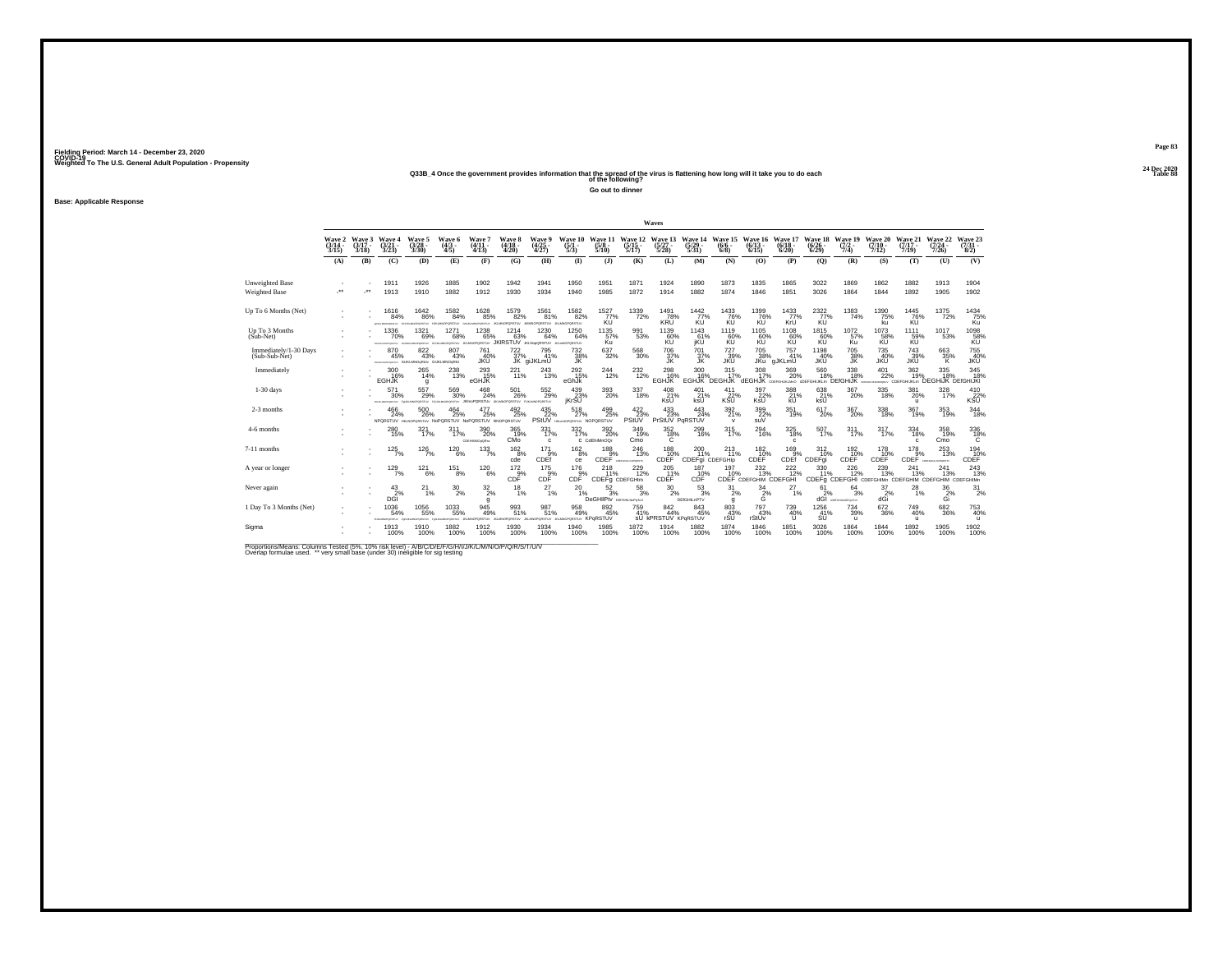# **24 Dec 2020Q33B\_5 Once the government provides information that the spread of the virus is flattening how long will it take you to do each Table 89 of the following?**

**Visit a casino**

**Base: Applicable Response**

|                                         |                             |                             |                                     |                                                                        |                                               |                                                                                      |                                   |                                        |                                                    |                                   |                                            | Waves                            |                                      |                                                  |                                           |                              |                                              |                            |                                                        |                                |                              |                                     |
|-----------------------------------------|-----------------------------|-----------------------------|-------------------------------------|------------------------------------------------------------------------|-----------------------------------------------|--------------------------------------------------------------------------------------|-----------------------------------|----------------------------------------|----------------------------------------------------|-----------------------------------|--------------------------------------------|----------------------------------|--------------------------------------|--------------------------------------------------|-------------------------------------------|------------------------------|----------------------------------------------|----------------------------|--------------------------------------------------------|--------------------------------|------------------------------|-------------------------------------|
|                                         | Wave 2<br>$(3/14 -$<br>3/15 | Wave 3<br>$(3/17 -$<br>3/18 | Wave 4<br>$\frac{(3/21)}{3/23}$     | Wave 5<br>$\frac{(3/28)}{3/30}$                                        | Wave 6<br>$(4/3 -$<br>4/5                     | Wave 7<br>$(4/11 -$<br>4/13                                                          | Wave 8<br>$\frac{(4/18)}{4/20}$   | <b>Wave 9</b><br>$\frac{(4/25)}{4/27}$ | Wave 10<br>$\frac{(5/1)}{5/3}$                     | Wave 11<br>$\frac{(5/8)}{5/10}$   | Wave 12<br>$\frac{(5/15)}{5/17}$           | Wave 13<br>$\frac{(5/27)}{5/28}$ | Wave 14<br>$\frac{(5/29)}{5/31}$     | Wave 15<br>$(6/6 -$<br>$6/8$ )                   | Wave 16<br>$(6/13 -$<br>6/15              | Wave 17<br>$(6/18 -$<br>6/20 | Wave 18<br>$(6/26 -$<br>6/29                 | Wave 19<br>$(7/2 -$<br>7/4 | Wave 20<br>$(7/10 -$<br>7/12)                          | Wave 21<br>$(7/17 -$<br>7/19   | Wave 22<br>$(7/24 -$<br>7/26 | Wave 23<br>$\frac{(7/31 - 1)}{8/2}$ |
|                                         | (A)                         | (B)                         | (C)                                 | (D)                                                                    | (E)                                           | (F)                                                                                  | (G)                               | (H)                                    | $\bf{I}$                                           | (3)                               | (K)                                        | (L)                              | (M)                                  | (N)                                              | (O)                                       | (P)                          | (Q)                                          | (R)                        | (S)                                                    | (T)                            | (U)                          | (V)                                 |
| Unweighted Base<br><b>Weighted Base</b> | $\ddot{\phantom{1}}$        |                             | 1377<br>1410                        | 1307<br>1326                                                           | 1192<br>1227                                  | 1277<br>1300                                                                         | 1284<br>1287                      | 1260<br>1312                           | 1327<br>1356                                       | 1374<br>1430                      | 1315<br>1370                               | 1355<br>1382                     | 1382<br>1407                         | 1357<br>1365                                     | 1273<br>1292                              | 1328<br>1348                 | 2091<br>2141                                 | 1340<br>1333               | 1344<br>1353                                           | 1333<br>1337                   | 1401<br>1389                 | 1399<br>1377                        |
| Up To 6 Months (Net)                    |                             |                             | 867<br>62%                          | 792<br>60%<br>ANALISONDRUTHY GHANAGROBSTUV OMIKLOPORSIUV GHANAGROBSTUV | 697<br>57%                                    | <sup>759</sup> 58%                                                                   | 669<br>52%<br>Kr                  | 651<br>50%                             | <sup>758</sup> 56%<br><b>HKLooQRsUV</b>            | $\frac{742}{52\%}$                | 627<br>46%                                 | 680<br>49%                       | 786<br>56%<br><b>HKLopQRsUV</b>      | 726<br>53%<br>KIRUV                              | 666<br>52%<br>K                           | $\frac{695}{52\%}$           | $^{1085}_{\hphantom{1}51\%}_{\hphantom{1}K}$ | 636<br>48%                 | 693<br>51%<br>ΪŔ.                                      | $^{694}_{~52\%}$               | 668<br>48%                   | $673 \atop 49\%$                    |
| Up To 3 Months<br>$(Sub-Net)$           |                             |                             | 612<br>43%                          | 536<br>40%<br>ANAUNOVALTIV GHUKLNAKORTUV GHJKINGATUV GHJKLNQRTUV       | 480<br>39%                                    | 522<br>40%                                                                           | 424<br>33%                        | 406<br>31%                             | 521<br>38%<br><b>GHJKIRUV</b>                      | 469<br>33%                        | 402<br>29%                                 | 476                              | 520<br>34% 37°<br>K gHjKRUv<br>37%   | 477<br>35%<br>hK                                 | 468<br>36%<br>HKrU                        | 490<br>36%<br>HKRU           | 749<br>35%<br>hK                             | 420<br>32%                 | 491<br>36%<br>HKrU                                     | 461<br>$\frac{35}{K}$          | 437<br>31%                   | $\substack{455 \\ 33\%}$            |
| Immediately/1-30 Days<br>(Sub-Sub-Net)  |                             |                             | $\frac{312}{22\%}$<br>GHjKlu        | 293<br>22%<br>GHKlu                                                    | 245<br>20%<br>GH                              | 257<br>20%<br>Gh                                                                     | 197<br>15%                        | 211<br>16%                             | 270<br>20%<br>GH                                   | $^{269}_{19\%}$<br>g              | 240<br>18%                                 | 255<br>18%<br>q                  | 268 19%<br>Ġ                         | $^{293}_{21\%}$<br>GHK                           | 274 <sub>%</sub><br>GHK                   | $^{299}_{22\%}$<br>GHiKlu    | $^{420}_{20\%}$<br>GH                        | $^{257}_{19\%}$            | 329<br>24%<br><b>Gh</b> ergHukukokuv                   | $^{292}_{2296}$<br><b>GHKI</b> | 260<br>19%<br>g              | 272<br>20%<br>GH <sup>1</sup>       |
| Immediately                             |                             |                             | $^{127}_{.9\%}$<br>GĤ               | $^{102}_{8\%}$<br>q                                                    | $\frac{93}{8%}$                               | $^{105}_{8\%}$<br>g                                                                  | $^{73}_{6\%}$                     | $\frac{82}{6\%}$                       | $^{123}_{.9\%}$<br>GĤ                              | $^{119}_{8\%}$<br>Gh <sup>"</sup> | $^{117}_{9\%}$<br>Gň                       | $^{108}_{8\%}$<br>q              | $^{133}_{.9\%}$<br>GĤ                | 116<br>8%                                        | $^{140}_{11\%}$<br>Gh DEfGHiLn DEFGHJKLnu | 152<br>11%                   | $^{201}_{.9\%}$<br>GĤ                        | $^{139}_{10\%}$            | <sup>179</sup><br><sup>13%</sup><br>deGHI COFFEHANDROW | 144<br>11%<br>DEfGHiL          | $^{120}_{9\%}$<br>Gĥ         | $^{124}_{9%}$<br>GĤ                 |
| $1-30$ days                             |                             |                             | 185<br>13%<br>GHKMoQRu GHJKMOPOReUV | 190<br>14%                                                             | 152<br>12%<br>gKmR                            | 153<br>12%<br>kr                                                                     | 124<br>10%                        | 129<br>10%                             | 147<br>11%                                         | 150<br>10%                        | $^{123}_{9\%}$                             | 147<br>11%                       | 135<br>10%                           | 178<br>13%<br>GHKMogRu                           | 134<br>10%                                | 147<br>11%                   | $^{219}_{10\%}$                              | 119<br>9%                  | 151<br>11%                                             | 148<br>11%                     | 140<br>10%                   | 148<br>11%                          |
| 2-3 months                              |                             |                             | 300<br>21%                          | 243<br>18%                                                             | 235<br>19%                                    | $^{265}_{\,20\%}$<br>POIL-MOPORTIV INKNOPORSTUV HUKNOPORSTUV HUKLNOPORSTUV JKNDRSTUV | $^{227}_{18\%}$                   | 195%                                   | $^{251}_{\ 18\%}$<br><b>KS NJKNOPGRSTUV</b>        | $^{201}_{14\%}$                   | $^{161}_{12\%}$                            | $^{221}_{16\%}$                  | 252<br>18%<br><b>KRStu JKNPRSTUV</b> | $^{184}_{13\%}$                                  | 194<br>15%<br>ks                          | 191<br>14%                   | 329<br>15%<br>KrS                            | $^{162}_{12\%}$            | $^{161}_{12\%}$                                        | <sup>169</sup><br>13%          | $^{177}_{13\%}$              | $\frac{182}{13\%}$                  |
| 4-6 months                              |                             |                             | 255<br>18%<br>ls.                   | 256<br>19%<br>LOPQS <sub>V</sub>                                       | 217<br>18%                                    | 237<br>18%<br>$\vert$ s                                                              | 245<br>19%<br>LOPqSv              | 245<br>19%<br>Lopgs                    | 237<br>17%                                         | 273<br>19%<br>LOPOSV              | $^{225}_{\phantom{2}16\%}$                 | 204<br>15%                       | 266<br>19%<br>LoPgSv                 | 249<br>18%<br>Lps                                | 197<br>15%                                | 205<br>15%                   | 336<br>16%                                   | 216<br>16%                 | 202<br>15%                                             | 232<br>17%                     | 230<br>17%                   | 218<br>16%                          |
| 7-11 months                             |                             |                             | 166<br>12%                          | $\frac{151}{11\%}$                                                     | $^{150}_{12\%}$                               | $^{154}_{12\%}$                                                                      | 170<br>13%                        | $^{190}_{15\%}$<br>cdLprv              | <sup>167</sup><br>12%                              | $^{203}_{14\%}$<br>dLrv           | 195<br>14%<br>dLrv                         | 137<br>10%                       | $^{171}_{12\%}$                      | 189<br>14%                                       | 185<br>14%<br>dLrv                        | <sup>157</sup><br>12%        | $^{282}_{13\%}$                              | 150<br>11%                 | 168<br>12%                                             | 161<br>12%                     | 205 15%<br>cDfLpRV           | $156$<br>$11%$                      |
| A year or longer                        |                             |                             | $^{252}_{\,18\%}$                   | 281 <sub>%</sub><br>$\mathbf{c}$                                       | $^{278}_{23\%}$                               | $^{295}_{23\%}$                                                                      | 334<br>26%<br>CD <sub>m</sub>     | 346<br>26%<br>CDefm                    | $\overset{338}{\underset{\text{Cd}}{\text{25\%}}}$ | $\frac{350}{24}\%$ C              | $\frac{392}{29}\%$<br>CDEFIM COEF PLANNING | $\substack{415 \\ 30\%}$         | $\frac{316}{22\%}$                   | $\overset{348}{\underset{\text{CD}}{\text{25}}}$ | 337<br>26%<br>C <sub>Dm</sub>             | 355<br>26%<br>CDefm          | 558<br>26%<br>CDefm corroumoros              | 415<br>31%                 | $^{346}_{\substack{26\\\text{CD}}}$                    | $\frac{361}{27\%}$<br>CDefM    | 396<br>CDEFIM                | 389%<br><b>CDEFIM</b>               |
| Never again                             |                             |                             | 125<br>9%                           | $^{102}_{\phantom{1}8\%}$                                              | 103<br>8%                                     | $\frac{92}{7\%}$                                                                     | 114<br>9%                         | 125<br>10%                             | $\frac{94}{7\%}$                                   | 135<br>9%                         | 156<br>11%<br>fi cDeFalNOu                 | 150<br>11%<br>DeFINO             | 135<br>10%                           | 102<br>7%                                        | 104<br>8%                                 | 141<br>10%<br>dFINO          | 216<br>10%<br>dFIN                           | 132<br>10%<br>fln          | 146<br>11%<br>DFIN <sub>o</sub>                        | 121<br>9%                      | 121<br>9%                    | 159<br>12%<br>cDEFgINOtU            |
| 1 Day To 3 Months (Net)                 |                             |                             | 485<br>34%                          | $^{433}_{\phantom{1}33\%}$<br>CHERO                                    | $\substack{387\\32\%}$<br><b>PORSTLY GHAN</b> | 417<br>32%<br>MNOPORSTLY                                                             | $\frac{351}{27\%}$<br><b>KRsU</b> | $324_{25\%}$                           | 398<br>29%<br><b>Kr</b> HJKopgRSTUV                | $^{350}_{\,\,25\%}$<br>k          | 285<br>21%                                 | $\frac{368}{27\%}$<br><b>KRu</b> | 387<br>28%<br><b>KRStUv</b>          | 361<br>26%<br><b>KRu</b>                         | 328 25%<br><b>KR</b>                      | 338/25%<br>Kr                | 548<br>26%<br><b>KR</b>                      | $^{281}_{21\%}$            | 312<br>23%                                             | 317<br>24%                     | 318<br>23%                   | $\frac{331}{24\%}$                  |
| Sigma                                   |                             |                             | 1410<br>100%                        | 1326<br>100%                                                           | 1227<br>100%                                  | 1300<br>100%                                                                         | 1287<br>100%                      | 1312<br>100%                           | 1356<br>100%                                       | 1430<br>100%                      | 1370<br>100%                               | 1382<br>100%                     | 1407<br>100%                         | 1365<br>100%                                     | 1292<br>100%                              | 1348<br>100%                 | 2141<br>100%                                 | 1333<br>100%               | 1353<br>100%                                           | 1337<br>100%                   | 1389<br>100%                 | 1377<br>100%                        |

Proportions/Means: Columns Tested (5%, 10% risk level) - A/B/C/D/E/F/G/H/I/J/K/L/M/N/O/P/Q/R/S/T/U/V<br>Overlap formulae used. \*\* very small base (under 30) ineligible for sig testing

**Page 8424 Dec 2020<br>Table 89**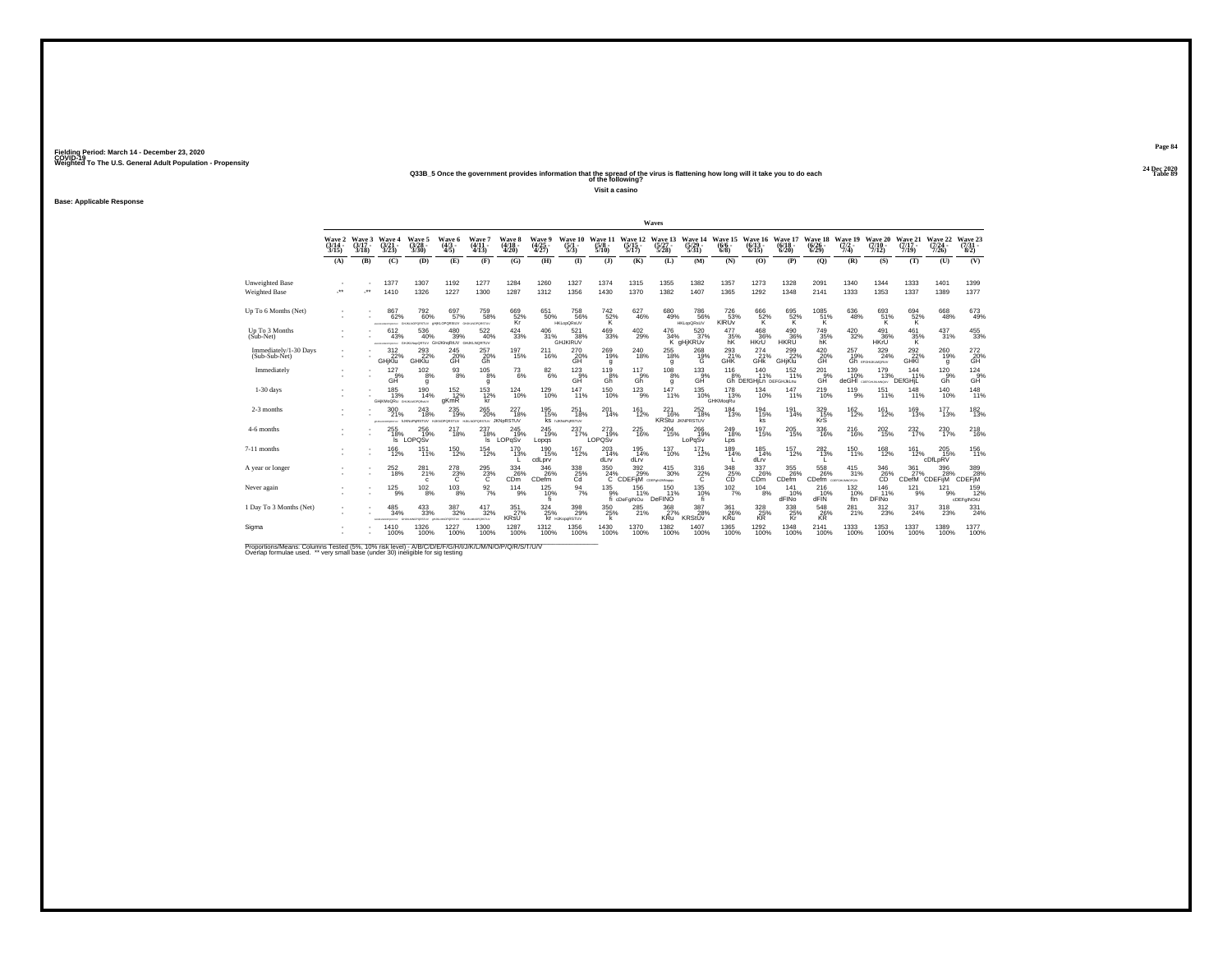# **24 Dec 2020Q33B\_6 Once the government provides information that the spread of the virus is flattening how long will it take you to do each Table 90 of the following?**

**Stay in a hotel**

**Base: Applicable Response**

|                                         |                                    |                             |                                                            |                                                     |                                                     |                                   |                                         |                                        |                                          |                                       |                                  | Waves                           |                                                  |                                                                        |                              |                                |                              |                                       |                              |                                                                                 |                                                |                                |
|-----------------------------------------|------------------------------------|-----------------------------|------------------------------------------------------------|-----------------------------------------------------|-----------------------------------------------------|-----------------------------------|-----------------------------------------|----------------------------------------|------------------------------------------|---------------------------------------|----------------------------------|---------------------------------|--------------------------------------------------|------------------------------------------------------------------------|------------------------------|--------------------------------|------------------------------|---------------------------------------|------------------------------|---------------------------------------------------------------------------------|------------------------------------------------|--------------------------------|
|                                         | <b>Wave 2</b><br>$(3/14 -$<br>3/15 | Wave 3<br>$(3/17 -$<br>3/18 | Waye 4<br>$\frac{(3/21)}{3/23}$                            | Wave 5<br>$\frac{(3/28)}{3/30}$                     | Wave 6<br>$\frac{(4/3)}{4/5}$                       | Wave 7<br>$(4/11 -$<br>4/13       | Wave 8<br>$\frac{(4/18)}{4/20}$         | <b>Wave 9</b><br>$\frac{(4/25)}{4/27}$ | Wave 10<br>$\frac{(5/1)}{5/3}$           | Wave 11<br>$\frac{(5/8)}{5/10}$       | Wave 12<br>$\frac{(5/15)}{5/17}$ | Wave 13<br>$\binom{5/27}{5/28}$ | Wave 14<br>$\frac{(5/29)}{5/31}$                 | Wave 15<br>$(6/6 -$<br>6/8                                             | Wave 16<br>$(6/13 -$<br>6/15 | Wave 17<br>(6/18)<br>6/20      | Wave 18<br>$(6/26 -$<br>6/29 | Wave 19<br>$(7/2 -$<br>7/4            | Wave 20<br>$(7/10 -$<br>7/12 | Wave 21<br>$(7/17 -$<br>7/19                                                    | Wave 22<br>$(7/24 -$<br>7/26                   | Wave 23<br>$(7/31 -$<br>8/2)   |
|                                         | (A)                                | (B)                         | (C)                                                        | (D)                                                 | (E)                                                 | (F)                               | (G)                                     | (H)                                    | $\mathbf{D}$                             | (3)                                   | (K)                              | (L)                             | (M)                                              | (N)                                                                    | (0)                          | (P)                            | (Q)                          | (R)                                   | (S)                          | (T)                                                                             | (U)                                            | (V)                            |
| Unweighted Base<br><b>Weighted Base</b> | J.                                 |                             | 1704<br>1731                                               | 1699<br>1725                                        | 1616<br>1644                                        | 1670<br>1702                      | 1730<br>1731                            | 1706<br>1724                           | 1774<br>1773                             | 1773<br>1810                          | 1750<br>1735                     | 1759<br>1761                    | 1722<br>1717                                     | 1710<br>1707                                                           | 1639<br>1666                 | 1728<br>1725                   | 2734<br>2770                 | 1747<br>1717                          | 1704<br>1684                 | 1738<br>1750                                                                    | 1788<br>1793                                   | 1753<br>1742                   |
| Up To 6 Months (Net)                    |                                    |                             | 1192<br>69%<br>CARL AND                                    | 1127<br>65%<br>GHJANDPORTUV GHJKLNOORTUV GHIKINRTUV | $^{1052}_{64\%}$                                    | 1059<br>62%                       | $\frac{992}{57\%}$                      |                                        | 980<br>57%<br>GHKRTU<br>$^{1091}_{62\%}$ | $^{1062}_{-59\%}$                     | 960<br>55%                       | 1031<br>59%                     | 1087<br>63%<br>GHJKLNoQRTUV                      | $\substack{993 \\ 58\%}$                                               | 986<br>59%<br>kü             | 1048<br>61%<br>ahKRU           | 1643<br>59%<br>kU            | $\frac{964}{56\%}$                    | 1044<br>62%<br>GHKnRTU       | 1001<br>57%                                                                     | 992<br>55%                                     | $^{1022}_{-59\%}$              |
| Up To 3 Months<br>(Sub-Net)             |                                    |                             | 806<br><b>IFOSILIACPOETA</b>                               | 737<br>43%<br>47%<br>GHJKNU                         | 677<br>41%<br>GHJK                                  | 704<br>41%<br>GHJK                | 623<br>36%                              | 624<br>36%                             | 728<br>41%<br><b>GHJK</b>                | 667<br>37%                            | 585<br>34%                       | 696<br>40%                      | 738<br>43%<br>gK GHJKNrU                         | 657<br>$\frac{38}{8}$                                                  | 669<br>40%<br>GhK            | 708<br>41%<br><b>GHJK</b>      | 1161<br>42%<br><b>GHJKnu</b> | 672<br>39%                            | 727<br>43%<br>K GHJKINrU     | 702<br>40%<br>ahK                                                               | 683<br>38%                                     | 700<br>40%                     |
| Immediately/1-30 Days<br>(Sub-Sub-Net)  |                                    |                             | $^{408}_{24\%}$<br><b>EfGHJKI</b>                          | 361 <sub>%</sub><br>GH                              | $^{312}_{19\%}$<br>Ġ                                | 342<br>20%<br>Gh                  | 267<br>15%                              | 295<br>17%                             | 399<br>22%<br><b>EGHJK</b>               | 339%<br>G                             | $322_{19\%}$<br>g                | 363<br>21%<br>GH                | $^{402}_{23\%}$<br><b>EfGHJK</b>                 | 383<br>22%<br>eGHJK                                                    | 368<br>22%<br>eGHiK          | 410<br>24%                     | 675<br>24%                   | $^{415}_{24\%}$                       | 462<br>27%                   | 444<br>25%<br>EFGHJKI DEFGHJKL dEFGHJKI @GFGHJKJMOW DEFGHJKLO dEFGHJKI DEFGHJKL | 430<br>24%                                     | $^{433}_{25\%}$                |
| Immediately                             |                                    |                             | $^{152}_{.9\%}$<br>eGH                                     | $^{138}_{8\%}$<br>gh                                | $^{109}_{7\%}$                                      | 127/7%                            | $^{102}_{6\%}$                          | $^{104}_{6\%}$                         | 159%<br>EGH                              | $^{159}_{.9\%}$<br>eGH                | $^{145}_{.8\%}$<br>GĤ            | 170 <sub>%</sub><br>EfGH        | 166<br>10%                                       | 186<br>11%<br>EfGH cDEFGHjK cDEFGHijK среганиким среганиким среганиким | $^{185}_{11\%}$              | $^{209}_{12\%}$                | $334 \atop 12\%$             | $^{206}_{\ 12\%}$                     | 257<br>15%<br>worow CDEF     | $^{229}_{13\%}$                                                                 | $^{213}_{12\%}$<br>HUKLM CDEFGHIJKI CDEFGHUKLM | $^{224}_{13%}$                 |
| $1-30$ days                             |                                    |                             | 256<br>15%<br>GHJKLNOPombay                                | 224<br>$\frac{13}{3}$                               | 203<br>$\frac{12}{9}$                               | 215<br>13%<br>GJK                 | 165<br>10%                              | 190<br>11%                             | 240<br>14%<br>GhJKlo                     | 180<br>10%                            | 177<br>10%                       | 193<br>11%                      | 236<br>14%<br>GhJKLo                             | 197<br>12%                                                             | 183<br>11%                   | 201<br>12%<br>q                | 342<br>$\frac{12}{9}$        | 208<br>12%<br>q                       | 205<br>12%<br>a              | 215<br>$\frac{12}{10}$                                                          | 217<br>12%<br>g                                | 208<br>12%<br>g                |
| 2-3 months                              |                                    |                             | $^{398}_{\phantom{1}\phantom{1}23\%}$<br>MAIL ARCHITECTURE | 376<br>22%<br>UKNOPORSTUV                           | $\frac{365}{22\%}$<br><b>NJKINOPORSTUV IKNOF</b>    | $\frac{362}{21\%}$                | 356<br>21%<br>PORSTUV KNPaRSTUV KnRSTUV | 329<br>19%                             | 329 19%<br><b>KRsTUV</b>                 | $327_{18\%}$<br>krTUv                 | $^{263}_{15\%}$                  | 333<br>19%<br>KnRsTUV KNRSTUV   | 336<br>20%                                       | 274<br>16%                                                             | 301<br>18%<br>krTUv          | 298<br>17%<br>u                | 486<br>18%<br>tU             | 257<br>15%                            | 265<br>16%                   | 258<br>15%                                                                      | 253<br>14%                                     | $^{267}_{15\%}$                |
| 4-6 months                              |                                    |                             | 386<br>22%                                                 | 390<br>23%<br>IoQRsTUV LOQRSTUV LnOpQRSTUV          | 375<br>23%                                          | 355<br>21%<br>QRTU                | 369<br>21%<br>QRTUv                     | 356<br>21%<br>QRTU                     | 363<br>20%                               | 395<br>22%<br>QRTu IQRsTUV            | 374<br>22%<br>QRTUv              | 335<br>19%                      | 349<br>20%<br>grtu                               | 336<br>20%                                                             | 317<br>19%                   | 340<br>20%                     | 482<br>17%                   | 292<br>17%                            | 317<br>19%                   | 299<br>17%                                                                      | 309<br>17%                                     | $\frac{322}{18\%}$             |
| 7-11 months                             |                                    |                             | 185<br>11%                                                 | 221<br>13%                                          | $^{211}_{13\%}$                                     | $^{222}_{13\%}$<br>$\mathfrak{c}$ | $^{252}_{15\%}$                         | 291<br>17%<br>CS CDEFJMOPSy            | 267 15%<br>CS <sup></sup>                | $^{252}_{14\%}$<br>C                  | 269%<br>CdepS                    | 254<br>14%<br>C                 | $^{231}_{13\%}$                                  | $^{287}_{17\%}$<br>C CDEFIMOPS                                         | 228<br>14%<br>C              | 219<br>13%                     | $^{410}_{15\%}$<br>Cs        | $^{249}_{15\%}$<br>Ċ                  | 201<br>12%                   | 266 15%<br><b>CS</b>                                                            | 276<br>15%<br>CdepS                            | 250<br>Ć                       |
| A year or longer                        |                                    |                             | 297 <sub>17%</sub>                                         | 318<br>18%                                          | 317<br>19%                                          | $^{355}_{21\%}$                   | 407<br>24%<br>CDEIM                     | 398<br>23%<br><b>CDEIM</b>             | $^{354}_{20\%}$<br>$\mathbf{c}$          | 417<br>23%<br>CDEIM                   | 419<br>24%<br>CDEfIM             | 396<br>22%<br>CDem              | $^{335}_{\phantom{1}\phantom{1}\phantom{1}20\%}$ | $\underset{\text{Cd}}{^{369}}$                                         | $\frac{395}{34\%}$<br>CDEIM  | 389<br>23%<br>CD <sub>em</sub> | $^{610}_{22\%}$              | 413<br>24%<br>CDEfIM                  | 369<br>22%<br>Cd             | $^{420}_{24\%}$<br>CDEfIM                                                       | $^{433}_{24\%}$<br>CDEfIM                      | 397<br>23%<br>CDE <sub>m</sub> |
| Never again                             |                                    |                             | 57<br>3%                                                   | $^{59}_{3\%}$                                       | 64<br>4%                                            | 66<br>4%                          | 80<br>5%<br>h                           | $^{55}_{\ 3\%}$                        | $\frac{62}{3\%}$                         | 79<br>4%                              | 87<br>5%<br>cdHino               | 80<br>5%<br>h                   | $^{64}_{4\%}$                                    | 58<br>3%                                                               | 57<br>3%                     | 70<br>4%                       | 107<br>4%                    | 92<br>5%<br>CDHImNOqt                 | 70<br>4%                     | 62                                                                              | 93<br>$4\%$ CDHINOT<br>5%                      | $^{73}_{4\%}$                  |
| 1 Day To 3 Months (Net)                 |                                    |                             | 654<br>38%                                                 | $^{600}_{35\%}$<br>COSSILV                          | $\substack{568\\35\%}$<br>MITZABRONDAN VITZROPORADU | 577<br>34%                        | 521<br>30%<br>KÜ                        | 520<br>30%                             | 569<br>32%<br><b>KU JKNRSTUV</b>         | $^{508}_{\phantom{1}\phantom{1}28\%}$ | $^{440}_{25\%}$                  | 526<br>30%                      | $^{573}_{33\%}$<br>Ku JKNOPQRSTUV                | $^{470}_{28\%}$                                                        | $^{484}_{29\%}$<br>k         | $^{500}_{29\%}$                | 827<br>30%<br><b>KU</b>      | $^{465}_{\phantom{1}\phantom{1}27\%}$ | 470<br>28%                   | $^{473}_{27\%}$                                                                 | 470<br>26%                                     | $^{475}_{27\%}$                |
| Sigma                                   |                                    |                             | 1731<br>100%                                               | 1725<br>100%                                        | 1644<br>100%                                        | 1702<br>100%                      | 1731<br>100%                            | 1724<br>100%                           | 1773<br>100%                             | 1810<br>100%                          | 1735<br>100%                     | 1761<br>100%                    | 1717<br>100%                                     | 1707<br>100%                                                           | 1666<br>100%                 | 1725<br>100%                   | 2770<br>100%                 | 1717<br>100%                          | 1684<br>100%                 | 1750<br>100%                                                                    | 1793<br>100%                                   | 1742<br>100%                   |

Proportions/Means: Columns Tested (5%, 10% risk level) - A/B/C/D/E/F/G/H/I/J/K/L/M/N/O/P/Q/R/S/T/U/V<br>Overlap formulae used. \*\* very small base (under 30) ineligible for sig testing

**Page 8524 Dec 2020<br>Table 90**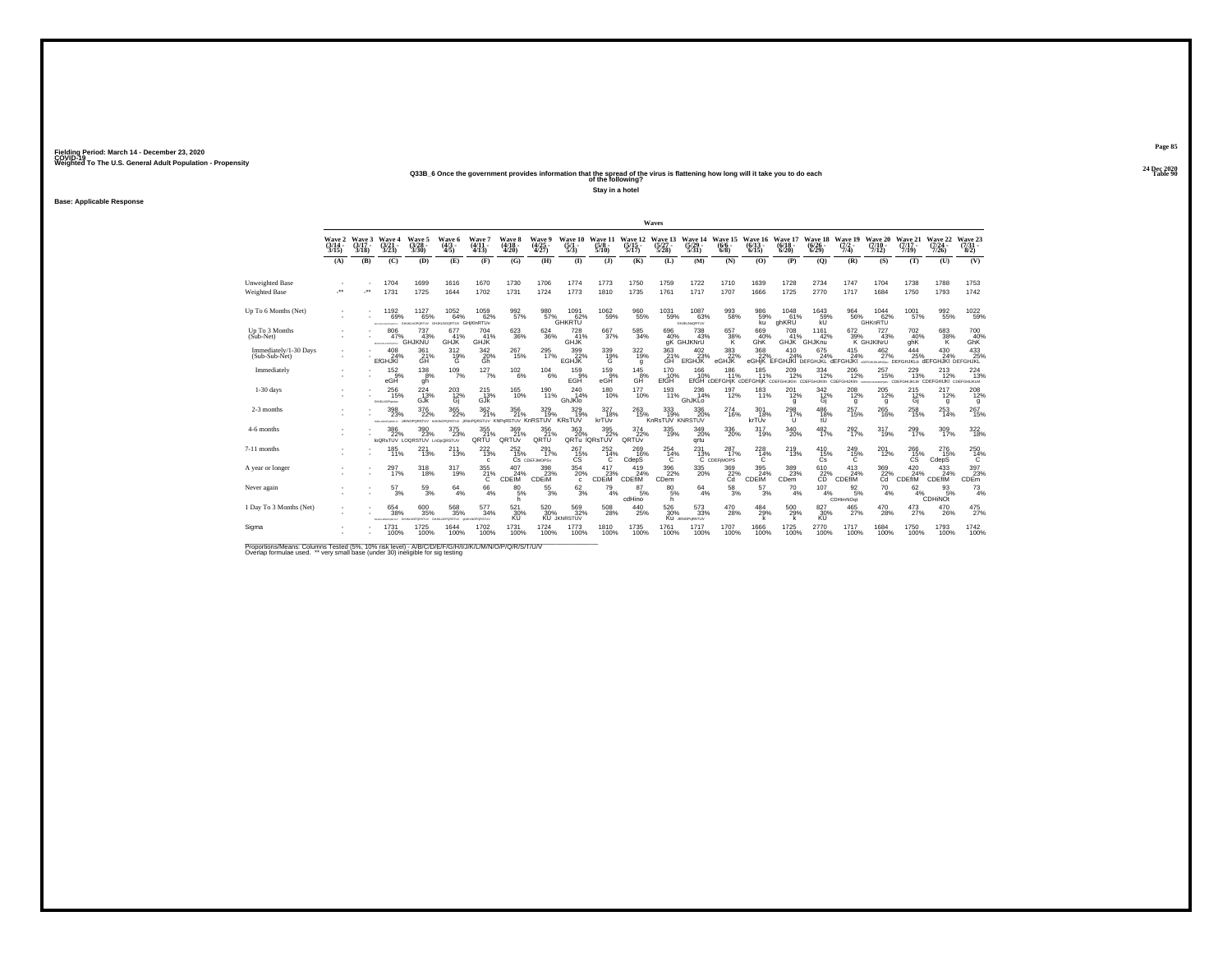# **24 Dec 2020Q33B\_7 Once the government provides information that the spread of the virus is flattening how long will it take you to do each Table 91 of the following?**

**Go to the office**

**Base: Applicable Response**

|                                         |                                    |                             |                                                         |                                         |                                                            |                                                           |                                        |                                      |                                    |                                                       |                                  | Waves                       |                                         |                                        |                                |                                  |                                  |                                |                                         |                                                                 |                                          |                              |
|-----------------------------------------|------------------------------------|-----------------------------|---------------------------------------------------------|-----------------------------------------|------------------------------------------------------------|-----------------------------------------------------------|----------------------------------------|--------------------------------------|------------------------------------|-------------------------------------------------------|----------------------------------|-----------------------------|-----------------------------------------|----------------------------------------|--------------------------------|----------------------------------|----------------------------------|--------------------------------|-----------------------------------------|-----------------------------------------------------------------|------------------------------------------|------------------------------|
|                                         | <b>Wave 2</b><br>$(3/14 -$<br>3/15 | Wave 3<br>$(3/17 -$<br>3/18 | Wave 4<br>$\frac{(3/21)}{3/23}$                         | Wave 5<br>$\binom{3/28}{3/30}$          | Wave 6<br>$\binom{4/3}{4/5}$                               | Wave 7<br>$(4/11 -$<br>4/13                               | Wave 8<br>$\frac{(4/18 - 4/20)}{4/20}$ | Wave 9<br>$\frac{(4/25)}{4/27}$      | Wave 10<br>$\frac{(5/1)}{5/3}$     | Wave 11<br>$\frac{5}{8}$                              | Wave 12<br>$\frac{(5/15)}{5/17}$ | Wave 13<br>(5/27 -<br>5/28) | Wave 14<br>$\frac{(5/29)}{5/31}$        | Wave 15<br>$(6/6 -$<br>6/8             | Wave 16<br>$(6/13 -$<br>6/15   | Wave 17<br>$\binom{6/18}{6/20}$  | Wave 18<br>$\frac{(6/26)}{6/29}$ | Wave 19<br>$\frac{(7/2)}{7/4}$ | Wave 20<br>$(7/10 -$<br>7/12            | Wave 21<br>$(7/17 -$<br>7/19                                    | Wave 22<br>$\frac{(7/24 - 7)}{7/26}$     | Wave 23<br>$(7/31 -$<br>8/2) |
|                                         | (A)                                | (B)                         | (C)                                                     | (D)                                     | (E)                                                        | (F)                                                       | (G)                                    | (H)                                  | $\mathbf{D}$                       | (3)                                                   | (K)                              | (L)                         | (M)                                     | (N)                                    | (0)                            | (P)                              | (Q)                              | (R)                            | (S)                                     | (T)                                                             | (U)                                      | (V)                          |
| Unweighted Base<br><b>Weighted Base</b> | J.                                 | $\cdot$                     | 1333<br>1315                                            | 1319<br>1342                            | 1217<br>1247                                               | 1251<br>1241                                              | 1242<br>1230                           | 1230<br>1246                         | 1288<br>1300                       | 1270<br>1327                                          | 1194<br>1209                     | 1195<br>1206                | 1222<br>1263                            | 1232<br>1193                           | 1147<br>1202                   | 1231<br>1208                     | 1933<br>1999                     | 1357<br>1247                   | 1231<br>1232                            | 1271<br>1238                                                    | 1329<br>1276                             | 1318<br>1279                 |
| Up To 6 Months (Net)                    |                                    |                             | 1145<br>87%<br>DIAMONDERV                               | 1169<br>87%<br>PORSTLY                  | 1088<br>87%<br>POMITY US                                   | 1067<br>86%                                               | 1028<br>84%<br>PORSTUV JKNOQRSTUV      | 1042<br>84%<br>JKNOGRSTUV JKNOgrSTUV | 1077<br>83%                        | $^{1031}_{78\%}$<br>uV                                | 920 76%<br>$\mathsf{v}$          | 975<br>81%<br><b>KSTUV</b>  | $^{1029}_{81\%}$<br><b><i>KSTUV</i></b> | 941<br>79%<br>UV                       | 949<br>79%<br>UV               | 973<br>81%<br><b>KSTUV</b>       | 1595<br>80%<br>kstUV             | 98879%<br>ÚV                   | 933<br>76%                              | 941<br>76%                                                      | 943<br>74%                               | $\frac{924}{72\%}$           |
| Up To 3 Months<br>(Sub-Net)             |                                    |                             | 1040<br>79%<br><b>STALM MACADEMAN</b>                   | 1030<br>77%<br>GHJAMOPORETUV            | 952<br>76%                                                 | 922<br>74%<br>GRASSMONSTERY GENERATORITY JKOSTUV JKMOSTUV | 853<br>69%                             | 871<br>70%                           | 895<br>69%<br><b>iKoSTUV</b>       | 859<br>kUV                                            | 730<br>60%                       | 809<br>67%<br>KUV           | 833<br>KUV                              | 803<br>67%<br>KtUV                     | 776<br>65%                     | 814<br>67%<br>KtUV               | 1330<br>67%<br>KUV               | 829<br>66%<br>KUV              | 779<br>63%<br>ŬŬ                        | 781<br>63%                                                      | 728<br>57%                               | 738<br>58%                   |
| Immediately/1-30 Days<br>(Sub-Sub-Net)  |                                    |                             | 831<br>63%<br><b>ATMOSF</b>                             | 843<br>63%<br><b>ATTN: MISSINGHAMES</b> | $\substack{731 \\ 59\%}$<br>GRUSSMOPORERLY GIUKLIAOPORERLY | 698<br>56%                                                | $^{582}_{\  \  \, 47\%}$               | $644 \over 52\%$<br>kUv aJKOTUV      | $643 \over 49\%$<br><b>KUV</b>     | $612\phantom{.}46\%$<br><b>U</b>                      | $^{515}_{\ 43\%}$                | 597<br>50%<br><b>KUV</b>    | 604<br>48%<br><b>KUV</b>                | 586<br>49%<br><b>KUV</b>               | 559<br>46%<br><b>U</b>         | 617<br>51%<br><b>iKotUV</b>      | 981<br>49%<br><b>KUV</b>         | 611<br>49%<br><b>KUV</b>       | 594<br>48%<br><b>KUV</b>                | $\frac{572}{46\%}$<br>u                                         | 509<br>40%                               | $^{548}_{43\%}$              |
| Immediately                             |                                    |                             | $^{438}_{\phantom{1}33\%}$<br>GARANDROITEK GHUKLMNORTUV | 432/32%                                 | 368<br>30%<br><b>GliKOUV GUKIMOUV</b>                      | 378<br>30%                                                | 261%                                   | 334<br>27%<br>Go                     | $^{319}_{25\%}$                    | $^{335}_{\phantom{1}\phantom{1}\phantom{1}25\%}$<br>g | 297 <sub>25%</sub>               | $\frac{318}{26}\%$          | $\frac{326}{26}\%$                      | $\frac{326}{27}\%$                     | 276<br>23%                     | 344<br>28%<br>GikOUv GlikOUV     | 576<br>29%                       | $\frac{337}{27\%}$             | 381 <sub>%</sub><br><b>GO GHUKIMOUV</b> | $\frac{339}{27\%}$<br>Ğо                                        | $^{303}_{\color{red}24\%}$               | $^{311}_{24\%}$              |
| $1-30$ days                             |                                    |                             | 393<br>30%<br>MINIMUM CREW                              | 411<br>31%<br>PORTEV                    | 363<br>29%                                                 | 320<br>26%<br>KUKLINGPORSTUV JKmnQrSTUV JKmNQrSTUV        | 321<br>26%                             | 310<br>25%<br><b>IKQSTUV IKQSTUV</b> | 324<br>25%                         | 277<br>21%                                            | 218<br>18%                       | 279<br>KSTUV                | 278<br>kSUV                             | 260<br>$\frac{22}{150}$ %              | 283<br>KSTUV <sup>23%</sup>    | 274<br>23%<br>KStUV              | 405<br>$^{20\%}_{U}$             | 275<br>kSUV                    | 213<br>17%                              | 233<br>19%                                                      | 206<br>16%                               | 238<br>19%                   |
| 2-3 months                              |                                    |                             | $^{209}_{16\%}$                                         | $^{188}_{14\%}$                         | $^{221}_{18\%}$<br>D.                                      | $^{224}_{18\%}$                                           | $^{271}_{22\%}$<br>DV CORPORATION      | $^{227}_{18\%}$<br>Dv                | $^{253}_{19\%}$<br>cDSV            | $^{246}_{19\%}$<br>DsV                                | $^{215}_{18\%}$<br>Ď             | $^{212}_{18\%}$<br>d        | $^{229}_{18\%}$<br>Dv                   | $^{217}_{18\%}$<br>Dv                  | $^{217}_{18\%}$<br>Dv          | <sup>196</sup><br>16%            | $^{349}_{17\%}$<br>D             | $^{217}_{17\%}$<br>d.          | 185<br>15%                              | 209<br>17%                                                      | 219%<br><sub>d</sub>                     | 190<br>15%                   |
| 4-6 months                              |                                    |                             | 105<br>8%                                               | 138<br>10%                              | 136<br>11%<br>ïĆ.                                          | 145<br>$^{12\%}_{C}$                                      | 175<br>14%<br>CDE <sup></sup>          | 171<br>14%<br>CDe                    | 182<br>14%<br>CDe                  | 172<br>13%<br>Ċď                                      | 190<br>16%<br>CDEFNS             | 166<br>14%<br>CDe           | 196<br>16%<br>CDEFN                     | 137<br>$^{12\%}_{C}$                   | 173<br>14%<br>CDE <sub>n</sub> | 159<br>13%<br>Ćã                 | 264<br>13%<br>Ćď                 | 160<br>$^{13\%}_{C}$           | 154<br>$^{13\%}_{C}$                    | 160                                                             | 216<br>$13\%$ $17\%$ C comparents<br>17% | 186<br>15%<br>CDEfn          |
| 7-11 months                             |                                    |                             | $^{48}_{4\%}$                                           | $^{81}_{6\%}$<br>Ċ                      | $^{63}_{5\%}$                                              | $^{78}_{6\%}$<br>C                                        | $^{80}_{7\%}$<br>C                     | $^{73}_{6\%}$<br>Ċ                   | $\frac{94}{7\%}$<br>Ce             | $^{109}_{8\%}$                                        | 133<br>11%<br>CdEhr CDEFGHANGEST | $\frac{102}{8%}$<br>CdEfHR  | $\frac{85}{7}\%$<br>C                   | $\frac{92}{8}\%$<br>CE                 | $^{100}_{8\%}$<br>CdEhR        | $^{102}_{8\%}$<br>CdEHR CDEFGHmR | $^{182}_{9\%}$                   | $^{70}_{6\%}$<br>c.            | $\frac{92}{7}\%$<br>Ce                  | $\frac{93}{7\%}$<br>Сe                                          | $^{111}_{9\%}$<br>CDEfHR COEFGHAMMORST   | 138<br>11%                   |
| A year or longer                        |                                    |                             | 78<br>6%                                                | $^{54}_{\ 4\%}$                         | $^{55}_{\ 4\%}$                                            | $^{64}_{5\%}$                                             | $^{86}_{\substack{7\% \\ \text{DE}}}$  | $\frac{90}{7}\%$<br>DEf              | 87<br>$D\overline{E}^{\gamma_{0}}$ | 118<br>CDEFI                                          | 104<br>9%<br>CDEF                | $^{79}_{7\%}$<br>De         | 101                                     | 116<br>8% 10%<br>DEF CDEFGhILPo<br>10% | 109<br>CDEFil <sup>®</sup>     | $\frac{82}{7}\%$<br>DĖ           | $^{145}_{7\%}$<br>DEf            | 115<br>9%                      | 146<br>12%                              | 117<br>9%<br>CDEFIID состоянные CDEFgiLp состанилPQ состаннымPQ | 138<br>11%                               | 144<br>11%                   |
| Never again                             |                                    |                             | 44<br>3%                                                | 38<br>3%                                | 40<br>3%                                                   | 32<br>3%                                                  | 37<br>3%                               | 41<br>3%                             | 41<br>3%                           | 70<br>5%<br>cDEFGhi                                   | 52<br>4%                         | 50<br>4%                    | 48<br>4%                                | 45<br>4%                               | 44<br>4%                       | 51<br>4%                         | 77<br>4%                         | 73<br>6%<br>CDEFGHImnog        | 61<br>5%                                | 88<br>7%<br>DFgi COFFGHALMOPO COFFGHALMOPO CDEFGHIMNOQ          | 84<br>7%                                 | 72<br>6%                     |
| 1 Day To 3 Months (Net)                 |                                    |                             | 602<br>46%<br>WIERPORSTUV                               | 598<br>45%<br><b>JKmnPQRSTUV</b>        | 584<br>47%                                                 | $^{544}_{\ 44\%}$<br>JOANSPORSTUV KDOISTUV NJOJANSPORSTUV | $^{592}_{48\%}$                        | 537<br>43%<br>KoQSTUV                | 577<br>44%<br><b>JKmnPQrSTUV</b>   | $\frac{523}{39\%}$<br>SUV                             | 433<br>36%                       | 490<br>41%<br>kStUV         | 507<br>40%<br>StUV                      | 477<br>40%<br>StUV                     | 499 42%<br><b>KSTUV</b>        | 470<br>39%<br>SUV                | 755<br>38%<br>Suv                | 492/39%<br>SUV                 | 398<br>32%                              | $^{442}_{\ 36\%}$                                               | $^{425}_{33\%}$                          | $\frac{427}{33\%}$           |
| Sigma                                   |                                    |                             | 1315<br>100%                                            | 1342<br>100%                            | 1247<br>100%                                               | 1241<br>100%                                              | 1230<br>100%                           | 1246<br>100%                         | 1300<br>100%                       | 1327<br>100%                                          | 1209<br>100%                     | 1206<br>100%                | 1263<br>100%                            | 1193<br>100%                           | 1202<br>100%                   | 1208<br>100%                     | 1999<br>100%                     | 1247<br>100%                   | 1232<br>100%                            | 1238<br>100%                                                    | 1276<br>100%                             | 1279<br>100%                 |

Proportions/Means: Columns Tested (5%, 10% risk level) - A/B/C/D/E/F/G/H/I/J/K/L/M/N/O/P/Q/R/S/T/U/V<br>Overlap formulae used. \*\* very small base (under 30) ineligible for sig testing

**Page 86**24 Dec 2020<br>Table 91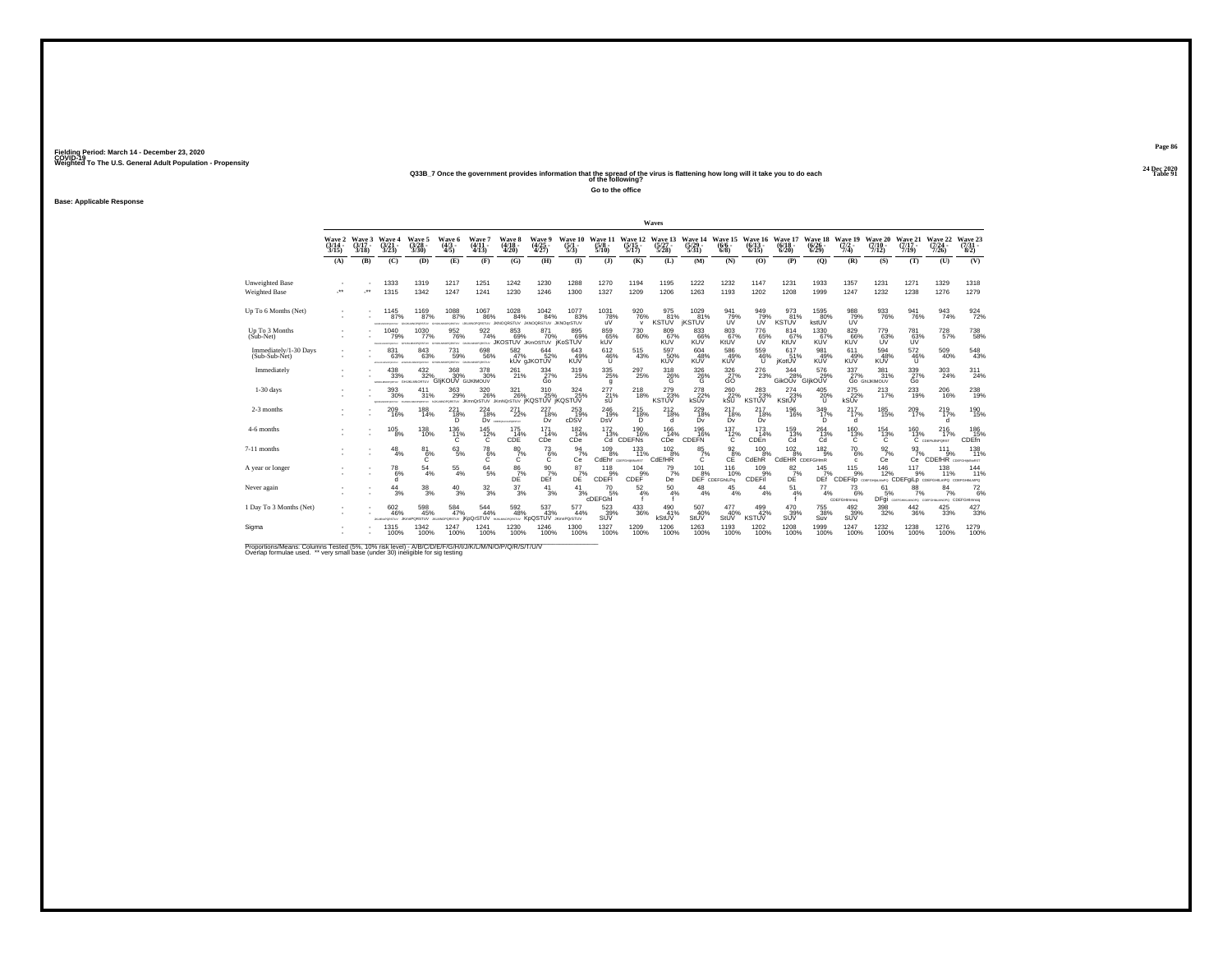# **24 Dec 2020Q33B\_8 Once the government provides information that the spread of the virus is flattening how long will it take you to do each Table 92 of the following?**

**Go to a sporting event**

**Base: Applicable Response**

|                                        |                             |                             |                                               |                                          |                                                                |                                                     |                                            |                                 |                                                  |                                 |                                                        | Waves                           |                                                                        |                                    |                                |                                                                                     |                                  |                                  |                                       |                                                    |                                      |                              |
|----------------------------------------|-----------------------------|-----------------------------|-----------------------------------------------|------------------------------------------|----------------------------------------------------------------|-----------------------------------------------------|--------------------------------------------|---------------------------------|--------------------------------------------------|---------------------------------|--------------------------------------------------------|---------------------------------|------------------------------------------------------------------------|------------------------------------|--------------------------------|-------------------------------------------------------------------------------------|----------------------------------|----------------------------------|---------------------------------------|----------------------------------------------------|--------------------------------------|------------------------------|
|                                        | Wave 2<br>$(3/14 -$<br>3/15 | Wave 3<br>$(3/17 -$<br>3/18 | Wave 4<br>$\frac{(3/21)}{3/23}$               | Wave 5<br>$(3/28 -$<br>3/30              | Wave 6<br>$(4/3 -$<br>4/5)                                     | Wave 7<br>$(4/11 -$<br>4/13                         | Wave 8<br>$\frac{(4/18)}{4/20}$            | Wave 9<br>$\frac{(4/25)}{4/27}$ | Wave 10<br>$\frac{(5/1)}{5/3}$                   | Wave 11<br>$\frac{(5/8)}{5/10}$ | Wave 12<br>$(5/15 -$<br>5/17                           | Wave 13<br>$(5/27 -$<br>5/28    | Wave 14<br>$\frac{(5/29)}{5/31}$                                       | Wave 15<br>$(6/6 -$<br>$6/8$ )     | Wave 16<br>$(6/13 -$<br>6/15   | Wave 17<br>$(6/18 -$<br>6/20                                                        | Wave 18<br>$\frac{(6/26)}{6/29}$ | Wave 19<br>$(7/2 -$<br>7/4       | Wave 20<br>$(7/10 -$<br>7/12          | Wave 21<br>$(7/17 -$<br>7/19                       | Wave 22<br>$(7/24 -$<br>7/26         | Wave 23<br>$(7/31 -$<br>8/2) |
|                                        | (A)                         | (B)                         | (C)                                           | (D)                                      | (E)                                                            | (F)                                                 | (G)                                        | (H)                             | $\bf{I}$                                         | (3)                             | (K)                                                    | (L)                             | (M)                                                                    | (N)                                | (O)                            | (P)                                                                                 | $\mathbf{Q}$                     | (R)                              | (S)                                   | (T)                                                | (U)                                  | (V)                          |
| Unweighted Base<br>Weighted Base       | J.                          |                             | 1500<br>1519                                  | 1447<br>1490                             | 1334<br>1386                                                   | 1369<br>1408                                        | 1468<br>1453                               | 1383<br>1444                    | 1446<br>1485                                     | 1494<br>1552                    | 1453<br>1475                                           | 1477<br>1506                    | 1470<br>1490                                                           | 1414<br>1428                       | 1387<br>1452                   | 1453<br>1478                                                                        | 2246<br>2317                     | 1487<br>1459                     | 1452<br>1457                          | 1460<br>1456                                       | 1507<br>1507                         | 1501<br>1490                 |
| Up To 6 Months (Net)                   |                             |                             | $^{1033}_{68\%}$                              | $\substack{977 \\ 66\%}$<br>PORSTLIV     | 862 <sub>%</sub><br><b>PORTLY GUILD</b>                        | $875 \over 62\%$                                    | 822%<br>erssmu KPQRsTUV KpqRTUV            | 806<br>56%                      | $888$<br>$60\%$<br>NAUMORORSTUV                  | 84054%<br>KrtUv                 | 717<br>49%                                             | 833<br>55%<br>KpRTUV            | $813\n55%$                                                             | 821 57%<br>KrtUV KPORSTUV          | 799<br>55%<br><b>KRTUV</b>     | 760<br>51%                                                                          | 1198<br>52%                      | <sup>729</sup> 50%               | <sup>764</sup> <sub>52%</sub>         | $^{727}_{50\%}$                                    | 738<br>49%                           | $^{744}_{50\%}$              |
| Up To 3 Months<br>$(Sub-Net)$          |                             |                             | 747<br>49%                                    | 656<br>44%<br>vutiseses                  | 580<br>42%<br>WITEROR                                          | 581<br>41%<br>OPORSTUV                              | 496<br>34%                                 | 518<br>36%                      | 583<br>39%<br>KUV GKLMOPORTUV                    | 553<br>36%<br>Kuv               | 454<br>31%                                             | 525<br>35%                      | 529<br>35%                                                             | 531<br>37%<br>KtŬV                 | 501<br>34%                     | 512<br>35%                                                                          | 813<br>$\frac{35}{K}$            | 503<br>34%                       | 531<br>36%<br>KŬv                     | 480<br>33%                                         | 478<br>32%                           | 477<br>32%                   |
| Immediately/1-30 Days<br>(Sub-Sub-Net) |                             |                             | $^{394}_{26\%}$<br><b>MERIDIAN CONTRACTOR</b> | 339<br>23%<br>GHJKLnootUV GHiKLoguV      | $^{311}_{22\%}$                                                | $^{298}_{21\%}$<br>GKL                              | $^{221}_{15\%}$                            | 261<br>18%<br>qk                | 312<br>21%<br>GKL                                | 293<br>GK                       | 218%                                                   | 257<br>17%                      | 294<br>20%<br>GK                                                       | 276<br>19%<br>GK                   | 276<br>19%<br>GK               | 302<br>20%<br>GKI                                                                   | 447<br>19%<br>GK                 | $\frac{305}{21\%}$<br><b>GKL</b> | 293<br>ĞŘ                             | 2826<br>GK                                         | 281<br>19%<br><b>GK</b>              | 2718%<br>gk                  |
| Immediately                            |                             |                             | 145<br>10%<br><b>GHK</b>                      | $^{118}_{8\%}$                           | $^{117}_{8\%}$<br>$\mathfrak{q}$                               | $^{106}_{8\%}$                                      | $^{90}_{6\%}$                              | $^{94}_{\ 6\%}$                 | $^{120}_{8\%}$                                   | $^{138}_{.9\%}$<br>Gh           | $106$<br>$7%$                                          | $^{119}_{8\%}$                  | $^{144}_{10\%}$<br>GHK                                                 | $^{122}_{.9\%}$<br>Gh <sup>"</sup> | $^{133}_{.9\%}$<br>GĤ          | $^{137}_{9\%}$<br>GĤ                                                                | $^{216}_{.9\%}$<br><b>GHK</b>    | 150<br>10%<br>dfGHKI DFGHIKL     | $^{158}_{.11\%}$                      | 140<br>10%<br>GHK                                  | $^{127}_{8\%}$<br><b>q</b>           | $^{128}_{.9%}$<br>Gň         |
| $1-30$ days                            |                             |                             | 248<br>16%<br>Chairman MacPatrick (PD)        | 221<br>15%<br>energina<br>CALL FAST RATE | 195<br>14%                                                     | 192<br>14%<br>VORTUV GROMADORTUM                    | 131<br>9%                                  | 167<br>12%                      | $^{192}_{13\%}$<br><b>gKI</b> GJKLmOQSTUV        | 154<br>10%                      | $^{112}_{8\%}$                                         | $^{138}_{-9\%}$                 | 150<br>10%<br>k                                                        | 154<br>$\frac{11}{6}$              | 143<br>10%                     | 164<br>11%                                                                          | $^{231}_{10\%}$                  | 155<br>11%<br>Κ                  | $^{136}_{9\%}$                        | 142<br>10%                                         | 154<br>10%                           | $\frac{143}{10\%}$           |
| 2-3 months                             |                             |                             | $^{353}_{\phantom{1}\phantom{1}23\%}$         | 318<br>21%<br>PONTA: NJKMADPORSTLIV      | 269<br>19%                                                     | $^{283}_{\,20\%}$<br>kmOPQRTUV jKMOPQRsTUV moPqRTUV | 275<br>19%                                 | 257<br>18%<br>PRTUV             | 271<br>18%<br>PRTUV                              | 260<br>17%<br>rtUv              | 236<br>16%<br>$\mathbf{u}$                             | $^{267}_{18\%}$<br><b>PRTUV</b> | $^{235}_{16\%}$                                                        | 255<br>18%<br><b>PRTUV</b>         | 225<br>15%                     | $^{211}_{14\%}$                                                                     | $^{366}_{16\%}$<br>$\mathbf{u}$  | $^{198}_{14\%}$                  | 238<br>16%<br>$\mathbf{u}$            | $^{198}_{14\%}$                                    | 197<br>13%                           | $^{207}_{14\%}$              |
| 4-6 months                             |                             |                             | 286<br>19%                                    | 321<br>22%<br>r kPQRSTUv                 | 282                                                            | 294<br>PORSt PORSTU CJK PORSTU                      | 326<br>22%                                 | 287<br>20%<br>pqRS              | 305<br>21%<br>PORStu                             | 287<br>19%                      | 263<br>18%                                             | 308<br>20%<br>PORStu            | 284<br>19%                                                             | 290<br>20%<br>pQRStu               | 298<br>21%<br>PQRStu           | 248<br>17%                                                                          | 386<br>17%                       | 226<br>15%                       | 233<br>16%                            | 248<br>17%                                         | 260<br>17%                           | 267<br>18%                   |
| 7-11 months                            |                             |                             | 162 <sub>%</sub>                              | $^{184}_{12\%}$                          | <sup>163</sup><br>12%                                          | $193 \atop 14\%$<br>C                               | 183<br>13%                                 | <sup>177</sup> <sub>12%</sub>   | 185<br>12%                                       | 239 15%<br>CdEghilt             | <sup>216</sup> <sub>15%</sub><br>Ce                    | 189<br>13%                      | $^{210}_{14\%}$<br>C                                                   | 193<br>13%<br>c                    | $^{220}_{15\%}$<br>CdEhi       | 227<br>15%<br>CdEghil                                                               | 331<br>14%<br>C                  | $^{204}_{14\%}$<br>C             | <sup>222</sup> <sub>15%</sub><br>CdEh | $^{184}_{13\%}$                                    | 206<br>14%<br>C                      | $^{221}_{15\%}$<br>Ce        |
| A year or longer                       |                             |                             | 234<br>15%                                    | 254<br>17%                               | $^{269}_{19\%}$                                                | $^{270}_{19\%}$                                     | $^{339}_{23\%}$ cDEF                       | 356<br><b>CDEFI</b>             | $\overset{320}{\underset{\text{CD}}{\text{22}}}$ |                                 | $^{410}_{28\%}$<br>332 410<br>21% 28%<br>CD CDEFGIJMNO | 376<br>25%<br>CDEFij            | $\overset{341}{\underset{\text{23%}}{\text{23}}}$                      | $\frac{324}{23\%}$ CDef            |                                | 318 386 611 423<br>22% 26% 26% 29%<br>CD CDEFIJnO CDEFIJmnO contratiunivos<br>386 % | $^{611}_{26\%}$                  | $\frac{423}{29\%}$               | $\frac{353}{24\%}$                    | $^{402}_{\phantom{1}28\%}$<br>CDEF CDEFGUMNO CDEFI | $^{440}_{29\%}$<br><b>ELMON CDFF</b> | 416<br>28%<br><b>COMMUD-</b> |
| Never again                            |                             |                             | 91<br>6%                                      | $^{76}_{\ 5\%}$                          | $\frac{92}{7\%}$                                               | 70<br>5%                                            | 108<br>$DT$ %                              | 105<br>$dF$ <sup>7%</sup>       | 91<br>6%                                         | 140<br>9%<br>CDeFIN             | 133<br>9%<br>CDeFIN                                    | 108<br>7%<br>dÈ                 | 126<br>8%<br>CDFin                                                     | 91<br>6%                           | 115<br>$D_F^{\underline{8}\%}$ | 105<br>7%<br>df                                                                     | 177<br>D <sup>B%</sup>           | 103<br>7%<br>df                  | 118                                   | 143<br>8% 10%<br>10%                               | 122<br>$\overline{6\%}$              | 109<br>$dF$ <sup>7%</sup>    |
| 1 Day To 3 Months (Net)                |                             |                             | 601<br>40%                                    | 538<br>36%<br>das en seunamentous        | $^{463}_{\phantom{1}33\%}$<br>GIUGUINOPORETUV GIUGUINIOPORETUV | $\substack{475 \\ 34\%}$                            | $^{406}_{28\%}$<br><b>KrTUV</b> KmopaRsTUV | $^{425}_{29\%}$                 | 463<br>31%<br><b>JKLMOPORSTUV</b>                | 414<br>27%<br>$\mathbf{u}$      | $^{348}_{\phantom{1}24\%}$                             | 406<br>27%<br>tuv               | $^{385}_{\phantom{1}\phantom{1}\phantom{1}\phantom{1}\phantom{1}26\%}$ | $^{409}_{29\%}$<br><b>KRTUV</b>    | 368<br>25%                     | 375<br>25%                                                                          | $^{596}_{26\%}$                  | $\substack{353 \\ 24\%}$         | $^{374}_{26\%}$                       | $\frac{340}{23\%}$                                 | 351<br>23%                           | $\substack{349 \\ 23\%}$     |
| Sigma                                  |                             |                             | 1519<br>100%                                  | 1490<br>100%                             | 1386<br>100%                                                   | 1408<br>100%                                        | 1453<br>100%                               | 1444<br>100%                    | 1485<br>100%                                     | 1552<br>100%                    | 1475<br>100%                                           | 1506<br>100%                    | 1490<br>100%                                                           | 1428<br>100%                       | 1452<br>100%                   | 1478<br>100%                                                                        | 2317<br>100%                     | 1459<br>100%                     | 1457<br>100%                          | 1456<br>100%                                       | 1507<br>100%                         | 1490<br>100%                 |

Proportions/Means: Columns Tested (5%, 10% risk level) - A/B/C/D/E/F/G/H/I/J/K/L/M/N/O/P/Q/R/S/T/U/V<br>Overlap formulae used. \*\* very small base (under 30) ineligible for sig testing

**Page 8724 Dec 2020<br>Table 92**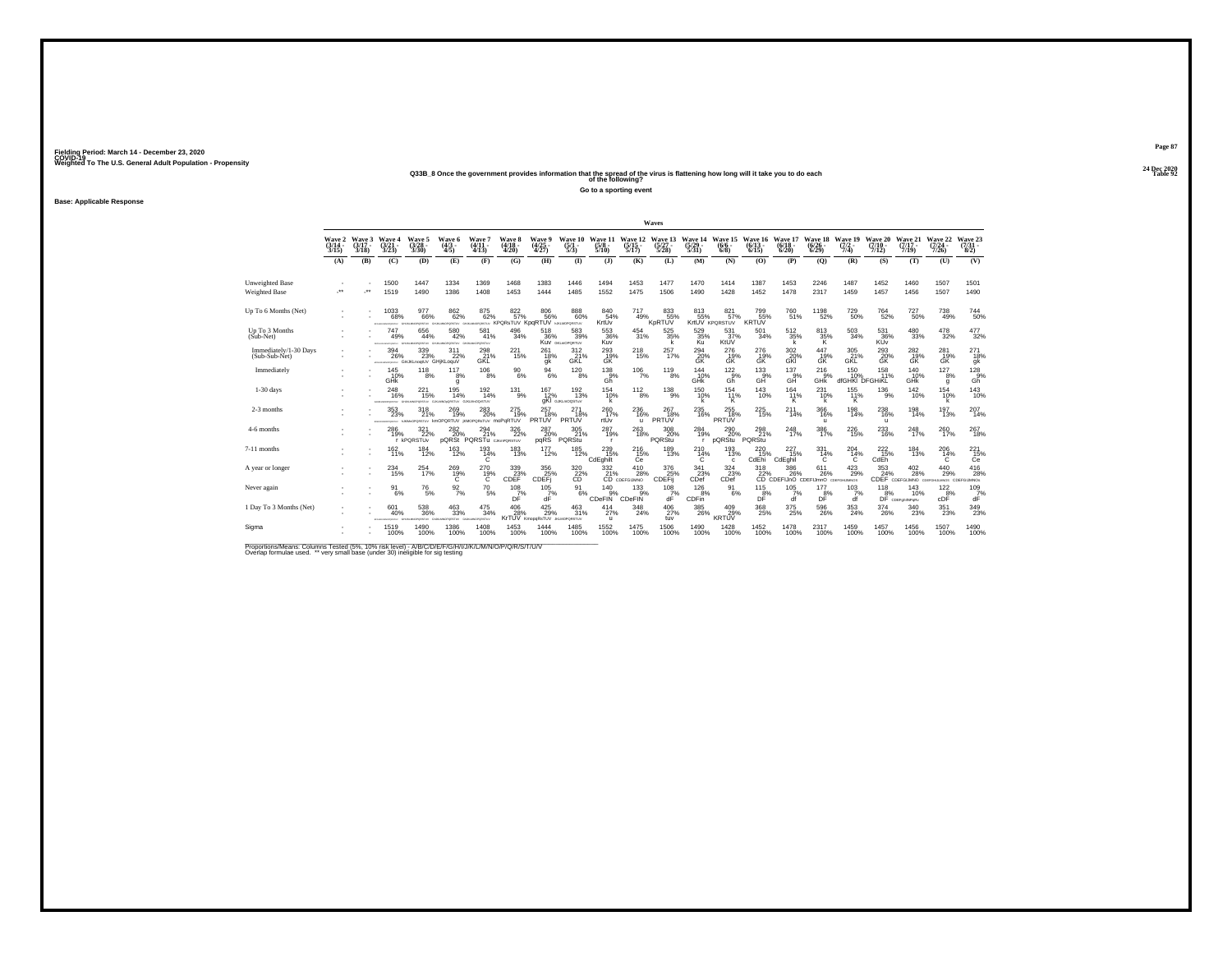# **24 Dec 2020Q33B\_9 Once the government provides information that the spread of the virus is flattening how long will it take you to do each Table 93 of the following?**

**Go to the movies**

**Base: Applicable Response**

|                                        |                                    |                             |                                      |                                                  |                                    |                                                                                  |                                      |                                     |                                       |                                 |                                            | Waves                                 |                                            |                                       |                                  |                                                                     |                                 |                                                                             |                                   |                              |                                |                                 |
|----------------------------------------|------------------------------------|-----------------------------|--------------------------------------|--------------------------------------------------|------------------------------------|----------------------------------------------------------------------------------|--------------------------------------|-------------------------------------|---------------------------------------|---------------------------------|--------------------------------------------|---------------------------------------|--------------------------------------------|---------------------------------------|----------------------------------|---------------------------------------------------------------------|---------------------------------|-----------------------------------------------------------------------------|-----------------------------------|------------------------------|--------------------------------|---------------------------------|
|                                        | <b>Wave 2</b><br>$(3/14 -$<br>3/15 | Wave 3<br>$(3/17 -$<br>3/18 | Wave 4<br>$\frac{(3/21)}{3/23}$      | Wave 5<br>$(3/28 -$<br>3/30                      | Wave 6<br>$(4/3 -$<br>4/5)         | Wave 7<br>$(4/11 -$<br>4/13                                                      | Wave 8<br>$(4/18 -$<br>4/20          | Wave 9<br>$\frac{(4/25)}{4/27}$     | Wave 10<br>$\frac{(5/1)}{5/3}$        | Wave 11<br>$\frac{(5/8)}{5/10}$ | Wave 12<br>$\frac{(5/15)}{5/17}$           | Wave 13<br>$\frac{(5/27)}{5/28}$      | Wave 14<br>$\frac{(5/29)}{5/31}$           | Wave 15<br>$(6/6 -$<br>6/8            | Wave 16<br>$(6/13 -$<br>6/15     | Wave 17<br>$(6/18 -$<br>6/20                                        | Wave 18<br>$(6/26 -$<br>6/29    | Wave 19<br>$(7/2 -$<br>7/4)                                                 | Wave 20<br>$(7/10 -$<br>7/12      | Wave 21<br>$(7/17 -$<br>7/19 | Wave 22<br>$(7/24 -$<br>7/26   | Wave 23<br>$\frac{(7/31)}{8/2}$ |
|                                        | (A)                                | (B)                         | (C)                                  | (D)                                              | (E)                                | (F)                                                                              | (G)                                  | (H)                                 | $($ $\Gamma$                          | (1)                             | (K)                                        | (L)                                   | (M)                                        | (N)                                   | (O)                              | (P)                                                                 | (Q)                             | (R)                                                                         | (S)                               | (T)                          | (U)                            | (V)                             |
| Unweighted Base<br>Weighted Base       | $\bullet\bullet$                   | $\cdot$                     | 1691<br>1697                         | 1645<br>1650                                     | 1606<br>1612                       | 1628<br>1659                                                                     | 1681<br>1672                         | 1632<br>1654                        | 1677<br>1674                          | 1689<br>1734                    | 1651<br>1647                               | 1683<br>1660                          | 1661<br>1689                               | 1659<br>1653                          | 1580<br>1596                     | 1650<br>1663                                                        | 2650<br>2672                    | 1695<br>1646                                                                | 1668<br>1669                      | 1686<br>1670                 | 1726<br>1718                   | 1696<br>1673                    |
| Up To 6 Months (Net)                   |                                    |                             | 1239<br>73%<br><b>ATM NOW</b>        | 1209<br>73%<br><b>STATISTICS</b>                 | $1155$<br>$72\%$                   | 1140<br>69%<br>OPDIANCE VUTBRANCE WITBRAND IN VISSONALISM WIRE WITHOUT A WINDOWS | 1080<br>65%                          | 1070<br>65%                         | $^{1119}_{67\%}$                      | $^{1057}_{61\%}$<br>Kr          | $^{928}_{56\%}$                            | 1011<br>61%<br>Кr                     | $1051$ 62%<br><b>KQRtu</b>                 | $^{1012}_{61\%}$<br>Kar               | 951<br>60%                       | $^{1008}_{61\%}$                                                    | $^{1546}_{-58\%}$               | 941<br>57%                                                                  | 989<br>59%                        | 974<br>58%                   | 999<br>58%                     | 984<br>59%                      |
| Up To 3 Months<br>$(Sub-Net)$          |                                    |                             | 920<br>54%<br><b>STALM MACHINERY</b> | 866<br>52%<br>vutrases                           | 845<br>52%<br>VUTBRONO             | 821<br>49%<br>GHJALMHOPORSTUV                                                    | 718<br>43%<br>KrÜ                    | 727<br>44%                          | 767<br>46%<br><b>KRIUV JKLNOGRTUV</b> | 710<br>41%<br>$\mathbf{u}$      | 629<br>38%                                 | 687<br>41%<br>$\mathbf{u}$            | 723<br>43%<br>KrU                          | 674<br>41%                            | $664 \over 42\%$<br>$\mathbf{u}$ | 705<br>42%<br>kU                                                    | $1106$<br>$41%$<br>U            | 638<br>39%                                                                  | 733<br>44%<br>KRU                 | 671<br>40%                   | 642<br>37%                     | $^{676}_{40\%}$                 |
| Immediately/1-30 Days<br>(Sub-Sub-Net) |                                    |                             | $^{500}_{29\%}$<br>DRIVEN MORETZY    | $^{420}_{25\%}$<br><b>GJKLoQRU</b> GHUNLMOUGRTUY | 445<br>28%                         | 408<br>25%<br>GJKLqR                                                             | $\frac{346}{21\%}$                   | 375<br>23%<br>к                     | 393%<br>KI                            | $^{359}_{21\%}$                 | 312%                                       | $^{334}_{\phantom{1}\phantom{1}20\%}$ | 392 %<br>KI                                | $\frac{373}{23\%}$<br>к               | $351_{22\%}$<br>k                | $^{401}_{24\%}$<br>gjKLr                                            | 570<br>21%                      | 340<br>21%                                                                  | $^{454}_{27\%}$<br>GILBOARNOORSUV | 388<br>23%<br>KI             | 378<br>22%                     | $\frac{384}{23\%}$ K            |
| Immediately                            |                                    |                             | $^{149}_{9\%}$                       | $115$ <sub>7%</sub>                              | $^{123}_{8\%}$                     | $^{150}_{-9\%}$<br>dGK                                                           | $^{109}_{7\%}$                       | 119/7%                              | $^{128}_{8\%}$                        | $^{131}_{8\%}$                  | $113 \atop 7\%$                            | $^{136}_{\phantom{1}8\%}$             | $\overset{151}{\overset{9}{\phantom{1}8}}$ | 150%<br>dGk                           | 150 9%                           | 150 182 263 184<br>9% 11% 10% 11%<br>dGhK соесныкь DeGHiJK соесныкь |                                 | 11%                                                                         | 225<br>13%<br><b>MODER</b>        | 169<br>10%<br><b>DeGHiJK</b> | 170<br>10%<br>DeGHijK DEGHIJKI | $^{174}_{10\%}$                 |
| $1-30$ days                            |                                    |                             | 351<br>21%<br>CPORTAY                | 305<br>18%<br>mission searching of their         | 322<br>20%<br>FOR MUNICIPALITY!    | 259<br>16%<br><b>KLOORUV</b>                                                     | 236<br>14%                           | 255<br>15%<br>QR KLoQRUV  KLOpQRtUV | 265<br>16%                            | 228<br>$R^{13\%}$               | 198<br>12%                                 | 198<br>12%                            | 241<br>$\frac{14}{}$                       | 224<br>14%<br>Ŕ.                      | 201<br>$^{13\%}$                 | 219<br>$^{13\%}_{R}$                                                | 306<br>11%                      | 156<br>9%                                                                   | 230<br>$^{14%}_{R}$               | 219<br>$^{13\%}_{R}$         | 208<br>12%                     | 210<br>$\frac{13}{R}$           |
| 2-3 months                             |                                    |                             | 420<br>25%<br><b>MANOFORSTW</b>      | 446<br>27%<br><b>PORTITAY</b>                    | $^{400}_{25\%}$<br>PORSTUY         | $^{412}_{25\%}$<br>ORSTUV                                                        | $\frac{372}{22\%}$<br><b>NPRSTUV</b> | 352<br>21%<br>nprSTUV kNPRSTUV      | $^{374}_{22\%}$                       | 351<br>20%<br>StUv              | $^{318}_{19\%}$                            | $353$<br>$21%$<br>U nprSTUV           | 331<br>20%<br>U                            | 301<br>18%<br>$\mathbf{u}$            | 313<br>20%<br>sU                 | $^{303}_{\phantom{1}18\%}$<br>u                                     | 536<br>20%<br>StU               | 298<br>18%                                                                  | $^{278}_{17\%}$                   | $^{283}_{17\%}$              | 264<br>15%                     | 292%                            |
| 4-6 months                             |                                    |                             | 319<br>$\frac{19}{s}$                | 343<br>$\frac{21}{9}$                            | 310<br>$\frac{19}{9}$              | 319<br>19%                                                                       | 362<br>22%<br>qS cKOPQrSTv           | 343<br>${}^{21}_{\text{QS}}$        | 352<br>21%<br>koQS                    | 347<br>$20\%$                   | 298<br>18%                                 | 324<br>$\frac{20\%}{9S}$              | 329<br>19%<br>qS                           | 338<br>$\frac{20}{9}$ %               | 286<br>18%                       | 303<br>18%                                                          | 440<br>16%                      | 303<br>18%<br>s                                                             | 257<br>15%                        | 303<br>18%                   | 357<br>$\frac{21}{8}$          | 307<br>18%<br>s                 |
| 7-11 months                            |                                    |                             | <sup>170</sup> 10%                   | 170 <sub>%</sub>                                 | <sup>160</sup> 10%                 | $^{206}_{\ 12\%}$<br>ce                                                          | $^{225}_{13\%}$<br>CDE               | $^{212}_{13\%}$<br>CdE              | $^{240}_{14\%}$<br>CDE <sup></sup>    | $^{263}_{15\%}$<br>CDEfis       | 233<br>14%<br>CDE                          | $^{209}_{13\%}$<br>ce                 | $^{226}_{13\%}$<br>CDE                     | 224<br>14%<br>CDE                     | $^{243}_{15\%}$<br>CDEfis        | 233<br>14%                                                          | 427<br>16%<br>CDE COEFININARITY | $^{214}_{13\%}$<br>CdE                                                      | $^{208}_{12\%}$<br>ce             | $^{217}_{12\%}$<br>CdE       | $^{254}_{15\%}$<br>CDE         | $^{219}_{13\%}$<br>CDE          |
| A year or longer                       |                                    |                             | $^{213}_{13\%}$                      | 216<br>13%                                       | $^{221}_{14\%}$                    | $^{242}_{15\%}$                                                                  | 2726%<br>CDe                         | 311<br>19%<br><b>CDEFI</b>          | $^{239}_{14\%}$                       | 304<br>18%                      | $^{362}_{22\%}$<br>CDEff CDEFGhuM CDEFGIJm | $\frac{352}{21\%}$                    | $^{303}_{18\%}$<br>CDEFI                   | 318<br>19%<br>CDEFgl                  | 317<br>CDEFGI CDEFGI             | 342                                                                 | 549                             | $^{376}_{23\%}$<br>% 21% 23% 22% 22%<br>CDEFGIj срегонимм срегоним срегоним | $\frac{369}{22\%}$                | $\frac{366}{22}\%$           | $^{358}_{21\%}$<br>CDEFGI      | 354<br>21%<br>CDEFGIJm          |
| Never again                            |                                    |                             | 75<br>4%                             | $^{55}_{3\%}$                                    | $^{76}_{5\%}$                      | 70<br>4%                                                                         | 95<br>6%<br>DH                       | 61<br>4%                            | 75<br>5%                              | 110<br>6%<br>CDeFHi CDEFGHILOPG | 124<br>8%                                  | 88<br>5%<br>Dh'                       | 109<br>6%<br>CDeFH                         | 100<br>cDfH                           | 84<br>5%<br>Dh                   | 80<br>5%<br>ď                                                       | 150                             | 115<br>DH CDEFHIP<br>7%                                                     | 102                               | 113<br>cDfH CDeFHIp          | 107<br>cDFHi CDEFHIP           | 117<br>7%                       |
| 1 Day To 3 Months (Net)                |                                    |                             | 771<br>45%                           | 751<br>46%                                       | $^{722}_{45\%}$<br><b>CONTRACT</b> | 671<br>40%                                                                       | 608<br>36%<br>OPORSTLY KNOPORSTUV    | $^{607}_{37\%}$<br>KINOPORSTUV      | 639<br>38%<br><b>JIGMNOPORSTUV</b>    | 579<br>33%<br>RUv               | $^{516}_{31\%}$<br>ru                      | 551<br>33%<br><b>RU</b>               | $\frac{572}{34\%}$<br>RtÚv                 | $\substack{525 \\ 32\%}$<br><b>RU</b> | $\frac{514}{32\%}$<br><b>RU</b>  | $522_{31\%}$<br>ru                                                  | $\frac{843}{32\%}$<br><b>RU</b> | $^{454}_{28\%}$                                                             | $^{508}_{\ 30\%}$                 | $\frac{502}{30\%}$           | 472 <sub>2%</sub>              | $\frac{502}{30\%}$              |
| Sigma                                  |                                    |                             | 1697<br>100%                         | 1650<br>100%                                     | 1612<br>100%                       | 1659<br>100%                                                                     | 1672<br>100%                         | 1654<br>100%                        | 1674<br>100%                          | 1734<br>100%                    | 1647<br>100%                               | 1660<br>100%                          | 1689<br>100%                               | 1653<br>100%                          | 1596<br>100%                     | 1663<br>100%                                                        | 2672<br>100%                    | 1646<br>100%                                                                | 1669<br>100%                      | 1670<br>100%                 | 1718<br>100%                   | 1673<br>100%                    |

Proportions/Means: Columns Tested (5%, 10% risk level) - A/B/C/D/E/F/G/H/I/J/K/L/M/N/O/P/Q/R/S/T/U/V<br>Overlap formulae used. \*\* very small base (under 30) ineligible for sig testing

**Page 88**24 Dec 2020<br>Table 93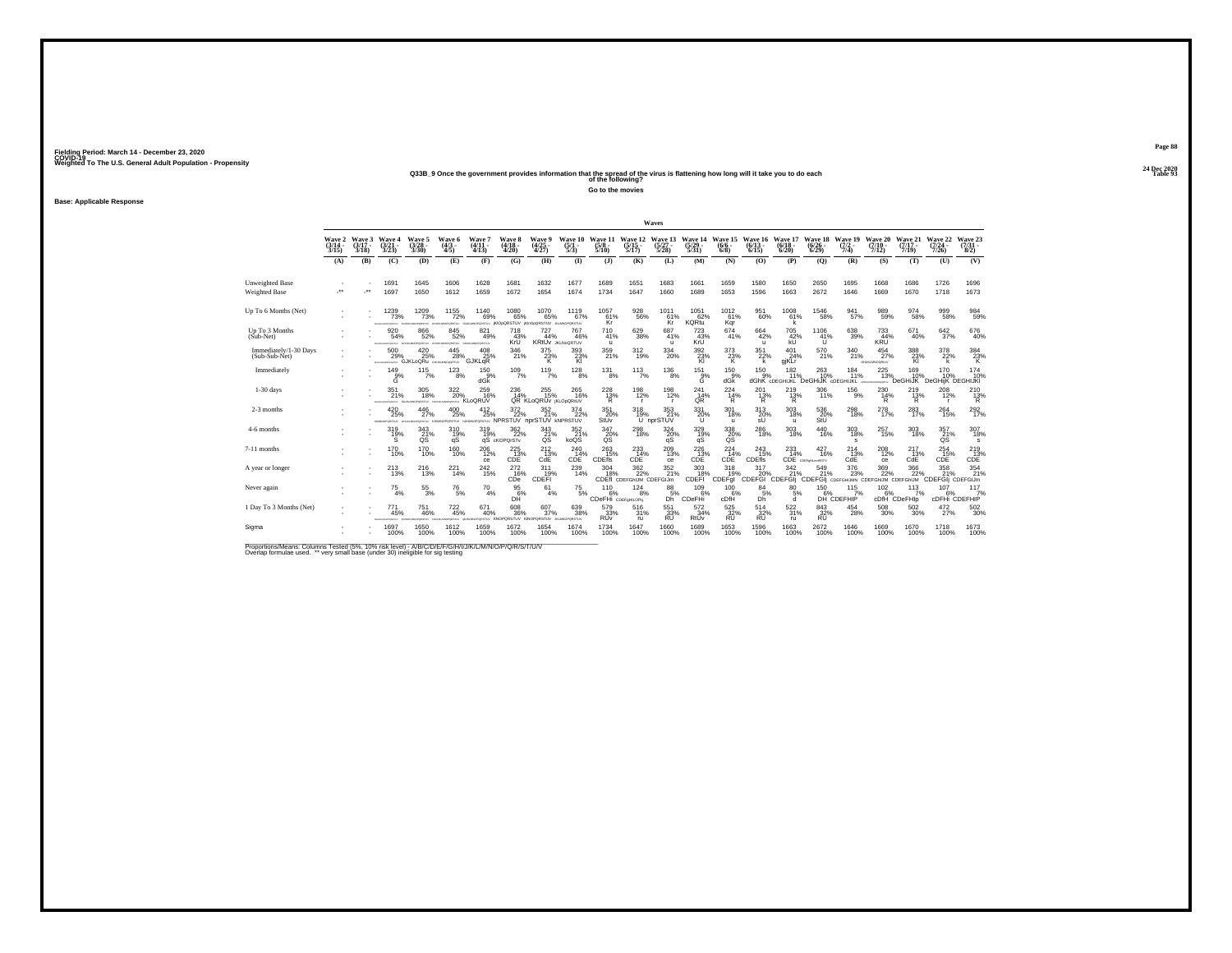**24 Dec 2020Q33B\_10 Once the government provides information that the spread of the virus is flattening how long will it take you to do each Table 94 of the following?**

**Host/attend a large social gathering**

**Base: Applicable Response**

|                                        |                                    |                             |                                                      |                                                                      |                                 |                                                                                                                                                                                                                                               |                                            |                                        |                                      |                                          |                                  | Waves                        |                                                |                                                                     |                                                  |                                 |                                     |                                             |                                          |                                       |                                 |                                   |
|----------------------------------------|------------------------------------|-----------------------------|------------------------------------------------------|----------------------------------------------------------------------|---------------------------------|-----------------------------------------------------------------------------------------------------------------------------------------------------------------------------------------------------------------------------------------------|--------------------------------------------|----------------------------------------|--------------------------------------|------------------------------------------|----------------------------------|------------------------------|------------------------------------------------|---------------------------------------------------------------------|--------------------------------------------------|---------------------------------|-------------------------------------|---------------------------------------------|------------------------------------------|---------------------------------------|---------------------------------|-----------------------------------|
|                                        | <b>Wave 2</b><br>$(3/14 -$<br>3/15 | Wave 3<br>$(3/17 -$<br>3/18 | Waye 4<br>(3/21 -<br>3/23                            | <b>Wave 5</b><br>$\frac{(3728)}{3/30}$                               | Waye 6<br>$(4/3 -$<br>4/5       | Wave?<br>$(4/11 -$<br>4/13                                                                                                                                                                                                                    | Wave 8<br>$(4/18 -$<br>4/20                | <b>Wave 9</b><br>$\frac{(4/25)}{4/27}$ | Wave 10<br>$\frac{(5/1 - 1)}{(5/3)}$ | Wave 1<br>(5/8 -<br>5/10                 | Wave 12<br>$\frac{(5/15)}{5/17}$ | Wave 13<br>$(5/27 -$<br>5/28 | Wave 14<br>$\frac{(5/29)}{5/31}$               | Wave 15<br>$(6/6 -$<br>6/8                                          | Wave 16<br>$(6/13 -$<br>6/15                     | Wave 17<br>(6/18)<br>6/20       | <b>Wave 18</b><br>$(6/26 -$<br>6/29 | Wave 19<br>$(7/2 -$<br>7/4)                 | Wave 20<br>$(7/10 -$<br>7/12             | Wave 21<br>$(7/17 -$<br>7/19          | Wave 22<br>$(7/24 -$<br>7/26    | Wave 23<br>$(7/31 -$<br>8/2)      |
|                                        | (A)                                | (B)                         | (C)                                                  | (D)                                                                  | (E)                             | (F)                                                                                                                                                                                                                                           | (G)                                        | (H)                                    | $\bf{I}$                             | (3)                                      | (K)                              | (L)                          | (M)                                            | (N)                                                                 | (0)                                              | (P)                             | (O)                                 | (R)                                         | (S)                                      | (T)                                   | (U)                             | (V)                               |
| Unweighted Base<br>Weighted Base       | J.                                 |                             | 1717<br>1729                                         | 1690<br>1689                                                         | 1626<br>1647                    | 1659<br>1678                                                                                                                                                                                                                                  | 1713<br>1708                               | 1694<br>1699                           | 1698<br>1708                         | 1729<br>1778                             | 1697<br>1706                     | 1733<br>1720                 | 1678<br>1697                                   | 1687<br>1673                                                        | 1613<br>1649                                     | 1654<br>1658                    | 2704<br>2761                        | 1709<br>1666                                | 1690<br>1680                             | 1694<br>1703                          | 1729<br>1728                    | 1754<br>1752                      |
| Up To 6 Months (Net)                   |                                    |                             | 1270<br>73%<br><b>CONTRACTOR</b>                     | 1170<br>69%<br>das en Manemarkettus                                  | 1163<br>71%                     | 1150<br>69%<br>currences and presented and property of the control of the control of the control of the control of the control of the control of the control of the control of the control of the control of the control of the control of th | 1114<br>65%                                | 1073<br>63%<br>JKQRsTUV JKQRsTUV       | 1083%                                | $^{1049}_{-59\%}$                        | 959<br>56%                       | $^{1060}_{KRTU}$             | 1036<br>61%<br>KrTU                            | 1012<br>KrTU                                                        | 1014<br>KRTU <sup>61%</sup>                      | 994 60%<br>ktu                  | 1629<br>59%                         | $\frac{944}{57\%}$                          | 993<br>59%                               | 953<br>56%                            | 966<br>56%                      | 1032<br>59%                       |
| Up To 3 Months<br>(Sub-Net)            |                                    |                             | 919<br>53%<br>ongezur                                | 825<br>49%<br>ceanw                                                  | 837<br>51%                      | 760<br>45%<br>WT2RDoDm.DL wraped                                                                                                                                                                                                              | 723<br>42%<br>KORTUV JKLOORSTUV JKLOORSTUV | 749<br>44%                             | 756<br>44%                           | 698<br>39%                               | 605<br>35%                       | 676<br>39%<br>kU             | 700<br>41%                                     | 701<br>42%<br>KrTUV KgRTUV                                          | 658<br>40%<br>KŬ                                 | 685<br>41%<br>KrTUV             | 1060<br>38%                         | 615<br>37%<br>$\mathbf{u}$                  | 669<br>40%                               | 618<br>36%                            | 571<br>33%                      | 649<br>37%<br>$\mathbf{u}$        |
| Immediately/1-30 Days<br>(Sub-Sub-Net) |                                    |                             | 482<br>28%                                           | 416<br>25%<br><b>POINTING ONLY CHUKLMOTLY GHUKLINGSTUY GhiKIMOUV</b> | 417<br>25%                      | $^{404}_{24\%}$                                                                                                                                                                                                                               | $^{344}_{\color{red}\,20\%}$               | 356<br>21%                             | $\frac{375}{22\%}$<br>Ku             | $\frac{369}{21\%}$                       | 305<br>18%                       | 359<br>21%                   | $355$<br>$21\%$<br>k                           | $\frac{362}{22\%}$<br>Ku                                            | $^{335}_{\phantom{1}\phantom{1}\phantom{1}20\%}$ | 406<br>24%<br><b>GhJKLmOtUV</b> | $^{614}_{22\%}$<br><b>KU</b>        | $\frac{379}{23\%}$<br>KU <sup></sup>        | 404<br>24%<br>GiKloUv                    | 357<br>21%<br>k                       | 323<br>19%                      | $\frac{363}{21\%}$                |
| Immediately                            |                                    |                             | $^{146}_{\substack{8\% \\ 6}}$                       | $^{119}_{7\%}$                                                       | 119/7%                          | $^{139}_{8\%}$<br>g                                                                                                                                                                                                                           | $^{107}_{6\%}$                             | $114$ <sub>7%</sub>                    | $127_{7\%}$                          | $145_{8\%}$<br>a                         | $^{118}_{7\%}$                   | $^{146}_{8\%}$<br>Ğ          | $142_{8\%}$<br>g                               | $^{139}_{8\%}$<br>q                                                 | $^{147}_{9\%}$                                   | 199<br>12%<br>Gh CONFIDENTIAL   | $^{275}_{10\%}$<br>DEGHIK con       | 184<br>11%<br><b>ГОНЦКММЫ</b> СОБРАНЦАЦИЮТУ | 199<br>12%                               | $^{146}_{9\%}$<br>$\alpha$            | 166 10%<br><b>DeGHiK</b>        | $\frac{154}{9\%}$<br>Gh           |
| $1-30$ days                            |                                    |                             | 336<br>19%<br><b>STANDARD REPORT</b>                 | 297<br>18%<br>VUTERONO                                               | 298<br>18%                      | 266<br>16%<br>NOPORATUV JKLMOPORSTUV                                                                                                                                                                                                          | 236<br>14%<br>KoU                          | 243<br>14%<br>KOrUv                    | 248<br>15%<br>KOrUv                  | 224<br>13%                               | 187<br>11%                       | $^{213}_{12\%}$              | 213<br>- 13%<br>U                              | 224<br>13%<br>kU                                                    | 187<br>11%<br>u                                  | 206<br>12%                      | 340<br>$\frac{12}{11}$              | 195<br>12%<br>$\mathbf{u}$                  | 205<br>12%<br>$\cup$                     | 211<br>$^{12\%}$                      | 157<br>9%                       | $^{209}_{\phantom{1}12\%}$        |
| 2-3 months                             |                                    |                             | 437<br>25%<br><b>CONTRACTOR</b><br><b>But MY MAX</b> | 410<br>24%<br>ORSTUV<br><b>AG MAIL</b>                               | $^{420}_{26\%}$                 | 356<br>21%<br><b>HORSTUV KIPORSTUV JKLPORSTUV</b>                                                                                                                                                                                             | $^{379}_{22\%}$                            | $^{393}_{\ 23\%}$                      | 381<br>22%<br>ORSTUV JKLPORSTUV      | 329/19%<br>RtU                           | 300<br>18%<br><b>RU</b>          | $^{316}_{18\%}$              | $^{346}_{20\%}$                                | $^{339}_{\phantom{1}\phantom{1}20\%}$<br>RtU PORSTUV PORSTUV ORSTUV | 323%                                             | 279 <sub>0</sub>                | $^{446}_{16\%}$                     | $^{236}_{\color{red}\textbf{14\%}}$         | $^{265}_{16\%}$                          | 261<br>15%                            | 247<br>14%                      | 286%                              |
| 4-6 months                             |                                    |                             | 351<br>20%                                           | 345<br>20%                                                           | 326<br>20%                      | 390<br>23%<br>eHlimNPrSt eHlimNPrSt                                                                                                                                                                                                           | 392<br>23%                                 | 324<br>19%                             | 327<br>19%                           | 351<br>20%                               | 354<br>21%                       | 385<br>22%<br>hiNPs          | 336<br>20%                                     | 311<br>19%                                                          | 356<br>22%<br>n.                                 | 309<br>19%                      | 569<br>21%                          | 328<br>20%                                  | 324<br>19%                               | 335<br>20%                            | 395<br>23%<br>eHljmNPrst        | $\frac{383}{22\%}$<br>np          |
| 7-11 months                            |                                    |                             | $^{180}_{10\%}$                                      | 203<br>12%                                                           | $^{190}_{12\%}$                 | $^{200}_{\ 12\%}$                                                                                                                                                                                                                             | $^{223}_{13\%}$                            | $^{237}_{14\%}$<br>Сe                  | $^{240}_{14\%}$<br>Ce                | $^{251}_{14\%}$<br>Ce                    | 262 <sub>15%</sub><br>CDEF       | 247<br>14%<br>Cef            | $^{242}_{14\%}$<br>Ce                          | $^{253}_{15\%}$<br>CDEF                                             | 248<br>15%<br>CDEF                               | 227<br>14%<br>C                 | $^{422}_{15\%}$<br>CDEF             | $^{220}_{\color{red}\textbf{13\%}}$<br>c.   | 225<br>13%<br>c                          | 246<br>14%<br>Ce                      | 268<br>16%<br>CDEF              | 238<br>C                          |
| A year or longer                       |                                    |                             | $^{206}_{\ 12\%}$                                    | 240<br>14%                                                           | $^{221}_{13\%}$                 | $^{259}_{15\%}$                                                                                                                                                                                                                               | 309<br>18%<br>CDEf                         | 313<br>18%<br>CDEf                     | 309 18%<br>CDEf                      | $\frac{380}{21\%}$<br>CDEFghi CDEFGHILMn | 389<br>23%                       | 330<br>19%<br>CDEF           | $^{315}_{19\%}$<br>CDEf                        | $\frac{327}{20\%}$<br>CDEF                                          | 334<br>20%                                       | 358<br>CDEF CDEFGhlm            | 568<br>21%                          | 421<br>25%<br>CDEF COSPGHAMMOO CDE          | $\substack{383 \\ 23\%}$<br><b>IILMn</b> | $^{419}_{25\%}$<br>LMNOG CDE<br>COEFO | 414<br>24%<br><b>ILMNOG CDE</b> | $^{418}_{24\%}$<br><b>DOWMJIH</b> |
| Never again                            |                                    |                             | 73<br>4%                                             | 76<br>5%                                                             | 73<br>4%                        | 69<br>4%                                                                                                                                                                                                                                      | 62<br>4%                                   | 75<br>4%                               | 76<br>4%                             | 99<br>6%<br>GOV                          | 96<br>6%<br>GOV                  | 83                           | 103<br>6%<br>o CFGhiOV                         | 82<br>5%                                                            | 53<br>3%                                         | 78<br>5%<br>$\circ$             | 142<br>5%<br>gOv                    | 82<br>5%<br>$\Omega$                        | 78<br>5%<br>$\Omega$                     | 84<br>5%<br>$\Omega$                  | 80<br>5%<br>$\Omega$            | 64<br>4%                          |
| 1 Day To 3 Months (Net)                |                                    |                             | 773<br>45%                                           | 707<br>42%<br><b>ATANTIC</b>                                         | 718<br>44%<br><b>CONTRACTOR</b> | $622/37\%$<br>PORSTUV                                                                                                                                                                                                                         | 615<br>36%<br>ORSTUV                       | 636<br>37%<br>OPORSTUV                 | 629/37%<br><b>JKLHOPORSTUV</b>       | $\frac{553}{31\%}$<br><b>RU</b>          | $^{487}_{29\%}$<br>Ü             | 530<br>31%                   | $^{558}_{33\%}$<br><b>RU KOORSTUV KPORSTUV</b> | 562<br>34%                                                          | 511<br>31%<br><b>RU</b>                          | 485<br>29%<br>rU                | <sup>785</sup> 28%<br>U             | 431<br>26%                                  | 470<br>28%<br>$\mathbf{U}$               | $^{472}_{28\%}$<br>u                  | 405<br>23%                      | 495<br>28%<br>īΪ                  |
| Sigma                                  |                                    |                             | 1729<br>100%                                         | 1689<br>100%                                                         | 1647<br>100%                    | 1678<br>100%                                                                                                                                                                                                                                  | 1708<br>100%                               | 1699<br>100%                           | 1708<br>100%                         | 1778<br>100%                             | 1706<br>100%                     | 1720<br>100%                 | 1697<br>100%                                   | 1673<br>100%                                                        | 1649<br>100%                                     | 1658<br>100%                    | 2761<br>100%                        | 1666<br>100%                                | 1680<br>100%                             | 1703<br>100%                          | 1728<br>100%                    | 1752<br>100%                      |

Proportions/Means: Columns Tested (5%, 10% risk level) - A/B/C/D/E/F/G/H/I/J/K/L/M/N/O/P/Q/R/S/T/U/V<br>Overlap formulae used. \*\* very small base (under 30) ineligible for sig testing

**Page 8924 Dec 2020<br>Table 94**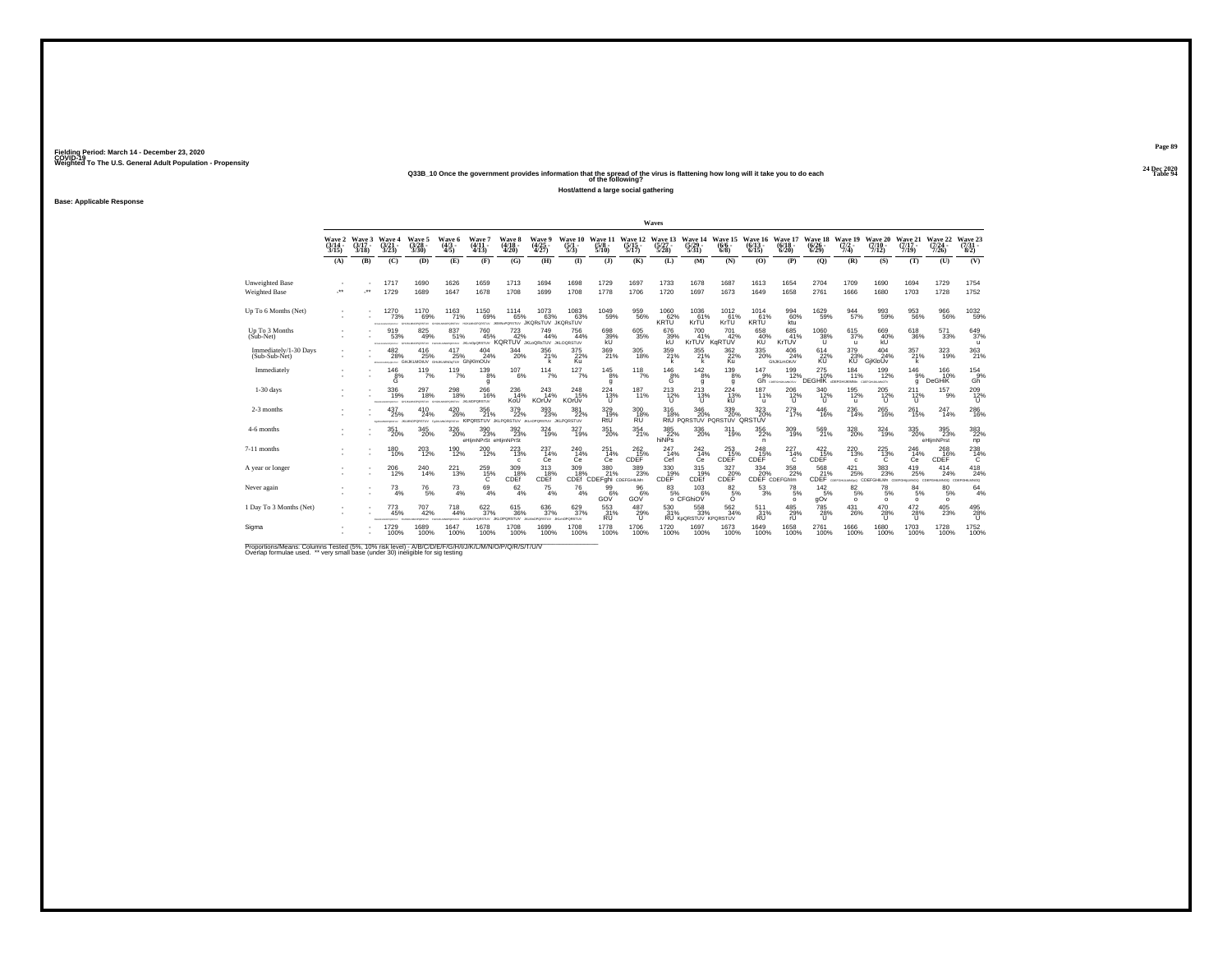**24 Dec 2020Q33B\_11 Once the government provides information that the spread of the virus is flattening how long will it take you to do each Table 95 of the following?**

**Take public transportation (e.g., subway, busses, trains)**

**Base: Applicable Response**

|                                         |                             |                             |                                                |                                                          |                                           |                                                        |                                    |                                         |                                 |                                                    |                                | Waves                            |                                                    |                                  |                                       |                                     |                                  |                                                     |                                       |                                      |                              |                                 |
|-----------------------------------------|-----------------------------|-----------------------------|------------------------------------------------|----------------------------------------------------------|-------------------------------------------|--------------------------------------------------------|------------------------------------|-----------------------------------------|---------------------------------|----------------------------------------------------|--------------------------------|----------------------------------|----------------------------------------------------|----------------------------------|---------------------------------------|-------------------------------------|----------------------------------|-----------------------------------------------------|---------------------------------------|--------------------------------------|------------------------------|---------------------------------|
|                                         | Wave 2<br>$(3/14 -$<br>3/15 | Wave 3<br>$(3/17 -$<br>3/18 | Wave 4<br>$\frac{(3/21)}{3/23}$                | Wave 5<br>$\frac{(3/28)}{3/30}$                          | Wave 6<br>$\frac{(4/3 - 4)}{(4/5)}$       | Wave 7<br>$(4/11 -$<br>4/13                            | <b>Wave 8</b><br>$(4/18 -$<br>4/20 | Wave 9<br>$\frac{(4/25)}{4/27}$         | Wave 10<br>$\frac{(5/1)}{5/3}$  | Wave 11 Wave 12<br>$\frac{(5/8)}{5/10}$            | $\frac{(5/15)}{5/17}$          | Wave 13<br>$\frac{(5/27)}{5/28}$ | Wave 14<br>$\frac{(5/29)}{5/31}$                   | Wave 15<br>$(6/6 -$<br>6/8       | Wave 16<br>$(6/13 -$<br>6/15          | Wave 17<br>$(6/18 -$<br>6/20        | Wave 18<br>$(6/26 -$<br>6/29     | Wave 19<br>$(7/2 -$<br>7/4                          | Wave 20<br>$(7/10 -$<br>7/12)         | Wave 21<br>$(7/17 -$<br>7/19         | Wave 22<br>$(7/24 -$<br>7/26 | Wave 23<br>$\frac{(7/3)}{8/2}$  |
|                                         | (A)                         | (B)                         | (C)                                            | (D)                                                      | (E)                                       | (F)                                                    | (G)                                | (H)                                     | $($ $\Gamma$                    | $($ $)$                                            | (K)                            | (L)                              | (M)                                                | (N)                              | (0)                                   | (P)                                 | (Q)                              | (R)                                                 | (S)                                   | (T)                                  | (U)                          | (V)                             |
| Unweighted Base<br><b>Weighted Base</b> | ÷.                          |                             | 1374<br>1362                                   | 1297<br>1327                                             | 1172<br>1190                              | 1292<br>1310                                           | 1314<br>1315                       | 1271<br>1294                            | 1298<br>1325                    | 1383<br>1441                                       | 1363<br>1398                   | 1336<br>1349                     | 1329<br>1360                                       | 1307<br>1279                     | 1235<br>1283                          | 1327<br>1321                        | 2090<br>2141                     | 1399<br>1362                                        | 1365<br>1378                          | 1346<br>1334                         | 1401<br>1339                 | 1418<br>1394                    |
| Up To 6 Months (Net)                    |                             |                             | 952%<br><b>GONES</b>                           | 885<br>67%<br><b>VORSITUV</b>                            | 775<br>65%                                | 841<br>64%<br>OPORSTLY GJKLNOPORSTLY                   | 749<br>57%                         | 783<br>61%<br>K JKLnaRTUV GJALNOPORSTUV | $\underset{63\%}{^{834}}$       | 778<br>54%                                         | 734<br>52%                     | $\substack{725 \\ 54\%}$         | $818$<br>$60\%$<br><b>JKLqRTUV</b>                 | 723<br>57%                       | 742<br>58%<br>ΪŘ.                     | 753<br>57%<br>k                     | $^{1205}_{-56\%}$                | $750_{55\%}$                                        | 783<br>57%                            | 726<br>54%                           | 725<br>54%                   | 755<br>54%                      |
| Up To 3 Months<br>$(Sub-Net)$           |                             |                             | 732<br>54%<br><b>ACRES</b><br><b>STATISTIC</b> | 672<br>51%<br>das es seunaneismos                        | 594<br>50%<br>GAIN MORGHERY GJILLOPORSTUV | 612<br>47%                                             | 513<br>39%                         | 558<br>43%<br><b>GJKLUV</b> GJKLOpgRIUV | 598<br>45%                      | 540<br>37%                                         | $^{508}_{\phantom{1}36\%}$     | 503<br>37%                       | 596<br>44%<br>GJKLorUV                             | 539<br>42%<br>JKLŪ               | 510<br>40%                            | 539<br>41%<br>ku                    | 871<br>41%<br>ku                 | 537<br>39%                                          | 569<br>41%<br>ku                      | 545<br>41%<br>ku                     | 490<br>37%                   | 540<br>39%                      |
| Immediately/1-30 Days<br>(Sub-Sub-Net)  |                             |                             | 430<br>32%                                     | 424<br>32%<br>rosacancrosty, rosacancrosty, GHJKLMNcodJV | 343<br>29%                                | $\frac{355}{27\%}$<br>GJKLUv                           | 293<br>22%                         | 311<br>24%<br>к                         | $\frac{359}{27\%}$<br>GJKLUv    | 324<br>23%                                         | 279<br>20%                     | $^{308}_{\phantom{1}23\%}$       | $^{325}_{24\%}$<br>k                               | 302<br>24%                       | $^{315}_{25\%}$<br>ĸ                  | $331_{25\%}$<br>K                   | 539 25%<br>Ku                    | 341<br>25%<br>K.                                    | 352<br>26%<br>Ku                      | $\frac{361}{27\%}$<br><b>GJKIU</b>   | $^{293}_{22\%}$              | $\frac{328}{24\%}$              |
| Immediately                             |                             |                             | 177<br>13%<br>eGHJklnU                         | $^{140}_{11\%}$                                          | $^{119}_{10\%}$                           | 141<br>11%                                             | $^{121}_{9\%}$                     | $^{118}_{9\%}$                          | <sup>153</sup> 12%              | $^{143}_{10\%}$                                    | $^{140}_{10\%}$                | <sup>140</sup> <sub>10%</sub>    | 155<br>11%                                         | $^{132}_{10\%}$                  | $^{151}_{12\%}$                       | <sup>175</sup> 13%<br>gh dEGHJKInUv |                                  | 260 189<br>12% 14%<br>GH <b>derghuklanuv</b><br>14% | $^{179}_{13\%}$<br>eGHiku DEIGHJKLNUV | 187<br>14%                           | $^{133}_{10\%}$              | 148<br>11%                      |
| $1-30$ days                             |                             |                             | 253<br>19%<br>CALIFORNIA PROVINCIAL            | 285<br>21%<br><b>CASTLE</b>                              | 224<br>19%                                | 214<br>16%<br><b>DRIGHTLY GJKLMODDRSSLV</b>            | 172<br>13%<br>к                    | 193<br>15%<br>KpRu                      | 205<br>15%<br>jKlmPRU           | 181<br>13%<br>k                                    | 139<br>10%                     | 168<br>12%                       | 170<br>12%                                         | 170<br>13%<br>ĸ                  | 164<br>13%<br>k                       | 156<br>12%                          | $^{279}_{13\%}$                  | 153<br>11%                                          | 174<br>13%                            | 174<br>13%                           | 160<br>12%                   | 180<br>13%                      |
| 2-3 months                              |                             |                             | $^{302}_{\phantom{1}22\%}$<br>43JAL/OPDRSTAY   | $^{248}_{19\%}$<br>JLogRTUv GJKLOPORSTUV JLOPORSTUV      | 250<br>21%                                | $^{257}_{20\%}$                                        | <sup>219</sup> <sub>17%</sub>      | $^{247}_{19\%}$<br><b>JLOpQRsTUV</b>    | $^{239}_{18\%}$<br><b>jLRTu</b> | <sup>216</sup> <sub>15%</sub>                      | 229<br>16%                     | $^{195}_{14\%}$                  | 272 <sub>20%</sub><br><b>SALOPORSTUV JLOQRTUV</b>  | $^{237}_{19\%}$                  | <sup>194</sup> 15%                    | $^{208}_{16\%}$                     | 332<br>16%                       | $^{195}_{14\%}$                                     | <sup>217</sup> <sub>16%</sub>         | $184 \over 14\%$                     | 197<br>15%                   | $^{211}_{15\%}$                 |
| 4-6 months                              |                             |                             | 219<br>16%                                     | 213<br>16%                                               | 181<br>15%                                | $^{229}_{\substack{17}{\scriptscriptstyle\mathrm{N}}}$ | 237<br>$\frac{18}{N}$              | 225<br>$\frac{17}{n}$                   | 237<br>$nT^{\frac{18}{6}}$      | 238<br>17%                                         | $^{225}_{\,16\%}$              | $^{222}_{16\%}$                  | $^{222}_{16\%}$                                    | 184<br>14%                       | $^{232}_{\substack{18\% \ NT}}$       | 214<br>16%                          | 334<br>16%                       | 213<br>16%                                          | 213<br>15%                            | 181<br>14%                           | 236<br>$^{18}_{nT}$          | $^{215}_{15\%}$                 |
| 7-11 months                             |                             | ٠                           | $101$ <sub>7%</sub>                            | $^{141}_{11\%}$                                          | $^{107}_{9\%}$                            | 136<br>10%<br>C                                        | $^{155}_{12\%}$<br>Ces             | $^{125}_{10\%}$                         | 159<br>12%<br>CeS               | $^{173}_{12\%}$                                    | $^{192}_{14\%}$<br>CeS CdEFHIS | $\frac{145}{11\%}$<br>C          | $^{168}_{12\%}$<br>CEhS                            | 159<br>12%<br>CEhS               | $^{152}_{12\%}$<br>Ces                | $\frac{162}{12}\%$<br>CEhS          | $^{266}_{12\%}$<br>CEhS          | $\frac{167}{12\%}$<br>CEhS                          | $^{123}_{9\%}$                        | 188<br>14%<br><b>CDEFHLS CdEFHIS</b> | $^{182}_{14\%}$              | 176<br>13%<br>CEhS <sup>1</sup> |
| A year or longer                        |                             |                             | 189<br>14%                                     | $^{189}_{14\%}$                                          | $^{184}_{15\%}$                           | 187<br>14%                                             | 277<br>21%<br>CDEF <sup>Im</sup>   | $\underset{\text{CDEF}}{^{250}}$        | 217<br>16%                      | $\frac{330}{23\%}$<br>CDEFhIM CDEFHIM CDEFgHIMnopt | $\frac{335}{24\%}$             | $^{331}_{\phantom{1}25\%}$       | 242<br>Cdf                                         | 270<br>21%<br>CDEF <sup>Im</sup> | $^{263}_{21\%}$<br>CDEFI              | 272<br>21%<br>CDEFI                 | 459<br>21%<br>CDEF <sup>Im</sup> | $^{298}_{22\%}$<br>CDEFIM CDEFHIMOP                 | 333<br>24%                            | 279<br>CDEFI                         | 298<br>CDEFIM CDEFHIM        | 322 %                           |
| Never again                             |                             |                             | 121<br>9%                                      | 112<br>8%                                                | 124<br>10%                                | 146<br>11%<br>di                                       | 133<br>10%                         | 136<br>10%                              | 115<br>9%                       | 158<br>11%                                         | 137<br>10%                     | 148<br>11%<br>d                  | 132<br>10%                                         | 127<br>10%                       | 126<br>10%                            | 134<br>10%                          | 211<br>10%                       | 148<br>11%                                          | 140<br>10%                            | 142<br>11%                           | 133<br>10%                   | 141<br>10%                      |
| 1 Day To 3 Months (Net)                 |                             |                             | 555<br>41%                                     | 533<br>40%                                               | $^{474}_{~40\%}$<br>PORSTUY               | $^{470}_{\phantom{1}36\%}$<br>GJIG-OPDRSTUV            | 391<br>30%                         | 440<br>34%<br>eJKLOPORSTUV eJKLOPORSTUV | $\frac{444}{34\%}$              | 397<br>28%                                         | 368<br>26%                     | 363<br>27%                       | $\frac{441}{32\%}$<br><b>JKLoPoRsTUv iKLODRTUV</b> | 407<br>32%                       | $^{358}_{\phantom{1}\phantom{1}28\%}$ | $\frac{364}{28\%}$                  | 611<br>29%                       | $^{348}_{\phantom{1}\phantom{1}\phantom{1}26\%}$    | 391<br>28%                            | $^{358}_{\ 27\%}$                    | 357<br>27%                   | $392\atop 28\%$                 |
| Sigma                                   |                             |                             | 1362<br>100%                                   | 1327<br>100%                                             | 1190<br>100%                              | 1310<br>100%                                           | 1315<br>100%                       | 1294<br>100%                            | 1325<br>100%                    | 1441<br>100%                                       | 1398<br>100%                   | 1349<br>100%                     | 1360<br>100%                                       | 1279<br>100%                     | 1283<br>100%                          | 1321<br>100%                        | 2141<br>100%                     | 1362<br>100%                                        | 1378<br>100%                          | 1334<br>100%                         | 1339<br>100%                 | 1394<br>100%                    |

Proportions/Means: Columns Tested (5%, 10% risk level) - A/B/C/D/E/F/G/H/I/J/K/L/M/N/O/P/Q/R/S/T/U/V<br>Overlap formulae used. \*\* very small base (under 30) ineligible for sig testing

**Page 9024 Dec 2020<br>Table 95**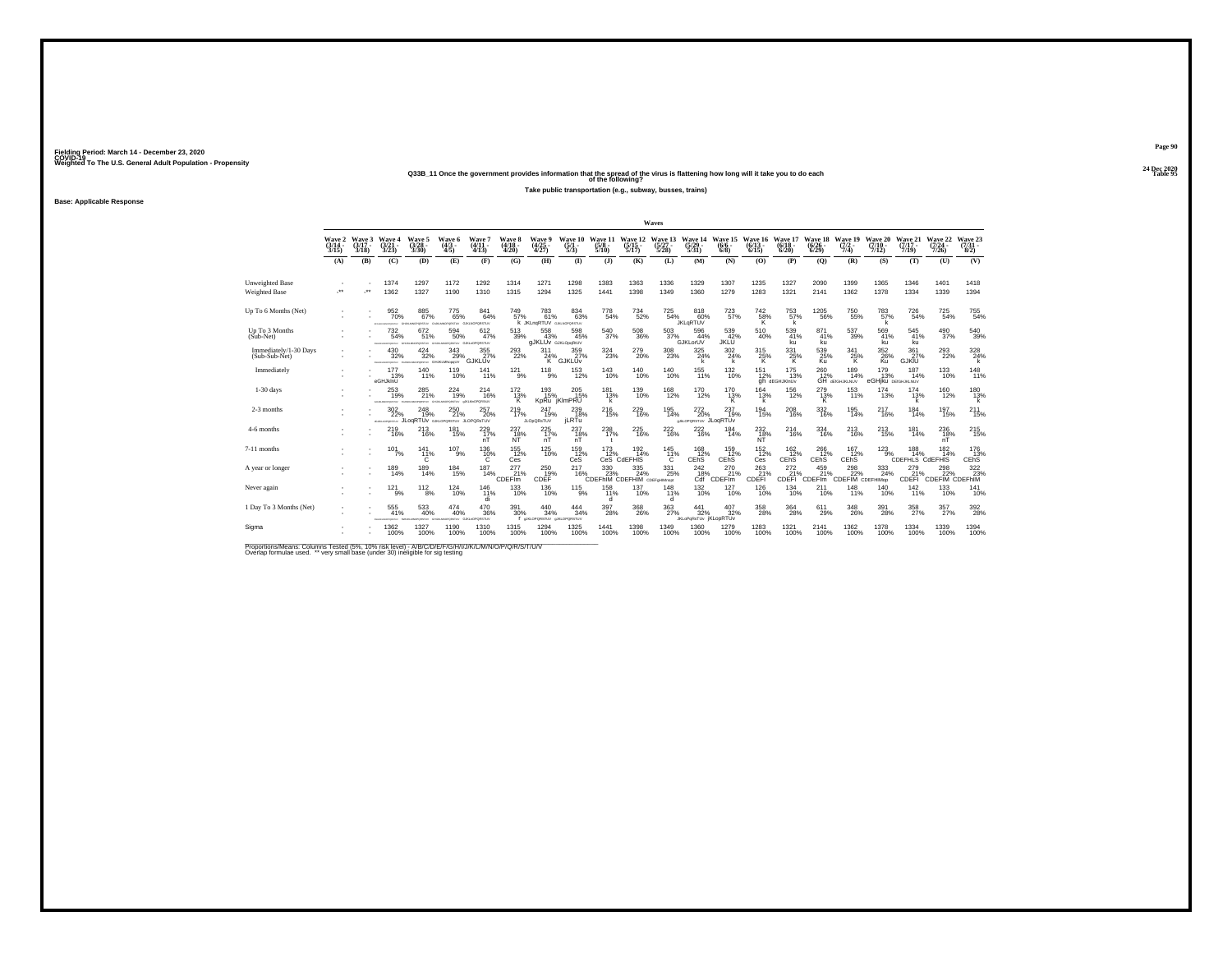# **24 Dec 2020Q33B\_12 Once the government provides information that the spread of the virus is flattening how long will it take you to do each Table 96 of the following?**

**Greet people with a handshake**

**Base: Applicable Response**

|                                         |                             |                             |                                     |                                           |                                 |                                                            |                                                     |                                             |                                   |                                          |                                            | Waves                                 |                                  |                                                      |                                                |                                 |                                         |                                                                        |                               |                                                          |                                                    |                                |
|-----------------------------------------|-----------------------------|-----------------------------|-------------------------------------|-------------------------------------------|---------------------------------|------------------------------------------------------------|-----------------------------------------------------|---------------------------------------------|-----------------------------------|------------------------------------------|--------------------------------------------|---------------------------------------|----------------------------------|------------------------------------------------------|------------------------------------------------|---------------------------------|-----------------------------------------|------------------------------------------------------------------------|-------------------------------|----------------------------------------------------------|----------------------------------------------------|--------------------------------|
|                                         | Wave 2<br>$(3/14 -$<br>3/15 | Wave 3<br>$(3/17 -$<br>3/18 | Wave 4<br>$\frac{(3/21)}{3/23}$     | Wave 5<br>$\binom{3/28}{3/30}$            | Wave 6<br>$(4/3 -$<br>4/5       | Wave 7<br>$(4/11 -$<br>(4/13)                              | Wave 8<br>$\frac{(4/18)}{4/20}$                     | <b>Wave 9</b><br>$\frac{(4/25)}{4/27}$      | Wave 10<br>$\frac{(5/1)}{5/3}$    | Wave 11<br>$\frac{(5/8)}{10}$            | Wave 12<br>$\frac{(5/15)}{5/17}$           | Wave 13<br>$\frac{(5/27)}{5/28}$      | Wave 14<br>$\frac{(5/29)}{5/31}$ | Wave 15<br>$(6/6 -$<br>6/8                           | Wave 16<br>$(6/13 -$<br>6/15                   | Wave 17<br>(6/18)<br>6/20       | <b>Wave 18</b><br>$\frac{(6/26)}{6/29}$ | Wave 19<br>$\frac{(7/2)}{7/4}$                                         | Wave 20<br>$(7/10 -$<br>7/12  | Wave 21<br>$(7/17 -$<br>7/19                             | Wave 22<br>$\frac{(7/24 - 7)}{7/26}$               | Wave 23<br>$\binom{7/31}{8/2}$ |
|                                         | (A)                         | (B)                         | (C)                                 | (D)                                       | (E)                             | (F)                                                        | (G)                                                 | (H)                                         | $($ $\Gamma$                      | $($ $)$                                  | (K)                                        | (L)                                   | (M)                              | (N)                                                  | (O)                                            | (P)                             | (Q)                                     | (R)                                                                    | (S)                           | (T)                                                      | (U)                                                | (V)                            |
| Unweighted Base<br><b>Weighted Base</b> | J.                          | $\cdot$                     | 1881<br>1888                        | 1883<br>1869                              | 1828<br>1820                    | 1844<br>1858                                               | 1895<br>1897                                        | 1886<br>1886                                | 1894<br>1879                      | 1888<br>1922                             | 1817<br>1817                               | 1897<br>1892                          | 1828<br>1815                     | 1826<br>1814                                         | 1771<br>1772                                   | 1819<br>1823                    | 2941<br>2957                            | 1824<br>1805                                                           | 1826<br>1816                  | 1829<br>1832                                             | 1873<br>1870                                       | 1860<br>1864                   |
| Up To 6 Months (Net)                    |                             |                             | 1318<br>70%                         | $^{1220}_{65\%}$<br>provenzy              | 1146<br>63%                     | $^{1066}_{-57\%}$<br><b>NAMES OF ALSEMBRISHING RANGERS</b> | 1017<br>54%                                         | 983<br>52%<br>KrU                           | 988<br>53%<br>KgRtUv              | 959%                                     | 834<br>46%                                 | 964<br>51%<br>KU                      | 956<br>53%<br>KqRtUv             | 944<br>52%<br>KrU <sup>1</sup>                       | 935<br>53%<br>KaRtUv                           | 926<br>51%<br>Ku                | 1448<br>49%                             | $\substack{869 \\ 48\%}$                                               | 905<br>50%<br>k               | 892<br>49%                                               | $\frac{872}{47\%}$                                 | $^{917}_{49\%}$                |
| Up To 3 Months<br>$(Sub-Net)$           |                             |                             | 1016<br>54%                         | 912<br>49%<br>FOIAIA MACPORATUV           | 858<br>47%<br>FORDILATIONS/TON  | 715<br>38%<br>JKŬŸ                                         | 726<br>JKUV                                         | 710<br>38%<br>KUV                           | 703<br>37%<br><b>iKUv</b>         | 654<br>34%                               | 579<br>32%                                 | 703<br>37%<br>KUv                     | 689<br>38%<br>jKUV               | 658<br>36%                                           | 666<br>38%                                     | 680<br>37%<br>KŨv               | 1051<br>36%                             | 635<br>35%<br>ū                                                        | 678<br>$x^{37}_{\text{KUV}}$  | 644<br>35%                                               | 562<br>30%                                         | 627<br>34%<br>$\mathbf{u}$     |
| Immediately/1-30 Days<br>(Sub-Sub-Net)  |                             |                             | 592<br>31%                          | 511<br>27%<br><b>VUTADOMMAN</b>           | 481<br>26%<br>FGHLIKLMHOGTLY    | $^{407}_{22\%}$                                            | $^{400}_{21\%}$                                     | $^{407}_{22\%}$                             | $^{401}_{21\%}$                   | 394<br>21%                               | 376<br>21%                                 | 376<br>20%                            | $^{401}_{22\%}$<br>$\mathbf{u}$  | 389<br>21%                                           | 399<br>23%                                     | 445<br>24%<br>u giJKLnUv        | 655<br>22%<br>$\mathbf{u}$              | $\frac{427}{24\%}$<br><b>ILU</b>                                       | 431<br>24%<br><b>ILU</b>      | $^{404}_{22\%}$                                          | 359<br>19%                                         | $394 \atop 21\%$               |
| Immediately                             |                             |                             | $^{200}_{.11\%}$<br>Ghii            | 190<br>10%<br>$\mathfrak{q}$              | <sup>176</sup><br>10%           | $^{176}_{9\%}$                                             | $^{149}_{8\%}$                                      | $^{162}_{9\%}$                              | $^{156}_{\phantom{1}8\%}$         | $^{165}_{-9\%}$                          | 185<br>10%<br>q                            | <sup>210</sup> <sub>11%</sub><br>GHIJ | $^{206}_{11\%}$<br>GHIJ          | $^{188}_{10\%}$<br>Ği.                               | $^{215}_{12\%}$<br><b>eFGHIJ</b> COSFGHURLMATU | $^{257}_{14\%}$                 | 342/12%                                 | $^{248}_{14\%}$<br>fGHIJ CDEFGHUKINU ODEFGHUKNU                        | <sup>242</sup> <sub>13%</sub> | 199<br>11%<br>Ghlj                                       | $^{194}_{10\%}$<br>Ğì                              | $^{226}_{12\%}$<br>eFGHIJ      |
| $1-30$ days                             |                             |                             | 393<br>21%                          | 322<br>17%<br><b>ATANYA</b>               | 305<br>17%<br>FORUSANOPORTER    | 231<br>12%                                                 | 250<br>13%<br>LIUV KLMOPORSUV KLMOPORSUV KLMOPORSUV | 245<br>13%                                  | 246<br>13%                        | $^{230}_{12\%}$<br>LU⊽                   | 191<br>11%                                 | 166<br>9%                             | 195<br>11%                       | 201<br>11%<br>luv                                    | 183<br>10%                                     | 188<br>10%                      | 313<br>11%                              | 179<br>10%                                                             | 190<br>10%                    | 205<br>11%<br>luv                                        | $^{165}_{9\%}$                                     | 169<br>9%                      |
| 2-3 months                              |                             |                             | 424<br>22%<br><b>STALM MACADEMA</b> | 401<br>21%<br><b>STAR OF SALTIMORPHIC</b> | 377<br>21%                      | $308$<br>17%<br>rossamorosmy JKPQRsTUV JKPQRSTUV           | 327<br>17%                                          | $^{302}_{16\%}$<br><b>IKPORTUV IKPORTUV</b> | $^{302}_{16\%}$                   | $^{260}_{14\%}$<br>kU                    | $^{203}_{11\%}$                            | 328<br><b>JKnPQRSTUV KpqRtUV</b>      | 287<br>16%                       | 269<br>15%<br><b>KRU<sub>v</sub></b>                 | 267<br>15%<br><b>KRUv</b>                      | $^{236}_{\phantom{1}13\%}$      | 396<br>13%<br>ku                        | $^{208}_{\ 12\%}$                                                      | 247<br>14%<br>ku              | 240<br>13%                                               | 203<br>11%                                         | 232%                           |
| 4-6 months                              |                             |                             | 302<br>16%<br>parS                  | 307<br>16%<br><b>IPQRSt</b>               | 289<br>16%<br>arS               | 351<br>19%<br>WOHLMOPORTY                                  | 291<br>15%<br>s                                     | 273<br>14%                                  | 285<br>15%<br>s                   | 304<br>16%<br>arš                        | 255<br>14%                                 | 260<br>14%                            | 267<br>15%                       | 286<br>16%<br>arS                                    | 269<br>15%<br>s                                | 246<br>13%                      | 398<br>13%                              | 235<br>13%                                                             | 227<br>13%                    | 249<br>14%                                               | 310<br>17%<br><b>IPQRSt</b>                        | 290<br>$\frac{16}{15}$         |
| 7-11 months                             |                             |                             | $^{162}_{9\%}$                      | $^{17}$ 1%                                | $^{142}_{8\%}$                  | $^{158}_{8\%}$                                             | $^{159}_{8\%}$                                      | 186<br>10%<br>e                             | $^{176}_{9\%}$                    | $^{185}_{10\%}$                          | 232 <sub>13%</sub><br><b>CDEFGHLLNOPRS</b> | $^{174}_{9\%}$                        | 201 <sub>%</sub><br>CEFGr        | <sup>178</sup><br>10%<br>e                           | $^{177}_{10\%}$<br>е                           | <sup>176</sup> 10%              | 333<br>11%<br>CdEFGIR                   | $^{156}_{-9\%}$                                                        | 169 <sub>9%</sub>             | 201 <sub>1%</sub>                                        | $^{221}_{12\%}$<br><b>CEfGr CDEFGILRs CdEFGIIR</b> | $^{214}_{12\%}$                |
| A year or longer                        |                             |                             | <sup>213</sup> <sub>11%</sub>       | 239<br>13%                                | $^{286}_{-16\%}$                | $^{284}_{\phantom{1}15\%}_{\phantom{1}0d}$                 | $^{333}_{\phantom{1}18\%}$                          | 341<br>18%<br>CDf                           | $\underset{\text{CDEF}}{^{356}}$  | $^{361}_{12\%}$<br>CDEF                  | 368<br>20%                                 | 423/22%<br><b>CDEF</b> CDEFGHIJM      | $^{322}_{-18\%}$                 | $\overset{363}{\underset{\text{CDEF}}{\text{20\%}}}$ | 352%<br>CDĒF                                   | 361                             | 613<br>21%                              | $^{420}_{\phantom{1}\phantom{1}23\%}$<br>CDEF CDEFGhm CDEFGHUMnop CDEF | $^{454}_{25\%}$               | $\frac{402}{22}\%$<br>MOPO CDEFGHIM CDEFGHIM CDEFGHIMnop | 406<br>22%                                         | $427_{23\%}$                   |
| Never again                             |                             |                             | 195<br>10%                          | 239<br>13%<br>$\mathbf{c}$                | 245<br>$^{13%}$                 | 351                                                        | 388<br>19% 20%<br>CDEs CDEIoSV                      | 376<br>CDESV <sup>20%</sup>                 | 359<br>19%                        | 417<br>22%<br>CDESV CDEILmNOsSV CDELnOSV | 383<br>21%                                 | 331<br>$\widetilde{\rm 18\%}$         | 336<br>19%<br><b>CDES</b>        | 329<br>$\overline{18}$ %                             | 309<br>$_{\text{CDE}}^{17\%}$                  | 360<br>CDESV <sup>%</sup>       | 563<br>19%<br>CDES <sub>v</sub>         | 360<br>CDESV <sup>%</sup>                                              | 287<br>$^{16\%}_{\text{Cd}}$  | 336<br>$\mathsf{c}\mathsf{D}\mathsf{E}^{18\%}$           | 371<br>CDESV <sup>%</sup>                          | 306<br>CDE                     |
| 1 Day To 3 Months (Net)                 |                             |                             | 816<br>43%                          | $^{723}_{39\%}$<br><b>CASTLE</b>          | 681<br>37%<br><b>CONTRACTOR</b> | 539 29%<br><b>KnoPQRSTUV</b>                               | 577<br>30%<br>JILMADPORSTUV                         | 548<br>29%<br><b>JKnOPORSTUV</b>            | 547<br>29%<br><b>JKInOPORSTUV</b> | 490<br>25%<br><b>KRUV</b>                | $\frac{394}{22\%}$                         | 493<br>26%<br><b>KRUV</b>             | $^{483}_{27\%}$<br>KpRUV         | 470<br>26%<br><b>KRUV</b>                            | $^{451}_{25\%}$<br><b>KRUV</b>                 | $^{423}_{23\%}$<br>$\mathbf{u}$ | 709<br>24%<br>$\mathbf{U}$              | $\frac{387}{21\%}$                                                     | 437<br>24%<br>$\cup$          | 445<br>24%<br>$\cup$                                     | 369<br>20%                                         | $^{401}_{22\%}$                |
| Sigma                                   |                             |                             | 1888<br>100%                        | 1869<br>100%                              | 1820<br>100%                    | 1858<br>100%                                               | 1897<br>100%                                        | 1886<br>100%                                | 1879<br>100%                      | 1922<br>100%                             | 1817<br>100%                               | 1892<br>100%                          | 1815<br>100%                     | 1814<br>100%                                         | 1772<br>100%                                   | 1823<br>100%                    | 2957<br>100%                            | 1805<br>100%                                                           | 1816<br>100%                  | 1832<br>100%                                             | 1870<br>100%                                       | 1864<br>100%                   |

Proportions/Means: Columns Tested (5%, 10% risk level) - A/B/C/D/E/F/G/H/I/J/K/L/M/N/O/P/Q/R/S/T/U/V<br>Overlap formulae used. \*\* very small base (under 30) ineligible for sig testing

**Page 9124 Dec 2020<br>Table 96**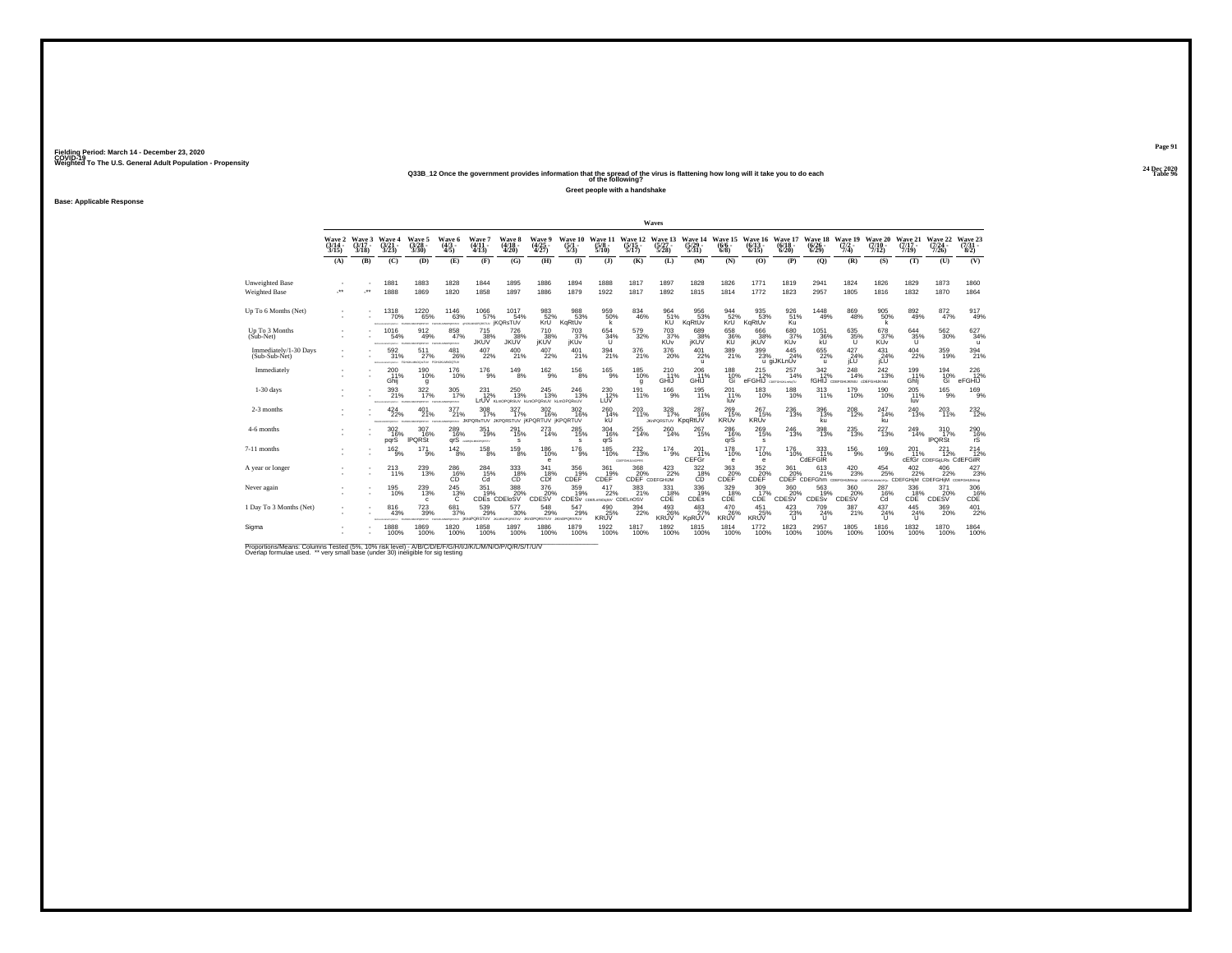#### **24 Dec 2020Q36 How likely do you think it is that coronavirus (COVID-19) will cause a global recession?Table 97 Table 97**

**Base: All Respondents**

|                                                                                                      |                                           |                                    |                          |                                 |                             |                               |                                                |                                              |                                    |                                                               |                               | Waves              |                               |                                                       |                             |                               |                                   |                                       |                                           |                              |                              |                                                                           |
|------------------------------------------------------------------------------------------------------|-------------------------------------------|------------------------------------|--------------------------|---------------------------------|-----------------------------|-------------------------------|------------------------------------------------|----------------------------------------------|------------------------------------|---------------------------------------------------------------|-------------------------------|--------------------|-------------------------------|-------------------------------------------------------|-----------------------------|-------------------------------|-----------------------------------|---------------------------------------|-------------------------------------------|------------------------------|------------------------------|---------------------------------------------------------------------------|
|                                                                                                      | Wave 2<br>$(3/14 -$<br>3/15               | Wave 3<br>$3/17 -$<br>3/18         | Wave<br>(3/21)<br>3/23   | Wave 5<br>$\frac{(3/28)}{3/30}$ | Wave<br>$\frac{(4/3)}{4/5}$ | Wave<br>$(4/11 -$<br>4/13     | <b>Wave 8</b><br>(4/18<br>4/20                 | <b>Wave 9</b><br>$\frac{(4/25)}{4/27}$       | <b>Wave</b><br>$\frac{(5/1)}{5/3}$ | Wave 1<br>$\frac{(5/8)}{5/10}$                                | Wave<br>$\frac{(5/15)}{5/17}$ | $(5/27 -$<br>5/28  | Wave<br>$\frac{(5/29)}{5/31}$ | Wave<br>$\binom{6/6}{6/8}$                            | $\frac{(6/13)}{6/15}$       | Wave<br>$\binom{6/18}{6/20}$  | Wave:<br>$\binom{6/26}{6/29}$     | <b>Wave</b><br>19<br>$(7/2 -$<br>7/4) | <b>Wave 20</b><br>$(7/10 -$<br>7/12       | Wave 21<br>$(7/17 -$<br>7/19 | Wave 22<br>$(7/24 -$<br>7/26 | Wave 23<br>(7/31 -<br>8/2)                                                |
|                                                                                                      | (A)                                       | (B)                                | (C)                      | (D)                             | (E)                         | (F)                           | (G)                                            | (H)                                          | $\mathbf{D}$                       | (3)                                                           | (K)                           | (L)                | (M)                           | (N)                                                   | (O)                         | (P)                           | $\mathbf{Q}$                      | (R)                                   | (S)                                       | (T)                          | (U)                          | (V)                                                                       |
| Unweighted Base<br>Weighted Base                                                                     | 2050<br>2050                              | 2019<br>2019                       | 2023<br>2023             | $^{\star\star}$                 | $\ddot{}$                   | 2013<br>2013                  | 2029<br>2029                                   | 2050<br>2050                                 | 2039<br>2039                       | 2030<br>2066                                                  | 1961<br>1961                  | 1996<br>1996       | 1965<br>1965                  | 1969<br>1969                                          | 1963<br>1963                | 1962<br>1962                  | 3161<br>3161                      | 1957<br>1957                          | 1974<br>1974                              | 1970<br>1970                 | 1988<br>1988                 | 1992<br>1992                                                              |
| Somewhat/Very Likely<br>(Net)                                                                        | 1578<br>77%                               | 1629<br>81%                        | 1730<br>86%<br>A ABGNOD  |                                 |                             | 173186%<br><b>ABGhiNOPs</b>   | 1683<br>83%<br>An                              | $^{17}$ <sup>13</sup> <sub>84</sub> %<br>AbN | 1710<br>84%<br>ABN                 | $\begin{array}{c}\n 1727 \\  84\% \\  \text{AbN} \end{array}$ | 1677<br>86%<br>ABgNOp         | 1675<br>84%<br>ABN | $\frac{1647}{84\%}$           | 1584<br>80%<br>А                                      | 1604 82%<br>А               | 1625<br>83%<br>A              | 2659<br>84%<br>ABNO               | 1671<br>85%<br><b>ABNOp</b>           | 1646<br>83%<br>Abn                        | 1653<br>84%<br><b>ABN</b>    | $\frac{1672}{84\%}$          | $\underset{\mathsf{ABNO}}{\overset{1692}{\underset{85\%}{\phantom{95}}}}$ |
| Very likely                                                                                          | 780<br>38%                                | 869<br>43%                         | 1046<br>52%<br>A ABGNOPS |                                 |                             | 1042<br>52%<br><b>ABGNOPS</b> | 935<br>46%<br>$\mathsf{A}$                     | 1010<br>49%<br>ABgn                          | 1021<br>50%<br>ABGNs               | 1029<br>50%<br>ABgNs ABGNoPS                                  | 1006<br>51%                   | 988<br>49%<br>ABgn | 976<br>50%<br>ABgn            | 903<br>46%<br>А                                       | $^{930}_{\hbox{A}\hbox{B}}$ | 920<br>47%                    | 1605<br>51%<br>Ab ABGNoPS ABGNOPS | 1029<br>53%                           | $\frac{912}{46\%}$                        | 1059<br>54%<br>A ABGHILMNOPS | 1001<br>50%<br><b>ABGNps</b> | 1070<br>54%<br>ABGHLLMNOPSu                                               |
| Somewhat likely                                                                                      | 798<br>39%<br>chrasseconta: Chi.JonoQRTuV | 760<br>38%                         | 684 34%                  |                                 |                             | $^{689}_{34\%}$               | <sup>748</sup> <sub>37%</sub><br><b>ijQRTV</b> | $^{703}_{34\%}$<br>Tv                        | 689<br>34%                         | 698<br>34%                                                    | $671 \over 34\%$              | 687<br>34%<br>Tv   | $\frac{671}{34\%}$            | 681<br>35%<br>Tv                                      | 673<br>34%<br>Tv            | <sup>705</sup> 36%<br>TV      | $\substack{1054\\33\%}$           | $\substack{642 \\ 33\%}$              | <sup>734</sup> <sub>37%</sub><br>cijQRTuV | $^{594}_{30\%}$              | 671<br>34%                   | $\frac{621}{31\%}$                                                        |
| Not At All/Not Very<br>Likely (Net)                                                                  | 324<br>16%                                | $^{267}_{13\%}$<br>CREW MINOR BEST | $^{164}_{8\%}$           |                                 |                             | $^{163}_{8\%}$                | 196<br>10%                                     | $^{163}_{8\%}$                               | $^{172}_{8\%}$                     | 198<br>10%                                                    | <sup>168</sup> 9%             | 195<br>10%<br>h    |                               | $\begin{array}{c}\n176 \\ 9\% \\ \end{array}$ CFHIKmR | $^{201}_{\rm cfHr}$         | <sup>187</sup> <sub>10%</sub> | 307<br>10%                        | $^{155}_{8\%}$                        | 195<br>10%                                | 189<br>10%                   | $^{185}_{9\%}$               | 196<br>10%                                                                |
| Not very likely                                                                                      | 255<br>12%<br><b>CONSUMERSING</b>         | 210<br>10%<br>CPORETIA             | 122<br>6%                |                                 |                             | 120<br>6%                     | 166<br>8%<br>CFHikmpR                          | $^{122}_{6\%}$                               | 128<br>6%                          | 138<br>7%                                                     | 123<br>6%                     | 151<br>8%<br>R.    | 126<br>6%                     | 165<br>8%<br><b>CFHIKmPR</b>                          | $^{140}_{7\%}$              | 123<br>6%                     | 221<br>7%                         | 101<br>5%                             | 139<br>7%                                 | 138<br>7%                    | 139<br>7%                    | 139/7%                                                                    |
| Not at all likely                                                                                    | 693%<br>cfGHil                            | $^{57}_{3\%}$<br>Ġ                 | $^{42}_{2\%}$            |                                 |                             | $^{43}_{2\%}$                 | $^{31}_{2\%}$                                  | $^{40}_{2\%}$                                | $^{44}_{2\%}$                      | $^{59}_{3\%}$<br>Ġ                                            | $^{45}_{2\%}$                 | $^{44}_{2\%}$      | $^{49}_{3\%}$                 | 57<br>3%<br>Ġ                                         | $^{61}_{3\%}$<br>Gh         | $^{64}_{3%}$<br>cfGHi         | $\frac{86}{3%}$<br>G              | $^{54}_{3\%}$<br>G                    | $^{56}_{\ 3\%}$<br>Ġ                      | $^{50}_{3\%}$                | $^{46}_{2\%}$                | $\frac{58}{3%}$<br>G                                                      |
| I'm not sure                                                                                         | 148<br>7%                                 | 123<br>6%                          | 129<br>6%                |                                 |                             | 118<br>6%                     | 150                                            | $^{175}_{9\%}$<br>BCFKLOtuV                  | 156<br>$f_{\rm KV}$ <sup>8%</sup>  | $142$ <sub>7%</sub><br>$\mathbf{v}$                           | 117<br>6%                     | 127<br>6%          | 142                           | 163<br>7%<br>V BcFKIQtV                               | 158<br>8%<br>bcFKIQV        | 150<br>8%<br>fŬ               | 194<br>6%                         | 131<br>7%                             | $^{133}_{7\%}$                            | $\frac{128}{7%}$             | 131<br>7%                    | $\frac{104}{5\%}$                                                         |
| Sigma                                                                                                | 2050<br>100%                              | 2019<br>100%                       | 2023<br>100%             |                                 |                             | $^{2013}_{100\%}$             | 2029<br>100%                                   | 2050<br>100%                                 | 2039<br>100%                       | 2066<br>100%                                                  | 1961<br>100%                  | 1996<br>100%       | 1965<br>100%                  | 1969<br>100%                                          | 1963<br>100%                | 1962<br>100%                  | 3161<br>100%                      | 1957<br>100%                          | 1974<br>100%                              | 1970<br>100%                 | 1988<br>100%                 | 1992<br>100%                                                              |
| Proportions/Means: Columns Tested (5%, 10% risk level) - A/B/C/D/F/E/G/H/I/J/K/L/M/N/O/P/O/R/S/T/U/V |                                           |                                    |                          |                                 |                             |                               |                                                |                                              |                                    |                                                               |                               |                    |                               |                                                       |                             |                               |                                   |                                       |                                           |                              |                              |                                                                           |

Proportions/Means: Columns Tested (5%, 10% risk level) - A/B/C/D/E/F/G/H/I/J/K/L/M/N/O/P/Q/R/S/T/U/V<br>Overlap formulae used. \*\* very small base (under 30) ineligible for sig testing

**Page 92**24 Dec 2020<br>Table 97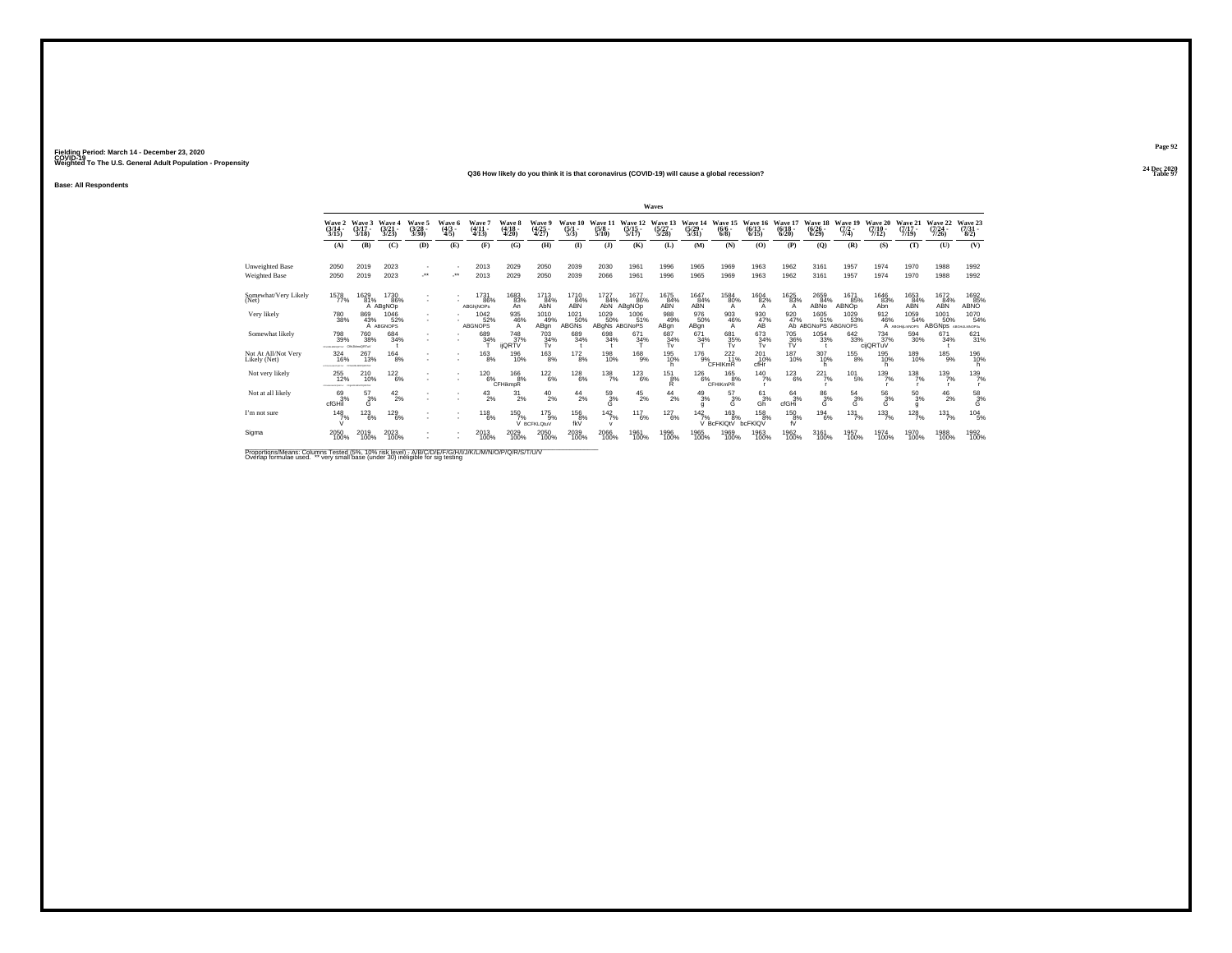Yes

No

### **Base: All Respondents**

#### **24 Dec 2020Q36A Would you say we are in a global recession due to the coronavirus outbreak?Table 98 Table 98**

|                 |                                 |                                 |                                 |                                            |                                         |                             |                                        |                                      |                                |                                      |                       | <b>Waves</b>                             |                       |                             |                                                          |                       |                                    |                                                                  |                                                                                                                                                                                                                                                                                                                                                                                                       |                                  |                                      |                                |
|-----------------|---------------------------------|---------------------------------|---------------------------------|--------------------------------------------|-----------------------------------------|-----------------------------|----------------------------------------|--------------------------------------|--------------------------------|--------------------------------------|-----------------------|------------------------------------------|-----------------------|-----------------------------|----------------------------------------------------------|-----------------------|------------------------------------|------------------------------------------------------------------|-------------------------------------------------------------------------------------------------------------------------------------------------------------------------------------------------------------------------------------------------------------------------------------------------------------------------------------------------------------------------------------------------------|----------------------------------|--------------------------------------|--------------------------------|
|                 | Wave 2<br>$\frac{(3/14)}{3/15}$ | Wave 3<br>$\frac{(3/17)}{3/18}$ | Wave 4<br>$\frac{(3/21)}{3/23}$ | Wave 5<br>$\binom{3/28}{3/30}$             | Wave 6<br>(4/3 -<br>4/5)                | Wave 7<br>(4/11 -<br>(4/13) | Wave 8<br>$\frac{(4/18)}{4/20}$        | Wave 9<br>(4/25<br>4/27)             | Wave 10<br>$\frac{(5/1)}{5/3}$ | Wave 11<br>$\frac{(5/8)}{5/10}$      | $\frac{(5/15)}{5/17}$ | Wave 12 Wave 13<br>$\frac{(5/27)}{5/28}$ | $\frac{(5/29)}{5/31}$ | $\frac{(6/6)}{(6/8)}$       | Wave 14 Wave 15 Wave 16 Wave 17<br>$\frac{(6/13)}{6/15}$ | $\frac{(6/18)}{6/20}$ | Wave 18<br>$\frac{(6/26)}{(6/29)}$ | Wave 19<br>$\frac{(7/2)}{7/4}$                                   | <b>Wave 20</b><br>$\frac{(7/10)}{7/12}$                                                                                                                                                                                                                                                                                                                                                               | Wave 21<br>$\frac{(7/17)}{7/19}$ | Wave 22<br>$\frac{(7/24)}{7/26}$     | Wave 23<br>$\frac{(7/3)}{8/2}$ |
|                 | (A)                             | (B)                             | (C)                             | (D)                                        | (E)                                     | (F)                         | (G)                                    | (H)                                  | $\mathbf{D}$                   | (3)                                  | (K)                   | (L)                                      | (M)                   | (N)                         | (0)                                                      | (P)                   | (0)                                | (R)                                                              | (S)                                                                                                                                                                                                                                                                                                                                                                                                   | (T)                              | (U)                                  | (V)                            |
| Unweighted Base |                                 |                                 |                                 | 2016                                       | 1993                                    | 2013                        | 2029                                   | 2050                                 | 2039                           | 2030                                 | 1961                  | 1996                                     | 1965                  | 1969                        | 1963                                                     | 1962                  | 3161                               | 1957                                                             | 1974                                                                                                                                                                                                                                                                                                                                                                                                  | 1970                             | 1988                                 | 1992                           |
| Weighted Base   | $\cdot$                         | $\mathcal{L}^{\bullet\bullet}$  | $\cdot$                         | 2016                                       | 1993                                    | 2013                        | 2029                                   | 2050                                 | 2039                           | 2066                                 | 1961                  | 1996                                     | 1965                  | 1969                        | 1963                                                     | 1962                  | 3161                               | 1957                                                             | 1974                                                                                                                                                                                                                                                                                                                                                                                                  | 1970                             | 1988                                 | 1992                           |
| Yes             |                                 | ٠                               |                                 | 1689<br>84%<br><b>STAR OF SALTWOWER AV</b> | 1793<br>90%<br><b>PACIA MI MUTATION</b> | 1558<br>77%<br><b>INoS</b>  | 1522<br>75%                            | 1583<br>77%<br><b>INoS</b>           | 1614<br>79%<br><b>GKLNOS</b>   | 1601<br>77%<br><b>INoS</b>           | 1496<br>76%<br>Ns     | 1485<br>74%                              | 1508<br>77%<br>ŃŚ     | <sup>1428</sup> 73%         | 1462<br>74%                                              | 1527<br>78%<br>gLNoS  | 2456<br>78%<br>aLNOS               | $\begin{array}{r} 1514 \\ 77\% \\ \hline \text{INS} \end{array}$ | <sup>1441</sup> 73%                                                                                                                                                                                                                                                                                                                                                                                   | 1516<br>77%<br>ŃŜ.               | <sup>1560</sup> 78%<br><b>GLNOS</b>  | 1567<br>79%<br><b>GLNOS</b>    |
| No              |                                 | $\sim$                          |                                 | 327<br>16%                                 | 200<br>10%                              |                             | 455 507<br>23% 25<br>DE DEIpqUV<br>25% | 467<br>B <sub>E</sub> <sup>23%</sup> | 425<br>$b^2$                   | $^{465}_{\substack{23 \\\text{DE}}}$ | 465<br>24%            | 511<br>26%<br>DEI DEIMPOrUV              | 457                   | 541<br>27%<br>$23\%$ $27\%$ | 501<br>26%<br>DEfhlipQUV                                 | $^{435}_{22\%}$       | 705<br>$22\%$                      |                                                                  | $\begin{array}{cc} 443 & 53 \\ 23\% & 27 \\ \text{DE} & \text{644} \\ \text{655} & \text{656} \\ \text{666} & \text{667} \\ \text{676} & \text{676} \\ \text{687} & \text{676} \\ \text{687} & \text{676} \\ \text{697} & \text{676} \\ \text{697} & \text{676} \\ \text{697} & \text{676} \\ \text{697} & \text{676} \\ \text{697} & \text{676} \\ \text{697} & \text{676} \\ \text{6$<br>533<br>27% | $^{454}_{23\%}$                  | 428<br>B <sub>E</sub> <sup>22%</sup> | $^{425}_{21\%}$                |
| Sigma           |                                 | ٠                               |                                 | 2016<br>100%                               | 1993<br>100%                            | 2013<br>100%                | 2029<br>100%                           | 2050<br>100%                         | 2039<br>100%                   | 2066<br>100%                         | 1961<br>100%          | 1996<br>100%                             | 1965<br>100%          | 1969<br>100%                | 1963<br>100%                                             | 1962<br>100%          | 3161<br>100%                       | 1957<br>100%                                                     | 1974<br>100%                                                                                                                                                                                                                                                                                                                                                                                          | 1970<br>100%                     | 1988<br>100%                         | 1992<br>100%                   |

Proportions/Means: Columns Tested (5%, 10% risk level) - A/B/C/D/E/F/G/H/I/J/K/L/M/N/O/P/Q/R/S/T/U/V<br>Overlap formulae used. \*\* very small base (under 30) ineligible for sig testing

**Page 9324 Dec 2020<br>Table 98**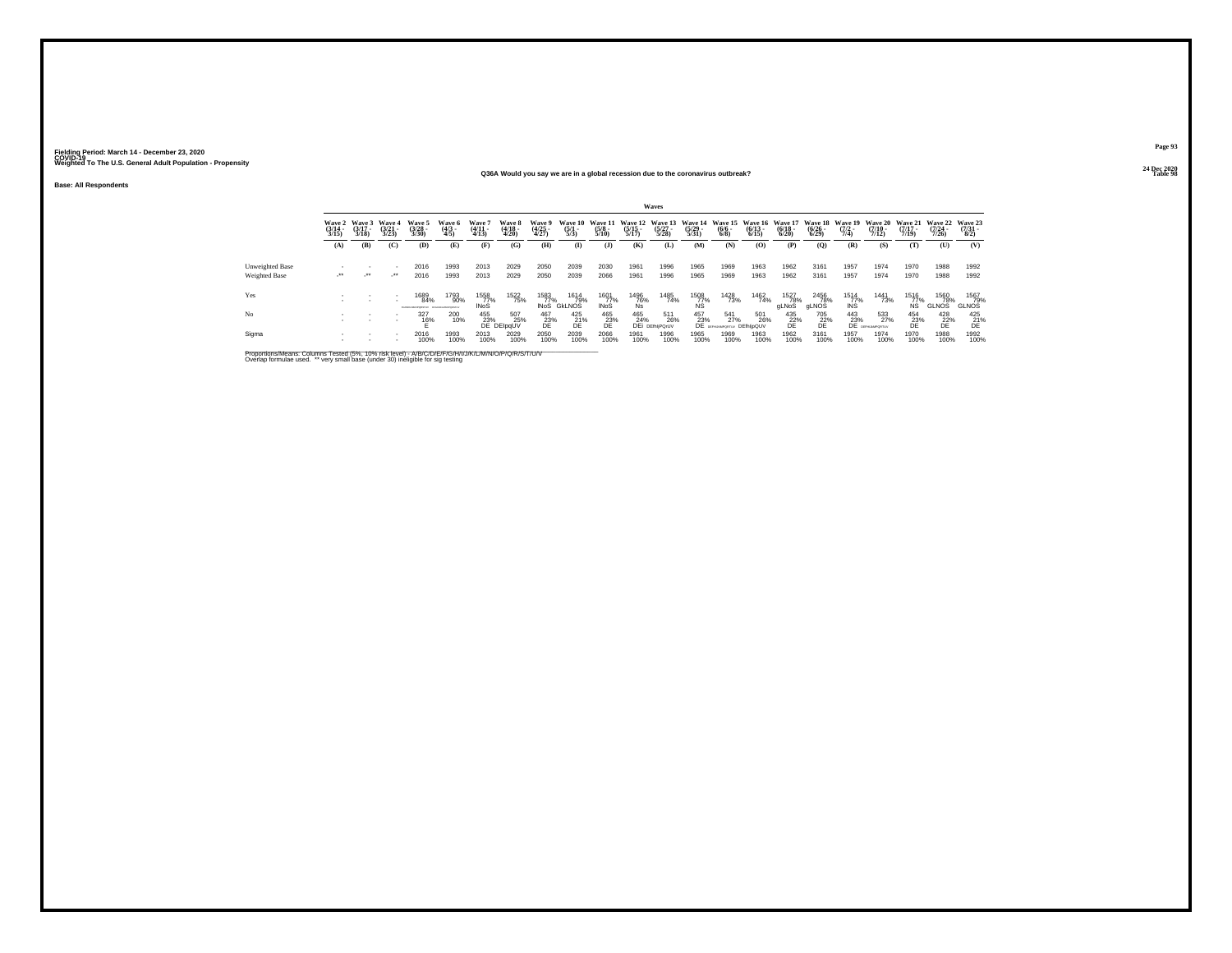**Base: All Respondents**

#### **24 Dec 2020LI01 Which do you think will have a bigger effect on the life of you and your family?Table 99**

| Page 94                 |  |
|-------------------------|--|
| 24 Dec 2020<br>Table 99 |  |

|                                                     |                                 |                            |                          |                            |                          |                                 |                            |                                |                                       |                                 |                                                    | Waves                       |                                  |                                  |                                 |                                                |                                          |                                    |                                  |                                  |                                  |                                |
|-----------------------------------------------------|---------------------------------|----------------------------|--------------------------|----------------------------|--------------------------|---------------------------------|----------------------------|--------------------------------|---------------------------------------|---------------------------------|----------------------------------------------------|-----------------------------|----------------------------------|----------------------------------|---------------------------------|------------------------------------------------|------------------------------------------|------------------------------------|----------------------------------|----------------------------------|----------------------------------|--------------------------------|
|                                                     | Wave 2<br>$\frac{(3/14)}{3/15}$ | Wave 3<br>(3/17 -<br>3/18) | Wave 4<br>(3/21<br>3/23) | Wave 5<br>(3/28 -<br>3/30) | Wave 6<br>(4/3 -<br>4/5) | Wave<br>$\frac{(4/11)}{(4/13)}$ | Wave 8<br>(4/18 -<br>4/20) | Wave 9<br>(4/25<br>4/27)       | <b>Wave 10</b><br>$\frac{(5/1)}{5/3}$ | Wave 11<br>$\frac{(5/8)}{5/10}$ | Wave 12<br>$\frac{(5/15)}{5/17}$                   | Wave 13<br>(5/27 -<br>5/28) | Wave 14<br>$\frac{(5/29)}{5/31}$ | Wave 15<br>$\frac{(6/6)}{(6/8)}$ | Wave 16<br>$\binom{6/13}{6/15}$ | Wave 17<br>$\frac{(6/18)}{6/20}$               | Wave 18<br>$\frac{(6/26)}{6/29}$         | Wave 19<br>$\frac{(7/2)}{7/4}$     | Wave 20<br>$\frac{(7/10)}{7/12}$ | Wave 21<br>$\frac{(7/17)}{7/19}$ | Wave 22<br>$\frac{(7/24)}{7/26}$ | Wave 23<br>(7/31<br>8/2)       |
|                                                     | (A)                             | (B)                        | (C)                      | (D)                        | (E)                      | (F)                             | (G)                        | (H)                            | $\mathbf{I}$                          | (3)                             | (K)                                                | (L)                         | (M)                              | (N)                              | (0)                             | (P)                                            | (Q)                                      | (R)                                | (S)                              | (T)                              | (U)                              | (V)                            |
| Unweighted Base<br>Weighted Base                    | $\cdot$                         | $\cdot$                    | $\cdot$                  | $\cdot$                    | 1993<br>1993             | 2013<br>2013                    | 2029<br>2029               | 2050<br>2050                   | 2039<br>2039                          | 2030<br>2066                    | 1961<br>1961                                       | 1996<br>1996                | 1965<br>1965                     | 1969<br>1969                     | 1963<br>1963                    | 1962<br>1962                                   | 3161<br>3161                             | 1957<br>1957                       | 1974<br>1974                     | 1970<br>1970                     | 1988<br>1988                     | 1992<br>1992                   |
| Coronavirus/COVID-19<br>itself                      |                                 |                            |                          |                            | 765<br>38%<br>FHJKĽ      | 696<br>35%                      | 776<br>38%<br><b>fHJKL</b> | 651<br>32%                     | 750<br>37%<br>HL                      | 698<br>34%                      | 666<br>34%                                         | 655<br>33%                  | 698<br>36%<br>H                  | 748<br>38%<br>fHJKĽ              | 692<br>35%                      | <sup>760</sup> <sub>39%</sub><br><b>FHJKLO</b> | $^{1164}_{\substack{37\%\\ \text{HjL}}}$ | <sup>746</sup> 38%<br><b>fHJKL</b> | 784<br>40%<br>FHJKLMO FHJKLMO    | 784<br>40%                       | 854<br>43%                       | 809<br>41%<br><b>FHIJKLMOQ</b> |
| The economic impacts of<br>the coronavirus pandemic | ٠                               |                            |                          |                            | 1228<br>62%              | 1317<br>65%<br>U EgnPrSTUV      | 1253<br>62%                | 1399<br>68%<br>U EGINNAPORSTUV | 1289<br>63%                           | 1369<br>66%                     | 1295<br>66%<br>UV EGNPORSTUV EGNPRSTUV EGINPORSTUV | 1341<br>67%                 | 1267<br>64%<br>STUV              | $^{1221}_{62\%}$                 | 1271<br>65%<br>pSTUV            | 1202<br>61%                                    | 1997<br>63%<br>UV                        | 1211<br>62%                        | 1190<br>60%                      | 1186<br>60%                      | 1134<br>57%                      | 1183<br>59%                    |
| Sigma                                               |                                 |                            |                          | $\sim$                     | 1993<br>100%             | 2013<br>100%                    | 2029<br>100%               | 2050<br>100%                   | 2039<br>100%                          | 2066<br>100%                    | 1961<br>100%                                       | 1996<br>100%                | 1965<br>100%                     | 1969<br>100%                     | 1963<br>100%                    | 1962<br>100%                                   | 3161<br>100%                             | 1957<br>100%                       | 1974<br>100%                     | 1970<br>100%                     | 1988<br>100%                     | 1992<br>100%                   |

Proportions/Means: Columns Tested (5%, 10% risk level) - A/B/C/D/E/F/G/H/I/J/K/L/M/N/O/P/Q/R/S/T/U/V<br>Overlap formulae used. \*\* very small base (under 30) ineligible for sig testing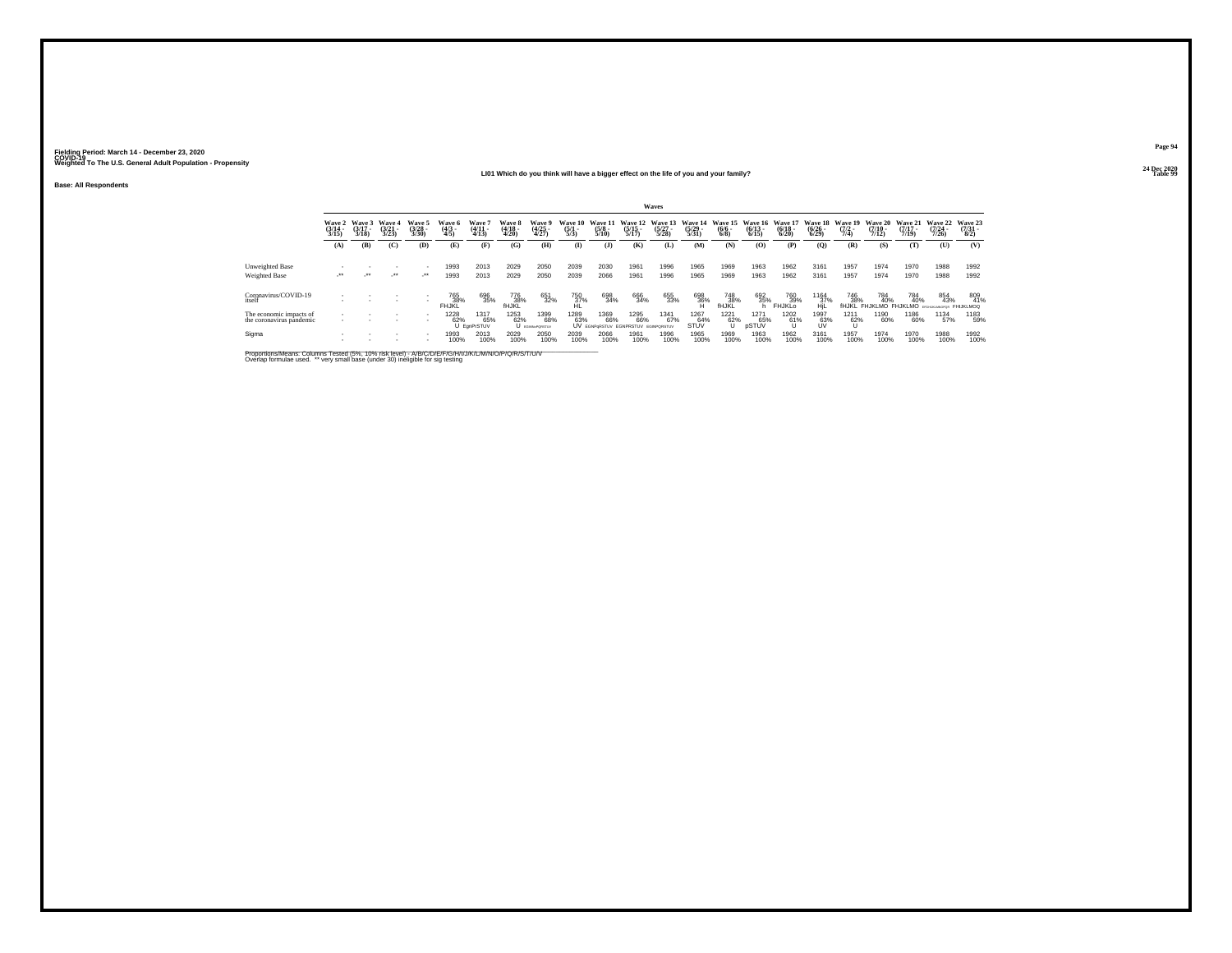|                  | Wave 2<br>$\frac{(3/14)}{3/15}$ | Wave 3<br>$\frac{(3/17)}{3/18}$ | Wave 4<br>$\frac{(3/21)}{3/23}$ | Wave 5<br>$\frac{(3/28)}{3/30}$ | Wave 6<br>$\frac{(4/3)}{4/5}$              | Wave<br>$\frac{(4/11)}{4/13}$              | <b>Wave 8</b><br>$\frac{(4/18)}{4/20}$  | Wave 9<br>$\frac{(4/25)}{4/27}$        | Wave 10<br>$\frac{(5/1)}{5/3}$ | Wave 11<br>$\frac{(5/8)}{5/10}$ | Wave 12<br>$\frac{(5/15)}{5/17}$ | Wave 13<br>$\frac{(5/27)}{5/28}$       | Wave 14<br>$\frac{(5/29)}{5/31}$ | Wave 15<br>$\frac{(6/6 - 6)}{(6/8)}$ | Wave 16<br>$\frac{(6/13)}{6/15}$         | Wave 17<br>$\frac{(6/18)}{6/20}$ | Wave 18<br>$\frac{(6/26)}{6/29}$ | Wave 19<br>$\frac{(7/2)}{7/4}$ | Wave 20<br>$\frac{(7/10)}{7/12}$  | Wave 21<br>$\frac{(7/17)}{7/19}$ | Wave 22<br>$\frac{(7/24 - 7)}{7/26}$ | Wave 23<br>$\frac{(7/3)}{8/2}$ |
|------------------|---------------------------------|---------------------------------|---------------------------------|---------------------------------|--------------------------------------------|--------------------------------------------|-----------------------------------------|----------------------------------------|--------------------------------|---------------------------------|----------------------------------|----------------------------------------|----------------------------------|--------------------------------------|------------------------------------------|----------------------------------|----------------------------------|--------------------------------|-----------------------------------|----------------------------------|--------------------------------------|--------------------------------|
|                  | (A)                             | (B)                             | (C)                             | (D)                             | (E)                                        | (F)                                        | (G)                                     | (H)                                    | $\mathbf{I}$                   | $($ $\bf{J}$                    | (K)                              | (L)                                    | (M)                              | (N)                                  | (O)                                      | (P)                              | (Q)                              | (R)                            | (S)                               | (T)                              | (U)                                  | (V)                            |
| Unweighted Base  |                                 |                                 |                                 |                                 | 1993                                       | 2013                                       | 2029                                    | 2050                                   | 2039                           | 2030                            | 1961                             | 1996                                   | 1965                             | 1969                                 | 1963                                     | 1962                             | 3161                             | 1957                           | 1974                              | 1970                             | 1988                                 | 1992                           |
| Weighted Base    | $\bullet\bullet$                |                                 |                                 | $\mathcal{F}^{\bullet}$         | 1993                                       | 2013                                       | 2029                                    | 2050                                   | 2039                           | 2066                            | 1961                             | 1996                                   | 1965                             | 1969                                 | 1963                                     | 1962                             | 3161                             | 1957                           | 1974                              | 1970                             | 1988                                 | 1992                           |
| Shopping habits  |                                 |                                 |                                 |                                 | 823<br>41%<br><b>FHUGJINFORETU)</b>        | <sup>748</sup> 37%<br><b>JKLmNPrV</b>      | 802<br>40%<br><b>hUKLMNPRTUV</b>        | 742<br>36%<br>JklPv                    | 742<br>36%<br>JKIPv            | 634 31%                         | 638<br>33%                       | 659<br>33%                             | 662<br>34%                       | 658<br>33%                           | 754<br>38%<br><b>JKLMNPRTuV</b>          | 633<br>32%                       | 1185<br>37%<br><b>JKLMNPRIV</b>  | $\substack{652\\33\%}$         | 737%<br><b>JKLmNPrV</b>           | 669<br>34%                       | 691<br>35%                           | 658<br>33%                     |
| Eating habits    |                                 |                                 |                                 |                                 | 1086<br>54%<br><b>NJKImNPORNTUV</b>        | 1053<br>52%<br><b>JKNRUV</b> JKmNPoRTUV    | 1095<br>54%                             | 1051<br>51%<br>jNU                     | 1052<br>52%<br>jNrU            | 989<br>48%                      | 958<br>49%                       | 1017<br>51%<br>nU                      | 995<br>51%<br>u                  | $\frac{933}{47\%}$                   | 1013<br>52%<br>jNU                       | 977<br>50%                       | 1605<br>$\frac{51}{n}$           | 942<br>48%                     | 1001<br>51%<br>-11                | 970<br>49%                       | $\frac{930}{47\%}$                   | 976<br>49%                     |
| Social activity  |                                 |                                 |                                 |                                 | $^{742}_{37\%}$<br><b>ILIQ.mNPQRTUV</b>    | 680<br>34%<br><b>iRT</b>                   | <sup>718</sup> 35%<br><b>IJKLPORTUV</b> | <sup>708</sup> 35%<br>JklpqRT          | 656<br>32%<br>ŔŦ               | 628<br>30%                      | 613/31%<br>R                     | 622/31%<br>R                           | 662<br>34%<br>iŘŤ                | 647<br>33%                           | $^{733}_{37\%}$<br><b>RT</b> ERLANPORTUV | $^{614}_{31\%}$<br>R.            | 994<br>31%<br>Rt                 | $\frac{535}{27\%}$             | 690<br>35%<br>JklpqRTu            | 555<br>28%                       | 629<br>32%<br>Rt                     | $^{641}_{32\%}$ RT             |
| Travel/vacation  |                                 |                                 |                                 |                                 | 684<br>34%<br><b><i>DEJIGANPORTUV</i></b>  | 622/31%<br><b>JKLRTu <i>MAANPORTUY</i></b> | 692<br>34%                              | 617<br>30%<br>JkIT                     | 586<br>29%                     | 543<br>26%                      | 526<br>27%                       | 542<br>27%                             | 579<br>29%                       | $^{583}_{\ 30\%}$                    | 661<br>34%<br><b>NJKLMN=ORTUV</b>        | 595<br>30%<br>JklrT              | 924<br>29%                       | 530<br>27%                     | 663<br>34%<br><b>NJKLMN=GRTUV</b> | 521<br>26%                       | 547<br>28%                           | 584<br>29%                     |
| Work life        |                                 |                                 |                                 |                                 | 1031<br>52%<br>Statistics and Constitution | 1027<br>51%<br>GALIMAGE OVERALL            | 944<br>47%<br>JRÜ                       | 954<br>47%<br>jRU                      | 913<br>45%                     | $\substack{883 \\ 43\%}$        | 910<br>46%<br>jRu                | 954<br>48%<br>JqRTÜ                    | 890<br>45%                       | $\frac{903}{46\%}$                   | 931<br>47%<br>JqRtU                      | 885<br>45%                       | 1395<br>44%                      | 816<br>42%                     | 906<br>46%                        | 855<br>43%                       | 846<br>43%                           | 899<br>45%                     |
| Family life      |                                 |                                 |                                 |                                 | 1147<br>58%<br><b>IKMPoRSTLIV</b>          | 1182<br>59%<br><b>JPORSTLIV</b>            | 1159<br>57%<br><b>IKmPRSTLIV</b>        | <sup>1146</sup> 56%<br>JKPRtUv JKPRTUv | <sup>1146</sup> 56%            | 1072<br>52%                     | <sup>1015</sup> 52%              | <sup>1123</sup> 56%<br><b>JKPRsTUV</b> | <sup>1046</sup> 53%              | 1081<br>55%<br>pRU                   | 1077<br>55%<br>pRU                       | 1009<br>51%                      | 1721<br>54%<br><b>RU</b>         | 977<br>50%                     | <sup>1043</sup> 53%               | 1023                             | 995<br>50%                           | 1043<br>52%                    |
| Personal hygiene |                                 |                                 |                                 |                                 | 935<br>47%                                 | 999<br>50%<br><b>JKpR</b>                  | 1016<br>50%                             | 1100<br>54%<br><b>JKPR</b> EFQUKINPRSt | 1017<br>JKPR <sup>50%</sup>    | 946<br>46%                      | 884<br>45%                       | 996<br>50%<br><b>JKPR</b>              | 996<br>51%<br>eJKPR              | 947<br>48%                           | 1026<br>52%<br>EJKNPR                    | 899<br>46%                       | 1610<br>EJKPR                    | 887<br>45%                     | 971<br>49%<br>ikr                 | 984<br>50%<br><b>JKPR</b>        | 1015<br>51%<br><b>EJKPR</b>          | 1011<br>6JKPR                  |
| Healthcare       |                                 |                                 |                                 |                                 |                                            |                                            |                                         |                                        |                                |                                 |                                  |                                        |                                  |                                      |                                          |                                  |                                  | 828<br>42%                     | 914<br>46%                        | 879<br>45%                       | 920<br>46%                           | 921<br>46%                     |
| Health insurance |                                 |                                 |                                 |                                 |                                            |                                            |                                         |                                        |                                |                                 |                                  |                                        |                                  |                                      |                                          |                                  |                                  | <sup>1070</sup> 55%            | 1093<br>55%                       | 1087<br>55%                      | 1069<br>54%                          | 1103<br>55%                    |

Proportions/Means: Columns Tested (5%, 10% risk level) - A/B/C/D/E/F/G/H/I/J/K/L/M/N/O/P/Q/R/S/T/U/V<br>Overlap formulae used. \*\* very small base (under 30) ineligible for sig testing

**Fielding Period: March 14 - December 23, 2020 COVID-19 Weighted To The U.S. General Adult Population - Propensity**

**Base: All Respondents**

### 2020 LIO2 Once the pandemic is over and things return to normal, do you think each of the following areas of your life will be<br>very different, somewhat different or mostly the same? **Summary Of Mostly The Same**

**Waves**

**Page 9524 Dec 2020<br>Table 100**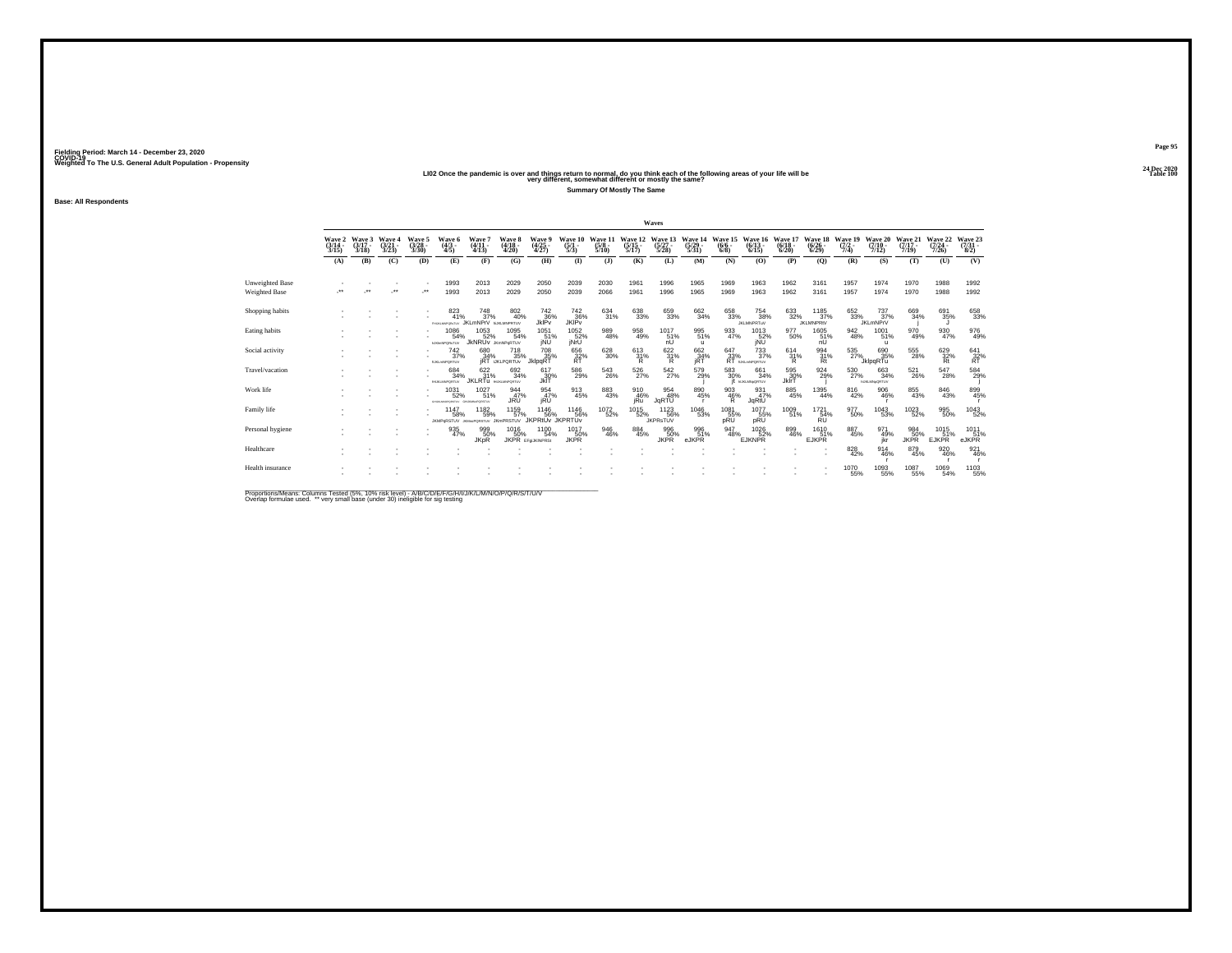|                                  | <b>Wave 2</b><br>$(3/14 -$<br>3/15 | Wave 3<br>$(3/17 -$<br>3/18 | Waye 4<br>$(3/21 -$<br>3/23 | Wave 5<br>$(3/28 -$<br>3/30 | Wave 6<br>$(4/3 -$<br>4/5     | Wave<br>$(4/11 -$<br>4/13 | <b>Wave 8</b><br>$(4/18 -$<br>4/20     | Wave<br>$\frac{(4/25)}{4/27}$ | $\frac{(5/1)}{5/3}$          | Wave<br>$\frac{(5/8)}{5/10}$ | $\frac{(5/15)}{5/17}$ | Wave<br>$\frac{(5/27)}{5/28}$           | Wave<br>$\frac{(5/29)}{5/31}$ | Wave 15<br>$(6/6 -$<br>6/8 | Wave 16<br>$\frac{(6/13)}{6/15}$ | Wave 17<br>$\frac{(6/18)}{6/20}$ | Wave '<br>$\frac{(6/26)}{(6/29)}$       | Wave 19<br>$(7/2 -$<br>7/4)                 | Wave 20<br>$(7/10 -$<br>7/12 | Wave 21<br>$(7/17 -$<br>7/19   | Wave 22<br>$\frac{(7/24 - 7)}{7/26}$ | Wave 23<br>$\frac{(7/31)}{8/2}$                             |
|----------------------------------|------------------------------------|-----------------------------|-----------------------------|-----------------------------|-------------------------------|---------------------------|----------------------------------------|-------------------------------|------------------------------|------------------------------|-----------------------|-----------------------------------------|-------------------------------|----------------------------|----------------------------------|----------------------------------|-----------------------------------------|---------------------------------------------|------------------------------|--------------------------------|--------------------------------------|-------------------------------------------------------------|
|                                  | (A)                                | (B)                         | (C)                         | (D)                         | (E)                           | (F)                       | (G)                                    | (H)                           | $\mathbf{I}$                 | (1)                          | (K)                   | (L)                                     | (M)                           | (N)                        | (O)                              | (P)                              | (Q)                                     | (R)                                         | (S)                          | (T)                            | (U)                                  | (V)                                                         |
| Unweighted Base<br>Weighted Base | $\ddot{\phantom{1}}$               | $\ddot{\phantom{0}}$        | $\bullet\bullet$            | $\cdot$                     | 1993<br>1993                  | 2013<br>2013              | 2029<br>2029                           | 2050<br>2050                  | 2039<br>2039                 | 2030<br>2066                 | 1961<br>1961          | 1996<br>1996                            | 1965<br>1965                  | 1969<br>1969               | 1963<br>1963                     | 1962<br>1962                     | 3161<br>3161                            | 1957<br>1957                                | 1974<br>1974                 | 1970<br>1970                   | 1988<br>1988                         | 1992<br>1992                                                |
| Shopping habits                  |                                    |                             |                             |                             | <sup>717</sup> <sub>36%</sub> | 775<br>38%                | 797<br>39%<br>e                        | 863<br>42%<br>Efo             | . 811<br>40%<br>Е егсікторты | 927<br>45%                   |                       | 786 89<br>40% 45<br>E EFGIKmOQtu<br>45% | $^{810}_{41\%}$               | 839<br>43%<br>EFgOq        | 759<br>39%                       | 876<br>45%<br>EFGIKmOQtu         | <sup>1236</sup> 39%<br>$\theta$         | $\frac{819}{42\%}$                          | $^{819}_{42\%}$              | $\frac{802}{41}\%$             | 819<br>$\frac{41}{5}$                | $\begin{array}{c} 863 \\ 43\% \\ \text{EFGiOQ} \end{array}$ |
| Eating habits                    |                                    |                             |                             |                             | 584<br>29%                    | 612<br>30%                | 641<br>32%                             | 671<br>33%<br>e               | 651<br>32%                   | 688<br>33%                   | 668<br>34%<br>Ef      | 668<br>33%                              | 618<br>31%                    | 684<br>35%<br>EFgmo        | 613<br>31%                       | 653<br>32%                       | 1026<br>32%<br>$\theta$                 | 682<br>35%<br>EFgmo                         | 650<br>33%<br>е              | $^{672}_{\substack{34\%\\Ef}}$ | 685<br>34%<br>EFO                    | 691<br>35%<br>EFgmo                                         |
| Social activity                  |                                    |                             |                             |                             | <sup>723</sup> <sub>36%</sub> | 817<br>41%<br>EMo         | 815<br>40%<br>Em                       | <sup>792</sup> 39%            | 827<br>41%<br><b>EMo</b>     | 880<br>43%<br>EHMO           | 784<br>40%<br>em      | 835<br>42%<br>EhMO                      | <sup>718</sup> <sub>37%</sub> | 778<br>40%<br>e            | $^{733}_{37\%}$                  | 828<br>42%<br>EhMO               | 1285<br>41%                             | 867<br>44%<br><b>EMO</b> <i>EIGHKWNOOUV</i> | 822 42%<br><b>EMO</b>        | 835<br>42%<br>EhMO             | 787<br>40%<br>e                      | 794<br>40%<br>em                                            |
| Travel/vacation                  |                                    |                             |                             |                             | 680<br>34%                    | <sup>721</sup> 36%        | <sup>707</sup> 35%                     | $^{751}_{37\%}$               | 751<br>37%                   | <sup>783</sup> 38%<br>Ekm    | $^{674}_{34\%}$       | $^{727}_{36\%}$                         | 670<br>34%                    | $\substack{717\\36\%}$     | 683<br>35%                       | $^{729}_{37\%}$                  | <sup>1143</sup> 36%                     | 761<br>39%<br><b>EGKMO</b>                  | <sup>718</sup> 36%           | 763<br>39%<br>EGKMO EIGKMOg    | 787<br>40%                           | 758 38%<br>EgkMo                                            |
| Work life                        |                                    |                             |                             |                             | 557<br>28%                    | 548<br>27%                | $^{643}_{\substack{32\%\\ \text{EF}}}$ | $\frac{630}{31\%}$            | 688<br>EFN                   | 705<br>34%<br>EFhN           | $\frac{612}{31}\%$    | $^{624}_{31\%}$<br>еF                   | $^{619}_{31\%}$ eF            | $^{593}_{\ 30\%}$          | $^{624}_{32\%}$                  | 663<br>EFN<br>EFN                | $^{1005}_{\substack{32\%\\ \text{EF}}}$ | 633<br>$_{\rm FF}^{32%}$                    | 654<br>33%<br>EF             | $\frac{628}{25}$ %             | 661<br>$E_{\text{F}}^{33\%}$         | $^{626}_{31\%}$ eF                                          |
| Family life                      |                                    |                             |                             |                             | 540<br>27%                    | 516<br>26%                | 557%                                   | $\frac{632}{31\%}$<br>EFg     | 586<br>29%                   | $^{606}_{29\%}$              | 628<br>32%<br>EFGINO  | 587<br>29%                              | $^{584}_{30\%}$               | 556<br>28%                 | 565<br>29%                       | $^{682}_{35\%}$<br>EFGHLLMNOQs   | 952%<br>еF                              | 636<br>33%<br>EFGijNo                       | $^{614}_{31\%}$<br>EFg       | 629<br>32%<br>EFGino           | 644<br>32%<br>EFGINo                 | 651<br>33%<br>EFGIJINO                                      |
| Personal hygiene                 |                                    |                             |                             |                             | 584<br>29%                    | 553<br>27%                | 588<br>29%                             | 536<br>26%                    | 545<br>27%                   | 620<br>30%<br>Hiou           | 570<br>29%            | 593<br>30%<br>Hio                       | 561<br>29%                    | 539<br>27%                 | 522<br>27%                       | 572<br>29%                       | 904<br>29%                              | 576<br>29%                                  | 590<br>30%                   | 547<br>28%                     | 535<br>27%                           | 574<br>29%                                                  |
| Healthcare                       |                                    |                             |                             |                             |                               |                           |                                        |                               |                              |                              |                       |                                         |                               |                            |                                  |                                  |                                         | <sup>713</sup> <sub>36%</sub><br>л          | 654<br>33%                   | 680<br>35%                     | 646<br>32%                           | 661<br>33%                                                  |
| Health insurance                 |                                    |                             |                             |                             |                               |                           |                                        |                               |                              |                              |                       |                                         |                               |                            |                                  |                                  |                                         | 564<br>29%                                  | 552<br>28%                   | 545<br>28%                     | 563<br>28%                           | 562<br>28%                                                  |

Proportions/Means: Columns Tested (5%, 10% risk level) - A/B/C/D/E/F/G/H/I/J/K/L/M/N/O/P/Q/R/S/T/U/V<br>Overlap formulae used. \*\* very small base (under 30) ineligible for sig testing

**Base: All Respondents**

**Fielding Period: March 14 - December 23, 2020 COVID-19 Weighted To The U.S. General Adult Population - Propensity**

2020 LIO2 Once the pandemic is over and things return to normal, do you think each of the following areas of your life will be<br>Very different, somewhat different or mostly the same? **Summary Of Somewhat Different**

**Waves**

**Page 9624 Dec 2020<br>Table 101**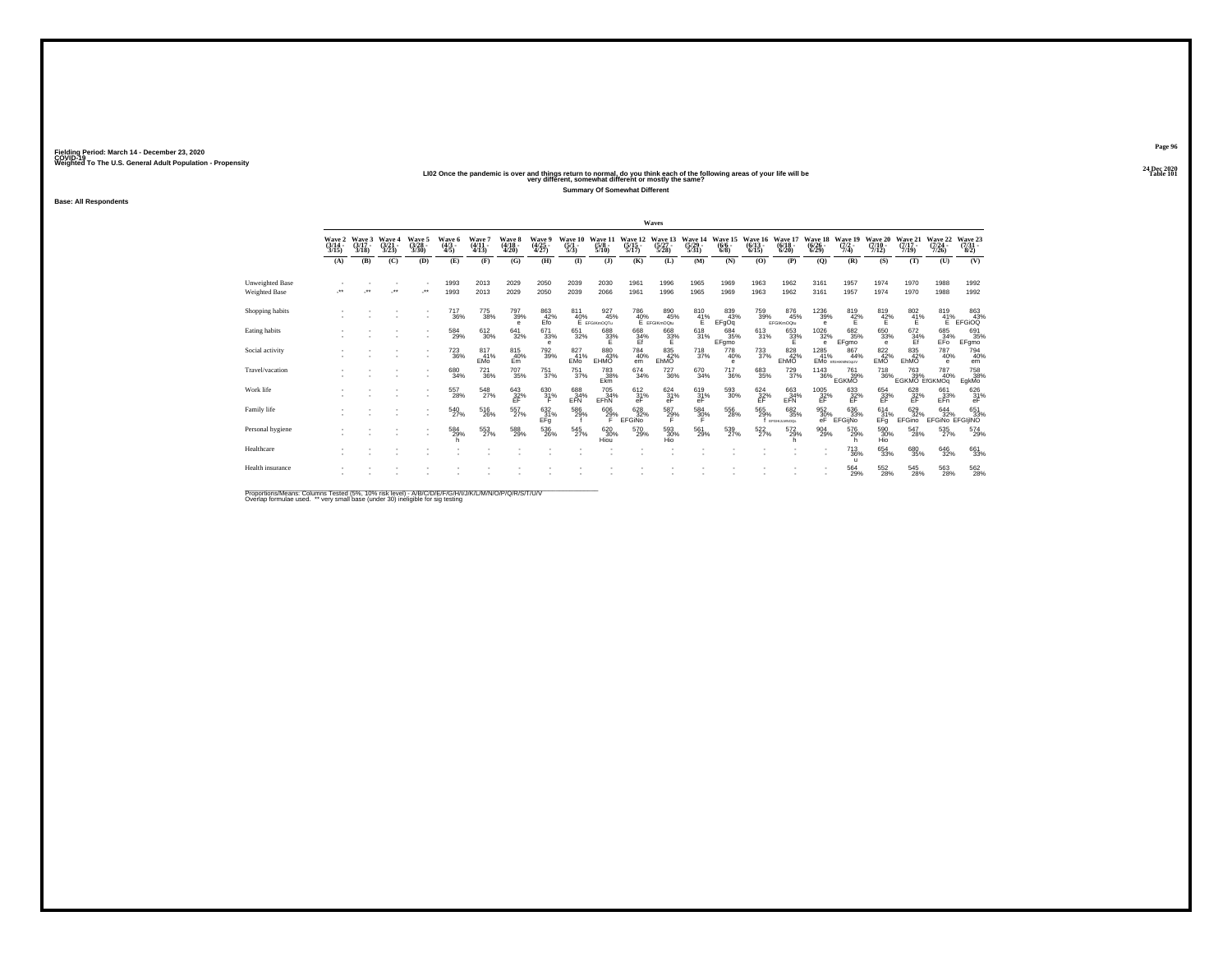24 Dec 2020<br>LIO2 Once the pandemic is over and things return to normal, do you think each of the following areas of your life will be<br>very different, somewhat different or mostly the same?

**Summary Of Very Different**

**Fielding Period: March 14 - December 23, 2020 COVID-19 Weighted To The U.S. General Adult Population - Propensity**

**Base: All Respondents**

|                                         |                                 |                          |                                 |                                |                               |                             |                                 |                              |                                |                                         |                                                               | Waves                            |                                  |                                 |                                 |                                 |                                 |                                            |                              |                                                       |                                  |                                       |
|-----------------------------------------|---------------------------------|--------------------------|---------------------------------|--------------------------------|-------------------------------|-----------------------------|---------------------------------|------------------------------|--------------------------------|-----------------------------------------|---------------------------------------------------------------|----------------------------------|----------------------------------|---------------------------------|---------------------------------|---------------------------------|---------------------------------|--------------------------------------------|------------------------------|-------------------------------------------------------|----------------------------------|---------------------------------------|
|                                         | Wave 2<br>$\frac{(3/14)}{3/15}$ | Wave 3<br>(3/17)<br>3/18 | Wave 4<br>$\frac{(3/21)}{3/23}$ | Wave 5<br>$\binom{3/28}{3/30}$ | Wave 6<br>$\frac{(4/3)}{4/5}$ | Wave 7<br>$(4/11 -$<br>4/13 | Wave 8<br>$\frac{(4/18)}{4/20}$ | Wave<br>$\binom{4/25}{4/27}$ | Wave 10<br>$\frac{(5/1)}{5/3}$ | Wave 11<br>$\frac{(5/8)}{5/10}$         | Wave 12<br>$\frac{(5/15)}{5/17}$                              | Wave 13<br>$\frac{(5/27)}{5/28}$ | Wave 14<br>$\frac{(5/29)}{5/31}$ | Wave 15<br>(6/6)<br>6/8         | Wave<br>16<br>$(6/13 -$<br>6/15 | Wave 17<br>$\binom{6/18}{6/20}$ | Wave 18<br>(6/26)<br>6/29       | Wave 19<br>$(7/2 -$<br>7/4                 | Wave 20<br>$(7/10 -$<br>7/12 | Wave 21<br>$(7/17 -$<br>7/19                          | Wave 22<br>$\frac{(7/24)}{7/26}$ | Wave 23<br>$\binom{7/31}{8/2}$        |
|                                         | (A)                             | (B)                      | (C)                             | (D)                            | (E)                           | (F)                         | (G)                             | (H)                          | $\mathbf{I}$                   | (3)                                     | (K)                                                           | (L)                              | (M)                              | (N)                             | (0)                             | (P)                             | (Q)                             | (R)                                        | (S)                          | (T)                                                   | (U)                              | (V)                                   |
| Unweighted Base<br><b>Weighted Base</b> | J.                              |                          | $\bullet\bullet$                | $\star$                        | 1993<br>1993                  | 2013<br>2013                | 2029<br>2029                    | 2050<br>2050                 | 2039<br>2039                   | 2030<br>2066                            | 1961<br>1961                                                  | 1996<br>1996                     | 1965<br>1965                     | 1969<br>1969                    | 1963<br>1963                    | 1962<br>1962                    | 3161<br>3161                    | 1957<br>1957                               | 1974<br>1974                 | 1970<br>1970                                          | 1988<br>1988                     | 1992<br>1992                          |
| Shopping habits                         |                                 |                          |                                 | $\sim$                         | 453                           | $^{490}_{24\%}$<br>gs       | 430<br>21%                      | 446<br>22%                   | $^{487}_{24\%}$                | $^{506}_{.24\%}$                        | 537%<br>Ghs EIGHLnOPOSuv                                      | $\frac{447}{22\%}$               | $^{493}_{25\%}$ GHS              | $^{473}_{24\%}$<br>$\mathbf{q}$ | 449<br>23%                      | $^{453}_{23\%}$                 | <sup>740</sup> <sub>23%</sub>   | $^{486}_{25\%}$<br>GhS                     | $^{418}_{21\%}$              | $^{500}_{\phantom{5}25\%}_{\phantom{5}6\mathrm{HIS}}$ | $^{478}_{24\%}$<br>g             | $^{472}_{24\%}$                       |
| Eating habits                           |                                 |                          |                                 |                                | $\frac{323}{16\%}$            | $\frac{348}{17\%}$          | 293<br>14%                      | 329<br>16%                   | $\underset{16\%}{336}$         | 390<br>19%<br>eGhLy                     | $\frac{335}{17\%}$<br>g                                       | $\frac{311}{16\%}$               | $^{352}_{~18\%}$                 | $\frac{352}{18\%}$              | 337<br>17%<br>g                 | $\frac{332}{17\%}$<br>a         | 530<br>17%<br>g                 | $\frac{332}{17\%}$<br>q                    | 323<br>16%                   | $\frac{328}{17\%}$                                    | 373<br>19%<br>eGhL               | $\frac{324}{16\%}$                    |
| Social activity                         |                                 |                          |                                 |                                | 528<br>26%<br>s               | $^{516}_{26\%}$             | 496<br>24%                      | 549<br>27%<br>s              | 556<br>27%<br>gS               | 559<br>27%<br><b>s</b>                  | 564<br>29%<br>fGoS                                            | $^{538}_{27\%}$                  | 584<br>30%<br>s eFGOpS           | 544<br>28%<br>qS                | 498<br>25%                      | 519<br>26%                      | 881<br>28%<br>GS                | $^{555}_{\phantom{5}28\%}_{\phantom{5}6S}$ | 462<br>23%                   | 579<br>29%<br><b>FGOS</b>                             | 572<br>29%<br>fGoS               | $^{557}_{\phantom{5}28\%}$ GS         |
| Travel/vacation                         |                                 |                          |                                 | $\overline{\phantom{a}}$       | 630<br>32%                    | 670 33%<br>s                | 631/31%                         | 681<br>33%                   | 702<br>34%<br>qŚ               | <sup>741</sup> 36%                      | <sup>761</sup> 39%<br>EGOpSV EFGHNOPORSHUV EIGHOPSUV EGHOPSUV | 727<br>36%                       | <sup>716</sup> 36%               | 669<br>34%                      | 619<br>32%                      | $\substack{638 \\ 33\%}$        | 1095<br>35%<br>eGoS             | $\substack{666 \\ 34\%}$<br>s              | 593<br>30%                   | 686<br>35%<br>goS                                     | 654<br>33%                       | $649 \over 33\%$                      |
| Work life                               |                                 |                          |                                 |                                | 405<br>20%                    | $^{438}_{22\%}$             | $\frac{441}{22\%}$              | 466<br>23%                   | 438<br>21%                     | 479<br>23%<br>e                         | 438<br>22%                                                    | 419<br>21%                       | 456<br>23%<br>e                  | 474<br>24%<br>Elops             | $^{409}_{21\%}$                 | $^{414}_{21\%}$                 | 761<br>24%<br>EILOPS EFGHIKLOPS | 507<br>26%                                 | 415                          | 487<br>$21\%$ EfgiLOPS                                | 481<br>24%<br>EIOps              | $^{467}_{23\%}$<br>$\mathbf e$        |
| Family life                             |                                 |                          |                                 |                                | 306<br>15%                    | $316/16$ %<br>h.            | $313 \atop 15\%$                | $^{272}_{13\%}$              | 306<br>15%                     | 389<br>19%<br><b>EFGHIKLPOstV</b>       | $^{317}_{16\%}$<br>н                                          | 286<br>14%                       | 335<br>17%<br>HIP                | $\frac{331}{17\%}$<br>HIP       | $\frac{322}{16\%}$<br>Hp        | $^{270}_{14\%}$                 | 488<br>15%<br>h                 | $\frac{343}{18\%}$<br><b>HLPv</b>          | $^{317}_{16\%}$<br>h.        | $318 \atop 16\%$<br>н                                 | 349/18%<br>HiLPy                 | $^{298}_{15\%}$                       |
| Personal hygiene                        |                                 |                          |                                 |                                | 474<br>aHLmQV                 | 461<br>23%                  | $^{425}_{21\%}$                 | 414<br>20%                   | 476<br>23%                     | 501<br>24%<br>hlav GHLMoQsV rGHLMOQSTUV | 507<br>26%                                                    | 407<br>20%                       | 408<br>21%                       | 483<br>25%<br>GHLMOQSV          | 414<br>21%                      | 491<br>25%<br>GHLMOQSuV         | 647<br>20%                      | 494<br>25%<br>GHLMOQSuV                    | 413<br>21%                   | 439<br>22%                                            | 438<br>22%                       | $^{406}_{\phantom{1}\phantom{1}20\%}$ |
| Healthcare                              |                                 |                          |                                 |                                |                               |                             |                                 |                              |                                |                                         |                                                               |                                  |                                  |                                 |                                 |                                 | ٠                               | $^{415}_{21\%}$                            | 406<br>21%                   | $^{411}_{21\%}$                                       | 423                              | $^{410}_{21\%}$                       |
| Health insurance                        |                                 |                          |                                 |                                |                               |                             |                                 |                              |                                |                                         |                                                               |                                  |                                  |                                 |                                 |                                 |                                 | $\frac{322}{16\%}$                         | 329/17%                      | 339/17%                                               | 356<br>18%                       | $\frac{326}{16\%}$                    |

Proportions/Means: Columns Tested (5%, 10% risk level) - A/B/C/D/E/F/G/H/I/J/K/L/M/N/O/P/Q/R/S/T/U/V<br>Overlap formulae used. \*\* very small base (under 30) ineligible for sig testing

**Page 9724 Dec 2020<br>Table 102**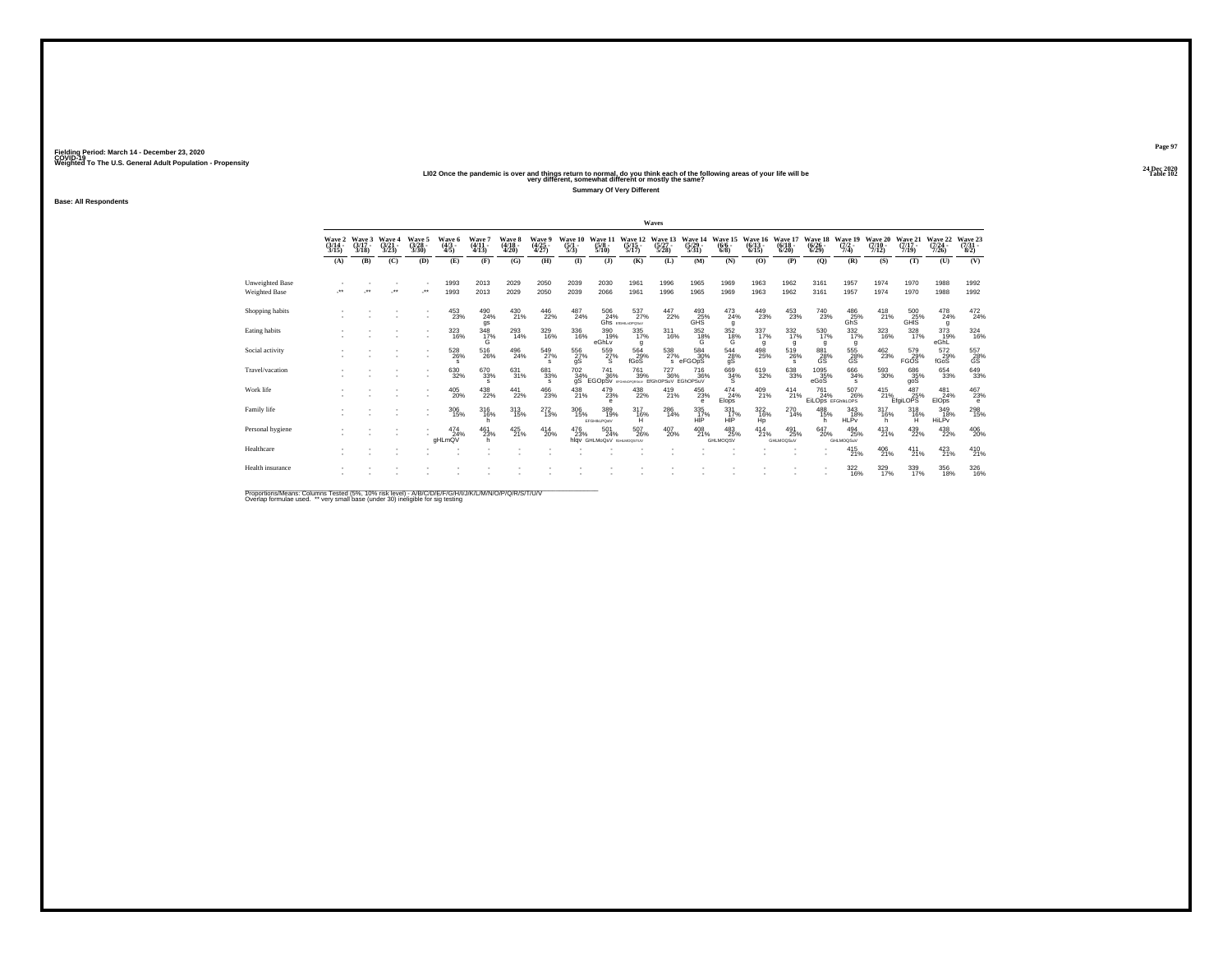# 2021 2 - 2020<br>LIO2\_1 Once the pandemic is over and things return to normal, do you think each of the following areas of your life will be<br>very different, somewhat different or mostly the same?

**Shopping habits**

**Base: All Respondents**

|                                  |                           |                             |                         |                             |                                     |                                                                 |                           |                                        |                           |                                                |                               | Waves                                          |                          |                                |                                 |                                  |                                  |                                |                                      |                                  |                                      |                                |
|----------------------------------|---------------------------|-----------------------------|-------------------------|-----------------------------|-------------------------------------|-----------------------------------------------------------------|---------------------------|----------------------------------------|---------------------------|------------------------------------------------|-------------------------------|------------------------------------------------|--------------------------|--------------------------------|---------------------------------|----------------------------------|----------------------------------|--------------------------------|--------------------------------------|----------------------------------|--------------------------------------|--------------------------------|
|                                  | Wave 2<br>(3/14 -<br>3/15 | Wave 3<br>$(3/17 -$<br>3/18 | Wave 4<br>(3/2)<br>3/23 | Wave 5<br>$(3/28 -$<br>3/30 | Wave 6<br>$\frac{(4/3)}{4/5}$       | Wave '<br>$(4/11 -$<br>4/13                                     | Wave 8<br>(4/18 -<br>4/20 | Wave 9<br>(4/25<br>4/27)               | Wave 10<br>(5/1 -<br>5/3) | Wave 1<br>$\frac{(5/8)}{5/10}$                 | Wave 12<br>$(5/15 -$<br>5/17  | Wave 13<br>$\binom{5/27}{5/28}$                | Wave 14<br>(5/29<br>5/31 | Wave 15<br>$\frac{(6/6)}{6/8}$ | Wave 16<br>$(6/13 -$<br>6/15    | Wave 17<br>$\frac{(6/18)}{6/20}$ | Wave 18<br>$\frac{(6/26)}{6/29}$ | Wave 19<br>$\frac{(7/2)}{7/4}$ | Wave 20<br>$\frac{(7/10)}{7/12}$     | Wave 21<br>$\frac{(7/17)}{7/19}$ | Wave 22<br>$\frac{(7/24 - 7)}{7/26}$ | Wave 23<br>(7/31 -<br>8/2)     |
|                                  | (A)                       | (B)                         | (C)                     | (D)                         | (E)                                 | (F)                                                             | (G)                       | (H)                                    | $\bf(I)$                  | (3)                                            | (K)                           | (L)                                            | (M)                      | (N)                            | (0)                             | (P)                              | (0)                              | (R)                            | (S)                                  | (T)                              | (U)                                  | (V)                            |
| Unweighted Base<br>Weighted Base | $\ddot{\phantom{1}}$      | $\cdot$                     | $\cdot$                 | $\cdot$                     | 1993<br>1993                        | 2013<br>2013                                                    | 2029<br>2029              | 2050<br>2050                           | 2039<br>2039              | 2030<br>2066                                   | 1961<br>1961                  | 1996<br>1996                                   | 1965<br>1965             | 1969<br>1969                   | 1963<br>1963                    | 1962<br>1962                     | 3161<br>3161                     | 1957<br>1957                   | 1974<br>1974                         | 1970<br>1970                     | 1988<br>1988                         | 1992<br>1992                   |
| Mostly the same                  |                           |                             | ٠                       | $\sim$                      | 823<br>41%<br><b>FHUILMNPORITUY</b> | <sup>748</sup> <sub>37%</sub><br><b>IKI mNPrV</b> NJKI MNPRTLIV | 802<br>40%                | 742<br>36%<br><b>JkIP</b> <sub>v</sub> | 742<br>36%<br>JKIPv       | 634<br>31%                                     | 638<br>33%                    | 659<br>33%                                     | 662<br>34%               | 658<br>33%                     | 754<br>38%<br><b>JKLMNPRTuV</b> | 633<br>32%                       | 1185<br>37%<br><b>JKLMNPRtV</b>  | 652<br>33%                     | 737 <sub>9%</sub><br><b>JKLmNPrV</b> | 669<br>34%                       | 691<br>35%                           | 658<br>33%                     |
| Somewhat different               |                           |                             |                         |                             | 717<br>36%                          | 775<br>38%                                                      | 797<br>39%                | $_{\rm E}^{863}$ $_{\rm Efo}^{42\%}$   |                           | 927<br>45%<br>811 92<br>40% 42<br>E EFGIKmOQTu |                               | 786 85<br>40% 45<br>E EFGIKmOQtu<br>890<br>45% | $^{810}_{41\%}$          | 839<br>43%<br>EFgOq            | 759<br>39%                      | 876<br>45%<br>EFGIKmOQtu         | 1236<br>39%                      | 819<br>42%                     | 819<br>42%                           | $\frac{802}{41\%}$               |                                      | 819 863<br>41% 43%<br>E FFGiOQ |
| Very different                   |                           |                             |                         |                             | 453                                 | 490<br>24%<br>gs                                                | 430<br>21%                | 446<br>22%                             | 487<br>24%                | 506<br>24%                                     | 537<br>27%<br>GhS EIGHLOPOSUV | 447<br>22%                                     | 493<br>25%<br>GHS        | 473<br>24%                     | 449<br>23%                      | 453<br>23%                       | <sup>740</sup> <sub>23%</sub>    | 486<br>25%<br>GhS              | $^{418}_{21\%}$                      | 500<br>25%<br>GHIS               | 478<br>24%                           | 472<br>24%                     |
| Sigma                            |                           |                             |                         |                             | 1993<br>100%                        | 2013<br>100%                                                    | 2029<br>100%              | 2050<br>100%                           | 2039<br>100%              | 2066<br>100%                                   | 1961<br>100%                  | 1996<br>100%                                   | 1965<br>100%             | 1969<br>100%                   | 1963<br>100%                    | 1962<br>100%                     | 3161<br>100%                     | 1957<br>100%                   | 1974<br>100%                         | 1970<br>100%                     | 1988<br>100%                         | 1992<br>100%                   |

Proportions/Means: Columns Tested (5%, 10% risk level) - A/B/C/D/E/F/G/H/I/J/K/L/M/N/O/P/Q/R/S/T/U/V<br>Overlap formulae used. \*\* very small base (under 30) ineligible for sig testing

**Page 9824 Dec 2020<br>Table 103**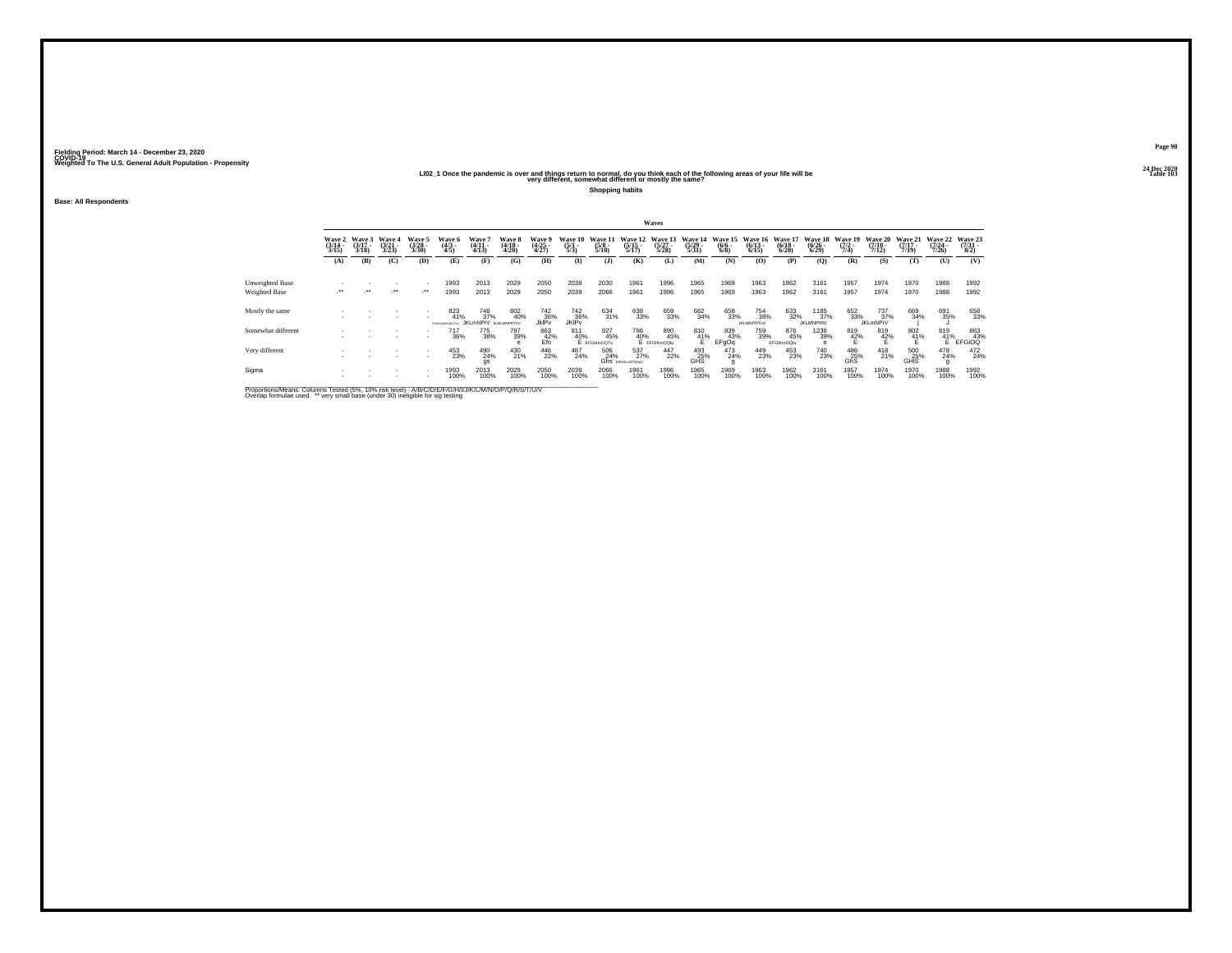# 202\_2 2 Once the pandemic is over and things return to normal, do you think each of the following areas of your life will be "Sallowing" return to normal, do you think each of the following areas of your life will be "Tab

**Eating habits**

**Base: All Respondents**

|                                  |                           |                             |                          |                             |                               |                                         |                            |                          |                              |                         |                              | Waves                           |                                  |                                |                                  |                                 |                                         |                                |                                  |                                  |                                  |                            |
|----------------------------------|---------------------------|-----------------------------|--------------------------|-----------------------------|-------------------------------|-----------------------------------------|----------------------------|--------------------------|------------------------------|-------------------------|------------------------------|---------------------------------|----------------------------------|--------------------------------|----------------------------------|---------------------------------|-----------------------------------------|--------------------------------|----------------------------------|----------------------------------|----------------------------------|----------------------------|
|                                  | Wave 2<br>(3/14 -<br>3/15 | Wave 3<br>$(3/17 -$<br>3/18 | Wave 4<br>(3/21)<br>3/23 | Wave 5<br>$(3/28 -$<br>3/30 | Wave 6<br>$\frac{(4/3)}{4/5}$ | Wave '<br>$(4/11 -$<br>4/13             | Wave 8<br>(4/18 -<br>4/20) | Wave 5<br>(4/25<br>4/27) | Wave 10<br>$\frac{(5)}{5/3}$ | Wave 1<br>$\frac{5}{8}$ | Wave 12<br>$(5/15 -$<br>5/17 | Wave 13<br>$\binom{5/27}{5/28}$ | Wave 14<br>$\frac{(5/29)}{5/31}$ | Wave 15<br>$\frac{(6/6)}{6/8}$ | Wave 16<br>$\frac{(6/13)}{6/15}$ | Wave 1<br>$\frac{(6/18)}{6/20}$ | Wave 18<br>$\frac{(6/26)}{6/29}$        | Wave 19<br>$\frac{(7/2)}{7/4}$ | Wave 20<br>$\frac{(7/10)}{7/12}$ | Wave 21<br>$\frac{(7/17)}{7/19}$ | Wave 22<br>$\frac{(7/24)}{7/26}$ | Wave 23<br>(7/31 -<br>8/2) |
|                                  | (A)                       | (B)                         | (C)                      | (D)                         | (E)                           | (F)                                     | (G)                        | (H)                      | $\bf(I)$                     | (3)                     | (K)                          | (L)                             | (M)                              | (N)                            | (0)                              | (P)                             | $\mathbf{Q}$                            | (R)                            | (S)                              | (T)                              | (U)                              | (V)                        |
| Unweighted Base<br>Weighted Base | $\cdot$                   | $\cdot$                     | $\cdot$                  | $\cdot$                     | 1993<br>1993                  | 2013<br>2013                            | 2029<br>2029               | 2050<br>2050             | 2039<br>2039                 | 2030<br>2066            | 1961<br>1961                 | 1996<br>1996                    | 1965<br>1965                     | 1969<br>1969                   | 1963<br>1963                     | 1962<br>1962                    | 3161<br>3161                            | 1957<br>1957                   | 1974<br>1974                     | 1970<br>1970                     | 1988<br>1988                     | 1992<br>1992               |
| Mostly the same                  |                           |                             |                          |                             | 1086<br>54%<br>N BOWNPORTEN   | 1053<br>52%<br><b>JKNRUV JKMNPQRTUV</b> | 1095<br>54%                | 1051<br>51%<br>jNU       | 1052<br>52%<br>jNrU          | 989<br>48%              | 958<br>49%                   | 1017<br>51%<br>ñÙ               | 995<br>51%                       | 933<br>47%                     | 1013<br>52%<br>jNU               | 977<br>50%                      | $^{1605}_{\substack{51\%\\ \text{nU}}}$ | 942<br>48%                     | 1001<br>51%                      | 970<br>49%                       | 930<br>47%                       | 976<br>49%                 |
| Somewhat different               |                           |                             |                          |                             | 584<br>29%                    | 612<br>30%                              | 641<br>32%                 | $671 \atop 33\%$         | 651<br>32%                   | 688<br>33%              | 668<br>34%<br>Ef             | 668<br>33%                      | 618<br>31%                       | 684<br>35%<br>EFgmo            | 613<br>31%                       | 653<br>33%                      | 1026<br>32%                             | 682<br>35%<br>EFgmo            | 650<br>33%<br><b>A</b>           | $^{672}_{34\%}$                  | 685<br>_34%<br>EFo               | 691<br>35%<br>EFgmo        |
| Very different                   |                           |                             |                          | $\overline{\phantom{a}}$    | 323<br>16%                    | 348<br>17%<br>G                         | 293<br>14%                 | 329<br>16%               | 336<br>16%                   | 390<br>19%<br>eGhLv     | 335<br>17%                   | $311$<br>$16\%$                 | $^{352}_{18\%}$                  | 352<br>18%<br>G                | 337<br>17%                       | $\frac{332}{17\%}$              | 530<br>17%                              | 332<br>17%                     | 323<br>16%                       | 328<br>17%                       | 373<br>19%<br>eGhL               | 324<br>16%                 |
| Sigma                            |                           |                             |                          |                             | 1993<br>100%                  | 2013<br>100%                            | 2029<br>100%               | 2050<br>100%             | 2039<br>100%                 | 2066<br>100%            | 1961<br>100%                 | 1996<br>100%                    | 1965<br>100%                     | 1969<br>100%                   | 1963<br>100%                     | 1962<br>100%                    | 3161<br>100%                            | 1957<br>100%                   | 1974<br>100%                     | 1970<br>100%                     | 1988<br>100%                     | 1992<br>100%               |

Proportions/Means: Columns Tested (5%, 10% risk level) - A/B/C/D/E/F/G/H/I/J/K/L/M/N/O/P/Q/R/S/T/U/V<br>Overlap formulae used. \*\* very small base (under 30) ineligible for sig testing

**Page 9924 Dec 2020<br>Table 104**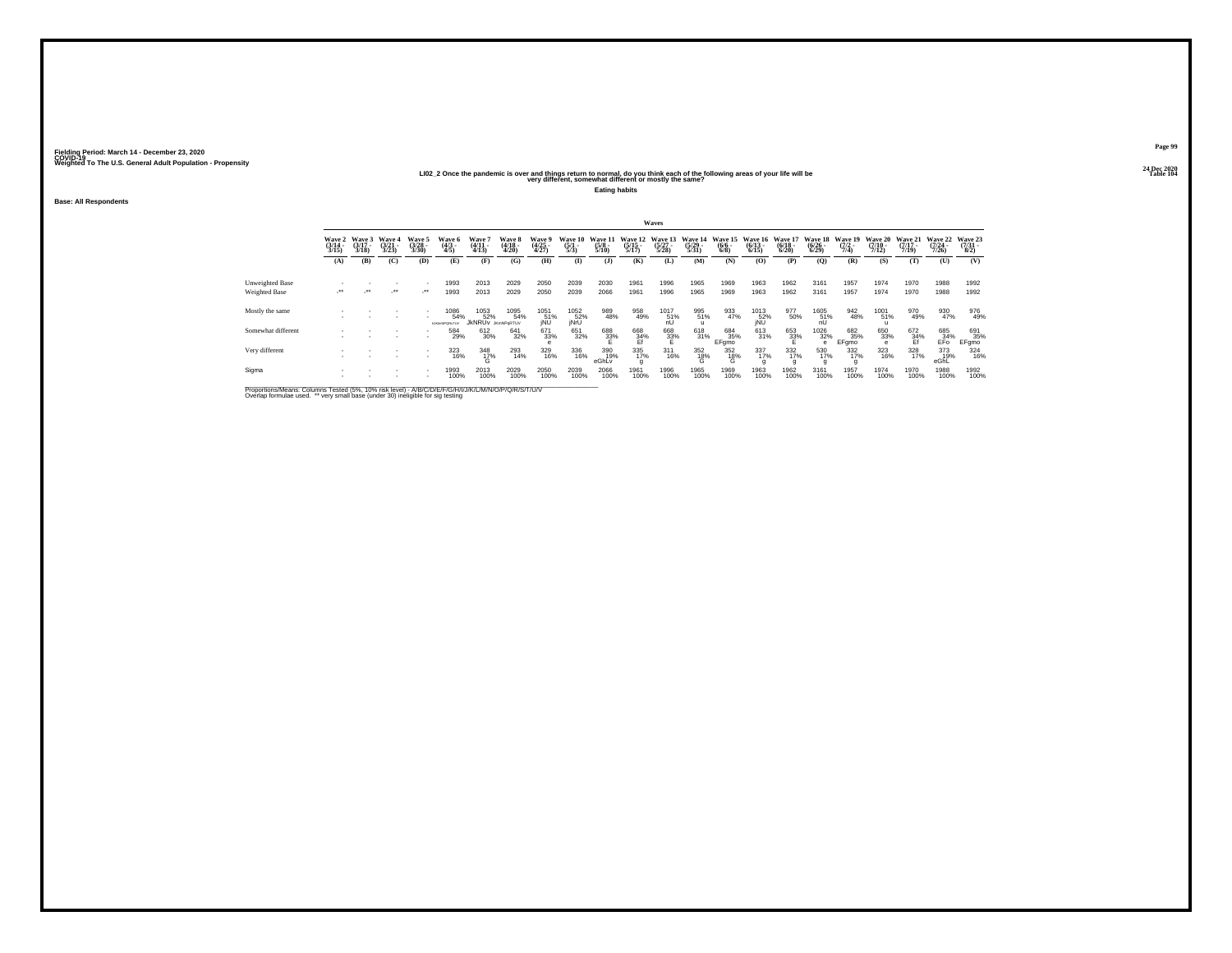# 202\_2 20 All Dec 2020<br>LIO2\_3 Once the pandemic is over and things return to normal, do you think each of the following areas of your life will be<br>very different, somewhat different or mostly the same?

**Social activity**

**Base: All Respondents**

|                                  |                            |                             |                          |                                     |                                 |                          |                                                            |                          |                                |                             |                                  | Waves                        |                              |                                 |                                   |                                 |                                 |                                                  |                               |                             |                                      |                          |
|----------------------------------|----------------------------|-----------------------------|--------------------------|-------------------------------------|---------------------------------|--------------------------|------------------------------------------------------------|--------------------------|--------------------------------|-----------------------------|----------------------------------|------------------------------|------------------------------|---------------------------------|-----------------------------------|---------------------------------|---------------------------------|--------------------------------------------------|-------------------------------|-----------------------------|--------------------------------------|--------------------------|
|                                  | Wave 2<br>(3/14 -<br>3/15) | Wave 3<br>$(3/17 -$<br>3/18 | Wave 4<br>(3/21)<br>3/23 | Wave 5<br>$(3/28 -$<br>3/30         | Wave 6<br>$\frac{(4/3)}{4/5}$   | Wave 7<br>(4/11<br>4/13) | Wave 8<br>(4/18 -<br>4/20)                                 | Wave 9<br>(4/25<br>4/27) | Wave 10<br>$\frac{(5/1)}{5/3}$ | Wave 11<br>$(5/8 -$<br>5/10 | Wave 12<br>$\frac{(5/15)}{5/17}$ | Wave 13<br>$(5/27 -$<br>5/28 | Wave 14<br>$(5/29 -$<br>5/31 | Wave 15<br>$\binom{6/6}{6/8}$   | Wave 16<br>$(6/13 -$<br>6/15      | Wave 1<br>$\frac{(6/18)}{6/20}$ | Wave 18<br>$\binom{6/26}{6/29}$ | Wave 19<br>$\frac{(7/2)}{7/4}$                   | Wave 20<br>$(7/10 -$<br>7/12  | Wave 21<br>(7/17 -<br>7/19) | Wave 22<br>$\frac{(7/24 - 7)}{7/26}$ | Wave 23<br>(7/31<br>8/2) |
|                                  | (A)                        | (B)                         | (C)                      | (D)                                 | (E)                             | (F)                      | (G)                                                        | (H)                      | $\bf{I}$                       | $($ $)$                     | (K)                              | (L)                          | (M)                          | (N)                             | (0)                               | (P)                             | (Q)                             | (R)                                              | (S)                           | (T)                         | (U)                                  | (V)                      |
| Unweighted Base<br>Weighted Base | $\cdot$                    | $\cdot$                     | ٠<br>$\cdot$             | $\overline{\phantom{a}}$<br>$\cdot$ | 1993<br>1993                    | 2013<br>2013             | 2029<br>2029                                               | 2050<br>2050             | 2039<br>2039                   | 2030<br>2066                | 1961<br>1961                     | 1996<br>1996                 | 1965<br>1965                 | 1969<br>1969                    | 1963<br>1963                      | 1962<br>1962                    | 3161<br>3161                    | 1957<br>1957                                     | 1974<br>1974                  | 1970<br>1970                | 1988<br>1988                         | 1992<br>1992             |
| Mostly the same                  |                            |                             |                          | ٠                                   | $^{742}_{37\%}$<br>furlime@RTUV |                          | <sup>718</sup> 35%<br>680 718<br>34% 35%<br>jRT iJKLPQRTUv | 708<br>35%<br>JklpqRT    | 656<br>32%<br>RT               | 628<br>30%                  | $^{613}_{31\%}$                  | $\frac{622}{31}\%$           | 662<br>34%<br>iRT            | $^{647}_{33\%}$ RT $^{18}_{13}$ | 733<br>37%<br><b>BJKLmNPQRTUV</b> | $^{614}_{31\%}$                 | $^{994}_{\substack{31\%\\Rt}}$  | 535<br>27%                                       | 690<br>35%<br><b>JklpgRTu</b> | 555<br>28%                  | 629<br>32%<br>Rt                     | $^{641}_{32\%}$          |
| Somewhat different               |                            |                             | $\sim$                   | ٠                                   | 723<br>36%                      | 817<br>41%<br>EMO        | 815<br>40%<br>Em                                           | 792<br>39%               | 827<br>41%<br>EMO              | 880<br>EHMO                 | 784<br>40%<br>em                 | 835<br>42%<br>EhMO           | <sup>718</sup> 37%           | 778<br>40%                      | 733<br>37%                        | 828<br>42%<br>EhMO              | 1285<br>41%                     | 867<br>44%<br>EMO EIGHKWNOOLV                    | 822<br>42%<br>EMO             | 835<br>42%<br>EhMO          | 787<br>40%                           | 794<br>40%<br>em         |
| Very different                   |                            |                             |                          | $\mathbf{r}$<br>٠                   | 528<br>26%                      | 516<br>26%               | 496<br>24%                                                 | 549<br>27%               | 556<br>27%                     | 559<br>27%<br>S             | 564<br>29%<br>fGoS               | 538<br>27%<br>s              | 584<br>30%<br>eFGOpS         | 544<br>28%<br>gŚ                | 498<br>25%                        | 519<br>26%                      | 881<br>28%<br>GS                | $^{555}_{\phantom{5}28\%}_{\phantom{5} \rm{GS}}$ | 462<br>23%                    | 579<br>29%<br><b>FGOS</b>   | 572<br>29%<br>fGoS                   | $^{557}_{28\%}$ GS       |
| Sigma                            |                            |                             | ٠                        | ٠<br>٠                              | 1993<br>100%                    | 2013<br>100%             | 2029<br>100%                                               | 2050<br>100%             | 2039<br>100%                   | 2066<br>100%                | 1961<br>100%                     | 1996<br>100%                 | 1965<br>100%                 | 1969<br>100%                    | 1963<br>100%                      | 1962<br>100%                    | 3161<br>100%                    | 1957<br>100%                                     | 1974<br>100%                  | 1970<br>100%                | 1988<br>100%                         | 1992<br>100%             |

Proportions/Means: Columns Tested (5%, 10% risk level) - A/B/C/D/E/F/G/H/I/J/K/L/M/N/O/P/Q/R/S/T/U/V<br>Overlap formulae used. \*\* very small base (under 30) ineligible for sig testing

**Page 10024 Dec 2020<br>Table 105**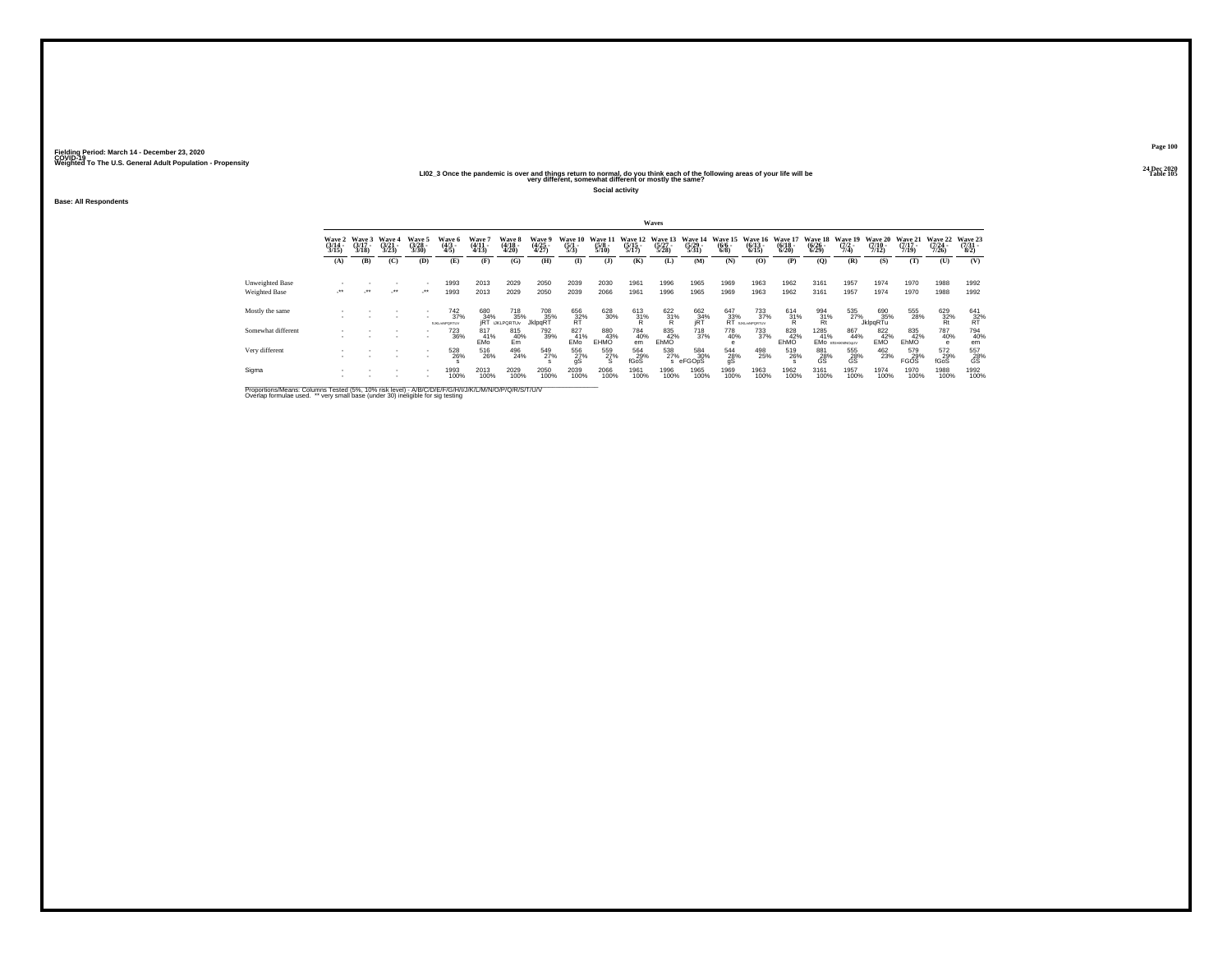# 2024<br>LIO2\_4 Once the pandemic is over and things return to normal, do you think each of the following areas of your life will be<br>very different, somewhat different or mostly the same?

**Travel/vacation**

**Base: All Respondents**

|                                  |                            |                |                         |                            |                                         |                                       |                            |                          |                                |                                 |                                  | Waves                                      |                                           |                               |                                   |                                  |                                  |                                |                                      |                                          |                                  |                                 |
|----------------------------------|----------------------------|----------------|-------------------------|----------------------------|-----------------------------------------|---------------------------------------|----------------------------|--------------------------|--------------------------------|---------------------------------|----------------------------------|--------------------------------------------|-------------------------------------------|-------------------------------|-----------------------------------|----------------------------------|----------------------------------|--------------------------------|--------------------------------------|------------------------------------------|----------------------------------|---------------------------------|
|                                  | Wave 2<br>(3/14 -<br>3/15) | Wave 3<br>3/18 | Waye 4<br>(3/21<br>3/23 | Wave 5<br>(3/28 -<br>3/30) | Wave 6<br>(4/3 -<br>4/5)                | Wave 7<br>(4/11<br>4/13)              | Wave 8<br>(4/18 -<br>4/20) | Wave 9<br>(4/25<br>4/27) | Wave 10<br>$\frac{(5/1)}{5/3}$ | Wave 11<br>$\frac{(5/8)}{5/10}$ | Wave 12<br>$\frac{(5/15)}{5/17}$ | Wave 13<br>(5/27 -<br>5/28)                | Wave 14<br>$\frac{(5/29)}{5/31}$          | Wave 15<br>$\binom{6/6}{6/8}$ | Wave 16<br>$\binom{6/13}{6/15}$   | Wave 17<br>$\frac{(6/18)}{6/20}$ | Wave 18<br>$\frac{(6/26)}{6/29}$ | Wave 19<br>$\frac{(7/2)}{7/4}$ | Wave 20<br>$\frac{(7/10)}{7/12}$     | Wave 21<br>$\frac{(7/17)}{7/19}$         | Wave 22<br>$\frac{(7/24)}{7/26}$ | Wave 23<br>$\frac{(7/31)}{8/2}$ |
|                                  | (A)                        | (B)            | (C)                     | (D)                        | (E)                                     | (F)                                   | (G)                        | (H)                      | (1)                            | (1)                             | (K)                              | (L)                                        | (M)                                       | (N)                           | (0)                               | (P)                              | (0)                              | (R)                            | (S)                                  | (T)                                      | (U)                              | (V)                             |
| Unweighted Base<br>Weighted Base | $\cdot$                    |                | $\cdot$                 | $\cdot$                    | 1993<br>1993                            | 2013<br>2013                          | 2029<br>2029               | 2050<br>2050             | 2039<br>2039                   | 2030<br>2066                    | 1961<br>1961                     | 1996<br>1996                               | 1965<br>1965                              | 1969<br>1969                  | 1963<br>1963                      | 1962<br>1962                     | 3161<br>3161                     | 1957<br>1957                   | 1974<br>1974                         | 1970<br>1970                             | 1988<br>1988                     | 1992<br>1992                    |
| Mostly the same                  |                            |                |                         |                            | 684<br>34%<br><b>BE ICI MADORETI IV</b> | 622/31%<br><b>JKLRTU</b> DEJALMPORTUV | 692<br>34%                 | 617<br>30%<br>JkIT       | 586<br>29%                     | 543<br>26%                      | 526<br>27%                       | 542<br>27%                                 | 579<br>29%                                | 583<br>30%                    | 661<br>34%<br><b>NJKLMN=ORTUV</b> | 595<br>30%<br>JklrT              | 924<br>29%                       | 530<br>27%                     | 663<br>34%<br><b>NJKLMN&gt;ORTUV</b> | 521<br>26%                               | 547<br>28%                       | 584<br>29%                      |
| Somewhat different               |                            |                |                         | . .                        | 680<br>34%                              | $\substack{721 \\ 36\%}$              | 707<br>35%                 | 751<br>37%               | 751<br>37%                     | 783<br>38%<br>Ekm               | 674<br>34%                       | 727<br>36%                                 | 670<br>34%                                | 717<br>36%                    | 683<br>35%                        | 729<br>37%                       | $\frac{1143}{36\%}$              | 761<br>39%<br>EGKMO            | 718<br>36%                           | 763 787<br>109 139% 409<br>EGKMO EIGKMOq | 40%                              | 758<br>38%<br>EgkMo             |
| Very different                   |                            |                |                         |                            | 630<br>32%                              | 670<br>33%                            | 631<br>31%                 | 681<br>33%               | 702<br>34%<br>άŚ               | 741<br>36%<br><b>EGOpSy</b>     | 761<br>39%<br>EDGAM/SOD SEN      | <sup>727</sup> <sub>36%</sub><br>EIGhOPSuV | <sup>716</sup> <sub>36%</sub><br>EGhOPSuV | 669<br>34%<br>s               | 619<br>32%                        | 638<br>33%                       | 1095<br>35%<br>eGoS              | 666<br>34%                     | 593<br>30%                           | 686<br>35%<br>goS                        | 654<br>33%                       | 649<br>33%                      |
| Sigma                            |                            |                |                         |                            | 1993<br>100%                            | 2013<br>100%                          | 2029<br>100%               | 2050<br>100%             | 2039<br>100%                   | 2066<br>100%                    | 1961<br>100%                     | 1996<br>100%                               | 1965<br>100%                              | 1969<br>100%                  | 1963<br>100%                      | 1962<br>100%                     | 3161<br>100%                     | 1957<br>100%                   | 1974<br>100%                         | 1970<br>100%                             | 1988<br>100%                     | 1992<br>100%                    |

Proportions/Means: Columns Tested (5%, 10% risk level) - A/B/C/D/E/F/G/H/I/J/K/L/M/N/O/P/Q/R/S/T/U/V<br>Overlap formulae used. \*\* very small base (under 30) ineligible for sig testing

**Page 10124 Dec 2020<br>Table 106**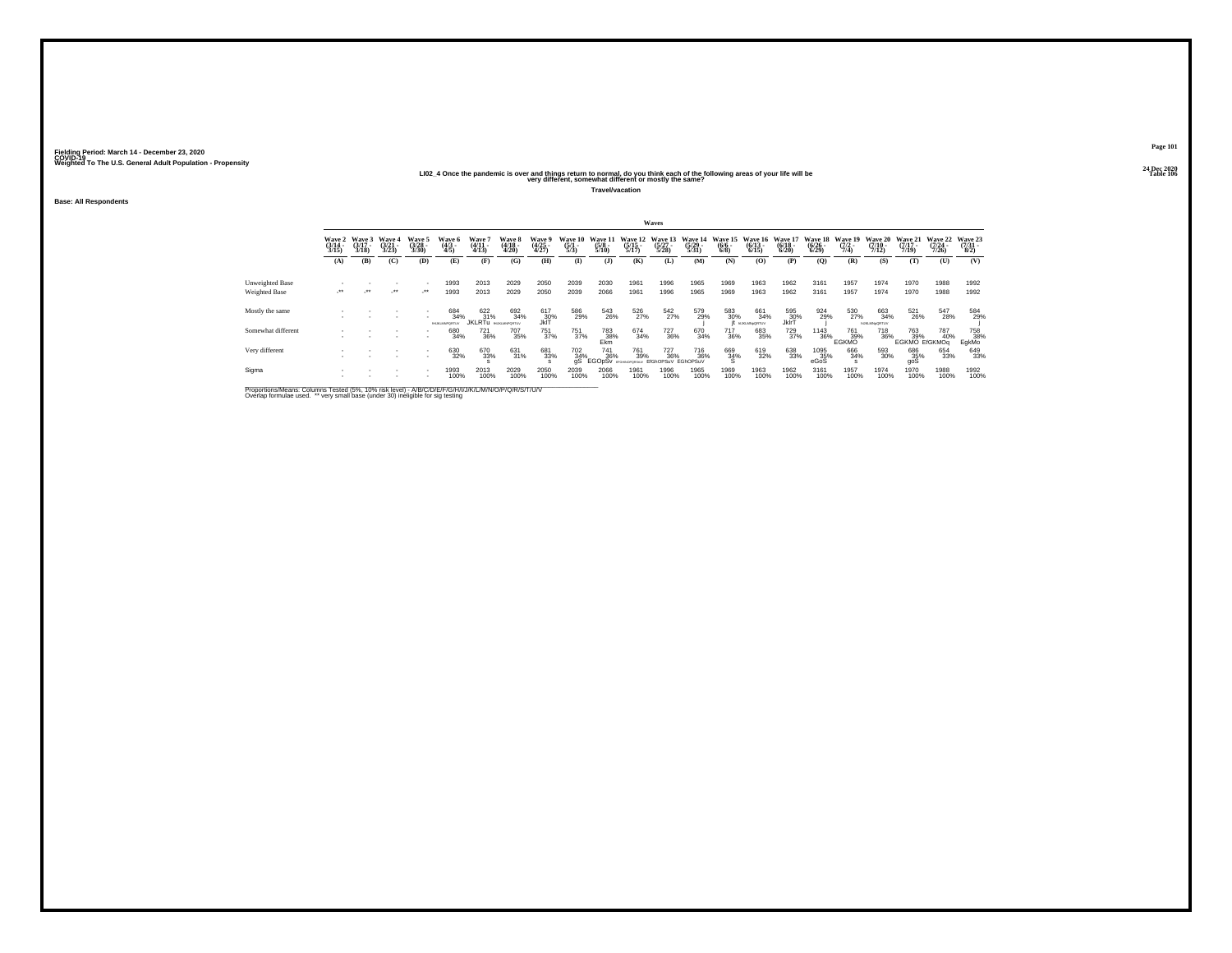# 2021 – 2022<br>LIO2\_5 Once the pandemic is over and things return to normal, do you think each of the following areas of your life will be<br>very different, somewhat different or mostly the same?

**Work life**

**Base: All Respondents**

|                                  |                            |                             |                                 |                                |                                           |                        |                            |                          |                              |                             |                                  | Waves                            |                                  |                            |                                        |                                  |                                                           |                                |                           |                                  |                                  |                            |
|----------------------------------|----------------------------|-----------------------------|---------------------------------|--------------------------------|-------------------------------------------|------------------------|----------------------------|--------------------------|------------------------------|-----------------------------|----------------------------------|----------------------------------|----------------------------------|----------------------------|----------------------------------------|----------------------------------|-----------------------------------------------------------|--------------------------------|---------------------------|----------------------------------|----------------------------------|----------------------------|
|                                  | Wave 2<br>(3/14 -<br>3/15) | Wave 3<br>$(3/17 -$<br>3/18 | Wave 4<br>$\frac{(3/21)}{3/23}$ | Wave 5<br>$\binom{3/28}{3/30}$ | Wave 6<br>(4/3 -<br>4/5)                  | Wave<br>(4/11<br>4/13) | Wave 8<br>(4/18 -<br>4/20) | Wave 9<br>(4/25<br>4/27) | Wave 10<br>$\frac{(5)}{5/3}$ | Wave 11<br>$(5/8 -$<br>5/10 | Wave 12<br>$\frac{(5/15)}{5/17}$ | Wave 13<br>$\frac{(5/27)}{5/28}$ | Wave 14<br>$\frac{(5/29)}{5/31}$ | Wave 15<br>$(6/6 -$<br>6/8 | Wave 16<br>$\frac{(6/13)}{6/15}$       | Wave 17<br>$\frac{(6/18)}{6/20}$ | Wave 18<br>$\frac{(6/26)}{6/29}$                          | Wave 19<br>$\frac{(7/2)}{7/4}$ | Wave 20<br>$\frac{7}{12}$ | Wave 21<br>$\frac{(7/17)}{7/19}$ | Wave 22<br>$\frac{(7/24)}{7/26}$ | Wave 23<br>(7/31 -<br>8/2) |
|                                  | (A)                        | (B)                         | (C)                             | (D)                            | (E)                                       | (F)                    | (G)                        | (H)                      | (1)                          | (3)                         | (K)                              | (L)                              | (M)                              | (N)                        | (0)                                    | (P)                              | (O)                                                       | (R)                            | (S)                       | (T)                              | (U)                              | (V)                        |
| Unweighted Base<br>Weighted Base | $\cdot$                    | $\cdot$                     | ٠<br>$\cdot$                    | $\cdot$                        | 1993<br>1993                              | 2013<br>2013           | 2029<br>2029               | 2050<br>2050             | 2039<br>2039                 | 2030<br>2066                | 1961<br>1961                     | 1996<br>1996                     | 1965<br>1965                     | 1969<br>1969               | 1963<br>1963                           | 1962<br>1962                     | 3161<br>3161                                              | 1957<br>1957                   | 1974<br>1974              | 1970<br>1970                     | 1988<br>1988                     | 1992<br>1992               |
| Mostly the same                  |                            |                             |                                 | $\sim$                         | 1031<br>52%<br>GARLINOPORTLY GAUGNAPORTLY | 1027<br>51%            | 944<br>47%<br>JRÜ          | 954<br>47%<br>jRU        | 913<br>45%                   | 883<br>43%                  | 910<br>46%<br>jRu                | 954<br>48%<br>JqRTU              | 890<br>45%                       | $\frac{903}{46\%}$         | 931<br>47%<br>JqRtU                    | 885<br>45%                       | 1395<br>44%                                               | 816<br>42%                     | 906<br>46%                | 855<br>43%                       | 846<br>43%                       | 899<br>45%                 |
| Somewhat different               |                            |                             |                                 |                                | 557<br>28%                                | 548<br>27%             | $^{643}_{32\%}$            | $\substack{630 \\ 31\%}$ | 688<br>34%<br>EFN            | 705<br>34%<br>EFhN          | $612 \atop 31\%$                 | $\frac{624}{31\%}$               | $^{619}_{31\%}$                  | 593<br>30%                 | $^{624}_{\substack{32\%\\ \text{EF}}}$ | $\frac{663}{24\%}$ EFN           | 1005<br>$\frac{32}{5}$                                    | $^{633}_{32\%}$                | 654<br>33%<br>EF          | $\frac{628}{25}$ %               | 661<br>33%<br>EFn                | $^{626}_{31\%}$ eF         |
| Very different                   |                            |                             |                                 | $\sim$                         | 405<br>20%                                | 438<br>22%             | $^{441}_{22\%}$            | 466<br>23%               | 438<br>21%                   | 479<br>23%                  | 438<br>22%                       | 419<br>21%                       | 456<br>23%                       | $^{474}_{24\%}$<br>Elops   | 409<br>21%                             | $^{414}_{21\%}$                  | <sup>761</sup> <sub>24%</sub><br><b>EILODS EFGHIKLOPS</b> | 507<br>26%                     | $^{415}_{21\%}$           | 487<br>25%<br><b>EfaiLOPS</b>    | 481<br>24%<br><b>EIOps</b>       | 467<br>23%                 |
| Sigma                            |                            |                             | ٠                               |                                | 1993<br>100%                              | 2013<br>100%           | 2029<br>100%               | 2050<br>100%             | 2039<br>100%                 | 2066<br>100%                | 1961<br>100%                     | 1996<br>100%                     | 1965<br>100%                     | 1969<br>100%               | 1963<br>100%                           | 1962<br>100%                     | 3161<br>100%                                              | 1957<br>100%                   | 1974<br>100%              | 1970<br>100%                     | 1988<br>100%                     | 1992<br>100%               |

Proportions/Means: Columns Tested (5%, 10% risk level) - A/B/C/D/E/F/G/H/I/J/K/L/M/N/O/P/Q/R/S/T/U/V<br>Overlap formulae used. \*\* very small base (under 30) ineligible for sig testing

**Page 10224 Dec 2020<br>Table 107**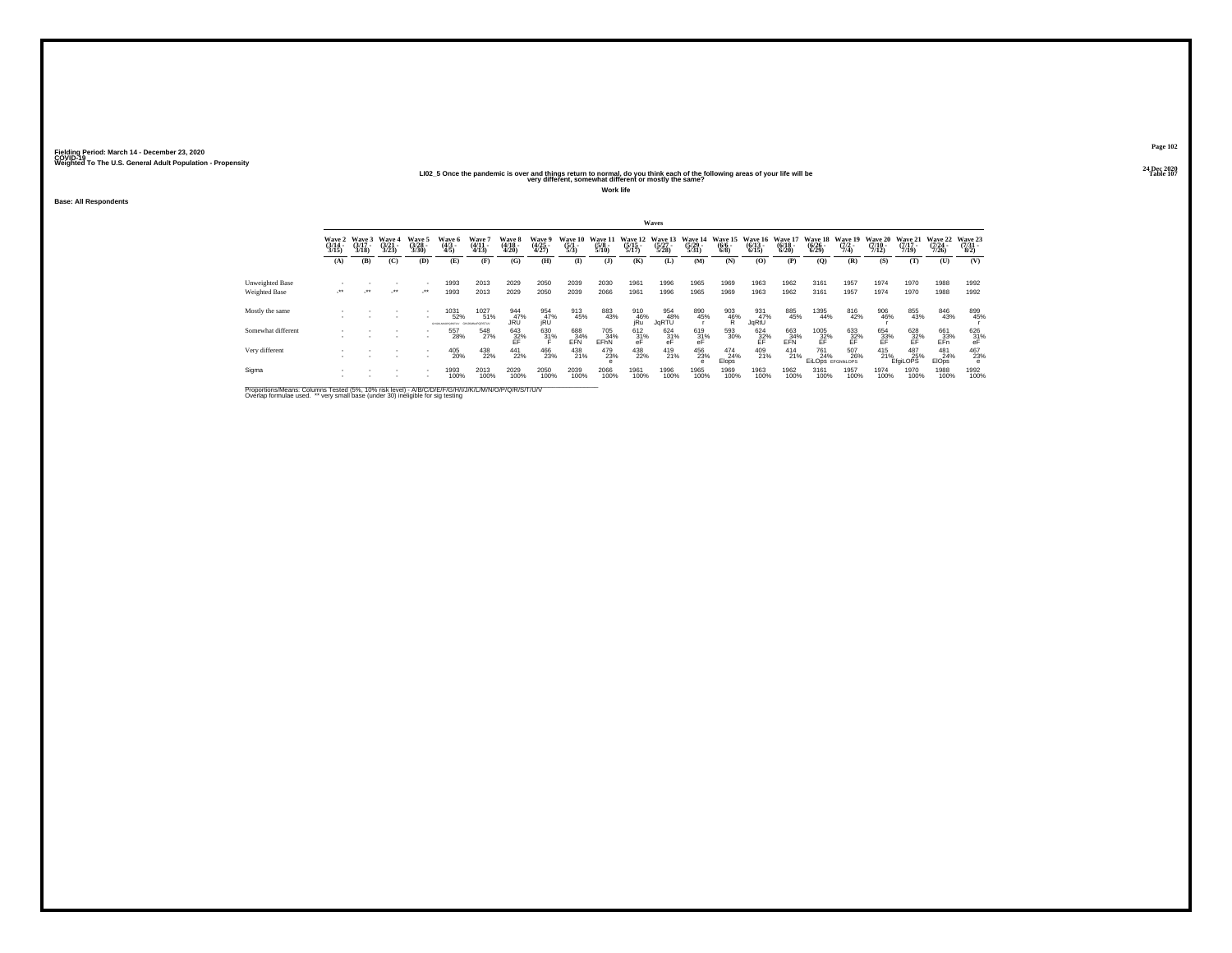# 2020 – 2020<br>LIO2\_6 Once the pandemic is over and things return to normal, do you think each of the following areas of your life will be<br>very different, somewhat different or mostly the same?

**Family life**

**Base: All Respondents**

|                                  |                          |                             |                                 |                                 |                            |                                 |                                 |                                       |                                      |                             |                                  | Waves                            |                                  |                                      |                                 |                             |                                                                         |                                |                                  |                                  |                                  |                          |
|----------------------------------|--------------------------|-----------------------------|---------------------------------|---------------------------------|----------------------------|---------------------------------|---------------------------------|---------------------------------------|--------------------------------------|-----------------------------|----------------------------------|----------------------------------|----------------------------------|--------------------------------------|---------------------------------|-----------------------------|-------------------------------------------------------------------------|--------------------------------|----------------------------------|----------------------------------|----------------------------------|--------------------------|
|                                  | Wave 2<br>(3/14<br>3/15) | Wave 3<br>$(3/17 -$<br>3/18 | Wave 4<br>$\frac{(3/21)}{3/23}$ | Wave 5<br>$\frac{(3728)}{3/30}$ | Wave 6<br>(4/3 -<br>4/5)   | Wave<br>$\frac{(4/11)}{(4/13)}$ | Wave 8<br>(4/18 -<br>4/20)      | Wave 9<br>(4/25<br>4/27)              | Wave 10<br>$\frac{(5/1 - 1)}{(5/3)}$ | Wave 11<br>$(5/8 -$<br>5/10 | Wave 12<br>$\frac{(5/15)}{5/17}$ | Wave 13<br>$\frac{(5/27)}{5/28}$ | Wave 14<br>$\frac{(5/29)}{5/31}$ | Wave 15<br>$\frac{(6/6 - 6)}{(6/8)}$ | Wave 16<br>$\binom{6/13}{6/15}$ | Wave 17<br>(6/18 -<br>6/20) | Wave 18<br>$\frac{(6/26)}{6/29}$                                        | Wave 19<br>$\frac{(7/2)}{7/4}$ | Wave 20<br>$\frac{(7/10)}{7/12}$ | Wave 21<br>$\frac{(7/17)}{7/19}$ | Wave 22<br>$\frac{(7/24)}{7/26}$ | Wave 23<br>(7/31<br>8/2) |
|                                  | (A)                      | (B)                         | (C)                             | (D)                             | (E)                        | (F)                             | (G)                             | (H)                                   | $\bf(I)$                             | $($ J $)$                   | (K)                              | (L)                              | (M)                              | (N)                                  | (0)                             | (P)                         | $\mathbf{Q}$                                                            | (R)                            | (S)                              | (T)                              | (U)                              | (V)                      |
| Unweighted Base<br>Weighted Base | $\cdot$                  | $\cdot$                     | $\cdot$                         | $\cdot$                         | 1993<br>1993               | 2013<br>2013                    | 2029<br>2029                    | 2050<br>2050                          | 2039<br>2039                         | 2030<br>2066                | 1961<br>1961                     | 1996<br>1996                     | 1965<br>1965                     | 1969<br>1969                         | 1963<br>1963                    | 1962<br>1962                | 3161<br>3161                                                            | 1957<br>1957                   | 1974<br>1974                     | 1970<br>1970                     | 1988<br>1988                     | 1992<br>1992             |
| Mostly the same                  |                          |                             | ٠                               |                                 | 1147<br>58%<br>JKMPoRSTLIV | 1182<br>59%<br>JOAN-PORSTLIV    | 1159<br>57%<br><b>JKmPRSTUV</b> | 1146<br>56%<br><b>IKPRtŮv</b> JKPRTŮv | 1146<br>56%                          | 1072<br>52%                 | 1015<br>52%                      | 1123<br>56%<br><b>JKPRsTUV</b>   | 1046<br>53%                      | 1081<br>55%<br>pRU                   | 1077<br>55%<br>pRU              | 1009<br>51%                 | $^{1721}_{\substack{54\%\\RU}}$                                         | 977<br>50%                     | 1043<br>53%                      | 1023<br>52%                      | 995<br>50%                       | 1043<br>52%              |
| Somewhat different               |                          |                             |                                 |                                 | 540<br>27%                 | 516<br>26%                      | 557<br>27%                      | $^{632}_{67}$ $^{31\%}_{\rm{Efg}}$    | 586<br>29%                           | 606<br>29%                  | 628<br>32%<br><b>EFGINO</b>      | 587<br>29%                       | 584<br>3 <u>0</u> %              | 556<br>28%                           | 565<br>29%                      | 682<br>35%<br>EFGHULMNOQs   | $\begin{array}{r} 952 \\ 30\% \\ \hline \text{eF} \end{array} \text{E}$ | 636<br>33%<br><b>EFGijNo</b>   | 614<br>31%<br>EFa                | 629<br>32%<br>EFGino             | 644<br>32%<br>EFGINO EFGIJINO    | 651<br>33%               |
| Very different                   |                          |                             |                                 | $\sim$                          | 306<br>15%                 | $^{316}_{16\%}$                 | $\frac{313}{15\%}$              | 272<br>13%                            | 306<br>15%                           | 389<br>19%<br>EFGHIKLPOstV  | $\frac{317}{16\%}$<br>Н          | 286<br>14%                       | 335<br>HIP                       | 331<br>17%<br>HIP                    | 322<br>16%<br>Ho                | 270<br>14%                  | 488<br>15%                                                              | 343<br>18%<br><b>HLPv</b>      | $^{317}_{16\%}$                  | $^{318}_{16\%}$                  | 349<br>18%<br>HiLPv              | 298<br>15%               |
| Sigma                            |                          |                             | ٠                               |                                 | 1993<br>100%               | 2013<br>100%                    | 2029<br>100%                    | 2050<br>100%                          | 2039<br>100%                         | 2066<br>100%                | 1961<br>100%                     | 1996<br>100%                     | 1965<br>100%                     | 1969<br>100%                         | 1963<br>100%                    | 1962<br>100%                | 3161<br>100%                                                            | 1957<br>100%                   | 1974<br>100%                     | 1970<br>100%                     | 1988<br>100%                     | 1992<br>100%             |

Proportions/Means: Columns Tested (5%, 10% risk level) - A/B/C/D/E/F/G/H/I/J/K/L/M/N/O/P/Q/R/S/T/U/V<br>Overlap formulae used. \*\* very small base (under 30) ineligible for sig testing

**Page 10324 Dec 2020<br>Table 108**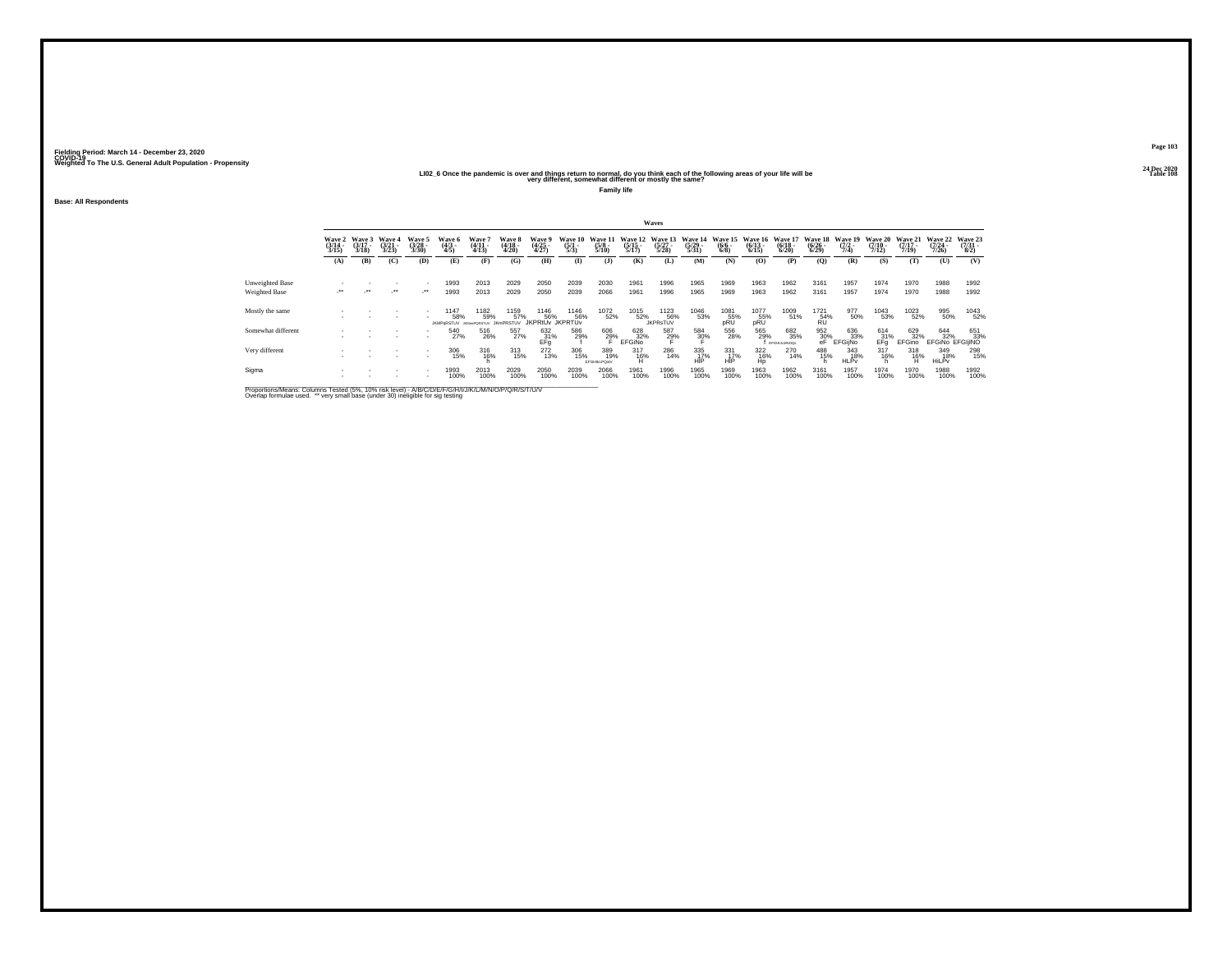# 2021 – 2021<br>LIO2\_7 Once the pandemic is over and things return to normal, do you think each of the following areas of your life will be<br>very different, somewhat different or mostly the same?

**Personal hygiene**

**Base: All Respondents**

|                                  |                           |                             |                          |                                 |                               |                           |                            |                                        |                                |                                                             |                                  | Waves                            |                                  |                                |                                  |                                  |                                  |                                |                                  |                                  |                                  |                                 |
|----------------------------------|---------------------------|-----------------------------|--------------------------|---------------------------------|-------------------------------|---------------------------|----------------------------|----------------------------------------|--------------------------------|-------------------------------------------------------------|----------------------------------|----------------------------------|----------------------------------|--------------------------------|----------------------------------|----------------------------------|----------------------------------|--------------------------------|----------------------------------|----------------------------------|----------------------------------|---------------------------------|
|                                  | Wave 2<br>(3/14 -<br>3/15 | Wave 3<br>$(3/17 -$<br>3/18 | Wave 4<br>(3/21)<br>3/23 | Wave 5<br>$\frac{(3/28)}{3/30}$ | Wave 6<br>$\frac{(4/3)}{4/5}$ | Wave '<br>(4/11)<br>4/13  | Wave 8<br>(4/18 -<br>4/20) | Wave 9<br>(4/25<br>4/27)               | Wave 10<br>$\frac{(5/1)}{5/3}$ | Wave 1<br>$\frac{(5/8)}{5/10}$                              | Wave 12<br>$\frac{(5/15)}{5/17}$ | Wave 13<br>$\frac{(5/27)}{5/28}$ | Wave 14<br>$\frac{(5/29)}{5/31}$ | Wave 15<br>$\frac{(6/6)}{6/8}$ | Wave 16<br>$\frac{(6/13)}{6/15}$ | Wave 17<br>$\frac{(6/18)}{6/20}$ | Wave 18<br>$\frac{(6/26)}{6/29}$ | Wave 19<br>$\frac{(7/2)}{7/4}$ | Wave 20<br>$\frac{(7/10)}{7/12}$ | Wave 21<br>$\frac{(7/17)}{7/19}$ | Wave 22<br>$\frac{(7/24)}{7/26}$ | Wave 23<br>$\frac{(7/31)}{8/2}$ |
|                                  | (A)                       | (B)                         | (C)                      | (D)                             | (E)                           | (F)                       | (G)                        | (H)                                    | $\bf(I)$                       | (3)                                                         | (K)                              | (L)                              | (M)                              | (N)                            | (0)                              | (P)                              | $\mathbf{Q}$                     | (R)                            | (S)                              | (T)                              | (U)                              | (V)                             |
| Unweighted Base<br>Weighted Base | $\overline{\phantom{a}}$  | $\cdot$                     | $\cdot$                  | $\sim$<br>$\cdot$               | 1993<br>1993                  | 2013<br>2013              | 2029<br>2029               | 2050<br>2050                           | 2039<br>2039                   | 2030<br>2066                                                | 1961<br>1961                     | 1996<br>1996                     | 1965<br>1965                     | 1969<br>1969                   | 1963<br>1963                     | 1962<br>1962                     | 3161<br>3161                     | 1957<br>1957                   | 1974<br>1974                     | 1970<br>1970                     | 1988<br>1988                     | 1992<br>1992                    |
| Mostly the same                  |                           |                             |                          | $\overline{\phantom{a}}$        | 935<br>47%                    | 999<br>50%<br><b>JKpR</b> | 1016<br>50%                | 1100<br>54%<br><b>JKPR</b> EFGUKINPRS: | 1017<br>50%<br><b>JKPR</b>     | 946<br>46%                                                  | 884<br>45%                       | 996<br>50%<br><b>JKPR</b>        | 996<br>51%<br>eJKPR              | 947<br>48%                     | 1026<br>52%<br><b>EJKNPR</b>     | 899<br>46%                       | 1610<br>51%<br><b>EJKPR</b>      | 887<br>45%                     | 971<br>49%<br>ikr                | 984<br>50%<br>JKPR               | 1015<br>51%<br><b>EJKPR</b>      | 1011<br>51%<br>eJKPR            |
| Somewhat different               |                           |                             |                          | $\sim$                          | 584<br>29%                    | 553<br>27%                | 588<br>29%                 | 536<br>26%                             | 545<br>27%                     | $\begin{array}{c} 620 \\ 30\% \\ \mathrm{Hiou} \end{array}$ | 570<br>29%                       | 593<br>30%<br>Hio                | 561<br>29%                       | 539<br>27%                     | 522<br>27%                       | 572<br>29%                       | 904<br>29%                       | 576<br>29%                     | 590<br>30%<br>Hio                | 547<br>28%                       | 535<br>27%                       | 574<br>29%                      |
| Very different                   |                           |                             |                          | $\sim$                          | 474%<br>aHLmQV                | 461<br>23%                | $^{425}_{21\%}$            | $^{414}_{20\%}$                        | 476<br>23%                     | 501<br>24%<br>hlqv GHLMoQsV rGHLMOQSTUV                     | 507<br>26%                       | 407<br>20%                       | 408<br>21%                       | 483<br>25%<br>GHLMOQSV         | $^{414}_{21\%}$                  | 491<br>25%<br>GHLMOQSuV          | 647<br>20%                       | 494<br>25%<br>GHLMOQSuV        | $^{413}_{21\%}$                  | 439<br>22%                       | 438<br>22%                       | 406<br>20%                      |
| Sigma                            |                           |                             |                          |                                 | 1993<br>100%                  | 2013<br>100%              | 2029<br>100%               | 2050<br>100%                           | 2039<br>100%                   | 2066<br>100%                                                | 1961<br>100%                     | 1996<br>100%                     | 1965<br>100%                     | 1969<br>100%                   | 1963<br>100%                     | 1962<br>100%                     | 3161<br>100%                     | 1957<br>100%                   | 1974<br>100%                     | 1970<br>100%                     | 1988<br>100%                     | 1992<br>100%                    |

Proportions/Means: Columns Tested (5%, 10% risk level) - A/B/C/D/E/F/G/H/I/J/K/L/M/N/O/P/Q/R/S/T/U/V<br>Overlap formulae used. \*\* very small base (under 30) ineligible for sig testing

**Page 10424 Dec 2020<br>Table 109**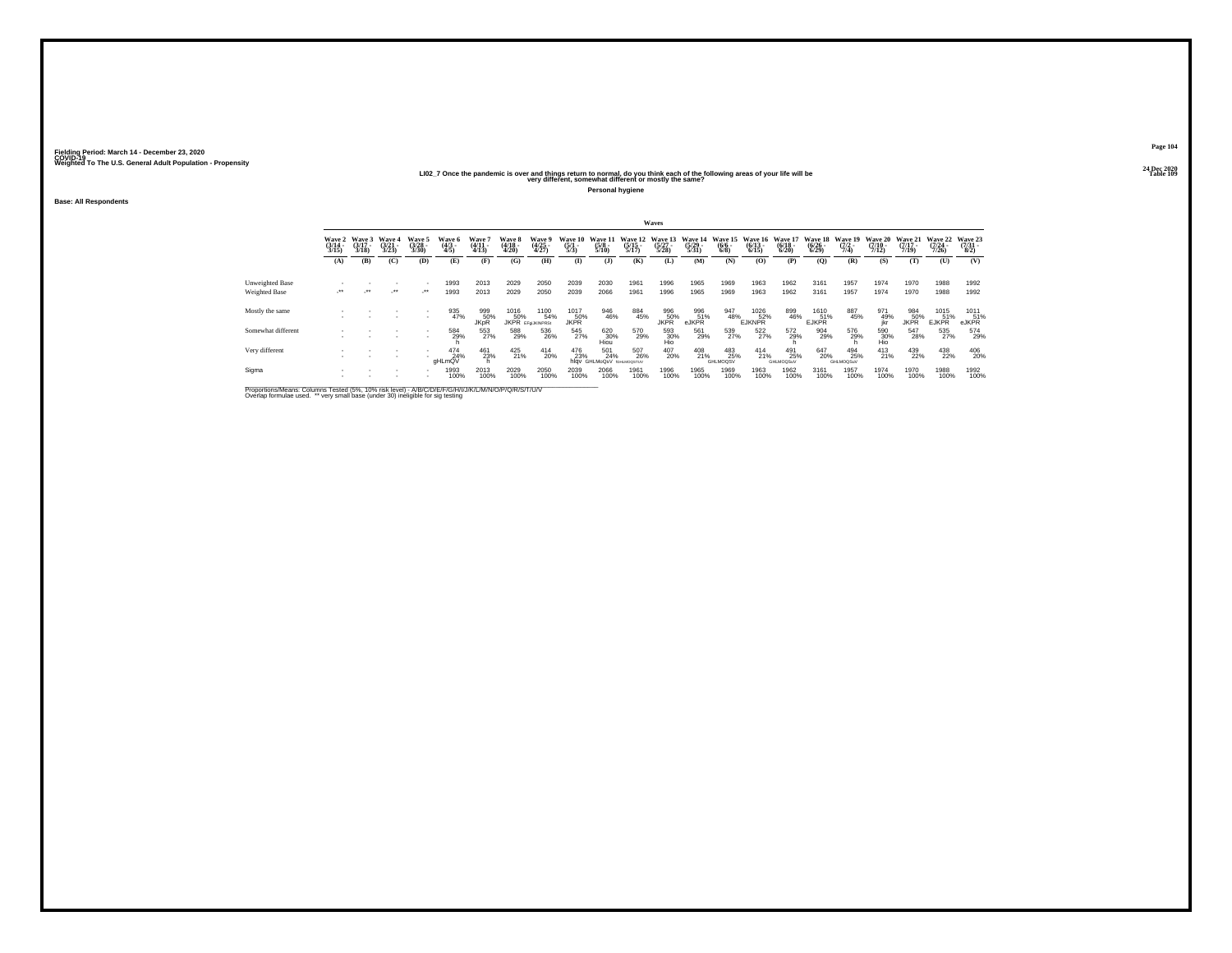# 202\_2 20 All Dec 2020<br>LIO2\_8 Once the pandemic is over and things return to normal, do you think each of the following areas of your<br>very different, somewhat different or mostly the same?

**Healthcare**

**Base: All Respondents**

|                                  |                                 |                             |                                 |                                |                          |                          |                            |                          |                                |                                        |                                  | Waves                            |                                  |                                      |                                  |                                  |                                  |                           |                           |                                  |                                  |                            |
|----------------------------------|---------------------------------|-----------------------------|---------------------------------|--------------------------------|--------------------------|--------------------------|----------------------------|--------------------------|--------------------------------|----------------------------------------|----------------------------------|----------------------------------|----------------------------------|--------------------------------------|----------------------------------|----------------------------------|----------------------------------|---------------------------|---------------------------|----------------------------------|----------------------------------|----------------------------|
|                                  | Wave 2<br>$\frac{(3/14)}{3/15}$ | Wave 3<br>$(3/17 -$<br>3/18 | Wave 4<br>$\frac{(3/21)}{3/23}$ | Wave 5<br>$\binom{3/28}{3/30}$ | Wave 6<br>(4/3 -<br>4/5) | Wave 7<br>(4/11<br>4/13) | Wave 8<br>(4/18 -<br>4/20) | Wave 9<br>(4/25<br>4/27) | Wave 10<br>$\frac{(5/1)}{5/3}$ | <b>Wave 11</b><br>$\frac{(5/8)}{5/10}$ | Wave 12<br>$\frac{(5/15)}{5/17}$ | Wave 13<br>$\frac{(5/27)}{5/28}$ | Wave 14<br>$\frac{(5/29)}{5/31}$ | Wave 15<br>$\frac{(6/6 - 6)}{(6/8)}$ | Wave 16<br>$\frac{(6/13)}{6/15}$ | Wave 17<br>$\frac{(6/18)}{6/20}$ | Wave 18<br>$\frac{(6/26)}{6/29}$ | Wave 15<br>(7/2 -<br>7/4) | Wave 20<br>$\frac{7}{12}$ | Wave 21<br>$\frac{(7/17)}{7/19}$ | Wave 22<br>$\frac{(7/24)}{7/26}$ | Wave 23<br>(7/31 -<br>8/2) |
|                                  | (A)                             | (B)                         | (C)                             | (D)                            | (E)                      | (F)                      | (G)                        | (H)                      | $($ $\Gamma$                   | $($ J $)$                              | (K)                              | (L)                              | (M)                              | (N)                                  | (0)                              | (P)                              | (Q)                              | (R)                       | (S)                       | (T)                              | (U)                              | (V)                        |
| Unweighted Base<br>Weighted Base | $\cdot$                         |                             | -**                             | $\cdot$                        | $\overline{\phantom{a}}$ | ÷.                       | $\cdot$                    | -**                      | $\cdot$                        | $\cdot$                                | $\cdot$                          |                                  | $\cdot$                          | $\cdot$                              | $\cdot$                          | $\cdot$                          | $\cdot$                          | 1957<br>1957              | 1974<br>1974              | 1970<br>1970                     | 1988<br>1988                     | 1992<br>1992               |
| Mostly the same                  |                                 |                             |                                 |                                |                          |                          |                            |                          |                                |                                        |                                  |                                  |                                  |                                      |                                  |                                  |                                  | 828<br>42%                | 914<br>46%                | 879<br>45%                       | 920<br>46%                       | 921<br>46%                 |
| Somewhat different               |                                 |                             |                                 |                                |                          |                          |                            |                          |                                |                                        |                                  |                                  |                                  |                                      |                                  |                                  |                                  | 713<br>36%                | 654<br>33%                | 680<br>35%                       | 646<br>32%                       | 661<br>33%                 |
| Very different                   |                                 |                             |                                 |                                |                          |                          |                            |                          |                                |                                        |                                  |                                  |                                  |                                      |                                  |                                  |                                  | 415<br>21%                | 406<br>21%                | $^{411}_{21\%}$                  | $^{423}_{21\%}$                  | 410<br>21%                 |
| Sigma                            |                                 |                             |                                 |                                |                          |                          |                            |                          |                                |                                        |                                  |                                  |                                  |                                      |                                  |                                  |                                  | 1957<br>100%              | 1974<br>100%              | 1970<br>100%                     | 1988<br>100%                     | 1992<br>100%               |

Proportions/Means: Columns Tested (5%, 10% risk level) - A/B/C/D/E/F/G/H/I/J/K/L/M/N/O/P/Q/R/S/T/U/V<br>Overlap formulae used. \*\* very small base (under 30) ineligible for sig testing

**Page 10524 Dec 2020<br>Table 110**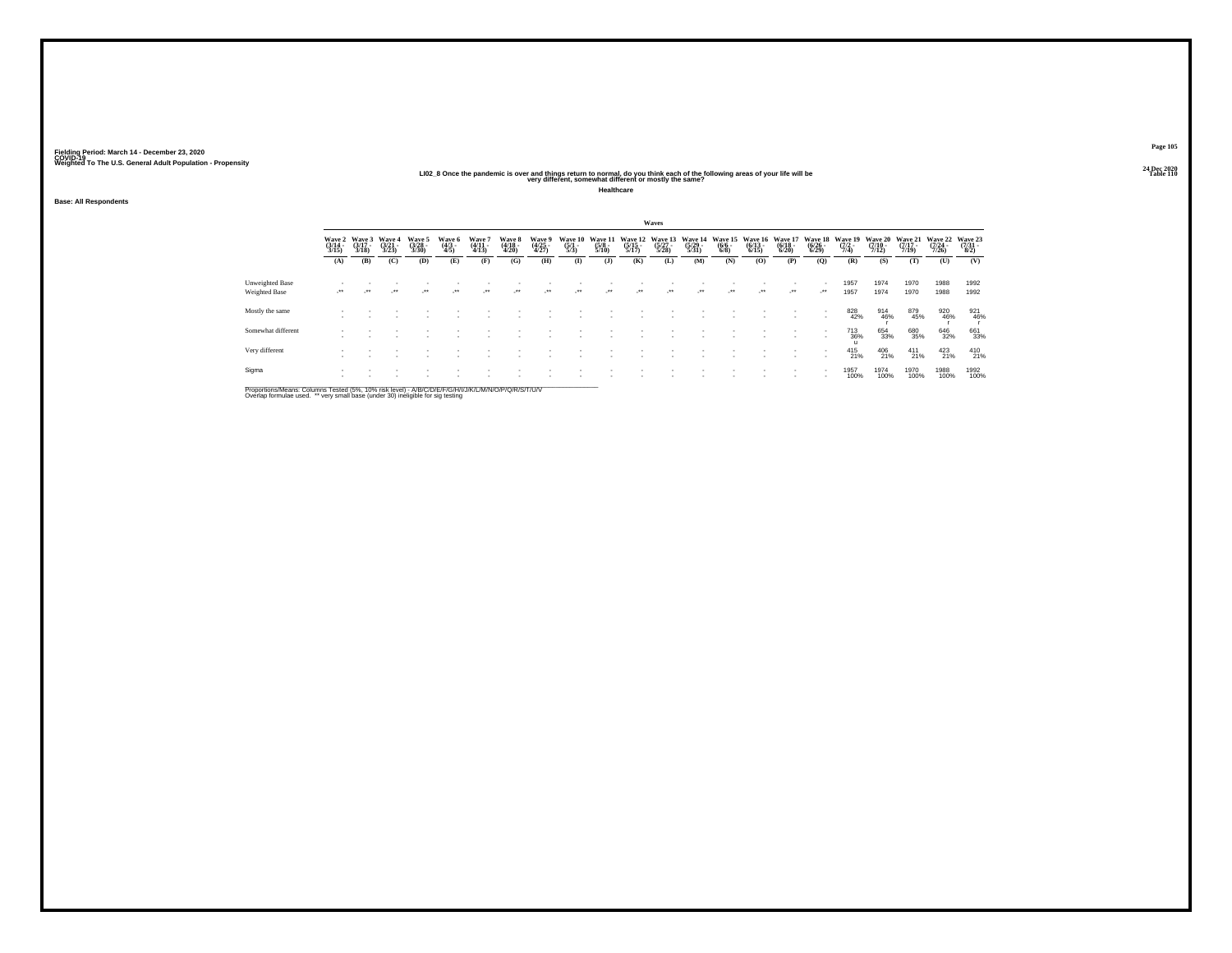# 202\_<br>LIO2\_9 Once the pandemic is over and things return to normal, do you think each of the following areas of your life will be<br>very different, somewhat different or mostly the same?

**Health insurance**

**Base: All Respondents**

|                                  |                            |                             |                                 |                            |                          |                                       |                            |                          |                                |                                 |                                  | Waves                       |                                  |                                      |                                  |                                  |                                  |                           |                                  |                                  |                                      |                          |
|----------------------------------|----------------------------|-----------------------------|---------------------------------|----------------------------|--------------------------|---------------------------------------|----------------------------|--------------------------|--------------------------------|---------------------------------|----------------------------------|-----------------------------|----------------------------------|--------------------------------------|----------------------------------|----------------------------------|----------------------------------|---------------------------|----------------------------------|----------------------------------|--------------------------------------|--------------------------|
|                                  | Wave 2<br>(3/14 -<br>3/15) | Wave 3<br>$(3/17 -$<br>3/18 | Wave 4<br>$\frac{(3/21)}{3/23}$ | Wave 5<br>(3/28 -<br>3/30) | Wave 6<br>(4/3 -<br>4/5) | Wave $\frac{4}{11}$<br>$\frac{4}{13}$ | Wave 8<br>(4/18 -<br>4/20) | Wave 9<br>(4/25<br>4/27) | Wave 10<br>$\frac{(5/1)}{5/3}$ | Wave 11<br>$\frac{(5/8)}{5/10}$ | Wave 12<br>$\frac{(5/15)}{5/17}$ | Wave 13<br>(5/27 -<br>5/28) | Wave 14<br>$\frac{(5/29)}{5/31}$ | Wave 15<br>$\frac{(6/6 - 6)}{(6/8)}$ | Wave 16<br>$\frac{(6/13)}{6/15}$ | Wave 17<br>$\frac{(6/18)}{6/20}$ | Wave 18<br>$\frac{(6/26)}{6/29}$ | Wave 19<br>(7/2 -<br>7/4) | Wave 20<br>$\frac{(7/10)}{7/12}$ | Wave 21<br>$\frac{(7/17)}{7/19}$ | Wave 22<br>$\frac{(7/24 - 7)}{7/26}$ | Wave 23<br>(7/31<br>8/2) |
|                                  | (A)                        | (B)                         | (C)                             | (D)                        | (E)                      | (F)                                   | (G)                        | (H)                      | $\bf{I}$                       | (1)                             | (K)                              | (L)                         | (M)                              | (N)                                  | (O)                              | (P)                              | (Q)                              | (R)                       | (S)                              | (T)                              | (U)                                  | (V)                      |
| Unweighted Base<br>Weighted Base | $\cdot$                    | $\cdot$                     | $\ddot{\phantom{0}}$            | $\overline{\phantom{a}}$   | $\cdot$                  | $\cdot$                               | $\cdot$                    | $\cdot$                  | $\cdot$                        |                                 | $\cdot$                          | $\cdot$                     | $\cdot$                          | $\rightarrow$                        | $\cdot$                          |                                  | ٠<br>$\cdot$                     | 1957<br>1957              | 1974<br>1974                     | 1970<br>1970                     | 1988<br>1988                         | 1992<br>1992             |
| Mostly the same                  |                            |                             |                                 |                            |                          |                                       |                            |                          |                                |                                 |                                  |                             |                                  |                                      |                                  |                                  | ٠                                | 1070<br>55%               | 1093<br>55%                      | 1087<br>55%                      | 1069<br>54%                          | 1103<br>55%              |
| Somewhat different               |                            |                             |                                 |                            |                          |                                       |                            |                          |                                |                                 |                                  |                             |                                  |                                      |                                  | ٠                                | ٠                                | 564<br>29%                | 552<br>28%                       | 545<br>28%                       | 563<br>28%                           | 562<br>28%               |
| Very different                   |                            |                             |                                 |                            |                          |                                       |                            |                          |                                |                                 |                                  |                             |                                  |                                      |                                  |                                  | ٠<br>٠                           | 322<br>16%                | 329<br>17%                       | 339<br>17%                       | 356<br>18%                           | 326<br>16%               |
| Sigma                            |                            |                             |                                 |                            |                          |                                       |                            |                          |                                |                                 |                                  |                             |                                  |                                      |                                  |                                  | ٠                                | 1957<br>100%              | 1974<br>100%                     | 1970<br>100%                     | 1988<br>100%                         | 1992<br>100%             |

Proportions/Means: Columns Tested (5%, 10% risk level) - A/B/C/D/E/F/G/H/I/J/K/L/M/N/O/P/Q/R/S/T/U/V<br>Overlap formulae used. \*\* very small base (under 30) ineligible for sig testing

**Page 10624 Dec 2020<br>Table 111**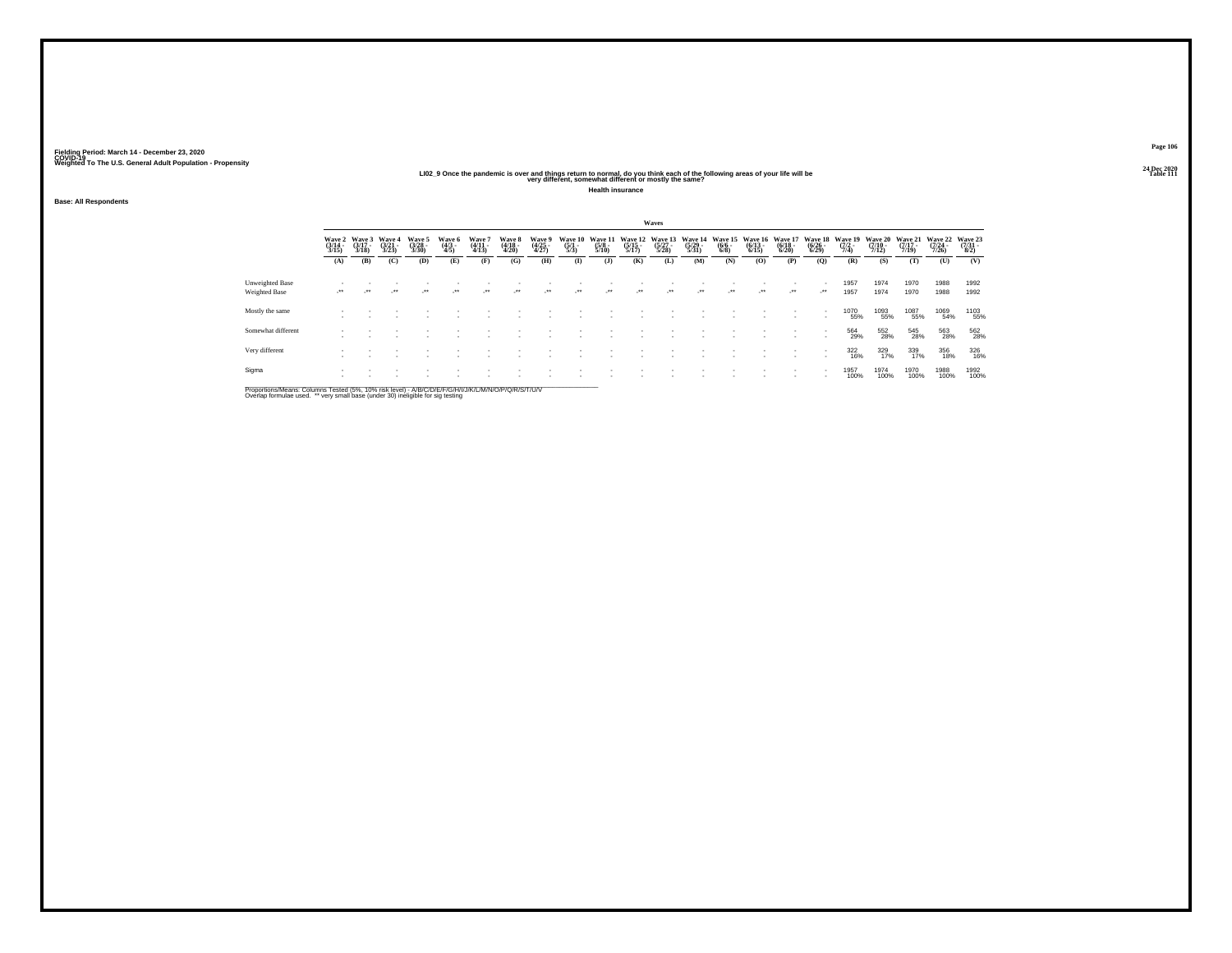| 24 December 2020<br><u>Page</u> Table<br>Page |          | <u>Title</u>                                                                                                                                                                                                                                                                       |
|-----------------------------------------------|----------|------------------------------------------------------------------------------------------------------------------------------------------------------------------------------------------------------------------------------------------------------------------------------------|
| -1                                            |          | 3 LI05X How likely are you to get a COVID-19 vaccine as soon as it becomes available?                                                                                                                                                                                              |
| 2                                             | 6        | Q3A Which of the following best describes your response to coronavirus?                                                                                                                                                                                                            |
| 3                                             | 7        | EMP02 How concerned are you that you may lose your job due to the coronavirus outbreak?                                                                                                                                                                                            |
| 4                                             | 8        | Q9 Do you think your income in 2020 will be lower, higher or about the same as it was in 2019?                                                                                                                                                                                     |
| 5                                             | 9        | EMP05 As a result of the current pandemic, have you or your household been impacted financially in any of the following ways?<br>Summary Of Yes                                                                                                                                    |
| 6                                             | 10       | EMP05_1 As a result of the current pandemic, have you or your household been impacted financially in any of the following ways?<br>Missed (or will soon miss) a rent/mortgage payment                                                                                              |
| 7                                             | 11       | EMP05_2 As a result of the current pandemic, have you or your household been impacted financially in any of the following ways?<br>Missed (or will soon miss) a bill payment                                                                                                       |
| 8                                             | 12       | EMP05_3 As a result of the current pandemic, have you or your household been impacted financially in any of the following ways?<br>Provided financial support for a family member                                                                                                  |
| 9                                             | 13       | EMP05_4 As a result of the current pandemic, have you or your household been impacted financially in any of the following ways?<br>Provided financial support for a friend                                                                                                         |
| 10                                            | 14       | EMP05_5 As a result of the current pandemic, have you or your household been impacted financially in any of the following ways?<br>Sought out new or additional sources of income                                                                                                  |
| 11                                            | 15       | EMP05_6 As a result of the current pandemic, have you or your household been impacted financially in any of the following ways?<br>Lost income partially                                                                                                                           |
| 12                                            | 16       | EMP05_7 As a result of the current pandemic, have you or your household been impacted financially in any of the following ways?<br>Lost income entirely                                                                                                                            |
| 13                                            | 17       | EMP05_8 As a result of the current pandemic, have you or your household been impacted financially in any of the following ways?<br>Accumulated more debt than normal                                                                                                               |
| 14                                            | 18       | EMP05_9 As a result of the current pandemic, have you or your household been impacted financially in any of the following ways?<br>Stopped or cut back on retirement savings                                                                                                       |
| 15                                            | 19       | EMP05_10 As a result of the current pandemic, have you or your household been impacted financially in any of the following ways?<br>Stopped or cut back on other savings (e.g., college tuition, a major purchase, such as a hous                                                  |
| 16                                            | 20       | EMP05_11 As a result of the current pandemic, have you or your household been impacted financially in any of the following ways?<br>Paid for services that I haven't used (e.g., a dog walker, childcare, a house cleaning servic                                                  |
| 17                                            | 21       | EMP05_12 As a result of the current pandemic, have you or your household been impacted financially in any of the following ways?<br>Lost access to my health insurance                                                                                                             |
| 18                                            | 22       | EMP05_13 As a result of the current pandemic, have you or your household been impacted financially in any of the following ways?<br>I have been impacted financially in some other way                                                                                             |
| 19<br>20                                      | 23       | EMP05_14 As a result of the current pandemic, have you or your household been impacted financially in any of the following ways?<br>I have not been impacted financially<br>REV01 Are you planning any major purchases once things return to normal? Please select all that apply. |
| 21                                            | 24<br>25 | REV01 Are you planning any major purchases once things return to normal? Please select all that apply.                                                                                                                                                                             |
| 22                                            | 26       | Q15 How concerned are you about the impact coronavirus (COVID-19) has on the following?<br>Summary Of Concerned                                                                                                                                                                    |
| 23                                            | 27       | Q15 How concerned are you about the impact coronavirus (COVID-19) has on the following?<br>Summary Of Not At All/Not Very Concerned                                                                                                                                                |
| 24                                            | 28       | Q15_1 How concerned are you about the impact coronavirus (COVID-19) has on the following?<br>Your personal health                                                                                                                                                                  |
| 25                                            | 29       | Q15_2 How concerned are you about the impact coronavirus (COVID-19) has on the following?<br>The health of your older friends and relatives                                                                                                                                        |
| 26                                            | 30       | Q15_3 How concerned are you about the impact coronavirus (COVID-19) has on the following?<br>The health of the broader American populace                                                                                                                                           |
| 27                                            | 31       | Q15_4 How concerned are you about the impact coronavirus (COVID-19) has on the following?<br>The American economy                                                                                                                                                                  |
| 28                                            | 32       | Q15_5 How concerned are you about the impact coronavirus (COVID-19) has on the following?<br>Your personal finances                                                                                                                                                                |
| 29                                            | 33       | Q18 Which of the following is true for you?                                                                                                                                                                                                                                        |
| 30<br>31                                      | 34<br>35 | Q21 Which of the following is closest to your view of people's reaction to the coronavirus (COVID-19) outbreak?<br>FR01 Have you felt any of the following recently due to the COVID-19 pandemic?                                                                                  |
| 32                                            | 36       | Summary Of Yes<br>FR01_1 Have you felt any of the following recently due to the COVID-19 pandemic?<br>Cabin fever- bored and sick of being in my home                                                                                                                              |
| 33                                            | 37       | FR01_2 Have you felt any of the following recently due to the COVID-19 pandemic?<br>Claustrophobic- unable to escape my home                                                                                                                                                       |
| 34                                            | 38       | FR01_3 Have you felt any of the following recently due to the COVID-19 pandemic?<br>Grateful- for the break from work to be at home with my family or by myself                                                                                                                    |
| 35                                            | 39       | FR01_4 Have you felt any of the following recently due to the COVID-19 pandemic?<br>Appreciative-to be around people I truly care about                                                                                                                                            |
| 36                                            | 40       | FR01_5 Have you felt any of the following recently due to the COVID-19 pandemic?<br>Compassionate- taking the time to check in with the people I care about                                                                                                                        |
| 37                                            | 41       | FR01_6 Have you felt any of the following recently due to the COVID-19 pandemic?<br>Lonely-feeling isolated from my friends/family                                                                                                                                                 |
|                                               |          |                                                                                                                                                                                                                                                                                    |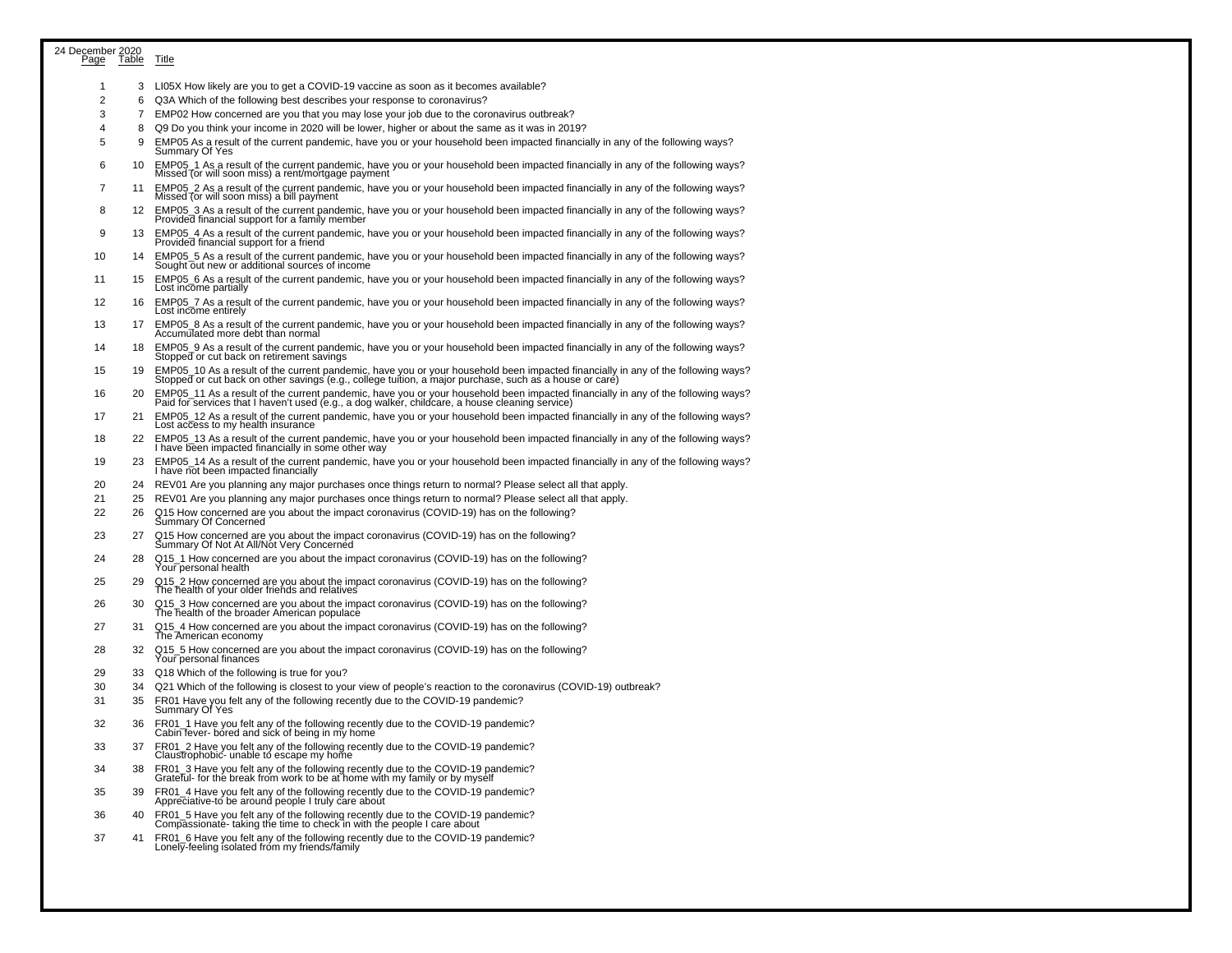| 24 December 2020<br>Page | <b>Table</b> | <b>Title</b>                                                                                                                                                                                                                                                      |
|--------------------------|--------------|-------------------------------------------------------------------------------------------------------------------------------------------------------------------------------------------------------------------------------------------------------------------|
| 38                       | 42           | FR01_7 Have you felt any of the following recently due to the COVID-19 pandemic?<br>Overwhelmed-'trying to balance work at home and other needs of my family                                                                                                      |
| 39                       | 43           | FR01_8 Have you felt any of the following recently due to the COVID-19 pandemic?<br>Angry- upset that I don't know when this will end                                                                                                                             |
| 40                       | 44           | FR01_9 Have you felt any of the following recently due to the COVID-19 pandemic?<br>Annoyed- by lack of personal space and the inability to get away from my family                                                                                               |
| 41                       | 45           | FR01_10 Have you felt any of the following recently due to the COVID-19 pandemic?<br>Fear-That my kids are missing out on learning                                                                                                                                |
| 42                       | 46           | FR01_11 Have you felt any of the following recently due to the COVID-19 pandemic?<br>Thankful - for the sacrifices that the American people have made for coronavirus                                                                                             |
| 43<br>44                 | 47<br>48     | FR05 How much would you say you miss each of the following during this time of virus-related restrictions?<br>Summary Of A Lot/Soméwhat                                                                                                                           |
| 45                       | 49           | FR05 How much would you say you miss each of the following during this time of virus-related restrictions?<br>Summary Of Not At All/Not Very<br>FR05_1 How much would you say you miss each of the following during this time of virus-related restrictions?      |
| 46                       | 50           | Traveling on an airplane<br>FR05_2 How much would you say you miss each of the following during this time of virus-related restrictions?                                                                                                                          |
| 47                       | 51           | Going to a movie theatre<br>FR05_3 How much would you say you miss each of the following during this time of virus-related restrictions?                                                                                                                          |
| 48                       | 52           | Shopping in stores<br>FR05_4 How much would you say you miss each of the following during this time of virus-related restrictions?                                                                                                                                |
| 49                       | 53           | Working from the office<br>FR05 5 How much would you say you miss each of the following during this time of virus-related restrictions?<br>Attending events like concerts, theatre and sporting events                                                            |
| 50                       | 54           | FR05_6 How much would you say you miss each of the following during this time of virus-related restrictions?<br>Dining out at a restaurant/bar                                                                                                                    |
| 51                       | 55           | FR05_7 How much would you say you miss each of the following during this time of virus-related restrictions?<br>Watching sports on TV                                                                                                                             |
| 52                       | 56           | FR05_8 How much would you say you miss each of the following during this time of virus-related restrictions?<br>Gatherings with friends and family                                                                                                                |
| 53                       | 57           | FR05_9 How much would you say you miss each of the following during this time of virus-related restrictions?<br>Going to church                                                                                                                                   |
| 54<br>55                 | 58<br>59     | FR05_10 How much would you say you miss each of the following during this time of virus-related restrictions?<br>Going to school or university                                                                                                                    |
| 56                       | 60           | FR05_13 How much would you say you miss each of the following during this time of virus-related restrictions?<br>Going to the gym/work out class<br>FR05_14 How much would you say you miss each of the following during this time of virus-related restrictions? |
| 57                       | 61           | Going to a social gathering<br>FR05_15 How much would you say you miss each of the following during this time of virus-related restrictions?                                                                                                                      |
| 58                       | 62           | Going to my local coffee shop<br>FR05_16 How much would you say you miss each of the following during this time of virus-related restrictions?                                                                                                                    |
| 59                       | 63           | In person celebrations (e.g., birthdays, graduations)<br>COV04 How concerned are you of a new wave of COVID-19 outbreak in your area?                                                                                                                             |
| 60                       | 64           | Q22 How concerned are you about each of the following potential shortages from coronavirus (COVID-19) in the healthcare                                                                                                                                           |
|                          |              | system?<br>Summary Of Concerned                                                                                                                                                                                                                                   |
| 61                       | 65           | Q22 How concerned are you about each of the following potential shortages from coronavirus (COVID-19) in the healthcare<br>system?<br>Summary Of Not At All / Not Very Concerned                                                                                  |
| 62                       | 66           | Q22_1 How concerned are you about each of the following potential shortages from coronavirus (COVID-19) in the healthcare<br>system?<br>Surgical masks and gloves                                                                                                 |
| 63                       | 67           | Q22_2 How concerned are you about each of the following potential shortages from coronavirus (COVID-19) in the healthcare<br>system?                                                                                                                              |
| 64                       | 68           | Testing kits for COVID-19<br>Q22_3 How concerned are you about each of the following potential shortages from coronavirus (COVID-19) in the healthcare<br>system?                                                                                                 |
| 65                       | 69           | Hospital beds (room for patients)<br>Q22_4 How concerned are you about each of the following potential shortages from coronavirus (COVID-19) in the healthcare<br>system?                                                                                         |
|                          |              | Hospital ventilators (for assisted breathing)                                                                                                                                                                                                                     |
| 66                       | 70           | Q22_5 How concerned are you about each of the following potential shortages from coronavirus (COVID-19) in the healthcare<br>system?<br>Healthcare workers (doctors, nurses, supporting staff)                                                                    |
| 67                       | 71           | FR11 How concerned are you about you or your loved one's risk of being exposed to coronavirus when you leave your home<br>for essential errands during stay-home orders?                                                                                          |
| 68                       | 72           | FR12 How concerned are you about the following situations, as it relates to the risk of you/your loved ones being exposed to, or accidentally<br>exposing others to coronavirus?<br>Summary Of Very/Somewhat Concerned                                            |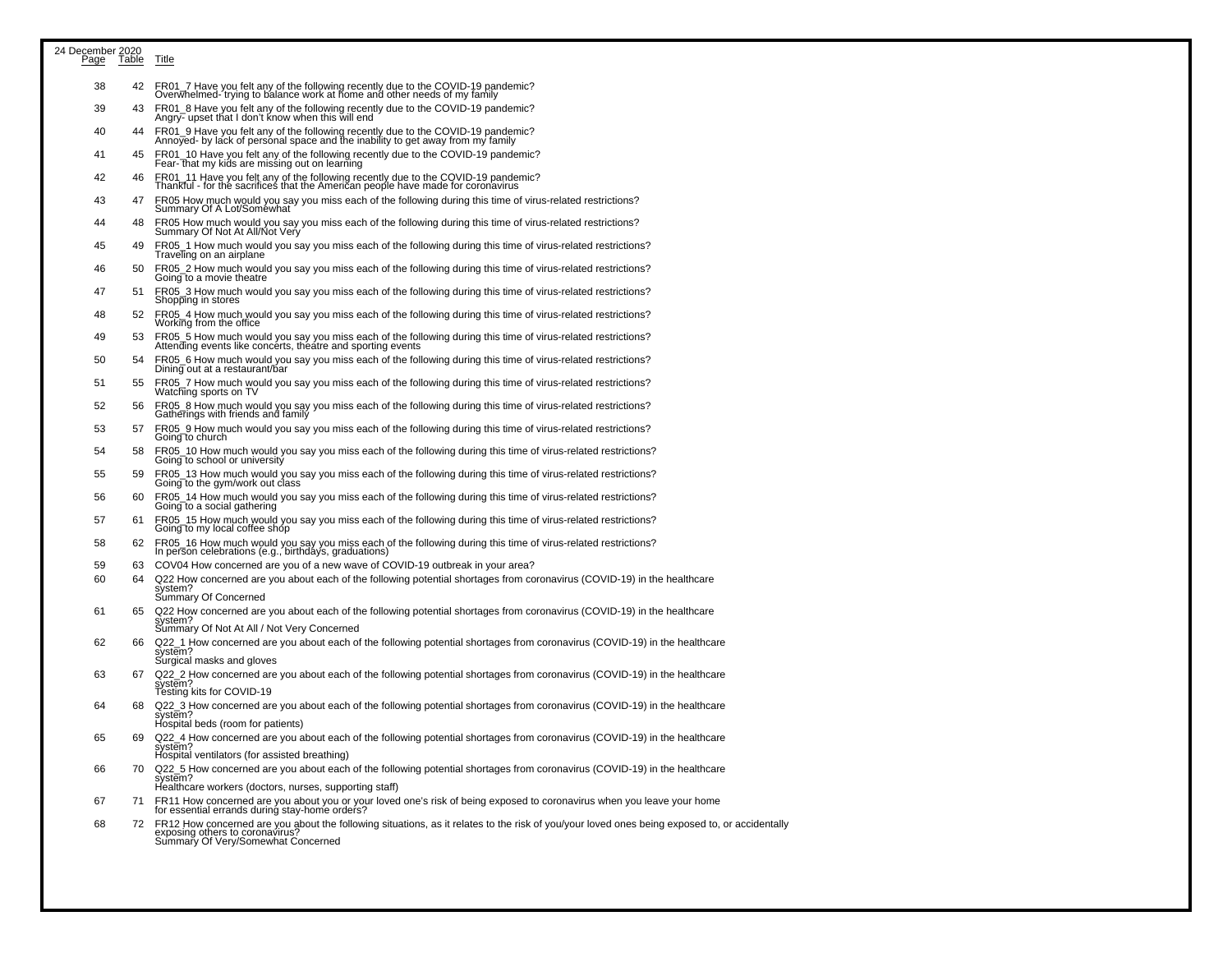| 24 December 2020<br>Page | <u>Table</u> | <b>Title</b>                                                                                                                                                                                                                                                              |
|--------------------------|--------------|---------------------------------------------------------------------------------------------------------------------------------------------------------------------------------------------------------------------------------------------------------------------------|
|                          |              |                                                                                                                                                                                                                                                                           |
| 69                       | 73           | FR12 How concerned are you about the following situations, as it relates to the risk of you/your loved ones being exposed to, or accidentally<br>exposing others to coronavirus?<br>Summary Of Not At All/Not Very Concerned                                              |
| 70                       | 74           | FR12_1 How concerned are you about the following situations, as it relates to the risk of you/your loved ones being exposed to, or accidentally<br>exposing others to coronavirus?<br>Leaving my home to go to non-essential businesses (e.g., bars, hair dressers, etc.) |
| 71                       | 75           | FR12_2 How concerned are you about the following situations, as it relates to the risk of you/your loved ones being exposed to, or accidentally<br>exposing others to coronavirus?<br>Returning to my normal activities in public (e.g., public transit, socializing)     |
| 72                       | 76.          | FR12_3 How concerned are you about the following situations, as it relates to the risk of you/your loved ones being exposed to, or accidentally<br>exposing others to coronavirus?<br>Taking my first flight                                                              |
| 73                       |              | 77 FR12_4 How concerned are you about the following situations, as it relates to the risk of you/your loved ones being exposed to, or accidentally<br>exposing others to coronavirus?<br>My kids going back to school for the first time                                  |
| 74                       | 78           | FR12_5 How concerned are you about the following situations, as it relates to the risk of you/your loved ones being exposed to, or accidentally<br>exposing others to coronavirus?<br>Going back to the office                                                            |
| 75                       | 80           | Q33B Once the government provides information that the spread of the virus is flattening how long will it take you to do each<br>of the following?<br>Summary Of Immediately/1-30 Days                                                                                    |
| 76                       | 81           | Q33B Once the government provides information that the spread of the virus is flattening how long will it take you to do each<br>of the following<br>Summary Of Up To 3 Months                                                                                            |
| 77                       | 82           | Q33B Once the government provides information that the spread of the virus is flattening how long will it take you to do each<br>of the following?<br>Summary Of 1 Day To 3 Months                                                                                        |
| 78                       | 83           | Q33B Once the government provides information that the spread of the virus is flattening how long will it take you to do each<br>of the following?<br>Summary Of Up To 6 Months                                                                                           |
| 79                       | 84           | Q33B Once the government provides information that the spread of the virus is flattening how long will it take you to do each<br>of the following?<br>Summary Of Year Or Longer                                                                                           |
| 80                       | 85           | Q33B_1 Once the government provides information that the spread of the virus is flattening how long will it take you to do each<br>of the Tollowing?<br>Fly on a plane                                                                                                    |
| 81                       | 86           | Q33B_2 Once the government provides information that the spread of the virus is flattening how long will it take you to do each<br>of the following?<br>Go to a gym class                                                                                                 |
| 82                       | 87           | Q33B 3 Once the government provides information that the spread of the virus is flattening how long will it take you to do each<br>of the following?<br>Take a cruise                                                                                                     |
| 83                       | 88           | Q33B_4 Once the government provides information that the spread of the virus is flattening how long will it take you to do each<br>of the following?<br>Go out to dinner                                                                                                  |
| 84                       | 89           | Q33B_5 Once the government provides information that the spread of the virus is flattening how long will it take you to do each<br>of the following?<br>Visit a casino                                                                                                    |
| 85                       | 90           | Q33B_6 Once the government provides information that the spread of the virus is flattening how long will it take you to do each<br>of the following?<br>Stay in a hotel                                                                                                   |
| 86                       | 91           | Q33B 7 Once the government provides information that the spread of the virus is flattening how long will it take you to do each<br>of the following?<br>Go to the office                                                                                                  |
| 87                       | 92           | Q33B_8 Once the government provides information that the spread of the virus is flattening how long will it take you to do each<br>of the following?<br>Go to a sporting event                                                                                            |
| 88                       | 93           | Q33B_9 Once the government provides information that the spread of the virus is flattening how long will it take you to do each<br>of the following?<br>Go to the movies                                                                                                  |
| 89                       | 94           | Q33B_10 Once the government provides information that the spread of the virus is flattening how long will it take you to do each<br>of the following?<br>Host/attend a large social gathering                                                                             |
| 90                       | 95           | Q33B_11 Once the government provides information that the spread of the virus is flattening how long will it take you to do each<br>of the following?<br>Take public transportation (e.g., subway, busses, trains)                                                        |
| 91                       | 96           | Q33B_12 Once the government provides information that the spread of the virus is flattening how long will it take you to do each<br>of the following?<br>Greet people with a handshake                                                                                    |
| 92                       |              | 97 Q36 How likely do you think it is that coronavirus (COVID-19) will cause a global recession?                                                                                                                                                                           |
| 93                       |              | 98 Q36A Would you say we are in a global recession due to the coronavirus outbreak?                                                                                                                                                                                       |
|                          |              |                                                                                                                                                                                                                                                                           |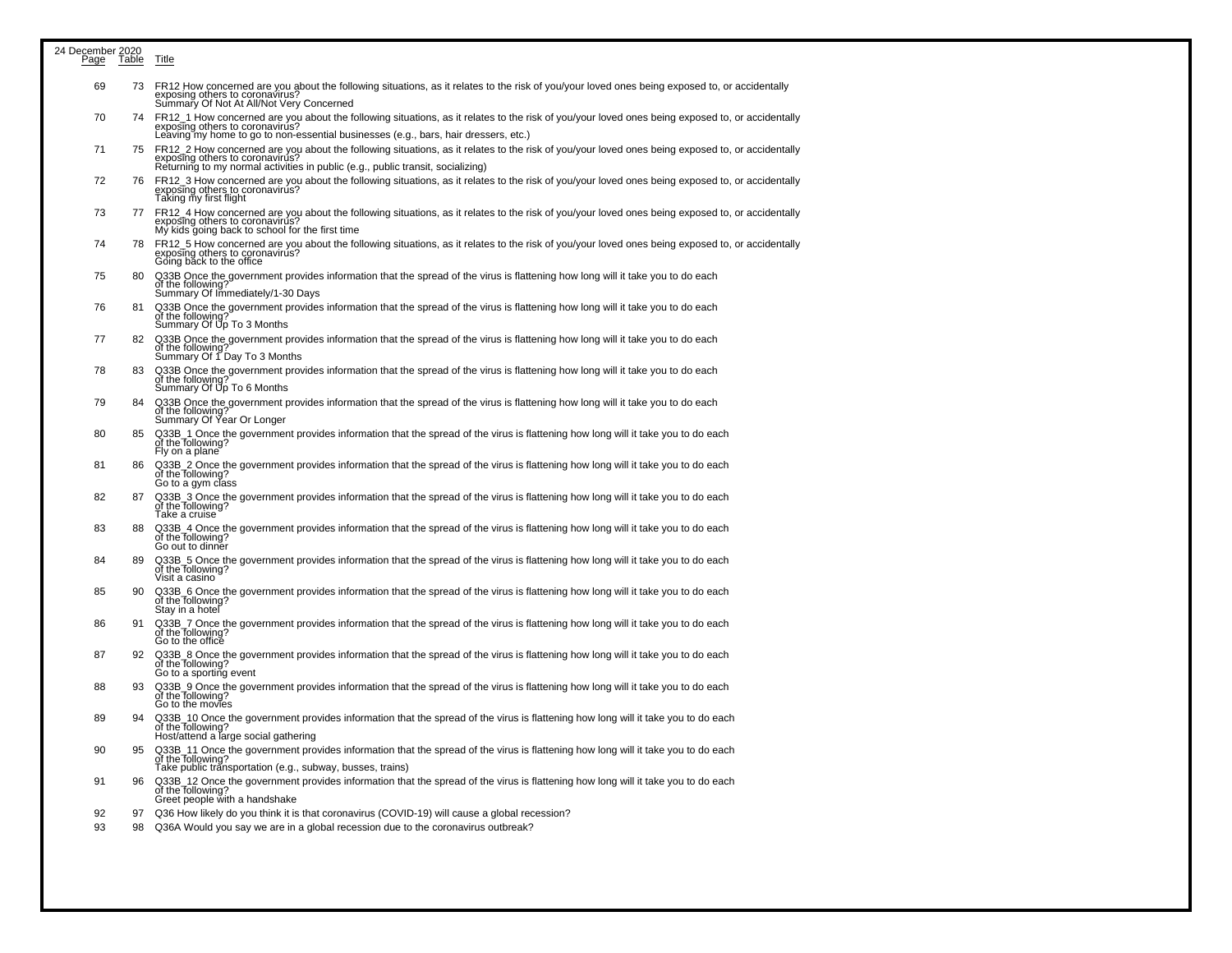| 24 December 2020 |                  |                                                                                                                                                                                                                   |
|------------------|------------------|-------------------------------------------------------------------------------------------------------------------------------------------------------------------------------------------------------------------|
|                  | Page Table Title |                                                                                                                                                                                                                   |
| 94               | 99               | LI01 Which do you think will have a bigger effect on the life of you and your family?                                                                                                                             |
| 95               | 100              | LI02 Once the pandemic is over and things return to normal, do you think each of the following areas of your life will be very different, somewhat different or mostly the same?<br>Summary Of Mostly The Same    |
| 96               | 101              | LI02 Once the pandemic is over and things return to normal, do you think each of the following areas of your life will be very different, somewhat different or mostly the same?<br>Summary Of Somewhat Different |
| 97               |                  | 102 LI02 Once the pandemic is over and things return to normal, do you think each of the following areas of your life will be very different, somewhat different or mostly the same?<br>Summary Of Very Different |
| 98               |                  | 103 LI02_1 Once the pandemic is over and things return to normal, do you think each of the following areas of your life will be very different, somewhat different or mostly the same?<br>Shópping habits         |
| 99               |                  | 104 LI02_2 Once the pandemic is over and things return to normal, do you think each of the following areas of your life will be very different, somewhat different or mostly the same?<br>Eating habits           |
| 100              | 105              | LI02_3 Once the pandemic is over and things return to normal, do you think each of the following areas of your life will be very different, somewhat different or mostly the same?<br>Social activity             |
| 101              | 106              | LI02_4 Once the pandemic is over and things return to normal, do you think each of the following areas of your life will be<br>very different, somewhat different or mostly the same?<br>Travel/vacation          |
| 102              | 107              | LI02_5 Once the pandemic is over and things return to normal, do you think each of the following areas of your life will be<br>very different, somewhat different or mostly the same?<br>Work life                |
| 103              | 108              | LI02_6 Once the pandemic is over and things return to normal, do you think each of the following areas of your life will be very different, somewhat different or mostly the same?<br>Family life                 |
| 104              | 109              | LI02_7 Once the pandemic is over and things return to normal, do you think each of the following areas of your life will be very different, somewhat different or mostly the same?<br>Personal hygiene            |
| 105              | 110              | LI02_8 Once the pandemic is over and things return to normal, do you think each of the following areas of your life will be very different, somewhat different or mostly the same?<br>Healthcare                  |

106 111 LI02\_9 Once the pandemic is over and things return to normal, do you think each of the following areas of your life will be<br>very different, somewhat different or mostly the same?<br>Health insurance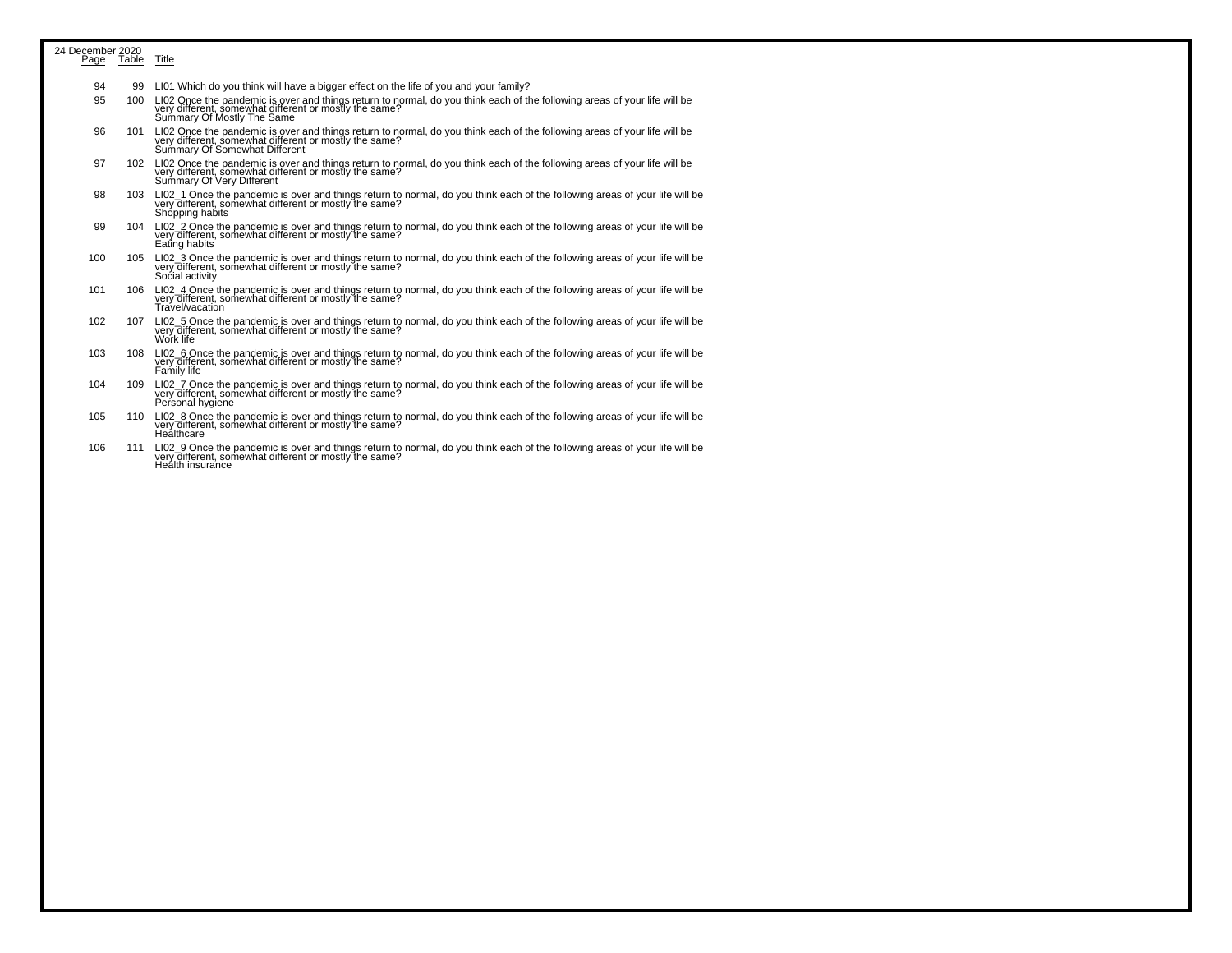## **Base: All Respondents**

#### **24 Dec 2020CFP03 Do you believe the worst of COVID-19 is behind us or is the worst still ahead of us?Table 1**

|                                          |                    |                                                 |                                 |                                  |                                |                                         |                                  |                                         |                                 |                                   | Waves                         |                               |                                                      |                           |                                |                                    |                                               |                                                 |                                    |                                    |                               |
|------------------------------------------|--------------------|-------------------------------------------------|---------------------------------|----------------------------------|--------------------------------|-----------------------------------------|----------------------------------|-----------------------------------------|---------------------------------|-----------------------------------|-------------------------------|-------------------------------|------------------------------------------------------|---------------------------|--------------------------------|------------------------------------|-----------------------------------------------|-------------------------------------------------|------------------------------------|------------------------------------|-------------------------------|
|                                          | $\binom{8/7}{8/9}$ | Wave 24 Wave 25<br>$\frac{(8/14 - 8/16)}{8/16}$ | Wave 26<br>$\binom{8/21}{8/23}$ | Wave 27<br>$\frac{(8/28)}{8/30}$ | Wave 28<br>$\frac{(9/3)}{9/5}$ | Wave 29<br>$\frac{(9/10 - 9/12)}{9/12}$ | Wave 30<br>$\frac{(9/17)}{9/19}$ | Wave 31<br>$\frac{(9/24 - 9/26)}{9/26}$ | Wave 32<br>$\binom{10/1}{10/3}$ | Wave 33<br>$\frac{(10/8)}{10/10}$ | Wave 34<br>(10/15 -<br>10/17) | Wave 35<br>(10/22 -<br>10/24) | Wave 36<br>$\frac{(10/29 - 10/31)}{10/31}$           | Wave 3<br>$\frac{11}{5}$  | Wave 38<br>$(11/11 -$<br>11/13 | Wave 39<br>$\frac{(11/19)}{11/21}$ | <b>Wave 40</b><br>$\frac{(11/30 - 12)}{12/2}$ | Wave 41<br>$\frac{(12/4)}{12/6}$                | Wave 42<br>$\frac{(12/11)}{12/13}$ | Wave 43<br>$\frac{(12/18)}{12/20}$ | Wave 44<br>(12/21 -<br>12/23) |
|                                          | (A)                | (B)                                             | (C)                             | (D)                              | (E)                            | (F)                                     | (G)                              | (H)                                     | $\mathbf{I}$                    | $($ $)$                           | (K)                           | (L)                           | (M)                                                  | (N)                       | (O)                            | (P)                                | (Q)                                           | (R)                                             | (S)                                | (T)                                | (U)                           |
| Unweighted Base                          |                    |                                                 |                                 |                                  |                                |                                         |                                  |                                         |                                 |                                   |                               | 2050                          |                                                      | 1983                      | 1963                           | 2042                               | 1980                                          | 1994                                            | 2002                               | 2028                               | 1976                          |
| Weighted Base                            | $\cdot$            | $\bullet\bullet$                                | $\cdot$                         | $\cdot$                          | $\lambda$                      | $\cdot$                                 | $\cdot$                          | $\overline{\phantom{a}}$                | $\cdot$                         | $\cdot$                           | $\cdot$                       | 2050                          | $\cdot$                                              | 1983                      | 1963                           | 2042                               | 1980                                          | 1994                                            | 2002                               | 2028                               | 1976                          |
| The worst is still ahead of<br><b>us</b> |                    |                                                 |                                 |                                  |                                |                                         |                                  |                                         |                                 |                                   |                               | 1355<br>66%<br>nTU            | $\sim$                                               | 1237<br>62%               | 1271<br>65%                    | 1405<br>69%<br>NOSŤŬ               |                                               | 1409<br>71%<br>1311 1409<br>66% 71% nTU LNOQSTU | 1279<br>64%                        | 1233<br>61%                        | 1216<br>62%                   |
| The worst is behind us                   |                    |                                                 |                                 |                                  |                                |                                         |                                  |                                         |                                 |                                   | $\overline{\phantom{a}}$      | 695<br>34%                    | $\sim$                                               | 746<br>38%<br><b>IPGR</b> | 692<br>35%                     | 637<br>31%                         | 669<br>34%<br>R                               | 585<br>29%                                      | $\frac{723}{86}\%$                 | 795<br>39%<br>LoPQR                | 760<br>38%<br>LPQR            |
| Sigma                                    | -                  |                                                 |                                 |                                  |                                |                                         |                                  |                                         |                                 |                                   |                               | 2050<br>100%                  | $\overline{\phantom{a}}$<br>$\overline{\phantom{a}}$ | 1983<br>100%              | 1963<br>100%                   | 2042<br>100%                       | 1980<br>100%                                  | 1994<br>100%                                    | 2002<br>100%                       | 2028<br>100%                       | 1976<br>100%                  |

Proportions/Means: Columns Tested (5%, 10% risk level) - A/B/C/D/E/F/G/H/I/J/K/L/M/N/O/P/Q/R/S/T/U<br>Overlap formulae used. \*\* very small base (under 30) ineligible for sig testing

**Page 124 Dec 2020**<br>Table 1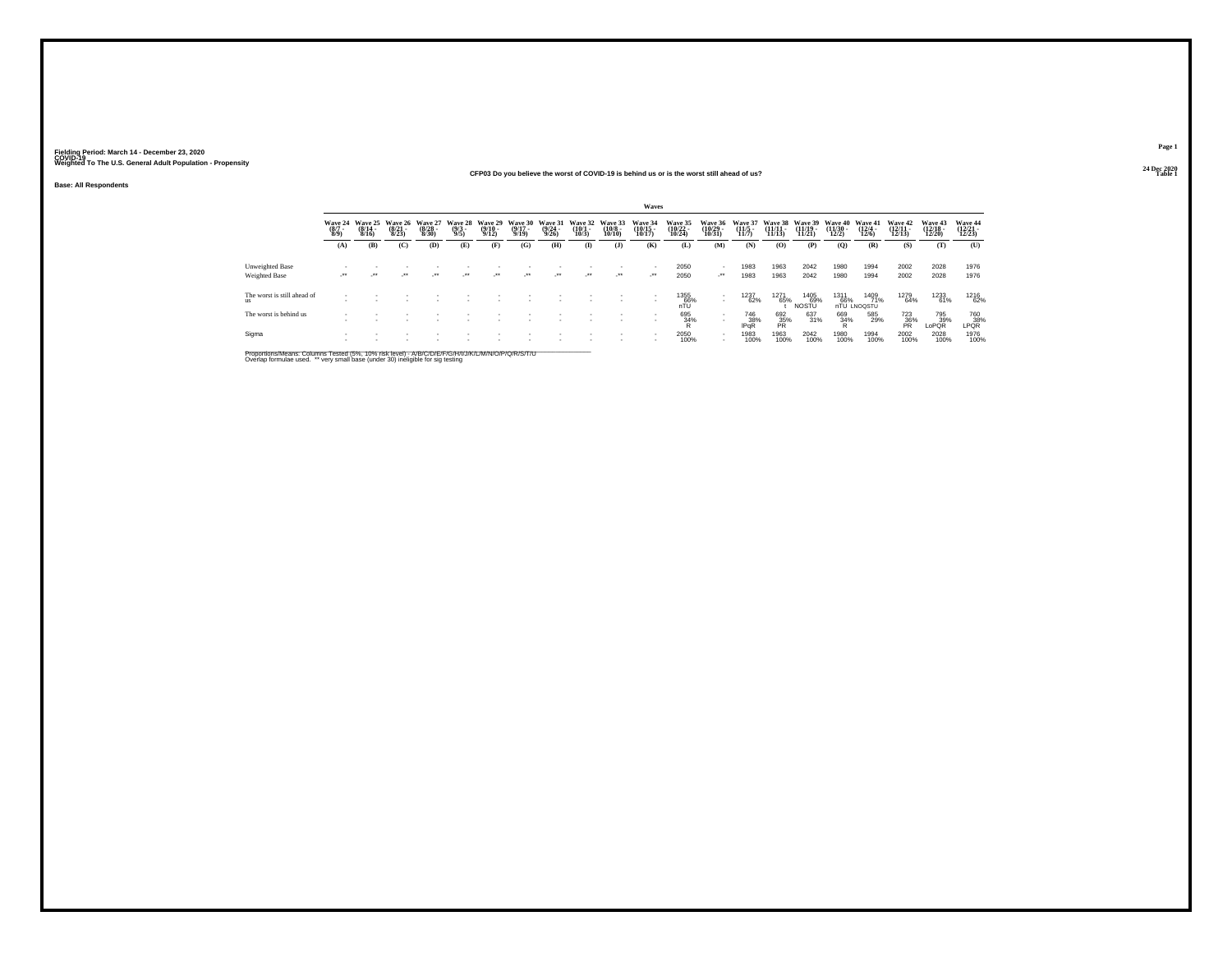## **24 Dec 2020SRV01 Do you believe that states should conduct their own review process of coronavirus vaccines even if the vaccine is approved by the FDA?**

**Base: All Respondents**

|                                  |                           |                                      |                                  |                                  |                               |                                  |                                  |                                  |                                 |                                        | Waves                         |                             |                               |                           |                                         |                                           |                                        |                                  |                             |                                       |                               |
|----------------------------------|---------------------------|--------------------------------------|----------------------------------|----------------------------------|-------------------------------|----------------------------------|----------------------------------|----------------------------------|---------------------------------|----------------------------------------|-------------------------------|-----------------------------|-------------------------------|---------------------------|-----------------------------------------|-------------------------------------------|----------------------------------------|----------------------------------|-----------------------------|---------------------------------------|-------------------------------|
|                                  | Wave 24<br>(8/7 -<br>8/9) | Wave 25<br>$\frac{(8/14 - 8)}{8/16}$ | Wave 26<br>$\frac{(8/21)}{8/23}$ | Wave 27<br>$\frac{(8/28)}{8/30}$ | Wave 28<br>$\binom{9/3}{9/5}$ | Wave 29<br>$\frac{(9/10)}{9/12}$ | Wave 30<br>$\frac{(9/17)}{9/19}$ | Wave 31<br>$\frac{(9/24)}{9/26}$ | Wave 32<br>$\binom{10/1}{10/3}$ | Wave 33<br>$\frac{(10/8)}{10/10}$      | Wave 34<br>(10/15 -<br>10/17) | Wave 35<br>(10/22<br>10/24) | Wave 36<br>(10/29 -<br>10/31) | Wave 37<br>(11/5<br>11/7) | Wave 38<br>$\frac{11}{11}\frac{11}{13}$ | <b>Wave 39</b><br>$\frac{(11/19)}{11/21}$ | Wave 40<br>$\frac{(11/30 - 12)}{12/2}$ | Wave 41<br>$\frac{(12/4)}{12/6}$ | Wave 42<br>(12/11<br>12/13) | <b>Wave 43<br/>(12/18 -</b><br>12/20) | Wave 44<br>(12/21 -<br>12/23) |
|                                  | (A)                       | (B)                                  | (C)                              | (D)                              | (E)                           | (F)                              | (G)                              | (H)                              | $\bf(I)$                        | $($ $)$                                | (K)                           | (L)                         | (M)                           | (N)                       | $\bf(O)$                                | (P)                                       | $\mathbf{Q}$                           | (R)                              | (S)                         | (T)                                   | (U)                           |
| Unweighted Base<br>Weighted Base | $\rightarrow$             | $\cdot$                              | $\cdot$                          | $\cdot$                          | $\cdot$                       | $\cdot$                          | $\cdot$                          | 1971<br>1971                     | 1976<br>1976                    | 2050<br>2050                           | 2015<br>2015                  | 2050<br>2050                | 1954<br>1954                  | 1983<br>1983              | 1963<br>1963                            | 2042<br>2042                              | 1980<br>1980                           | 1994<br>1994                     | 2002<br>2002                | 2028<br>2028                          | 1976<br>1976                  |
| Yes                              |                           |                                      |                                  |                                  |                               |                                  |                                  | 1283<br>65%                      | 1327<br>67%                     | 1400<br>68%<br>krT KO <sub>DRSTU</sub> | 1278<br>63%                   | 1396<br>68%<br>KopRSTU      | 1322<br>68%<br>KorsTu         | 1309<br>66%               | 1262<br>64%                             | 1314<br>64%                               | 1358<br>69%<br><b>hKOPRSTU</b>         | 1273<br>64%                      | 1280<br>64%                 | 1270<br>63%                           | 1268<br>64%                   |
| No                               |                           |                                      |                                  |                                  |                               |                                  |                                  | 688<br>35%                       | 649<br>33%                      | 650<br>32%                             | 737<br>$37\%$                 | 654<br>32%                  | 632<br>32%                    | 674<br>34%                | 701<br>36%<br>JImQ                      | 728<br>36%                                | 622<br>31%                             | 721<br>36%<br>iJLmQ              | 722<br>36%<br><b>JLmQ</b>   | 758<br>37%<br><b>IJLMnQ</b>           | 708<br>36%<br>JLmQ            |
| Sigma                            |                           |                                      |                                  |                                  |                               |                                  |                                  | 1971<br>100%                     | 1976<br>100%                    | 2050<br>100%                           | 2015<br>100%                  | 2050<br>100%                | 1954<br>100%                  | 1983<br>100%              | 1963<br>100%                            | 2042<br>100%                              | 1980<br>100%                           | 1994<br>100%                     | 2002<br>100%                | 2028<br>100%                          | 1976<br>100%                  |

Proportions/Means: Columns Tested (5%, 10% risk level) - A/B/C/D/E/F/G/H/I/J/K/L/M/N/O/P/Q/R/S/T/U<br>Overlap formulae used. \*\* very small base (under 30) ineligible for sig testing

**Page 224 Dec 2020<br>Table 2** 

**Properties and the contract of the contract of the contract of the contract of the contract of the contract of the contract of the contract of the contract of the contract of the contract of the contract of the contract o**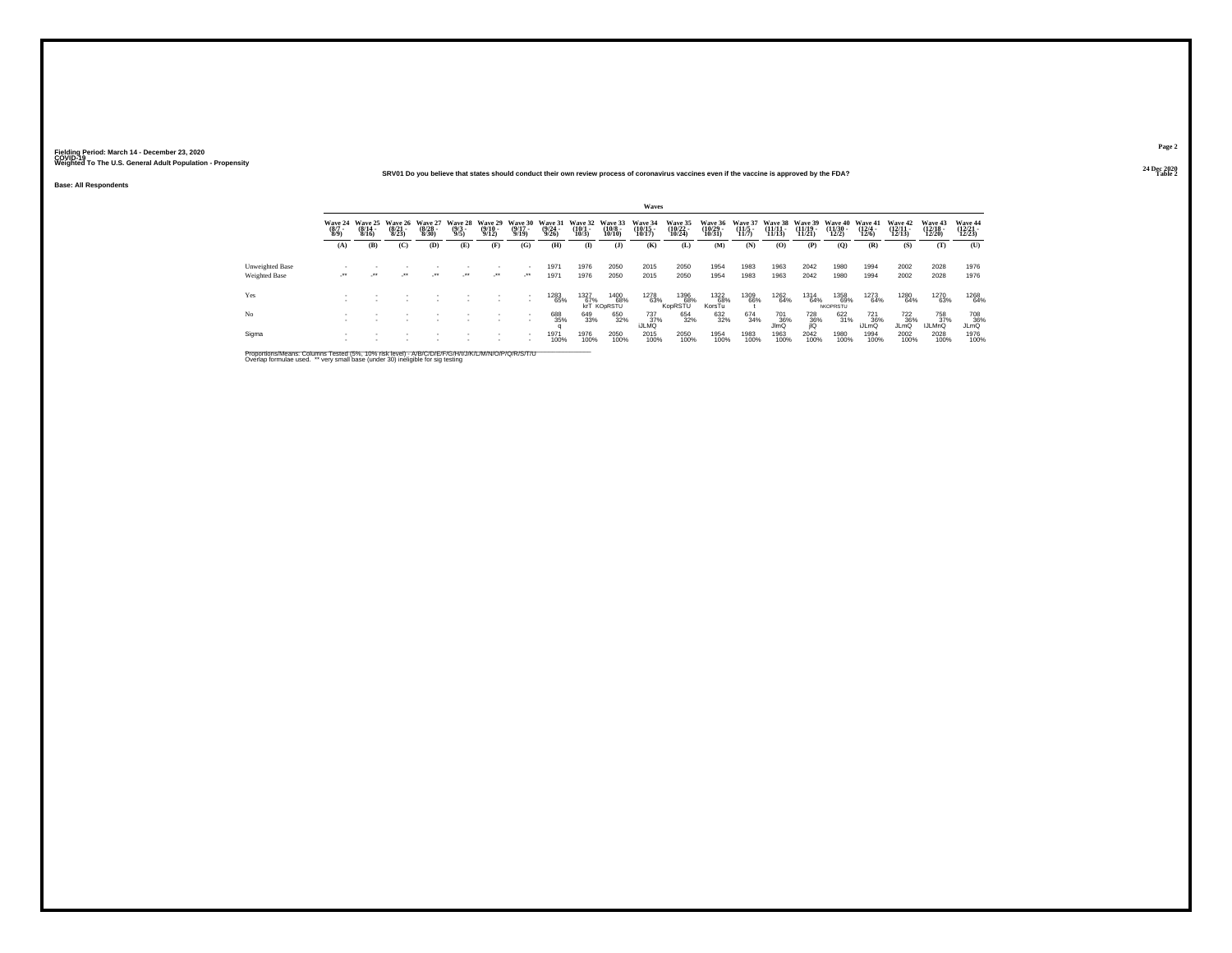#### **24 Dec 2020LI05X How likely are you to get a COVID-19 vaccine as soon as it becomes available?Table 3**

**Base: All Respondents**

|                                     |                               |                                         |                                 |                              |                               |                                  |                              |                                     |                                 |                                   | Waves                              |                                       |                                            |                           |                             |                                |                                       |                                  |                                |                                                           |                               |
|-------------------------------------|-------------------------------|-----------------------------------------|---------------------------------|------------------------------|-------------------------------|----------------------------------|------------------------------|-------------------------------------|---------------------------------|-----------------------------------|------------------------------------|---------------------------------------|--------------------------------------------|---------------------------|-----------------------------|--------------------------------|---------------------------------------|----------------------------------|--------------------------------|-----------------------------------------------------------|-------------------------------|
|                                     | Wave 24<br>$\binom{8/7}{8/9}$ | Wave 25<br>$\frac{(8/14 - 8/16)}{8/16}$ | Wave 26<br>$\binom{8/21}{8/23}$ | Wave<br>$\binom{8/28}{8/30}$ | Wave 28<br>$\binom{9/3}{9/5}$ | Wave 29<br>$\frac{(9/10)}{9/12}$ | Wave 30<br>$(9/17 -$<br>9/19 | Wave 31<br>$(9/24 -$<br>9/26        | Wave 32<br>$(10/1 -$<br>10/3    | Wave 33<br>$\frac{(10/8)}{10/10}$ | Wave 34<br>$\frac{(10/15)}{10/17}$ | Wave 35<br>(10/22 -<br>10/24)         | Wave 36<br>$\frac{(10/29 - 10/31)}{10/31}$ | Wave 3<br>$\frac{11}{5}$  | Wave<br>$(11/11 -$<br>11/13 | Wave 39<br>$(11/19 -$<br>11/21 | <b>Wave 40</b><br>$(11/30 -$<br>12/2) | Wave 41<br>$\frac{(12/4)}{12/6}$ | Wave 42<br>(12/11 -<br>(12/13) | <b>Wave 43</b><br>$(12/18 -$<br>12/20                     | Wave 44<br>(12/21 -<br>12/23) |
|                                     | (A)                           | (B)                                     | (C)                             | (D)                          | (E)                           | (F)                              | (G)                          | (H)                                 | $($ $\Gamma$                    | $($ $)$                           | (K)                                | (L)                                   | (M)                                        | (N)                       | (O)                         | (P)                            | (Q)                                   | (R)                              | (S)                            | (T)                                                       | (U)                           |
| Unweighted Base                     |                               | 1967                                    |                                 |                              |                               |                                  |                              | 1971                                | 1976                            | 2050                              | 2015                               | 2050                                  | 1954                                       | 1983                      | 1963                        | 2042                           | 1980                                  | 1994                             | 2002                           | 2028                                                      | 1976                          |
| Weighted Base                       | -**                           | 1967                                    | $\bullet\bullet$                | $^{+}$                       | $^{\tiny{+}}$                 | $\bullet\,\bullet$               | $\cdot$                      | 1971                                | 1976                            | 2050                              | 2015                               | 2050                                  | 1954                                       | 1983                      | 1963                        | 2042                           | 1980                                  | 1994                             | 2002                           | 2028                                                      | 1976                          |
| Very/Somewhat Likely<br>(Net)       |                               | 1353<br>69%<br><b>HUKLMNOPORST</b>      |                                 |                              |                               |                                  |                              | 1057<br>54%                         | 1098<br>56%                     | $^{1209}_{-59\%}$                 | 1189<br>59%<br>Hil                 | <sup>1112</sup> <sub>54</sub> %       | 1184<br>61%<br>HIL                         | 1154<br>58%<br>HI         | 1179<br>60%                 | 1295<br>63%<br>HIL HIJKLNOS    | 1167<br>59%<br>HL                     | 1199<br>60%<br>HĬĽ               | 1198<br>60%<br>HIL             | 1273<br>63%<br>HIjkLNq HUKLMNOQRST                        | 1318<br>67%                   |
| Very likely                         |                               | 691<br>35%<br><b>HUKLMNOGRS</b>         |                                 |                              |                               |                                  |                              | 442<br>22%                          | 485<br>25%                      | 567<br>$\frac{28}{H}$             | 558<br>28%                         | 524<br>26%                            | 574<br>29%<br>HILO                         | 529<br>$^{27\%}$          | 509                         | 653<br>32%<br>26% 32%          | 573<br>29%<br>HII                     | 593<br>30%<br>HILO               | 577                            | 675<br>33%<br>29% 33% 40%<br>HII HUKLMNOQrS BRUKLMNOPORST | 789<br>40%                    |
| Somewhat likely                     |                               | 662<br>34%<br>LgrTU                     | $\overline{\phantom{a}}$        |                              |                               |                                  | $\sim$                       | $^{614}_{31\%}$                     | 613<br>31%<br><b>U</b>          | 642 31%<br>$\cup$                 | 632 31%<br>$\mathbf{U}$            | 587<br>29%                            | 610<br>31%<br>υ                            | 625<br>32%<br>u           | 670<br>34%<br>LQrTU         | 642/31%                        | 594<br>30%<br>ш                       | $^{606}_{30\%}$                  | 621/31%<br>u                   | 597<br>29%                                                | 529<br>27%                    |
| Not Very/Not At All<br>Likely (Net) | ٠                             | 614<br>31%                              |                                 |                              |                               |                                  |                              | 914<br>46%<br><b>BJKWOPORSTU</b>    | 878<br>44%<br><b>BIKMOPRSTU</b> | $^{841}_{41\%}$<br>BPtU           | 826<br>41%                         | 938<br>46%<br><b>BPIU</b> BJRMOPORSTU | $^{770}_{39\%}$                            | 829<br>42%<br><b>BPTU</b> | 784<br>40%<br>BU            | $^{747}_{37\%}$                | 813<br>41%<br>BPtU                    | 795<br>40%<br>BŨ                 | 804<br>40%<br><b>BpU</b>       | 755<br>37%<br>BU                                          | 658<br>33%                    |
| Not very likely                     |                               | 316<br>16%                              |                                 |                              |                               |                                  |                              | 496<br>25%<br>BKMNPQRSTU BKmnPQRSTU | 487<br>25%                      | 470<br>23%<br>BPqTU               | 419<br>21%                         | 529<br>26%<br><b>BU BKMNoPORSTU</b>   | 421<br>22%<br>BptU                         | 427<br>22%<br><b>BptU</b> | $\frac{440}{22\%}$          | 376<br>18%                     | 387<br>20%<br>в                       | 418<br>$\frac{21}{10}$ %         | 411<br>21%<br>Bu               | 376<br>19%                                                | $\frac{344}{17\%}$            |
| Not at all likely                   | ٠<br>×.                       | 298<br>15%                              |                                 |                              |                               |                                  |                              | 419<br>21%<br><b>BjMOpU</b>         | 391<br>20%<br>BU                | 370<br>18%                        | 406<br>20%<br>BÚ                   | 410<br>20%<br>BÚ                      | 349<br>18%<br>h                            | 401<br>20%<br>BÚ          | 345<br>18%                  | 371<br>18%<br>b                | 426<br>22%<br><b>BJMOpU</b>           | 376<br>19%<br>Bu                 | 393<br>20%<br>BÚ               | 380<br>19%<br>Bu                                          | 314/16%                       |
| Sigma                               |                               | 1967<br>100%                            |                                 |                              |                               |                                  |                              | 1971<br>100%                        | 1976<br>100%                    | 2050<br>100%                      | 2015<br>100%                       | 2050<br>100%                          | 1954<br>100%                               | 1983<br>100%              | 1963<br>100%                | 2042<br>100%                   | 1980<br>100%                          | 1994<br>100%                     | 2002<br>100%                   | 2028<br>100%                                              | 1976<br>100%                  |
| .                                   |                               |                                         |                                 |                              |                               |                                  |                              |                                     |                                 |                                   |                                    |                                       |                                            |                           |                             |                                |                                       |                                  |                                |                                                           |                               |

Proportions/Means: Columns Tested (5%, 10% risk level) - A/B/C/D/E/F/G/H/I/J/K/L/M/N/O/P/Q/R/S/T/U<br>Overlap formulae used. \*\* very small base (under 30) ineligible for sig testing

**Page 3**24 Dec 2020<br>Table 3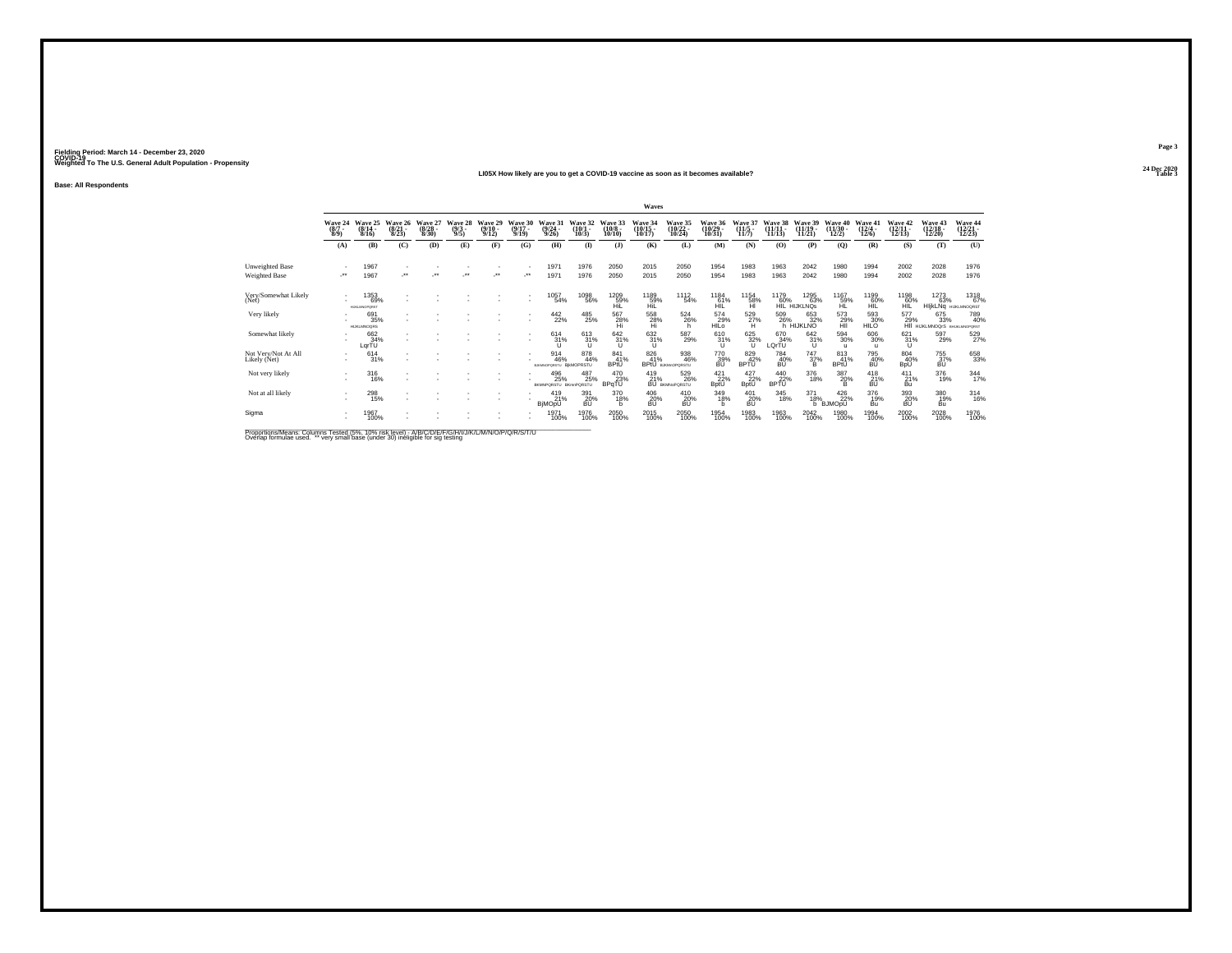#### **24 Dec 2020VAC01 How likely would you be to get your child(ren) a COVID-19 vaccine once it becomes available?Table 4 Table 4 Table 4 Table 4 Table 4 Table 4 Table 4 Table 4 Table 4 Table 4 Table 4**

**Base: Parent**

|                                                                                                    |                                |                              |                              |                                  |                               |                                         |                                  |                                  |                              |                               | Waves                         |                                  |                                                   |                        |                     |                                |                                       |                                       |                               |                              |                                       |
|----------------------------------------------------------------------------------------------------|--------------------------------|------------------------------|------------------------------|----------------------------------|-------------------------------|-----------------------------------------|----------------------------------|----------------------------------|------------------------------|-------------------------------|-------------------------------|----------------------------------|---------------------------------------------------|------------------------|---------------------|--------------------------------|---------------------------------------|---------------------------------------|-------------------------------|------------------------------|---------------------------------------|
|                                                                                                    | Wave 24<br>$\frac{(8/7)}{8/9}$ | Wave 25<br>$(8/14 -$<br>8/16 | Wave 26<br>$(8/21 -$<br>8/23 | Wave 27<br>$\frac{(8/28)}{8/30}$ | Wave 28<br>$\binom{9/3}{9/5}$ | Wave 29<br>$\frac{(9/10 - 9/12)}{9/12}$ | Wave 30<br>$\frac{(9/17)}{9/19}$ | Wave 31<br>$\frac{(9/24)}{9/26}$ | Wave 32<br>$(10/1 -$<br>10/3 | Wave 33<br>$(10/8 -$<br>10/10 | Wave 34<br>(10/15 -<br>10/17) | Wave 35<br>(10/22 -<br>10/24)    | <b>Wave 36</b><br>$\frac{(10/29 - 10/31)}{10/31}$ | $\frac{11}{5}$         | $(11/11 -$<br>11/13 | Wave 39<br>$(11/19 -$<br>11/21 | <b>Wave 40</b><br>$(11/30 -$<br>12/2) | Wave 41<br>$(12/4 -$<br>12/6          | Wave 42<br>(12/11 -<br>12/13) | Wave 43<br>(12/18 -<br>12/20 | Wave 44<br>(12/21 -<br>12/23)         |
|                                                                                                    | (A)                            | (B)                          | $\mathbf C$                  | (D)                              | (E)                           | (F)                                     | (G)                              | (H)                              | $\bf{I}$                     | $($ $)$                       | (K)                           | (L)                              | (M)                                               | (N)                    | (O)                 | (P)                            | (Q)                                   | (R)                                   | (S)                           | (T)                          | (U)                                   |
| Unweighted Base<br>Weighted Base                                                                   | $^{\tiny{++}}$                 |                              |                              |                                  | $\ddot{\phantom{0}}$          | $\ddot{\phantom{0}}$                    | $\ddot{\phantom{1}}$             | 1146<br>1122                     | 1233<br>1175                 | 1264<br>1232                  | 1319<br>1234                  | 1288<br>1238                     | 1207<br>1148                                      | 1183<br>1169           | 1224<br>1159        | 1282<br>1240                   | 1254<br>1131                          | 1189<br>1166                          | 1218<br>1188                  | 1203<br>1221                 | 1168<br>1161                          |
| Very/Somewhat Likely<br>(Net)                                                                      |                                |                              |                              |                                  |                               |                                         |                                  | 646<br>58%                       | 659<br>56%                   | 737<br>60%                    | 747 <sub>61%</sub>            | 679<br>55%                       | 689<br>60%                                        | 72162%<br>ILo:         | 662<br>57%          | 760<br>61%                     | 735<br>65%<br>IL HIKLMORST            | 687<br>59%                            | 709<br>60%                    | <sup>722</sup> 59%           | $733 \atop +1100$                     |
| Very likely                                                                                        |                                |                              |                              |                                  |                               |                                         |                                  | 301<br>27%                       | 331<br>28%                   | $^{372}_{\ 30\%}$             | $\frac{396}{32\%}$ Ho         | 356<br>29%                       | 362%<br>h                                         | $\frac{377}{32\%}$ Hio | 321<br>28%          | $\frac{422}{34\%}$<br>HILOS    | 358<br>32%<br>'n.                     | $\substack{349\\30\%}$                | 351<br>30%                    |                              | 406 423<br>33% 36%<br>HIIO HIJkLmOqRS |
| Somewhat likely                                                                                    |                                |                              |                              |                                  |                               |                                         | $\sim$                           | $345$<br>$31%$                   | $^{328}_{28\%}$              | $^{365}_{30\%}$               | $^{351}_{28\%}$               | $^{324}_{26\%}$                  | $\frac{327}{28\%}$                                | $\frac{343}{29\%}$     | $\frac{341}{29\%}$  | 339<br>27%                     | 377<br>33%<br><b>IkLmPrTU</b>         | $^{338}_{\phantom{1}\phantom{1}29\%}$ | 358<br>30%                    | 316<br>26%                   | 309<br>27%                            |
| Not At All/Not Very<br>Likely (Net)                                                                |                                |                              |                              |                                  |                               |                                         |                                  | 476<br>42%<br>QŪ                 | 516<br>44%<br>kNPQU          | $^{495}_{40\%}$<br>$\alpha$   | 486<br>39%                    | 559<br>45%<br>q jKmNPQsU         | 459<br>40%<br>q                                   | 449<br>38%             | $^{497}_{43\%}$ nQU | $^{480}_{39\%}$                | 396<br>35%                            | $^{479}_{41\%}$                       | 479<br>40%                    | $^{499}_{41\%}$              | $\frac{428}{37\%}$                    |
| Not very likely                                                                                    |                                |                              |                              |                                  |                               |                                         |                                  | 223                              | 261<br>20% 22%               | 255<br>21%<br>mnQU            | 220<br>18%                    | 284<br>23%<br><b>Q KMNpQrSTU</b> | 198<br>17%                                        | $^{200}_{17\%}$        | 248<br>kMNQtU       | $^{233}_{19\%}$                | 159<br>14%                            | 220<br>19%                            | 221<br>19%<br>Q               | $^{217}_{18\%}$<br>q         | 192<br>17%                            |
| Not at all likely                                                                                  |                                |                              |                              |                                  |                               |                                         |                                  | <sup>254</sup> <sub>23%</sub>    | $^{255}_{22\%}$              | $^{240}_{19\%}$               | <sup>266</sup> <sub>22%</sub> | <sup>275</sup> <sub>22%</sub>    | 261<br>23%                                        | 248<br>21%             | 249<br>21%          | $^{247}_{20\%}$                | $^{237}_{21\%}$                       | <sup>260</sup> <sub>22%</sub>         | 259<br>22%                    | 282<br>23%                   | 236<br>20%                            |
| Sigma                                                                                              |                                |                              |                              |                                  |                               |                                         |                                  | 1122<br>100%                     | 1175<br>100%                 | 1232<br>100%                  | 1234<br>100%                  | 1238<br>100%                     | 1148<br>100%                                      | 1169<br>100%           | 1159<br>100%        | 1240<br>100%                   | 1131<br>100%                          | 1166<br>100%                          | 1188<br>100%                  | 1221<br>100%                 | 1161<br>100%                          |
| Proportions/Means: Columns Tested (5%, 10% risk level) - A/B/C/D/F/F/G/H/I/J/K/L/M/N/O/P/Q/R/S/T/U |                                |                              |                              |                                  |                               |                                         |                                  |                                  |                              |                               |                               |                                  |                                                   |                        |                     |                                |                                       |                                       |                               |                              |                                       |

Proportions/Means: Columns Tested (5%, 10% risk level) - A/B/C/D/E/F/G/H/I/J/K/L/M/N/O/P/Q/R/S/T/U<br>Overlap formulae used. \*\* very small base (under 30) ineligible for sig testing

**Page 4**24 Dec 2020<br>Table 4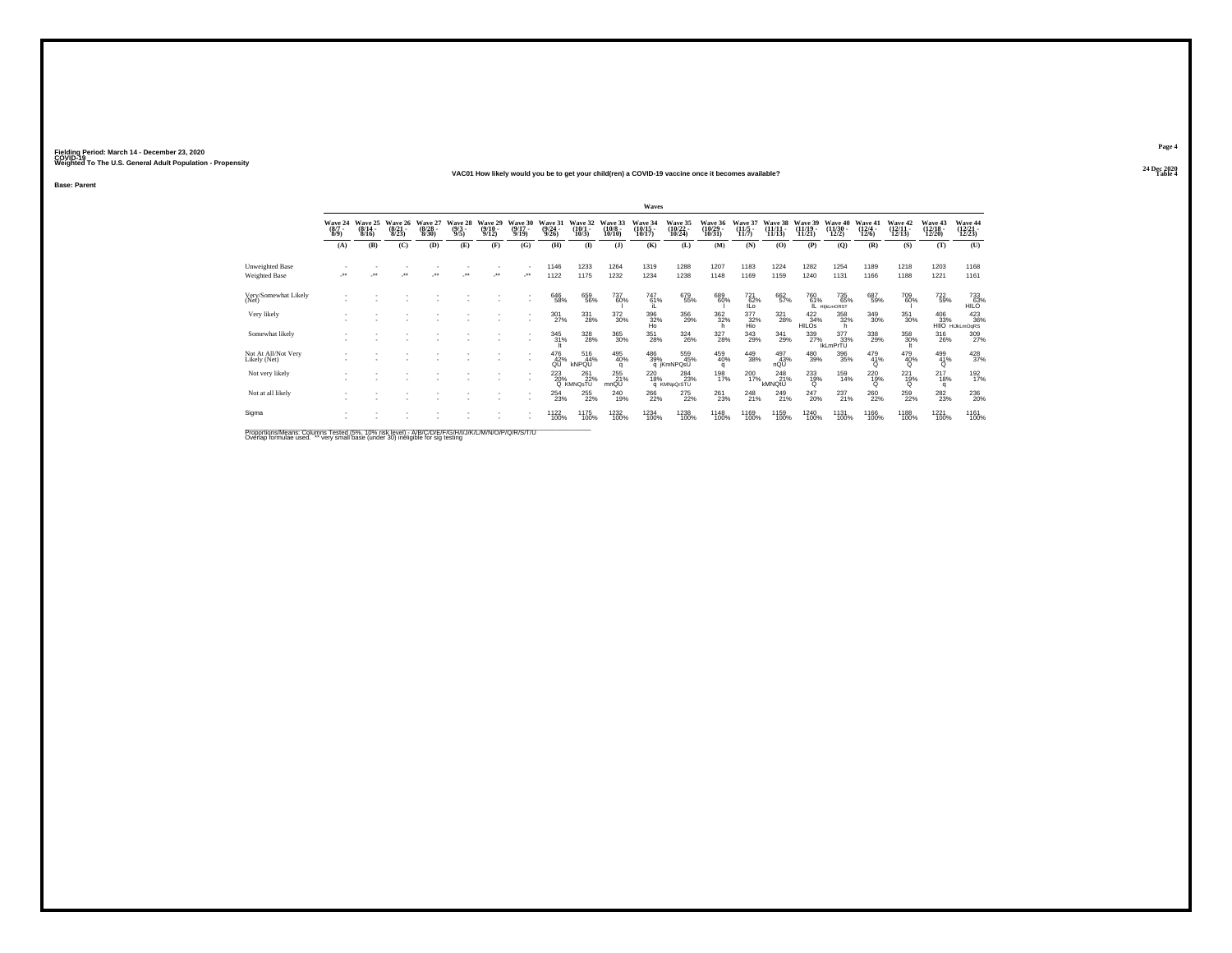**24 Dec 2020VAC03 How confident are you the federal government's approval of a COVID-19 vaccine will not be motivated or influenced by politics?**

**Base: All Respondents**

|                                                                |                                |                                  |                                 |                                 |                               |                                  |                                 |                                    |                               |                                     | <b>Waves</b>                  |                                                  |                                 |                                  |                                    |                                          |                                         |                                       |                                 |                                          |                                               |
|----------------------------------------------------------------|--------------------------------|----------------------------------|---------------------------------|---------------------------------|-------------------------------|----------------------------------|---------------------------------|------------------------------------|-------------------------------|-------------------------------------|-------------------------------|--------------------------------------------------|---------------------------------|----------------------------------|------------------------------------|------------------------------------------|-----------------------------------------|---------------------------------------|---------------------------------|------------------------------------------|-----------------------------------------------|
|                                                                | Wave 24<br>$\frac{(8/7)}{8/9}$ | Wave 25<br>$\frac{(8/14)}{8/16}$ | Wave 26<br>$\binom{8/21}{8/23}$ | Wave 27<br>$\binom{8/28}{8/30}$ | Wave 28<br>$\binom{9/3}{9/5}$ | Wave 29<br>$\frac{(9/10)}{9/12}$ | Wave 30<br>$\binom{9/17}{9/19}$ | Wave 31<br>$\frac{(9/24)}{9/26}$   | Wave 32<br>$(10/1 -$<br>10/3  | Wave 33<br>$(10/8 -$<br>10/10       | Wave 34<br>(10/15 -<br>10/17) | Wave 35<br>(10/22 -<br>10/24)                    | Wave 36<br>(10/29 -<br>10/31)   | Wave 37<br>$\frac{(11/5)}{11/7}$ | <b>Wave 38</b><br>$\frac{11}{113}$ | Wave 39<br>$\binom{11/19}{11/21}$        | Wave 40<br>$\frac{(11/30 - 12)}{12/2}$  | Wave 41<br>$\frac{(12/4 - 12)}{12/6}$ | Wave 42<br>(12/11-<br>12/13)    | <b>Wave 43</b><br>$\binom{12/18}{12/20}$ | Wave 44<br>(12/21<br>12/23)                   |
|                                                                | (A)                            | (B)                              | (C)                             | (D)                             | (E)                           | (F)                              | (G)                             | (H)                                | $($ I                         | $($ $)$                             | (K)                           | (L)                                              | (M)                             | (N)                              | (O)                                | (P)                                      | $\mathbf{Q}$                            | (R)                                   | (S)                             | (T)                                      | (U)                                           |
| Unweighted Base<br>Weighted Base                               | $^{\tiny{**}}$                 |                                  |                                 |                                 | $\ddot{\phantom{0}}$          |                                  | 59                              | 1971<br>1971                       | 1976<br>1976                  | 2050<br>2050                        | 2015<br>2015                  | 2050<br>2050                                     | 1954<br>1954                    | 1983<br>1983                     | 1963<br>1963                       | 2042<br>2042                             | 1980<br>1980                            | 1994<br>1994                          | 2002<br>2002                    | 2028<br>2028                             | 1976<br>1976                                  |
| Very/Somewhat Confident<br>(Net)                               |                                |                                  |                                 |                                 |                               |                                  |                                 | 826<br>42%                         | 895<br>45%                    | $^{990}_{48\%}$                     | 975<br>48%<br>H               | $^{1003}_{\substack{49\%\\ \text{Hi}}}$          | $^{927}_{47\%}$                 | $\frac{966}{49\%}$               | 965<br>49%<br>Hi                   | $^{1019}_{-50\%}$                        | $^{1006}_{\substack{51\%\\ \text{HI}}}$ | 999<br>50%<br>н                       | 950<br>47%                      | 1125<br>55%<br>HUKLMNOPORS HIJKLMNOprS   | 1067<br>54%                                   |
| Very confident                                                 |                                |                                  |                                 |                                 |                               |                                  |                                 | 328<br>17%                         | 372                           | 476<br>19% 239<br>R HIKMnoRS<br>23% | 389<br>19%<br>R               | 422<br>$\frac{21}{HR}$ %                         | 381<br>$^{20}_{hR}$             | 402<br>H <sup>20%</sup>          | 394<br>$\frac{20}{\text{HR}}$      | 421<br>$\overline{HR}^{21\%}$            | 411<br>$\frac{21}{HR}$                  | 314<br>16%                            | 361<br>18%                      | 428                                      | $^{473}_{24\%}$<br>21% 24%<br>HRs HIKIMNOpgRS |
| Somewhat confident                                             |                                |                                  |                                 |                                 |                               |                                  |                                 | 499<br>25%                         | 523<br>26%                    | 514<br>25%                          | 587<br>29%<br>HŪ              | 581<br>28%                                       | 546<br>28%                      | 564<br>28%                       | 571<br>29%<br>HJ                   | $^{598}_{\  \  \, 29\%}_{\  \  \, HJ}$   | 596<br>30%<br>HiJ                       | 685<br>34%<br><b>HUIGLMNOPOSU</b>     | 589<br>29%                      | 696<br>34%<br>HJ HUKLMNOPOSU             | $^{594}_{30\%}$ HiJ                           |
| Not At All/Not Too<br>Confident (Net)                          |                                |                                  |                                 |                                 |                               |                                  |                                 | 1145<br>58%<br><b>JKLMNOPORSTU</b> | 1081<br>55%<br><b>IoPORTU</b> | 1060<br>52%<br>TU                   | 1040<br>52%<br>TU             | $^{1047}_{-51\%}$                                | $^{1027}_{\substack{53\%\\70}}$ | 1017<br>$\frac{51}{10}$          | 998<br>51%<br>TU                   | $^{1023}_{\substack{50\% \\ \text{Tu}}}$ | 974<br>49%                              | 995<br>50%<br>Tu                      | $^{1052}_{\substack{53\%\\70}}$ | 903<br>45%                               | 909<br>46%                                    |
| Not too confident                                              |                                |                                  |                                 |                                 |                               |                                  |                                 | 540<br>27%                         | 598<br>30%<br>JLPqTU          | 530<br>26%                          | 564<br>28%                    | $^{539}_{\phantom{1}\phantom{1}\phantom{1}26\%}$ | 554<br>28%                      | 550<br>28%                       | 553<br>28%                         | 541<br>26%                               | 534<br>27%                              | 570<br>29%                            | 618<br>31%<br><b>hJLPQTU</b>    | 473<br>23%                               | 523<br>26%                                    |
| Not at all confident                                           |                                |                                  |                                 |                                 |                               |                                  |                                 | 605<br>31%<br><b>UKLMNOPORSTU</b>  | $^{483}_{24\%}$<br>rtU        | 530<br>26%<br>oQRSTU                | 476<br>24%                    | 509<br>25%<br>RsTU                               | 473<br>24%                      | 467<br>24%<br>$\cup$             | 446<br>23%<br>u                    | 482<br>24%<br>u                          | 440<br>22%                              | $^{425}_{21\%}$                       | 434<br>22%                      | $^{431}_{21\%}$                          | 385<br>20%                                    |
| Sigma                                                          |                                |                                  |                                 |                                 |                               |                                  |                                 | 1971<br>100%                       | 1976<br>100%                  | 2050<br>100%                        | 2015<br>100%                  | 2050<br>100%                                     | 1954<br>100%                    | 1983<br>100%                     | 1963<br>100%                       | 2042<br>100%                             | 1980<br>100%                            | 1994<br>100%                          | 2002<br>100%                    | 2028<br>100%                             | 1976<br>100%                                  |
| Descriptions & Linear Ordinary Trade of CEAC, AAAC Sale Linear |                                |                                  |                                 |                                 |                               | <b><i>BABUO DO DO COT</i></b>    |                                 |                                    |                               |                                     |                               |                                                  |                                 |                                  |                                    |                                          |                                         |                                       |                                 |                                          |                                               |

Proportions/Means: Columns Tested (5%, 10% risk level) - A/B/C/D/E/F/G/H/I/J/K/L/M/N/O/P/Q/R/S/T/U<br>Overlap formulae used. \*\* very small base (under 30) ineligible for sig testing

**Page 5**24 Dec 2020<br>Table 5

**Table 5 Table 5 Table 5 Table 5 Table 5 Table 5 Table 5 Table 5 Table 5**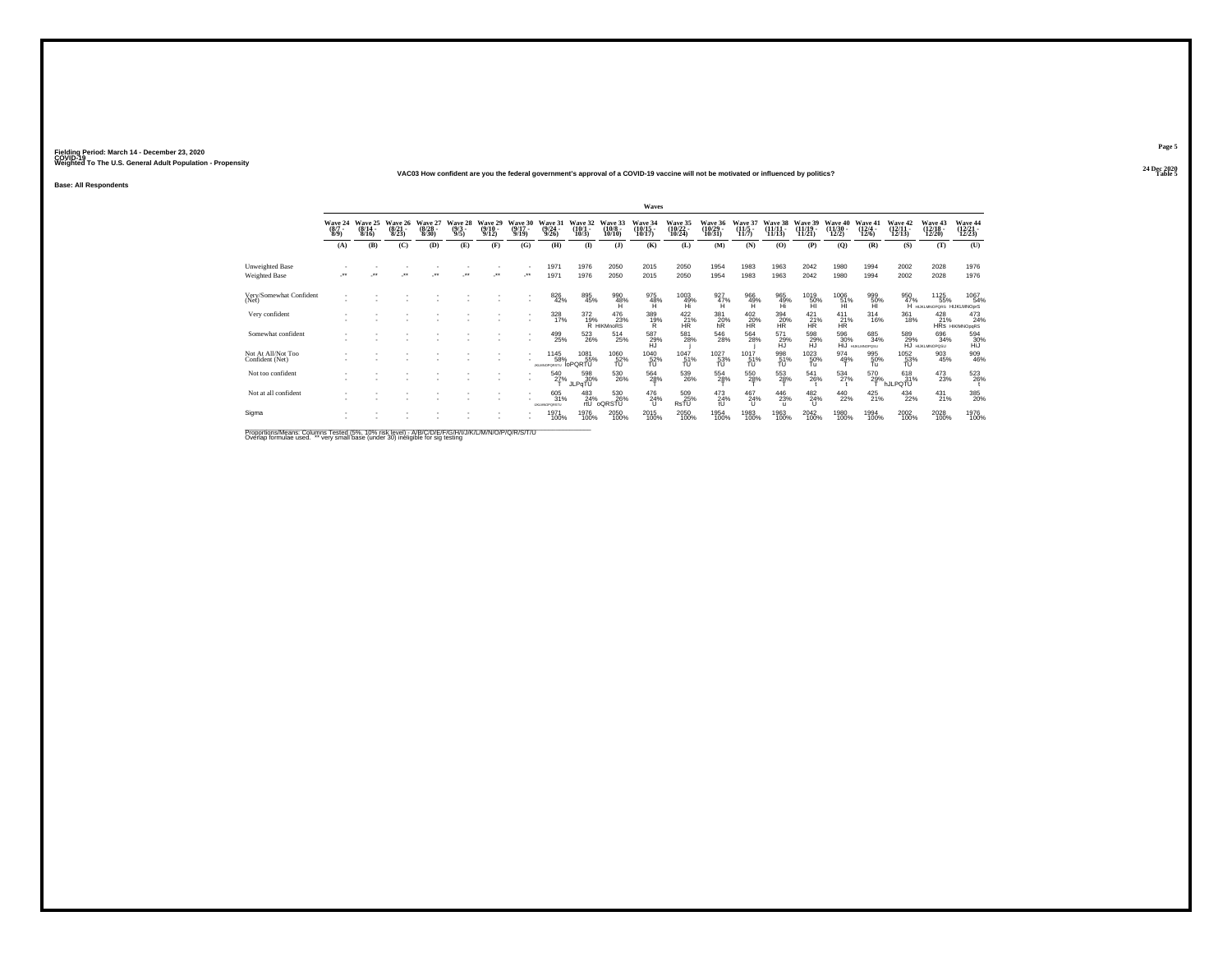## **Base: All Respondents**

## **24 Dec 2020Q3A Which of the following best describes your response to coronavirus?**

|                                                                                                                              |                         |                              |                              |                              |                                |                                  |                                              |                           |                              |                               | Waves                       |                                           |                                    |                              |                                |                                |                                |                              |                               |                                |                              |
|------------------------------------------------------------------------------------------------------------------------------|-------------------------|------------------------------|------------------------------|------------------------------|--------------------------------|----------------------------------|----------------------------------------------|---------------------------|------------------------------|-------------------------------|-----------------------------|-------------------------------------------|------------------------------------|------------------------------|--------------------------------|--------------------------------|--------------------------------|------------------------------|-------------------------------|--------------------------------|------------------------------|
|                                                                                                                              | Wave 24<br>(8/7)<br>8/9 | Wave 25<br>$(8/14 -$<br>8/16 | Wave 26<br>$(8/21 -$<br>8/23 | Wave 27<br>$(8/28 -$<br>8/30 | Wave 28<br>$\frac{(9/3)}{9/5}$ | Wave 29<br>$\frac{(9/10)}{9/12}$ | Wave 30<br>$(9/17 -$<br>9/19                 | Wave 31<br>(9/24)<br>9/26 | Wave 32<br>$(10/1 -$<br>10/3 | Wave 33<br>$(10/8 -$<br>10/10 | Wave 34<br>10/17            | <b>Wave 35</b><br>$\frac{(10/22)}{10/24}$ | <b>Wave 36</b><br>(10/29)<br>10/31 | Wave 37<br>$(11/5 -$<br>11/7 | Wave 38<br>$(11/11 -$<br>11/13 | Wave 39<br>$(11/19 -$<br>11/21 | Wave 40<br>$(11/30 -$<br>12/2) | Wave 41<br>$(12/4 -$<br>12/6 | Wave 42<br>$12/11 -$<br>12/13 | Wave 43<br>$(12/18 -$<br>12/20 | Wave 44<br>12/23             |
|                                                                                                                              | (A)                     | (B)                          | (C)                          | (D)                          | (E)                            | (F)                              | (G)                                          | (H)                       | $($ I                        | $($ $)$                       | (K)                         | (L)                                       | (M)                                | (N)                          | (0)                            | (P)                            | $\mathbf{Q}$                   | (R)                          | (S)                           | (T)                            | (U)                          |
| Unweighted Base                                                                                                              | 1995                    | 1967                         | 1962                         | 1946                         | 2022                           | 2037                             | 1949                                         | 1971                      | 1976                         | 2050                          | 2015                        | 2050                                      | 1954                               | 1983                         | 1963                           | 2042                           | 1980                           | 1994                         | 2002                          | 2028                           | 1976                         |
| <b>Weighted Base</b>                                                                                                         | 1995                    | 1967                         | 1962                         | 1946                         | 2022                           | 2037                             | 1949                                         | 1971                      | 1976                         | 2050                          | 2015                        | 2050                                      | 1954                               | 1983                         | 1963                           | 2042                           | 1980                           | 1994                         | 2002                          | 2028                           | 1976                         |
| have taken steps to<br>make sure I leave my<br>residence as little as<br>possible                                            | 1571<br>79%             | 1515<br>77%                  | 1571<br>80%                  | 1517<br>78%                  | 1433<br>71%<br><b>NOPQ</b>     | <sup>1452</sup> 71%              | 1468<br>75%<br>NOPOt EFJKLMNOPORST LMNOPORST | 1456<br>74%               | 1428<br>72%<br><b>NOPQT</b>  | 1461<br>71%<br><b>NOPQt</b>   | 1439<br>71%<br><b>NOPOt</b> | $^{1423}_{69\%}$ Np                       | 1365<br>70%<br>Np                  | 1294<br>65%                  | 1311<br>67%                    | 1346<br>66%                    | 1320<br>67%                    | 1389<br>70%<br>Np            | 1411<br>70%<br>NoPa           | 1376<br>68%                    | 1509<br>76%<br>EFUKLMNOPORST |
| I have been leaving my<br>residence as I normally<br>would                                                                   | $^{424}_{21\%}$         | 452<br>23%                   | 391<br>20%                   | 429                          | 589<br>29%<br>ABCDGU           | 585<br>29%<br>ABCDGU             | $^{481}_{25\%}$<br>aC                        | 515<br>26%<br>AbCD        | 548<br>28%<br>ABCDU          | 589<br>29%<br>ABCDGU          | 576<br>29%<br>ABCDGÜ        | 627 31%<br>ABCDGHU                        | 589<br>30%<br><b>ABCDGHI</b>       | 689<br>35%                   | 652<br>33%                     | 696<br>34%                     | 660<br>33%                     | 605<br>30%<br><b>ABCDGHU</b> | 591<br>30%<br>ABCDGhU         | 652<br>32%<br>ABCDIGHIKU       | $^{467}_{24\%}$              |
| Sigma                                                                                                                        | 1995<br>100%            | 1967<br>100%                 | 1962<br>100%                 | 1946<br>100%                 | 2022<br>100%                   | 2037<br>100%                     | 1949<br>100%                                 | 1971<br>100%              | 1976<br>100%                 | 2050<br>100%                  | 2015<br>100%                | 2050<br>100%                              | 1954<br>100%                       | 1983<br>100%                 | 1963<br>100%                   | 2042<br>100%                   | 1980<br>100%                   | 1994<br>100%                 | 2002<br>100%                  | 2028<br>100%                   | 1976<br>100%                 |
| Proportions/Means: Columns Tested (5%, 10% risk level) - A/B/C/D/E/F/G/H/I/J/K/L/M/N/O/P/Q/R/S/T/U<br>Overlap formulae used. |                         |                              |                              |                              |                                |                                  |                                              |                           |                              |                               |                             |                                           |                                    |                              |                                |                                |                                |                              |                               |                                |                              |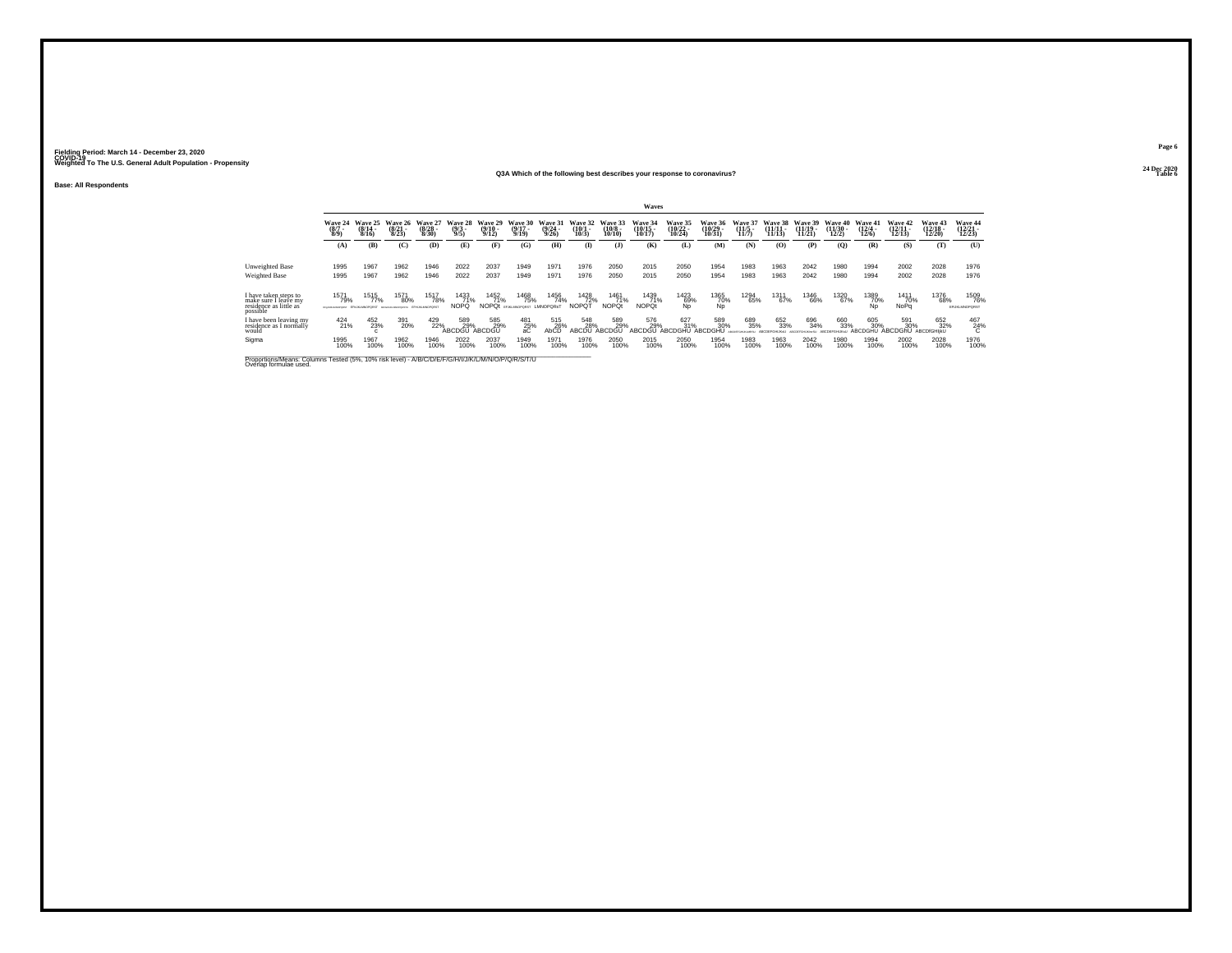**Base: Employed**

#### **24 Dec 2020EMP02 How concerned are you that you may lose your job due to the coronavirus outbreak?Table 7**

|                                                                                                                              |                               |                              |                                                       |                               |                                  |                              |                              |                              |                                     |                                  | Waves                          |                                |                                      |                                 |                             |                             |                                  |                           |                                  |                                        |                               |
|------------------------------------------------------------------------------------------------------------------------------|-------------------------------|------------------------------|-------------------------------------------------------|-------------------------------|----------------------------------|------------------------------|------------------------------|------------------------------|-------------------------------------|----------------------------------|--------------------------------|--------------------------------|--------------------------------------|---------------------------------|-----------------------------|-----------------------------|----------------------------------|---------------------------|----------------------------------|----------------------------------------|-------------------------------|
|                                                                                                                              | Wave 24<br>(8/7)<br>8/9       | Wave 25<br>$(8/14 -$<br>8/16 | Wave 26<br>(8/2)<br>8/23                              | Wave 27<br>(8/28)<br>8/30     | Wave 28<br>$(9/3 -$<br>9/5       | Wave 29<br>$(9/10 -$<br>9/12 | Wave 30<br>$(9/17 -$<br>9/19 | Wave 31<br>$(9/24 -$<br>9/26 | Wave 32<br>$(10/1 -$<br>10/3        | Wave 33<br>$(10/8 -$<br>10/10    | Wave 34<br>$(10/15 -$<br>10/17 | Wave 35<br>$(10/22 -$<br>10/24 | Wave 36<br>(10/29)<br>10/31          | Wave 37<br>(11/5 -<br>11/7      | $(11/11 -$<br>11/13         | Wave 39<br>(11/19)<br>11/21 | 40<br>Wave<br>$(11/30 -$<br>12/2 | Wave 41<br>(12/4)<br>12/6 | Wave 42<br>$(12/11 -$<br>12/13   | Wave 43<br>$(12/18 -$<br>12/20         | Wave 44<br>12/23              |
|                                                                                                                              | (A)                           | (B)                          | (C)                                                   | (D)                           | (E)                              | (F)                          | (G)                          | (H)                          | $\bf(I)$                            | $($ $)$                          | (K)                            | (L)                            | (M)                                  | (N)                             | (0)                         | (P)                         | (0)                              | (R)                       | (S)                              | (T)                                    | (U)                           |
| Unweighted Base<br>Weighted Base                                                                                             | 1229<br>1166                  | 1156<br>1114                 | 1138<br>1091                                          | 1143<br>1081                  | 1194<br>1143                     | 1251<br>1194                 | 1194<br>1143                 | 1228<br>1161                 | 1138<br>1098                        | 1184<br>1169                     | 1205<br>1139                   | 1277<br>1199                   | 1230<br>1164                         | 1137<br>1112                    | 1154<br>1088                | 1233<br>1197                | 1248<br>1182                     | 1190<br>1157              | 1133<br>1202                     | 1158<br>1196                           | 1095<br>1101                  |
| Very/Somewhat<br>Concerned (Net)                                                                                             | 651<br>56%<br>EFLNOPRSTU      | 589<br>53%                   | 613<br>56%<br>EFLNOPRSTU EFKLNOPRSTU                  | 610<br>56%                    | $^{565}_{49\%}$                  | 584<br>49%                   | 666<br>58%<br>BEFHRUMHOPRETU | 606<br>52%<br>ÑŤ             | 631<br>57%<br><b>NEPAKLANOPRSTU</b> | 617<br>53%<br>ÑĨ                 | 590<br>52%<br>nt               | 599<br>50%                     | 609<br>52%<br>NT                     | $\frac{515}{46\%}$              | 535<br>49%                  | 587<br>49%                  | 651<br>55%<br>EFINOPRST          | 566<br>49%                | 586<br>49%                       | 560<br>47%                             | 556<br>50%                    |
| Very concerned                                                                                                               | 304<br>26%<br><b>IKNOpRST</b> | 279<br>25%<br>NorsT          | 323<br>30%<br><b>SEFIRIARIOFRSTU ANFHIRIARIOFRSTU</b> | 327<br>30%                    | 262<br>23%                       | 266<br>22%                   | 311<br>27%<br>eFKINOPRST     | 286<br>$R^2$                 | 281<br>26%<br>NOrsT                 | 304<br>26%<br>NO <sub>DRST</sub> | 251<br>22%                     | 275<br>23%                     | 280<br>R <sub>1</sub> <sup>24%</sup> | 216<br>19%                      | 229<br>21%                  | 261<br>22%                  | 342<br>29%<br>EPHOMAGPRSTu       | 246<br>21%                | 255<br>21%                       | 201<br>17%                             | 266<br>$R^2$ <sup>4%</sup>    |
| Somewhat concerned                                                                                                           | 348<br>30%                    | 310<br>28%                   | 291<br>27%                                            | <sup>283</sup> <sub>26%</sub> | 303<br>27%                       | $\frac{318}{27\%}$           | 355<br>31%<br>cDefjqu        | $^{321}_{28\%}$              | 349<br>32%<br>CDEFhJinpQrsU         | $\frac{313}{27\%}$               | 339<br>30%                     | $\frac{324}{27\%}$             | 329 %                                | 300<br>27%                      | 306<br>28%                  | 326<br>27%                  | 309<br>26%                       | 320<br>28%                | 331<br>28%                       | 359<br>30%                             | <sup>290</sup> <sub>26%</sub> |
| Not At All/Not Very<br>Concerned (Net)                                                                                       | 514<br>44%                    | 526<br>47%<br>Gi             | 478<br>44%                                            | 471<br>44%                    | 578<br>51%<br>ACDGIO <sup></sup> | 610<br>51%<br>ACDGIO         | 477<br>42%                   | 555<br>48%<br>Gi             | $^{467}_{43\%}$                     | 552<br>47%<br>gi                 | 549<br>48%<br>dĜĪ              | 599 50%<br><b>ACDGIa</b>       | 555<br>48%<br>Gi                     | 597<br>54%<br><b>ARCOGHLIMO</b> | 553<br>51%<br><b>ACDGIO</b> | 610<br>51%<br>ACDGIO        | 531<br>45%                       | 591<br>51%<br>ACDGIO      | 615<br>51%<br>ACDGIQ ABCDGHIJKMQ | 636<br>53%                             | 545<br>50%<br><b>ACDGI</b>    |
| Not very concerned                                                                                                           | 221<br>19%                    | 277<br>25%<br>ACdQ           | 221<br>20%                                            | 229<br>21%                    | 273<br>24%<br>Aa                 | 276<br>23%<br>a              | 274<br>$^{24\%}_{\text{Aq}}$ | 260<br>22%                   | 242<br>22%                          | 271<br>23%<br>a                  | 268<br>24%                     | 286<br>24%<br>Aq               | 283<br>$AGQ^2$                       | 297<br>27%<br><b>ACDHIOst</b>   | 257<br>24%<br>A             | 296<br>25%<br>AcQ           | 235<br>20%                       | 298<br>26%<br><b>ACDQ</b> | 271<br>23%                       | 269<br>22%                             | 261<br>24%<br>А               |
| Not at all concerned                                                                                                         | 294<br>25%<br>GI              | 248<br>22%<br>G              | 257<br>24%<br>G                                       | $^{241}_{22\%}$<br>G          | 305<br>27%<br>bdGl               | 334<br>28%<br><b>BcDGliM</b> | 202<br>18%                   | 295<br>25%<br>GI             | $^{225}_{20\%}$                     | 281<br>24%<br>G                  | 281<br>25%<br>Gi               | 314<br>26%<br>bdGl             | 272<br>23%<br>G                      | 300<br>27%<br><b>BDGI</b>       | 296<br>27%<br><b>BDGI</b>   | 314<br>26%<br>bdGl          | 296<br>25%<br>Gi                 | 293<br>25%<br>GI          | 344<br>29%<br><b>BCDGIIM</b>     | $\frac{367}{31\%}$<br>ABCDeGHLIKIMoQRU | 285<br>26%<br>ĞĪ              |
| Sigma                                                                                                                        | 1166<br>100%                  | 1114<br>100%                 | 1091<br>100%                                          | 1081<br>100%                  | 1143<br>100%                     | 1194<br>100%                 | 1143<br>100%                 | 1161<br>100%                 | 1098<br>100%                        | 1169<br>100%                     | 1139<br>100%                   | 1199<br>100%                   | 1164<br>100%                         | 1112<br>100%                    | 1088<br>100%                | 1197<br>100%                | 1182<br>100%                     | 1157<br>100%              | 1202<br>100%                     | 1196<br>100%                           | 1101<br>100%                  |
| Proportions/Means: Columns Tested (5%, 10% risk level) - A/B/C/D/E/F/G/H/I/J/K/L/M/N/O/P/Q/R/S/T/U<br>Overlap formulae used. |                               |                              |                                                       |                               |                                  |                              |                              |                              |                                     |                                  |                                |                                |                                      |                                 |                             |                             |                                  |                           |                                  |                                        |                               |

**Page 7**24 Dec 2020<br>Table 7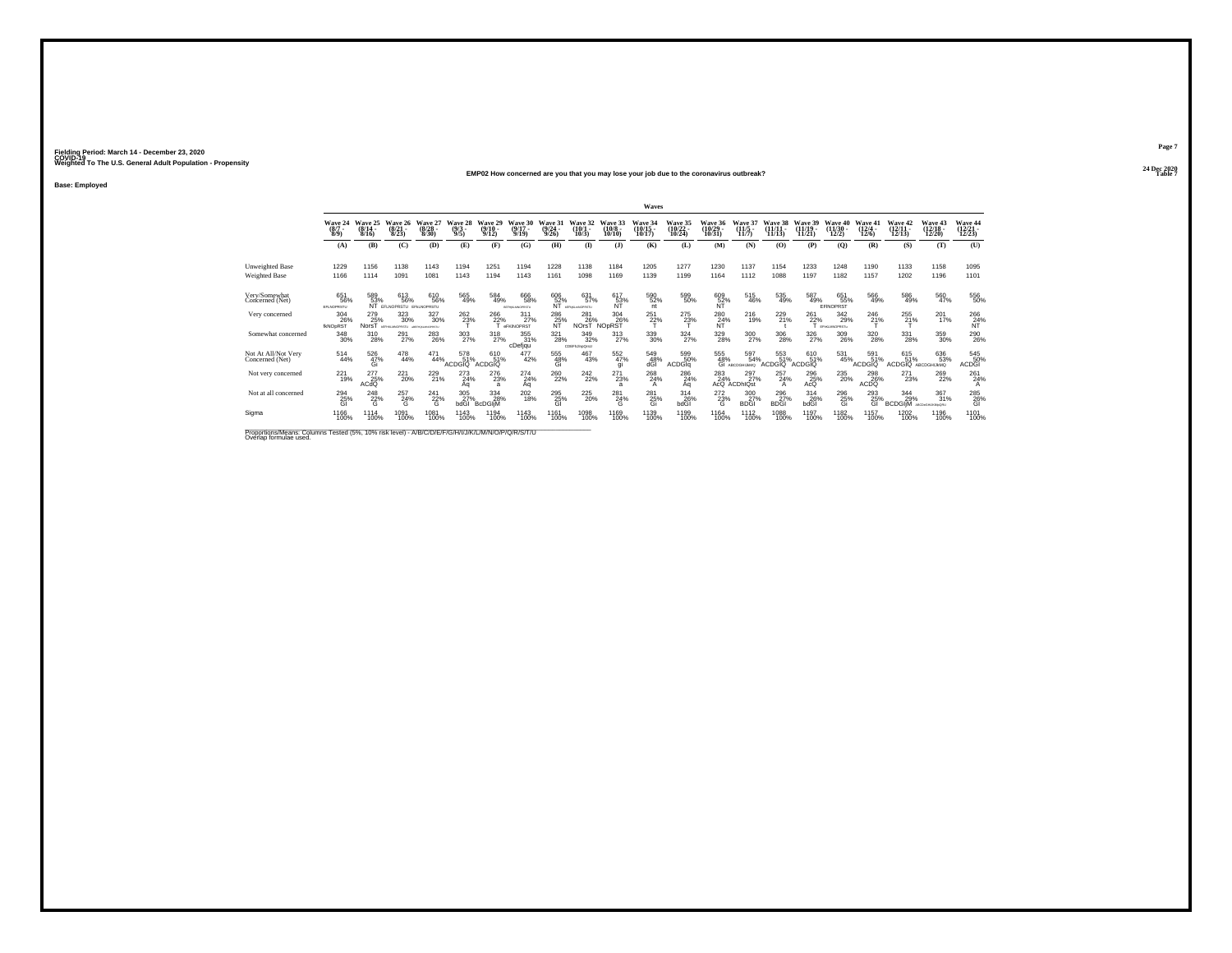**24 Dec 2020Q9 Do you think your income in 2020 will be lower, higher or about the same as it was in 2019?**

**Base: All Respondents**

|                 |                                    |                                  |                                  |                                  |                                |                               |                                  |                                  |                              |                              | Waves                         |                            |                               |                                 |                                |                            |                                |                             |                            |                                       |                                 |
|-----------------|------------------------------------|----------------------------------|----------------------------------|----------------------------------|--------------------------------|-------------------------------|----------------------------------|----------------------------------|------------------------------|------------------------------|-------------------------------|----------------------------|-------------------------------|---------------------------------|--------------------------------|----------------------------|--------------------------------|-----------------------------|----------------------------|---------------------------------------|---------------------------------|
|                 | Wave 24<br>$\binom{8/7}{8/9}$      | Wave 25<br>$\frac{(8/14)}{8/16}$ | Wave 26<br>$\frac{(8/21)}{8/23}$ | Wave 27<br>$\frac{(8/28)}{8/30}$ | Wave 28<br>$\frac{(9/3)}{9/5}$ | Wave 29<br>(9/10 -<br>9/12)   | Wave 30<br>$\frac{(9/17)}{9/19}$ | Wave 31<br>$\frac{(9/24)}{9/26}$ | Wave 32<br>(10/1 -<br>10/3)  | Wave 33<br>(10/8 -<br>10/10) | Wave 34<br>(10/15 -<br>10/17) | Wave 35<br>(10/22<br>10/24 | Wave 36<br>(10/29 -<br>10/31) | Wave 3<br>$\frac{(11/5)}{11/7}$ | Wave 38<br>$(11/11 -$<br>11/13 | Wave 39<br>(11/19<br>11/21 | Wave 40<br>$(11/30 -$<br>12/2) | Wave 41<br>(12/4 -<br>12/6) | Wave 42<br>(12/11<br>12/13 | <b>Wave 43<br/>(12/18 -</b><br>12/20) | Wave 44<br>12/23                |
|                 | (A)                                | (B)                              | (C)                              | (D)                              | (E)                            | (F)                           | (G)                              | (H)                              | (1)                          | $($ $\bf{J}$ )               | (K)                           | (L)                        | (M)                           | (N)                             | (O)                            | (P)                        | (Q)                            | (R)                         | (S)                        | (T)                                   | (U)                             |
| Unweighted Base | 1995                               | 1967                             | 1962                             | 1946                             | 2022                           | 2037                          | 1949                             | 1971                             | 1976                         | 2050                         | 2015                          | 2050                       | 1954                          | 1983                            | 1963                           | 2042                       | 1980                           | 1994                        | 2002                       | 2028                                  | 1976                            |
| Weighted Base   | 1995                               | 1967                             | 1962                             | 1946                             | 2022                           | 2037                          | 1949                             | 1971                             | 1976                         | 2050                         | 2015                          | 2050                       | 1954                          | 1983                            | 1963                           | 2042                       | 1980                           | 1994                        | 2002                       | 2028                                  | 1976                            |
| About the same  | 946<br>47%                         | 971<br>49%                       | 872<br>44%                       | 928<br>48%                       | 932<br>46%                     | $^{1004}_{\substack{49\\0j}}$ | 939<br>48%                       | 967<br>49%                       | 951<br>48%<br>$\mathfrak{c}$ | 936<br>46%                   | 933<br>46%                    | 982<br>48%                 | 914<br>47%                    | $\frac{974}{49\%}$              | 943<br>48%                     | 969<br>47%                 | 958<br>48%                     | 990<br>50%<br>Cej           | 925<br>46%                 | 979<br>48%                            | 1027<br>52%<br>C ACDEgUKIMoPqSt |
| Lower           | 672<br>34%<br><b>BORGUALNORSTU</b> | 578<br>29%<br>NT                 | 579<br>30%                       | 622<br>32%<br>KINORT             | 603<br>30%<br>NT               | 618<br>30%<br>NrT             | 579<br>30%<br>NT                 | 615<br>31%<br>NoRT               | 618<br>kNoRT                 | 597<br>29%                   | 566<br>28%                    | 581<br>28%                 | 629<br>82%<br>KLNORT          | 507<br>26%                      | 547<br>28%                     | 645<br>$\overline{32\%}$   | 612<br>31%<br>NrT              | 541<br>27%                  | 591<br>30%<br>NT           | 520<br>26%                            | 582<br>29%<br>NT                |
| Higher          | 377<br>19%                         | $^{418}_{21\%}$                  | 511<br>26%<br>ARDEGHMPOLI        | 396<br>20%                       | 486<br>24%<br>ADFHImpgU        | 415<br>20%                    | $^{432}_{22\%}$<br>aU            | 389<br>20%                       | 408<br>21%                   | 516<br>25%<br>ABDFoHMPOU     | 516<br>26%<br>ABDFoHIMPQU     | 487<br>24%<br>ADFHigU      | $^{411}_{21\%}$               | 502<br>25%<br>ABDFoHIMPOU       | 472<br>24%<br>ADFHImpqU        | 428<br>21%                 | $^{411}_{21\%}$                | 462<br>23%<br>AdfHU         | 487<br>24%<br>AbDFHImpQU   | 529<br>26%<br>ABDFGHIMPOU             | 367<br>19%                      |
| Sigma           | 1995<br>100%                       | 1967<br>100%                     | 1962<br>100%                     | 1946<br>100%                     | 2022<br>100%                   | 2037<br>100%                  | 1949<br>100%                     | 1971<br>100%                     | 1976<br>100%                 | 2050<br>100%                 | 2015<br>100%                  | 2050<br>100%               | 1954<br>100%                  | 1983<br>100%                    | 1963<br>100%                   | 2042<br>100%               | 1980<br>100%                   | 1994<br>100%                | 2002<br>100%               | 2028<br>100%                          | 1976<br>100%                    |

Proportions/Means: Columns Tested (5%, 10% risk level) - *N'B/C/D/E/F/G/H/I/J/K/L/M/N/O/P/Q/R/S/T/U* Overlap formulae used.<br>Overlap formulae used.

**Page 824 Dec 2020**<br>Table 8

**Table 8**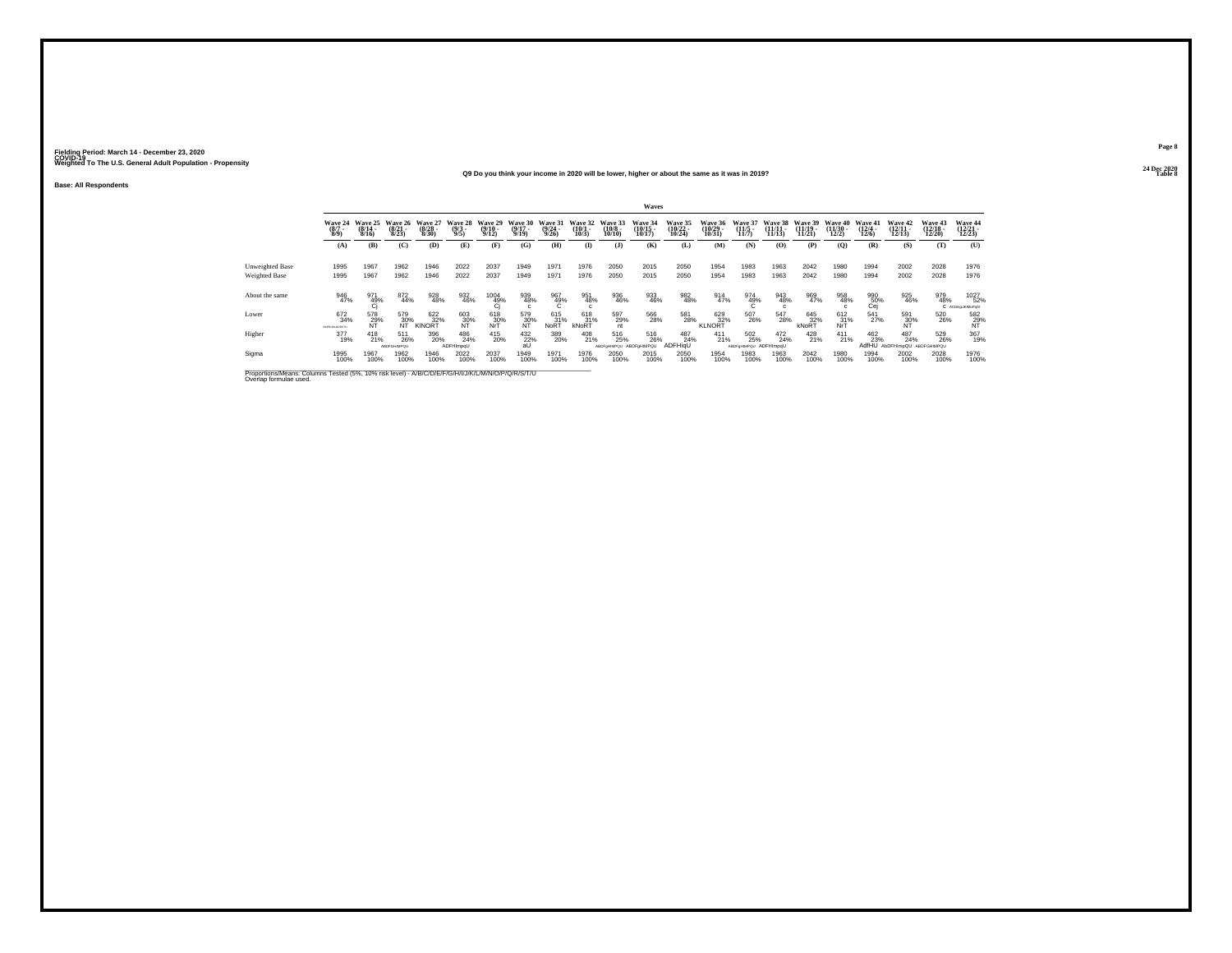## **24 Dec 2020EMP05 As a result of the current pandemic, have you or your household been impacted financially in any of the following ways?**

**Summary Of Yes**

**Base: All Respondents**

|                                                                                                                  |                                 |                              |                              |                              |                             |                              |                                  |                                  |                              |                                   | Waves                                   |                                |                              |                            |                                       |                                                |                                                 |                                        |                               |                                            |                                |
|------------------------------------------------------------------------------------------------------------------|---------------------------------|------------------------------|------------------------------|------------------------------|-----------------------------|------------------------------|----------------------------------|----------------------------------|------------------------------|-----------------------------------|-----------------------------------------|--------------------------------|------------------------------|----------------------------|---------------------------------------|------------------------------------------------|-------------------------------------------------|----------------------------------------|-------------------------------|--------------------------------------------|--------------------------------|
|                                                                                                                  | Wave 24<br>$(8/7 -$<br>$8/9$ )  | Wave 25<br>$(8/14 -$<br>8/16 | Wave 26<br>$(8/21 -$<br>8/23 | Wave 27<br>$(8/28 -$<br>8/30 | Wave 28<br>$(9/3 -$<br>9/5) | Wave 29<br>$(9/10 -$<br>9/12 | Wave 30<br>$(9/17 -$<br>9/19     | Wave 31<br>$(9/24 -$<br>9/26     | Wave 32<br>(10/1.<br>10/3)   | Wave 33<br>(10/8)<br>10/10        | Wave 34<br>$(10/15 -$<br>10/17          | Wave 35<br>$(10/22 -$<br>10/24 | Wave 36<br>(10/29)<br>10/31  | Wave 37<br>(11/5)<br>11/7  | <b>Wave 38</b><br>$(11/11 -$<br>11/13 | Wave 39<br>$(11/19 -$<br>11/21                 | Wave 40<br>$(11/30 -$<br>12/2)                  | Wave 41<br>$(12/4 -$<br>12/6           | Wave 42<br>$12/11 -$<br>12/13 | Wave 43<br>$(12/18 -$<br>12/20             | Wave 44<br>$(12/21 -$<br>12/23 |
|                                                                                                                  | (A)                             | (B)                          | (C)                          | (D)                          | (E)                         | (F)                          | (G)                              | (H)                              | $($ I                        | $($ $)$                           | (K)                                     | (L)                            | (M)                          | (N)                        | (0)                                   | (P)                                            | (Q)                                             | (R)                                    | (S)                           | (T)                                        | (U)                            |
| Unweighted Base<br><b>Weighted Base</b>                                                                          | 1995<br>1995                    | 1967<br>1967                 | 1962<br>1962                 | 1946<br>1946                 | 2022<br>2022                | 2037<br>2037                 | 1949<br>1949                     | 1971<br>1971                     | 1976<br>1976                 | 2050<br>2050                      | 2015<br>2015                            | 2050<br>2050                   | 1954<br>1954                 | 1983<br>1983               | 1963<br>1963                          | 2042<br>2042                                   | 1980<br>1980                                    | 1994<br>1994                           | 2002<br>2002                  | 2028<br>2028                               | 1976<br>1976                   |
| Sought out new or<br>additional sources of<br>income                                                             | 587<br>29%                      | 600<br>31%                   | 651<br>33%<br>aKr            | 618<br>32%                   | 664<br>33% <sub>akr</sub>   | 645<br>32%                   | 646<br>33%<br>aKr                | 731<br>37%<br>ABICEFADEACPRATA   | 607<br>31%                   | 626<br>31%                        | 582<br>29%                              | 643<br>31%                     | 676<br>35%<br>ABIJKNOR       | 597<br>30%                 | 603<br>31%                            | 657<br>32%<br>k                                | 670<br>34%<br>AbKnR                             | 586<br>29%                             | 671<br>34%<br>AKnR            | $\overset{644}{_{32\%}}$                   | 650<br>$33%$<br>aKr            |
| Provided financial support<br>for a family member                                                                | $^{495}_{25\%}$                 | 537<br>27%                   | 579<br>30%<br>Aef            | 540<br>28%                   | $^{528}_{26\%}$             | 535<br>26%                   | 604<br>31%<br>AbdEFIIno          | 559<br>28%<br>a                  | 528<br>27%                   | 577<br>28%<br>a                   | 582%<br>A                               | 567<br>28%                     | 546<br>28%<br>a              | $^{544}_{\ 27\%}$          | 538<br>27%                            | $\substack{646 \\ 32\%}$<br><b>ABDEFILMNOr</b> | 573<br>29%<br>A                                 | 555<br>28%                             | 598<br>30%                    | 630<br>31%<br>AEfi ABdEFIInor ABDEFNILMNOR | 626<br>32%                     |
| Stopped or cut back on<br>othèr savings (e.g., college<br>tuition, a major purchase,<br>such as a house or care) | $^{591}_{30\%}$                 | 606<br>31%                   | 567<br>29%                   | 615<br>32%<br>EfkR           | $^{564}_{28\%}$             | 577<br>28%                   | 642<br>33%<br>aCEFKR ACEFIKInRst | 664<br>34%                       | 607<br>31%                   | 616<br>30%                        | $^{571}_{28\%}$                         | 615<br>30%                     | 641<br>33%<br><b>CEFKR</b>   | 602<br>30%                 | $\frac{607}{31\%}$                    | 635<br>31%<br>er                               | $\overset{629}{\underset{\mathsf{EfkR}}{32\%}}$ | 553<br>28%                             | 608<br>30%                    | $^{614}_{30\%}$                            | 618<br>31%<br>er               |
| Lost income partially                                                                                            | $^{585}_{29\%}$ FJR             | 563<br>29%<br>fJr            | 591<br>30%<br>eFJkqR         | $^{537}_{28\%}$              | $^{538}_{27\%}$             | 519<br>25%                   | 595<br>31%<br>EFJKIQR            | 560<br>28%<br>.ir                | 547<br>28%                   | 502<br>24%                        | 534<br>27%                              | 554<br>27%                     | 571<br>$^{7/1}_{F\text{JR}}$ | 552<br>28%                 | 604<br>31%<br><b>dEFJKIQR</b>         | $\frac{582}{28\%}$<br>Jr                       | 523<br>26%                                      | 503<br>25%                             | $^{565}_{28\%}$               | $^{571}_{28\%}$<br>л                       | $^{568}_{29\%}$ fJr            |
| Stopped or cut back on<br>retirement savings                                                                     | 507<br>25%                      | 489<br>25%                   | 488<br>25%                   | 494<br>25%                   | 523<br>26%                  | 495<br>24%                   | 541<br>$^{28\%}_{\text{fLR}a}$   | 565<br>29%<br>aBCdFkLnR bcdFkLnR | 561<br>28%                   | 536<br>26%                        | 507<br>25%                              | 484<br>24%                     | 546<br>28%<br>bFLR           | 500<br>25%                 | 554<br>28%<br>bcFLR                   | 547<br>27%<br>Ïr                               | 521<br>26%                                      | 467<br>23%                             | 537<br>27%<br>-lr             | 549<br>$^{27\%}_{IR}$                      | $\frac{532}{27\%}$             |
| Accumulated more debt<br>than normal                                                                             | $^{461}_{23\%}$                 | 465<br>24%                   | 484<br>25%                   | $^{531}_{27\%}$<br>ABEqR     | $^{445}_{22\%}$             | $^{506}_{25\%}$              | 471<br>24%                       | $^{508}_{26\%}$<br>Ε             | $^{514}_{26\%}$<br>аĖ        | $^{528}_{26\%}$<br>Ε              | $^{509}_{25\%}$<br>е                    | $^{528}_{26\%}$<br>Е           | 481<br>25%                   | 555<br>28%<br>ABcEfGmR     | $^{502}_{26\%}$<br>E                  | 550<br>27%                                     | 555<br>28%<br>AbEr ABcEfGmR                     | $^{466}_{23\%}$                        | 510<br>25%<br>$\epsilon$      | 554 27%<br>ABEqR                           | 510<br>26%<br>Е                |
| Missed (or will soon miss)<br>a bill payment                                                                     | 388<br>19%                      | 425<br>22%                   | 480<br>24%<br>AFor           | 455<br>23%<br>$\mathsf{A}$   | 464<br>$\frac{23\%}{A}$     | 425<br>21%                   | 452<br>23%<br>$\mathsf{A}$       | 462<br>23%<br>$\mathsf{A}$       | 492<br>25%<br>AbFOR          | 487<br>24%<br>Af                  | 467<br>23%<br>$\mathsf{A}^{\mathsf{T}}$ | 500<br>24%<br>AFor             | 435<br>22%                   | 499<br>ABFOR               | 413<br>21%                            | 496<br>24%<br>Afor                             | 496<br>AbFOR                                    | 424<br>21%                             | 476<br>A <sup>24%</sup>       | 501<br>AbFOR                               | 469<br>$\frac{24}{\text{A}f}$  |
| Provided financial support<br>for a friend                                                                       | 361<br>18%                      | $^{408}_{21\%}$              | 438<br>22%<br>AdFIMr         | 371<br>19%                   | $^{396}_{20\%}$             | 384<br>19%                   | 406<br>21%                       | $^{419}_{21\%}$<br>a             | $^{419}_{21\%}$              | 484<br>24%<br><b>a</b> ADEFKLMoQR | 407<br>20%                              | 398<br>19%                     | 369<br>19%                   | $\frac{437}{22\%}$<br>Adfm | 403<br>21%                            | 439<br>21%<br>A                                | 394<br>20%                                      | 387<br>19%                             | $^{445}_{22\%}$<br>AdFm       | $\frac{444}{22\%}$<br>Adfm                 | 435<br>22%<br>Adfm             |
| Missed (or will soon miss)<br>a rent/mortgage payment                                                            | $^{282}_{14\%}$                 | 308<br>16%                   | 366<br>19%<br>AbeFghjkgR     | 321<br>16%                   | 321/16%                     | $\frac{308}{15\%}$           | 310<br>16%                       | 310<br>16%                       | $373$<br>$19%$<br>ABeFgHJKqR | 319<br>16%                        | 317<br>16%                              | $\frac{372}{18\%}$<br>Afr      | 324 7%                       | $352$<br>$18\%$<br>Äf      | 324 7%                                | $375$<br>$18\%$<br>AbFikr                      | 315<br>16%                                      | 309<br>15%                             | 350<br>17%                    | 380<br>19%<br>A ABeFghJkqR                 | 328                            |
| Paid for services that I<br>haven't used (e.g., a dog<br>walker, childcare, a house<br>cleaning service)         | 321<br>$\frac{16\%}{\text{fr}}$ | 325<br>16%<br><b>FRu</b>     | 340<br>17%<br>FRU            | 320<br>16%<br>FRu            | 320<br>16%<br>fr            | 270<br>13%                   | 317<br>$T_{FR}$ <sup>16%</sup>   | 295<br>15%                       | 330<br>17%<br>FRu            | 353<br>$F_{\text{RU}}^{37\%}$     | 301<br>15%                              | 313<br>15%                     | 303<br>16%                   | 347<br>18%<br>FRÜ          | 308<br>16%                            | 330<br>16%<br>fr                               | 302<br>15%                                      | 264<br>13%                             | 302<br>15%                    | 381<br>19%<br>aeFHKLMOQRSU                 | 274<br>14%                     |
| Lost access to my health<br>insurance                                                                            | 225<br>11%                      | 230<br>12%                   | 277<br>14%<br>AbhRU          | 242<br>12%<br>u              | 288<br>14%<br>AbhRU         | 253<br>12%<br>$\mathbf{u}$   | 273<br>14%<br>ahRU               | 229<br>12%                       | 288<br>15%<br><b>ABHIRU</b>  | 249<br>12%                        | 254<br>13%<br>u                         | 252<br>12%                     | 264<br>14%<br>ŕÚ             | 292<br>15%<br>ABHjIRU      | 264<br>$\frac{13}{10}$                | 279<br>14%<br>arÙ                              | 251<br>13%<br>ü                                 | 223<br>11%                             | 281<br>14%<br>AbhRU           | 288<br>14%<br>AbhRU                        | 203<br>10%                     |
| Lost income entirely                                                                                             | 205<br>10%                      | 200<br>10%                   | 252<br>13%<br>aBFGHkostU     | 213<br>11%<br>g              | 219<br>11%<br>q             | $192\atop 9\%$               | $^{168}_{9\%}$                   | 193<br>10%                       | $^{232}_{12\%}$<br>fGŪ       | 231<br>11%<br>Gu                  | 213<br>11%                              | 228<br>11%<br>g                | 216<br>11%<br>q              | 239<br>12%<br>FGhU         | 203<br>10%                            | $^{248}_{12\%}$<br>FGhU                        | 217<br>11%<br>g                                 | 227<br>11%<br>Gu                       | 205<br>10%                    | 210%                                       | $181_{9\%}$                    |
| I have been impacted<br>financially in some other<br>way                                                         | 688<br>34%<br>eR                | 670<br>34%<br>eR             | 712<br>36%<br><b>EFKIRs</b>  | 698<br>36%<br><b>EFKIR</b>   | 621<br>31%                  | 641<br>31%                   | 675<br>35%<br>eŔ                 | 759<br>38%<br>AREAM MAYBOTA      | 683<br>E <sup>35%</sup>      | 710<br>35%<br>ER                  | 647<br>32%                              | 662<br>32%                     | 699<br>36%<br>EFKIR          | 681<br>34%<br>eR           | 687<br>$^{35\%}_{\rm{EfR}}$           | 679<br>33%<br>Ř                                | 671<br>34%<br>Ŕ.                                | 584<br>29%                             | 655<br>33%                    | 687<br>34%<br>Ŕ.                           | 693<br>35%<br>EfR              |
| I have not been impacted<br>financially                                                                          | 321<br>16%                      | 340<br>17%<br>gQ cDGMpQ      | $^{285}_{15\%}$<br>$\alpha$  | 277<br>14%                   | 337/17%<br>GmQ              | 338<br>17%<br>GmQ            | 265<br>14%                       | 303<br>15%<br>$^{\circ}$         | $\frac{343}{17\%}$<br>cDGMpQ | 309<br>15%<br>$\Omega$            | 333<br>17%<br>gmQ                       | 352<br>17%<br>cdGMQ            | 273<br>14%                   | 304<br>15%<br>$\circ$      | 316<br>16%<br>Q                       | 299 15%<br>q                                   | $^{235}_{12\%}$                                 | $^{395}_{\,20\%}$<br>ACD-PD KANNOPORTU | 303<br>15%<br>Ω               | $\frac{305}{15\%}$<br>$^{\circ}$           | 317<br>16%<br>$^{\circ}$       |

Proportions/Means: Columns Tested (5%, 10% risk level) - *N'B/C/D/E/F/G/H/I/J/K/L/M/N/O/P/Q/R/S/T/U* Overlap formulae used.<br>Overlap formulae used.

**Page 9**24 Dec 2020<br>Table 9

**Particularly 2 Table 9 Table 9 Table 9 Table 9 Table 9 Table 9 Table 9 Table 9 Table 9 Table 9 Table 9 Table 9 Table 9 Table 9 Table 9 Table 9 Table 9 Table 9 Table 9 Table 9 Tabl**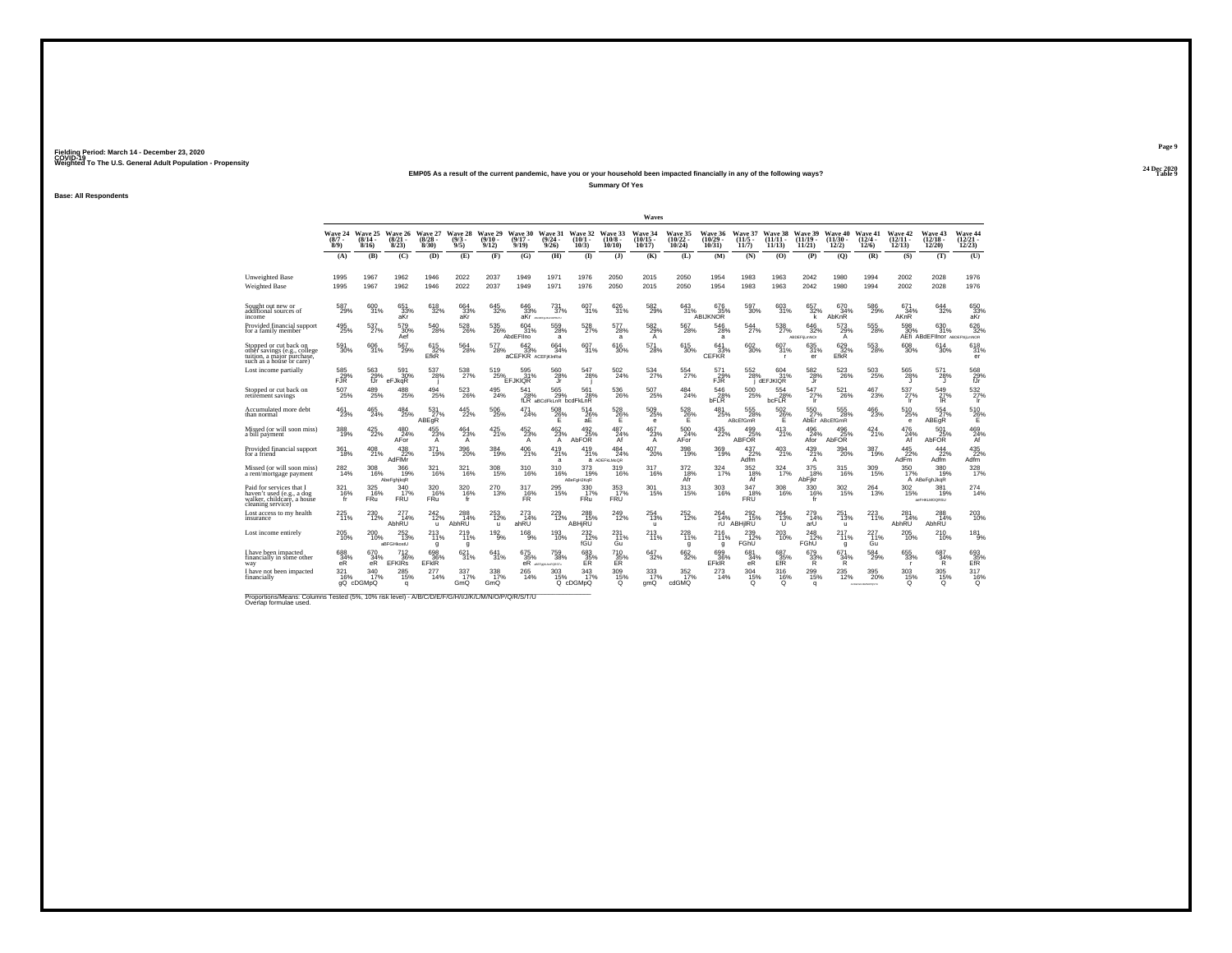## **24 Dec 2020EMP05\_1 As a result of the current pandemic, have you or your household been impacted financially in any of the following ways?Missed (or will soon miss) a rent/mortgage payment**

**Base: All Respondents**

|                                                                                                                              |                               |                           |                              |                           |                               |                              |                              |                              |                              |                               | Waves                          |                                |                                            |                                  |                                |                             |                                  |                                  |                                |                                |                                   |
|------------------------------------------------------------------------------------------------------------------------------|-------------------------------|---------------------------|------------------------------|---------------------------|-------------------------------|------------------------------|------------------------------|------------------------------|------------------------------|-------------------------------|--------------------------------|--------------------------------|--------------------------------------------|----------------------------------|--------------------------------|-----------------------------|----------------------------------|----------------------------------|--------------------------------|--------------------------------|-----------------------------------|
|                                                                                                                              | Wave 24<br>$\binom{8/7}{8/9}$ | Wave 25<br>(8/14.<br>8/16 | Wave 26<br>$(8/21 -$<br>8/23 | Wave 27<br>(8/28)<br>8/30 | Wave 28<br>$\binom{9/3}{9/5}$ | Wave 29<br>$(9/10 -$<br>9/12 | Wave 30<br>$(9/17 -$<br>9/19 | Wave 31<br>$(9/24 -$<br>9/26 | Wave 32<br>$(10/1 -$<br>10/3 | Wave 33<br>$(10/8 -$<br>10/10 | Wave 34<br>$(10/15 -$<br>10/17 | Wave 35<br>$(10/22 -$<br>10/24 | Wave 36<br>$\frac{(10/29 - 10/31)}{10/31}$ | Wave 37<br>$\frac{(11/5)}{11/7}$ | Wave 38<br>$(11/11 -$<br>11/13 | Wave 39<br>(11/19.<br>11/21 | Wave 40<br>$\binom{11/30}{12/2}$ | Wave 41<br>$\binom{12/4}{12/6}$  | Wave 42<br>$(12/11 -$<br>12/13 | Wave 43<br>$(12/18 -$<br>12/20 | Wave 44<br>$\binom{12/21}{12/23}$ |
|                                                                                                                              | (A)                           | (B)                       | (C)                          | (D)                       | (E)                           | (F)                          | (G)                          | (H)                          | $\bf(I)$                     | $($ $\bf{J}$ )                | (K)                            | (L)                            | (M)                                        | (N)                              | (0)                            | (P)                         | $\overline{Q}$                   | (R)                              | (S)                            | (T)                            | (U)                               |
| Unweighted Base<br>Weighted Base                                                                                             | 1995<br>1995                  | 1967<br>1967              | 1962<br>1962                 | 1946<br>1946              | 2022<br>2022                  | 2037<br>2037                 | 1949<br>1949                 | 1971<br>1971                 | 1976<br>1976                 | 2050<br>2050                  | 2015<br>2015                   | 2050<br>2050                   | 1954<br>1954                               | 1983<br>1983                     | 1963<br>1963                   | 2042<br>2042                | 1980<br>1980                     | 1994<br>1994                     | 2002<br>2002                   | 2028<br>2028                   | 1976<br>1976                      |
| Yes                                                                                                                          | 282<br>14%                    | 308<br>16%                | 366<br>19%<br>AbeFahikaR     | 321<br>16%                | 321<br>16%                    | 308<br>15%                   | 310<br>16%                   | 310<br>16%                   | 373<br>19%<br>ABeFaHJKaR     | 319<br>16%                    | 317<br>16%                     | 372<br>18%<br>Afr              | 324<br>17%                                 | 352<br>18%                       | 324<br>17%                     | 375<br>18%<br>AbFikr        | 315<br>16%                       | 309<br>15%                       | 350<br>17%                     | 380<br>19%<br>A ABeFghJkqR     | 328<br>17%                        |
| No                                                                                                                           | 1713<br>86%<br><b>CILNPST</b> | 1659<br>84%<br>clpT       | 1596<br>81%                  | 1625<br>84%               | 1701<br>84%<br>cit            | 1729<br>85%<br>ClinPT        | 1639<br>84%<br>cit           | 1661<br>84%<br>clt           | 1603<br>81%                  | 1731<br>84%<br>clpT           | 1698<br>84%<br>clot            | 1678<br>82%                    | 1630<br>83%                                | 1631<br>82%                      | 1639<br>83%                    | 1667<br>82%                 | 1665<br>84%                      | 1685<br>85%<br>Cllp <sub>1</sub> | 1652<br>83%                    | 1648<br>81%                    | 1648<br>83%                       |
| Sigma                                                                                                                        | 1995<br>100%                  | 1967<br>100%              | 1962<br>100%                 | 1946<br>100%              | 2022<br>100%                  | 2037<br>100%                 | 1949<br>100%                 | 1971<br>100%                 | 1976<br>100%                 | 2050<br>100%                  | 2015<br>100%                   | 2050<br>100%                   | 1954<br>100%                               | 1983<br>100%                     | 1963<br>100%                   | 2042<br>100%                | 1980<br>100%                     | 1994<br>100%                     | 2002<br>100%                   | 2028<br>100%                   | 1976<br>100%                      |
| Proportions/Means: Columns Tested (5%, 10% risk level) - A/B/C/D/E/F/G/H/I/J/K/L/M/N/O/P/Q/R/S/T/U<br>Overlap formulae used. |                               |                           |                              |                           |                               |                              |                              |                              |                              |                               |                                |                                |                                            |                                  |                                |                             |                                  |                                  |                                |                                |                                   |

**Page 1024 Dec 2020<br>Table 10** 

**Table 10 Table 10 Table 10 Table 10 Table 10 Table 10 Table 10 Table 10**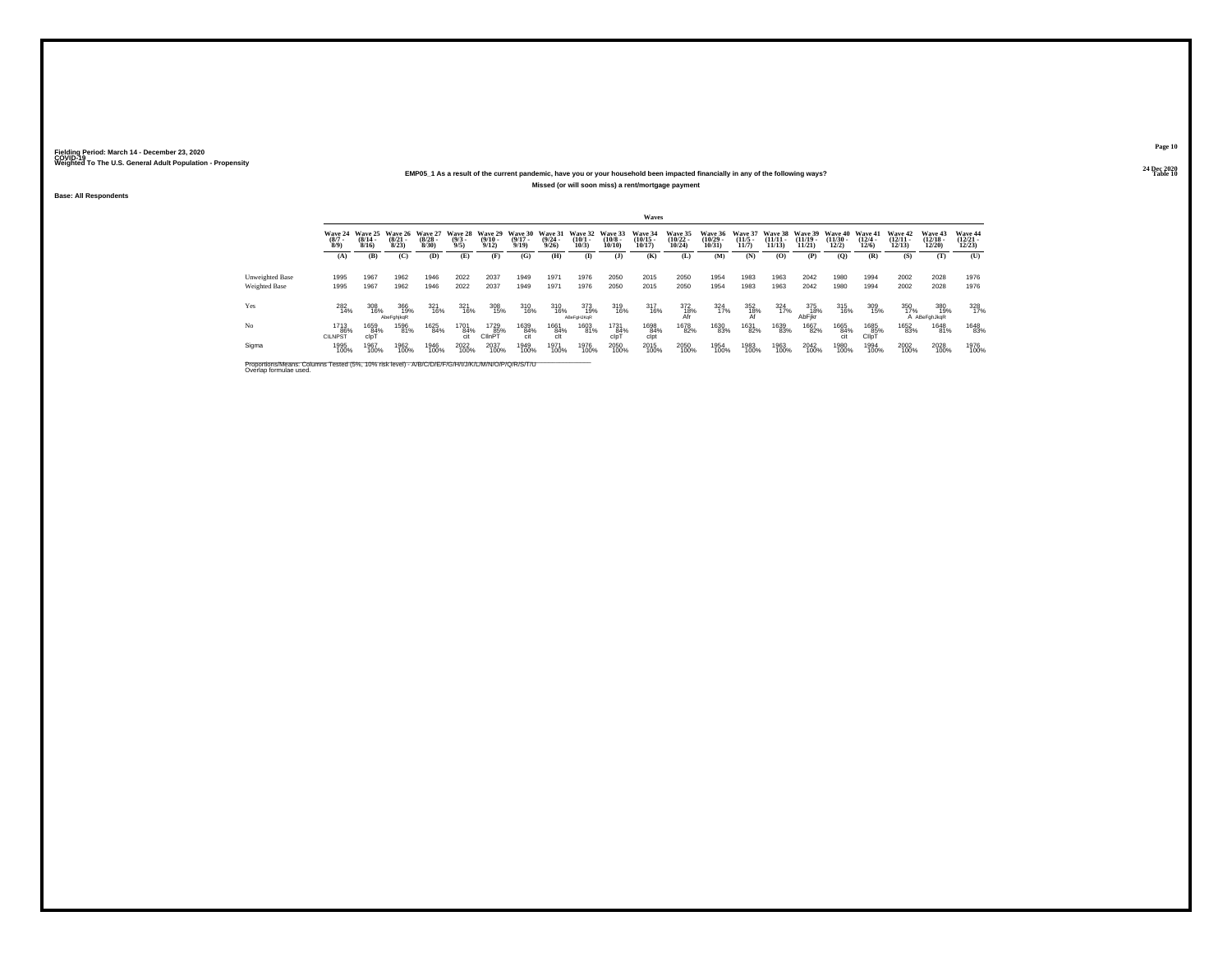## **24 Dec 2020EMP05\_2 As a result of the current pandemic, have you or your household been impacted financially in any of the following ways?Missed (or will soon miss) a bill payment**

**Base: All Respondents**

|                                                                                                                              |                                |                              |                              |                              |                               |                              |                              |                                  |                                 |                                  | Waves                                 |                                |                                    |                                                                                |                                |                                |                            |                              |                                |                                |                                        |
|------------------------------------------------------------------------------------------------------------------------------|--------------------------------|------------------------------|------------------------------|------------------------------|-------------------------------|------------------------------|------------------------------|----------------------------------|---------------------------------|----------------------------------|---------------------------------------|--------------------------------|------------------------------------|--------------------------------------------------------------------------------|--------------------------------|--------------------------------|----------------------------|------------------------------|--------------------------------|--------------------------------|----------------------------------------|
|                                                                                                                              | Wave 24<br>$(8/7 -$<br>$8/9$ ) | Wave 25<br>$(8/14 -$<br>8/16 | Wave 26<br>$(8/21 -$<br>8/23 | Wave 27<br>$(8/28 -$<br>8/30 | Wave 28<br>$\binom{9/3}{9/5}$ | Wave 29<br>$(9/10 -$<br>9/12 | Wave 30<br>$(9/17 -$<br>9/19 | Wave 31<br>$\frac{(9/24)}{9/26}$ | Wave 32<br>$\binom{10/1}{10/3}$ | Wave 33<br>$\binom{10/8}{10/10}$ | <b>Wave 34</b><br>$(10/15 -$<br>10/17 | Wave 35<br>$(10/22 -$<br>10/24 | <b>Wave 36</b><br>(10/29)<br>10/31 | Wave 37<br>$(11/5 -$<br>11/7                                                   | Wave 38<br>$(11/11 -$<br>11/13 | Wave 39<br>$(11/19 -$<br>11/21 | Wave 40<br>(11/30)<br>12/2 | Wave 41<br>$(12/4 -$<br>12/6 | Wave 42<br>$(12/11 -$<br>12/13 | Wave 43<br>$(12/18 -$<br>12/20 | Wave 44<br>$(12/21 -$<br>12/23         |
|                                                                                                                              | (A)                            | (B)                          | (C)                          | (D)                          | (E)                           | (F)                          | (G)                          | (H)                              | Œ                               | $($ $\Gamma$                     | (K)                                   | (L)                            | (M)                                | (N)                                                                            | (O)                            | (P)                            | (O)                        | (R)                          | (S)                            | (T)                            | (U)                                    |
| Unweighted Base<br>Weighted Base                                                                                             | 1995<br>1995                   | 1967<br>1967                 | 1962<br>1962                 | 1946<br>1946                 | 2022<br>2022                  | 2037<br>2037                 | 1949<br>1949                 | 1971<br>1971                     | 1976<br>1976                    | 2050<br>2050                     | 2015<br>2015                          | 2050<br>2050                   | 1954<br>1954                       | 1983<br>1983                                                                   | 1963<br>1963                   | 2042<br>2042                   | 1980<br>1980               | 1994<br>1994                 | 2002<br>2002                   | 2028<br>2028                   | 1976<br>1976                           |
| Yes                                                                                                                          | 388<br>19%                     | 425<br>22%                   | 480<br>$A$ For               | 455<br>23%                   | 464<br>23%                    | $^{425}_{21\%}$              | 452<br>23%                   | 462<br>23%                       | 492<br>25%<br>AbFOR             | 487<br>$\frac{24}{\text{A}f}$    | 467<br>23%                            | 500<br>$A$ For                 | 435<br>22%                         | $\begin{array}{r} \textbf{499} \\ \textbf{25\%} \\ \textbf{ABFOR} \end{array}$ | 413<br>21%                     | 496<br>$A$ for                 | 496<br>AbFOR               | 424<br>21%                   | 476<br>A <sup>24%</sup>        | 501<br>25%<br>AbFOR            | $^{469}_{\substack{24\% \ \text{Af}}}$ |
| No                                                                                                                           | 1607<br>81%<br>COEDHAGAPOSTI   | <sup>1542</sup> 78%<br>iNat  | <sup>1482</sup> 76%          | 1491<br>77%                  | 1558<br>77%                   | 1612<br>79%<br>CljLNpQsTu    | 1497<br>77%                  | 1509<br>77%                      | 1484<br>75%                     | 1563<br>76%                      | 1548<br>77%                           | <sup>1550</sup> 76%            | 1519<br>78%                        | 1484<br>75%                                                                    | 1550<br>79%<br>clINpQT         | 1546<br>76%                    | 1484<br>75%                | 1570<br>79%<br>cllNpQT       | <sup>1526</sup> 76%            | <sup>1527</sup> 75%            | 1507<br>76%                            |
| Sigma                                                                                                                        | 1995<br>100%                   | 1967<br>100%                 | 1962<br>100%                 | 1946<br>100%                 | 2022<br>100%                  | 2037<br>100%                 | 1949<br>100%                 | 1971<br>100%                     | 1976<br>100%                    | 2050<br>100%                     | 2015<br>100%                          | 2050<br>100%                   | 1954<br>100%                       | 1983<br>100%                                                                   | 1963<br>100%                   | 2042<br>100%                   | 1980<br>100%               | 1994<br>100%                 | 2002<br>100%                   | 2028<br>100%                   | 1976<br>100%                           |
| Proportions/Means: Columns Tested (5%, 10% risk level) - A/B/C/D/E/F/G/H/I/J/K/L/M/N/O/P/Q/R/S/T/U<br>Overlap formulae used. |                                |                              |                              |                              |                               |                              |                              |                                  |                                 |                                  |                                       |                                |                                    |                                                                                |                                |                                |                            |                              |                                |                                |                                        |

**Page 1124 Dec 2020<br>Table 11** 

**Table 11 Table 11 Table 11 Table 11 Table 11 Table 11**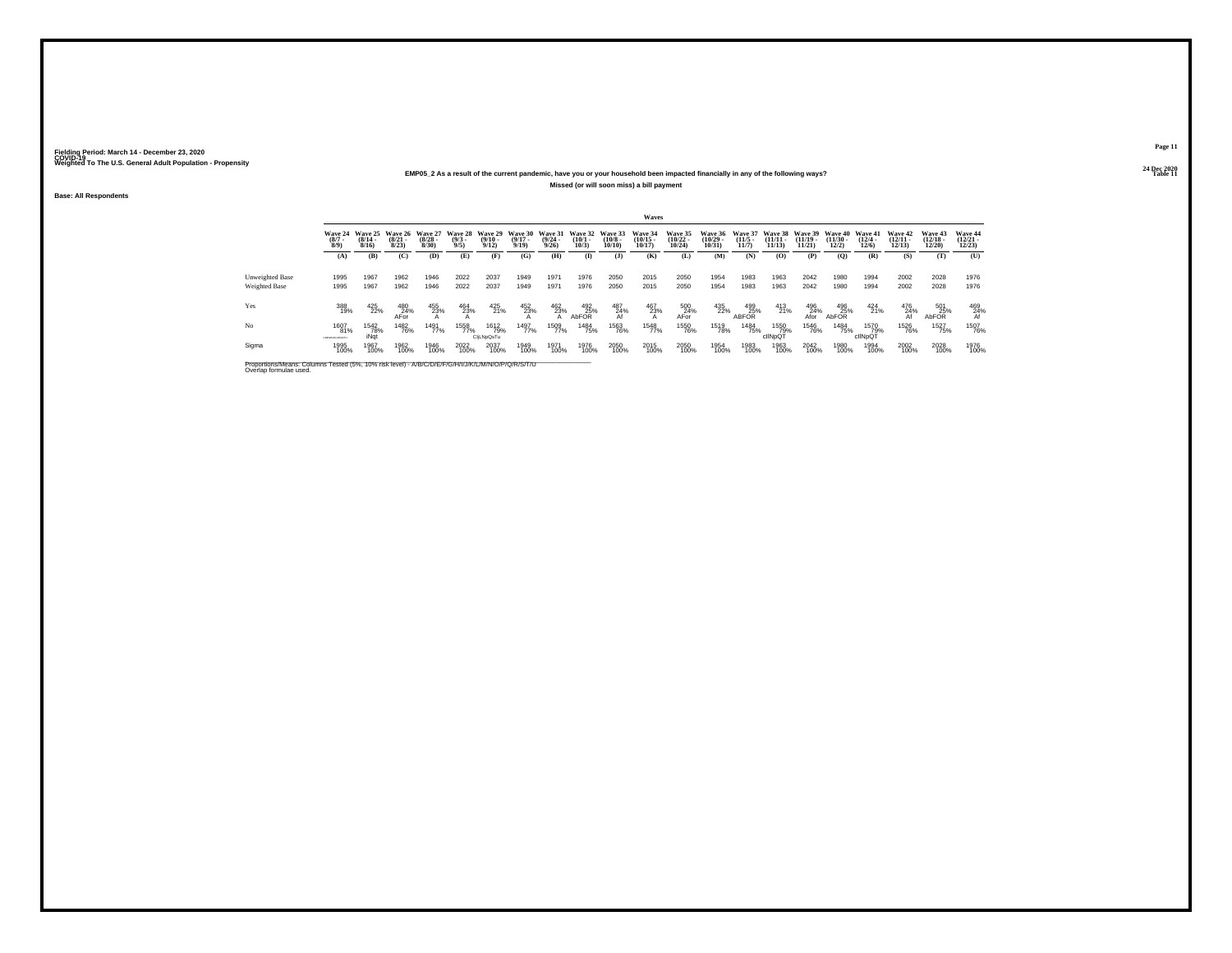## **24 Dec 2020EMP05\_3 As a result of the current pandemic, have you or your household been impacted financially in any of the following ways?Provided financial support for a family member**

**Base: All Respondents**

|                                                                                                                              |                                  |                              |                              |                           |                               |                              |                              |                                  |                              |                               | Waves                          |                                       |                                |                                  |                                |                                  |                                |                           |                                |                                            |                                   |
|------------------------------------------------------------------------------------------------------------------------------|----------------------------------|------------------------------|------------------------------|---------------------------|-------------------------------|------------------------------|------------------------------|----------------------------------|------------------------------|-------------------------------|--------------------------------|---------------------------------------|--------------------------------|----------------------------------|--------------------------------|----------------------------------|--------------------------------|---------------------------|--------------------------------|--------------------------------------------|-----------------------------------|
|                                                                                                                              | Wave 24<br>(8/7.<br>8/9          | Wave 25<br>$(8/14 -$<br>8/16 | Wave 26<br>$(8/21 -$<br>8/23 | Wave 27<br>(8/28.<br>8/30 | Wave 28<br>$\binom{9/3}{9/5}$ | Wave 29<br>$(9/10 -$<br>9/12 | Wave 30<br>$(9/17 -$<br>9/19 | Wave 31<br>$\frac{(9/24)}{9/26}$ | Wave 32<br>$(10/1 -$<br>10/3 | Wave 33<br>$(10/8 -$<br>10/10 | Wave 34<br>$(10/15 -$<br>10/17 | <b>Wave 35</b><br>$(10/22 -$<br>10/24 | Wave 36<br>$(10/29 -$<br>10/31 | Wave 37<br>$\frac{(11/5)}{11/7}$ | Wave 38<br>$(11/11 -$<br>11/13 | Wave 39<br>$(11/19 -$<br>11/21   | Wave 40<br>$(11/30 -$<br>12/2) | Wave 41<br>(12/4)<br>12/6 | Wave 42<br>$(12/11 -$<br>12/13 | Wave 43<br>$(12/18 -$<br>12/20             | Wave 44<br>$\binom{12/21}{12/23}$ |
|                                                                                                                              | (A)                              | (B)                          | (C)                          | (D)                       | (E)                           | (F)                          | (G)                          | (H)                              | $($ I                        | $($ $\bf{J}$ )                | (K)                            | (L)                                   | (M)                            | (N)                              | (0)                            | (P)                              | (Q)                            | (R)                       | (S)                            | (T)                                        | (U)                               |
| Unweighted Base<br><b>Weighted Base</b>                                                                                      | 1995<br>1995                     | 1967<br>1967                 | 1962<br>1962                 | 1946<br>1946              | 2022<br>2022                  | 2037<br>2037                 | 1949<br>1949                 | 1971<br>1971                     | 1976<br>1976                 | 2050<br>2050                  | 2015<br>2015                   | 2050<br>2050                          | 1954<br>1954                   | 1983<br>1983                     | 1963<br>1963                   | 2042<br>2042                     | 1980<br>1980                   | 1994<br>1994              | 2002<br>2002                   | 2028<br>2028                               | 1976<br>1976                      |
| Yes                                                                                                                          | 495<br>25%                       | 537<br>27%                   | 579<br>30%<br>Aef            | 540<br>28%                | 528<br>26%                    | 535<br>26%                   | 604<br>31%<br>AbdEFlino      | 559<br>28%<br>a                  | 528<br>27%                   | 577<br>28%                    | 582<br>29%                     | 567<br>28%                            | 546<br>28%                     | 544<br>27%                       | 538<br>27%                     | 646<br>32%<br><b>ABDEFILMNOr</b> | 573<br>29%                     | 555<br>28%                | 598<br>30%                     | 630<br>31%<br>AEfi ABdEFIInor ABDEFNILMNOR | 626<br>32%                        |
| No                                                                                                                           | 1500<br>75%<br><b>CGNKmPOSTL</b> | 1430<br>73%<br><b>GPTU</b>   | 1383<br>70%                  | 1406<br>72%<br>aPtU       | 1494<br>74%<br>cGPSTU         | 1502<br>74%<br>cGPsTU        | 1345<br>69%                  | <sup>1412</sup> 72%              | <sup>1448</sup> 73%<br>GPsTU | 1473<br>72%<br>pu             | 1433<br>71%                    | <sup>1483</sup> 72%<br>gPtU           | 1408<br>72%<br>DU              | 1439<br>73%<br>aPtU              | <sup>1425</sup> 73%<br>aPtU    | 1396<br>68%                      | 1407<br>71%                    | 1439<br>72%<br>otU        | 1404<br>70%                    | 1398<br>69%                                | 1350<br>68%                       |
| Sigma                                                                                                                        | 1995<br>100%                     | 1967<br>100%                 | 1962<br>100%                 | 1946<br>100%              | 2022<br>100%                  | 2037<br>100%                 | 1949<br>100%                 | 1971<br>100%                     | 1976<br>100%                 | 2050<br>100%                  | 2015<br>100%                   | 2050<br>100%                          | 1954<br>100%                   | 1983<br>100%                     | 1963<br>100%                   | 2042<br>100%                     | 1980<br>100%                   | 1994<br>100%              | 2002<br>100%                   | 2028<br>100%                               | 1976<br>100%                      |
| Proportions/Means: Columns Tested (5%, 10% risk level) - A/B/C/D/E/F/G/H/I/J/K/L/M/N/O/P/Q/R/S/T/U<br>Overlap formulae used. |                                  |                              |                              |                           |                               |                              |                              |                                  |                              |                               |                                |                                       |                                |                                  |                                |                                  |                                |                           |                                |                                            |                                   |

**Page 1224 Dec 2020<br>Table 12** 

**Table 12 Table 12 Table 12 Table 12 Table 12**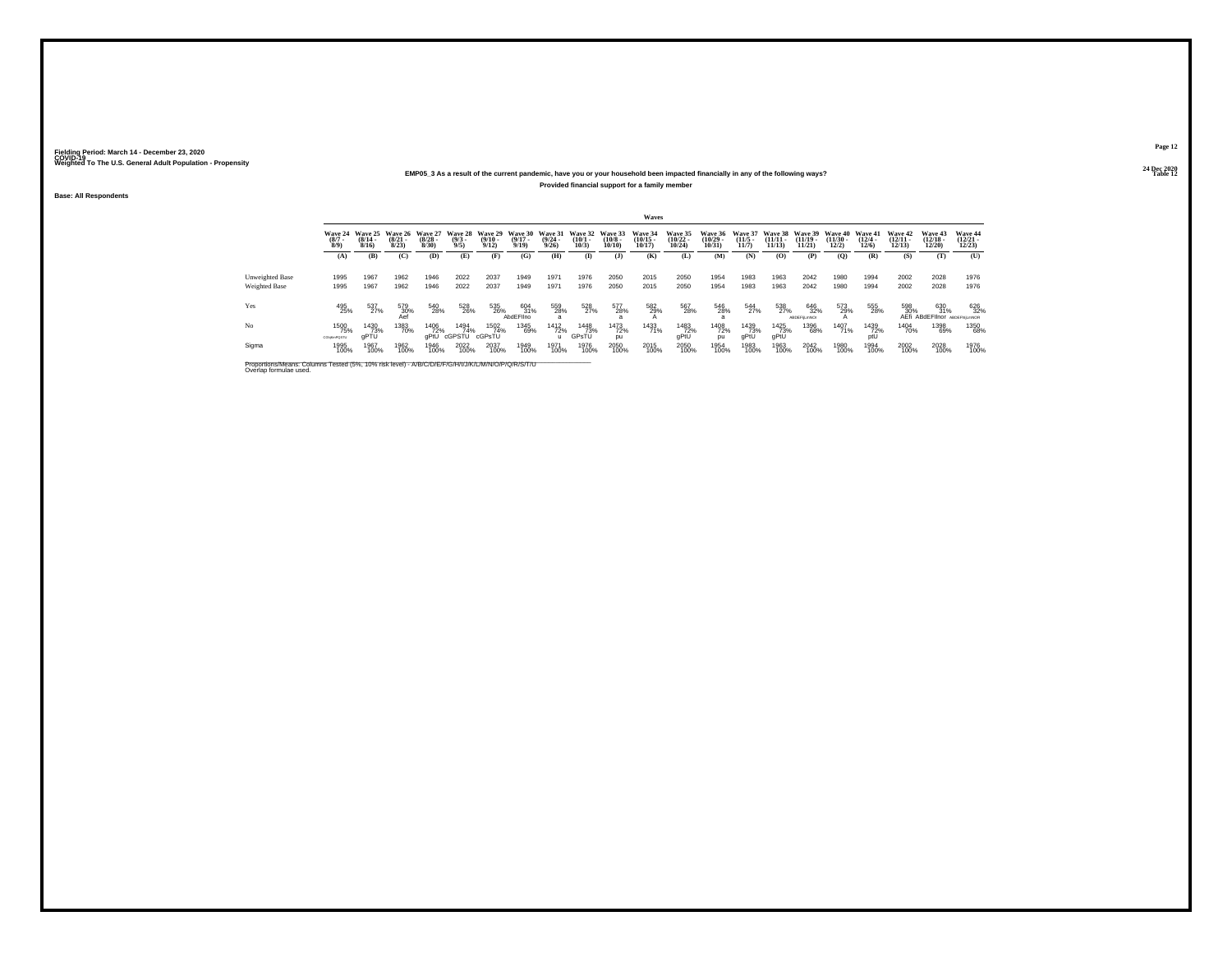## **24 Dec 2020EMP05\_4 As a result of the current pandemic, have you or your household been impacted financially in any of the following ways?Provided financial support for a friend**

**Base: All Respondents**

|                                                                                                                              |                                      |                              |                              |                              |                               |                                         |                              |                                         |                              |                                   | Waves                                 |                                |                                    |                              |                                |                                |                                |                           |                                |                                       |                                                                        |
|------------------------------------------------------------------------------------------------------------------------------|--------------------------------------|------------------------------|------------------------------|------------------------------|-------------------------------|-----------------------------------------|------------------------------|-----------------------------------------|------------------------------|-----------------------------------|---------------------------------------|--------------------------------|------------------------------------|------------------------------|--------------------------------|--------------------------------|--------------------------------|---------------------------|--------------------------------|---------------------------------------|------------------------------------------------------------------------|
|                                                                                                                              | <b>Wave 24</b><br>$\binom{8/7}{8/9}$ | Wave 25<br>$(8/14 -$<br>8/16 | Wave 26<br>$(8/21 -$<br>8/23 | Wave 27<br>$(8/28 -$<br>8/30 | Wave 28<br>$\binom{9/3}{9/5}$ | Wave 29<br>$\frac{(9/10 - 9/12)}{9/12}$ | Wave 30<br>$(9/17 -$<br>9/19 | Wave 31<br>$\frac{(9/24 - 9/26)}{9/26}$ | Wave 32<br>$(10/1 -$<br>10/3 | Wave 33<br>$\binom{10/8}{10/10}$  | <b>Wave 34</b><br>$(10/15 -$<br>10/17 | Wave 35<br>$(10/22 -$<br>10/24 | <b>Wave 36</b><br>(10/29.<br>10/31 | Wave 37<br>$(11/5 -$<br>11/7 | Wave 38<br>$(11/11 -$<br>11/13 | Wave 39<br>$(11/19 -$<br>11/21 | Wave 40<br>$(11/30 -$<br>12/2) | Wave 41<br>(12/4.<br>12/6 | Wave 42<br>$(12/11 -$<br>12/13 | <b>Wave 43</b><br>$(12/18 -$<br>12/20 | Wave 44<br>$\binom{12/21}{12/23}$                                      |
|                                                                                                                              | (A)                                  | (B)                          | (C)                          | (D)                          | (E)                           | (F)                                     | (G)                          | (H)                                     | $($ I                        | (J)                               | (K)                                   | (L)                            | (M)                                | (N)                          | (O)                            | (P)                            | (0)                            | (R)                       | (S)                            | (T)                                   | (U)                                                                    |
| Unweighted Base<br>Weighted Base                                                                                             | 1995<br>1995                         | 1967<br>1967                 | 1962<br>1962                 | 1946<br>1946                 | 2022<br>2022                  | 2037<br>2037                            | 1949<br>1949                 | 1971<br>1971                            | 1976<br>1976                 | 2050<br>2050                      | 2015<br>2015                          | 2050<br>2050                   | 1954<br>1954                       | 1983<br>1983                 | 1963<br>1963                   | 2042<br>2042                   | 1980<br>1980                   | 1994<br>1994              | 2002<br>2002                   | 2028<br>2028                          | 1976<br>1976                                                           |
| Yes                                                                                                                          | 361<br>18%                           | 408<br>21%                   | $438$<br>$22\%$<br>AdFIMr    | 371<br>19%                   | 396<br>20%                    | 384<br>19%                              | 406<br>21%                   | 419<br>21%                              | 419<br>21%                   | 484<br>24%<br><b>a</b> ADEFKLMoOR | 407<br>20%                            | 398<br>19%                     | 369<br>19%                         | 437<br>22%<br>Adfm           | 403<br>21%                     | 439<br>21%                     | 394<br>20%                     | 387<br>19%                | 445<br>22%<br>AdFm             | 444<br>Adfm                           | $\begin{array}{c}\n 435 \\  \times 22\% \\  \text{Adfm}\n \end{array}$ |
| No                                                                                                                           | 1634<br>82%<br>ChiJNPSTU             | 1559<br>79%                  | 1524<br>78%                  | 1575<br>81%<br>cJnstu        | 1626<br>80%                   | 1653<br>81%<br>CJnStu                   | 1543<br>79%                  | 1552<br>79%                             | 1557<br>79%                  | 1566<br>76%                       | 1608<br>80%                           | 1652<br>81%<br>cJ.             | 1585<br>81%<br>CJnstu              | 1546<br>78%                  | 1560<br>79%                    | 1603<br>79%                    | 1586<br>80%                    | 1607<br>81%<br>cJ         | 1557<br>78%                    | <sup>1584</sup> 78%                   | 1541<br>78%                                                            |
| Sigma                                                                                                                        | 1995<br>100%                         | 1967<br>100%                 | 1962<br>100%                 | 1946<br>100%                 | 2022<br>100%                  | 2037<br>100%                            | 1949<br>100%                 | 1971<br>100%                            | 1976<br>100%                 | 2050<br>100%                      | 2015<br>100%                          | 2050<br>100%                   | 1954<br>100%                       | 1983<br>100%                 | 1963<br>100%                   | 2042<br>100%                   | 1980<br>100%                   | 1994<br>100%              | 2002<br>100%                   | 2028<br>100%                          | 1976<br>100%                                                           |
| Proportions/Means: Columns Tested (5%, 10% risk level) - A/B/C/D/E/F/G/H/I/J/K/L/M/N/O/P/Q/R/S/T/U<br>Overlap formulae used. |                                      |                              |                              |                              |                               |                                         |                              |                                         |                              |                                   |                                       |                                |                                    |                              |                                |                                |                                |                           |                                |                                       |                                                                        |

**Page 1324 Dec 2020<br>Table 13** 

**Table 13 Table 13**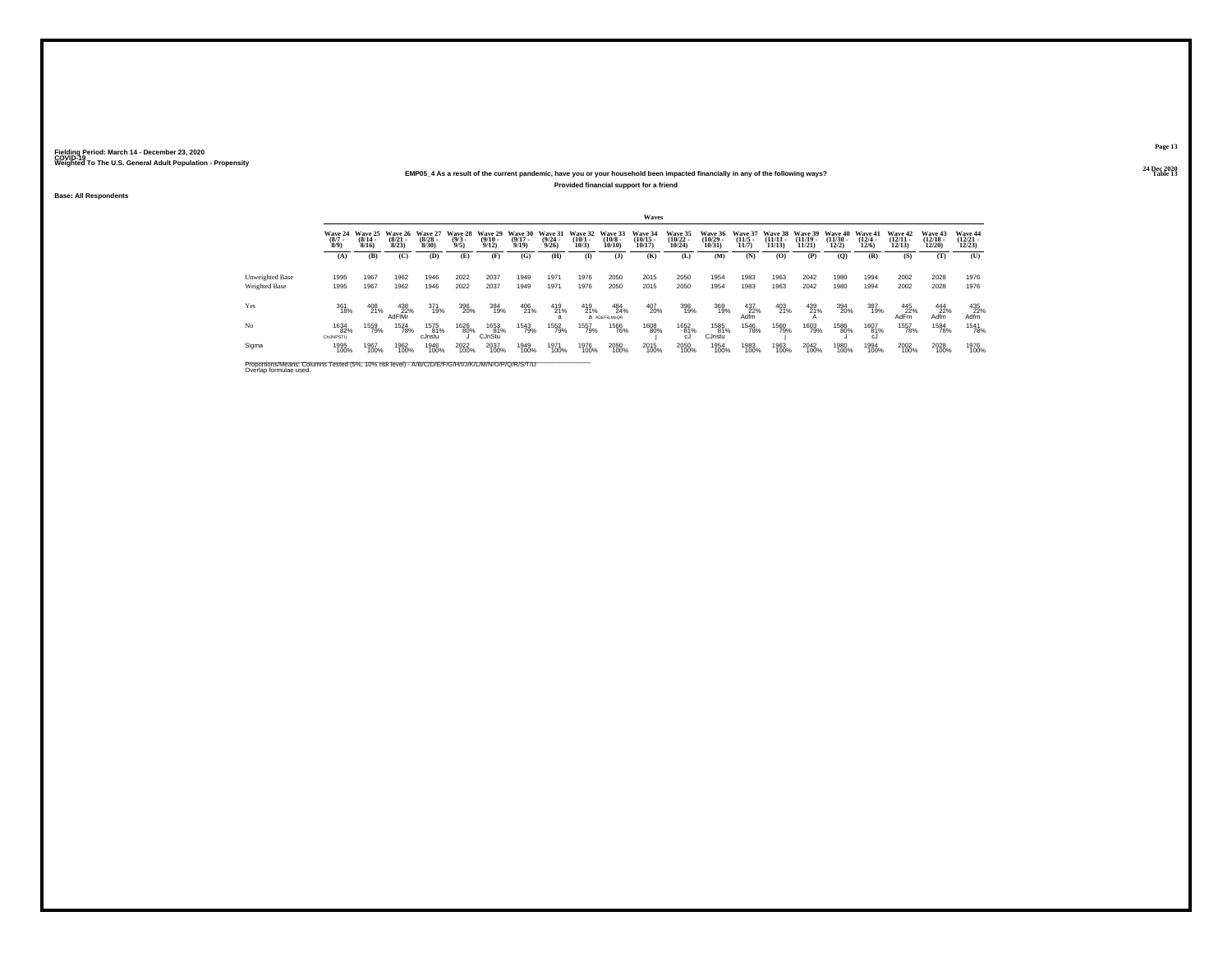## **24 Dec 2020EMP05\_5 As a result of the current pandemic, have you or your household been impacted financially in any of the following ways?Sought out new or additional sources of income**

**Base: All Respondents**

|                                                                                                                              |                               |                              |                              |                              |                               |                              |                              |                                  |                              |                                       | Waves                                 |                                |                                    |                              |                                |                                |                                |                           |                                |                                       |                                |
|------------------------------------------------------------------------------------------------------------------------------|-------------------------------|------------------------------|------------------------------|------------------------------|-------------------------------|------------------------------|------------------------------|----------------------------------|------------------------------|---------------------------------------|---------------------------------------|--------------------------------|------------------------------------|------------------------------|--------------------------------|--------------------------------|--------------------------------|---------------------------|--------------------------------|---------------------------------------|--------------------------------|
|                                                                                                                              | Wave 24<br>$\binom{8/7}{8/9}$ | Wave 25<br>$(8/14 -$<br>8/16 | Wave 26<br>$(8/21 -$<br>8/23 | Wave 27<br>$(8/28 -$<br>8/30 | Wave 28<br>$\binom{9/3}{9/5}$ | Wave 29<br>$(9/10 -$<br>9/12 | Wave 30<br>$(9/17 -$<br>9/19 | Wave 31<br>$\frac{(9/24)}{9/26}$ | Wave 32<br>$(10/1 -$<br>10/3 | Wave 33<br>$\binom{10/8 - 10}{10/10}$ | <b>Wave 34</b><br>$(10/15 -$<br>10/17 | Wave 35<br>$(10/22 -$<br>10/24 | <b>Wave 36</b><br>(10/29.<br>10/31 | Wave 37<br>$(11/5 -$<br>11/7 | Wave 38<br>$(11/11 -$<br>11/13 | Wave 39<br>$(11/19 -$<br>11/21 | Wave 40<br>$(11/30 -$<br>12/2) | Wave 41<br>(12/4.<br>12/6 | Wave 42<br>$(12/11 -$<br>12/13 | <b>Wave 43</b><br>$(12/18 -$<br>12/20 | Wave 44<br>$(12/21 -$<br>12/23 |
|                                                                                                                              | (A)                           | (B)                          | (C)                          | (D)                          | (E)                           | (F)                          | (G)                          | (H)                              | $($ I                        | (J)                                   | (K)                                   | (L)                            | (M)                                | (N)                          | (O)                            | (P)                            | (0)                            | (R)                       | (S)                            | (T)                                   | (U)                            |
| Unweighted Base<br>Weighted Base                                                                                             | 1995<br>1995                  | 1967<br>1967                 | 1962<br>1962                 | 1946<br>1946                 | 2022<br>2022                  | 2037<br>2037                 | 1949<br>1949                 | 1971<br>1971                     | 1976<br>1976                 | 2050<br>2050                          | 2015<br>2015                          | 2050<br>2050                   | 1954<br>1954                       | 1983<br>1983                 | 1963<br>1963                   | 2042<br>2042                   | 1980<br>1980                   | 1994<br>1994              | 2002<br>2002                   | 2028<br>2028                          | 1976<br>1976                   |
| Yes                                                                                                                          | 587<br>29%                    | 600<br>31%                   | 651<br>33%<br>aKr            | 618<br>32%                   | 664<br>33% <sub>akr</sub>     | 645<br>32%                   | 646<br>33% <sub>aKr</sub>    | 731<br>37%<br>ABICEFADEACPRATA   | 607<br>31%                   | 626<br>31%                            | 582<br>29%                            | 643<br>31%                     | 676<br>35%<br><b>ABIJKNOR</b>      | 597<br>30%                   | 603<br>31%                     | 657<br>32%                     | 670<br>34%<br>AbKnR            | 586<br>29%                | 671<br>34%<br><b>AKnR</b>      | 644<br>32%                            | 650<br>33%<br>aKr              |
| No                                                                                                                           | 1408<br>71%<br>cegHMQSu       | 1367<br>69%<br>HMa           | 1311<br>67%                  | 1328<br>68%                  | 1358<br>67%<br>Ή              | 1392<br>68%<br>н             | 1303<br>67%                  | 1240<br>63%                      | 1369<br>69%<br><b>HM</b>     | 1424<br>69%                           | 1433<br>71%<br>HM CEGHMpQSU           | 1407<br>69%                    | 1278<br>65%                        | 1386<br>70%<br>HMas          | 1360<br>69%<br><b>HM</b>       | 1385<br>68%<br>н               | 1310<br>66%                    | 1408<br>71%<br>ceaHMQSu   | 1331<br>66%                    | 1384<br>68%<br>Ή                      | 1326<br>67%                    |
| Sigma                                                                                                                        | 1995<br>100%                  | 1967<br>100%                 | 1962<br>100%                 | 1946<br>100%                 | 2022<br>100%                  | 2037<br>100%                 | 1949<br>100%                 | 1971<br>100%                     | 1976<br>100%                 | 2050<br>100%                          | 2015<br>100%                          | 2050<br>100%                   | 1954<br>100%                       | 1983<br>100%                 | 1963<br>100%                   | 2042<br>100%                   | 1980<br>100%                   | 1994<br>100%              | 2002<br>100%                   | 2028<br>100%                          | 1976<br>100%                   |
| Proportions/Means: Columns Tested (5%, 10% risk level) - A/B/C/D/E/F/G/H/I/J/K/L/M/N/O/P/Q/R/S/T/U<br>Overlap formulae used. |                               |                              |                              |                              |                               |                              |                              |                                  |                              |                                       |                                       |                                |                                    |                              |                                |                                |                                |                           |                                |                                       |                                |

**Page 1424 Dec 2020<br>Table 14** 

**Table 14 Table 14 Table 14 Table 14 Table 14 Table 14 Table 14 Table 14 Table 14**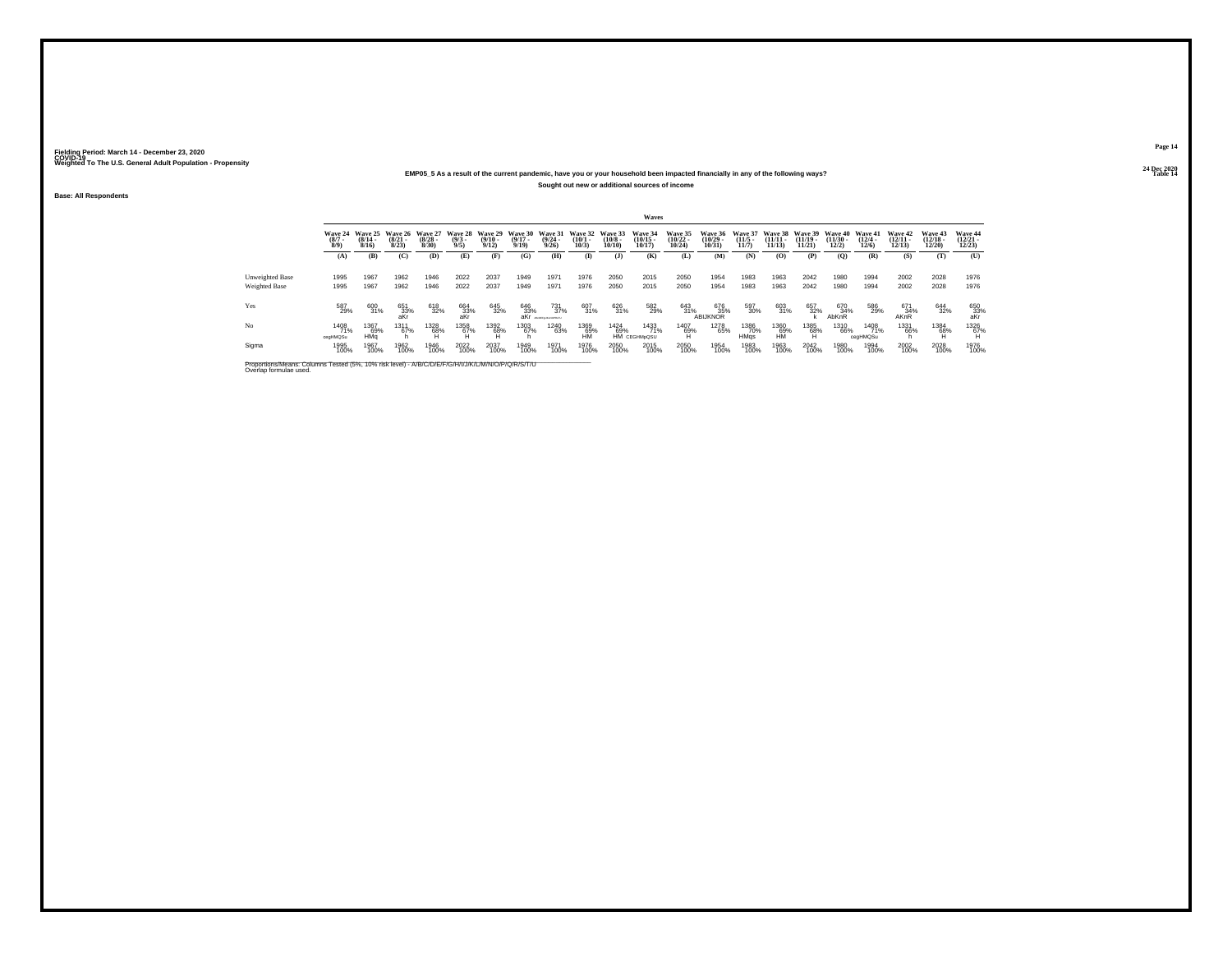### **24 Dec 2020EMP05\_6 As a result of the current pandemic, have you or your household been impacted financially in any of the following ways?Lost income partially**

**Base: All Respondents**

|                                                                                                                              |                    |                                                 |                                 |                                 |                               |                                    |                              |                                         |                                 |                                      | Waves                                     |                                       |                                   |                              |                                |                                |                                |                              |                                |                                |                                |
|------------------------------------------------------------------------------------------------------------------------------|--------------------|-------------------------------------------------|---------------------------------|---------------------------------|-------------------------------|------------------------------------|------------------------------|-----------------------------------------|---------------------------------|--------------------------------------|-------------------------------------------|---------------------------------------|-----------------------------------|------------------------------|--------------------------------|--------------------------------|--------------------------------|------------------------------|--------------------------------|--------------------------------|--------------------------------|
|                                                                                                                              | $\binom{8/7}{8/9}$ | Wave 24 Wave 25<br>$\frac{(8/14 - 8/16)}{8/16}$ | Wave 26<br>$\binom{8/21}{8/23}$ | Wave 27<br>$\binom{8/28}{8/30}$ | Wave 28<br>$\binom{9/3}{9/5}$ | Wave 29<br>$\frac{(9/10)}{9/12}$   | Wave 30<br>$(9/17 -$<br>9/19 | Wave 31<br>$\frac{(9/24 - 9/26)}{9/26}$ | Wave 32<br>$\binom{10/1}{10/3}$ | Wave 33<br>$\frac{(10/8)}{10/10}$    | <b>Wave 34</b><br>$\frac{(10/15)}{10/17}$ | <b>Wave 35</b><br>$(10/22 -$<br>10/24 | Wave 36<br>$\binom{10/29}{10/31}$ | Wave 37<br>$(11/5 -$<br>11/7 | Wave 38<br>$(11/11 -$<br>11/13 | Wave 39<br>$(11/19 -$<br>11/21 | Wave 40<br>$(11/30 -$<br>12/2) | Wave 41<br>$(12/4 -$<br>12/6 | Wave 42<br>$\binom{12}{12/13}$ | Wave 43<br>$(12/18 -$<br>12/20 | Wave 44<br>$(12/21 -$<br>12/23 |
|                                                                                                                              | (A)                | (B)                                             | (C)                             | (D)                             | (E)                           | (F)                                | (G)                          | (H)                                     | $($ I                           | (J)                                  | (K)                                       | (L)                                   | (M)                               | (N)                          | (0)                            | (P)                            | (O)                            | (R)                          | (S)                            | (T)                            | (U)                            |
| Unweighted Base<br>Weighted Base                                                                                             | 1995<br>1995       | 1967<br>1967                                    | 1962<br>1962                    | 1946<br>1946                    | 2022<br>2022                  | 2037<br>2037                       | 1949<br>1949                 | 1971<br>1971                            | 1976<br>1976                    | 2050<br>2050                         | 2015<br>2015                              | 2050<br>2050                          | 1954<br>1954                      | 1983<br>1983                 | 1963<br>1963                   | 2042<br>2042                   | 1980<br>1980                   | 1994<br>1994                 | 2002<br>2002                   | 2028<br>2028                   | 1976<br>1976                   |
| Yes                                                                                                                          | 585<br>FJR%        | 563<br>29%<br>fJr                               | 591<br>30%<br>eFJkqR            | 537<br>28%                      | 538<br>27%                    | 519<br>25%<br>EFJKIQR              |                              | 560<br>28%                              | 547<br>28%                      | $\frac{502}{24\%}$                   | 534<br>27%                                | 554<br>27%                            | 571<br>FJR%                       | 552<br>28%                   | 604<br>31%<br><b>dEFJKIOR</b>  | 582<br>28%                     | 523<br>26%                     | 503<br>25%                   | 565<br>28%                     | 571<br>28%                     | 568<br>29%<br>fJr              |
| No                                                                                                                           | 1410<br>71%        | 1404<br>71%                                     | 1371<br>70%                     | 1409<br>72%                     | <sup>1484</sup> 73%           | <sup>1518</sup> 75%<br>cGO AbCGMOu | 1354<br>69%                  | <sup>1411</sup> 72%                     | <sup>1429</sup> 72%             | <sup>1548</sup> 76%<br>ABCdGHMyOPSTU | 1481<br>73%<br>cGO                        | 1496<br>73%<br>go                     | 1383<br>71%                       | 1431<br>72%                  | 1359<br>69%                    | 1460<br>72%                    | 1457<br>74%<br>cGO             | 1491<br>75%<br>AbCGhMOpu     | 1437<br>72%                    | 1457<br>72%                    | 1408<br>71%                    |
| Sigma                                                                                                                        | 1995<br>100%       | 1967<br>100%                                    | 1962<br>100%                    | 1946<br>100%                    | 2022<br>100%                  | 2037<br>100%                       | 1949<br>100%                 | 1971<br>100%                            | 1976<br>100%                    | 2050<br>100%                         | 2015<br>100%                              | 2050<br>100%                          | 1954<br>100%                      | 1983<br>100%                 | 1963<br>100%                   | 2042<br>100%                   | 1980<br>100%                   | 1994<br>100%                 | 2002<br>100%                   | 2028<br>100%                   | 1976<br>100%                   |
| Proportions/Means: Columns Tested (5%, 10% risk level) - A/B/C/D/E/F/G/H/I/J/K/L/M/N/O/P/Q/R/S/T/U<br>Overlap formulae used. |                    |                                                 |                                 |                                 |                               |                                    |                              |                                         |                                 |                                      |                                           |                                       |                                   |                              |                                |                                |                                |                              |                                |                                |                                |

**Page 1524 Dec 2020<br>Table 15** 

**Table 15 Table 15 Table 15 Table 15 Table 15 Table 15**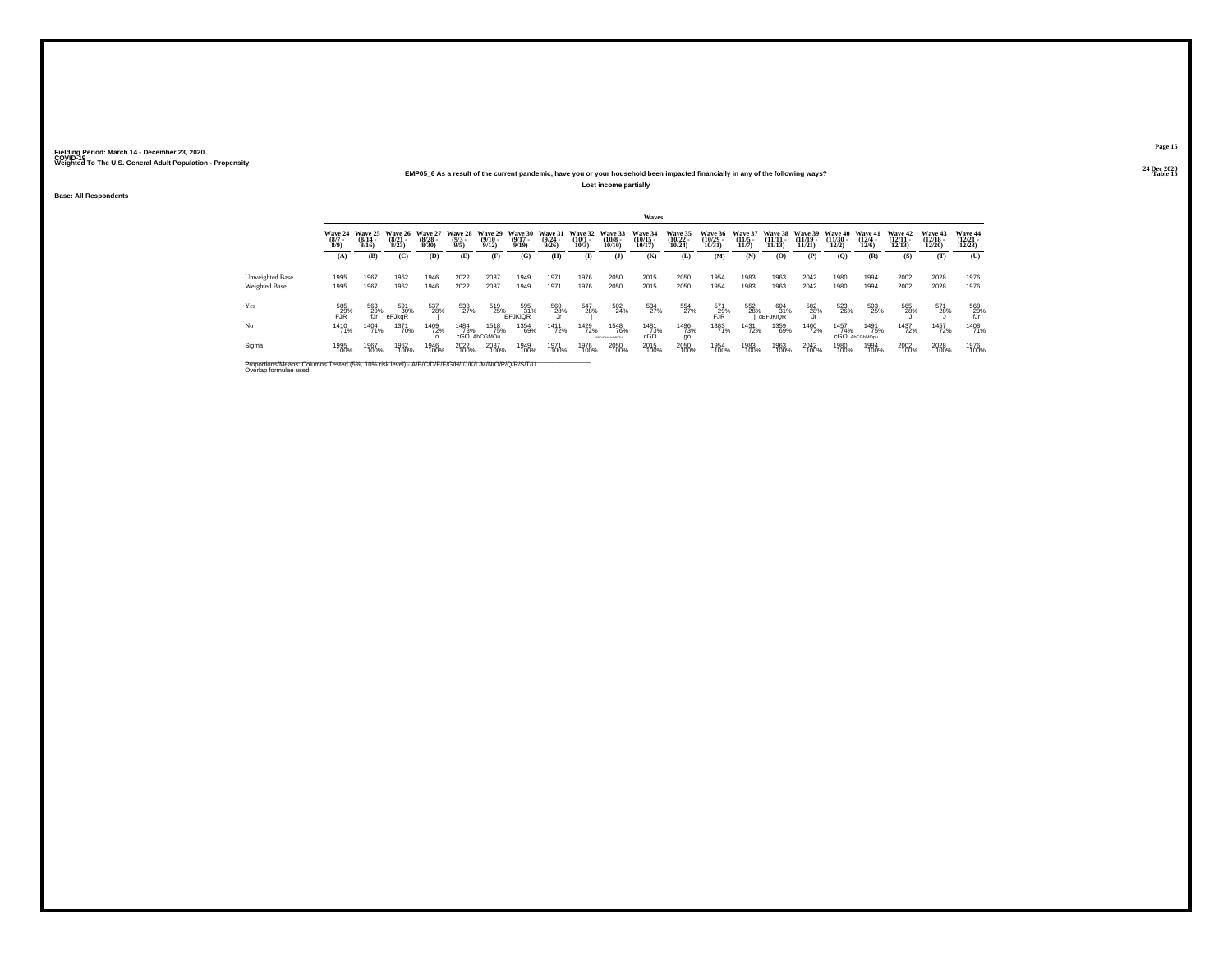### **24 Dec 2020EMP05\_7 As a result of the current pandemic, have you or your household been impacted financially in any of the following ways?Lost income entirely**

**Base: All Respondents**

|                                                                                                                              |                                      |                              |                              |                              |                               |                              |                              |                                         |                              |                                       | Waves                                 |                                |                                    |                                 |                                |                                |                                |                           |                                |                                       |                                   |
|------------------------------------------------------------------------------------------------------------------------------|--------------------------------------|------------------------------|------------------------------|------------------------------|-------------------------------|------------------------------|------------------------------|-----------------------------------------|------------------------------|---------------------------------------|---------------------------------------|--------------------------------|------------------------------------|---------------------------------|--------------------------------|--------------------------------|--------------------------------|---------------------------|--------------------------------|---------------------------------------|-----------------------------------|
|                                                                                                                              | <b>Wave 24</b><br>$\binom{8/7}{8/9}$ | Wave 25<br>$(8/14 -$<br>8/16 | Wave 26<br>$(8/21 -$<br>8/23 | Wave 27<br>$(8/28 -$<br>8/30 | Wave 28<br>$\binom{9/3}{9/5}$ | Wave 29<br>$(9/10 -$<br>9/12 | Wave 30<br>$(9/17 -$<br>9/19 | Wave 31<br>$\frac{(9/24 - 9/26)}{9/26}$ | Wave 32<br>$(10/1 -$<br>10/3 | Wave 33<br>$\binom{10/8 - 10}{10/10}$ | <b>Wave 34</b><br>$(10/15 -$<br>10/17 | Wave 35<br>$(10/22 -$<br>10/24 | <b>Wave 36</b><br>(10/29.<br>10/31 | Wave 37<br>$(11/5 -$<br>11/7    | Wave 38<br>$(11/11 -$<br>11/13 | Wave 39<br>$(11/19 -$<br>11/21 | Wave 40<br>$(11/30 -$<br>12/2) | Wave 41<br>(12/4.<br>12/6 | Wave 42<br>$(12/11 -$<br>12/13 | <b>Wave 43</b><br>$(12/18 -$<br>12/20 | Wave 44<br>$\binom{12/21}{12/23}$ |
|                                                                                                                              | (A)                                  | (B)                          | (C)                          | (D)                          | (E)                           | (F)                          | (G)                          | (H)                                     | $($ I                        | (J)                                   | (K)                                   | (L)                            | (M)                                | (N)                             | (O)                            | (P)                            | (0)                            | (R)                       | (S)                            | (T)                                   | (U)                               |
| Unweighted Base<br>Weighted Base                                                                                             | 1995<br>1995                         | 1967<br>1967                 | 1962<br>1962                 | 1946<br>1946                 | 2022<br>2022                  | 2037<br>2037                 | 1949<br>1949                 | 1971<br>1971                            | 1976<br>1976                 | 2050<br>2050                          | 2015<br>2015                          | 2050<br>2050                   | 1954<br>1954                       | 1983<br>1983                    | 1963<br>1963                   | 2042<br>2042                   | 1980<br>1980                   | 1994<br>1994              | 2002<br>2002                   | 2028<br>2028                          | 1976<br>1976                      |
| Yes                                                                                                                          | 205<br>10%                           | 200<br>10%                   | 252<br>13%<br>aBFGHkostU     | 213<br>11%                   | 219<br>11%                    | 192<br>9%                    | 168<br>9%                    | 193<br>10%                              | 232<br>$\frac{12}{10}$       | 231<br>$_{\text{Gu}}^{11\%}$          | 213<br>11%                            | 228<br>11%                     | 216<br>11%                         | 239<br>12%<br>FGhU <sup>"</sup> | 203<br>10%                     | 248<br>12%<br>FGhŪ             | 217<br>11%                     | 227<br>11%<br>Gu          | 205<br>10%                     | 210<br>10%                            | 181<br>9%                         |
| No                                                                                                                           | 1790<br>90%                          | 1767<br>90%                  | 1710<br>87%                  | 1733<br>89%                  | 1803<br>89%                   | 1845<br>91%<br><b>CiNP</b>   | 1781<br>91%<br>CdelJImNPoR   | 1778<br>90%<br>Cnp                      | <sup>1744</sup> 88%          | 1819<br>89%                           | 1802<br>89%                           | 1822<br>89%                    | 1738<br>89%                        | 1744<br>88%                     | 1760<br>90%                    | 1794<br>88%                    | 1763<br>89%                    | 1767<br>89%               | 1797<br>90%                    | 1818<br>90%<br>$\mathbf{c}$           | 1795<br>91%<br>CljNPr             |
| Sigma                                                                                                                        | 1995<br>100%                         | 1967<br>100%                 | 1962<br>100%                 | 1946<br>100%                 | 2022<br>100%                  | 2037<br>100%                 | 1949<br>100%                 | 1971<br>100%                            | 1976<br>100%                 | 2050<br>100%                          | 2015<br>100%                          | 2050<br>100%                   | 1954<br>100%                       | 1983<br>100%                    | 1963<br>100%                   | 2042<br>100%                   | 1980<br>100%                   | 1994<br>100%              | 2002<br>100%                   | 2028<br>100%                          | 1976<br>100%                      |
| Proportions/Means: Columns Tested (5%, 10% risk level) - A/B/C/D/E/F/G/H/I/J/K/L/M/N/O/P/Q/R/S/T/U<br>Overlap formulae used. |                                      |                              |                              |                              |                               |                              |                              |                                         |                              |                                       |                                       |                                |                                    |                                 |                                |                                |                                |                           |                                |                                       |                                   |

**Page 1624 Dec 2020<br>Table 16** 

**Table 16 Table 16 Table 16 Table 16 Table 16 Table 16 Table 16 Table 16**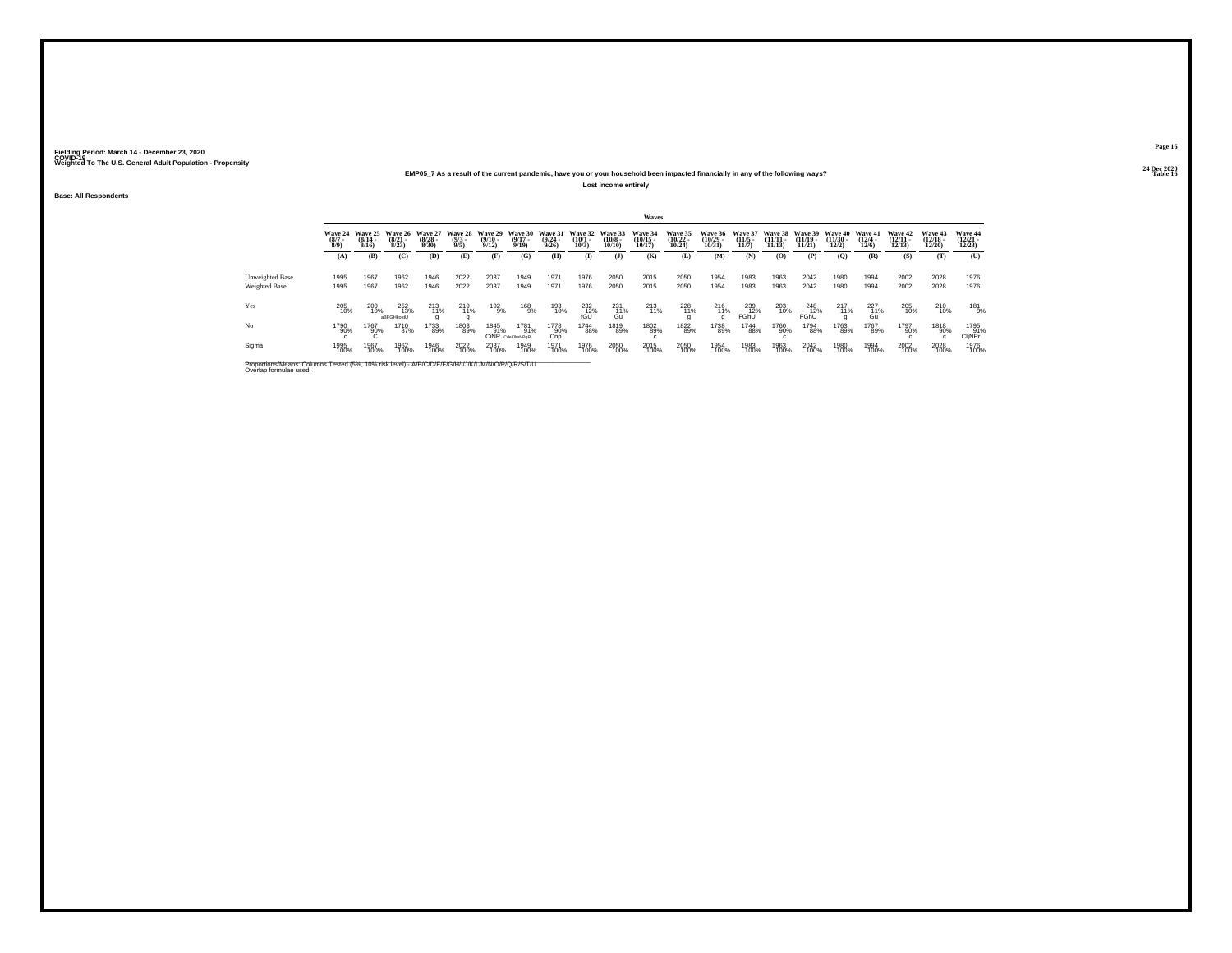### **24 Dec 2020EMP05\_8 As a result of the current pandemic, have you or your household been impacted financially in any of the following ways?Accumulated more debt than normal**

**Base: All Respondents**

|                 | Waves                                |                                         |                                     |                                         |                                        |                       |                                              |                              |                                              |                            |                                    |                                   |                                   |                                  |                  |                                                |                               |                                  |                                   |                                |                                   |
|-----------------|--------------------------------------|-----------------------------------------|-------------------------------------|-----------------------------------------|----------------------------------------|-----------------------|----------------------------------------------|------------------------------|----------------------------------------------|----------------------------|------------------------------------|-----------------------------------|-----------------------------------|----------------------------------|------------------|------------------------------------------------|-------------------------------|----------------------------------|-----------------------------------|--------------------------------|-----------------------------------|
|                 | <b>Wave 24</b><br>$\binom{8/7}{8/9}$ | Wave 25<br>$\frac{(8/14 - 8/16)}{8/16}$ | <b>Wave 26</b><br>$(8/21 -$<br>8/23 | <b>Wave 27</b><br>$\frac{(8/28)}{8/30}$ | Wave 28 Wave 29<br>$\frac{(9/3)}{9/5}$ | $\frac{(9/10)}{9/12}$ | Wave 30 Wave 31<br>$\frac{(9/17 - 9)}{9/19}$ | $\frac{(9/24 - 9/26)}{9/26}$ | Wave 32 Wave 33<br>$\binom{10/1 - 10}{10/3}$ | $\binom{10/8 - 10}{10/10}$ | Wave 34<br>$\frac{(10/15)}{10/17}$ | Wave 35<br>$\binom{10/22}{10/24}$ | Wave 36<br>$\binom{10/29}{10/31}$ | Wave 37<br>$\frac{(11/5)}{11/7}$ | $\frac{11}{113}$ | Wave 38 Wave 39 Wave 40<br>$(11/19 -$<br>11/21 | $\frac{(11/30 - 12/2)}{12/2}$ | Wave 41<br>$\frac{(12/4)}{12/6}$ | Wave 42<br>$\binom{12/11}{12/13}$ | Wave 43<br>$(12/18 -$<br>12/20 | Wave 44<br>$\binom{12/21}{12/23}$ |
|                 | (A)                                  | (B)                                     | (C)                                 | (D)                                     | (E)                                    | (F)                   | (G)                                          | <b>(H)</b>                   | $($ I                                        | (J)                        | (K)                                | (L)                               | (M)                               | (N)                              | (O)              | (P)                                            | (0)                           | (R)                              | (S)                               | (T)                            | (U)                               |
| Unweighted Base | 1995                                 | 1967                                    | 1962                                | 1946                                    | 2022                                   | 2037                  | 1949                                         | 1971                         | 1976                                         | 2050                       | 2015                               | 2050                              | 1954                              | 1983                             | 1963             | 2042                                           | 1980                          | 1994                             | 2002                              | 2028                           | 1976                              |
| Weighted Base   | 1995                                 | 1967                                    | 1962                                | 1946                                    | 2022                                   | 2037                  | 1949                                         | 1971                         | 1976                                         | 2050                       | 2015                               | 2050                              | 1954                              | 1983                             | 1963             | 2042                                           | 1980                          | 1994                             | 2002                              | 2028                           | 1976                              |
| Yes             | 461<br>23%                           | 465<br>24%                              | 484<br>25%                          | 531<br>27%<br>ABEgR                     | 445<br>22%                             | 506<br>25%            | 471<br>24%                                   | 508<br>26%                   | 514<br>$_{aE}^{26\%}$                        | 528<br>26%                 | 509<br>25%                         | 528<br>26%                        | 481<br>25%                        | 555<br>28%<br>ABcEfGmR           | $^{502}_{26\%}$  | 550<br>27%                                     | 555<br>28%<br>AbEr ABcEfGmR   | 466<br>23%                       | 510<br>25%<br>$\theta$            | 554<br>27%<br>ABEqR            | 510<br>26%                        |
| N <sub>o</sub>  | 1534<br>77%<br><b>DINPOT</b>         | <sup>1502</sup> 76%<br><b>DNpQT</b>     | 1478<br>75%<br>nq                   | 1415<br>73%                             | 1577<br>78%<br>DHIJALNOPOsTU           | 1531<br>75%<br>na     | <sup>1478</sup> 76%<br>dNQt                  | 1463<br>74%                  | 1462<br>74%                                  | 1522<br>74%                | <sup>1506</sup> 75%                | 1522<br>74%                       | 1473<br>75%<br>na                 | 1428<br>72%                      | 1461<br>74%      | 1492<br>73%                                    | 1425<br>72%                   | 1528<br>77%<br><b>DNpQT</b>      | 1492<br>75%                       | <sup>1474</sup> 73%            | 1466<br>74%                       |
| Sigma           | 1995<br>100%                         | 1967<br>100%                            | 1962<br>100%                        | 1946<br>100%                            | 2022<br>100%                           | 2037<br>100%          | 1949<br>100%                                 | 1971<br>100%                 | 1976<br>100%                                 | 2050<br>100%               | 2015<br>100%                       | 2050<br>100%                      | 1954<br>100%                      | 1983<br>100%                     | 1963<br>100%     | 2042<br>100%                                   | 1980<br>100%                  | 1994<br>100%                     | 2002<br>100%                      | 2028<br>100%                   | 1976<br>100%                      |

Proportions/Means: Columns Tested (5%, 10% risk level) - *N'B/C/D/E/F/G/H/I/J/K/L/M/N/O/P/Q/R/S/T/U* Overlap formulae used.<br>Overlap formulae used.

**Page 1724 Dec 2020<br>Table 17** 

**Table 17 Table 17 Table 17 Table 17 Table 17 Table 17 Table 17**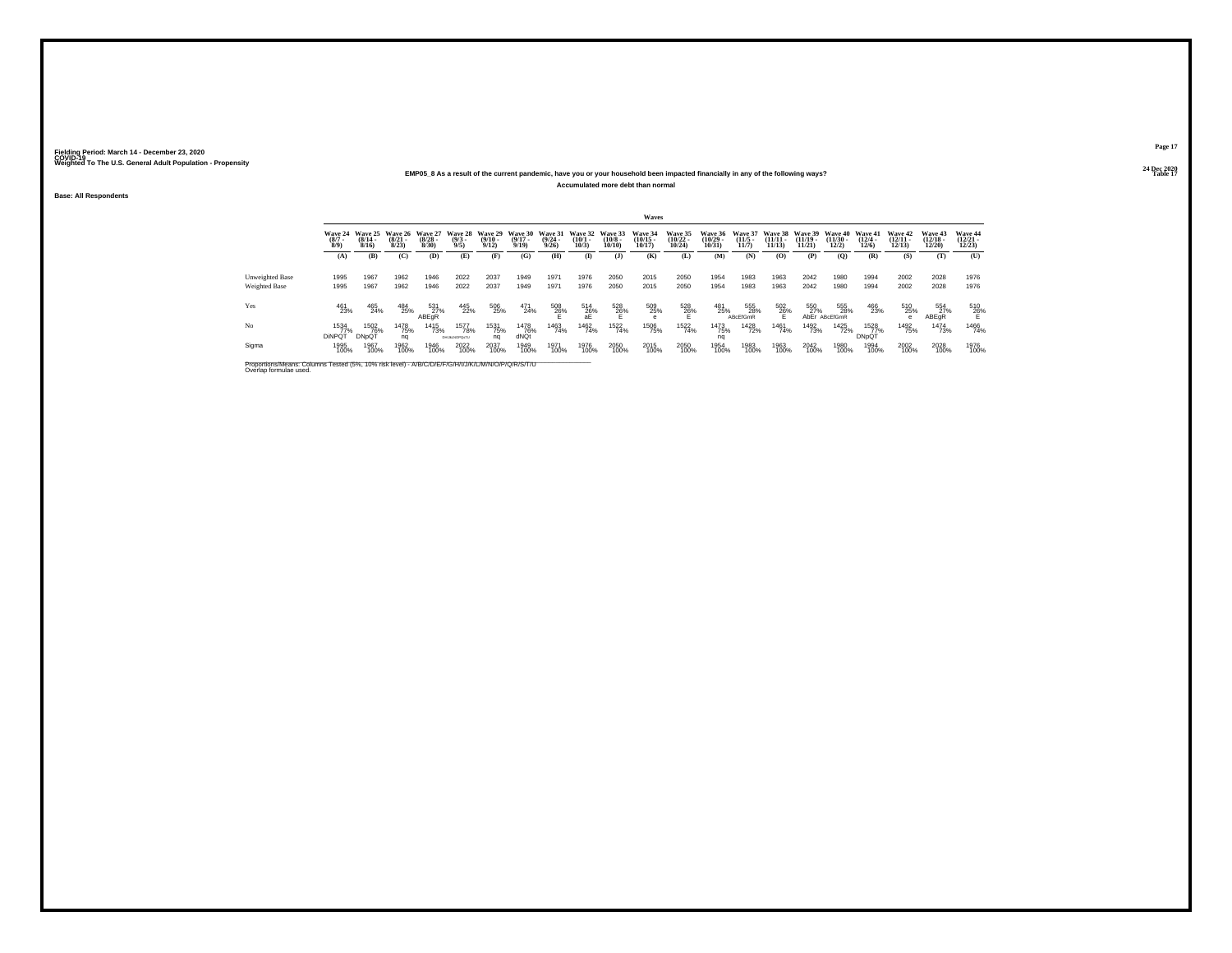## **24 Dec 2020EMP05\_9 As a result of the current pandemic, have you or your household been impacted financially in any of the following ways?**

**Stopped or cut back on retirement savings**

**Base: All Respondents**

|                 |                    |                                          |                                         |                                  |                                       |                                  |                                                                 |                                      |                           |                            | Waves                              |                                   |                                   |                                  |                       |                     |                                                  |                                 |                                   |                                |                                   |
|-----------------|--------------------|------------------------------------------|-----------------------------------------|----------------------------------|---------------------------------------|----------------------------------|-----------------------------------------------------------------|--------------------------------------|---------------------------|----------------------------|------------------------------------|-----------------------------------|-----------------------------------|----------------------------------|-----------------------|---------------------|--------------------------------------------------|---------------------------------|-----------------------------------|--------------------------------|-----------------------------------|
|                 | $\binom{8/7}{8/9}$ | Wave 24 Wave 25<br>$\frac{(8/14)}{8/16}$ | <b>Wave 26</b><br>$\frac{(8/21)}{8/23}$ | Wave 27<br>$\frac{(8/28)}{8/30}$ | <b>Wave 28</b><br>$\frac{(9/3)}{9/5}$ | Wave 29<br>$\frac{(9/10)}{9/12}$ | Wave 30 Wave 31 Wave 32 Wave 33<br>$\frac{(9/17 - 9/19)}{9/19}$ | $\frac{(9/24 - 9/26)}{9/26}$         | $\binom{10/1 - 10}{10/3}$ | $\binom{10/8 - 10}{10/10}$ | Wave 34<br>$\frac{(10/15)}{10/17}$ | Wave 35<br>$\binom{10/22}{10/24}$ | Wave 36<br>$\binom{10/29}{10/31}$ | Wave 37<br>$\frac{(11/5)}{11/7}$ | $\frac{11/11}{11/13}$ | $(11/19 -$<br>11/21 | Wave 38 Wave 39 Wave 40<br>$\binom{11/30}{12/2}$ | Wave 41<br>$\binom{12/4}{12/6}$ | Wave 42<br>$\binom{12/11}{12/13}$ | Wave 43<br>$(12/18 -$<br>12/20 | Wave 44<br>$\binom{12/21}{12/23}$ |
|                 | (A)                | (B)                                      | (C)                                     | (D)                              | (E)                                   | (F)                              | (G)                                                             | <b>(H)</b>                           | $($ I                     | (J)                        | <b>(K)</b>                         | (L)                               | (M)                               | (N)                              | (0)                   | (P)                 | (0)                                              | (R)                             | (S)                               | (T)                            | (U)                               |
| Unweighted Base | 1995               | 1967                                     | 1962                                    | 1946                             | 2022                                  | 2037                             | 1949                                                            | 1971                                 | 1976                      | 2050                       | 2015                               | 2050                              | 1954                              | 1983                             | 1963                  | 2042                | 1980                                             | 1994                            | 2002                              | 2028                           | 1976                              |
| Weighted Base   | 1995               | 1967                                     | 1962                                    | 1946                             | 2022                                  | 2037                             | 1949                                                            | 1971                                 | 1976                      | 2050                       | 2015                               | 2050                              | 1954                              | 1983                             | 1963                  | 2042                | 1980                                             | 1994                            | 2002                              | 2028                           | 1976                              |
| Yes             | 507<br>25%         | 489<br>25%                               | 488<br>25%                              | 494<br>25%                       | 523<br>26%                            | 495<br>24%                       | 541<br>28%                                                      | 565<br>29%<br>fLR aBCdFkLnR bcdFkLnR | 561<br>28%                | 536<br>26%                 | 507<br>25%                         | 484<br>24%                        | 546<br>28%<br><b>bFLR</b>         | 500<br>25%                       | 554<br>28%<br>bcFLR   | 547<br>27%          | 521<br>26%                                       | 467<br>23%                      | 537<br>27%                        | 549<br>2 <u>7</u> %            | 532<br>27%                        |
| No              | 1488<br>75%        | 1478<br>75%<br>Himo                      | 1474<br>75%<br>Hio                      | 1452<br>75%                      | 1499<br>74%                           | 1542<br>76%<br>aHIMO             | 1408<br>72%                                                     | 1406<br>71%                          | 1415<br>72%               | 1514<br>74%                | 1508<br>75%                        | 1566<br>76%<br>hi GHIMOpstu       | 1408<br>72%                       | 1483<br>75%                      | 1409<br>72%           | 1495<br>73%         | 1459<br>74%                                      | 1527<br>77%<br>GHIMOpsTu        | 1465<br>73%                       | 1479<br>73%                    | 1444<br>73%                       |
| Sigma           | 1995<br>100%       | 1967<br>100%                             | 1962<br>100%                            | 1946<br>100%                     | 2022<br>100%                          | 2037<br>100%                     | 1949<br>100%                                                    | 1971<br>100%                         | 1976<br>100%              | 2050<br>100%               | 2015<br>100%                       | 2050<br>100%                      | 1954<br>100%                      | 1983<br>100%                     | 1963<br>100%          | 2042<br>100%        | 1980<br>100%                                     | 1994<br>100%                    | 2002<br>100%                      | 2028<br>100%                   | 1976<br>100%                      |

Proportions/Means: Columns Tested (5%, 10% risk level) - *N'B/C/D/E/F/G/H/I/J/K/L/M/N/O/P/Q/R/S/T/U* Overlap formulae used.<br>Overlap formulae used.

**Page 1824 Dec 2020<br>Table 18** 

**Table 18 Table 18 Table 18 Table 18 Table 18 Table 18 Table 18 Table 18**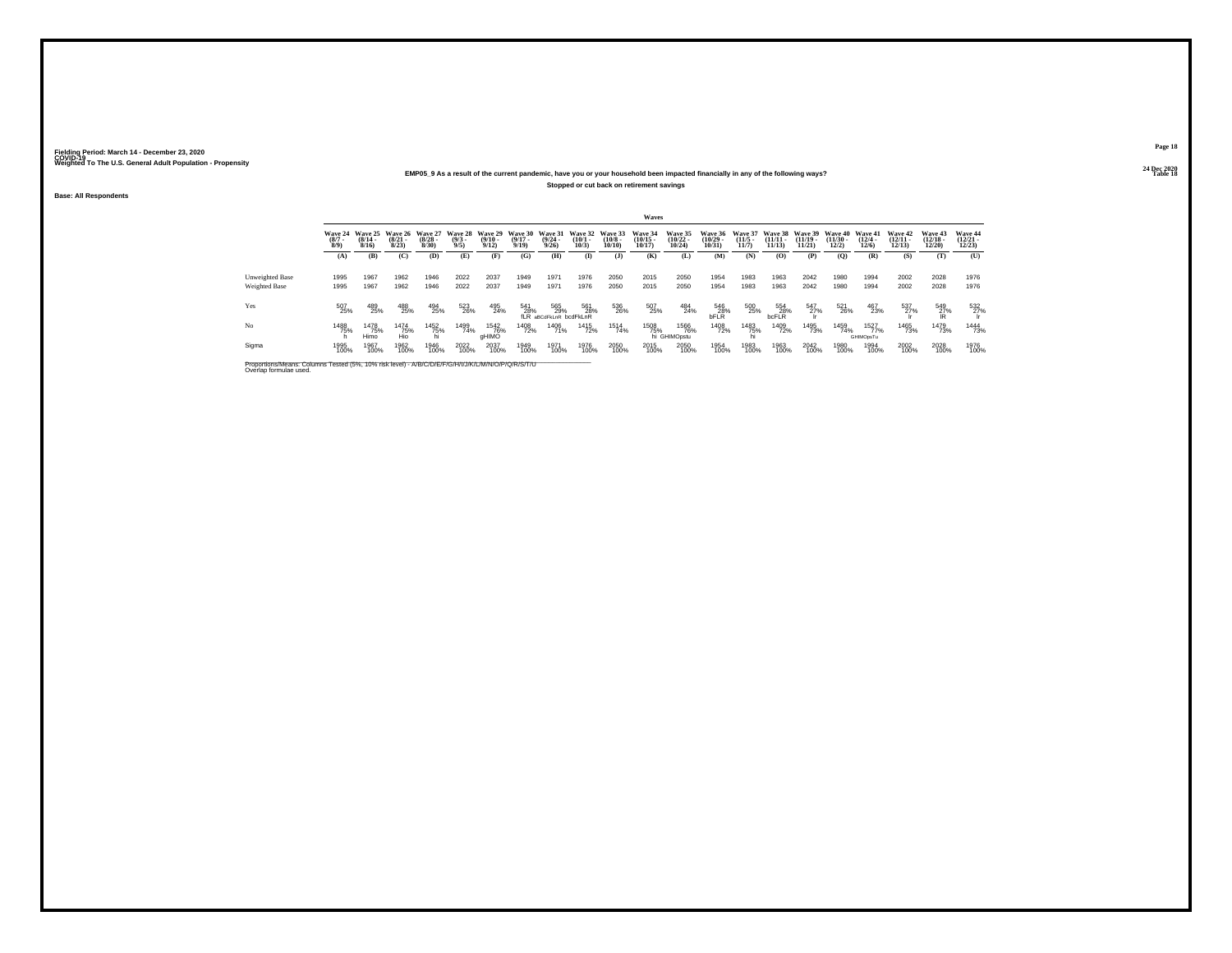## **24 Dec 2020EMP05\_10 As a result of the current pandemic, have you or your household been impacted financially in any of the following ways?Stopped or cut back on other savings (e.g., college tuition, a major purchase, such as a house or care)**

**Base: All Respondents**

|                                                                                                                              |                               |                              |                              |                           |                               |                              |                                  |                              |                              |                               | Waves                          |                                            |                                            |                                  |                                |                             |                                  |                                 |                                |                                |                                   |
|------------------------------------------------------------------------------------------------------------------------------|-------------------------------|------------------------------|------------------------------|---------------------------|-------------------------------|------------------------------|----------------------------------|------------------------------|------------------------------|-------------------------------|--------------------------------|--------------------------------------------|--------------------------------------------|----------------------------------|--------------------------------|-----------------------------|----------------------------------|---------------------------------|--------------------------------|--------------------------------|-----------------------------------|
|                                                                                                                              | Wave 24<br>$\binom{8/7}{8/9}$ | Wave 25<br>$(8/14 -$<br>8/16 | Wave 26<br>$(8/21 -$<br>8/23 | Wave 27<br>(8/28)<br>8/30 | Wave 28<br>$\binom{9/3}{9/5}$ | Wave 29<br>$(9/10 -$<br>9/12 | Wave 30<br>$(9/17 -$<br>9/19     | Wave 31<br>$(9/24 -$<br>9/26 | Wave 32<br>$(10/1 -$<br>10/3 | Wave 33<br>$(10/8 -$<br>10/10 | Wave 34<br>$(10/15 -$<br>10/17 | Wave 35<br>$\frac{(10/22 - 10/24)}{10/24}$ | Wave 36<br>$\frac{(10/29 - 10/31)}{10/31}$ | Wave 37<br>$\frac{(11/5)}{11/7}$ | Wave 38<br>$(11/11 -$<br>11/13 | Wave 39<br>(11/19.<br>11/21 | Wave 40<br>$\binom{11/30}{12/2}$ | Wave 41<br>$\binom{12/4}{12/6}$ | Wave 42<br>$(12/11 -$<br>12/13 | Wave 43<br>$(12/18 -$<br>12/20 | Wave 44<br>$\binom{12/21}{12/23}$ |
|                                                                                                                              | (A)                           | (B)                          | (C)                          | (D)                       | (E)                           | (F)                          | (G)                              | (H)                          | $\bf(I)$                     | $($ $\bf{J}$ )                | (K)                            | (L)                                        | (M)                                        | (N)                              | (0)                            | (P)                         | $\overline{Q}$                   | (R)                             | (S)                            | (T)                            | (U)                               |
| Unweighted Base<br>Weighted Base                                                                                             | 1995<br>1995                  | 1967<br>1967                 | 1962<br>1962                 | 1946<br>1946              | 2022<br>2022                  | 2037<br>2037                 | 1949<br>1949                     | 1971<br>1971                 | 1976<br>1976                 | 2050<br>2050                  | 2015<br>2015                   | 2050<br>2050                               | 1954<br>1954                               | 1983<br>1983                     | 1963<br>1963                   | 2042<br>2042                | 1980<br>1980                     | 1994<br>1994                    | 2002<br>2002                   | 2028<br>2028                   | 1976<br>1976                      |
| Yes                                                                                                                          | 591<br>30%                    | 606<br>31%                   | 567<br>29%                   | 615<br>$E$ <sup>32%</sup> | 564<br>28%                    | 577<br>28%                   | 642<br>33%<br>aCEFKR ACEFIKInRst | 664<br>34%                   | 607<br>31%                   | 616<br>30%                    | 571<br>28%                     | 615<br>30%                                 | 641<br>33%<br>CEFKR                        | 602<br>30%                       | 607<br>31%                     | 635<br>31%                  | 629<br>$E$ <sup>32%</sup>        | 553<br>28%                      | 608<br>30%                     | 614<br>30%                     | 618<br>31%<br>er                  |
| No                                                                                                                           | <sup>1404</sup> 70%<br>qH     | 1361<br>69%                  | 1395<br>71%<br>GHM           | 1331<br>68%               | 1458<br>72%<br><b>DGHMpQu</b> | 1460<br>72%<br>dGHMa         | 1307<br>67%                      | 1307<br>66%                  | 1369<br>69%                  | 1434<br>70%                   | 1444<br>72%<br>dGHMa           | 1435<br>70%                                | 1313<br>67%                                | 1381<br>70%                      | 1356<br>69%                    | 1407<br>69%                 | 1351<br>68%                      | 1441<br>72%<br><b>DGHMooQu</b>  | 1394<br>70%                    | 1414<br>70%                    | 1358<br>69%                       |
| Sigma                                                                                                                        | 1995<br>100%                  | 1967<br>100%                 | 1962<br>100%                 | 1946<br>100%              | 2022<br>100%                  | 2037<br>100%                 | 1949<br>100%                     | 1971<br>100%                 | 1976<br>100%                 | 2050<br>100%                  | 2015<br>100%                   | 2050<br>100%                               | 1954<br>100%                               | 1983<br>100%                     | 1963<br>100%                   | 2042<br>100%                | 1980<br>100%                     | 1994<br>100%                    | 2002<br>100%                   | 2028<br>100%                   | 1976<br>100%                      |
| Proportions/Means: Columns Tested (5%, 10% risk level) - A/B/C/D/E/F/G/H/I/J/K/L/M/N/O/P/Q/R/S/T/U<br>Overlap formulae used. |                               |                              |                              |                           |                               |                              |                                  |                              |                              |                               |                                |                                            |                                            |                                  |                                |                             |                                  |                                 |                                |                                |                                   |

**Page 1924 Dec 2020<br>Table 19** 

**Table 19 Table 19 Table 19 Table 19 Table 19 Table 19 Table 19 Table 19**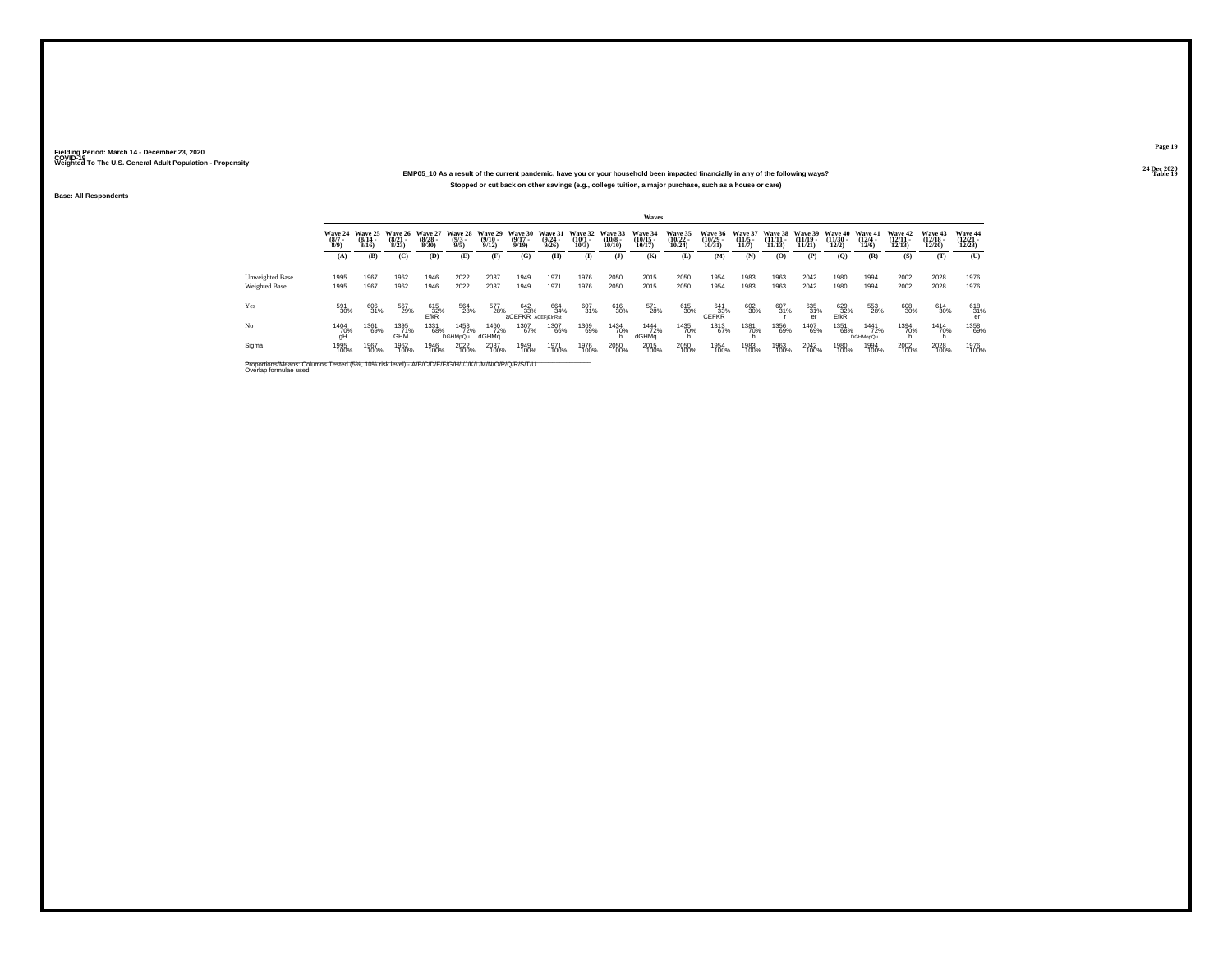## **24 Dec 2020EMP05\_11 As a result of the current pandemic, have you or your household been impacted financially in any of the following ways?Paid for services that I haven't used (e.g., a dog walker, childcare, a house cleaning service)**

**Base: All Respondents**

|                                                                                                                              |                               |                              |                              |                              |                               |                              |                              |                              |                              |                               | <b>Waves</b>                   |                                       |                                          |                              |                                |                             |                            |                            |                                |                                   |                                   |
|------------------------------------------------------------------------------------------------------------------------------|-------------------------------|------------------------------|------------------------------|------------------------------|-------------------------------|------------------------------|------------------------------|------------------------------|------------------------------|-------------------------------|--------------------------------|---------------------------------------|------------------------------------------|------------------------------|--------------------------------|-----------------------------|----------------------------|----------------------------|--------------------------------|-----------------------------------|-----------------------------------|
|                                                                                                                              | Wave 24<br>$\binom{8/7}{8/9}$ | Wave 25<br>$(8/14 -$<br>8/16 | Wave 26<br>$(8/21 -$<br>8/23 | Wave 27<br>$(8/28 -$<br>8/30 | Wave 28<br>$\binom{9/3}{9/5}$ | Wave 29<br>$(9/10 -$<br>9/12 | Wave 30<br>$(9/17 -$<br>9/19 | Wave 31<br>$(9/24 -$<br>9/26 | Wave 32<br>$(10/1 -$<br>10/3 | Wave 33<br>$(10/8 -$<br>10/10 | Wave 34<br>$(10/15 -$<br>10/17 | <b>Wave 35</b><br>$(10/22 -$<br>10/24 | <b>Wave 36</b><br>$\binom{10/29}{10/31}$ | Wave 37<br>$(11/5 -$<br>11/7 | Wave 38<br>$(11/11 -$<br>11/13 | Wave 39<br>(11/19)<br>11/21 | Wave 40<br>(11/30)<br>12/2 | Wave 41<br>(12/4)<br>12/6  | Wave 42<br>$(12/11 -$<br>12/13 | Wave 43<br>$(12/18 -$<br>12/20    | Wave 44<br>$\binom{12/21}{12/23}$ |
|                                                                                                                              | (A)                           | (B)                          | (C)                          | (D)                          | (E)                           | (F)                          | (G)                          | (H)                          | (I)                          | $($ $\bf{J}$ )                | (K)                            | (L)                                   | (M)                                      | (N)                          | (O)                            | (P)                         | (Q)                        | (R)                        | (S)                            | (T)                               | (U)                               |
| Unweighted Base<br><b>Weighted Base</b>                                                                                      | 1995<br>1995                  | 1967<br>1967                 | 1962<br>1962                 | 1946<br>1946                 | 2022<br>2022                  | 2037<br>2037                 | 1949<br>1949                 | 1971<br>1971                 | 1976<br>1976                 | 2050<br>2050                  | 2015<br>2015                   | 2050<br>2050                          | 1954<br>1954                             | 1983<br>1983                 | 1963<br>1963                   | 2042<br>2042                | 1980<br>1980               | 1994<br>1994               | 2002<br>2002                   | 2028<br>2028                      | 1976<br>1976                      |
| Yes                                                                                                                          | 321<br>16%                    | 325<br>16%<br>FRu            | 340<br>17%<br><b>FRU</b>     | 320<br>16%<br>FRü            | 320<br>16%                    | 270<br>13%                   | $^{317}_{16\%}$ FR           | 295<br>15%                   | 330<br>17%<br>FRu            | 353<br>17%<br>FRÜ             | 301<br>15%                     | 313<br>15%                            | 303<br>16%                               | 347<br>18%<br>FRÜ            | 308<br>16%                     | 330<br>16%                  | 302<br>15%                 | 264<br>13%                 | 302<br>15%                     | 381<br>19%<br><b>ANFHKLMOQRSU</b> | 274<br>14%                        |
| No                                                                                                                           | 1674<br>84%                   | 1642<br>84%                  | 1622<br>83%                  | 1626<br>84%                  | 1702<br>84%                   | 1767<br>87%<br>aBCDeGIJNoT   | 1632<br>84%                  | 1676<br>8 <u>5</u> %         | 1646<br>83%                  | 1697<br>83%                   | 1714<br>85%                    | 1737<br>85%                           | 1651<br>84%                              | 1636<br>82%                  | 1655<br>84%                    | 1712<br>84%                 | 1678<br>85%                | 1730<br>87%<br>aBCDeGIJNoT | 1700<br>85%                    | 1647<br>81%                       | 1702<br>86%<br>bCdiJNT            |
| Sigma                                                                                                                        | 1995<br>100%                  | 1967<br>100%                 | 1962<br>100%                 | 1946<br>100%                 | 2022<br>100%                  | 2037<br>100%                 | 1949<br>100%                 | 1971<br>100%                 | 1976<br>100%                 | 2050<br>100%                  | 2015<br>100%                   | 2050<br>100%                          | 1954<br>100%                             | 1983<br>100%                 | 1963<br>100%                   | 2042<br>100%                | 1980<br>100%               | 1994<br>100%               | 2002<br>100%                   | 2028<br>100%                      | 1976<br>100%                      |
| Proportions/Means: Columns Tested (5%, 10% risk level) - A/B/C/D/E/F/G/H/I/J/K/L/M/N/O/P/Q/R/S/T/U<br>Overlap formulae used. |                               |                              |                              |                              |                               |                              |                              |                              |                              |                               |                                |                                       |                                          |                              |                                |                             |                            |                            |                                |                                   |                                   |

**Page 2024 Dec 2020<br>Table 20** 

**Table 20 Table 20 Table 20 Table 20 Table 20**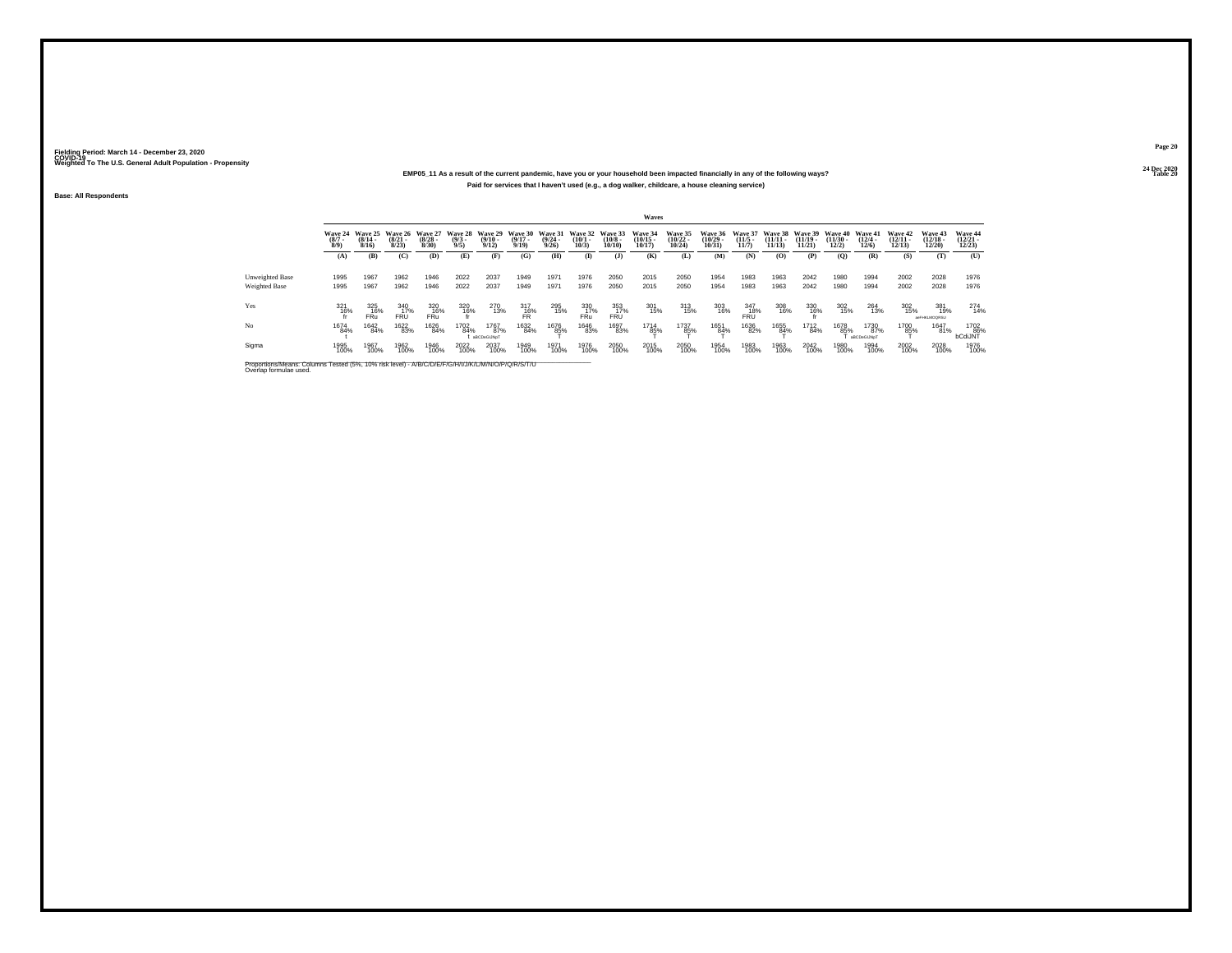## **24 Dec 2020EMP05\_12 As a result of the current pandemic, have you or your household been impacted financially in any of the following ways?Lost access to my health insurance**

**Base: All Respondents**

|                 |                               |                                  |                                         |                                  |                               |                                  |                                      |                                  |                                              |                       | Waves                                      |                                   |                                            |                                 |                             |                     |                                        |                                  |                                   |                                |                                   |
|-----------------|-------------------------------|----------------------------------|-----------------------------------------|----------------------------------|-------------------------------|----------------------------------|--------------------------------------|----------------------------------|----------------------------------------------|-----------------------|--------------------------------------------|-----------------------------------|--------------------------------------------|---------------------------------|-----------------------------|---------------------|----------------------------------------|----------------------------------|-----------------------------------|--------------------------------|-----------------------------------|
|                 | Wave 24<br>$\binom{8/7}{8/9}$ | Wave 25<br>$\frac{(8/14)}{8/16}$ | <b>Wave 26</b><br>$\frac{(8/21)}{8/23}$ | Wave 27<br>$\frac{(8/28)}{8/30}$ | Wave 28<br>$\binom{9/3}{9/5}$ | Wave 29<br>$\frac{(9/10)}{9/12}$ | Wave 30<br>$\frac{(9/17 - 9)}{9/19}$ | Wave 31<br>$\frac{(9/24)}{9/26}$ | Wave 32 Wave 33<br>$\binom{10/1 - 10}{10/3}$ | $\binom{10/8}{10/10}$ | Wave 34<br>$\frac{(10/15 - 10/17)}{10/17}$ | Wave 35<br>$\binom{10/22}{10/24}$ | Wave 36<br>$\frac{(10/29 - 10/31)}{10/31}$ | Wave 37<br>$\binom{11/5}{11/7}$ | Wave 38<br>$\frac{11}{113}$ | $(11/19 -$<br>11/21 | Wave 39 Wave 40<br>$(11/30 -$<br>12/2) | Wave 41<br>$\frac{(12/4)}{12/6}$ | Wave 42<br>$\binom{12/11}{12/13}$ | Wave 43<br>$(12/18 -$<br>12/20 | Wave 44<br>$\binom{12/21}{12/23}$ |
|                 | (A)                           | (B)                              | (C)                                     | (D)                              | (E)                           | (F)                              | (G)                                  | (H)                              | $($ I                                        | (J)                   | (K)                                        | (L)                               | (M)                                        | (N)                             | (0)                         | (P)                 | (Q)                                    | (R)                              | (S)                               | (T)                            | (U)                               |
| Unweighted Base | 1995                          | 1967                             | 1962                                    | 1946                             | 2022                          | 2037                             | 1949                                 | 1971                             | 1976                                         | 2050                  | 2015                                       | 2050                              | 1954                                       | 1983                            | 1963                        | 2042                | 1980                                   | 1994                             | 2002                              | 2028                           | 1976                              |
| Weighted Base   | 1995                          | 1967                             | 1962                                    | 1946                             | 2022                          | 2037                             | 1949                                 | 1971                             | 1976                                         | 2050                  | 2015                                       | 2050                              | 1954                                       | 1983                            | 1963                        | 2042                | 1980                                   | 1994                             | 2002                              | 2028                           | 1976                              |
| Yes             | 225<br>11%                    | 230<br>12%                       | 277<br>14%<br>AbhRU                     | 242<br>12%<br>$\mathbf{u}$       | 288<br>14%<br>AbhRU           | 253<br>12%                       | 273<br>14%<br>ahRU                   | $^{229}_{12\%}$                  | 288<br>15%<br>ABHIRU                         | 249<br>12%            | 254<br>13%                                 | 252<br>12%                        | $^{264}_{14\%}$                            | 292<br>15%<br>rU ABHIIRU        | $^{264}_{13\%}$             | 279<br>14%<br>arU   | 251<br>13%                             | 223<br>11%                       | 281<br>14%<br>AbhRU               | 288<br>14%<br>AbhRU            | 203<br>10%                        |
| No              | 1770<br>89%<br>CEgINpST       | 1737<br>88%<br>celNst            | 1685<br>86%                             | 1704<br>88%                      | 1734<br>86%                   | 1784<br>88%                      | 1676<br>86%                          | 1742<br>88%<br>cegINst           | 1688<br>85%                                  | 1801<br>88%           | 1761<br>87%                                | 1798<br>88%                       | 1690<br>86%                                | 1691<br>85%                     | 1699<br>87%                 | 1763<br>86%         | 1729<br>87%                            | 1771<br>89%<br>CEGImNoST         | 1721<br>86%                       | 1740<br>86%                    | 1773<br>90%<br>CdEtGIM/INOPuST    |
| Sigma           | 1995<br>100%                  | 1967<br>100%                     | 1962<br>100%                            | 1946<br>100%                     | 2022<br>100%                  | 2037<br>100%                     | 1949<br>100%                         | 1971<br>100%                     | 1976<br>100%                                 | 2050<br>100%          | 2015<br>100%                               | 2050<br>100%                      | 1954<br>100%                               | 1983<br>100%                    | 1963<br>100%                | 2042<br>100%        | 1980<br>100%                           | 1994<br>100%                     | 2002<br>100%                      | 2028<br>100%                   | 1976<br>100%                      |

Proportions/Means: Columns Tested (5%, 10% risk level) - *N'B/C/D/E/F/G/H/I/J/K/L/M/N/O/P/Q/R/S/T/U* Overlap formulae used.<br>Overlap formulae used.

**Page 2124 Dec 2020<br>Table 21** 

**Table 21 Table 21 Table 21**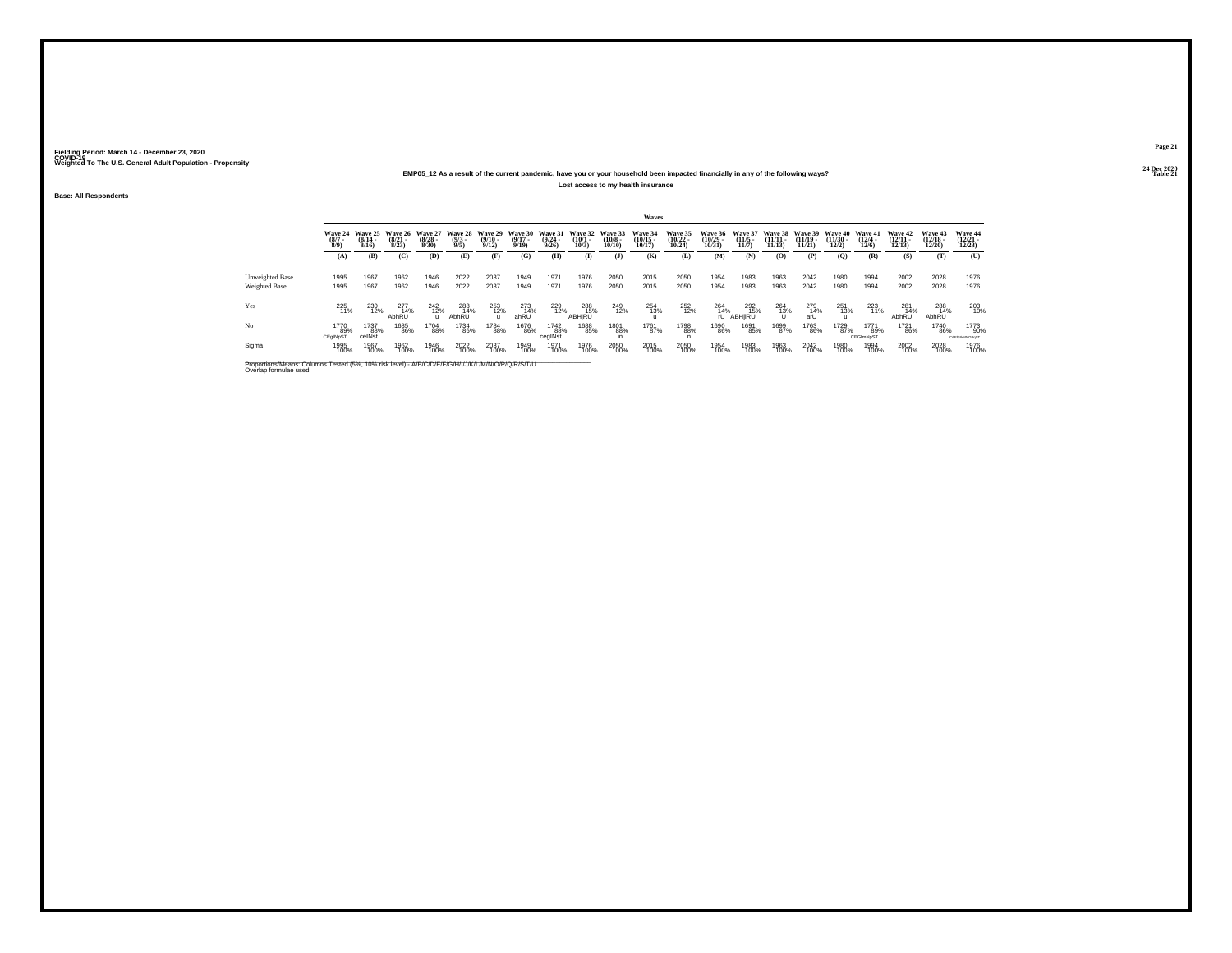## **24 Dec 2020EMP05\_13 As a result of the current pandemic, have you or your household been impacted financially in any of the following ways?I have been impacted financially in some other way**

**Base: All Respondents**

|                                                                                                                              |                            |                              |                              |                              |                               |                              |                              |                                  |                              |                                  | Waves                          |                                |                           |                                     |                                |                                |                            |                                |                                |                                       |                                |
|------------------------------------------------------------------------------------------------------------------------------|----------------------------|------------------------------|------------------------------|------------------------------|-------------------------------|------------------------------|------------------------------|----------------------------------|------------------------------|----------------------------------|--------------------------------|--------------------------------|---------------------------|-------------------------------------|--------------------------------|--------------------------------|----------------------------|--------------------------------|--------------------------------|---------------------------------------|--------------------------------|
|                                                                                                                              | Wave 24<br>$(8/7 -$<br>8/9 | Wave 25<br>$(8/14 -$<br>8/16 | Wave 26<br>$(8/21 -$<br>8/23 | Wave 27<br>$(8/28 -$<br>8/30 | Wave 28<br>$\binom{9/3}{9/5}$ | Wave 29<br>$(9/10 -$<br>9/12 | Wave 30<br>$(9/17 -$<br>9/19 | Wave 31<br>$\frac{(9/24)}{9/26}$ | Wave 32<br>$(10/1 -$<br>10/3 | Wave 33<br>$\binom{10/8}{10/10}$ | Wave 34<br>$(10/15 -$<br>10/17 | Wave 35<br>$(10/22 -$<br>10/24 | Wave 36<br>10/29<br>10/31 | <b>Wave 37</b><br>$(11/5 -$<br>11/7 | Wave 38<br>$(11/11 -$<br>11/13 | Wave 39<br>$(11/19 -$<br>11/21 | Wave 40<br>(11/30)<br>12/2 | Wave 41<br>$(12/4 -$<br>12/6   | Wave 42<br>$(12/11 -$<br>12/13 | <b>Wave 43</b><br>$(12/18 -$<br>12/20 | Wave 44<br>$(12/21 -$<br>12/23 |
|                                                                                                                              | (A)                        | (B)                          | (C)                          | (D)                          | (E)                           | (F)                          | (G)                          | (H)                              | $\mathbf{I}$                 | $($ $\Gamma$                     | (K)                            | (L)                            | (M)                       | (N)                                 | (O)                            | (P)                            | (0)                        | (R)                            | (S)                            | (T)                                   | (U)                            |
| <b>Unweighted Base</b><br>Weighted Base                                                                                      | 1995<br>1995               | 1967<br>1967                 | 1962<br>1962                 | 1946<br>1946                 | 2022<br>2022                  | 2037<br>2037                 | 1949<br>1949                 | 1971<br>1971                     | 1976<br>1976                 | 2050<br>2050                     | 2015<br>2015                   | 2050<br>2050                   | 1954<br>1954              | 1983<br>1983                        | 1963<br>1963                   | 2042<br>2042                   | 1980<br>1980               | 1994<br>1994                   | 2002<br>2002                   | 2028<br>2028                          | 1976<br>1976                   |
| Yes                                                                                                                          | 688<br>34%<br>eR           | 670<br>34%<br>eR             | 712<br>36%<br><b>EFKIRS</b>  | 698<br>36%<br>EFKIR          | 621<br>31%                    | 641<br>31%                   | 675<br>$rac{35}{6}$          | 759<br>38%<br>AREFAIRLINE ORST   | 683<br>$_{ER}^{35%}$         | 710<br>$\frac{35}{5}$            | 647<br>32%                     | 662<br>32%                     | 699<br>EFKIR              | 681<br>34%                          | 687<br>EFR                     | 679<br>$\frac{33}{R}$          | 671<br>$\frac{34}{R}$      | 584<br>29%                     | 655<br>33%                     | 687<br>34%<br>R                       | 693<br>35%<br>EfR              |
| N <sub>o</sub>                                                                                                               | 1307<br>66%                | 1297<br>66%                  | 1250<br>64%                  | 1248<br>64%                  | 1401<br>69%<br>abCDoHLMnOU    | 1396<br>69%<br>CDHMou        | 1274<br>65%                  | <sup>1212</sup> 62%              | 1293<br>65%                  | 1340<br>65%                      | 1368<br>68%<br>CdHm            | 1388<br>68%<br>cdHm            | 1255<br>64%               | 1302<br>66%                         | 1276<br>65%                    | 1363<br>67%<br>Ή               | 1309<br>66%<br>н           | 1410<br>71%<br>ABCDSHUMMOPOLTI | 1347<br>67%                    | 1341<br>66%<br>Ή                      | 1283<br>65%                    |
| Sigma                                                                                                                        | 1995<br>100%               | 1967<br>100%                 | 1962<br>100%                 | 1946<br>100%                 | 2022<br>100%                  | 2037<br>100%                 | 1949<br>100%                 | 1971<br>100%                     | 1976<br>100%                 | 2050<br>100%                     | 2015<br>100%                   | 2050<br>100%                   | 1954<br>100%              | 1983<br>100%                        | 1963<br>100%                   | 2042<br>100%                   | 1980<br>100%               | 1994<br>100%                   | 2002<br>100%                   | 2028<br>100%                          | 1976<br>100%                   |
| Proportions/Means: Columns Tested (5%, 10% risk level) - A/B/C/D/E/F/G/H/I/J/K/L/M/N/O/P/Q/R/S/T/U<br>Overlap formulae used. |                            |                              |                              |                              |                               |                              |                              |                                  |                              |                                  |                                |                                |                           |                                     |                                |                                |                            |                                |                                |                                       |                                |

**Page 2224 Dec 2020<br>Table 22** 

**Table 22 Table 22**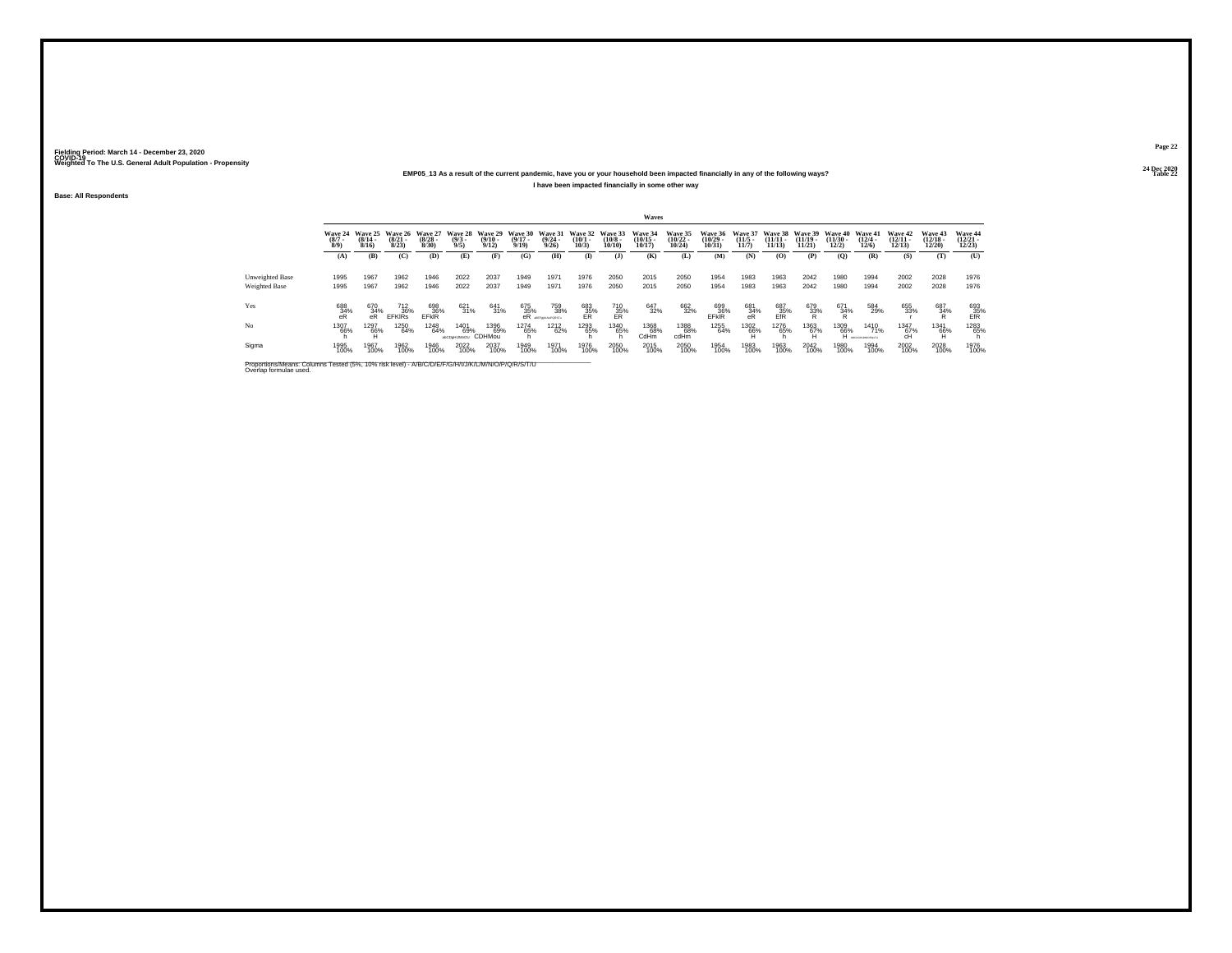## **24 Dec 2020EMP05\_14 As a result of the current pandemic, have you or your household been impacted financially in any of the following ways?I have not been impacted financially**

**Base: All Respondents**

|                                                                                                                              |                            |                              |                              |                              |                               |                              |                              |                                  |                              |                                         | Waves                          |                                |                               |                              |                                |                                |                                      |                                 |                                |                                       |                                |
|------------------------------------------------------------------------------------------------------------------------------|----------------------------|------------------------------|------------------------------|------------------------------|-------------------------------|------------------------------|------------------------------|----------------------------------|------------------------------|-----------------------------------------|--------------------------------|--------------------------------|-------------------------------|------------------------------|--------------------------------|--------------------------------|--------------------------------------|---------------------------------|--------------------------------|---------------------------------------|--------------------------------|
|                                                                                                                              | Wave 24<br>$(8/7 -$<br>8/9 | Wave 25<br>$(8/14 -$<br>8/16 | Wave 26<br>$(8/21 -$<br>8/23 | Wave 27<br>$(8/28 -$<br>8/30 | Wave 28<br>$\binom{9/3}{9/5}$ | Wave 29<br>$(9/10 -$<br>9/12 | Wave 30<br>$(9/17 -$<br>9/19 | Wave 31<br>$\frac{(9/24)}{9/26}$ | Wave 32<br>$(10/1 -$<br>10/3 | Wave 33<br>$\binom{10/8}{10/10}$        | Wave 34<br>$(10/15 -$<br>10/17 | Wave 35<br>$(10/22 -$<br>10/24 | Wave 36<br>10/29<br>10/31     | Wave 37<br>$(11/5 -$<br>11/7 | Wave 38<br>$(11/11 -$<br>11/13 | Wave 39<br>$(11/19 -$<br>11/21 | Wave 40<br>(11/30)<br>12/2           | Wave 41<br>$(12/4 -$<br>12/6    | Wave 42<br>$(12/11 -$<br>12/13 | <b>Wave 43</b><br>$(12/18 -$<br>12/20 | Wave 44<br>$(12/21 -$<br>12/23 |
|                                                                                                                              | (A)                        | (B)                          | (C)                          | (D)                          | (E)                           | (F)                          | (G)                          | (H)                              | $\mathbf{I}$                 | $($ $\Gamma$                            | (K)                            | (L)                            | (M)                           | (N)                          | (O)                            | (P)                            | (0)                                  | (R)                             | (S)                            | (T)                                   | (U)                            |
| <b>Unweighted Base</b><br>Weighted Base                                                                                      | 1995<br>1995               | 1967<br>1967                 | 1962<br>1962                 | 1946<br>1946                 | 2022<br>2022                  | 2037<br>2037                 | 1949<br>1949                 | 1971<br>1971                     | 1976<br>1976                 | 2050<br>2050                            | 2015<br>2015                   | 2050<br>2050                   | 1954<br>1954                  | 1983<br>1983                 | 1963<br>1963                   | 2042<br>2042                   | 1980<br>1980                         | 1994<br>1994                    | 2002<br>2002                   | 2028<br>2028                          | 1976<br>1976                   |
| Yes                                                                                                                          | 321<br>16%<br>αQ           | 340<br>17%<br>cDGMpQ         | 285<br>15%                   | 277<br>14%                   | 337<br>17%<br>GmQ             | 338<br>17%<br>GmQ            | 265<br>14%                   | 303<br>15%                       | 343<br>17%<br>cDGMpQ         | 309<br>$^{15\%}_{0}$                    | 333<br>17%<br>gmQ              | 352<br>17%<br>cdGMQ            | 273<br>14%                    | 304<br>15%                   | 316<br>16%                     | 299<br>15%                     | 235<br>12%                           | 395<br>20%<br>ACD-PD KANNOPORTU | 303<br>15%                     | 305<br>15%                            | 317<br>16%<br>Ω                |
| N <sub>o</sub>                                                                                                               | 1674<br>84%                | 1627<br>83%                  | 1677<br>85%<br>hilR          | 1669<br>86%<br><b>BIIR</b>   | 1685<br>83%                   | 1699<br>83%                  | 1684<br>86%<br>R aBEFIKLR    | 1668<br>85%<br>R                 | 1633<br>83%                  | 1741<br>85%<br><b>D</b><br>$\mathbf{r}$ | 1682<br>83%                    | 1698<br>83%                    | 1681<br>86%<br><b>BefIkLR</b> | 1679<br>85%<br>R             | 1647<br>84%<br>R               | 1743<br>85%<br>biR             | 1745<br>88%<br><b>LEEM NT NOWERS</b> | 1599<br>80%                     | 1699<br>85%                    | 1723<br>85%<br>R                      | 1659<br>84%<br>ĸ               |
| Sigma                                                                                                                        | 1995<br>100%               | 1967<br>100%                 | 1962<br>100%                 | 1946<br>100%                 | 2022<br>100%                  | 2037<br>100%                 | 1949<br>100%                 | 1971<br>100%                     | 1976<br>100%                 | 2050<br>100%                            | 2015<br>100%                   | 2050<br>100%                   | 1954<br>100%                  | 1983<br>100%                 | 1963<br>100%                   | 2042<br>100%                   | 1980<br>100%                         | 1994<br>100%                    | 2002<br>100%                   | 2028<br>100%                          | 1976<br>100%                   |
| Proportions/Means: Columns Tested (5%, 10% risk level) - A/B/C/D/E/F/G/H/I/J/K/L/M/N/O/P/Q/R/S/T/U<br>Overlap formulae used. |                            |                              |                              |                              |                               |                              |                              |                                  |                              |                                         |                                |                                |                               |                              |                                |                                |                                      |                                 |                                |                                       |                                |

**Page 2324 Dec 2020<br>Table 23** 

**Table 23 Table 23**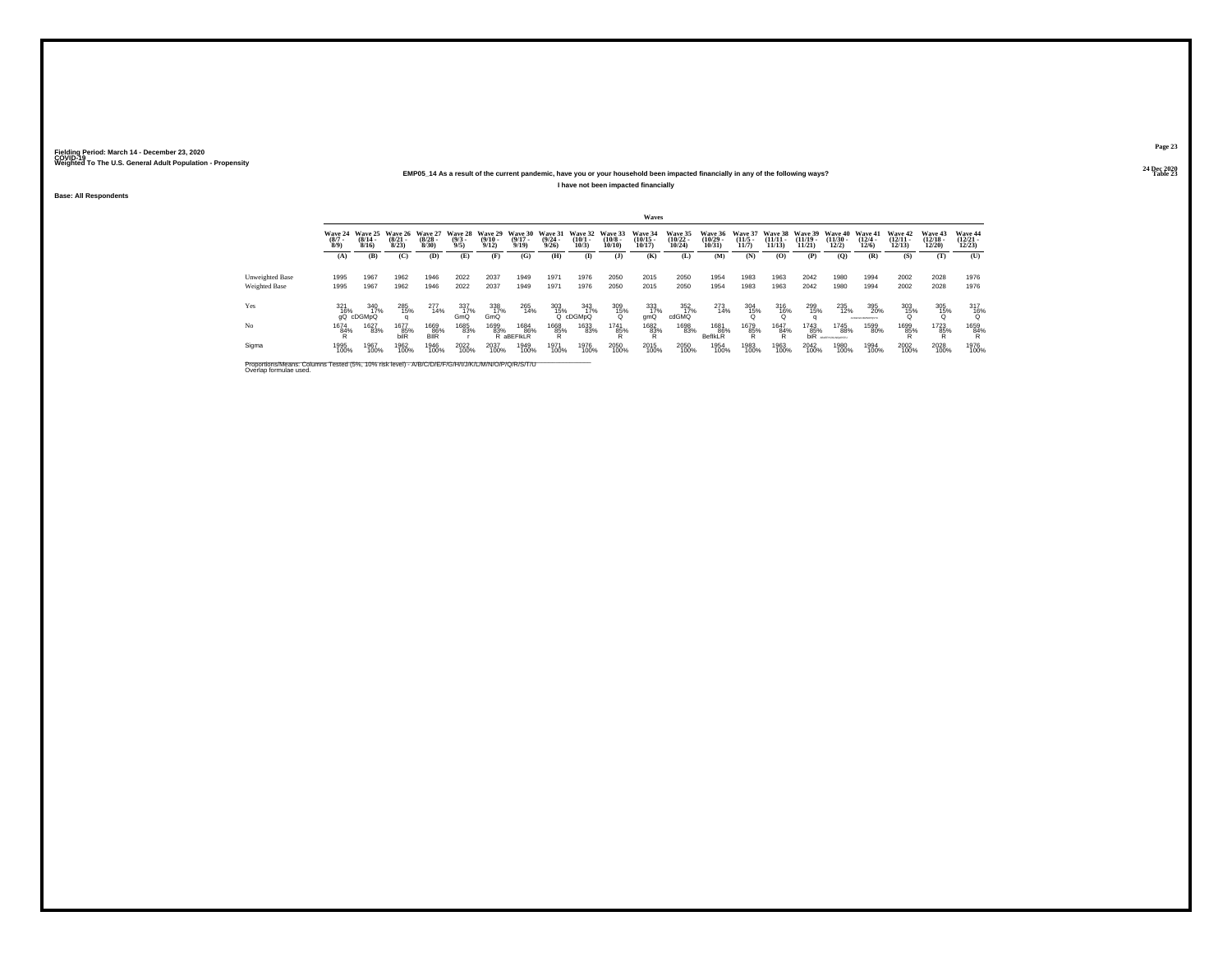#### **24 Dec 2020REV01 Are you planning any major purchases once things return to normal? Please select all that apply.Table 24 Table 24**

**Base: All Respondents**

|                                                                                                                         |                                   |                                          |                                 |                                   |                                       |                              |                                            |                                  |                            |                                         | Waves                                 |                                |                                         |                                 |                                   |                                            |                                       |                                         |                                    |                               |                                                   |
|-------------------------------------------------------------------------------------------------------------------------|-----------------------------------|------------------------------------------|---------------------------------|-----------------------------------|---------------------------------------|------------------------------|--------------------------------------------|----------------------------------|----------------------------|-----------------------------------------|---------------------------------------|--------------------------------|-----------------------------------------|---------------------------------|-----------------------------------|--------------------------------------------|---------------------------------------|-----------------------------------------|------------------------------------|-------------------------------|---------------------------------------------------|
|                                                                                                                         | Wave 24<br>$(8/7 -$<br>$8/9$ )    | Wave 25<br>8/16                          | Wave 26<br>$\binom{8/21}{8/23}$ | Wave 27<br>$\binom{8/28}{8/30}$   | Wave 28<br>(9/3 -<br>9/5)             | Wave 29<br>$(9/10 -$<br>9/12 | Wave 30<br>(9/17)<br>9/19                  | Wave 31<br>(9/24)<br>9/26        | Wave 32<br>(10/1)<br>10/3) | Wave 33<br>$10/8 -$<br>10/10            | Wave 34<br>(10/15<br>10/17            | Wave 35<br>$(10/22 -$<br>10/24 | Wave 36<br>(10/29)<br>10/31             | Wave 37<br>$(11/5 -$<br>11/7    | 38<br>Wave<br>$(11/11 -$<br>11/13 | Wave 39<br>$(11/19 -$<br>11/21             | Wave 40<br>$(11/30 -$<br>12/2)        | Wave 41<br>$\frac{(12/4 - 12)}{(12/6)}$ | Wave 42<br>$\frac{(12/11)}{12/13}$ | Wave 43<br>(12/18 -<br>12/20) | Wave 44<br>(12/21 -<br>12/23)                     |
|                                                                                                                         | (A)                               | (B)                                      | (C)                             | (D)                               | (E)                                   | (F)                          | (G)                                        | (H)                              | $\mathbf{I}$               | $($ $\Gamma$                            | (K)                                   | (L)                            | (M)                                     | (N)                             | (0)                               | (P)                                        | (Q)                                   | (R)                                     | (S)                                | (T)                           | (U)                                               |
| Unweighted Base<br><b>Weighted Base</b>                                                                                 | 1995<br>1995                      | 1967<br>1967                             | 1962<br>1962                    | 1946<br>1946                      | 2022<br>2022                          | 2037<br>2037                 | 1949<br>1949                               | 1971<br>1971                     | 1976<br>1976               | 2050<br>2050                            | 2015<br>2015                          | 2050<br>2050                   | 1954<br>1954                            | 1983<br>1983                    | 1963<br>1963                      | 2042<br>2042                               | 1980<br>1980                          | 1994<br>1994                            | 2002<br>2002                       | 2028<br>2028                  | 1976<br>1976                                      |
| Going on vacation/<br>travelling                                                                                        | $^{703}_{32\%}$<br>Ε              | $^{686}_{35\%}$                          | $^{680}_{35\%}$                 | $\frac{668}{34}\%$                | $^{609}_{30\%}$                       | 767<br>38%<br>dEll P         | $^{679}_{35\%}$                            | 801%<br>E ABCDEGUKLNPST          | 647<br>33%                 | $\frac{712}{35}\%$                      | $^{735}_{37\%}$<br>Ei                 | 691/34%                        | 750<br>38%<br>e bcDEgliLP               | 695<br>35%                      | 771<br>39%<br>E ABCDEGIJLNPL      | 687<br>34%<br>e                            | 733 %<br>EI                           | 744<br>37%<br>Ello                      | 754<br>38%<br>dEllo                | 717<br>35%<br>Ε               | 892<br>45%<br><b><i>ANTISEDIA M MADESCATE</i></b> |
| Buying new clothes                                                                                                      | 594<br>30%<br>EfLOPRS dEFILNOPRSt | 620<br>32%                               | 563<br>29%<br>or                | 543<br>28%                        | 520<br>26%                            | 544<br>27%                   | 670<br>34%<br>ACREAGANCESST ACDEFIANOPORST | 658<br>33%                       | 539<br>27%                 | 611<br>LOPRS <sup>30%</sup>             | 587<br>29%<br>elOpRs                  | 533<br>26%                     | 594<br>30%<br><b>EFILnOPRS</b>          | 536<br>27%                      | 495<br>25%                        | 530<br>26%                                 | 567<br>29%<br>or                      | 502<br>25%                              | 519<br>26%                         | 573<br>28%                    | 618<br>31%<br>dEFILNOPRS                          |
| Buying new household<br>goods, furniture or<br>appliances                                                               | 444<br>22%<br>RS <sup>'</sup>     | $\frac{445}{23\%}$<br>IRS <sup>1</sup>   | $^{447}_{23\%}$<br><b>IRS</b>   | $427_{22\%}$<br>RS.               | $^{424}_{21\%}$                       | 461<br>23%<br><b>IRS</b>     | $^{429}_{22\%}$                            | $^{464}_{24\%}$<br>RS IjLNoqRSt  | 398<br>20%                 | 422/21%                                 | $^{437}_{22\%}$<br>rs                 | 402<br>20%                     | $^{472}_{\  \, 24\%}$<br>eIJLNOQRST     | $^{395}_{\,20\%}$               | 394<br>20%                        | 439<br>22%<br>rs                           | $^{401}_{20\%}$                       | 370<br>19%                              | $^{371}_{19\%}$                    | 416<br>21%                    | 490<br>25%<br>dEIJkLNOpQRST                       |
| Personal electronics (e.g.,<br>phone, tablet, voice<br>assistant)                                                       | 420<br>$\frac{21}{8}$             | 414<br>$\frac{21}{8}$                    | 415<br>$\frac{21}{8}$           | $\frac{393}{20\%}$<br><b>r</b>    | $387 \atop 19\%$                      | 433                          | 478<br>21% 25%<br>Rs abcDEllalOgRS<br>25%  | 464<br>24%<br>dEILoRS            | $^{396}_{\,20\%}$          | $^{440}_{\substack{21\% \\ \text{Rs}}}$ | $^{430}_{\substack{21\%\\\text{Rs}}}$ | 410<br>20%                     | 447<br>EIRS                             | 463<br>dEiloRS                  | 399<br>20%<br>$\mathbf{r}$        | $^{463}_{23\%}$ ERS                        | $^{418}_{\substack{21\%\\\text{Rs}}}$ | $348$<br>17%                            | 366<br>18%                         | $^{447}_{22\%}$ e $^{22\%}$   | 467<br>24%<br><b>DEILORS</b>                      |
| Buying gifts for my friends<br>/ family                                                                                 | 392                               | 486<br>$20\%$ 25%<br>S $ACDE$ $D$<br>25% | 414<br>21%                      | 413<br>$\frac{21}{S}$             | 409<br>$^{20\%}_{\$}$                 | 441<br>$22\%$                | 478<br>25%<br>AcdELNOPoRS                  | 444<br>$R^2$ arcs <sup>23%</sup> | 463<br>%23%<br>AelnpRS     | 444                                     | 506<br>22% 25%<br>25%                 | 421                            | 486<br>21% 25°<br>S ACDENLNOPORS<br>25% | 406<br>${}^{20\%}_{\$}$         | 405<br>$\frac{21}{5}$ %           | 414<br>$^{20\%}$                           | 422<br>$\frac{21}{5}$ %               | 377<br>19%<br>s                         | 325<br>16%                         | 458<br>$23%$<br>aRS           | 454<br>ARS                                        |
| Buying a car                                                                                                            | 401<br>20%<br>Е                   | $\frac{422}{21\%}$<br>CEr                | 354<br>18%                      | $^{383}_{\,20\%}$<br>$\mathbf{e}$ | 340<br>17%                            | 402<br>20%<br>$\mathbf{e}$   | 412<br>21%<br>cE                           | 382<br>19%                       | 385<br>19%<br>е            | 397<br>19%                              | 381<br>19%                            | $^{409}_{20\%}$<br>е           | $^{404}_{21\%}$<br>Ε                    | $^{393}_{\color{red}20\%}$<br>е | 368<br>19%                        | $^{408}_{\color{red}20\%}$<br>$\mathbf{e}$ | 393<br>20%<br>e                       | $^{373}_{19\%}$                         | $^{403}_{20\%}$<br>Е               | 410<br>20%                    | 453<br>23%<br>E scalinukinoser                    |
| Attending a concert or<br>sporting event                                                                                | 364<br>18%<br>$\mathsf{n}$        | 358<br>18%<br>n.                         | 338<br>17%                      | 326<br>17%                        | 340<br>17%                            | 368<br>18%                   | 401<br>21%<br><b>CDEJLNPs CDEJLNPS</b>     | 410<br>21%                       | 354<br>18%                 | 345                                     | 405<br>20%<br>17% 20%<br>cDEJLNPs     | 342<br>17%                     | 389<br>DejLNP <sup>20%</sup>            | 308<br>16%                      | 375<br>19%<br><b>Np</b>           | 325<br>16%                                 | 385<br>$N_P^{19\%}$                   | 426<br>21%<br><b>AbCDEFULNPS</b>        | 347<br>17%                         | 391<br>$NP^{\prime\prime}$    | 432<br>22%<br>ABCDEFULNPS                         |
| Home office supplies<br>and/or equipment (e.g.,<br>standing desk, computer<br>monitor, headset etc.)                    | 264<br>13%                        | 283<br>14%                               | 252<br>13%                      | 287<br>15%<br>fars                | $^{276}_{14\%}$                       | 247<br>12%                   | 292<br>15%<br>Fars                         | $^{275}_{14\%}$                  | 266<br>13%                 | 292<br>14%                              | $^{273}_{14\%}$                       | $^{293}_{14\%}$                | $^{254}_{13\%}$                         | $^{256}_{13\%}$                 | $^{275}_{14\%}$                   | 300<br>15%<br>fqs                          | 242%                                  | 247<br>12%                              | $^{243}_{12\%}$                    | 298<br>15%<br>fqs             | 294<br>15%<br>Fqrs                                |
| Equipment and/or gear for<br>outdoor activities/sports<br>(e.g., bike, hiking and<br>camping gear, sports<br>equipment) | $^{213}_{11\%}$                   | 249<br>13%<br>a                          | 270<br>14%<br>AiQ               | 273<br>14%<br>AfInQs              | $^{246}_{12\%}$                       | 237<br>12%                   | 282<br>14%<br>AFInQS                       | $^{240}_{12\%}$                  | 220<br>11%                 | $^{280}_{14\%}$                         | 298<br>15%<br>AiQ AeFhINQS            | $^{260}_{13\%}$<br>a           | $^{251}_{13\%}$<br>Q                    | $^{230}_{\ 12\%}$               | 253<br>13%<br>O                   | $^{262}_{13\%}$<br>$\Omega$                | 199<br>10%                            | $^{252}_{13\%}$<br>a                    | 230<br>11%                         | 285<br>14%<br>AflnQs          | 281<br>14%<br>AfInQS                              |
| Buving a house                                                                                                          | 225<br>11%                        | 190<br>10%                               | 205<br>10%                      | 225<br>12%<br>h                   | 256<br>13%<br>BfhiLOpRT               | 206<br>10%                   | 243<br>$\overrightarrow{12}\%$ BfLoRT      | 202<br>10%                       | 205<br>10%                 | 215<br>10%                              | 216<br>11%                            | 190<br>9%                      | 223<br>11%<br>lt.                       | 235<br>$\frac{35}{12\%}$        | 194<br>10%                        | 213<br>10%                                 | 237<br>bLrT                           | 191<br>10%                              | 224<br>11%                         | 187<br>9%                     | 251<br>13%<br>BcFhijLOpRT                         |
| Other major purchase                                                                                                    | 141<br>7%<br><b>DEFNos</b>        | $^{125}_{6\%}$<br>F                      | $^{118}_{6\%}$<br>Ε             | 99<br>5%                          | 83<br>4%                              | $\frac{99}{5%}$              | $^{130}_{7\%}$<br>Ef                       | 141<br>7%<br><b>DEFNos</b>       | $^{110}_{6\%}$<br>е        | $^{119}_{6\%}$<br>$\mathbf e$           | $^{135}_{7\%}$<br>Ef                  | 142/7%<br>dEFnos               | $^{119}_{6\%}$<br>E                     | 101<br>5%                       | $^{102}_{-5\%}$                   | $^{123}_{6\%}$<br>Е                        | 138/7%<br>dEFnos                      | 111<br>6%                               | $^{105}_{-5\%}$                    | 142/7%<br>dEFnos              | $^{128}_{-6\%}$<br>Ef                             |
| Not planning a purchase                                                                                                 | 540<br>27%<br>$\mathbf{U}$        | 517<br>26%                               | 560<br>29%                      | 569<br>29%                        | 665<br>33%<br><b>HU</b> ACJESHAMOJSTU | 568<br>28%                   | 531<br>27%                                 | 485<br>25%                       | 590<br>$30\%$              | 612<br>30%<br>bHU                       | 558<br>28%                            | 635<br>31%<br>U ABaHkntU       | 555<br>$\frac{28}{10}$ %                | 547<br>28%<br>u                 | 558                               | 629<br>28% 31%<br>HU aBgHntU<br>31%        | 582<br>29%                            | 591<br>30%<br>bHU                       | 567<br>28%                         | 558<br>28%<br>u               | 465<br>24%                                        |
| Sigma                                                                                                                   | 4702<br>236%                      | 4796<br>244%                             | 4615<br>235%                    | 4606<br>237%                      | 4554<br>225%                          | 4774<br>234%                 | $^{5024}_{\,258\%}$                        | 4967<br>252%                     | 4571<br>231%               | 4889<br>238%                            | 4961<br>246%                          | 4730<br>231%                   | 4944<br>253%                            | 4564<br>230%                    | $^{4588}_{234\%}$                 | 4792<br>235%                               | 4716<br>238%                          | 4532<br>227%                            | $\substack{4454 \\ 222\%}$         | 4881<br>241%                  | 5227<br>265%                                      |

Proportions/Means: Columns Tested (5%, 10% risk level) - *N'B/C/D/E/F/G/H/I/J/K/L/M/N/O/P/Q/R/S/*T/U<br>Overlap formulae used.

**Page 2424 Dec 2020<br>Table 24**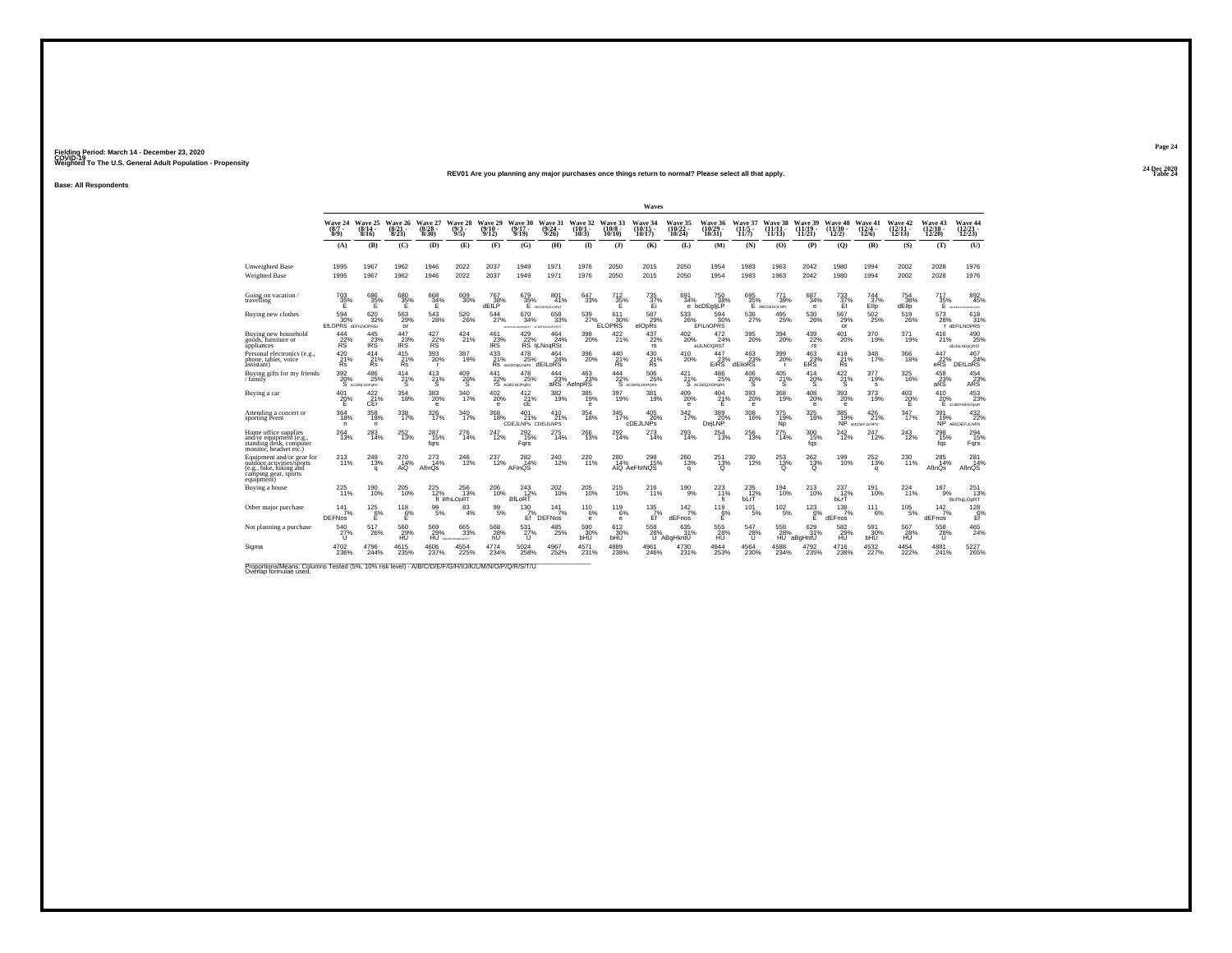## **24 Dec 2020REV01 Are you planning any major purchases once things return to normal? Please select all that apply.**

**Base: Planning A Major Purchase**

|                                                                                                                             |                                |                             |                          |                              |                             |                            |                               |                                   |                                     |                               | Waves                           |                                       |                                       |                            |                                                  |                                |                                |                             |                                |                                |                                      |
|-----------------------------------------------------------------------------------------------------------------------------|--------------------------------|-----------------------------|--------------------------|------------------------------|-----------------------------|----------------------------|-------------------------------|-----------------------------------|-------------------------------------|-------------------------------|---------------------------------|---------------------------------------|---------------------------------------|----------------------------|--------------------------------------------------|--------------------------------|--------------------------------|-----------------------------|--------------------------------|--------------------------------|--------------------------------------|
|                                                                                                                             | Wave 24<br>$(8/7 -$<br>$8/9$ ) | Wave 25<br>(8/14 -<br>8/16  | Wave 26<br>8/23          | Wave 27<br>(8/28<br>8/30     | Wave 28<br>9/5)             | Wave 29<br>(9/10 -<br>9/12 | Wave 30<br>$(9/17 -$<br>9/19  | Wave 31<br>(9/24<br>9/26          | Wave 32<br>10/1<br>10/3)            | Wave 33<br>$(10/8 -$<br>10/10 | Wave 34<br>$(10/15 -$<br>10/17  | Wave 35<br>$(10/22 -$<br>10/24        | Wave 36<br>(10/29)<br>10/31           | Wave 37<br>(11/5<br>11/7   | Wave 38<br>$(11/11 -$<br>11/13                   | Wave 39<br>$(11/19 -$<br>11/21 | Wave 40<br>$(11/30 -$<br>12/2) | Wave 41<br>12/4 -<br>12/6   | Wave 42<br>$(12/11 -$<br>12/13 | Wave 43<br>$(12/18 -$<br>12/20 | Wave 44<br>$\frac{(12/21)}{(12/23)}$ |
|                                                                                                                             | (A)                            | (B)                         | (C)                      | (D)                          | (E)                         | (F)                        | (G)                           | (H)                               | $($ I                               | $($ $)$                       | (K)                             | (L)                                   | (M)                                   | (N)                        | (0)                                              | (P)                            | (Q)                            | (R)                         | (S)                            | (T)                            | (U)                                  |
| <b>Unweighted Base</b>                                                                                                      | 1493                           | 1478                        | 1441                     | 1415                         | 1411                        | 1517                       | 1476                          | 1521                              | 1414                                | 1469                          | 1531                            | 1515                                  | 1429                                  | 1472                       | 1471                                             | 1461                           | 1492                           | 1424                        | 1401                           | 1491                           | 1491                                 |
| <b>Weighted Base</b>                                                                                                        | 1455                           | 1450                        | 1402                     | 1377                         | 1357                        | 1469                       | 1418                          | 1486                              | 1386                                | 1438                          | 1457                            | 1415                                  | 1399                                  | 1436                       | 1405                                             | 1413                           | 1398                           | 1403                        | 1435                           | 1470                           | 1511                                 |
| Going on vacation<br>travelling                                                                                             | 703<br>48%                     | 686<br>47%                  | 680<br>48%               | 668<br>49%                   | $^{609}_{45\%}$             | 767<br>52%<br>BEql         | 679<br>48%                    | 801<br>54%<br>ABCDEGILNPT         | $647}_{47\%$                        | $^{712}_{49\%}$<br><b>e</b>   | $^{735}_{~50\%}$                | 691<br>49%                            | $^{750}_{54\%}$<br><b>ABCDEGIINPt</b> | 695<br>48%                 | 771<br>55%<br>ABCDEGUM NPT                       | 687<br>49%                     | 733<br>52%<br>BEql             | 744<br>53%<br>aBcdEGlinpt   | 754<br>53%<br>aBEgin           | 717<br>49%                     | 8926<br><b>KLMWPOKET</b>             |
| Buying new clothes                                                                                                          | 594<br>41%                     | 620<br>43%<br>ORS eFILNOPRS | 563<br>$\frac{40\%}{0r}$ | 543<br>39%<br>$\circ$        | 520<br>38%                  | 544<br>37%                 | 670<br>47%                    | 658<br>44%<br>DRAWN COEFINANOPRST | 539<br>39%                          | 611<br>42%<br>eFINOpRS        | 587<br>40%<br>Ors <sup>1</sup>  | 533<br>38%                            | 594<br>42%<br>eFINOPRS                | 536<br>37%                 | 495<br>35%                                       | 530<br>38%                     | 567<br>41%<br>Ors              | 502<br>36%                  | 519<br>36%                     | 573<br>39%                     | 618<br>10RS                          |
| Buving new household<br>goods, furniture or<br>appliances                                                                   | 444<br>31%<br>rS               | 445<br>31%<br>rS            | 447<br>32%<br>noRS       | 427<br>31%<br>RS             | $\frac{424}{31\%}$<br>nRS   | $^{461}_{31\%}$<br>nRS     | 429<br>30%<br>rS              | $\frac{464}{31\%}$<br>nRS         | $^{398}_{29\%}$                     | $^{422}_{29\%}$               | $^{437}_{\ 30\%}$<br>s          | $^{402}_{\phantom{1}\phantom{1}28\%}$ | 472<br>34%<br><b>IiLNOQRST</b>        | 395<br>27%                 | $^{394}_{\phantom{1}\phantom{1}\phantom{1}28\%}$ | 439 %<br><b>RS</b>             | 401<br>29%                     | 370<br>26%                  | 371<br>26%                     | 416<br>28%                     | 490<br>32%<br><b>ilNOqRSt</b>        |
| Personal electronics (e.g.<br>phone, tablet, voice<br>assistant)                                                            | 420<br>29%<br><b>r</b>         | 414<br>29%<br><b>r</b>      | 415<br>30%<br>Řs.        | 393<br>29%<br>- r            | 387<br>28%<br>$\mathbf{r}$  | $^{433}_{29\%}$            | 478<br>34%<br>RS ABCDETIALORS | $^{464}_{31\%}$<br>RS             | $^{396}_{29\%}$                     | 440<br>$R^3$                  | $^{430}_{30\%}$<br><b>Rs</b>    | 410<br>29%<br>- r                     | 447<br>$R^3$                          | $^{463}_{32\%}$ oRS        | 399<br>28%                                       | $^{463}_{33\%}$<br>abdeioRS    | 418<br>30%<br>Řs.              | 348<br>25%                  | $^{366}_{26\%}$                | $\frac{447}{30\%}$             | $^{467}_{31\%}$ RS                   |
| Buving gifts for my friends<br>/ family                                                                                     | 392<br>27%                     | 486<br>34%<br>S AcINOpRS    | 414<br>30%               | 413<br>$\frac{30\%}{S}$      | 409<br>$\frac{30\%}{S}$     | 441<br>30%                 | 478<br>34%<br>S AcINOpRS      | 444<br>30%                        | 463<br>33%<br>S AcNO <sub>pRS</sub> | 444<br>31%                    | 506<br>35%<br>arS Accentuanateu | 421<br>30%<br>`S                      | 486<br>35%<br>ACDEMIANOPORSU          | 406<br>28%<br>s            | 405<br>$^{29}_{\rm s}$ %                         | 414<br>29%<br>Ŝ.               | 422<br>$\frac{30}{5}$ %        | 377<br>27%<br>s             | 325<br>23%                     | 458<br>31%<br>arS              | 454<br>$\frac{30}{5}$                |
| Buying a car                                                                                                                | $^{401}_{28\%}$                | $422 \over 29\%$<br>ce      | 354<br>25%               | 383<br>28%                   | 340<br>25%                  | $^{402}_{27\%}$            | $^{412}_{29\%}$<br>ce         | $^{382}_{26\%}$                   | $^{385}_{28\%}$                     | $\frac{397}{28\%}$            | 381<br>26%                      | $^{409}_{29\%}$<br>ce                 | $^{404}_{29\%}$<br>$\mathbf e$        | 393<br>27%                 | 368<br>26%                                       | $^{408}_{29\%}$<br>е           | $393 \atop 28\%$               | 373<br>27%                  | $^{403}_{28\%}$                | $^{410}_{28\%}$                | 453<br>30%<br>CEHko                  |
| Attending a concert or<br>sporting event                                                                                    | 364<br>25%<br>n                | 358<br>25%                  | 338<br>24%               | 326<br>24%                   | 340<br>25%<br>$\mathsf{n}$  | 368<br>25%                 | 401<br>28%<br>n bcDilNPs      | 410<br>28%<br>dNP                 | 354<br>26%<br>N.                    | 345<br>24%                    | 405<br>28%<br>cdilNPs           | 342<br>24%                            | 389<br>28%<br>cdilNPs                 | 308<br>21%                 | 375<br>27%<br>Ñp.                                | 325<br>23%                     | 385<br>28%<br>dNP              | 426<br>30%<br>ABCDEFIJLNPS: | 347<br>24%                     | 391<br>27%                     | 432<br>29%<br>ND abCDefJLNPS         |
| Home office supplies<br>and/or equipment (e.g.<br>standing desk, computer<br>monitor, headset etc.)                         | $^{264}_{18\%}$                | $^{283}_{19\%}$             | 252<br>18%               | 287 <sub>21%</sub><br>FarS   | 276<br>20%<br>fs            | 247<br>17%                 | 292%<br>Fas                   | $^{275}_{18\%}$                   | $^{266}_{19\%}$                     | 292%<br>fs                    | 273<br>19%                      | 293<br>21%<br>Fqs                     | $^{254}_{18\%}$                       | $^{256}_{\phantom{1}18\%}$ | 275<br>20%                                       | $^{300}_{21\%}$<br>FngrS       | 242%                           | 247<br>18%                  | 243<br>17%                     | 298<br>20%<br>fs               | 294<br>19%                           |
| Equipment and/or gear for<br>outdoor activities/sports<br>(e.g., bike, hiking and<br>camping gear, sports<br>equipment)     | <sup>213</sup> <sub>15%</sub>  | $^{249}_{17\%}$<br>a        | $^{270}_{19\%}$          | 273<br>20%<br>AfinQs AFHINQS | $^{246}_{18\%}$<br>аQ       | 237<br>16%                 | 282<br>20%<br>AFhINOS         | $^{240}_{16\%}$                   | 220<br>16%                          | 280<br>19%                    | 298<br>20%<br>AfhinQs AbFHINQS  | 260<br>18%<br>AQ                      | 251<br>18%<br>aQ                      | 230<br>16%                 | $^{253}_{18\%}$<br>аQ                            | $^{262}_{19\%}$<br>AQ          | 199<br>14%                     | 252<br>18%<br>aQ            | $^{230}_{16\%}$                | 285<br>19%<br>AfhinQs          | 281<br>19%<br>AŐ                     |
| Buying a house                                                                                                              | 225<br>15%                     | 190<br>13%                  | 205<br>15%               | 225<br>16%<br>hIT            | 256<br>19%<br>ABCFHUKLOPRAT | 206<br>14%                 | 243<br>17%<br>BIHLORT         | 202<br>14%                        | 205<br>15%                          | 215<br>15%                    | 216<br>15%                      | 190<br>13%                            | 223<br>16%<br>bt                      | 235<br>16%<br>bIT          | 194<br>14%                                       | 213<br>15%                     | 237<br>17%<br>BhlorT           | 191<br>14%                  | 224<br>16%<br>$\mathbf{r}$     | 187<br>13%                     | $^{251}_{17\%}$<br>Bhirt             |
| Other major purchase                                                                                                        | 141<br>10%<br>dEFNos           | $^{125}_{9%}$<br>E          | $^{118}_{8\%}$<br>e      | $\frac{99}{7\%}$             | 83<br>6%                    | $\frac{99}{7\%}$           | 130<br>9%<br>Ef               | 141<br>9%<br>dEFn                 | 110<br>8%                           | 119<br>8%<br>e                | 135<br>9%<br>Efn                | 142<br>10%<br><b>DEFNOs</b>           | 119<br>8%<br>$\epsilon$               | 101<br>7%                  | 102/7%                                           | 123<br>9%<br>е                 | 138<br>10%<br>dEFNos           | 111<br>8%                   | $105/7\%$                      | 142<br>10%<br>dEFnos           | 128<br>9%<br>$\bullet$               |
| Sigma                                                                                                                       | 4162<br>286%                   | 4278<br>295%                | 4055<br>289%             | 4036<br>293%                 | 3889<br>287%                | 4206<br>286%               | 4493<br>317%                  | 4482<br>302%                      | 3982<br>287%                        | 4277<br>297%                  | 4403<br>302%                    | 4095<br>289%                          | 4389<br>314%                          | 4018<br>280%               | 4030<br>287%                                     | 4163<br>295%                   | 4134<br>296%                   | 3941<br>281%                | 3887<br>271%                   | 4323<br>294%                   | 4762<br>315%                         |
| Proportions/Means: Columns Tested (5%, 10% risk level) - A/B/C/D/E/F/G/H/I/J/K/L/M/N/O/P/Q/R/S/T/U<br>Overlap formulae used |                                |                             |                          |                              |                             |                            |                               |                                   |                                     |                               |                                 |                                       |                                       |                            |                                                  |                                |                                |                             |                                |                                |                                      |

**Page 2524 Dec 2020<br>Table 25** 

**Table 25 Table 25**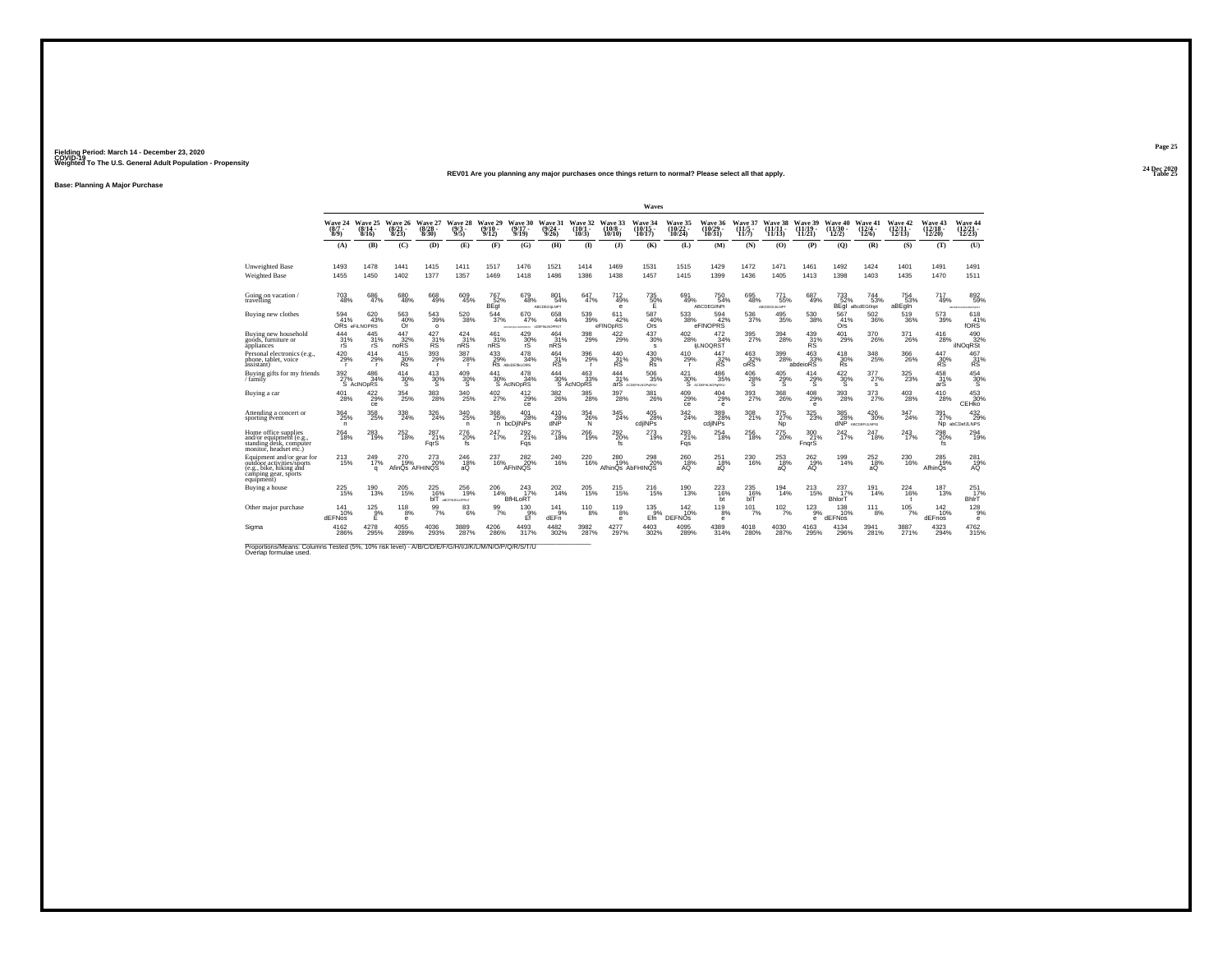#### **24 Dec 2020Q15 How concerned are you about the impact coronavirus (COVID-19) has on the following?Table 26 Table 26 Table 26 Table 26 Table 26 Table 26 Table 26 Table 26**

**Summary Of Concerned**

**Base: All Respondents**

|                                                   |                                                         |                              |                                       |                                 |                               |                                         |                              |                                         |                              |                               | Waves                                 |                                            |                                     |                                  |                                   |                                |                                        |                                       |                                   |                                   |                                         |
|---------------------------------------------------|---------------------------------------------------------|------------------------------|---------------------------------------|---------------------------------|-------------------------------|-----------------------------------------|------------------------------|-----------------------------------------|------------------------------|-------------------------------|---------------------------------------|--------------------------------------------|-------------------------------------|----------------------------------|-----------------------------------|--------------------------------|----------------------------------------|---------------------------------------|-----------------------------------|-----------------------------------|-----------------------------------------|
|                                                   | Wave 24<br>$\binom{8/7}{8/9}$                           | Wave 25<br>$(8/14 -$<br>8/16 | Wave 26<br>$\binom{8/21}{8/23}$       | Wave 27<br>$\binom{8/28}{8/30}$ | Wave 28<br>$\binom{9/3}{9/5}$ | Wave 29<br>$\frac{(9/10 - 9/12)}{9/12}$ | Wave 30<br>$(9/17 -$<br>9/19 | Wave 31<br>$\frac{(9/24 - 9/26)}{9/26}$ | Wave 32<br>$(10/1 -$<br>10/3 | Wave 33<br>$(10/8 -$<br>10/10 | <b>Wave 34</b><br>$(10/15 -$<br>10/17 | Wave 35<br>$\frac{(10/22 - 10/24)}{10/24}$ | Wave 36<br>$(10/29 -$<br>10/31      | Wave 37<br>$\frac{(11/5)}{11/7}$ | Wave 38<br>$\binom{11/11}{11/13}$ | Wave 39<br>$(11/19 -$<br>11/21 | Wave 40<br>$\frac{(11/30 - 12)}{12/2}$ | Wave 41<br>$\frac{(12/4 - 12)}{12/6}$ | Wave 42<br>$\binom{12/11}{12/13}$ | Wave 43<br>$\binom{12/18}{12/20}$ | Wave 44<br>$\binom{12/21}{12/23}$       |
|                                                   | (A)                                                     | (B)                          | (C)                                   | (D)                             | (E)                           | (F)                                     | (G)                          | (H)                                     | $($ I                        | (J)                           | (K)                                   | (L)                                        | (M)                                 | (N)                              | (0)                               | (P)                            | (O)                                    | (R)                                   | (S)                               | (T)                               | (U)                                     |
| Unweighted Base                                   | 1995                                                    | 1967                         | 1962                                  | 1946                            | 2022                          | 2037                                    | 1949                         | 1971                                    | 1976                         | 2050                          | 2015                                  | 2050                                       | 1954                                | 1983                             | 1963                              | 2042                           | 1980                                   | 1994                                  | 2002                              | 2028                              | 1976                                    |
| Weighted Base                                     | 1995                                                    | 1967                         | 1962                                  | 1946                            | 2022                          | 2037                                    | 1949                         | 1971                                    | 1976                         | 2050                          | 2015                                  | 2050                                       | 1954                                | 1983                             | 1963                              | 2042                           | 1980                                   | 1994                                  | 2002                              | 2028                              | 1976                                    |
| The American economy                              | 1734<br>87%<br><b>DEIINPST</b> DEIGILMNPRST             | 1722<br>88%                  | 1688<br>86%<br>DeiNot                 | 1616<br>83%                     | 1686<br>83%                   | 1732<br>85%                             | 1651<br>85%                  | 1711<br>87%<br>n DEIINPST               | 1647<br>83%                  | 1755<br>86%                   | 1723<br>86%                           | 1726<br>84%                                | 1655<br>85%                         | 1625<br>82%                      | 1679<br>$^{86\%}_{N}$             | 1703<br>83%                    | 1690<br>85%                            | 1686<br>85%<br>n                      | 1680<br>84%                       | 1688<br>83%                       | 1770<br>90%<br>ACOEPOARLMACPORET        |
| The health of your older<br>friends and relatives | <sup>1715</sup> 86%<br>DEFUILMNIGST DEFILMNST DEFILMNST | 1674<br>85%                  | 1667<br>85%                           | 1591<br>82%<br><b>N</b>         | 1610<br>80%                   | 1648<br>81%                             | 1643<br>84%<br>EFINT         | 1671<br>85%<br>dEFIlmNT                 | 1607<br>81%                  | 1700<br>83%<br>FN             | <sup>1670</sup> 83%<br><b>FN</b>      | $\frac{1674}{82\%}$                        | $\frac{1604}{82\%}$                 | 1551<br>78%                      | 1630<br>83%<br>FN                 | 1695<br>83%<br><b>FN</b>       | 1654<br>84%<br>ENt                     | 1670<br>84%<br>EfNT                   | 1645<br>82%<br>N                  | 1633<br>81%                       | 1737<br>88%<br><b>BCOEFGHALMACFORET</b> |
| The health of the broader<br>American populace    | 1655<br>83%<br>MF4KLMNOPvR3T                            | 1576<br>80%                  | 1615<br>82%<br><b>EN EFIKIMNOPRST</b> | 1568<br>81%<br>EŃ               | <sup>1547</sup> 76%           | 1608<br>79%                             | 1553<br>80%<br>eN            | 1585<br>80%<br>EÑ                       | 1545<br>78%                  | 1667<br>81%<br>EiNprt         | <sup>1586</sup> 79%                   | <sup>1623</sup> 79%                        | <sup>1545</sup> 79%<br>n            | <sup>1502</sup> 76%              | 1560<br>79%<br>eÑ                 | <sup>1602</sup> 78%            | 1587<br>80%<br>EÑ                      | <sup>1561</sup> 78%                   | <sup>1576</sup> 79%               | 1583<br>78%                       | 1655<br>84%<br>ROSFGHALMADPORST         |
| Your personal health                              | 1488<br>75%<br>EFKNOPrs1                                | 1423<br>72%                  | 1486<br>76%<br><b>10EF@MUNOPRST</b>   | 1396<br>72%                     | 1330<br>66%                   | 1423<br>70%                             | 1405<br>72%                  | 1427<br>72%                             | 1414<br>72%                  | 1495<br>73%<br>Et             | 1415<br>70%                           | 1476                                       | 1454<br>72% 74<br>E EFKNoPsT<br>74% | 1389<br>70%                      | 1390<br>71%                       | 1436<br>70%                    | 1450<br>$\frac{73}{5}$                 | 1424<br>71%                           | 1425<br>71%                       | 1415                              | 1470<br>70% 74<br>74%                   |
| Your personal finances                            | 1374<br>69%<br><b>BEFIKLNOPRS</b>                       | 1257<br>64%                  | 1345<br>69%<br><b>BEFIKLNOPRST</b>    | <sup>1282</sup> 66%<br>ent      | 1256<br>62%                   | 1300<br>64%                             | 1295<br>66%<br>Elnopt        | 1301<br>66%<br>ent                      | 1279<br>65%                  | 1353<br>66%<br>ent            | 1302<br>65%                           | 1290<br>63%                                | 1302<br>67%<br>EINopT               | <sup>1240</sup> 63%              | 1235<br>63%                       | 1283<br>63%                    | 1356<br>69%<br><b>BEFILMOPRST</b>      | 1264<br>63%                           | 1283<br>64%                       | 1268<br>63%                       | 1340<br>68%<br><b>BEFLNOPRsT</b>        |

Proportions/Means: Columns Tested (5%, 10% risk level) - *N'B/C/D/E/F/G/H/I/J/K/L/M/N/O/P/Q/R/S/T/U* Overlap formulae used.<br>Overlap formulae used.

**Page 2624 Dec 2020<br>Table 26**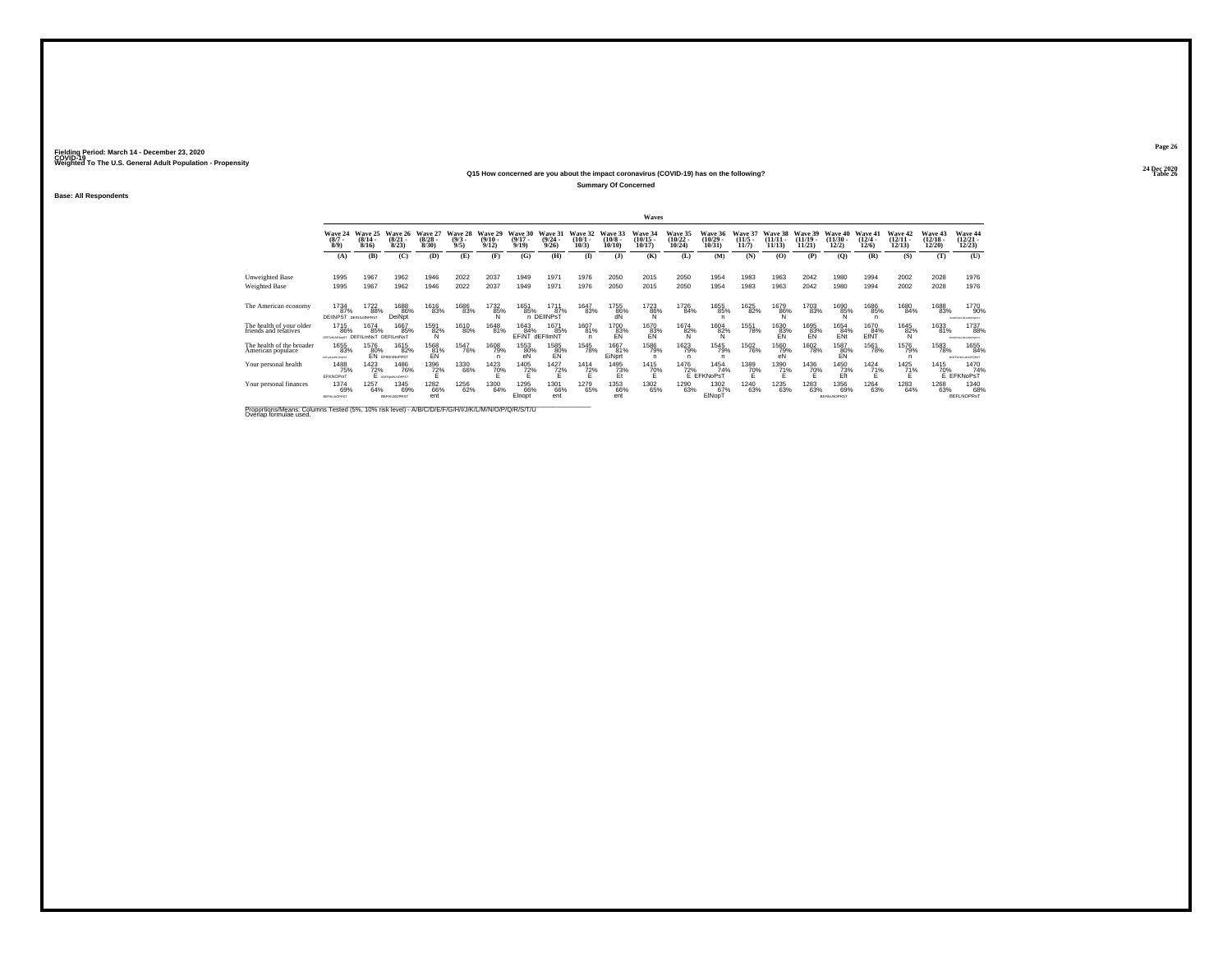#### **24 Dec 2020Q15 How concerned are you about the impact coronavirus (COVID-19) has on the following?Table 27 Table 27 Summary Of Not At All/Not Very Concerned**

**Base: All Respondents**

|                                                   |                               |                              |                                 |                                  |                                   |                                  |                                  |                                  |                              |                                          | Waves                                      |                                |                                   |                                       |                                |                                |                                |                              |                                    |                                   |                                   |
|---------------------------------------------------|-------------------------------|------------------------------|---------------------------------|----------------------------------|-----------------------------------|----------------------------------|----------------------------------|----------------------------------|------------------------------|------------------------------------------|--------------------------------------------|--------------------------------|-----------------------------------|---------------------------------------|--------------------------------|--------------------------------|--------------------------------|------------------------------|------------------------------------|-----------------------------------|-----------------------------------|
|                                                   | Wave 24<br>$\binom{8/7}{8/9}$ | Wave 25<br>$(8/14 -$<br>8/16 | Wave 26<br>$\binom{8/21}{8/23}$ | Wave 27<br>$\frac{(8/28)}{8/30}$ | Wave 28<br>$\binom{9/3}{9/5}$     | Wave 29<br>$\frac{(9/10)}{9/12}$ | Wave 30<br>$\frac{(9/17)}{9/19}$ | Wave 31<br>$\frac{(9/24)}{9/26}$ | Wave 32<br>$(10/1 -$<br>10/3 | Wave 33<br>$\binom{10/8}{10/10}$         | Wave 34<br>$\frac{(10/15 - 10/17)}{10/17}$ | Wave 35<br>$(10/22 -$<br>10/24 | Wave 36<br>$\binom{10/29}{10/31}$ | Wave 37<br>$\frac{(11/5)}{11/7}$      | Wave 38<br>$(11/11 -$<br>11/13 | Wave 39<br>$(11/19 -$<br>11/21 | Wave 40<br>$(11/30 -$<br>12/2) | Wave 41<br>$(12/4 -$<br>12/6 | Wave 42<br>$\frac{(12/11)}{12/13}$ | Wave 43<br>$\binom{12/18}{12/20}$ | Wave 44<br>$\binom{12/21}{12/23}$ |
|                                                   | (A)                           | (B)                          | (C)                             | (D)                              | (E)                               | (F)                              | (G)                              | (H)                              | $\mathbf{I}$                 | (J)                                      | (K)                                        | (L)                            | (M)                               | (N)                                   | (0)                            | (P)                            | (Q)                            | (R)                          | (S)                                | (T)                               | (U)                               |
| Unweighted Base<br>Weighted Base                  | 1995<br>1995                  | 1967<br>1967                 | 1962<br>1962                    | 1946<br>1946                     | 2022<br>2022                      | 2037<br>2037                     | 1949<br>1949                     | 1971<br>1971                     | 1976<br>1976                 | 2050<br>2050                             | 2015<br>2015                               | 2050<br>2050                   | 1954<br>1954                      | 1983<br>1983                          | 1963<br>1963                   | 2042<br>2042                   | 1980<br>1980                   | 1994<br>1994                 | 2002<br>2002                       | 2028<br>2028                      | 1976<br>1976                      |
| Your personal finances                            | 621<br>31%                    | 710<br>36%<br>ACQU           | 617<br>31%                      | 664<br>34%                       | <sup>766</sup> 38%<br>ACdGhiMQU   | 737<br>36%<br>ACQU               | 654<br>34%                       | 670<br>34%                       | 697<br>35%<br>Acq            | 697<br>34%                               | 713<br>35%<br>ACa                          | 760<br>37%<br>ACgmQU           | 652<br>33%                        | 743<br>37%<br>ACdghiMQU ACgmQU ACgmQU | 728<br>37%                     | 759<br>37%                     | 624<br>31%                     | 730<br>37%<br>ACQU           | 719<br>36%                         | 760<br>37%<br>ACQu ACdghiMQU      | 636<br>32%                        |
| Your personal health                              | 507<br>25%                    | 544<br>28%<br>c.             | 476<br>24%                      | 550<br>28%                       | 692<br>34%<br>ARCOFOHLALMAGPORET, | 614<br>30%<br>ACMqU              | $^{544}_{28\%}$                  | 544<br>28%                       | 562<br>28%<br>υ.             | 555<br>27%                               | 600 30%<br><b>ACMU</b>                     | 574<br>28%<br>Ċ                | 500<br>26%                        | 594<br>30%<br><b>ACMU</b>             | 573<br>29%<br>ACmu             | 606<br>30%<br><b>ACMU</b>      | 530<br>27%                     | 570<br>29%<br>аC             | 577<br>29%<br>aCmu                 | 613<br>30%<br>ACjMqU              | 506<br>26%                        |
| The health of the broader<br>American populace    | 340<br>17%                    | 391<br>20%<br>aŪ             | 347<br>18%                      | 378<br>19%                       | 475<br>24%<br>U ABCDgHJoQU        | $^{429}_{21\%}$<br>ACU           | $^{396}_{\,\,\,20\%}$            | 386<br>20%                       | 431<br>22%<br>ACjU           | 383<br>19%                               | 429<br>21%<br>ACU                          | $^{427}_{21\%}$<br>AcU         | 409<br>21%<br>AcU                 | 481<br>24%<br>ADODICAL MACCOLIC       | $^{403}_{21\%}$<br>AcU         | 440<br>22%<br>ACjU             | 393<br>20%<br>aŰ               | 433<br>ACjU                  | 426<br>ACU                         | $^{445}_{22\%}$ ACjU              | 321<br>16%                        |
| The health of your older<br>friends and relatives | 280<br>14%                    | 293<br>15%                   | 295<br>15%<br>Ū                 | 355<br>18%<br>ABChU              | 412<br>20%<br>ARCOHODORU          | 389<br>19%<br>ABCGHrU            | 306<br>16%                       | 300<br>15%                       | 369<br>19%<br>ABCqHU         | 350<br>$\overline{AD}^{\overline{17}\%}$ | 345<br>17%<br>AU                           | 376<br>18%<br>ABChU            | 350<br>18%<br>AbchU               | 432<br>22%<br>ARCTICAL BY MODERN III  | 333<br>$\frac{17}{4}$          | 347<br>17%<br>aU               | 326<br>$^{16\%}$               | 324<br>16%                   | 357<br>18%<br>AbcU                 | 395<br>19%<br>ABCGHaRU            | 239<br>12%                        |
| The American economy                              | $^{261}_{13\%}$               | 245<br>12%                   | 274 14%                         | 330<br>17%<br><b>ABCHIU</b>      | 336<br>17%<br>ABcHU               | 305<br>15%<br>bÚ                 | 298<br>15%<br>BÚ                 | 260<br>13%                       | 329 17%<br>ABcHU             | 295<br>14%<br>u                          | 292<br>14%                                 | 324<br>16%<br>aBhU             | 299<br>15%                        | 358<br>18%<br>BU Ascraussoor          | 284 14%                        | 339<br>17%<br>ABcHU            | 290<br>15%                     | 308<br>15%<br>BÚ             | 322<br>16%<br>ABhU                 | 340<br>17%<br>ABcHU               | 206<br>10%                        |

Proportions/Means: Columns Tested (5%, 10% risk level) - *N'B/C/D/E/F/G/H/I/J/K/L/M/N/O/P/Q/R/S/T/U* Overlap formulae used.<br>Overlap formulae used.

**Page 2724 Dec 2020<br>Table 27**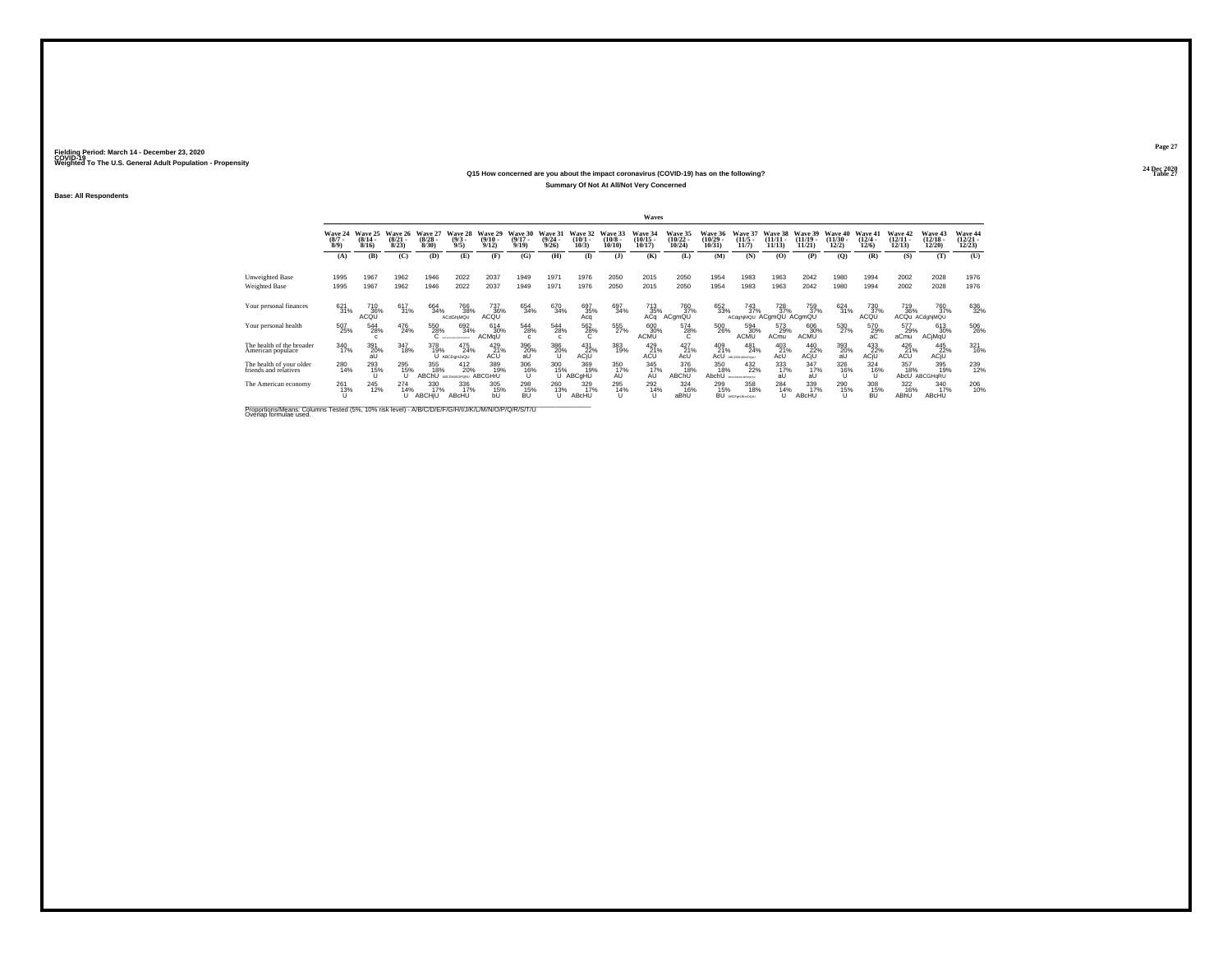#### **24 Dec 2020Q15\_1 How concerned are you about the impact coronavirus (COVID-19) has on the following?Table 28 Table 28**

**Your personal health**

**Base: All Respondents**

|                                                                                                                             |                               |                                  |                                    |                                 |                                  |                              |                                                              |                                      |                              |                            | Waves                          |                                    |                                      |                           |                                |                                |                                |                                       |                                |                                    |                                   |
|-----------------------------------------------------------------------------------------------------------------------------|-------------------------------|----------------------------------|------------------------------------|---------------------------------|----------------------------------|------------------------------|--------------------------------------------------------------|--------------------------------------|------------------------------|----------------------------|--------------------------------|------------------------------------|--------------------------------------|---------------------------|--------------------------------|--------------------------------|--------------------------------|---------------------------------------|--------------------------------|------------------------------------|-----------------------------------|
|                                                                                                                             | Wave 24<br>$\binom{8/7}{8/9}$ | Wave 25<br>$\frac{(8/14)}{8/16}$ | Wave 26<br>$\binom{8/21}{8/23}$    | Wave 27<br>$\binom{8/28}{8/30}$ | Wave 28<br>$\binom{9/3}{9/5}$    | Wave 29<br>$(9/10 -$<br>9/12 | Wave 30<br>$(9/17 -$<br>9/19                                 | Wave 31<br>(9/24.<br>9/26            | Wave 32<br>$(10/1 -$<br>10/3 | Wave 33<br>(10/8)<br>10/10 | Wave 34<br>$(10/15 -$<br>10/17 | Wave 35<br>$\frac{(10/22)}{10/24}$ | Wave 36<br>(10/29)<br>10/31          | Wave 37<br>(11/5.<br>11/7 | Wave 38<br>$(11/11 -$<br>11/13 | Wave 39<br>$(11/19 -$<br>11/21 | Wave 40<br>$(11/30 -$<br>12/2) | Wave 41<br>$\frac{(12/4 - 12)}{12/6}$ | Wave 42<br>$\binom{12}{12/13}$ | Wave 43<br>$\frac{(12/18)}{12/20}$ | Wave 44<br>$\binom{12/21}{12/23}$ |
|                                                                                                                             | (A)                           | (B)                              | (C)                                | (D)                             | (E)                              | (F)                          | (G)                                                          | (H)                                  | $($ I                        | $($ $)$                    | (K)                            | (L)                                | (M)                                  | (N)                       | (0)                            | (P)                            | (O)                            | (R)                                   | (S)                            | (T)                                | (U)                               |
| Unweighted Base                                                                                                             | 1995                          | 1967                             | 1962                               | 1946                            | 2022                             | 2037                         | 1949                                                         | 1971                                 | 1976                         | 2050                       | 2015                           | 2050                               | 1954                                 | 1983                      | 1963                           | 2042                           | 1980                           | 1994                                  | 2002                           | 2028                               | 1976                              |
| Weighted Base                                                                                                               | 1995                          | 1967                             | 1962                               | 1946                            | 2022                             | 2037                         | 1949                                                         | 1971                                 | 1976                         | 2050                       | 2015                           | 2050                               | 1954                                 | 1983                      | 1963                           | 2042                           | 1980                           | 1994                                  | 2002                           | 2028                               | 1976                              |
| Very/Somewhat<br>Concerned (Net)                                                                                            | 1488<br>75%<br>EFKNOPrsT      | 1423<br>72%                      | 1486<br>76%<br>LOSFonBUNOPRST      | 1396<br>72%                     | 1330<br>66%                      | 1423<br>70%                  | 1405<br>$^{72\%}$                                            | 1427<br>72%                          | 1414<br>$^{72\%}$            | 1495<br>73%<br>Et          | 1415<br>70%<br>Ε               | 1476                               | 1454<br>72% 74'<br>E EFKNoPsT<br>74% | 1389<br>70%               | 1390<br>71%                    | 1436<br>70%                    | 1450<br>$\frac{73}{2}$         | 1424<br>71%                           | 1425<br>71%<br>F               | 1415                               | 1470<br>70% 74%<br>E EFKNoPsT     |
| Very concerned                                                                                                              | 796<br>40%<br>BOGFINLNOPRST   | 697<br>35%                       | 844<br>43%<br><b>REPORTAGEMENT</b> | 688<br>35%                      | 626<br>31%                       | 686<br>34%                   | <sup>718</sup> <sub>37%</sub><br>EINT                        | <sup>719</sup> <sub>36%</sub><br>EnT | 657<br>33%                   | 759<br>37%<br>EfiNT        | <sup>701</sup> 35%<br>e        | $^{709}_{35\%}$                    | 784<br>40%<br><b>е</b> врегнизморяет | $^{648}_{33\%}$           | 684<br>35%                     | $^{724}_{35\%}$                | 786<br>40%<br>E BOEFIKLNOPIST  | $^{714}_{36\%}$<br>Ft                 | 706<br>35%                     | 657<br>32%                         | 738<br>37%<br>EfINT               |
| Somewhat concerned                                                                                                          | 692<br>35%                    | 726<br>37%<br>Cq                 | 642<br>33%                         | <sup>708</sup> 36%              | $^{704}_{35\%}$                  | 737<br>36%                   | 687<br>35%                                                   | 708<br>36%                           | 757<br>38%<br>aCeMpQ         | 736<br>36%                 | <sup>713</sup> <sub>35%</sub>  | 767%<br>Cq                         | 669<br>34%                           | 741<br>37%<br>Ca          | 706<br>36%                     | <sup>711</sup> <sub>35%</sub>  | 664<br>34%                     | <sup>710</sup> <sub>36%</sub>         | <sup>718</sup> 36%             | 758<br>37%<br>Cq                   | $\frac{732}{37\%}$                |
| Not At All/Not Very<br>Concerned (Net)                                                                                      | 507<br>25%                    | 544<br>28%                       | 476<br>24%                         | 550<br>28%                      | 692<br>34%<br>ARCOFONIALMONDAETU | 614<br>30%<br>ACMaŬ          | $^{544}_{\phantom{1}\phantom{1}\phantom{1}28\%}$<br>$\Omega$ | $\frac{544}{28\%}$<br>$\Omega$       | $^{562}_{-28\%}$             | 555<br>27%                 | 600<br>30%<br><b>ACMU</b>      | $^{574}_{28\%}$                    | 500<br>26%                           | 594<br>30%<br><b>ACMU</b> | 573<br>29%<br>ACmu             | 606<br>30%<br><b>ACMU</b>      | 530<br>27%                     | 570<br>29%                            | 577<br>29%<br>aCmu             | 613<br>30%<br>ACjMqU               | 506<br>26%                        |
| Not very concerned                                                                                                          | $\frac{341}{17\%}$            | 378<br>19%<br>Cma                | $^{312}_{16\%}$                    | 352<br>18%                      | 459<br>23%<br>ARCDONAM-OPDRETU   | 412<br>20%<br>aCiMQU         | 352<br>18%                                                   | 350<br>18%                           | 388<br>20%<br>CMQu           | 358<br>17%                 | 416<br>21%<br>AChiMQU          | 377<br>18%                         | 319<br>16%                           | 385<br>19%<br>Cma         | 376<br>19%<br>Cma              | 383<br>19%<br>c.               | 323<br>16%                     | 379<br>19%<br>cm                      | 383<br>19%<br>Cma              | 383<br>19%<br>$\mathfrak{c}$       | 336<br>17%                        |
| Not at all concerned                                                                                                        | $^{166}_{8\%}$                | $^{166}_{8\%}$                   | $^{164}_{8\%}$                     | 199<br>10%                      | 233<br>ABCIkmU                   | 202<br>10%                   | 192<br>10%                                                   | 193<br>10%                           | $^{173}_{9\%}$               | 197<br>10%                 | 184<br>9%                      | 197<br>10%                         | $^{181}_{-9\%}$                      | 209<br>11%<br>abc         | 197<br>10%                     | $^{223}_{11\%}$<br>ABCiu       | 207<br>10%<br>$\overline{a}$   | 191<br>10%                            | 194<br>10%                     | 230<br>11%<br><b>ABCIKU</b>        | 170 9%                            |
| Sigma                                                                                                                       | 1995<br>100%                  | 1967<br>100%                     | 1962<br>100%                       | 1946<br>100%                    | 2022<br>100%                     | 2037<br>100%                 | 1949<br>100%                                                 | 1971<br>100%                         | 1976<br>100%                 | 2050<br>100%               | 2015<br>100%                   | 2050<br>100%                       | 1954<br>100%                         | 1983<br>100%              | 1963<br>100%                   | 2042<br>100%                   | 1980<br>100%                   | 1994<br>100%                          | 2002<br>100%                   | 2028<br>100%                       | 1976<br>100%                      |
| Proportions/Means: Columns Tested (5%, 10% risk level) - A/B/C/D/E/F/G/H/I/J/K/L/M/N/O/P/Q/R/S/T/U<br>Overlap formulae used |                               |                                  |                                    |                                 |                                  |                              |                                                              |                                      |                              |                            |                                |                                    |                                      |                           |                                |                                |                                |                                       |                                |                                    |                                   |

**Page 28**24 Dec 2020<br>Table 28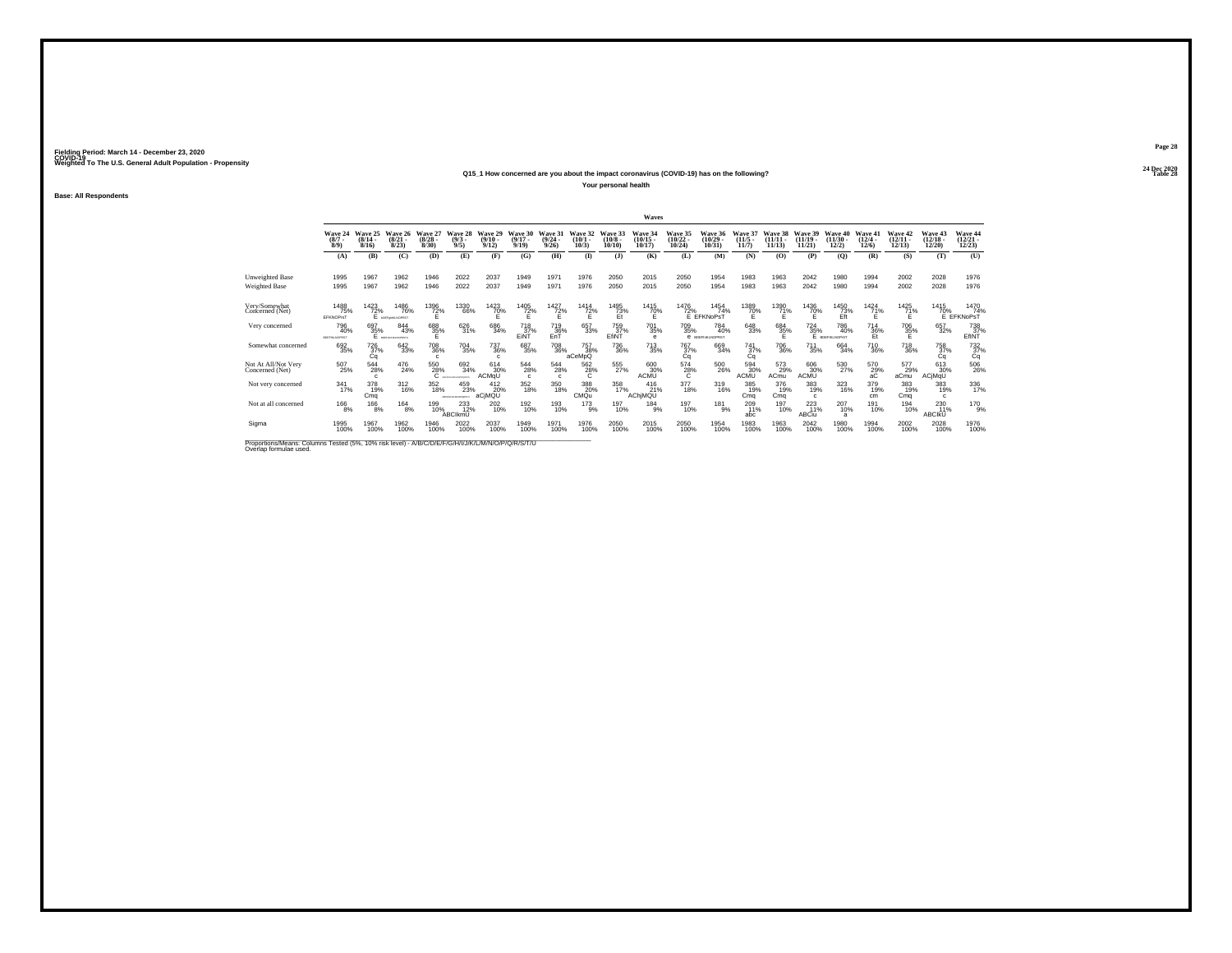#### **24 Dec 2020Q15\_2 How concerned are you about the impact coronavirus (COVID-19) has on the following?Table 29 Table 29 The health of your older friends and relatives**

**Base: All Respondents**

|                                                                                                    |                                                 |                                  |                                      |                                        |                                     |                                      |                                 |                                               |                                    |                            | Waves                              |                                   |                                            |                                        |                             |                                          |                                    |                                       |                                   |                                        |                                       |
|----------------------------------------------------------------------------------------------------|-------------------------------------------------|----------------------------------|--------------------------------------|----------------------------------------|-------------------------------------|--------------------------------------|---------------------------------|-----------------------------------------------|------------------------------------|----------------------------|------------------------------------|-----------------------------------|--------------------------------------------|----------------------------------------|-----------------------------|------------------------------------------|------------------------------------|---------------------------------------|-----------------------------------|----------------------------------------|---------------------------------------|
|                                                                                                    | Wave 24<br>$\binom{8/7}{8/9}$                   | Wave 25<br>$\frac{(8/14)}{8/16}$ | Wave 26<br>$\binom{8/21}{8/23}$      | Wave 27<br>$\binom{8/28}{8/30}$        | Wave 28<br>$\binom{9/3}{9/5}$       | Wave 29<br>$\frac{(9/10)}{9/12}$     | Wave 30<br>$(9/17 -$<br>9/19    | Wave 31<br>$\frac{(9/24)}{9/26}$              | Wave 32<br>$\binom{10/1}{10/3}$    | Wave 33<br>(10/8)<br>10/10 | Wave 34<br>$\frac{(10/15)}{10/17}$ | Wave 35<br>$\binom{10/22}{10/24}$ | Wave 36<br>$\frac{(10/29 - 10/31)}{10/31}$ | Wave 37<br>$\binom{11/5}{11/7}$        | Wave 38<br>(11/11)<br>11/13 | Wave 39<br>(11/19)<br>11/21              | Wove 40<br>$(11/30 -$<br>12/2)     | Wave 41<br>$\frac{(12/4 - 12)}{12/6}$ | Wave 42<br>$\binom{12/11}{12/13}$ | Wave 43<br>$\binom{12/18 - 12}{12/20}$ | Wave 44<br>$\binom{12/21}{12/23}$     |
|                                                                                                    | (A)                                             | (B)                              | (C)                                  | (D)                                    | (E)                                 | (F)                                  | (G)                             | (H)                                           | $($ I                              | $($ $\bf{J}$ )             | (K)                                | (L)                               | (M)                                        | (N)                                    | (O)                         | (P)                                      | (Q)                                | (R)                                   | (S)                               | (T)                                    | (U)                                   |
| Unweighted Base                                                                                    | 1995                                            | 1967                             | 1962                                 | 1946                                   | 2022                                | 2037                                 | 1949                            | 1971                                          | 1976                               | 2050                       | 2015                               | 2050                              | 1954                                       | 1983                                   | 1963                        | 2042                                     | 1980                               | 1994                                  | 2002                              | 2028                                   | 1976                                  |
| Weighted Base                                                                                      | 1995                                            | 1967                             | 1962                                 | 1946                                   | 2022                                | 2037                                 | 1949                            | 1971                                          | 1976                               | 2050                       | 2015                               | 2050                              | 1954                                       | 1983                                   | 1963                        | 2042                                     | 1980                               | 1994                                  | 2002                              | 2028                                   | 1976                                  |
| Very/Somewhat<br>Concerned (Net)                                                                   | 1715<br>86%<br>DEFUILMNIGST DEFILMNST DEFILMNST | 1674<br>85%                      | 1667<br>85%                          | 1591<br>82%<br>N                       | 1610<br>80%                         | 1648<br>81%                          | 1643<br>84%<br>FFINT            | 1671<br>85%<br>dEFIlmNT                       | 1607<br>81%<br>n                   | 1700<br>83%                | 1670<br>83%<br>EN                  | 1674<br>$^{82\%}$                 | 1604<br>$^{82\%}_{N}$                      | 1551<br>78%                            | 1630<br>$E_N^{\text{B3%}}$  | 1695<br>$R^{\overline{3}\%}_{\text{FN}}$ | 1654<br>$E_N^{\overline{84\%}}$    | 1670<br>84%<br>EfÑT                   | 1645<br>82%<br>N                  | 1633<br>81%                            | 1737<br>88%<br>BCDEFOHALMACFORET      |
| Very concerned                                                                                     | 1055<br>53%<br>DEFORMADPST                      | 975<br>50%<br>dFflKNT            | 1055<br>54%<br><b>BDEFGIKLNOPIST</b> | 893<br>46%<br>F                        | 826<br>41%                          | 939<br>46%<br>En                     | 954<br>49%                      | <sup>1022</sup> 52%<br><b>EIKNt DEFIKLNPT</b> | 873<br>44%<br>$\theta$             | 1017<br>50%<br>dEfIKNT     | 880<br>44%                         | 949<br>46%                        | 992<br>51%<br>En DEFIKLNT                  | 843<br>43%                             | 952<br>48%<br>EIKNt         | 966<br>47%                               | 1004<br>51%<br><b>EKN DEFIKLNT</b> | 996<br>50%<br><b>DEfIKINT</b>         | 972<br>49%<br>EIKNt               | 910<br>45%                             | 1049<br>53%<br>E <b>LOEFGEKLNOPST</b> |
| Somewhat concerned                                                                                 | 660<br>33%                                      | 699<br>36%<br>CM                 | 612/31%                              | 698<br>36%                             | <sup>784</sup> 39%<br>CM ACPUMODRSU | <sup>709</sup> <sub>35%</sub><br>cm  | 689<br>35%<br>CM                | 649<br>33%                                    | $^{734}_{37\%}$<br><b>ACHiMQrs</b> | 683<br>33%                 | 790<br>39%<br>AtCFgHJMnOpORStU     | $^{725}_{35\%}$ CM                | $^{612}_{31\%}$                            | 708<br>36%<br>CM                       | 678<br>35%<br>$\mathbf{c}$  | 729<br>36%<br>CM                         | 650<br>33%                         | 674 34%                               | 673<br>34%                        | 723<br>36%<br>CM                       | 688<br>35%<br>cm                      |
| Not At All/Not Very<br>Concerned (Net)                                                             | 280<br>14%                                      | 293<br>15%                       | 295<br>15%<br>u                      | 355<br>18%                             | $^{412}_{20\%}$<br>ABChU ABCGHIU    | 389<br>19%                           | 306<br>16%<br>U                 | 300<br>15%<br>u                               | 369<br>19%<br>ABCgHU               | 350<br>17%<br>AÙ           | 345<br>17%<br>ΑÛ                   | 376<br>18%<br>ABChU               | 350<br>18%<br>AbchU                        | $\frac{432}{22\%}$<br>ARCDOHUKLMOPORTS | 333<br>17%<br>aU            | 347<br>17%<br>aU                         | 326<br>16%<br>u                    | 324<br>16%<br>u                       | 357<br>18%                        | 395<br>19%<br>AbcU ABCGHqRU            | 239<br>12%                            |
| Not very concerned                                                                                 | 199<br>10%                                      | 189<br>10%                       | 206<br>10%<br>$\mathbf{u}$           | 220<br>11%<br>$\cup$                   | 240<br>12%<br>bhU                   | <sup>246</sup> <sub>12%</sub><br>bHU | 199<br>10%<br>$\mathbf{u}$      | $^{186}_{9%}$                                 | 272<br>14%<br>ABC:GRILOPORL        | $^{232}_{11\%}$<br>$\cup$  | <sup>233</sup> <sub>12%</sub>      | $^{227}_{11\%}$<br>$\cup$         | 226<br>12%                                 | 269<br>14%<br>U ABCGHIOPORU            | $^{212}_{11\%}$<br>U        | 210%                                     | $^{204}_{10\%}$<br>$\mathbf{u}$    | 210 <sub>%</sub><br>u                 | 238<br>12%                        | 267<br>13%<br>bhU ABcGHoPQrU           | $^{161}_{8\%}$                        |
| Not at all concerned                                                                               | $^{81}_{4\%}$                                   | $^{104}_{-5\%}$                  | $8^{9}_{5\%}$                        | $^{134}_{7\%}$<br>AbCIU ARCOHURANOSETU | $^{173}_{9\%}$                      | $^{143}_{7\%}$<br>AbCIÙ              | $^{106}_{-5\%}$<br>$\mathbf{u}$ | $^{115}_{6\%}$<br>aŪ                          | $\frac{96}{5%}$                    | $^{118}_{6\%}$<br>aŰ       | 111<br>6%<br>$\mathbf{u}$          | $^{149}_{7\%}$<br>ABCglkU         | $^{124}_{6\%}$<br>AcU                      | $^{164}_{8\%}$<br>ABCGH JAnsoRSIU      | $^{122}_{6\%}$<br>AcU       | 137<br>ACiÙ                              | $^{122}_{6\%}$<br>AŰ               | $^{114}_{6%}$<br>aŰ                   | $^{119}_{6\%}$<br>AÙ              | 1296%<br>AcU                           | $^{78}_{4\%}$                         |
| Sigma                                                                                              | 1995<br>100%                                    | 1967<br>100%                     | 1962<br>100%                         | 1946<br>100%                           | 2022<br>100%                        | 2037<br>100%                         | 1949<br>100%                    | 1971<br>100%                                  | 1976<br>100%                       | 2050<br>100%               | 2015<br>100%                       | 2050<br>100%                      | 1954<br>100%                               | 1983<br>100%                           | 1963<br>100%                | $^{2042}_{100\%}$                        | 1980<br>100%                       | 1994<br>100%                          | 2002<br>100%                      | 2028<br>100%                           | 1976<br>100%                          |
| Proportions/Means: Columns Tested (5%, 10% risk level) - A/B/C/D/E/F/G/H/I/J/K/L/M/N/O/P/Q/R/S/T/U |                                                 |                                  |                                      |                                        |                                     |                                      |                                 |                                               |                                    |                            |                                    |                                   |                                            |                                        |                             |                                          |                                    |                                       |                                   |                                        |                                       |

Proportions/Means: Columns Tested (5%, 10% risk level) - A/B/C/D/E/F/G/H/I/J/K/L/M/N/O/P/Q/R/S/T/U<br>Overlap formulae used.

**Page 29**24 Dec 2020<br>Table 29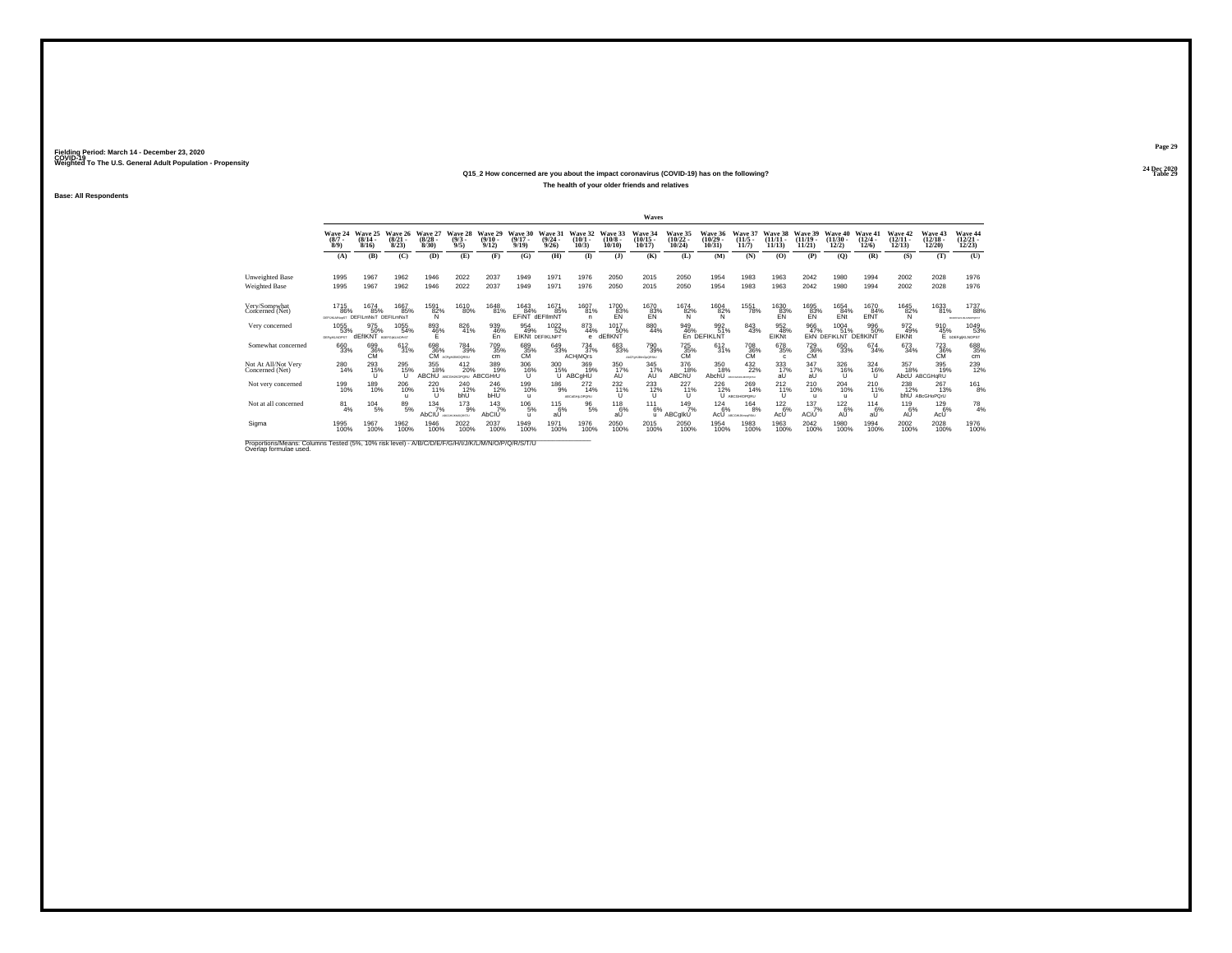#### **24 Dec 2020Q15\_3 How concerned are you about the impact coronavirus (COVID-19) has on the following?Table 30 Table 30**

**The health of the broader American populace**

**Base: All Respondents**

|                                                                                                                             |                                    |                           |                                       |                                 |                               |                                              |                                     |                                  |                                                                           |                            | Waves                              |                                    |                             |                                  |                                |                                                                                                                  |                                |                                  |                                              |                                   |                                   |
|-----------------------------------------------------------------------------------------------------------------------------|------------------------------------|---------------------------|---------------------------------------|---------------------------------|-------------------------------|----------------------------------------------|-------------------------------------|----------------------------------|---------------------------------------------------------------------------|----------------------------|------------------------------------|------------------------------------|-----------------------------|----------------------------------|--------------------------------|------------------------------------------------------------------------------------------------------------------|--------------------------------|----------------------------------|----------------------------------------------|-----------------------------------|-----------------------------------|
|                                                                                                                             | Wave 24<br>$\binom{8/7}{8/9}$      | Wave 25<br>(8/14.<br>8/16 | Wave 26<br>$\binom{8/21}{8/23}$       | Wave 27<br>$\binom{8/28}{8/30}$ | Wave 28<br>$\binom{9/3}{9/5}$ | Wave 29<br>$(9/10 -$<br>9/12                 | Wave 30<br>$(9/17 -$<br>9/19        | Wave 31<br>$\frac{(9/24)}{9/26}$ | Wave 32<br>$(10/1 -$<br>10/3                                              | Wave 33<br>(10/8)<br>10/10 | Wave 34<br>$\frac{(10/15)}{10/17}$ | Wave 35<br>$\frac{(10/22)}{10/24}$ | Wave 36<br>(10/29)<br>10/31 | Wave 37<br>$(11/5 -$<br>11/7     | Wave 38<br>$(11/11 -$<br>11/13 | Wave 39<br>$(11/19 -$<br>11/21                                                                                   | Wave 40<br>$(11/30 -$<br>12/2) | Wave 41<br>$\frac{(12/4)}{12/6}$ | Wave 42<br>$\binom{12/11}{12/13}$            | Wave 43<br>$\binom{12/18}{12/20}$ | Wave 44<br>$\binom{12/21}{12/23}$ |
|                                                                                                                             | (A)                                | (B)                       | (C)                                   | (D)                             | (E)                           | (F)                                          | (G)                                 | (H)                              | $($ I                                                                     | $($ $\bf{J}$ )             | (K)                                | (L)                                | (M)                         | (N)                              | (0)                            | (P)                                                                                                              | (Q)                            | (R)                              | (S)                                          | (T)                               | (U)                               |
| Unweighted Base<br>Weighted Base                                                                                            | 1995<br>1995                       | 1967<br>1967              | 1962<br>1962                          | 1946<br>1946                    | 2022<br>2022                  | 2037<br>2037                                 | 1949<br>1949                        | 1971<br>1971                     | 1976<br>1976                                                              | 2050<br>2050               | 2015<br>2015                       | 2050<br>2050                       | 1954<br>1954                | 1983<br>1983                     | 1963<br>1963                   | 2042<br>2042                                                                                                     | 1980<br>1980                   | 1994<br>1994                     | 2002<br>2002                                 | 2028<br>2028                      | 1976<br>1976                      |
| Very/Somewhat<br>Concerned (Net)                                                                                            | 1655<br>83%<br><b>MFANLMNOPART</b> | 1576<br>80%               | 1615<br>82%<br><b>EN</b> EFIKIMNOPRST | 1568<br>81%<br>EN               | 1547<br>76%                   | 1608<br>79%                                  | 1553<br>80%<br>eN                   | 1585<br>80%<br>EN                | 1545<br>78%                                                               | 1667<br>81%<br>EiNprt      | 1586<br>79%<br>n                   | 1623<br>79%<br>n                   | 1545<br>79%<br>n            | 1502<br>76%                      | 1560<br>79%<br>eN              | 1602<br>78%                                                                                                      | 1587<br>80%                    | 1561<br>78%                      | 1576<br>79%<br>n                             | 1583<br>78%                       | 1655<br>84%<br>ROEFGHALMNOPORST   |
| Very concerned                                                                                                              | 852<br>43%<br>EFGIKLNOST           | 793<br>40%                | 835<br>43%<br><b>EFINT EFGIKLNOST</b> | 768<br>39%<br>EFNt              | 668<br>33%                    | <sup>725</sup> 36%                           | <sup>753</sup> <sub>39%</sub><br>EN | 805<br>41%<br>EFINOT             | $^{724}_{37\%}$<br>en                                                     | 825<br>40%<br>EFINT        | 770<br>38%<br>EN                   | <sup>788</sup> 38%<br>EN           | 801<br>41%<br>EFINOT        | 661<br>33%                       | $^{732}_{37\%}$<br>En          | 815<br>40%<br>EFNT                                                                                               | 806<br>41%<br>EFINT            | 815<br>41%<br>EFINOT             | <sup>761</sup> 38%<br>EN                     | <sup>727</sup> 36%                | 856<br>43%<br>dEFGIKLNOpST        |
| Somewhat concerned                                                                                                          | 803<br>40%                         | 783<br>40%                | 780<br>40%                            | 799<br>41%                      | 879<br>43%<br>bchMPqR bchMPqR | 883<br>43%                                   | 800<br>41%                          | 780<br>40%                       | $\underset{\text{mR}}{^{822}}$                                            | 842<br>41%                 | 816<br>41%                         | 835<br>41%                         | <sup>743</sup> 38%          | $\frac{842}{42}\%$<br><b>MpR</b> | 828<br>42%<br>MpR              | <sup>787</sup> 39%                                                                                               | <sup>781</sup> 39%             | <sup>746</sup> 37%               | 816<br>41%                                   | 857<br>42%<br>MpR                 | 799<br>40%                        |
| Not At All/Not Very<br>Concerned (Net)                                                                                      | 340<br>17%                         | 391<br>20%<br>aŪ          | 347<br>18%                            | 378<br>19%                      | 475<br>24%<br>U ABCDgHJoQU    | $^{429}_{\phantom{2}21\%}_{\Lambda{\rm CU}}$ | 396<br>20%<br>aŪ                    | $\frac{386}{20\%}$               | $\overset{431}{\underset{\mathsf{ACjU}}{\sum\mathcal{V}}}\hspace{-0.5cm}$ | 383<br>19%                 | $^{429}_{\Lambda \text{CU}}$ ACU   | $^{427}_{21\%}$<br>AcU             | $^{409}_{21\%}$<br>AcU      | $^{481}_{24\%}$<br>ABCD/GHAMODAU | $^{403}_{21\%}$<br>AcU         | $\overset{440}{_{\check{22}\raisebox{0.9ex}{\tiny\{2\}}}}\overset{+}{\underset{\check{4C_1U}}{\longrightarrow}}$ | 393<br>20%<br>aÙ               | 433<br>22%<br>ACjU               | $^{426}_{\phantom{2}21\%}_{\Lambda{\rm C}U}$ | 445<br>22%<br>ACJU                | 321<br>16%                        |
| Not very concerned                                                                                                          | 230<br>12%                         | $^{261}_{13\%}$           | 239<br>12%                            | 246<br>13%                      | $^{281}_{14\%}$<br>au         | $^{277}_{14\%}$                              | 290<br>15%<br>AcqU                  | 266<br>14%                       | $317_{16\%}$<br>AbCDfhJIOpQU                                              | 257<br>13%                 | $^{312}_{15\%}$<br>ACDJoQU         | $^{271}_{13\%}$                    | $^{271}_{14\%}$<br>au       | 326<br>16%<br>ABCDeff/LinOPOst   | $^{253}_{13\%}$                | 270<br>13%                                                                                                       | 239<br>12%                     | 286<br>14%<br>AU                 | 275<br>14%                                   | $^{293}_{14\%}$<br>AU             | 225<br>11%                        |
| Not at all concerned                                                                                                        | $^{110}_{6\%}$                     | 130/7%<br>$\mathbf{u}$    | $^{107}_{-5\%}$                       | $^{133}_{7\%}$                  | 194<br>10%<br>U ARCOGHAMMON   | $\frac{152}{7\%}$<br>acgiU                   | $^{106}_{-5\%}$                     | 119<br>6%                        | 114<br>6%                                                                 | $^{127}_{6\%}$             | 117<br>6%                          | $^{157}_{-8\%}$<br><b>ACGIKU</b>   | $^{138}_{7\%}$<br>U         | $^{155}_{8\%}$<br><b>ACGIKU</b>  | $^{150}_{8\%}$<br>ACGIKU       | 170 8%<br>ACGHIKU                                                                                                | $^{154}_{8\%}$<br>ACGikŬ       | $\frac{147}{7\%}$<br>acgU        | $^{151}_{8\%}$<br>aCgikŬ                     | $^{151}_{7\%}$<br>acgiU           | $^{96}_{5\%}$                     |
| Sigma                                                                                                                       | 1995<br>100%                       | 1967<br>100%              | 1962<br>100%                          | 1946<br>100%                    | 2022<br>100%                  | 2037<br>100%                                 | 1949<br>100%                        | 1971<br>100%                     | 1976<br>100%                                                              | 2050<br>100%               | 2015<br>100%                       | 2050<br>100%                       | 1954<br>100%                | 1983<br>100%                     | 1963<br>100%                   | 2042<br>100%                                                                                                     | 1980<br>100%                   | 1994<br>100%                     | 2002<br>100%                                 | 2028<br>100%                      | 1976<br>100%                      |
| Proportions/Means: Columns Tested (5%, 10% risk level) - A/B/C/D/E/F/G/H/I/J/K/L/M/N/O/P/Q/R/S/T/U<br>Overlap formulae used |                                    |                           |                                       |                                 |                               |                                              |                                     |                                  |                                                                           |                            |                                    |                                    |                             |                                  |                                |                                                                                                                  |                                |                                  |                                              |                                   |                                   |

**Page 30**24 Dec 2020<br>Table 30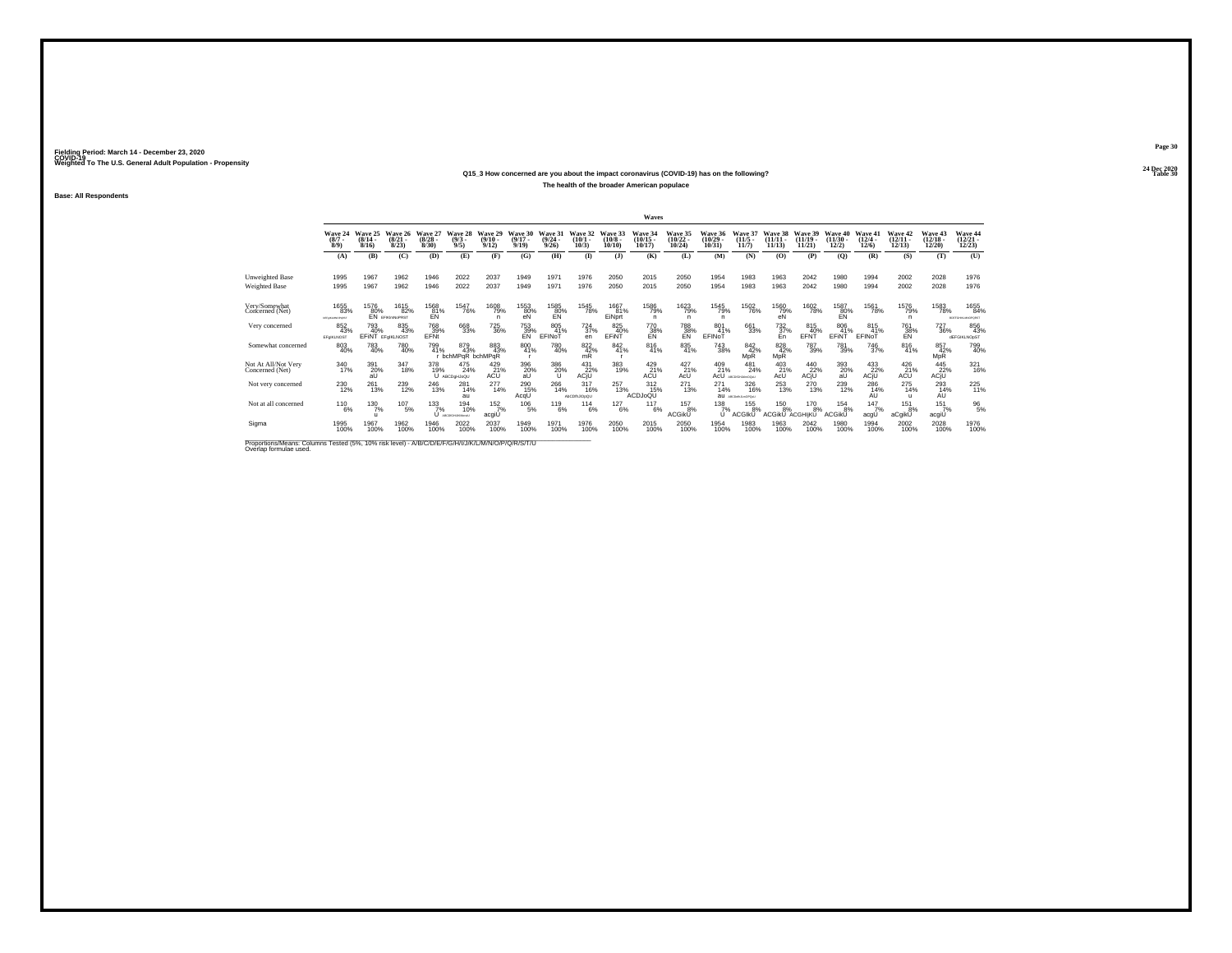#### **24 Dec 2020Q15\_4 How concerned are you about the impact coronavirus (COVID-19) has on the following?Table 31 Table 31**

**The American economy**

**Base: All Respondents**

|                                                                                                                             |                                             |                              |                                        |                                  |                                       |                                     |                              |                                 |                                       |                            | Waves                          |                             |                                 |                                |                                |                                |                                      |                             |                                      |                                |                                  |
|-----------------------------------------------------------------------------------------------------------------------------|---------------------------------------------|------------------------------|----------------------------------------|----------------------------------|---------------------------------------|-------------------------------------|------------------------------|---------------------------------|---------------------------------------|----------------------------|--------------------------------|-----------------------------|---------------------------------|--------------------------------|--------------------------------|--------------------------------|--------------------------------------|-----------------------------|--------------------------------------|--------------------------------|----------------------------------|
|                                                                                                                             | Wave 24<br>$(8/7 -$<br>$8/9$ )              | Wave 25<br>$(8/14 -$<br>8/16 | Wave 26<br>(8/21)<br>8/23              | Wave 27<br>(8/28)<br>8/30        | Wave 28<br>$\binom{9/3}{9/5}$         | Wave 29<br>$(9/10 -$<br>9/12        | Wave 30<br>$(9/17 -$<br>9/19 | Wave 31<br>(9/24)<br>9/26       | Wave 32<br>$(10/1 -$<br>10/3)         | Wave 33<br>(10/8)<br>10/10 | Wave 34<br>$(10/15 -$<br>10/17 | Wave 35<br>(10/22)<br>10/24 | Wave 36<br>(10/29)<br>10/31     | Wave 37<br>(11/5)<br>11/7      | Wave 38<br>$(11/11 -$<br>11/13 | Wave 39<br>$(11/19 -$<br>11/21 | Wave 40<br>$(11/30 -$<br>12/2)       | Wave 41<br>(12/4.<br>12/6   | Wave 42<br>$(12/11 -$<br>12/13       | Wave 43<br>$(12/18 -$<br>12/20 | Wave 44<br>$(12/21 -$<br>12/23   |
|                                                                                                                             | (A)                                         | (B)                          | (C)                                    | (D)                              | (E)                                   | (F)                                 | (G)                          | (H)                             | $\mathbf{I}$                          | $($ $\Gamma$               | (K)                            | (L)                         | (M)                             | (N)                            | (0)                            | (P)                            | (0)                                  | (R)                         | (S)                                  | (T)                            | (U)                              |
| Unweighted Base<br>Weighted Base                                                                                            | 1995<br>1995                                | 1967<br>1967                 | 1962<br>1962                           | 1946<br>1946                     | 2022<br>2022                          | 2037<br>2037                        | 1949<br>1949                 | 1971<br>1971                    | 1976<br>1976                          | 2050<br>2050               | 2015<br>2015                   | 2050<br>2050                | 1954<br>1954                    | 1983<br>1983                   | 1963<br>1963                   | 2042<br>2042                   | 1980<br>1980                         | 1994<br>1994                | 2002<br>2002                         | 2028<br>2028                   | 1976<br>1976                     |
| Very/Somewhat<br>Concerned (Net)                                                                                            | 1734<br>87%<br><b>DEIINPST</b> DEIGILMNPRST | 1722<br>88%                  | 1688<br>86%<br>DeiNpt                  | 1616<br>83%                      | 1686<br>83%                           | 1732<br>85%                         | 1651<br>85%                  | 1711<br>87%<br>n DEIINPST       | 1647<br>83%                           | 1755<br>86%<br>dN          | 1723<br>86%<br>Ñ               | 1726<br>84%                 | 1655<br>85%<br>n.               | 1625<br>82%                    | 1679<br>86%<br>Ñ               | 1703<br>83%                    | 1690<br>85%                          | 1686<br>85%<br>$\mathsf{n}$ | 1680<br>84%                          | 1688<br>83%                    | 1770<br>90%<br>ACOEPOARLMACPORET |
| Very concerned                                                                                                              | 1062<br>53%<br><b>DEFGIKLNS:</b>            | 988<br>50%                   | 1061<br>54%<br><b>GİN EDEFGIKLNGST</b> | 933<br>48%                       | 958<br>47%                            | 986<br>48%<br>n                     | 910<br>47%                   | <sup>1018</sup> 52%<br>dEGIKLNs | 926<br>47%                            | 1030<br>50%<br>N           | 944<br>47%                     | 968<br>47%                  | 1015<br>52%<br><b>dEfGIKLNs</b> | 885<br>45%                     | 1007<br>51%<br>eGIKIN          | 1038<br>51%<br>giklN           | 989<br>50%<br>N                      | $1012$<br>$51%$<br>giklN    | 960<br>48%                           | 996<br>49%                     | 1135<br>57%<br>N ARREVANDADESET  |
| Somewhat concerned                                                                                                          | $672 \atop 34\%$                            | 734<br>37%<br>aCMPrU         | 628<br>32%                             | 683<br>35%                       | <sup>728</sup> <sub>36%</sub><br>CmpU | <sup>746</sup> 37%<br>CMPU ACMoPRIU | 741<br>38%                   | 693<br>35%                      | <sup>721</sup> <sub>37%</sub><br>CmPU | $^{725}_{35\%}$            | 779<br>39%<br>C ACdhMOPRTU     | 758<br>37%<br>CMPÜ          | 639<br>33%                      | 740<br>37%<br>aCMPrU           | $\substack{672 \\ 34\%}$       | 665<br>33%                     | <sup>701</sup> 35%<br>$\mathfrak{c}$ | 674<br>34%                  | <sup>720</sup> <sub>36%</sub><br>Cpu | 692<br>34%                     | 635<br>32%                       |
| Not At All/Not Very<br>Concerned (Net)                                                                                      | 261<br>13%<br>u                             | 245<br>12%                   | 274<br>14%<br>u                        | 330<br>17%<br><b>ABCHIU</b>      | 336<br>17%<br>ABcHU                   | 305<br>15%<br>ЫI.                   | 298<br>15%                   | 260<br>13%                      | 329<br>17%<br>ABcHÜ                   | 295<br>14%<br>u            | 292<br>14%                     | 324<br>16%<br>aBhU          | 299<br>15%<br>BU AN             | 358<br>18%<br>ABCFol Like DOAL | 284<br>14%<br>$\cup$           | 339<br>17%<br>ABcHU            | 290<br>15%<br>u                      | 308<br>15%                  | 322<br>16%<br>ABhU                   | 340<br>17%<br>ABcHU            | 206<br>10%                       |
| Not very concerned                                                                                                          | $^{178}_{9%}$                               | <sup>167</sup> 8%            | 197<br>10%<br>u                        | $^{212}_{11\%}$<br><b>BU</b>     | 228<br>11%<br>aBhqU                   | $^{193}_{9\%}$                      | 206<br>11%<br>bU             | $^{175}_{9\%}$                  | 219<br>11%<br>aBhU                    | 211<br>10%<br>u            | 194<br>10%                     | 198<br>10%<br>u             | 2071%<br>bU                     | $^{221}_{11\%}$<br>aBhU        | 196<br>10%<br>Ü                | 241<br>12%<br>ABfHQU           | 178<br>9%<br>$\mathbf{u}$            | 198<br>10%<br>u             | 201<br>10%                           | $^{231}_{11\%}$<br>ABHqU       | $^{139}_{7\%}$                   |
| Not at all concerned                                                                                                        | $^{83}_{4\%}$                               | $^{78}_{4\%}$                | $^{77}_{4\%}$                          | $^{118}_{6\%}$<br><b>ABChJoU</b> | 108<br>5%<br>u                        | $^{112}_{6\%}$<br>bcU               | $\frac{92}{5\%}$             | $^{86}_{4\%}$                   | 110<br>6%<br>bcjŪ                     | $^{84}_{4\%}$              | $^{98}_{5\%}$<br>u             | $^{126}_{6\%}$<br>ABChJoU   | $\frac{92}{5\%}$                | $^{138}_{7\%}$<br>ABCGHJKMOPU  | $^{88}_{4\%}$                  | $^{99}_{5\%}$                  | $^{112}_{-6\%}$<br>bcjU              | $^{110}_{6\%}$<br>bcU       | 121<br>6%<br>ABChJoU                 | 109 5%                         | $^{67}_{3\%}$                    |
| Sigma                                                                                                                       | 1995<br>100%                                | 1967<br>100%                 | 1962<br>100%                           | 1946<br>100%                     | 2022<br>100%                          | 2037<br>100%                        | 1949<br>100%                 | 1971<br>100%                    | 1976<br>100%                          | 2050<br>100%               | 2015<br>100%                   | 2050<br>100%                | 1954<br>100%                    | 1983<br>100%                   | 1963<br>100%                   | 2042<br>100%                   | 1980<br>100%                         | 1994<br>100%                | 2002<br>100%                         | 2028<br>100%                   | 1976<br>100%                     |
| Proportions/Means: Columns Tested (5%, 10% risk level) - A/B/C/D/E/F/G/H/I/J/K/L/M/N/O/P/Q/R/S/T/U<br>Overlap formulae used |                                             |                              |                                        |                                  |                                       |                                     |                              |                                 |                                       |                            |                                |                             |                                 |                                |                                |                                |                                      |                             |                                      |                                |                                  |

**Page 31**24 Dec 2020<br>Table 31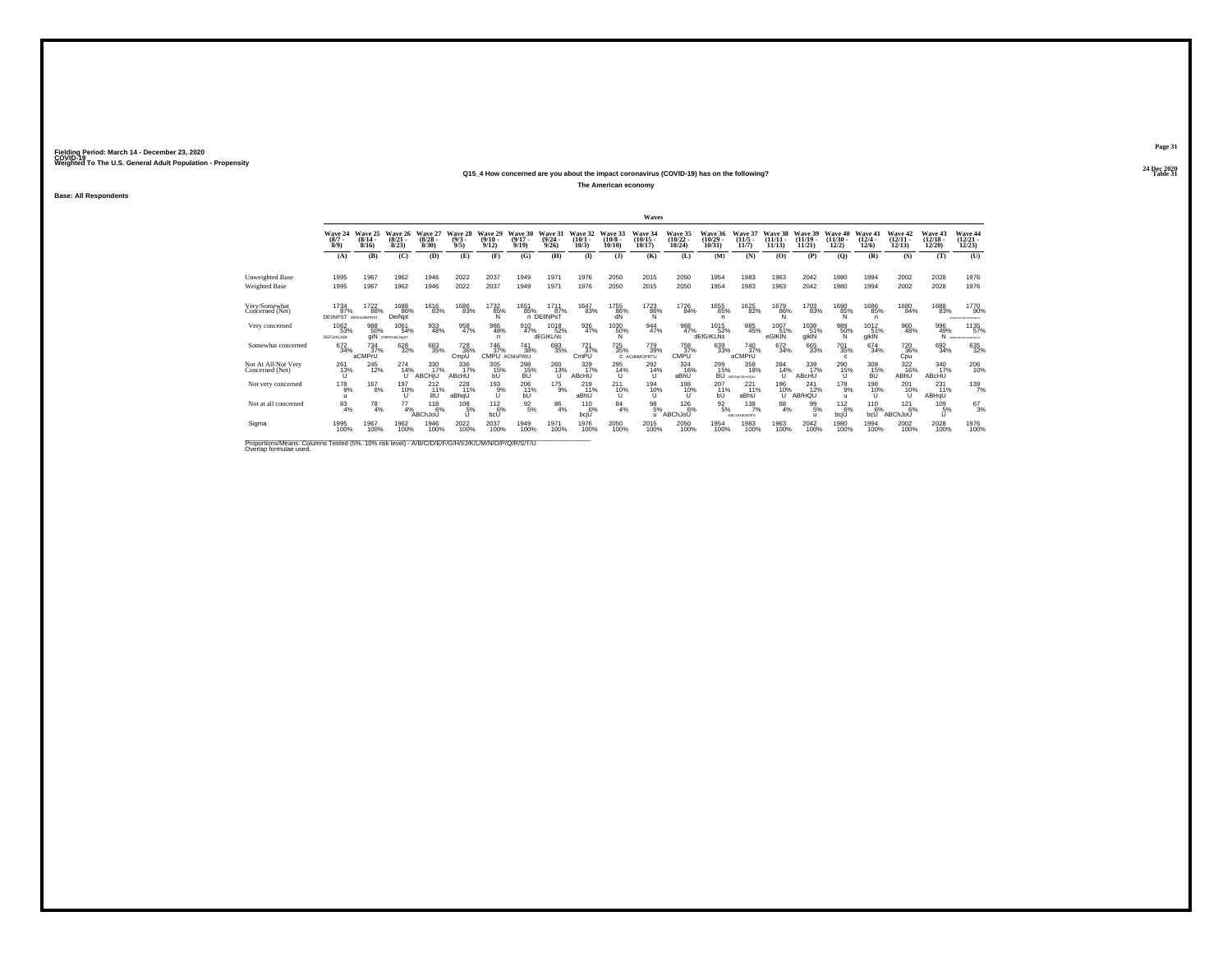#### **24 Dec 2020Q15\_5 How concerned are you about the impact coronavirus (COVID-19) has on the following?Table 32 Table 32**

**Your personal finances**

**Base: All Respondents**

|                                                                                                                             |                                                |                                  |                                    |                                  |                                     |                              |                              |                           |                                 |                            | Waves                             |                                   |                              |                                                |                             |                                |                                                       |                                       |                                      |                                         |                                   |
|-----------------------------------------------------------------------------------------------------------------------------|------------------------------------------------|----------------------------------|------------------------------------|----------------------------------|-------------------------------------|------------------------------|------------------------------|---------------------------|---------------------------------|----------------------------|-----------------------------------|-----------------------------------|------------------------------|------------------------------------------------|-----------------------------|--------------------------------|-------------------------------------------------------|---------------------------------------|--------------------------------------|-----------------------------------------|-----------------------------------|
|                                                                                                                             | Wave 24<br>$\binom{8/7}{8/9}$                  | Wave 25<br>$\frac{(8/14)}{8/16}$ | Wave 26<br>$\binom{8/21}{8/23}$    | Wave 27<br>$\frac{(8/28)}{8/30}$ | Wave 28<br>$\frac{(9/3)}{9/5}$      | Wave 29<br>$(9/10 -$<br>9/12 | Wave 30<br>$(9/17 -$<br>9/19 | Wave 31<br>(9/24)<br>9/26 | Wave 32<br>$\binom{10/1}{10/3}$ | Wave 33<br>(10/8)<br>10/10 | Wave 34<br>$\binom{10/15}{10/17}$ | Wave 35<br>$\binom{10/22}{10/24}$ | Wave 36<br>(10/29)<br>10/31  | Wave 37<br>$\frac{(11/5)}{11/7}$               | Wave 38<br>(11/11)<br>11/13 | Wave 39<br>$(11/19 -$<br>11/21 | Wave 40<br>$(11/30 -$<br>12/2)                        | Wave 41<br>$\frac{(12/4 - 12)}{12/6}$ | Wave 42<br>$\binom{12/11}{12/13}$    | Wave 43<br>$\binom{12/18}{12/20}$       | Wave 44<br>$\binom{12/21}{12/23}$ |
|                                                                                                                             | (A)                                            | (B)                              | (C)                                | (D)                              | (E)                                 | (F)                          | (G)                          | (H)                       | $($ I                           | $($ $)$                    | (K)                               | (L)                               | (M)                          | (N)                                            | (0)                         | (P)                            | (Q)                                                   | (R)                                   | (S)                                  | (T)                                     | (U)                               |
| Unweighted Base<br>Weighted Base                                                                                            | 1995<br>1995                                   | 1967<br>1967                     | 1962<br>1962                       | 1946<br>1946                     | 2022<br>2022                        | 2037<br>2037                 | 1949<br>1949                 | 1971<br>1971              | 1976<br>1976                    | 2050<br>2050               | 2015<br>2015                      | 2050<br>2050                      | 1954<br>1954                 | 1983<br>1983                                   | 1963<br>1963                | 2042<br>2042                   | 1980<br>1980                                          | 1994<br>1994                          | 2002<br>2002                         | 2028<br>2028                            | 1976<br>1976                      |
| Very/Somewhat<br>Concerned (Net)                                                                                            | 1374<br>69%<br><b>BEFIKLNOPRST</b>             | 1257<br>64%                      | 1345<br>69%<br><b>BEFIKLNOPRST</b> | 1282<br>66%<br>ent               | 1256<br>62%                         | 1300<br>64%                  | 1295<br>66%<br>Elnopt        | 1301<br>66%<br>ent        | 1279<br>65%                     | 1353<br>66%<br>ent         | 1302<br>65%                       | 1290<br>63%                       | 1302<br>67%<br>EINopT        | 1240<br>63%                                    | 1235<br>63%                 | 1283<br>63%                    | 1356<br>69%<br><b>BEFILMOPRST</b>                     | 1264<br>63%                           | 1283<br>64%                          | 1268<br>63%                             | 1340<br>68%<br><b>BEFLNOPRsT</b>  |
| Very concerned                                                                                                              | 656<br>33%<br>NpT                              | 629<br>32%                       | 711<br>36%<br>nt assessments       | 635<br>33%<br>NpT                | $^{606}_{30\%}$                     | 633<br>31%                   | 662<br>34%<br><b>ENPRT</b>   | 649<br>33%<br>NpT         | 614<br>31%                      | 687<br>34%<br>eNPrT        | 658<br>33%<br>NpT                 | 660<br>32%                        | 681<br>35%<br>NT EfiNoPRsT   | 561<br>28%                                     | $^{612}_{31\%}$             | 594<br>29%                     | <sup>704</sup> 36%<br><b><i><u>DEFINOPRST</u></i></b> | 592 30%                               | 628<br>31%                           | 576<br>28%                              | 708<br>36%<br><b>BEFINOPRST</b>   |
| Somewhat concerned                                                                                                          | <sup>718</sup> <sub>36%</sub><br>Boafg(KLMOsU) | 628<br>32%                       | $^{634}_{32\%}$                    | 647<br>33%                       | 650<br>32%                          | 667<br>33%                   | $\substack{633 \\ 32\%}$     | 652<br>33%                | 665<br>34%                      | 666<br>32%                 | 644<br>32%                        | 630<br>31%                        | 622%                         | 678<br>34%                                     | 623<br>32%                  | 688<br>34%                     | 652<br>33%                                            | 671<br>34%                            | 654<br>33%                           | 692<br>34%                              | 633<br>32%                        |
| Not At All/Not Very<br>Concerned (Net)                                                                                      | 621<br>31%                                     | 710<br>36%<br>ACQU               | 617<br>31%                         | 664<br>34%                       | <sup>766</sup> 38%<br>ACdGhjMQU     | 737<br>$\frac{36}{36}$       | 654<br>34%                   | 670<br>34%                | 697<br>35%<br>Acq               | 697<br>34%                 | 713<br>A <sup>35%</sup>           | 760<br>37%<br>ACgmQU              | 652<br>33%                   | 743<br>37%<br>ACdghiMQU ACgmQU ACgmQU          | 728<br>37%                  | 759<br>37%                     | 624<br>31%                                            | 730<br>37%<br>ACQU                    | 719                                  | 760<br>37%<br>36% 37°<br>ACQu ACdghiMQU | 636<br>32%                        |
| Not very concerned                                                                                                          | 413<br>21%                                     | 457<br>23%<br>CQu                | 389<br>20%                         | 409<br>21%                       | $^{436}_{22\%}$                     | 462<br>23%<br>cÓ             | $^{423}_{22\%}$<br>q         | 415<br>21%                | 454<br>23%<br>cQu               | 422 %                      | 445<br>22%<br>$\Omega$            | $^{433}_{21\%}$                   | $^{401}_{21\%}$              | 475<br>24%<br>aCdimQsU ACDEMUNICEN ACDEMUNICEU | 495<br>25%                  | 508<br>25%                     | 366<br>18%                                            | $^{473}_{24\%}$<br>aCjmQsU            | $^{412}_{21\%}$                      | 451<br>22%<br>$\circ$                   | 399<br>20%                        |
| Not at all concerned                                                                                                        | 208<br>10%                                     | $^{253}_{13\%}$<br>a             | 228                                | 255<br>13%                       | 330<br>16%<br><b>CALL MALCASTAL</b> | 275<br>13%                   | 231<br>12%                   | 255<br>13%<br>a           | 243<br>12%                      | $^{274}_{13\%}$            | 268<br>13%                        | 327<br>16%<br>ABCDIGHAMOPSRU      | 250<br>13%<br>$\overline{a}$ | 268<br>14%                                     | 233                         | 252%                           | 258<br>13%<br>a                                       | 257<br>13%                            | 308<br>15%<br>a AbCGImOPrU AbCGImOPU | 309<br>15%                              | 237<br>12%                        |
| Sigma                                                                                                                       | 1995<br>100%                                   | 1967<br>100%                     | 1962<br>100%                       | 1946<br>100%                     | 2022<br>100%                        | 2037<br>100%                 | 1949<br>100%                 | 1971<br>100%              | 1976<br>100%                    | 2050<br>100%               | 2015<br>100%                      | 2050<br>100%                      | 1954<br>100%                 | 1983<br>100%                                   | 1963<br>100%                | 2042<br>100%                   | 1980<br>100%                                          | 1994<br>100%                          | 2002<br>100%                         | 2028<br>100%                            | 1976<br>100%                      |
| Proportions/Means: Columns Tested (5%, 10% risk level) - A/B/C/D/E/F/G/H/I/J/K/L/M/N/O/P/Q/R/S/T/U<br>Overlap formulae used |                                                |                                  |                                    |                                  |                                     |                              |                              |                           |                                 |                            |                                   |                                   |                              |                                                |                             |                                |                                                       |                                       |                                      |                                         |                                   |

**Page 32**24 Dec 2020<br>Table 32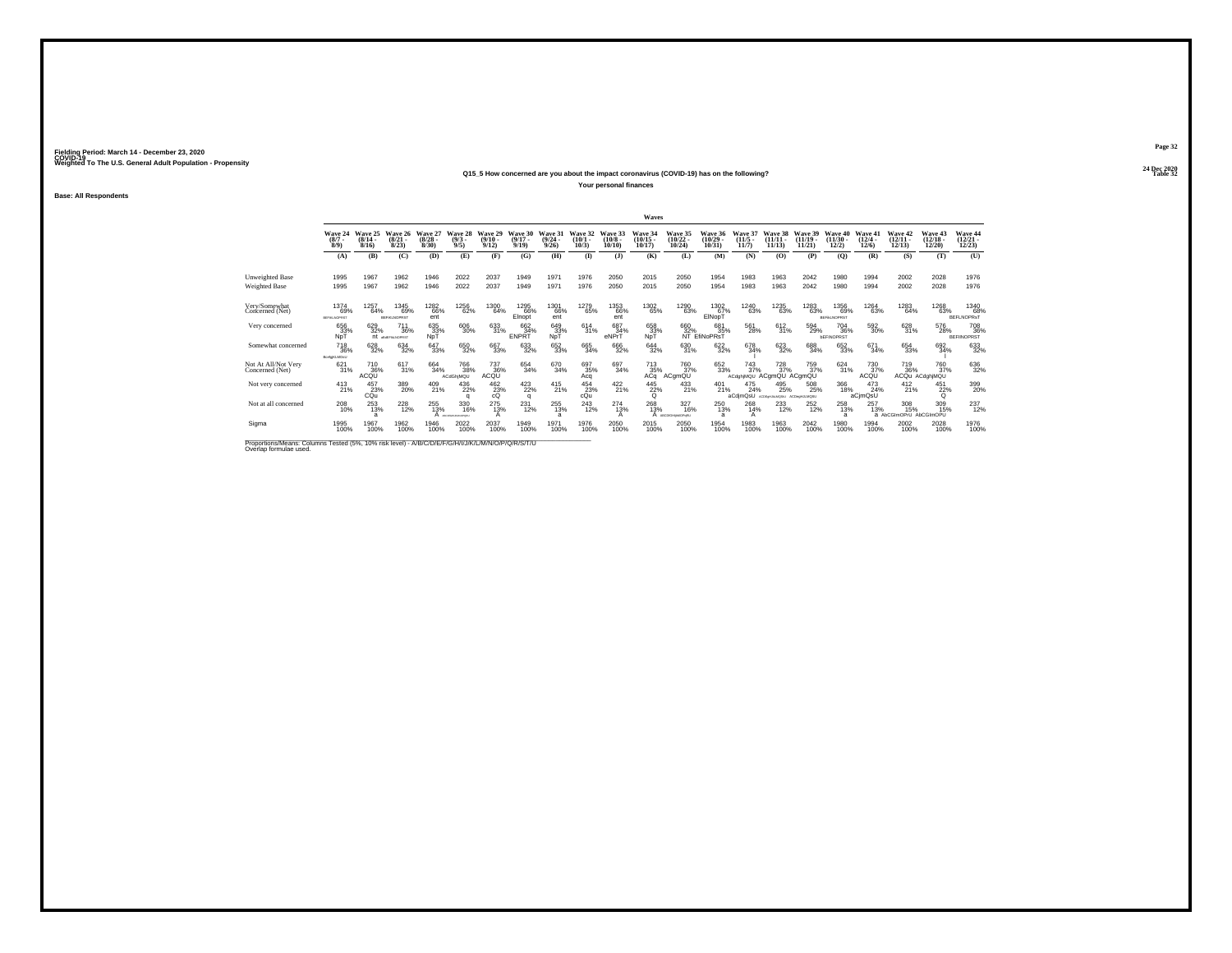**Base: All Respondents**

#### **24 Dec 2020Q18 Which of the following is true for you?Table 33**

| . .<br>. .<br>۰.<br>$\overline{\phantom{a}}$ |  |
|----------------------------------------------|--|
|                                              |  |

24 Dec 2020<br>Table 33

|                                                                           | Waves                          |                              |                                                   |                                  |                                             |                                   |                                  |                                  |                              |                               |                               |                                           |                                    |                                |                                |                                |                                |                                  |                               |                                        |                               |
|---------------------------------------------------------------------------|--------------------------------|------------------------------|---------------------------------------------------|----------------------------------|---------------------------------------------|-----------------------------------|----------------------------------|----------------------------------|------------------------------|-------------------------------|-------------------------------|-------------------------------------------|------------------------------------|--------------------------------|--------------------------------|--------------------------------|--------------------------------|----------------------------------|-------------------------------|----------------------------------------|-------------------------------|
|                                                                           | Wave 24<br>$\frac{(8/7)}{8/9}$ | Wave 25<br>$(8/14 -$<br>8/16 | Wave 26<br>$(8/21 -$<br>8/23                      | Wave 27<br>$\frac{(8/28)}{8/30}$ | Wave 28<br>$\binom{9/3}{9/5}$               | Wave 29<br>$\frac{(9/10)}{9/12}$  | Wave 30<br>$\frac{(9/17)}{9/19}$ | Wave 31<br>$\frac{(9/24)}{9/26}$ | Wave 32<br>$(10/1 -$<br>10/3 | Wave 33<br>$(10/8 -$<br>10/10 | Wave 34<br>(10/15 -<br>10/17) | <b>Wave 35</b><br>$\frac{(10/22)}{10/24}$ | <b>Wave 36</b><br>(10/29)<br>10/31 | Wave 37<br>$(11/5 -$<br>11/7   | Wave 38<br>$(11/11 -$<br>11/13 | Wave 39<br>$(11/19 -$<br>11/21 | Wave 40<br>$(11/30 -$<br>12/2) | Wave 41<br>$\frac{(12/4)}{12/6}$ | Wave 42<br>$12/11 -$<br>12/13 | Wave 43<br>$(12/18 -$<br>12/20         | Wave 44<br>(12/21 -<br>12/23) |
|                                                                           | (A)                            | (B)                          | (C)                                               | (D)                              | (E)                                         | (F)                               | (G)                              | (H)                              | $($ I                        | $($ $\bf{J}$                  | (K)                           | (L)                                       | (M)                                | (N)                            | $\bf(O)$                       | (P)                            | $\mathbf{Q}$                   | (R)                              | (S)                           | (T)                                    | (U)                           |
| Unweighted Base                                                           | 1995                           | 1967                         | 1962                                              | 1946                             | 2022                                        | 2037                              | 1949                             | 1971                             | 1976                         | 2050                          | 2015                          | 2050                                      | 1954                               | 1983                           | 1963                           | 2042                           | 1980                           | 1994                             | 2002                          | 2028                                   | 1976                          |
| <b>Weighted Base</b>                                                      | 1995                           | 1967                         | 1962                                              | 1946                             | 2022                                        | 2037                              | 1949                             | 1971                             | 1976                         | 2050                          | 2015                          | 2050                                      | 1954                               | 1983                           | 1963                           | 2042                           | 1980                           | 1994                             | 2002                          | 2028                                   | 1976                          |
| I fear I could die as a<br>result of contracting<br>coronavirus           | 1120<br>56%<br>EFGKMNOSTu      | 1060<br>54%<br><b>FKT</b>    | 1168<br>60%<br><b><i>ROSEFAE NI MACACAITE</i></b> | 1037<br>53%<br>Fkt               | $\begin{array}{c} 1042 \\ 52\% \end{array}$ | 999<br>49%                        | 990<br>51%                       | 1058<br>54%<br>Fkt               | 1043<br>53%                  | 1098<br>54%<br>Fkt            | 1002<br>50%                   | 1119<br>55%<br>FgKT                       | 1008<br>52%                        | <sup>1024</sup> <sub>52%</sub> | 1019<br>52%                    | 1099<br>54%<br>FŘ              | 1051<br>53%                    | 1075<br>54%<br>FŘŤ               | 1029<br>51%                   | 1005<br>50%                            | 1042<br>53%                   |
| do not fear that I could<br>die as a result of<br>contracting coronavirus | 875<br>44%                     | 907<br>46%                   | 794<br>40%                                        | 909<br>47%                       | 980<br>48%<br>AC                            | 1038<br>51%<br><b>ABCDHULPgRu</b> | 959<br>ACI                       | 913<br>46%                       | 933<br>47%<br>U              | 952<br>46%                    | 1013<br>50%<br>ABCdhiLpR      | 931<br>45%<br>U                           | 946<br>$AC^{48}$                   | 959<br>48%                     | 944<br>48%                     | 943<br>46%                     | 929<br>47%                     | 919<br>46%                       | 973                           | 1023<br>49% 50°<br>AC ABCdhjLPR<br>50% | 934<br>47%<br>аC              |
| Sigma                                                                     | 1995<br>100%                   | 1967<br>100%                 | 1962<br>100%                                      | 1946<br>100%                     | 2022<br>100%                                | 2037<br>100%                      | 1949<br>100%                     | 1971<br>100%                     | 1976<br>100%                 | 2050<br>100%                  | 2015<br>100%                  | 2050<br>100%                              | 1954<br>100%                       | 1983<br>100%                   | 1963<br>100%                   | 2042<br>100%                   | 1980<br>100%                   | 1994<br>100%                     | 2002<br>100%                  | 2028<br>100%                           | 1976<br>100%                  |
|                                                                           |                                |                              |                                                   |                                  |                                             |                                   |                                  |                                  |                              |                               |                               |                                           |                                    |                                |                                |                                |                                |                                  |                               |                                        |                               |

Proportions/Means: Columns Tested (5%, 10% risk level) - *N'B/C/D/E/F/G/H/I/J/K/L/M/N/O/P/Q/R/S/*T/U<br>Overlap formulae used.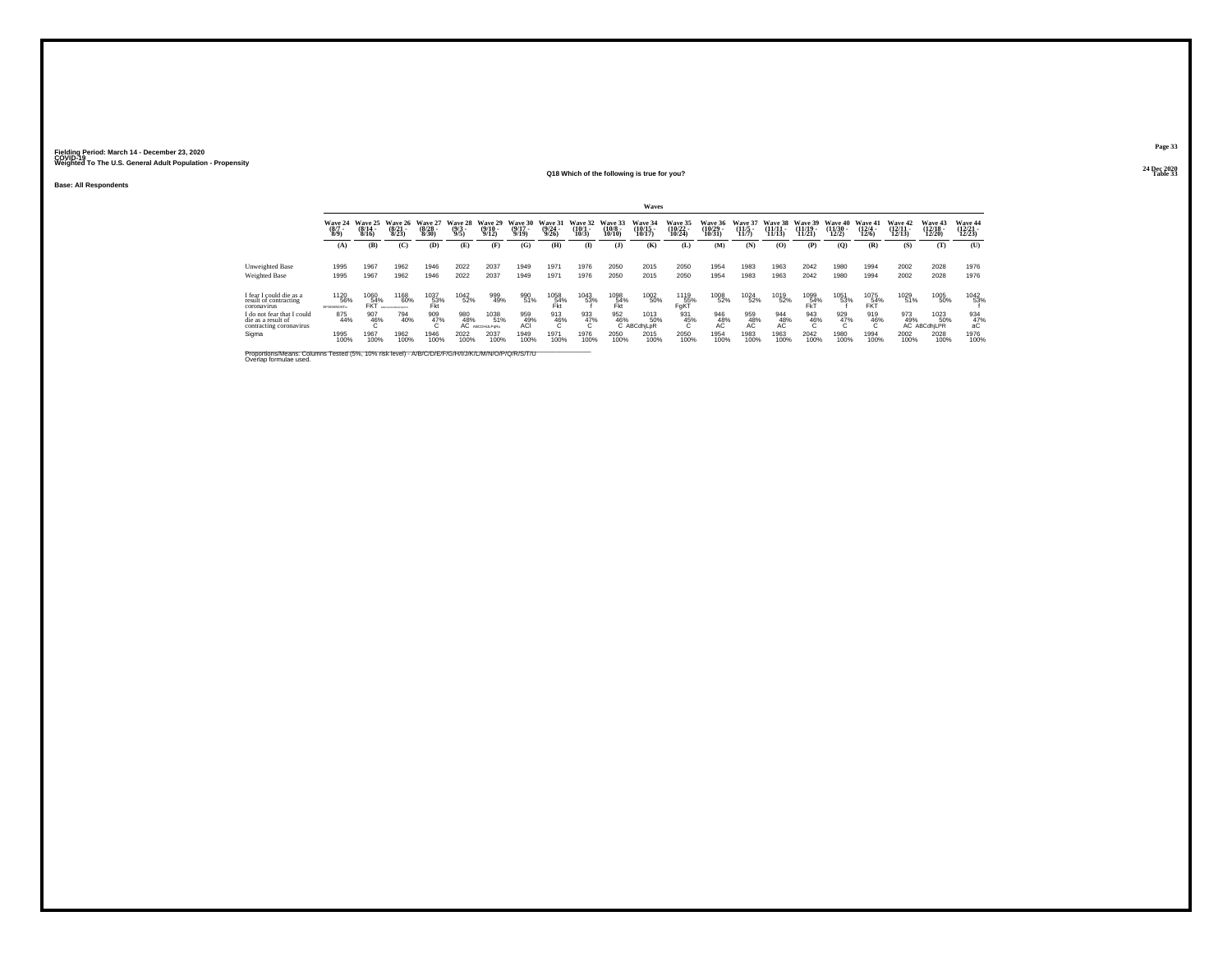**24 Dec 2020Q21 Which of the following is closest to your view of people's reaction to the coronavirus (COVID-19) outbreak?**

**Base: All Respondents**

|                                                                                                                              | Waves                         |                              |                                       |                                  |                                |                                  |                                         |                                         |                                 |                                        |                                    |                             |                             |                                  |                                 |                                    |                            |                              |                                       |                                 |                            |
|------------------------------------------------------------------------------------------------------------------------------|-------------------------------|------------------------------|---------------------------------------|----------------------------------|--------------------------------|----------------------------------|-----------------------------------------|-----------------------------------------|---------------------------------|----------------------------------------|------------------------------------|-----------------------------|-----------------------------|----------------------------------|---------------------------------|------------------------------------|----------------------------|------------------------------|---------------------------------------|---------------------------------|----------------------------|
|                                                                                                                              | Wave 24<br>$\binom{8/7}{8/9}$ | Wave 25<br>$(8/14 -$<br>8/16 | Wave 26<br>$\binom{8/21}{8/23}$       | Wave 27<br>$\frac{(8/28)}{8/30}$ | Wave 28<br>$\frac{(9/3)}{9/5}$ | Wave 29<br>$\frac{(9/10)}{9/12}$ | <b>Wave 30</b><br>$\frac{(9/17)}{9/19}$ | <b>Wave 31</b><br>$\frac{(9/24)}{9/26}$ | Wave 32<br>$\binom{10/1}{10/3}$ | Wave 33<br>$\substack{(10/8 \ 10/10)}$ | Wave 34<br>$\frac{(10/15)}{10/17}$ | Wave 35<br>(10/22<br>10/24) | Wave 36<br>(10/29)<br>10/31 | Wave 37<br>$\frac{(11/5)}{11/7}$ | Wave 38<br>$(11/11 -$<br>11/13) | Wave 39<br>$\frac{(11/19)}{11/21}$ | Wave 40<br>(11/30)<br>12/2 | Wave 41<br>(12/4)<br>12/6    | <b>Wave 42</b><br>$(12/11 -$<br>12/13 | Wave 43<br>$(12/18 -$<br>12/201 | Wave 44<br>(12/21<br>12/23 |
|                                                                                                                              | (A)                           | (B)                          | (C)                                   | (D)                              | (E)                            | Œ                                | (G)                                     | (H)                                     | $\bf{I}$                        | $($ $)$                                | (K)                                | (L)                         | (M)                         | (N)                              | (0)                             | (P)                                | (Q)                        | (R)                          | (S)                                   | (T)                             | (U)                        |
| Unweighted Base<br><b>Weighted Base</b>                                                                                      | 1995<br>1995                  | 1967<br>1967                 | 1962<br>1962                          | 1946<br>1946                     | 2022<br>2022                   | 2037<br>2037                     | 1949<br>1949                            | 1971<br>1971                            | 1976<br>1976                    | 2050<br>2050                           | 2015<br>2015                       | 2050<br>2050                | 1954<br>1954                | 1983<br>1983                     | 1963<br>1963                    | 2042<br>2042                       | 1980<br>1980               | 1994<br>1994                 | 2002<br>2002                          | 2028<br>2028                    | 1976<br>1976               |
| I think the amount of fear<br>is sensible given how<br>serious the pandemic has<br>become                                    | 1444<br>72%<br>FnPt           | 1397<br>71%                  | 1467<br>75%<br><b>D</b> врегонцикерот | 1370<br>70%                      | $\frac{1442}{71\%}$            | 1387<br>68%                      | <sup>1366</sup> 70%                     | 1388<br>70%                             | 1380<br>70%                     | 1438<br>70%                            | 1436<br>71%                        | $\frac{1469}{72\%}$         | 1409<br>72%<br>FnPt         | 1360<br>69%                      | 1397<br>71%                     | 1384<br>68%                        | 1393<br>70%                | $\frac{1424}{71\%}$          | 1449<br>72%<br>FnPt                   | 1395<br>69%                     | 1450<br>73%<br>FgijNPT     |
| The amount of fear is<br>irrational, people are<br>overreacting                                                              | 551<br>28%                    | 570<br>29%                   | 495<br>25%                            | 576<br>30%                       | 580<br>29%                     | 650<br>32%<br>C ACekIMrSU        | 583<br>30%<br>Cu                        | 583<br>30%                              | 596<br>30%<br>Cu                | 612<br>30%<br>Cü                       | 579<br>29%<br>$\sim$               | 581<br>28%                  | 545<br>28%                  | 623<br>31%<br>aCmsU              | 566<br>29%                      | 658<br>32%<br>C AbCekLMorSU        | 587<br>30%                 | 570<br>29%<br>$\mathfrak{c}$ | 553<br>28%                            | 633<br>31%<br>aCmsU             | 526<br>27%                 |
| Sigma                                                                                                                        | 1995<br>100%                  | 1967<br>100%                 | 1962<br>100%                          | 1946<br>100%                     | 2022<br>100%                   | 2037<br>100%                     | 1949<br>100%                            | 1971<br>100%                            | 1976<br>100%                    | 2050<br>100%                           | 2015<br>100%                       | 2050<br>100%                | 1954<br>100%                | 1983<br>100%                     | 1963<br>100%                    | 2042<br>100%                       | 1980<br>100%               | 1994<br>100%                 | 2002<br>100%                          | 2028<br>100%                    | 1976<br>100%               |
| Proportions/Means: Columns Tested (5%, 10% risk level) - A/B/C/D/E/F/G/H/I/J/K/L/M/N/O/P/Q/R/S/T/U<br>Overlap formulae used. |                               |                              |                                       |                                  |                                |                                  |                                         |                                         |                                 |                                        |                                    |                             |                             |                                  |                                 |                                    |                            |                              |                                       |                                 |                            |

**Page 3424 Dec 2020<br>Table 34** 

**Table 34 Table 34 Table 34**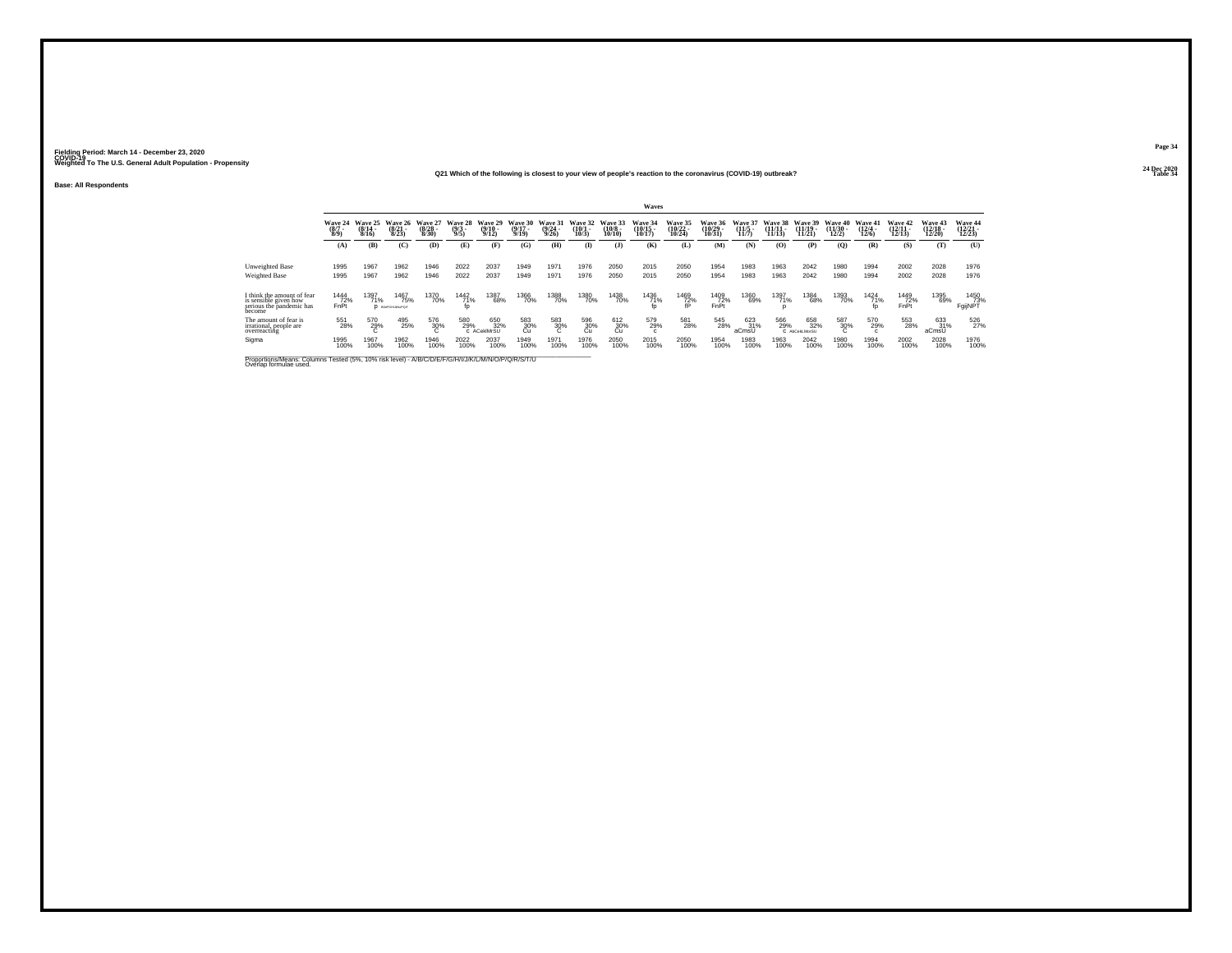#### **24 Dec 2020FR01 Have you felt any of the following recently due to the COVID-19 pandemic?Table 35 Table 35 Table 35 Summary Of Yes**

**Base: All Respondents (Variable Bases)**

|                                                                                                                             |                                              |                                              |                                      |                                 |                            |                              |                           |                                        |                                                               |                              | Waves                                 |                                |                                |                                  |                                                    |                             |                                   |                           |                                |                                    |                                                |
|-----------------------------------------------------------------------------------------------------------------------------|----------------------------------------------|----------------------------------------------|--------------------------------------|---------------------------------|----------------------------|------------------------------|---------------------------|----------------------------------------|---------------------------------------------------------------|------------------------------|---------------------------------------|--------------------------------|--------------------------------|----------------------------------|----------------------------------------------------|-----------------------------|-----------------------------------|---------------------------|--------------------------------|------------------------------------|------------------------------------------------|
|                                                                                                                             | Wave 24<br>$(8/7 -$<br>$8/9$ )               | Wave 25<br>$(8/14 -$<br>8/16                 | Wave 26<br>$\frac{(8/21)}{8/23}$     | Wave 27<br>$\binom{8/28}{8/30}$ | Wave 28<br>$(9/3 -$<br>9/5 | Wave 29<br>$(9/10 -$<br>9/12 | Wave 30<br>(9/17)<br>9/19 | Wave 31<br>(9/24)<br>9/26              | Wave 32<br>(10/1)<br>10/3                                     | Wave 33<br>$10/8 -$<br>10/10 | Wave 34<br>$(10/15 -$<br>10/17        | Wave 35<br>$(10/22 -$<br>10/24 | Wave 36<br>$(10/29 -$<br>10/31 | Wave 37<br>$(11/5 -$<br>11/7     | Wave 38<br>$(11/11 -$<br>11/13                     | Wave 39<br>(11/19)<br>11/21 | Wave 40<br>$(11/30 -$<br>12/2     | Wave 41<br>(12/4)<br>12/6 | Wave 42<br>$(12/11 -$<br>12/13 | Wave 43<br>$\frac{(12/18)}{12/20}$ | Wave 44<br>$\frac{(12/21)}{12/23}$             |
|                                                                                                                             | (A)                                          | (B)                                          | (C)                                  | (D)                             | (E)                        | (F)                          | (G)                       | (H)                                    | $\bf{D}$                                                      | $($ $)$                      | (K)                                   | (L)                            | (M)                            | (N)                              | (0)                                                | (P)                         | (O)                               | (R)                       | (S)                            | (T)                                | (U)                                            |
| Appreciative-to be around<br>péóple I truly care about                                                                      | 1390 70%                                     | $\frac{1413}{72\%}$<br><b>EfJNs</b>          | $\frac{1413}{72\%}$<br><b>EfJINs</b> | $^{1344}_{69\%}$                | $^{1365}_{\  \  \, 68\%}$  | $^{1393}_{68\%}$             | 1369<br>70%               | $1457 \atop 74\%$<br>ADEFAULANCERST    | 1384<br>70%<br>IJ                                             | $^{1343}_{66\%}$             | $1421$ <sub>71%</sub><br>Jn           | $\substack{1409 \\ 69\%}$      | $^{1378}_{71\%}$<br>Jn         | $\substack{1332 \\ 67\%}$        | 1358<br>69%                                        | 1407<br>69%                 | 1406<br>71%<br>eJn                | 1399 70%                  | 1372<br>69%                    | $^{1402}_{69\%}$                   | 1525<br>77%<br>ARCENTRAJAMOPORET               |
| Thankful - for the<br>sacrifices that the<br>American people have<br>made for coronavirus                                   | $1428 \atop 72\%$<br>DeFJMNOPes DEFLEANOPORS | 1423<br>72%                                  | $^{1384}_{71\%}$<br>JNO              | $^{1318}_{68\%}$                | <sup>1376</sup> 68%        | 1378<br>68%                  | 1352<br>69%               | 1446<br>73%<br><b>JNO</b> DEFOULMOPORS | 1356<br>69%<br>Jn                                             | $^{1314}_{64\%}$             | 1431<br>71%<br>dfJmNOp                | $^{1395}_{68\%}$               | $^{1318}_{67\%}$               | $^{1285}_{65\%}$                 | <sup>1286</sup> 66%                                | 1378<br>67%                 | $1351$<br>68%<br>.in              | 1367<br>69%<br>.ln        | 1366<br>68%<br>.in             | 1416<br>70%                        | $1482 \over 75\%$<br><b>JNO</b> ACCESSIVATIONS |
| Compassionate-taking the<br>time to check in with the<br>people I care about                                                | 1358<br>68%<br>eJNos                         | 1352<br>69%<br><b>EJNOrS</b> EQUILIMORST     | 1380<br>70%                          | 1309<br>67%<br>jΝ               | 1310<br>65%                | 1372<br>67%<br>iN            | 1285<br>66%<br>'N         | 1325<br>67%<br>N                       | 1314<br>66%<br>'N.                                            | 1311<br>64%                  | 1346<br>67%<br>'N.                    | 1351<br>66%<br>N               | 1307<br>67%<br>N               | 1224<br>62%                      | 1268<br>65%                                        | 1394<br>68%<br>eJNos        | 1337<br>68%<br>ΪÑ                 | 1300<br>65%<br>n          | 1290<br>64%                    | 1347<br>66%                        | 1447<br>73%<br>N AREPORATIONS                  |
| Angry-upset that I don'<br>know when this will end                                                                          | 1021<br>51%                                  | 1057<br>54%<br>LS GEFGJALNOPRST EIGJALNOORSI | 1048<br>53%                          | 980<br>50%                      | $\frac{994}{49\%}$         | 1013<br>50%                  | 954<br>49%                | 1041<br>53%<br>egiLNORS                | 998<br>51%                                                    | 997<br>49%                   | 1005<br>50%                           | $\underset{47\%}{^{958}}$      | 1003<br>51%<br>Los             | $\underset{48\%}{^{955}}$        | $\substack{939 \\ 48\%}$                           | 1010<br>49%                 | 1034<br>52%<br>LnOrS              | 969<br>49%                | 948<br>47%                     | 1006<br>50%                        | $^{1034}_{52\%}$<br><b>LNOrS</b>               |
| Cabin fever-bored and<br>sick of being in my home                                                                           | 951<br>48%                                   | 995<br>51%<br>IM GIJLMNRS ABGUILMNRS         | $^{1022}_{-52\%}$                    | $^{940}_{48\%}$                 | 956<br>47%                 | $^{1003}_{49\%}$<br>qLM      | 890<br>46%                | 967<br>49%<br>LÑ                       | 919<br>47%                                                    | 942<br>46%                   | 966<br>48%<br>Lm                      | $\underset{44\%}{^{896}}$      | 858<br>44%                     | 919<br>46%                       | 989<br>50%<br>GiJLMnRS                             | 1004<br>49%                 | 961<br>49%<br>LM                  | 917<br>46%                | 925<br>46%                     | 1003<br>49%                        | 1006<br>51%<br>giLMr eGIJLMNRS                 |
| Fear- that my kids are<br>missing out on learning                                                                           | 521<br>44%                                   | 549<br>48%<br>FLI EFGHIKLMORS                | 487<br>43%<br>Fir                    | 516<br>44%<br>FLR               | 490<br>41%                 | 452<br>37%                   | 488<br>42%                | 486<br>42%                             | 481<br>41%                                                    | 539<br>44%<br>FLi            | 511<br>41%                            | 476<br>38%                     | 481<br>42%                     | 506<br>43%<br>Ħ.                 | 528<br>46%<br>FiLDRS                               | 504<br>41%                  | 497<br>44%<br>FLr                 | 453<br>39%                | 475<br>40%                     | 536<br>44%<br>FLr                  | 527<br><sup>45%</sup><br>FiLpRS                |
| onely-feeling isolated<br>from my friends/family                                                                            | 912<br>46%<br>GLmN                           | 44%                                          | 923<br>L FGiiKLMN                    | 881<br>45%<br>gLn               | 899/44%<br><b>L</b>        | 866<br>43%                   | $\substack{803 \\ 41\%}$  | 867<br>44%                             | 857<br>43%                                                    | 882<br>43%                   | 859<br>43%                            | $^{796}_{39\%}$                | 824<br>42%                     | $\substack{824 \\ 42\%}$         | 877<br>45%                                         | 930<br>46%                  | 936<br>47%<br><b>GLn FGiiKLMN</b> | 903<br>45%<br>aLn         | 930<br>46%<br>fGkLMN           | 897<br>44%<br>L.                   | 895 45%<br>gLn                                 |
| Grateful-for the break<br>from work to be at home<br>with my family or by<br>mvself                                         | 907<br>45%<br><b>FLIMOPRS</b>                | 871<br>44%<br>fPrs                           | 876<br>45%<br>FmPrS                  | $\substack{829 \\ 43\%}$        | $\frac{877}{43\%}$         | ${}^{823}_{40\%}$            | 826<br>42%                | $\underset{42\%}{^{836}}$              | $825\!\!\!\!\!\!\!\!{}^{+29\%}\!\!\!\!\!{}^{+19\%}\!\!\!\!\!$ | 846<br>41%                   | $\frac{914}{45\%}$<br><b>FilMOPRS</b> | $\substack{857\\42\%}$         | 801 <sub>%</sub>               | $\substack{880 \\ 44\%}$<br>fPrs | $\substack{808 \\ 41\%}$                           | $\underset{39\%}{^{801}}$   | 886<br>45%<br><b>EmoPrS</b>       | 810<br>41%                | $\substack{808 \\ 40\%}$       | $\underset{\mathsf{P}}{^{884}}$    | $834 \over 42\%$                               |
| Overwhelmed-trying to<br>balance work at home and<br>other needs of my family                                               | 679<br>34%                                   | 686<br>35%                                   | 704<br>36%                           | 672<br>35%                      | 669<br>33%                 | 690<br>34%                   | 681<br>35%                | 669<br>34%                             | 704<br>36%                                                    | 700<br>34%                   | 689<br>34%                            | 692<br>34%                     | 703<br>36%                     | 673<br>34%                       | 691<br>35%                                         | 732<br>36%                  | 715<br>36%                        | 669<br>34%                | 683<br>34%                     | 674<br>33%                         | $\substack{655 \\ 33\%}$                       |
| Claustrophobic- unable to<br>escape mv home                                                                                 | $^{560}_{28\%}$                              | 621<br>32%<br>agM                            | 681<br>35%<br>ASIGHAM-DRSU           | 610<br>31%<br>agM               | 620 31%<br>м               | 629 31%<br>м                 | $\substack{543 \\ 28\%}$  | 574<br>29%                             | 618<br>31%<br>agM                                             | 609<br>30%<br>m              | 640<br>32%<br>aGM                     | $^{594}_{\ 29\%}$              | 517<br>26%                     | 620<br>31%                       | $\substack{653 \\ 33\%}$<br>agM AGHILMRU AGHJLMRsU | 687<br>34%                  | 606<br>31%<br>M                   | $\frac{582}{29\%}$        | 606<br>30%<br>м                | 645<br>32%<br>aGM                  | $^{570}_{29\%}$                                |
| Annoved- by lack of<br>personal space and the<br>inability to get away from<br>my family                                    | 629 32%<br>LmU                               | 608<br>31%<br>Űθ                             | 633<br>32%<br>faLMrU                 | 611<br>31%<br>LmU               | $^{621}_{31\%}$<br>fui     | $^{587}_{29\%}$              | $^{562}_{29\%}$           | 589<br>30%                             | 603<br>31%<br>fш                                              | 645<br>31%<br>LmU            | 613<br>30%<br>fū.                     | $^{531}_{26\%}$                | $^{544}_{28\%}$                | $^{598}_{30\%}$                  | 605<br>31%<br>Lп                                   | 626<br>31%<br>fш            | 623<br>LmU                        | 572<br>29%                | 596<br>30%                     | 638<br>31%<br>LmU <sup>'</sup>     | 538<br>27%                                     |
| Proportions/Means: Columns Tested (5%, 10% risk level) - A/B/C/D/E/F/G/H/I/J/K/L/M/N/O/P/Q/R/S/T/U<br>Overlap formulae used |                                              |                                              |                                      |                                 |                            |                              |                           |                                        |                                                               |                              |                                       |                                |                                |                                  |                                                    |                             |                                   |                           |                                |                                    |                                                |

**Page 35**24 Dec 2020<br>Table 35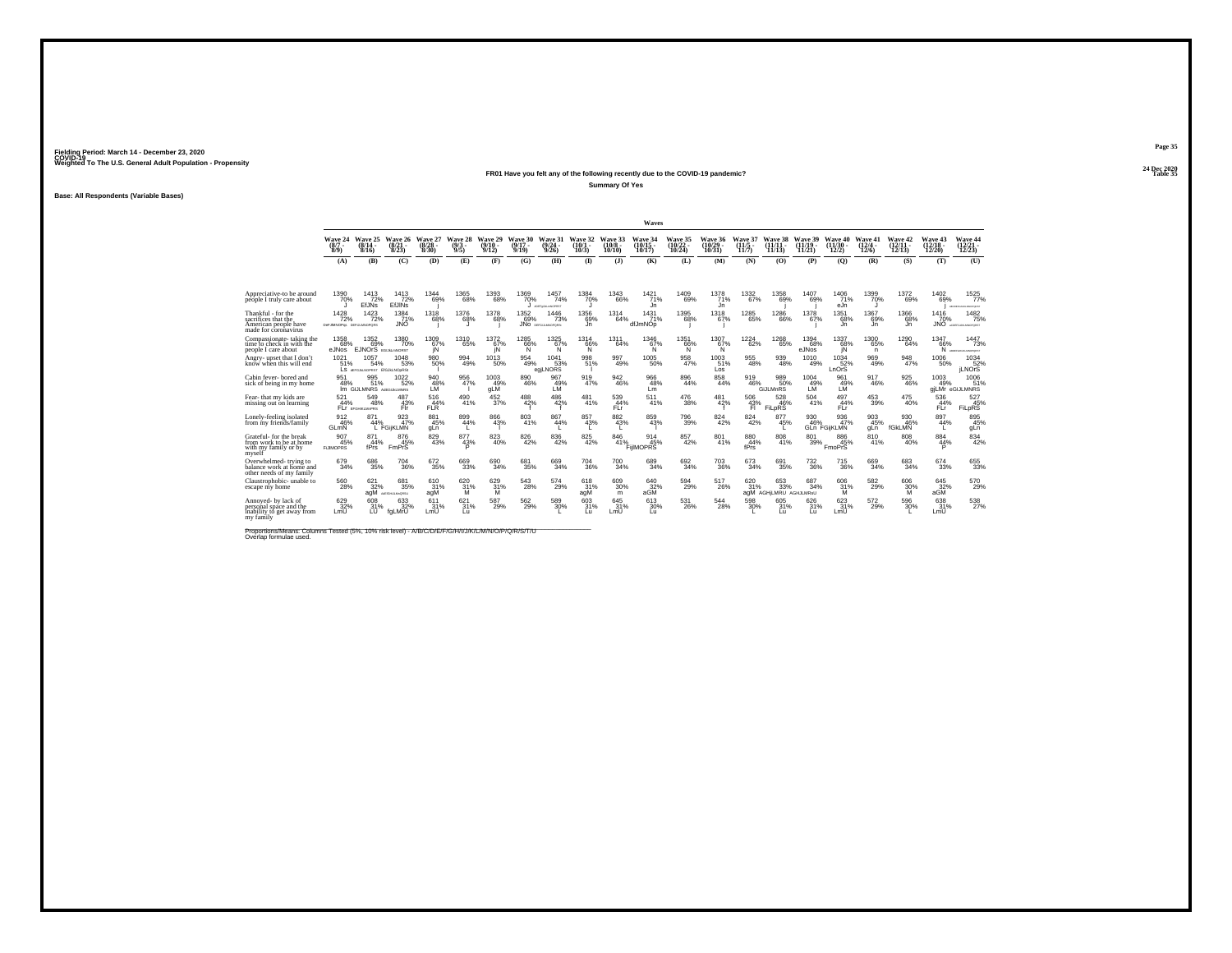#### **24 Dec 2020FR01\_1 Have you felt any of the following recently due to the COVID-19 pandemic?Table 36 Table 36 Table 36 Table 36 Table 36 Table 36 Table 36 Table 36 Cabin fever- bored and sick of being in my home**

**Base: All Respondents**

|                                                                                                                              |                               |                                      |                              |                              |                               |                              |                              |                                  |                              |                                       | Waves                          |                                           |                                    |                            |                                |                                |                                |                              |                                |                                |                                |
|------------------------------------------------------------------------------------------------------------------------------|-------------------------------|--------------------------------------|------------------------------|------------------------------|-------------------------------|------------------------------|------------------------------|----------------------------------|------------------------------|---------------------------------------|--------------------------------|-------------------------------------------|------------------------------------|----------------------------|--------------------------------|--------------------------------|--------------------------------|------------------------------|--------------------------------|--------------------------------|--------------------------------|
|                                                                                                                              | Wave 24<br>$\binom{8/7}{8/9}$ | Wave 25<br>$(8/14 -$<br>8/16         | Wave 26<br>$(8/21 -$<br>8/23 | Wave 27<br>$(8/28 -$<br>8/30 | Wave 28<br>$\binom{9/3}{9/5}$ | Wave 29<br>$(9/10 -$<br>9/12 | Wave 30<br>$(9/17 -$<br>9/19 | Wave 31<br>$\frac{(9/24)}{9/26}$ | Wave 32<br>$(10/1 -$<br>10/3 | Wave 33<br>$\binom{10/8 - 10}{10/10}$ | Wave 34<br>$(10/15 -$<br>10/17 | <b>Wave 35</b><br>$(10/22 -$<br>$10/24$ ) | Wave 36<br>(10/29.<br>10/31        | Wave 37<br>(11/5.<br>11/7  | Wave 38<br>$(11/11 -$<br>11/13 | Wave 39<br>$(11/19 -$<br>11/21 | Wave 40<br>$(11/30 -$<br>12/2) | Wave 41<br>$(12/4 -$<br>12/6 | Wave 42<br>$(12/11 -$<br>12/13 | Wave 43<br>$(12/18 -$<br>12/20 | Wave 44<br>$(12/21 -$<br>12/23 |
|                                                                                                                              | (A)                           | (B)                                  | (C)                          | (D)                          | (E)                           | (F)                          | (G)                          | (H)                              | $\bf(I)$                     | $($ $)$                               | (K)                            | (L)                                       | (M)                                | (N)                        | (O)                            | (P)                            | (Q)                            | (R)                          | (S)                            | (T)                            | (U)                            |
| Unweighted Base                                                                                                              | 1995                          | 1967                                 | 1962                         | 1946                         | 2022                          | 2037                         | 1949                         | 1971                             | 1976                         | 2050                                  | 2015                           | 2050                                      | 1954                               | 1983                       | 1963                           | 2042                           | 1980                           | 1994                         | 2002                           | 2028                           | 1976                           |
| <b>Weighted Base</b>                                                                                                         | 1995                          | 1967                                 | 1962                         | 1946                         | 2022                          | 2037                         | 1949                         | 1971                             | 1976                         | 2050                                  | 2015                           | 2050                                      | 1954                               | 1983                       | 1963                           | 2042                           | 1980                           | 1994                         | 2002                           | 2028                           | 1976                           |
| Yes                                                                                                                          | 951<br>48%                    | 995<br>51%<br>IM GIJLMNRS ABGUILMNRS | 1022<br>52%                  | 940<br>48%                   | 956<br>47%                    | 1003<br>49%<br>qLM           | 890<br>46%                   | 967<br>49%                       | 919<br>47%                   | 942<br>46%                            | 966<br>48%<br>Lm               | 896<br>44%                                | 858<br>44%                         | 919<br>46%                 | 989<br>50%<br>GiJLMnRS         | 1004<br>49%                    | 961<br>49%<br>LM               | 917<br>46%                   | 925<br>46%                     | 1003<br>49%                    | 1006<br>51%<br>giLMr eGIJLMNRS |
| No                                                                                                                           | 1044<br>52%                   | 972<br>49%                           | 940<br>48%                   | 1006<br>52%                  | 1066<br>53%<br>Cu             | 1034<br>51%                  | 1059<br>54%<br><b>BCfOtU</b> | 1004<br>51%                      | 1057<br>53%<br><b>BCoL</b>   | 1108<br>54%<br><b>BCOtU</b>           | 1049<br>52%                    | 1154<br>56%<br>С авсонянковоти            | 1096<br>56%<br><b>ABCDFHkOPOTL</b> | 1064<br>54%<br><b>BCoU</b> | 974<br>50%                     | 1038<br>51%                    | 1019<br>51%                    | 1077<br>54%<br><b>BCOtU</b>  | 1077<br>54%<br><b>BCOU</b>     | 1025<br>51%                    | 970<br>49%                     |
| Sigma                                                                                                                        | 1995<br>100%                  | 1967<br>100%                         | 1962<br>100%                 | 1946<br>100%                 | 2022<br>100%                  | 2037<br>100%                 | 1949<br>100%                 | 1971<br>100%                     | 1976<br>100%                 | 2050<br>100%                          | 2015<br>100%                   | 2050<br>100%                              | 1954<br>100%                       | 1983<br>100%               | 1963<br>100%                   | 2042<br>100%                   | 1980<br>100%                   | 1994<br>100%                 | 2002<br>100%                   | 2028<br>100%                   | 1976<br>100%                   |
| Proportions/Means: Columns Tested (5%, 10% risk level) - A/B/C/D/E/F/G/H/I/J/K/L/M/N/O/P/Q/R/S/T/U<br>Overlap formulae used. |                               |                                      |                              |                              |                               |                              |                              |                                  |                              |                                       |                                |                                           |                                    |                            |                                |                                |                                |                              |                                |                                |                                |

**Page 3624 Dec 2020<br>Table 36**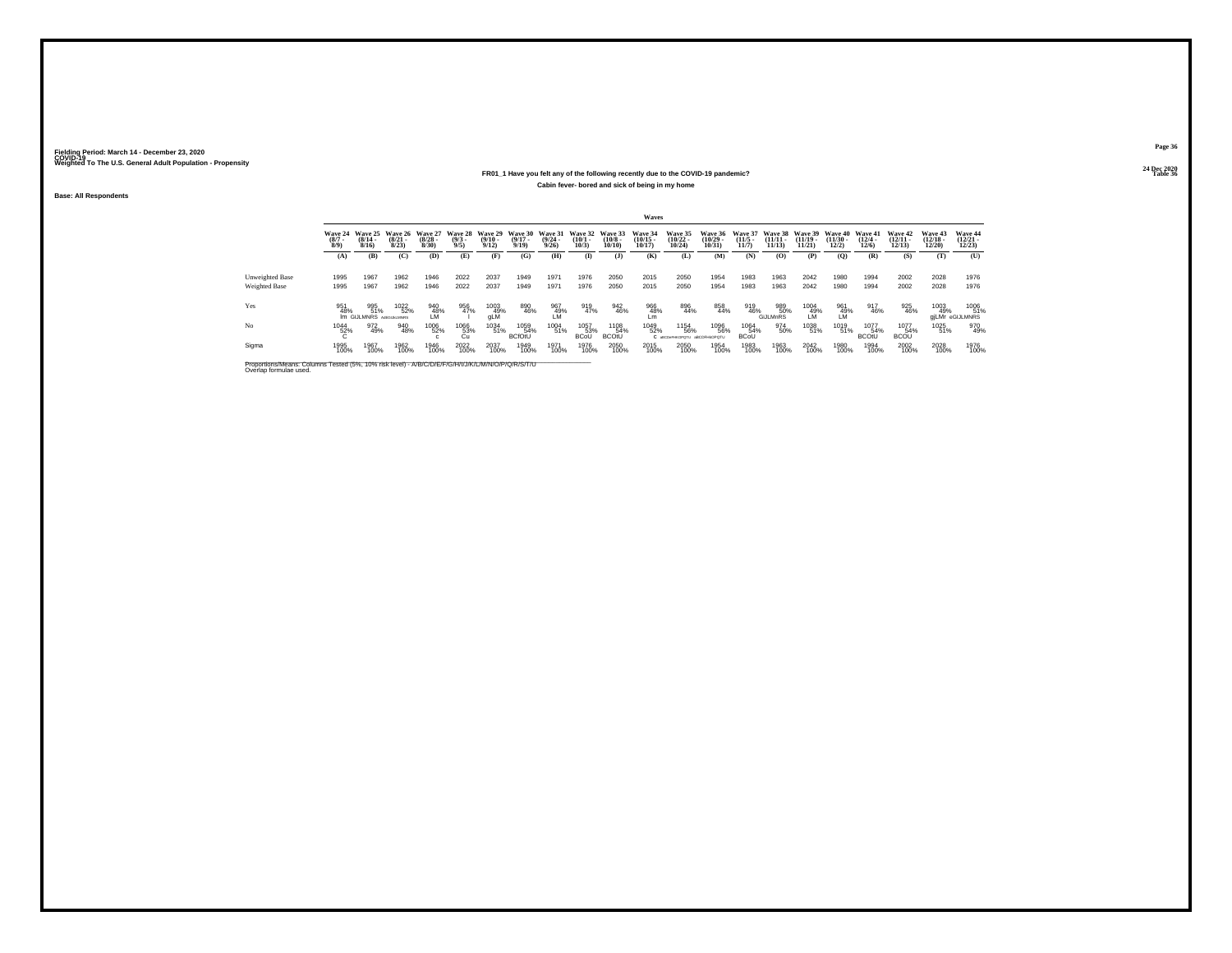#### **24 Dec 2020FR01\_2 Have you felt any of the following recently due to the COVID-19 pandemic?Table 37 Table 37 Table 37 Claustrophobic- unable to escape my home**

**Base: All Respondents**

|                                                                                                                              |                                 |                              |                              |                                 |                                         |                              |                              |                                  |                                 |                               | Waves                             |                                           |                                       |                              |                                      |                                |                                |                              |                                |                                |                                   |
|------------------------------------------------------------------------------------------------------------------------------|---------------------------------|------------------------------|------------------------------|---------------------------------|-----------------------------------------|------------------------------|------------------------------|----------------------------------|---------------------------------|-------------------------------|-----------------------------------|-------------------------------------------|---------------------------------------|------------------------------|--------------------------------------|--------------------------------|--------------------------------|------------------------------|--------------------------------|--------------------------------|-----------------------------------|
|                                                                                                                              | Wave 24<br>$\binom{8/7}{8/9}$   | Wave 25<br>$(8/14 -$<br>8/16 | Wave 26<br>$(8/21 -$<br>8/23 | Wave 27<br>$\binom{8/28}{8/30}$ | Wave 28<br>$\binom{9/3}{9/5}$           | Wave 29<br>$(9/10 -$<br>9/12 | Wave 30<br>$(9/17 -$<br>9/19 | Wave 31<br>$\frac{(9/24)}{9/26}$ | Wave 32<br>$\binom{10/1}{10/3}$ | Wave 33<br>$(10/8 -$<br>10/10 | Wave 34<br>$\binom{10/15}{10/17}$ | <b>Wave 35</b><br>$\frac{(10/22)}{10/24}$ | <b>Wave 36</b><br>$(10/29 -$<br>10/31 | Wave 37<br>$(11/5 -$<br>11/7 | Wave 38<br>$(11/11 -$<br>11/13       | Wave 39<br>$(11/19 -$<br>11/21 | Wave 40<br>$(11/30 -$<br>12/2) | Wave 41<br>$(12/4 -$<br>12/6 | Wave 42<br>$(12/11 -$<br>12/13 | Wave 43<br>$(12/18 -$<br>12/20 | Wave 44<br>$\binom{12/21}{12/23}$ |
|                                                                                                                              | (A)                             | (B)                          | (C)                          | (D)                             | (E)                                     | (F)                          | (G)                          | (H)                              | $($ I                           | (J)                           | (K)                               | (L)                                       | (M)                                   | (N)                          | (O)                                  | (P)                            | (Q)                            | (R)                          | (S)                            | (T)                            | (U)                               |
| Unweighted Base<br><b>Weighted Base</b>                                                                                      | 1995<br>1995                    | 1967<br>1967                 | 1962<br>1962                 | 1946<br>1946                    | 2022<br>2022                            | 2037<br>2037                 | 1949<br>1949                 | 1971<br>1971                     | 1976<br>1976                    | 2050<br>2050                  | 2015<br>2015                      | 2050<br>2050                              | 1954<br>1954                          | 1983<br>1983                 | 1963<br>1963                         | 2042<br>2042                   | 1980<br>1980                   | 1994<br>1994                 | 2002<br>2002                   | 2028<br>2028                   | 1976<br>1976                      |
| Yes                                                                                                                          | 560<br>28%                      | 621<br>32%<br>agM            | 681<br>35%<br>ASIGHAM-DRSU   | 610<br>31%<br>agM               | $^{620}_{\substack{31\%\\ \textrm{M}}}$ | 629<br>31%                   | 543<br>28%                   | 574<br>29%                       | 618<br>31%<br>agM               | 609<br>30%<br>m               | 640<br>32%<br>aGM                 | 594<br>29%                                | 517<br>26%                            | 620<br>31%                   | 653<br>33%<br>agM AGHILMRU AGHJLMRsU | 687<br>34%                     | $^{606}_{31\%}$ $^{106}_{M}$   | 582<br>29%                   | 606<br>30%                     | 645<br>32%<br>aGM              | 570<br>29%                        |
| No                                                                                                                           | 1435<br>72%<br><b>bCdiknOPt</b> | 1346<br>68%                  | 1281<br>65%                  | 1336<br>69%                     | 1402<br>69%                             | 1408<br>69%                  | 1406<br>72%<br>C bCdiKnOPT   | 1397<br>71%<br>COP               | 1358<br>69%                     | <sup>1441</sup> 70%<br>CoP    | 1375<br>68%                       | 1456<br>71%<br>COP                        | 1437<br>74%<br><b>BCDEFIKNOPOST</b>   | 1363<br>69%                  | 1310<br>67%                          | 1355<br>66%                    | 1374<br>69%                    | <sup>1412</sup> 71%<br>COP   | 1396<br>70%<br>Сp              | 1383<br>68%                    | 1406<br>71%<br>COP                |
| Sigma                                                                                                                        | 1995<br>100%                    | 1967<br>100%                 | 1962<br>100%                 | 1946<br>100%                    | 2022<br>100%                            | 2037<br>100%                 | 1949<br>100%                 | 1971<br>100%                     | 1976<br>100%                    | 2050<br>100%                  | 2015<br>100%                      | 2050<br>100%                              | 1954<br>100%                          | 1983<br>100%                 | 1963<br>100%                         | 2042<br>100%                   | 1980<br>100%                   | 1994<br>100%                 | 2002<br>100%                   | 2028<br>100%                   | 1976<br>100%                      |
| Proportions/Means: Columns Tested (5%, 10% risk level) - A/B/C/D/E/F/G/H/I/J/K/L/M/N/O/P/Q/R/S/T/U<br>Overlap formulae used. |                                 |                              |                              |                                 |                                         |                              |                              |                                  |                                 |                               |                                   |                                           |                                       |                              |                                      |                                |                                |                              |                                |                                |                                   |

**Page 3724 Dec 2020<br>Table 37**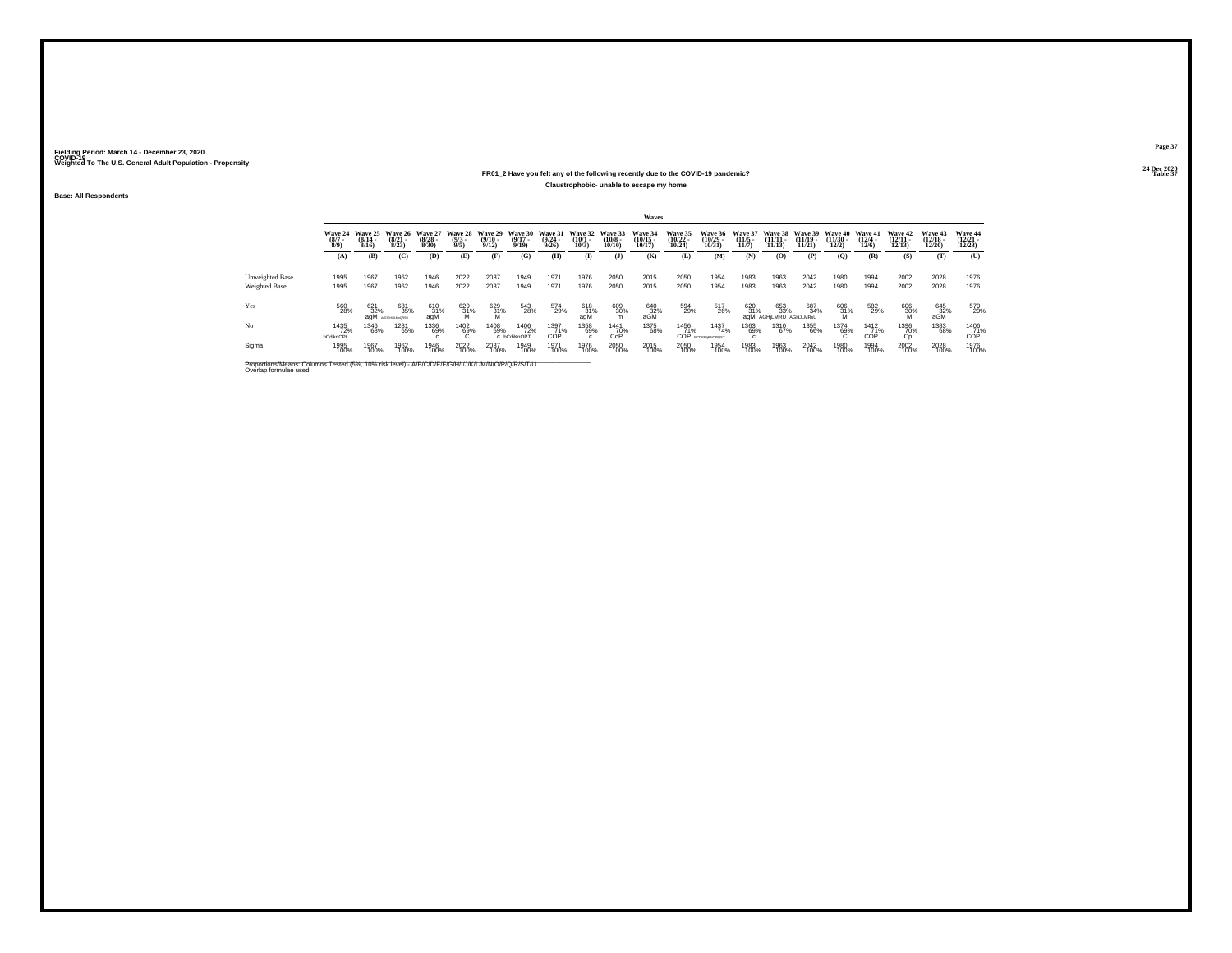#### **24 Dec 2020FR01\_3 Have you felt any of the following recently due to the COVID-19 pandemic?Table 38 Table 38 Grateful- for the break from work to be at home with my family or by myself**

**Base: All Respondents**

|                                                                                                                              |                                |                                  |                                 |                                 |                               |                                         |                                  |                              |                              |                                        | Waves                              |                                   |                                |                                  |                                |                                     |                                |                              |                                |                                   |                                   |
|------------------------------------------------------------------------------------------------------------------------------|--------------------------------|----------------------------------|---------------------------------|---------------------------------|-------------------------------|-----------------------------------------|----------------------------------|------------------------------|------------------------------|----------------------------------------|------------------------------------|-----------------------------------|--------------------------------|----------------------------------|--------------------------------|-------------------------------------|--------------------------------|------------------------------|--------------------------------|-----------------------------------|-----------------------------------|
|                                                                                                                              | Wave 24<br>$\binom{8/7}{8/9}$  | Wave 25<br>$\frac{(8/14)}{8/16}$ | Wave 26<br>$\binom{8/21}{8/23}$ | Wave 27<br>$\binom{8/28}{8/30}$ | Wave 28<br>$\binom{9/3}{9/5}$ | Wave 29<br>$\frac{(9/10 - 9/12)}{9/12}$ | Wave 30<br>$\frac{(9/17)}{9/19}$ | Wave 31<br>$(9/24 -$<br>9/26 | Wave 32<br>$(10/1 -$<br>10/3 | Wave 33<br>$\frac{(10/8 - 10)}{10/10}$ | <b>Wave 34</b><br>(10/15.<br>10/17 | Wave 35<br>$\binom{10/22}{10/24}$ | Wave 36<br>$(10/29 -$<br>10/31 | Wave 37<br>$\frac{(11/5)}{11/7}$ | Wave 38<br>$(11/11 -$<br>11/13 | Wave 39<br>$(11/19 -$<br>11/21      | Wave 40<br>$(11/30 -$<br>12/2) | Wave 41<br>$(12/4 -$<br>12/6 | Wave 42<br>$\binom{12}{12/13}$ | Wave 43<br>$\binom{12/18}{12/20}$ | Wave 44<br>$\binom{12/21}{12/23}$ |
|                                                                                                                              | (A)                            | (B)                              | (C)                             | (D)                             | (E)                           | (F)                                     | (G)                              | (H)                          | $\bf{I}$                     | $($ $\bf{J}$ )                         | (K)                                | (L)                               | (M)                            | (N)                              | (O)                            | (P)                                 | (Q)                            | (R)                          | (S)                            | (T)                               | (U)                               |
| Unweighted Base                                                                                                              | 1995                           | 1967                             | 1962                            | 1946                            | 2022                          | 2037                                    | 1949                             | 1971                         | 1976                         | 2050                                   | 2015                               | 2050                              | 1954                           | 1983                             | 1963                           | 2042                                | 1980                           | 1994                         | 2002                           | 2028                              | 1976                              |
| <b>Weighted Base</b>                                                                                                         | 1995                           | 1967                             | 1962                            | 1946                            | 2022                          | 2037                                    | 1949                             | 1971                         | 1976                         | 2050                                   | 2015                               | 2050                              | 1954                           | 1983                             | 1963                           | 2042                                | 1980                           | 1994                         | 2002                           | 2028                              | 1976                              |
| Yes                                                                                                                          | 907<br>45%<br><b>FIJIMOPRS</b> | 871<br>44%<br>fPrs               | 876<br>45%<br><b>FmPrS</b>      | 829<br>43%                      | $^{877}_{43\%}$               | 823<br>40%                              | 826<br>42%                       | 836<br>42%                   | 825<br>42%                   |                                        | 846<br>41%<br>FijlMOPRS            | 857<br>42%                        | 801<br>41%                     | 880<br>44%<br>fPrs               | 808<br>41%                     | 801<br>39%                          | 886<br>45%<br>FmoPrS           | 810<br>41%                   | 808<br>40%                     | 884<br>44%                        | 834<br>42%                        |
| No                                                                                                                           | 1088<br>55%                    | 1096<br>56%                      | 1086<br>55%                     | 1117<br>57%                     | 1145<br>57%                   | <sup>1214</sup> 60%<br>AbCKnQ           | 1123<br>58%                      | 1135<br>58%                  | 1151<br>58%<br>ak            | 1204<br>59%<br>Ak                      | 1101<br>55%                        | 1193<br>58%<br>ak                 | 1153<br>59%<br>AcKa            | <sup>1103</sup> 56%              | <sup>1155</sup> 59%            | <sup>1241</sup> 61%<br>AKG ABCEKNOT | 1094<br>55%                    | 1184<br>59%<br>AbcKng        | 1194<br>60%<br>AbCKnQ          | 1144<br>56%                       | <sup>1142</sup> 58%               |
| Sigma                                                                                                                        | 1995<br>100%                   | 1967<br>100%                     | 1962<br>100%                    | 1946<br>100%                    | 2022<br>100%                  | 2037<br>100%                            | 1949<br>100%                     | 1971<br>100%                 | 1976<br>100%                 | 2050<br>100%                           | 2015<br>100%                       | 2050<br>100%                      | 1954<br>100%                   | 1983<br>100%                     | 1963<br>100%                   | 2042<br>100%                        | 1980<br>100%                   | 1994<br>100%                 | 2002<br>100%                   | 2028<br>100%                      | 1976<br>100%                      |
| Proportions/Means: Columns Tested (5%, 10% risk level) - A/B/C/D/E/F/G/H/I/J/K/L/M/N/O/P/Q/R/S/T/U<br>Overlap formulae used. |                                |                                  |                                 |                                 |                               |                                         |                                  |                              |                              |                                        |                                    |                                   |                                |                                  |                                |                                     |                                |                              |                                |                                   |                                   |

**Page 3824 Dec 2020<br>Table 38**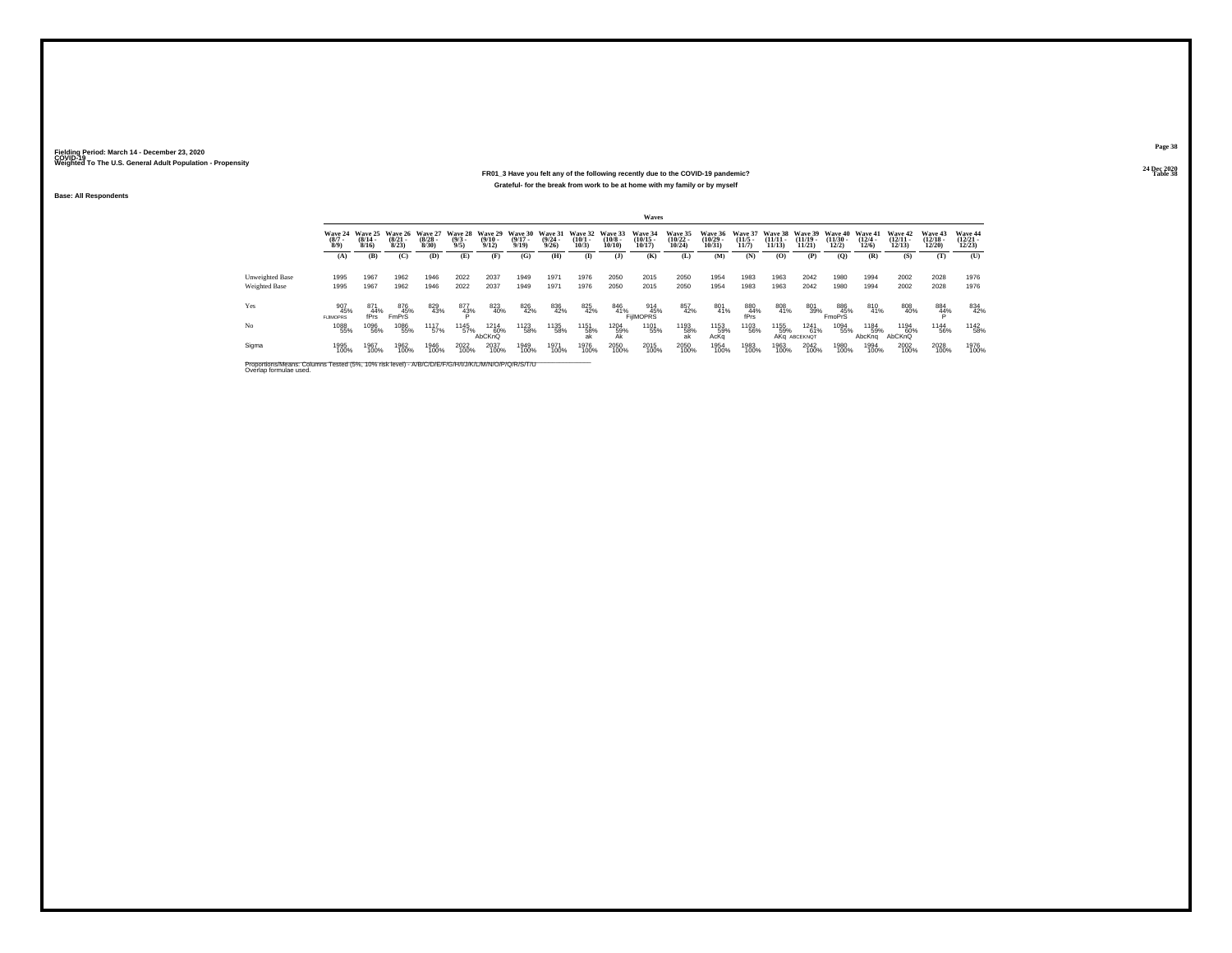#### **24 Dec 2020FR01\_4 Have you felt any of the following recently due to the COVID-19 pandemic?Table 39 Table 39 Appreciative-to be around people I truly care about**

**Base: All Respondents**

|                                                                                                                              |                            |                                         |                              |                                 |                                |                              |                              |                                  |                              |                               | Waves                          |                                           |                                       |                                     |                                |                                |                                |                              |                                |                                |                                   |
|------------------------------------------------------------------------------------------------------------------------------|----------------------------|-----------------------------------------|------------------------------|---------------------------------|--------------------------------|------------------------------|------------------------------|----------------------------------|------------------------------|-------------------------------|--------------------------------|-------------------------------------------|---------------------------------------|-------------------------------------|--------------------------------|--------------------------------|--------------------------------|------------------------------|--------------------------------|--------------------------------|-----------------------------------|
|                                                                                                                              | Wave 24<br>$(8/7 -$<br>8/9 | Wave 25<br>$\frac{(8/14 - 8/16)}{8/16}$ | Wave 26<br>$(8/21 -$<br>8/23 | Wave 27<br>$\binom{8/28}{8/30}$ | Wave 28<br>$\frac{(9/3)}{9/5}$ | Wave 29<br>$(9/10 -$<br>9/12 | Wave 30<br>$(9/17 -$<br>9/19 | Wave 31<br>$\frac{(9/24)}{9/26}$ | Wave 32<br>$(10/1 -$<br>10/3 | Wave 33<br>$(10/8 -$<br>10/10 | Wave 34<br>$(10/15 -$<br>10/17 | <b>Wave 35</b><br>$\frac{(10/22)}{10/24}$ | <b>Wave 36</b><br>$(10/29 -$<br>10/31 | <b>Wave 37</b><br>$(11/5 -$<br>11/7 | Wave 38<br>$(11/11 -$<br>11/13 | Wave 39<br>$(11/19 -$<br>11/21 | Wave 40<br>$(11/30 -$<br>12/2) | Wave 41<br>$(12/4 -$<br>12/6 | Wave 42<br>$(12/11 -$<br>12/13 | Wave 43<br>$(12/18 -$<br>12/20 | Wave 44<br>$\binom{12/21}{12/23}$ |
|                                                                                                                              | (A)                        | (B)                                     | (C)                          | (D)                             | (E)                            | (F)                          | (G)                          | (H)                              | $($ I                        | $($ $)$                       | (K)                            | (L)                                       | (M)                                   | (N)                                 | (O)                            | (P)                            | (Q)                            | (R)                          | (S)                            | (T)                            | (U)                               |
| Unweighted Base                                                                                                              | 1995                       | 1967                                    | 1962                         | 1946                            | 2022                           | 2037                         | 1949                         | 1971                             | 1976                         | 2050                          | 2015                           | 2050                                      | 1954                                  | 1983                                | 1963                           | 2042                           | 1980                           | 1994                         | 2002                           | 2028                           | 1976                              |
| Weighted Base                                                                                                                | 1995                       | 1967                                    | 1962                         | 1946                            | 2022                           | 2037                         | 1949                         | 1971                             | 1976                         | 2050                          | 2015                           | 2050                                      | 1954                                  | 1983                                | 1963                           | 2042                           | 1980                           | 1994                         | 2002                           | 2028                           | 1976                              |
| Yes                                                                                                                          | 1390<br>70%                | 1413<br>72%<br><b>EfJNs</b>             | 1413<br>72%<br><b>EfJINS</b> | 1344<br>69%                     | 1365<br>68%                    | 1393<br>68%                  | 1369<br>70%                  | 1457<br>74%<br>ADEFAULTNOPRS!    | 1384<br>70%                  | 1343<br>66%                   | 1421<br>71%<br>Jn              | 1409<br>69%                               | 1378<br>71%<br>Jn                     | 1332<br>67%                         | 1358<br>69%                    | 1407<br>69%                    | 1406<br>71%<br>eJn             | 1399<br>70%                  | 1372<br>69%                    | 1402<br>69%                    | 1525<br>77%<br>ABCDEFOALKLMNOFORD |
| No                                                                                                                           | 605<br>30%<br>HU           | 554<br>28%                              | 549<br>28%                   | 602<br>31%<br>HU                | 657<br>32%<br><b>BCHaU</b>     | 644<br>32%<br>bcHU           | 580<br>30%<br>hU             | 514<br>26%                       | 592<br>30%<br>HÚ             | 707<br>34%<br>ABC/GRIKMpgGRsL | 594<br>29%<br>hU               | $^{641}_{31\%}$<br>cHU                    | 576<br>29%                            | 651<br>33%<br>hU BCHkmaU            | 605<br>31%<br>HU               | 635<br>31%<br>HU               | 574<br>29%                     | 595<br>30%<br>HU             | 630<br>31%<br>bcHU             | 626<br>31%<br><b>HU</b>        | 451<br>23%                        |
| Sigma                                                                                                                        | 1995<br>100%               | 1967<br>100%                            | 1962<br>100%                 | 1946<br>100%                    | 2022<br>100%                   | 2037<br>100%                 | 1949<br>100%                 | 1971<br>100%                     | 1976<br>100%                 | 2050<br>100%                  | 2015<br>100%                   | 2050<br>100%                              | 1954<br>100%                          | 1983<br>100%                        | 1963<br>100%                   | 2042<br>100%                   | 1980<br>100%                   | 1994<br>100%                 | 2002<br>100%                   | 2028<br>100%                   | 1976<br>100%                      |
| Proportions/Means: Columns Tested (5%, 10% risk level) - A/B/C/D/E/F/G/H/I/J/K/L/M/N/O/P/Q/R/S/T/U<br>Overlap formulae used. |                            |                                         |                              |                                 |                                |                              |                              |                                  |                              |                               |                                |                                           |                                       |                                     |                                |                                |                                |                              |                                |                                |                                   |

**Page 3924 Dec 2020<br>Table 39**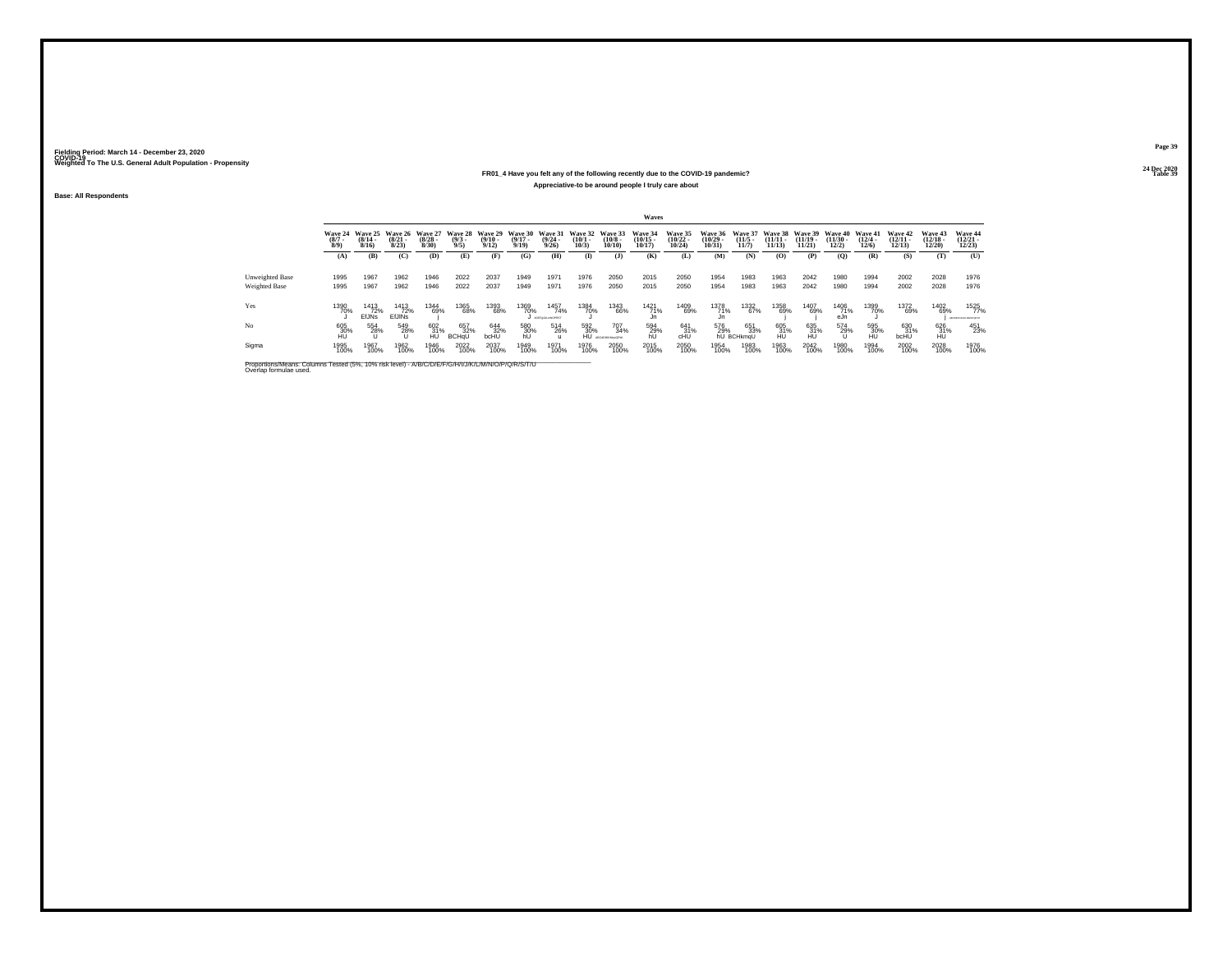#### **24 Dec 2020FR01\_5 Have you felt any of the following recently due to the COVID-19 pandemic?Table 40 Table 40 Table 40 Compassionate- taking the time to check in with the people I care about**

**Base: All Respondents**

|                                                                                                                              |                            |                                         |                              |                                 |                               |                                  |                              |                                  |                              |                                  | Waves                             |                                           |                                       |                              |                              |                                |                                |                              |                                        |                                   |                                    |
|------------------------------------------------------------------------------------------------------------------------------|----------------------------|-----------------------------------------|------------------------------|---------------------------------|-------------------------------|----------------------------------|------------------------------|----------------------------------|------------------------------|----------------------------------|-----------------------------------|-------------------------------------------|---------------------------------------|------------------------------|------------------------------|--------------------------------|--------------------------------|------------------------------|----------------------------------------|-----------------------------------|------------------------------------|
|                                                                                                                              | Wave 24<br>$(8/7 -$<br>8/9 | Wave 25<br>$\frac{(8/14 - 8/16)}{8/16}$ | Wave 26<br>$(8/21 -$<br>8/23 | Wave 27<br>$\binom{8/28}{8/30}$ | Wave 28<br>$\binom{9/3}{9/5}$ | Wave 29<br>$\frac{(9/10)}{9/12}$ | Wave 30<br>$(9/17 -$<br>9/19 | Wave 31<br>$\frac{(9/24)}{9/26}$ | Wave 32<br>$(10/1 -$<br>10/3 | Wave 33<br>$\binom{10/8}{10/10}$ | Wave 34<br>$\binom{10/15}{10/17}$ | <b>Wave 35</b><br>$\frac{(10/22)}{10/24}$ | <b>Wave 36</b><br>$(10/29 -$<br>10/31 | Wave 37<br>$(11/5 -$<br>11/7 | Wave 38<br>(11/11 -<br>11/13 | Wave 39<br>$(11/19 -$<br>11/21 | Wave 40<br>$(11/30 -$<br>12/2) | Wave 41<br>$(12/4 -$<br>12/6 | Wave 42<br>$(12/11 -$<br>12/13         | Wave 43<br>$\binom{12/18}{12/20}$ | Wave 44<br>$\binom{12/21}{12/23}$  |
|                                                                                                                              | (A)                        | (B)                                     | (C)                          | (D)                             | (E)                           | (F)                              | (G)                          | (H)                              | $($ I                        | $($ $)$                          | (K)                               | (L)                                       | (M)                                   | (N)                          | (0)                          | (P)                            | (Q)                            | (R)                          | (S)                                    | (T)                               | (U)                                |
| Unweighted Base                                                                                                              | 1995                       | 1967                                    | 1962                         | 1946                            | 2022                          | 2037                             | 1949                         | 1971                             | 1976                         | 2050                             | 2015                              | 2050                                      | 1954                                  | 1983                         | 1963                         | 2042                           | 1980                           | 1994                         | 2002                                   | 2028                              | 1976                               |
| Weighted Base                                                                                                                | 1995                       | 1967                                    | 1962                         | 1946                            | 2022                          | 2037                             | 1949                         | 1971                             | 1976                         | 2050                             | 2015                              | 2050                                      | 1954                                  | 1983                         | 1963                         | 2042                           | 1980                           | 1994                         | 2002                                   | 2028                              | 1976                               |
| Yes                                                                                                                          | 1358<br>68%<br>eJNos       | 1352<br>69%<br><b>EJNOrS</b> EQUALMORST | 1380<br>70%                  | 1309<br>67%                     | 1310<br>65%                   | 1372<br>67%<br>IN                | 1285<br>66%                  | 1325<br>67%                      | 1314<br>66%                  | 1311<br>64%                      | 1346<br>67%                       | 1351<br>66%                               | 1307<br>67%                           | 1224<br>62%                  | 1268<br>65%                  | 1394<br>68%<br>eJNos           | 1337<br>68%                    | 1300<br>65%                  | 1290<br>64%                            | 1347<br>66%<br>N                  | 1447<br>73%<br>ARCEPCHLIKLMACPORES |
| No                                                                                                                           | 637<br>32%                 | 615<br>31%                              | 582<br>30%                   | 637<br>33%                      | 712<br>35%<br>aBCpU           | 665<br>33%                       | 664<br>34%<br>CU             | 646<br>33%                       | 662<br>34%<br>ĆU             | 739<br>36%<br>ABCdfPaU           | 669<br>33%<br>cU                  | 699<br>34%<br>CU                          | 647<br>33%<br>сU                      | 759<br>38%<br>ARCOR          | 695<br>35%<br>aBCpU          | 648<br>32%                     | 643<br>32%                     | 694<br>35%<br>bCU            | <sup>712</sup> <sub>36%</sub><br>aBCpU | 681<br>34%<br>CU                  | 529<br>27%                         |
| Sigma                                                                                                                        | 1995<br>100%               | 1967<br>100%                            | 1962<br>100%                 | 1946<br>100%                    | 2022<br>100%                  | 2037<br>100%                     | 1949<br>100%                 | 1971<br>100%                     | 1976<br>100%                 | 2050<br>100%                     | 2015<br>100%                      | 2050<br>100%                              | 1954<br>100%                          | 1983<br>100%                 | 1963<br>100%                 | 2042<br>100%                   | 1980<br>100%                   | 1994<br>100%                 | 2002<br>100%                           | 2028<br>100%                      | 1976<br>100%                       |
| Proportions/Means: Columns Tested (5%, 10% risk level) - A/B/C/D/E/F/G/H/I/J/K/L/M/N/O/P/Q/R/S/T/U<br>Overlap formulae used. |                            |                                         |                              |                                 |                               |                                  |                              |                                  |                              |                                  |                                   |                                           |                                       |                              |                              |                                |                                |                              |                                        |                                   |                                    |

**Page 4024 Dec 2020<br>Table 40**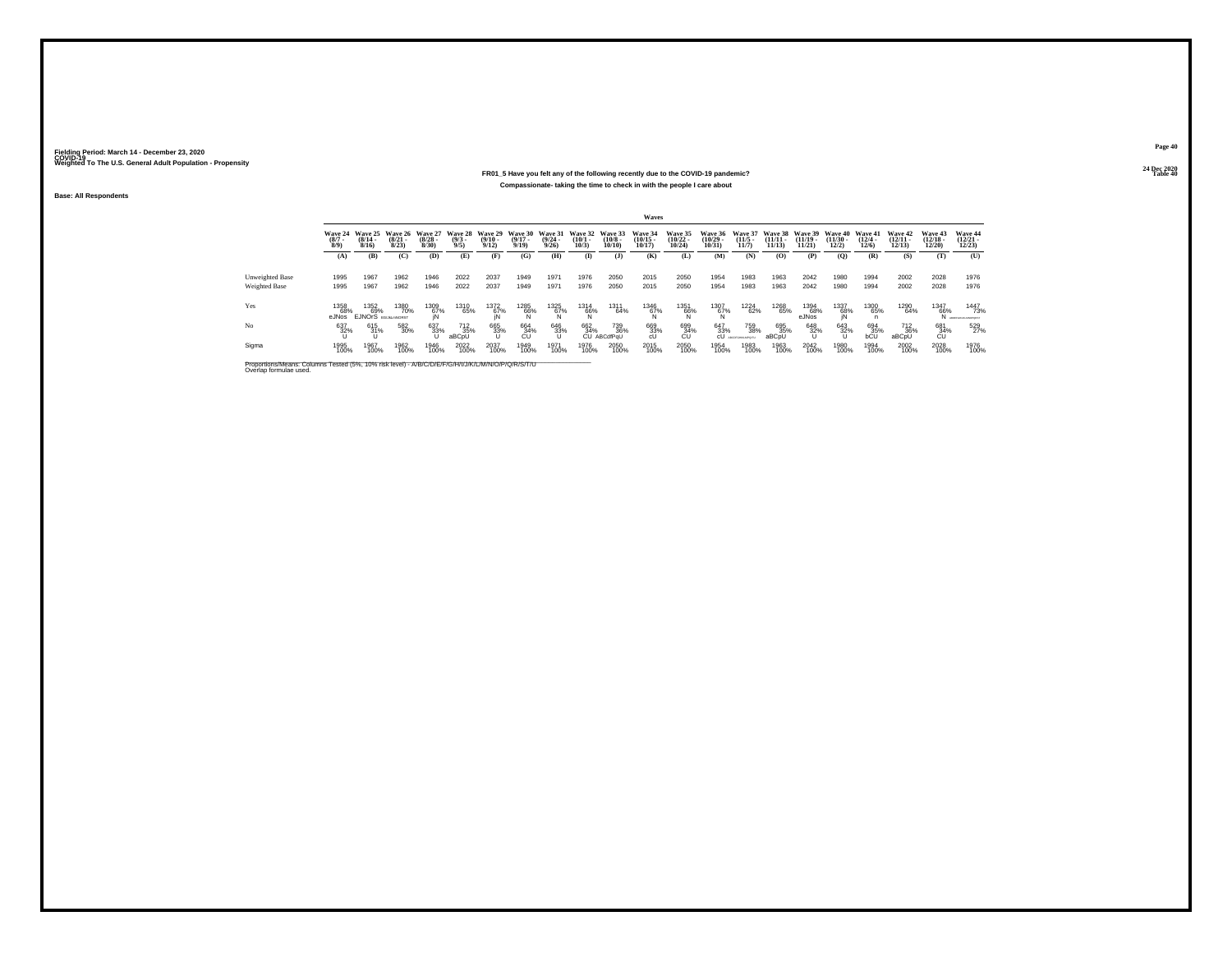#### **24 Dec 2020FR01\_6 Have you felt any of the following recently due to the COVID-19 pandemic?Table 41 Table 41 Table 41 Table 41 Table 41 Table 41 Table 41 Table 41 Lonely-feeling isolated from my friends/family**

**Base: All Respondents**

|                                                                                                                              |                               |                              |                                 |                           |                               |                                         |                                 |                                         |                              |                                  | Waves                          |                                                   |                                   |                                         |                                |                                |                                   |                              |                                |                                          |                                          |
|------------------------------------------------------------------------------------------------------------------------------|-------------------------------|------------------------------|---------------------------------|---------------------------|-------------------------------|-----------------------------------------|---------------------------------|-----------------------------------------|------------------------------|----------------------------------|--------------------------------|---------------------------------------------------|-----------------------------------|-----------------------------------------|--------------------------------|--------------------------------|-----------------------------------|------------------------------|--------------------------------|------------------------------------------|------------------------------------------|
|                                                                                                                              | Wave 24<br>$\binom{8/7}{8/9}$ | Wave 25<br>$(8/14 -$<br>8/16 | Wave 26<br>$\binom{8/21}{8/23}$ | Wave 27<br>(8/28)<br>8/30 | Wave 28<br>$\binom{9/3}{9/5}$ | Wave 29<br>$\frac{(9/10 - 9/12)}{9/12}$ | Wave 30<br>$\binom{9/17}{9/19}$ | Wave 31<br>$\frac{(9/24 - 9/26)}{9/26}$ | Wave 32<br>$(10/1 -$<br>10/3 | Wave 33<br>$\binom{10/8}{10/10}$ | Wave 34<br>$(10/15 -$<br>10/17 | Wave 35<br>$\frac{(10/22)}{10/24}$                | Wave 36<br>$\binom{10/29}{10/31}$ | Wave 37<br>$\frac{(11/5)}{11/7}$        | Wave 38<br>$(11/11 -$<br>11/13 | Wave 39<br>$(11/19 -$<br>11/21 | Wave 40<br>$(11/30 -$<br>12/2)    | Wave 41<br>$(12/4 -$<br>12/6 | Wave 42<br>$(12/11 -$<br>12/13 | <b>Wave 43</b><br>$\binom{12/18}{12/20}$ | <b>Wave 44</b><br>$\binom{12/21}{12/23}$ |
|                                                                                                                              | (A)                           | (B)                          | (C)                             | (D)                       | (E)                           | (F)                                     | (G)                             | (H)                                     | $\bf{I}$                     | $($ $\bf{J}$ )                   | (K)                            | (L)                                               | (M)                               | (N)                                     | (0)                            | (P)                            | (Q)                               | (R)                          | (S)                            | (T)                                      | (U)                                      |
| Unweighted Base                                                                                                              | 1995                          | 1967                         | 1962                            | 1946                      | 2022                          | 2037                                    | 1949                            | 1971                                    | 1976                         | 2050                             | 2015                           | 2050                                              | 1954                              | 1983                                    | 1963                           | 2042                           | 1980                              | 1994                         | 2002                           | 2028                                     | 1976                                     |
| Weighted Base                                                                                                                | 1995                          | 1967                         | 1962                            | 1946                      | 2022                          | 2037                                    | 1949                            | 1971                                    | 1976                         | 2050                             | 2015                           | 2050                                              | 1954                              | 1983                                    | 1963                           | 2042                           | 1980                              | 1994                         | 2002                           | 2028                                     | 1976                                     |
| Yes                                                                                                                          | 912<br>46%<br>GLmN            | 871<br>44%                   | 923<br>47%<br>FGiiKLMN          | 881<br>45%<br>aLn         | 899<br>44%                    | 866<br>43%                              | 803<br>41%                      | 867<br>44%                              | 857<br>43%                   | 882<br>43%                       | 859<br>43%                     | 796<br>39%                                        | 824<br>42%                        | 824<br>42%                              | 877<br>45%                     | 930<br>46%                     | 936<br>47%<br><b>GLn FGilKLMN</b> | 903<br>45%<br>gLn            | 930<br>46%<br>fGkLMN           | 897<br>44%                               | 895<br>45%<br>gLn                        |
| No                                                                                                                           | 1083<br>54%                   | 1096<br>56%                  | 1039<br>53%                     | <sup>1065</sup> 55%       | <sup>1123</sup> 56%           | 1171<br>57%                             | 1146<br>59%<br>CQs ACdPQrSu     | 1104<br>56%                             | 1119<br>57%<br>cq            | <sup>1168</sup> 57%<br>cq        | 1156<br>57%<br>CQs             | <sup>1254</sup><br>61%<br><b>ABCDENILKOPORSTI</b> | 1130<br>58%                       | <sup>1159</sup><br>58%<br>aCQS ACdoQrSu | 1086<br>55%                    | 1112<br>54%                    | 1044<br>53%                       | 1091<br>55%                  | 1072<br>54%                    | <sup>1131</sup> 56%                      | 1081<br>55%                              |
| Sigma                                                                                                                        | 1995<br>100%                  | 1967<br>100%                 | 1962<br>100%                    | 1946<br>100%              | 2022<br>100%                  | 2037<br>100%                            | 1949<br>100%                    | 1971<br>100%                            | 1976<br>100%                 | 2050<br>100%                     | 2015<br>100%                   | 2050<br>100%                                      | 1954<br>100%                      | 1983<br>100%                            | 1963<br>100%                   | 2042<br>100%                   | 1980<br>100%                      | 1994<br>100%                 | 2002<br>100%                   | 2028<br>100%                             | 1976<br>100%                             |
| Proportions/Means: Columns Tested (5%, 10% risk level) - A/B/C/D/E/F/G/H/I/J/K/L/M/N/O/P/Q/R/S/T/U<br>Overlap formulae used. |                               |                              |                                 |                           |                               |                                         |                                 |                                         |                              |                                  |                                |                                                   |                                   |                                         |                                |                                |                                   |                              |                                |                                          |                                          |

**Page 4124 Dec 2020<br>Table 41**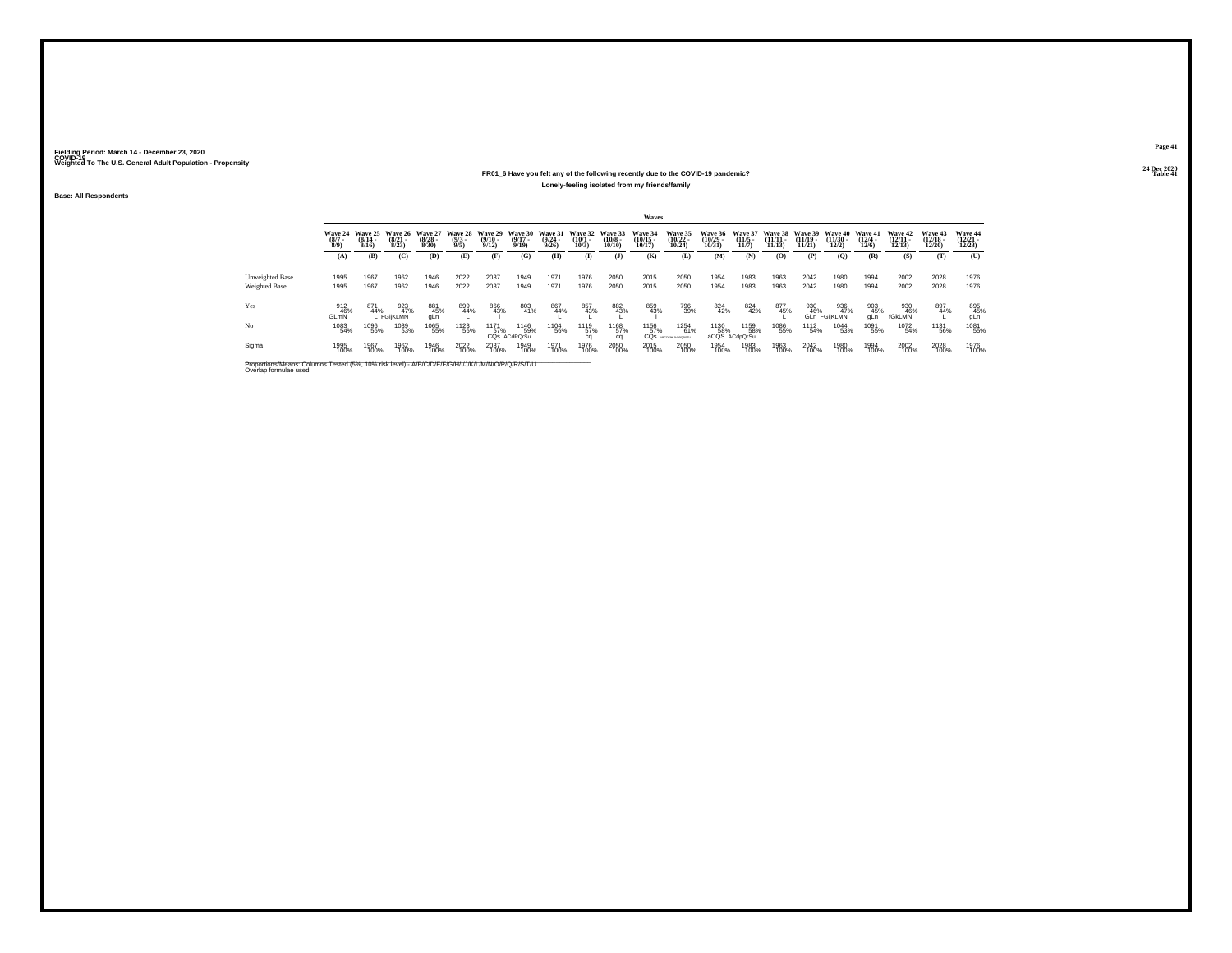#### **24 Dec 2020FR01\_7 Have you felt any of the following recently due to the COVID-19 pandemic?Table 42 Table 42 Table 42 Table 42 Table 42 Table 42 Table 42 Table 42 Overwhelmed- trying to balance work at home and other needs of my family**

**Base: All Respondents**

|                                  |                               |                                  |                                 |                                  |                                       |                                         |                                              |                       |                                         |                       | Waves                             |                                    |                                            |                                 |                             |                                 |                                        |                                       |                                   |                                |                                   |
|----------------------------------|-------------------------------|----------------------------------|---------------------------------|----------------------------------|---------------------------------------|-----------------------------------------|----------------------------------------------|-----------------------|-----------------------------------------|-----------------------|-----------------------------------|------------------------------------|--------------------------------------------|---------------------------------|-----------------------------|---------------------------------|----------------------------------------|---------------------------------------|-----------------------------------|--------------------------------|-----------------------------------|
|                                  | Wave 24<br>$\binom{8/7}{8/9}$ | Wave 25<br>$\frac{(8/14)}{8/16}$ | Wave 26<br>$\binom{8/21}{8/23}$ | Wave 27<br>$\frac{(8/28)}{8/30}$ | <b>Wave 28</b><br>$\frac{(9/3)}{9/5}$ | Wave 29<br>$\frac{(9/10 - 9/12)}{9/12}$ | Wave 30 Wave 31<br>$\frac{(9/17 - 9)}{9/19}$ | $\frac{(9/24)}{9/26}$ | Wave 32 Wave 33<br>$\binom{10/1}{10/3}$ | $\binom{10/8}{10/10}$ | Wave 34<br>$\binom{10/15}{10/17}$ | Wave 35<br>$\frac{(10/22)}{10/24}$ | Wave 36<br>$\frac{(10/29 - 10/31)}{10/31}$ | Wave 37<br>$\binom{11/5}{11/7}$ | Wave 38<br>$\frac{11}{113}$ | $\frac{(11/19 - 11/21)}{11/21}$ | Wave 39 Wave 40<br>$(11/30 -$<br>12/2) | Wave 41<br>$\frac{(12/4 - 12)}{12/6}$ | Wave 42<br>$\binom{12/11}{12/13}$ | Wave 43<br>$(12/18 -$<br>12/20 | Wave 44<br>$\binom{12/21}{12/23}$ |
|                                  | (A)                           | (B)                              | (C)                             | (D)                              | (E)                                   | (F)                                     | (G)                                          | (H)                   | $\bf{D}$                                | $($ $\Gamma$          | (K)                               | (L)                                | (M)                                        | (N)                             | (0)                         | (P)                             | (O)                                    | (R)                                   | (S)                               | (T)                            | (U)                               |
| Unweighted Base<br>Weighted Base | 1995<br>1995                  | 1967<br>1967                     | 1962<br>1962                    | 1946<br>1946                     | 2022<br>2022                          | 2037<br>2037                            | 1949<br>1949                                 | 1971<br>1971          | 1976<br>1976                            | 2050<br>2050          | 2015<br>2015                      | 2050<br>2050                       | 1954<br>1954                               | 1983<br>1983                    | 1963<br>1963                | 2042<br>2042                    | 1980<br>1980                           | 1994<br>1994                          | 2002<br>2002                      | 2028<br>2028                   | 1976<br>1976                      |
|                                  |                               |                                  |                                 |                                  |                                       |                                         |                                              |                       |                                         |                       |                                   |                                    |                                            |                                 |                             |                                 |                                        |                                       |                                   |                                |                                   |
| Yes                              | 679<br>34%                    | 686<br>35%                       | 704<br>36%                      | 672<br>35%                       | 669<br>33%                            | 690<br>34%                              | 681<br>35%                                   | 669<br>34%            | 704<br>36%                              | 700<br>34%            | 689<br>34%                        | 692<br>34%                         | 703<br>36%                                 | 673<br>34%                      | 691<br>35%                  | 732<br>36%                      | 715<br>36%                             | 669<br>34%                            | 683<br>34%                        | 674<br>33%                     | 655<br>33%                        |
| No                               | 1316<br>66%                   | 1281<br>65%                      | 1258<br>64%                     | 1274<br>65%                      | 1353<br>67%                           | 1347<br>66%                             | 1268<br>65%                                  | 1302<br>66%           | 1272<br>64%                             | 1350<br>66%           | 1326<br>66%                       | 1358<br>66%                        | 1251<br>64%                                | 1310<br>66%                     | 1272<br>65%                 | 1310<br>64%                     | 1265<br>64%                            | 1325<br>66%                           | 1319<br>66%                       | 1354<br>67%                    | 1321<br>67%                       |
| Sigma                            | 1995<br>100%                  | 1967<br>100%                     | 1962<br>100%                    | 1946<br>100%                     | 2022<br>100%                          | 2037<br>100%                            | 1949<br>100%                                 | 1971<br>100%          | 1976<br>100%                            | 2050<br>100%          | 2015<br>100%                      | 2050<br>100%                       | 1954<br>100%                               | 1983<br>100%                    | 1963<br>100%                | 2042<br>100%                    | 1980<br>100%                           | 1994<br>100%                          | 2002<br>100%                      | 2028<br>100%                   | 1976<br>100%                      |
|                                  |                               |                                  |                                 |                                  |                                       |                                         |                                              |                       |                                         |                       |                                   |                                    |                                            |                                 |                             |                                 |                                        |                                       |                                   |                                |                                   |

Proportions/Means: Columns Tested (5%, 10% risk level) - *N'B/C/D/E/F/G/H/I/J/K/L/M/N/O/P/Q/R/S/T/U* Overlap formulae used.<br>Overlap formulae used.

**Page 4224 Dec 2020<br>Table 42**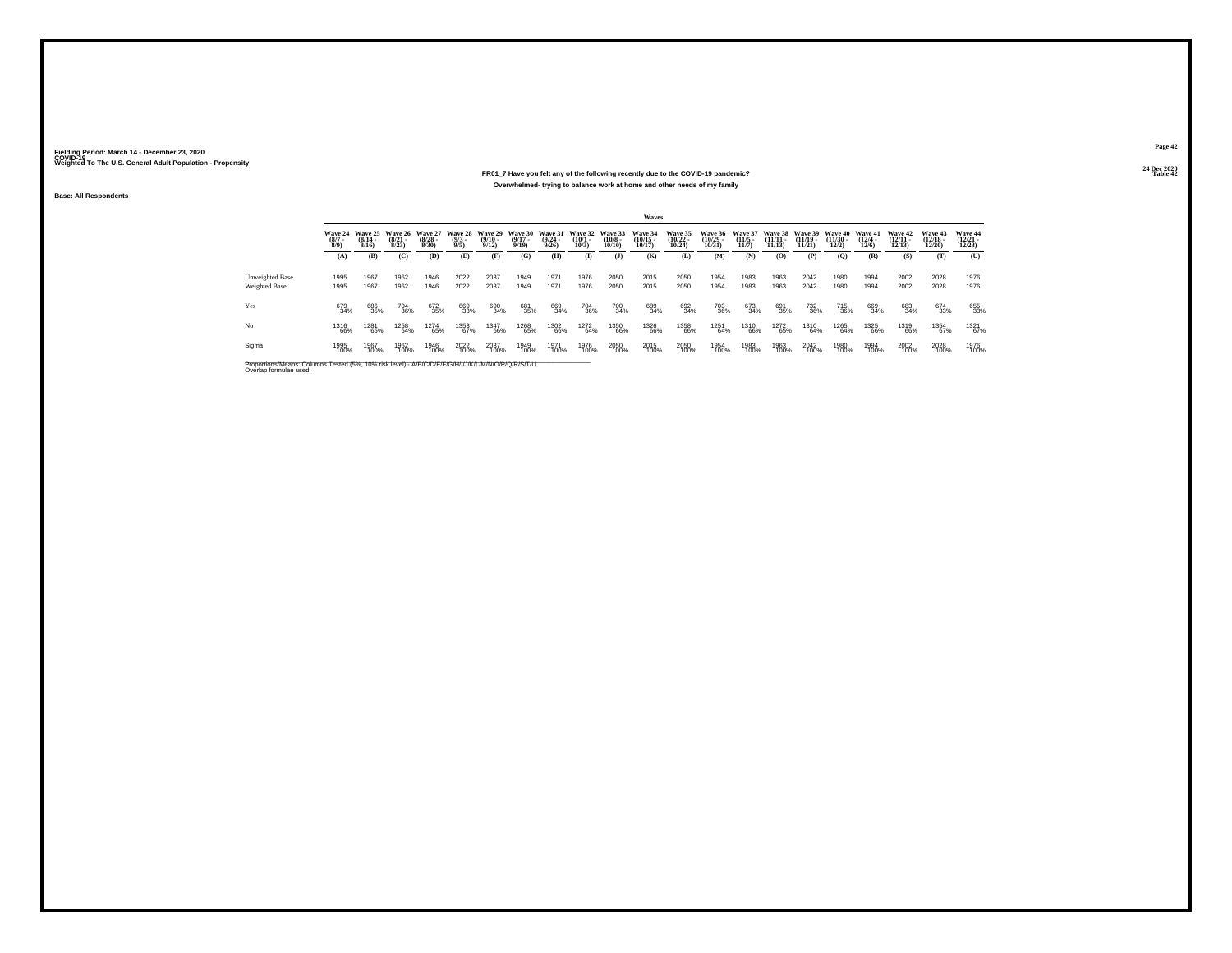#### **24 Dec 2020FR01\_8 Have you felt any of the following recently due to the COVID-19 pandemic?Table 43 Table 43 Angry- upset that I don't know when this will end**

**Base: All Respondents**

|                                                                                                                              |                            |                                              |                                  |                                 |                                |                                  |                              |                                  |                              |                                  | Waves                             |                                           |                                       |                                     |                                |                                |                                |                              |                                   |                                   |                                                              |
|------------------------------------------------------------------------------------------------------------------------------|----------------------------|----------------------------------------------|----------------------------------|---------------------------------|--------------------------------|----------------------------------|------------------------------|----------------------------------|------------------------------|----------------------------------|-----------------------------------|-------------------------------------------|---------------------------------------|-------------------------------------|--------------------------------|--------------------------------|--------------------------------|------------------------------|-----------------------------------|-----------------------------------|--------------------------------------------------------------|
|                                                                                                                              | Wave 24<br>$(8/7 -$<br>8/9 | Wave 25<br>$\frac{(8/14)}{8/16}$             | Wave 26<br>$\frac{(8/21)}{8/23}$ | Wave 27<br>$\binom{8/28}{8/30}$ | Wave 28<br>$\frac{(9/3)}{9/5}$ | Wave 29<br>$\frac{(9/10)}{9/12}$ | Wave 30<br>$(9/17 -$<br>9/19 | Wave 31<br>$\frac{(9/24)}{9/26}$ | Wave 32<br>$(10/1 -$<br>10/3 | Wave 33<br>$\binom{10/8}{10/10}$ | Wave 34<br>$\binom{10/15}{10/17}$ | <b>Wave 35</b><br>$\frac{(10/22)}{10/24}$ | <b>Wave 36</b><br>$(10/29 -$<br>10/31 | <b>Wave 37</b><br>$(11/5 -$<br>11/7 | Wave 38<br>$(11/11 -$<br>11/13 | Wave 39<br>$(11/19 -$<br>11/21 | Wave 40<br>$(11/30 -$<br>12/2) | Wave 41<br>$(12/4 -$<br>12/6 | Wave 42<br>$\binom{12/11}{12/13}$ | Wave 43<br>$\binom{12/18}{12/20}$ | Wave 44<br>$\binom{12/21}{12/23}$                            |
|                                                                                                                              | (A)                        | (B)                                          | (C)                              | (D)                             | (E)                            | (F)                              | (G)                          | (H)                              | $($ I                        | $($ $)$                          | (K)                               | (L)                                       | (M)                                   | (N)                                 | (O)                            | (P)                            | (Q)                            | (R)                          | (S)                               | (T)                               | (U)                                                          |
| Unweighted Base<br>Weighted Base                                                                                             | 1995<br>1995               | 1967<br>1967                                 | 1962<br>1962                     | 1946<br>1946                    | 2022<br>2022                   | 2037<br>2037                     | 1949<br>1949                 | 1971<br>1971                     | 1976<br>1976                 | 2050<br>2050                     | 2015<br>2015                      | 2050<br>2050                              | 1954<br>1954                          | 1983<br>1983                        | 1963<br>1963                   | 2042<br>2042                   | 1980<br>1980                   | 1994<br>1994                 | 2002<br>2002                      | 2028<br>2028                      | 1976<br>1976                                                 |
|                                                                                                                              |                            |                                              |                                  |                                 |                                |                                  |                              |                                  |                              |                                  |                                   |                                           |                                       |                                     |                                |                                |                                |                              |                                   |                                   |                                                              |
| Yes                                                                                                                          | 1021<br>51%                | 1057<br>54%<br>LS GEFGJALNOPRST EIGJALNOORSI | 1048<br>53%                      | 980<br>50%                      | 994<br>49%                     | 1013<br>50%                      | 954<br>49%                   | 1041<br>53%<br>egjLNORS          | 998<br>51%                   | 997<br>49%                       | 1005<br>50%                       | 958<br>47%                                | 1003<br>51%<br>Los                    | 955<br>48%                          | 939<br>48%                     | 1010<br>49%                    | 1034<br>$\overline{52\%}$      | 969<br>49%                   | 948<br>47%                        | 1006<br>50%                       | $\begin{array}{r} 1034 \\ 52\% \\ \text{jLNOTS} \end{array}$ |
| No                                                                                                                           | 974<br>49%                 | 910<br>46%                                   | 914<br>47%                       | 966<br>50%                      | 1028<br>51%<br><b>BCh</b>      | 1024<br>50%<br>Bc                | 995<br>51%<br><b>BCh</b>     | 930<br>47%                       | 978<br>49%                   | 1053<br>51%<br><b>BChu</b>       | 1010<br>50%                       | 1092<br>53%<br><b>bc</b> ABCdHiMQU        | 951<br>49%                            | 1028<br>52%<br><b>BCHaU BCHmQU</b>  | 1024<br>52%                    | 1032<br>51%<br>Bc              | 946<br>48%                     | 1025<br>51%                  | 1054<br>53%<br>BCHqu aBCHmQU      | 1022<br>50%<br>Bc                 | 942<br>48%                                                   |
| Sigma                                                                                                                        | 1995<br>100%               | 1967<br>100%                                 | 1962<br>100%                     | 1946<br>100%                    | 2022<br>100%                   | 2037<br>100%                     | 1949<br>100%                 | 1971<br>100%                     | 1976<br>100%                 | 2050<br>100%                     | 2015<br>100%                      | 2050<br>100%                              | 1954<br>100%                          | 1983<br>100%                        | 1963<br>100%                   | 2042<br>100%                   | 1980<br>100%                   | 1994<br>100%                 | 2002<br>100%                      | 2028<br>100%                      | 1976<br>100%                                                 |
| Proportions/Means: Columns Tested (5%, 10% risk level) - A/B/C/D/E/F/G/H/I/J/K/L/M/N/O/P/Q/R/S/T/U<br>Overlap formulae used. |                            |                                              |                                  |                                 |                                |                                  |                              |                                  |                              |                                  |                                   |                                           |                                       |                                     |                                |                                |                                |                              |                                   |                                   |                                                              |

**Page 4324 Dec 2020<br>Table 43**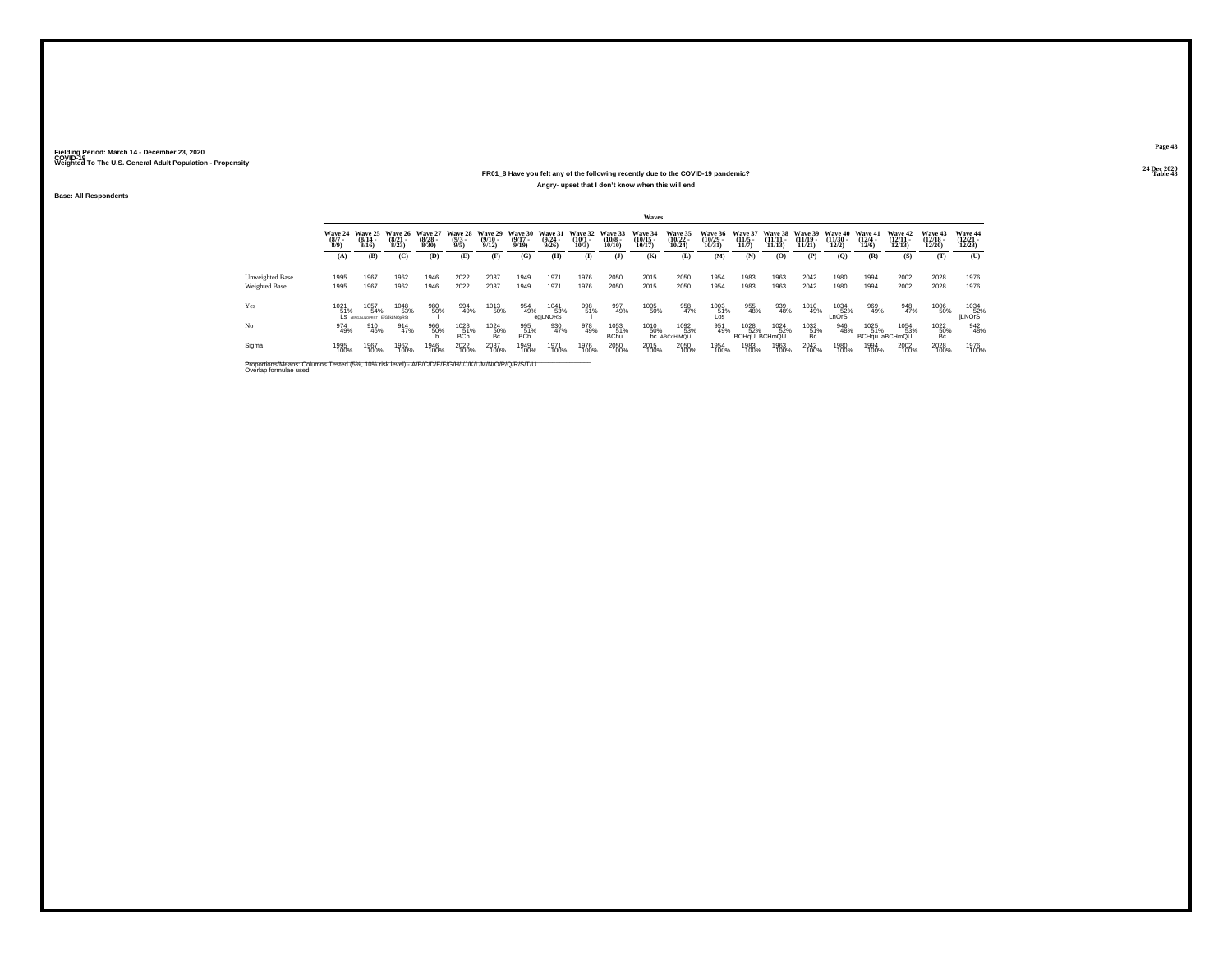#### **24 Dec 2020FR01\_9 Have you felt any of the following recently due to the COVID-19 pandemic?Table 44 Table 44 Table 44 Table 44 Table 44 Table 44 Table 44 Table 44 Table 44 Annoyed- by lack of personal space and the inability to get away from my family**

**Base: All Respondents**

|                 |                               |                                          |                                 |                                  |                                           |                                         |                           |                                                 |                                              |                       | Waves                             |                                    |                                   |                                  |                                            |                         |                             |                                  |                                   |                                   |                                   |
|-----------------|-------------------------------|------------------------------------------|---------------------------------|----------------------------------|-------------------------------------------|-----------------------------------------|---------------------------|-------------------------------------------------|----------------------------------------------|-----------------------|-----------------------------------|------------------------------------|-----------------------------------|----------------------------------|--------------------------------------------|-------------------------|-----------------------------|----------------------------------|-----------------------------------|-----------------------------------|-----------------------------------|
|                 | Wave 24<br>$\binom{8/7}{8/9}$ | Wave 25<br>$\frac{(8/14 \cdot 8)}{8/16}$ | Wave 26<br>$\binom{8/21}{8/23}$ | Wave 27<br>$\frac{(8/28)}{8/30}$ | Wave 28<br>$\binom{9/3}{9/5}$             | Wave 29<br>$\frac{(9/10 - 9/12)}{9/12}$ | $\frac{(9/17 - 9)}{9/19}$ | Wave 30 Wave 31<br>$\frac{(9/24 - 9/26)}{9/26}$ | Wave 32 Wave 33<br>$\binom{10/1 - 10}{10/3}$ | $\binom{10/8}{10/10}$ | Wave 34<br>$\binom{10/15}{10/17}$ | Wave 35<br>$\frac{(10/22)}{10/24}$ | Wave 36<br>$\binom{10/29}{10/31}$ | Wave 37<br>$\frac{(11/5)}{11/7}$ | Wave 38 Wave 39 Wave 40<br>$\frac{11}{11}$ | $\frac{(11/19)}{11/21}$ | $\frac{(11/30 - 12)}{12/2}$ | Wave 41<br>$\frac{(12/4)}{12/6}$ | Wave 42<br>$\binom{12/11}{12/13}$ | Wave 43<br>$\binom{12/18}{12/20}$ | Wave 44<br>$\binom{12/21}{12/23}$ |
|                 | (A)                           | (B)                                      | (C)                             | (D)                              | (E)                                       | (F)                                     | (G)                       | (H)                                             | $\mathbf{I}$                                 | $($ $\Gamma$          | (K)                               | (L)                                | (M)                               | (N)                              | (0)                                        | (P)                     | (Q)                         | (R)                              | (S)                               | (T)                               | (U)                               |
| Unweighted Base | 1995                          | 1967                                     | 1962                            | 1946                             | 2022                                      | 2037                                    | 1949                      | 1971                                            | 1976                                         | 2050                  | 2015                              | 2050                               | 1954                              | 1983                             | 1963                                       | 2042                    | 1980                        | 1994                             | 2002                              | 2028                              | 1976                              |
| Weighted Base   | 1995                          | 1967                                     | 1962                            | 1946                             | 2022                                      | 2037                                    | 1949                      | 1971                                            | 1976                                         | 2050                  | 2015                              | 2050                               | 1954                              | 1983                             | 1963                                       | 2042                    | 1980                        | 1994                             | 2002                              | 2028                              | 1976                              |
| Yes             | 629<br>32%<br>LmU             | 608<br>31%                               | 633<br>32%<br>faLMrU            | 611<br>31%<br>LmU                | $\underset{\mathsf{L}\mathsf{u}}{^{621}}$ | 587<br>29%                              | 562<br>29%                | 589<br>30%                                      | 603<br>31%                                   | 645<br>31%<br>LmU     | 613<br>30%                        | 531<br>26%                         | 544<br>28%                        | 598<br>30%                       | 605<br>31%<br>Lu                           | 626<br>31%<br>Ĺυ        | 623<br>31%<br>LmÜ           | 572<br>29%                       | 596<br>30%                        | 638<br>31%<br>LmU                 | 538<br>27%                        |
| Nο              | <sup>1366</sup> 68%           | 1359<br>69%                              | 1329<br>68%                     | 1335<br>69%                      | 1401<br>69%                               | 1450<br>71%                             | 1387<br>71%               | 1382<br>70%                                     | 1373<br>69%                                  | 1405<br>69%           | 1402<br>70%                       | 1519<br>74%<br>ARCORNENADOS"       | <sup>1410</sup> 72%<br>aCdjqt     | 1385<br>70%                      | 1358<br>69%                                | 1416<br>69%             | 1357<br>69%                 | 1422<br>71%                      | 1406<br>70%                       | 1390<br>69%                       | 1438<br>73%<br>ABCDeiJkopQT       |
| Sigma           | 1995<br>100%                  | 1967<br>100%                             | 1962<br>100%                    | 1946<br>100%                     | 2022<br>100%                              | 2037<br>100%                            | 1949<br>100%              | 1971<br>100%                                    | 1976<br>100%                                 | 2050<br>100%          | 2015<br>100%                      | 2050<br>100%                       | 1954<br>100%                      | 1983<br>100%                     | 1963<br>100%                               | 2042<br>100%            | 1980<br>100%                | 1994<br>100%                     | 2002<br>100%                      | 2028<br>100%                      | 1976<br>100%                      |

Proportions/Means: Columns Tested (5%, 10% risk level) - *N'B/C/D/E/F/G/H/I/J/K/L/M/N/O/P/Q/R/S/T/U* Overlap formulae used.<br>Overlap formulae used.

**Page 4424 Dec 2020<br>Table 44**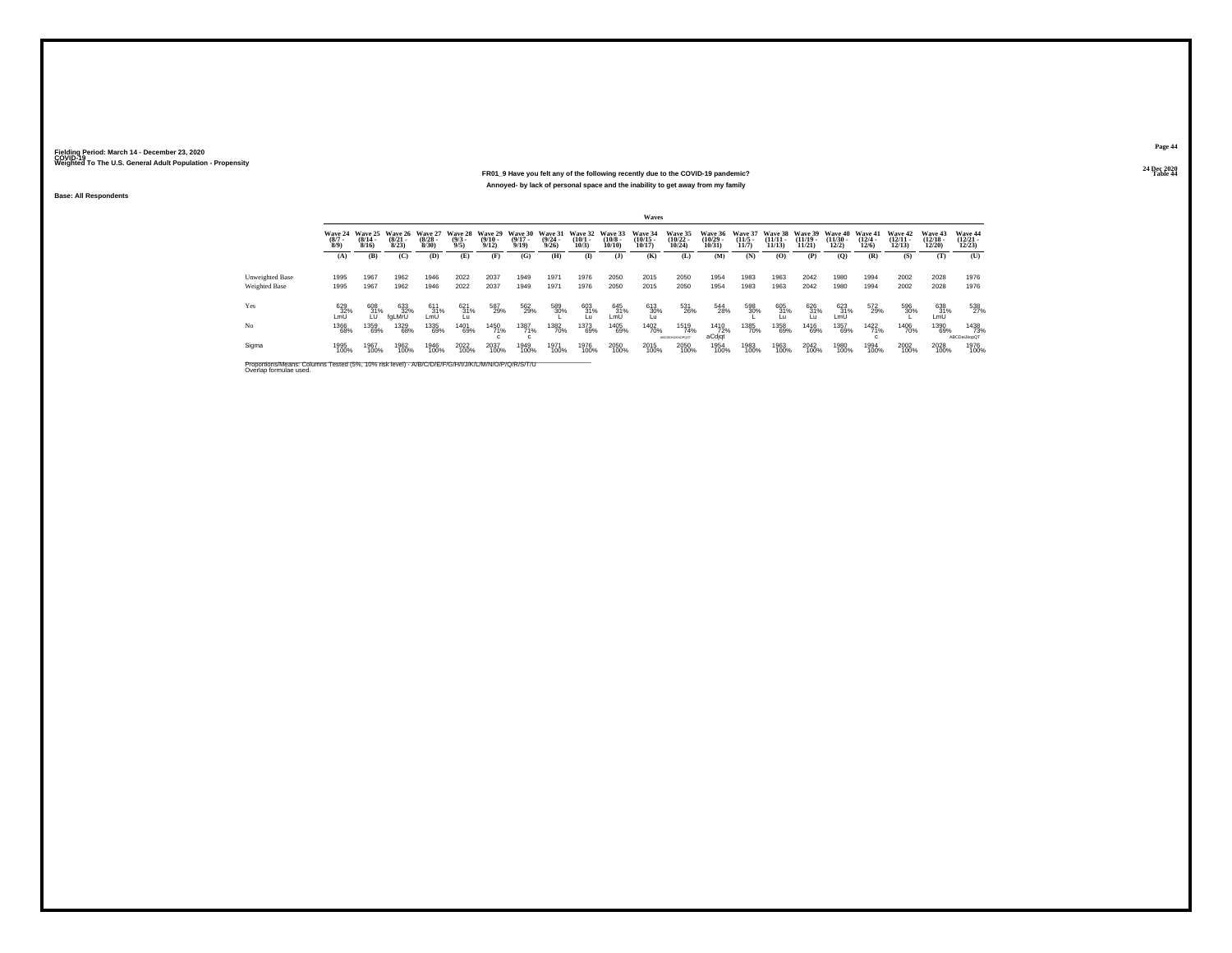#### **24 Dec 2020FR01\_10 Have you felt any of the following recently due to the COVID-19 pandemic?Table 45 Table 45 Table 45 Table 45 Table 45 Table 45 Fear- that my kids are missing out on learning**

**Base: Parent**

|                                                                                                                              |                               |                                     |                                 |                                 |                               |                                                |                                  |                              |                              |                               | Waves                             |                                            |                                |                                         |                                |                                |                                                          |                              |                                |                                          |                                          |
|------------------------------------------------------------------------------------------------------------------------------|-------------------------------|-------------------------------------|---------------------------------|---------------------------------|-------------------------------|------------------------------------------------|----------------------------------|------------------------------|------------------------------|-------------------------------|-----------------------------------|--------------------------------------------|--------------------------------|-----------------------------------------|--------------------------------|--------------------------------|----------------------------------------------------------|------------------------------|--------------------------------|------------------------------------------|------------------------------------------|
|                                                                                                                              | Wave 24<br>$\binom{8/7}{8/9}$ | Wave 25<br>$\frac{(8/14)}{8/16}$    | Wave 26<br>$\binom{8/21}{8/23}$ | Wave 27<br>$\binom{8/28}{8/30}$ | Wave 28<br>$\binom{9/3}{9/5}$ | Wave 29<br>$\frac{(9/10 - 9/12)}{9/12}$        | Wave 30<br>$\frac{(9/17)}{9/19}$ | Wave 31<br>$(9/24 -$<br>9/26 | Wave 32<br>$(10/1 -$<br>10/3 | Wave 33<br>$(10/8 -$<br>10/10 | Wave 34<br>$\binom{10/15}{10/17}$ | Wave 35<br>$\frac{(10/22 - 10/24)}{10/24}$ | Wave 36<br>$(10/29 -$<br>10/31 | Wave 37<br>$\frac{(11/5)}{11/7}$        | Wave 38<br>$(11/11 -$<br>11/13 | Wave 39<br>$(11/19 -$<br>11/21 | Wave 40<br>$(11/30 -$<br>12/2)                           | Wave 41<br>$(12/4 -$<br>12/6 | Wave 42<br>$(12/11 -$<br>12/13 | <b>Wave 43</b><br>$\binom{12/18}{12/20}$ | <b>Wave 44</b><br>$\binom{12/21}{12/23}$ |
|                                                                                                                              | (A)                           | (B)                                 | (C)                             | (D)                             | (E)                           | (F)                                            | (G)                              | (H)                          | $\mathbf{I}$                 | $($ $)$                       | (K)                               | (L)                                        | (M)                            | (N)                                     | (O)                            | (P)                            | (Q)                                                      | (R)                          | (S)                            | (T)                                      | (U)                                      |
| Unweighted Base<br>Weighted Base                                                                                             | 1235<br>1189                  | 1144<br>1150                        | 1153<br>1121                    | 1193<br>1164                    | 1228<br>1186                  | 1293<br>1214                                   | 1248<br>1166                     | 1209<br>1168                 | 1233<br>1175                 | 1264<br>1232                  | 1319<br>1234                      | 1288<br>1238                               | 1207<br>1148                   | 1183<br>1169                            | 1224<br>1159                   | 1282<br>1240                   | 1254<br>1131                                             | 1189<br>1166                 | 1218<br>1188                   | 1203<br>1221                             | 1168<br>1161                             |
| Yes                                                                                                                          | 521                           | 549                                 | 487                             | 516                             |                               |                                                |                                  |                              |                              |                               | 511                               |                                            |                                |                                         |                                |                                |                                                          |                              |                                |                                          | 527                                      |
|                                                                                                                              | 44%                           | 48%<br>FLI <sup>F</sup> EFGHIKLMORS | 43%<br>Fir"                     | 44%<br><b>FLR</b>               | 490<br>41%                    | 452<br>37%                                     | 488<br>42%                       | 486<br>42%                   | 481<br>41%                   | 539<br>44%<br>FLr             | 41%                               | 476<br>38%                                 | 481<br>42%                     | $^{506}_{\substack{43\% \\ \text{FI}}}$ | 528<br>46%<br><b>FiLpRS</b>    | 504<br>41%                     | $\begin{array}{c} 497 \\ 44\% \\ \text{FLr} \end{array}$ | 453<br>39%                   | 475<br>40%                     | 536<br>44%<br>FĹŕ                        | FILpRS                                   |
| No                                                                                                                           | 668<br>56%                    | 601<br>52%                          | 634<br>57%                      | 648<br>56%                      | 695<br>59%<br>в               | <sup>762</sup> <sub>63%</sub><br>ABCDshJmNOQTL | 678<br>58%<br>B                  | 682<br>58%<br>B              | 694<br>59%<br>Bou            | 694<br>56%                    | 723<br>59%                        | <sup>762</sup> %<br>B ABcDJnOQTU           | 667<br>58%                     | 664<br>57%                              | 631<br>54%                     | 736<br>59%<br>Bou              | 634<br>56%                                               | 713<br>61%<br>aBcDjOqtU      | 713<br>60%<br><b>BOU</b>       | 685<br>56%                               | 633<br>55%                               |
| Sigma                                                                                                                        | 1189<br>100%                  | 1150<br>100%                        | 1121<br>100%                    | 1164<br>100%                    | 1186<br>100%                  | 1214<br>100%                                   | 1166<br>100%                     | 1168<br>100%                 | <sup>1175</sup><br>100%      | 1232<br>100%                  | 1234<br>100%                      | 1238<br>100%                               | 1148<br>100%                   | 1169<br>100%                            | 1159<br>100%                   | 1240<br>100%                   | 1131<br>100%                                             | 1166<br>100%                 | 1188<br>100%                   | 1221<br>100%                             | 1161<br>100%                             |
| Proportions/Means: Columns Tested (5%, 10% risk level) - A/B/C/D/E/F/G/H/I/J/K/L/M/N/O/P/Q/R/S/T/U<br>Overlap formulae used. |                               |                                     |                                 |                                 |                               |                                                |                                  |                              |                              |                               |                                   |                                            |                                |                                         |                                |                                |                                                          |                              |                                |                                          |                                          |

**Page 4524 Dec 2020<br>Table 45**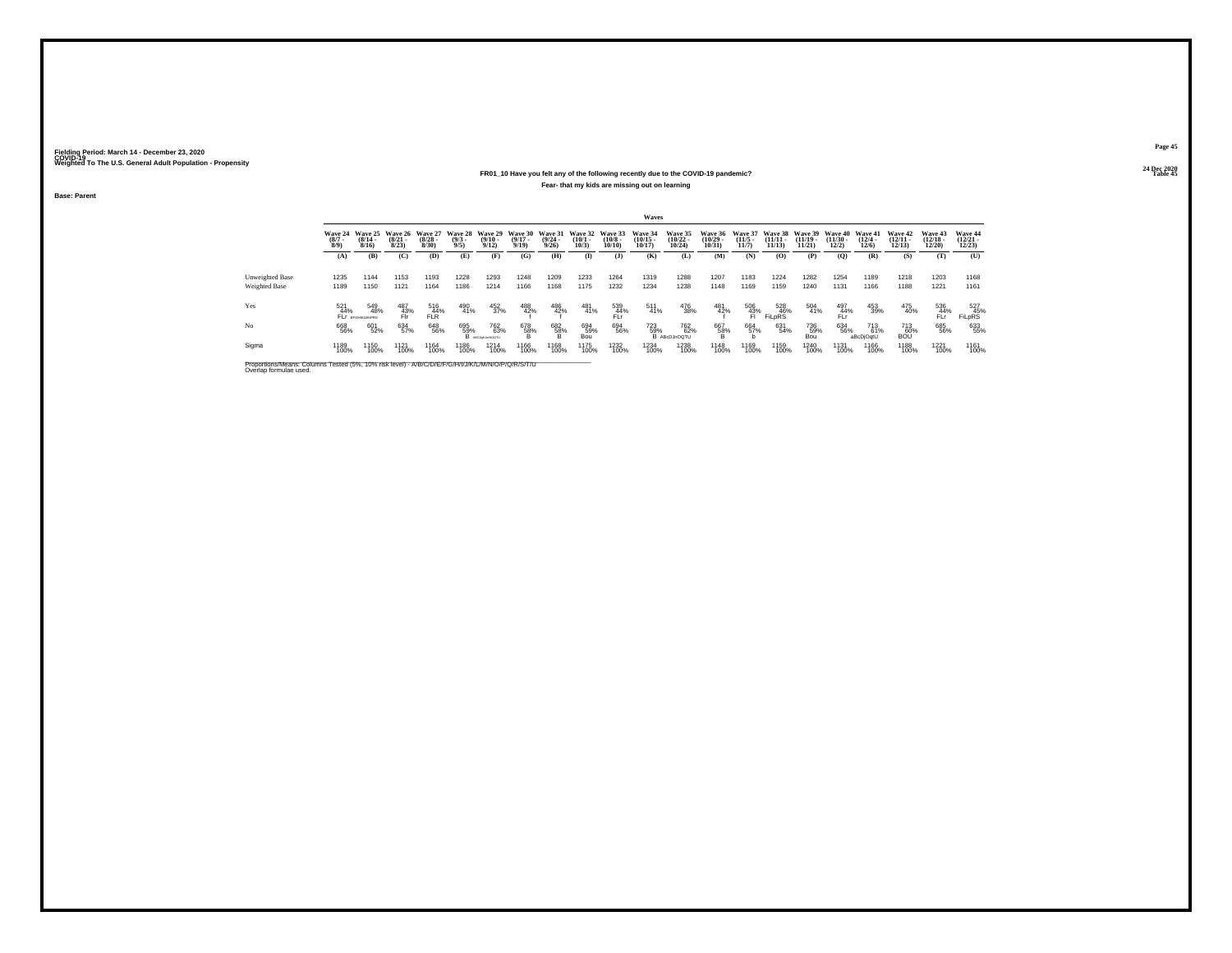#### **24 Dec 2020FR01\_11 Have you felt any of the following recently due to the COVID-19 pandemic?Table 46 Table 46 Table 46 Table 46 Table 46 Table 46 Table 46 Table 46 Thankful - for the sacrifices that the American people have made for coronavirus**

**Base: All Respondents**

|                                                                                                                              |                                        |                                  |                              |                                 |                               |                                  |                              |                                  |                              |                                  | Waves                             |                                    |                                |                              |                              |                                |                                |                              |                                |                                |                                     |
|------------------------------------------------------------------------------------------------------------------------------|----------------------------------------|----------------------------------|------------------------------|---------------------------------|-------------------------------|----------------------------------|------------------------------|----------------------------------|------------------------------|----------------------------------|-----------------------------------|------------------------------------|--------------------------------|------------------------------|------------------------------|--------------------------------|--------------------------------|------------------------------|--------------------------------|--------------------------------|-------------------------------------|
|                                                                                                                              | Wave 24<br>$(8/7 -$<br>8/9             | Wave 25<br>$\frac{(8/14)}{8/16}$ | Wave 26<br>$(8/21 -$<br>8/23 | Wave 27<br>$\binom{8/28}{8/30}$ | Wave 28<br>$\binom{9/3}{9/5}$ | Wave 29<br>$\frac{(9/10)}{9/12}$ | Wave 30<br>$(9/17 -$<br>9/19 | Wave 31<br>$\frac{(9/24)}{9/26}$ | Wave 32<br>$(10/1 -$<br>10/3 | Wave 33<br>$\binom{10/8}{10/10}$ | Wave 34<br>$\binom{10/15}{10/17}$ | Wave 35<br>$\frac{(10/22)}{10/24}$ | Wave 36<br>$(10/29 -$<br>10/31 | Wave 37<br>$(11/5 -$<br>11/7 | Wave 38<br>(11/11 -<br>11/13 | Wave 39<br>$(11/19 -$<br>11/21 | Wave 40<br>$(11/30 -$<br>12/2) | Wave 41<br>$(12/4 -$<br>12/6 | Wave 42<br>$(12/11 -$<br>12/13 | Wave 43<br>$(12/18 -$<br>12/20 | Wave 44<br>$\binom{12/21}{12/23}$   |
|                                                                                                                              | (A)                                    | (B)                              | (C)                          | (D)                             | (E)                           | (F)                              | (G)                          | (H)                              | $($ I                        | $($ $)$                          | (K)                               | (L)                                | (M)                            | (N)                          | (0)                          | (P)                            | (Q)                            | (R)                          | (S)                            | (T)                            | (U)                                 |
| Unweighted Base                                                                                                              | 1995                                   | 1967                             | 1962                         | 1946                            | 2022                          | 2037                             | 1949                         | 1971                             | 1976                         | 2050                             | 2015                              | 2050                               | 1954                           | 1983                         | 1963                         | 2042                           | 1980                           | 1994                         | 2002                           | 2028                           | 1976                                |
| Weighted Base                                                                                                                | 1995                                   | 1967                             | 1962                         | 1946                            | 2022                          | 2037                             | 1949                         | 1971                             | 1976                         | 2050                             | 2015                              | 2050                               | 1954                           | 1983                         | 1963                         | 2042                           | 1980                           | 1994                         | 2002                           | 2028                           | 1976                                |
| Yes                                                                                                                          | 1428<br>72%<br>DeFJMNOPos DEFLUMNOPORS | 1423<br>72%                      | 1384<br>71%<br>JNO           | 1318<br>68%                     | 1376<br>68%                   | 1378<br>68%                      | 1352                         | 1446<br>69% 73<br>73%            | 1356<br>69%<br>J'n           | 1314<br>64%                      | 1431<br>71%<br>dfJmNOp            | 1395<br>68%                        | 1318<br>67%                    | 1285<br>65%                  | 1286<br>66%                  | 1378<br>67%                    | 1351<br>68%                    | 1367<br>69%                  | 1366<br>68%<br>Jn              | 1416<br>70%<br>JNŐ             | 1482<br>75%<br>LIN'S BANK MOTORS TO |
| No                                                                                                                           | 567<br>28%<br>$\mathbf{u}$             | 544<br>28%                       | 578<br>29%                   | 628<br>32%<br>ABHkU             | 646<br>32%<br>aBHU            | 659<br>32%<br>ABHKU              | 597<br>31%<br><b>HU</b>      | 525<br>27%                       | 620<br>31%<br>BHU            | 736<br>36%<br>ABC/ESHRON/ORST/   | 584<br>29%                        | 655<br>32%<br>aBHU                 | 636<br>33%<br>ABHKU            | 698<br>35%<br>ABCGHKgrsTU    | 677<br>34%<br>ABCqHKTU       | 664<br>33%<br>ABHkU            | 629<br>32%<br>aBHU             | 627<br>31%<br><b>BHL</b>     | 636<br>32%<br>aBHU             | 612<br>30%<br>hU               | 494<br>25%                          |
| Sigma                                                                                                                        | 1995<br>100%                           | 1967<br>100%                     | 1962<br>100%                 | 1946<br>100%                    | 2022<br>100%                  | 2037<br>100%                     | 1949<br>100%                 | 1971<br>100%                     | 1976<br>100%                 | 2050<br>100%                     | 2015<br>100%                      | 2050<br>100%                       | 1954<br>100%                   | 1983<br>100%                 | 1963<br>100%                 | 2042<br>100%                   | 1980<br>100%                   | 1994<br>100%                 | 2002<br>100%                   | 2028<br>100%                   | 1976<br>100%                        |
| Proportions/Means: Columns Tested (5%, 10% risk level) - A/B/C/D/E/F/G/H/I/J/K/L/M/N/O/P/Q/R/S/T/U<br>Overlap formulae used. |                                        |                                  |                              |                                 |                               |                                  |                              |                                  |                              |                                  |                                   |                                    |                                |                              |                              |                                |                                |                              |                                |                                |                                     |

**Page 4624 Dec 2020<br>Table 46**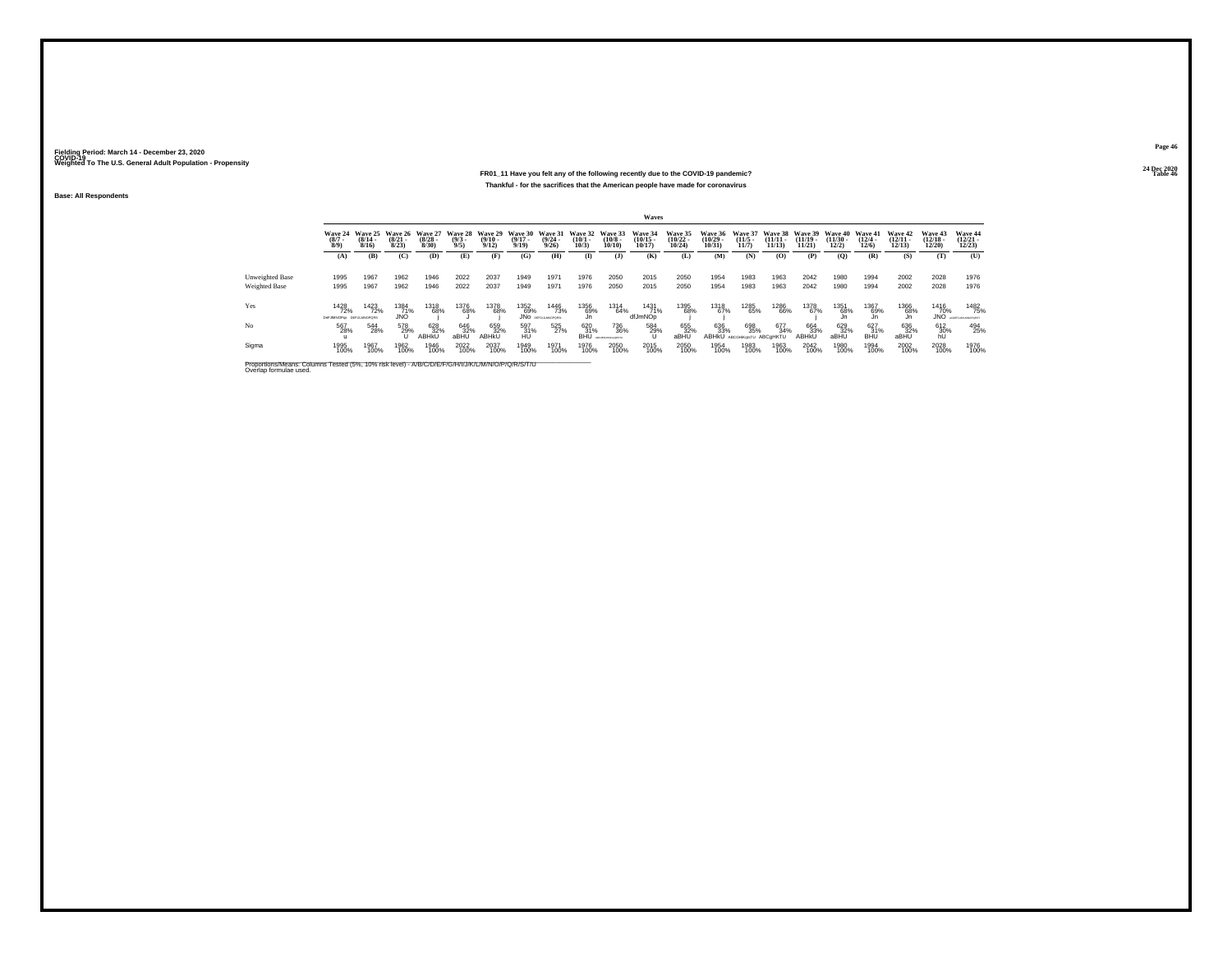#### **24 Dec 2020FR05 How much would you say you miss each of the following during this time of virus-related restrictions?Table 47 Table 47 Table 47 Table 47 Table 47 Table 47 Table 47 Table 47 Summary Of A Lot/Somewhat**

**Base: All Respondents**

|                                                                                                                             |                                    |                                   |                                           |                                  |                            |                                |                                          |                                        |                               |                                                  | Waves                          |                                |                                 |                               |                                |                                |                                |                                         |                                  |                                          |                                             |
|-----------------------------------------------------------------------------------------------------------------------------|------------------------------------|-----------------------------------|-------------------------------------------|----------------------------------|----------------------------|--------------------------------|------------------------------------------|----------------------------------------|-------------------------------|--------------------------------------------------|--------------------------------|--------------------------------|---------------------------------|-------------------------------|--------------------------------|--------------------------------|--------------------------------|-----------------------------------------|----------------------------------|------------------------------------------|---------------------------------------------|
|                                                                                                                             | Wave 24<br>$(8/7 -$<br>$8/9$ )     | Wave 25<br>$(8/14 -$<br>8/16      | Wave 26<br>$(8/21 -$<br>8/23              | Wave 27<br>$\binom{8/28}{8/30}$  | Wave 28<br>$(9/3 -$<br>9/5 | Wave 29<br>$(9/10 -$<br>9/12   | Wave 30<br>$(9/17 -$<br>9/19             | Wave 31<br>$(9/24 -$<br>9/26           | Wave 32<br>$(10/1 -$<br>10/3) | Wave 33<br>$(10/8 -$<br>10/10                    | Wave 34<br>$(10/15 -$<br>10/17 | Wave 35<br>$(10/22 -$<br>10/24 | Wave 36<br>(10/29)<br>$10/31$ ) | Wave 37<br>$(11/5 -$<br>11/7  | Wave 38<br>$(11/11 -$<br>11/13 | Wave 39<br>$(11/19 -$<br>11/21 | Wave 40<br>$(11/30 -$<br>12/2) | Wave 41<br>$\frac{(12/4 - 12)}{(12/6)}$ | Wave 42<br>$(12/11 -$<br>12/13   | Wave 43<br>$\binom{12/18}{12/20}$        | Wave 44<br>$\binom{12/21}{12/23}$           |
|                                                                                                                             | (A)                                | (B)                               | (C)                                       | (D)                              | (E)                        | (F)                            | (G)                                      | (H)                                    | $\mathbf{D}$                  | $\bf{d}$                                         | (K)                            | (L)                            | (M)                             | (N)                           | (0)                            | (P)                            | (Q)                            | (R)                                     | (S)                              | (T)                                      | (U)                                         |
| <b>Unweighted Base</b><br>Weighted Base                                                                                     | 1995<br>1995                       | 1967<br>1967                      | 1962<br>1962                              | 1946<br>1946                     | 2022<br>2022               | 2037<br>2037                   | 1949<br>1949                             | 1971<br>1971                           | 1976<br>1976                  | 2050<br>2050                                     | 2015<br>2015                   | 2050<br>2050                   | 1954<br>1954                    | 1983<br>1983                  | 1963<br>1963                   | 2042<br>2042                   | 1980<br>1980                   | 1994<br>1994                            | 2002<br>2002                     | 2028<br>2028                             | 1976<br>1976                                |
| Gatherings with friends<br>and family                                                                                       | 1549<br>78%<br>OGRALINITION        | 1445<br>73%                       | 1472<br>75%                               | 1414<br>73%                      | 1456<br>72%                | 1511<br>74%                    | 1498<br>77%<br>Ln PDEIKLWNbd BDEIfKTWNbd | 1524<br>77%                            | 1426<br>72%                   | 1519<br>74%                                      | 1459<br>72%                    | 1429<br>70%                    | 1441<br>74%                     | 1408<br>71%                   | 1478<br>75%<br>eiLNp           | 1469<br>72%                    | 1456<br>74%                    | 1522<br>76%<br>DEIKLNP                  | 1505<br>75%<br>eLNp              | 1528<br>75%                              | 1573<br>80%<br>eiLNp accessive involves     |
| Dining out at a<br>restaurant/bar                                                                                           | $1423$<br>$71%$<br>delLNp          | $^{1413}_{72\%}$<br><b>DEILNP</b> | 1382<br>70%<br>$\mathbf{I}$               | $^{1318}_{68\%}$                 | $^{1368}_{\  \  \, 68\%}$  | 1432<br>70%<br>ш               | $^{1408}_{72\%}$<br><b>DEIJLNP</b>       | $1457$<br>$74%$<br>CDEILMLNOPOT        | 1309<br>66%                   | $^{1400}_{68\%}$                                 | 1414<br>70%                    | 1372<br>67%                    | $1396$<br>$71%$<br>dEILNp       | $^{1334}_{67\%}$              | 1361<br>69%                    | $^{1382}_{\  \  \, 68\%}$      | 1378<br>70%                    | $\frac{1444}{72\%}$<br><b>DEIJLNP</b>   | 1430<br>71%<br>delLNp            | 1408<br>69%                              | <sup>1510</sup> 76%<br>ABCORPOLASMONDHOMET  |
| In person celebrations<br>(e.g., birthdays.<br>graduations)                                                                 | 1377<br>69%<br>DEÏĹ                | $^{1325}_{67\%}$                  | 1337<br>68%<br>T                          | 1269<br>65%                      | 1317<br>65%                | 1391<br>68%<br>л               | 1318<br>68%                              | 1387<br>70%<br>I DEIJkLmNp             | <sup>1247</sup> 63%           | $^{1356}_{66\%}$                                 | 1343<br>67%                    | $^{1325}_{65\%}$               | 1304<br>67%                     | $^{1309}_{66\%}$              | 1330<br>68%                    | 1358<br>67%                    | $^{1350}_{68\%}$               | 1401<br>70%<br>II DEIJkLmNp             | 1398<br>70%<br>DEIjLnp DEIJkLmNp | 1425<br>70%                              | 1487<br>75%<br><b>SERVICE DE LIGITATION</b> |
| Going to a social gathering                                                                                                 | 1262<br>63%<br>elLp                | 1232<br>63%<br>IL.                | 1179<br>60%<br>L                          | 1190<br>61%<br>L                 | 1211<br>60%<br>L.          | 1283<br>63%<br>ILp             | 1252<br>64%<br>CEILP                     | 1309<br>66%<br><b>NODERALmeOPRST</b>   | 1145<br>58%                   | 1282<br>63%<br>IL.                               | 1253<br>62%<br>IL.             | 1138<br>56%                    | 1220<br>62%<br>1L.              | 1241<br>63%<br>1L             | 1208<br>62%<br>iL              | 1216<br>60%                    | 1273<br>CEILP <sup>64%</sup>   | 1236<br>62%<br>TL.                      | 1244<br>62%<br>1L.               | 1263<br>62%<br>1L.                       | 1366<br>69%<br><b>MCDEPSUKLMOPORER</b>      |
| Shopping in stores                                                                                                          | 1315<br>66%<br>blkLnPqS            | $\substack{1228 \\ 62\%}$         | $^{1297}_{66\%}$<br>blkLnPqS              | $1245$<br>64%<br><b>LP</b>       | $^{1276}_{63\%}$<br>Ip     | 1309<br>64%<br>iLP             | $^{1303}_{67\%}$<br>BelKLNPQS            | 1337<br>68%<br><b>BISTIKLHNOPORS</b>   | $^{1206}_{61\%}$              | $^{1332}_{65\%}$<br><b>ILPs</b>                  | $^{1254}_{62\%}$               | 1217<br>59%                    | 1249<br>64%<br>LP               | $^{1238}_{62\%}$              | 1247<br>64%<br>Lp              | 1217<br>60%                    | <sup>1228</sup> 62%            | $^{1273}_{64\%}$<br><b>IP</b>           | $1227 \atop 61\%$                | 1313<br>65%<br><b>iLPs</b>               | 1304<br>66%<br>blkLnPqS                     |
| Attending events like<br>concerts, theatre and<br>sporting events                                                           | 1094<br>EILP                       | 1082<br>55%<br>EILP               | 1055<br>54%<br>elLp                       | 1063<br>55%<br>EILP              | 1011<br>50%                | 1083<br>53%                    | 1093<br>EILP                             | 1095<br>56%<br>EILP                    | 979<br>50%                    | 1114<br>EILP                                     | 1137<br>56%<br>EILnoP          | 1009<br>49%                    | 1079<br>55%<br>EILP             | 1047<br>53%                   | $1038$<br>53%                  | 1018<br>50%                    | 1080<br>55%<br>EILP            | 1122<br>56%<br>EILnP                    | 1100<br>EILP                     | 1093<br>54%                              | 1175<br>59%<br>eILD ARCOGENAMINOPOST        |
| Going to a movie theatre                                                                                                    | 1059<br>53%<br>EILP                | $^{1022}_{-52\%}$<br>EliP         | 1017<br>52%<br>EIIP                       | 998<br>51%<br>eiP                | $\frac{963}{48\%}$         | 1043<br>51%                    | 1074<br>55%<br>eiP dEfikLnPr dEfikLmnPR  | 1089<br>55%                            | 938<br>47%                    | 1104<br>54%<br>FII P                             | 1032<br>51%<br>eiP             | 982<br>48%                     | 1009<br>52%<br>ellP             | 1017<br>51%<br>eiP            | 1017<br>EIP                    | 951<br>47%                     | 1039<br>52%<br>EILP            | 1016<br>51%<br>iP                       | 1044<br>52%<br>EILP              | 1066<br>53%                              | 1095<br>55%<br>EILP <b>bCDEFIKL</b> mNoPR   |
| Going to church                                                                                                             | 1019<br>51%<br>elKpRs              | 956<br>49%                        | $1025$<br>52%<br>I BEIKINOPORS EIKInoPqRS | $^{1004}_{52\%}$                 | 960<br>47%                 | 1026<br>50%                    | 1047<br>54%<br><b>IKR</b> BEISLANDPORS:  | 998<br>51%<br><b>IKR</b>               | 899<br>45%                    | 1076<br>53%<br><b><i><u>BEIKLMNOPORS</u></i></b> | 940<br>47%                     | 986<br>48%                     | 952<br>49%<br><b>r</b>          | 949<br>48%                    | 936<br>48%                     | $\frac{968}{47\%}$             | 942<br>48%                     | 892<br>45%                              | 945<br>47%                       | 1005                                     | 1015<br>50% 51%<br>IR elKnopqRS<br>51%      |
| Traveling on an airplane                                                                                                    | 959<br>48%<br><b>BCdEFIkLnPq</b>   | 831<br>42%                        | 861<br>44%                                | 865<br>44%                       | 843<br>42%                 | 897<br>44%                     | 924<br>47%                               | 961<br>49%<br><b>BEILD BCDEFIKLNPQ</b> | 839<br>42%                    | 957<br>47%<br>BEÎL                               | 891<br>44%                     | 856<br>42%                     | 893<br>46%<br>bel               | 882<br>44%                    | 921<br>47%<br><b>BEIL</b>      | 893<br>44%                     | 875<br>44%                     | 907<br>45%<br>el                        | 928<br>46%<br>BEIL               | 957<br>47%<br>BEÎL                       | 950<br>48%<br>BCdEFIkLnPg                   |
| Going to my local coffee<br>shop.                                                                                           | 993<br>50%<br><b>EILMNOPR</b>      | 930<br>47%<br>iL                  | 924<br>47%<br><b>L</b>                    | 928<br>48%<br>IL                 | $\frac{910}{45\%}$         | 959<br>47%<br>iL               | 951<br>49%<br>elLmno elLmnopr            | 966<br>49%                             | 864<br>44%                    | $^{1020}_{50\%}$<br><b>EILMNOPR</b>              | 950<br>47%<br>iL.              | $\frac{862}{42\%}$             | 884<br>45%                      | 893<br>45%                    | 883<br>45%                     | 928<br>45%                     | 938<br>47%<br>iL               | $\substack{905 \\ 45\%}$                | 940<br>47%                       | 979<br>48%<br>IL.                        | 941<br>48%<br>iL.                           |
| Going to the gym/work out                                                                                                   | 854<br>43%<br>eiLnOr               | 799<br>41%                        | 835<br>43%<br>iLo                         | $818 \over 42\%$<br>Lo           | <sup>795</sup> 39%         | 857<br>42%                     | 851<br>44%<br>Lo EILNO <sub>DR</sub>     | 839<br>43%<br>iLo                      | 767<br>39%                    | 885<br>43%<br>elLnOr                             | 837<br>42%                     | 765<br>37%                     | 793<br>41%                      | 779<br>39%                    | 758<br>39%                     | 819<br>40%                     | $\substack{805 \\ 41\%}$       | 781<br>39%                              | 873<br>44%<br><b>EILNOpR</b>     | $862$<br>$42%$<br>iLo                    | 830<br>42%                                  |
| Watching sports on TV                                                                                                       | 930<br>47%<br>HINAMORORSTU SEKLARI | 920<br>47%<br>PORSTU FHIKLA       | 928<br>47%<br>OPORSTU                     | 860<br>44%<br><b>HLMNOPORSTU</b> | 891<br>44%                 | 881<br>43%<br>PORSTU MNOPORSTU | 878<br>45%<br><b>HLMNOPGRSTU</b>         | 802<br>41%                             | 830<br>42%<br>OPrSU mnOPQRStU | 911<br>44%<br><b>HUMNOPORSTU MINOPORSIU</b>      | 848<br>42%                     | 819<br>40%<br>OPsU             | $^{753}_{39\%}$<br>$\circ$      | <sup>766</sup> 39%<br>$\circ$ | 688<br>35%                     | 729<br>36%                     | 749<br>38%                     | 737 <sub>9%</sub>                       | $\substack{730 \\ 36\%}$         | 779<br>38%                               | $^{704}_{36\%}$                             |
| Working from the office                                                                                                     | 690<br>35%<br>Bfopru               | 600<br>30%                        | 703<br>36%<br><b>BeFiKnOPRU</b>           | 671<br>35%<br>Bfpru              | 645<br>32%                 | 632%                           | 692<br>36%<br>BeFiKOPRU                  | 662<br>34%                             | $\substack{635 \\ 32\%}$      | 773<br>38%<br>ECONOMICROSU                       | 632 %                          | 678<br>33%                     | 649<br>33%                      | 639<br>32%                    | 615<br>31%                     | 631%                           | 649<br>33%                     | 621%                                    | $685 \atop 34\%$<br>bfp          | <sup>702</sup> <sub>35%</sub><br>Bfkopru | $\frac{616}{31\%}$                          |
| Going to school or<br>university                                                                                            | 672<br>34%<br>EFILMPRTU            | 642<br>33%<br>eFLru               | 647<br>33%<br><b>EFLDIU</b> EFHLMNPRATU   | 677<br>35%                       | 588<br>29%                 | 578<br>28%                     | 681<br>35%<br>EFHILMNPRsTU               | 602<br>31%                             | 602<br>30%                    | 713<br>35%<br><b>EFHLMNPRITU</b>                 | 639<br>$32\%$                  | 583<br>28%                     | 594<br>30%                      | 611<br>31%                    | 623<br>32%                     | 605<br>30%                     | 645<br>33%<br>eFLru            | 582<br>29%                              | 620<br>31%                       | 605<br>30%                               | 577<br>29%                                  |
| Proportions/Means: Columns Tested (5%, 10% risk level) - A/B/C/D/E/F/G/H/I/J/K/L/M/N/O/P/Q/R/S/T/U<br>Overlap formulae used |                                    |                                   |                                           |                                  |                            |                                |                                          |                                        |                               |                                                  |                                |                                |                                 |                               |                                |                                |                                |                                         |                                  |                                          |                                             |

**Page 4724 Dec 2020<br>Table 47**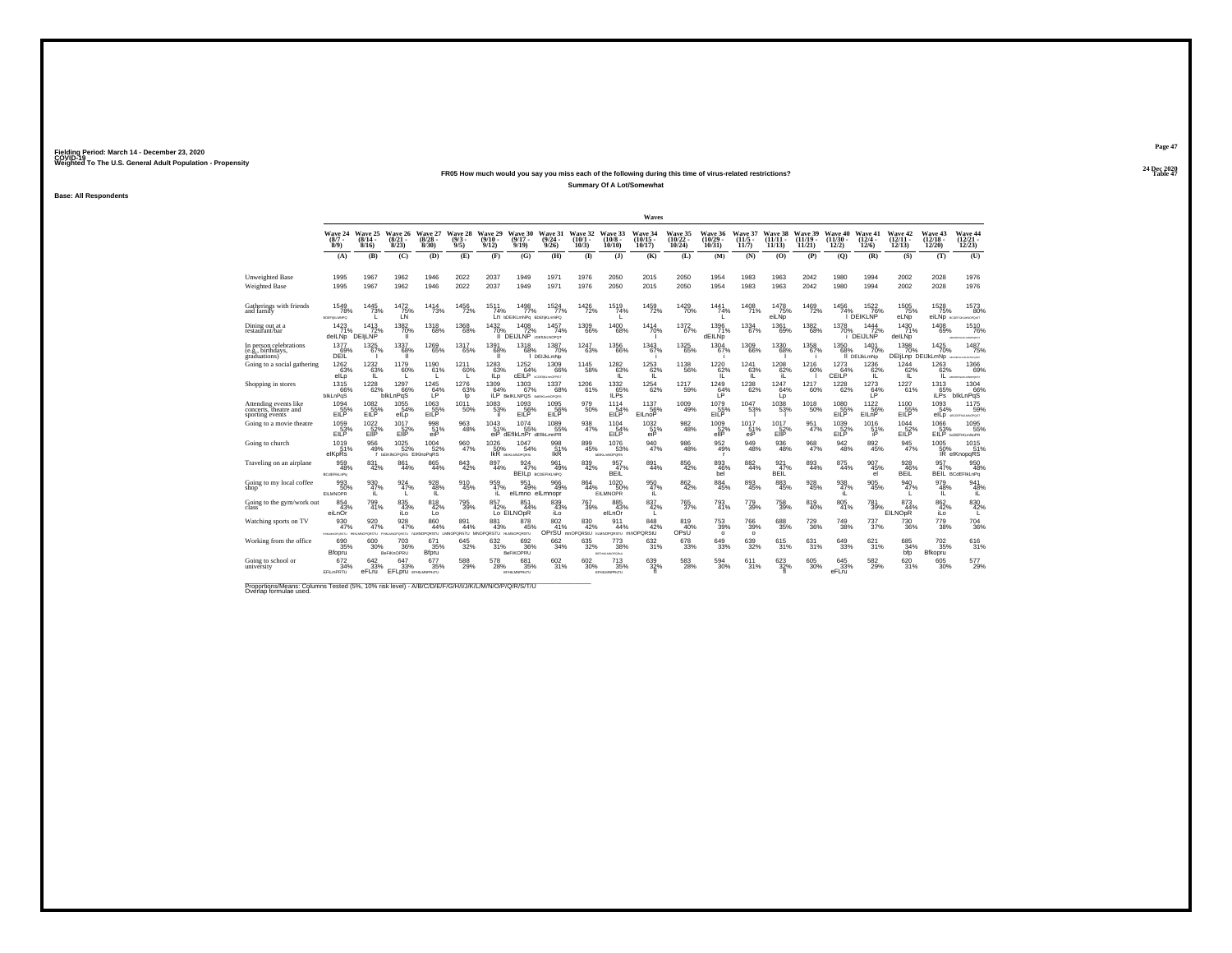## **24 Dec 2020FR05 How much would you say you miss each of the following during this time of virus-related restrictions?Summary Of Not At All/Not Very**

**Base: All Respondents**

|                                                                   |                             |                                        |                                 |                                            |                                          |                                       |                                                      |                                  |                                         |                                  | Waves                              |                                                            |                                |                                  |                                          |                                             |                                 |                                    |                                                             |                                   |                                   |
|-------------------------------------------------------------------|-----------------------------|----------------------------------------|---------------------------------|--------------------------------------------|------------------------------------------|---------------------------------------|------------------------------------------------------|----------------------------------|-----------------------------------------|----------------------------------|------------------------------------|------------------------------------------------------------|--------------------------------|----------------------------------|------------------------------------------|---------------------------------------------|---------------------------------|------------------------------------|-------------------------------------------------------------|-----------------------------------|-----------------------------------|
|                                                                   | Wave 24<br>$(8/7 -$<br>8/9) | Wave 25<br>(8/14.<br>8/16              | Wave 26<br>$\binom{8/21}{8/23}$ | Wave 27<br>$\binom{8/28}{8/30}$            | Wave 28<br>$\binom{9/3}{9/5}$            | Wave 29<br>$(9/10 -$<br>9/12          | Wave 30<br>$(9/17 -$<br>9/19                         | Wave 31<br>$\frac{(9/24)}{9/26}$ | Wave 32<br>$(10/1 -$<br>10/3)           | Wave 33<br>(10/8)<br>10/10       | Wave 34<br>$(10/15 \cdot$<br>10/17 | Wave 35<br>$\binom{10/22}{10/24}$                          | Wave 36<br>$(10/29 -$<br>10/31 | Wave 37<br>$(11/5 \cdot$<br>11/7 | Wave 38<br>$(11/11 -$<br>11/13           | Wave 39<br>(11/19 -<br>11/21                | Wave 40<br>(11/30)<br>12/2)     | Wave 41<br>$\binom{12/4}{12/6}$    | Wave 42<br>$\frac{(12/11)}{12/13}$                          | Wave 43<br>$\binom{12/18}{12/20}$ | Wave 44<br>$\binom{12/21}{12/23}$ |
|                                                                   | (A)                         | (B)                                    | (C)                             | (D)                                        | (E)                                      | (F)                                   | (G)                                                  | (H)                              | $($ $\Gamma$                            | $($ $)$                          | (K)                                | (L)                                                        | (M)                            | (N)                              | (0)                                      | (P)                                         | (0)                             | (R)                                | (S)                                                         | (T)                               | (U)                               |
| Unweighted Base<br><b>Weighted Base</b>                           | 1995<br>1995                | 1967<br>1967                           | 1962<br>1962                    | 1946<br>1946                               | 2022<br>2022                             | 2037<br>2037                          | 1949<br>1949                                         | 1971<br>1971                     | 1976<br>1976                            | 2050<br>2050                     | 2015<br>2015                       | 2050<br>2050                                               | 1954<br>1954                   | 1983<br>1983                     | 1963<br>1963                             | 2042<br>2042                                | 1980<br>1980                    | 1994<br>1994                       | 2002<br>2002                                                | 2028<br>2028                      | 1976<br>1976                      |
| Going to school or<br>university                                  | 1323<br>66%                 | 1325<br>67%                            | 1315<br>67%                     | 1269<br>65%                                | 1434<br>71%<br>AbCDGJg ABCDGJkoQ         | 1459<br>72%                           | 1268<br>65%                                          | 1369<br>69%                      | 1374<br>70%<br>aDĠŬ                     | 1337<br>65%                      | 1376<br>68%                        | 1467<br>72%<br>ABCDGJkoQ                                   | 1360<br>70%<br>aDĠŬ            | 1372<br>69%<br>DGJ               | 1340<br>68%                              | 1437<br>70%<br>AcDĠĴ                        | 1335<br>67%                     | 1412<br>71%<br>AbcDGJq             | $\underset{\substack{69\\ \text{dgi}}}{^{1382}}$            | 1423<br>70%<br>ADGJ <sup>'</sup>  | 1399<br>71%<br>AbcDGJq            |
| Working from the office                                           | $^{1305}_{65\%}$            | $^{1367}_{70\%}$<br>ACDGJsT            | $^{1259}_{64\%}$                | $^{1275}_{65\%}$                           | 1377<br>68%<br>cgJ                       | 1405<br>69%<br>aCdGJst                | 1257<br>64%                                          | 1309<br>66%                      | 1341<br>68%<br>cgJ                      | $\substack{1277 \\ 62\%}$        | $^{1383}_{69\%}$<br>CGJt           | $^{1372}_{67\%}$                                           | $^{1305}_{67\%}$<br>$\cdot$    | 1344<br>68%<br>cJ.               | $^{1348}_{69\%}$<br>aCGJt                | 1411<br>69%<br>aCdGJst                      | $^{1331}_{67\%}$<br>u           | 1373<br>69%<br>aCdGJt              | 1317<br>66%                                                 | <sup>1326</sup> 65%               | 1360<br>aCdGJt                    |
| Watching sports on TV                                             | 1065<br>53%                 | 1047<br>53%                            | $\substack{1034 \\ 53\%}$       | $^{1086}_{-56\%}$                          | 1131<br>56%                              | $1156$<br>$57\%$<br>abC               | 1071<br>55%                                          | 1169<br>59%<br>ABCdGj            | 1146<br>58%<br>ABC                      | 1139<br>56%                      | 1167                               | 1231<br>58% 60% 61% 61%<br>ABC ABCDEGJ ABCDEFGUK ABCDEFGUK | 1201                           | 1217<br>61%                      | 1275<br>65%<br>ABCDEFGHUKLmn ABCDEFGHUKL | 1313<br>64%                                 | $1231$<br>62%<br>ABCDEFGIJK     | 1257<br>63%                        | 1272<br>64%<br>ABCDEFGNUK ABCDEFGHUKI ABCDEFGUK ABCDEFGHUKL | $^{1249}_{62\%}$                  | 1272<br>64%                       |
| Going to the gym/work out<br>class                                | 1141<br>57%                 | 1168<br>59%                            | 1127<br>57%                     | 1128<br>58%                                | 1227<br>61%<br>aGjS                      | 1180<br>58%                           | 1098<br>56%                                          | 1132<br>57%                      | 1209<br>61%<br>acGhJSt                  | 1165<br>57%                      | 1178<br>58%                        | 1285<br>63%<br><b>ACDFGHJKSTU</b>                          | 1161<br>59%                    | 1204<br>61%                      | 1205<br>61%<br>aGiS AcdfGhJSt            | 1223<br>60%<br>gs                           | 1175<br>59%                     | 1213<br>61%<br>aGiS                | 1129<br>56%                                                 | 1166<br>58%                       | 1146<br>58%                       |
| Going to my local coffee<br>shop                                  | 1002<br>50%                 | $^{1037}_{53\%}$                       | $^{1038}_{\qquad53\%}$          | $^{1018}_{-52\%}$                          | 1112<br>55%<br>AghJ                      | $^{1078}_{-53\%}$                     | 998<br>51%                                           | $^{1005}_{51\%}$                 | 1112<br>56%<br>AbDfGHJkgTu              | $^{1030}_{-50\%}$                | $^{1065}_{\phantom{1}53\%}$        | 1188<br>58%<br>ABCDFGHJKQSTU                               | 1070<br>55%<br>AghJ            | 1090<br>55%<br>AghJ              | 1080<br>55%<br>AghJ                      | 1114<br>55%<br>AhJ                          | $^{1042}_{53\%}$                | 1089<br>55%<br>AhJ                 | $^{1062}_{-53\%}$                                           | 1049<br>52%                       | 1035<br>52%                       |
| Traveling on an airplane                                          | 1036<br>52%                 | 1136<br>58%<br>AGHJmOSTU               | 1101<br>56%<br>AHU              | $^{1081}_{-56\%}$                          | 1179<br>58%<br>aHu AGHJmOrSTU            | $^{1140}_{-56\%}$<br>AHU <sup>®</sup> | 1025<br>53%                                          | 1010<br>51%                      | 1137<br>58%<br><b>AGHJOsTU</b>          | $\underset{53\%}{^{1093}}$       | 1124<br>56%                        | 1194<br>58%<br>aHu AGHJmOrSTU                              | 1061<br>54%                    | $1101$ <sub>56%</sub><br>aHu     | $\frac{1042}{53\%}$                      | $^{1149}_{-56\%}$<br>AgHU                   | $^{1105}_{-56\%}$<br>aHu        | $\frac{1087}{55\%}$                | $\frac{1074}{54\%}$                                         | $^{1071}_{-53\%}$                 | 1026<br>52%                       |
| Going to church                                                   | 976<br>49%                  | 1011<br>51%<br>cGi                     | 937<br>48%                      | 942<br>48%                                 | 1062<br>53%<br>aCDGJu                    | 1011<br>50%                           | 902<br>46%                                           | 973<br>49%                       | 1077<br>55%<br><b>ACDFGHJTU</b>         | $\frac{974}{47\%}$               | 1075<br>53%<br>ACDIGhJU            | 1064<br>52%<br>cdGJ                                        | $^{1002}_{51\%}$<br>Gj         | $^{1034}_{-52\%}$<br>CdGJu       | 1027<br>52%<br>CdGJu                     | 1074<br>53%<br>aCDGJu                       | 1038<br>52%                     | $1102$<br>55%<br>CdGJu AbCDFGHJmTU | $1057$<br>$53\%$<br>aCDGJU                                  | $^{1023}_{-50\%}$<br>q            | 961<br>49%                        |
| Going to a movie theatre                                          | 936<br>47%                  | 945<br>48%<br>$\mathbf{u}$             | 945<br>48%<br>$\mathbf{u}$      | 948<br>49%<br>ghU                          | $1059 \over 52\%$<br>ABC/INSAN/ANY/ODSTU | 994<br>49%<br>ahU                     | 875<br>45%                                           | 882<br>45%                       | 1038<br>53%<br><b>ABC-WOLLARS/WORKS</b> | 946<br>46%                       | 983<br>49%                         | 1068<br>52%<br>ahU AboGHJmoQSTU                            | $\frac{945}{48\%}$<br>hū       | 966<br>49%<br>ghU                | 946<br>48%                               | $1091$<br>$53\%$<br>U accessorescent        | 941<br>48%                      | 978<br>49%<br>aHŨ                  | 958<br>48%                                                  | 962<br>47%                        | 881<br>45%                        |
| Attending events like<br>concerts, theatre and<br>sporting events | 901<br>45%                  | 885<br>$^{45\%}_{U}$                   | 907<br>46%                      | 883<br>45%                                 | 1011<br>50%<br>U ABCOGLIANCESCI          | 954<br>47%<br>u                       | 856<br>44%                                           | 876<br>44%                       | 997<br>50%<br>U ARCOGANDASTU            | 936<br>$^{46\%}_{11}$            | 878<br>44%                         | 1041<br>51%<br>ABCONSHJKMHODRSTLI                          | 875<br>$^{45%}_{11}$           | 936<br>47%<br>krU                | 925<br>47%                               | 1024<br>50%<br><b>KU</b> ABCOGLIANCRESU     | 900<br>$^{45%}_{11}$            | 872<br>44%                         | 902<br>$^{45%}_{11}$                                        | 935<br>$^{46\%}_{11}$             | 801<br>41%                        |
| Shopping in stores                                                | 680<br>34%                  | <sup>739</sup> <sub>38%</sub><br>acGHu | 665<br>34%                      | 701<br>36%<br>h                            | 746<br>37%<br>qH                         | <sup>728</sup> 36%<br>h.              | 646<br>33%                                           | 634<br>32%                       | 770<br>39%<br><b>ACfGHJtU</b>           | <sup>718</sup> <sub>35%</sub>    | 761<br>38%                         | 833<br>41%<br><b>acGHU</b> ACDeFGHJMORTU                   | $^{705}_{36\%}$<br>h           | $^{745}_{38\%}$<br>acGHu         | 716<br>36%                               | 825<br>40%<br>H ACDeFGRUMARTU               | 752<br>38%<br>acGHu             | $^{721}_{36\%}$<br>H.              | 775<br>39%<br>ACGHitU                                       | 715<br>35%                        | 672<br>34%                        |
| Going to a social gathering                                       | 733<br>37%                  | 735<br>37%<br>ĥÙ                       | 783<br>40%<br>aHQU              | 756<br>39%<br>ΗŨ                           | 811<br>40%<br>aGHQU                      | $^{754}_{37\%}$<br>ĥÙ                 | $^{697}_{~36\%}$                                     | 662<br>34%                       | $831 \over 42\%$<br>ABFGHJKMAGRSTU      | 768<br>37%<br>hU                 | 762<br>38%                         | $\frac{912}{44\%}$<br>HU acerouseports                     | $^{734}_{38\%}$<br>ĥŨ          | $^{742}_{37\%}$ hU               | 755<br>38%<br>HU                         | 826<br>40%<br>afGHQU                        | $^{707}_{\substack{36\% \\ U}}$ | 758<br>38%<br>HU                   | 758<br>38%<br>HU                                            | 765<br>38%<br>HU                  | 610<br>31%                        |
| In person celebrations<br>(e.g., birthdays,<br>eraduations)       | 618<br>31%<br>u             | 642/33%<br>Ü                           | 625 %                           | 677<br>35%<br>U AHRSTU AHRSTU              | $^{705}_{35\%}$                          | 646<br>32%<br>u                       | $631 \over 32\%$<br>U                                | 584<br>30%                       | $^{729}_{37\%}$<br>U ACFGHAOJORSTU      | 694 <sub>%</sub><br><b>HRsTU</b> | 672 33%                            | $^{725}_{35\%}$<br>hrtU AcfHaRSTU                          | 650<br>33%<br>hrtU             | 674<br>34%<br><b>HRsTU</b>       | 633<br>32%<br>υ                          | 684<br>33%<br>hrstU                         | 630<br>32%<br>u                 | 593<br>30%<br>u                    | 604<br>30%<br>ū                                             | 603<br>30%<br>u                   | 489<br>25%                        |
| Dining out at a<br>restaurant/bar                                 | $\frac{572}{29\%}$          | 554<br>28%<br>ΰ                        | 580 30%                         | $\frac{628}{32\%}$<br>hU aBGHmRsU aBGHMRsU | $\substack{654 \\ 32\%}$                 | 605<br>30%<br>ĥŨ                      | $^{541}_{\, \substack{28\% \\ \scriptstyle\bigcup}}$ | $^{514}_{26\%}$                  | $^{667}_{34\%}$<br>ABCFGHKMaRSU         | 650<br>32%<br>bGHRU              | 601<br>30%                         | $678 \atop 33\%$<br>hU ABcfGHMRSU                          | 558<br>29%                     | 649<br>33%<br>U ABGHMRSU         |                                          | 602 660<br>31% 32%<br>HU aBGHmRsU<br>66032% | 602<br>30%<br>HU                | 550<br>28%<br>ū                    | $^{572}_{29\%}$                                             | 620<br>31%<br>HU                  | 466<br>24%                        |
| Gatherings with friends<br>and family                             | 446<br>22%                  | 522<br>27%<br>AgHU                     | 490<br>25%                      | 532<br>27%<br>AGHRU AGHoRstU               | 566<br>28%                               | 526<br>26%<br>AhŪ                     | 451<br>23%                                           | 447<br>23%                       | 550<br>28%<br>AGHoRtU                   | 531<br>26%<br>ahU                | 556<br>28%<br>AGHRU ABCFGHANOSRSTU | 621<br>30%                                                 | 513<br>26%                     | 575<br>29%<br>AghU AC/GHORSTU    | 485<br>25%                               | 573<br>28%<br>U AGHoRstU                    | 524<br>26%<br>AgHU              | 472<br>24%                         | 497<br>$^{25%}_{11}$                                        | 500<br>$^{25%}_{11}$              | $^{403}_{20\%}$                   |

Proportions/Means: Columns Tested (5%, 10% risk level) - *N'B/C/D/E/F/G/H/I/J/K/L/M/N/O/P/Q/R/S/T/U* Overlap formulae used.<br>Overlap formulae used.

**Page 4824 Dec 2020<br>Table 48** 

**Table 48 Table 48**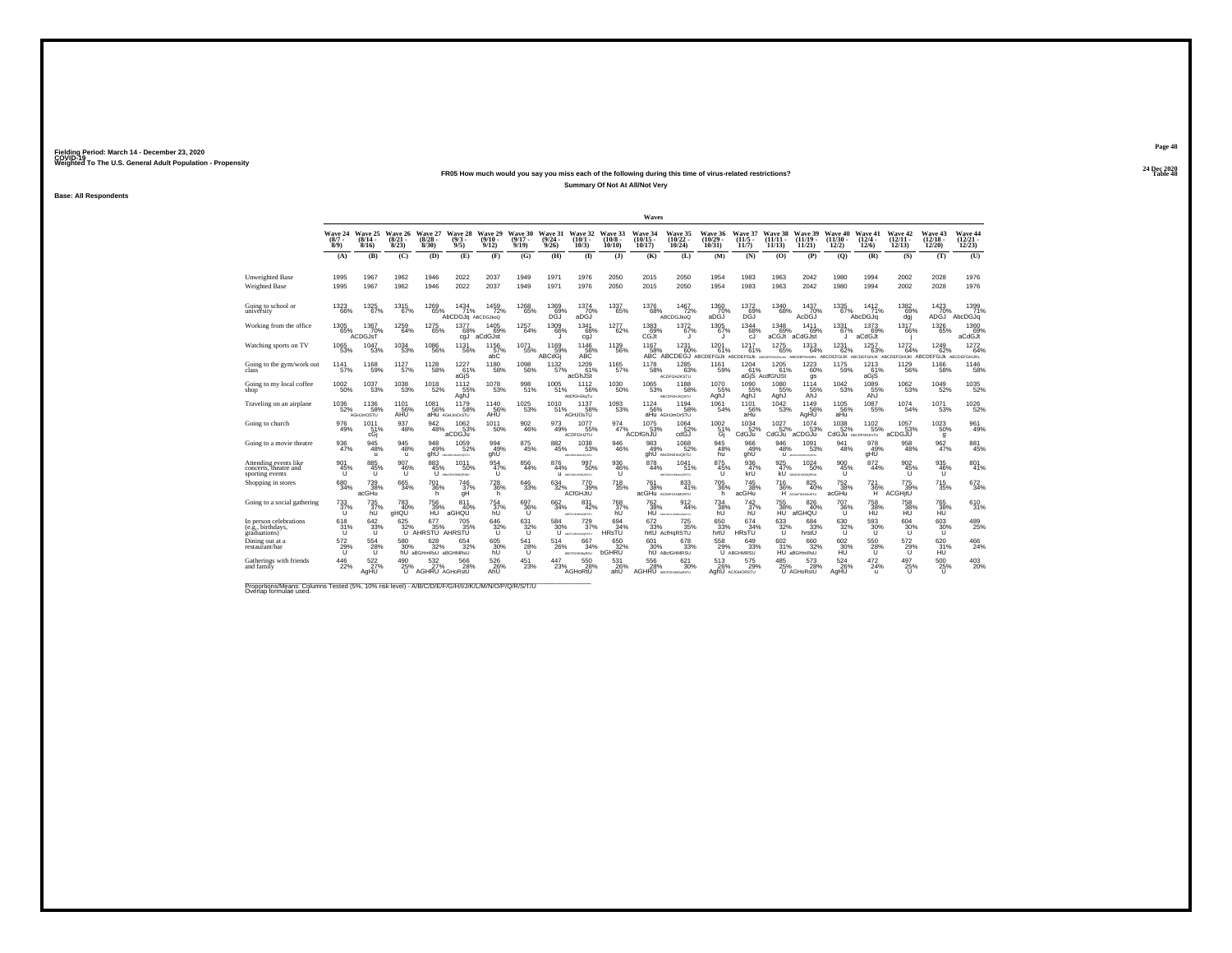## **24 Dec 2020FR05\_1 How much would you say you miss each of the following during this time of virus-related restrictions?**

**Traveling on an airplane**

**Base: All Respondents**

|                                                                                                                             |                                       |                          |                                 |                                 |                               |                              |                                |                                      |                                                    |                               | Waves                                      |                                |                                    |                              |                                |                                |                                |                                 |                                |                                    |                                   |
|-----------------------------------------------------------------------------------------------------------------------------|---------------------------------------|--------------------------|---------------------------------|---------------------------------|-------------------------------|------------------------------|--------------------------------|--------------------------------------|----------------------------------------------------|-------------------------------|--------------------------------------------|--------------------------------|------------------------------------|------------------------------|--------------------------------|--------------------------------|--------------------------------|---------------------------------|--------------------------------|------------------------------------|-----------------------------------|
|                                                                                                                             | Wave 24 Wave 25<br>$\binom{8/7}{8/9}$ | $(8/14 -$<br>8/16        | Wave 26<br>$\binom{8/21}{8/23}$ | Wave 27<br>$\binom{8/28}{8/30}$ | Wave 28<br>$\binom{9/3}{9/5}$ | Wave 29<br>$(9/10 -$<br>9/12 | Wave 30<br>$(9/17 -$<br>9/19   | Wave 31<br>$\frac{(9/24)}{9/26}$     | Wave 32<br>$\binom{10/1}{10/3}$                    | Wave 33<br>$(10/8 -$<br>10/10 | Wave 34<br>$\frac{(10/15 - 10/17)}{10/17}$ | Wave 35<br>$(10/22 -$<br>10/24 | Wave 36<br>$\frac{(10/29)}{10/31}$ | Wave 37<br>$(11/5 -$<br>11/7 | Wave 38<br>$(11/11 -$<br>11/13 | Wave 39<br>$(11/19 -$<br>11/21 | Wave 40<br>$(11/30 -$<br>12/2) | Wave 41<br>$\binom{12/4}{12/6}$ | Wave 42<br>$\binom{12}{12/13}$ | Wave 43<br>$\frac{(12/18)}{12/20}$ | Wave 44<br>$\binom{12/21}{12/23}$ |
|                                                                                                                             | (A)                                   | (B)                      | (C)                             | (D)                             | (E)                           | (F)                          | (G)                            | (H)                                  | $($ I                                              | $($ $\bf{J}$ )                | (K)                                        | (L)                            | (M)                                | (N)                          | (0)                            | (P)                            | (Q)                            | (R)                             | (S)                            | (T)                                | (U)                               |
| Unweighted Base<br>Weighted Base                                                                                            | 1995<br>1995                          | 1967<br>1967             | 1962<br>1962                    | 1946<br>1946                    | 2022<br>2022                  | 2037<br>2037                 | 1949<br>1949                   | 1971<br>1971                         | 1976<br>1976                                       | 2050<br>2050                  | 2015<br>2015                               | 2050<br>2050                   | 1954<br>1954                       | 1983<br>1983                 | 1963<br>1963                   | 2042<br>2042                   | 1980<br>1980                   | 1994<br>1994                    | 2002<br>2002                   | 2028<br>2028                       | 1976<br>1976                      |
| A Lot/Somewhat (Net)                                                                                                        | 959<br>48%<br><b>BCdEFIkLnPo</b>      | 831<br>42%               | 861<br>44%                      | 865<br>44%                      | 843<br>42%                    | 897<br>44%                   | 924<br>47%                     | 961<br>49%<br><b>BEILD</b> всрегиллю | 839<br>42%                                         | 957<br>47%<br>BEIL            | 891<br>44%                                 | 856<br>42%                     | 893<br>46%<br>bel                  | 882<br>44%                   | 921<br>47%<br>BEIL             | 893<br>44%                     | 875<br>44%                     | 907<br>45%<br>el                | 928<br>46%<br>BEIL             | 957<br>47%                         | 950<br>48%<br>BEIL BCdEFIKLnPg    |
| A lot                                                                                                                       | 426<br>21%<br><b>BELP</b>             | 354<br>18%               | 417<br>21%<br>bELp              | $^{412}_{21\%}$<br><b>bELp</b>  | 357<br>18%                    | $^{414}_{20\%}$              | 435<br>22%<br>el BEkLnPaT      | 438<br>22%<br>BELnPqt                | 390<br>20%                                         | 444<br>22%<br><b>BELPt</b>    | 390<br>19%                                 | 359<br>17%                     | 402 21%<br>el                      | 375<br>19%                   | 385<br>20%                     | 367<br>18%                     | 379<br>19%                     | 396<br>20%                      | 441<br>22%<br><b>BELnPqt</b>   | 383<br>19%                         | 452<br>23%<br><b>BEIKLNoPOrT</b>  |
| Somewhat                                                                                                                    | $^{533}_{27\%}$ Cdfl                  | 476<br>24%               | 444<br>23%                      | 453<br>23%                      | 485<br>24%                    | 482<br>24%                   | 489<br>25%                     | 523<br>27%<br>Cdl                    | 448<br>23%                                         | 513<br>25%                    | $^{501}_{\ 25\%}$                          | 497<br>24%                     | 491<br>25%                         | $^{506}_{\ 26\%}$            | 536<br>27%<br>bCDeFI           | 526<br>26%<br><b>ci</b>        | 496<br>25%                     | 510<br>26%                      | 486<br>24%                     | 574<br>28%<br>BCDEFg(jkLmqSu       | 498<br>25%                        |
| Not At All/Not Very (Net)                                                                                                   | 1036<br>52%                           | 1136<br>58%<br>AGHJmOSTU | 1101<br>56%<br>AHŪ              | 1081<br>56%                     | 1179<br>58%<br>aHu AGHJmOrSTU | 1140<br>56%<br>AHU           | $^\mathrm{1025}_\mathrm{53\%}$ | 1010<br>51%                          | 1137<br>58%<br>AGHJOsTU                            | 1093<br>53%                   | 1124<br>56%                                | 1194<br>58%<br>aHu AGHJmOrSTU  | 1061<br>54%                        | 1101<br>56%<br>aHu           | 1042<br>53%                    | 1149<br>56%<br>AgHU            | 1105<br>56%<br>aHu             | 1087<br>55%                     | 1074<br>54%                    | 1071<br>53%                        | 1026<br>52%                       |
| Not very                                                                                                                    | 318<br>16%                            | 357<br>18%<br>IJa        | $^{312}_{16\%}$                 | 316<br>16%                      | 330<br>16%                    | 394<br>19%<br>ACDeptiUmOQr   | 318/16%                        | 309<br>16%                           | 295<br>15%                                         | $^{262}_{13\%}$               | 347%                                       | 339<br>17%                     | 317<br>16%                         | 371<br>19%<br>achiJoQ        | $^{314}_{16\%}$                | 354<br>17%                     | 303<br>15%                     | $\frac{324}{16\%}$              | 381<br>19%<br>acdeHIJmoQr      | 356<br>18%<br>ìЛ                   | 339<br>17%                        |
| Not at all                                                                                                                  | $\substack{718\\36\%}$                | 779<br>aHSTU AfgHSTU     | 789<br>40%                      | 765<br>39%<br>ahSTU             | 849<br>42%<br>AFGHkmNOrSTU    | 747<br>37%                   | <sup>707</sup> 36%             | <sup>702</sup> 36%                   | $\substack{842 \\ 43\%}$<br>ARGHANOLRSTU AIGHNOSTU | 831<br>41%                    | 777<br>39%                                 | 855<br>42%<br>SU AFGHmNOrSTU   | 744<br>38%<br>su                   | $^{731}_{37\%}$              | $^{728}_{37\%}$                | 795<br>39%                     | 802<br>41%<br>StU AfGHnSTU     | <sup>763</sup> 38%<br>su        | 694<br>35%                     | 715<br>35%                         | 687<br>35%                        |
| Sigma                                                                                                                       | 1995<br>100%                          | 1967<br>100%             | 1962<br>100%                    | 1946<br>100%                    | 2022<br>100%                  | 2037<br>100%                 | 1949<br>100%                   | 1971<br>100%                         | 1976<br>100%                                       | 2050<br>100%                  | 2015<br>100%                               | 2050<br>100%                   | 1954<br>100%                       | 1983<br>100%                 | 1963<br>100%                   | 2042<br>100%                   | 1980<br>100%                   | 1994<br>100%                    | 2002<br>100%                   | 2028<br>100%                       | 1976<br>100%                      |
| Proportions/Means: Columns Tested (5%, 10% risk level) - A/B/C/D/E/F/G/H/I/J/K/L/M/N/O/P/Q/R/S/T/U<br>Overlap formulae used |                                       |                          |                                 |                                 |                               |                              |                                |                                      |                                                    |                               |                                            |                                |                                    |                              |                                |                                |                                |                                 |                                |                                    |                                   |

**Page 49**24 Dec 2020<br>Table 49

**Table 49 Table 49**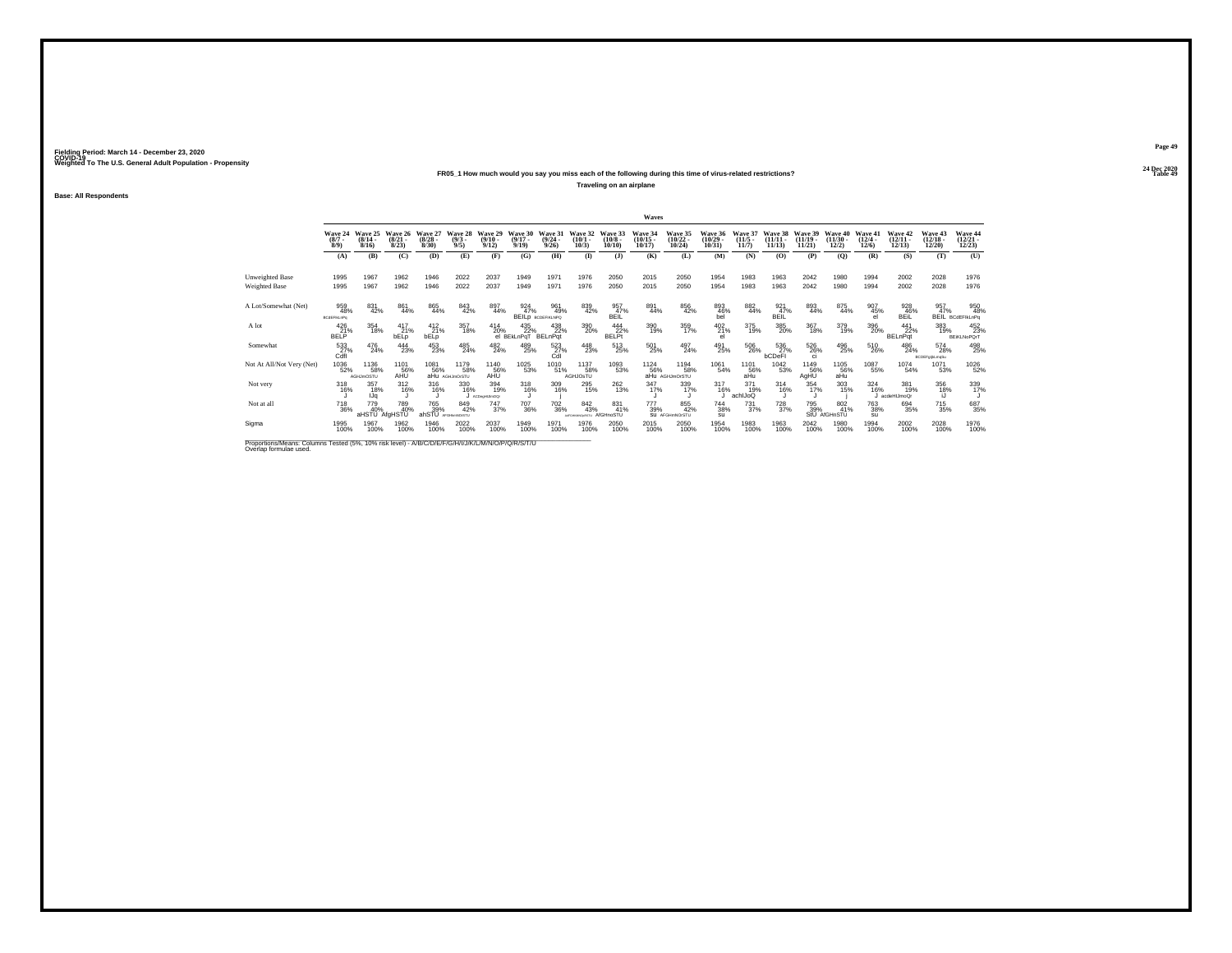## **24 Dec 2020FR05\_2 How much would you say you miss each of the following during this time of virus-related restrictions?**

**Going to a movie theatre**

**Base: All Respondents**

|                                                                                                                              |                               |                                  |                                  |                                 |                                     |                                         |                                                        |                                  |                                 |                            | Waves                             |                                            |                                            |                                  |                                   |                                   |                                |                                 |                                   |                                   |                                                              |
|------------------------------------------------------------------------------------------------------------------------------|-------------------------------|----------------------------------|----------------------------------|---------------------------------|-------------------------------------|-----------------------------------------|--------------------------------------------------------|----------------------------------|---------------------------------|----------------------------|-----------------------------------|--------------------------------------------|--------------------------------------------|----------------------------------|-----------------------------------|-----------------------------------|--------------------------------|---------------------------------|-----------------------------------|-----------------------------------|--------------------------------------------------------------|
|                                                                                                                              | Wave 24<br>$\binom{8/7}{8/9}$ | Wave 25<br>$\frac{(8/14)}{8/16}$ | Wave 26<br>$\frac{(8/21)}{8/23}$ | Wave 27<br>$\binom{8/28}{8/30}$ | Wave 28<br>$\binom{9/3}{9/5}$       | Wave 29<br>$\frac{(9/10 - 9/12)}{9/12}$ | Wave 30<br>$\binom{9/17}{9/19}$                        | Wave 31<br>$\frac{(9/24)}{9/26}$ | Wave 32<br>$\binom{10/1}{10/3}$ | Wave 33<br>(10/8)<br>10/10 | Wave 34<br>$\binom{10/15}{10/17}$ | Wave 35<br>$\frac{(10/22 - 10/24)}{10/24}$ | Wave 36<br>$\frac{(10/29 - 10/31)}{10/31}$ | Wave 37<br>$\frac{(11/5)}{11/7}$ | Wave 38<br>$\binom{11/11}{11/13}$ | Wave 39<br>$(11/19 -$<br>11/21    | Wave 40<br>$(11/30 -$<br>12/2) | Wave 41<br>$\binom{12/4}{12/6}$ | Wave 42<br>$\binom{12/11}{12/13}$ | Wave 43<br>$\binom{12/18}{12/20}$ | Wave 44<br>$\binom{12/21}{12/23}$                            |
|                                                                                                                              | (A)                           | (B)                              | (C)                              | <b>(D)</b>                      | (E)                                 | (F)                                     | (G)                                                    | (H)                              | $\bf{I}$                        | $($ $)$                    | (K)                               | (L)                                        | (M)                                        | (N)                              | (0)                               | (P)                               | (Q)                            | (R)                             | (S)                               | (T)                               | (U)                                                          |
| Unweighted Base<br>Weighted Base                                                                                             | 1995<br>1995                  | 1967<br>1967                     | 1962<br>1962                     | 1946<br>1946                    | 2022<br>2022                        | 2037<br>2037                            | 1949<br>1949                                           | 1971<br>1971                     | 1976<br>1976                    | 2050<br>2050               | 2015<br>2015                      | 2050<br>2050                               | 1954<br>1954                               | 1983<br>1983                     | 1963<br>1963                      | 2042<br>2042                      | 1980<br>1980                   | 1994<br>1994                    | 2002<br>2002                      | 2028<br>2028                      | 1976<br>1976                                                 |
| A Lot/Somewhat (Net)                                                                                                         | 1059<br>EILP                  | 1022<br>EIP                      | 1017<br>EIP                      | 998<br>$\frac{51}{9}$           | 963<br>48%                          | 1043                                    | 1074<br>55%<br>51% 55% 55%<br>eiP dEflkLnPr deflkLmnPR | 1089<br>55%                      | 938<br>47%                      | 1104<br>54%<br>EILP        | 1032<br>51%<br>eiP                | 982<br>48%                                 | 1009<br>$rac{52}{\text{ellP}}$             | 1017<br>$^{51}_{\text{eiP}}$     | 1017<br>EIP                       | 951<br>47%                        | 1039<br>EILP                   | 1016<br>51%                     | 1044<br>EILP                      | 1066                              | 1095<br>55%<br>53% 55°                                       |
| A lot                                                                                                                        | 454<br>23%                    | 454<br>23%                       | 469<br>24%<br>P                  | 499<br>26%<br>EfIKLoP           | $^{429}_{21\%}$                     | 464<br>23%                              | 500<br>26%<br><b>EIKLP</b>                             | 506<br>26%<br>EIKLoP             | $^{420}_{21\%}$                 | 514<br>25%<br>EIKLP        | 437<br>22%                        | $^{436}_{21\%}$                            | 477<br>24%<br>eilP                         | 454<br>23%<br>$\Omega$           | 444<br>23%<br>D                   | $^{402}_{20\%}$                   | $^{469}_{24\%}$<br>P           | $\frac{468}{23\%}$ a            | 515<br>26%<br>aEfIKLoP            | 473<br>23%                        | 494<br>25%<br><b>EIKLP</b>                                   |
| Somewhat                                                                                                                     | 605<br>30%<br><b>DEIIDS</b>   | 567<br>29%<br>d                  | 548<br>28%                       | 499<br>26%                      | $^{535}_{\ 26\%}$                   | 578<br>28%                              | $^{574}_{\substack{29\%\\D i}}$                        | 583<br>30%<br>Deis               | 518<br>26%                      | 590<br>29%                 | 596<br>30%<br><b>Deis</b>         | 546<br>27%                                 | $^{531}_{27\%}$                            | 563<br>28%                       | 573<br>29%                        | 548<br>27%                        | 570<br>29%                     | 549<br>28%                      | 528<br>26%                        | 593<br>29%<br>D.                  | $\begin{array}{c} 601 \\ 30\% \\ \text{DEILmpS} \end{array}$ |
| Not At All/Not Very (Net)                                                                                                    | 936<br>47%                    | 945<br>48%                       | 945<br>48%<br>$\mathbf{u}$       | 948<br>49%<br>ahÜ               | 1059<br>52%<br>ABC/BSHJkm/ODSTU     | 994<br>49%<br>ghŨ                       | 875<br>45%                                             | 882<br>45%                       | 1038<br>53%<br>ABC/RENAMIODISTU | 946<br>46%                 | 983<br>49%<br>ahÚ                 | 1068<br>52%<br>AbcGHJmoQSTU                | 945<br>48%<br>hu                           | 966<br>49%<br>ahÜ                | 946<br>48%<br>ш                   | 1091<br>53%<br>ARCOFOHLAM/CORPTLE | 941<br>48%                     | 978<br>49%<br>gHÜ               | 958<br>48%                        | $\frac{962}{47\%}$                | 881<br>45%                                                   |
| Not very                                                                                                                     | 354<br>18%                    | $325$<br>$17\%$                  | 303<br>15%                       | 330<br>17%                      | 354<br>18%                          | 335<br>16%                              | $331$<br>$17\%$                                        | 317<br>16%                       | 340<br>17%                      | 267<br>13%                 | 377<br>19%<br>CJu                 | 383<br>19%<br>CJu                          | 359<br>18%<br>cJ                           | 345<br>17%                       | 343<br>17%                        | 377<br>18%<br>cJu                 | 320<br>16%                     | 362<br>18%<br>cJ                | 356<br>18%                        | 389<br>19%<br>bCfhJqU             | 313<br>16%                                                   |
| Not at all                                                                                                                   | 582<br>29%                    | 620<br>32%                       | 642<br>33%<br>aGHTU              | 618<br>32%<br>Gt                | <sup>704</sup> 35%<br>AbGHKMnOpRSTU | 659<br>32%<br>aGhTu                     | 544<br>28%                                             | 565<br>29%                       | 697<br>35%<br>ANGHAMAGESTL      | 679<br>33%<br><b>AGHTU</b> | 606<br>30%                        | 685<br>33%<br>AGHkmsTU                     | 586<br>30%                                 | 621/31%                          | $\substack{603 \\ 31\%}$          | $^{714}_{35\%}$<br>AbGHKMnOcRSTU  | 620 31%                        | 616<br>31%                      | 603<br>30%                        | 573<br>28%                        | 568<br>29%                                                   |
| Sigma                                                                                                                        | 1995<br>100%                  | 1967<br>100%                     | 1962<br>100%                     | 1946<br>100%                    | 2022<br>100%                        | 2037<br>100%                            | 1949<br>100%                                           | 1971<br>100%                     | 1976<br>100%                    | 2050<br>100%               | 2015<br>100%                      | 2050<br>100%                               | 1954<br>100%                               | 1983<br>100%                     | 1963<br>100%                      | 2042<br>100%                      | 1980<br>100%                   | 1994<br>100%                    | 2002<br>100%                      | 2028<br>100%                      | 1976<br>100%                                                 |
| Proportions/Means: Columns Tested (5%, 10% risk level) - A/B/C/D/E/F/G/H/I/J/K/L/M/N/O/P/Q/R/S/T/U<br>Overlap formulae used. |                               |                                  |                                  |                                 |                                     |                                         |                                                        |                                  |                                 |                            |                                   |                                            |                                            |                                  |                                   |                                   |                                |                                 |                                   |                                   |                                                              |

**Page 50**24 Dec 2020<br>Table 50

**Table 50 Table 50**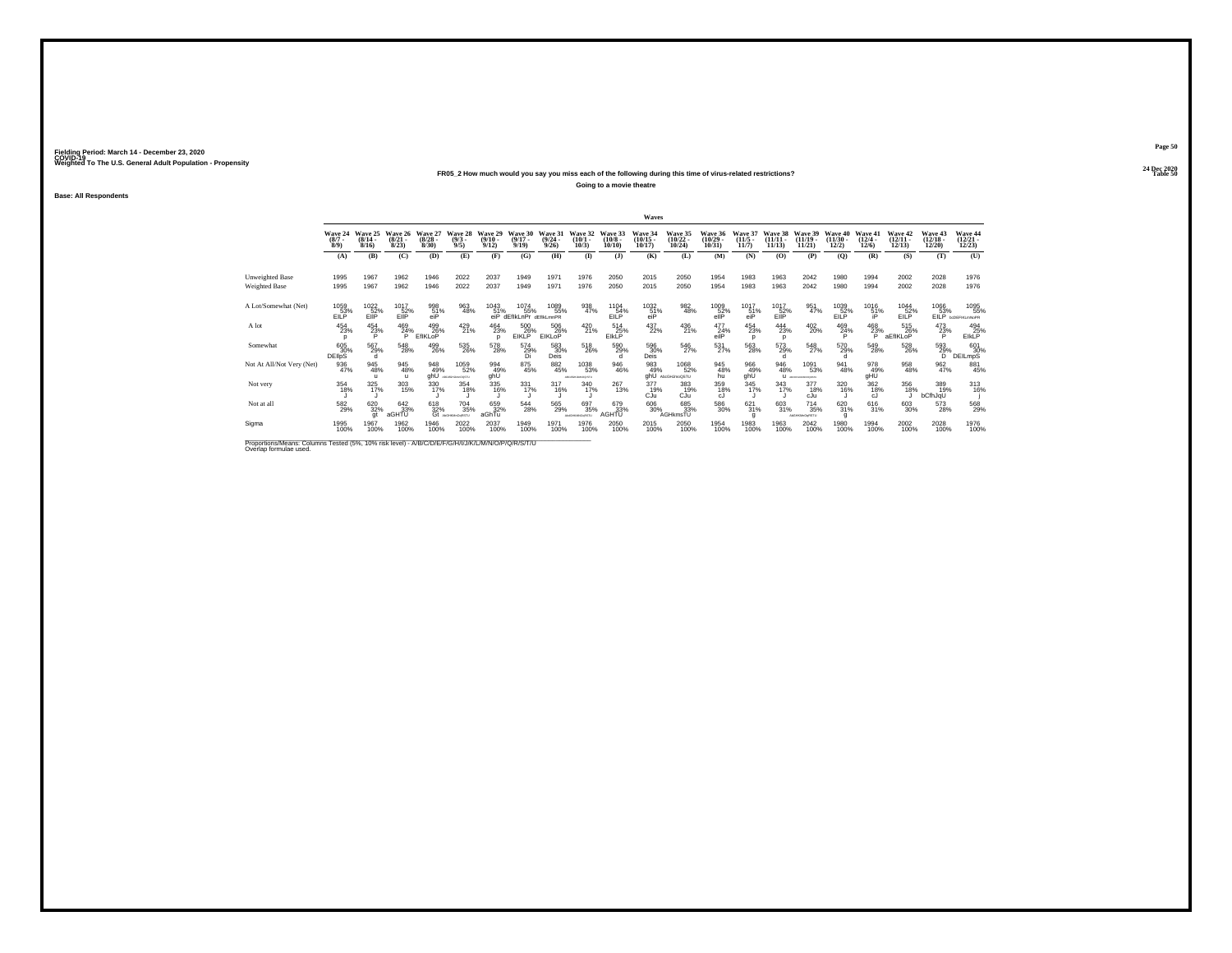## **24 Dec 2020FR05\_3 How much would you say you miss each of the following during this time of virus-related restrictions?**

**Shopping in stores**

**Base: All Respondents**

|                                                                                                                             |                               |                           |                                  |                              |                               |                            |                                 |                                      |                                 |                                  | Waves                          |                                   |                                   |                              |                                |                                                                                                                                                             |                             |                                       |                                   |                                   |                                   |
|-----------------------------------------------------------------------------------------------------------------------------|-------------------------------|---------------------------|----------------------------------|------------------------------|-------------------------------|----------------------------|---------------------------------|--------------------------------------|---------------------------------|----------------------------------|--------------------------------|-----------------------------------|-----------------------------------|------------------------------|--------------------------------|-------------------------------------------------------------------------------------------------------------------------------------------------------------|-----------------------------|---------------------------------------|-----------------------------------|-----------------------------------|-----------------------------------|
|                                                                                                                             | Wave 24<br>$\binom{8/7}{8/9}$ | Wave 25<br>(8/14.<br>8/16 | Wave 26<br>$\frac{(8/21)}{8/23}$ | Wave 27<br>$(8/28 -$<br>8/30 | Wave 28<br>$\binom{9/3}{9/5}$ | Wave 29<br>(9/10.<br>9/12  | Wave 30<br>$(9/17 -$<br>9/19    | Wave 31<br>$\frac{(9/24)}{9/26}$     | Wave 32<br>$(10/1 -$<br>10/3    | Wave 33<br>$\binom{10/8}{10/10}$ | Wave 34<br>$(10/15 -$<br>10/17 | Wave 35<br>$\binom{10/22}{10/24}$ | Wave 36<br>$\binom{10/29}{10/31}$ | Wave 37<br>$(11/5 -$<br>11/7 | Wave 38<br>$(11/11 -$<br>11/13 | Wave 39<br>(11/19.<br>11/21                                                                                                                                 | Wave 40<br>(11/30)<br>12/2) | Wave 41<br>$\frac{(12/4 - 12)}{12/6}$ | Wave 42<br>$\binom{12/11}{12/13}$ | Wave 43<br>$\binom{12/18}{12/20}$ | Wave 44<br>$\binom{12/21}{12/23}$ |
|                                                                                                                             | (A)                           | (B)                       | (C)                              | (D)                          | (E)                           | (F)                        | (G)                             | (H)                                  | $\bf{I}$                        | $($ $\Gamma$                     | (K)                            | (L)                               | (M)                               | (N)                          | (O)                            | (P)                                                                                                                                                         | (Q)                         | (R)                                   | (S)                               | (T)                               | (U)                               |
| Unweighted Base<br>Weighted Base                                                                                            | 1995<br>1995                  | 1967<br>1967              | 1962<br>1962                     | 1946<br>1946                 | 2022<br>2022                  | 2037<br>2037               | 1949<br>1949                    | 1971<br>1971                         | 1976<br>1976                    | 2050<br>2050                     | 2015<br>2015                   | 2050<br>2050                      | 1954<br>1954                      | 1983<br>1983                 | 1963<br>1963                   | 2042<br>2042                                                                                                                                                | 1980<br>1980                | 1994<br>1994                          | 2002<br>2002                      | 2028<br>2028                      | 1976<br>1976                      |
| A Lot/Somewhat (Net)                                                                                                        | 1315<br>66%<br>blkLnPqS       | 1228<br>62%               | 1297<br>66%<br><b>blkLnPqS</b>   | 1245<br>64%                  | 1276<br>63%<br>Ip             | 1309<br>64%<br>iLP         | 1303<br>67%<br><b>BelKLNPOS</b> | 1337<br>68%<br><b>BISTIKLHNOPORS</b> | 1206<br>61%                     | 1332<br>65%<br><b>ILPS</b>       | 1254<br>62%                    | 1217<br>59%                       | 1249<br>64%<br>ĽP                 | 1238<br>62%                  | 1247<br>64%<br>Lp              | 1217<br>60%                                                                                                                                                 | 1228<br>62%                 | 1273<br>64%<br>ΙP.                    | 1227<br>61%                       | 1313<br>65%<br>iLPs <sup>"</sup>  | 1304<br>66%<br>blkLnPqS           |
| A lot                                                                                                                       | 506<br>25%                    | 475<br>24%                | 575<br>29%<br>ABDEFORM-OPDRETA   | 491<br>25%                   | 478<br>24%                    | 489<br>24%                 | 519<br>27%<br>ikLoP             | 550<br>28%<br><b>BEFIKLOPO/ST</b>    | $^{461}_{23\%}$                 | 562%<br><b>bEfIKLOPOrst</b>      | 468<br>23%                     | 451<br>22%                        | 498<br>26%                        | 512<br>26%<br>Lo             | 450<br>23%                     | 461<br>23%                                                                                                                                                  | 465<br>24%                  | $^{484}_{24\%}$                       | 480<br>24%                        | 490<br>24%                        | 510<br>26%<br>Lp                  |
| Somewhat                                                                                                                    | 809<br>41%<br>cnp             | 753<br>38%                | 722/37%                          | 754<br>39%                   | 798<br>39%                    | 820<br>40%<br>cn           | 784<br>40%<br>n                 | 786<br>40%                           | <sup>745</sup> 38%              | 770<br>38%                       | 786<br>39%                     | <sup>766</sup> 37%                | <sup>751</sup> 38%                | 726<br>37%                   | 797<br>41%<br>cnp              | 756<br>37%                                                                                                                                                  | <sup>763</sup> 39%          | 789<br>40%                            | <sup>747</sup> <sub>37%</sub>     | 823<br>cnp                        | 794<br>40%<br>cn                  |
| Not At All/Not Very (Net)                                                                                                   | 680<br>34%                    | 739<br>38%<br>acGHu       | 665<br>34%                       | 701<br>36%                   | 746<br>37%<br>gH              | 728<br>36%                 | $\substack{646 \\ 33\%}$        | 634<br>32%                           | 770<br>39%<br><b>ACfGHJtU</b>   | 718<br>35%                       | 761<br>38%                     | 833<br>41%<br>acGHu ACDeFGHJMORTU | 705<br>36%<br>h                   | 745<br>38%<br>acGHu          |                                | $\underset{\begin{array}{c}{\text{716}}\\{\text{82:}}\\{\text{96\%}}\\{\text{H}}\end{array}}{\text{array}}\underset{\text{Kronenamann}}{\text{82:}}$<br>40% | 752<br>38%<br>acGHu         | 721<br>36%                            | 775<br>39%<br><b>ACGHjtU</b>      | 715<br>35%                        | 672<br>34%                        |
| Not very                                                                                                                    | $^{417}_{21\%}$<br>gJ         | 429 22%<br>G.I            | 373<br>19%                       | 375<br>19%                   | 398<br>20%                    | $422$ <sub>21%</sub><br>gJ | 350<br>18%                      | 378<br>19%                           | 412<br>21%<br>gJ                | 346<br>17%                       | 448<br>22%<br>cdGhJ            | 453<br>22%<br>cdGhJ               | $^{402}_{21\%}$                   | $^{417}_{21\%}$<br>gJ        | 381<br>19%                     | 407<br>20%                                                                                                                                                  | 384<br>19%                  | 389<br>19%                            | 444<br>22%<br>cdGhJ               | 413<br>20%                        | 396<br>20%                        |
| Not at all                                                                                                                  | $^{264}_{13\%}$               | 311<br>16%<br>ah          | 291<br>15%                       | 326<br>17%<br>AHu            | 348<br>17%<br>AHÜ             | $\frac{305}{15\%}$         | $^{296}_{15\%}$                 | 256<br>13%                           | 358<br>18%<br>ACFgHkmTU ACFgHTU | 372<br>18%                       | 313<br>16%                     | 380<br>19%<br>h AbCFGHkmTU        | 304<br>16%                        | $\frac{327}{17\%}$<br>AHu    | $334$ $17\%$<br>AHU            | 418<br>20%<br>ABCORPOINDATES!                                                                                                                               | 368<br>19%<br>AbCFGHkmTU    | 332<br>17%<br>AHu                     | 331<br>17%<br>AHu                 | $^{302}_{15\%}$                   | 276                               |
| Sigma                                                                                                                       | 1995<br>100%                  | 1967<br>100%              | 1962<br>100%                     | 1946<br>100%                 | 2022<br>100%                  | 2037<br>100%               | 1949<br>100%                    | 1971<br>100%                         | 1976<br>100%                    | 2050<br>100%                     | 2015<br>100%                   | 2050<br>100%                      | 1954<br>100%                      | 1983<br>100%                 | 1963<br>100%                   | 2042<br>100%                                                                                                                                                | 1980<br>100%                | 1994<br>100%                          | 2002<br>100%                      | 2028<br>100%                      | 1976<br>100%                      |
| Proportions/Means: Columns Tested (5%, 10% risk level) - A/B/C/D/E/F/G/H/I/J/K/L/M/N/O/P/Q/R/S/T/U<br>Overlap formulae used |                               |                           |                                  |                              |                               |                            |                                 |                                      |                                 |                                  |                                |                                   |                                   |                              |                                |                                                                                                                                                             |                             |                                       |                                   |                                   |                                   |

**Page 51**24 Dec 2020<br>Table 51

**Table 51 Table 51**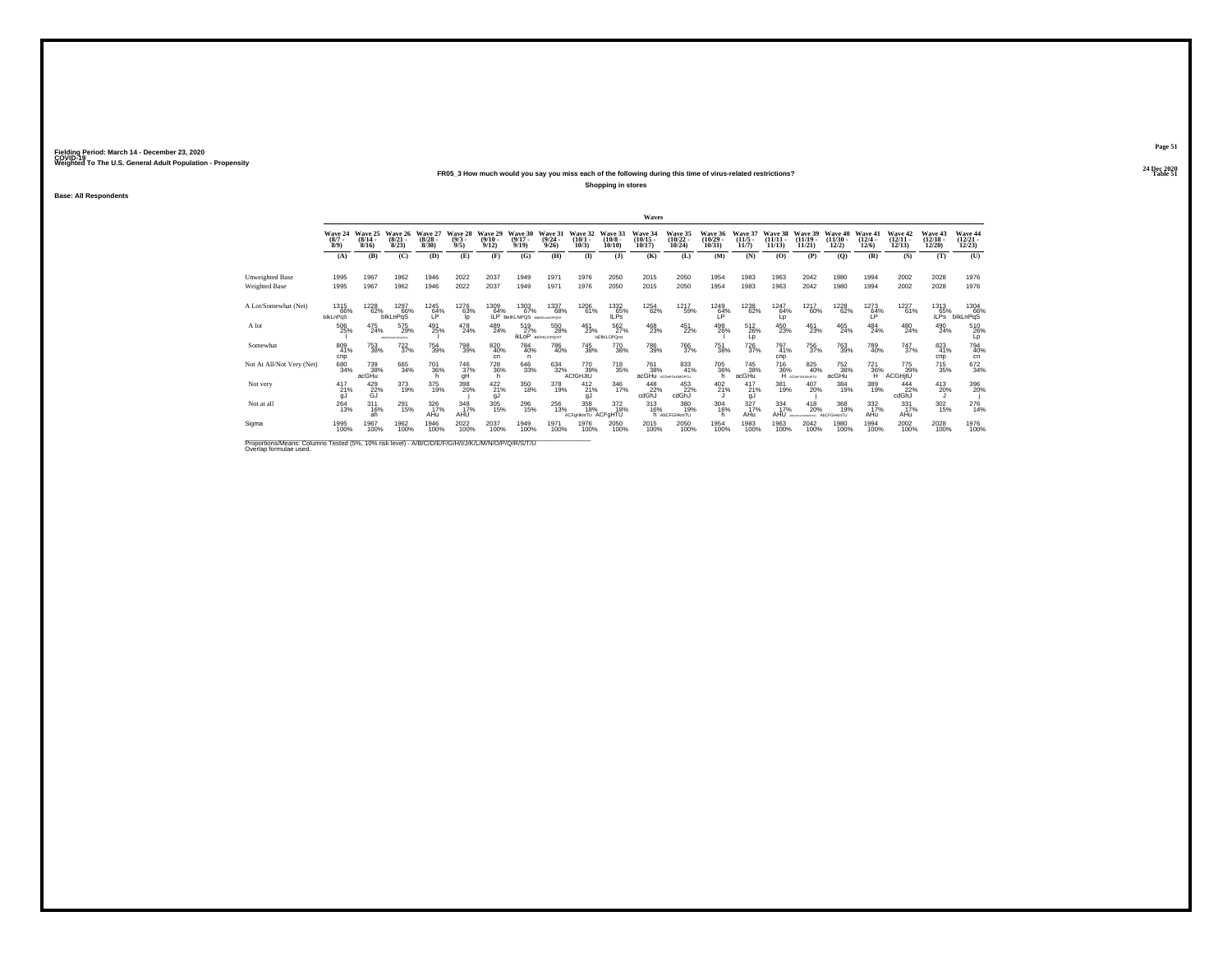## **24 Dec 2020FR05\_4 How much would you say you miss each of the following during this time of virus-related restrictions?**

**Working from the office**

**Base: All Respondents**

|                                                                                                                             |                                        |                        |                                   |                                 |                               |                                  |                              |                                  |                              |                               | Waves                          |                                |                                   |                                 |                                |                                |                                |                                 |                                |                                   |                                   |
|-----------------------------------------------------------------------------------------------------------------------------|----------------------------------------|------------------------|-----------------------------------|---------------------------------|-------------------------------|----------------------------------|------------------------------|----------------------------------|------------------------------|-------------------------------|--------------------------------|--------------------------------|-----------------------------------|---------------------------------|--------------------------------|--------------------------------|--------------------------------|---------------------------------|--------------------------------|-----------------------------------|-----------------------------------|
|                                                                                                                             | Wave 24 Wave 25<br>$(8/7 -$<br>$8/9$ ) | $(8/14 -$<br>8/16      | Wave 26<br>$\binom{8/21}{8/23}$   | Wave 27<br>$\binom{8/28}{8/30}$ | Wave 28<br>$\binom{9/3}{9/5}$ | Wave 29<br>$\frac{(9/10)}{9/12}$ | Wave 30<br>$(9/17 -$<br>9/19 | Wave 31<br>$\frac{(9/24)}{9/26}$ | Wave 32<br>$(10/1 -$<br>10/3 | Wave 33<br>$(10/8 -$<br>10/10 | Wave 34<br>$(10/15 -$<br>10/17 | Wave 35<br>$(10/22 -$<br>10/24 | Wave 36<br>$\binom{10/29}{10/31}$ | Wave 37<br>$(11/5 -$<br>11/7    | Wave 38<br>$(11/11 -$<br>11/13 | Wave 39<br>$(11/19 -$<br>11/21 | Wave 40<br>$(11/30 -$<br>12/2) | Wave 41<br>$\binom{12/4}{12/6}$ | Wave 42<br>$\binom{12}{12/13}$ | Wave 43<br>$\binom{12/18}{12/20}$ | Wave 44<br>$\binom{12/21}{12/23}$ |
|                                                                                                                             | (A)                                    | (B)                    | (C)                               | (D)                             | (E)                           | (F)                              | (G)                          | <b>(H)</b>                       | $\mathbf{D}$                 | $($ $)$                       | (K)                            | (L)                            | (M)                               | (N)                             | (O)                            | (P)                            | $\mathbf{Q}$                   | (R)                             | (S)                            | (T)                               | (U)                               |
| Unweighted Base<br>Weighted Base                                                                                            | 1995<br>1995                           | 1967<br>1967           | 1962<br>1962                      | 1946<br>1946                    | 2022<br>2022                  | 2037<br>2037                     | 1949<br>1949                 | 1971<br>1971                     | 1976<br>1976                 | 2050<br>2050                  | 2015<br>2015                   | 2050<br>2050                   | 1954<br>1954                      | 1983<br>1983                    | 1963<br>1963                   | 2042<br>2042                   | 1980<br>1980                   | 1994<br>1994                    | 2002<br>2002                   | 2028<br>2028                      | 1976<br>1976                      |
| A Lot/Somewhat (Net)                                                                                                        | 690<br>35%<br>Bfopru                   | 600<br>30%             | 703<br>36%<br><b>BeFiKnOPRU</b>   | 671<br>35%<br>Bfpru             | 645<br>32%                    | 632<br>31%                       | 692<br>36%<br>BeFiKOPRU      | 662<br>34%                       | 635<br>32%                   | 773<br>38%<br>ECHALMICRORIL   | 632<br>31%                     | 678<br>33%                     | 649<br>33%                        | 639<br>32%                      | 615<br>31%                     | 631<br>31%                     | 649<br>33%                     | 621<br>31%                      | 685<br>34%<br>bfp              | 702<br>35%<br>Bfkopru             | 616<br>31%                        |
| A lot                                                                                                                       | 297<br>15%<br><b>FknO</b>              | 258<br>13%             | 317<br>16%<br><b>BEFIKLNOPRSU</b> | 279<br>14%<br>FO.               | 259<br>13%                    | 236<br>12%                       | 292<br>15%<br><b>FknO</b>    | $^{277}_{14\%}$<br>fO            | 250<br>13%                   | $^{313}_{15\%}$<br>eFiknOpr   | 250<br>12%                     | 270<br>13%                     | 279<br>14%<br>fO                  | 247<br>12%                      | $^{219}_{11\%}$                | 257<br>13%                     | 281<br>14%<br>fO               | 253<br>13%                      | 265<br>13%                     | 279<br>14%<br>$\circ$             | 262<br>13%                        |
| Somewhat                                                                                                                    | 393<br>20%                             | $\frac{342}{17\%}$     | 385<br>20%                        | 393<br>20%                      | 386<br>19%                    | 396<br>19%                       | 400<br>21%                   | 385<br>20%                       | 385<br>20%                   | 460<br>22%<br>BefhiKMPQRU     | 382<br>19%                     | 408<br>20%                     | 370<br>19%                        | $^{393}_{\ 20\%}$               | 396<br>20%                     | 374<br>18%                     | 368<br>19%                     | 367<br>18%                      | 420<br>21%<br>Bu               | $^{424}_{21\%}$<br>Bu             | 354<br>18%                        |
| Not At All/Not Very (Net)                                                                                                   | 1305<br>65%                            | 1367<br>70%<br>ACDGJsT | 1259<br>64%                       | 1275<br>65%                     | 1377<br>68%<br>cqJ            | 1405<br>69%<br>aCdGJst           | 1257<br>64%                  | 1309<br>66%                      | 1341<br>68%<br>caJ           | 1277<br>62%                   | 1383<br>69%<br>CGJt            | 1372<br>67%                    | 1305<br>67%                       | 1344<br>68%<br>cJ.              | 1348<br>69%<br>aCGJt           | 1411<br>69%<br>aCdGJst         | 1331<br>67%                    | 1373<br>69%<br>aCdGJt           | 1317<br>66%                    | $^{1326}_{65\%}$                  | 1360<br>69%<br>aCdGJt             |
| Not very                                                                                                                    | 277<br>14%                             | 341<br>17%<br>ACEiJq   | 272<br>14%                        | 328<br>17%<br>ACeJa             | 287<br>14%                    | $^{311}_{15\%}$                  | $^{297}_{15\%}$              | $^{293}_{15\%}$                  | $^{285}_{14\%}$              | 285<br>14%                    | $\frac{344}{17\%}$<br>ACeiJa   | 305<br>15%                     | 307<br>16%                        | 360<br>18%<br><b>ACEfaHIJLQ</b> | $\frac{342}{17\%}$<br>ACEiJa   | 354<br>17%<br>ACEiJa           | $^{283}_{14\%}$                | 333<br>17%<br>acei              | 346<br>17%<br>ACEiJa           | 329<br>16%                        | $341$<br>$17%$<br><b>ACEiJq</b>   |
| Not at all                                                                                                                  | 1027<br>51%                            | 1026<br>52%<br>dis     | 987<br>50%                        | 946<br>49%                      | 1089<br>54%<br>cDGJNST        | 1094<br>54%<br><b>DGJNST</b>     | 960<br>49%                   | 1016<br>52%                      | 1056<br>53%<br>DGJnŠŤ        | 992<br>48%                    | 1039<br>52%                    | 1066<br>52%<br>is              | 998<br>51%                        | 984<br>50%                      | 1007<br>51%                    | 1057<br>52%                    | 1048<br>53%<br>DgJSt           | 1040<br>52%<br>dis              | 971<br>48%                     | 997<br>49%                        | 1018<br>52%                       |
| Sigma                                                                                                                       | 1995<br>100%                           | 1967<br>100%           | 1962<br>100%                      | 1946<br>100%                    | 2022<br>100%                  | 2037<br>100%                     | 1949<br>100%                 | 1971<br>100%                     | 1976<br>100%                 | 2050<br>100%                  | 2015<br>100%                   | 2050<br>100%                   | 1954<br>100%                      | 1983<br>100%                    | 1963<br>100%                   | 2042<br>100%                   | 1980<br>100%                   | 1994<br>100%                    | 2002<br>100%                   | 2028<br>100%                      | 1976<br>100%                      |
| Proportions/Means: Columns Tested (5%, 10% risk level) - A/B/C/D/E/F/G/H/I/J/K/L/M/N/O/P/Q/R/S/T/U<br>Overlap formulae used |                                        |                        |                                   |                                 |                               |                                  |                              |                                  |                              |                               |                                |                                |                                   |                                 |                                |                                |                                |                                 |                                |                                   |                                   |

**Page 52**24 Dec 2020<br>Table 52

**Table 52 Table 52**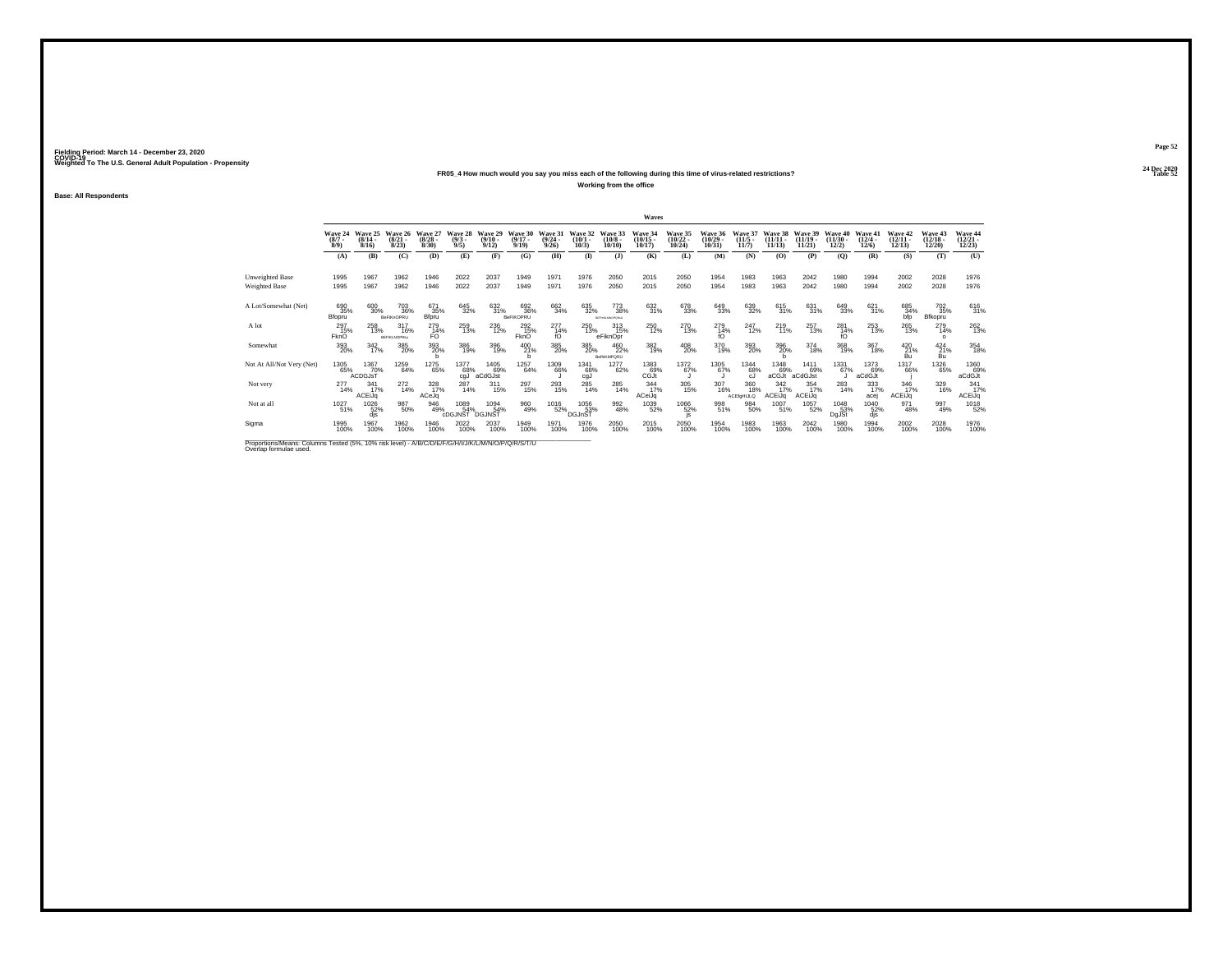## **24 Dec 2020FR05\_5 How much would you say you miss each of the following during this time of virus-related restrictions?Attending events like concerts, theatre and sporting events**

**Base: All Respondents**

|                                                                                                                             |                                |                                         |                                  |                                 |                                     |                                  |                              |                                         |                                  |                               | Waves                              |                                      |                                   |                                  |                                |                                               |                                          |                                 |                                   |                                   |                                   |
|-----------------------------------------------------------------------------------------------------------------------------|--------------------------------|-----------------------------------------|----------------------------------|---------------------------------|-------------------------------------|----------------------------------|------------------------------|-----------------------------------------|----------------------------------|-------------------------------|------------------------------------|--------------------------------------|-----------------------------------|----------------------------------|--------------------------------|-----------------------------------------------|------------------------------------------|---------------------------------|-----------------------------------|-----------------------------------|-----------------------------------|
|                                                                                                                             | Wave 24<br>$(8/7 -$<br>$8/9$ ) | Wave 25<br>$\frac{(8/14 - 8/16)}{8/16}$ | Wave 26<br>$\binom{8/21}{8/23}$  | Wave 27<br>$\binom{8/28}{8/30}$ | Wave 28<br>$\binom{9/3}{9/5}$       | Wave 29<br>$\frac{(9/10)}{9/12}$ | Wave 30<br>$(9/17 -$<br>9/19 | Wave 31<br>$\frac{(9/24 - 9/26)}{9/26}$ | Wave 32<br>$(10/1 -$<br>$10/3$ ) | Wave 33<br>$(10/8 -$<br>10/10 | <b>Wave 34</b><br>(10/15)<br>10/17 | Wave 35<br>$\binom{10/22}{10/24}$    | Wave 36<br>$\binom{10/29}{10/31}$ | Wave 37<br>$\frac{(11/5)}{11/7}$ | Wave 38<br>$(11/11 -$<br>11/13 | Wave 39<br>$(11/19 -$<br>11/21                | Wave 40<br>$\frac{(11/30 - 12/2)}{12/2}$ | Wave 41<br>$\binom{12/4}{12/6}$ | Wave 42<br>$\binom{12/11}{12/13}$ | Wave 43<br>$\binom{12/18}{12/20}$ | Wave 44<br>$\binom{12/21}{12/23}$ |
|                                                                                                                             | (A)                            | (B)                                     | (C)                              | (D)                             | (E)                                 | (F)                              | (G)                          | (H)                                     | $($ I                            | $($ $)$                       | (K)                                | (L)                                  | (M)                               | (N)                              | (0)                            | (P)                                           | (Q)                                      | (R)                             | (S)                               | (T)                               | (U)                               |
| Unweighted Base<br>Weighted Base                                                                                            | 1995<br>1995                   | 1967<br>1967                            | 1962<br>1962                     | 1946<br>1946                    | 2022<br>2022                        | 2037<br>2037                     | 1949<br>1949                 | 1971<br>1971                            | 1976<br>1976                     | 2050<br>2050                  | 2015<br>2015                       | 2050<br>2050                         | 1954<br>1954                      | 1983<br>1983                     | 1963<br>1963                   | 2042<br>2042                                  | 1980<br>1980                             | 1994<br>1994                    | 2002<br>2002                      | 2028<br>2028                      | 1976<br>1976                      |
| A Lot/Somewhat (Net)                                                                                                        | 1094<br>EILP <sup>35%</sup>    | 1082<br>EILP                            | 1055<br>54%<br>elLp              | 1063<br>EILP                    | 1011<br>50%                         | 1083<br>53%                      | 1093<br>EILP                 | 1095<br>$EILP^{\sim}$                   | 979<br>50%                       | 1114<br>54%<br>EILP           | 1137<br>56%<br><b>EILnoP</b>       | 1009<br>49%                          | 1079<br>EILP                      | 1047<br>53%                      | 1038<br>53%                    | 1018<br>50%                                   | 1080<br>$EILP^{\sim}$                    | 1122<br>56%<br>EILnP            | 1100<br>$EILP^{\overline{55}\%}$  | 1093<br>54%<br>elLp               | 1175<br>59%<br>ARCOGENALMNOPOST   |
| A lot                                                                                                                       | 509<br>26%<br>lo               | 500<br>25%                              | $^{515}_{26\%}$                  | 512<br>26%<br>I P               | $^{482}_{24\%}$                     | 519<br>25%<br>lo.                | 543<br>28%<br>ElkLnOP        | $^{517}_{26\%}$                         | 478<br>24%                       | 533<br>26%<br>LP              | 488<br>24%                         | $^{454}_{22\%}$                      | 520<br>27%<br>LP                  | 481<br>24%                       | $^{471}_{24\%}$                | 456<br>22%                                    | 543<br>27%<br>eikLnoP                    | 503<br>25%                      | 529<br>26%<br>I P                 | 538<br>27%<br>IP.                 | 613<br>31%<br>ARCEFANDAMENAST     |
| Somewhat                                                                                                                    | 585<br>29%                     | 581<br>30%<br>el                        | 539<br>27%                       | 551<br>28%                      | 529<br>26%                          | 564<br>28%                       | 550<br>28%                   | 579<br>29%<br>el                        | 501<br>25%                       | 581<br>28%                    | 649<br>32%<br>COEFGUL mePQsTU      | 555<br>27%                           | 559<br>29%                        | 565<br>29%                       | 567<br>29%                     | 562<br>28%                                    | 537%                                     | 619<br>31%<br>cEfILpQt          | 571<br>29%                        | 555<br>27%                        | 562%                              |
| Not At All/Not Very (Net)                                                                                                   | 901<br>45%                     | 885<br>45%                              | 907<br>46%                       | 883<br>45%                      | 1011<br>50%<br>U ABCOGLIANCRONI     | 954<br>47%<br>u                  | 856<br>44%                   | 876<br>44%                              | 997<br>50%<br>U ARCHIMAGESTU     | 936<br>$^{46\%}_{11}$         | 878<br>44%                         | 1041<br>51%<br>ABCONSHJKMHODRSTLI    | 875<br>45%<br>U                   | 936<br>47%<br>krÜ                | 925                            | 1024<br>$-47\%$ 50°<br>KU ABOGHANORSKI<br>50% | 900<br>45%<br>ũ                          | 872<br>44%                      | 902<br>45%                        | 935<br>46%<br>u                   | 801<br>41%                        |
| Not very                                                                                                                    | 309<br>16%                     | 338<br>17%<br>jQu                       | $\frac{324}{17\%}$<br>$^{\circ}$ | 288<br>15%                      | 338/17%<br>Qu                       | $\frac{348}{17\%}$<br>Qu         | 289<br>15%                   | 356<br>18%<br><b>DGJkpQrU</b>           | 322<br>16%<br>$\Omega$           | 299<br>15%                    | 310<br>15%                         | 333<br>16%<br>$\Omega$               | 335<br>17%                        | 358<br>18%<br>iQu DGJkpQrU       | 305<br>16%<br>o                | 310<br>15%                                    | 258<br>13%                               | 299<br>15%                      | 324<br>16%                        | 373<br>18%<br>Q aDGJkoPQRU        | 282<br>14%                        |
| Not at all                                                                                                                  | 592<br>30%<br>hu               | 547<br>28%                              | 583<br>30%<br>hu                 | 595<br>31%                      | 672<br>33%<br><b>HU</b> approvances | 605<br>30%<br>hu                 | 567<br>29%                   | 519<br>26%                              | 674 34%<br>ABC: FGHAMRSTL        | 637<br>31%<br>bHmtU           | 568<br>28%                         | <sup>708</sup> 35%<br>ABCOFGHIOMRSTU | 540<br>28%                        | 578<br>29%_                      | 620<br>32%<br><b>BHKMTU</b>    | $^{714}_{35\%}$                               | 642<br>32%<br><b>BHKMrsTU</b>            | 573<br>29%                      | 578<br>29%                        | 563<br>28%                        | 519<br>26%                        |
| Sigma                                                                                                                       | 1995<br>100%                   | 1967<br>100%                            | 1962<br>100%                     | 1946<br>100%                    | 2022<br>100%                        | 2037<br>100%                     | 1949<br>100%                 | 1971<br>100%                            | 1976<br>100%                     | 2050<br>100%                  | 2015<br>100%                       | 2050<br>100%                         | 1954<br>100%                      | 1983<br>100%                     | 1963<br>100%                   | 2042<br>100%                                  | 1980<br>100%                             | 1994<br>100%                    | 2002<br>100%                      | 2028<br>100%                      | 1976<br>100%                      |
| Proportions/Means: Columns Tested (5%, 10% risk level) - A/B/C/D/E/F/G/H/I/J/K/L/M/N/O/P/Q/R/S/T/U<br>Overlap formulae used |                                |                                         |                                  |                                 |                                     |                                  |                              |                                         |                                  |                               |                                    |                                      |                                   |                                  |                                |                                               |                                          |                                 |                                   |                                   |                                   |

**Page 53**24 Dec 2020<br>Table 53

**Table 53 Table 53**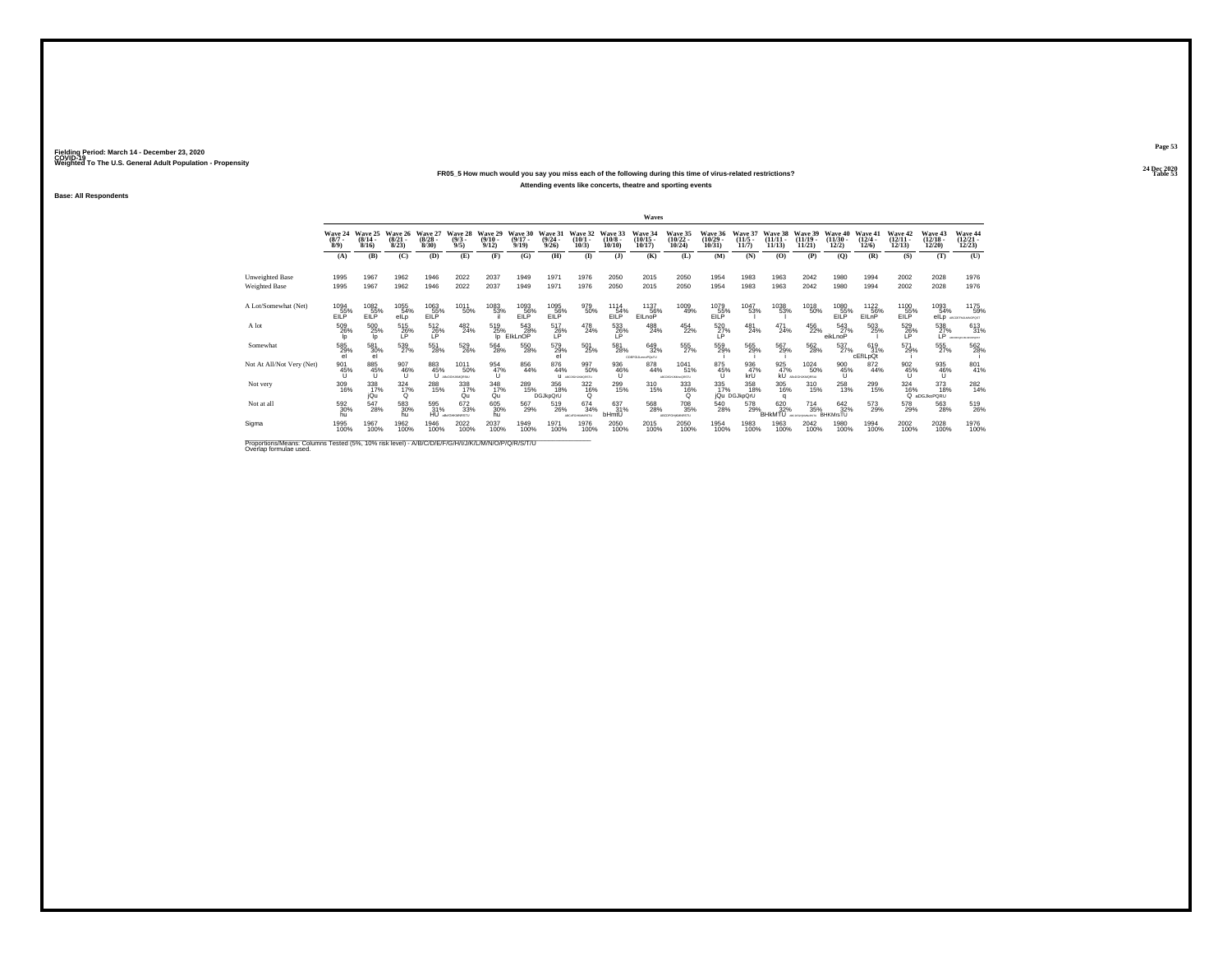## **24 Dec 2020FR05\_6 How much would you say you miss each of the following during this time of virus-related restrictions?**

**Dining out at a restaurant/bar**

**Base: All Respondents**

|                                                                                                                              |                                                 |                                  |                                 |                                                   |                               |                                         |                              |                                                       |                                 |                                 | Waves                             |                                    |                                            |                                              |                                 |                                                 |                                |                                       |                                   |                                   |                                                                 |
|------------------------------------------------------------------------------------------------------------------------------|-------------------------------------------------|----------------------------------|---------------------------------|---------------------------------------------------|-------------------------------|-----------------------------------------|------------------------------|-------------------------------------------------------|---------------------------------|---------------------------------|-----------------------------------|------------------------------------|--------------------------------------------|----------------------------------------------|---------------------------------|-------------------------------------------------|--------------------------------|---------------------------------------|-----------------------------------|-----------------------------------|-----------------------------------------------------------------|
|                                                                                                                              | Wave 24<br>$\binom{8/7}{8/9}$                   | Wave 25<br>$\frac{(8/14)}{8/16}$ | Wave 26<br>$\binom{8/21}{8/23}$ | Wave 27<br>$\binom{8/28}{8/30}$                   | Wave 28<br>$\binom{9/3}{9/5}$ | Wave 29<br>$\frac{(9/10 - 9/12)}{9/12}$ | Wave 30<br>$(9/17 -$<br>9/19 | Wave 31<br>$\frac{(9/24 - 9/26)}{9/26}$               | Wave 32<br>$\binom{10/1}{10/3}$ | Wave 33<br>(10/8)<br>10/10      | Wave 34<br>$\binom{10/15}{10/17}$ | Wave 35<br>$\frac{(10/22)}{10/24}$ | Wave 36<br>$\frac{(10/29 - 10/31)}{10/31}$ | Wave 37<br>$\frac{(11/5)}{11/7}$             | Wave 38<br>$(11/11 -$<br>11/13  | Wave 39<br>$(11/19 -$<br>11/21                  | Wave 40<br>$(11/30 -$<br>12/2) | Wave 41<br>$\frac{(12/4 - 12)}{12/6}$ | Wave 42<br>$\binom{12/11}{12/13}$ | Wave 43<br>$\binom{12/18}{12/20}$ | Wave 44<br>$\binom{12/21}{12/23}$                               |
|                                                                                                                              | (A)                                             | (B)                              | (C)                             | (D)                                               | (E)                           | (F)                                     | (G)                          | (H)                                                   | $\bf(I)$                        | $($ $)$                         | (K)                               | (L)                                | (M)                                        | (N)                                          | (O)                             | (P)                                             | (Q)                            | (R)                                   | (S)                               | (T)                               | (U)                                                             |
| Unweighted Base<br>Weighted Base                                                                                             | 1995<br>1995                                    | 1967<br>1967                     | 1962<br>1962                    | 1946<br>1946                                      | 2022<br>2022                  | 2037<br>2037                            | 1949<br>1949                 | 1971<br>1971                                          | 1976<br>1976                    | 2050<br>2050                    | 2015<br>2015                      | 2050<br>2050                       | 1954<br>1954                               | 1983<br>1983                                 | 1963<br>1963                    | 2042<br>2042                                    | 1980<br>1980                   | 1994<br>1994                          | 2002<br>2002                      | 2028<br>2028                      | 1976<br>1976                                                    |
| A Lot/Somewhat (Net)                                                                                                         | 1423<br>71%<br>delLNp DEILNP                    | 1413<br>72%                      | 1382<br>70%                     | 1318<br>68%                                       | 1368<br>68%                   | 1432<br>70%                             | 1408<br>EIJLNP COEILINATO    | 1457<br>74%                                           | 1309<br>66%                     | 1400<br>68%                     | 1414<br>70%                       | 1372<br>67%                        | 1396<br>71%<br>dEILNp                      | 1334<br>67%                                  | 1361<br>69%                     | 1382<br>68%                                     | 1378                           | 1444<br>70% 72%                       | 1430<br>71%<br>delLNp             | 1408<br>69%                       | 1510<br>76%<br>ABCORPOLIALMINOPORTS                             |
| A lot                                                                                                                        | 695<br>35%<br><b>İKLnOP EIKLmNOP EIjKLmNOPt</b> | <sup>710</sup> <sub>36%</sub>    | $^{714}_{36\%}$                 | 661<br>34%<br><b>KLOP</b>                         | 648<br>32%                    | 700<br>34%<br><b>KLoP</b>               | 671<br>34%<br>KLoP           | 675<br>34%<br><b>KLOP</b>                             | $\substack{624 \\ 32\%}$        | 675<br>33%<br>KI                | 582<br>29%                        | 604<br>29%                         | 634<br>32%                                 | $\frac{621}{31\%}$                           | 600<br>31%                      | 613<br>30%                                      | 687<br>35%<br><b>KLnOP</b>     | 666<br>33%                            | 723<br>36%<br><b>KLD EIKLMNOP</b> | 667<br>33%                        | 739<br>37%<br>KI JEIJKLMNOPRT                                   |
| Somewhat                                                                                                                     | <sup>728</sup> 36%                              | <sup>703</sup> 36%               | 668<br>34%                      | 657<br>34%                                        | <sup>720</sup> <sub>36%</sub> | 733<br>36%                              | 737<br>38%                   | <sup>782</sup> <sub>40%</sub><br>CD <b>bCDEflJnQS</b> | 685<br>35%                      | <sup>725</sup> 35%              | 833<br>41%<br>ABCDEFgLINpQST      | <sup>768</sup> 37%<br>cd           | 762 39%<br>CDeljqs                         | <sup>713</sup> 36%                           | 760<br>39%<br>CD <sub>lqs</sub> | 769<br>38%<br>cd                                | 692<br>35%                     | 777<br>39%<br>CDeljqs                 | 707<br>35%                        | <sup>740</sup> <sub>37%</sub>     | $\begin{array}{c} 771 \\ 39\% \\ \mathrm{bCDeljQs} \end{array}$ |
| Not At All/Not Very (Net)                                                                                                    | 572<br>29%                                      | 554<br>28%                       | 580                             | 628<br>32%<br>30% 32% 32%<br>hU aBGHmRsU aBGHMRsU | 654<br>32%                    | 605<br>30%<br>hU                        | 541<br>$^{28\%}_{U}$         | $^{514}_{\phantom{1}\phantom{1}\phantom{1}26\%}$      | 667<br>34%<br>ABCFGHKMsRSU      | 650<br>32%<br><b>bGHRU</b>      | 601                               | 678<br>33%<br>30% 33               |                                            | 558 64<br>29% 33<br>U ABGHMRSU<br>649<br>33% |                                 | 660<br>32%<br>602 660<br>31% 325<br>HU aBGHmRsU | 602<br>30%<br>HU               | $^{550}_{28\%}$                       | 572<br>29%<br>u                   | 620<br>31%<br>HU                  | 466<br>24%                                                      |
| Not very                                                                                                                     | 277<br>14%                                      | $^{275}_{14\%}$                  | 279<br>14%<br>u                 | <sup>292</sup> <sub>15%</sub><br>HU               | 309<br>15%<br>HÚ              | 298<br>15%<br>hÚ                        | 284<br>15%<br>hÚ             | 238<br>12%                                            | 321<br>16%<br>HqU               | $^{292}_{14\%}$<br>$\mathbf{H}$ | 296<br>15%<br>hU                  | 326<br>16%<br>HqU                  | 305<br>16%<br>HU                           | $^{317}_{16\%}$<br>HqU                       | 295<br>15%<br>HÚ                | 302<br>15%<br>hÚ                                | 265<br>13%                     | 284<br>14%<br>п                       | 280<br>14%<br>п                   | 306<br>15%<br>HÚ.                 | $^{222}_{11\%}$                                                 |
| Not at all                                                                                                                   | <sup>294</sup> 15%                              | 278<br>14%                       | 301<br>15%                      | 336<br>17%<br>U aBGHMRsU bGHMRU                   | 345<br>17%                    | 307<br>15%<br>u                         | $^{257}_{13\%}$              | 276<br>14%                                            | 346<br>17%<br>aBGHMRsU aBGHMRsU | 357<br>17%                      | 305<br>15%<br>u                   | $\frac{351}{17\%}$<br>BGHMRU       | 253<br>13%                                 | 331<br>17%<br>bGhMRU                         | 307<br>16%                      | 358<br>18%<br>mU aBGHMRsU                       | 337%<br><b>bGhMRU</b>          | 266<br>13%                            | 292<br>15%                        | $^{315}_{16\%}$<br>mÜ             | $^{244}_{12\%}$                                                 |
| Sigma                                                                                                                        | 1995<br>100%                                    | 1967<br>100%                     | 1962<br>100%                    | 1946<br>100%                                      | 2022<br>100%                  | 2037<br>100%                            | 1949<br>100%                 | 1971<br>100%                                          | 1976<br>100%                    | 2050<br>100%                    | 2015<br>100%                      | 2050<br>100%                       | 1954<br>100%                               | 1983<br>100%                                 | 1963<br>100%                    | 2042<br>100%                                    | 1980<br>100%                   | 1994<br>100%                          | 2002<br>100%                      | 2028<br>100%                      | 1976<br>100%                                                    |
| Proportions/Means: Columns Tested (5%, 10% risk level) - A/B/C/D/E/F/G/H/I/J/K/L/M/N/O/P/Q/R/S/T/U<br>Overlap formulae used. |                                                 |                                  |                                 |                                                   |                               |                                         |                              |                                                       |                                 |                                 |                                   |                                    |                                            |                                              |                                 |                                                 |                                |                                       |                                   |                                   |                                                                 |

**Page 54**24 Dec 2020<br>Table 54

**Table 54 Table 54 Table 54 Table 54 Table 54 Table 54 Table 54 Table 54**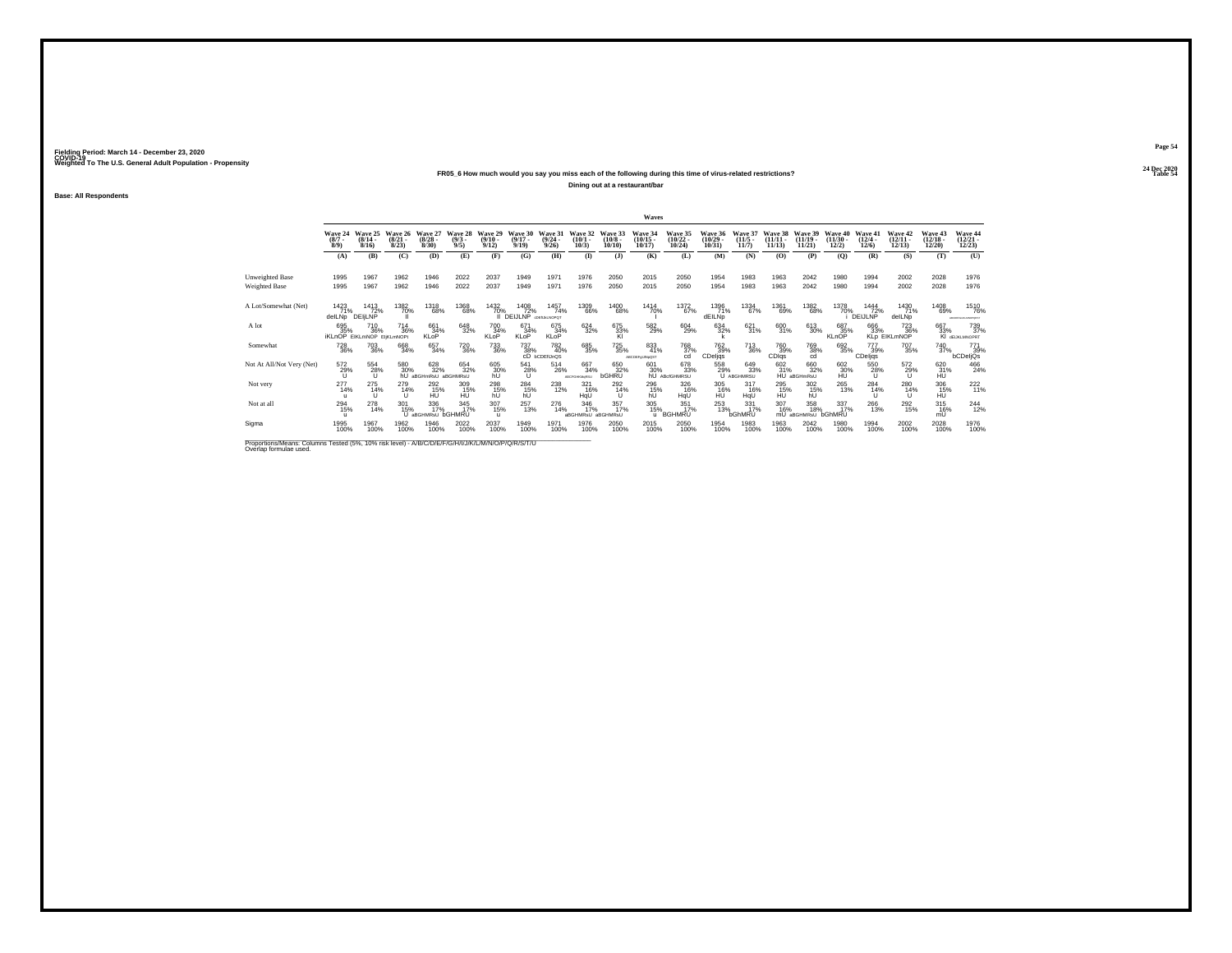## **24 Dec 2020FR05\_7 How much would you say you miss each of the following during this time of virus-related restrictions?**

**Watching sports on TV**

**Base: All Respondents**

|                                                                                                    |                                      |                                  |                                 |                                            |                                       |                                                |                                           |                                          |                                  |                                               | <b>Waves</b>                      |                                                              |                                   |                              |                                    |                                |                                |                              |                                       |                                          |                                   |
|----------------------------------------------------------------------------------------------------|--------------------------------------|----------------------------------|---------------------------------|--------------------------------------------|---------------------------------------|------------------------------------------------|-------------------------------------------|------------------------------------------|----------------------------------|-----------------------------------------------|-----------------------------------|--------------------------------------------------------------|-----------------------------------|------------------------------|------------------------------------|--------------------------------|--------------------------------|------------------------------|---------------------------------------|------------------------------------------|-----------------------------------|
|                                                                                                    | Wave 24<br>$\binom{8/7}{8/9}$        | Wave 25<br>$\frac{(8/14)}{8/16}$ | Wave 26<br>$\binom{8/21}{8/23}$ | Wave 27<br>$\frac{(8/28)}{8/30}$           | Wave 28<br>$\binom{9/3}{9/5}$         | Wave 29<br>$\frac{(9/10)}{9/12}$               | Wave 30<br>$(9/17 -$<br>9/19              | Wave 31<br>$(9/24 -$<br>9/26             | Wave 32<br>$(10/1 -$<br>$10/3$ ) | Wave 33<br>$\binom{10/8}{10/10}$              | Wave 34<br>$\binom{10/15}{10/17}$ | Wave 35<br>$\binom{10/22}{10/24}$                            | Wave 36<br>$\binom{10/29}{10/31}$ | Wave 37<br>$(11/5 -$<br>11/7 | Wave 38<br>$(11/11 -$<br>11/13     | Wave 39<br>$(11/19 -$<br>11/21 | Wave 40<br>$(11/30 -$<br>12/2) | Wave 41<br>$(12/4 -$<br>12/6 | Wave 42<br>$\binom{12/11}{12/13}$     | Wave 43<br>$\binom{12/18}{12/20}$        | Wave 44<br>$\binom{12/21}{12/23}$ |
|                                                                                                    | (A)                                  | (B)                              | (C)                             | (D)                                        | (E)                                   | (F)                                            | (G)                                       | <b>(H)</b>                               | $($ $\Gamma$                     | $($ $\bf{J}$ )                                | (K)                               | (L)                                                          | (M)                               | (N)                          | (0)                                | (P)                            | (Q)                            | (R)                          | (S)                                   | (T)                                      | (U)                               |
| Unweighted Base                                                                                    | 1995                                 | 1967                             | 1962                            | 1946                                       | 2022                                  | 2037                                           | 1949                                      | 1971                                     | 1976                             | 2050                                          | 2015                              | 2050                                                         | 1954                              | 1983                         | 1963                               | 2042                           | 1980                           | 1994                         | 2002                                  | 2028                                     | 1976                              |
| Weighted Base                                                                                      | 1995                                 | 1967                             | 1962                            | 1946                                       | 2022                                  | 2037                                           | 1949                                      | 1971                                     | 1976                             | 2050                                          | 2015                              | 2050                                                         | 1954                              | 1983                         | 1963                               | 2042                           | 1980                           | 1994                         | 2002                                  | 2028                                     | 1976                              |
| A Lot/Somewhat (Net)                                                                               | 930<br>47%                           | 920<br>47%                       | 928<br>47%                      | 860<br>44%                                 | 891<br>44%                            | 881<br>43%<br>OPORSTLL MNOPORSTLL HLM/OPORSTLL | 878<br>45%                                | 802<br>41%<br>OPrSU <sub>mnOPORStU</sub> | 830<br>42%                       | 911<br>44%<br>NUMBER STL                      | 848<br>42%<br>mnOPQRStU           | 819<br>40%<br>OPsÜ                                           | 753<br>39%<br>$\Omega$            | 766<br>39%<br>$\Omega$       | 688<br>35%                         | <sup>729</sup> <sub>36%</sub>  | 749<br>38%                     | 737<br>37%                   | 730<br>36%                            | 779<br>38%                               | 704<br>36%                        |
| A lot                                                                                              | 457<br>23%<br><b>UTERCARDFORD IN</b> | 456<br>23%                       | 476<br>24%                      | 396<br>20%<br>GPORETU IKMNOPORStU IKNODRSU | 397<br>20%                            | 391<br>19%                                     | $^{419}_{22\%}$<br><b>NORS KMNOPORSTU</b> | 378<br>19%<br><b>NORs</b>                | 334<br>17%                       | 409<br>20%<br><b>iKNOPaRSU</b>                | 337<br>17%                        | 383<br>19%<br>nOR                                            | 342 18%<br>$\circ$                | 316<br>16%                   | 286<br>15%                         | 338<br>17%                     | 339<br>17%                     | $\frac{302}{15\%}$           | 327<br>16%                            | $\frac{352}{17\%}$<br>$\Omega$           | 329 17%                           |
| Somewhat                                                                                           | 473<br>oPqSU                         | 465<br>24%<br>oPSU               | 453<br>23%<br>PsŰ               | 464<br>24%                                 | 495<br>24%<br>oPqSU himoposiu mOPqStU | 490<br>24%                                     | 459<br>24%<br>oPsU                        | $^{424}_{21\%}$                          | 496<br>25%                       | 502<br>24%<br>HLMOPGrSTU hIMOPGSIU HLMOPGRSTU | $^{511}_{25\%}$                   | 436<br>21%                                                   | $^{411}_{21\%}$                   | $^{450}_{23\%}$              | $^{403}_{21\%}$                    | 391<br>19%                     | $^{411}_{21\%}$                | 435<br>22%                   | 403<br>20%                            | $^{427}_{21\%}$                          | 375<br>19%                        |
| Not At All/Not Very (Net)                                                                          | 1065<br>53%                          | 1047<br>53%                      | 1034<br>53%                     | 1086<br>56%                                | 1131<br>56%                           | $^{1156}_{\,\,\,57\%}$ abC                     | 1071<br>55%                               | 1169<br>59%<br>ABCdGj                    | 1146<br>58%<br>ABC               | 1139<br>56%                                   | 1167                              | 1231<br>58% 60% 61% 61%<br>ABC ABCDEGJ ABCDEFGIJK ABCDEFGIJK | 1201<br>61%                       | 1217<br>61%                  | 1275<br>65%                        | 1313<br>64%<br><b>CHEIKT</b>   | 1231<br>62%<br>ARCDEEGLIK      | 1257<br>63%<br>ARCDEFGNUK    | 1272<br>64%<br>ARCOFFGHUIG ARCOFFGUIK | 1249<br>62%                              | 1272<br>64%<br>ARCOFFGHUIC        |
| Not very                                                                                           | 290<br>15%                           | 361<br>18%<br>AEF                | $\frac{327}{17}\%$<br>F         | $\frac{334}{17\%}$<br>аE                   | $^{277}_{14\%}$                       | 310<br>15%                                     | 325<br>17%                                | $\frac{340}{17\%}$<br>aЕ                 | 365<br>18%<br>AEF                | 350<br>17%                                    | 330<br>16%<br>е                   | 328<br>16%                                                   | 358<br>18%<br>AEF                 | $\frac{336}{17\%}$           | 374<br>19%<br><b>AEFKI</b>         | 380<br>19%<br><b>AEF</b>       | $^{341}_{17\%}$<br>aЕ          | 383<br>19%<br><b>AEFKLS</b>  | 328<br>16%<br>$\epsilon$              | 351<br>17%<br>аE                         | 353<br>AEf                        |
| Not at all                                                                                         | 775<br>39%                           | 685<br>35%                       | 707<br>36%                      | <sup>752</sup> <sub>39%</sub>              | 854<br>42%<br>aBCdgj                  | 847<br>42%<br>BC                               | 746<br>38%                                | 829<br>42%<br><b>BCdgj</b>               | 781<br>40%<br>Bc                 | 789<br>38%<br>h                               | 837<br>42%<br>вč                  | 904<br>44%<br>ABCDGIJ                                        | 842<br>43%<br>ABCDGLI ABCDGLI     | 881<br>44%                   | 900<br>46%<br>ARCDeFGNUK ARCDEGNUK | 933<br>46%                     | 890<br>45%<br>ABCDGIJ ABCDGIJ  | 875<br>44%                   | 944<br>47%<br>ABCDEFGHUKn             | 897<br>44%<br><b>ABCDGIJ ABCDEFGHIJK</b> | 918<br>46%                        |
| Sigma                                                                                              | 1995<br>100%                         | 1967<br>100%                     | 1962<br>100%                    | 1946<br>100%                               | 2022<br>100%                          | 2037<br>100%                                   | 1949<br>100%                              | 1971<br>100%                             | 1976<br>100%                     | 2050<br>100%                                  | 2015<br>100%                      | 2050<br>100%                                                 | 1954<br>100%                      | 1983<br>100%                 | 1963<br>100%                       | 2042<br>100%                   | 1980<br>100%                   | 1994<br>100%                 | 2002<br>100%                          | 2028<br>100%                             | 1976<br>100%                      |
| Bronortiona Magna: Columna Tested (59/ 109/ riok love)) A/B/C/D/E/E/C/N/J/J/W/L/M/N/Q/D/Q/B/C/T/LL |                                      |                                  |                                 |                                            |                                       |                                                |                                           |                                          |                                  |                                               |                                   |                                                              |                                   |                              |                                    |                                |                                |                              |                                       |                                          |                                   |

Proportions/Means: Columns Tested (5%, 10% risk level) - *N'B/C/D/E/F/G/H/I/J/K/L/M/N/O/P/Q/R/S/*T/U<br>Overlap formulae used.

**Page 55**24 Dec 2020<br>Table 55

**Table 55 Table 55 Table 55 Table 55 Table 55 Table 55**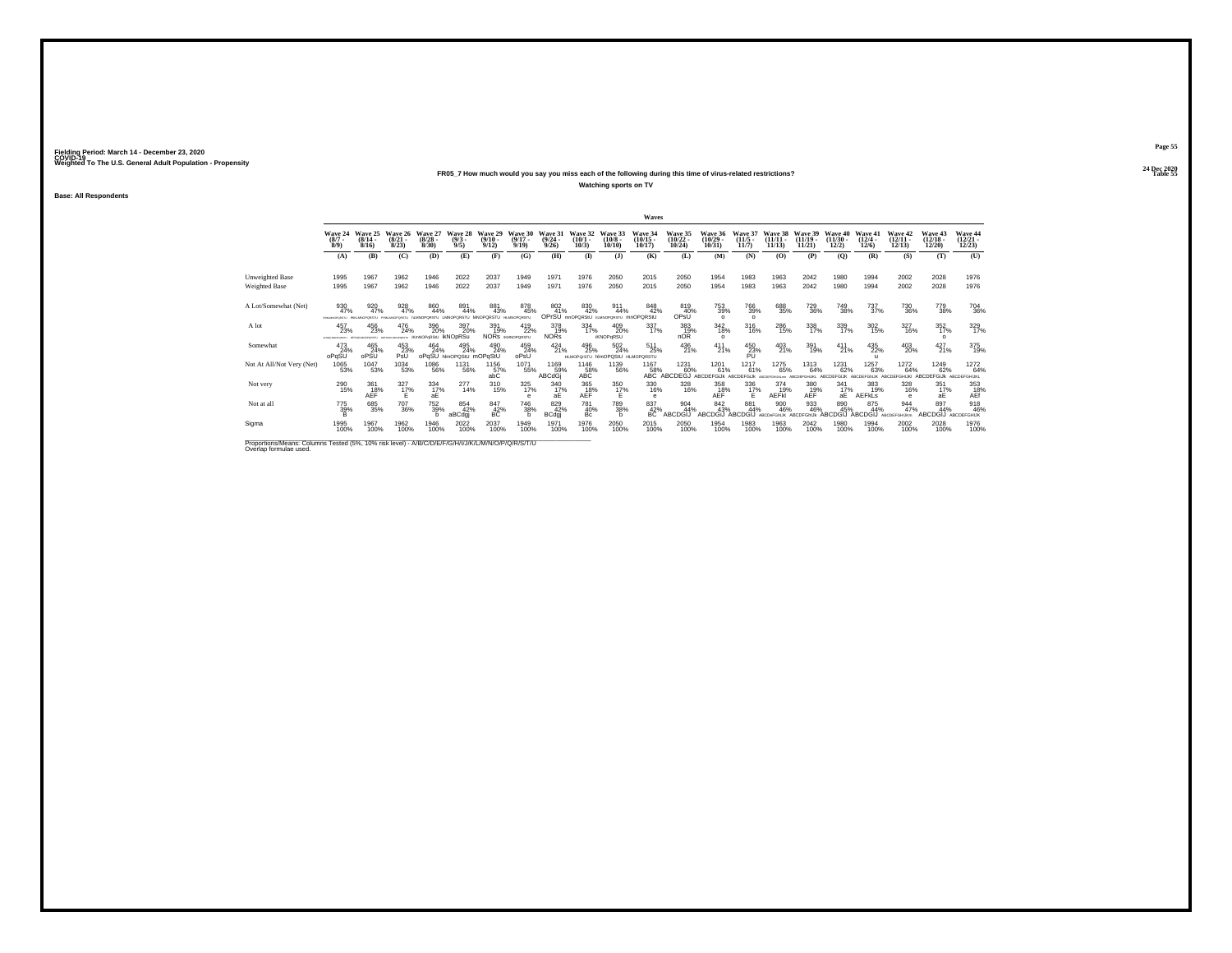## **24 Dec 2020FR05\_8 How much would you say you miss each of the following during this time of virus-related restrictions?**

**Gatherings with friends and family**

**Base: All Respondents**

|                                                                                                                             |                                   |                                         |                                 |                                  |                               |                                  |                                          |                                         |                                   |                               | Waves                       |                                   |                                   |                                  |                                |                                     |                                        |                                         |                                      |                                   |                                   |
|-----------------------------------------------------------------------------------------------------------------------------|-----------------------------------|-----------------------------------------|---------------------------------|----------------------------------|-------------------------------|----------------------------------|------------------------------------------|-----------------------------------------|-----------------------------------|-------------------------------|-----------------------------|-----------------------------------|-----------------------------------|----------------------------------|--------------------------------|-------------------------------------|----------------------------------------|-----------------------------------------|--------------------------------------|-----------------------------------|-----------------------------------|
|                                                                                                                             | Wave 24<br>$(8/7 -$<br>$8/9$ )    | Wave 25<br>$\frac{(8/14 - 8/16)}{8/16}$ | Wave 26<br>$\binom{8/21}{8/23}$ | Wave 27<br>$\frac{(8/28)}{8/30}$ | Wave 28<br>$\binom{9/3}{9/5}$ | Wave 29<br>$\frac{(9/10)}{9/12}$ | Wave 30<br>$(9/17 -$<br>9/19             | Wave 31<br>$\frac{(9/24 - 9/26)}{9/26}$ | Wave 32<br>$(10/1 -$<br>$10/3$ )  | Wave 33<br>$(10/8 -$<br>10/10 | Wave 34<br>(10/15)<br>10/17 | Wave 35<br>$\binom{10/22}{10/24}$ | Wave 36<br>$\binom{10/29}{10/31}$ | Wave 37<br>$\frac{(11/5)}{11/7}$ | Wave 38<br>$(11/11 -$<br>11/13 | Wave 39<br>$(11/19 -$<br>11/21      | Wave 40<br>$\frac{(11/30 - 12)}{12/2}$ | Wave 41<br>$\frac{(12/4 - 12)}{(12/6)}$ | Wave 42<br>$\binom{12/11}{12/13}$    | Wave 43<br>$\binom{12/18}{12/20}$ | Wave 44<br>$\binom{12/21}{12/23}$ |
|                                                                                                                             | (A)                               | (B)                                     | (C)                             | (D)                              | (E)                           | (F)                              | (G)                                      | (H)                                     | $($ I                             | $($ $)$                       | (K)                         | (L)                               | (M)                               | (N)                              | (0)                            | (P)                                 | (Q)                                    | (R)                                     | (S)                                  | (T)                               | (U)                               |
| Unweighted Base<br>Weighted Base                                                                                            | 1995<br>1995                      | 1967<br>1967                            | 1962<br>1962                    | 1946<br>1946                     | 2022<br>2022                  | 2037<br>2037                     | 1949<br>1949                             | 1971<br>1971                            | 1976<br>1976                      | 2050<br>2050                  | 2015<br>2015                | 2050<br>2050                      | 1954<br>1954                      | 1983<br>1983                     | 1963<br>1963                   | 2042<br>2042                        | 1980<br>1980                           | 1994<br>1994                            | 2002<br>2002                         | 2028<br>2028                      | 1976<br>1976                      |
| A Lot/Somewhat (Net)                                                                                                        | 1549<br>78%<br><b>BDEFIKLMNPD</b> | 1445<br>73%                             | 1472<br>75%<br>LN               | 1414<br>73%                      | 1456<br>72%                   | 1511<br>74%                      | 1498<br>77%<br>Ln bDEIKLmNPa BDEfiKLmNPQ | 1524<br>77%                             | 1426<br>72%                       | 1519<br>74%                   | 1459<br>72%                 | 1429<br>70%                       | 1441<br>74%                       | 1408<br>71%                      | 1478<br>75%<br>eiLNp           | 1469<br>72%                         | 1456<br>74%                            | 1522<br>76%<br>DEIKLNP                  | 1505<br>75%<br>eLND                  | 1528<br>75%                       | 1573<br>80%<br>eiLNp accessionals |
| A lot                                                                                                                       | 827<br>41%<br>dEIKLMNP            | 755<br>38%                              | 819<br>42%<br>iln dEliKLMNP     | 735<br>38%                       | $\substack{751 \\ 37\%}$      | 804<br>39%<br><b>IKLN</b>        | 774<br>40%<br><b>IKLN</b>                | 793<br>40%<br><b>IKLNp</b>              | 688<br>35%                        | <sup>784</sup> 38%<br>iln     | <sup>726</sup> 36%          | 709<br>35%                        | <sup>728</sup> <sub>37%</sub>     | 690<br>35%                       | 794<br>40%<br><b>IKLNp</b>     | <sup>746</sup> 37%                  | <sup>780</sup> 39%<br><b>ILN</b>       | 803<br>40%                              | 836<br>42%<br><b>IKLND DDEIKLMNP</b> | 814<br>40%<br><b>IKLND</b>        | 918<br>46%<br>ABCDEFOILALMORONIT  |
| Somewhat                                                                                                                    | <sup>722</sup> <sub>36%</sub>     | 690<br>35%                              | 653<br>33%                      | 680<br>35%                       | 705<br>35%                    | <sup>707</sup> 35%               | $^{723}_{37\%}$<br><b>CSU</b>            | $^{731}_{37\%}$<br>csu                  | $^{739}_{37\%}$ csu               | 735<br>36%                    | 733<br>36%                  | <sup>720</sup> <sub>35%</sub>     | $^{713}_{37\%}$<br>u              | <sup>718</sup> 36%               | 685<br>35%                     | $^{723}_{35\%}$                     | 676<br>34%                             | <sup>719</sup> <sub>36%</sub>           | 669<br>33%                           | $^{714}_{35\%}$                   | 656<br>33%                        |
| Not At All/Not Very (Net)                                                                                                   | 446<br>22%                        | 522<br>27%<br>AgHU                      | 490<br>$^{25\%}_{U}$            | 532<br>27%<br>AGHRU AGHoRstU     | 566<br>28%                    | 526<br>26%<br>AhU                | $^{451}_{23\%}$                          | 447<br>23%                              | 550<br>28%<br>AGHoRtU             | 531<br>26%<br>ahU             | 556<br>30°, AGHRU           | 621<br>30%                        | 513<br>26%                        | 575<br>29%<br>AghU AC/GHORSTU    | 485                            | 573<br>25% 28%<br>U AGHoRstU<br>28% | 524<br>26%<br>AgHU                     | 472<br>24%<br>$\mathbf{u}$              | 497<br>25%<br>u                      | 500<br>$^{25\%}$                  | 403<br>20%                        |
| Not very                                                                                                                    | $^{212}_{11\%}$                   | 277<br>14%<br>AJrU                      | 239<br>12%                      | 270<br>14%<br>AJrU               | $^{277}_{14\%}$<br>AjU        | 254<br>12%<br>$\mathbf{u}$       | $^{267}_{14\%}$<br>AjU                   | 236<br>12%                              | 261<br>13%<br>aU                  | 226<br>11%                    | 276<br>14%<br>AjU           | 276<br>13%<br>AjU                 | 273<br>14%                        | 305<br>15%<br>AJrU ACFHJpgRTU    | 264<br>13%<br>AjÚ              | $^{262}_{13\%}$<br>$\mathbf{u}$     | $^{248}_{13\%}$<br>-99                 | 231<br>12%                              | 268<br>13%<br>AjU                    | <sup>249</sup> <sub>12%</sub>     | 202 <sub>10%</sub>                |
| Not at all                                                                                                                  | $^{234}_{12\%}$                   | $^{245}_{12\%}$<br>Gu                   | 251<br>13%<br>GŰ                | $^{262}_{13\%}$                  | 289<br>14%<br>GHU aGHOSU      | $^{272}_{13\%}$<br>GhU           | $^{185}_{9\%}$                           | $^{211}_{11\%}$                         | 289<br>15%<br>AGHmOrSU AbGHmOrStL | 304<br>15%                    | 280<br>14%<br>GHosU         | 345<br>17%<br>MNO SKITL           | $^{239}_{12\%}$                   | 270<br>14%<br>GHOU               | $^{221}_{11\%}$                | 311<br>15%<br><b>AbGHMORSIU</b>     | 276<br>14%<br>GHosU                    | $^{241}_{12\%}$                         | 229<br>11%                           | $^{251}_{12\%}$<br>Gu             | 201<br>10%                        |
| Sigma                                                                                                                       | 1995<br>100%                      | 1967<br>100%                            | 1962<br>100%                    | 1946<br>100%                     | 2022<br>100%                  | 2037<br>100%                     | 1949<br>100%                             | 1971<br>100%                            | 1976<br>100%                      | 2050<br>100%                  | 2015<br>100%                | 2050<br>100%                      | 1954<br>100%                      | 1983<br>100%                     | 1963<br>100%                   | 2042<br>100%                        | 1980<br>100%                           | 1994<br>100%                            | 2002<br>100%                         | 2028<br>100%                      | 1976<br>100%                      |
| Proportions/Means: Columns Tested (5%, 10% risk level) - A/B/C/D/E/F/G/H/I/J/K/L/M/N/O/P/Q/R/S/T/U<br>Overlap formulae used |                                   |                                         |                                 |                                  |                               |                                  |                                          |                                         |                                   |                               |                             |                                   |                                   |                                  |                                |                                     |                                        |                                         |                                      |                                   |                                   |

**Page 56**24 Dec 2020<br>Table 56

**Table 56 Table 56 Table 56 Table 56 Table 56 Table 56**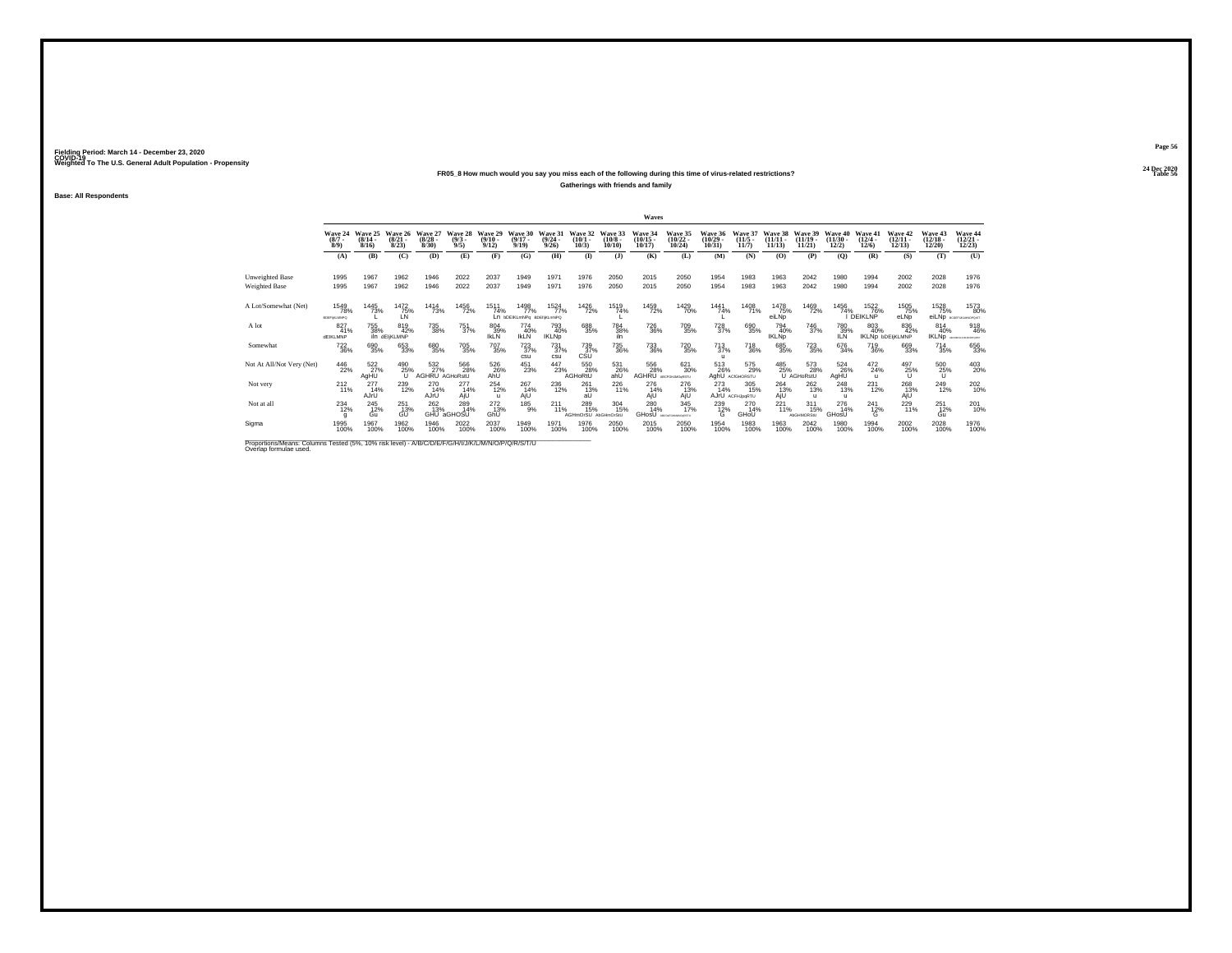## **24 Dec 2020FR05\_9 How much would you say you miss each of the following during this time of virus-related restrictions?**

**Going to church**

**Base: All Respondents**

|                                                                                                                             |                               |                              |                                                   |                              |                               |                                  |                              |                                  |                                 |                                           | Waves                          |                                   |                                   |                              |                                |                                |                                                 |                                           |                                |                                    |                                            |
|-----------------------------------------------------------------------------------------------------------------------------|-------------------------------|------------------------------|---------------------------------------------------|------------------------------|-------------------------------|----------------------------------|------------------------------|----------------------------------|---------------------------------|-------------------------------------------|--------------------------------|-----------------------------------|-----------------------------------|------------------------------|--------------------------------|--------------------------------|-------------------------------------------------|-------------------------------------------|--------------------------------|------------------------------------|--------------------------------------------|
|                                                                                                                             | Wave 24<br>$\binom{8/7}{8/9}$ | Wave 25<br>$(8/14 -$<br>8/16 | Wave 26<br>$\frac{(8/21)}{8/23}$                  | Wave 27<br>$(8/28 -$<br>8/30 | Wave 28<br>$\binom{9/3}{9/5}$ | Wave 29<br>$\frac{(9/10)}{9/12}$ | Wave 30<br>$(9/17 -$<br>9/19 | Wave 31<br>$\frac{(9/24)}{9/26}$ | Wave 32<br>$\binom{10/1}{10/3}$ | Wave 33<br>$\substack{(10/8 \ 10/10)}$    | Wave 34<br>$(10/15 -$<br>10/17 | Wave 35<br>$\binom{10/22}{10/24}$ | Wave 36<br>$\binom{10/29}{10/31}$ | Wave 37<br>$(11/5 -$<br>11/7 | Wave 38<br>$(11/11 -$<br>11/13 | Wave 39<br>$(11/19 -$<br>11/21 | Wave 40<br>$(11/30 -$<br>12/2)                  | Wave 41<br>$\frac{(12/4 - 12)}{12/6}$     | Wave 42<br>$\binom{12}{12/13}$ | Wave 43<br>$\frac{(12/18)}{12/20}$ | Wave 44<br>$\binom{12/21}{12/23}$          |
|                                                                                                                             | (A)                           | (B)                          | (C)                                               | (D)                          | (E)                           | (F)                              | (G)                          | (H)                              | (I)                             | $($ $\bf{J}$ )                            | (K)                            | (L)                               | (M)                               | (N)                          | (O)                            | (P)                            | $\mathbf{Q}$                                    | (R)                                       | (S)                            | (T)                                | (U)                                        |
| Unweighted Base<br>Weighted Base                                                                                            | 1995<br>1995                  | 1967<br>1967                 | 1962<br>1962                                      | 1946<br>1946                 | 2022<br>2022                  | 2037<br>2037                     | 1949<br>1949                 | 1971<br>1971                     | 1976<br>1976                    | 2050<br>2050                              | 2015<br>2015                   | 2050<br>2050                      | 1954<br>1954                      | 1983<br>1983                 | 1963<br>1963                   | 2042<br>2042                   | 1980<br>1980                                    | 1994<br>1994                              | 2002<br>2002                   | 2028<br>2028                       | 1976<br>1976                               |
| A Lot/Somewhat (Net)                                                                                                        | 1019<br>51%<br>elKpRs         | 956<br>49%                   | 1025<br>52%<br>I DEIKINOPORS EIKInoPoRS           | 1004<br>52%                  | 960<br>47%                    | 1026<br>50%<br><b>IKR</b>        | 1047<br>54%<br>BEIKLANDPORS: | 998<br>51%<br><b>IKR</b>         | 899<br>45%                      | 1076<br>53%<br><b><i>LEIKLmNOPORS</i></b> | 940<br>47%                     | 986<br>48%                        | 952<br>49%                        | 949<br>48%                   | 936<br>48%                     | 968<br>47%                     | 942<br>48%                                      | 892<br>45%                                | 945<br>47%                     | 1005                               | 1015<br>51%<br>50%<br>19, 51% IR elKnopqRS |
| A lot                                                                                                                       | 534<br>27%<br>elKLnOPQRs      | 506<br>26%                   | 540<br>28%<br><b>IODI</b> EIKLANOPORS EIKLMIOPORS | 526<br>27%                   | $^{471}_{23\%}$               | 487<br>24%                       | 512<br>26%<br><b>IkLOpgR</b> | $^{505}_{26\%}$<br><b>IIOr</b>   | $^{434}_{22\%}$                 | 572<br>28%<br><b>EFIGUANOPORS</b>         | 460<br>23%                     | 458<br>22%                        | 465<br>24%                        | 469<br>24%                   | 428<br>22%                     | 461<br>23%                     | 453<br>23%                                      | 445<br>22%                                | 465<br>23%                     | 507<br>25%                         | 525<br>io elKLOPORs                        |
| Somewhat                                                                                                                    | 485<br>24%                    | 451<br>23%                   | 485%                                              | 478<br>25%                   | 489<br>24%                    | $^{538}_{26\%}$ BR al            | 535<br>27%<br>aBelknRs       | 493<br>25%                       | $^{465}_{24\%}$                 | $^{504}_{\phantom{1}\phantom{1}25\%}$     | 480<br>24%                     | $^{528}_{26\%}$                   | 487<br>25%                        | $^{480}_{24\%}$              | 507<br>26%                     | $^{507}_{25\%}$                | 489<br>25%                                      | 446<br>22%                                | 480<br>24%                     | 497<br>25%                         | 489<br>25%                                 |
| Not At All/Not Very (Net)                                                                                                   | 976<br>49%                    | 1011<br>51%<br>cGi           | 937<br>48%                                        | 942<br>48%                   | 1062<br>53%<br>aCDGJu         | 1011<br>50%                      | $\frac{902}{46\%}$           | 973<br>49%                       | 1077<br>55%<br><b>ACDFGHJTU</b> | 974<br>47%                                | 1075<br>53%<br>ACDfGhJU        | 1064<br>$\frac{52}{3}$            | $^{1002}_{\substack{51\%\\6j}}$   | 1034<br>52%<br>CdGJu         | 1027<br>52%<br>CdGJu           | 1074<br>53%<br>aCDGJu          | 1038<br>52%<br>CdGJu AbCDFGHJmTU                | 1102<br>55%                               | 1057<br>53%<br>aCDGJU          | 1023<br>50%<br>q                   | 961<br>49%                                 |
| Not very                                                                                                                    | 284<br>14%                    | 326<br>17%<br>CGHJQU         | $^{267}_{14\%}$                                   | 289<br>15%<br>$\Omega$       | 310<br>15%<br>ghjQ            | 315<br>15%<br>ghJQ               | 250<br>13%                   | $^{252}_{13\%}$                  | $\frac{342}{17\%}$<br>ACGHJQU   | 258<br>13%                                | 356<br>18%<br>ACdGHJQrU        | 332<br>16%<br>cGHJQu              | 309<br>16%<br>GHJQU ACDMGHJQRU    | 358<br>18%                   | 319<br>16%<br>cGHJQU           | 338<br>17%<br>cGHJQU           | $^{237}_{12\%}$                                 | <sup>298</sup> <sub>15%</sub><br>$\Omega$ | 324<br>16%<br><b>CGHJQU</b>    | 313<br>15%<br>ghjQ                 | 263                                        |
| Not at all                                                                                                                  | 692<br>35%                    | 684<br>35%                   | 671<br>34%                                        | 653<br>34%                   | $^{752}_{37\%}$<br>dg         | 697<br>34%                       | 653<br>33%                   | $^{721}_{37\%}$                  | 736<br>37%<br>dq                | <sup>716</sup> 35%                        | 719<br>36%                     | $^{732}_{36\%}$                   | 692<br>35%                        | 676<br>34%                   | <sup>708</sup> 36%             | $^{735}_{\ 36\%}$              | 801<br>40%<br>ABCOFOLIOLMOPITU ABCOFOLIOLMOPITU | 805<br>40%                                | <sup>733</sup> <sub>37%</sub>  | 710<br>35%                         | 699<br>35%                                 |
| Sigma                                                                                                                       | 1995<br>100%                  | 1967<br>100%                 | 1962<br>100%                                      | 1946<br>100%                 | 2022<br>100%                  | 2037<br>100%                     | 1949<br>100%                 | 1971<br>100%                     | 1976<br>100%                    | 2050<br>100%                              | 2015<br>100%                   | 2050<br>100%                      | 1954<br>100%                      | 1983<br>100%                 | 1963<br>100%                   | 2042<br>100%                   | 1980<br>100%                                    | 1994<br>100%                              | 2002<br>100%                   | 2028<br>100%                       | 1976<br>100%                               |
| Proportions/Means: Columns Tested (5%, 10% risk level) - A/B/C/D/E/F/G/H/I/J/K/L/M/N/O/P/Q/R/S/T/U<br>Overlap formulae used |                               |                              |                                                   |                              |                               |                                  |                              |                                  |                                 |                                           |                                |                                   |                                   |                              |                                |                                |                                                 |                                           |                                |                                    |                                            |

**Page 57**24 Dec 2020<br>Table 57

**Table 57 Table 57**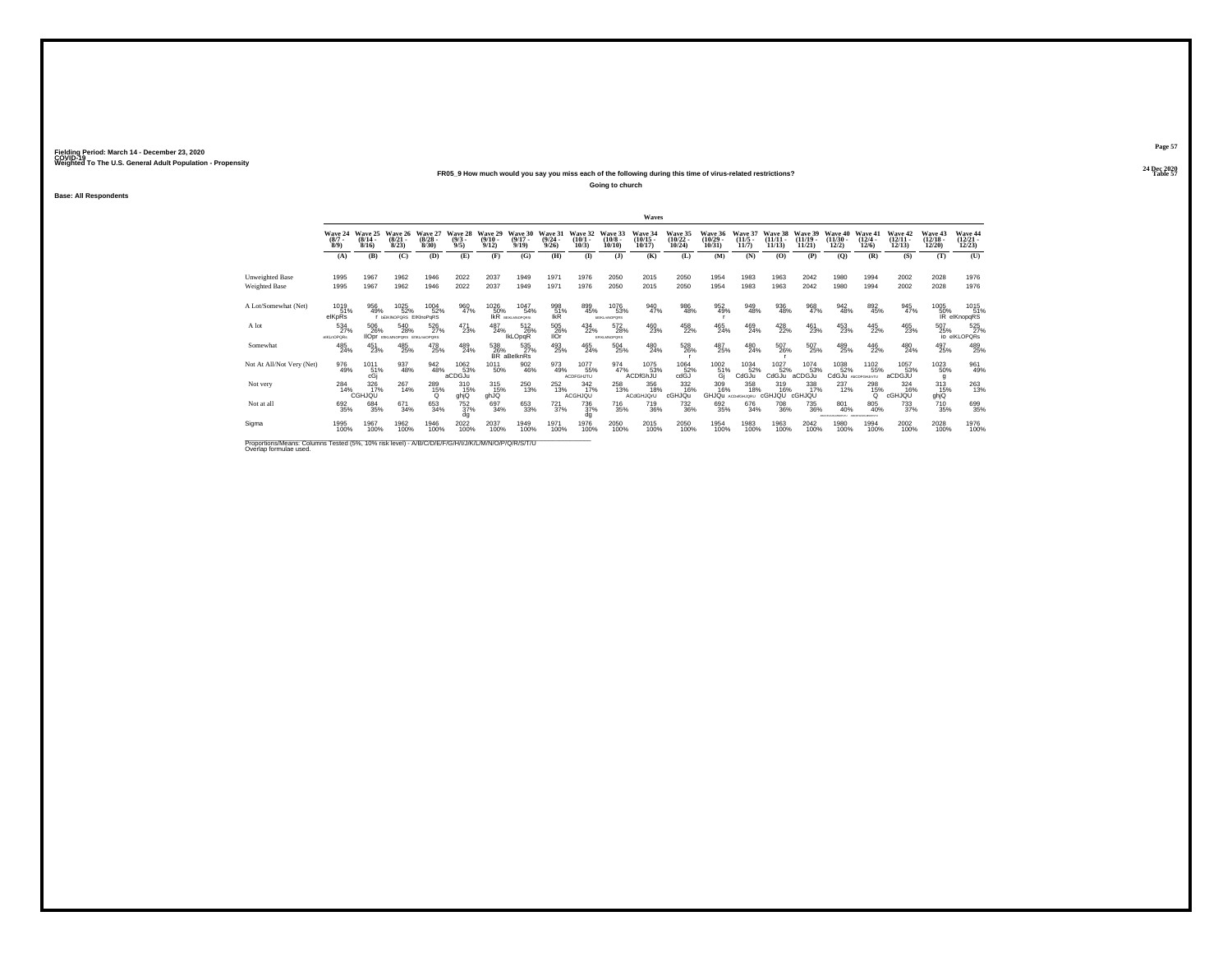## **24 Dec 2020FR05\_10 How much would you say you miss each of the following during this time of virus-related restrictions?**

**Going to school or university**

**Base: All Respondents**

|                                                                                                                              |                                |                                         |                                                     |                                 |                                     |                                         |                                   |                                                 |                                 |                                   | Waves                             |                                            |                                         |                                  |                                  |                                |                                |                                             |                                   |                                   |                                   |
|------------------------------------------------------------------------------------------------------------------------------|--------------------------------|-----------------------------------------|-----------------------------------------------------|---------------------------------|-------------------------------------|-----------------------------------------|-----------------------------------|-------------------------------------------------|---------------------------------|-----------------------------------|-----------------------------------|--------------------------------------------|-----------------------------------------|----------------------------------|----------------------------------|--------------------------------|--------------------------------|---------------------------------------------|-----------------------------------|-----------------------------------|-----------------------------------|
|                                                                                                                              | Wave 24<br>$\binom{8/7}{8/9}$  | Wave 25<br>$\frac{(8/14 - 8/16)}{8/16}$ | Wave 26<br>$\frac{(8/21)}{8/23}$                    | Wave 27<br>$\binom{8/28}{8/30}$ | Wave 28<br>$\binom{9/3}{9/5}$       | Wave 29<br>$\frac{(9/10 - 9/12)}{9/12}$ | Wave 30<br>$\binom{9/17}{9/19}$   | Wave 31<br>$\frac{(9/24 - 9/26)}{9/26}$         | Wave 32<br>$\binom{10/1}{10/3}$ | Wave 33<br>$\frac{(10/8)}{10/10}$ | Wave 34<br>$\binom{10/15}{10/17}$ | Wave 35<br>$\frac{(10/22 - 10/24)}{10/24}$ | Wave 36<br>$\binom{10/29}{10/31}$       | Wave 37<br>$\frac{(11/5)}{11/7}$ | Wave 38<br>$\binom{11/11}{1/13}$ | Wave 39<br>$(11/19 -$<br>11/21 | Wave 40<br>$(11/30 -$<br>12/2) | Wave 41<br>$\frac{(12/4 - 12)}{(12/6)}$     | Wave 42<br>$\binom{12/11}{12/13}$ | Wave 43<br>$\binom{12/18}{12/20}$ | Wave 44<br>$\binom{12/21}{12/23}$ |
|                                                                                                                              | (A)                            | (B)                                     | (C)                                                 | <b>(D)</b>                      | (E)                                 | (F)                                     | (G)                               | (H)                                             | $\bf{I}$                        | $($ $)$                           | (K)                               | (L)                                        | (M)                                     | (N)                              | (0)                              | (P)                            | (Q)                            | (R)                                         | (S)                               | (T)                               | (U)                               |
| Unweighted Base<br>Weighted Base                                                                                             | 1995<br>1995                   | 1967<br>1967                            | 1962<br>1962                                        | 1946<br>1946                    | 2022<br>2022                        | 2037<br>2037                            | 1949<br>1949                      | 1971<br>1971                                    | 1976<br>1976                    | 2050<br>2050                      | 2015<br>2015                      | 2050<br>2050                               | 1954<br>1954                            | 1983<br>1983                     | 1963<br>1963                     | 2042<br>2042                   | 1980<br>1980                   | 1994<br>1994                                | 2002<br>2002                      | 2028<br>2028                      | 1976<br>1976                      |
| A Lot/Somewhat (Net)                                                                                                         | 672<br>34%<br>EFILMPRTU        | 642<br>33%<br>eFLru                     | 647<br>33%<br>EFLpru EFHLMNPRsTU                    | 677<br>35%                      | 588<br>29%                          | 578<br>28%                              | 681<br>35%<br><b>EFHILMNPRsTU</b> | 602<br>31%                                      | 602<br>30%                      | 713<br>35%<br>EFHLMNPRsTU         | 639<br>32%                        | 583<br>28%                                 | 594<br>30%                              | 611<br>31%                       | 623<br>32%                       | 605<br>30%                     | 645<br>33%<br>eFLru            | 582<br>29%                                  | 620<br>31%                        | 605<br>30%                        | 577<br>29%                        |
| A lot                                                                                                                        | 313<br>16%<br><b>fIKNOPrsT</b> | 293<br>15%                              | 317<br>16%<br><b>iknOPt</b> FIKIMNOPRST EPHRAMOPRST | 323<br>17%                      | 277<br>14%                          | 264<br>13%                              | 323<br>17%<br>eFNIKLMNOPRST       | 270<br>14%                                      | 248<br>13%                      | 333<br>16%<br>eFHKImNOPRST        | <sup>250</sup><br>12%             | 276<br>13%                                 | 262 13%                                 | $^{244}_{12\%}$                  | $^{227}_{12\%}$                  | 237<br>12%                     | 280<br>14%<br>op               | 257<br>13%                                  | 261<br>13%                        | 253<br>12%                        | 299<br>15%<br><b>ikNOPt</b>       |
| Somewhat                                                                                                                     | 359<br>18%<br>efİÜ             | 350<br>18%<br>Ю                         | 330<br>17%<br>$\mathbf{u}$                          | 354<br>18%<br>efLU              | $^{311}_{15\%}$                     | $^{314}_{15\%}$                         | 358<br>18%<br>efLU                | 331/17%<br>$\mathbf{u}$                         | 354<br>18%<br>efİÜ              | 380<br>19%<br>EFLÜ                | 388<br>19%<br>EFL(U)              | 308<br>15%                                 | 332 17%<br>$\mathbf{u}$                 | 368<br>19%                       | 396<br>20%<br>EFLU CEFHLmRtU     | 368<br>18%<br>efIU             | 364<br>18%<br>efLU             | 325<br>16%                                  | 360<br>18%<br>efiŬ                | 352/17%<br>$\cup$                 | 278                               |
| Not At All/Not Very (Net)                                                                                                    | 1323<br>66%                    | 1325<br>67%                             | $\underset{67\%}{^{1315}}$                          | 1269<br>65%                     | 1434<br>71%<br>AbCDGJq ABCDGJkoQ    | 1459<br>72%                             | 1268<br>65%                       | 1369<br>DGJ <sup>%</sup>                        | 1374<br>70%<br>aDGJ             | 1337<br>65%                       | 1376<br>68%                       | 1467<br>72%<br><b>ABCDGJkoQ</b>            | 1360<br>70%<br>aDĠĴ                     | 1372<br>D <sup>69%</sup>         | 1340<br>68%                      | 1437<br>70%<br>AcDĠĴ           | 1335<br>67%,                   | 1412<br>71%<br>AbcDGJq                      | 1382<br>69%<br>daj                | 1423<br>70%<br>ADĠĴ               | 1399<br>71%<br>AbcDGJq            |
| Not very                                                                                                                     | 265<br>13%                     | 282<br>14%                              | 250<br>13%                                          | $^{272}_{14\%}$                 | 287<br>14%                          | 281<br>14%                              | $^{263}_{13\%}$                   | 283<br>14%                                      | $^{272}_{14\%}$                 | $^{263}_{13\%}$                   | 287<br>14%                        | $^{315}_{15\%}$<br>cjQ                     | 284<br>15%                              | 323<br>16%<br>ACfgiJQu           | 316<br>16%<br>aCgJQu             | $318 \atop 16\%$<br>cjQ        | 245<br>12%                     | $\frac{322}{16\%}$<br>aCqJQu ABCDEFGHLKMpGU | 366<br>18%                        | 334<br>16%<br>ACdfGiJQu           | 270<br>14%                        |
| Not at all                                                                                                                   | 1058<br>53%                    | 1043<br>53%                             | 1065<br>54%<br>s.                                   | 997<br>51%                      | 1147<br>57%<br>abDGJnOS ABdDGJkNOST | <sup>1178</sup> 58%                     | 1005<br>52%                       | $\underset{\substack{55\%\\ \text{dS}}}^{1087}$ | 1102<br>56%<br><b>DGoS</b>      | 1074<br>52%                       | 1089<br>54%                       | 1151<br>56%<br>DGjoS                       | $^{1076}_{\substack{55\% \ \text{dS}}}$ | 1049<br>53%                      | <sup>1024</sup> 52%              | 1118<br>55%<br>ds              | 1090<br>55%<br>dS              | 1090<br>55%<br>ds                           | 1016<br>51%                       | 1089<br>54%                       | 1129 57%<br><b>ABDGJNOSt</b>      |
| Sigma                                                                                                                        | 1995<br>100%                   | 1967<br>100%                            | 1962<br>100%                                        | 1946<br>100%                    | 2022<br>100%                        | 2037<br>100%                            | 1949<br>100%                      | 1971<br>100%                                    | 1976<br>100%                    | 2050<br>100%                      | 2015<br>100%                      | 2050<br>100%                               | 1954<br>100%                            | 1983<br>100%                     | 1963<br>100%                     | 2042<br>100%                   | 1980<br>100%                   | 1994<br>100%                                | 2002<br>100%                      | 2028<br>100%                      | 1976<br>100%                      |
| Proportions/Means: Columns Tested (5%, 10% risk level) - A/B/C/D/E/F/G/H/I/J/K/L/M/N/O/P/Q/R/S/T/U<br>Overlap formulae used. |                                |                                         |                                                     |                                 |                                     |                                         |                                   |                                                 |                                 |                                   |                                   |                                            |                                         |                                  |                                  |                                |                                |                                             |                                   |                                   |                                   |

**Page 58**24 Dec 2020<br>Table 58

**Table 58 Table 58**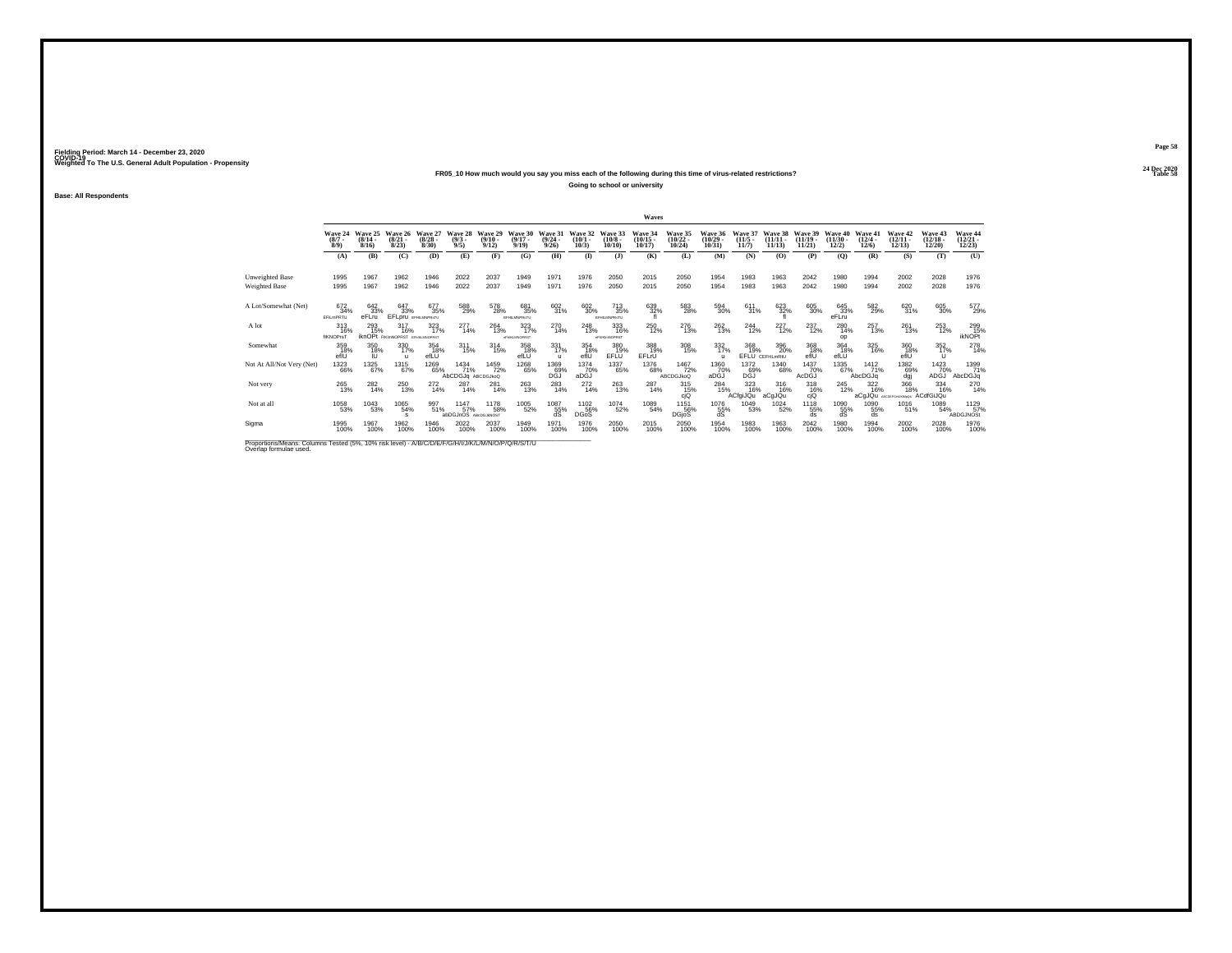## **24 Dec 2020FR05\_13 How much would you say you miss each of the following during this time of virus-related restrictions?**

**Going to the gym/work out class**

**Base: All Respondents**

|                                                                                                                              |                                |                              |                                 |                                  |                               |                                  |                              |                                         |                                 |                                   | Waves                             |                                   |                                   |                                  |                                |                                 |                                |                                 |                                           |                                   |                                   |
|------------------------------------------------------------------------------------------------------------------------------|--------------------------------|------------------------------|---------------------------------|----------------------------------|-------------------------------|----------------------------------|------------------------------|-----------------------------------------|---------------------------------|-----------------------------------|-----------------------------------|-----------------------------------|-----------------------------------|----------------------------------|--------------------------------|---------------------------------|--------------------------------|---------------------------------|-------------------------------------------|-----------------------------------|-----------------------------------|
|                                                                                                                              | Wave 24<br>$(8/7 -$<br>$8/9$ ) | Wave 25<br>$(8/14 -$<br>8/16 | Wave 26<br>$\binom{8/21}{8/23}$ | Wave 27<br>$\frac{(8/28)}{8/30}$ | Wave 28<br>$\binom{9/3}{9/5}$ | Wave 29<br>$\frac{(9/10)}{9/12}$ | Wave 30<br>$(9/17 -$<br>9/19 | Wave 31<br>$\frac{(9/24 - 9/26)}{9/26}$ | Wave 32<br>$\binom{10/1}{10/3}$ | Wave 33<br>$\frac{(10/8)}{10/10}$ | Wave 34<br>$\binom{10/15}{10/17}$ | Wave 35<br>$\binom{10/22}{10/24}$ | Wave 36<br>$\binom{10/29}{10/31}$ | Wave 37<br>$\frac{(11/5)}{11/7}$ | Wave 38<br>$(11/11 -$<br>11/13 | Wave 39<br>$(11/19 -$<br>11/21  | Wave 40<br>$(11/30 -$<br>12/2) | Wave 41<br>$\binom{12/4}{12/6}$ | Wave 42<br>$\binom{12}{12}\binom{11}{13}$ | Wave 43<br>$\binom{12/18}{12/20}$ | Wave 44<br>$\binom{12/21}{12/23}$ |
|                                                                                                                              | (A)                            | (B)                          | (C)                             | (D)                              | (E)                           | (F)                              | (G)                          | (H)                                     | $($ I                           | $($ $)$                           | (K)                               | (L)                               | (M)                               | (N)                              | (O)                            | (P)                             | (Q)                            | (R)                             | (S)                                       | (T)                               | (U)                               |
| <b>Unweighted Base</b><br>Weighted Base                                                                                      | 1995<br>1995                   | 1967<br>1967                 | 1962<br>1962                    | 1946<br>1946                     | 2022<br>2022                  | 2037<br>2037                     | 1949<br>1949                 | 1971<br>1971                            | 1976<br>1976                    | 2050<br>2050                      | 2015<br>2015                      | 2050<br>2050                      | 1954<br>1954                      | 1983<br>1983                     | 1963<br>1963                   | 2042<br>2042                    | 1980<br>1980                   | 1994<br>1994                    | 2002<br>2002                              | 2028<br>2028                      | 1976<br>1976                      |
| A Lot/Somewhat (Net)                                                                                                         | 854<br>43%<br>eiLnOr           | 799<br>41%                   | 835<br>43%<br>iLo               | 818<br>42%<br>Lo                 | 795<br>39%                    | 857                              | 851<br>42% 449<br>44%        | 839<br>43%<br>iLo                       | 767<br>39%                      | 885<br>43%<br>elLnOr              | 837<br>42%                        | 765<br>37%                        | 793<br>41%                        | 779<br>39%                       | 758<br>39%                     | 819<br>40%                      | 805<br>41%                     | 781<br>39%                      | 873<br>44%<br>EILNOpR                     | 862<br>42%<br>iLo                 | 830<br>42%                        |
| A lot                                                                                                                        | 402<br>20%<br>LnOr             | 400<br>20%<br>eLNOpR         | 407<br>21%<br>eLNOpR            | 373<br>19%                       | 357<br>18%                    | 388<br>19%                       | 405<br>21%<br>eLNOpR         | 386<br>20%<br>lo.                       | 376<br>19%                      | 397<br>19%<br>lo                  | 363<br>18%                        | 338<br>16%                        | 358<br>18%                        | 337<br>17%                       | 326<br>17%                     | $\frac{356}{17\%}$              | 365<br>18%                     | $\frac{339}{17\%}$              | 369<br>18%                                | 380<br>19%                        | 378<br>19%                        |
| Somewhat                                                                                                                     | 452<br>23%                     | 399<br>20%                   | 428<br>22%                      | 446<br>23%                       | 437<br>22%                    | 468<br>23%                       | 446<br>23%                   | 453<br>23%                              | 391<br>20%                      | $^{488}_{\phantom{1}24\%}$        | $^{473}_{23\%}$                   | $^{427}_{21\%}$                   | 435<br>22%                        | $^{442}_{22\%}$                  | 432 %                          | 462<br>23%                      | 439<br>22%                     | $^{443}_{22\%}$                 | 504<br>25%<br><b>BcElLor</b>              | $^{482}_{\substack{24 \%}}$       | 451<br>23%                        |
| Not At All/Not Very (Net)                                                                                                    | 1141<br>57%                    | 1168<br>59%                  | $^{1127}_{57\%}$                | 1128<br>58%                      | 1227<br>61%<br>aGjS           | 1180<br>58%                      | 1098<br>56%                  | 1132<br>57%                             | 1209<br>61%<br>acGhJSt          | 1165<br>57%                       | 1178<br>58%                       | 1285<br>63%<br><b>ACDFGHJKSTU</b> | 1161<br>59%                       | 1204<br>61%                      | 1205<br>61%<br>aGiS AcdfGhJSt  | 1223<br>60%<br>gs               | 1175<br>59%                    | 1213<br>61%<br>aGiS             | 1129<br>56%                               | <sup>1166</sup> 58%               | 1146<br>58%                       |
| Not very                                                                                                                     | $^{260}_{13\%}$                | 316<br>16%                   | 279<br>14%                      | 281<br>14%                       | 304<br>15%                    | $^{311}_{15\%}$                  | 289<br>15%                   | 330<br>17%<br>Aj                        | 295<br>15%                      | 286<br>14%                        | 354<br>18%<br>ACDgiJq             | $\frac{342}{17\%}$<br>Ai          | 343<br>18%<br>ACDgiJq             | 379<br>19%<br>AbCDEFGUPOsu       | $\frac{342}{17\%}$<br>ACdJq    | $^{317}_{16\%}$<br>$\mathbf{a}$ | 291<br>15%                     | 373<br>19%<br>AbCDEFGIJPQu      | 327<br>16%                                | 356<br>18%<br>ACDgiJq             | 3176%<br>А                        |
| Not at all                                                                                                                   | $\frac{881}{44\%}$<br>hST      | 852<br>43%                   | 847<br>43%                      | 846<br>43%                       | 924<br>46%<br>St GHKmnrSTu    | 869<br>43%                       | 810<br>42%                   | $\substack{802 \\ 41\%}$                | 913<br>46%<br><b>IGHKMNRSTU</b> | 880<br>43%                        | 824<br>41%                        | 943<br>46%<br>GHKmNrSTu           | 819<br>42%                        | 825<br>42%                       | 863<br>44%<br>st               | $\frac{906}{44\%}$<br>hST       | 885<br>45%<br>hkST             | 840<br>42%                      | 802<br>40%                                | 810<br>40%                        | 830<br>42%                        |
| Sigma                                                                                                                        | 1995<br>100%                   | 1967<br>100%                 | 1962<br>100%                    | 1946<br>100%                     | 2022<br>100%                  | 2037<br>100%                     | 1949<br>100%                 | 1971<br>100%                            | 1976<br>100%                    | 2050<br>100%                      | 2015<br>100%                      | 2050<br>100%                      | 1954<br>100%                      | 1983<br>100%                     | 1963<br>100%                   | $^{2042}_{100\%}$               | 1980<br>100%                   | 1994<br>100%                    | 2002<br>100%                              | 2028<br>100%                      | 1976<br>100%                      |
| Proportions/Means: Columns Tested (5%, 10% risk level) - A/B/C/D/E/F/G/H/I/J/K/L/M/N/O/P/Q/R/S/T/U<br>Overlap formulae used. |                                |                              |                                 |                                  |                               |                                  |                              |                                         |                                 |                                   |                                   |                                   |                                   |                                  |                                |                                 |                                |                                 |                                           |                                   |                                   |

**Page 59**24 Dec 2020<br>Table 59

**Table 59 Table 59**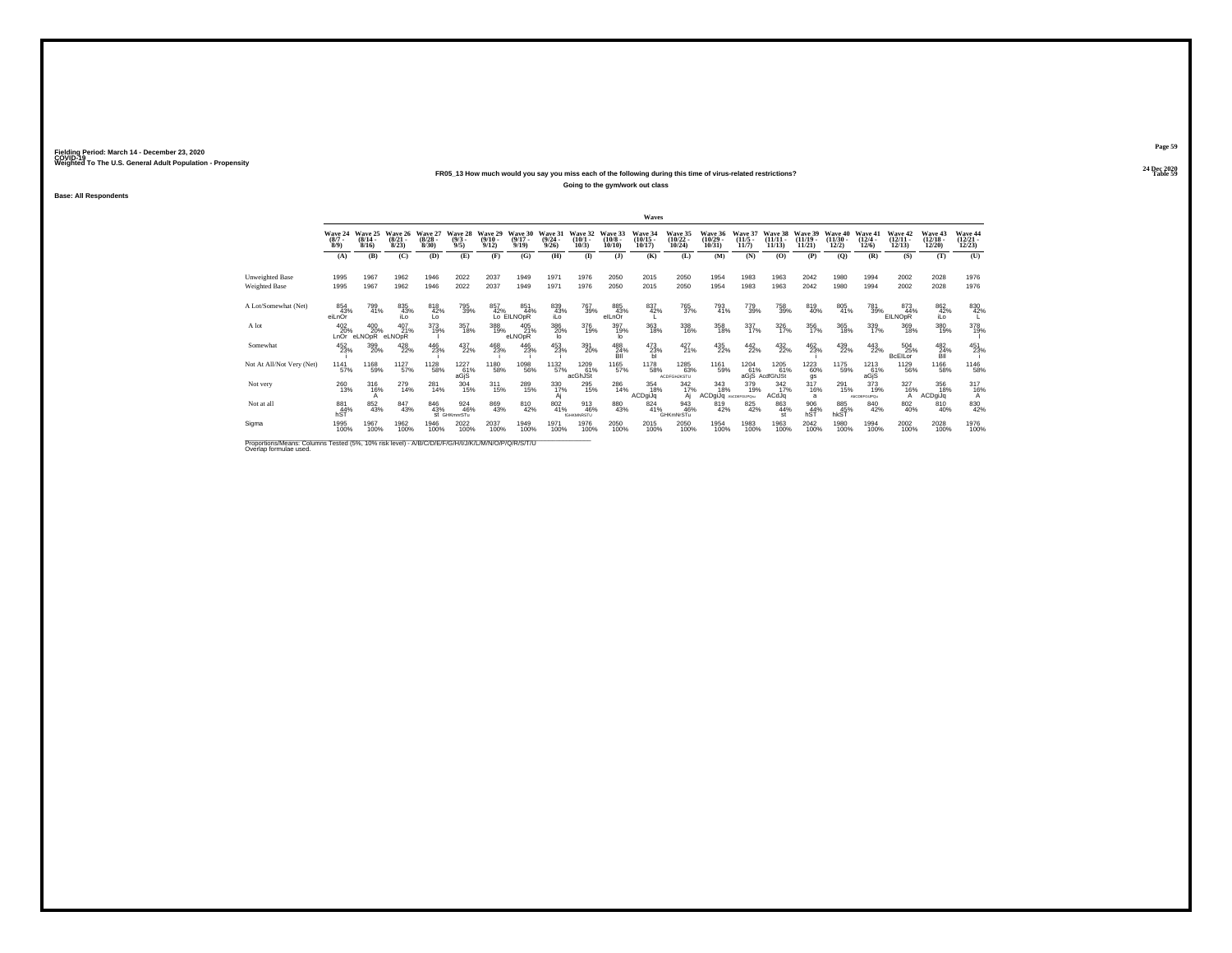## **24 Dec 2020FR05\_14 How much would you say you miss each of the following during this time of virus-related restrictions?**

**Going to a social gathering**

**Base: All Respondents**

|                                                                                                                              |                               |                                         |                                 |                                 |                               |                                         |                                  |                                         |                                  |                               | Waves                             |                                   |                                   |                                       |                                |                                |                                  |                                       |                                   |                                   |                                   |
|------------------------------------------------------------------------------------------------------------------------------|-------------------------------|-----------------------------------------|---------------------------------|---------------------------------|-------------------------------|-----------------------------------------|----------------------------------|-----------------------------------------|----------------------------------|-------------------------------|-----------------------------------|-----------------------------------|-----------------------------------|---------------------------------------|--------------------------------|--------------------------------|----------------------------------|---------------------------------------|-----------------------------------|-----------------------------------|-----------------------------------|
|                                                                                                                              | Wave 24<br>$\binom{8/7}{8/9}$ | Wave 25<br>$\frac{(8/14 - 8/16)}{8/16}$ | Wave 26<br>$\binom{8/21}{8/23}$ | Wave 27<br>$\binom{8/28}{8/30}$ | Wave 28<br>$\binom{9/3}{9/5}$ | Wave 29<br>$\frac{(9/10 - 9/12)}{9/12}$ | Wave 30<br>$(9/17 -$<br>9/19     | Wave 31<br>$\frac{(9/24 - 9/26)}{9/26}$ | Wave 32<br>$(10/1 -$<br>$10/3$ ) | Wave 33<br>$(10/8 -$<br>10/10 | Wave 34<br>$\binom{10/15}{10/17}$ | Wave 35<br>$\binom{10/22}{10/24}$ | Wave 36<br>$\binom{10/29}{10/31}$ | Wave 37<br>$\binom{11/5}{11/7}$       | Wave 38<br>$(11/11 -$<br>11/13 | Wave 39<br>$(11/19 -$<br>11/21 | Wave 40<br>$\binom{11/30}{12/2}$ | Wave 41<br>$\frac{(12/4 - 12)}{12/6}$ | Wave 42<br>$\binom{12/11}{12/13}$ | Wave 43<br>$\binom{12/18}{12/20}$ | Wave 44<br>$\binom{12/21}{12/23}$ |
|                                                                                                                              | (A)                           | (B)                                     | (C)                             | (D)                             | (E)                           | (F)                                     | (G)                              | (H)                                     | $\bf{I}$                         | $($ $)$                       | (K)                               | (L)                               | (M)                               | (N)                                   | (O)                            | (P)                            | (Q)                              | (R)                                   | (S)                               | (T)                               | (U)                               |
| <b>Unweighted Base</b><br>Weighted Base                                                                                      | 1995<br>1995                  | 1967<br>1967                            | 1962<br>1962                    | 1946<br>1946                    | 2022<br>2022                  | 2037<br>2037                            | 1949<br>1949                     | 1971<br>1971                            | 1976<br>1976                     | 2050<br>2050                  | 2015<br>2015                      | 2050<br>2050                      | 1954<br>1954                      | 1983<br>1983                          | 1963<br>1963                   | 2042<br>2042                   | 1980<br>1980                     | 1994<br>1994                          | 2002<br>2002                      | 2028<br>2028                      | 1976<br>1976                      |
| A Lot/Somewhat (Net)                                                                                                         | 1262<br>63%<br>elLp           | 1232<br>63%                             | 1179<br>60%                     | 1190<br>61%                     | 1211<br>60%                   | 1283<br>63%<br>ILo                      | 1252<br>64%<br><b>CEILP</b>      | 1309<br>66%<br><b>NODERROUNDERST</b>    | 1145<br>58%                      | 1282<br>63%                   | 1253<br>62%                       | 1138<br>56%                       | 1220<br>62%                       | 1241<br>63%                           | $^{1208}_{62\%}$               | 1216<br>60%                    | 1273<br>64%<br><b>CEILP</b>      | 1236<br>62%                           | 1244<br>62%                       | 1263<br>62%<br>IL                 | 1366<br>69%<br>ABCDEPOLISAMOPORES |
| A lot                                                                                                                        | 527<br>26%                    | 545<br>28%<br>eikL                      | 553<br>28%<br>EIKL              | 524<br>27%                      | 496<br>25%                    | 572<br>28%<br>EIKL                      | $^{566}_{29\%}$<br><b>EIKLnp</b> | 581<br>29%<br>EIKLNP                    | 485<br>25%                       | 597<br>29%<br>EIKLnp          | 496<br>25%                        | 470<br>23%                        | 560<br>29%<br>EIKL                | $^{508}_{\phantom{1}\phantom{1}26\%}$ | 527<br>27%                     | $^{524}_{26\%}$                | 564<br>28%<br>EIKL               | 551<br>28%<br>eiL                     | 542<br>27%                        | 553<br>27%                        | 672<br>34%<br>ABCDEFOILAGEMOPORET |
| Somewhat                                                                                                                     | $^{734}_{37\%}$<br>CijL       | 686<br>35%                              | 626<br>32%                      | 666<br>34%                      | <sup>716</sup> 35%<br>c       | <sup>711</sup> <sub>35%</sub>           | 686<br>35%                       | 728<br>37%<br>CijL                      | 660<br>33%                       | 685<br>33%                    | 757<br>38%<br>CdIJLmp             | 669<br>33%                        | 661<br>34%                        | 733<br>37%<br>CijL                    | 681<br>35%                     | 693<br>34%                     | 709<br>36%<br>$\mathbf{c}$       | 685<br>34%                            | <sup>702</sup> <sub>35%</sub>     | $^{711}_{35\%}$                   | 694<br>35%                        |
| Not At All/Not Very (Net)                                                                                                    | 733<br>37%                    | 735<br>37%                              | 783<br>40%<br>gHQU              | 756<br>39%                      | 811<br>40%<br>aGHQU           | 754<br>37%                              | 697<br>36%                       | 662<br>34%                              | 831<br>42%<br>ABFGHJRMAQRSTU     | 768<br>37%                    | 762<br>38%                        | 912<br>44%<br>ABCORPONAMENOMETA   | 734<br>38%                        | 742<br>37%                            | 755<br>38%                     | 826<br>40%<br>afGHQU           | 707<br>36%                       | 758<br>38%                            | 758<br>38%                        | 765<br>38%                        | 610<br>31%                        |
| Not very                                                                                                                     | 321<br>16%                    | $\frac{324}{16\%}$                      | 317<br>16%                      | 315<br>16%                      | $348$<br>17%<br>hqu           | 332<br>16%                              | 339<br>17%<br>hQu                | 284<br>14%                              | 351<br>18%<br>HjQL               | $^{303}_{15\%}$               | 332<br>16%                        | 394<br>19%<br>abcdfHJknQU         | 336<br>17%<br>hq                  | 324<br>16%                            | $\frac{343}{17\%}$<br>hjQu     | 365<br>18%<br>HjQU             | $^{281}_{14\%}$                  | 335<br>17%                            | 347%<br>hQu                       | $\frac{352}{17\%}$<br>hQu         | 291<br>15%                        |
| Not at all                                                                                                                   | $^{413}_{21\%}$               | 411<br>21%                              | 466<br>24%<br>U afGHmstU        | $^{440}_{23\%}$                 | $^{463}_{23\%}$               | $^{422}_{21\%}$                         | 359<br>18%                       | 378<br>19%                              | 480<br>24%<br>U ABFGHAIncrSTU    | 465<br>23%<br>GHŨ             | $^{431}_{21\%}$<br>qU             | 517<br>25%<br>ABFGHAMNOORSTU      | 398<br>20%<br>u                   | $^{418}_{21\%}$                       | $^{412}_{21\%}$                | $^{461}_{23\%}$ GhU            | $^{427}_{22\%}$                  | $^{423}_{21\%}$<br>$\mathbf{U}$       | 411<br>21%                        | 413<br>20%<br>-U                  | 319<br>16%                        |
| Sigma                                                                                                                        | 1995<br>100%                  | 1967<br>100%                            | 1962<br>100%                    | 1946<br>100%                    | 2022<br>100%                  | 2037<br>100%                            | 1949<br>100%                     | 1971<br>100%                            | 1976<br>100%                     | 2050<br>100%                  | 2015<br>100%                      | 2050<br>100%                      | 1954<br>100%                      | 1983<br>100%                          | 1963<br>100%                   | 2042<br>100%                   | 1980<br>100%                     | 1994<br>100%                          | 2002<br>100%                      | 2028<br>100%                      | 1976<br>100%                      |
| Proportions/Means: Columns Tested (5%, 10% risk level) - A/B/C/D/E/F/G/H/I/J/K/L/M/N/O/P/Q/R/S/T/U<br>Overlap formulae used. |                               |                                         |                                 |                                 |                               |                                         |                                  |                                         |                                  |                               |                                   |                                   |                                   |                                       |                                |                                |                                  |                                       |                                   |                                   |                                   |

**Page 60**24 Dec 2020<br>Table 60

**Table 60 Table 60 Table 60 Table 60**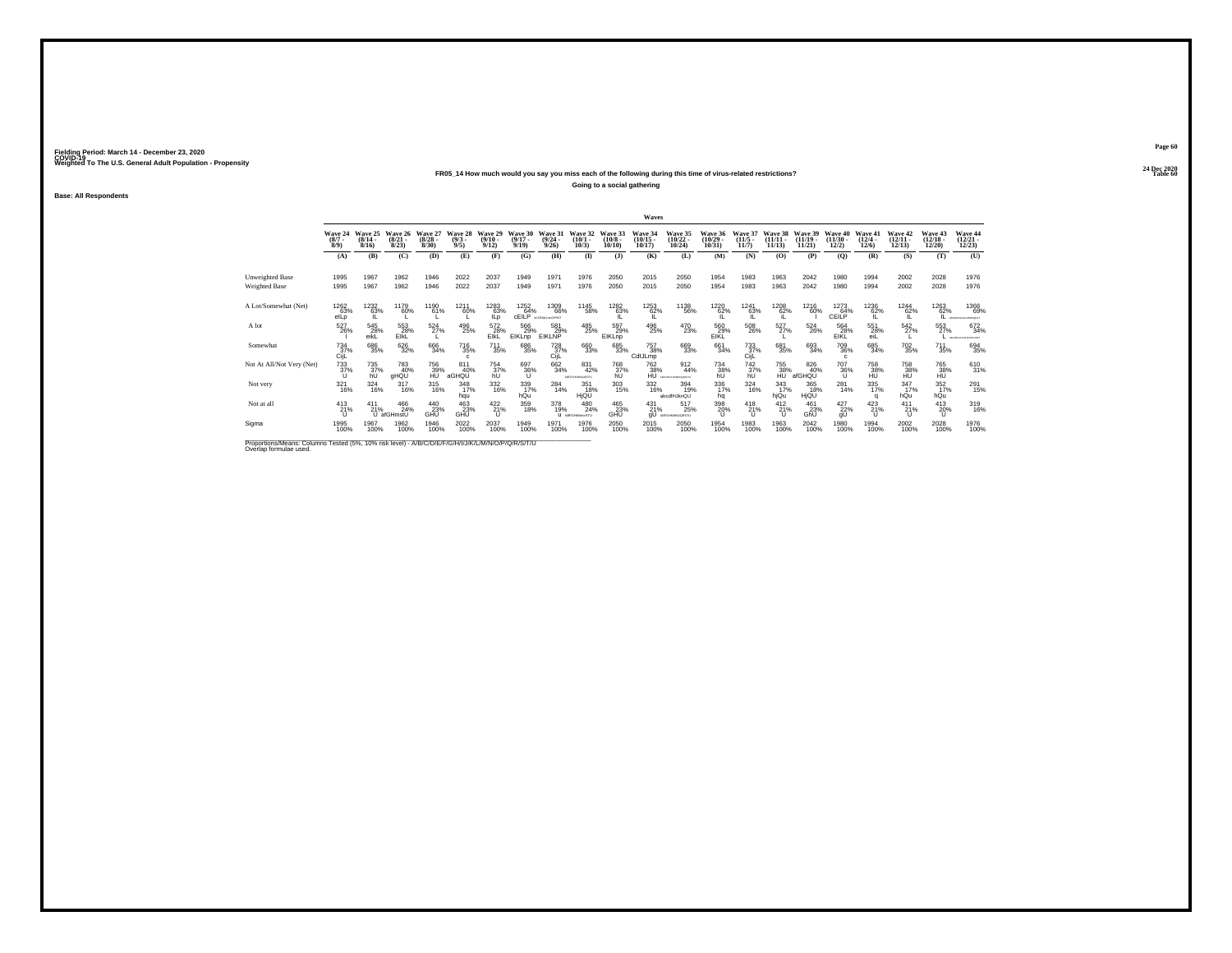## **24 Dec 2020FR05\_15 How much would you say you miss each of the following during this time of virus-related restrictions?**

**Going to my local coffee shop**

**Base: All Respondents**

|                                                                                                                              |                               |                           |                                 |                                  |                               |                                  |                               |                                         |                                               |                                | Waves                                      |                                       |                                   |                                  |                                |                                |                                |                                       |                                   |                                   |                                   |
|------------------------------------------------------------------------------------------------------------------------------|-------------------------------|---------------------------|---------------------------------|----------------------------------|-------------------------------|----------------------------------|-------------------------------|-----------------------------------------|-----------------------------------------------|--------------------------------|--------------------------------------------|---------------------------------------|-----------------------------------|----------------------------------|--------------------------------|--------------------------------|--------------------------------|---------------------------------------|-----------------------------------|-----------------------------------|-----------------------------------|
|                                                                                                                              | Wave 24<br>$\binom{8/7}{8/9}$ | Wave 25<br>(8/14.<br>8/16 | Wave 26<br>$\binom{8/21}{8/23}$ | Wave 27<br>$\frac{(8/28)}{8/30}$ | Wave 28<br>$\binom{9/3}{9/5}$ | Wave 29<br>$\frac{(9/10)}{9/12}$ | Wave 30<br>$(9/17 -$<br>9/19  | Wave 31<br>$\frac{(9/24 - 9/26)}{9/26}$ | Wave 32<br>$\binom{10/1}{10/3}$               | Wave 33<br>$(10/8 -$<br>10/10  | Wave 34<br>$\frac{(10/15 - 10/17)}{10/17}$ | Wave 35<br>$\binom{10/22}{10/24}$     | Wave 36<br>$\binom{10/29}{10/31}$ | Wave 37<br>$\frac{(11/5)}{11/7}$ | Wave 38<br>$(11/11 -$<br>11/13 | Wave 39<br>$(11/19 -$<br>11/21 | Wave 40<br>$(11/30 -$<br>12/2) | Wave 41<br>$\frac{(12/4 - 12)}{12/6}$ | Wave 42<br>$\binom{12/11}{12/13}$ | Wave 43<br>$\binom{12/18}{12/20}$ | Wave 44<br>$\binom{12/21}{12/23}$ |
|                                                                                                                              | (A)                           | (B)                       | (C)                             | (D)                              | (E)                           | (F)                              | (G)                           | (H)                                     | $\bf(I)$                                      | $($ $)$                        | (K)                                        | (L)                                   | (M)                               | (N)                              | (O)                            | (P)                            | $\mathbf{Q}$                   | (R)                                   | (S)                               | (T)                               | (U)                               |
| Unweighted Base<br>Weighted Base                                                                                             | 1995<br>1995                  | 1967<br>1967              | 1962<br>1962                    | 1946<br>1946                     | 2022<br>2022                  | 2037<br>2037                     | 1949<br>1949                  | 1971<br>1971                            | 1976<br>1976                                  | 2050<br>2050                   | 2015<br>2015                               | 2050<br>2050                          | 1954<br>1954                      | 1983<br>1983                     | 1963<br>1963                   | 2042<br>2042                   | 1980<br>1980                   | 1994<br>1994                          | 2002<br>2002                      | 2028<br>2028                      | 1976<br>1976                      |
| A Lot/Somewhat (Net)                                                                                                         | 993<br>50%<br><b>EILMNOPR</b> | 930<br>47%                | 924<br>47%                      | 928<br>48%                       | 910<br>45%                    | 959<br>47%                       | 951<br>49%<br>elLmno elLmnopr | 966<br>49%                              | 864<br>44%                                    | 1020<br>50%<br><b>EILMNOPR</b> | 950<br>47%                                 | 862<br>42%                            | 884<br>45%                        | 893<br>45%                       | 883<br>45%                     | 928<br>45%                     | 938<br>47%<br>۱L               | 905<br>45%                            | 940<br>47%                        | 979<br>48%<br>ш                   | 941<br>48%                        |
| A lot                                                                                                                        | 416<br>21%<br>kLpr            | 394<br>20%                | $^{434}_{22\%}$<br>eKLmnOPQRSTu | 381<br>20%                       | 389<br>19%                    | 397<br>19%                       | $^{421}_{22\%}$<br>iKLOPqRst  | 390<br>20%                              | 371<br>19%                                    | 440<br>21%<br><b>KLoPRs</b>    | 365<br>18%                                 | $\frac{336}{16\%}$                    | $^{372}_{19\%}$                   | 377<br>19%                       | 357<br>18%                     | 368<br>18%                     | 368<br>19%                     | $\frac{353}{18\%}$                    | 368<br>18%                        | 380<br>19%                        | 380<br>19%                        |
| Somewhat                                                                                                                     | 577<br>29%<br>Cell            | 537%                      | 490<br>25%                      | 547<br>28%<br>o                  | 520<br>26%                    | 563<br>28%                       | 531<br>27%                    | 576<br>29%<br>Celln                     | $^{493}_{25\%}$                               | 580<br>28%<br>ci.              | 586<br>29%<br>Cell                         | 526<br>26%                            | $^{513}_{\phantom{1}26\%}$        | 516<br>26%                       | 526<br>27%                     | $^{561}_{27\%}$                | 570<br>29%<br>Cl               | 552<br>28%                            | 572<br>29%<br>cl.                 | 599<br>30%<br>CEILmn              | 561<br>28%<br>ci.                 |
| Not At All/Not Very (Net)                                                                                                    | $^{1002}_{-50\%}$             | 1037<br>53%               | $^\mathrm{1038}_\mathrm{53\%}$  | 1018<br>52%                      | 1112<br>55%<br>AghJ           | 1078<br>53%                      | 998<br>51%                    | 1005<br>51%                             | 1112<br>56%<br>AbDfGHJkgTu                    | 1030<br>50%                    | 1065<br>53%                                | 1188<br>58%<br>ABCDFGHJKQSTU          | 1070<br>55%<br>AghJ               | 1090<br>55%<br>AghJ              | 1080<br>55%<br>AghJ            | 1114<br>55%<br>AhJ             | 1042<br>53%                    | 1089<br>55%<br>AhJ                    | 1062<br>53%                       | 1049<br>52%                       | 1035<br>52%                       |
| Not very                                                                                                                     | $^{313}_{16\%}$               | $\frac{328}{17\%}$        | 373<br>19%<br>AJ                | 353<br>18%                       | 367<br>18%                    | $\frac{347}{17\%}$               | $\frac{341}{18\%}$            | 355<br>18%                              | 349<br>18%                                    | 305<br>15%                     | 399<br>20%<br>AbfJQ                        | 403<br>20%<br>AbJa                    | 387<br>20%<br>AbfJQ               | 359<br>18%                       | 387<br>20%<br>AbfJq            | 393<br>19%<br>AJq              | 325<br>16%                     | 386<br>19%                            | $^{412}_{21\%}$<br>AbJq ABFqiJQU  | 386<br>19%<br>AJ                  | $341$<br>$17%$                    |
| Not at all                                                                                                                   | 689<br>35%                    | 709<br>36%<br>st          | 665<br>34%                      | 665<br>34%                       | 745<br>37%<br>hkST            | 731<br>36%<br>st                 | 656<br>34%                    | 650<br>33%                              | <sup>763</sup> <sub>39%</sub><br>ACDGHKmprSTu | $^{724}_{35\%}$                | 666<br>33%                                 | <sup>785</sup> 38%<br><b>aCDGHKST</b> | 683<br>35%                        | $\frac{731}{37\%}$<br>hkŠT       | 693<br>35%                     | $^{721}_{35\%}$                | <sup>717</sup> 36%<br>st       | <sup>703</sup> 35%                    | 649<br>32%                        | 662<br>33%                        | 694<br>35%                        |
| Sigma                                                                                                                        | 1995<br>100%                  | 1967<br>100%              | 1962<br>100%                    | 1946<br>100%                     | 2022<br>100%                  | 2037<br>100%                     | 1949<br>100%                  | 1971<br>100%                            | 1976<br>100%                                  | 2050<br>100%                   | 2015<br>100%                               | 2050<br>100%                          | 1954<br>100%                      | 1983<br>100%                     | 1963<br>100%                   | $^{2042}_{100\%}$              | 1980<br>100%                   | 1994<br>100%                          | 2002<br>100%                      | 2028<br>100%                      | 1976<br>100%                      |
| Proportions/Means: Columns Tested (5%, 10% risk level) - A/B/C/D/E/F/G/H/I/J/K/L/M/N/O/P/Q/R/S/T/U<br>Overlap formulae used. |                               |                           |                                 |                                  |                               |                                  |                               |                                         |                                               |                                |                                            |                                       |                                   |                                  |                                |                                |                                |                                       |                                   |                                   |                                   |

**Page 61**24 Dec 2020<br>Table 61

**Table 61 Table 61 Table 61**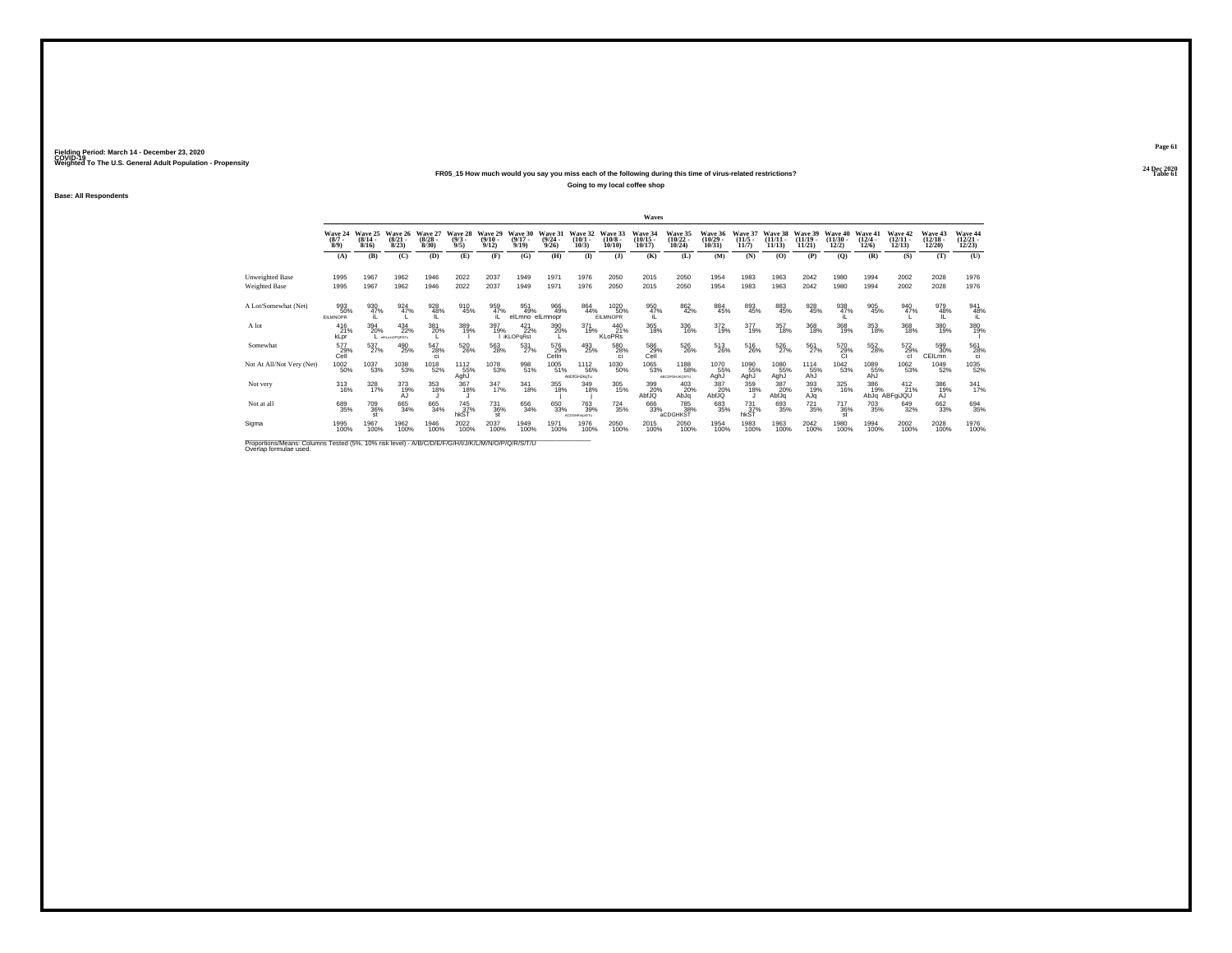## **24 Dec 2020FR05\_16 How much would you say you miss each of the following during this time of virus-related restrictions?In person celebrations (e.g., birthdays, graduations)**

**Base: All Respondents**

|                                                                                                                              |                               |                                         |                                  |                                 |                                               |                                         |                                      |                                         |                                        |                                   | Waves                             |                                            |                                   |                                  |                                  |                                |                                |                                        |                                   |                                         |                                   |
|------------------------------------------------------------------------------------------------------------------------------|-------------------------------|-----------------------------------------|----------------------------------|---------------------------------|-----------------------------------------------|-----------------------------------------|--------------------------------------|-----------------------------------------|----------------------------------------|-----------------------------------|-----------------------------------|--------------------------------------------|-----------------------------------|----------------------------------|----------------------------------|--------------------------------|--------------------------------|----------------------------------------|-----------------------------------|-----------------------------------------|-----------------------------------|
|                                                                                                                              | Wave 24<br>$\binom{8/7}{8/9}$ | Wave 25<br>$\frac{(8/14 - 8/16)}{8/16}$ | Wave 26<br>$\frac{(8/21)}{8/23}$ | Wave 27<br>$\binom{8/28}{8/30}$ | Wave 28<br>$\binom{9/3}{9/5}$                 | Wave 29<br>$\frac{(9/10 - 9/12)}{9/12}$ | Wave 30<br>$\binom{9/17}{9/19}$      | Wave 31<br>$\frac{(9/24 - 9/26)}{9/26}$ | Wave 32<br>$\binom{10/1}{10/3}$        | Wave 33<br>$\frac{(10/8)}{10/10}$ | Wave 34<br>$\binom{10/15}{10/17}$ | Wave 35<br>$\frac{(10/22 - 10/24)}{10/24}$ | Wave 36<br>$\binom{10/29}{10/31}$ | Wave 37<br>$\frac{(11/5)}{11/7}$ | Wave 38<br>$\binom{11/11}{1/13}$ | Wave 39<br>$(11/19 -$<br>11/21 | Wave 40<br>$(11/30 -$<br>12/2) | Wave 41<br>$\binom{12/4}{12/6}$        | Wave 42<br>$\binom{12/11}{12/13}$ | Wave 43<br>$\binom{12/18}{12/20}$       | Wave 44<br>$\binom{12/21}{12/23}$ |
|                                                                                                                              | (A)                           | (B)                                     | (C)                              | <b>(D)</b>                      | (E)                                           | (F)                                     | (G)                                  | (H)                                     | $\bf{I}$                               | $($ $)$                           | (K)                               | (L)                                        | (M)                               | (N)                              | (0)                              | (P)                            | (Q)                            | (R)                                    | (S)                               | (T)                                     | (U)                               |
| Unweighted Base<br>Weighted Base                                                                                             | 1995<br>1995                  | 1967<br>1967                            | 1962<br>1962                     | 1946<br>1946                    | 2022<br>2022                                  | 2037<br>2037                            | 1949<br>1949                         | 1971<br>1971                            | 1976<br>1976                           | 2050<br>2050                      | 2015<br>2015                      | 2050<br>2050                               | 1954<br>1954                      | 1983<br>1983                     | 1963<br>1963                     | 2042<br>2042                   | 1980<br>1980                   | 1994<br>1994                           | 2002<br>2002                      | 2028<br>2028                            | 1976<br>1976                      |
| A Lot/Somewhat (Net)                                                                                                         | 1377<br>69%<br>DEIL           | 1325<br>67%                             | 1337<br>68%                      | 1269<br>65%                     | 1317<br>65%                                   | 1391<br>68%                             | 1318<br>68%                          | 1387<br>70%<br>DEIJkLmNp                | 1247<br>63%                            | 1356<br>66%                       | 1343<br>67%                       | 1325<br>65%                                | 1304<br>67%                       | 1309<br>66%                      | 1330<br>68%                      | 1358<br>67%                    | 1350<br>68%                    | 1401<br>70%<br>II DEIJkLmNp            | 1398<br>70%<br>DEIjLnp DEIJkLmNp  | 1425<br>70%                             | 1487<br>75%<br>ABCDEFOILALMORONIT |
| A lot                                                                                                                        | 690<br>35%                    | 694<br>35%<br>eljKLm EIJKLMnpr EljKLMnp | 689<br>35%                       | 648<br>33%<br>IkL               | 625<br>31%                                    | 685<br>34%                              | 686<br>35%<br>IKL EIjKLMnp EIJKLMNPR | $^{721}_{37\%}$                         | 545<br>28%                             | $\frac{642}{31\%}$                | 598<br>30%                        | 603<br>29%                                 | 607<br>31%                        | 629<br>32%                       | 680<br>35%<br>eljKLm             | 645<br>32%                     | 665<br>34%<br>IkL              | 636<br>32%                             | 709<br>35%<br>EIJKLMnpr           | <sup>702</sup> <sub>35%</sub><br>eljKLm | 775<br>39%<br>ABCORFWALMMOPORY    |
| Somewhat                                                                                                                     | 686<br>34%                    | 631<br>32%                              | 648<br>33%                       | 622%                            | 692<br>34%                                    | 706<br>35%                              | $\substack{632 \\ 32\%}$             | 666<br>34%                              | $^{702}_{\substack{36\%\\ \text{bd}}}$ | $^{713}_{35\%}$                   | $\frac{744}{37\%}$<br>BcDGo       | 722 %<br>d.                                | 697<br>36%<br>bd                  | 680<br>34%                       | 650<br>33%                       | $^{713}_{35\%}$                | 685<br>35%                     | <sup>764</sup> 38%<br>atiCDENSH(NOpqs) | 689<br>34%                        | $\substack{722\\36\%\\6d}$              | $^{712}_{36\%}$                   |
| Not At All/Not Very (Net)                                                                                                    | 618<br>31%                    | 642<br>33%<br>Ū                         |                                  |                                 | 625 677 705<br>32% 35% 35%<br>U AHRSTU AHRSTU | 646<br>32%<br>U                         | 631<br>32%<br>u                      | $^{584}_{^{30\%}}$                      | 729<br>37%<br>ABCFGHANOUGHSTU          | 694<br>34%<br><b>HRSTU</b>        | 672<br>33%                        | 725<br>35%<br>hrtU AcfHaRSTU               | 650<br>33%<br>hrtU                | 674<br>34%<br>HRsTU              | 633<br>32%<br>U                  | 684<br>33%<br>hrstU            | 630<br>32%<br>U                | $^{593}_{\  \  \, 30\%}$               | 604<br>30%                        | 603<br>30%<br>υ                         | 489<br>25%                        |
| Not very                                                                                                                     | 273<br>14%                    | 299<br>15%<br>rl J                      | $^{277}_{14\%}$<br>$\cup$        | 292<br>15%<br>$\cup$            | $^{274}_{14\%}$                               | 301<br>15%                              | 327/17%<br>U AcEQRTU                 | 280<br>14%<br>$\cup$                    | $^{317}_{16\%}$<br>eqRtU               | $^{292}_{14\%}$<br>u              | $^{301}_{15\%}$<br>$\mathbf{U}$   | 298<br>$\mathbf{U}$                        | $\frac{325}{17\%}$<br>aEQRTU      | 326<br>16%<br>aegRtU             | $\frac{302}{15\%}$<br>rU         | $^{301}_{15\%}$<br>u           | $^{265}_{13\%}$                | 255<br>13%                             | 288<br>14%                        | 275<br>14%                              | 225                               |
| Not at all                                                                                                                   | 345<br>17%                    | $343$<br>$17%$                          | 348<br>18%                       | 385<br>20%<br>U (GHmorSTU)      | $^{431}_{21\%}$<br>ARCOMMODIATO               | $345$<br>$17\%$                         | $\frac{304}{16\%}$                   | 304<br>15%                              | $^{412}_{21\%}$<br>AB-FGHANORSTU       | 403<br>20%<br>fGHmoSTU            | 372<br>18%<br>ghsU                | $^{427}_{21\%}$<br>ABcFGHMnORSTU           | 326<br>17%<br>$\cup$              | 348<br>18%                       | 332/17%<br>$\cup$                | 383<br>19%<br>gHsU             | 365<br>18%<br>ghŨ              | 338<br>17%<br>u                        | 316<br>16%                        | 328<br>16%<br><b>U</b>                  | 264<br>13%                        |
| Sigma                                                                                                                        | 1995<br>100%                  | 1967<br>100%                            | 1962<br>100%                     | 1946<br>100%                    | 2022<br>100%                                  | 2037<br>100%                            | 1949<br>100%                         | 1971<br>100%                            | 1976<br>100%                           | 2050<br>100%                      | 2015<br>100%                      | 2050<br>100%                               | 1954<br>100%                      | 1983<br>100%                     | 1963<br>100%                     | 2042<br>100%                   | 1980<br>100%                   | 1994<br>100%                           | 2002<br>100%                      | 2028<br>100%                            | 1976<br>100%                      |
| Proportions/Means: Columns Tested (5%, 10% risk level) - A/B/C/D/E/F/G/H/I/J/K/L/M/N/O/P/Q/R/S/T/U<br>Overlap formulae used. |                               |                                         |                                  |                                 |                                               |                                         |                                      |                                         |                                        |                                   |                                   |                                            |                                   |                                  |                                  |                                |                                |                                        |                                   |                                         |                                   |

**Page 6224 Dec 2020<br>Table 62** 

**Table 62 Table 62**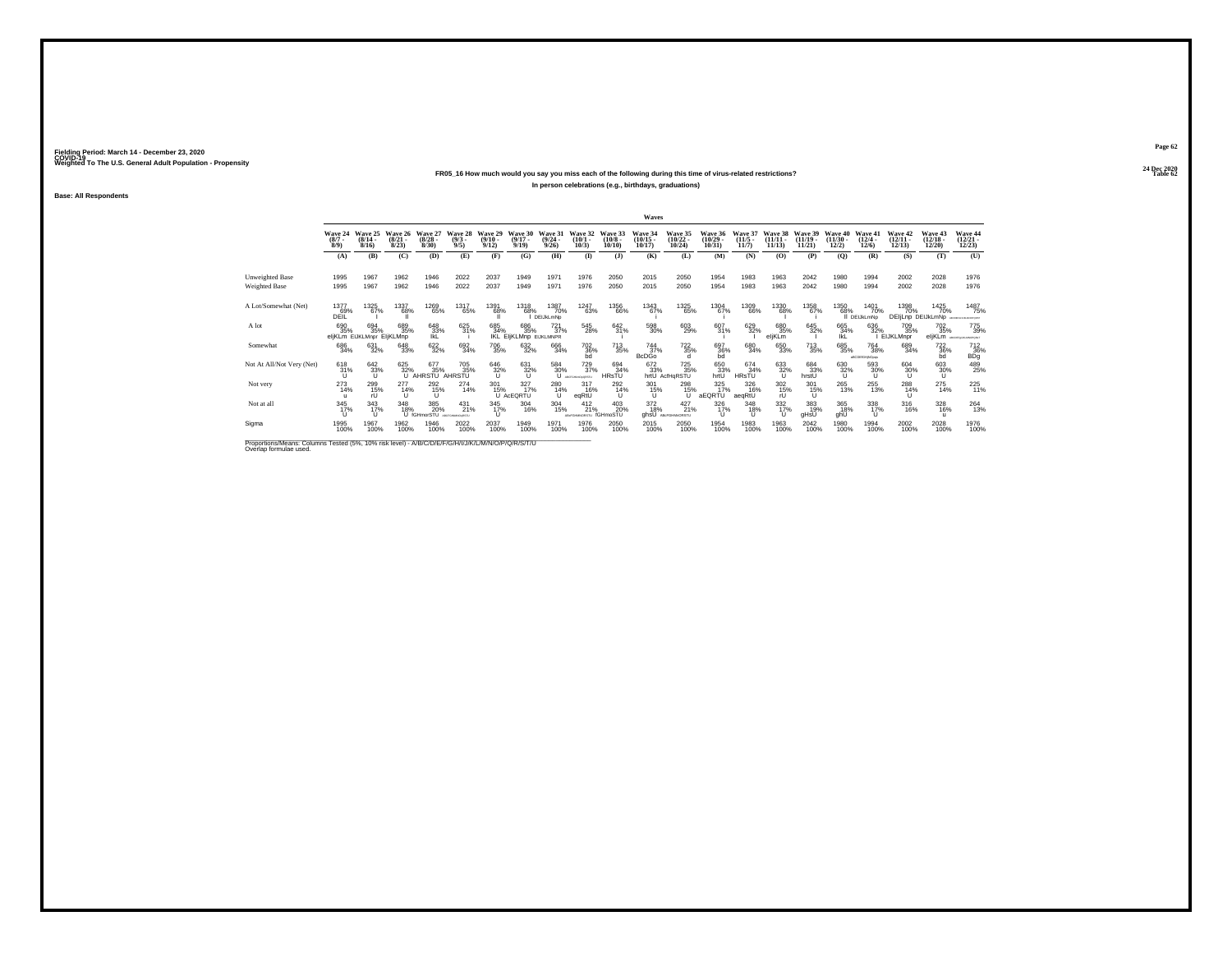## **24 Dec 2020COV04 How concerned are you of a new wave of COVID-19 outbreak in your area?**

**Base: All Respondents**

| (8/7)<br>8/91<br><b>Unweighted Base</b>                           | Wave 24<br>(A)<br>- 11 | Wave 25<br>$(8/14 -$<br>8/16<br>(B)<br>1967<br>1967 | 26<br>Wave<br>(8/21.<br>8/23<br>$\mathbf C$<br>1962 | Wave 27<br>(8/28)<br>8/30<br>(D) | Wave<br>$\binom{9/3}{9/5}$<br>(E) | 29<br>Wave<br>$(9/10 -$<br>9/12<br>(F)                                                                                              | Wave 30<br>$(9/17 -$<br>9/19<br>(G)   | Wave 3<br>$\frac{(9/24 - 9/26)}{9/26}$             | Wave<br>$(10/1 -$<br>10/3         | Wave 33<br>(10/8)<br>10/10         | <b>Wave 34</b><br>$(10/15 -$<br>10/17 | Wave 35<br>$\frac{(10/22)}{10/24}$ | Wave 36<br>$(10/29 -$          | $(11/5 -$                     | $(11/11 -$           | <b>Wave</b><br>$(11/19 -$   | Wave 40<br>$(11/30 -$ | Wave 41                           | Wave 42                 | <b>Wave 43</b>                   | Wave 44                    |
|-------------------------------------------------------------------|------------------------|-----------------------------------------------------|-----------------------------------------------------|----------------------------------|-----------------------------------|-------------------------------------------------------------------------------------------------------------------------------------|---------------------------------------|----------------------------------------------------|-----------------------------------|------------------------------------|---------------------------------------|------------------------------------|--------------------------------|-------------------------------|----------------------|-----------------------------|-----------------------|-----------------------------------|-------------------------|----------------------------------|----------------------------|
|                                                                   |                        |                                                     |                                                     |                                  |                                   |                                                                                                                                     |                                       |                                                    |                                   |                                    |                                       |                                    | 10/31                          | 11/7                          | 11/13                | 11/21                       | 12/2)                 | $(12/4 -$<br>12/6                 | $\frac{(12/11)}{12/13}$ | $(12/18 -$<br>12/20              | 12/23                      |
|                                                                   |                        |                                                     |                                                     |                                  |                                   |                                                                                                                                     |                                       | (H)                                                | $\mathbf{I}$                      | $($ $\bf{J}$ )                     | (K)                                   | (L)                                | (M)                            | (N)                           | (O)                  | (P)                         | (Q)                   | (R)                               | (S)                     | (T)                              | (U)                        |
|                                                                   |                        |                                                     |                                                     | 1946                             | 2022                              | 2037                                                                                                                                | 1949                                  | 1971                                               | 1976                              | 2050                               | 2015                                  | 2050                               | 1954                           | 1983                          | 1963                 | 2042                        | 1980                  | 1994                              | 2002                    | 2028                             | 1976                       |
| Weighted Base                                                     |                        |                                                     | 1962                                                | 1946                             | 2022                              | 2037                                                                                                                                | 1949                                  | 1971                                               | 1976                              | 2050                               | 2015                                  | 2050                               | 1954                           | 1983                          | 1963                 | 2042                        | 1980                  | 1994                              | 2002                    | 2028                             | 1976                       |
| Very/Somewhat<br>Concerned (Net)                                  |                        | 1555<br>79%<br>FHn                                  | 1610<br>82%<br><b>MERCHANG MACHINEE</b>             | 1511<br>78%<br>Fh                | <sup>1543</sup> 76%               | <sup>1510</sup> 74%                                                                                                                 | 1503<br>77%                           | <sup>1468</sup> 75%                                | $\underset{\mathsf{FH}}{^{1548}}$ | 1570<br>77%                        | 1569<br>78%<br>Fh                     | 1586<br>77%                        | 1535<br>79%<br>FH              | <sup>1501</sup> 76%           | 1536<br>78%<br>FH    | 1581<br>77%                 | $\frac{1543}{78\%}$   | 1594<br>80%<br>EFHINT             | 1553<br>78%<br>th.      | <sup>1551</sup> 76%              | 1592<br>81%<br>dEFGHJINpsT |
| Very concerned                                                    |                        | 840<br>FFIT                                         | 885<br>45%<br>DEFGHLIKNosT                          | 793<br>41%<br>EFT                | 709<br>35%                        | 741<br>36%                                                                                                                          | 769<br>39%                            | 794<br>$Eff$ <sup>40%</sup>                        | 766<br>39%                        | 807<br>39%                         | 823<br>41%<br>EFT                     | 855<br>$EFT^4$                     | 944<br>48%<br>ROEFGHUKUNOPOSTU | 791<br>40%<br>EfT             | 815<br>42%<br>EFT    | 885<br>43%<br>EFgljT        | 850<br>43%<br>EFIT    | 916<br>46%<br><b>DEFGHUKLNOST</b> | 828<br>41%<br>FFT       | <sup>728</sup> 36%               | 843<br>EFT                 |
| Somewhat concerned                                                | ٠                      | 714<br>36%<br>м                                     | $^{725}_{37\%}$<br>M                                | $^{718}_{37\%}$                  | 834<br>41%<br>М конунализман      | <sup>769</sup> 38%<br>hMpr                                                                                                          | <sup>735</sup> <sub>38%</sub><br>hMpr | 674 34%                                            | 782<br>40%<br>M bHIMnPQRs         | <sup>764</sup> <sub>37%</sub><br>M | <sup>746</sup> 37%<br>M               | $\substack{732 \\ 36\%}$<br>M      | 591<br>30%                     | <sup>710</sup> <sub>36%</sub> | $^{721}_{37\%}$<br>M | 696<br>34%                  | 693<br>35%<br>м       | 678<br>34%<br>m                   | <sup>725</sup> 36%      | 823<br>M BodHLMNoPORS            | 749<br>38%<br>hMpR         |
| Not At All/Not Very<br>Concerned (Net)                            | $\sim$                 | $^{412}_{21\%}$<br>$\epsilon$                       | 352<br>18%                                          | 435<br>22%<br>Cu                 |                                   | 527<br>26%<br>$\begin{array}{r} 479 & 527 \\ 24\% & 26^{\circ} \\ \mathrm{CRU}_{\mathrm{\,\,BCO} \, \mathrm{MMDpGPEU}} \end{array}$ |                                       | 446 503<br>23% 25%<br>CU BCdikMOqRsU<br>503<br>25% | $^{428}_{22\%}$                   | $^{480}_{23\%}$ CrU                | $^{446}_{22\%}$                       | $^{464}_{23\%}$                    | $^{419}_{21\%}$                | 482<br>24%<br>bCRU            | $^{427}_{22\%}$      | 461<br>23%<br>Cü            | $^{437}_{22\%}$       | 400<br>20%                        | 449<br>22%<br>Cu        | 477<br>$24%$ CRU                 | 384<br>19%                 |
| Not very concerned                                                |                        | 295<br>15%<br>crÜ                                   | 246<br>13%                                          | 272<br>14%                       | 296<br>$^{15\%}_{rU}$             | 318<br>16%<br>CRU                                                                                                                   | 287<br>15%                            | 337<br>17%<br><b>rU</b> CDLmnDPORSTU               | 272<br>14%                        | 313<br>15%<br>cRU                  | 303<br>15%<br>crÜ                     | 286<br>14%                         | 278<br>14%<br>п                | 285<br>14%                    | 274<br>14%           | 271<br>13%                  | 266<br>13%            | 245<br>12%                        | 275<br>14%              | 273<br>13%                       | 233<br>12%                 |
| Not at all concerned                                              |                        | 117<br>6%                                           | 107<br>5%                                           | $^{163}_{8\%}$<br>ВĊ             | $^{183}_{9\%}$                    | 209<br>10%<br><b>BCk BCgIjKMORU</b>                                                                                                 | $^{158}_{8\%}$<br>BC                  | 166<br>8%<br><b>BC</b>                             | $^{156}_{8\%}$<br>bС              | 167<br>8%<br><b>BC</b>             | $143$ <sub>7%</sub>                   | 178<br>$-9%$<br>ВC                 | $141$ <sub>7%</sub>            | 197<br>10%<br>c BCiKMorU      | $^{153}_{8\%}$<br>bĊ | 190<br>$-9%$<br><b>BCkm</b> | 171<br>9%<br>BC       | 154<br>8%<br>bC                   | 174<br>9%               | 204<br>10%<br><b>BC BCiKMoRU</b> | $^{151}_{8\%}$<br>Ċ        |
| Sigma<br>Departison Missour, Onlymps, Texted (FM, 400) sightforms |                        | 1967<br>100%                                        | 1962<br>100%                                        | 1946<br>100%                     | 2022<br>100%                      | 2037<br>100%                                                                                                                        | 1949<br>100%                          | 1971<br>100%                                       | 1976<br>100%                      | 2050<br>100%                       | 2015<br>100%                          | 2050<br>100%                       | 1954<br>100%                   | 1983<br>100%                  | 1963<br>100%         | 2042<br>100%                | 1980<br>100%          | 1994<br>100%                      | 2002<br>100%            | 2028<br>100%                     | 1976<br>100%               |

Proportions/Means: Columns Tested (5%, 10% risk level) - A/B/C/D/E/F/G/H/I/J/K/L/M/N/O/P/Q/R/S/T/U<br>Overlap formulae used. \*\* very small base (under 30) ineligible for sig testing

**Page 63**24 Dec 2020<br>Table 63

**Table 63 Table 63**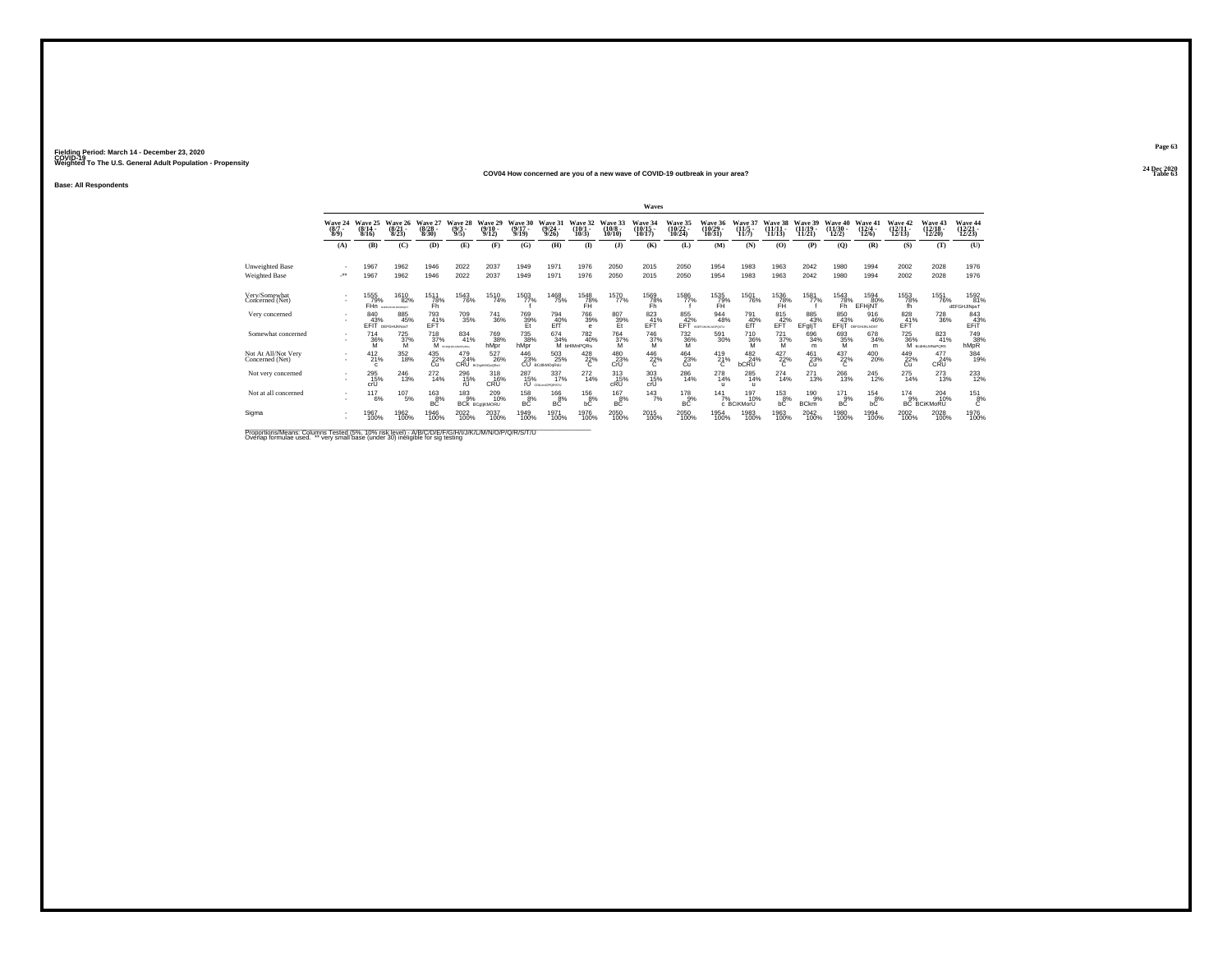# **24 Dec 2020Q22 How concerned are you about each of the following potential shortages from coronavirus (COVID-19) in the healthcare Table 64 system?**

**Summary Of Concerned**

**Base: All Respondents**

|                                                              |                                                             |                                        |                                  |                                  |                               |                                  |                                     |                                  |                              |                               | Waves                          |                                    |                              |                   |                                                                   |                                    |                                               |                                  |                                  |                                 |                                        |
|--------------------------------------------------------------|-------------------------------------------------------------|----------------------------------------|----------------------------------|----------------------------------|-------------------------------|----------------------------------|-------------------------------------|----------------------------------|------------------------------|-------------------------------|--------------------------------|------------------------------------|------------------------------|-------------------|-------------------------------------------------------------------|------------------------------------|-----------------------------------------------|----------------------------------|----------------------------------|---------------------------------|----------------------------------------|
|                                                              | Wave 24<br>(8/7)<br>8/9                                     | Wave 25<br>$(8/14 -$<br>8/16           | Wave 26<br>$(8/21 -$<br>8/23     | Wave 27<br>$\frac{(8/28)}{8/30}$ | Wave 28<br>$\binom{9/3}{9/5}$ | Wave 29<br>$\frac{(9/10)}{9/12}$ | <b>Wave 30</b><br>$(9/17 -$<br>9/19 | Wave 31<br>$\frac{(9/24)}{9/26}$ | Wave 32<br>$(10/1 -$<br>10/3 | Wave 33<br>$(10/8 -$<br>10/10 | Wave 34<br>$(10/15 -$<br>10/17 | Wave 35<br>$\frac{(10/22)}{10/24}$ | Wave 36<br>(10/29 -<br>10/31 | $(11/5 -$<br>11/7 | $(11/11 -$<br>11/13                                               | Wave 39<br>$\frac{(11/19)}{11/21}$ | <b>Wave 40</b><br>$\frac{(11/30 - 12)}{12/2}$ | Wave 41<br>$\frac{(12/4)}{12/6}$ | Wave 42<br>$(12/11 -$<br>12/13   | Wave 43<br>$(12/18 -$<br>12/20  | <b>Wave 44</b><br>$(12/21 -$<br>12/23  |
|                                                              | (A)                                                         | (B)                                    | (C)                              | (D)                              | (E)                           | (F)                              | (G)                                 | (H)                              | $\bf{I}$                     | $($ $)$                       | (K)                            | (L)                                | (M)                          | (N)               | (O)                                                               | (P)                                | $\mathbf{Q}$                                  | (R)                              | (S)                              | (T)                             | (U)                                    |
| Unweighted Base<br>Weighted Base                             | 1995<br>1995                                                | 1967<br>1967                           | 1962<br>1962                     | 1946<br>1946                     | 2022<br>2022                  | 2037<br>2037                     | 1949<br>1949                        | 1971<br>1971                     | 1976<br>1976                 | 2050<br>2050                  | 2015<br>2015                   | 2050<br>2050                       | 1954<br>1954                 | 1983<br>1983      | 1963<br>1963                                                      | 2042<br>2042                       | 1980<br>1980                                  | 1994<br>1994                     | 2002<br>2002                     | 2028<br>2028                    | 1976<br>1976                           |
| Healthcare workers<br>(doctors, nurses,<br>supporting staff) | 1595<br>80%<br>DEFGHLIKLMNT                                 | 1538<br>78%                            | 1549<br>79%<br>eFIJIN dEFIJkLmNt | <sup>1478</sup> 76%              | 1519<br>75%                   | 1501<br>74%                      | 1485<br>76%                         | <sup>1503</sup> 76%              | 1467<br>74%                  | <sup>1513</sup> 74%           | <sup>1528</sup> 76%            | 1539<br>75%                        | <sup>1480</sup> 76%          | 1474<br>74%       | 1515<br>77%                                                       | 1593<br>78%                        | 1567<br>79%<br>FIJN dEFIJkLmNt dEFIJkLmNt     | 1575<br>79%                      | 1575<br>79%<br><b>EFIJLN</b>     | <sup>1541</sup> 76%             | <sup>1616</sup> 82%<br>BOSFGHJKJANOPHT |
| Hospital beds (room for<br>patients)                         | 1516<br>76%<br>LOSEGHLHGANG                                 | 1434<br>73%<br><b>DEFIJN DEFGHUKLN</b> | 1468<br>75%                      | 1344<br>69%<br>$\theta$          | 1327<br>66%                   | 1351<br>66%                      | 1365<br>70%<br>Efl                  | 1375<br>70%<br>Efi               | 1306<br>66%                  | 1413<br>69%<br>e              | 1434<br>$EFT^{\frac{71}{6}}$   | 1440<br>$E_{\text{F}}^{70\%}$      | 1409<br>$E$ FI $\%$          | 1379<br>70%       | 1431<br>73%<br><b>DEFIJn DEFGHIJKLN</b>                           | 1534<br>75%                        | 1512<br>76%<br>EDEPGHUKLMNS BOEFGHUKLMNO!     | 1542<br>77%                      | 1508<br>75%<br><b>DEFGHUKLmN</b> | 1498<br>74%<br><b>DEFGHIJIN</b> | 1576<br>80%<br>ABCORPORAGANOPUS?       |
| Hospital ventilators (for<br>assisted breathing)             | 1498<br>75%<br>CEFOHUGANINT                                 | 1418<br>72%<br>DEEGLIKI N DEEGHLIKLON  | 1446<br>74%                      | 1331<br>68%                      | 1299<br>64%                   | 1352<br>66%                      | <sup>1326</sup> 68%                 | 1369<br>69%                      | 1316<br>67%                  | 1394<br>68%                   | 1373<br>68%                    | <sup>1400</sup> 68%                | <sup>1374</sup> 70%<br>EFin  | 1322<br>67%       | <sup>1411</sup> 72%<br>dEFglikIN DEFGIJKLN DEFGHUKLMN DEFGHUKLMNI | 1479<br>72%                        | <sup>1476</sup> 75%                           | 1486<br>75%                      | 1434<br>72%<br>dEFgljkIN         | 1439<br>71%                     | 1470<br>74%<br>EFIN DEFGHIJKLMN:       |
| Surgical masks and gloves                                    | 1472<br>74%<br>DEFONJALANCHASTU                             | 1396<br>71%<br>DEFGUKLMNT DEFGNJKLMNsT | 1407<br>72%                      | <sup>1290</sup> 66%              | 1301<br>64%                   | 1337<br>66%                      | <sup>1292</sup> 66%                 | 1337<br>68%<br>е                 | 1281<br>65%                  | 1360<br>66%                   | 1334<br>66%                    | 1333<br>65%                        | 1298<br>66%                  | 1303<br>66%       | 1338<br>68%                                                       | 1418<br>69%                        | 1393<br>70%<br>EfILD DEFGUKLMNt dEFgljkLmN    | 1394<br>70%                      | 1386<br>69%<br>EflLn             | 1360<br>67%                     | 1376<br>70%<br>dEFgljkLmN              |
| Testing kits for COVID-19                                    | 1483<br>74%<br>регонационала ЕРОЦИЈАНОРОЗТИ овтонациологоду | 1406<br>71%                            | 1435<br>73%                      | 1337<br>69%<br>FilNT             | $^{1352}_{67\%}$              | 1295<br>64%                      | 1312<br>67%                         | 1351<br>FNT                      | 1291<br>65%                  | 1369<br>67%<br>n              | 1325<br>66%                    | 1340<br>65%                        | 1317<br>$\frac{67}{6}$       | 1257<br>63%       | 1310<br>67%                                                       | 1376<br>67%                        | 1338<br>68%<br>FN                             | 1388<br>70%<br>FIKLNST           | 1322<br>66%                      | 1303<br>64%                     | 1327<br>67%                            |

Proportions/Means: Columns Tested (5%, 10% risk level) - *N'B/C/D/E/F/G/H/I/J/K/L/M/N/O/P/Q/R/S/T/U* Overlap formulae used.<br>Overlap formulae used.

**Page 6424 Dec 2020<br>Table 64**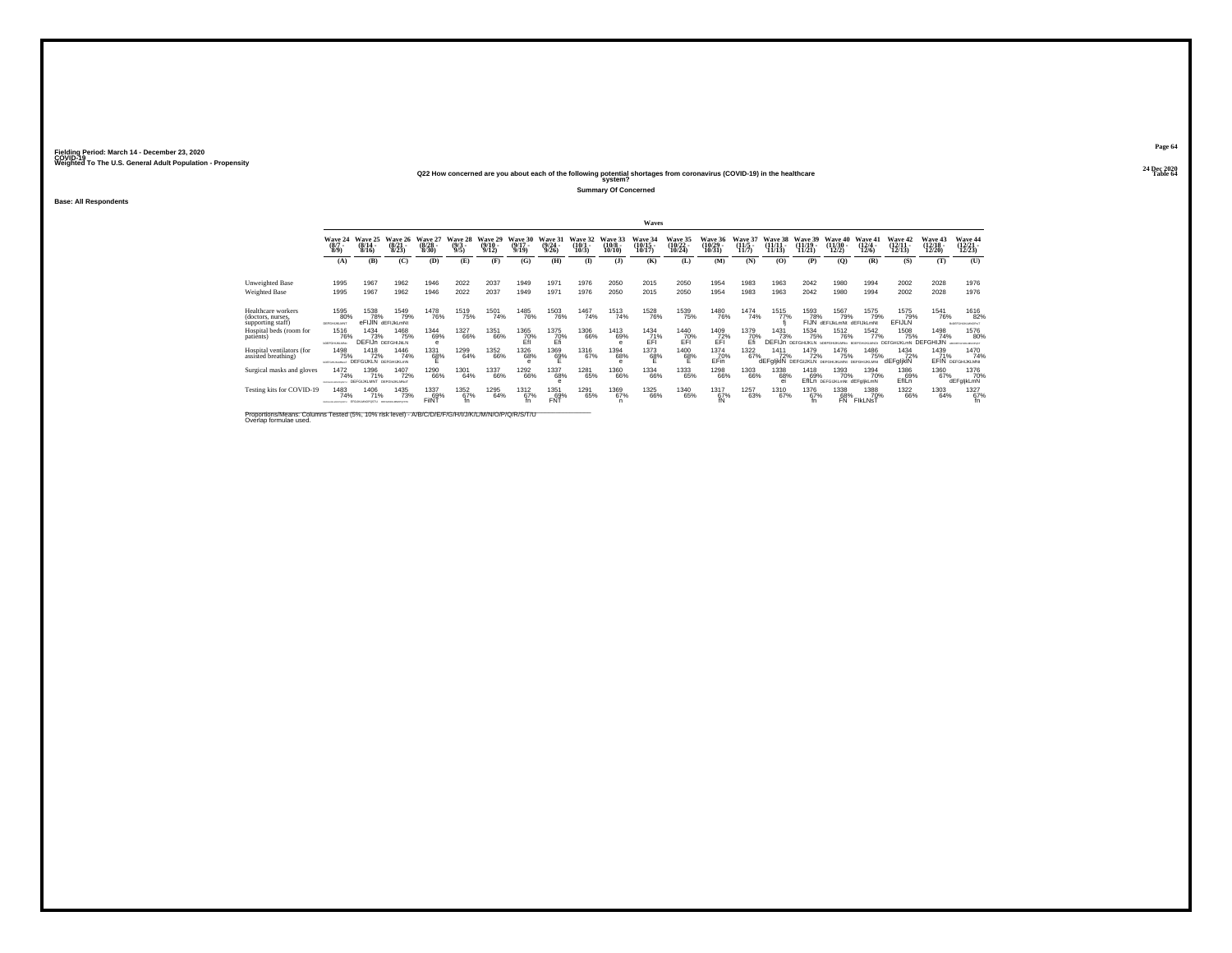# **24 Dec 2020Q22 How concerned are you about each of the following potential shortages from coronavirus (COVID-19) in the healthcare Table 65 system?**

**Summary Of Not At All / Not Very Concerned**

**Base: All Respondents**

|                                                              |                                |                                      |                               |                                |                                                           |                                                                                                        |                                        |                                 |                                     |                                        | Waves                                     |                                        |                                    |                                                                |                            |                                |                                |                                  |                                |                                    |                                           |
|--------------------------------------------------------------|--------------------------------|--------------------------------------|-------------------------------|--------------------------------|-----------------------------------------------------------|--------------------------------------------------------------------------------------------------------|----------------------------------------|---------------------------------|-------------------------------------|----------------------------------------|-------------------------------------------|----------------------------------------|------------------------------------|----------------------------------------------------------------|----------------------------|--------------------------------|--------------------------------|----------------------------------|--------------------------------|------------------------------------|-------------------------------------------|
|                                                              | Wave 24<br>$\frac{(8/7)}{8/9}$ | Wave 25<br>$\frac{(8/14 - 8)}{8/16}$ | Wave<br>$\frac{(8/21)}{8/23}$ | Wave 2<br>$\binom{8/28}{8/30}$ | Wave<br>$\binom{9/3}{9/5}$                                | Wave<br>$\frac{(9/10)}{9/12}$                                                                          | Wave<br>$\binom{9/17}{9/19}$           | Wave 3<br>$\frac{(9/24)}{9/26}$ | Wave 32<br>$\binom{10/1}{10/3}$     | Wave 33<br>$\substack{(10/8 \ 10/10)}$ | <b>Wave 3-</b><br>$\frac{(10/15)}{10/17}$ | Wave 35<br>$\frac{(10/22)}{10/24}$     | Wave 36<br>$\frac{(10/29)}{10/31}$ | Wave<br>$\frac{(11/5)}{11/7}$                                  | Wav<br>$(11/11 -$<br>11/13 | Wave 39<br>$(11/19 -$<br>11/21 | Wave 40<br>$(11/30 -$<br>12/2) | Wave 41<br>$\frac{(12/4)}{12/6}$ | Wave 42<br>$\binom{12}{12/13}$ | Wave 43<br>$\frac{(12/18)}{12/20}$ | <b>Wave 44</b><br>$\frac{(12/21)}{12/23}$ |
|                                                              | (A)                            | (B)                                  | $\mathbf C$                   | (D)                            | (E)                                                       | $(\mathbf{F})$                                                                                         | (G)                                    | <b>(H)</b>                      | $($ I                               | $($ $\Gamma$                           | (K)                                       | (L)                                    | (M)                                | (N)                                                            | (O)                        | (P)                            | $\mathbf{Q}$                   | (R)                              | (S)                            | (T)                                | (U)                                       |
| Unweighted Base<br>Weighted Base                             | 1995<br>1995                   | 1967<br>1967                         | 1962<br>1962                  | 1946<br>1946                   | 2022<br>2022                                              | 2037<br>2037                                                                                           | 1949<br>1949                           | 1971<br>1971                    | 1976<br>1976                        | 2050<br>2050                           | 2015<br>2015                              | 2050<br>2050                           | 1954<br>1954                       | 1983<br>1983                                                   | 1963<br>1963               | 2042<br>2042                   | 1980<br>1980                   | 1994<br>1994                     | 2002<br>2002                   | 2028<br>2028                       | 1976<br>1976                              |
| Testing kits for COVID-19                                    | 512<br>26%                     | 561<br>29%                           | 527%                          | 609<br>31%<br>АC               |                                                           | $\underset{\text{ABC}\\ \text{ABC}}{670} \underset{\text{ABCD}}{742}$<br><sup>742</sup> <sub>36%</sub> | $^{637}_{33\%}$ ABC                    | $^{620}_{31\%}$                 | 685<br>35%<br>ABCdR                 | 681<br>33%<br>ABC                      | 690<br>34%<br>ABCr                        | <sup>710</sup> <sub>35%</sub><br>ABCdR |                                    | <sup>726</sup> <sub>37%</sub><br>$637 \n33\% \nABC$ $726 \n37$ | 653<br>33%<br>ABC          | $^{666}_{33\%}$ ABC            | $^{642}_{32\%}$ ABC            | $^{606}_{30\%}$                  | 680<br>34%<br>ABCr             | 725<br>36%<br>ABCDHR               | $^{649}_{33\%}$ ABC                       |
| Surgical masks and gloves                                    | 523<br>26%                     | 571<br>29%                           | 555<br>28%                    | 656<br>34%<br><b>ABCOru</b>    | 721<br>36%<br>ABChoPORSU ABCDORSU                         | 700<br>34%                                                                                             | 657<br>34%<br><b>ABCQru</b>            | 634                             | 695<br>35%<br>32% 35                | 690<br>34%<br><b>ABCOru</b>            | 681<br>34%<br><b>ABCOru</b>               | 717<br>35%<br>ABCPORSU                 | 656<br>34%<br>ABCaru ABCoQRsU      | 680<br>34%                                                     | $\frac{625}{32\%}$         | 624<br>31%                     | 587<br>30%<br>a                | 600<br>30%                       | 616<br>$\frac{31}{A}$          | 668<br>33%<br>ABCa                 | 600<br>30%                                |
| Hospital ventilators (for<br>assisted breathing)             | 497<br>25%                     | 549<br>28%                           | 516<br>26%                    | 615<br>32%<br>ABCoPORsU        | <sup>723</sup> <sub>36%</sub><br>APPARENTMENT ARCMORDERTH | 685<br>34%                                                                                             | 623<br>32%<br>ARCoPORsU                | 602<br>31%<br>ACQRU             | 660<br>33%                          | 656<br>32%<br><b>ARCoPORsU</b>         | 642<br>32%<br><b>ARCoPORsU</b>            | 650<br>32%<br>ABCoPORsU                | 580<br>30%<br>AcQRU                | 661<br>33%<br>ARCHORORSTI                                      | 552<br>28%                 | 563<br>28%                     | 504<br>25%                     | 508<br>25%                       | $^{568}_{28\%}$                | 589<br>29%<br>Agru                 | 506<br>26%                                |
| Hospital beds (room for<br>patients)                         | 479<br>24%                     | 533<br>27%<br>aqRU                   | 494<br>25%                    | 602<br>31%<br>ABCOPORSTI       | 695<br>34%                                                | 686<br>34%                                                                                             | 584<br>30%<br><b>ACPORSTU ACPORSTU</b> | 596<br>30%                      | 670<br>34%                          | 637<br>31%<br>ABCOPORSTU               | 581<br>29%<br>AcPORSU                     | 610<br>30%<br>ACPORSIU                 | 545<br>28%                         | 604<br>30%<br>AQRSU AbCoPORSTU                                 | 532<br>agRU                | $^{508}_{25\%}$                | 468<br>24%                     | 452<br>23%                       | $^{494}_{25\%}$                | 530<br>26%<br>rU                   | 400<br>20%                                |
| Healthcare workers<br>(doctors, nurses,<br>supporting staff) | 400<br>20%                     | 429<br>22%                           | 413<br>21%                    | 468<br>24%<br>AcqrU            | 503<br>25%<br>AbCQRSU ABCoPQRSL                           | 536<br>26%                                                                                             | 464<br>24%<br>AU                       | 468<br>24%                      | 509<br>26%<br>AU ABCPORSU ABCoPORSU | 537<br>26%                             | 487<br>24%<br>AcarU                       | 511<br>25%<br>AbCORSL                  | 474<br>24%                         | 509<br>26%<br>AcarU ABCPORSU                                   | $^{448}_{23\%}$            | 449<br>$^{22\%}$               | 413<br>21%                     | 419<br>21%                       | 427<br>21%<br>$\mathbf{u}$     | 487<br>24%<br>AcqrU                | 360<br>18%                                |

Proportions/Means: Columns Tested (5%, 10% risk level) - *N'B/C/D/E/F/G/H/I/J/K/L/M/N/O/P/Q/R/S/T/U* Overlap formulae used.<br>Overlap formulae used.

**Page 6524 Dec 2020<br>Table 65**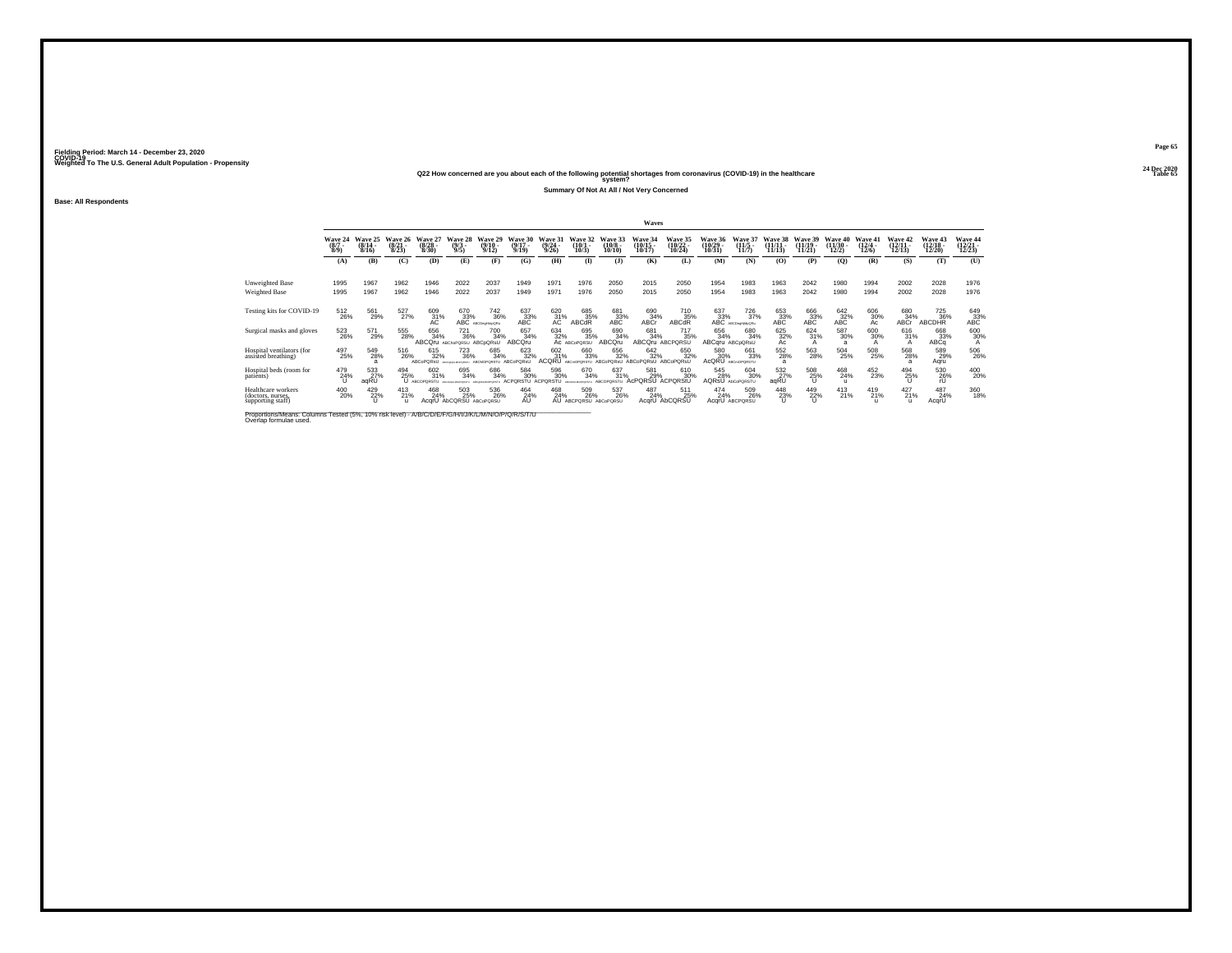# **24 Dec 2020Q22\_1 How concerned are you about each of the following potential shortages from coronavirus (COVID-19) in the healthcare Table 66 system?**

**Surgical masks and gloves**

**Base: All Respondents**

| Wave 24<br>Wave 25<br>$(8/14 -$<br>8/16<br>1967<br>1995<br>1967<br>1995<br>1472<br>74%<br>DEEGLIKI MNT<br><b>SETOHALMADINETJ</b> | Wave 26<br>$\binom{8/21}{8/23}$<br>(B)<br>(C)<br>1962<br>1962<br>1396<br><sup>1407</sup> 72%<br>71% | Wave 27<br>$\binom{8/28}{8/30}$<br>(D)<br>1946<br>1946<br>1290<br>66% | Wave 28<br>$\binom{9/3}{9/5}$<br>(E)<br>2022<br>2022 | Wave 29<br>$\frac{(9/10)}{9/12}$<br>(F)<br>2037<br>2037 | Wave 30<br>$(9/17 -$<br>9/19<br>(G)<br>1949                                | Wave 31<br>(9/24)<br>9/26<br>(H)<br>1971 | Wave 32<br>$(10/1 -$<br>10/3<br>$($ I                                                                                          | Wave 33<br>$(10/8 -$<br>10/10<br>$($ $)$                                          | Wave 34<br>$\frac{(10/15)}{10/17}$<br>(K)                  | Wave 35<br>$\binom{10/22}{10/24}$<br>(L) | Wave 36<br>$\binom{10/29}{10/31}$<br>(M)                         | Wave 37<br>$(11/5 -$<br>11/7<br>(N) | Wave 38<br>$(11/11 -$<br>11/13<br>(0)                    | Wave 39<br>$(11/19 -$<br>11/21<br>(P) | Wave 40<br>$(11/30 -$<br>12/2<br>(0)       | Wave 41<br>$\frac{(12/4 - 12)}{12/6}$<br>(R) | Wave 42<br>$\binom{12/11}{12/13}$<br>(S) | Wave 43<br>$(12/18 -$<br>12/20<br>(T) | <b>Wave 44</b><br>$\binom{12}{2}\binom{21}{23}$<br>(U)                            |
|----------------------------------------------------------------------------------------------------------------------------------|-----------------------------------------------------------------------------------------------------|-----------------------------------------------------------------------|------------------------------------------------------|---------------------------------------------------------|----------------------------------------------------------------------------|------------------------------------------|--------------------------------------------------------------------------------------------------------------------------------|-----------------------------------------------------------------------------------|------------------------------------------------------------|------------------------------------------|------------------------------------------------------------------|-------------------------------------|----------------------------------------------------------|---------------------------------------|--------------------------------------------|----------------------------------------------|------------------------------------------|---------------------------------------|-----------------------------------------------------------------------------------|
|                                                                                                                                  |                                                                                                     |                                                                       |                                                      |                                                         |                                                                            |                                          |                                                                                                                                |                                                                                   |                                                            |                                          |                                                                  |                                     |                                                          |                                       |                                            |                                              |                                          |                                       |                                                                                   |
|                                                                                                                                  |                                                                                                     |                                                                       |                                                      |                                                         |                                                                            |                                          |                                                                                                                                |                                                                                   |                                                            |                                          |                                                                  |                                     |                                                          |                                       |                                            |                                              |                                          |                                       |                                                                                   |
|                                                                                                                                  |                                                                                                     |                                                                       |                                                      |                                                         |                                                                            |                                          | 1976                                                                                                                           | 2050                                                                              | 2015                                                       | 2050                                     | 1954                                                             | 1983                                | 1963                                                     | 2042                                  | 1980                                       | 1994                                         | 2002                                     | 2028                                  | 1976                                                                              |
|                                                                                                                                  |                                                                                                     |                                                                       |                                                      |                                                         | 1949                                                                       | 1971                                     | 1976                                                                                                                           | 2050                                                                              | 2015                                                       | 2050                                     | 1954                                                             | 1983                                | 1963                                                     | 2042                                  | 1980                                       | 1994                                         | 2002                                     | 2028                                  | 1976                                                                              |
|                                                                                                                                  | DEFGHJKLMNoT                                                                                        |                                                                       | 1301<br>64%                                          | 1337<br>66%                                             | <sup>1292</sup> 66%                                                        | 1337<br>68%<br>e                         | <sup>1281</sup> 65%                                                                                                            | 1360<br>66%                                                                       | 1334<br>66%                                                | 1333<br>65%                              | <sup>1298</sup> 66%                                              | 1303<br>66%                         | 1338<br>68%<br>e                                         | 1418<br>69%                           | 1393<br>70%<br>EfILn DEFGUKLmNt dEFglikLmN | <sup>1394</sup> 70%                          | 1386<br>.69%<br>EflLn                    | 1360<br>67%                           | 1376<br>70%<br>dEFgljkLmN                                                         |
| 798<br>40%<br><b>DEKNT</b>                                                                                                       | 793<br>713<br>36%<br>40%<br><b>SOEFGUILNORST</b>                                                    | 624<br>32%                                                            | 632<br>31%                                           | 706<br>35%<br>ekÑ                                       | 678<br>$35%$ ekN                                                           | 740<br>38%<br><b>DEIKNT</b>              | 662<br>34%                                                                                                                     | 713<br>35%<br>ekÑ                                                                 | $\frac{622}{31\%}$                                         | 703<br>34%<br>kn                         | 726<br>37%<br>DEIKÑT                                             | 603<br>30%                          | 678<br>$35\%$ ekN                                        | 813<br>40%<br><b>NOEFGLIKLNO/ST</b>   | 739<br>37%<br>DEIKNT                       | 721<br>36%<br>DEKNT                          | 697<br>$35%$ eKN                         | 642<br>32%                            | 778<br>39%<br><b>DEFGUKLNOST</b>                                                  |
| 675<br>34%<br>hMPu cFHiLMPU                                                                                                      | 683<br>613<br>31%<br>35%                                                                            | 666<br>34%<br><b>fHIMPU</b>                                           | 669<br>33%<br>Mp                                     | 631%                                                    | 613<br>31%                                                                 | 597<br>30%                               | 619<br>31%                                                                                                                     | 647<br>32%                                                                        | $^{712}_{35\%}$<br>CFaHILMPU                               | 630 31%                                  | 571<br>29%                                                       | <sup>700</sup> 35%<br>CFgHIjLMPU    | 661<br>34%<br>hMPu                                       | 605<br>30%                            | 653 33%<br>mp                              | 673<br>34%<br>hMPu                           | 688<br>34%<br>fHIMPU CFgHIJLMPU          | <sup>717</sup> 35%                    | 598<br>30%                                                                        |
| 523<br>26%                                                                                                                       |                                                                                                     | <b>ABCOru</b>                                                         |                                                      |                                                         | <b>ABCQru</b>                                                              |                                          |                                                                                                                                |                                                                                   |                                                            | 717<br>35%                               |                                                                  | 680<br>34%                          | 625<br>32%<br>Ac                                         | A                                     | a                                          | A                                            | А                                        | ABCq                                  | 600 30%                                                                           |
| 300<br>15%                                                                                                                       | а                                                                                                   | 354                                                                   | 432<br>21%                                           | 399<br>20%<br>A                                         | 399<br>Abcp                                                                | 405<br>21%<br>Abco                       | 393<br>A                                                                                                                       | 405<br>20%                                                                        | 399<br>20%<br>Α                                            | 414<br>20%<br>$\mathsf{A}$               | 416<br>21%<br>ABCdoP                                             | 397<br>20%<br>A                     | 353<br>18%<br>a                                          | 357                                   | 370<br>А                                   | 393<br>20%<br>A                              | 378<br>19%<br>А                          | 415<br>20%<br>Abcp                    | 386<br>20%                                                                        |
| 223<br>11%                                                                                                                       |                                                                                                     | <b>ABCHMcQRSTU</b>                                                    |                                                      | 301<br>15%                                              | cRu                                                                        |                                          |                                                                                                                                | 285<br>14%                                                                        |                                                            |                                          | 240                                                              | 283                                 | 271<br>14%                                               | 267<br>ru                             | 217                                        |                                              |                                          |                                       | 213                                                                               |
| 1995<br>100%                                                                                                                     | 1962                                                                                                | 1946<br>100%                                                          | 2022<br>100%                                         | 2037<br>100%                                            | 1949<br>100%                                                               | 1971<br>100%                             | 1976                                                                                                                           | 2050<br>100%                                                                      | 2015<br>100%                                               | 2050<br>100%                             | 1954                                                             | 1983<br>100%                        | 1963<br>100%                                             | 2042                                  | 1980                                       | 1994<br>100%                                 | 2002<br>100%                             | 2028                                  | 1976<br>100%                                                                      |
|                                                                                                                                  |                                                                                                     | 571<br>29%<br>343<br>349<br>18%<br>$^{222}_{11\%}$<br>1967<br>100%    | 555<br>28%<br>18%<br>$^{212}_{11\%}$<br>100%         | 656<br>34%<br>18%<br>ABCdOP<br>302<br>16%               | $^{721}_{36\%}$<br>ABChoPQRSU ABCpQRsU<br>290<br>14%<br>ABChQRsU ABCHmQRSU | 700<br>34%                               | 657<br>34%<br>20%<br>258<br>Proportions/Means: Columns Tested (5%, 10% risk level) - A/B/C/D/E/F/G/H/I/J/K/L/M/N/O/P/Q/R/S/T/U | 634<br>32%<br>AC ABCoPORSU<br><sup>229</sup> <sub>12%</sub><br>ABCHMORSTU<br>100% | 695<br>35%<br><b>ABCOru</b><br>20%<br>302<br>15%<br>AbCQRU | 690<br>34%                               | 681<br>34%<br>ABCQru ABCPQRSU<br>282<br>14%<br>AbChQRU ABCHmQRSU | $\frac{302}{15\%}$                  | 656<br>34%<br>ABCqru ABCpQRsU<br>12%<br>ABChQRsU<br>100% | 14%<br>abCQRU                         |                                            | $\frac{624}{31\%}$<br>17%<br>13%<br>100%     | 587<br>30%<br>19%<br>11%<br>100%         | 600 30%<br>208<br>10%                 | $^{616}_{31\%}$<br>668<br>33%<br>$^{253}_{12\%}$<br><sup>238</sup><br>12%<br>100% |

**Page 66**24 Dec 2020<br>Table 66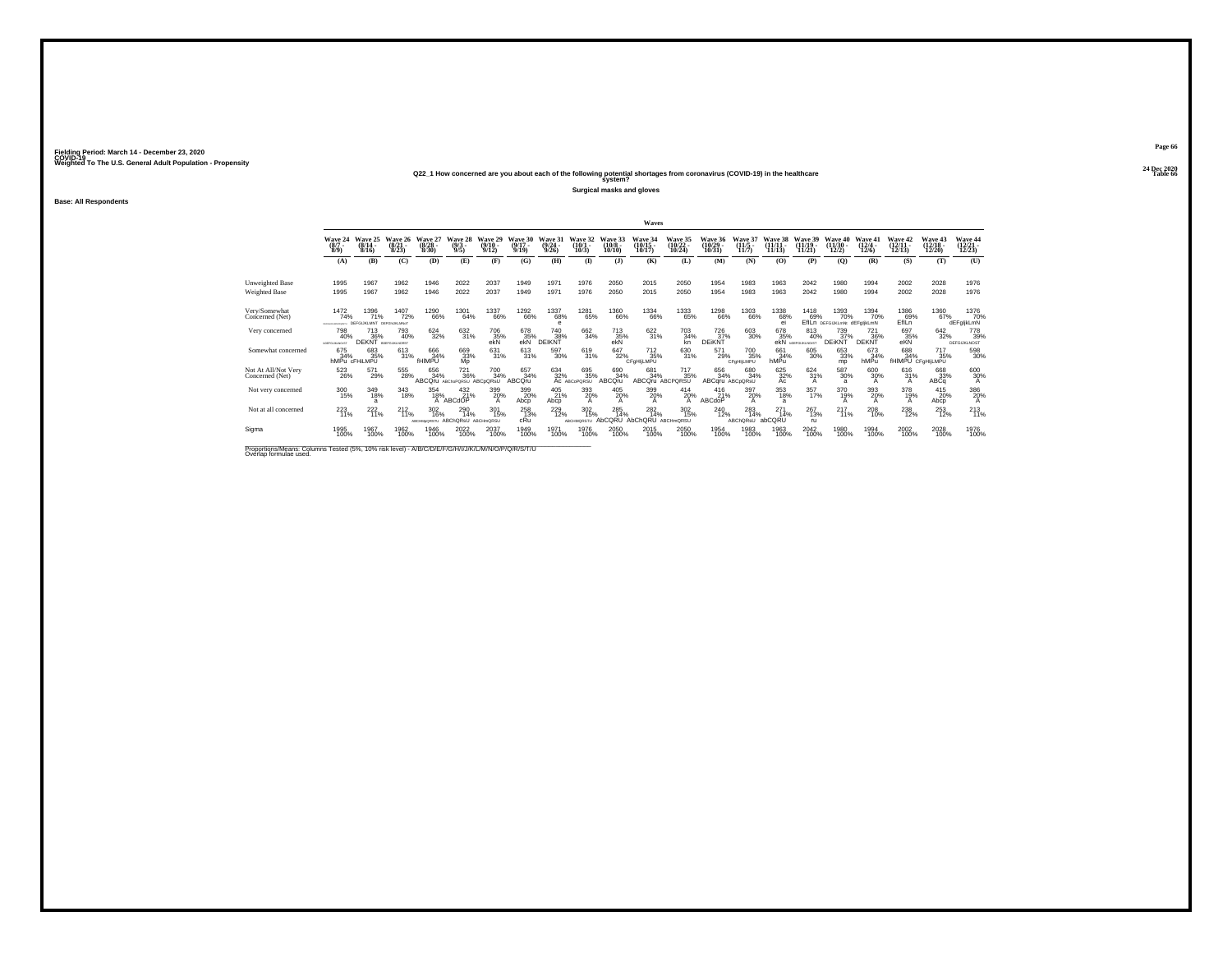# **24 Dec 2020Q22\_2 How concerned are you about each of the following potential shortages from coronavirus (COVID-19) in the healthcare Table 67 system?**

**Testing kits for COVID-19**

**Base: All Respondents**

|                                                                                                                              |                                  |                                    |                                                  |                                  |                                |                                                                                                                    |                               |                              |                                     |                               | Waves                       |                                       |                                       |                                             |                          |                                              |                                               |                                          |                                    |                                         |                                    |
|------------------------------------------------------------------------------------------------------------------------------|----------------------------------|------------------------------------|--------------------------------------------------|----------------------------------|--------------------------------|--------------------------------------------------------------------------------------------------------------------|-------------------------------|------------------------------|-------------------------------------|-------------------------------|-----------------------------|---------------------------------------|---------------------------------------|---------------------------------------------|--------------------------|----------------------------------------------|-----------------------------------------------|------------------------------------------|------------------------------------|-----------------------------------------|------------------------------------|
|                                                                                                                              | Wave 24<br>$(8/7 -$<br>$8/9$ )   | Wave 25<br>$(8/14 -$<br>8/16       | Wave 26<br>$\binom{8/21}{8/23}$                  | Wave 27<br>$\frac{(8/28)}{8/30}$ | Wave 28<br>$\frac{(9/3)}{9/5}$ | Wave 29<br>$\frac{(9/10)}{9/12}$                                                                                   | Wave 30<br>$(9/17 -$<br>9/19  | Wave 31<br>$(9/24 -$<br>9/26 | Wave 32<br>$(10/1 -$<br>10/3        | Wave 33<br>$(10/8 -$<br>10/10 | Wave 34<br>(10/15<br>10/17) | <b>Wave 35</b><br>$(10/22 -$<br>10/24 | <b>Wave 36</b><br>$(10/29 -$<br>10/31 | Wave 37<br>$\frac{(11/5)}{11/7}$            | $(11/11 -$<br>11/13      | $(11/19 -$<br>11/21                          | $(11/30 -$<br>12/2)                           | Wave 41<br>$\frac{(12/4)}{12/6}$         | Wave 42<br>$\frac{(12/11)}{12/13}$ | Wave 43<br>$\frac{(12/18)}{12/20}$      | Wave 44<br>$\frac{(12/21)}{12/23}$ |
|                                                                                                                              | (A)                              | (B)                                | (C)                                              | (D)                              | (E)                            | (F)                                                                                                                | (G)                           | (H)                          | $\bf{I}$                            | $($ $\bf{J}$ $)$              | (K)                         | (L)                                   | (M)                                   | (N)                                         | (O)                      | (P)                                          | (Q)                                           | (R)                                      | (S)                                | (T)                                     | (U)                                |
| Unweighted Base                                                                                                              | 1995                             | 1967                               | 1962                                             | 1946                             | 2022                           | 2037                                                                                                               | 1949                          | 1971                         | 1976                                | 2050                          | 2015                        | 2050                                  | 1954                                  | 1983                                        | 1963                     | 2042                                         | 1980                                          | 1994                                     | 2002                               | 2028                                    | 1976                               |
| <b>Weighted Base</b>                                                                                                         | 1995                             | 1967                               | 1962                                             | 1946                             | 2022                           | 2037                                                                                                               | 1949                          | 1971                         | 1976                                | 2050                          | 2015                        | 2050                                  | 1954                                  | 1983                                        | 1963                     | 2042                                         | 1980                                          | 1994                                     | 2002                               | 2028                                    | 1976                               |
| Very/Somewhat<br>Concerned (Net)                                                                                             | 1483<br>74%<br>DEFONALMADPORTS   | 1406<br>71%<br><b>COLIMBATOOTH</b> | <sup>1435</sup> 73%<br>DEPOILABLEMOPO/2TU        | 1337<br>69%<br>FIINT             | 1352<br>67%<br>fn              | 1295<br>64%                                                                                                        | 1312<br>67%<br>Ť'n            | 1351<br>69%<br>FÑŤ           | <sup>1291</sup> 65%                 | 1369<br>67%<br>n.             | 1325<br>66%                 | <sup>1340</sup> 65%                   | $^{1317}_{67\%}$                      | 1257<br>63%                                 | <sup>1310</sup> 67%      | 1376<br>67%<br>fn.                           | $\overset{1338}{\substack{68\% \ \text{FN}}}$ | 1388<br>70%<br><b>FIKLNST</b>            | 1322<br>66%                        | 1303<br>64%                             | $^{1327}_{67\%}$<br>fn.            |
| Very concerned                                                                                                               | 801<br>40%<br>DEPOLAS/MONOPORETU | 725<br>37%<br>deFIKLNOST           | 812<br>41%<br><b>STERFAL AT MATERIALTS &amp;</b> | 649<br>33%<br>Ñ                  | $\frac{669}{33\%}$             | 638<br>$\frac{31\%}{N}$                                                                                            | 688<br>35%<br>FKNT deFIKLNOST | 729<br>37%                   | 652<br>33%<br>Ñ                     | 699<br>34%<br>kÑt             | 620<br>31%<br>N             | $\frac{662}{32\%}$                    | $^{676}_{35\%}$ fkNT                  | 531<br>27%                                  | 636<br>32%<br>Ñ          | 688<br>34%<br>Nt                             | 699<br>35%<br>FKÑŤ                            | 675<br>34%<br>Nt                         | $\frac{646}{32\%}$                 | $^{614}_{30\%}$<br>n                    | $\frac{696}{35\%}$ FKNT            |
| Somewhat concerned                                                                                                           | 682<br>34%                       | 681<br>35%                         | 623<br>32%                                       | 688<br>35%<br>cghu               | 682<br>34%                     | 656<br>32%                                                                                                         | $624 \over 32\%$              | 622/32%                      | 639<br>32%                          | 670<br>33%                    | 705<br>35%                  | 679<br>33%                            | 641<br>33%                            | <sup>726</sup> <sub>37%</sub><br>CFGHIilmQU | 674<br>34%               | 688<br>34%                                   | 638<br>32%                                    | <sup>712</sup> <sub>36%</sub><br>CfgHigu | 677<br>34%                         | 689<br>34%                              | $\substack{631 \\ 32\%}$           |
| Not At All/Not Very<br>Concerned (Net)                                                                                       | $^{512}_{26\%}$                  | 561<br>29%                         | 527%                                             | 609<br>31%<br>AC                 |                                | $\underset{\text{ABC}\\ \text{ABC}}{670} \underset{\text{ALC}\\ \text{ABC}}{742}$<br><sup>742</sup> <sub>36%</sub> | $^{637}_{33\%}$ ABC           | 620<br>31%<br>AC             | 685<br>35%<br>ABCdR                 | 681<br>33%<br>ABC             | 690<br>34%<br>ABCr          | 710<br>35%<br>ABCdR                   | 637<br>33%<br>ABC                     | 726<br>37%<br>ABCDechtMcGR)                 | 653<br>33%<br><b>ABC</b> | $\overset{666}{\underset{\text{ABC}}{33\%}}$ | $^{642}_{32\%}$ ABC                           | 606<br>30%<br>Ac                         | 680<br>34%<br>ABCr                 | 725<br>36%<br><b>ABCDHR</b>             | $^{649}_{33\%}$ ABC                |
| Not very concerned                                                                                                           | 317<br>16%                       | 352<br>18%                         | 318<br>16%                                       | 327<br>17%                       | 391<br>19%                     | 458<br>22%<br>AC ABCDegliOPoR                                                                                      | 377<br>19%<br>Ac              | 387                          | 423<br>21%<br>20% 21<br>ACd ABCDoPr | 399<br>19%<br>ACd             | 406<br>20%<br>ACDp          | 410<br>20%<br>ACD <sub>p</sub>        | 415<br>21%<br><b>ABCDOP</b>           | 440<br>22%<br>ABCDeOPR                      | 360<br>18%               | 350<br>17%                                   | 385<br>19%<br>Ac                              | 370<br>19%                               | 441                                | 443<br>19% 22% 22%<br>a ABCDOPR ABCDOPR | 411<br>AbCDP                       |
| Not at all concerned                                                                                                         | 195<br>10%                       | 210<br>11%                         | 209<br>11%                                       | 282<br>15%<br>ABChMrsu           | 279<br>14%<br>ABCm             | 285<br>14%<br>ABCm                                                                                                 | 260 13%<br>Abc                | $^{233}_{12\%}$              | $^{262}_{13\%}$<br>ABc              | 281<br>14%<br><b>ABCm</b>     | 284<br>14%                  | $^{299}_{15\%}$<br>ABCm ABChMrsu      | $^{222}_{11\%}$                       | 286<br>14%<br>ABChMrsu                      | 293<br>15%<br>ABCHMRSU   | 316<br>15%<br>ABCHMRSU                       | 257<br>13%<br>Ab                              | 237<br>12%                               | 239<br>12%<br>$\overline{a}$       | $^{282}_{14\%}$<br>ABC <sub>m</sub>     | $^{237}_{12\%}$<br>a               |
| Sigma                                                                                                                        | 1995<br>100%                     | 1967<br>100%                       | 1962<br>100%                                     | 1946<br>100%                     | 2022<br>100%                   | 2037<br>100%                                                                                                       | 1949<br>100%                  | 1971<br>100%                 | 1976<br>100%                        | 2050<br>100%                  | 2015<br>100%                | 2050<br>100%                          | 1954<br>100%                          | 1983<br>100%                                | 1963<br>100%             | 2042<br>100%                                 | 1980<br>100%                                  | 1994<br>100%                             | 2002<br>100%                       | 2028<br>100%                            | 1976<br>100%                       |
| Proportions/Means: Columns Tested (5%, 10% risk level) - A/B/C/D/E/F/G/H/I/J/K/L/M/N/O/P/Q/R/S/T/U<br>Overlap formulae used. |                                  |                                    |                                                  |                                  |                                |                                                                                                                    |                               |                              |                                     |                               |                             |                                       |                                       |                                             |                          |                                              |                                               |                                          |                                    |                                         |                                    |

**Page 67**24 Dec 2020<br>Table 67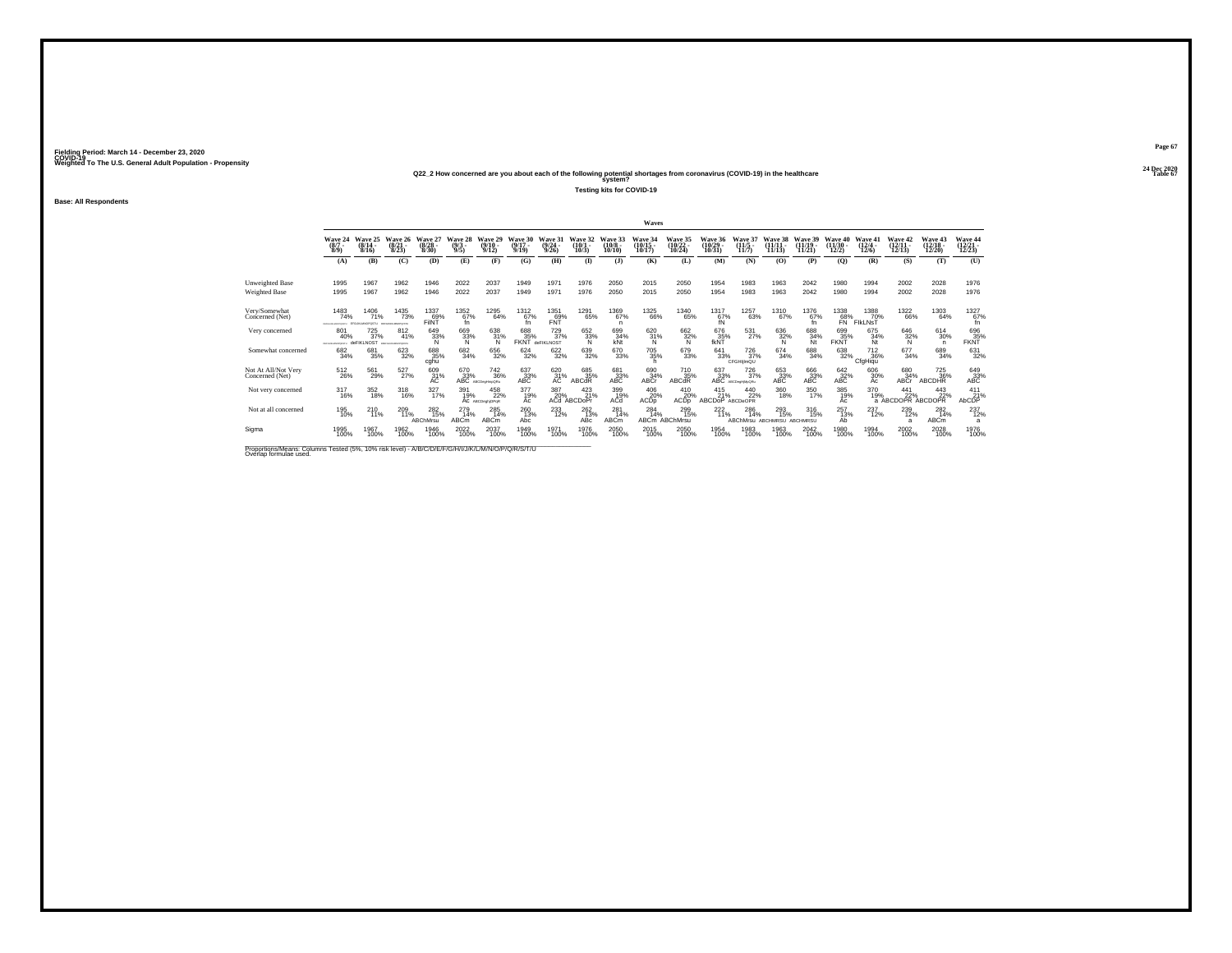# **24 Dec 2020Q22\_3 How concerned are you about each of the following potential shortages from coronavirus (COVID-19) in the healthcare Table 68 system?**

**Hospital beds (room for patients)**

**Base: All Respondents**

|                                                                                                                              |                                |                                        |                                      |                                  |                                      |                                  |                                      |                                        |                                                 |                               | Waves                                         |                              |                               |                                         |                      |                                                      |                                       |                                                  |                                |                                                  |                                           |
|------------------------------------------------------------------------------------------------------------------------------|--------------------------------|----------------------------------------|--------------------------------------|----------------------------------|--------------------------------------|----------------------------------|--------------------------------------|----------------------------------------|-------------------------------------------------|-------------------------------|-----------------------------------------------|------------------------------|-------------------------------|-----------------------------------------|----------------------|------------------------------------------------------|---------------------------------------|--------------------------------------------------|--------------------------------|--------------------------------------------------|-------------------------------------------|
|                                                                                                                              | Wave 24<br>$(8/7 -$<br>$8/9$ ) | Wave 25<br>$(8/14 -$<br>8/16           | Wave 26<br>$\frac{(8/21)}{8/23}$     | Wave 27<br>$\frac{(8/28)}{8/30}$ | Wave 28<br>$\binom{9/3}{9/5}$        | Wave 29<br>$(9/10 -$<br>9/12     | Wave 30<br>$(9/17 -$<br>9/19         | Wave 31<br>$(9/24 -$<br>9/26           | Wave 32<br>$(10/1 -$<br>10/3                    | Wave 33<br>$(10/8 -$<br>10/10 | Wave 34<br>10/17                              | Wave 35<br>(10/22 -<br>10/24 | Wave 36<br>(10/29 -<br>10/31  | Wave 37<br>$(11/5 -$<br>11/7            | $(11/11 -$<br>11/13  | Wave 39<br>$(11/19 -$<br>11/21                       | <b>Wave 40</b><br>$(11/30 -$<br>12/2) | Wave 41<br>$(12/4 -$<br>12/6                     | Wave 42<br>$(12/11 -$<br>12/13 | Wave 43<br>12/20                                 | Wave 44<br>(12/21 -<br>12/23)             |
|                                                                                                                              | (A)                            | (B)                                    | (C)                                  | (D)                              | (E)                                  | (F)                              | (G)                                  | (H)                                    | $($ $\Gamma$                                    | $($ $\Gamma$                  | (K)                                           | (L)                          | (M)                           | (N)                                     | (O)                  | (P)                                                  | $\mathbf{Q}$                          | (R)                                              | (S)                            | (T)                                              | (U)                                       |
| Unweighted Base                                                                                                              | 1995                           | 1967                                   | 1962                                 | 1946                             | 2022                                 | 2037                             | 1949                                 | 1971                                   | 1976                                            | 2050                          | 2015                                          | 2050                         | 1954                          | 1983                                    | 1963                 | 2042                                                 | 1980                                  | 1994                                             | 2002                           | 2028                                             | 1976                                      |
| Weighted Base                                                                                                                | 1995                           | 1967                                   | 1962                                 | 1946                             | 2022                                 | 2037                             | 1949                                 | 1971                                   | 1976                                            | 2050                          | 2015                                          | 2050                         | 1954                          | 1983                                    | 1963                 | 2042                                                 | 1980                                  | 1994                                             | 2002                           | 2028                                             | 1976                                      |
| Very/Somewhat<br>Concerned (Net)                                                                                             | 1516<br>76%<br>COFFOHLIKLMNo   | 1434<br>73%<br><b>DEFIJN DEFGHUKLN</b> | <sup>1468</sup> 75%                  | 1344<br>69%<br>$\theta$          | <sup>1327</sup> 66%                  | 1351<br>66%                      | 1365<br>70%<br>Efi                   | 1375<br>70%<br>Efi                     | <sup>1306</sup> 66%                             | 1413<br>69%<br>$\theta$       | $^{1434}_{71\%}$                              | 1440<br>70%<br>EFI           | $^{1409}_{72\%}$              | 1379<br>70%<br>Efi                      | 1431<br>73%          | <sup>1534</sup> 75%<br><b>DEFIJN DEFGHIJKLN 1017</b> | <sup>1512</sup> 76%                   | 1542<br>77%<br>GHUKLMNo BOEFGHUKLMNO: DEFGHUKLmN | 1508<br>75%                    | 1498<br>74%<br><b>DEFGHIJIN</b>                  | <sup>1576</sup> 80%<br>ABCORPORAGIANOPUST |
| Very concerned                                                                                                               | 828<br>42%<br><b>BDEFGIJKN</b> | 737<br>37%                             | 816<br>42%<br><b>dEFIn BDEFGIJKN</b> | 655<br>34%                       | 653<br>32%                           | 682<br>33%                       | 687<br>35%                           | 789<br>40%<br><b>DEFGIKN</b>           | 653<br>33%                                      | 753<br>37%<br>Ei              | 696<br>35%                                    | 805<br>39%<br>DEFgIKN        | 763<br>39%<br>DEFgIKN         | 671<br>34%                              | 793<br>40%           | 878<br>43%<br>DEFGIIKN BDEFGUKIMN BDEFGNJKLMN BDE    | 865<br>44%                            | 887<br>45%<br><b>GHUILMNOT BDEFGHI</b>           | 880<br>44%<br>LIKI MNH         | 813<br>40%<br><b>DEFGIKN <i>accreasement</i></b> | 936<br>47%                                |
| Somewhat concerned                                                                                                           | 688<br>34%<br>HI               | 697<br>35%<br><b>HLpS</b>              | 651<br>33%                           | 688<br>35%<br><b>HLpS</b>        | 674<br>33%<br>h                      | 669<br>33%                       | 678<br>35%<br>HIs                    | 587<br>30%                             | 653 33%<br>h                                    | 660<br>32%                    | <sup>738</sup> <sub>37%</sub><br>cfHJLmOParSU | 635<br>31%                   | 646<br>33%                    | <sup>707</sup> <sub>36%</sub><br>HjLpSu | 638<br>32%           | 655<br>32%                                           | 648<br>33%                            | $\substack{655 \\ 33\%}$                         | 628<br>31%                     | 685<br>34%<br>Ή                                  | 640<br>32%                                |
| Not At All/Not Very<br>Concerned (Net)                                                                                       | 479<br>24%                     | 533<br>aqRU                            | 494<br>25%                           | 602<br>31%<br>ABCOPORSTU         | 695<br>34%                           | 686<br>34%                       | $^{584}_{\ 30\%}$<br><b>ACPORSTU</b> | 596<br>30%<br><b>ACPORSTU</b>          | 670<br>34%<br>OPDRETU                           | 637<br>31%<br>ABCOPORSTU      | 581<br>29%<br><b>cPORSU ACPORStU</b>          | 610<br>30%                   | 545<br>28%                    | 604 30%<br>AQRSU AbCoPORSTU             | 532%<br>aqRU         | 508<br>25%<br>u                                      | 468<br>24%<br>$\mathbf{u}$            | $^{452}_{23\%}$                                  | 494<br>25%<br>u                | $^{530}_{26\%}$                                  | $^{400}_{20\%}$                           |
| Not very concerned                                                                                                           | 279<br>14%                     | 351<br>18%<br>AcPORsU                  | 295<br>15%                           | 341<br>18%<br>ru APQRSU          | 427<br>21%                           | 410<br>20%<br><b>ACeKOPORSTU</b> | 336<br>17%                           | 365<br>19%<br>APQRU ACPQRSU ACKOPQRSTU | 390<br>20%                                      | 371<br>18%<br>AcPORSU         | 339<br>17%<br>apQRU                           | 360<br>18%<br>APQRSU         | 350<br>18%<br>AcPORsU AcPORsU | 352<br>18%                              | 330<br>17%<br>apQRU  | 283<br>14%                                           | 266<br>13%                            | 247<br>12%                                       | 298<br>15%<br>ru               | 332<br>16%<br>pqRU                               | $^{243}_{12\%}$                           |
| Not at all concerned                                                                                                         | 200<br>10%                     | 183<br>9%                              | 199<br>10%                           | 261<br>13%<br>U ABCMOoQRSTU      | 268<br>13%<br>ABCMOORSTU ABCMOoORSTU | 276<br>14%                       | 247<br>13%<br>aBcmoorSTU             | 231<br>12%                             | 280<br>14%<br><b>bU</b> ABCHADPORSTU ABCMoQrSTU | 266<br>13%                    | 241<br>12%<br><b>BstU</b>                     | 249 12%<br><b>BstU</b>       | 196<br>10%                    | 252<br>13%<br>U ABcMogrSTU              | $^{202}_{10\%}$<br>п | $^{226}_{11\%}$<br>$\cup$                            | 201<br>10%<br>$\mathbf{u}$            | 205<br>10%                                       | 196<br>10%                     | 198<br>10%                                       | $^{157}_{8\%}$                            |
| Sigma                                                                                                                        | 1995<br>100%                   | 1967<br>100%                           | 1962<br>100%                         | 1946<br>100%                     | 2022<br>100%                         | 2037<br>100%                     | 1949<br>100%                         | 1971<br>100%                           | 1976<br>100%                                    | 2050<br>100%                  | 2015<br>100%                                  | 2050<br>100%                 | 1954<br>100%                  | 1983<br>100%                            | 1963<br>100%         | 2042<br>100%                                         | 1980<br>100%                          | 1994<br>100%                                     | 2002<br>100%                   | 2028<br>100%                                     | 1976<br>100%                              |
| Proportions/Means: Columns Tested (5%, 10% risk level) - A/B/C/D/E/F/G/H/I/J/K/L/M/N/O/P/Q/R/S/T/U<br>Overlap formulae used. |                                |                                        |                                      |                                  |                                      |                                  |                                      |                                        |                                                 |                               |                                               |                              |                               |                                         |                      |                                                      |                                       |                                                  |                                |                                                  |                                           |

**Page 6824 Dec 2020<br>Table 68**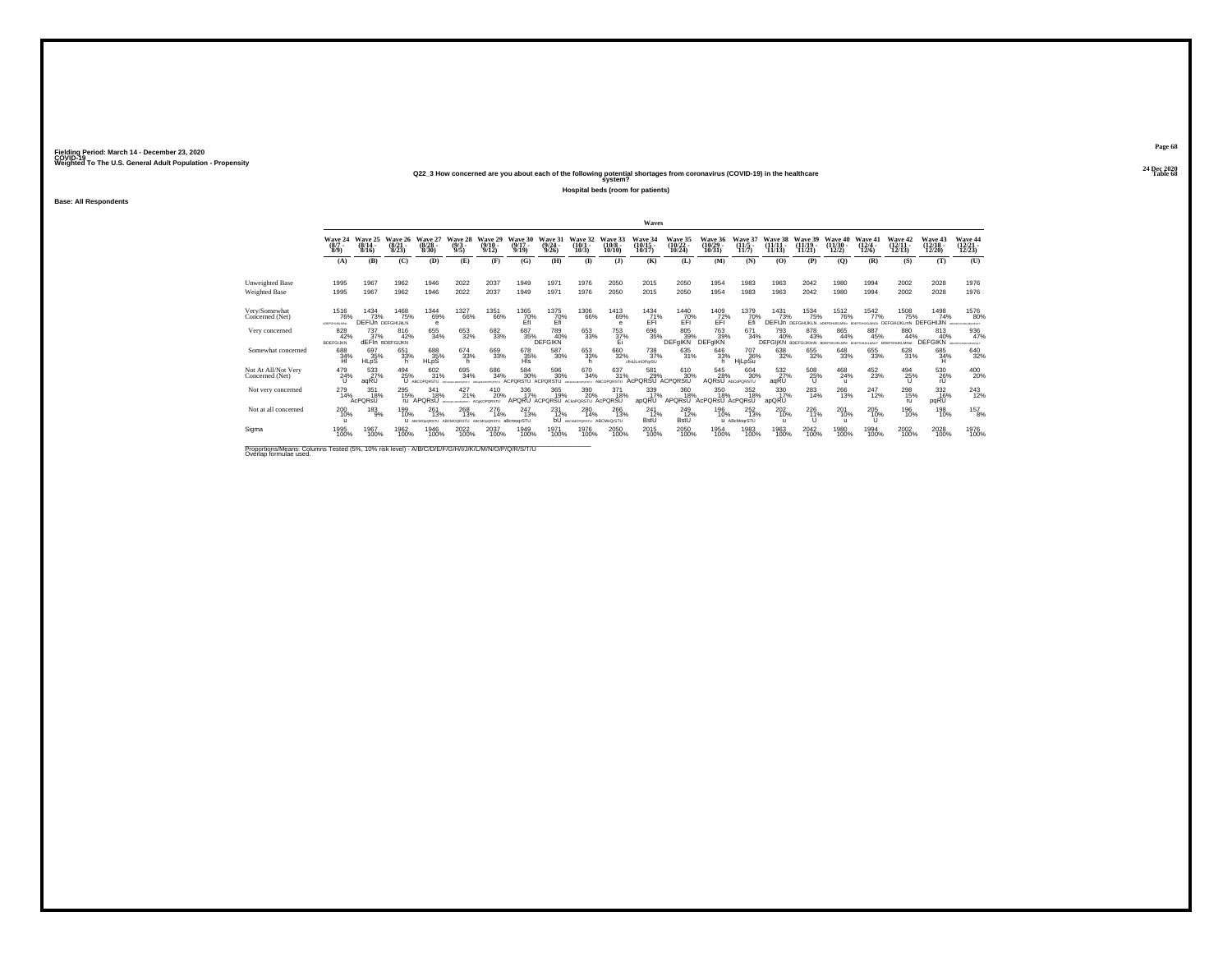# **24 Dec 2020Q22\_4 How concerned are you about each of the following potential shortages from coronavirus (COVID-19) in the healthcare Table 69 system?**

**Hospital ventilators (for assisted breathing)**

**Base: All Respondents**

|                                                                                                                             |                                      |                                             |                                  |                                            |                               |                                  |                              |                                                  |                                  |                               | Waves                                     |                                    |                                   |                              |                                |                                                           |                                       |                                       |                                |                                           |                                        |
|-----------------------------------------------------------------------------------------------------------------------------|--------------------------------------|---------------------------------------------|----------------------------------|--------------------------------------------|-------------------------------|----------------------------------|------------------------------|--------------------------------------------------|----------------------------------|-------------------------------|-------------------------------------------|------------------------------------|-----------------------------------|------------------------------|--------------------------------|-----------------------------------------------------------|---------------------------------------|---------------------------------------|--------------------------------|-------------------------------------------|----------------------------------------|
|                                                                                                                             | Wave 24<br>$(8/7 -$<br>$8/9$ )       | Wave 25<br>$\frac{(8/14)}{8/16}$            | Wave 26<br>$\frac{(8/21)}{8/23}$ | Wave 27<br>$\binom{8/28}{8/30}$            | Wave 28<br>$\binom{9/3}{9/5}$ | Wave 29<br>$\frac{(9/10)}{9/12}$ | Wave 30<br>$(9/17 -$<br>9/19 | Wave 31<br>$\frac{(9/24 - 9/26)}{9/26}$          | Wave 32<br>$(10/1 -$<br>$10/3$ ) | Wave 33<br>$(10/8 -$<br>10/10 | Wave 34<br>$\frac{(10/15)}{10/17}$        | Wave 35<br>$\frac{(10/22)}{10/24}$ | Wave 36<br>$\binom{10/29}{10/31}$ | Wave 37<br>$(11/5 -$<br>11/7 | Wave 38<br>$(11/11 -$<br>11/13 | Wave 39<br>$(11/19 -$<br>11/21                            | Wave 40<br>$(11/30 -$<br>12/2)        | Wave 41<br>$\frac{(12/4 - 12)}{12/6}$ | Wave 42<br>$(12/11 -$<br>12/13 | <b>Wave 43</b><br>$(12/18 -$<br>12/20     | Wave 44<br>$\frac{(12/21)}{12/23}$     |
|                                                                                                                             | (A)                                  | (B)                                         | (C)                              | (D)                                        | (E)                           | (F)                              | (G)                          | <b>(H)</b>                                       | $($ I                            | $($ $)$                       | (K)                                       | (L)                                | (M)                               | (N)                          | (0)                            | (P)                                                       | (Q)                                   | (R)                                   | (S)                            | (T)                                       | (U)                                    |
| Unweighted Base                                                                                                             | 1995                                 | 1967                                        | 1962                             | 1946                                       | 2022                          | 2037                             | 1949                         | 1971                                             | 1976                             | 2050                          | 2015                                      | 2050                               | 1954                              | 1983                         | 1963                           | 2042                                                      | 1980                                  | 1994                                  | 2002                           | 2028                                      | 1976                                   |
| Weighted Base                                                                                                               | 1995                                 | 1967                                        | 1962                             | 1946                                       | 2022                          | 2037                             | 1949                         | 1971                                             | 1976                             | 2050                          | 2015                                      | 2050                               | 1954                              | 1983                         | 1963                           | 2042                                                      | 1980                                  | 1994                                  | 2002                           | 2028                                      | 1976                                   |
| Very/Somewhat<br>Concerned (Net)                                                                                            | 1498<br>75%<br><b>LOSFOHUKLMIGHT</b> | 1418<br>72%<br><b>DEFGIJKLN DEFGHIJKLmN</b> | <sup>1446</sup> 74%              | 1331<br>68%                                | 1299<br>64%                   | 1352<br>66%                      | <sup>1326</sup> 68%<br>e     | $^{1369}_{62\%}$                                 | <sup>1316</sup> 67%              | 1394<br>68%<br>e              | 1373<br>68%                               | $^{1400}_{68\%}$                   | 1374<br>70%<br>EFin               | 1322<br>67%                  | $\frac{1411}{72\%}$            | 1479<br>72%<br>dEFglikIN DEFGIJKLN DEFGHUKLMN DEFGHUKLMNI | 1476<br>75%                           | 1486<br>75%                           | 1434<br>72%<br>dEFgljklN       | 1439<br>71%                               | 1470<br>74%<br><b>EFIN</b> DEFGHIJKLMN |
| Very concerned                                                                                                              | 811<br>41%<br><b>BDEFGIKIN</b>       | 720<br>37%                                  | 837<br>43%<br>EKN BOEFGHUKLNOST  | 680<br>35%<br>e                            | 639<br>32%                    | 696<br>34%                       | 702<br>$\frac{36}{50}$       | 766<br>39%<br>dEFIKN                             | 662<br>34%                       | 762<br>37%<br>EIKN            | 658<br>33%                                | 763<br>37%<br>EIKN                 | 768<br>39%<br><b>DEFIKN</b>       | 637<br>32%                   | 735<br>37%<br>EIKN             | 804<br>39%<br><b>DEFIKN BDEFGIJKIN BDEFGIJKIN</b>         | 811<br>41%                            | 812<br>41%                            | 767<br>38%<br><b>dEFIKN</b>    | 778<br>38%<br><b>dEFIKN</b> BDEFGNJKLNOST | 837<br>42%                             |
| Somewhat concerned                                                                                                          | 687<br>34%                           | 698<br>35%<br>chilm CfaHJLMu                | 608<br>31%                       | 651<br>33%                                 | 660<br>33%                    | 656<br>32%                       | $624 \over 32\%$             | 603<br>31%                                       | 654<br>33%                       | 633<br>31%                    | <sup>715</sup> <sub>35%</sub><br>CfaHJLMu | $\frac{637}{31\%}$                 | 606<br>31%                        | 684<br>35%<br>chilm          | 676<br>34%<br>chjim            | 675<br>33%                                                | 666<br>34%                            | 674<br>34%                            | 667<br>33%                     | 661<br>33%                                | 633<br>32%                             |
| Not At All/Not Very<br>Concerned (Net)                                                                                      | 497<br>25%                           | 549<br>28%<br>a                             | 516<br>26%                       | 615<br>32%<br>ABCoPORsU                    | $^{723}_{\ 36\%}$             | 685<br>34%<br>ARCMORORSTL        | 623<br>32%<br>ARCoPORsU      | 602<br>31%<br><b>ACQRU</b>                       | 660<br>33%<br>ARCHORORSTLL       | 656<br>32%<br>ABCoPORsU       | 642 32%<br>ABCoPQRsU ABCoPQRsU            | 650<br>32%                         | 580<br>30%<br>AcQRU               | 661<br>33%<br>ABCmOPORSTU    | 552<br>28%<br>a                | 563<br>28%                                                | $^{504}_{\phantom{1}\phantom{1}25\%}$ | 508<br>25%                            | 568<br>28%                     | 589<br>29%<br>Aqru                        | 506<br>26%                             |
| Not very concerned                                                                                                          | 278<br>14%                           | 343<br>17%<br>AQr                           | 307<br>16%                       | 345<br>18%<br>AQR                          | 440<br>22%                    | 391<br>19%<br><b>ACOPORtU</b>    | 382<br>20%                   | 372<br>19%<br>ACOPORtU ACoPORu ACOPORTU ACOPORtU | 386<br>20%                       | 394<br>19%                    | 381<br>19%<br>ACoPORu                     | 376<br>18%<br><b>AcpOR</b>         | 367<br>19%<br>AcoPQRu ACOPORtU    | 381<br>19%                   | 310<br>16%                     | 317<br>16%                                                | 275<br>14%                            | 293<br>15%                            | 339<br>17%<br>Αq               | 332<br>16%                                | 315<br>16%                             |
| Not at all concerned                                                                                                        | $^{220}_{11\%}$                      | 207<br>11%                                  | $^{210}_{11\%}$                  | 271<br>14%<br>ABCMgRsU ABCMgRsU ABCHMoQRSU | 283<br>14%                    | 294<br>14%                       | 241<br>12%<br>U              | 230<br>12%                                       | 274<br>14%<br>ABCMRsU            | 261<br>13%<br>bU              | 261<br>13%<br>bU                          | $^{274}_{13\%}$<br>aBcmrU          | 213<br>11%                        | 280<br>14%<br>ABChMqRsU      | $^{242}_{12\%}$<br>U           | 246<br>12%<br>$\mathbf{u}$                                | $^{229}_{12\%}$                       | 216                                   | 229<br>11%                     | 257<br>13%<br>U                           | 192<br>10%                             |
| Sigma                                                                                                                       | 1995<br>100%                         | 1967<br>100%                                | 1962<br>100%                     | 1946<br>100%                               | 2022<br>100%                  | 2037<br>100%                     | 1949<br>100%                 | 1971<br>100%                                     | 1976<br>100%                     | 2050<br>100%                  | 2015<br>100%                              | 2050<br>100%                       | 1954<br>100%                      | 1983<br>100%                 | 1963<br>100%                   | 2042<br>100%                                              | 1980<br>100%                          | 1994<br>100%                          | 2002<br>100%                   | 2028<br>100%                              | 1976<br>100%                           |
| Proportions/Means: Columns Tested (5%, 10% risk level) - A/B/C/D/E/F/G/H/I/J/K/L/M/N/O/P/Q/R/S/T/U<br>Overlap formulae used |                                      |                                             |                                  |                                            |                               |                                  |                              |                                                  |                                  |                               |                                           |                                    |                                   |                              |                                |                                                           |                                       |                                       |                                |                                           |                                        |

**Page 69**24 Dec 2020<br>Table 69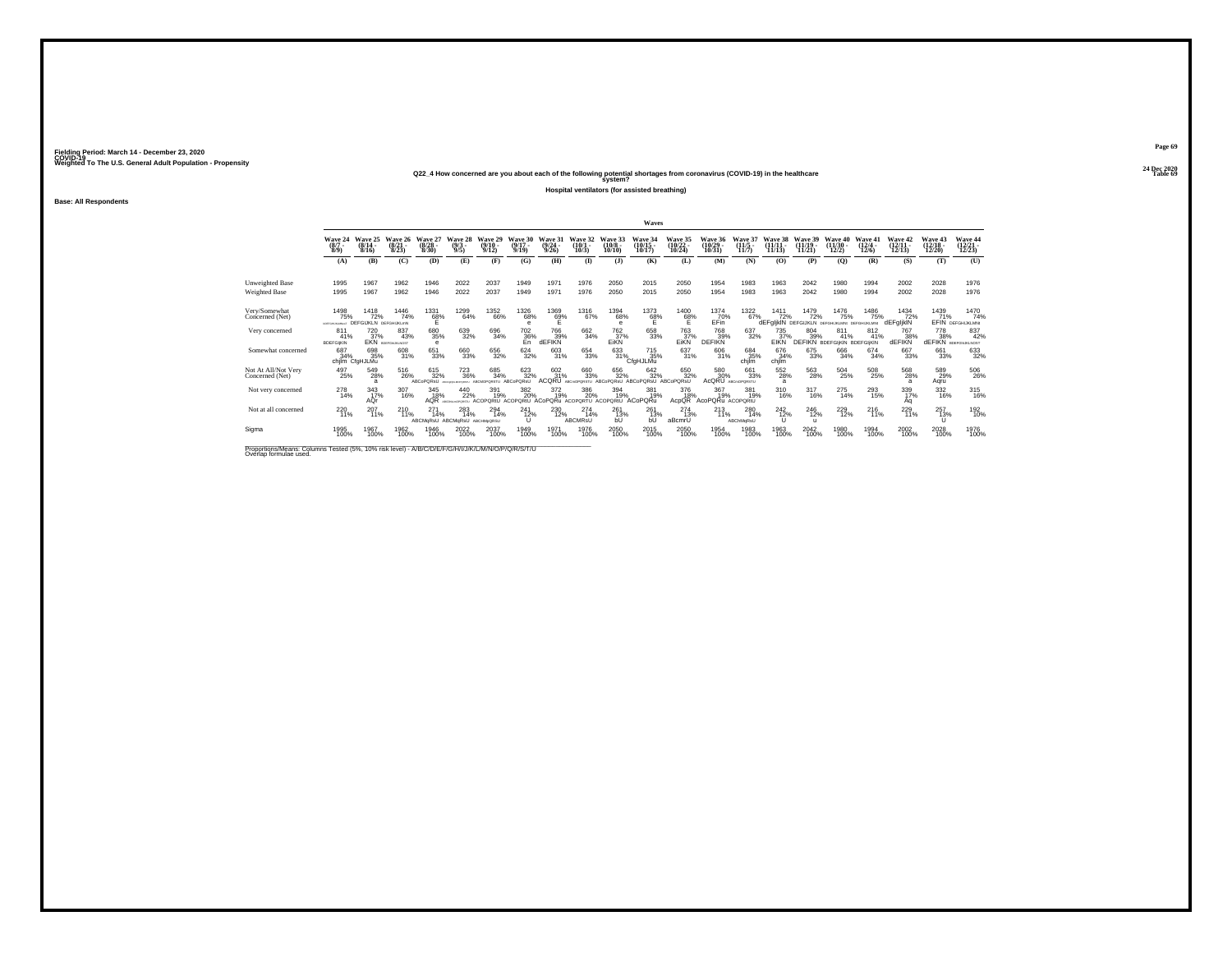**24 Dec 2020Q22\_5 How concerned are you about each of the following potential shortages from coronavirus (COVID-19) in the healthcare Table 70 system?**

**Healthcare workers (doctors, nurses, supporting staff)**

**Base: All Respondents**

|                                                                                                                              |                                |                                           |                                  |                                 |                                       |                                      |                              |                              |                                     |                               | Waves                              |                                    |                                    |                                 |                                |                                |                                           |                                                                      |                                |                                       |                                                 |
|------------------------------------------------------------------------------------------------------------------------------|--------------------------------|-------------------------------------------|----------------------------------|---------------------------------|---------------------------------------|--------------------------------------|------------------------------|------------------------------|-------------------------------------|-------------------------------|------------------------------------|------------------------------------|------------------------------------|---------------------------------|--------------------------------|--------------------------------|-------------------------------------------|----------------------------------------------------------------------|--------------------------------|---------------------------------------|-------------------------------------------------|
|                                                                                                                              | Wave 24<br>$(8/7 -$<br>$8/9$ ) | Wave 25<br>$(8/14 -$<br>8/16              | Wave 26<br>$\frac{(8/21)}{8/23}$ | Wave 27<br>$\binom{8/28}{8/30}$ | Wave 28<br>$\binom{9/3}{9/5}$         | Wave 29<br>$\frac{(9/10 - 9)}{9/12}$ | Wave 30<br>$(9/17 -$<br>9/19 | Wave 31<br>$(9/24 -$<br>9/26 | Wave 32<br>$(10/1 -$<br>10/3        | Wave 33<br>$(10/8 -$<br>10/10 | Wave 34<br>$\frac{(10/15)}{10/17}$ | Wave 35<br>$\frac{(10/22)}{10/24}$ | Wave 36<br>$\binom{10/29}{10/31}$  | Wave 37<br>$(11/5 -$<br>11/7    | Wave 38<br>$(11/11 -$<br>11/13 | Wave 39<br>$(11/19 -$<br>11/21 | Wave 40<br>$(11/30 -$<br>12/2)            | Wave 41<br>$\frac{(12/4 - 12)}{12/6}$                                | Wave 42<br>$(12/11 -$<br>12/13 | <b>Wave 43</b><br>$(12/18 -$<br>12/20 | Wave 44<br>$\frac{(12/21)}{12/23}$              |
|                                                                                                                              | (A)                            | (B)                                       | (C)                              | (D)                             | (E)                                   | (F)                                  | (G)                          | <b>(H)</b>                   | $($ I                               | $($ $)$                       | (K)                                | (L)                                | (M)                                | (N)                             | (0)                            | (P)                            | (Q)                                       | (R)                                                                  | (S)                            | (T)                                   | (U)                                             |
| Unweighted Base                                                                                                              | 1995                           | 1967                                      | 1962                             | 1946                            | 2022                                  | 2037                                 | 1949                         | 1971                         | 1976                                | 2050                          | 2015                               | 2050                               | 1954                               | 1983                            | 1963                           | 2042                           | 1980                                      | 1994                                                                 | 2002                           | 2028                                  | 1976                                            |
| Weighted Base                                                                                                                | 1995                           | 1967                                      | 1962                             | 1946                            | 2022                                  | 2037                                 | 1949                         | 1971                         | 1976                                | 2050                          | 2015                               | 2050                               | 1954                               | 1983                            | 1963                           | 2042                           | 1980                                      | 1994                                                                 | 2002                           | 2028                                  | 1976                                            |
| Very/Somewhat<br>Concerned (Net)                                                                                             | 1595<br>$-80%$<br>DEFGHLIKLMNT | 1538<br>78%                               | 1549<br>79%<br>eFIJIN dEFIJkLmNt | 1478<br>76%                     | <sup>1519</sup> 75%                   | 1501<br>74%                          | <sup>1485</sup> 76%          | <sup>1503</sup> 76%          | 1467<br>74%                         | <sup>1513</sup> 74%           | <sup>1528</sup> 76%                | 1539<br>75%                        | <sup>1480</sup> 76%                | 1474<br>74%                     | 1515<br>77%                    | 1593<br>78%                    | 1567<br>79%<br>FIJN dEFIJkLmNt dEFIJkLmNt | 1575<br>79%                                                          | 1575<br>79%<br><b>EFIJLN</b>   | 1541<br>76%                           | <sup>1616</sup> 82%<br><b>BLOGFGHLHLMNCP/NT</b> |
| Very concerned                                                                                                               | 955<br>48%<br>TOKFGNJADAOT     | 870<br>44%<br><b>EFGIJKN</b> BDEFGHUKLMOT | 960<br>49%                       | 797<br>41%                      | 782<br>39%                            | 820<br>40%                           | 795<br>41%                   | 872<br>44%<br><b>EfIJKN</b>  | 772<br>39%                          | 819<br>40%                    | 779<br>39%                         | 875<br>43%<br>eikn                 | 872<br>45%<br>dEFgIJKN             | 771<br>39%                      | 851<br>43%                     | 968<br>47%                     | 948<br>48%                                | 997<br>50%<br>EIKN DEFGIJKLNOT BDEFGIJKLNOT BDEFGHJALMOT DEFGIJKLNOT | 940<br>47%                     | 875<br>43%                            | 1001<br>51%<br>EIKN BOSTGHUKUNDUT               |
| Somewhat concerned                                                                                                           | 639<br>32%                     | 668<br>34%<br>CpR                         | 589<br>30%                       | 681<br>35%<br>CMPaRsU           | <sup>737</sup> 36%<br>ACHLMPORSIU     | 682<br>33%                           | 690<br>35%<br>cR aChMPQRsU   | 630<br>32%                   | 695<br>35%<br>CMPqRsU               | 695<br>34%<br>cR              | 750<br>37%<br>ACIHLMoPORSTU        | 664<br>32%                         | 608<br>31%                         | <sup>704</sup> 35%<br>aChMPQRsU | 663<br>34%<br>cR               | 625<br>31%                     | 620<br>31%                                | 578<br>29%                                                           | 635<br>32%                     | 667<br>33%<br>R.                      | $^{614}_{31\%}$                                 |
| Not At All/Not Very<br>Concerned (Net)                                                                                       | 400<br>20%                     | 429 22%                                   | 413<br>21%<br>$\mathbf{u}$       | 468<br>24%                      | 503<br>25%<br>AcarU AbCQRSU ABCoPORSU | 536<br>26%                           | $^{464}_{24\%}$              | 468<br>24%                   | 509<br>26%<br>AU ABCPORSU ABCoPORSU | 537<br>26%                    | 487<br>24%                         | 511<br>25%<br>AcqrU AbCQRSU        | $^{474}_{24\%}$<br>AcarU           | 509<br>26%<br>ABCPORSU          | $^{448}_{23\%}$                | 449<br>22%<br>$\cup$           | $^{413}_{21\%}$                           | 419<br>21%<br>$^{\prime}$                                            | 427<br>21%                     | 487<br>24%<br>AcqrU                   | 360<br>18%                                      |
| Not very concerned                                                                                                           | 240<br>12%                     | 258<br>13%                                | 249<br>13%                       | 257<br>13%                      | 278<br>14%                            | 317<br>16%<br><b>U</b> AbcOPOrsU     | 267<br>14%<br>$\mathbf{u}$   | 282<br>14%<br>qU             | 289<br>15%<br>apQU                  | 297<br>14%<br>apqU            | 281<br>14%<br><b>U</b>             | 288<br>14%                         | 306<br>16%<br><b>QU</b> AbCdOPOrsU | 296<br>15%<br>AoPQU             | 243<br>12%                     | 243<br>12%                     | 230<br>12%                                | 257<br>13%                                                           | 256<br>13%                     | 306<br>15%<br>AoPQU                   | $^{224}_{11\%}$                                 |
| Not at all concerned                                                                                                         | 161<br>8%                      | 171<br>9%                                 | 164<br>8%                        | 211<br>11%<br>AbCmRsU           | 224<br>11%<br>AbCMRStU AbcmRsU        | $^{219}_{11\%}$                      | 197<br>10%<br>aU             | 186<br>9%                    | 220<br>71%<br>U ABCMRStU            | 240<br>12%<br>ABChMgRSTU      | $^{206}_{10\%}$                    | $^{223}_{11\%}$<br>arU AbCmRsU     | 168<br>9%                          | $^{213}_{11\%}$<br>AbcmRsU      | 206 10%<br>AcrU                | 206<br>10%<br>aU               | 182%<br>U                                 | $^{163}_{8\%}$                                                       | $^{171}_{9\%}$                 | 180<br>9%<br>u                        | $^{136}_{7\%}$                                  |
| Sigma                                                                                                                        | 1995<br>100%                   | 1967<br>100%                              | 1962<br>100%                     | 1946<br>100%                    | 2022<br>100%                          | 2037<br>100%                         | 1949<br>100%                 | 1971<br>100%                 | 1976<br>100%                        | 2050<br>100%                  | 2015<br>100%                       | 2050<br>100%                       | 1954<br>100%                       | 1983<br>100%                    | 1963<br>100%                   | 2042<br>100%                   | 1980<br>100%                              | 1994<br>100%                                                         | 2002<br>100%                   | 2028<br>100%                          | 1976<br>100%                                    |
| Proportions/Means: Columns Tested (5%, 10% risk level) - A/B/C/D/E/F/G/H/I/J/K/L/M/N/O/P/Q/R/S/T/U<br>Overlap formulae used. |                                |                                           |                                  |                                 |                                       |                                      |                              |                              |                                     |                               |                                    |                                    |                                    |                                 |                                |                                |                                           |                                                                      |                                |                                       |                                                 |

**Page 70**24 Dec 2020<br>Table 70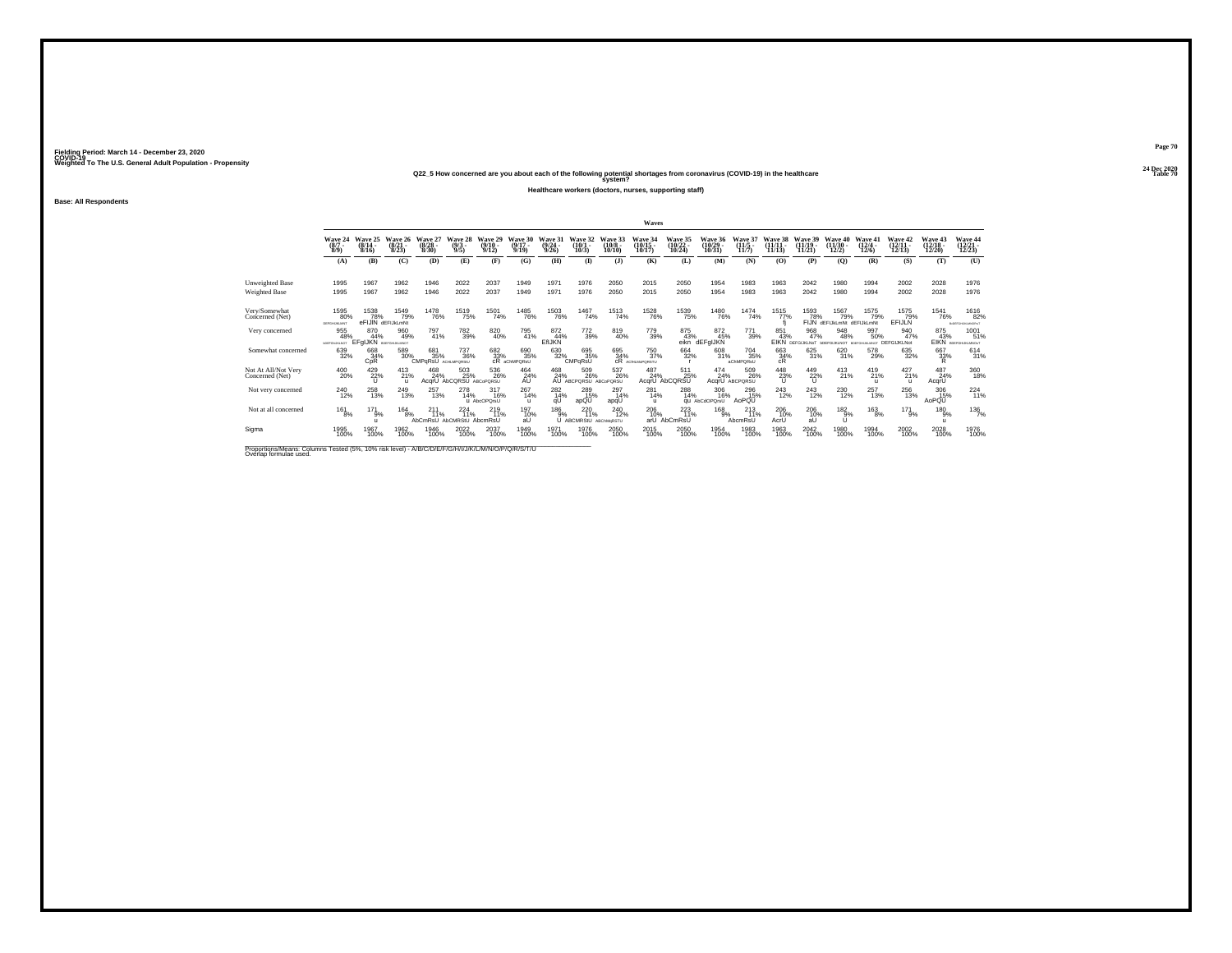#### **24 Dec 2020FR11 How concerned are you about you or your loved one's risk of being exposed to coronavirus when you leave your home Table 71 for essential errands during stay-home orders?**

**Base: All Respondents**

|                                        |                             |                              |                                                 |                                             |                            |                              |                              |                              |                              |                            | Waves                      |                                      |                                       |                             |                             |                             |                               |                              |                            |                                            |                                    |
|----------------------------------------|-----------------------------|------------------------------|-------------------------------------------------|---------------------------------------------|----------------------------|------------------------------|------------------------------|------------------------------|------------------------------|----------------------------|----------------------------|--------------------------------------|---------------------------------------|-----------------------------|-----------------------------|-----------------------------|-------------------------------|------------------------------|----------------------------|--------------------------------------------|------------------------------------|
|                                        | Wave 24<br>(8/7)<br>$8/9$ ) | Wave 25<br>$(8/14 -$<br>8/16 | <b>Wave 26</b><br>$(8/21 -$<br>8/23             | Wave 2.<br>$(8/28 -$<br>8/30                | Wave 28<br>$(9/3 -$<br>9/5 | Wave 29<br>$(9/10 -$<br>9/12 | Wave 30<br>$(9/17 -$<br>9/19 | Wave 31<br>$(9/24 -$<br>9/26 | Wave 32<br>$(10/1 -$<br>10/3 | Wave 33<br>(10/8)<br>10/10 | Wave 34<br>(10/15<br>10/17 | <b>Wave 35<br/>(10/22 -</b><br>10/24 | <b>Wave 36</b><br>$(10/29 -$<br>10/31 | Wave<br>$(11/5 -$<br>11/7   | Wave 38<br>(11/11)<br>11/13 | Wave 39<br>(11/19)<br>11/21 | Wave 40<br>$(11/30 -$<br>12/2 | Wave 41<br>$(12/4 -$<br>12/6 | Wave 42<br>12/13           | Wave 43<br>12/20                           | Wave 44<br>12/23                   |
|                                        | (A)                         | (B)                          | (C)                                             | (D)                                         | (E)                        | (F)                          | (G)                          | (H)                          | $($ I                        | $($ $\bf{J}$ )             | (K)                        | (L)                                  | (M)                                   | (N)                         | (0)                         | (P)                         | (Q)                           | (R)                          | (S)                        | (T)                                        | (U)                                |
| Unweighted Base<br>Weighted Base       | $\cdot$                     | 1967<br>1967                 | 1962<br>1962                                    | 1946<br>1946                                | 2022<br>2022               | 2037<br>2037                 | 1949<br>1949                 | 1971<br>1971                 | 1976<br>1976                 | 2050<br>2050               | 2015<br>2015               | 2050<br>2050                         | 1954<br>1954                          | 1983<br>1983                | 1963<br>1963                | 2042<br>2042                | 1980<br>1980                  | 1994<br>1994                 | 2002<br>2002               | 2028<br>2028                               | 1976<br>1976                       |
| Very/Somewhat<br>Concerned (Net)       |                             | 1490<br>76%<br>INT           | <sup>1578</sup> 80%<br><b>SCEND LIGARIZINES</b> | <sup>1440</sup> 74%                         | 1491<br>74%                | 1502<br>74%                  | <sup>1487</sup> 76%<br>LNT   | 1482<br>75%<br>nT            | <sup>1490</sup> 75%<br>nT    | 1520<br>74%                | 1491<br>74%                | <sup>1485</sup> 72%                  | 1448<br>74%                           | 1427<br>72%                 | <sup>1471</sup> 75%         | 1494<br>73%                 | 1525<br>77%<br>efLNPT         | 1492<br>75%                  | <sup>1518</sup> 76%<br>INT | 1449<br>71%                                | 1539<br>78%<br><b>DEFJKLMNoPrT</b> |
| Very concerned                         |                             | $^{722}_{37\%}$              | 858<br>44%<br><b>SCEPTHLIGHTOFREE</b>           | 726<br>37%                                  | 695<br>34%                 | 734<br>36%                   | 761<br>39%<br>EÑĨ            | <sup>767</sup> 39%<br>EÑŤ    | 729 37%                      | 755<br>37%                 | 755<br>37%<br>nT           | 776<br>38%<br>eNT                    | 752<br>38%<br>ENT                     | 669<br>34%                  | 708<br>36%                  | 756<br>37%                  | 799<br>40%<br><b>DEFINOT</b>  | 757<br>38%<br>eÑŤ            | 778<br>39%<br>EÑŤ          | 671<br>33%                                 | 813<br>41%<br>BdEFIJkNOPT          |
| Somewhat concerned                     |                             | 769<br>39%<br>Lm             | 720<br>37%                                      | $\frac{714}{37\%}$                          | 796<br>39%<br>Lm           | 768<br>38%                   | <sup>726</sup> 37%           | 715<br>36%                   | 761<br>39%                   | 765<br>37%                 | 736<br>37%                 | 708<br>35%                           | 696<br>36%                            | 758<br>38%                  | 763<br>39%                  | $^{738}_{\phantom{1}36\%}$  | 725<br>37%                    | 735<br>37%                   | 740<br>37%                 | 778<br>38%                                 | 726<br>37%                         |
| Not At All/Not Very<br>Concerned (Net) |                             | 477<br>24%                   | $\frac{384}{20\%}$                              | 506<br>26%<br>СÚ                            | 531<br>26%<br>CqU          | 535<br>26%<br>CqU            | $^{462}_{24\%}$              | $^{489}_{25\%}$              | $^{486}_{25\%}$              | 530<br>26%<br>CU           | 524<br>26%<br>CÚ           | 565<br>28%<br>bCGQsU                 | 506<br>26%                            | 556<br>28%<br>CU BCGhiQSU   | 492 %<br>Cu                 | 548<br>27%<br>CQU           | 455<br>23%<br>c.              | 502<br>25%<br>Cu             | $^{484}_{24\%}$            | 579<br>29%<br>C BCGHIOOrSU                 | 437<br>22%                         |
| Not very concerned                     |                             | 341<br>17%<br>Cqu            | 255<br>13%                                      | $^{318}_{16\%}$                             | $311$<br>$15%$             | $334$<br>16%                 | 310<br>16%                   | 338<br>17%<br>Ca             | $\frac{335}{17\%}$<br>Ca     | 347/17%<br>Cq              | $\frac{352}{17}\%$<br>CQu  | $\frac{357}{17\%}$<br>Cau            | 366<br>19%<br>CEgoQsU                 | 363<br>18%<br>CeQU          | 309<br>16%<br>c.            | 364<br>18%<br>CQu           | 283<br>14%                    | 339<br>17%<br>Сq             | 321                        | 384<br>19%<br>19 <sup>%</sup><br>C CEgOQsU | 293<br>15%                         |
| Not at all concerned                   |                             | 136<br>7%                    | $^{129}_{7\%}$                                  | 188<br>10% 11% 10%<br>BChiMU всении BCghiMU | 219                        | 200<br>10%                   | $^{152}_{8\%}$               | 151<br>8%                    | 151<br>8%                    | 183<br>9%<br>bĈ            | 171                        | 209<br>9% 10<br>C BCgHIMsU<br>10%    | 140<br>7%                             | 193<br>10%<br><b>BChiMU</b> | 184<br>9%<br><b>BCmu</b>    | 184<br>b <sup>9%</sup>      | $^{172}_{9\%}$                | $^{163}_{8\%}$               | $^{163}_{8\%}$             | 195<br>10%<br><b>BChiMU</b>                | $145$ <sub>7%</sub>                |
| Sigma                                  |                             | 1967<br>100%                 | 1962<br>100%                                    | 1946<br>100%                                | 2022<br>100%               | 2037<br>100%                 | 1949<br>100%                 | 1971<br>100%                 | 1976<br>100%                 | 2050<br>100%               | 2015<br>100%               | 2050<br>100%                         | 1954<br>100%                          | 1983<br>100%                | 1963<br>100%                | 2042<br>100%                | 1980<br>100%                  | 1994<br>100%                 | 2002<br>100%               | 2028<br>100%                               | 1976<br>100%                       |

Proportions/Means: Columns Tested (5%, 10% risk level) - A/B/C/D/E/F/G/H/I/J/K/L/M/N/O/P/Q/R/S/T/U<br>Overlap formulae used. \*\* very small base (under 30) ineligible for sig testing

**Page 7124 Dec 2020<br>Table 71**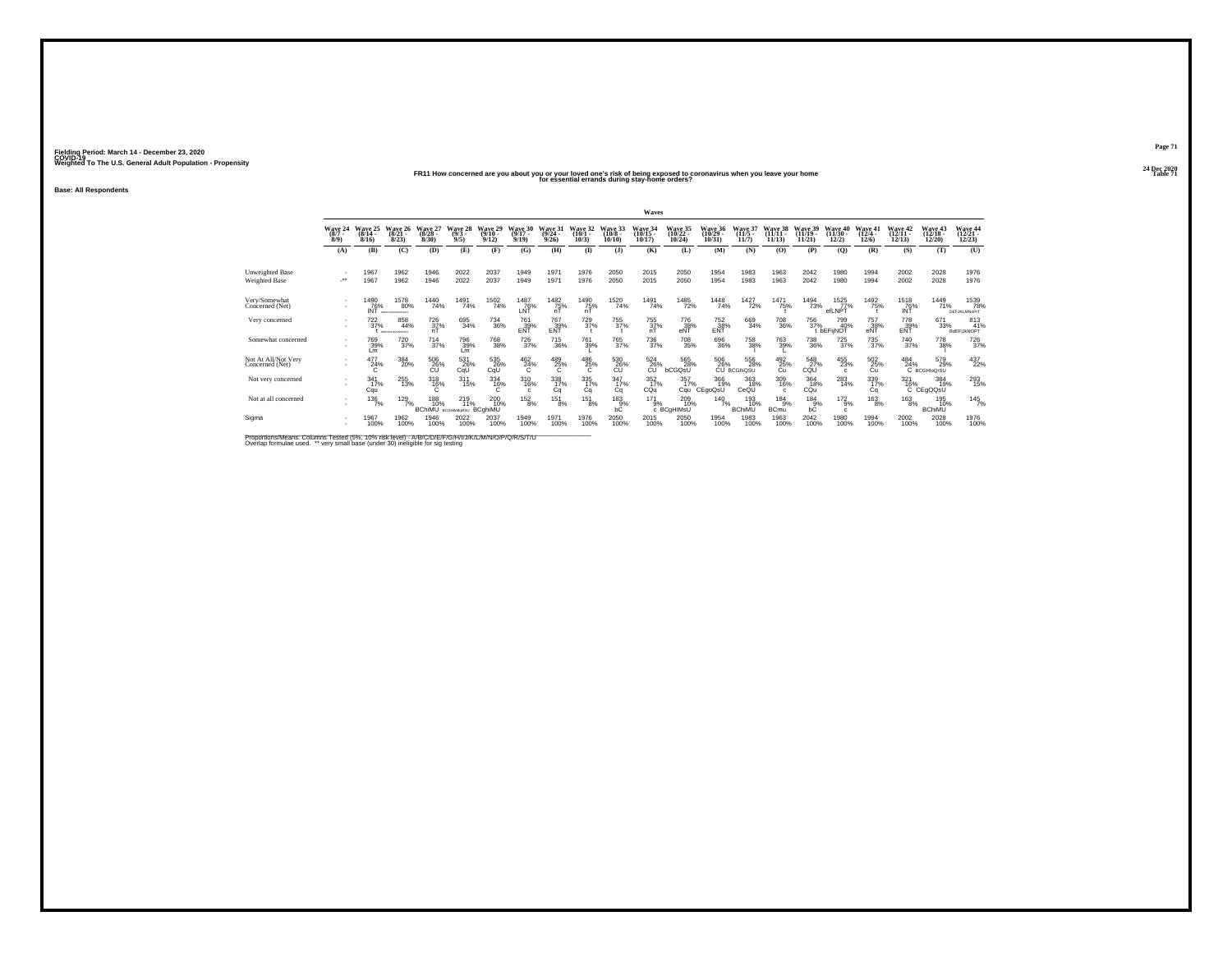#### **24 Dec 2020FR12 How concerned are you about the following situations, as it relates to the risk of you/your loved ones being exposed to, or accidentally Table 72 exposing others to coronavirus?**

**Summary Of Very/Somewhat Concerned**

**Base: All Respondents (Variable Bases)**

|                                                                                                                                                                                      |                                                         |                                              |                                                                   |                              |                             |                              |                                  |                              |                                    |                                            | Waves                               |                                    |                                |                                    |                                |                                |                                    |                                           |                                |                                |                                                             |
|--------------------------------------------------------------------------------------------------------------------------------------------------------------------------------------|---------------------------------------------------------|----------------------------------------------|-------------------------------------------------------------------|------------------------------|-----------------------------|------------------------------|----------------------------------|------------------------------|------------------------------------|--------------------------------------------|-------------------------------------|------------------------------------|--------------------------------|------------------------------------|--------------------------------|--------------------------------|------------------------------------|-------------------------------------------|--------------------------------|--------------------------------|-------------------------------------------------------------|
|                                                                                                                                                                                      | Wave 24<br>$(8/7 -$<br>8/9                              | Wave 25<br>$(8/14 -$<br>8/16                 | Wave 26<br>$(8/21 -$<br>8/23                                      | Wave 27<br>$(8/28 -$<br>8/30 | Wave 28<br>$(9/3 -$<br>9/5  | Wave 29<br>$(9/10 -$<br>9/12 | Wave 30<br>$(9/17 -$<br>9/19     | Wave 31<br>$(9/24 -$<br>9/26 | Wave 32<br>$(10/1 -$<br>10/3       | Wave 33<br>$(10/8 -$<br>10/10              | Wave 34<br>$(10/15 -$<br>10/17      | Wave 35<br>$(10/22 -$<br>$10/24$ ) | Wave 36<br>$(10/29 -$<br>10/31 | Wave 37<br>$(11/5 -$<br>11/7       | Wave 38<br>$(11/11 -$<br>11/13 | Wave 39<br>$(11/19 -$<br>11/21 | Wave 40<br>$(11/30 -$<br>12/2      | Wave 41<br>$(12/4 -$<br>12/6              | Wave 42<br>$(12/11 -$<br>12/13 | Wave 43<br>$(12/18 -$<br>12/20 | <b>Wave 44</b><br>$(12/21 -$<br>12/23                       |
|                                                                                                                                                                                      | (A)                                                     | (B)                                          | (C)                                                               | (D)                          | (E)                         | (F)                          | (G)                              | (H)                          | $\bf{D}$                           | (J)                                        | (K)                                 | (L)                                | (M)                            | (N)                                | (0)                            | (P)                            | $\mathbf{Q}$                       | (R)                                       | (S)                            | (T)                            | (U)                                                         |
| Returning to my normal<br>activities in public (e.g.,<br>public transit, socializing)<br>Leaving my home to go to<br>non-essential businesses<br>(e.g., bars, hair dressers,<br>etc. | 1465<br>73%<br>FGLNOPOsT<br><sup>1347</sup> 68%<br>NOpT | 1416<br>72%<br>gLnoT fGLNOpqT<br>1315<br>67% | 1432<br>73%<br>1400<br>71%<br>NOT ARESISSANCESED OF MAINTENANCEST | 1385<br>71%<br>1342<br>69%   | 1426<br>71%<br>1323<br>65%  | 1412<br>69%<br>1322<br>65%   | 1332<br>68%<br>1304<br>67%<br>ÑΤ | 1400<br>71%<br>1288<br>65%   | 1394<br>71%<br><sup>1302</sup> 66% | 1473<br>72%<br>gLnoT<br>1373<br>67%<br>NoT | 1454<br>72%<br>gLNoT<br>1326<br>66% | 1393<br>68%<br>1328<br>65%         | 1375<br>70%<br>1283<br>66%     | 1354<br>68%<br><sup>1242</sup> 63% | 1341<br>68%<br>1247<br>64%     | 1414<br>69%<br>1307<br>64%     | 1371<br>69%<br><sup>1308</sup> 66% | 1435<br>72%<br>gLnoT<br>1325<br>66%<br>nT | 1406<br>70%<br>1296<br>65%     | 1364<br>67%<br>1260<br>62%     | 1485<br>75%<br>SOFFGHINLMNOPQST<br>1356<br>69%<br>efhINOPST |
| Taking my first flight                                                                                                                                                               | 1353<br>68%                                             | 1369<br>70%<br>fOSt FILNOParST               | 1343<br>68%<br>FIIOpST FILNOPgrST                                 | 1355<br>70%                  | 1364<br>67%<br>fOst         | 1306<br>64%                  | 1296<br>66%                      | $^{1328}_{67\%}$<br>fOst     | <sup>1285</sup> 65%                | 1383<br>67%<br>fOst                        | 1346<br>67%<br>$\Omega$             | 1326<br>65%                        | 1313<br>67%<br><b>OS</b>       | 1296<br>65%                        | <sup>1243</sup> 63%            | 1318<br>65%                    | 1304<br>66%                        | 1322<br>66%                               | 1278<br>64%                    | 1297<br>64%                    | 1325<br>67%<br><b>OS</b>                                    |
| My kids going back to<br>school for the first time                                                                                                                                   | 794<br>67%<br><b>FLOPORSt FLOPORST</b>                  | 779<br>68%                                   | 797<br>71%<br>CEFENALMOFORES                                      | 760<br>65%<br>PaRs           | 774<br>65%<br>PqRs          | 747<br>62%                   | 768<br>66%<br>floPqRs            | 768<br>66%<br>loPqRs         | 763<br>65%<br>pRs                  | 786<br>64%                                 | 797<br>65%<br>pR                    | 759<br>61%                         | 748<br>65%<br>pqRs             | 763<br>65%<br><b>PaRs</b>          | 711<br>61%                     | 745<br>60%                     | 687<br>61%                         | 686<br>59%                                | 721<br>61%                     | 754<br>62%                     | 753<br>65%<br>pR                                            |
| Going back to the office                                                                                                                                                             | 705<br>60%<br>$\Omega$                                  | 693<br>62%<br>OQT                            | 717<br>66%<br>AIKINOPORST                                         | 683<br>63%<br>OpQST          | 735<br>64%<br><b>kOPQST</b> | 726<br>61%                   | 732<br>64%<br>ot kOPQST          | 745<br>64%<br>kOPQST         | 666<br>61%                         | 765%<br>O atkINOPORST                      | 676<br>59%                          | 730<br>61%<br>$\Omega$             | <sup>725</sup> 62%<br>OQsT     | 667<br>60%                         | 606<br>56%                     | 697<br>58%                     | 668<br>57%                         | 696<br>60%                                | 695<br>58%                     | 673<br>56%                     | 679<br>62%<br>OaT                                           |

Proportions/Means: Columns Tested (5%, 10% risk level) - *N'B/C/D/E/F/G/H/I/J/K/L/M/N/O/P/Q/R/S/T/U* Overlap formulae used.<br>Overlap formulae used.

**Page 7224 Dec 2020<br>Table 72**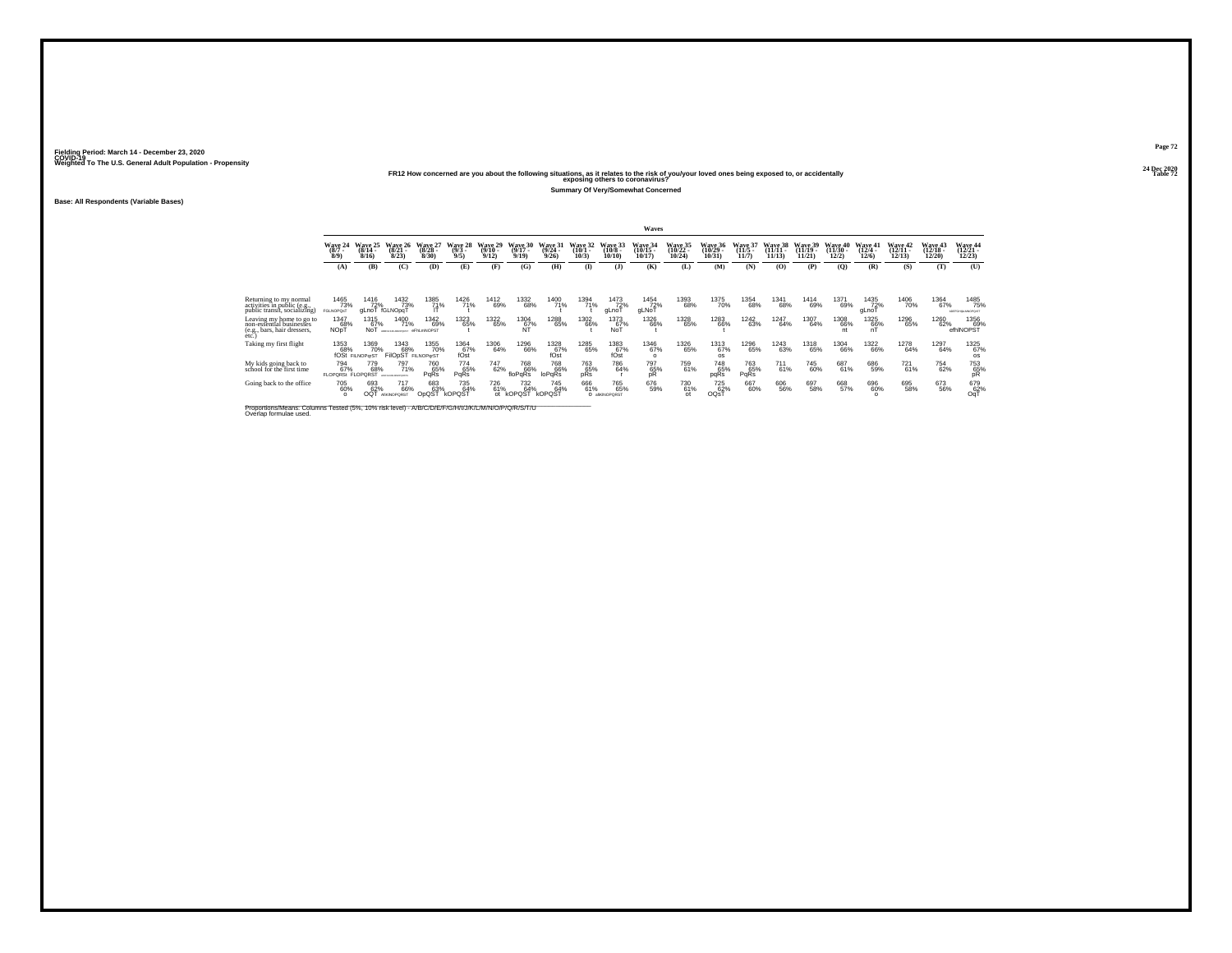# **24 Dec 2020FR12 How concerned are you about the following situations, as it relates to the risk of you/your loved ones being exposed to, or accidentally Table 73 exposing others to coronavirus?**

**Summary Of Not At All/Not Very Concerned**

**Base: All Respondents (Variable Bases)**

|                                                                                              |                              |                              |                              |                              |                                      |                                      |                              |                              |                              |                               | Waves                          |                                       |                                       |                                               |                                         |                                     |                                |                                        |                                      |                                        |                                |
|----------------------------------------------------------------------------------------------|------------------------------|------------------------------|------------------------------|------------------------------|--------------------------------------|--------------------------------------|------------------------------|------------------------------|------------------------------|-------------------------------|--------------------------------|---------------------------------------|---------------------------------------|-----------------------------------------------|-----------------------------------------|-------------------------------------|--------------------------------|----------------------------------------|--------------------------------------|----------------------------------------|--------------------------------|
|                                                                                              | Wave 24<br>$(8/7 -$<br>8/9   | Wave 25<br>$(8/14 -$<br>8/16 | Wave 26<br>$(8/21 -$<br>8/23 | Wave 27<br>$(8/28 -$<br>8/30 | <b>Wave</b><br>28<br>$(9/3 -$<br>9/5 | Wave 29<br>$(9/10 -$<br>9/12         | Wave 30<br>$(9/17 -$<br>9/19 | Wave 31<br>$(9/24 -$<br>9/26 | Wave 32<br>$(10/1 -$<br>10/3 | Wave 33<br>$(10/8 -$<br>10/10 | Wave 34<br>$(10/15 -$<br>10/17 | <b>Wave 35</b><br>$(10/22 -$<br>10/24 | <b>Wave 36</b><br>$(10/29 -$<br>10/31 | Wave 3<br>$(11/5 -$<br>11/7                   | Wave 38<br>$(11/11 -$<br>11/13          | Wave 39<br>$(11/19 -$<br>11/21      | Wave 40<br>$(11/30 -$<br>12/2) | Wave 41<br>$(12/4 -$<br>12/6           | Wave 42<br>$(12/11 -$<br>12/13       | <b>Wave 43</b><br>$(12/18 -$<br>12/20) | Wave 44<br>$(12/21 -$<br>12/23 |
|                                                                                              | (A)                          | (B)                          | (C)                          | (D)                          | (E)                                  | (F)                                  | (G)                          | <b>(H)</b>                   | $\mathbf{I}$                 | $($ $)$                       | (K)                            | (L)                                   | (M)                                   | (N)                                           | (0)                                     | (P)                                 | (0)                            | (R)                                    | (S)                                  | (T)                                    | (U)                            |
|                                                                                              |                              |                              |                              |                              |                                      |                                      |                              |                              |                              |                               |                                |                                       |                                       |                                               |                                         |                                     |                                |                                        |                                      |                                        |                                |
| Going back to the office                                                                     | 461<br>$^{40\%}_{\text{Ci}}$ | 421<br>38%                   | 374<br>34%                   | 397<br>37%                   | 409<br>36%                           | 469<br>39%                           | 411<br>36%                   | 417<br>36%                   | $\frac{432}{39\%}$<br>ci     | 403<br>35%                    | 463<br>41%<br>CeghJ            | 469<br>39%<br>ci                      | 439<br>38%                            | 446<br>40%<br>СJ                              | 482<br>44%                              | 500<br>42%<br>CdEGHJ BCDEGHJMu      | 514<br>43%                     | 461<br>40%                             | 506<br>42%<br>CJ CDEGHJm BCDEfGHJIMU | 523<br>44%                             | $\frac{422}{38\%}$             |
| My kids going back to<br>school for the first time                                           | 395<br>33%<br>c              | 371<br>32%                   | 324<br>29%                   | 403<br>35%                   | $\frac{412}{35\%}$                   | 467<br>38%<br>ABCq                   | 398<br>34%<br>c              | 40034%<br>C                  | $^{411}_{35\%}$              | 446<br>36%<br>c               | 436<br>35%<br>C                | 478<br>39%<br>ABCgh                   | 400<br>35%<br>C                       | 406<br>35%                                    | 448<br>39%<br>ABCgh                     | 496<br>40%<br>ABCDEGHkmNu ABCdeghmn | 444<br>39%                     | 480<br>41%<br><b><i>ARCORDANAI</i></b> | 467<br>39%<br>ABCdeghimn             | 467<br>38%<br>aBC                      | $^{407}_{35\%}$                |
| Taking my first flight                                                                       | $642 \choose 32\%$           | 598<br>30%                   | 619<br>32%                   | 591<br>30%                   | 658<br>33%                           | 731<br>36%<br>aBCDehj                | $\underset{34\%}{^{653}}$    | 643<br>33%                   | $^{691}_{35\%}$ BcD          | 667<br>33%                    | 669<br>33%                     | 724<br>35%<br><b>BcD</b>              | 641<br>33%                            | 687<br>35%<br>BĎ                              | 720<br>37%<br>ABCDEHJkmu                | 724<br>35%<br><b>BcD</b>            | 676<br>34%<br>bd               | 672<br>34%                             | 724<br>36%<br>bd ABCDehjmu           | 731<br>36%<br>aBCDehj                  | 651<br>33%                     |
| Leaving my home to go to<br>non-essential businesses<br>(e.g., bars, hair dressers,<br>etc.) | 648<br>32%                   | 652<br>33%<br>c.             | 562<br>29%                   | 604<br>31%                   | 699<br>35%<br>Cdu                    | <sup>715</sup> <sub>35%</sub><br>CDu | 645<br>33%<br>C              | 683<br>35%<br>Cdu            | 674<br>34%<br>C              | $\frac{677}{33}\%$<br>c       | 689<br>34%                     | 722 35%<br>CDu                        | $^{671}_{34\%}$                       | <sup>741</sup> <sub>37%</sub><br>Cd ABCDGJqrU | <sup>716</sup> <sub>36%</sub><br>AbCDjU | 735<br>36%<br>aCDU                  | 672<br>34%<br>C                | 669<br>34%                             | 706<br>35%<br>CDU                    | <sup>768</sup> 38%<br>ABCDeGülkmoRU    | 620<br>31%                     |
| Returning to my normal<br>activities in public (e.g.,<br>public transit, socializing)        | 530<br>27%                   | 551<br>28%                   | 530<br>27%                   | 561<br>29%                   | 596<br>29%<br>Ü                      | 625<br>31%<br>AcU                    | 617<br>32%<br>AbCjkrU        | 571<br>29%<br>u              | 582<br>29%<br>Ü              | 577<br>28%<br>u               | 561<br>28%                     | 657<br>32%<br>u ABCdJKRU              | 579<br>30%<br>U                       | 629<br>32%<br>AbCjKrU                         | 622 %<br>AbCikrU                        | 628<br>31%<br>AcU                   | 609<br>31%<br>AcU              | 559<br>28%<br>$\mathbf{u}$             | 596<br>30%                           | 664<br>33%<br>aU ABCDehiJKRU           | 491<br>25%                     |
|                                                                                              |                              |                              |                              |                              |                                      |                                      |                              |                              |                              |                               |                                |                                       |                                       |                                               |                                         |                                     |                                |                                        |                                      |                                        |                                |

Proportions/Means: Columns Tested (5%, 10% risk level) - *N'B/C/D/E/F/G/H/I/J/K/L/M/N/O/P/Q/R/S/T/U* Overlap formulae used.<br>Overlap formulae used.

**Page 7324 Dec 2020<br>Table 73**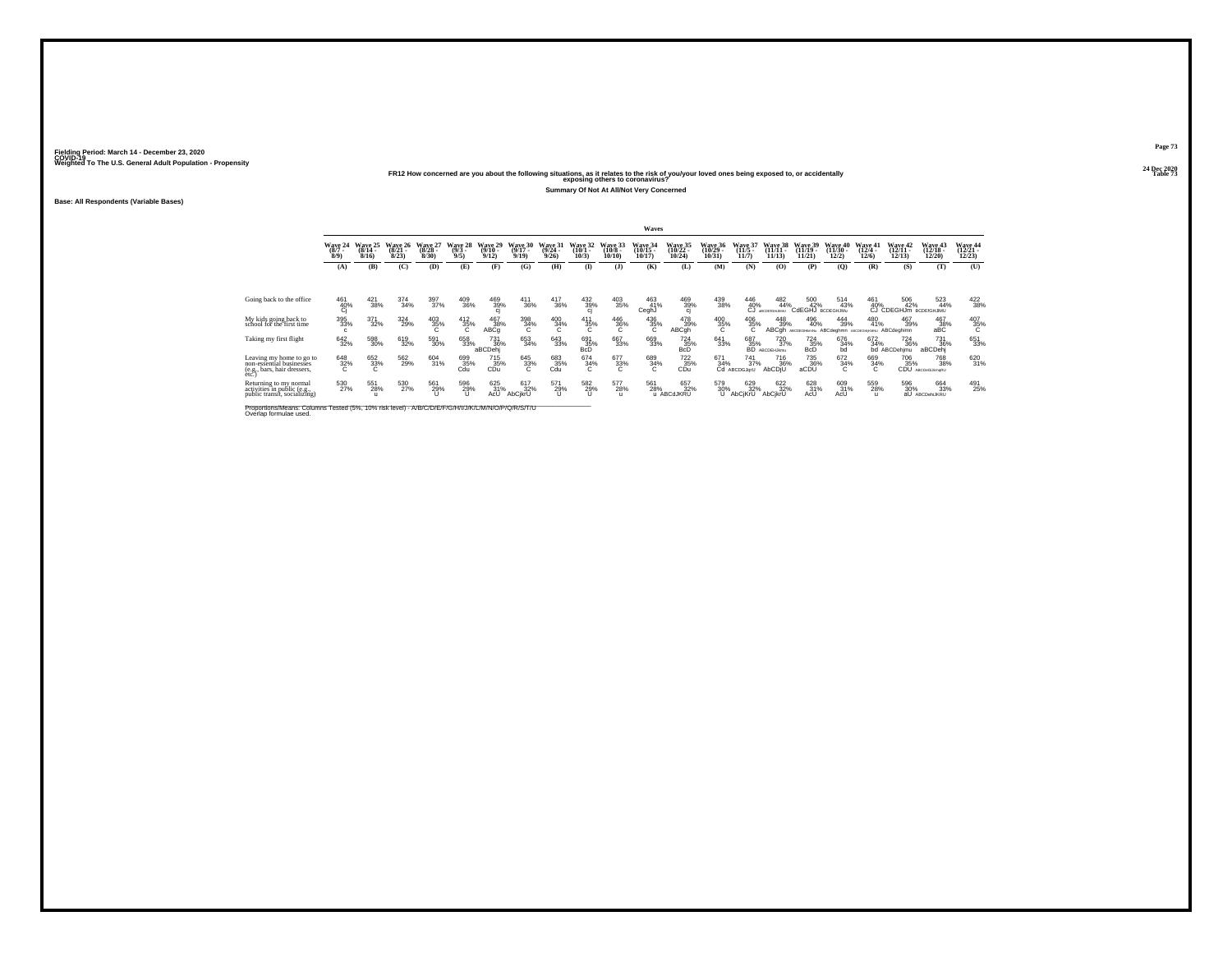#### **24 Dec 2020FR12\_1 How concerned are you about the following situations, as it relates to the risk of you/your loved ones being exposed to, or accidentally Table 74 exposing others to coronavirus?**

**Leaving my home to go to non-essential businesses (e.g., bars, hair dressers, etc.)**

**Base: All Respondents**

|                                                                                                                              |                                  |                           |                                                   |                           |                              |                                     |                                   |                              |                              |                               | Waves                                |                          |                             |                                    |                                 |                                   |                               |                                        |                                      |                                       |                              |
|------------------------------------------------------------------------------------------------------------------------------|----------------------------------|---------------------------|---------------------------------------------------|---------------------------|------------------------------|-------------------------------------|-----------------------------------|------------------------------|------------------------------|-------------------------------|--------------------------------------|--------------------------|-----------------------------|------------------------------------|---------------------------------|-----------------------------------|-------------------------------|----------------------------------------|--------------------------------------|---------------------------------------|------------------------------|
|                                                                                                                              | Wave 24<br>$(8/7 -$<br>$8/9$ )   | Wave 25<br>(8/14)<br>8/16 | Wave 26<br>$(8/21 -$<br>8/23                      | Wave 27<br>(8/28)<br>8/30 | Wave 28<br>(9/3)<br>9/5      | Wave 29<br>$(9/10 -$<br>9/12        | Wave 30<br>$(9/17 -$<br>9/19      | Wave<br>31<br>(9/24)<br>9/26 | ave 32<br>$(10/1 -$<br>10/3  | Wave 33<br>$(10/8 -$<br>10/10 | <b>Wave 34<br/>(10/15 -</b><br>10/17 | Wave 35<br>10/24         | Wave 36<br>(10/29)<br>10/31 | Wave<br>$(11/5 -$<br>11/7          | Wave 38<br>(11/1)<br>11/13      | Wave 39<br>(11/19)<br>11/21       | Wave 40<br>$(11/30 -$<br>12/2 | Wave 41<br>$(12/4 -$<br>12/6           | Wave 42<br>$(12/11 -$<br>12/13       | <b>Wave 43</b><br>$(12/18 -$<br>12/20 | Wave 44<br>(12/21 -<br>12/23 |
|                                                                                                                              | (A)                              | (B)                       | (C)                                               | (D)                       | (E)                          | (F)                                 | (G)                               | (H)                          | $\bf(I)$                     | $($ $)$                       | (K)                                  | (L)                      | (M)                         | (N)                                | (0)                             | (P)                               | (O)                           | (R)                                    | (S)                                  | (T)                                   | (U)                          |
| <b>Unweighted Base</b><br><b>Weighted Base</b>                                                                               | 1995<br>1995                     | 1967<br>1967              | 1962<br>1962                                      | 1946<br>1946              | 2022<br>2022                 | 2037<br>2037                        | 1949<br>1949                      | 1971<br>1971                 | 1976<br>1976                 | 2050<br>2050                  | 2015<br>2015                         | 2050<br>2050             | 1954<br>1954                | 1983<br>1983                       | 1963<br>1963                    | 2042<br>2042                      | 1980<br>1980                  | 1994<br>1994                           | 2002<br>2002                         | 2028<br>2028                          | 1976<br>1976                 |
| Very/Somewhat<br>Concerned (Net)                                                                                             | 1347<br>68%<br>NOpT              | 1315<br>67%<br>NoT        | <sup>1400</sup> 71%<br>METOMAMOROSIT @FINLMINOPST | <sup>1342</sup> 69%       | 1323<br>65%                  | <sup>1322</sup> 65%                 | $^{1304}_{67\%}$                  | 1288<br>65%                  | 1302<br>66%                  | 1373<br>67%<br>Not            | <sup>1326</sup> 66%                  | 1328<br>65%              | 1283<br>66%                 | <sup>1242</sup> 63%                | 1247<br>64%                     | 1307<br>64%                       | 1308<br>66%<br>nt             | 1325<br>66%<br>nT                      | 1296<br>65%                          | 1260 62%                              | 1356<br>69%<br>efhINOPST     |
| Very concerned                                                                                                               | 658<br>33%<br><b>FkOST</b>       | 633<br>32%<br>osT         | 757<br>39%<br>ABDREDHUNLIANOPORETA                | 661<br>34%<br>FIKNORST    | 631<br>31%                   | 594<br>29%                          | 625<br>32%<br>st                  | 627<br>32%                   | 598<br>30%                   | 652<br>32%                    | 596<br>30%                           | 663<br>32%<br>fosT       | 615<br>31%                  | 594<br>30%                         | 569<br>29%                      | 641<br>31%                        | 675<br>34%<br><b>FIKNORST</b> | 598<br>30%                             | 577<br>29%                           | 576<br>28%                            | 636<br>$rac{32}{65}$         |
| Somewhat concerned                                                                                                           | 689<br>35%                       | 681<br>35%                | 644<br>33%                                        | 681<br>35%                | $692 \atop 34\%$             | <sup>728</sup> <sub>36%</sub><br>la | 679<br>35%                        | 662<br>34%                   | <sup>704</sup> 36%<br>o      | $^{721}_{35\%}$               | 731<br>36%<br>cinpQ                  | 665<br>32%               | 668<br>34%                  | $^{648}_{33\%}$                    | 678<br>35%                      | 667<br>33%                        | 633<br>32%                    | <sup>727</sup> <sub>36%</sub><br>cLnpQ | <sup>720</sup> <sub>36%</sub><br>la. | 683<br>34%                            | 720 36%<br>cLnpQ             |
| Not At All/Not Very<br>Concerned (Net)                                                                                       | $\overset{648}{\phantom{1}32\%}$ | 652<br>33%                | $^{562}_{29\%}$                                   | 604<br>31%                | 699<br>35%<br>Cdu            | 715<br>35%<br>CDu                   | $\overset{645}{\phantom{1}33\%}}$ | 683<br>35%<br>Cdu            | $^{674}_{34\%}$              | 677<br>33%<br>C               | 689<br>34%                           | 722 35%<br>CĎŭ           | 671<br>34%                  | $\frac{741}{37\%}$<br>Cd ABCDGJgrU | 716<br>36%<br>AbCDjU            | 735<br>36%<br>aCDU                | $672 \atop 34\%$<br>C         | 669<br>34%                             | 706<br>35%<br><b>CDU</b>             | 768<br>38%<br>ABCDeGülkmoRU           | 620 31%                      |
| Not very concerned                                                                                                           | 367<br>18%                       | 405<br>21%<br>CDJPu       | 313<br>16%                                        | 334<br>17%                | 376<br>19%<br>$\mathfrak{c}$ | 383<br>19%<br>$\mathfrak{c}$        | 368<br>19%<br>$\mathbf{c}$        | 398<br>20%<br>CdiP           | 367<br>19%<br>$\mathfrak{c}$ | 356<br>17%                    | 398<br>20%<br>Сo                     | 373<br>18%               | 405<br>21%                  | 426<br>21%<br>CDJPu aCDeiJIPU      | 374<br>19%<br>c                 | 344<br>17%                        | 391<br>$\frac{20\%}{Cp}$      | 386<br>19%                             | 401<br>20%<br>CdD                    | 438<br>22%<br>aCDefiJLPU              | 350<br>18%                   |
| Not at all concerned                                                                                                         | 281<br>14%                       | 247<br>13%                | <sup>249</sup> <sub>13%</sub>                     | 270<br>14%                | 323<br>16%<br>BC             | 333<br>16%<br><b>BCdmu</b>          | 277<br>14%                        | $^{285}_{14\%}$              | 307<br>16%<br>Bc             | $321$<br>16%<br><b>BC</b>     | 291<br>14%                           | 349<br>17%<br>aBCDgkMgrU | 266<br>14%                  | 315<br>16%<br><b>BC</b>            | $\frac{342}{17\%}$<br>UROMAH202 | 390<br>19%<br><b>CO-LIAN CREA</b> | $^{281}_{14\%}$               | 283<br>14%                             | 305<br>15%<br>bc                     | 330<br>16%<br><b>BCmu</b>             | 270<br>14%                   |
| Sigma                                                                                                                        | 1995<br>100%                     | 1967<br>100%              | 1962<br>100%                                      | 1946<br>100%              | 2022<br>100%                 | 2037<br>100%                        | 1949<br>100%                      | 1971<br>100%                 | 1976<br>100%                 | 2050<br>100%                  | 2015<br>100%                         | 2050<br>100%             | 1954<br>100%                | 1983<br>100%                       | 1963<br>100%                    | 2042<br>100%                      | 1980<br>100%                  | 1994<br>100%                           | 2002<br>100%                         | 2028<br>100%                          | 1976<br>100%                 |
| Proportions/Means: Columns Tested (5%, 10% risk level) - A/B/C/D/E/F/G/H/I/J/K/L/M/N/O/P/Q/R/S/T/U<br>Overlap formulae used. |                                  |                           |                                                   |                           |                              |                                     |                                   |                              |                              |                               |                                      |                          |                             |                                    |                                 |                                   |                               |                                        |                                      |                                       |                              |

**Page 74**24 Dec 2020<br>Table 74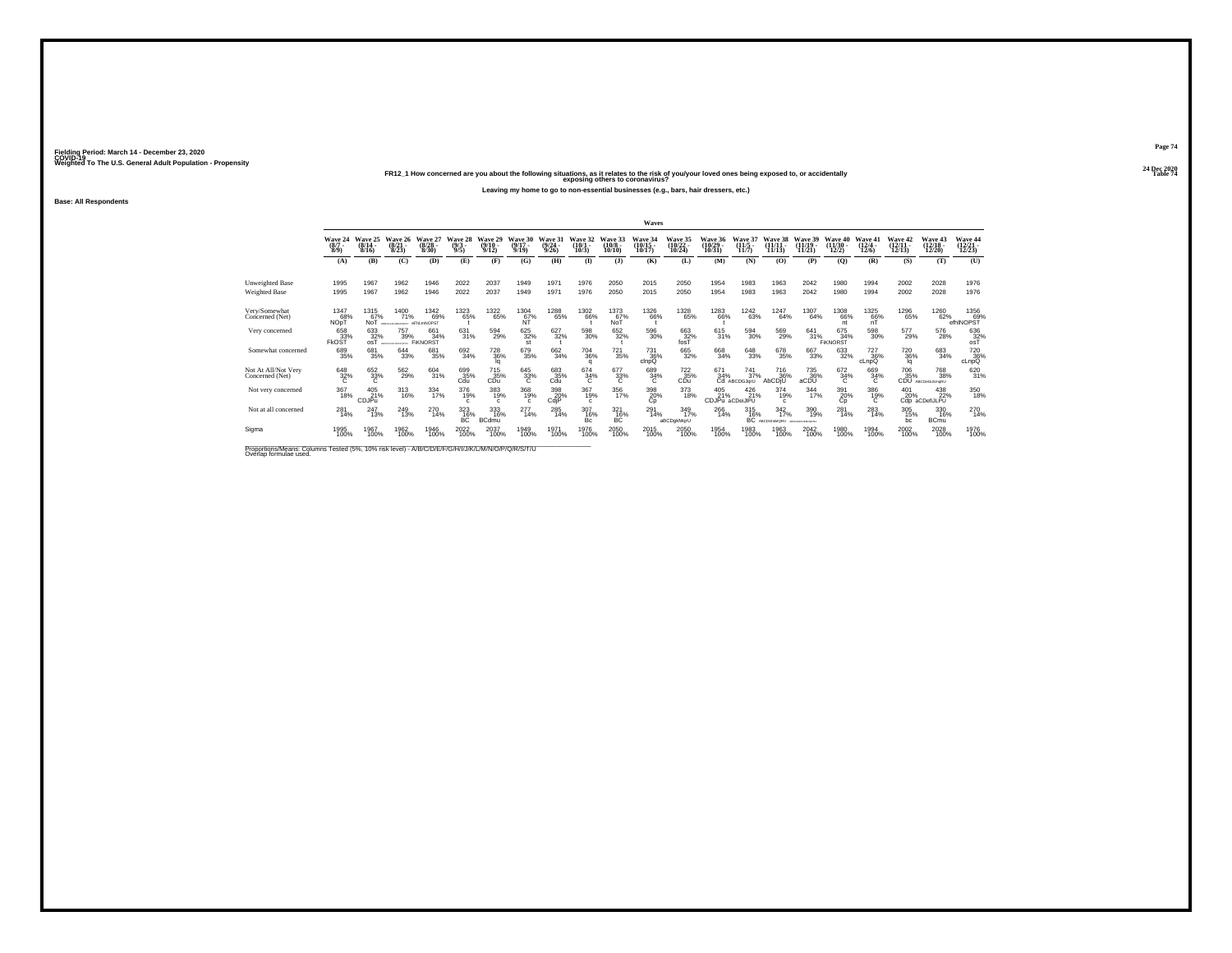#### **24 Dec 2020FR12\_2 How concerned are you about the following situations, as it relates to the risk of you/your loved ones being exposed to, or accidentally Table 75 exposing others to coronavirus?**

**Returning to my normal activities in public (e.g., public transit, socializing)**

**Base: All Respondents**

|                                                                                                                             |                                      |                              |                               |                           |                            |                              |                              |                              |                               |                               | Waves                          |                                  |                               |                                     |                                |                                |                                       |                              |                            |                                |                                       |
|-----------------------------------------------------------------------------------------------------------------------------|--------------------------------------|------------------------------|-------------------------------|---------------------------|----------------------------|------------------------------|------------------------------|------------------------------|-------------------------------|-------------------------------|--------------------------------|----------------------------------|-------------------------------|-------------------------------------|--------------------------------|--------------------------------|---------------------------------------|------------------------------|----------------------------|--------------------------------|---------------------------------------|
|                                                                                                                             | Wave 24<br>(8/7)<br>8/9              | Wave 25<br>$(8/14 -$<br>8/16 | Wave 26<br>(8/21)<br>8/23     | Wave 27<br>(8/28)<br>8/30 | Wave 28<br>$(9/3 -$<br>9/5 | Wave 29<br>$(9/10 -$<br>9/12 | Wave 30<br>$(9/17 -$<br>9/19 | Wave 31<br>$(9/24 -$<br>9/26 | Wave 32<br>$(10/1 -$<br>10/3) | Wave 33<br>$(10/8 -$<br>10/10 | Wave 34<br>$(10/15 -$<br>10/17 | Wave 35<br>$(10/22 -$<br>10/24   | Wave 36<br>(10/29)<br>10/31   | Wave 37<br>$(11/5 -$<br>11/7        | Wave<br>$(11/11 -$<br>11/13    | Wave 39<br>$(11/19 -$<br>11/21 | <b>Wave 40</b><br>$(11/30 -$<br>12/2) | Wave 41<br>$(12/4 -$<br>12/6 | Wave 42<br>(12/11<br>12/13 | Wave 43<br>$(12/18 -$<br>12/20 | Wave 44<br>$(12/21 -$<br>12/23        |
|                                                                                                                             | (A)                                  | (B)                          | (C)                           | (D)                       | (E)                        | (F)                          | (G)                          | (H)                          | $($ $\Gamma$                  | $($ $\bf{J}$ )                | (K)                            | (L)                              | (M)                           | (N)                                 | (0)                            | (P)                            | (Q)                                   | (R)                          | (S)                        | (T)                            | (U)                                   |
| Unweighted Base                                                                                                             | 1995                                 | 1967                         | 1962                          | 1946                      | 2022                       | 2037                         | 1949                         | 1971                         | 1976                          | 2050                          | 2015                           | 2050                             | 1954                          | 1983                                | 1963                           | 2042                           | 1980                                  | 1994                         | 2002                       | 2028                           | 1976                                  |
| Weighted Base                                                                                                               | 1995                                 | 1967                         | 1962                          | 1946                      | 2022                       | 2037                         | 1949                         | 1971                         | 1976                          | 2050                          | 2015                           | 2050                             | 1954                          | 1983                                | 1963                           | 2042                           | 1980                                  | 1994                         | 2002                       | 2028                           | 1976                                  |
| Very/Somewhat<br>Concerned (Net)                                                                                            | 1465<br>73%<br>FGLNOPOsT             | 1416<br>72%<br>aLnoT         | 1432<br>73%<br>fGLNOpqT       | 1385<br>71%<br>ш          | 1426<br>71%                | <sup>1412</sup> 69%          | <sup>1332</sup> 68%          | 1400<br>71%                  | <sup>1394</sup> 71%           | 1473<br>72%<br>gLnoT          | 1454<br>72%<br>gLNoT           | 1393<br>68%                      | <sup>1375</sup> 70%           | <sup>1354</sup> 68%                 | 1341<br>68%                    | <sup>1414</sup> 69%            | <sup>1371</sup> 69%                   | 1435<br>72%<br>gLnoT         | 1406<br>70%                | 1364<br>67%                    | 1485<br>75%<br>SOFFGHINLMNOPOST       |
| Very concerned                                                                                                              | 736<br>37%<br><b>INoST</b>           | 692<br>35%                   | 782<br>40%<br>BDAFNIKLANDPRST | 690<br>35%                | 734<br>36%<br>NsT          | 688<br>34%                   | 721<br>$\frac{37}{37}$       | 714<br>36%<br>nsT            | 699<br>35%                    | 754<br>$\overline{37\%}$      | 680<br>34%                     | 678<br>33%                       | 699<br>36%                    | 639<br>32%                          | 657<br>33%                     | 698<br>34%                     | 731<br>$\frac{37}{18}$                | 676<br>34%                   | 650<br>32%                 | 614<br>30%                     | 725<br>$\overline{37\%}$              |
| Somewhat concerned                                                                                                          | <sup>729</sup> <sub>37%</sub><br>cGQ | $^{724}_{37\%}$<br>cGQ       | 650<br>33%                    | 695<br>36%<br>Gq          | 692<br>34%                 | <sup>725</sup> 36%<br>G      | 612/31%                      | 687<br>35%                   | $^{696}_{35\%}$<br>q          | 719<br>35%<br>g               | $^{774}_{38\%}$<br>CEGhlmoQ    | $\substack{715 \\ 35\%}$<br>a    | 676<br>35%                    | <sup>715</sup> <sub>36%</sub><br>Ga | 684<br>35%<br>g                | 715<br>35%<br>g                | 641<br>32%                            | <sup>760</sup> 38%<br>CeGmQ  | 756<br>38%<br>CeGQ         | <sup>750</sup> <sub>37%</sub>  | <sup>760</sup> 38%<br>cGQ CEGhijlmopQ |
| Not At All/Not Very<br>Concerned (Net)                                                                                      | 530<br>27%                           | 551<br>28%                   | 530<br>27%                    | 561<br>29%                | $^{596}_{29\%}$            | 625<br>31%<br>AcU            | 617<br>32%<br>AbCikrU        | 571<br>29%                   | $^{582}_{29\%}$               | 577<br>28%<br>$\mathbf{u}$    | 561<br>28%                     | 657<br>32%<br>u ABCdJKRU         | 579<br>30%<br>U               | 629 32%<br>AbCjKrU                  | 622%<br>AbCikrU                | 628<br>31%<br>AcU              | 609<br>31%<br>AcU                     | 559<br>28%<br>$\mathbf{u}$   | 596<br>30%<br>aŪ           | 664<br>33%<br>ABCDehiJKRU      | 491<br>25%                            |
| Not very concerned                                                                                                          | 324<br>16%                           | 345<br>18%<br>dJU            | 306<br>16%                    | 286<br>15%                | 332<br>16%<br>$\mathbf{u}$ | 334<br>16%                   | 354<br>18%<br>DhJpU          | 301<br>15%                   | 315<br>16%                    | 286<br>14%                    | 330<br>16%                     | 362<br>18%<br>dJU                | 339<br>17%<br>dJU             | 356<br>18%<br>DhJpU                 | 334<br>17%<br>JU               | 312<br>15%                     | 330<br>17%<br>ΙU                      | 327<br>16%                   | 347<br>17%<br>dJÙ          | 374<br>18%<br>CDHJPU           | $^{276}_{14\%}$                       |
| Not at all concerned                                                                                                        | 207<br>10%                           | 206<br>10%                   | $^{224}_{11\%}$               | 275<br>14%<br>ABckrU      | 264<br>13%<br>Ab           | 291<br>14%<br>ABCKrU         | $^{262}_{13\%}$<br>ABu       | 269<br>14%<br>ABU            | $^{266}_{13\%}$<br>ABu        | 291<br>14%<br>ABckrU          | $^{232}_{11\%}$                | $^{294}_{14\%}$<br><b>ABCKrU</b> | <sup>239</sup> <sub>12%</sub> | 273<br>14%<br>ABU                   | 288<br>15%<br>ABCKmRU ABCKMRSU | $^{317}_{16\%}$                | 279<br>14%<br>ABckrU                  | 232%                         | $^{249}_{12\%}$            | 290<br>14%<br><b>ABCKrU</b>    | $^{215}_{11\%}$                       |
| Sigma                                                                                                                       | 1995<br>100%                         | 1967<br>100%                 | 1962<br>100%                  | 1946<br>100%              | 2022<br>100%               | 2037<br>100%                 | 1949<br>100%                 | 1971<br>100%                 | 1976<br>100%                  | 2050<br>100%                  | 2015<br>100%                   | 2050<br>100%                     | 1954<br>100%                  | 1983<br>100%                        | 1963<br>100%                   | 2042<br>100%                   | 1980<br>100%                          | 1994<br>100%                 | 2002<br>100%               | 2028<br>100%                   | 1976<br>100%                          |
| Proportions/Means: Columns Tested (5%, 10% risk level) - A/B/C/D/E/F/G/H/I/J/K/L/M/N/O/P/Q/R/S/T/U<br>Overlap formulae used |                                      |                              |                               |                           |                            |                              |                              |                              |                               |                               |                                |                                  |                               |                                     |                                |                                |                                       |                              |                            |                                |                                       |

**Page 75**24 Dec 2020<br>Table 75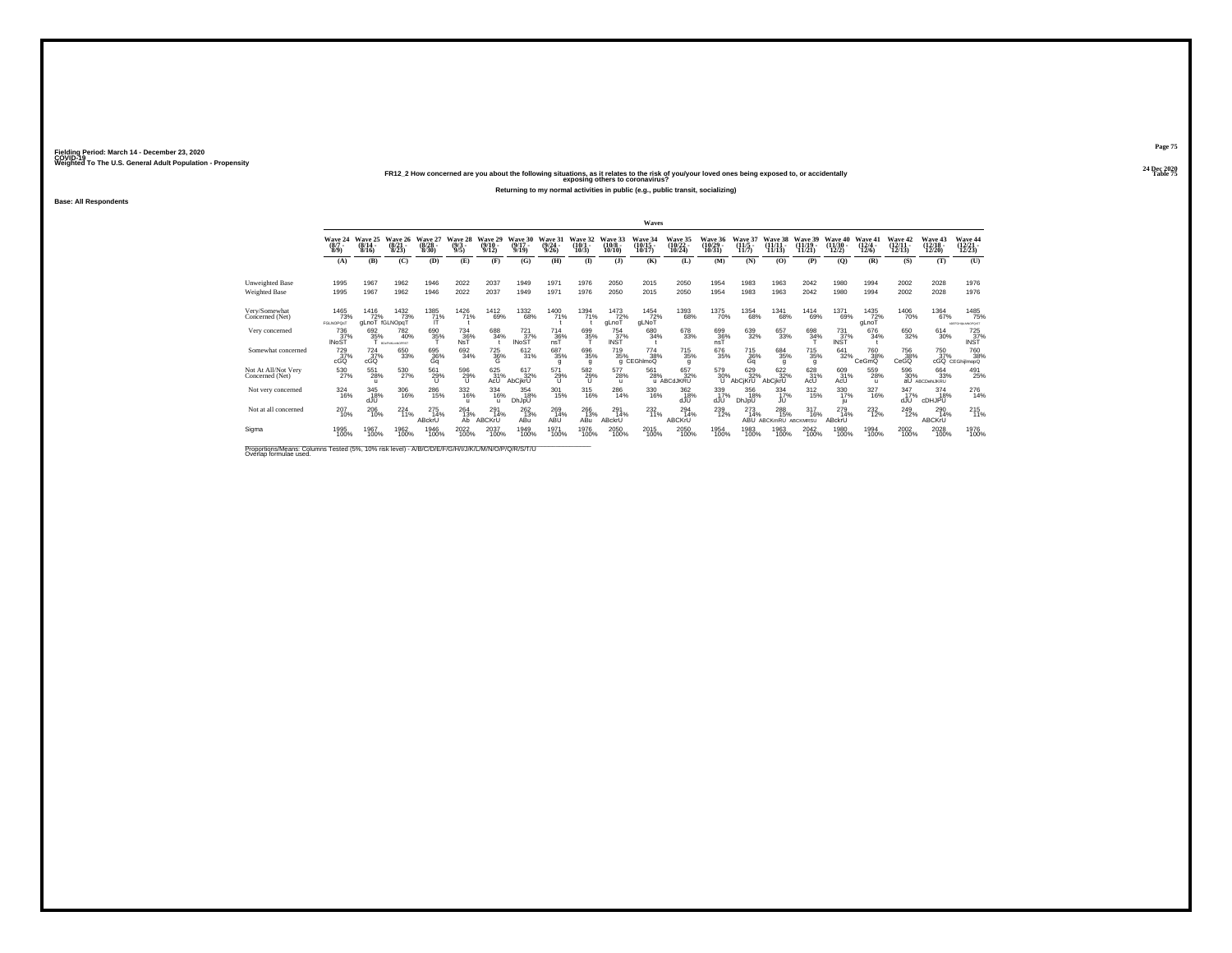#### **24 Dec 2020FR12\_3 How concerned are you about the following situations, as it relates to the risk of you/your loved ones being exposed to, or accidentally Table 76 exposing others to coronavirus?**

**Taking my first flight**

**Base: All Respondents**

|                                                                                                                             |                                |                                          |                                  |                              |                                |                              |                              |                              |                                      |                               | Waves                          |                                           |                                        |                               |                                             |                                 |                                |                              |                                    |                                    |                                                                       |
|-----------------------------------------------------------------------------------------------------------------------------|--------------------------------|------------------------------------------|----------------------------------|------------------------------|--------------------------------|------------------------------|------------------------------|------------------------------|--------------------------------------|-------------------------------|--------------------------------|-------------------------------------------|----------------------------------------|-------------------------------|---------------------------------------------|---------------------------------|--------------------------------|------------------------------|------------------------------------|------------------------------------|-----------------------------------------------------------------------|
|                                                                                                                             | Wave 24<br>$(8/7 -$<br>$8/9$ ) | Wave 25<br>$(8/14 -$<br>8/16             | Wave 26<br>$\binom{8/21}{8/23}$  | Wave 27<br>(8/28.<br>8/30    | Wave 28<br>$\frac{(9/3)}{9/5}$ | Wave 29<br>$(9/10 -$<br>9/12 | Wave 30<br>$(9/17 -$<br>9/19 | Wave 31<br>(9/24)<br>9/26    | Wave 32<br>$(10/1 -$<br>10/3         | Wave 33<br>$(10/8 -$<br>10/10 | Wave 34<br>$(10/15 -$<br>10/17 | <b>Wave 35</b><br>$\frac{(10/22)}{10/24}$ | Wave 36<br>$(10/29 -$<br>10/31         | Wave 37<br>(11/5)<br>11/7     | Wave 38<br>$(11/11 -$<br>11/13              | Wave 39<br>$(11/19 -$<br>11/21  | Wave 40<br>$(11/30 -$<br>12/2) | Wave 41<br>$(12/4 -$<br>12/6 | Wave 42<br>$\frac{(12/11)}{12/13}$ | Wave 43<br>$\frac{(12/18)}{12/20}$ | Wave 44<br>$\frac{(12/21)}{12/23}$                                    |
|                                                                                                                             | (A)                            | (B)                                      | (C)                              | (D)                          | (E)                            | (F)                          | (G)                          | (H)                          | $\bf{D}$                             | (J)                           | (K)                            | (L)                                       | (M)                                    | (N)                           | (O)                                         | (P)                             | (Q)                            | (R)                          | (S)                                | (T)                                | (U)                                                                   |
| Unweighted Base<br>Weighted Base                                                                                            | 1995<br>1995                   | 1967<br>1967                             | 1962<br>1962                     | 1946<br>1946                 | 2022<br>2022                   | 2037<br>2037                 | 1949<br>1949                 | 1971<br>1971                 | 1976<br>1976                         | 2050<br>2050                  | 2015<br>2015                   | 2050<br>2050                              | 1954<br>1954                           | 1983<br>1983                  | 1963<br>1963                                | 2042<br>2042                    | 1980<br>1980                   | 1994<br>1994                 | 2002<br>2002                       | 2028<br>2028                       | 1976<br>1976                                                          |
| Very/Somewhat<br>Concerned (Net)                                                                                            | 1353<br>68%                    | 1369<br>70%<br>fOSt FILNOParST           | 1343<br>68%                      | 1355<br>70%                  | 1364<br>67%<br>fOst            | 1306<br>64%                  | <sup>1296</sup> 66%          | 1328<br>67%<br>fOst          | 1285<br>65%                          | 1383<br>67%<br>fOst           | <sup>1346</sup> 67%            | <sup>1326</sup> 65%                       | 1313<br>67%                            | 1296<br>65%                   | <sup>1243</sup> 63%                         | 1318<br>65%                     | <sup>1304</sup> 66%            | <sup>1322</sup> 66%          | 1278<br>64%                        | 1297<br>64%                        | 1325<br>67%                                                           |
| Very concerned                                                                                                              | 791<br>40%<br>fNST             | 845<br>43%<br>FGIKNOPRSTU AFGHIKLNOPRSTU | FilOpST FILNOPgrST<br>865<br>44% | 815<br>42%<br><b>FKNPRST</b> | 827<br>41%<br>FKNpRST          | 738<br>36%                   | 757<br>39%                   | 785<br>40%<br>fNST           | 770<br>nST                           | 828<br>40%<br>FkNrST          | $\circ$<br>738<br>37%          | 802<br>nST                                | <b>OS</b><br>831<br>43%<br>FaiKNoPRSTu | $\substack{703 \\ 35\%}$      | 758<br>$\frac{39}{51}$ %                    | 765<br>37%                      | 803<br>41%<br>FkNrST           | 733<br>37%                   | 697<br>35%                         | 696<br>34%                         | <b>OS</b><br>$\begin{array}{c} 771 \\ 39\% \\ \text{nST} \end{array}$ |
| Somewhat concerned                                                                                                          | 562<br>28%<br>Cmo              | 524<br>27%                               | 478<br>24%                       | 539<br>28%<br>cm             | 537<br>27%                     | 568<br>28%<br>cmo            | 539<br>28%<br>$\Omega$       | 544<br>28%<br>$\mathfrak{c}$ | 516<br>26%                           | 554<br>27%                    | 608<br>30%<br>bCelLMOQ         | <sup>524</sup> <sub>26%</sub>             | 483<br>25%                             | 592 30%<br>bCelLMOQ           | 485<br>25%                                  | 553<br>27%                      | 501<br>25%                     | 589<br>30%<br>CiLMOQ         | 580<br>29%<br><b>CIMOa</b>         | 601<br>30%<br>CeiLMOQ              | 554<br>28%<br>Cmo                                                     |
| Not At All/Not Very<br>Concerned (Net)                                                                                      | $642_{32\%}$                   | 598<br>30%                               | 619<br>32%                       | 591<br>30%                   | 658<br>33%                     | 731<br>36%<br>aBCDeh         | 653<br>34%                   | 643<br>33%                   | 691<br>35%<br><b>B</b> <sub>cD</sub> | 667<br>33%                    | 669<br>33%                     | $^{724}_{35\%}$<br><b>BcD</b>             | 641<br>33%                             | $^{687}_{35\%}_{\rm BD}$      | <sup>720</sup> <sub>37%</sub><br>ABCDEHJkmu | $^{724}_{35\%}$<br><b>BcD</b>   | 676<br>34%<br>bd               | 672<br>34%                   | <sup>724</sup> 36%<br>bd ABCDehimu | 731<br>36%<br>aBCDehj              | 651<br>33%                                                            |
| Not very concerned                                                                                                          | 259<br>13%                     | 281<br>14%                               | 242<br>12%                       | 242<br>12%                   | 270<br>13%                     | 309<br>15%<br>CD             | 292<br>15%<br>cd             | 266<br>14%                   | 265<br>13%                           | 276<br>13%                    | 306<br>15%<br>cd               | 289<br>14%                                | 284<br>15%                             | 304<br>$\overline{CD}^{15\%}$ | 298<br>15%<br>cd                            | 282<br>14%                      | 281<br>14%                     | 281<br>14%                   | 315<br>16%                         | 340<br>17%<br>aCD AbCDEHIJIpgrU    | 268<br>14%                                                            |
| Not at all concerned                                                                                                        | 383<br>19%<br>h                | 317<br>16%                               | 378<br>19%                       | 350<br>18%                   | 389<br>19%<br>B                | $422$ <sub>21%</sub><br>Bd   | 361<br>19%                   | 377<br>19%                   | 426<br>22%<br><b>BDgKM</b>           | 391<br>19%<br>h               | 363<br>18%                     | 435<br>21%<br><b>Bdkm</b>                 | 357<br>18%                             | 383<br>19%<br>B               | 423<br><b>BDgKm</b>                         | $^{442}_{22\%}$<br><b>BDgKM</b> | 395<br>20%<br>B.               | 391<br>20%<br>B              | 409<br>20%<br>B                    | 391<br>19%<br>B.                   | 382%<br>B                                                             |
| Sigma                                                                                                                       | 1995<br>100%                   | 1967<br>100%                             | 1962<br>100%                     | 1946<br>100%                 | 2022<br>100%                   | 2037<br>100%                 | 1949<br>100%                 | 1971<br>100%                 | 1976<br>100%                         | 2050<br>100%                  | 2015<br>100%                   | 2050<br>100%                              | 1954<br>100%                           | 1983<br>100%                  | 1963<br>100%                                | 2042<br>100%                    | 1980<br>100%                   | 1994<br>100%                 | 2002<br>100%                       | 2028<br>100%                       | 1976<br>100%                                                          |
| Proportions/Means: Columns Tested (5%, 10% risk level) - A/B/C/D/E/F/G/H/I/J/K/L/M/N/O/P/Q/R/S/T/U<br>Overlap formulae used |                                |                                          |                                  |                              |                                |                              |                              |                              |                                      |                               |                                |                                           |                                        |                               |                                             |                                 |                                |                              |                                    |                                    |                                                                       |

**Page 76**24 Dec 2020<br>Table 76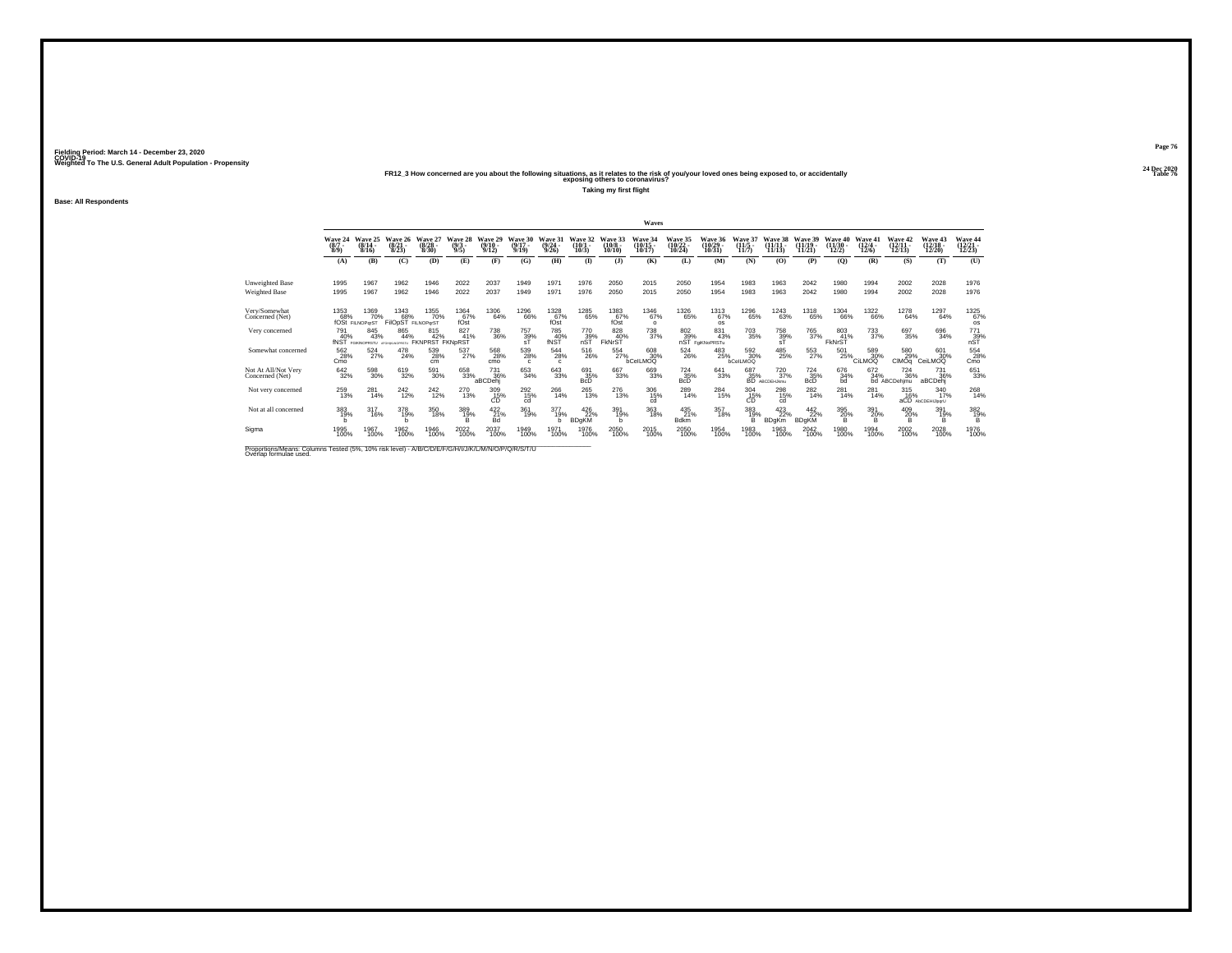#### **24 Dec 2020FR12\_4 How concerned are you about the following situations, as it relates to the risk of you/your loved ones being exposed to, or accidentally Table 77 exposing others to coronavirus?**

**My kids going back to school for the first time**

**Base: All Respondents Who Are Parent**

|                                                                                               |                                         |                              |                                                     |                                     |                            |                              |                                     |                              |                              |                               | Waves                      |                            |                               |                              |                        |                                |                                              |                                    |                                             |                                       |                          |
|-----------------------------------------------------------------------------------------------|-----------------------------------------|------------------------------|-----------------------------------------------------|-------------------------------------|----------------------------|------------------------------|-------------------------------------|------------------------------|------------------------------|-------------------------------|----------------------------|----------------------------|-------------------------------|------------------------------|------------------------|--------------------------------|----------------------------------------------|------------------------------------|---------------------------------------------|---------------------------------------|--------------------------|
|                                                                                               | Wave 24<br>$8/9$ )                      | Wave 25<br>$(8/14 -$<br>8/16 | $(8/21 -$<br>8/23                                   | Wave 2<br>$(8/28 -$<br>8/30         | Wave 28<br>$(9/3 -$<br>9/5 | Wave 29<br>$(9/10 -$<br>9/12 | <b>Wave 30</b><br>$(9/17 -$<br>9/19 | Wave 31<br>$(9/24 -$<br>9/26 | Wave 32<br>$(10/1 -$<br>10/3 | Wave 33<br>$(10/8 -$<br>10/10 | Wave 34<br>(10/15<br>10/17 | Wave 35<br>(10/22<br>10/24 | Wave 36<br>(10/29 -<br>10/31  | Wave 37<br>$(11/5 -$<br>11/7 | $(11/11 -$<br>11/13    | Wave 39<br>$(11/19 -$<br>11/21 | Wave 40<br>$(11/30 -$<br>12/2)               | Wave 41<br>$(12/4 -$<br>12/6       | Wave 42<br>(12/11 -<br>12/13)               | <b>Wave 43</b><br>$(12/18 -$<br>12/20 | Wave 44<br>12/23         |
|                                                                                               | (A)                                     | (B)                          | (C)                                                 | (D)                                 | (E)                        | (F)                          | (G)                                 | (H)                          | $($ I                        | $($ $)$                       | (K)                        | (L)                        | (M)                           | (N)                          | (O)                    | (P)                            | (Q)                                          | (R)                                | (S)                                         | (T)                                   | (U)                      |
| Unweighted Base                                                                               | 1235                                    | 1144                         | 1153                                                | 1193                                | 1228                       | 1293                         | 1248                                | 1209                         | 1233                         | 1264                          | 1319                       | 1288                       | 1207                          | 1183                         | 1224                   | 1282                           | 1254                                         | 1189                               | 1218                                        | 1203                                  | 1168                     |
| Weighted Base                                                                                 | 1189                                    | 1150                         | 1121                                                | 1164                                | 1186                       | 1214                         | 1166                                | 1168                         | 1175                         | 1232                          | 1234                       | 1238                       | 1148                          | 1169                         | 1159                   | 1240                           | 1131                                         | 1166                               | 1188                                        | 1221                                  | 1161                     |
| Very/Somewhat<br>Concerned (Net)                                                              | 794<br>67%<br><b>FLOPORSt FLOPORST</b>  | 779<br>68%                   | 797<br>71%<br>CEFENALMOFORES                        | 760<br>65%<br>PqRs                  | 774<br>65%<br>PqRs         | 747<br>62%                   | <sup>768</sup> 66%<br>floPaRs       | 768<br>66%<br>loPaRs         | 763<br>65%<br>pRs            | 786<br>64%                    | 797<br>65%<br><b>DR</b>    | 759<br>61%                 | 748<br>65%<br>pqRs            | 763<br>65%<br>PqRs           | 711<br>61%             | 745<br>60%                     | 687<br>61%                                   | 686<br>59%                         | 721%                                        | <sup>754</sup> 62%                    | 753<br>65%<br>pR         |
| Very concerned                                                                                | 491<br>41%<br><b>FIKOPGRST FIKOPRST</b> | 471<br>41%                   | 529<br>47%<br><b><i>ARCHEOLOGICAL MACHINEST</i></b> | 478<br>41%<br><b>FIKOPRST</b>       | 463<br>39%<br>FopRST       | 412<br>34%                   | 466<br>40%<br>FKOPRST               | 451<br>39%<br>foRST          | $\substack{423 \\ 36\%}$     | 498<br>40%<br>rt FikOPRST     | 439<br>36%                 | 467<br>RST                 | 453<br>39%<br>FOpRST          | 437<br>37%<br>RsT            | 394<br>34%             | 431<br>35%                     | $^{417}_{\substack{37\%\\ \scriptstyle RT}}$ | 362<br>31%                         | 387<br>33%                                  |                                       | 382<br>31%<br>FikOPRST   |
| Somewhat concerned                                                                            | 303<br>25%                              | 308<br>27%                   | 268<br>24%                                          | 282<br>24%                          | 311<br>26%                 | 335<br>28%                   | $^{302}_{\,26\%}$                   | $^{317}_{27\%}$              | 340<br>29%<br>CDJLQu         | 289<br>23%                    | 359<br>29%<br>CDJLQu       | $^{293}_{24\%}$            | <sup>294</sup> <sub>26%</sub> | 326<br>28%<br>cjlq           | $^{317}_{27\%}$        | 313<br>25%                     | 270<br>24%                                   | $\frac{324}{28\%}$                 | 335<br>28%<br>cdJla                         | 372<br>30%<br>ACDeaJLMPQU             | 284 24%                  |
| Not At All/Not Very<br>Concerned (Net)                                                        | 395<br>33%                              | 371<br>32%                   | 324<br>29%                                          | $^{403}_{35\%}$                     | $^{412}_{35\%}$            | 467<br>38%<br>ABCq           | $\frac{398}{34\%}$                  | 40034%                       | $^{411}_{35\%}$              | $^{446}_{36\%}$               | $^{436}_{35\%}$            | 478<br>39%<br>ABCqh        | $^{400}_{35\%}$               | 406<br>35%                   | 448<br>39%<br>ABCqh    | 40%<br>ABCDEGHkmNu             | $^{444}_{39\%}$<br>ABCdeghmn                 | 480<br>41%<br><b>ARCOFCHICARDS</b> | 467<br>39%<br>ABCdeghimn                    | 467<br>38%<br>aBC                     | $^{407}_{35\%}$          |
| Not very concerned                                                                            | 139<br>12%                              | 144<br>13%                   | 121<br>11%                                          | 145<br>13%                          | 141<br>12%                 | 149<br>12%                   | 146<br>12%                          | 132<br>11%                   | 132<br>11%                   | 164<br>13%                    | 184<br>15%<br>aCehIU       | 158<br>13%                 | 149<br>13%                    | 146<br>12%                   | 149<br>13%             | 189<br>15%<br>aCeHIU           | 156<br>14%                                   | 178<br>15%<br>aCeHIU               | 172<br>15%<br>Chiu                          | 183<br>15%<br>aCeHIU                  | 129<br>11%               |
| Not at all concerned                                                                          | <sup>256</sup> <sub>22%</sub>           | 226<br>20%                   | 203<br>18%                                          | <sup>258</sup> <sub>22%</sub><br>c. | 271<br>23%                 | 318<br>26%<br>C ABCdGKmn     | 252%                                | 268<br>23%                   | 280<br>24%<br>bС             | 282<br>23%<br>C               | 253<br>20%                 | 321<br>26%<br>aBCdgKm      | 251<br>22%<br>$\mathfrak{c}$  | 261<br>22%                   | 299<br>26%<br>c aBCgKm | 307<br>25%<br><b>BCk</b>       | 288<br>25%<br>aBCgK aBCdgKm                  | 302<br>26%                         | <sup>294</sup> <sub>25%</sub><br><b>BCK</b> | 284<br>23%<br>C                       | $^{278}_{\, \, 24\%}$ bC |
| Sigma                                                                                         | 1189<br>100%                            | 1150<br>100%                 | 1121<br>100%                                        | 1164<br>100%                        | 1186<br>100%               | 1214<br>100%                 | 1166<br>100%                        | 1168<br>100%                 | 1175<br>100%                 | 1232<br>100%                  | 1234<br>100%               | 1238<br>100%               | 1148<br>100%                  | 1169<br>100%                 | 1159<br>100%           | 1240<br>100%                   | 1131<br>100%                                 | 1166<br>100%                       | 1188<br>100%                                | 1221<br>100%                          | 1161<br>100%             |
| Proportions Means: Columns Tested (5%, 10% risk level) - MRIC/DIE/EIC/H/U/W/ /M/NIC/DIO/R/T/U |                                         |                              |                                                     |                                     |                            |                              |                                     |                              |                              |                               |                            |                            |                               |                              |                        |                                |                                              |                                    |                                             |                                       |                          |

Proportions/Means: Columns Tested (5%, 10% risk level) - *N'B/C/D/E/F/G/H/I/J/K/L/M/N/O/P/Q/R/S/T/U* Overlap formulae used.<br>Overlap formulae used.

**Page 77**24 Dec 2020<br>Table 77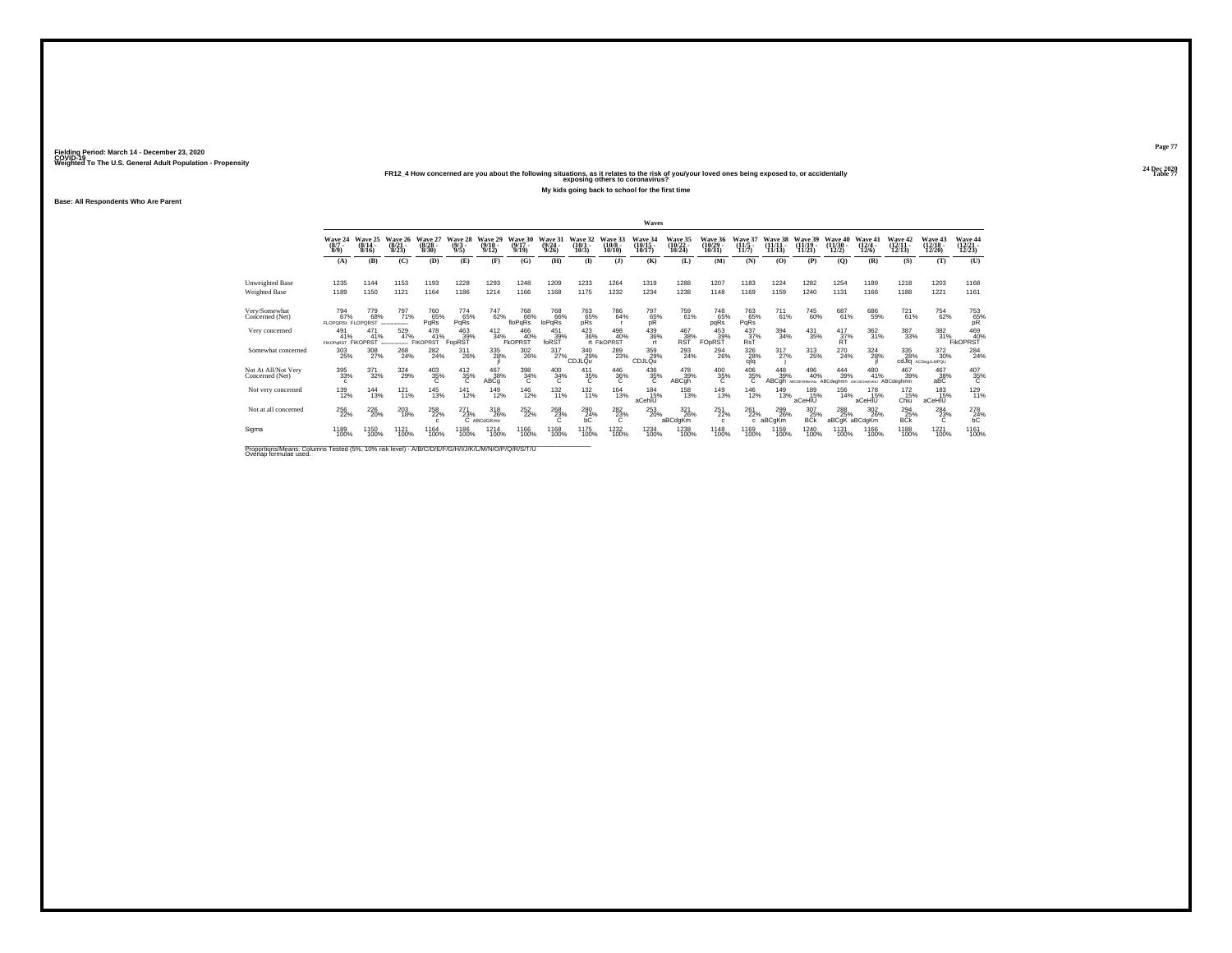#### **24 Dec 2020FR12\_5 How concerned are you about the following situations, as it relates to the risk of you/your loved ones being exposed to, or accidentally Table 78 exposing others to coronavirus?**

**Going back to the office**

**Base: All Employed Respondents**

|                                                                                                                             |                               |                              |                                          |                                  |                                |                              |                              |                               |                              |                                   | Waves                              |                                       |                                            |                                 |                                         |                                |                                  |                                  |                                      |                                     |                                    |
|-----------------------------------------------------------------------------------------------------------------------------|-------------------------------|------------------------------|------------------------------------------|----------------------------------|--------------------------------|------------------------------|------------------------------|-------------------------------|------------------------------|-----------------------------------|------------------------------------|---------------------------------------|--------------------------------------------|---------------------------------|-----------------------------------------|--------------------------------|----------------------------------|----------------------------------|--------------------------------------|-------------------------------------|------------------------------------|
|                                                                                                                             | Wave 24<br>$\binom{8/7}{8/9}$ | Wave 25<br>$(8/14 -$<br>8/16 | Wave 26<br>$\binom{8/21}{8/23}$          | Wave 27<br>$\frac{(8/28)}{8/30}$ | Wave 28<br>$\frac{(9/3)}{9/5}$ | Wave 29<br>$(9/10 -$<br>9/12 | Wave 30<br>$(9/17 -$<br>9/19 | Wave 31<br>(9/24)<br>9/26     | Wave 32<br>$(10/1 -$<br>10/3 | Wave 33<br>$(10/8 -$<br>10/10     | Wave 34<br>$\frac{(10/15)}{10/17}$ | <b>Wave 35</b><br>$(10/22 -$<br>10/24 | Wave 36<br>$\frac{(10/29 - 10/31)}{10/31}$ | Wave 37<br>$\binom{11/5}{11/7}$ | Wave 38<br>$(11/11 -$<br>11/13          | Wave 39<br>$(11/19 -$<br>11/21 | Wave<br>40<br>$(11/30 -$<br>12/2 | Wave 41<br>$\frac{(12/4)}{12/6}$ | Wave 42<br>$\frac{(12/11)}{12/13}$   | Wave 43<br>$(12/18 -$<br>12/20      | Wave 44<br>$\frac{(12/21)}{12/23}$ |
|                                                                                                                             | (A)                           | (B)                          | (C)                                      | (D)                              | (E)                            | (F)                          | (G)                          | (H)                           | $($ I                        | (1)                               | (K)                                | (L)                                   | (M)                                        | (N)                             | (O)                                     | (P)                            | $\mathbf{Q}$                     | (R)                              | (S)                                  | (T)                                 | (U)                                |
| Unweighted Base                                                                                                             | 1229                          | 1156                         | 1138                                     | 1143                             | 1194                           | 1251                         | 1194                         | 1228                          | 1138                         | 1184                              | 1205                               | 1277                                  | 1230                                       | 1137                            | 1154                                    | 1233                           | 1248                             | 1190                             | 1133                                 | 1158                                | 1095                               |
| <b>Weighted Base</b>                                                                                                        | 1166                          | 1114                         | 1091                                     | 1081                             | 1143                           | 1194                         | 1143                         | 1161                          | 1098                         | 1169                              | 1139                               | 1199                                  | 1164                                       | 1112                            | 1088                                    | 1197                           | 1182                             | 1157                             | 1202                                 | 1196                                | 1101                               |
| Very/Somewhat<br>Concerned (Net)                                                                                            | 705<br>60%<br>$\Omega$        | 693<br>62%<br>OQT            | <sup>717</sup> 66%<br><b>AIKINOPORST</b> | 683<br>63%<br>OpQST              | 735<br>64%<br>kOPQŠT           | 726<br>61%<br>ot             | 732<br>64%<br>KOPQST         | 745<br>64%<br>kOPQST          | 666<br>61%                   | 765<br>65%<br>O atkINOPORST       | 676<br>59%                         | 730<br>61%<br>ot                      | <sup>725</sup> 62%<br>OQ <sub>S</sub>      | 667<br>60%                      | 606<br>56%                              | 697<br>58%                     | 668<br>57%                       | $^{696}_{60\%}$<br>$\Omega$      | 695<br>58%                           | 673<br>56%                          | $^{679}_{62\%}$ OqT                |
| Very concerned                                                                                                              | 381<br>33%<br>fKoRS           | 362<br>33%<br><b>KoRST</b>   | 404<br>37%<br><b>SCRIMLMNOPORSTU</b>     | 344<br>32%                       | 381<br>33%<br>kRST fKnOgRST    | 342<br>29%                   | 385<br>34%<br>st FKnOgRST    | 373<br>KRST                   | 343                          | 388<br>31%<br>krST fKnORST<br>33% | 308<br>27%                         | 371<br>.31%                           | 345<br>$\frac{30}{5}$                      | 321<br>29%<br>st                | 305<br>28%                              | 359<br>$\frac{30}{51}$         | 342<br>29%<br>st                 | 311<br>27%                       | 291<br>24%                           | 295<br>25%                          | $\frac{338}{31}\%$                 |
| Somewhat concerned                                                                                                          | 324<br>28%                    | 331<br>30%                   | $^{313}_{29\%}$                          | 340<br>31%                       | $\substack{353 \\ 31\%}$       | 384<br>32%<br>aoq            | $\frac{347}{30\%}$           | 372%<br>aoq                   | $323 \atop 29\%$             | 378<br>32%<br>aog                 | 368<br>32%<br>aog                  | $^{359}_{30\%}$                       | 380<br>33%<br><b>AOpQ</b>                  | 345<br>31%                      | 301<br>28%                              | 338<br>28%                     | $^{327}_{28\%}$                  | 385<br>33%<br><b>AcOPQ</b>       | $\frac{405}{34\%}$<br><b>AciOPQ</b>  | 378<br>32%                          | $\frac{341}{31\%}$                 |
| Not At All/Not Very<br>Concerned (Net)                                                                                      | 461<br>40%<br>Ci              | 421<br>38%                   | $\frac{374}{34\%}$                       | 397 <sub>%</sub>                 | 409<br>36%                     | 469<br>39%<br>ci             | $^{411}_{36\%}$              | $\frac{417}{36\%}$            | 432<br>39%<br>cj             | 403<br>35%                        | 463<br>41%<br>CeghJ                | 469<br>39%<br>qj                      | 439<br>38%                                 | 446<br>40%<br>СJ                | $^{482}_{44\%}$<br><b>IBCDEKIHLIM/U</b> | 500<br>42%<br>CdEGHJ BCDEGHJMu | 514<br>43%                       | 461<br>40%                       | 506<br>42%<br>CJ CDEGHJm BCDEfGHJIMU | 523<br>44%                          | $\frac{422}{38\%}$                 |
| Not very concerned                                                                                                          | 238<br>20%                    | 212<br>19%                   | 194<br>18%                               | $^{224}_{21\%}$                  | 203<br>18%                     | $^{215}_{18\%}$              | 194<br>17%                   | 197<br>17%                    | 211<br>19%                   | 205<br>18%                        | 245<br>22%<br>ceGHi                | 227<br>19%                            | 230<br>20%                                 | 239<br>22%<br>ceGHi             | 246<br>23%<br>CEFGHJIu                  | 249<br>21%                     | 271<br>23%<br>gh bCEFGHJlu       | 246<br>GHJ                       | 249<br>21%<br>gh                     | 249<br>21%<br>gh                    | 206<br>19%                         |
| Not at all concerned                                                                                                        | 223<br>19%                    | 209<br>19%                   | <sup>180</sup><br>16%                    | <sup>174</sup><br><sup>16%</sup> | <sup>206</sup> 18%             | 254 21%<br>CDJ               | $^{217}_{19\%}$              | <sup>220</sup> <sub>19%</sub> | 221<br>20%<br>cd             | 198<br>17%                        | 218%                               | $^{242}_{20\%}$<br>cD                 | 209<br>18%                                 | 206<br>19%                      | 236<br>22%<br>CDeJm                     | $^{252}_{21\%}$<br>CDi         | 243<br>21%<br>cD                 | 215<br>19%                       | 258<br>21%                           | $^{274}_{23\%}$<br>CDJ abCDEghJkMnr | 217<br>20%                         |
| Sigma                                                                                                                       | 1166<br>100%                  | 1114<br>100%                 | 1091<br>100%                             | 1081<br>100%                     | 1143<br>100%                   | 1194<br>100%                 | 1143<br>100%                 | 1161<br>100%                  | 1098<br>100%                 | 1169<br>100%                      | 1139<br>100%                       | 1199<br>100%                          | 1164<br>100%                               | 1112<br>100%                    | 1088<br>100%                            | 1197<br>100%                   | 1182<br>100%                     | 1157<br>100%                     | 1202<br>100%                         | 1196<br>100%                        | 1101<br>100%                       |
| Proportions/Means: Columns Tested (5%, 10% risk level) - A/B/C/D/E/F/G/H/I/J/K/L/M/N/O/P/Q/R/S/T/U<br>Overlap formulae used |                               |                              |                                          |                                  |                                |                              |                              |                               |                              |                                   |                                    |                                       |                                            |                                 |                                         |                                |                                  |                                  |                                      |                                     |                                    |

**Page 78**24 Dec 2020<br>Table 78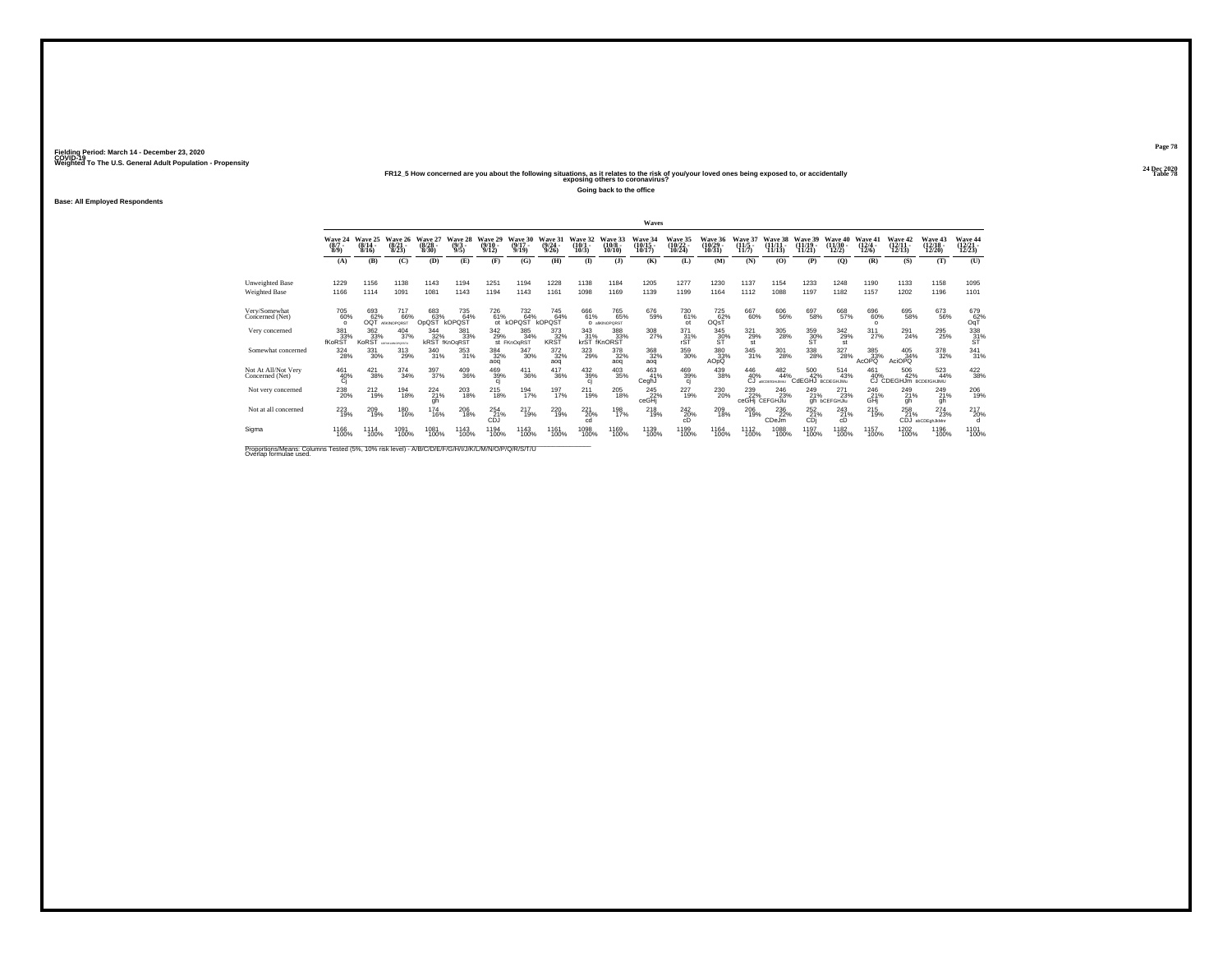#### **24 Dec 2020Q33B Once the government provides information that the spread of the virus is flattening how long will it take you to do each Table 79 of the following?**

**Base: Applicable Response**

|                                         | Fly on a<br>plane                                 | Go to a gym                             | Take a<br>cruise                      | Go out to<br>dinner       | Visit a<br>casino             | Stav in a<br>hotel               | Go to the<br>office              | Go to<br>a sporting<br>event         | Go to the<br>movies             | <b>Host/attend</b><br>a large soci-<br>al gathering | <b>Take public</b><br>transportati-<br>on (e.g.,<br>subway, buss-<br>es, trains) | Greet people<br>with a hand-<br>shake |
|-----------------------------------------|---------------------------------------------------|-----------------------------------------|---------------------------------------|---------------------------|-------------------------------|----------------------------------|----------------------------------|--------------------------------------|---------------------------------|-----------------------------------------------------|----------------------------------------------------------------------------------|---------------------------------------|
|                                         | (A)                                               | (B)                                     | (C)                                   | (D)                       | (E)                           | (F)                              | (G)                              | (H)                                  | (I)                             | $($ $)$                                             | (K)                                                                              | (L)                                   |
| Unweighted Base<br><b>Weighted Base</b> | 1552<br>1596                                      | 1282<br>1301                            | 1323<br>1337                          | 1883<br>1883              | 1346<br>1347                  | 1713<br>1726                     | 1204<br>1207                     | 1441<br>1462                         | 1676<br>1682                    | 1708<br>1713                                        | 1333<br>1358                                                                     | 1831<br>1837                          |
| Up To 6 Months (Net)                    | 854<br>54%<br>c                                   | 817<br>63%<br>ACEHKL                    | 522<br>39%                            | 1452<br>77%<br>ABCEFHIJKL | 719<br>$^{53}_{C}$            | 1077<br>62%<br>ACEHKL            | 902<br>75%<br>ABCEFHIJKL         | 802<br>$^{55\%}_{C}$                 | 1043<br>62%<br>ACEHKL           | 1047<br>61%<br><b>ACEHKL</b>                        | 787<br>$\mathcal{L}$ 58%<br>ACE                                                  | $^{1038}_{\,\,\,56\%}$ aCe            |
| Up To 3 Months<br>(Sub-Net)             | 576<br>36%<br>C                                   | $608$ <sub>47%</sub><br><b>ACEHIJKL</b> | $\frac{340}{25\%}$                    | 1166<br>62%<br>ABCEFHIJKL | $\frac{471}{35\%}$<br>C       | 760<br>44%<br><b>ACEHJKL</b>     | 757<br>63%<br>ABCEFHIJKL         | $\frac{547}{37}\%$<br>С              | 707<br>42%<br><b>ACEHJI</b>     | 669<br>39%<br>aCE                                   | 548<br>40%<br>ACE                                                                | $^{724}_{39\%}$<br>aCE                |
| Immediately/1-30 Days<br>(Sub-Sub-Net)  | $^{321}_{20\%}$                                   | 406<br>31%<br>ACEfHIJKL                 | $^{208}_{\,16\%}$                     | 820<br>44%<br>ABCEFHIJKL  | $\frac{305}{23}\%$            | 481<br>28%<br>ACEHIJI            | 563<br>47%<br>ABCEFHIJKL         | $^{310}_{21\%}$<br>Ć                 | 418<br>25%<br>ACHJ              | 368<br>21%<br>Ć                                     | 356<br>26%<br><b>ACEHJ</b>                                                       | $464\n25%$<br>ACeHJ                   |
| Immediately                             | 165<br>10%<br>Č.                                  | 176<br>14%<br><b>ACEHIJ</b>             | 99<br>7%                              | 421<br>22%<br>ABCEFHIJKL  | 146<br>$^{11\%}_{C}$          | 246<br>14%                       | 337<br>28%<br>ACEHIJ ABCDEFHIJKL | 134<br>9%<br>$\mathbf{c}$            | 181<br>11%<br>Ćĥ                | 167<br>$^{10\%}_{C}$                                | 177<br>13%<br><b>ACHIJ</b>                                                       | 257<br>14%<br><b>ACEHIJ</b>           |
| $1-30$ days                             | $^{156}_{10\%}$                                   | $^{231}_{18\%}$<br><b>ACEFHIJKL</b>     | $^{109}_{8\%}$                        | 399<br>21%<br>ABCEFHIJKL  | $\frac{159}{12\%}$<br>c       | 235<br>14%<br>ACI                | 226<br>19%<br>ACEFHIJKL          | $\frac{176}{12}\%$<br>aC             | $^{236}_{14\%}$<br>ACjL         | $^{201}_{12\%}$<br>C                                | 179<br>13%<br>AC                                                                 | $^{208}_{11\%}$<br>C                  |
| 2-3 months                              | $^{255}_{\phantom{16\%}_{\phantom{16\%}}\rm{CE}}$ | $^{202}_{\substack{16}{\text{CE}}}$     | $^{132}_{10\%}$                       | 346<br>18%<br>bCEKL       | $^{166}_{12\%}$<br>c          | $^{279}_{-16\%}$                 | $^{194}_{16\%}$                  | $^{237}_{-16\%}$                     | $^{290}_{17\%}$<br>CEKL         | $\frac{302}{18%}$<br>CEKL                           | $^{193}_{14\%}$<br>C                                                             | $^{259}_{\ 14\%}$                     |
| 4-6 months                              | 278<br>17%<br>CG                                  | $^{209}_{16\%}$<br>Ġ                    | $^{181}_{14\%}$                       | 286<br>15%<br>G           | $^{248}_{18\%}$<br>CDG        | 317<br>18%<br>CDG                | $^{145}_{12\%}$                  | $^{255}_{17\%}$<br>CG                | 335 20%<br><b>BCDGI</b>         | 377<br>22%<br>ABCDEFGHKL                            | 239<br>18%<br>СĞ                                                                 | $314 \atop 17\%$<br>СĠ                |
| 7-11 months                             | 249<br>16%<br><b>BCDefGhKL</b>                    | $^{123}_{9\%}$                          | 167<br>13%<br><b>BGK</b>              | 207<br>11%<br>g           | 177<br>13%<br><b>BGKL</b>     | 232 <sub>%</sub><br><b>BdGKL</b> | $^{106}_{9\%}$                   | $^{193}_{13\%}$<br><b>BdGKL</b>      | $^{239}_{14\%}$<br><b>BDGKL</b> | 247<br>14%<br><b>BDGKL</b>                          | $^{135}_{10\%}$                                                                  | 191<br>10%                            |
| A year or longer                        | 401<br>25%<br><b>BDFGIJL</b>                      | 265<br>20%                              | 477<br>36%<br>DG ABDEFGHIJKL          | 195<br>10%                | 358<br>27%<br><b>BDFGIJKL</b> | 363<br>21%<br>DGi                | 132<br>11%                       | 366<br>25%<br><b>BDFGIJL</b>         | 317<br>19%<br>DĞ                | 364<br>21%<br>DĜi                                   | 307<br>23%<br>DGĪĽ                                                               | 347<br>$^{19\%}_{DG}$                 |
| Never again                             | $\frac{92}{6}\%$<br>DFJ                           | $\frac{95}{7}\%$                        | $\frac{172}{13\%}$<br>DFIJ ABDEFGHIJK | $^{28}_{2\%}$             | $\frac{93}{7\%}$<br>DFIJ      | $\frac{54}{3}\%$<br>D            | $^{67}_{\ 6\%}$<br>DFJ           | $101$ <sub>7%</sub><br><b>DFIJ</b>   | $^{83}_{5\%}$<br><b>DFJ</b>     | $\frac{56}{3%}$<br>D                                | 129%<br>AbDEFGHIJ                                                                | $^{261}_{14\%}$<br>ABDEFGHIJK         |
| 1 Day To 3 Months (Net)                 | 411<br>26%<br>Ć                                   | $\frac{433}{33\%}$<br>ACEfHJKL          | $^{241}_{18\%}$                       | 745<br>40%<br>ABCEFGHIJKL | $\frac{324}{24\%}$            | 514<br>30%<br>ACĒĽ               | 420 35%<br>ACEFHIJKL             | $^{413}_{\substack{28\\ \text{CH}}}$ | $\frac{526}{31\%}$<br>ACEhKL    | $^{503}_{\phantom{1}29\%}$ ACEL                     | $\frac{371}{27\%}$                                                               | $^{467}_{25\%}$                       |
| Sigma                                   | 1596<br>100%                                      | 1301<br>100%                            | 1337<br>100%                          | 1883<br>100%              | 1347<br>100%                  | 1726<br>100%                     | 1207<br>100%                     | $\frac{1462}{100\%}$                 | 1682<br>100%                    | 1713<br>100%                                        | 1358<br>100%                                                                     | 1837<br>100%                          |

Proportions/Means: All Columns Tested (5%, 10% risk level)<br>Overlap formulae used.

**Page 7924 Dec 2020<br>Table 79**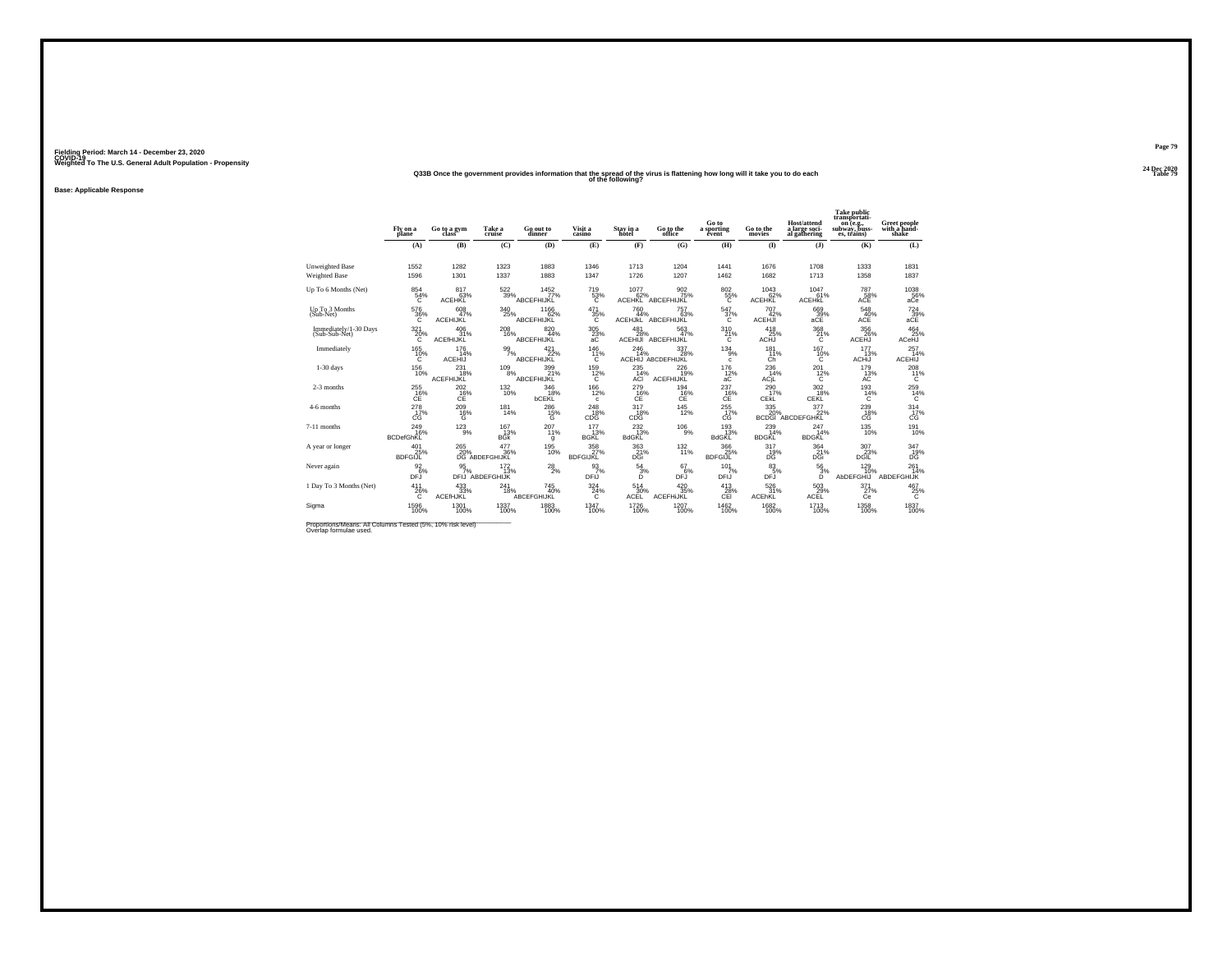#### **24 Dec 2020Q33B Once the government provides information that the spread of the virus is flattening how long will it take you to do each Table 80 of the following?**

**Summary Of Immediately/1-30 Days**

**Base: Applicable Response (Variable Bases)**

|                                                                                                                             |                                       |                                       |                                            |                              |                                       |                                                |                                       |                           |                              |                                       | Waves                                 |                                       |                                       |                                           |                                |                                        |                                      |                                                 |                                        |                                |                                                  |
|-----------------------------------------------------------------------------------------------------------------------------|---------------------------------------|---------------------------------------|--------------------------------------------|------------------------------|---------------------------------------|------------------------------------------------|---------------------------------------|---------------------------|------------------------------|---------------------------------------|---------------------------------------|---------------------------------------|---------------------------------------|-------------------------------------------|--------------------------------|----------------------------------------|--------------------------------------|-------------------------------------------------|----------------------------------------|--------------------------------|--------------------------------------------------|
|                                                                                                                             | Wave 24<br>$(8/7 -$<br>8/9            | Wave 25<br>$(8/14 -$<br>8/16          | Wave 26<br>$(8/21 -$<br>8/23               | Wave 27<br>$(8/28 -$<br>8/30 | Wave 28<br>$(9/3 -$<br>9/5)           | Wave 29<br>$(9/10 -$<br>9/12                   | Wave 30<br>$(9/17 -$<br>9/19          | Wave 31<br>(9/24)<br>9/26 | Wave 32<br>$(10/1 -$<br>10/3 | Wave 33<br>(10/8<br>10/10             | <b>Wave 34</b><br>$(10/15 -$<br>10/17 | <b>Wave 35</b><br>$(10/22 -$<br>10/24 | Wave 36<br>$(10/29 -$<br>10/31        | Wave 37<br>$(11/5 -$<br>11/7              | Wave 38<br>$(11/11 -$<br>11/13 | Wave 39<br>$(11/19 -$<br>11/21         | Wave<br>40<br>(11/30)<br>12/2)       | Wave 41<br>$(12/4 -$<br>12/6                    | Wave 42<br>$(12/11 -$<br>12/13         | Wave 43<br>$(12/18 -$<br>12/20 | Wave 44<br>$(12/21 -$<br>12/23                   |
|                                                                                                                             | (A)                                   | (B)                                   | (C)                                        | (D)                          | (E)                                   | (F)                                            | (G)                                   | (H)                       | $\mathbf{I}$                 | $($ $)$                               | (K)                                   | (L)                                   | (M)                                   | (N)                                       | (0)                            | (P)                                    | (Q)                                  | (R)                                             | (S)                                    | (T)                            | (U)                                              |
|                                                                                                                             |                                       |                                       |                                            |                              |                                       |                                                |                                       |                           |                              |                                       |                                       |                                       |                                       |                                           |                                |                                        |                                      |                                                 |                                        |                                |                                                  |
| Go to the office                                                                                                            | 563<br>44%                            | 548<br>$44\%$                         | $\substack{522 \\ 42\%}$                   | 538<br>42%                   | 483<br>39%                            | 594<br>46%                                     | 643<br>50%<br>dEI ABCDEIKIS ABCDEIKIS | 624<br>50%                | 504<br>42%                   | $^{585}_{\  \  \, 45\%}_{\  \  \, E}$ | $^{552}_{\ 43\%}$                     | 560                                   | 633<br>50%<br>45% 50°<br>E ABCDEUKLnS | $^{565}_{\substack{46\% \\ \text{Ei}}}$   | $\frac{572}{47}\%$<br>cDËI     | $^{593}_{\substack{46\%\\ \text{Ei}}}$ | 590<br>47%<br>cDEI                   | $^{559}_{\substack{46\%\\ \text{Ei}}}$          | 579<br>45%                             | 612<br>47%<br>cDEI             | $\frac{563}{47\%}$<br>cdEi                       |
| Go out to dinner                                                                                                            | $^{703}_{\ 37\%}$                     | 771<br>41%<br>aCE                     | 683                                        | 692<br>38%                   | $\substack{656\\35\%}$                | $\substack{853 \\ 44\%}$<br>ACDEJp AbCDEiJklop | $\substack{838 \\ 45\%}$              | 802<br>43%<br><b>ACDE</b> | 770<br>41%<br>acE            | $\frac{745}{39\%}$                    | 788<br>41%<br>aCE                     | 788<br>41%<br>acE                     | 794<br>43%                            | 831<br>45%<br>ACDE AbCDEUNOP              | 769 %<br>acE                   | $^{761}_{41\%}$<br>сE                  | 839<br>44%<br>ACDEJp                 | 807<br>43%<br>ACDE                              | <sup>782</sup> <sub>42</sub> %<br>ACdE | 798<br>42%<br>ACdE             | 820<br>44%<br>ACDE                               |
| Go to a gym class                                                                                                           | 363<br>27%                            | 383<br>29%                            | 397<br>29%                                 | 353<br>27%                   | 351<br>27%                            | 416<br>31%<br>ADe                              | 395<br>30%                            | 418<br>31%<br>ad          | 379<br>30%                   | 374<br>28%                            | 382<br>28%                            | 378<br>29%                            | 400<br>31%                            | 445<br>33%<br>ADe ABcDEJKIr               | 400<br>31%<br>d                | 397<br>30%                             | 446<br>35%<br>ABCDEgLIKLopR          | 368<br>29%                                      | 412<br>31%<br>aĎė                      | 411<br>31%<br>ad               | 406<br>31%<br>aDe                                |
| Stay in a hotel                                                                                                             | $^{386}_{22\%}$                       | 457<br>26%<br>А                       | $^{445}_{26\%}$<br>A                       | $^{435}_{\,26\%}$<br>a       | $^{428}_{\phantom{2}25\%}$            | $\frac{532}{30\%}$<br>AbcDEr ABCDEJPR          | 541<br>31%                            | $^{505}_{29\%}$           | 513<br>30%<br>AdE ABCDEIPR   | $^{462}_{26\%}$<br>$\mathsf{A}$       | 513<br>29%<br>AdE                     | $^{483}_{27\%}$<br>$\overline{A}$     | 487<br>29%<br>Ae                      | $^{500}_{29\%}$                           | 525 30%<br>AdE ABCDEIPR        | $^{461}_{27\%}$<br>$\overline{A}$      | 492 <sub>9%</sub><br>AdE             | $^{445}_{\  \, 26\%}$<br>A                      | 485<br>28%<br>Ae                       | 507<br>29%<br>AdE              | $^{481}_{28\%}$<br>A                             |
| Take public transportation<br>(e.g., subway, busses,<br>trains)                                                             | $^{324}_{\phantom{1}\phantom{1}23\%}$ | $^{333}_{\phantom{1}\phantom{1}25\%}$ | $^{368}_{\phantom{1}\phantom{1}26\%}$      | $^{362}_{26\%}$              | $^{331}_{\phantom{1}25\%}$            | 362<br>27%<br>a                                | $\frac{374}{28\%}$                    | 380<br>28%<br>A           | $^{353}_{26\%}$              | $^{376}_{28\%}$<br>A                  | $^{367}_{26\%}$                       | $^{362}_{25\%}$                       | $\underset{\mathsf{ABE}}{^{383}}$     | 379<br>28%<br>A                           | 378<br>29%<br>Abe              | $^{378}_{28\%}$<br>A                   | 388<br>30%<br>ABdEI                  | $351_{28\%}$<br>A                               | $^{351}_{26\%}$                        | 405<br>29%<br>Abe              | $^{356}_{\phantom{1}\phantom{1}\phantom{1}26\%}$ |
| Greet people with a<br>handshake                                                                                            | 340<br>19%                            | 441<br>24%<br>Ac                      | 376<br>21%                                 | 432<br>24%<br>Ac             | $^{422}_{23\%}$                       | 542<br>29%<br>A ABCDEHIJIPu                    | 484<br>$27\%$ ACEI                    | 443<br>24%<br>Ac          | 411<br>23%<br>A              | 459<br>$25%$<br>AC                    | 481<br>26%<br>ACe                     | 474<br>AC                             | 482                                   | 514<br>29%<br>27% 29%<br>ACEI ABCDEHIjipu | 493<br>$\frac{27}{27}$ %       | 458                                    | 529<br>25% 29<br>29%                 | 471<br>26%<br>ACei                              | 474<br>$^{26\%}_{\rm AC}$              | 516<br>28%<br>ABCDEN           | 464<br>A <sup>25%</sup>                          |
| Go to the movies                                                                                                            | 341<br>20%                            | $\frac{372}{22\%}$                    | 420 25%<br>A                               | 397<br>24%<br>A              | $^{385}_{\phantom{1}\phantom{1}23\%}$ | 466<br>28%<br>ABdELp                           | 436%<br>Ab                            | $^{412}_{24\%}$<br>A      | 407<br>25%<br>A              | $^{418}_{25\%}$<br>$\mathsf{A}$       | 414<br>24%<br>A                       | 397<br>23%                            | 468<br>28%<br>a ABDEhijkLPu           | $^{450}_{27\%}$<br>ABdELp                 | $^{441}_{26\%}$<br>Ab          | $^{409}_{24\%}$                        | 476<br>29%<br>A ABDEHIKLPu           | 422/25%<br>A                                    | 421/25%                                | 483<br>28%<br>A ABDEhikLP      | $^{418}_{25\%}$<br>A                             |
| Visit a casino                                                                                                              | $^{268}_{\,20\%}$                     | <sup>269</sup> <sub>20%</sub>         | $^{326}_{\phantom{1}\phantom{1}23\%}$<br>a | $^{319}_{23\%}$<br>a         | 302 %                                 | $^{313}_{23\%}$<br>a                           | 354<br>25%<br>ABek                    | 335<br>24%<br>ĀB          | 315<br>24%<br>Ab             | $\frac{344}{24\%}$<br>Āb              | 314<br>22%                            | $\frac{341}{26\%}$<br>ABek            | 316<br>24%                            | $\frac{362}{27\%}$<br>ab ABdEfKPu         | 322 %<br>ab                    | $^{312}_{22\%}$                        | 358<br>ABEfKPu                       | 322 %<br>ĀB                                     | $\frac{336}{24\%}$<br>Āb               | 356%<br>ABEKD                  | $^{305}_{\color{red}23\%}$                       |
| Host/attend a large social<br>gathering                                                                                     | $^{307}_{18\%}$                       | 359<br>22%<br>$\mathsf{A}$            | $\frac{366}{22\%}$<br>A                    | 338<br>20%                   | 352%<br>a                             | $\frac{422}{24\%}$<br>Ad                       | $^{426}_{25\%}$<br>AbcDeu             | 436%<br>ABCDEU            | 377<br>23%<br>A              | $^{401}_{24\%}$<br>Ad                 | $^{402}_{23\%}$<br>A                  | $393 \atop 23\%$<br>$\overline{A}$    | 395<br>24%                            | $^{445}_{26\%}$<br>Ad ABCDEIKIU ABCDEIU   | 439<br>26%                     | $^{413}_{24\%}$                        | 441<br>26%<br>AD ABCDEIKIU           | $^{420}_{\phantom{1}\phantom{1}25\%}$<br>AbcDeu | $^{416}_{25\%}$<br>AbcDeu              | 441<br>26%<br>ABCDEU           | 368<br>21%<br>A                                  |
| Go to a sporting event                                                                                                      | $^{265}_{18\%}$                       | $^{313}_{21\%}$<br>a                  | $\frac{341}{23\%}$<br>Āē                   | 297<br>20%                   | 281<br>20%                            | $^{312}_{21\%}$                                | $\frac{329}{22\%}$                    | 312/22%<br>a              | 301<br>21%                   | 389<br>26%<br><b>a</b> ABDEFOHIKLRU   | $\frac{324}{22\%}$<br>a               | $\frac{308}{21\%}$                    | 332/23%<br>A                          | $\frac{336}{24\%}$<br>Ade                 | 347<br>$^{24}_{\text{AdE}}$    | 341                                    | 359<br>25%<br>23% 25°<br>Ae AbDEFilu | $311_{22\%}$<br>a                               | 325<br>23%<br>А                        | 336<br>22%<br>$\mathsf{A}$     | $^{310}_{21\%}$<br>a                             |
| Fly on a plane                                                                                                              | 290<br>18%                            | 293<br>18%                            | 326<br>21%                                 | 329<br>21%<br>a              | 313<br>20%                            | 337<br>21%                                     | 335<br>21%<br>ab                      | 358<br>$\frac{23}{AB}$    | 329<br>21%<br>Ab             | 382<br>24%<br>ABcEfU                  | 356<br>22%<br>ĀБ                      | 362<br>23%<br>AB                      | 369<br>24%<br>ABEu                    | 351<br>22%<br>AB                          | 381<br>24%<br>ABcEfu           | 372<br>23%                             | 392<br>25%<br>ABe ABCDEFORRSU        | 332<br>21%<br>a                                 | 333<br>21%<br>a                        | 356<br>22%                     | 321<br>20%                                       |
| Take a cruise                                                                                                               | $^{178}_{13\%}$                       | $^{203}_{16\%}$                       | $^{247}_{18\%}$<br>Af                      | 242%<br>А                    | 234<br>17%<br>A                       | $^{212}_{15\%}$                                | $^{228}_{17\%}$<br>А                  | 237<br>18%<br>А           | $^{243}_{19\%}$<br>AbFu      | 270 20%<br>ABFkrU                     | 231<br>16%<br>a                       | $^{233}_{17\%}$<br>$\mathsf{A}$       | 239<br>18%<br>Af                      | 247<br>18%<br>Af                          | 262%<br><b>ABFKU</b>           | $^{233}_{17\%}$<br>A                   | 253<br>ABFkrU                        | $^{218}_{17\%}$<br>a                            | $^{233}_{17\%}$<br>А                   | 269<br>20%<br>ABFkrU           | 208<br>16%                                       |
| Proportions/Means: Columns Tested (5%, 10% risk level) - A/B/C/D/E/F/G/H/I/J/K/L/M/N/O/P/Q/R/S/T/U<br>Overlap formulae used |                                       |                                       |                                            |                              |                                       |                                                |                                       |                           |                              |                                       |                                       |                                       |                                       |                                           |                                |                                        |                                      |                                                 |                                        |                                |                                                  |

**Page 8024 Dec 2020<br>Table 80**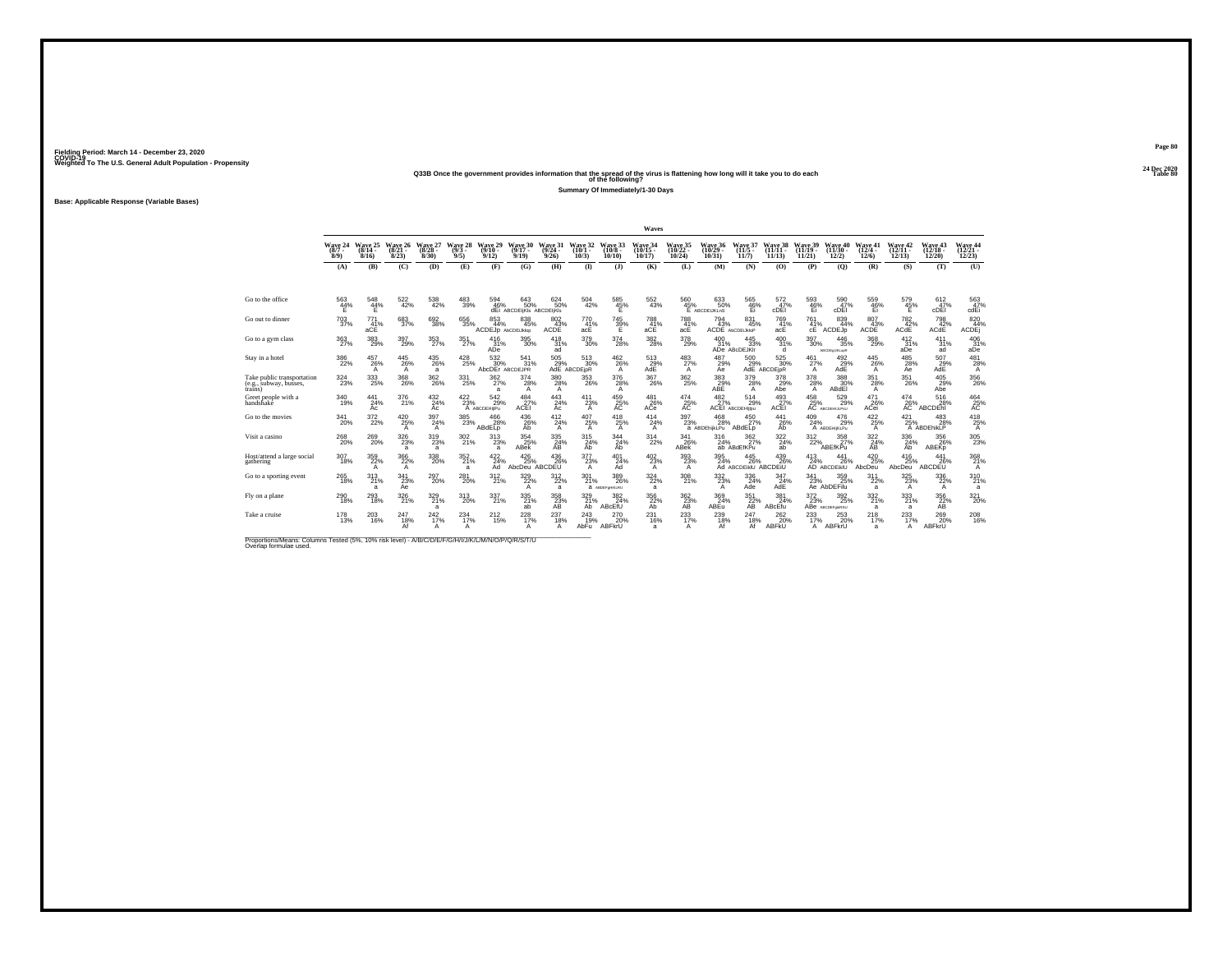#### **24 Dec 2020Q33B Once the government provides information that the spread of the virus is flattening how long will it take you to do each Table 81 of the following?**

**Summary Of Up To 3 Months**

**Base: Applicable Response (Variable Bases)**

|                                                                                                                             |                                |                                      |                              |                           |                             |                                           |                                          |                              |                                           |                                      | Waves                          |                                |                                       |                               |                                |                                |                                          |                                      |                                      |                                      |                                       |
|-----------------------------------------------------------------------------------------------------------------------------|--------------------------------|--------------------------------------|------------------------------|---------------------------|-----------------------------|-------------------------------------------|------------------------------------------|------------------------------|-------------------------------------------|--------------------------------------|--------------------------------|--------------------------------|---------------------------------------|-------------------------------|--------------------------------|--------------------------------|------------------------------------------|--------------------------------------|--------------------------------------|--------------------------------------|---------------------------------------|
|                                                                                                                             | Wave 24<br>$(8/7 -$<br>$8/9$ ) | Wave 25<br>$(8/14 -$<br>8/16         | Wave 26<br>$(8/21 -$<br>8/23 | Wave 27<br>(8/28)<br>8/30 | Wave 28<br>$(9/3 -$<br>9/5) | Wave 29<br>$(9/10 -$<br>9/12              | Wave 30<br>$(9/17 -$<br>9/19             | Wave 31<br>$(9/24 -$<br>9/26 | Wave 32<br>$(10/1 -$<br>10/3              | Wave 33<br>(10/8 -<br>10/10          | Wave 34<br>$(10/15 -$<br>10/17 | Wave 35<br>$(10/22 -$<br>10/24 | <b>Wave 36</b><br>$(10/29 -$<br>10/31 | Wave 37<br>$(11/5 -$<br>11/7  | Wave 38<br>$(11/11 -$<br>11/13 | Wave 39<br>$(11/19 -$<br>11/21 | Wave 40<br>$(11/30 -$<br>12/2)           | Wave 41<br>$(12/4 -$<br>12/6         | Wave 42<br>$(12/11 -$<br>12/13       | Wave 43<br>$(12/18 -$<br>12/20       | Wave 44<br>$(12/21 -$<br>12/23        |
|                                                                                                                             | (A)                            | (B)                                  | (C)                          | (D)                       | (E)                         | (F)                                       | (G)                                      | (H)                          | $($ $\Gamma$                              | $($ $)$                              | (K)                            | (L)                            | (M)                                   | (N)                           | (0)                            | (P)                            | (Q)                                      | (R)                                  | (S)                                  | (T)                                  | (U)                                   |
|                                                                                                                             |                                |                                      |                              |                           |                             |                                           |                                          |                              |                                           |                                      |                                |                                |                                       |                               |                                |                                |                                          |                                      |                                      |                                      |                                       |
| Go to the office                                                                                                            | 759<br>60%                     | 764<br>E <sub>k</sub> <sup>61%</sup> | 746<br>60%                   | 752<br>59%                | 668<br>54%                  | 803<br>63%<br>dEIK                        | 799<br>Eik                               | 784<br>E1K                   | 694<br>57%                                | 788<br>61%<br>Ε                      | 734<br>57%                     | 750<br>$^{60\%}$               | 787<br>EIR                            | 756<br>$^{62\%}$              | 743<br>61%<br>Ë.               | 755<br>59%<br>е                | 793<br>64%<br>dEIKp                      | 742<br>61%<br>F                      | 791<br>61%<br>F                      | 822<br>63%<br>dEIKp                  | 757<br>E1K                            |
| Go out to dinner                                                                                                            | 1041<br>55%<br>Е               | 1092<br>58%<br>Е                     | 1031<br>56%<br>Е             | 1045<br>57%<br>Е          | 959<br>50%                  | 1162<br>60%<br>ACEIjp                     | 1099%<br>аE                              | 1125<br>60%<br>ACEI          | $^{1042}_{55\%}$<br>Е                     | 1063<br>56%<br>Е                     | 1090<br>57%<br>F               | 1109<br>57%<br>Е               | 1093<br>AEi                           | 1104<br>60%<br>AcEI           | 1076<br>57%<br>Е               | $^{1062}_{57\%}$               | $1155$<br>61%<br>E ACdEIJkloP ACDEIJKloP | $^{1157}_{61\%}$                     | 1097<br>59%<br>aЕ                    | 1146<br>60%                          | $^{1166}_{62\%}$<br>ACEI AbCDEIJKLOP  |
| Go to a gym class                                                                                                           | 618<br>46%                     | 599<br>45%<br>d                      | 636<br>$47\%$                | 537<br>40%                | 565<br>44%                  | 633<br>$^{48%}_{D}$                       | 591<br>45%                               | 609<br>45%                   | $^{585}_{\phantom{5}46\%}_{\phantom{5}D}$ | 580<br>44%                           | 596<br>44%                     | 565<br>44%                     | 597<br>47%                            | 607<br>$^{46\%}_{D}$          | 604<br>$^{46\%}_{D}$           | 594<br>$^{46\%}_{D}$           | 659<br>51%<br>ARCEGIAUGUNOPU             | 601<br>$^{47\%}_{D}$                 | 647<br>49%<br>bDEgjKL                | 627<br>47%                           | 608<br>47%                            |
| Stay in a hotel                                                                                                             | 656<br>37%                     | $^{703}_{40\%}$                      | $^{727}_{42\%}$<br>AE        | $^{722}_{42\%}$<br>AE     | $\substack{646\\38\%}$      | 831<br>46%<br>ABcdEjLP                    | 797<br>45%<br>ABEIp                      | 778<br>45%<br>ABEI           | 758<br>45%<br>ABEI                        | <sup>738</sup> <sub>42</sub> %<br>AE | 805<br>46%<br>ABELP            | $^{721}_{41\%}$                | <sup>739</sup> <sub>43</sub> %<br>AE  | 791<br>46%<br>ABELP           | $^{771}_{45\%}$<br>ABEI        | 714<br>41%                     | 756<br>45%<br>ABEIp                      | 758<br>44%<br>AbE                    | $\frac{777}{45\%}$                   | $\frac{825}{47\%}$<br>ABEID ABCDEJLP | 760<br>44%<br>AbE                     |
| Go to the movies                                                                                                            | $^{640}_{37\%}$                | $^{675}_{40\%}$                      | $^{665}_{40\%}$              | $\substack{657\\39\%}$    | $^{638}_{38\%}$             | 717<br>42%<br>AELD                        | $^{734}_{43\%}$<br>AdELP AbcDEILP        | $^{745}_{44\%}$              | $^{663}_{40\%}$                           | 697<br>42%<br>ael                    | 706<br>42%<br>Ael              | $\substack{642\\38\%}$         | $^{719}_{44\%}$<br>AdELP ABCDEILP     | 735%                          | 709<br>42%<br>ael              | $\substack{654\\38\%}$         | $^{747}_{45\%}$<br><b>ABCDEILP</b>       | 711<br>43%<br><b>AELP</b>            | 726<br>44%<br>AcdELP                 | 741<br>43%<br>AELP <sup>'</sup>      | $707 \atop 42\%$<br>AeLp              |
| Take public transportation<br>(e.g., subway, busses,<br>trains)                                                             | $^{525}_{\ 37\%}$              | 526<br>39%                           | 600<br>43%<br>Abdel          | 544<br>39%                | 514<br>38%                  | 535<br>40%                                | 539<br>40%                               | 578<br>42%<br>a              | 531<br>40%                                | 557<br>41%                           | 595<br>43%<br>Adel             | 547<br>38%                     | 563<br>43%<br>Ael                     | 565<br>42%<br>a               | 550<br>42%<br>a                | 547<br>40%                     | 626<br>48%<br>ABGEFORMANYEW              | 551<br>44%<br>ABDEL                  | 556<br>41%<br>a                      | 616<br>44%<br>ABDEL                  | 548<br>40%                            |
| Greet people with a<br>handshake                                                                                            | $^{590}_{32\%}$                | 664<br>36%<br>A                      | $^{636}_{35\%}$              | $^{648}_{36\%}$<br>a      | $\substack{612 \\ 33\%}$    | <sup>786</sup> 42%<br><b>ABCDEchLIKIP</b> | 675<br>37%<br>ÄË.                        | 693<br>38%<br>AEi            | $\substack{613 \\ 34\%}$                  | 655<br>36%<br>a                      | 680<br>37%<br>Ae               | 718 38%<br>AEi                 | 679<br>38%                            | 747<br>42%<br>AEI ABCDEQNUKIP | 722 40%<br>ACdEliP             | $\substack{650\\35\%}$         | $^{752}_{41\%}$<br>ABCDEghLJKP           | 693<br>38%<br>AEI                    | $^{732}_{40\%}$<br>ACdEIIP ABCDEIJkP | $755$<br>$41\%$                      | $^{724}_{39\%}$<br>ACdEljp            |
| Host/attend a large social<br>gathering                                                                                     | $^{599}_{35\%}$                | 666<br>40%<br>ADE                    | 633<br>37%                   | 586<br>35%                | 558<br>34%                  | 709<br>40%                                | $^{704}_{42\%}$<br>ADE ACDEIIMP ACDEIIMP | 706<br>41%                   | $\substack{623 \\ 38\%}$<br>e             | 646<br>38%<br>$\mathbf e$            | 703<br>40%<br>ADE              | $641_{38\%}$<br>е              | $^{611}_{37\%}$                       | $684 \over 41\%$<br>ADEmp     | 695<br>41%<br>AcDEmp           | 628<br>37%                     | $^{731}_{44\%}$<br>ALCOEILLMPU ACDEIJLMP | $^{711}_{43\%}$                      | 673<br>40%                           | 739<br>43%<br>ADE ACDEULMPu          | $^{669}_{39\%}$ adE                   |
| Go to a sporting event                                                                                                      | $\substack{472 \\ 32\%}$       | 555%<br>AEi                          | 553<br>37%<br>AE             | 512<br>34%                | $^{460}_{\phantom{1}32\%}$  | $^{532}_{\ 36\%}$                         | 555%<br>AE                               | 554<br>38%<br>AdEll          | $^{478}_{\phantom{1}34\%}$                | 578<br>39%<br>AdEll                  | 543<br>36%<br>ae               | $^{501}_{34\%}$                | 539<br>37%<br>AE                      | 543<br>38%<br>AEi             | 551 38%<br>AEi                 | $^{518}_{35\%}$                | 580<br>40%<br>ADEFIKLP                   | $\frac{536}{37}\%$<br>AE <sup></sup> | 561<br>40%<br>ADEfILD                | 565<br>38%<br>AEi                    | 547%<br>AE <sup></sup>                |
| Fly on a plane                                                                                                              | $^{507}_{31\%}$                | $^{530}_{\ 33\%}$                    | 584 37%<br>Abe               | 544%                      | $^{521}_{33\%}$             | 625<br>38%<br>ABdEp                       | 576<br>37%<br>Abe                        | 597<br>$\frac{38}{38}\%$     | $^{551}_{36\%}$                           | 577<br>36%<br>A                      | 594<br>36%<br>Aė               | $^{558}_{35\%}$                | 563<br>36%<br>A                       | $\substack{550\\35\%}$        | 627<br>39%<br>a ABDELnPr       | 552<br>34%                     | 634<br>41%<br>ABCOG GIALMAPRAU           | $^{558}_{36\%}$<br>A                 | 577<br>37%<br>Ae                     | $^{606}_{38\%}$ ABE                  | $^{576}_{~36\%}$                      |
| Visit a casino                                                                                                              | 441<br>32%                     | 492<br>37%<br>a                      | 524<br>37%<br>A              | 494<br>36%                | 474<br>34%                  | 511<br>38%<br>Ae                          | 541<br>$A_{\text{EP}}^{39\%}$            | 501<br>37%<br>a              | 493<br>38%<br>Ae                          | 527<br>37%<br>A                      | 504<br>35%                     | 496<br>37%<br>$\mathsf{A}$     | 499<br>37%<br>A                       | 534<br>40%<br><b>AEKPu</b>    | 517<br>38%<br>Aė               | 487<br>34%                     | 535<br>40%<br>AdEKPU                     | 499<br>38%<br>Ae                     | 557<br>39%<br>AEkPu                  | 555<br>40%<br>AdEKPU                 | 471<br>35%                            |
| Take a cruise                                                                                                               | $^{325}_{\phantom{2}24\%}$     | $\frac{341}{26\%}$                   | $^{376}_{28\%}$<br>a         | 371<br>27%                | $^{354}_{\ 26\%}$           | $^{363}_{26\%}$                           | 398<br>30%<br>Aefu                       | $\frac{382}{29\%}$<br>A      | $^{376}_{29\%}$                           | 417<br>31%<br>A ABdEFKpU             | 376<br>26%                     | 382%<br>А                      | 388<br>29%<br>Au                      | 390 29%<br>A                  | 392 %<br>Au                    | 358<br>27%                     | 376<br>30%<br>Afu                        | $^{357}_{27\%}$                      | 423/32%<br>ABDEFKPrU                 | $^{413}_{31\%}$<br>AbdEFkU           | $^{340}_{\phantom{1}\phantom{1}25\%}$ |
| Proportions/Means: Columns Tested (5%, 10% risk level) - A/B/C/D/E/F/G/H/I/J/K/L/M/N/O/P/Q/R/S/T/U<br>Overlap formulae used |                                |                                      |                              |                           |                             |                                           |                                          |                              |                                           |                                      |                                |                                |                                       |                               |                                |                                |                                          |                                      |                                      |                                      |                                       |

**Page 8124 Dec 2020<br>Table 81**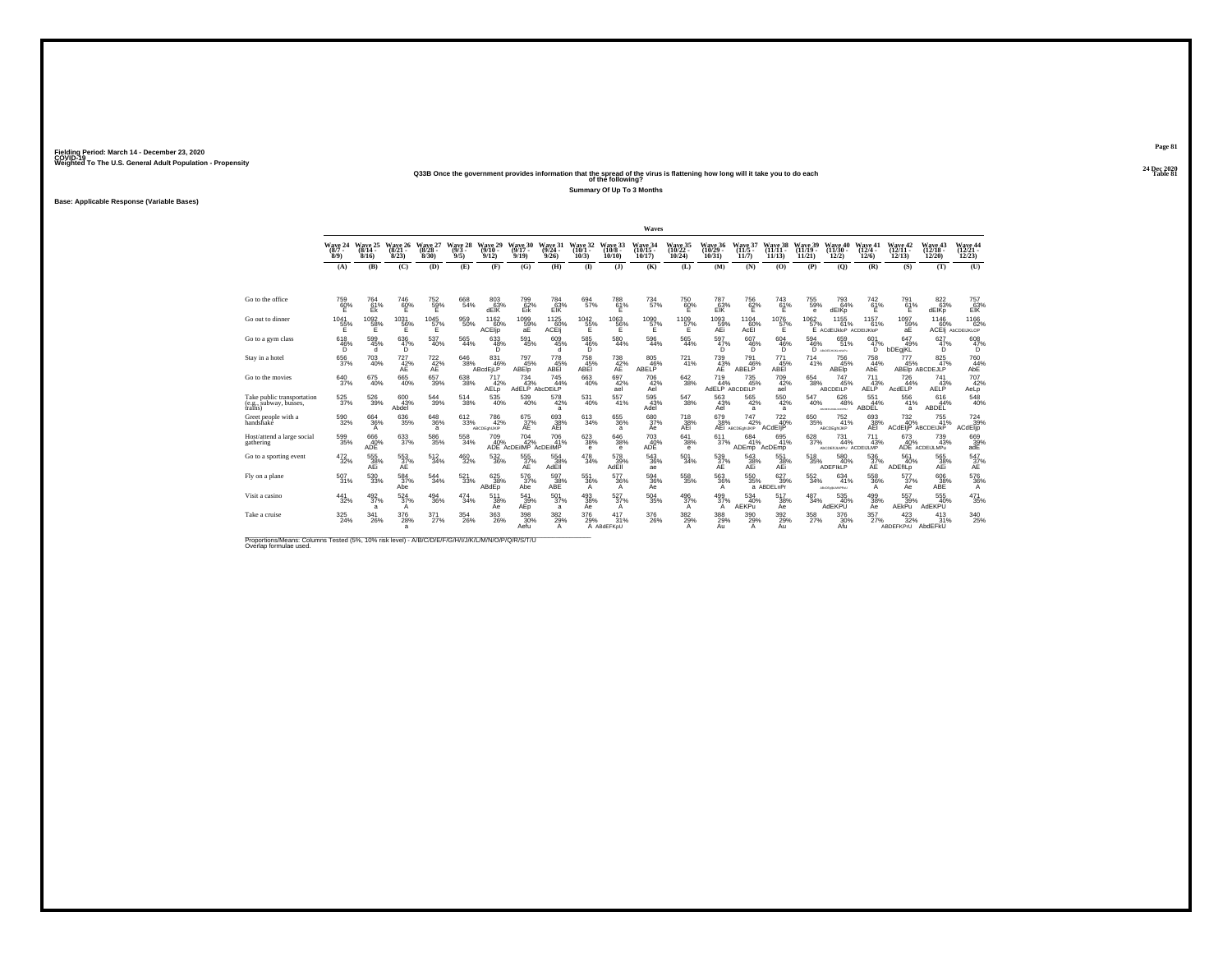## **24 Dec 2020Q33B Once the government provides information that the spread of the virus is flattening how long will it take you to do each Table 82 of the following?**

**Summary Of 1 Day To 3 Months**

**Base: Applicable Response (Variable Bases)**

|                                                                 |                                                  |                                |                                   |                                                  |                            |                                 |                                   |                                        |                              |                               | Waves                          |                                |                                       |                              |                                       |                                |                                   |                              |                                   |                                         |                                                                       |
|-----------------------------------------------------------------|--------------------------------------------------|--------------------------------|-----------------------------------|--------------------------------------------------|----------------------------|---------------------------------|-----------------------------------|----------------------------------------|------------------------------|-------------------------------|--------------------------------|--------------------------------|---------------------------------------|------------------------------|---------------------------------------|--------------------------------|-----------------------------------|------------------------------|-----------------------------------|-----------------------------------------|-----------------------------------------------------------------------|
|                                                                 | Wave 24<br>$(8/7 -$<br>$8/9$ )                   | Wave 25<br>$(8/14 -$<br>8/16   | Wave 26<br>$(8/21 -$<br>8/23      | Wave 27<br>$(8/28 -$<br>8/30                     | Wave 28<br>$(9/3 -$<br>9/5 | Wave 29<br>$(9/10 -$<br>9/12    | Wave 30<br>$(9/17 -$<br>9/19      | Wave 31<br>$(9/24 -$<br>9/26           | Wave 32<br>$(10/1 -$<br>10/3 | Wave 33<br>$(10/8 -$<br>10/10 | Wave 34<br>$(10/15 -$<br>10/17 | Wave 35<br>$(10/22 -$<br>10/24 | <b>Wave 36</b><br>$(10/29 -$<br>10/31 | Wave 37<br>$(11/5 -$<br>11/7 | Wave 38<br>$(11/11 -$<br>11/13        | Wave 39<br>$(11/19 -$<br>11/21 | Wave 40<br>$(11/30 -$<br>12/2)    | Wave 41<br>$(12/4 -$<br>12/6 | Wave 42<br>$(12/11 -$<br>12/13    | <b>Wave 43</b><br>$(12/18 -$<br>12/20   | <b>Wave 44</b><br>$(12/21 -$<br>12/23                                 |
|                                                                 | (A)                                              | (B)                            | (C)                               | (D)                                              | (E)                        | (F)                             | (G)                               | (H)                                    | $\mathbf{D}$                 | (3)                           | (K)                            | (L)                            | (M)                                   | (N)                          | (0)                                   | (P)                            | (O)                               | (R)                          | (S)                               | (T)                                     | (U)                                                                   |
|                                                                 |                                                  |                                |                                   |                                                  |                            |                                 |                                   |                                        |                              |                               |                                |                                |                                       |                              |                                       |                                |                                   |                              |                                   |                                         |                                                                       |
| Go out to dinner                                                | 699<br>37%<br>EglJp                              | 662<br>35%                     | 703<br>38%<br>E EGIJKLOP EGIJKLOP | 692<br>38%                                       | 560<br>29%                 | 696<br>$\frac{36}{5}$           | 622<br>33%<br>e                   | 689<br>37%<br>Eglip                    | 612<br>33%                   | 618<br>33%                    | 657<br>$\frac{34}{5}$ %        | 648<br>34%                     | 638<br>35%                            | 644<br>35%                   | 629<br>$\frac{34}{5}$ %               | 625<br>33%<br>$\theta$         | 683                               | 741<br>36% 39%<br>39%        | 677<br>36%                        | 673<br>35%                              | 745<br>40%<br>E BEIGLIKLMNOPT                                         |
| Go to the office                                                | $^{413}_{32\%}$                                  | $^{402}_{\phantom{1}32\%}$     | 467<br>38%<br>ABDGGLINLMNOPRT     | 420<br>33%<br>$\mathbf e$                        | $^{356}_{29\%}$            | $^{438}_{34\%}$<br>Έ            | $^{409}_{32\%}$                   | $\frac{427}{34\%}$<br>Ε                | 372 31%                      | 399<br>31%                    | $^{391}_{\ 30\%}$              | 391%                           | $^{401}_{32\%}$                       | 386<br>31%                   | $^{393}_{\ 32\%}$                     | $^{391}_{\ 30\%}$              | 420<br>34%<br>F                   | $\substack{395 \\ 33\%}$     | 444<br>34%<br>Ε                   | $^{416}_{32\%}$                         | 420 35%<br>Eijkp                                                      |
| Go to a gym class                                               | 452<br>33%<br>DegijlNoP                          | 398<br>30%                     | 472<br>35%<br><b>BDEGNUM.mNOP</b> | 356<br>27%                                       | 372<br>29%                 | $^{421}_{\substack{32\%\\D}}$   | 386<br>29%                        | 407<br>30%                             | $\frac{372}{29\%}$           | 376<br>29%                    | 417<br>31%<br>d                | 369<br>29%                     | 385<br>30%                            | 375<br>28%                   | 377<br>29%                            | 369<br>28%                     | 407<br>32%                        | 416<br>33%<br>Djinp          | 420<br>32%<br>D                   | 413<br>31%<br>ď                         | $\begin{array}{r} 433 \\ 433 \\ 33\% \\ \text{DegijINGP} \end{array}$ |
| Go to the movies                                                | 499<br>29%<br>P                                  | 499<br>30%<br>delP             | 511<br>31%<br>DELP                | $\frac{442}{27\%}$                               | $^{439}_{26\%}$            | 506<br>30%<br>dEIP              | 511<br>30%<br>dEIP                | 524 31%<br><b>DEILOP</b>               | $^{465}_{\  \, 28\%}$<br>D   | 461<br>28%                    | 496<br>29%<br>eP               | $^{445}_{26\%}$                | $^{503}_{30\%}$<br>dELP               | 488<br>30%<br>elP            | $^{465}_{\phantom{1}\phantom{1}27\%}$ | $^{420}_{24\%}$                | $^{491}_{30\%}$<br>eP             | $\frac{520}{31\%}$<br>DEjLoP | $^{515}_{31\%}$<br><b>DEILOP</b>  | 496<br>29%<br>P                         | 526<br>31%<br>DEjLoP                                                  |
| Stay in a hotel                                                 | $^{456}_{\phantom{1}\phantom{1}\phantom{1}26\%}$ | $^{458}_{\  \, 26\%}$          | $^{507}_{30\%}$ aELP              | $^{468}_{28\%}$                                  | $^{406}_{24\%}$            | $\frac{542}{30}\%$<br>AbELmoP   | $^{476}_{27\%}$<br>$\theta$       | $^{477}_{27\%}$<br>$\epsilon$          | $^{463}_{\ 27\%}$<br>e       | $^{481}_{28\%}$<br>$\theta$   | $^{508}_{\rm ELP}$             | $^{430}_{\  \, 24\%}$          | $^{451}_{26\%}$                       | $^{497}_{ELP}$               | $^{460}_{27\%}$                       | $^{427}_{25\%}$                | 459<br>27%<br>$\theta$            | $^{508}_{30\%}$<br>abELP     | $^{514}_{30\%}$<br>abELmP ABELmoP | 535<br>30%                              | $514\n30%$ abELmP                                                     |
| Host/attend a large social<br>gathering                         | 453<br>26%<br>е.                                 | 491<br>DEIJLMP -               | 484<br>DEIMP <sup>29%</sup>       | 399<br>24%                                       | 378<br>23%                 | 520<br>DEijLMP                  | 494<br>29%<br>DEILMP <sup>®</sup> | 514<br>30%<br>aDEIJLMnP                | 425<br>26%                   | 436<br>26%                    | 511<br>DEijLMP <sup>29%</sup>  | 425<br>25%                     | 389<br>23%                            | 449<br>27%<br>$\mathbf e$    | 461<br>27%<br>Emp                     | 398<br>23%                     | 507<br>30%<br>aDEIJLMnP aDEIJLMP  | 502<br>30%                   | 473                               | 515<br>30%<br>28% 30%<br>DEIMP aDEIJLMP | 503<br>DEijLMP                                                        |
| Go to a sporting event                                          | 357<br>24%<br>$\theta$                           | 398<br>27%                     | 419<br>28%<br>EIIP aDEfliLmoP     | $^{358}_{24\%}$<br>$\theta$                      | $^{297}_{21\%}$            | 370<br>25%<br>ep                | $\frac{392}{26\%}$                | 410<br>28%<br>EiP aDEfljLmoP           | $^{323}_{\color{red}23\%}$   | 369<br>25%<br>ep              | 380<br>25%<br>FP.              | $^{342}_{23\%}$                | 357<br>25%<br>ep                      | 360<br>25%<br><b>FP</b>      | 349<br>24%                            | $311$ <sub>21%</sub>           | 365<br>25%<br>EP                  | $\frac{385}{27}\%$           | $^{402}_{28\%}$<br>EiP aDEfliLmoP | $\frac{393}{26}\%$                      | $^{413}_{28\%}$<br>EP aDEfliLmoP                                      |
| Take public transportation<br>(e.g., subway, busses,<br>trains) | $^{379}_{27\%}$                                  | $^{356}_{\  \, 26\%}$          | 438<br>31%<br>atotrojumonu        | $^{368}_{\phantom{1}\phantom{1}\phantom{1}26\%}$ | $^{350}_{\,26\%}$          | 348<br>26%                      | $^{350}_{\,26\%}$                 | $^{405}_{29\%}$ LOP                    | $^{372}_{28\%}$              | 351<br>26%                    | 424<br>30%<br>bdefgiLOP        | 353<br>25%                     | $^{358}_{27\%}$                       | $^{367}_{27\%}$              | 319<br>24%                            | $^{328}_{24\%}$                | 398<br>30%<br>bdefgjLOP bdefgjLOP | $\frac{381}{30}\%$           | 377<br>28%<br>op                  | 399<br>28%<br>op                        | $^{371}_{27\%}$                                                       |
| Fly on a plane                                                  | $^{380}_{\phantom{1}23\%}$                       | $^{371}_{23\%}$                | $^{429}_{27\%}$<br>abDEiJLMNP     | 361<br>23%                                       | 339<br>21%                 | 449<br>28%<br>ABDEIJLMNPr       | 391<br>25%<br>$e$ IP              | $422/27$ %<br>abdEJLMNP                | $^{360}_{\phantom{1}23\%}$   | 354<br>22%                    | $^{415}_{25\%}$<br>EinP        | 348<br>22%                     | 351<br>23%                            | 345<br>22%                   | $^{391}_{\phantom{1}25\%}$<br>ep      | 339<br>21%                     | 392<br>25%<br>EIP                 | 380<br>24%                   | 395%<br>AIP                       | 399<br>25%<br>elP                       | 411<br>26%<br>EjLnP                                                   |
| Greet people with a<br>handshake                                | $^{422}_{23\%}$<br>е                             | $^{419}_{23\%}$<br>$\mathbf e$ | 450 25%<br>EglP                   | $^{412}_{23\%}$<br>$\mathbf{e}$                  | $^{366}_{\,20\%}$          | $^{501}_{27\%}$<br>aBDEGIJkloPq | 385<br>21%                        | $^{438}_{24\%}$<br>Ep                  | 381 <sub>%</sub>             | 411<br>22%                    | 426<br>23%<br>е                | $^{434}_{23\%}$<br>e           | $\frac{432}{24}\%$<br>EiP             | 430<br>24%<br>EP             | $^{426}_{23\%}$                       | $^{371}_{20\%}$                | 413<br>e                          | $^{424}_{24\%}$<br>Ep.       | 466<br>25%<br>EGĪP                | $^{449}_{24\%}$                         | $^{467}_{25\%}$<br>EGĪP                                               |
| Visit a casino                                                  | 339<br>25%<br>e                                  | 343<br>$\frac{26}{5}$ %        | 377<br>$27\%$ Ekip                | 334<br>24%<br>$\theta$                           | $^{294}_{21\%}$            | 349<br>26%                      | 351<br>25%<br>$\mathbf e$         | $\substack{335 \\ 24\%}$<br>$\epsilon$ | 317<br>24%                   | 336<br>24%                    | 333<br>23%                     | 302<br>23%                     | 313<br>23%                            | 326<br>24%                   | $^{318}_{\phantom{1}23\%}$            | $\underset{22\%}{^{315}}$      | $^{312}_{\phantom{1}23\%}$        | 310<br>24%                   | 393<br>28%<br><b>EiKLMOParu</b>   | 362<br>$E$ <sup>26%</sup>               | $\frac{324}{24\%}$                                                    |
| Take a cruise                                                   | $^{245}_{\ 18\%}$                                | 241<br>19%                     | 265<br>20%                        | 237<br>17%                                       | 227 <sub>17%</sub>         | 255<br>18%                      | 267<br>20%<br>e                   | $^{253}_{19\%}$                        | $^{243}_{19\%}$              | 271<br>20%<br>$\theta$        | 270<br>19%                     | 255<br>19%                     | 269 <sub>20%</sub><br>de              | 249<br>18%                   | $^{234}_{17\%}$                       | 234<br>17%                     | $^{224}_{18\%}$                   | 244<br>19%                   | 298<br><b>AbDEFinOPOrU</b>        | 255<br>19%                              | $^{241}_{18\%}$                                                       |

Proportions/Means: Columns Tested (5%, 10% risk level) - *N'B/C/D/E/F/G/H/I/J/K/L/M/N/O/P/Q/R/S/T/U* Overlap formulae used.<br>Overlap formulae used.

**Page 8224 Dec 2020<br>Table 82**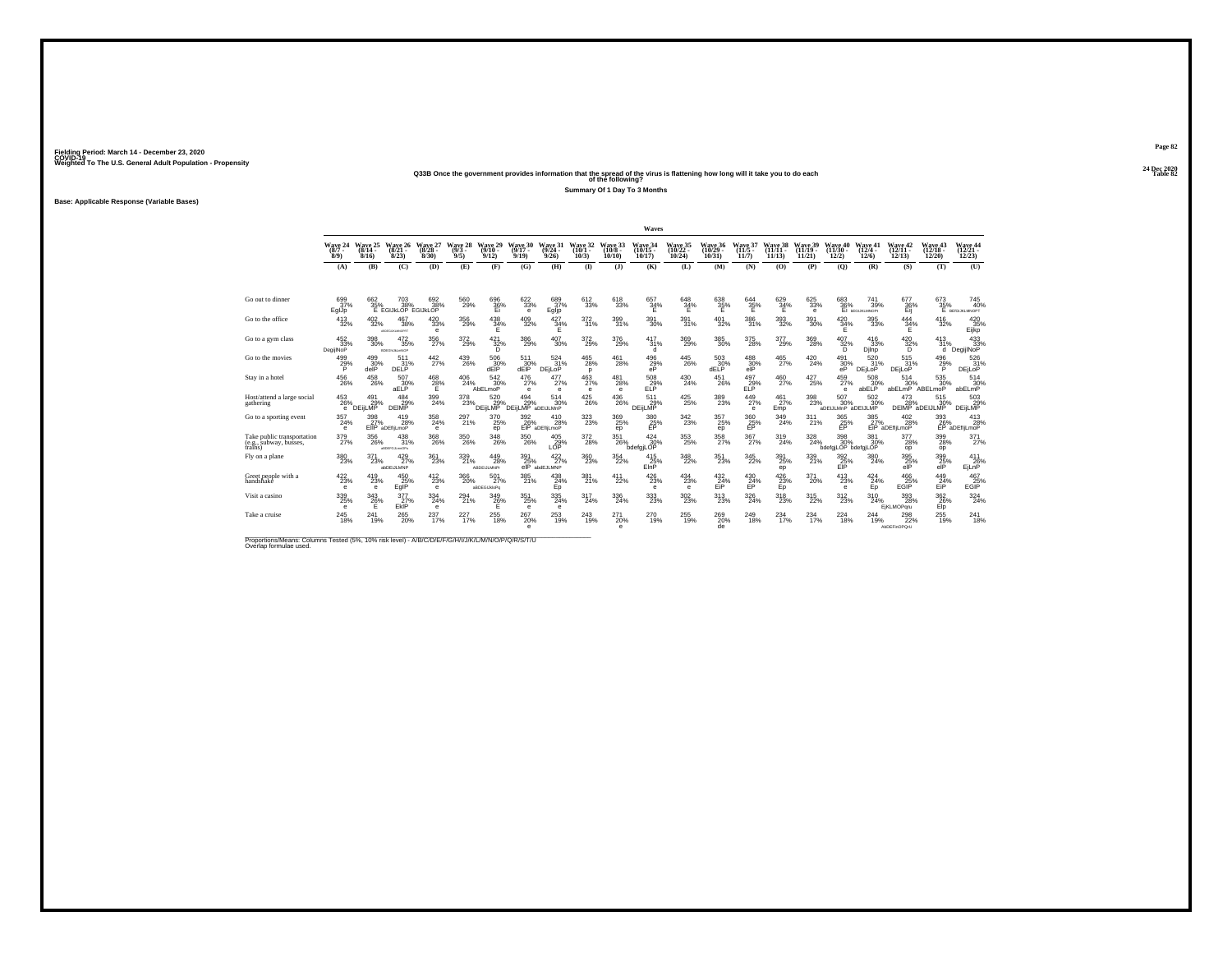#### **24 Dec 2020Q33B Once the government provides information that the spread of the virus is flattening how long will it take you to do each Table 83 of the following?**

**Summary Of Up To 6 Months**

**Base: Applicable Response (Variable Bases)**

|                                                                                                                             |                                |                              |                              |                              |                               |                              |                              |                               |                               |                                       | Waves                          |                                       |                                |                                   |                                |                                |                                       |                                                    |                                                                            |                                |                                            |
|-----------------------------------------------------------------------------------------------------------------------------|--------------------------------|------------------------------|------------------------------|------------------------------|-------------------------------|------------------------------|------------------------------|-------------------------------|-------------------------------|---------------------------------------|--------------------------------|---------------------------------------|--------------------------------|-----------------------------------|--------------------------------|--------------------------------|---------------------------------------|----------------------------------------------------|----------------------------------------------------------------------------|--------------------------------|--------------------------------------------|
|                                                                                                                             | Wave 24<br>$(8/7 -$<br>$8/9$ ) | Wave 25<br>$(8/14 -$<br>8/16 | Wave 26<br>$(8/21 -$<br>8/23 | Wave 27<br>$(8/28 -$<br>8/30 | Wave 28<br>$(9/3 -$<br>9/5)   | Wave 29<br>$(9/10 -$<br>9/12 | Wave 30<br>$(9/17 -$<br>9/19 | Wave 31<br>$(9/24 -$<br>9/26  | Wave 32<br>$(10/1 -$<br>10/3) | Wave 33<br>$(10/8 -$<br>10/10         | Wave 34<br>$(10/15 -$<br>10/17 | <b>Wave 35</b><br>$(10/22 -$<br>10/24 | Wave 36<br>$(10/29 -$<br>10/31 | Wave 37<br>$(11/5 -$<br>11/7      | Wave 38<br>$(11/11 -$<br>11/13 | Wave 39<br>$(11/19 -$<br>11/21 | Wave 40<br>$(11/30 -$<br>12/2         | Wave 41<br>$(12/4 -$<br>12/6                       | Wave 42<br>$(12/11 -$<br>12/13                                             | Wave 43<br>$(12/18 -$<br>12/20 | Wave 44<br>$(12/21 -$<br>12/23             |
|                                                                                                                             | (A)                            | (B)                          | (C)                          | (D)                          | (E)                           | (F)                          | (G)                          | (H)                           | $\bf{D}$                      | $($ $\Gamma$                          | (K)                            | (L)                                   | (M)                            | (N)                               | (0)                            | (P)                            | (Q)                                   | (R)                                                | (S)                                                                        | (T)                            | (U)                                        |
|                                                                                                                             |                                |                              |                              |                              |                               |                              |                              |                               |                               |                                       |                                |                                       |                                |                                   |                                |                                |                                       |                                                    |                                                                            |                                |                                            |
| Go out to dinner                                                                                                            | 1362<br>72%                    | 1383<br>74%<br>eij           | 1368<br>74%<br>eij           | 1319<br>72%                  | 1335<br>70%                   | 1426<br>74%<br>eij           | 1377<br>74%<br>ei            | 1429<br>76%<br>ADEIJIp        | $\frac{1323}{70\%}$           | 1330<br>70%                           | 1402<br>73%                    | $\frac{1409}{73\%}$                   | 1399<br>76%<br>ADEIJ           | 1375<br>74%<br>Ėij                | 1386<br>74%<br>eij             | 1368<br>73%                    | 1429<br>76%<br>adEIJ                  | 1467<br>78%<br>ABCOEFGUIKLHOP                      | 1397<br>75%<br>ElJ                                                         | 1440<br>75%                    | $\frac{1452}{77\%}$<br>adEIJ AbcDEfgIJKLoP |
| Go to the office                                                                                                            | $\frac{925}{73\%}$             | 940<br>76%<br>EIP            | 956<br>77%<br>AdEIkIP        | 940<br>73%<br>p              | 877<br>70%                    | $\frac{981}{72\%}$<br>aElkP  | 960<br>74%                   | 980<br>78%<br>P ADEQUKLOP     | 855<br>71%                    | 960<br>74%<br>p                       | 936<br>73%                     | $\frac{917}{73\%}$                    | $\frac{964}{77}\%$<br>aEIP     | 920 75%<br>eiP                    | 895<br>74%<br>p                | 892<br>69%                     | 947<br>76%<br>EIP                     | 931 77%<br>aElkP                                   | 980<br>76%<br>EIP                                                          | 984<br>76%<br>EIP              | 90275%<br>eiP                              |
| Go to a gym class                                                                                                           | 808<br>60%                     | 827<br>62%<br>D.             | 836<br>61%<br><b>d</b>       | $\frac{752}{57\%}$           | 754<br>58%                    | 849<br>64%<br>aDEJL          | 804<br>61%                   | 848<br>63%<br>Deil            | 768<br>60%                    | 759<br>58%                            | 827<br>61%<br>d                | 750<br>58%                            | 768<br>60%                     | 815<br>61%<br>d                   | 796<br>61%<br>d.               | 797<br>61%                     | 832<br>65%<br>d ADEIJLM               | 772<br>61%                                         | 879<br>67%<br>ABCDEGUKLMNOPR                                               | 842<br>63%<br>DeJi             | 817<br>63%<br>DeJI                         |
| Stay in a hotel                                                                                                             | 980<br>56%                     | 1026<br>59%<br>E             | $^{1022}_{59\%}$<br>Ε        | 981<br>58%                   | $\frac{934}{54\%}$            | $^{1122}_{62\%}$<br>ADEjLP   | $^{1059}_{60\%}$<br>aElp     | 1080<br>62%<br>ADEjLP         | 1016<br>60%<br>aEp            | $^{1019}_{-58\%}$                     | 1113<br>63%<br>e ABcDEJLMP     | $\substack{993 \\ 56\%}$              | 1003<br>59%                    | $^{1082}_{63\%}$<br>E AbDEjLmP    | 1069<br>62%<br>ADEjLP          | $\substack{973 \\ 56\%}$       | 1063<br>63%<br>AbcDEJLmP              | 1051<br>61%                                        | $^{1102}_{64\%}$<br>AdELP ABCDEgiJLMP ABCDEIJLMP                           | 1121<br>64%                    | 1077<br>62%<br>ADEjLP                      |
| Go to the movies                                                                                                            | 964<br>56%                     | 984<br>59%                   | 976<br>59%                   | 967<br>58%                   | 944<br>56%                    | $^{1054}_{62\%}$<br>AdEIJLP  | 1043<br>62%<br>AEjLP         | 1042<br>62%<br><b>AdEliLP</b> | $^{957}_{58\%}$               | 964<br>58%                            | $^{998}_{59\%}$                | $\substack{951 \\ 56\%}$              | 969<br>59%                     | 988<br>60%<br>aElo                | 999<br>59%                     | 966<br>56%                     | 1037<br>62%                           | $^{1038}_{62\%}$<br>AcDEIJLOP ACDEIJLP ABCDEUM.MOP | 1048<br>63%                                                                | 1045<br>61%<br>AELD            | 1043<br>AdEiJLP                            |
| Host/attend a large social<br>gathering                                                                                     | 926<br>54%                     | 961<br>$\frac{58}{5}$        | 975<br>$\frac{57}{5}$        | 901<br>54%                   | 848<br>52%                    | 1032<br>58%<br>adEjlm        | 949<br>$\frac{56}{5}$        | 982<br>$\frac{58}{5}$ %       | 929<br>$\frac{56}{5}$ %       | 917<br>54%                            | 1005<br>57%<br>F               | 928<br>54%                            | 907<br>55%                     | 981<br>58%                        | 1013<br>60%<br>adEi ADEaULMP   | 942<br>55%                     | 1009<br>61%                           | 1035<br>62%                                        | 1018<br>61%<br>ADEGULMP ANDEGNAMIN ADEGULMP ANDEGNAMIN ADEGUKLMP           | 1061<br>62%                    | 1047<br>61%                                |
| Take public transportation<br>(e.g., subway, busses,<br>trains)                                                             | $737 \atop 52\%$               | $^{743}_{55\%}$              | 811<br>58%<br>AL             | 769<br>55%                   | 739<br>55%                    | 757%<br>aL                   | $\substack{745 \\ 55\%}$     | $\substack{761 \\ 55\%}$      | $\substack{721 \\ 54\%}$      | 730<br>54%                            | 809/58%<br>AL                  | 735<br>52%                            | 737<br>56%                     | <sup>759</sup> 56%                | 741<br>57%                     | 768<br>57%                     | 797<br>61%<br>al ABDEGHULmno AbdegiJL | 746<br>59%                                         | 789%                                                                       | 84360%<br>AijL ABDEghIJL       | 787<br>58%<br>AL                           |
| Greet people with a<br>handshake                                                                                            | $\substack{831 \\ 45\%}$       | 910<br>50%<br>А              | 881<br>49%                   | 889<br>49%<br>a              | 911<br>49%                    | 1066<br>56%<br>а иссесными   | 936<br>52%<br>Aip            | 951<br>52%<br>Aip             | 861<br>48%                    | 919<br>50%<br>A                       | $^{937}_{51\%}$<br>А           | $\frac{967}{51\%}$<br>A               | 909<br>51%                     | 979<br>55%<br>A ABCDELIKP AbCdEIP | 975<br>54%                     | $875\phantom{.00}^{+48\%}$     | 98054%                                | 998<br>55%                                         | 1052<br>57%<br>АЬСОЕІІР АВСОЕНИМИР АВСОЕСНИКАМОР АВСОЕСНИКАМР АВСОЕСНИКАМР | $^{1054}_{-57\%}$              | 1038                                       |
| Go to a sporting event                                                                                                      | $\substack{733 \\ 50\%}$       | $^{782}_{54\%}$<br>e         | 789<br>53%                   | 777<br>52%                   | <sup>709</sup> 50%            | 780<br>52%                   | 788<br>53%                   | 799%<br>AEil                  | 717 <sub>51%</sub>            | 783<br>52%                            | 795<br>53%                     | 739<br>51%                            | 754<br>52%                     | 811<br>57%<br>AdEfljLmp           | 768<br>53%                     | $\substack{774 \\ 52\%}$       | 817<br>57%                            | $815/57\%$                                         | 830<br>59%<br>AdEFIjLmp AdEfljLmp ABCDEFGLKLMOP ADEFIjkLMoP                | 854<br>57%                     | 802<br>55%<br>AEil                         |
| Fly on a plane                                                                                                              | 739<br>45%                     | 780<br>49%                   | 859<br>54%<br>ABEI           | 802/51%<br>A                 | <sup>784</sup> <sub>49%</sub> | 874<br>54%<br>ABE            | 852%<br>ABEI                 | 853<br>ABEI                   | $^{788}_{51\%}$<br>A          | 836<br>52%<br>A                       | 8925%<br>ABĒL                  | 801 50%<br>a                          | 797<br>51%<br>A                | 811<br>52%<br>A                   | 861 <sub>54%</sub><br>ABEI     | 840<br>52%<br>A                | 850<br>55%<br>ABdEL                   | 829<br>53%                                         | 883<br>56%<br>Ab ABDEILMn                                                  | 882<br>55%<br>ABdELm           | 854<br>54%<br>ABe                          |
| Visit a casino                                                                                                              | 654<br>48%                     | 673<br>50%                   | 747<br>53%<br>A              | 694<br>50%                   | 711<br>51%                    | 702<br>52%                   | 794<br>57%<br>ABDEfuKLMp     | 721<br>53%<br>a               | 681<br>52%<br>a               | 718<br>50%                            | 734<br>51%                     | 670<br>50%                            | 680<br>51%                     | 745<br>55%<br>AbdeikLm            | 715<br>53%<br>a                | 738<br>52%                     | 740<br>56%<br>a AbDejkLm              | 705<br>53%                                         | 800<br>57%<br>A ABDEFIJKLMp ABDEFIJJKLMpp                                  | 784<br>57%                     | 719<br>53%<br>A                            |
| Take a cruise                                                                                                               | $^{498}_{36\%}$                | $^{498}_{\phantom{1}38\%}$   | 558<br>41%<br>аf             | $^{530}_{\ 38\%}$            | $^{528}_{39\%}$               | $^{526}_{37\%}$              | 574<br>43%<br>AbDeFm         | 526<br>40%                    | $\frac{548}{42\%}$            | $^{604}_{\ 45\%}$<br>AdF ABDEFINOMOIU | 564<br>40%                     | $^{532}_{\ 40\%}$                     | 514<br>39%                     | 574<br>42%<br>AdF                 | 577<br>43%<br>AbDeFm           | 531<br>40%                     | 536<br>42%<br>AdF                     | 534<br>40%                                         | $604 \over 45\%$<br>ABDEFHKLMPrU ABcDEFHKLMPRU                             | 614<br>46%                     | $\substack{522 \\ 39\%}$                   |
| Proportions/Means: Columns Tested (5%, 10% risk level) - A/B/C/D/E/F/G/H/I/J/K/L/M/N/O/P/Q/R/S/T/U<br>Overlap formulae used |                                |                              |                              |                              |                               |                              |                              |                               |                               |                                       |                                |                                       |                                |                                   |                                |                                |                                       |                                                    |                                                                            |                                |                                            |

**Page 8324 Dec 2020<br>Table 83**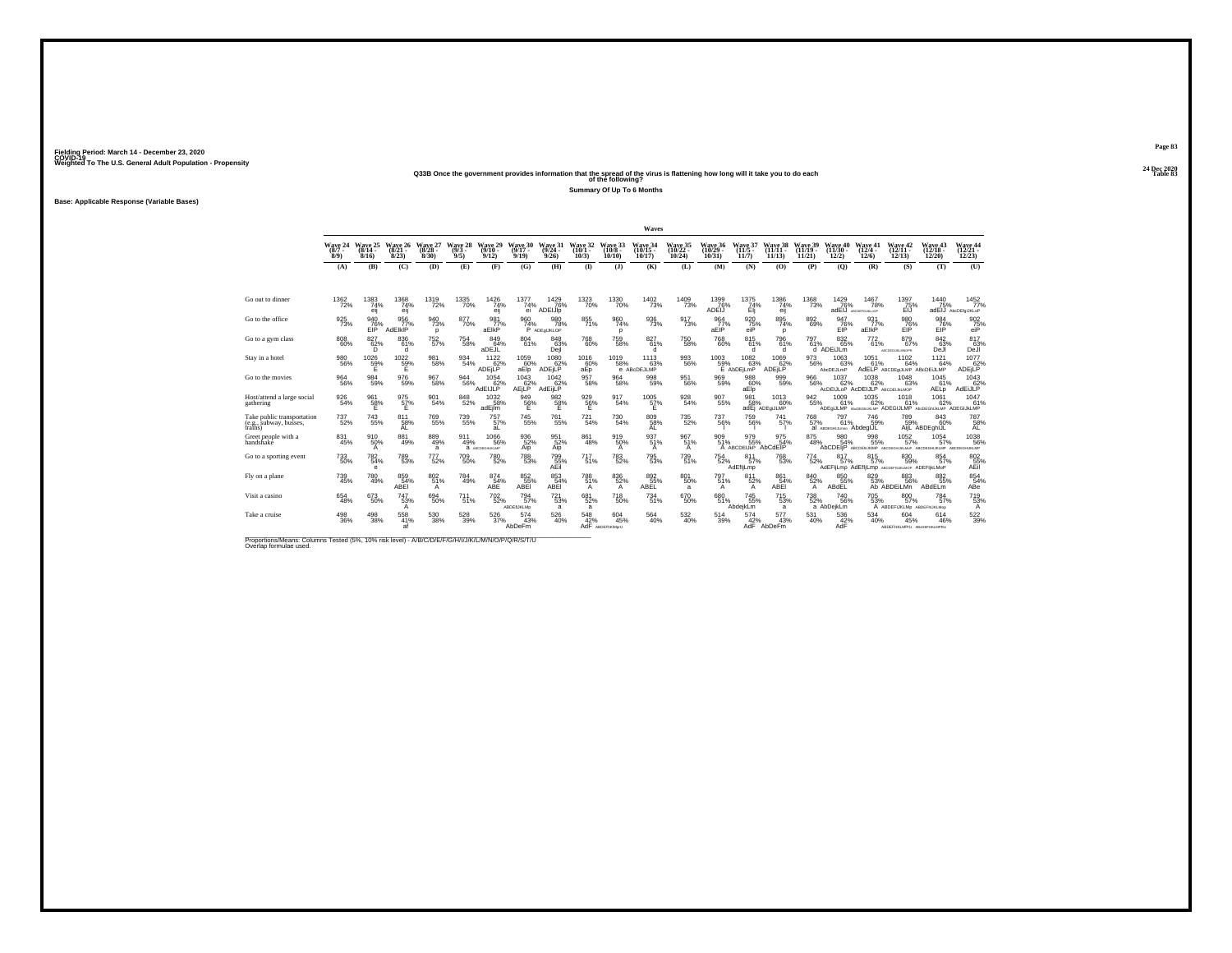### **24 Dec 2020Q33B Once the government provides information that the spread of the virus is flattening how long will it take you to do each Table 84 of the following?**

**Summary Of Year Or Longer**

**Base: Applicable Response (Variable Bases)**

|                                                                 |                                            |                              |                              |                                     |                                        |                                |                                                         |                              |                                             |                                 | Waves                          |                                |                                           |                                                          |                                    |                             |                                                       |                              |                                |                                |                                       |
|-----------------------------------------------------------------|--------------------------------------------|------------------------------|------------------------------|-------------------------------------|----------------------------------------|--------------------------------|---------------------------------------------------------|------------------------------|---------------------------------------------|---------------------------------|--------------------------------|--------------------------------|-------------------------------------------|----------------------------------------------------------|------------------------------------|-----------------------------|-------------------------------------------------------|------------------------------|--------------------------------|--------------------------------|---------------------------------------|
|                                                                 | Wave 24<br>$(8/7 -$<br>$8/9$ )             | Wave 25<br>$(8/14 -$<br>8/16 | Wave 26<br>$(8/21 -$<br>8/23 | Wave 27<br>$(8/28 -$<br>8/30        | Wave 28<br>$(9/3 -$<br>9/5             | Wave 29<br>$(9/10 -$<br>9/12   | Wave 30<br>$(9/17 -$<br>9/19                            | Wave 31<br>$(9/24 -$<br>9/26 | Wave 32<br>$(10/1 -$<br>10/3                | Wave 33<br>$(10/8 -$<br>10/10   | Wave 34<br>$(10/15 -$<br>10/17 | Wave 35<br>$(10/22 -$<br>10/24 | Wave 36<br>$(10/29 -$<br>10/31            | Wave 37<br>$(11/5 -$<br>11/7                             | Wave 38<br>$(11/11 -$<br>11/13     | Wave 39<br>(11/19)<br>11/21 | Wave 40<br>$(11/30 -$<br>12/2                         | Wave 41<br>$(12/4 -$<br>12/6 | Wave 42<br>$(12/11 -$<br>12/13 | Wave 43<br>$(12/18 -$<br>12/20 | <b>Wave 44</b><br>$(12/21 -$<br>12/23 |
|                                                                 | (A)                                        | (B)                          | (C)                          | (D)                                 | (E)                                    | (F)                            | (G)                                                     | (H)                          | $\mathbf{I}$                                | $($ $\Gamma$                    | (K)                            | (L)                            | (M)                                       | (N)                                                      | (0)                                | (P)                         | (Q)                                                   | (R)                          | (S)                            | (T)                            | (U)                                   |
|                                                                 |                                            |                              |                              |                                     |                                        |                                |                                                         |                              |                                             |                                 |                                |                                |                                           |                                                          |                                    |                             |                                                       |                              |                                |                                |                                       |
| Take a cruise                                                   | 478<br>35%<br>CdGINPST                     | 425<br>33%<br>qPt            | $\underset{29\%}{^{393}}$    | 430<br>31%                          | 443<br>$33%$<br>qPt $($                | 487<br>34%<br><b>CGNPST</b>    | 378<br>28%                                              | 440<br>33%<br>cGnPT          | $\frac{412}{32\%}$<br>D                     | $^{432}_{32\%}$<br>D            | 485<br>34%<br><b>CGNPST</b>    | 412<br>31%                     | $\underset{\substack{33 \\ gPt}}{^{433}}$ | 392<br>29%                                               | 422<br>31%                         | 373<br>28%                  | 401<br>31%                                            | $\frac{425}{32\%}$<br>pt     | 399<br>30%                     | 378<br>28%                     | 477<br>36%<br>CDGLNoPqST              |
| Visit a casino                                                  | $^{397}_{29\%}$<br>dEIGNOPORST GNOPORST    | 377<br>28%                   | 371 <sub>27%</sub><br>NrT    | $^{343}_{\phantom{1}25\%}$          | $^{347}_{25\%}$                        | $\frac{342}{25\%}$             | 330<br>24%                                              | 357<br>26%<br>nT             | $\frac{353}{27}\%$<br><b>NRT</b>            | $\frac{382}{27}\%$<br>NrT       | 393<br>27%<br><b>NRT</b>       | 337<br>25%                     | $\frac{344}{26\%}$<br>nt                  | 296<br>22%                                               | 321%                               | $\frac{337}{24\%}$          | 316<br>24%                                            | 299<br>23%                   | $^{338}_{24\%}$                | 296<br>22%                     | 358<br>NrT                            |
| Fly on a plane                                                  | 502<br>31%<br>callaworeastu CFGKOPaRSTU    | 490<br>31%                   | 385<br>24%                   | 430                                 | 466<br>27% 29%<br>RT CFGPRSTu<br>29%   | 407<br>25%                     | 381<br>24%                                              | 435<br>R <sup>28%</sup>      | 445<br>29%<br>CFGPRSTu                      | 436<br>R <sup>27</sup>          | 429<br>26%                     | 460<br>29%<br>CfaPRsTu         | 427<br>$RT$ %                             | $^{429}_{\substack{27}{\scriptscriptstyle \mathrm{RT}}}$ | 412<br>26%                         | 391<br>24%                  | 409<br>26%                                            | $\frac{363}{23\%}$           | 389<br>25%                     | 347<br>22%                     | $^{401}_{25\%}$                       |
| Go to a sporting event                                          | $\frac{392}{27}\%$<br><b>cKNRST</b>        | 369<br>25%<br>RSt            | 339<br>23%                   | 389<br>26%<br>KnRST                 | 376<br>26%<br>KnRST                    | $\frac{354}{24\%}$             | 358<br>24%                                              | 341<br>24%                   | 335<br>24%                                  | 399<br>27%<br><b>CKNRST</b>     | 332<br>22%                     | 402<br>28%<br>CfhiKNRST        | 364 25%<br>Rst                            | 317<br>22%                                               | $^{363}_{25\%}$<br>rst             | $^{360}_{\color{red}24\%}$  | $^{354}_{\phantom{1}\phantom{1}25\%}$<br>$\mathbf{r}$ | 301 <sub>%</sub>             | $^{300}_{21\%}$                | 322 <sub>%</sub>               | 366<br>25%<br>Rst                     |
| Take public transportation<br>(e.g., subway, busses,<br>trains) | 346<br>25%<br><b>GEFKOPORST</b>            | 314<br>23%<br>ekoQr          | 289<br>21%                   | 338<br>24%<br>cEfKOPQRST            | $^{258}_{19\%}$                        | $^{271}_{20\%}$                | $\overset{288}{\underset{\smile\text{KopQ}}{\text{K}}}$ |                              | $^{290}_{\,\,22\%}$                         | $^{304}_{\phantom{1}23\%}$<br>q | 275<br>20%                     | $^{320}_{23\%}$<br>q           | $^{300}_{\phantom{1}23\%}$<br>egr         | $^{299}_{\,\,22\%}$                                      | 256<br>20%                         | $^{268}_{\,20\%}$           | 248<br>19%                                            | 241<br>19%                   | $^{265}_{20\%}$                | $^{282}_{\ 20\%}$              | 307<br>23%<br>eqr                     |
| Host/attend a large social<br>gathering                         | 424<br>25%<br>gpqRsTu gPqRsTU              | 416<br>25%                   | 389<br>23%                   | 392<br>R <sup>24%</sup>             | 399<br>R <sup>24%</sup>                | $^{409}_{\substack{23\%\\rT}}$ | 363<br>21%                                              | 407<br>R <sup>24%</sup>      | 397<br>24%                                  | 442<br>26%<br>RT GPORSTU        | 412<br>24%<br>RT               | 431<br>25%<br>qPqRsTU          | 402<br>$R^{24\%}$                         | 398<br>R <sup>24%</sup>                                  | 392<br>$^{23\%}$                   | 361<br>21%                  | 358<br>22%                                            | 331<br>20%                   | 358<br>21%                     | 321<br>19%                     | $\frac{364}{21\%}$                    |
| Stay in a hotel                                                 | $^{449}_{26\%}$<br>disemperature fHNOQRSTu | 428<br>25%                   | $^{376}_{22\%}$              | $^{401}_{24\%}$<br>HngRST           | $^{440}_{26\%}$<br>d'astologiquestu    | 380<br>21%                     | $\frac{384}{22\%}$                                      | 347<br>20%                   | 395<br>23%<br>hRST                          | $^{412}_{24\%}$<br>hnaRST       | 379<br>22%                     | 424<br>24%<br>HnogRSTu         | 394<br>23%<br>hRST                        | $^{352}_{20\%}$                                          | 356<br>21%                         | $\frac{378}{22\%}$          | $^{341}_{20\%}$                                       | 329<br>19%                   | 331<br>19%                     | 332<br>19%                     | $\frac{363}{21\%}$                    |
| Go to a gym class                                               | 273<br>CFPST                               | 255<br>19%<br>cfpSt          | <sup>215</sup> %             | 251<br>19%<br>fpSt                  | $^{234}_{18\%}$                        | $^{205}_{15\%}$                | 223                                                     | $^{241}_{\ 18\%}$            | 246<br>19%<br>cFpSt                         | 246<br>19%<br>fs                | $^{232}_{17\%}$                | $^{253}_{20\%}$ cFPSt          | <sup>216</sup> <sub>17%</sub>             | 240<br>18%                                               | <sup>242</sup> <sub>18%</sub><br>s | $^{203}_{16\%}$             | $^{227}_{18\%}$                                       | $^{226}_{18\%}$              | 198<br>15%                     | <sup>210</sup> <sub>16%</sub>  | 265<br>20%<br>CFakmPST                |
| Greet people with a<br>handshake                                | $^{435}_{24\%}$<br>FoNPrSTU                | $\frac{392}{21}\%$<br>Ft.    | 384%<br>F                    | $^{374}_{21\%}$                     | $^{402}_{\substack{22\%\\ \text{Ft}}}$ | 327 <sub>17%</sub>             | $^{365}_{\,20\%}$                                       | 399<br>22%                   | 447<br>25%<br>Ft sometimesers FaNPrsTU      | $^{434}_{24\%}$                 | $^{414}_{22\%}$<br>FnTu        | 401<br>21%                     | $^{371}_{21\%}$<br>F.                     | 346<br>19%                                               | 397<br>22%<br>Ftu                  | $^{365}_{\,20\%}$           | $^{376}_{21\%}$                                       | 371 <sub>%</sub>             | 369<br>20%                     | 343<br>19%                     | 347<br>19%                            |
| Go to the movies                                                | 404<br>24%<br><b>FGKNORStU</b>             | $\frac{371}{22\%}$<br>kRu    | 342 %                        | 350<br>21%                          | 388<br>23%<br>fgKngRsU                 | 330<br>19%                     | 333<br>20%                                              | 350<br>21%                   | $\frac{384}{23\%}$<br>FaKNaRStU GEGHANGESTU | $^{413}_{25\%}$                 | 316<br>19%                     | 395<br>FgKngRStU               | $\frac{343}{21\%}$                        | $^{320}_{\,20\%}$                                        | 367<br>22%                         | 360<br>21%                  | $^{327}_{20\%}$                                       | 303<br>18%                   | 323<br>19%                     | 345<br>20%                     | $317_{19\%}$                          |
| Go to the office                                                | 131<br>10%                                 | 131<br>11%<br>R              | 127<br>10%<br>$\mathbf{r}$   | 141<br>11%<br>fŔ                    | 138<br>11%<br>fŔ                       | 107<br>8%                      | 127<br>10%                                              | 107<br>9%                    | 153<br>13%<br>FaHnoRst                      | 141<br>11%<br>R                 | 144<br>11%<br>fhR              | 136<br>11%<br>R                | $^{126}_{10\%}$                           | 119<br>10%                                               | 116<br>10%                         | $^{132}_{10\%}$             | 131<br>11%                                            | 93<br>8%                     | 126<br>10%                     | $^{125}_{10\%}$                | $^{132}_{\,\,\,11\%}$                 |
| Go out to dinner                                                | 265<br>14%<br>hmRTU                        | 255<br>14%<br>hRTU           | $^{233}_{13\%}$              | 276<br>15%<br>I dFGHMooRSTU GHMRSTU | 277<br>15%                             | $^{236}_{12\%}$                | $^{222}_{12\%}$                                         | 209<br>11%                   | 287<br>15%<br>cFGHMPoRSTU cFGHMPORSTU       | $^{293}_{15\%}$                 | 261<br>14%                     | 284<br>15%<br>hRTU fgHMpRSTU   | 211<br>11%                                | 245<br>13%                                               | 264<br>14%<br>RTU HmRsTU           | $^{229}_{12\%}$             | $^{234}_{12\%}$                                       | 193<br>10%                   | <sup>218</sup> <sub>12%</sub>  | 198<br>10%                     | 195<br>10%                            |

Proportions/Means: Columns Tested (5%, 10% risk level) - *N'B/C/D/E/F/G/H/I/J/K/L/M/N/O/P/Q/R/S/T/U* Overlap formulae used.<br>Overlap formulae used.

**Page 8424 Dec 2020<br>Table 84**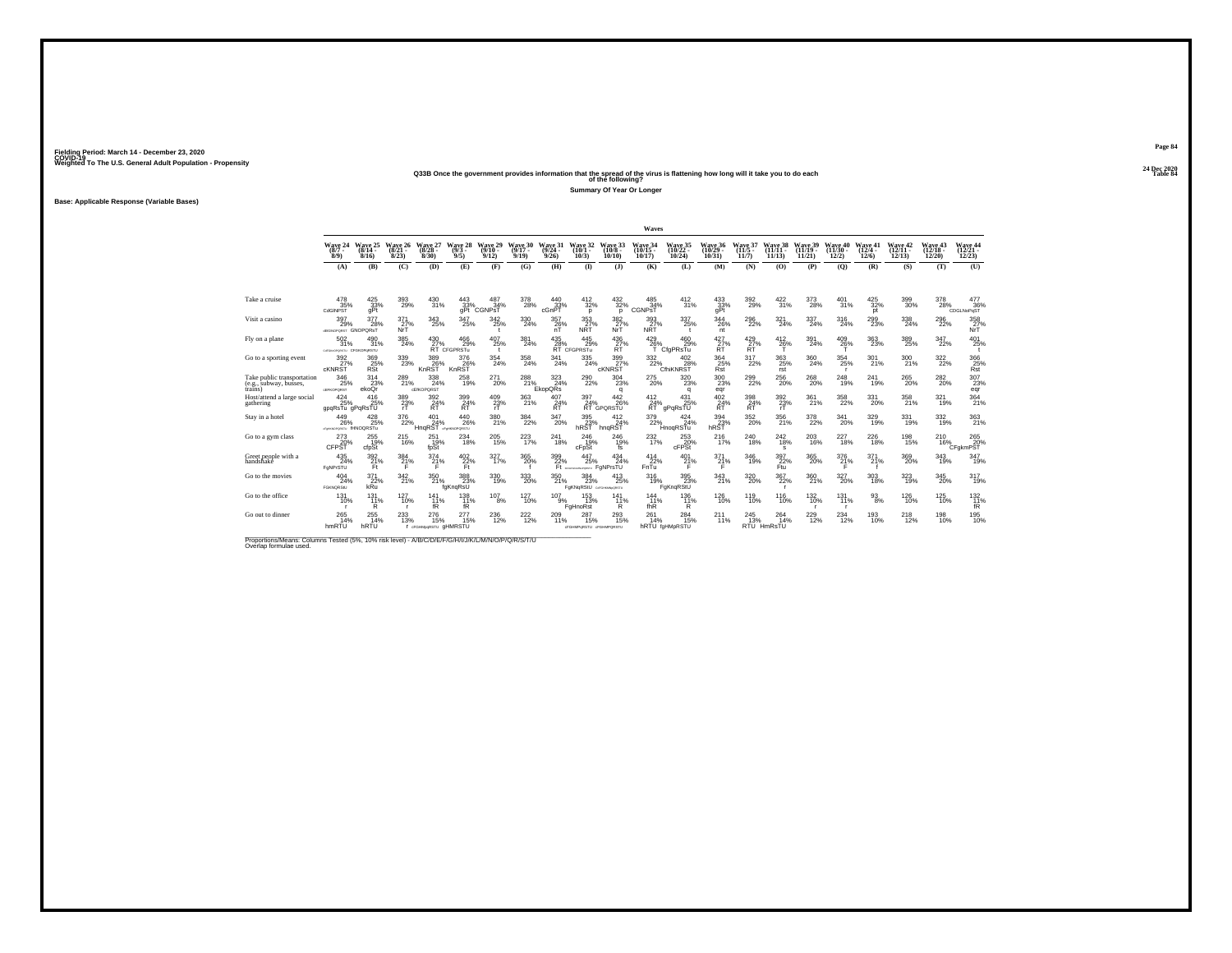#### **24 Dec 2020Q33B\_1 Once the government provides information that the spread of the virus is flattening how long will it take you to do each Table 85 of the following?**

**Fly on a plane**

**Base: Applicable Response**

|                                                                                                                             |                                         |                           |                                  |                       |                                   |                                  |                                   |                                |                                       |                                      | Waves                      |                                           |                                      |                                                          |                                  |                                        |                                               |                               |                                |                                           |                                    |
|-----------------------------------------------------------------------------------------------------------------------------|-----------------------------------------|---------------------------|----------------------------------|-----------------------|-----------------------------------|----------------------------------|-----------------------------------|--------------------------------|---------------------------------------|--------------------------------------|----------------------------|-------------------------------------------|--------------------------------------|----------------------------------------------------------|----------------------------------|----------------------------------------|-----------------------------------------------|-------------------------------|--------------------------------|-------------------------------------------|------------------------------------|
|                                                                                                                             | Wave 24<br>$(8/7 -$<br>$8/9$ )          | Wave 25<br>(8/14)<br>8/16 | Wave 26<br>$\frac{(8/21)}{8/23}$ | Wave 27<br>8/30       | Wave 28<br>(9/3<br>9/5            | Wave 29<br>$(9/10 -$<br>9/12     | Wave 30<br>$9/17 -$<br>9/19       | Wave 31<br>(9/24)<br>9/26      | Wave 32<br>(10/1<br>$10/3$ )          | Wave 33<br>$(10/8 -$<br>10/10        | Wave 34<br>(10/15<br>10/17 | <b>Wave 35</b><br>$\frac{(10/22)}{10/24}$ | Wave 36<br>$(10/29 -$<br>10/31       | Wave 37<br>$(11/5 -$<br>11/7                             | 38<br>Wave<br>(11/1)<br>11/13    | Wave 39<br>(11/19)<br>11/21            | <b>Wave 40</b><br>(11/30)<br>12/2)            | Wave 41<br>$(12/4 -$<br>12/6  | Wave 42<br>$(12/11 -$<br>12/13 | <b>Wave 43</b><br>$\frac{(12/18)}{12/20}$ | Wave 44<br>$\frac{(12/21)}{12/23}$ |
|                                                                                                                             | (A)                                     | (B)                       | (C)                              | (D)                   | (E)                               | (F)                              | (G)                               | (H)                            | $($ I                                 | $($ $)$                              | (K)                        | (L)                                       | (M)                                  | (N)                                                      | (0)                              | (P)                                    | (Q)                                           | (R)                           | (S)                            | (T)                                       | (U)                                |
| Unweighted Base<br><b>Weighted Base</b>                                                                                     | 1636<br>1627                            | 1584<br>1605              | 1545<br>1586                     | 1581<br>1578          | 1601<br>1601                      | 1649<br>1631                     | 1550<br>1562                      | 1600<br>1576                   | 1547<br>1533                          | 1577<br>1592                         | 1619<br>1636               | 1629<br>1608                              | 1553<br>1559                         | 1536<br>1574                                             | 1579<br>1593                     | 1641<br>1613                           | 1591<br>1550                                  | 1548<br>1572                  | 1507<br>1579                   | 1570<br>1597                              | 1552<br>1596                       |
| Up To 6 Months (Net)                                                                                                        | 739<br>45%                              | 780<br>49%                | 859<br>54%<br>ABEI               | 80251%<br>A           | 784<br>49%                        | 874 <sub>54%</sub><br>ABE        | $\underset{\mathsf{ABE}}{^{852}}$ | 853<br>54%<br>ABEI             | 788<br>51%<br>A                       | 836<br>52%<br>A                      | 892<br>55%<br>ABĒĽ         | 801 50%<br>a                              | 797 <sub>51%</sub><br>A              | 811<br>52%<br>$\overline{A}$                             | 861<br>54%<br>ABEI               | $\frac{840}{52\%}$                     | 850<br>55%<br>ABdEL                           | 829<br>53%                    | 883<br>56%<br>Ab ABDEILMn      | 882<br>55%<br>ABdELm                      | 854%<br>ABe                        |
| Up To 3 Months<br>(Sub-Net)                                                                                                 | 507<br>31%                              | 530<br>33%                | 584<br>37%<br>Abe                | 544<br>34%            | 521<br>33%                        | 625<br>38%<br>ABdEp              | 576<br>37%<br>Abe                 | 597<br>$\frac{38}{\text{ABE}}$ | 551<br>36%<br>$\overline{A}$          | 577<br>36%<br>A                      | 594<br>36%<br>Ae           | 558<br>35%                                | 563<br>$\frac{36\%}{A}$              | 550<br>35%                                               | 627<br>39%<br>a ABDELnPr         | 552<br>34%                             | 634<br>41%<br>ABORGIALMNPRAU                  | 558<br>36%<br>A               | 577<br>37%<br>Ae               | 606<br>38%<br>ABE                         | $\frac{576}{36\%}$                 |
| Immediately/1-30 Days<br>(Sub-Sub-Net)                                                                                      | $^{290}_{\phantom{1}18\%}$              | $^{293}_{18\%}$           | 326<br>21%                       | 329<br>21%<br>a       | 313<br>20%                        | $^{337}_{21\%}$                  | 335/21%<br>ab                     | 358<br>23%<br>AB               | 329<br>21%<br>Ab                      | $\frac{382}{24\%}$<br>ABcEfU         | 356<br>22%<br>Ah           | $\frac{362}{23}\%$<br>AB                  | $\frac{369}{24\%}$<br>ABEu           | $\frac{351}{22}\%$<br>AB                                 | $\frac{381}{24\%}$<br>ABcEfu     | 372<br>23%                             | $^{392}_{\phantom{1}25\%}$<br>ABe ABCDEFORRSU | $\frac{332}{21\%}$<br>a       | $333 \atop 21\%$<br>a          | 356<br>22%<br>AB                          | $321 \over 20\%$                   |
| Immediately                                                                                                                 | $^{127}_{8\%}$                          | 159<br>10%                | 154<br>10%                       | 184<br>12%<br>A       | $^{182}_{11\%}$<br>$\overline{A}$ | $^{175}_{11\%}$<br>A             | $^{185}_{12\%}$                   | 175<br>11%<br>A                | 191<br>12%                            | $^{222}_{14\%}$<br>Abc ABCeFhkU      | 179<br>11%<br>A            | 211<br>13%<br>ABCu                        | 213<br>14%<br>ABCfkU                 | $^{205}_{13\%}$                                          | 237<br>15%<br>ABCU ABCDEFORKRSU  | $^{213}_{13\%}$                        | 242<br>16%<br>ABCU ABCDEFGHIKRSU              | 178<br>11%<br>A               | 183<br>12%<br>A                | $^{208}_{13\%}$<br>ABCu                   | 165<br>10%<br>a                    |
| $1-30$ days                                                                                                                 | 163<br>10%                              | 133<br>8%                 | 172<br>11%<br>be                 | $^{146}_{9\%}$        | 131<br>8%                         | 161<br>10%                       | 150<br>10%                        | 183<br>12%<br><b>BdEio</b>     | 138<br>9%                             | 160<br>10%                           | 177<br>11%<br>be           | 151<br>9%                                 | 156<br>10%                           | 146<br>9%                                                | 145<br>9%                        | 159<br>10%                             | 150<br>10%                                    | 154<br>10%                    | 150<br>10%                     | 148<br>9%                                 | 156<br>10%                         |
| 2-3 months                                                                                                                  | <sup>217</sup> <sub>13%</sub>           | $^{238}_{15\%}$           | $^{258}_{16\%}$<br>P aeJLMNP     | 215<br>14%            | 208<br>13%                        | 288<br>18%<br><b>AbDEUMLMNPr</b> | $^{241}_{15\%}$<br>jImnP          | 239<br>15%<br>jΙP              | 221<br>14%<br>P                       | 194<br>12%                           | 238<br>15%                 | $^{196}_{12\%}$                           | 195<br>12%                           | 199<br>13%                                               | 246<br>15%<br>jlmnP              | 180<br>11%                             | $^{242}_{16\%}$<br>JLmnP                      | $^{227}_{14\%}$<br>P          | $^{245}_{15\%}$<br>jLmnP       | 251<br>16%<br>eJLmnP                      | 255<br>eJLMNP                      |
| 4-6 months                                                                                                                  | $^{232}_{14\%}$                         | 250<br>16%                | 275<br>17%<br>aq                 | 257<br>16%            | 263<br>16%                        | 249<br>15%                       | 276<br>$^{18}_{AoQ}$              | 256<br>16%                     | 237<br>15%                            | 259<br>16%                           | 298<br>18%<br>AflmOQ       | 243<br>15%                                | $^{234}_{\phantom{1}15\%}$           | $^{262}_{17\%}$                                          | 233<br>15%                       | 288<br>18%<br>AoQ                      | 216<br>14%                                    | 270<br>17%                    | 306<br>19%<br>ag ABdFhliLMOQ   | 275<br>17%<br>aq                          | $^{278}_{~17\%}$ aQ                |
| 7-11 months                                                                                                                 | $^{290}_{18\%}$<br>$cE$ offLJKLnOQS     | $^{247}_{15\%}$           | 233<br>15%                       | 251<br>16%<br>jq      | 219<br>14%                        | $^{249}_{15\%}$                  | $^{226}_{14\%}$                   | 217<br>14%                     | $^{216}_{14\%}$                       | $^{208}_{\phantom{1}13\%}$           | 226<br>14%                 | $^{216}_{13\%}$                           | 249 16%<br>jq                        | $^{229}_{15\%}$                                          | 220<br>14%                       | $^{255}_{\phantom{1}16\%}$<br>$\alpha$ | 199<br>13%                                    | $^{274}_{17\%}$<br>EdHiJKLOOS | 219<br>14%                     | 259 16%<br>jQ                             | $^{249}_{16\%}$<br>q               |
| A year or longer                                                                                                            | 502<br>31%<br>carakuorgastu CFGKOPgRSTU | $^{490}_{31\%}$           | 385<br>24%                       | $^{430}_{27\%}$<br>ŔŤ | $^{466}_{.29\%}$<br>CFGPRSTu      | 407<br>25%                       | 381<br>24%                        | $^{435}_{28\%}$ RT cl          | $^{445}_{29\%}$<br>CFGPRSTu           | $^{436}_{\substack{27 \ \text{RT}}}$ | 429<br>26%                 | $^{460}_{29\%}$<br>CfgPRsTu               | $^{427}_{\substack{27 \ \text{RT}}}$ | $^{429}_{\substack{27}{\scriptscriptstyle \mathrm{RT}}}$ | $^{412}_{26\%}$                  | 391<br>24%                             | 409<br>26%                                    | $\substack{363 \\ 23\%}$      | 389<br>25%                     | 347<br>22%                                | 401<br>25%                         |
| Never again                                                                                                                 | 96<br>6%                                | 88<br>5%                  | 109<br>7%<br>Ĥ                   | 95<br>6%              | 132<br>8%<br><b>ABdIHIKMaSU</b>   | 101<br>6%                        | 103<br>7%<br>h                    | $^{72}_{\ 5\%}$                | 83<br>5%                              | 113<br>$H^{\%}$                      | 89<br>5%                   | 131<br>8%<br>aBdHIKMgSU                   | 86<br>5%                             | 105<br>7%<br>h                                           | 100<br>6%                        | 128<br>8%<br>aBHIKMsu                  | 92<br>6%                                      | 107<br>7%<br>Ĥ                | 88<br>6%                       | 110<br>7%<br>Ĥ                            | $\frac{92}{6%}$                    |
| 1 Day To 3 Months (Net)                                                                                                     | $^{380}_{\phantom{1}\phantom{1}23\%}$   | 371<br>23%                | $^{429}_{27\%}$<br>abDEiJLMNP    | $^{361}_{23\%}$       | 339/21%                           | 449<br>28%<br>ABDEIJLMNPr        | 391<br>25%<br>elP                 | 422%<br>abdEJLMNP              | $^{360}_{\phantom{1}\phantom{1}23\%}$ | $\frac{354}{22\%}$                   | $^{415}_{25\%}$<br>EInP    | $\frac{348}{22\%}$                        | $^{351}_{23\%}$                      | $\substack{345 \\ 22\%}$                                 | $^{391}_{\phantom{1}25\%}$<br>ep | 339<br>21%                             | 392<br>25%<br>EIP                             | $^{380}_{\phantom{1}24\%}$    | 395%<br>elP                    | 399<br>25%<br>elP                         | $^{411}_{26\%}$<br>EjLnP           |
| Sigma                                                                                                                       | 1627<br>100%                            | 1605<br>100%              | 1586<br>100%                     | 1578<br>100%          | 1601<br>100%                      | 1631<br>100%                     | 1562<br>100%                      | 1576<br>100%                   | 1533<br>100%                          | 1592<br>100%                         | 1636<br>100%               | 1608<br>100%                              | 1559<br>100%                         | 1574<br>100%                                             | 1593<br>100%                     | 1613<br>100%                           | 1550<br>100%                                  | 1572<br>100%                  | 1579<br>100%                   | 1597<br>100%                              | 1596<br>100%                       |
| Proportions/Means: Columns Tested (5%, 10% risk level) - A/B/C/D/E/F/G/H/I/J/K/L/M/N/O/P/Q/R/S/T/U<br>Overlap formulae used |                                         |                           |                                  |                       |                                   |                                  |                                   |                                |                                       |                                      |                            |                                           |                                      |                                                          |                                  |                                        |                                               |                               |                                |                                           |                                    |

**Page 8524 Dec 2020<br>Table 85**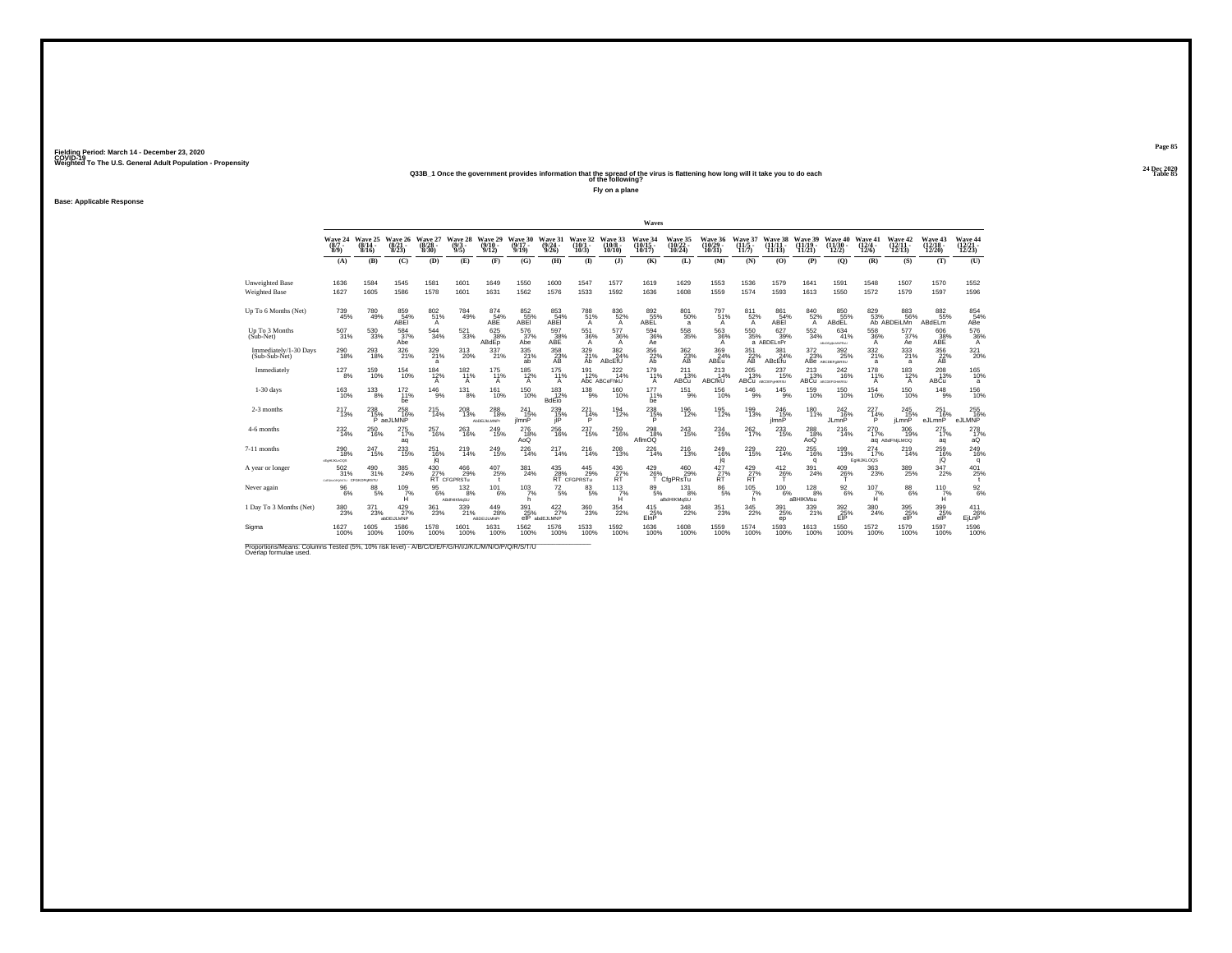#### **24 Dec 2020Q33B\_2 Once the government provides information that the spread of the virus is flattening how long will it take you to do each Table 86 of the following?**

**Go to a gym class**

**Base: Applicable Response**

|                                                                                                                              |                                       |                               |                                                  |                                 |                            |                              |                                       |                           |                              |                               | Waves                                 |                                           |                                 |                                     |                                    |                             |                                    |                              |                                 |                                           |                                       |
|------------------------------------------------------------------------------------------------------------------------------|---------------------------------------|-------------------------------|--------------------------------------------------|---------------------------------|----------------------------|------------------------------|---------------------------------------|---------------------------|------------------------------|-------------------------------|---------------------------------------|-------------------------------------------|---------------------------------|-------------------------------------|------------------------------------|-----------------------------|------------------------------------|------------------------------|---------------------------------|-------------------------------------------|---------------------------------------|
|                                                                                                                              | Wave 24<br>$(8/7 -$<br>$8/9$ )        | Wave 25<br>(8/14)<br>8/16     | Wave 26<br>$\frac{(8/21)}{8/23}$                 | Wave 27<br>(8/28)<br>8/30       | Wave 28<br>$(9/3 -$<br>9/5 | Wave 29<br>$(9/10 -$<br>9/12 | Wave 30<br>$9/17 -$<br>9/19           | Wave 31<br>(9/24)<br>9/26 | Wave 32<br>(10/1<br>$10/3$ ) | Wave 33<br>$(10/8 -$<br>10/10 | Wave 34<br>(10/15<br>10/17            | <b>Wave 35</b><br>$\frac{(10/22)}{10/24}$ | Wave 36<br>$(10/29 -$<br>10/31  | Wave 37<br>$(11/5 -$<br>11/7        | Wave 38<br>(11/1)<br>11/13         | Wave 39<br>(11/19)<br>11/21 | <b>Wave 40</b><br>(11/30)<br>12/2) | Wave 41<br>$(12/4 -$<br>12/6 | Wave 42<br>$(12/11 -$<br>12/13  | <b>Wave 43</b><br>$\frac{(12/18)}{12/20}$ | Wave 44<br>$\frac{(12/21)}{12/23}$    |
|                                                                                                                              | (A)                                   | (B)                           | (C)                                              | (D)                             | (E)                        | (F)                          | (G)                                   | (H)                       | $($ I                        | $($ $)$                       | (K)                                   | (L)                                       | (M)                             | (N)                                 | (0)                                | (P)                         | (Q)                                | (R)                          | (S)                             | (T)                                       | (U)                                   |
| Unweighted Base<br><b>Weighted Base</b>                                                                                      | 1365<br>1357                          | 1319<br>1336                  | 1364<br>1361                                     | 1322<br>1328                    | 1288<br>1289               | 1335<br>1328                 | 1299<br>1324                          | 1363<br>1353              | 1305<br>1277                 | 1345<br>1316                  | 1408<br>1359                          | 1341<br>1288                              | 1303<br>1274                    | 1306<br>1328                        | 1333<br>1308                       | 1340<br>1305                | 1364<br>1285                       | 1301<br>1272                 | 1279<br>1318                    | 1330<br>1335                              | 1282<br>1301                          |
| Up To 6 Months (Net)                                                                                                         | 808<br>60%                            | $^{827}_{\substack{62\%\\D}}$ | 836<br>61%<br>d                                  | 752<br>57%                      | <sup>754</sup> 58%         | 849<br>64%<br>aDEJL          | 804<br>61%                            | 848<br>63%<br>Dejl        | $^{768}_{60\%}$              | 759<br>58%                    | 827<br>61%<br>d                       | 750<br>58%                                | <sup>768</sup> 60%              | $815$ 61%<br>d.                     | 796<br>61%<br>d                    | 797<br>61%                  | 8326%<br>d ADEIJLm                 | $^{772}_{61\%}$              | 879<br>67%<br>ABCDEGUKLMNOPR    | 84263%<br>DeJI                            | 817<br>63%<br>DeJI                    |
| Up To 3 Months<br>(Sub-Net)                                                                                                  | 618<br>$^{46}_{D}$ %                  | 599<br>45%<br>d               | 636<br>47%                                       | 537<br>40%                      | 565<br>44%                 | 633<br>$^{48%}_{D}$          | 591<br>45%                            | 609<br>45%<br>d           | 585<br>$^{46\%}_{D}$         | 580<br>44%                    | 596<br>44%                            | 565<br>44%                                | 597<br>$\frac{47\%}{D}$         | 607<br>$^{46\%}_{D}$                | 604<br>46%                         | 594<br>46%                  | 659<br>51%<br>D ANDEGALKLANDA      | 601<br>47%<br>Ö,             | 647<br>49%<br>bDEgjKL           | 627<br>$^{47\%}_{D}$                      | $^{608}_{\  \  \, 47\%}_{\  \  \, D}$ |
| Immediately/1-30 Days<br>(Sub-Sub-Net)                                                                                       | $^{363}_{27\%}$                       | $^{383}_{29\%}$               | 397<br>29%                                       | 353<br>27%                      | 351<br>27%                 | 416<br>31%<br>ADe            | $^{395}_{\ 30\%}$                     | 418<br>31%<br>ad          | $^{379}_{30\%}$              | 374<br>28%                    | $^{382}_{\phantom{1}\phantom{1}28\%}$ | $^{378}_{29\%}$                           | $^{400}_{.31\%}$                | $\frac{445}{33\%}$<br>ADe ABcDEJKIr | 400 31%<br>d                       | 397<br>30%                  | $^{446}_{35\%}$<br>ABCDEgLIKLopR   | $^{368}_{\ 29\%}$            | $^{412}_{31\%}$<br>aDe          | $\frac{411}{31\%}$<br>ad                  | 406 31%<br>aDe                        |
| Immediately                                                                                                                  | $^{166}_{12\%}$                       | 201<br>15%<br>$\mathbf{c}$    | 163<br>12%                                       | 181<br>14%                      | 193<br>15%<br>$\mathbf{c}$ | $^{212}_{16\%}$              | $^{205}_{15\%}$<br>ac                 | $^{202}_{15\%}$           | $^{213}_{17\%}$<br>ACdKu     | $^{204}_{16\%}$<br>ac         | 179<br>13%                            | <sup>196</sup> 15%<br>ac                  | 212<br>17%<br>ACdku             | $^{232}_{17\%}$<br><b>ACDKU</b>     | 227<br>17%<br><b>ACDKU</b>         | $^{226}_{17\%}$<br>ACdKU    | $^{252}_{20\%}$<br>ABCOBIGHAUGUREJ | $^{185}_{15\%}$              | $^{228}_{17\%}$<br><b>ACDKU</b> | $^{215}_{16\%}$                           | 176<br>14%                            |
| $1-30$ days                                                                                                                  | 197<br>15%                            | 182<br>14%                    | 233<br>17%<br><b>bDEIJOPs</b>                    | 172<br>13%                      | $^{158}_{12\%}$            | $^{204}_{15\%}$<br>е         | 190<br>14%                            | 216<br>$dE_{ij}$          | 165<br>13%                   | 170<br>13%                    | 203<br>15%                            | 182<br>14%                                | 188<br>15%                      | 213<br>16%<br>dÉi                   | 173<br>13%                         | 171<br>13%                  | 194<br>15%                         | 183<br>14%                   | 184<br>14%                      | 196<br>15%                                | 231<br>18%<br>aBDEgIJIOPrS            |
| 2-3 months                                                                                                                   | $^{255}_{19\%}$<br><b>DGHLmNpu</b>    | 216<br>16%<br>N               | 239<br>18%<br><b>DhN</b>                         | 183<br>14%                      | $^{214}_{17\%}$<br>N       | 217<br>16%<br>N              | $^{195}_{15\%}$                       | 191<br>14%                | 206<br>16%<br>N              | $^{206}_{16\%}$<br>n.         | 213<br>16%<br>n.                      | $^{187}_{15\%}$                           | $^{197}_{15\%}$<br>$\mathsf{n}$ | $^{162}_{12\%}$                     | $^{204}_{\,16\%}$<br>n.            | 198<br>15%                  | 213<br>N                           | $^{233}_{18\%}$<br>DgHLN     | 236<br>18%<br><b>DHIN</b>       | $^{217}_{16\%}$<br>N                      | 202<br>16%<br>n.                      |
| 4-6 months                                                                                                                   | 190<br>14%                            | 228<br>17%<br>ajmqr           | 200<br>15%                                       | 215<br>16%                      | 188<br>15%                 | 216<br>16%                   | 213<br>16%                            | 239<br>18%<br>aiJIMQR     | 183<br>14%                   | 179<br>14%                    | 232<br>17%<br>ajMqr                   | $\frac{185}{14\%}$                        | 171<br>13%                      | 208<br>16%                          | $^{192}_{15\%}$                    | 203<br>16%                  | 173<br>13%                         | 171<br>13%                   | 232<br>18%<br>aiJIMQR           | 215<br>16%                                | 209<br>16%                            |
| 7-11 months                                                                                                                  | $^{147}_{11\%}$                       | $^{123}_{9\%}$                | $^{156}_{11\%}$                                  | $^{194}_{15\%}$<br>ABcFhIMNOQsU | 166<br>13%<br>BqU          | $^{147}_{11\%}$              | $\frac{175}{13\%}$<br>BoqU            | 153<br>11%                | $^{154}_{12\%}$<br>bu        | $^{157}_{12\%}$<br>b          | $^{176}_{13\%}$<br>BqU                | 145<br>11%                                | $^{138}_{11\%}$                 | $\frac{144}{11\%}$                  | 135<br>10%                         | 167<br>13%<br>BqU           | 128<br>10%                         | 162 13%<br>BqU               | 151 <sub>%</sub>                | 163%<br>bu                                | $^{123}_{9\%}$                        |
| A year or longer                                                                                                             | 273<br>20%<br>CFPST                   | 255<br>19%<br>cfpSt           | <sup>215</sup> <sub>16%</sub>                    | 251<br>19%<br>fpSt              | 234<br>18%                 | 205<br>15%                   | <sup>223</sup> <sub>17%</sub>         | 241<br>18%                | $^{246}_{19\%}$<br>cFpSt     | 246<br>19%<br>fs              | 232 <sub>%</sub>                      | $^{253}_{20\%}$<br>cFPSt                  | <sup>216</sup> <sub>17%</sub>   | 240<br>18%                          | <sup>242</sup> <sub>18%</sub><br>s | $^{203}_{16\%}$             | 227<br>18%                         | $^{226}_{18\%}$              | 198<br>15%                      | 210<br>16%                                | 265<br>20%<br>CFgkmPST                |
| Never again                                                                                                                  | 129<br>$^{10\%}$                      | 131<br>10%<br>Su              | 154<br>11%<br><b>HiQrSU</b>                      | 130<br>10%<br>Sü                | 135<br>10%<br>qSŬ          | 127<br>10%<br>`Š             | $^{122}_{9%}$<br><b>s</b>             | 111<br>8%                 | 109                          | 154<br>12%<br>9%<br>HikQrStU  | 123<br>9%<br>s                        | 140<br>11%                                | 152<br>12%<br>hQSU aHIkQRStU    | 130<br>10%<br>Sü                    | 135<br>10%<br>qSŨ                  | 138<br>11%<br>qSÙ           | 98<br>8%                           | 111<br>9%                    | 88<br>7%                        | 121<br>9%<br>s                            | $\frac{95}{7\%}$                      |
| 1 Day To 3 Months (Net)                                                                                                      | $\substack{452 \\ 33\%}$<br>DegijlNoP | 398<br>30%                    | $\substack{472 \\ 35\%}$<br><b>BDE GHUM HNOP</b> | 356<br>27%                      | $^{372}_{29\%}$            | $\frac{421}{32\%}$<br>D.     | $^{386}_{\phantom{1}\phantom{1}29\%}$ | 407<br>30%                | $^{372}_{29\%}$              | $^{376}_{29\%}$               | $\frac{417}{31\%}$<br>d               | $^{369}_{29\%}$                           | $^{385}_{\ 30\%}$               | $^{375}_{28\%}$                     | $^{377}_{29\%}$                    | 369<br>28%                  | $^{407}_{32\%}$<br>D.              | $^{416}_{33\%}$<br>Djinp     | 420/32%<br>D.                   | 413<br>31%<br>d                           | $^{433}_{33\%}$<br>DegijlNoP          |
| Sigma                                                                                                                        | 1357<br>100%                          | 1336<br>100%                  | 1361<br>100%                                     | 1328<br>100%                    | 1289<br>100%               | 1328<br>100%                 | 1324<br>100%                          | 1353<br>100%              | 1277<br>100%                 | 1316<br>100%                  | 1359<br>100%                          | 1288<br>100%                              | 1274<br>100%                    | 1328<br>100%                        | 1308<br>100%                       | 1305<br>100%                | 1285<br>100%                       | 1272<br>100%                 | 1318<br>100%                    | 1335<br>100%                              | 1301<br>100%                          |
| Proportions/Means: Columns Tested (5%, 10% risk level) - A/B/C/D/E/F/G/H/I/J/K/L/M/N/O/P/Q/R/S/T/U<br>Overlap formulae used. |                                       |                               |                                                  |                                 |                            |                              |                                       |                           |                              |                               |                                       |                                           |                                 |                                     |                                    |                             |                                    |                              |                                 |                                           |                                       |

**Page 86**24 Dec 2020<br>Table 86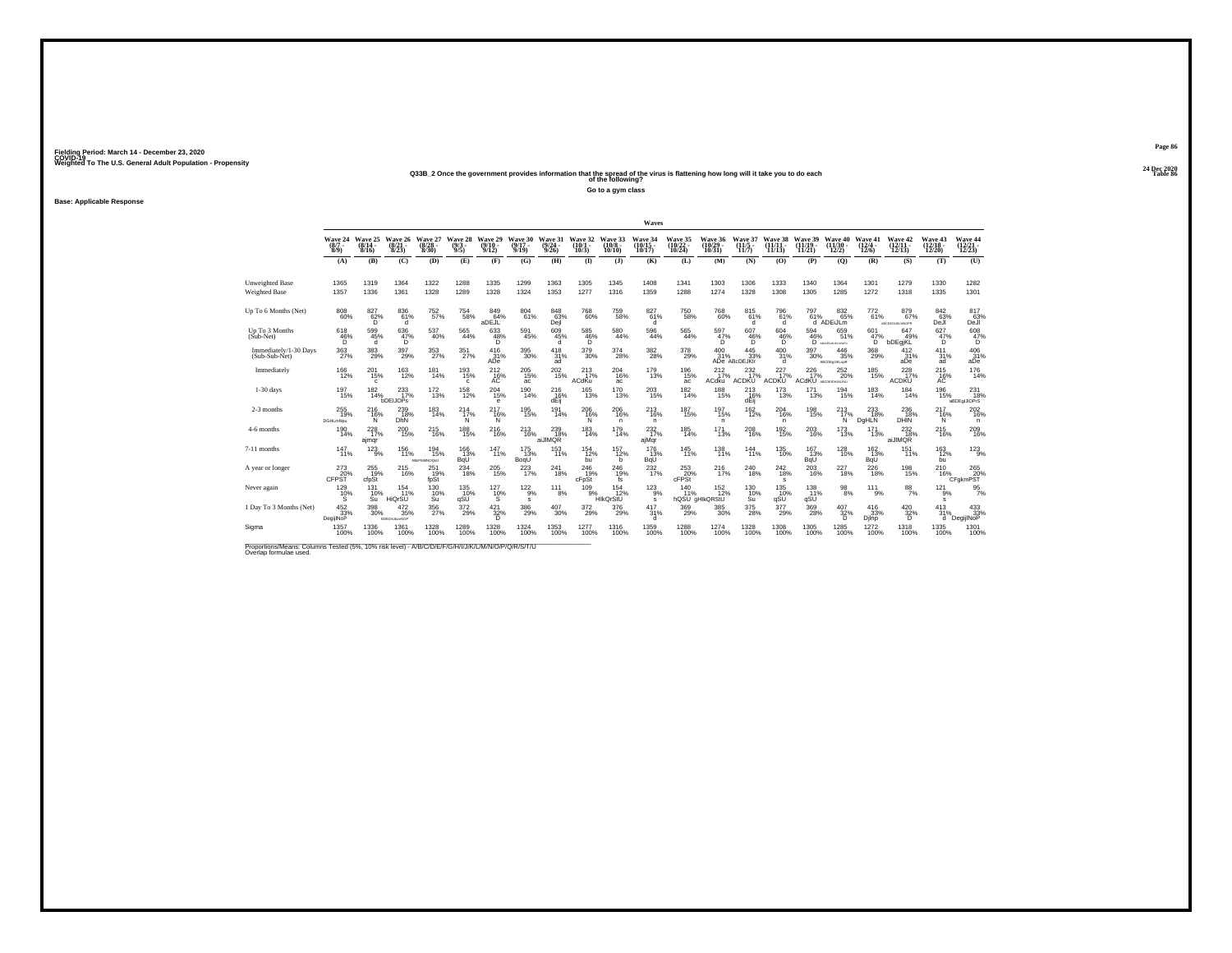#### **24 Dec 2020Q33B\_3 Once the government provides information that the spread of the virus is flattening how long will it take you to do each Table 87 of the following?**

**Take a cruise**

**Base: Applicable Response**

|                                                                                                                              |                            |                              |                                       |                              |                                             |                                  |                              |                              |                                                                                   |                                | Waves                          |                                        |                                  |                              |                                |                                       |                                |                                       |                                               |                                    |                                                            |
|------------------------------------------------------------------------------------------------------------------------------|----------------------------|------------------------------|---------------------------------------|------------------------------|---------------------------------------------|----------------------------------|------------------------------|------------------------------|-----------------------------------------------------------------------------------|--------------------------------|--------------------------------|----------------------------------------|----------------------------------|------------------------------|--------------------------------|---------------------------------------|--------------------------------|---------------------------------------|-----------------------------------------------|------------------------------------|------------------------------------------------------------|
|                                                                                                                              | Wave 24<br>$(8/7 -$<br>8/9 | Wave 25<br>$(8/14 -$<br>8/16 | Wave 26<br>(8/21<br>8/23              | Wave 27<br>(8/28)<br>8/30    | Wave 28<br>(9/3 -<br>9/5                    | Wave 29<br>$(9/10 -$<br>9/12     | Wave 30<br>$(9/17 -$<br>9/19 | Wave 31<br>$(9/24 -$<br>9/26 | Wave 32<br>$(10/1 -$<br>10/3)                                                     | Wave 33<br>$(10/8 -$<br>10/10  | Wave 34<br>$(10/15 -$<br>10/17 | Wave 35<br>(10/22<br>10/24             | Wave 36<br>$(10/29 -$<br>10/31   | Wave 37<br>$(11/5 -$<br>11/7 | Wave 38<br>(11/11)<br>11/13)   | Wave 39<br>(11/19)<br>11/21           | Wave 40<br>$(11/30 -$<br>12/2) | Wave 41<br>$\frac{(12/4 - 12)}{12/6}$ | Wave 42<br>$(12/11 -$<br>12/13                | Wave 43<br>$\frac{(12/18)}{12/20}$ | Wave 44<br>$\binom{12/21}{12/23}$                          |
|                                                                                                                              | (A)                        | (B)                          | (C)                                   | (D)                          | (E)                                         | (F)                              | (G)                          | (H)                          | $($ I                                                                             | $($ $\Gamma$                   | (K)                            | (L)                                    | (M)                              | (N)                          | (0)                            | (P)                                   | $\mathbf{Q}$                   | (R)                                   | (S)                                           | (T)                                | (U)                                                        |
| Unweighted Base<br>Weighted Base                                                                                             | 1396<br>1368               | 1319<br>1303                 | 1341<br>1353                          | 1402<br>1398                 | 1350<br>1362                                | 1403<br>1417                     | 1318<br>1330                 | 1367<br>1315                 | 1325<br>1296                                                                      | 1369<br>1350                   | 1441<br>1427                   | 1377<br>1334                           | 1350<br>1327                     | 1330<br>1358                 | 1347<br>1341                   | 1376<br>1339                          | 1351<br>1272                   | 1302<br>1319                          | 1287<br>1339                                  | 1322<br>1347                       | 1323<br>1337                                               |
| Up To 6 Months (Net)                                                                                                         | $^{498}_{\ 36\%}$          | $^{498}_{38\%}$              | 558<br>41%<br>af                      | 530<br>38%                   | $^{528}_{39\%}$                             | 526<br>37%                       | $\frac{574}{43\%}$<br>AbDeFm | 526<br>40%                   | $\underset{\mathsf{AdF}}{548}\underset{\mathsf{ad}}{\mathsf{}}\mathsf{^{64}2\%}}$ | 604<br>45%<br>ABDEFINOMorU     | 564<br>40%                     | $\substack{532 \\ 40\%}$               | 514<br>39%                       | $^{574}_{\AA\Xi^{2\%}}$      | 577<br>43%<br>AbDeFm           | 531<br>40%                            | $^{536}_{\rm{42\%}}$           | 534<br>40%                            | 604<br>45%<br>ABDEFHKLMPrU ABcDEFHKLMPRU      | 614<br>46%                         | $\substack{522 \\ 39\%}$                                   |
| Up To 3 Months<br>(Sub-Net)                                                                                                  | $\substack{325 \\ 24\%}$   | 341<br>26%                   | $\frac{376}{28\%}$<br>a               | 371<br>27%                   | $^{354}_{26\%}$                             | 363<br>26%                       | 398<br>30%<br>Aefu           | 382<br>$^{29%}_{A}$          | 376<br>29%                                                                        | 417<br>31%<br>A ABdEFKpU       | 376<br>26%                     | $^{382}_{\substack{29\%\\\mathrm{A}}}$ | 388<br>29%<br>Au                 | $^{390}_{\  \  \, 29\%}$     | 392<br>29%<br>Aù               | 358<br>27%                            | 376<br>30%<br>Afu              | 357<br>27%                            | 423<br>32%<br>ABDEFKPrU AbdEFKU               | 413<br>31%                         | $\substack{340 \\ 25\%}$                                   |
| Immediately/1-30 Days<br>(Sub-Sub-Net)                                                                                       | $^{178}_{13\%}$            | 203<br>16%                   | $^{247}_{18\%}$<br>Af                 | $^{242}_{17\%}$<br>А         | 234<br>17%<br>A                             | $^{212}_{15\%}$                  | $^{228}_{17\%}$<br>A         | 237<br>18%<br>A              | 243<br>19%<br>AbFu                                                                | 270 20%<br>ABFkrU              | 231<br>16%<br>a                | $^{233}_{17\%}$<br>$\overline{A}$      | 239<br>18%<br>Af                 | 247<br>18%<br>Af             | 262%<br>ABFKU                  | 233<br>17%<br>A                       | $^{253}_{20\%}$<br>ABFkrU      | $^{218}_{17\%}$<br>a                  | 233<br>A                                      | 269<br>20%<br>ABFkrU               | $^{208}_{16\%}$                                            |
| Immediately                                                                                                                  | $\substack{80\\6\%}$       | $^{100}_{8\%}$               | $^{11}$ <sub>8%</sub><br>a            | $^{134}_{10\%}$<br>А         | $^{127}_{9\%}$<br>A                         | $^{108}_{8\%}$                   | $^{131}_{10\%}$<br>Aku       | 129 10%<br>Aku               | $^{133}_{10\%}$<br><b>AbfKU</b>                                                   | 146<br>11%<br>ABcFKU           | $105$ <sub>7%</sub>            | $^{126}_{9%}$<br>A                     | $^{119}_{9\%}$<br>A              | 141<br>10%                   | 157<br>12%<br>AbfKU ABCFKmRU   | $^{125}_{9%}$                         | $^{152}_{12\%}$<br>A ABCFKmRU  | $^{113}_{9\%}$<br>A                   | $^{125}_{9\%}$                                | 157<br>12%<br>A ABCFKmRU           | $\frac{99}{7\%}$                                           |
| $1-30$ days                                                                                                                  | $\frac{98}{7\%}$           | 102<br>8%                    | 137<br>10%<br>Adfg                    | 108<br>8%                    | 107<br>8%                                   | 104<br>7%                        | 97<br>7%                     | 108<br>8%                    | 110<br>9%                                                                         | 124<br>9%                      | 126<br>9%                      | 107<br>8%                              | 121<br>9%                        | 106<br>8%                    | 105<br>8%                      | 108<br>8%                             | 101<br>8%                      | 105<br>8%                             | 107<br>8%                                     | 111<br>8%                          | $\frac{109}{8\%}$                                          |
| 2-3 months                                                                                                                   | $^{147}_{11\%}$            | 139<br>11%                   | $\frac{128}{9\%}$                     | $^{129}_{9\%}$               | $^{120}_{9\%}$                              | 151<br>11%                       | $^{170}_{13\%}$<br>CDEoPqu   | 145<br>11%                   | $^{133}_{10\%}$                                                                   | $^{147}_{11\%}$                | $^{145}_{10\%}$                | 149<br>11%                             | $^{148}_{11\%}$                  | $^{142}_{10\%}$              | <sup>129</sup><br>10%          | $^{125}_{-9\%}$                       | $^{123}_{10\%}$                | $^{139}_{11\%}$                       | 190<br>14%<br><b>INDPORTU</b><br><b>MCOGO</b> | $^{144}_{11\%}$                    | $^{132}_{10\%}$                                            |
| 4-6 months                                                                                                                   | $\frac{172}{13\%}$<br>m    | 157<br>12%                   | $\frac{182}{13\%}$                    | 159<br>11%                   | $^{174}_{\hphantom{1}13\%}_{\hphantom{1}M}$ | $^{163}_{12\%}$                  | 176<br>$\frac{13\%}{M}$      | 144<br>11%                   | $^{172}_{\substack{13\% \ \text{M}}}$                                             | 187<br>hM                      | 189<br>$\frac{13}{M}$          | 150<br>11%                             | $^{126}_{10\%}$                  | 185<br>14%<br>M              | $\underset{\text{hM}}{^{186}}$ | $^{172}_{\substack{13\% \ \text{M}}}$ | 160<br>13%<br>m                | 177<br>$^{13\%}_{M}$                  | 181<br>$^{14\%}_{M}$                          | 202<br>15%<br><b>bDFHLM</b>        | $\underset{\begin{array}{c}181\\14\%\\ \end{array}}{14\%}$ |
| 7-11 months                                                                                                                  | $^{172}_{13\%}$<br>Jo      | $^{153}_{12\%}$              | $^{145}_{11\%}$                       | $^{193}_{14\%}$<br>chlJkOpqT | $164 \atop 12\%$                            | $^{181}_{13\%}$<br>Jo            | $164$<br>$12%$               | 146<br>11%                   | $^{137}_{11\%}$                                                                   | $^{112}_{8\%}$                 | 158<br>11%                     | $^{171}_{13\%}$<br>Jo                  | <sup>158</sup><br>12%<br>$\cdot$ | 170<br>12%<br>Jo             | $^{129}_{10\%}$                | 148<br>11%                            | $^{138}_{11\%}$                | $155$<br>$12\%$                       | 153<br>11%                                    | 141<br>10%                         | $\frac{167}{13\%}$<br>Jo                                   |
| A year or longer                                                                                                             | 478<br>35%<br>CdGINPST     | $^{425}_{33\%}$ gPt          | $^{393}_{\phantom{1}29\%}$            | $^{430}_{31\%}$              | $^{443}_{33\%}$ gPt                         | $^{487}_{34\%}$<br><b>CGNPST</b> | 378<br>28%                   | 440<br>33%<br>cGnPT          | $^{412}_{32\%}$<br>P                                                              | $^{432}_{32\%}$<br>D           | $^{485}_{34\%}$<br>CGNPST      | $^{412}_{31\%}$                        | $^{433}_{33\%}$ gPt              | $^{392}_{\phantom{1}29\%}$   | $\frac{422}{31\%}$             | 373<br>28%                            | 401%                           | 425/32%<br>pt                         | 399<br>30%                                    | 378<br>28%                         | $\frac{477}{36\%}$<br>CDGLNoPqST                           |
| Never again                                                                                                                  | 221<br>16%<br>$\mathbf{u}$ | 226                          | 257<br>19%<br>17% 19%<br>SU fhiJkqrSU | 244<br>$\frac{17}{9}$        | 227<br>$^{17\%}_{U}$                        | 224<br>16%<br>$\mathbf{u}$       | 214<br>16%<br>$\mathbf{u}$   | 203<br>15%                   | $\frac{199}{15\%}$                                                                | 203<br>15%                     | 220<br>15%                     | 219<br>16%<br>u                        | $^{222}_{17\%}$<br>sU            | 222<br>16%<br>$\mathbf{u}$   | 213<br>16%<br>$\mathbf{u}$     | 289<br>22%<br>ARCHIVAGO MACCHINE      | 197<br>15%                     | 206<br>16%                            | 183<br>14%                                    | 214<br>16%<br>$\mathbf{u}$         | $\frac{172}{13\%}$                                         |
| 1 Day To 3 Months (Net)                                                                                                      | $^{245}_{18\%}$            | 241<br>19%                   | $^{265}_{20\%}$                       | 237<br>17%                   | 227%                                        | $^{255}_{18\%}$                  | $^{267}_{20\%}$<br>е         | $^{253}_{19\%}$              | $^{243}_{19\%}$                                                                   | $^{271}_{20\%}$<br>$\mathbf e$ | 270<br>19%                     | $^{255}_{19\%}$                        | 269 20%<br>de                    | $^{249}_{18\%}$              | $^{234}_{17\%}$                | 234                                   | $^{224}_{18\%}$                | 244<br>19%                            | $^{298}_{22\%}$<br><b>AbDEFinOPOrU</b>        | $^{255}_{19\%}$                    | $^{241}_{18\%}$                                            |
| Sigma                                                                                                                        | 1368<br>100%               | 1303<br>100%                 | 1353<br>100%                          | 1398<br>100%                 | 1362<br>100%                                | 1417<br>100%                     | 1330<br>100%                 | 1315<br>100%                 | 1296<br>100%                                                                      | 1350<br>100%                   | 1427<br>100%                   | 1334<br>100%                           | 1327<br>100%                     | 1358<br>100%                 | 1341<br>100%                   | 1339<br>100%                          | 1272<br>100%                   | 1319<br>100%                          | 1339<br>100%                                  | 1347<br>100%                       | 1337<br>100%                                               |
| Proportions/Means: Columns Tested (5%, 10% risk level) - A/B/C/D/E/F/G/H/I/J/K/L/M/N/O/P/Q/R/S/T/U<br>Overlap formulae used. |                            |                              |                                       |                              |                                             |                                  |                              |                              |                                                                                   |                                |                                |                                        |                                  |                              |                                |                                       |                                |                                       |                                               |                                    |                                                            |

**Page 8724 Dec 2020<br>Table 87**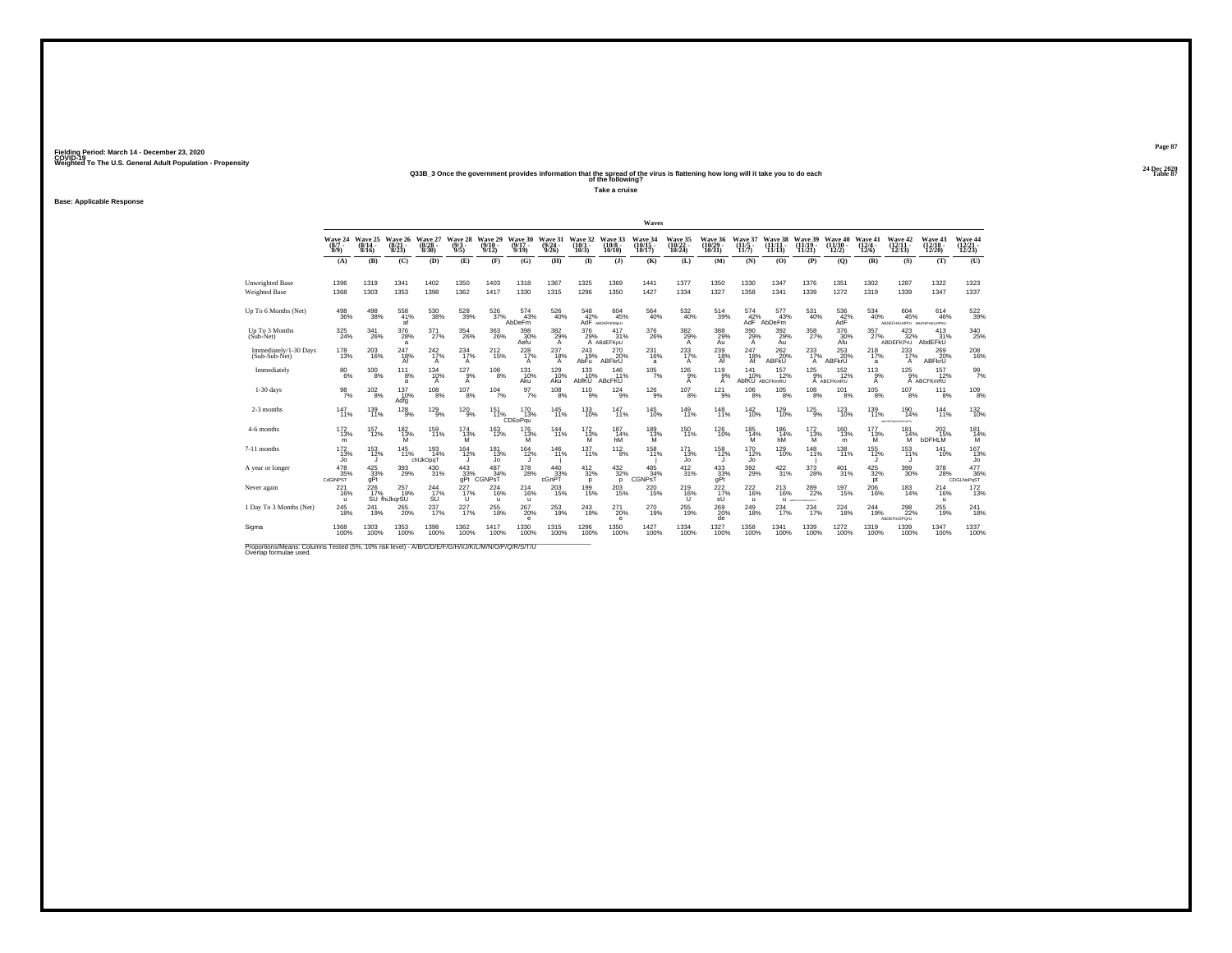#### **24 Dec 2020Q33B\_4 Once the government provides information that the spread of the virus is flattening how long will it take you to do each Table 88 of the following?**

**Go out to dinner**

**Base: Applicable Response**

|                                                                                                                             |                                |                                                                                            |                                        |                                          |                                              |                                  |                               |                                                                  |                                                            |                               | Waves                          |                                          |                             |                                                          |                                    |                                     |                                        |                                       |                                          |                                                        |                                                      |
|-----------------------------------------------------------------------------------------------------------------------------|--------------------------------|--------------------------------------------------------------------------------------------|----------------------------------------|------------------------------------------|----------------------------------------------|----------------------------------|-------------------------------|------------------------------------------------------------------|------------------------------------------------------------|-------------------------------|--------------------------------|------------------------------------------|-----------------------------|----------------------------------------------------------|------------------------------------|-------------------------------------|----------------------------------------|---------------------------------------|------------------------------------------|--------------------------------------------------------|------------------------------------------------------|
|                                                                                                                             | Wave 24<br>$(8/7 -$<br>$8/9$ ) | Wave 25<br>(8/14)<br>8/16                                                                  | Wave 26<br>(8/2)<br>8/23               | Wave 27<br>(8/28)<br>8/30                | Wave 28<br>$(9/3 -$<br>9/5                   | Wave 29<br>$(9/10 -$<br>9/12     | Wave 30<br>$(9/17 -$<br>9/19  | Wave 31<br>(9/24)<br>9/26                                        | Wave 32<br>(10/<br>10/3)                                   | Wave 33<br>$(10/8 -$<br>10/10 | Wave 34<br>$(10/15 -$<br>10/17 | <b>Wave 35</b><br>(10/22)<br>10/24       | Wave 36<br>(10/29)<br>10/31 | Wave 37<br>$(11/5 -$<br>11/7                             | <b>Wave 38</b><br>(11/11)<br>11/13 | Wave 39<br>$(11/19 -$<br>11/21      | Wave<br>.40<br>$(11/30 -$<br>12/2)     | Wave 41<br>$(12/4 -$<br>12/6          | Wave 42<br>$\frac{(12/11)}{12/13}$       | Wave 43<br>(12/18 -<br>12/20                           | Wave 44<br>(12/21 -<br>12/23)                        |
|                                                                                                                             | (A)                            | (B)                                                                                        | (C)                                    | (D)                                      | (E)                                          | (F)                              | (G)                           | (H)                                                              | $($ I                                                      | $($ $)$                       | (K)                            | (L)                                      | (M)                         | (N)                                                      | (O)                                | (P)                                 | (Q)                                    | (R)                                   | (S)                                      | (T)                                                    | (U)                                                  |
| Unweighted Base<br><b>Weighted Base</b>                                                                                     | 1901<br>1895                   | 1886<br>1877                                                                               | 1862<br>1852                           | 1848<br>1831                             | 1906<br>1900                                 | 1951<br>1932                     | 1865<br>1869                  | 1886<br>1871                                                     | 1882<br>1881                                               | 1900<br>1889                  | 1905<br>1911                   | 1939<br>1930                             | 1845<br>1847                | 1859<br>1850                                             | 1874<br>1873                       | 1919<br>1877                        | 1898<br>1890                           | 1886<br>1888                          | 1855<br>1871                             | 1910<br>1910                                           | 1883<br>1883                                         |
| Up To 6 Months (Net)                                                                                                        | $1362 \over 72\%$              | $^{1383}_{74\%}$<br>eij                                                                    | $^{1368}_{74\%}$<br>eij                | 1319<br>72%                              | <sup>1335</sup> 70%                          | $\frac{1426}{74%}$<br>eij        | 1377<br>74%<br>ei             | $1429$<br>$76%$<br>ADEIJIp                                       | <sup>1323</sup> 70%                                        | 1330<br>70%                   | $\frac{1402}{73\%}$            | 1409<br>73%                              | $^{1399}_{-76\%}$<br>ADEIJ  | $^{1375}_{74\%}$<br>Elj                                  | 1386<br>74%<br>eij                 | $^{1368}_{-73\%}$                   | $\frac{1429}{76\%}$<br>adEIJ           | <sup>1467</sup> 78%<br>ABCOEFGUIKLHOP | $^{1397}_{75\%}$<br>EŇ                   | 1440<br>75%                                            | 1452<br>77%<br>adEIJ AbcDEfgIJKLoP                   |
| Up To 3 Months<br>(Sub-Net)                                                                                                 | 1041<br>55%                    | 1092<br>58%                                                                                | 1031<br>$^{56\%}$                      | 1045<br>$\frac{57}{5}$                   | 959<br>50%                                   | 1162<br>60%<br>ACEIp             | 1099<br>$59\%$ aE             | 1125<br>ACEIJ                                                    | $^{1042}_{~55\%}$                                          | 1063<br>56%                   | 1090<br>57%<br>Έ               | 1109<br>$57\%$                           | 1093<br>59%<br>AEi          | 1104<br>60%<br>AcEI                                      | 1076<br>$^{57\%}_{E}$              | 1062<br>57%                         | 1155<br>61%<br>E ACdEIJkloP ACDEIJKloP | 1157<br>61%                           | 1097<br>$rac{59}{aE}$                    | 1146                                                   | 1166<br>62%<br>60% 62°<br>ACEII AbCDEUKLOP           |
| Immediately/1-30 Days<br>(Sub-Sub-Net)                                                                                      | $^{703}_{\ 37\%}$              | $^{771}_{41\%}$<br>aCE                                                                     | 683                                    | $^{692}_{38\%}$                          | $\substack{656 \\ 35\%}$                     | 853<br>44%<br>ACDEJp AbCDEiJklop | 838<br>45%                    | 802 43%<br><b>ACDE</b>                                           | 770<br>41%<br>acE                                          | 745<br>39%<br>Ë.              | $^{788}_{41\%}$<br>aCE         | 788<br>41%<br>acE                        | $^{794}_{43\%}$             | 831<br>45%<br>ACDE AbCDEURIOP                            | 769<br>41%<br>acE                  | <sup>761</sup> <sub>41%</sub><br>cE | 839<br>44%<br>ACDEJ <sub>p</sub>       | 807<br>43%<br>ACDE                    | $^{782}_{42\%}$<br>ACdE                  | 798<br>42%<br>ACdE                                     | 820<br>44%<br>ACDEj                                  |
| Immediately                                                                                                                 | $^{342}_{18\%}$                | $^{430}_{\vphantom{1}\vphantom{1}23\%}_{\vphantom{1}\vphantom{1}\smash{\lambda\cup1}}$ ACD | 328<br>18%                             | 353<br>19%                               | 399<br>21%<br>ac                             | 467<br>24%<br>ACDe               | 478<br>26%<br>ACDEru          | $^{436}_{\phantom{1}\phantom{1}\phantom{1}23\%}_{\Lambda\rm CD}$ | $^{430}_{\vphantom{1}\vphantom{1}23\%}_{\Lambda\text{CD}}$ | 445<br>$ACD$ <sup>24%</sup>   | $^{433}_{23\%}$<br>ACd         | $^{461}_{24\%}$ ACD                      | $^{455}_{25\%}$ ACDE        | $\overset{459}{\underset{\mathsf{ACDE}}{\mathsf{25\%}}}$ | 447<br>$\overline{24\%}$ ACD       | $^{437}_{23\%}$ ACD                 | $\mathcal{A}_{25\%}^{472}$<br>ACDE     | $^{415}_{22\%}$                       | $^{420}_{\substack{22 \\ \textrm{ACd}}}$ | $\overset{473}{\underset{\text{ACDE}}{\sum\text{25}}}$ | $^{421}_{\substack{22 \\ \scriptsize \textrm{AGd}}}$ |
| $1-30$ days                                                                                                                 | 361<br>$\frac{19}{15}$         | 342<br>18%                                                                                 | 355<br>$\frac{19}{15}$                 | 339<br>$^{19%}$                          | 257<br>14%                                   | 387<br>$E$ <sub>Jlot</sub>       | 360<br>19%                    | 366<br>$\frac{20}{E}$                                            | 340<br>$^{18\%}$                                           | 300<br>16%                    | 355<br>$^{19}_{E}$ %           | 327<br>$17\%$                            | 339<br>$^{18\%}$            | 372<br>EJlot                                             | 323<br>$\frac{17}{5}$ %            | 324<br>$\frac{17}{5}$ %             | 367<br>19%                             | 391<br>$\text{EJLOPT}^{21\%}$         | 362<br>$^{19\%}_{EJ}$                    | 325<br>17%                                             | 399<br>17% 21%<br>E bEiJLmOPT                        |
| 2-3 months                                                                                                                  | 338<br>Gln                     | $\frac{320}{17\%}$<br>Gi                                                                   | 348<br>19%<br>efGIkNp EFGIKmNoP        | 353<br>19%                               | $303 \atop 16\%$                             | $^{309}_{16\%}$                  | 261<br>14%                    | $\frac{324}{17\%}$<br>Gi                                         | $^{272}_{14\%}$                                            | 318 <sub>7%</sub><br>g        | $^{302}_{\,16\%}$              | 321%<br>g                                | $^{299}_{16\%}$             | 272 <sub>0%</sub>                                        | $^{307}_{16\%}$                    | $\frac{300}{16\%}$                  | 316 %<br>$\mathbf{q}$                  | 350<br>19%<br>GIkN                    | 315/17%<br>g                             | 349<br>18%<br>GIN                                      | 346<br>18%<br>GIN                                    |
| 4-6 months                                                                                                                  | 321<br>17%<br>Fi               | 292<br>16%                                                                                 | 337<br>18%<br>DFGIJNQtu                | 274<br>15%                               | 376<br>20%<br><b>APROVE</b><br><b>AMORES</b> | 264<br>14%                       | 278<br>15%                    | 304<br>16%                                                       | 282<br>15%                                                 | 267<br>14%                    | 312<br>16%                     | 300<br>16%                               | 306<br>17%                  | 271<br>15%                                               | 310<br>17%                         | 306<br>16%                          | 275<br>15%                             | 310<br>16%                            | 300<br>16%                               | 294<br>15%                                             | 286<br>15%                                           |
| 7-11 months                                                                                                                 | $^{235}_{12\%}$<br><b>InOR</b> | 205<br>11%                                                                                 | 203<br>11%                             | $^{194}_{11\%}$                          | 218<br>11%                                   | $^{240}_{12\%}$<br>InOR          | 221<br>12%                    | 207<br>11%                                                       | $^{219}_{12\%}$                                            | <sup>217</sup> <sub>12%</sub> | 199<br>10%                     | $^{192}_{10\%}$                          | 209<br>11%                  | $^{182}_{10\%}$                                          | $^{181}_{10\%}$                    | $^{233}_{12\%}$<br><b>InOR</b>      | 193<br>10%                             | $^{180}_{10\%}$                       | $^{226}_{12\%}$<br>or                    | $^{211}_{11\%}$                                        | $^{207}_{11\%}$                                      |
| A year or longer                                                                                                            | $^{265}_{14\%}$<br>hmRTU       | $^{255}_{14\%}$<br>hRTU                                                                    | 233                                    | $^{276}_{15\%}$<br>I dFGHMpgRSTU GHMRSTU | 277<br>15%                                   | $^{236}_{\hphantom{1}12\%}$      | 222 <sub>%</sub>              | $^{209}_{11\%}$                                                  | $^{287}_{15\%}$<br>dFGHMPdRSTU dFGHMPQRSTU                 | 293<br>15%                    | $^{261}_{14\%}$                | $^{284}_{15\%}$<br><b>hRTU</b> faHMpRSTU | $^{211}_{11\%}$             | $^{245}_{13\%}$                                          | $^{264}_{14\%}$<br>RTU HmRsTU      | $^{229}_{12\%}$                     | 234<br>12%                             | 193<br>10%                            | <sup>218</sup> <sub>12%</sub>            | 198<br>10%                                             | 195<br>10%                                           |
| Never again                                                                                                                 | $\frac{32}{2\%}$               | 34<br>2%                                                                                   | $^{49}_{3\%}$<br>fhmu                  | 42<br>2%                                 | 71<br>4%<br>ABDFHIMseQSU                     | $^{29}_{2\%}$                    | $\frac{48}{3%}$<br>fhmu       | 26<br>1%                                                         | 52<br>3%<br><sup>"</sup> aFHMsŪ                            | 49<br>3%<br>fhmu              | 50<br>3%<br>fhmu               | 46<br>2%                                 | 28<br>1%                    | 49<br>3%<br>fHmu                                         | 43<br>2%                           | 47<br>2%<br>h                       | $\frac{33}{2\%}$                       | 48<br>3%<br>fhmu                      | 30<br>2%                                 | 61<br>3%<br>ABFHMQSU                                   | $^{28}_{2\%}$                                        |
| 1 Day To 3 Months (Net)                                                                                                     | 699<br>37%<br>EglJp            | 662<br>35%                                                                                 | $^{703}_{38\%}$<br>E EGIJKLOP EGIJKLOP | 692 38%                                  | 560<br>29%                                   | 696<br>36%<br>Ei                 | $\substack{622 \\ 33\%}$<br>e | 689<br>37%<br>Egljp                                              | $\substack{612 \\ 33\%}$                                   | 618<br>33%                    | 657<br>34%<br>F                | $^{648}_{34\%}$<br>Е                     | 638<br>35%<br>F             | $644 \over 35\%$                                         | 629/34%<br>Ε                       | $\substack{625 \\ 33\%}$<br>е       | 683<br>36%                             | 741<br>39%<br>Ei <b>bEGUKLMNOP</b>    | 677<br>36%<br>Eij                        | 673<br>35%                                             | <sup>745</sup> <sub>40%</sub><br>E BEIGUKLMNOPT      |
| Sigma                                                                                                                       | 1895<br>100%                   | 1877<br>100%                                                                               | 1852<br>100%                           | 1831<br>100%                             | 1900<br>100%                                 | 1932<br>100%                     | 1869<br>100%                  | 1871<br>100%                                                     | 1881<br>100%                                               | 1889<br>100%                  | 1911<br>100%                   | 1930<br>100%                             | 1847<br>100%                | 1850<br>100%                                             | 1873<br>100%                       | 1877<br>100%                        | 1890<br>100%                           | 1888<br>100%                          | 1871<br>100%                             | 1910<br>100%                                           | 1883<br>100%                                         |
| Proportions/Means: Columns Tested (5%, 10% risk level) - A/B/C/D/E/F/G/H/I/J/K/L/M/N/O/P/Q/R/S/T/U<br>Overlap formulae used |                                |                                                                                            |                                        |                                          |                                              |                                  |                               |                                                                  |                                                            |                               |                                |                                          |                             |                                                          |                                    |                                     |                                        |                                       |                                          |                                                        |                                                      |

**Page 8824 Dec 2020<br>Table 88**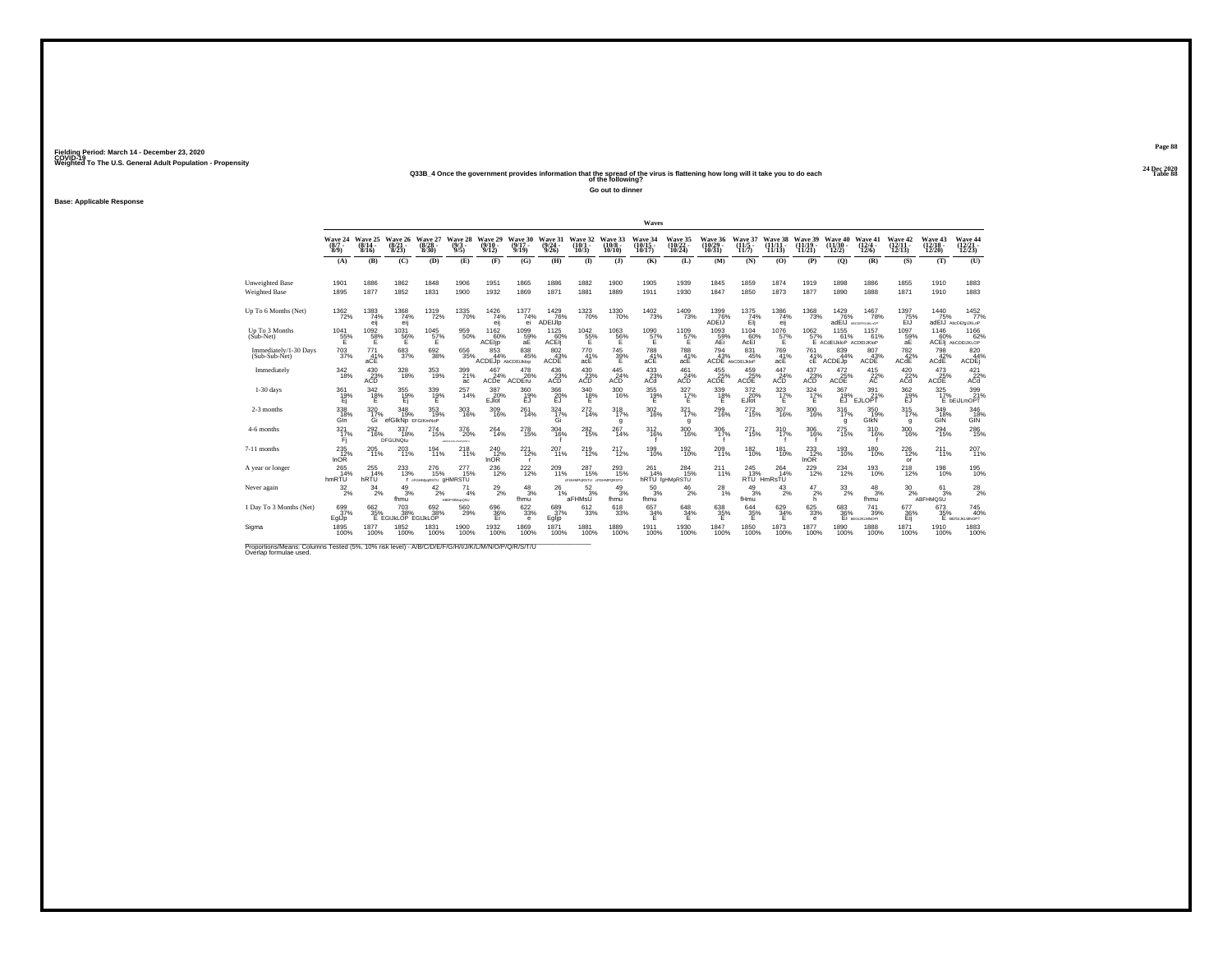#### **24 Dec 2020Q33B\_5 Once the government provides information that the spread of the virus is flattening how long will it take you to do each Table 89 of the following?**

**Visit a casino**

**Base: Applicable Response**

|                                        |                                                      |                                   |                                                          |                                  |                            |                                 |                              |                                         |                              |                                       | Waves                                        |                                    |                                |                                           |                                |                                |                                    |                                 |                                                     |                                    |                                             |
|----------------------------------------|------------------------------------------------------|-----------------------------------|----------------------------------------------------------|----------------------------------|----------------------------|---------------------------------|------------------------------|-----------------------------------------|------------------------------|---------------------------------------|----------------------------------------------|------------------------------------|--------------------------------|-------------------------------------------|--------------------------------|--------------------------------|------------------------------------|---------------------------------|-----------------------------------------------------|------------------------------------|---------------------------------------------|
|                                        | Wave 24<br>$(8/7 -$<br>8/9                           | Wave 25<br>$(8/14 -$<br>8/16      | Wave 26<br>$\binom{8/21}{8/23}$                          | Wave 27<br>$\frac{(8/28)}{8/30}$ | Wave 28<br>$(9/3 -$<br>9/5 | Wave 29<br>$(9/10 -$<br>9/12    | Wave 30<br>$(9/17 -$<br>9/19 | Wave 31<br>$\frac{(9/24 - 9/26)}{9/26}$ | Wave 32<br>$(10/1 -$<br>10/3 | Wave 33<br>$(10/8 -$<br>10/10         | Wave 34<br>$(10/15 -$<br>10/17               | Wave 35<br>$\frac{(10/22)}{10/24}$ | Wave 36<br>$(10/29 -$<br>10/31 | Wave 37<br>$\frac{(11/5)}{11/7}$          | Wave 38<br>$(11/11 -$<br>11/13 | Wave 39<br>$(11/19 -$<br>11/21 | Wave 40<br>$(11/30 -$<br>12(2)     | Wave 41<br>$\binom{12/4}{12/6}$ | Wave 42<br>$\frac{(12/11)}{12/13}$                  | Wave 43<br>$\frac{(12/18)}{12/20}$ | Wave 44<br>$\frac{(12/21)}{12/23}$          |
|                                        | (A)                                                  | (B)                               | (C)                                                      | (D)                              | (E)                        | (F)                             | (G)                          | (H)                                     | $($ I                        | $($ $)$                               | (K)                                          | (L)                                | (M)                            | (N)                                       | (O)                            | (P)                            | (Q)                                | (R)                             | (S)                                                 | (T)                                | (U)                                         |
| Unweighted Base<br>Weighted Base       | 1393<br>1365                                         | 1348<br>1334                      | 1391<br>1398                                             | 1394<br>1375                     | 1410<br>1405               | 1388<br>1356                    | 1383<br>1400                 | 1386<br>1370                            | 1330<br>1307                 | 1429<br>1421                          | 1477<br>1450                                 | 1392<br>1334                       | 1351<br>1342                   | 1338<br>1346                              | 1361<br>1358                   | 1427<br>1411                   | 1406<br>1333                       | 1341<br>1318                    | 1372<br>1411                                        | 1350<br>1374                       | 1346<br>1347                                |
| Up To 6 Months (Net)                   | $^{654}_{48\%}$                                      | 673<br>50%                        | <sup>747</sup> 53%<br>A                                  | 694<br>50%                       | 711 <sub>%</sub>           | $^{702}_{52\%}$                 | 794<br>57%<br>ABDEfUKLMo     | $^{721}_{53\%}$<br>a                    | 681<br>52%<br>a              | $^{718}_{50\%}$                       | 734<br>51%                                   | 670 50%                            | 680<br>51%                     | <sup>745</sup> 55%<br>AbdejkLm            | 715<br>53%<br>a                | $\substack{738 \\ 52\%}$       | <sup>740</sup> 56%<br>a AbDejkLm   | 705<br>53%                      | 800<br>57%<br>A ABDEFIJKLMp ABDEFIJKLMco            | 784<br>57%                         | $^{719}_{53\%}$<br>$\mathsf{A}$             |
| Up To 3 Months<br>(Sub-Net)            | 441<br>32%                                           | 492<br>37%<br>a                   | 524<br>37%<br>Α                                          | 494<br>36%                       | 474<br>34%                 | 511<br>38%<br>Aė                | 541<br>39%<br>AEp            | 501<br>37%<br>a                         | 493<br>38%<br>Ae             | 527<br>37%<br>Α                       | 504<br>35%                                   | $\frac{496}{37\%}$<br>A            | $\frac{499}{37\%}$             | 534<br>40%<br>AEKPu                       | 517<br>38%<br>Ae               | 487<br>34%                     | 535<br>40%<br>AdEKPU               | 499<br>38%<br>Ae                | 557<br>39%<br>AEkPu                                 | 555<br>40%<br>AdEKPU               | $\substack{471 \\ 35\%}$                    |
| Immediately/1-30 Days<br>(Sub-Sub-Net) | $^{268}_{\,20\%}$                                    | <sup>269</sup> <sub>20%</sub>     | $^{326}_{\phantom{1}\phantom{1}23\%}$<br>a               | $^{319}_{23\%}$<br>a             | 302 %                      | $^{313}_{\phantom{1}23\%}$<br>a | 354<br>25%<br>ABek           | 335<br>24%<br>AB                        | $315$ <sub>24%</sub><br>Ab   | $\frac{344}{24\%}$<br>Ab              | 314<br>22%                                   | 341<br>26%<br>ABek                 | $^{316}_{24\%}$                | $\frac{362}{27\%}$<br>ab ABdEfKPu         | 322 <sub>2</sub> %<br>ab       | 312/22%                        | $\frac{358}{27\%}$<br>ABEfKPu      | $\frac{322}{24\%}$<br>AB        | 336<br>24%<br>Ab                                    | 356<br>26%<br>ABEKp                | $^{305}_{\phantom{1}23\%}$                  |
| Immediately                            | $102 \atop 7\%$                                      | $^{149}_{11\%}$<br>А              | $^{147}_{10\%}$<br>A                                     | 160<br>12%<br>A                  | $^{180}_{~13\%}$           | $\frac{162}{12\%}$<br>A         | $^{190}_{14\%}$<br>Ac        | 166<br>12%<br>$\mathsf{A}$              | $^{175}_{13\%}$<br>Ac        | 191<br>13%<br>Ac                      | $^{171}_{12\%}$<br>$\mathsf{A}^{\mathsf{T}}$ | $^{194}_{15\%}$<br>ABCdsU          | $^{185}_{14\%}$                | $^{208}_{15\%}$<br>ACu ABCDFhKoSU ABCdksU | 199%                           | $^{172}_{12\%}$                | $^{223}_{17\%}$<br>A ABCOEFGHIKPSU | 189<br>14%<br>AbCU              | $\frac{164}{12\%}$<br>$\mathsf{A}$                  | 193<br>14%<br>AbCu                 | $^{146}_{11\%}$<br>$\mathsf{A}$             |
| $1-30$ days                            | 166<br>12%<br>BEO                                    | 120<br>9%                         | 179<br>13%<br><b>BEkmOpr</b>                             | 160<br>12%<br>bEo                | $^{122}_{9\%}$             | 151<br>11%<br>$\epsilon$        | 165<br>12%<br>bÉo            | 169<br>BEC                              | 140<br>11%                   | 153<br>11%                            | 143<br>10%                                   | 148<br>11%                         | 131<br>10%                     | $155$<br>$12\%$<br>be                     | $^{123}_{9\%}$                 | 140<br>10%                     | 135<br>10%                         | 133<br>10%                      | 172<br>BEC                                          | 163<br>$hE_0$ <sup>12%</sup>       | $^{159}_{12\%}$ bEo                         |
| 2-3 months                             | $^{173}_{13\%}$                                      | $^{223}_{17\%}$<br>ADEpliJALnNPqU | 198<br>14%                                               | $^{175}_{13\%}$                  | $^{172}_{12\%}$            | 198<br>15%                      | <sup>186</sup><br>13%        | $^{166}_{12\%}$                         | 177<br>14%                   | $^{184}_{13\%}$                       | $^{190}_{13\%}$                              | 155<br>12%                         | $^{182}_{14\%}$                | $^{172}_{13\%}$                           | $^{195}_{14\%}$                | $^{175}_{12\%}$                | $^{177}_{13\%}$                    | $^{177}_{13\%}$                 | $^{221}_{16\%}$<br>adeHLpu                          | 199<br>14%                         | 166<br>12%                                  |
| 4-6 months                             | 213<br>16%                                           | 182<br>14%                        | 223<br>16%                                               | 200<br>15%                       | 237<br>17%<br>bjLm         | 191<br>14%                      | 253<br>18%<br>BdFiJLMo       | 220<br>16%                              | 188<br>14%                   | 190<br>13%                            | 230<br>16%                                   | 174<br>13%                         | 182<br>14%                     | 211<br>16%                                | 198<br>15%                     | $^{252}_{18\%}$<br>BdFiJLMo    | 205<br>15%                         | 206<br>16%                      | 244<br>17%<br><b>BfJLM</b>                          | 229                                | $^{248}_{18\%}$<br>17% 189<br>bjLm BDFIJLMO |
| 7-11 months                            | 199<br>15%<br>bС                                     | $^{153}_{11\%}$                   | 150<br>11%                                               | $^{192}_{14\%}$<br>c             | $^{174}_{12\%}$            | <sup>178</sup><br>13%           | $^{167}_{12\%}$              | 173<br>13%                              | <sup>170</sup><br>13%        | 182<br>13%                            | 190<br>13%                                   | $\frac{192}{14\%}$<br>bС           | <sup>171</sup> <sub>13%</sub>  | 169<br>13%                                | 186<br>14%<br>$\mathbf{c}$     | $^{201}_{14\%}$<br>C           | <sup>172</sup> <sub>13%</sub>      | $\frac{185}{14\%}$<br>c         | 183<br>13%                                          | $^{169}_{12\%}$                    | $\frac{177}{13\%}$                          |
| A year or longer                       | $^{397}_{29\%}$<br><b>EIGNOPORST GNOPORST</b>        | 377<br>28%                        | $\begin{array}{c} 371 \\ 27\% \\ \text{NrT} \end{array}$ | $^{343}_{\phantom{1}25\%}$       | 347<br>25%                 | $\frac{342}{25\%}$              | 330<br>24%                   | $\frac{357}{26\%}$                      | $\frac{353}{27}\%$ NRT       | 382<br>27%<br>NrT                     | $\frac{393}{27}\%$ NRT                       | 337<br>25%                         | $\frac{344}{26\%}$<br>nt       | 296<br>22%                                | 321 <sub>24%</sub>             | $^{337}_{\ 24\%}$              | 316<br>24%                         | 299<br>23%                      | 338<br>24%                                          | 296<br>22%                         | 358<br>27%<br>NrT                           |
| Never again                            | 114<br>8%                                            | 130<br>$\frac{10\%}{SU}$          | 130<br>9%<br>Sū                                          | 147<br>11%<br>GiaSU ACGHIKOQSTU  | 172<br>12%                 | 133<br>10%<br>ŚŨ                | 109<br>8%                    | 119<br>9%<br>s                          | 104<br>8%                    | 140<br>$\frac{10\%}{SU}$              | 133<br>9%<br>Sŭ                              | 136<br>$\frac{10\%}{\text{SU}}$    | 146<br>11%<br>aGlqSU           | 137<br>$\frac{10\%}{SU}$                  | 135<br>$\frac{10\%}{SU}$       | 135<br>10%<br>Śū               | 106<br>8%                          | 129<br>$\frac{10\%}{SU}$        | 90<br>6%                                            | 125<br>$\frac{9}{5}$               | $\frac{93}{7\%}$                            |
| 1 Day To 3 Months (Net)                | $^{339}_{\phantom{1}\phantom{1}25\%}$<br>$\mathbf e$ | $\frac{343}{26}\%$<br>Ε           | $\frac{377}{27\%}$<br>EkIP                               | 334<br>24%<br>$\epsilon$         | $^{294}_{21\%}$            | 349<br>26%<br>Ε                 | $^{351}_{\  \, 25\%}$<br>e   | $^{335}_{\,\,24\%}$<br>$\mathbf e$      | 317<br>24%                   | $^{336}_{\phantom{1}\phantom{1}24\%}$ | $^{333}_{\phantom{1}\phantom{1}23\%}$        | 302<br>23%                         | $^{313}_{\phantom{1}23\%}$     | 326<br>24%                                | 318<br>23%                     | $^{315}_{\phantom{1}22\%}$     | $^{312}_{23\%}$                    | 310<br>24%                      | $^{393}_{\phantom{1}\phantom{1}28\%}$<br>EjKLMOPgru | 362<br>26%<br>Elo                  | $\frac{324}{24\%}$                          |
| Sigma                                  | 1365<br>100%                                         | 1334<br>100%                      | 1398<br>100%                                             | 1375<br>100%                     | 1405<br>100%               | 1356<br>100%                    | 1400<br>100%                 | 1370<br>100%                            | 1307<br>100%                 | 1421<br>100%                          | 1450<br>100%                                 | 1334<br>100%                       | 1342<br>100%                   | 1346<br>100%                              | 1358<br>100%                   | 1411<br>100%                   | 1333<br>100%                       | 1318<br>100%                    | 1411<br>100%                                        | 1374<br>100%                       | 1347<br>100%                                |

Proportions/Means: Columns Tested (5%, 10% risk level) - *N'B/C/D/E/F/G/H/I/J/K/L/M/N/O/P/Q/R/S/T/U* Overlap formulae used.<br>Overlap formulae used.

**Page 8924 Dec 2020<br>Table 89**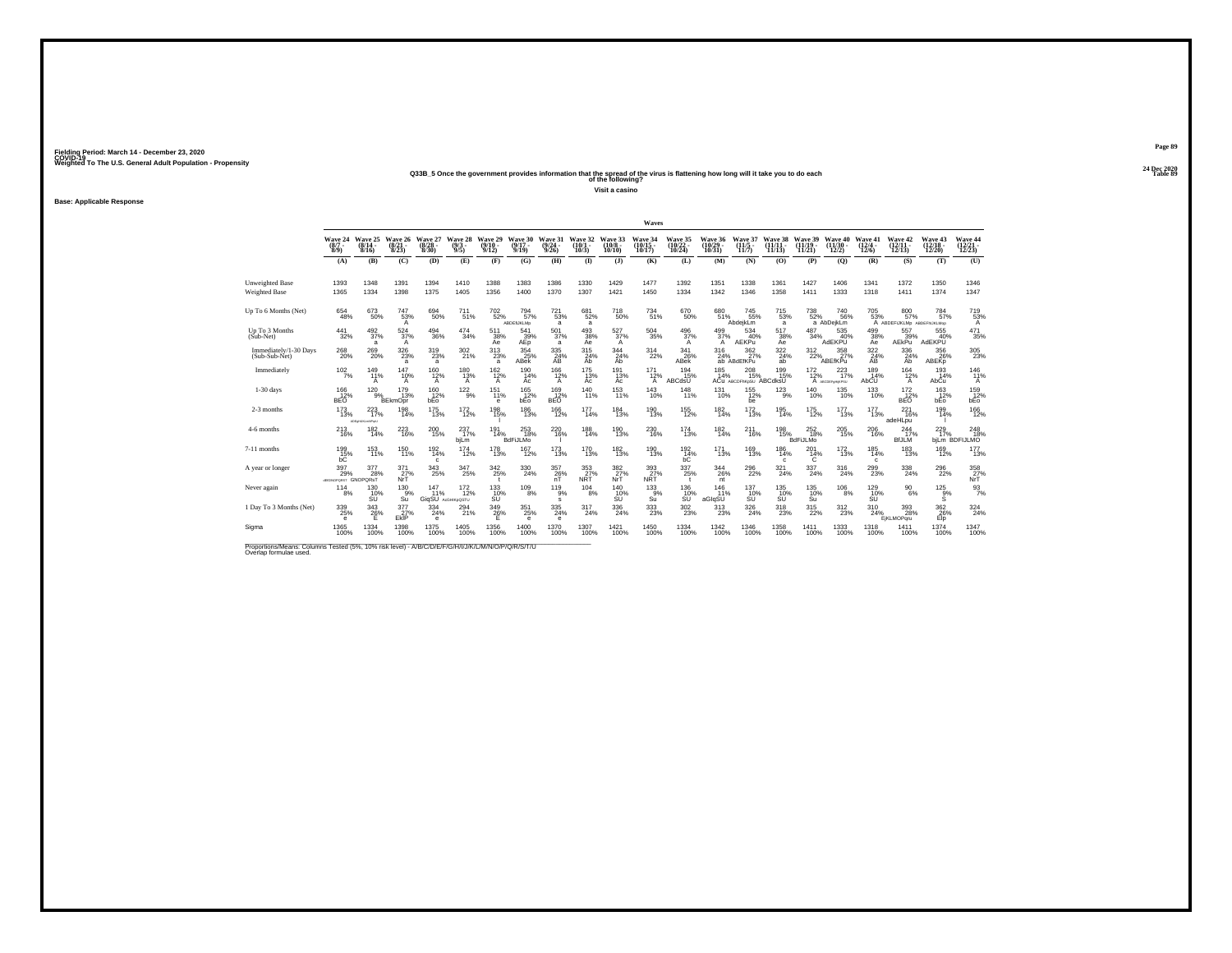#### **24 Dec 2020Q33B\_6 Once the government provides information that the spread of the virus is flattening how long will it take you to do each Table 90 of the following?**

**Stay in a hotel**

**Base: Applicable Response**

|                                                                                                                              |                                       |                              |                                 |                           |                                 |                                       |                              |                            |                                         |                                | Waves                           |                                 |                                      |                                                     |                                   |                                    |                                       |                                 |                                                 |                                   |                                                 |
|------------------------------------------------------------------------------------------------------------------------------|---------------------------------------|------------------------------|---------------------------------|---------------------------|---------------------------------|---------------------------------------|------------------------------|----------------------------|-----------------------------------------|--------------------------------|---------------------------------|---------------------------------|--------------------------------------|-----------------------------------------------------|-----------------------------------|------------------------------------|---------------------------------------|---------------------------------|-------------------------------------------------|-----------------------------------|-------------------------------------------------|
|                                                                                                                              | Wave 24<br>$(8/7 -$<br>8/9            | Wave 25<br>$(8/14 -$<br>8/16 | Wave 26<br>$\binom{8/21}{8/23}$ | Wave 27<br>8/30           | Wave 28<br>$(9/3 -$<br>9/5      | Wave 29<br>$(9/10 -$<br>9/12          | Wave 30<br>$(9/17 -$<br>9/19 | Wave 31<br>(9/24)<br>9/26  | Wave 32<br>(10/1<br>10/3                | Wave 33<br>$(10/8 -$<br>10/10  | Wave 34<br>10/17                | Wave 35<br>$(10/22 -$<br>10/24  | <b>Wave 36</b><br>$10/29 -$<br>10/31 | Wave 37<br>(11/5 -<br>11/7                          | Wave 38<br>(11/1)<br>11/13        | Wave 39<br>(11/19)<br>11/21        | <b>Wave 40</b><br>$(11/30 -$<br>12/2) | Wave 41<br>$(12/4 -$<br>12/6    | Wave 42<br>$(12/11 -$<br>12/13                  | Wave 43<br>$(12/18 -$<br>12/20    | Wave 44<br>$\frac{(12/21)}{12/23}$              |
|                                                                                                                              | (A)                                   | (B)                          | (C)                             | (D)                       | (E)                             | (F)                                   | (G)                          | (H)                        | $($ I                                   | $($ $)$                        | (K)                             | (L)                             | (M)                                  | (N)                                                 | (O)                               | (P)                                | (Q)                                   | (R)                             | (S)                                             | (T)                               | (U)                                             |
| Unweighted Base<br><b>Weighted Base</b>                                                                                      | 1762<br>1751                          | 1720<br>1741                 | 1709<br>1718                    | 1705<br>1700              | 1733<br>1717                    | 1804<br>1801                          | 1733<br>1756                 | 1747<br>1736               | 1692<br>1693                            | 1719<br>1749                   | 1751<br>1758                    | 1773<br>1759                    | 1704<br>1705                         | 1725<br>1729                                        | 1716<br>1722                      | 1763<br>1738                       | 1716<br>1680                          | 1701<br>1710                    | 1679<br>1713                                    | 1751<br>1760                      | 1713<br>1726                                    |
| Up To 6 Months (Net)                                                                                                         | $^{980}_{56\%}$                       | $^{1026}_{~59\%}$            | $^{1022}_{~59\%}$               | 981<br>58%                | 934<br>54%                      | $^{1122}_{62\%}$<br>ADEILP            | 1059<br>60%<br>aElp          | 1080<br>62%<br>ADEjLP      | $^{1016}_{60\%}$<br>aEp                 | 1019<br>58%                    | $^{1113}_{63\%}$<br>e ABcDEJLMP | 993<br>56%                      |                                      | 1003 1082<br>59% 63% E AbDEjLmP<br>$^{1082}_{63\%}$ | 1069<br>62%<br>ADEILP             | 973<br>56%                         | 1063<br>63%<br>AbcDEJLmP              | $^{1051}_{61\%}$                | $1102 \atop 64\%$<br>AdELP ABCDEGULMP ABCDEULMP | 1121<br>64%                       | 1077<br>62%<br>ADEjLP                           |
| Up To 3 Months<br>$(Sub-Net)$                                                                                                | 656<br>37%                            | 703<br>40%                   | 727<br>$A_E^{42\%}$             | 722<br>$A_E^{42\%}$       | 646<br>38%                      | 831<br>46%<br>ABcdEiLP                | 797<br>45%<br>ABEID          | 778<br>45%<br>ABEI         | 758<br>$\widetilde{\mathsf{45}}\%$ ABEI | 738<br>$A_E^{42\%}$            | 805<br>ABELP <sup>46%</sup>     | 721<br>41%                      | 739<br>$A_E^{43\%}$                  | 791<br>$46\%$ ABELP                                 | 771<br>$\frac{45}{\mathsf{ABEl}}$ | 714<br>41%                         | 756<br>45%<br>ABEIp                   | 758<br>44%<br>AbE               | 777<br>45%                                      | 825<br>47%<br>ABEID ABCDEJLP      | 760<br>$AB^2$                                   |
| Immediately/1-30 Days<br>(Sub-Sub-Net)                                                                                       | $^{386}_{\phantom{1}\phantom{1}22\%}$ | 457<br>26%<br>A              | $^{445}_{26\%}$<br>A            | $^{435}_{26\%}$<br>a      | $^{428}_{\,\,25\%}$             | $\frac{532}{30\%}$<br>AbcDEr ABCDEJPR | 541<br>31%                   | 505<br>29%                 | $^{513}_{30\%}$<br>AdE ABCDEIPR         | $^{462}_{26\%}$<br>Α           | 513<br>29%<br>AdE               | $^{483}_{27\%}$<br>$\mathsf{A}$ | 487<br>29%<br>Ae                     | $^{500}_{29\%}$                                     | 525<br>30%<br>AdE ABCDEIPR        | $^{461}_{27\%}$<br>A               | $^{492}_{29\%}$<br>AdE                | $^{445}_{26\%}$<br>A            | 485<br>28%<br>Ae                                | 507<br>29%<br>AdE                 | 481<br>28%<br>$\overline{A}$                    |
| Immediately                                                                                                                  | 200<br>11%                            | $^{245}_{\,14\%}$<br>a       | $^{220}_{13\%}$                 | 254<br>15%<br>A           | 239<br>14%<br>a                 | 289<br>16%                            | 320<br>18%<br>AC ABCDEJRsU   | 301<br>17%<br><b>ABCEu</b> | 295<br>17%<br><b>ABCErU</b>             | $^{257}_{15\%}$<br>A           | 297<br>17%<br>AbCe              | $^{291}_{17\%}$<br>AC           | $^{288}_{17\%}$<br>AbCe              | $^{293}_{17\%}$<br>AbCeu ABCdEjRU                   | 311<br>18%                        | $^{287}_{17\%}$<br>AC <sup>'</sup> | $^{297}_{18\%}$<br>ABCEIrU            | $^{251}_{15\%}$<br>Α            | $^{263}_{15\%}$<br>A                            | 290 16%<br>AC                     | $^{246}_{14\%}$<br>a                            |
| $1-30$ days                                                                                                                  | 185<br>11%                            | $^{213}_{12\%}$              | $^{224}_{\phantom{1}13\%}$ adP  | 181<br>11%                | 189<br>11%                      | 242<br>$\frac{442}{13\%}$             | 220<br>13%<br>D              | 204<br>12%                 | 218<br>13%                              | $^{205}_{\quad42\%}$           | $^{216}_{\ 12\%}$               | 192<br>11%                      | 199<br>12%                           | 207<br>12%                                          | 213<br>12%                        | $\frac{174}{10\%}$                 | 195<br>12%                            | 195<br>11%                      | $\frac{222}{13}\%$                              | 218<br>12%                        | $\overset{235}{\underset{\text{AlgeIP}}{14\%}}$ |
| 2-3 months                                                                                                                   | $^{270}_{15\%}$<br>e                  | $^{246}_{14\%}$              | $^{283}_{16\%}$<br>EI           | 287 <sub>17%</sub><br>bEL | 218                             | $^{299}_{17\%}$<br>EI                 | 256<br>15%                   | 273<br>16%<br>$\mathbf e$  | 245<br>14%                              | $^{276}_{16\%}$<br>$\mathbf e$ | $^{292}_{17\%}$<br>EI           | $^{238}_{14\%}$                 | $^{252}_{15\%}$                      | $^{291}_{17\%}$<br>bEL                              | 246<br>14%                        | $^{253}_{\phantom{1}15\%}$         | 264<br>16%                            | $313 \atop 18\%$<br>e aBEGILMOP | 292<br>17%                                      | $318/18$ %<br><b>bEL BEGILMOP</b> | 279<br>16%<br>Е                                 |
| 4-6 months                                                                                                                   | 324<br>18%<br><b>DGilmP</b>           | 323<br>19%<br><b>DGIImP</b>  | 295<br>17%                      | 259<br>15%                | 288<br>17%                      | 291<br>16%                            | 263<br>15%                   | 302<br>17%                 | 258<br>15%                              | 281<br>16%                     | 309<br>18%                      | 272<br>15%                      | 264<br>16%                           | 291<br>17%                                          | 298<br>17%                        | 259<br>15%                         | 307<br>18%<br>dgip                    | 292<br>17%                      | 325<br>19%<br>DGILMP                            | 296<br>17%                        | 317<br>18%<br>dGilmP                            |
| 7-11 months                                                                                                                  | 265%<br>bjKn                          | 220<br>13%                   | 227<br>13%                      | 244%                      | 260 15%<br>bjKn                 | $^{234}_{13\%}$                       | 242<br>14%                   | 246<br>14%                 | 218                                     | $^{215}_{12\%}$                | 209<br>12%                      | $^{264}_{15\%}$<br>jKn          | 239<br>14%                           | $^{210}_{12\%}$                                     | 219<br>13%                        | 301<br>17%<br>BOSTONJAHNOGSKI      | $^{211}_{13\%}$                       | $^{252}_{15\%}$<br>kn           | 217<br>13%                                      | 247<br>14%                        | $^{232}_{13\%}$                                 |
| A year or longer                                                                                                             | 449<br>26%<br>Germanasty fHNOQRSTu    | $^{428}_{25\%}$              | $^{376}_{22\%}$                 | 401<br>24%<br>HngRST      | $^{440}_{26\%}$<br>dfgHNOPQRSTU | 380<br>21%                            | 384<br>22%                   | 347<br>20%                 | 395<br>23%<br>hRST                      | $^{412}_{24\%}$<br>hnqRST      | 379<br>22%                      | $\frac{424}{24\%}$<br>HnogRSTu  | 394<br>23%<br>hRST                   | 352<br>20%                                          | 356<br>21%                        | 378<br>22%                         | 341<br>20%                            | 329<br>19%                      | 331<br>19%                                      | 332<br>19%                        | $\frac{363}{21\%}$                              |
| Never again                                                                                                                  | 57<br>3%                              | 68<br>4%                     | $\frac{92}{5\%}$<br>AfhiKsTŬ    | 75<br>4%                  | 83<br>5%<br>akU                 | $65$ <sub>4%</sub>                    | $^{70}_{4\%}$                | $64 \atop 4\%$             | 64<br>4%                                | 102<br>6%<br>AbFgHKmqSTU       | 57<br>3%                        | 78<br>4%                        | 68<br>4%                             | 84<br>5%<br>akÜ                                     | $^{78}_{\ 5\%}$                   | 85<br>5%<br>aktU                   | 65<br>4%                              | $^{79}_{\ 5\%}$<br>$\mathbf{u}$ | 64<br>4%                                        | 60<br>3%                          | $\frac{54}{3%}$                                 |
| 1 Day To 3 Months (Net)                                                                                                      | $^{456}_{\  \, 26\%}$                 | $^{458}_{\  \, 26\%}$        | 507<br>30%<br>aELP              | $^{468}_{28\%}$<br>F      | 406<br>24%                      | $\frac{542}{30}\%$<br>AbELmoP         | $^{476}_{27\%}$<br>e         | 477<br>27%<br>$\mathbf e$  | $^{463}_{27\%}$<br>e                    | $^{481}_{28\%}$<br>$\mathbf e$ | $^{508}_{29\%}$<br>ELP          | 430<br>24%                      | $^{451}_{26\%}$                      | $^{497}_{29\%}$<br>FI P                             | 460<br>27%                        | 427<br>25%                         | $^{459}_{27\%}$<br>е                  | $^{508}_{30\%}$<br>abELP        | 514<br>30%<br>abELmP                            | 535<br>30%<br>ABELmoP             | $^{514}_{30\%}$<br>abELmP                       |
| Sigma                                                                                                                        | 1751<br>100%                          | 1741<br>100%                 | 1718<br>100%                    | 1700<br>100%              | 1717<br>100%                    | 1801<br>100%                          | 1756<br>100%                 | 1736<br>100%               | 1693<br>100%                            | 1749<br>100%                   | 1758<br>100%                    | 1759<br>100%                    | 1705<br>100%                         | 1729<br>100%                                        | 1722<br>100%                      | 1738<br>100%                       | 1680<br>100%                          | 1710<br>100%                    | 1713<br>100%                                    | 1760<br>100%                      | 1726<br>100%                                    |
| Proportions/Means: Columns Tested (5%, 10% risk level) - A/B/C/D/E/F/G/H/I/J/K/L/M/N/O/P/Q/R/S/T/U<br>Overlap formulae used. |                                       |                              |                                 |                           |                                 |                                       |                              |                            |                                         |                                |                                 |                                 |                                      |                                                     |                                   |                                    |                                       |                                 |                                                 |                                   |                                                 |

**Page 90**24 Dec 2020<br>Table 90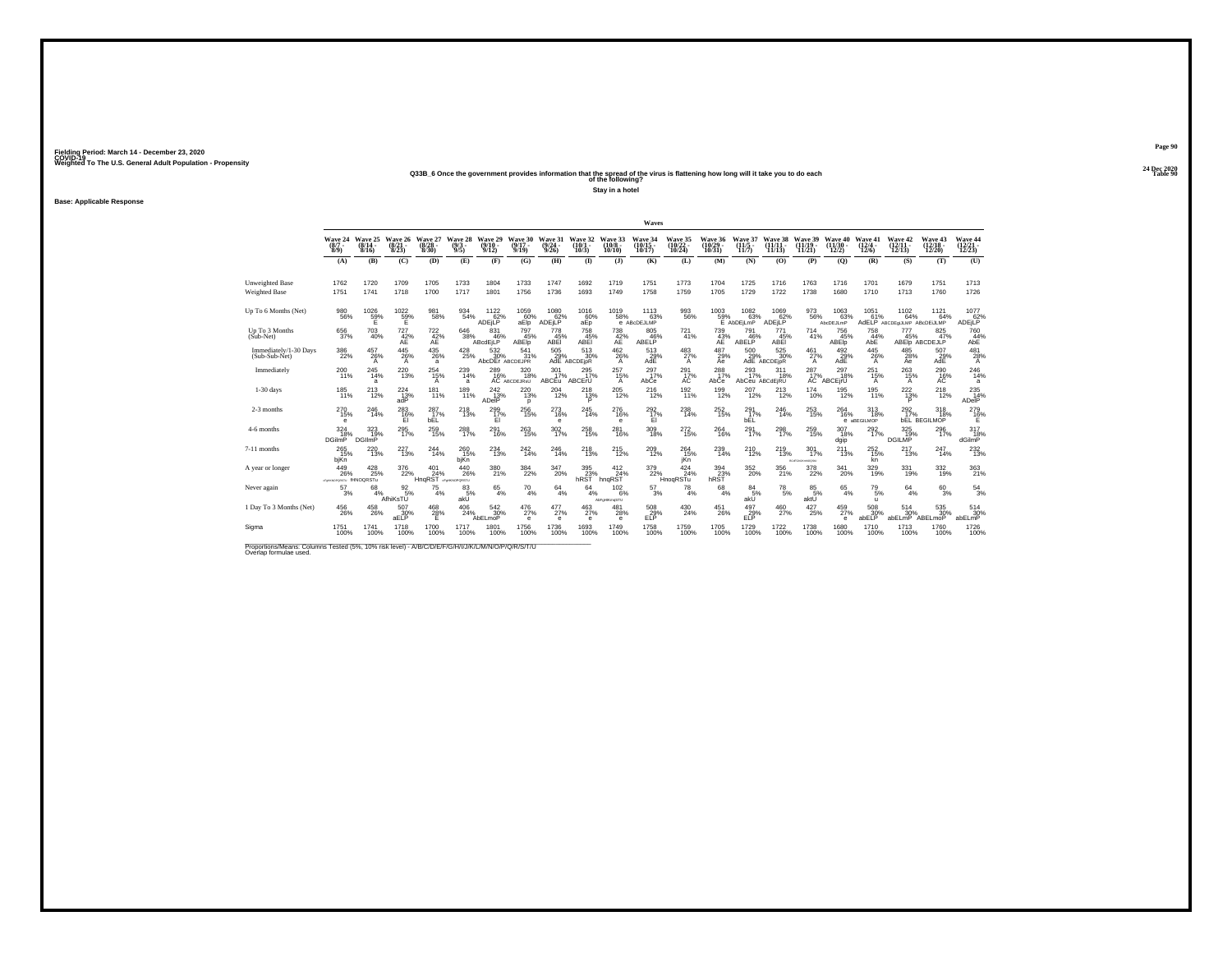#### **24 Dec 2020Q33B\_7 Once the government provides information that the spread of the virus is flattening how long will it take you to do each Table 91 of the following?**

**Go to the office**

**Base: Applicable Response**

|                                                |                                |                                         |                                           |                                       |                               |                              |                                                       |                                         |                                  |                            | Waves                              |                                    |                                        |                                  |                                         |                                           |                                                            |                                       |                                    |                                    |                                        |
|------------------------------------------------|--------------------------------|-----------------------------------------|-------------------------------------------|---------------------------------------|-------------------------------|------------------------------|-------------------------------------------------------|-----------------------------------------|----------------------------------|----------------------------|------------------------------------|------------------------------------|----------------------------------------|----------------------------------|-----------------------------------------|-------------------------------------------|------------------------------------------------------------|---------------------------------------|------------------------------------|------------------------------------|----------------------------------------|
|                                                | Wave 24<br>$(8/7 -$<br>$8/9$ ) | Wave 25<br>$(8/14 -$<br>8/16            | Wave 26<br>$\frac{(8/21)}{8/23}$          | Wave 27<br>$\binom{8/28}{8/30}$       | Wave 28<br>(9/3 -<br>9/5      | Wave 29<br>$(9/10 -$<br>9/12 | Wave 30<br>$(9/17 -$<br>9/19                          | Wave 31<br>$\frac{(9/24 - 9/26)}{9/26}$ | Wave 32<br>$(10/1 -$<br>10/3)    | Wave 33<br>(10/8)<br>10/10 | Wave 34<br>$(10/15 -$<br>10/17     | Wave 35<br>$\frac{(10/22)}{10/24}$ | Wave 36<br>$(10/29 -$<br>10/31         | Wave 37<br>$(11/5 \cdot$<br>11/7 | Wave 38<br>$(11/11 -$<br>11/13          | Wave 39<br>(11/19.<br>11/21               | Wave 40<br>(11/30.<br>12/2)                                | Wave 41<br>$\frac{(12/4 - 12)}{12/6}$ | Wave 42<br>$\frac{(12/11)}{12/13}$ | Wave 43<br>$\frac{(12/18)}{12/20}$ | Wave 44<br>$\binom{12/21}{12/23}$      |
|                                                | (A)                            | (B)                                     | (C)                                       | (D)                                   | (E)                           | (F)                          | (G)                                                   | (H)                                     | $($ $\Gamma$                     | $($ $)$                    | (K)                                | (L)                                | (M)                                    | (N)                              | (O)                                     | (P)                                       | (Q)                                                        | (R)                                   | (S)                                | (T)                                | (U)                                    |
| <b>Unweighted Base</b><br><b>Weighted Base</b> | 1333<br>1272                   | 1260<br>1244                            | 1285<br>1237                              | 1296<br>1280                          | 1263<br>1245                  | 1296<br>1279                 | 1299<br>1294                                          | 1314<br>1250                            | 1232<br>1212                     | 1311<br>1301               | 1347<br>1283                       | 1334<br>1252                       | 1313<br>1258                           | 1250<br>1229                     | 1287<br>1216                            | 1320<br>1285                              | 1340<br>1248                                               | 1262<br>1214                          | 1243<br>1288                       | 1285<br>1295                       | 1204<br>1207                           |
| Up To 6 Months (Net)                           | $\frac{925}{73\%}$             | 940<br>76%<br>EIP                       | 956<br>77%<br>AdEIkIP                     | 940<br>73%<br>p                       | 8770%                         | 981 <sub>77%</sub><br>aElkP  | $\frac{960}{74%}$                                     | 980<br>78%<br>P ADEQUKLOP               | 855                              | 960<br>74%<br>D            | 936<br>73%                         | $\frac{917}{73\%}$                 | 964 77%<br>aEIP                        | 920<br>75%<br>eiP                | 895<br>74%<br>D                         | $892\phantom{00}69\%$                     | 947<br>76%<br>EIP                                          | $\frac{931}{77}\%$<br>aElkP           | 980<br>76%<br>EIP                  | 984<br>76%<br>ElP                  | $^{902}_{\substack{75\\\mathrm{eiP}}}$ |
| Up To 3 Months<br>(Sub-Net)                    | 759<br>60%                     | 764<br>$E_k^{1%}$                       | 746<br>60%                                | 752<br>59%<br>E                       | 668<br>54%                    | 803<br>63%<br>dElK           | 799<br>Eik                                            | 784<br>E1K                              | 694<br>57%                       | $\frac{788}{61\%}$         | 734<br>57%                         | 750<br>$\frac{60}{5}$ %            | 787<br>$E$ <sub>E</sub> $\frac{63}{5}$ | 756<br>62%                       | 743<br>$61\%$                           | 755<br>59%<br>e                           | 793<br>64%<br>dEIKp                                        | 742<br>$^{61}_{E}$ %                  | 791<br>$^{61\%}_{E}$               | 822<br>63%<br>dEIKp                | 757<br>63%<br>ElK                      |
| Immediately/1-30 Days<br>(Sub-Sub-Net)         | $\frac{563}{44\%}$<br>Е        | $^{548}_{44\%}$<br>Е                    | $^{522}_{42\%}$                           | $^{538}_{\ 42\%}$                     | 483<br>39%                    | 594<br>46%                   | $\substack{643 \\ 50\%}$<br>dEi ABCDEIjKIs ABCDEIjKIs | $624 \over 50\%$                        | $^{504}_{\ 42\%}$                | 585<br>45%<br>E            | $^{552}_{\  \, 43\%}$              | $\frac{560}{45\%}$                 | 633<br>50%<br>E ABCDEIJKLnS            | 565<br>46%<br>Ei                 | $\frac{572}{47\%}$<br>CDEI              | 593<br>Ei                                 | 590 47%<br>cDEI                                            | 559 46%<br>Ei                         | 579<br>45%<br>Е                    | 612<br>47%<br>cDEI                 | $\frac{563}{47\%}$<br>cdEi             |
| Immediately                                    | $\frac{346}{27\%}$             | 362 %<br>Сĕ                             | $^{278}_{23\%}$                           | $^{332}_{\phantom{1}\phantom{1}26\%}$ | 312<br>25%                    | $\frac{365}{29\%}$           | $^{389}_{30\%}$ CdE                                   | $^{357}_{\  \  \, \text{29\%}}$         | 322/27%<br>$\Omega$              | 389%<br>CdE                | $\frac{344}{27\%}$<br>$\mathbf{c}$ | $^{359}_{-29\%}$                   | 386<br>31%<br>CDEIK                    | $^{370}_{30\%}$ CdE              | $\frac{349}{29\%}$                      | $^{364}_{\  \  \, 28\%}$                  | $^{373}_{\phantom{1}\phantom{1}\phantom{1}30\%}_{\rm CdE}$ | $\frac{347}{29\%}$                    | $\frac{348}{27\%}$<br>$\mathbf{c}$ | 406 31%<br>aCDEIKS                 | $^{337}_{28\%}$                        |
| $1-30$ days                                    | 216<br>17%<br>е                | 187                                     | 244<br>$\frac{37}{15\%}$ BdEIJkint<br>20% | 205<br>16%                            | 171<br>14%                    | 229<br>$^{18\%}$             | 254<br>20%<br><b>BdEIJkint</b> ABDEIJKLNpqrT          | 267<br>21%                              | 182<br>15%                       | 195<br>15%                 | 208<br>16%                         | 201<br>16%                         | 247<br>20%<br><b>BdEIJkint</b>         | 195<br>16%                       | 223<br>$b \overline{E}$ <sup>18</sup> % | $^{228}_{\  \  \, 18\%}_{\  \  \, E}$     | 217<br>17%<br>$\theta$                                     | 212<br>$^{18}_{E}$ %                  | 231<br>$^{18\%}$                   | 205<br>16%                         | 226<br>19%<br>bEij                     |
| 2-3 months                                     | 197<br>15%<br>am               | $^{216}_{17\%}$<br><b>GHKMoP GHKMOP</b> | 223<br>18%                                | $^{214}_{17\%}$<br><b>GHMP</b>        | $^{185}_{15\%}$               | 209<br>16%<br>GhMP           | $155$<br>$12\%$                                       | $^{160}_{13\%}$                         | $^{190}_{16\%}$<br>Gmp           | 203<br>16%<br>qm           | $^{182}_{14\%}$                    | $^{190}_{15\%}$<br>g               | <sup>154</sup><br>12%                  | 191<br>16%<br>qm                 | $^{171}_{14\%}$                         | $\frac{162}{13\%}$                        | $^{203}_{16\%}$<br>GhMp                                    | $^{182}_{15\%}$<br>q                  | $^{212}_{16\%}$<br>GhMP            | $^{210}_{16\%}$<br>GhMp            | 194<br>16%<br>GhMp                     |
| 4-6 months                                     | 165<br>13%                     | 176<br>14%                              | 210<br>17%<br>P AGijinOPOTU               | 188<br>15%                            | 209<br>17%<br>P AGijinOPOTU   | 177<br>14%<br>D              | 161<br>12%                                            | 196<br>16%<br>goPqtU                    | 161<br>13%                       | 172<br>13%                 | 201<br>16%<br>goPqtU               | 167<br>13%                         | 177<br>14%<br>р                        | 164<br>13%                       | $^{153}_{13\%}$                         | 137<br>11%                                | 154<br>12%                                                 | 189<br>16%<br>goPqtU                  | 189<br>15%                         | 162<br>12%                         | $\frac{145}{12\%}$                     |
| 7-11 months                                    | 129 10%<br>h                   | $^{105}_{\phantom{1}8\%}$               | $^{96}_{\,8\%}$                           | 129%<br>h                             | $^{136}_{11\%}$<br>CfHM       | $^{106}_{\phantom{1}8\%}$    | $137 \atop 11\%$<br>cHm                               | $\frac{94}{8%}$                         | 123<br>10%<br>h                  | $^{131}_{10\%}$<br>h       | 116<br>$\bar{9}$ %                 | 126<br>10%<br>h                    | $\frac{99}{8\%}$                       | $^{114}_{9\%}$                   | <sup>119</sup> 10%                      | $^{151}_{12\%}$<br>BCFHkMgrstu            | $^{107}_{9\%}$                                             | $^{110}_{9\%}$                        | $^{11}$ $^{11}_{9\%}$              | $^{113}_{9\%}$                     | $^{106}_{-9\%}$                        |
| A year or longer                               | $^{131}_{10\%}$                | $^{131}_{11\%}$<br>R                    | 127<br>10%                                | $^{141}_{11\%}$<br>fR                 | 138<br>11%<br>fR <sup>1</sup> | $^{107}_{8\%}$               | 127<br>10%                                            | $^{107}_{9\%}$                          | $153$ <sub>13%</sub><br>FgHnoRst | 141<br>11%<br>Ŕ.           | 144<br>11%<br>fhR                  | 136<br>11%<br>R                    | 126<br>10%                             | <sup>119</sup> <sub>10%</sub>    | 116%                                    | 132%                                      | $^{131}_{11\%}$<br>п                                       | $^{93}_{\ 8\%}$                       | $^{126}_{10\%}$                    | <sup>125</sup> 0%                  | $^{132}_{11\%}$<br>fR <sup>'</sup>     |
| Never again                                    | 88<br>7%<br>c.                 | 67<br>5%                                | 59<br>5%                                  | 71<br>6%                              | 95<br>8%<br>bCgjq             | 86<br>7%                     | 70<br>5%                                              | 69<br>5%                                | 80<br>7%                         | 69<br>5%                   | 88<br>7%<br>c                      | $^{74}_{6\%}$                      | 69<br>5%                               | 76<br>6%                         | 86<br>7%                                | 111<br>9%<br>C <i><b>BCDGHJMHQSTU</b></i> | 63<br>5%                                                   | 81<br>7%                              | $^{72}_{6\%}$                      | 73<br>6%                           | $^{67}_{\ 6\%}$                        |
| 1 Day To 3 Months (Net)                        | $^{413}_{32\%}$                | $^{402}_{\phantom{1}32\%}$              | 467<br>38%<br>TRROWANCE ESCAP             | $^{420}_{\ 33\%}$<br>e                | 356<br>29%                    | $^{438}_{34\%}$<br>F         | $^{409}_{\phantom{1}32\%}$                            | 427<br>34%<br>E                         | $\frac{372}{31\%}$               | 399<br>31%                 | 391<br>30%                         | 391%                               | $^{401}_{\ 32\%}$                      | 386<br>31%                       | $^{393}_{32\%}$                         | $^{391}_{\ 30\%}$                         | $^{420}_{34\%}$<br>E                                       | $^{395}_{\phantom{1}33\%}$            | $\frac{444}{34\%}$<br>Е            | $^{416}_{32\%}$                    | $^{420}_{.35\%}$<br>Eijkp              |
| Sigma                                          | 1272<br>100%                   | 1244<br>100%                            | 1237<br>100%                              | 1280<br>100%                          | 1245<br>100%                  | 1279<br>100%                 | 1294<br>100%                                          | 1250<br>100%                            | 1212<br>100%                     | 1301<br>100%               | 1283<br>100%                       | 1252<br>100%                       | 1258<br>100%                           | 1229<br>100%                     | 1216<br>100%                            | 1285<br>100%                              | 1248<br>100%                                               | 1214<br>100%                          | 1288<br>100%                       | 1295<br>100%                       | 1207<br>100%                           |

Proportions/Means: Columns Tested (5%, 10% risk level) - *N'B/C/D/E/F/G/H/I/J/K/L/M/N/O/P/Q/R/S/T/U* Overlap formulae used.<br>Overlap formulae used.

**Page 9124 Dec 2020<br>Table 91**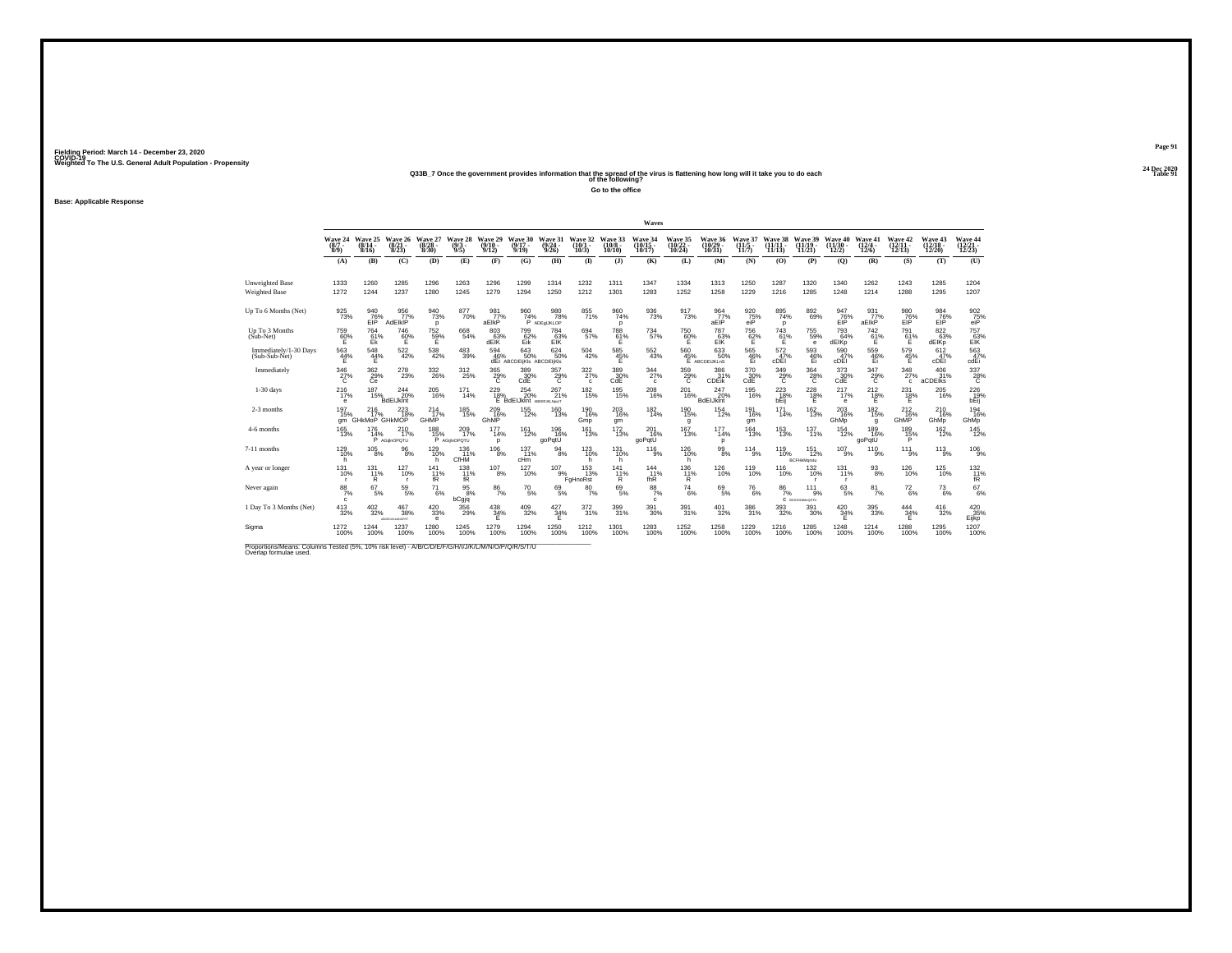#### **24 Dec 2020Q33B\_8 Once the government provides information that the spread of the virus is flattening how long will it take you to do each Table 92 of the following?**

**Go to a sporting event**

**Base: Applicable Response**

|                                         |                                |                              |                                       |                                     |                                  |                              |                                 |                                   |                                       |                                                                   | Waves                           |                                    |                                |                            |                                                           |                                 |                                                   |                                     |                                                             |                                |                                                      |
|-----------------------------------------|--------------------------------|------------------------------|---------------------------------------|-------------------------------------|----------------------------------|------------------------------|---------------------------------|-----------------------------------|---------------------------------------|-------------------------------------------------------------------|---------------------------------|------------------------------------|--------------------------------|----------------------------|-----------------------------------------------------------|---------------------------------|---------------------------------------------------|-------------------------------------|-------------------------------------------------------------|--------------------------------|------------------------------------------------------|
|                                         | Wave 24<br>$(8/7 -$<br>8/9     | Wave 25<br>$(8/14 -$<br>8/16 | Wave 26<br>(8/21<br>8/23              | Wave 27<br>(8/28.<br>8/30           | Wave 28<br>(9/3 -<br>9/5         | Wave 29<br>$(9/10 -$<br>9/12 | Wave 30<br>$(9/17 -$<br>9/19    | Wave 31<br>$\frac{(9/24)}{9/26}$  | Wave 32<br>$(10/1 -$<br>10/3          | Wave 33<br>$(10/8 -$<br>10/10                                     | Wave 34<br>10/17                | Wave 35<br>(10/22)<br>10/24        | Wave 36<br>$(10/29 -$<br>10/31 | Wave 37<br>(11/5 -<br>11/7 | Wave 38<br>(11/1)<br>11/13                                | Wave 39<br>$(11/19 -$<br>11/21) | Wave 40<br>$(11/30 -$<br>12/2)                    | Wave 41<br>$(12/4 -$<br>12/6        | Wave 42<br>$(12/11 -$<br>12/13                              | Wave 43<br>$(12/18 -$<br>12/20 | Wave 44<br>(12/21 -<br>12/23)                        |
|                                         | (A)                            | (B)                          | (C)                                   | (D)                                 | (E)                              | (F)                          | (G)                             | (H)                               | $\mathbf{I}$                          | $($ $\Gamma$                                                      | (K)                             | (L)                                | (M)                            | (N)                        | (0)                                                       | (P)                             | (Q)                                               | (R)                                 | (S)                                                         | (T)                            | (U)                                                  |
| Unweighted Base<br><b>Weighted Base</b> | 1473<br>1475                   | 1452<br>1459                 | 1472<br>1479                          | 1479<br>1484                        | 1440<br>1430                     | 1516<br>1496                 | 1434<br>1483                    | 1457<br>1439                      | 1432<br>1412                          | 1519<br>1496                                                      | 1520<br>1504                    | 1505<br>1457                       | 1466<br>1448                   | 1411<br>1427               | 1458<br>1449                                              | 1503<br>1482                    | 1472<br>1434                                      | 1415<br>1435                        | 1381<br>1419                                                | 1441<br>1494                   | 1441<br>1462                                         |
| Up To 6 Months (Net)                    | $^{733}_{\ 50\%}$              | $^{782}_{54\%}$<br>е         | 789<br>53%                            | 777<br>52%                          | <sup>709</sup> 50%               | <sup>780</sup> 52%           | 788<br>53%                      | 799<br>55%<br>AEil                | 717 <sub>51%</sub>                    | 783<br>52%                                                        | 795<br>53%                      | 739<br>51%                         | <sup>754</sup> <sub>52%</sub>  | 811<br>57%<br>AdEfljLmp    | 768<br>53%                                                | $\substack{774 \\ 52\%}$        | 817<br>57%                                        | 815<br>57%                          | 830<br>59%<br>AdEFIILmp AdEfIILmp ABCDEFGUKLMOP ADEFIIKLMoP | 854<br>57%                     | 802<br>55%<br>AEil                                   |
| Up To 3 Months<br>(Sub-Net)             | 472<br>32%                     | 555<br>38%<br>AEi            | 553<br>37%<br>AE                      | 512<br>34%                          | 460<br>32%                       | 532<br>36%                   | 555<br>$AE$ <sup>37%</sup>      | 554<br>$38%$<br>AdEll             | 478<br>34%                            | 578<br>AdEII                                                      | 543<br>36%<br>ae                | 501<br>34%                         | 539<br>$^{37\%}_{\rm AE}$      | 543<br>38%<br>AEi          | 551<br>38%<br>AEi                                         | 518<br>35%                      | 580<br>40%<br><b>ADEFIKLP</b>                     | 536<br>A <sup>E</sup> <sub>AE</sub> | 561<br>40%<br>ADEfILp                                       | 565<br>38%<br>AEi              | $^{547}_{\substack{37\%\\\text{AE}}}$                |
| Immediately/1-30 Days<br>(Sub-Sub-Net)  | $^{265}_{\phantom{1}18\%}$     | 313<br>21%<br>a              | 341<br>23%<br>Ae                      | 297<br>20%                          | 281<br>20%                       | $^{312}_{21\%}$              | 329/22%<br>A                    | $^{312}_{22\%}$<br>a              | 301 <sub>%</sub>                      | 389<br>26%<br><b>a</b> ABDEFoHIKLRU                               | $324_{22\%}$<br>a               | 308<br>21%                         | $332\atop23\%$<br>$\mathsf{A}$ | $^{336}_{\,\,24\%}$<br>Ade | $\frac{347}{24\%}$<br>AdE                                 | $\frac{341}{23\%}$              | 359<br>25%<br>Ae AbDEFilu                         | $^{311}_{22\%}$<br>a                | 325/23%<br>A                                                | 336<br>22%<br>$\mathsf{A}$     | $^{310}_{21\%}$<br>a                                 |
| Immediately                             | $^{115}_{8\%}$                 | $^{157}_{11\%}$<br>А         | $^{135}_{-9\%}$                       | 154<br>10%<br>$\overline{a}$        | 164 11%<br>$\overline{A}$        | $^{162}_{11\%}$<br>А         | $^{163}_{11\%}$<br>$\mathsf{A}$ | $^{144}_{10\%}$                   | $155$ <sub>11%</sub>                  | $^{209}_{14\%}$<br>A ABCDfaHikIRsU                                | $^{163}_{11\%}$<br>A            | 159<br>11%<br>A                    | $^{182}_{13\%}$<br>ACU         | $^{183}_{13\%}$            | 202<br>14%<br>AChU ABCDIgHINRU ABCDIgHINRSU ABCDECAMERETU | $^{207}_{14\%}$                 | $^{215}_{15\%}$                                   | $^{152}_{11\%}$<br>a                | 159<br>11%<br>A                                             | $^{172}_{12\%}$<br>A           | $^{134}_{9\%}$                                       |
| $1-30$ days                             | 150<br>10%                     | 157<br>11%                   | 207<br>14%<br>В насельнымого»         | 143<br>10%                          | 117<br>8%                        | 150<br>10%                   | 166<br>$\frac{11}{5}$ %         | 168<br>12%<br>Ep                  | 147<br>10%                            | 180<br>$E_{\rm p}^{12}$ %                                         | 160<br>11%<br>е                 | 148<br>10%                         | 149<br>10%                     | 152<br>11%<br>e            | 145<br>10%                                                | 134<br>9%                       | 144<br>10%                                        | 159<br>11%                          | 166<br>12%<br>Ep                                            | 164<br>11%<br>e                | 176<br>dE <sup>2</sup>                               |
| 2-3 months                              | $^{207}_{14\%}$                | 241<br>17%<br>EIJIP          | $^{212}_{14\%}$                       | 215<br>14%                          | $^{180}_{13\%}$                  | $^{220}_{15\%}$              | $^{226}_{15\%}$<br>$\Omega$     | $^{242}_{17\%}$<br>EIJLP          | $^{177}_{13\%}$                       | 189<br>13%                                                        | 220 <sub>15%</sub>              | $^{194}_{13\%}$                    | 207<br>14%                     | $^{207}_{15\%}$            | 204 14%                                                   | $^{177}_{12\%}$                 | 221<br>15%<br>iP                                  | 225<br>16%<br>eiiP                  | 237<br>17%<br><b>EIJIP</b>                                  | 229<br>15%<br>iP               | $^{237}_{16\%}$<br>EIJIP <sup>®</sup>                |
| 4-6 months                              | 260<br>18%                     | 227<br>16%                   | 235<br>16%                            | 266<br>18%<br>Jmo                   | 248<br>17%<br>u                  | 248<br>17%                   | 234<br>16%                      | 245<br>17%                        | 239<br>17%                            | 205<br>14%                                                        | 252<br>17%                      | 238<br>16%                         | 215<br>15%                     | 268<br>19%<br><b>bJMO</b>  | 216<br>15%                                                | 256<br>17%                      | 237<br>17%                                        | 279<br>19%<br>BcaJIMO               | 269<br>19%<br>bgJMO                                         | 289<br>19%<br><b>BcgJMO</b>    | 255<br>17%                                           |
| 7-11 months                             | $^{219}_{15\%}$<br>lq          | $^{200}_{14\%}$              | 206<br>14%                            | 203<br>14%                          | $^{198}_{14\%}$                  | $^{207}_{14\%}$              | 211<br>14%                      | $^{199}_{14\%}$                   | $^{220}_{16\%}$<br>JLnQ               | $^{183}_{12\%}$                                                   | $^{238}_{16\%}$<br><b>JLNoQ</b> | 176<br>12%                         | 214 6%                         | <sup>176</sup><br>12%      | 186<br>13%                                                | 216<br>15%                      | <sup>172</sup> <sub>12</sub> %                    | $^{216}_{15\%}$<br>lq               | $^{195}_{14\%}$                                             | $^{214}_{14\%}$                | 193%                                                 |
| A year or longer                        | $\frac{392}{27}\%$<br>cKNRST   | 369<br>RSt<br>RSt            | $^{339}_{\phantom{1}\phantom{1}23\%}$ | 389<br>26%<br>KnRST                 | 376<br>26%<br>KnRST              | $^{354}_{\  \, 24\%}$        | 358<br>24%                      | 341<br>24%                        | $^{335}_{\phantom{1}\phantom{1}24\%}$ | $\begin{array}{c}\n 399 \\  27\% \\  \text{CKNRST}\n \end{array}$ | $\frac{332}{22\%}$              | $^{402}_{28\%}$<br>CfhiKNRST       | $\underset{\text{Rst}}{364}$   | $\frac{317}{22\%}$         | 363<br>25%<br>rst                                         | $\substack{360 \\ 24\%}$        | $^{354}_{\phantom{1}\phantom{1}25\%}$<br><b>r</b> | 301 <sub>%</sub>                    | $^{300}_{21\%}$                                             | 322 <sub>%</sub>               | $\begin{array}{c} 366 \\ 25\% \\ \end{array}$<br>Rst |
| Never again                             | 131<br>9%<br>qs                | 108<br>7%                    | 145<br>10%<br><b>bHQrSTU</b>          | 115<br>8%                           | 147<br>10%<br>BdHQRSTU BDHmQRSTU | 155<br>10%                   | 126<br>9%                       | 100<br>7%                         | 140<br>10%<br>bdHQRSTU                | 130<br>9%<br>q                                                    | 138<br>9%<br>hQstu              | 141<br>10%<br><sup>"</sup> ыноrSTÜ | 116<br>8%                      | 123<br>9%<br>a             | 132<br>9%<br>Qsu                                          | 131<br>9%<br>qs                 | 91<br>6%                                          | 103<br>7%                           | $\frac{93}{7\%}$                                            | 104<br>7%                      | $101$<br>$7%$                                        |
| 1 Day To 3 Months (Net)                 | $^{357}_{24\%}$<br>$\mathbf e$ | 398<br>27%                   | $^{419}_{28\%}$<br>EIIP aDEfljLmoP    | $^{358}_{\  \, 24\%}$<br>$\epsilon$ | 297 <sub>21%</sub>               | 370<br>25%<br>ep             | 392<br>26%                      | $^{410}_{28\%}$<br>EiP aDEfljLmoP | $^{323}_{23\%}$                       | $^{369}_{25\%}$<br>ep                                             | 380<br>25%<br>EP                | $\frac{342}{23\%}$                 | $^{357}_{\ 25\%}$<br>ep        | 360 25%<br>EP              | 349<br>24%                                                | 311<br>21%                      | 365<br>25%<br>EP.                                 | $\frac{385}{27}\%$                  | $^{402}_{28\%}$<br>EiP aDEfliLmoP                           | 393<br>26%                     | $^{413}_{28\%}$<br>EP aDEfliLmoP                     |
| Sigma                                   | 1475<br>100%                   | 1459<br>100%                 | 1479<br>100%                          | 1484<br>100%                        | 1430<br>100%                     | 1496<br>100%                 | 1483<br>100%                    | 1439<br>100%                      | 1412<br>100%                          | 1496<br>100%                                                      | 1504<br>100%                    | 1457<br>100%                       | 1448<br>100%                   | 1427<br>100%               | 1449<br>100%                                              | 1482<br>100%                    | 1434<br>100%                                      | 1435<br>100%                        | 1419<br>100%                                                | 1494<br>100%                   | 1462<br>100%                                         |

Proportions/Means: Columns Tested (5%, 10% risk level) - *N'B/C/D/E/F/G/H/I/J/K/L/M/N/O/P/Q/R/S/T/U* Overlap formulae used.<br>Overlap formulae used.

**Page 9224 Dec 2020<br>Table 92**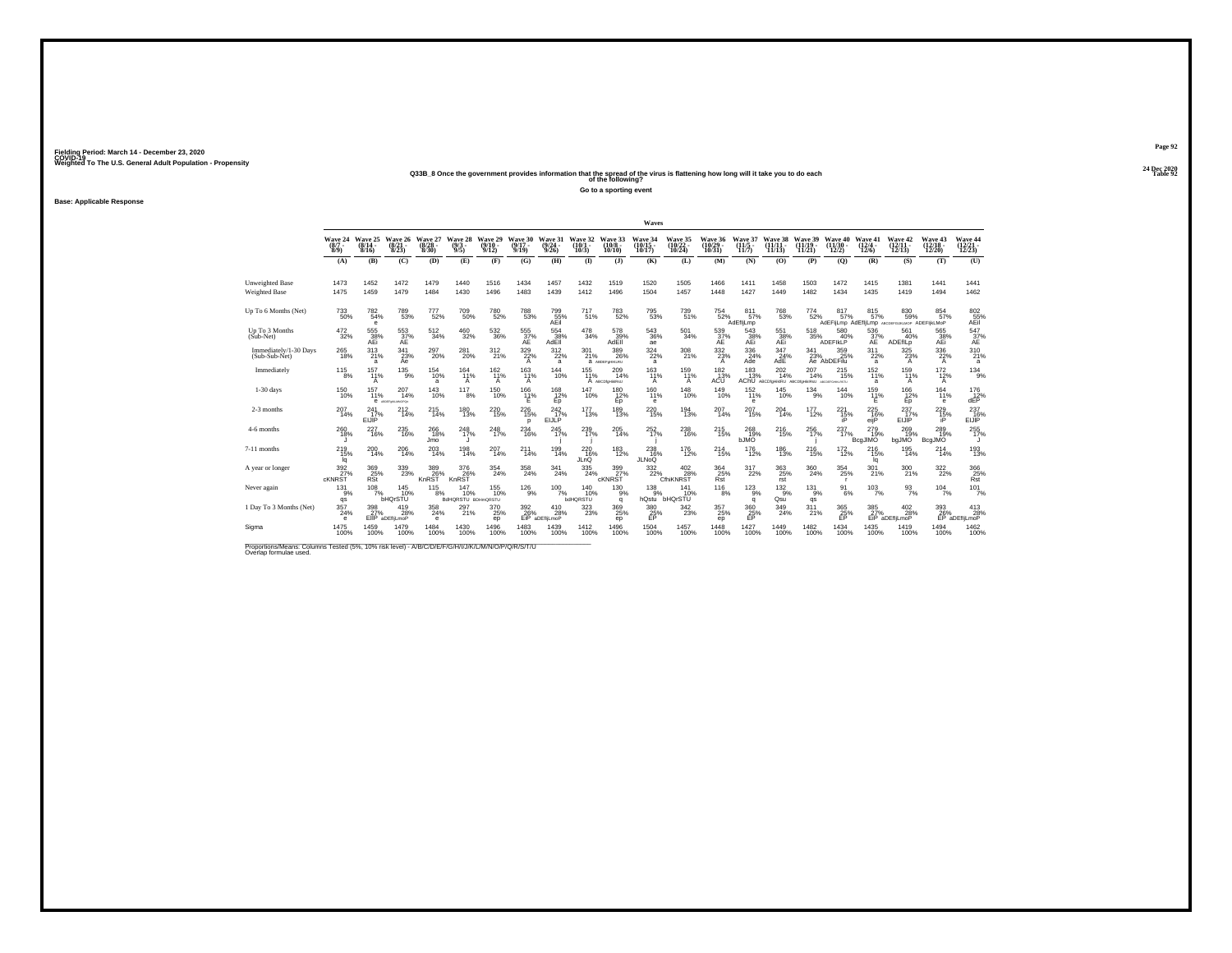#### **24 Dec 2020Q33B\_9 Once the government provides information that the spread of the virus is flattening how long will it take you to do each Table 93 of the following?**

**Go to the movies**

**Base: Applicable Response**

|                                                                                                                              |                                           |                                 |                                 |                               |                                       |                               |                                                        |                                |                                               |                                | Waves                       |                             |                                                        |                              |                            |                             |                                               |                                                    |                                  |                                |                                      |
|------------------------------------------------------------------------------------------------------------------------------|-------------------------------------------|---------------------------------|---------------------------------|-------------------------------|---------------------------------------|-------------------------------|--------------------------------------------------------|--------------------------------|-----------------------------------------------|--------------------------------|-----------------------------|-----------------------------|--------------------------------------------------------|------------------------------|----------------------------|-----------------------------|-----------------------------------------------|----------------------------------------------------|----------------------------------|--------------------------------|--------------------------------------|
|                                                                                                                              | Wave 24<br>$(8/7 -$<br>8/9                | Wave 25<br>$(8/14 -$<br>8/16    | Wave 26<br>$\binom{8/21}{8/23}$ | Wave 27<br>8/30               | Wave 28<br>$(9/3 -$<br>9/5            | Wave 29<br>$(9/10 -$<br>9/12  | Wave 30<br>$(9/17 -$<br>9/19                           | Wave 31<br>(9/24)<br>9/26      | Wave 32<br>(10/1<br>10/3                      | Wave 33<br>$(10/8 -$<br>10/10  | Wave 34<br>10/17            | Wave 35<br>(10/22)<br>10/24 | <b>Wave 36</b><br>$10/29 -$<br>10/31                   | Wave 37<br>(11/5 -<br>11/7   | Wave 38<br>(11/1)<br>11/13 | Wave 39<br>(11/19)<br>11/21 | <b>Wave 40</b><br>$(11/30 -$<br>12/2)         | Wave 41<br>$(12/4 -$<br>12/6                       | Wave 42<br>$(12/11 -$<br>12/13   | Wave 43<br>$(12/18 -$<br>12/20 | Wave 44<br>$\frac{(12/21)}{12/23}$   |
|                                                                                                                              | (A)                                       | (B)                             | (C)                             | (D)                           | (E)                                   | (F)                           | (G)                                                    | (H)                            | $($ I                                         | $($ $)$                        | (K)                         | (L)                         | (M)                                                    | (N)                          | (O)                        | (P)                         | (Q)                                           | (R)                                                | (S)                              | (T)                            | (U)                                  |
| Unweighted Base<br><b>Weighted Base</b>                                                                                      | 1739<br>1713                              | 1675<br>1672                    | 1679<br>1665                    | 1666<br>1666                  | 1691<br>1691                          | 1731<br>1694                  | 1676<br>1694                                           | 1721<br>1683                   | 1652<br>1654                                  | 1700<br>1674                   | 1732<br>1691                | 1742<br>1702                | 1672<br>1650                                           | 1653<br>1639                 | 1707<br>1703               | 1735<br>1719                | 1711<br>1660                                  | 1683<br>1664                                       | 1668<br>1660                     | 1706<br>1721                   | 1676<br>1682                         |
| Up To 6 Months (Net)                                                                                                         | $\frac{964}{56\%}$                        | 984<br>59%                      | 976<br>59%                      | 967<br>58%                    | $\frac{944}{56\%}$                    | 1054<br>62%<br><b>AdEIJLP</b> | $\begin{array}{c}\n1043 \\ 62\% \\ AEjLP\n\end{array}$ | 1042<br>62%<br>AdEijLP         | 957<br>58%                                    | 964<br>58%                     | 998<br>59%                  | $\substack{951 \\ 56\%}$    | 969%                                                   | 988<br>60%<br>aElo           | 999<br>59%                 | 966<br>56%                  | 1037<br>62%                                   | $^{1038}_{62\%}$<br>ACDEIJLOP ACDEIJLP ABCDEUM.MOP | 1048<br>63%                      | 1045<br>61%<br><b>AELp</b>     | 1043<br>62%<br>AdEiJLP               |
| Up To 3 Months<br>$(Sub-Net)$                                                                                                | 640<br>37%                                | 675<br>40%                      | 665<br>40%                      | 657<br>39%                    | 638<br>38%                            | 717<br>42%<br>AELp            | 734<br>43%                                             | 745<br>44%<br>AdELP AbcDEILP   | 663<br>40%                                    | 697<br>42%<br>ael              | 706<br>42%<br>Ael           | 642<br>38%                  | 719<br>44%                                             | 735<br>45%<br>AdELP ABCDEILP | 709<br>$\frac{42}{4}$      | 654<br>38%                  | 747<br>45%<br>ABCDEILP                        | 711<br>AELP <sup>43%</sup>                         | 726<br>44%<br>AcdELP             | 741<br>AED                     | 707<br>42%<br>AeLp                   |
| Immediately/1-30 Days<br>(Sub-Sub-Net)                                                                                       | $^{341}_{20\%}$                           | $\frac{372}{22\%}$              | $^{420}_{25\%}$<br>A            | 397<br>24%<br>A               | $^{385}_{\phantom{1}\phantom{1}23\%}$ | 466<br>28%<br>ABdELp          | 436 %<br>Ab                                            | $^{412}_{24\%}$<br>A           | $^{407}_{25\%}$<br>A                          | $^{418}_{25\%}$<br>Α           | $^{414}_{24\%}$<br>A        | $^{397}_{23\%}$             | $^{468}_{\phantom{1}\phantom{1}28\%}$<br>a ABDEhijkLPu | 450<br>27%<br>ABdELp         | 441<br>26%<br>Ab           | $^{409}_{24\%}$             | 476<br>29%<br>A ABDEHIJKLPu                   | 422/25%<br>A                                       | $^{421}_{25\%}$                  | $^{483}_{28\%}$<br>A ABDEhikLP | 418<br>25%<br>$\mathsf{A}$           |
| Immediately                                                                                                                  | $^{14}$ $^{1}_{8\%}$                      | 176<br>11%<br>a                 | $^{155}_{-9\%}$                 | $^{215}_{\rm A\bar{3}\%}$ AbC | 200<br>12%<br>Ac                      | $^{210}_{12\%}$               | $^{223}_{\hbox{13}\%}$ AbC                             | $^{221}_{\hbox{13}\%}$ AbC     | $^{198}_{12\%}$<br>Ac                         | $^{236}_{14\%}$<br><b>ABCU</b> | $^{209}_{\,\,\,12\%}$       | $^{197}_{12\%}$<br>А        | $^{216}_{12\%}$                                        | 247<br>15%<br>AbC ABCEfIKLRU | 244%<br><b>ABCIrU</b>      | 234<br>14%                  | $^{256}_{\phantom{1}15\%}$<br>ABCU ABCEHILRSU | $^{192}_{12\%}$<br>A                               | $^{211}_{13\%}$                  | 245<br>14%<br><b>ABCIrU</b>    | $181$ <sub>11%</sub><br>$\mathsf{A}$ |
| $1-30$ days                                                                                                                  | $^{200}_{\,12\%}$                         | 196<br>12%                      | 266<br>16%<br>ABDEGHLIKLNOPS    | 182<br>11%                    | 185<br>11%                            | 256<br>15%<br>ABDEHJkLnOP     | 214<br>13%                                             | 191<br>11%                     | 209<br>13%<br>D                               | 182<br>11%                     | $^{205}_{\phantom{1}12\%}$  | 200<br>12%                  | 251<br>15%<br>ABDEHUKLnOP                              | $^{203}_{\phantom{1}12\%}$   | 197<br>12%                 | 175<br>10%                  | 219<br>$13\%$                                 | 230<br>14%<br>deiP                                 | 210<br>13%<br>D                  | 238<br>14%<br>DejP             | $\frac{236}{14\%}$ DEhJP             |
| 2-3 months                                                                                                                   | $^{299}_{17\%}$                           | $\frac{302}{18%}$<br>lp CeFLmPt | 245<br>15%                      | 260<br>16%                    | 254<br>15%                            | $^{250}_{15\%}$               | 298<br>18%                                             | 333<br>20%<br>CfIp CDEFILMOPQT | 257<br>16%                                    | 279<br>17%                     | $^{292}_{17\%}$<br>Ip       | $^{245}_{14\%}$             | 251<br>15%                                             | $^{285}_{17\%}$<br>lp.       | 268<br>16%                 | $^{245}_{14\%}$             | 271<br>16%                                    | 290<br>17%                                         | 306<br>18%<br>Ip CdEFiLmPT       | 257<br>15%                     | 290<br>lp.                           |
| 4-6 months                                                                                                                   | 325<br>19%<br>jMÑ                         | 309<br>18%<br>Mn                | 311<br>19%<br>Mn                | 310<br>19%<br>Mň              | 305<br>18%<br>m                       | 337<br>20%<br><b>JMN</b>      | 309<br>18%<br>m                                        | 296<br>18%                     | 294<br>18%                                    | 267<br>16%                     | 293<br>17%                  | 309<br>18%<br>m             | 250<br>15%                                             | 253<br>15%                   | 290<br>17%                 | 313<br>18%<br>m             | 290<br>17%                                    | 326<br>$\frac{20}{100}$ %                          | 322<br>19%<br>jMN <sup>*</sup>   | 304<br>18%                     | 335<br>20%<br>JMN                    |
| 7-11 months                                                                                                                  | $^{251}_{15\%}$<br>Jq                     | $^{226}_{14\%}$                 | 216                             | 237<br>14%                    | $^{229}_{14\%}$                       | $^{210}_{12\%}$               | $^{218}_{13\%}$                                        | 218                            | $^{212}_{13\%}$                               | $^{192}_{11\%}$                | $^{265}_{16\%}$<br>cFghiJQS | 238<br>14%                  | 237<br>14%                                             | 232<br>14%                   | 237<br>14%                 | $^{244}_{14\%}$             | 199<br>12%                                    | $^{234}_{14\%}$                                    | 207<br>12%                       | 235<br>14%                     | $^{239}_{14\%}$                      |
| A year or longer                                                                                                             | $^{404}_{\  \, 24\%}$<br><b>FGKNQRStU</b> | 371<br>22%<br>kRū               | 342 <sub>9%</sub>               | 350<br>21%                    | 388<br>fgKngRsU                       | 330<br>19%                    | 333<br>20%                                             | 350<br>21%                     | $\frac{384}{23\%}$<br>FgKNqRStU carguaxygestu | $^{413}_{25\%}$                | 316<br>19%                  | 395<br>23%<br>FgKngRStU     | $\frac{343}{21\%}$                                     | $^{320}_{\,20\%}$            | 367<br>22%                 | $^{360}_{\,21\%}$           | 327<br>20%                                    | 303<br>18%                                         | 323<br>19%                       | 345<br>20%                     | 317<br>19%                           |
| Never again                                                                                                                  | 93<br>5%                                  | 91<br>5%                        | 131<br>8%<br>ABIgHogRSTU        | 111<br>7%                     | 130<br>8%<br>Hsu ABHRStU              | 100<br>6%                     | 100<br>6%                                              | 74<br>4%                       | 100<br>6%<br>h.                               | 105<br>6%<br>h                 | 112<br>7%<br>Ĥ              | 118<br>7%<br>Hsu            | 101<br>6%<br>h.                                        | 98<br>6%                     | 99<br>6%                   | 149<br>9%<br>ABFGHIMMODRSTU | 96<br>6%                                      | $^{90}_{\ 5\%}$                                    | 81<br>5%                         | 96<br>6%                       | $\frac{83}{5\%}$                     |
| 1 Day To 3 Months (Net)                                                                                                      | 499%<br>D                                 | 499 30%<br>delP                 | 511<br>31%<br>DELP              | $\frac{442}{27\%}$            | $^{439}_{26\%}$                       | 506<br>30%<br>dEIP            | 511<br>30%<br>dEIP                                     | 524%<br><b>DEILOP</b>          | $^{465}_{\  \, 28\%}$<br>$\Omega$             | $^{461}_{28\%}$                | $^{496}_{29\%}$<br>eP       | $^{445}_{\phantom{4}26\%}$  | $\frac{503}{30\%}$<br><b>dELP</b>                      | 488<br>30%<br>eIP            | 465<br>27%                 | 420<br>24%                  | $^{491}_{30\%}$<br>eP                         | $\frac{520}{31\%}$<br>DEjLoP                       | $^{515}_{31\%}$<br><b>DEILOP</b> | 496<br>29%<br>P                | $\frac{526}{31}\%$<br><b>DEjLoP</b>  |
| Sigma                                                                                                                        | 1713<br>100%                              | 1672<br>100%                    | 1665<br>100%                    | 1666<br>100%                  | 1691<br>100%                          | 1694<br>100%                  | 1694<br>100%                                           | 1683<br>100%                   | 1654<br>100%                                  | 1674<br>100%                   | 1691<br>100%                | 1702<br>100%                | 1650<br>100%                                           | 1639<br>100%                 | 1703<br>100%               | 1719<br>100%                | 1660<br>100%                                  | 1664<br>100%                                       | 1660<br>100%                     | 1721<br>100%                   | 1682<br>100%                         |
| Proportions/Means: Columns Tested (5%, 10% risk level) - A/B/C/D/E/F/G/H/I/J/K/L/M/N/O/P/Q/R/S/T/U<br>Overlap formulae used. |                                           |                                 |                                 |                               |                                       |                               |                                                        |                                |                                               |                                |                             |                             |                                                        |                              |                            |                             |                                               |                                                    |                                  |                                |                                      |

**Page 9324 Dec 2020<br>Table 93**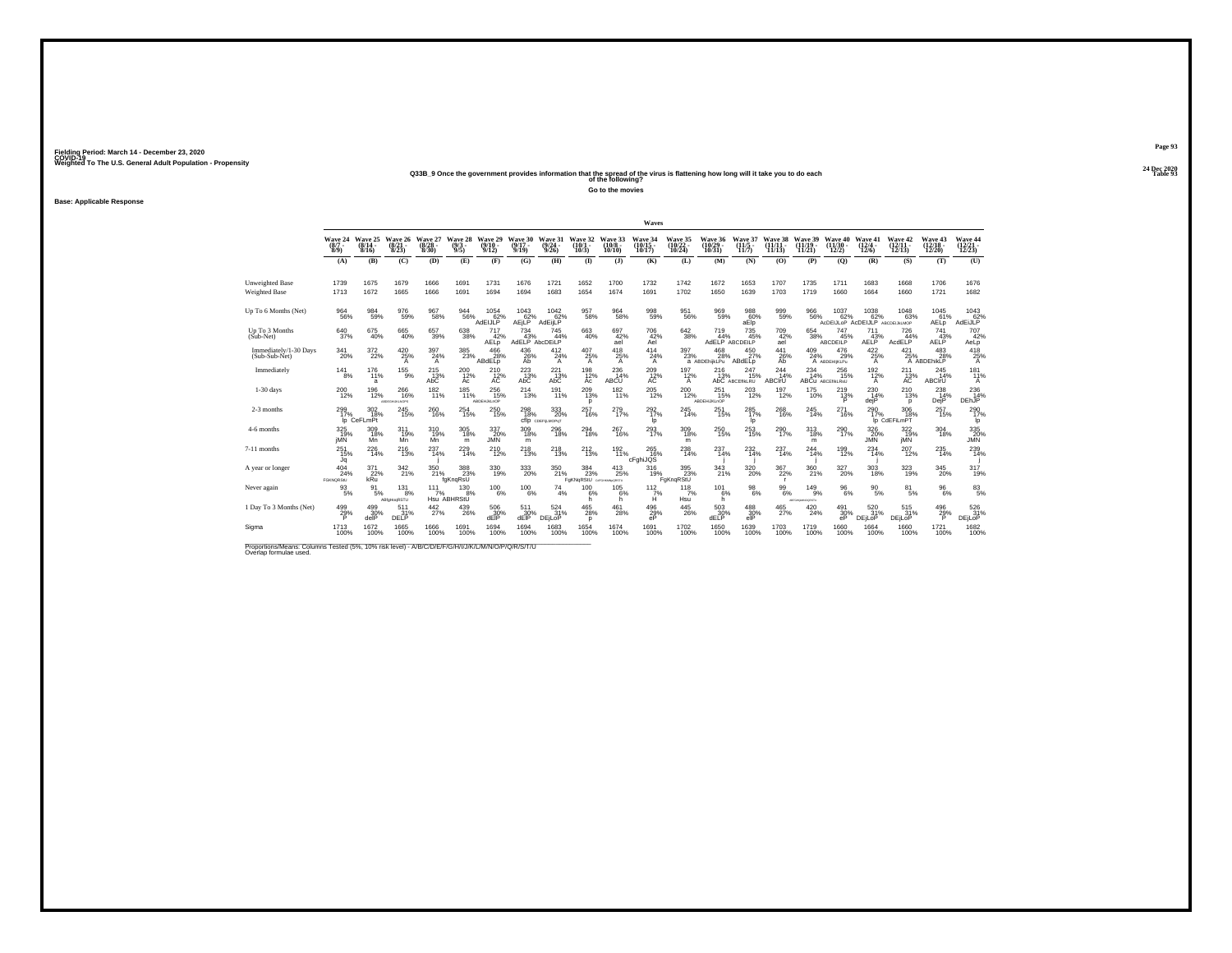#### **24 Dec 2020Q33B\_10 Once the government provides information that the spread of the virus is flattening how long will it take you to do each Table 94 of the following?**

**Host/attend a large social gathering**

**Base: Applicable Response**

|                                                                                                                             |                                |                                      |                                  |                                    |                                                 |                               |                                             |                                                 |                             |                                                                                   | Waves                          |                                        |                                |                                              |                                 |                                |                                     |                               |                                       |                                                             |                                                   |
|-----------------------------------------------------------------------------------------------------------------------------|--------------------------------|--------------------------------------|----------------------------------|------------------------------------|-------------------------------------------------|-------------------------------|---------------------------------------------|-------------------------------------------------|-----------------------------|-----------------------------------------------------------------------------------|--------------------------------|----------------------------------------|--------------------------------|----------------------------------------------|---------------------------------|--------------------------------|-------------------------------------|-------------------------------|---------------------------------------|-------------------------------------------------------------|---------------------------------------------------|
|                                                                                                                             | Wave 24<br>$(8/7 -$<br>$8/9$ ) | Wave 25<br>(8/14 -<br>8/16           | Wave 26<br>$\frac{(8/21)}{8/23}$ | Wave 27<br>$\frac{(8/28)}{8/30}$   | Wave 28<br>$(9/3 -$<br>9/5                      | Wave 29<br>$(9/10 -$<br>9/12  | Wave 30<br>$(9/17 -$<br>9/19                | Wave 31<br>(9/24 -<br>9/26                      | Wave 32<br>(10/1 -<br>10/3) | Wave 33<br>$(10/8 -$<br>10/10                                                     | Wave 34<br>$(10/15 -$<br>10/17 | Wave 35<br>$(10/22 -$<br>10/24         | Wave 36<br>$(10/29 -$<br>10/31 | Wave 37<br>$(11/5 -$<br>11/7                 | Wave 38<br>$(11/11 -$<br>11/13  | Wave 39<br>$(11/19 -$<br>11/21 | Wave 40<br>$(11/30 -$<br>12/2)      | Wave 41<br>$(12/4 -$<br>12/6  | Wave 42<br>$\frac{(12/11)}{12/13}$    | Wave 43<br>$\frac{(12/18)}{12/20}$                          | Wave 44<br>$\frac{(12/21)}{12/23}$                |
|                                                                                                                             | (A)                            | (B)                                  | (C)                              | (D)                                | (E)                                             | (F)                           | (G)                                         | (H)                                             | $\mathbf{I}$                | $($ $\bf{J}$ $)$                                                                  | (K)                            | (L)                                    | (M)                            | (N)                                          | (0)                             | (P)                            | (Q)                                 | (R)                           | (S)                                   | (T)                                                         | (U)                                               |
| Unweighted Base<br><b>Weighted Base</b>                                                                                     | 1730<br>1709                   | 1662<br>1666                         | 1675<br>1698                     | 1671<br>1654                       | 1662<br>1646                                    | 1783<br>1769                  | 1660<br>1689                                | 1717<br>1705                                    | 1660<br>1657                | 1721<br>1699                                                                      | 1750<br>1750                   | 1720<br>1706                           | 1685<br>1659                   | 1684<br>1688                                 | 1700<br>1688                    | 1736<br>1707                   | 1713<br>1666                        | 1682<br>1674                  | 1643<br>1669                          | 1715<br>1724                                                | 1708<br>1713                                      |
| Up To 6 Months (Net)                                                                                                        | $\underset{54\%}{^{926}}$      | $^{961}_{-58\%}$                     | $\frac{975}{57\%}$               | 901<br>54%                         | 848/52%                                         | $^{1032}_{-58\%}$<br>adEilm   | $\frac{949}{56\%}$                          | $\frac{982}{58}\%$                              | $^{929}_{-56\%}$            | 917<br>54%                                                                        | $^{1005}_{~57\%}$              | 928<br>54%                             | 907<br>55%                     | 98158%                                       | 1013<br>60%<br>adEj ADEgiJLMP   | $\substack{942 \\ 55\%}$       | 1009<br>61%<br>ADEqiJLMP            | $^{1035}_{\  \  \, 62\%}$     | 1018<br>61%                           | 1061<br>62%<br>ANDEGNUKLMP ADEGIJLMP ANDEGNUKLMP ADEGIJKLMP | 1047<br>61%                                       |
| Up To 3 Months<br>(Sub-Net)                                                                                                 | 599<br>35%                     | 666<br>$ADE$ <sup>40%</sup>          | 633<br>37%                       | 586<br>35%                         | 558<br>34%                                      | 709                           | 704<br>40% 42% 41°<br>ADE AcDEilMP AcDEilMP | 706<br>41%                                      | 623<br>38%<br>е             | 646<br>38%<br><b>e</b>                                                            | 703<br>40%<br>ADË              | 641<br>38%<br>e                        | 611<br>37%                     | 684<br>41%<br>ADEmp                          | 695<br>41%<br>AcDEmp            | 628<br>37%                     | 731<br>44%<br>ALCOENLIMPU ACDEIJLMP | 711<br>43%                    | 673<br>40%                            | 739<br>43%<br>ADE ACDEULMPu                                 | 669<br>$39%$<br>adE                               |
| Immediately/1-30 Days<br>(Sub-Sub-Net)                                                                                      | 307<br>18%                     | $\frac{359}{22\%}$<br>A              | 366<br>22%<br>A                  | 338<br>20%                         | 352/21%<br>a                                    | 422/24%<br>Ad                 | $^{426}_{\,\,25\%}$<br>AbcDeu ABCDEU        | 436%                                            | 377<br>23%<br>A             | 401 24%<br>Ad                                                                     | $^{402}_{23\%}$<br>A           | 393%<br>$\mathsf{A}$                   | 395<br>24%                     | 445<br>26%<br>Ad ABCDEIKIU ABCDEIU           | 439 26%                         | $^{413}_{24\%}$                | 441<br>26%<br>AD ABCDEIKIU          | $^{420}_{\,\,25\%}$<br>AbcDeu | $^{416}_{25\%}$<br>AbcDeu             | 441<br>26%<br>ABCDEU                                        | 368<br>21%<br>A                                   |
| Immediately                                                                                                                 | $^{146}_{9\%}$                 | $^{174}_{10\%}$                      | $^{149}_{9\%}$                   | 188<br>11%<br>Ac                   | 180<br>11%<br>a                                 | 189<br>11%                    | <sup>210</sup> <sub>12%</sub><br>ACu        | 192 %<br>Ac                                     | $^{197}_{12\%}$             | $^{211}_{12\%}$<br>ACu                                                            | 192 <sub>1%</sub><br>a         | $^{217}_{13\%}$<br>ACŬ                 | $^{222}_{13\%}$                | $^{235}_{14\%}$<br>ABCfU ABCdEFhkU ABCdeFhkU | 234<br>14%                      | $^{230}_{13\%}$<br>ABCefU      | $^{223}_{13\%}$<br>AbCfU            | 209<br>13%<br>ACŬ             | $^{200}_{\,\,\,12\%}$                 | <sup>224</sup> <sub>13%</sub><br>AbCU                       | 167<br>10%                                        |
| 1-30 days                                                                                                                   | 160<br>9%                      | 185<br>11%                           | 217<br>$AD^{13%}$                | 151<br>9%                          | 173<br>10%                                      | 233<br>13%<br><b>ADelm</b>    | 216                                         | 244<br>13% 14'<br>ADI ABDEIJLMPu<br>14%         | 180<br>11%                  | 190<br>11%                                                                        | 210<br>12%<br>äĎ               | 176<br>10%                             | 173<br>10%                     | 210<br>$AD^{12%}$                            | 205<br>$\frac{12}{4}$           | 184<br>11%                     | 218<br>13%<br><b>ADelm</b>          | 210<br>$AD^{13%}$             | 216<br>13%<br><b>ADIm</b>             | 218<br>13%<br>AD                                            | 201<br>12%<br>ad                                  |
| 2-3 months                                                                                                                  | $^{292}_{17\%}$                | 306<br>18%<br><b>EMnP DEIJLMNoPs</b> | $^{267}_{16\%}$<br>Emp           | 248<br>15%                         | 206<br>13%                                      | 288<br>16%<br><b>EMP</b>      | 278<br>16%<br>EMP                           | 270<br>16%<br>EmP                               | $^{245}_{\,15\%}$           | 245<br>14%                                                                        | 301 <sub>7%</sub><br>EMnP      | 248<br>15%                             | 216                            | $^{239}_{14\%}$                              | $^{256}_{\phantom{1}15\%}$<br>е | $^{215}_{13\%}$                | 290 <sub>17%</sub><br>EiMnP         | $^{292}_{17\%}$<br>EjlMnP     | $^{257}_{15\%}$<br>ep                 | $^{297}_{17\%}$<br>EiMnP                                    | 302<br>18%<br>EijIMNP                             |
| 4-6 months                                                                                                                  | 327<br>19%<br>Ghi              | 295<br>18%<br>g                      | 342<br>20%<br>GHJiq              | 315<br>$^{19%}_{Gi}$               | 290<br>18%<br>g                                 | 323<br>${}^{18\%}_{\text{G}}$ | 245<br>14%                                  | 276<br>16%                                      | 306<br>$^{18\%}_{\;G}$      | 271<br>16%                                                                        | 302<br>17%                     | 287<br>17%                             | 296<br>18%<br>g                | 297<br>18%<br>q                              | 318<br>$^{19\%}_{\text{G}}$     | 315<br>${}^{18\%}_{\text{G}}$  | 278<br>17%                          | 323                           | 345<br>19% 21%<br>Ghi eGHJkLnQ<br>21% | 322                                                         | $\frac{377}{22\%}$<br>19% 22°<br>G BEFGHUKLMNGPOL |
| 7-11 months                                                                                                                 | 266<br>16%<br>$\Omega$         | $^{222}_{13\%}$                      | $^{230}_{14\%}$                  | 266 16%                            | 287 <sub>17%</sub><br><b>bknO</b> BOUKLINDSRITU | $^{252}_{14\%}$<br>$\Omega$   | $^{266}_{16\%}$<br>$\Omega$                 | $^{262}_{15\%}$<br>$\Omega$                     | $^{256}_{15\%}$<br>$\circ$  | 235<br>14%                                                                        | 233<br>13%                     | 235<br>14%                             | 239<br>14%<br>$\circ$          | 225<br>13%                                   | $^{197}_{12\%}$                 | $^{273}_{16\%}$<br>bO          | 238<br>14%<br>$\circ$               | 232<br>14%                    | 238<br>14%<br>$\circ$                 | $^{236}_{14\%}$                                             | $^{247}_{14\%}$<br>$\circ$                        |
| A year or longer                                                                                                            | 424<br>25%<br>gpqRsTu gPqRsTU  | $^{416}_{25\%}$                      | $\frac{389}{23\%}$               | $\frac{392}{87}$ %                 | $\frac{399}{24\%}$ RT                           | $^{409}_{23\%}$               | 363<br>21%                                  | $^{407}_{\substack{24\%\\ \scriptstyle\sf RT}}$ | $\frac{397}{24\%}$          | $^{442}_{26\%}$<br>RT GPORSTU                                                     | $^{412}_{24\%}$<br>ŔŤ          | 431<br>25%<br>⊂gPqRsT̃Ŭ                | $^{402}_{\substack{24 \ N}}$   | $\frac{398}{24\%}$ RT                        | $\frac{392}{23}\%$              | $^{361}_{21\%}$                | 358<br>22%                          | 331<br>20%                    | 358<br>21%                            | $321$<br>19%                                                | $\frac{364}{21\%}$                                |
| Never again                                                                                                                 | 93<br>5%<br>HqSŬ               | 68                                   | 104<br>6%<br><b>BIHQSU</b>       | 95<br>6%<br><b>bHQSU</b> BFHInQRSU | 112<br>7%                                       | 76<br>4%                      | 113<br>7%<br><b>BFHIQRSU</b>                | $^{55}_{3\%}$                                   | 75                          | 105<br>5%<br>BfHQSŬ<br>6%                                                         | 100                            | 112<br><b>bHQSU BFHIQrSU BFHInQRSU</b> | 112<br>7%                      | 83<br>5%<br>hsu                              | 86<br>5%                        | 130<br>8%<br>HSU ananasoonsu   | 61<br>4%                            | 76<br>5%                      | 55<br>3%                              | 107<br>6%<br>BfHQSŬ                                         | $\frac{56}{3%}$                                   |
| 1 Day To 3 Months (Net)                                                                                                     | 453<br>26%<br>e                | 491<br>29%<br><b>DEiLMP</b>          | 484<br>29%<br><b>DEIMP</b>       | 399<br>24%                         | 378<br>23%                                      | 520<br>29%<br><b>DEILMP</b>   | $^{494}_{29\%}$<br>DEIILMP aDEIJLMnP        | $^{514}_{\ 30\%}$                               | $^{425}_{\,26\%}$           | $^{436}_{\phantom{1}\phantom{1}\phantom{1}\phantom{1}\phantom{1}\phantom{1}26\%}$ | 511<br>29%<br>DEIJLMP          | $^{425}_{\phantom{2}25\%}$             | 389<br>23%                     | 449<br>27%<br>e                              | $^{461}_{\ 27\%}$<br>Emp        | $^{398}_{23\%}$                | 507<br>30%<br>aDEIJLMnP aDEIJLMP    | $\frac{502}{30}\%$            | $\frac{473}{28\%}$                    | 515<br>30%<br>DEIMP aDEIJLMP                                | 503<br>DEIJLMP                                    |
| Sigma                                                                                                                       | 1709<br>100%                   | 1666<br>100%                         | 1698<br>100%                     | 1654<br>100%                       | 1646<br>100%                                    | 1769<br>100%                  | 1689<br>100%                                | 1705<br>100%                                    | 1657<br>100%                | 1699<br>100%                                                                      | 1750<br>100%                   | 1706<br>100%                           | 1659<br>100%                   | 1688<br>100%                                 | 1688<br>100%                    | 1707<br>100%                   | 1666<br>100%                        | 1674<br>100%                  | 1669<br>100%                          | 1724<br>100%                                                | 1713<br>100%                                      |
| Proportions/Means: Columns Tested (5%, 10% risk level) - A/B/C/D/E/F/G/H/I/J/K/L/M/N/O/P/Q/R/S/T/U<br>Overlap formulae used |                                |                                      |                                  |                                    |                                                 |                               |                                             |                                                 |                             |                                                                                   |                                |                                        |                                |                                              |                                 |                                |                                     |                               |                                       |                                                             |                                                   |

**Page 9424 Dec 2020<br>Table 94**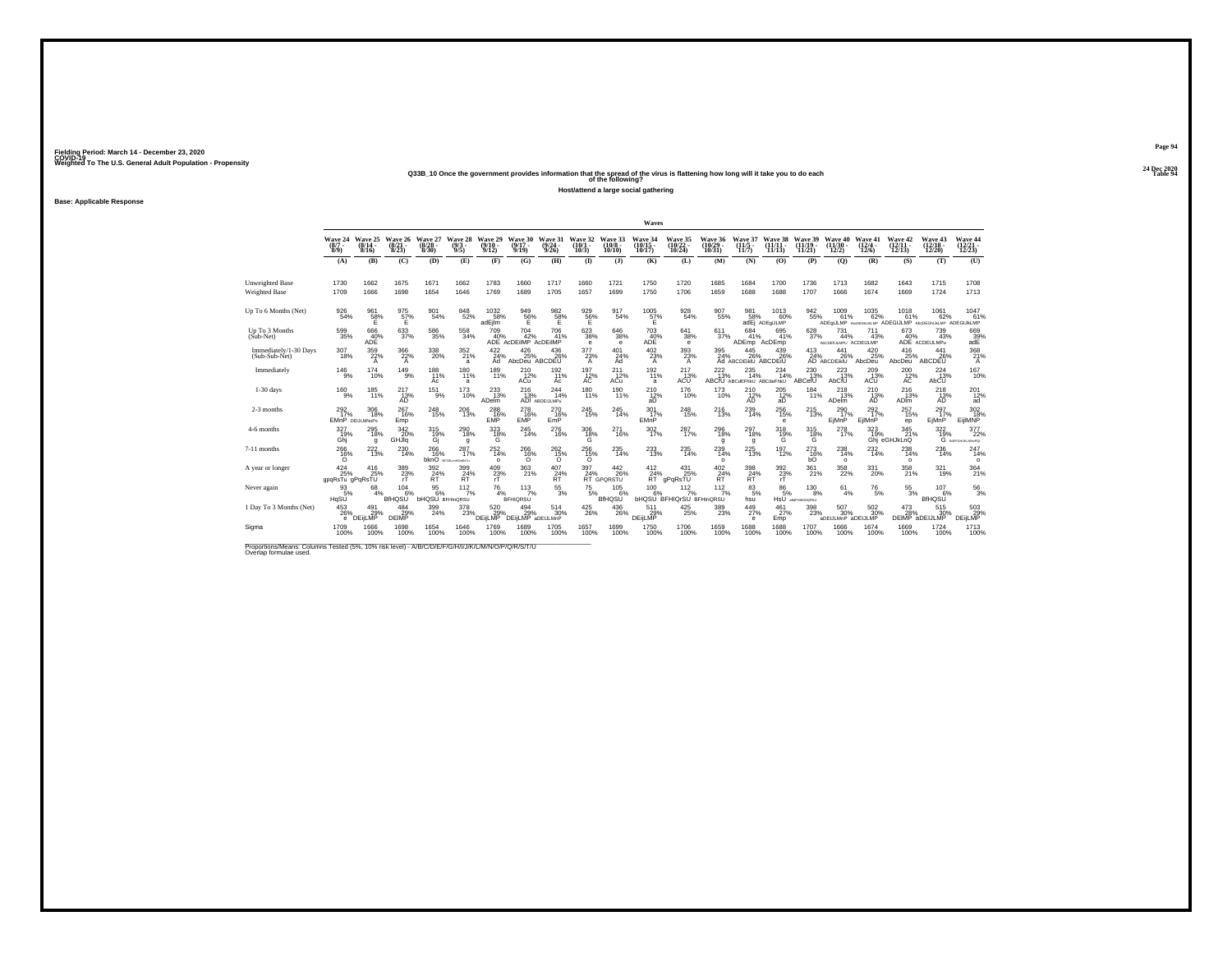#### **24 Dec 2020Q33B\_11 Once the government provides information that the spread of the virus is flattening how long will it take you to do each Table 95 of the following?**

**Take public transportation (e.g., subway, busses, trains)**

**Base: Applicable Response**

|                                                                                                                             |                                       |                                                  |                                     |                           |                            |                              |                          |                                       |                               |                               | Waves                           |                          |                               |                           |                                                         |                                    |                                       |                                |                                    |                                    |                               |
|-----------------------------------------------------------------------------------------------------------------------------|---------------------------------------|--------------------------------------------------|-------------------------------------|---------------------------|----------------------------|------------------------------|--------------------------|---------------------------------------|-------------------------------|-------------------------------|---------------------------------|--------------------------|-------------------------------|---------------------------|---------------------------------------------------------|------------------------------------|---------------------------------------|--------------------------------|------------------------------------|------------------------------------|-------------------------------|
|                                                                                                                             | Wave 24<br>$(8/7 -$<br>8/9            | Wave 25<br>(8/14)<br>8/16                        | Wave 26<br>(8/2)<br>8/23            | Wave 27<br>(8/28)<br>8/30 | Wave 28<br>$(9/3 -$<br>9/5 | Wave 29<br>$(9/10 -$<br>9/12 | Wave 30<br>(9/1)<br>9/19 | Wave 31<br>(9/24)<br>9/26             | Wave 32<br>(10/<br>$10/3$ )   | Wave 33<br>$(10/8 -$<br>10/10 | Wave 34<br>$(10/15 -$<br>10/17  | Wave 35<br>10/24         | Wave 36<br>$10/29$ .<br>10/31 | Wave 37<br>(11/5.<br>11/7 | Wave 38<br>(11/1)<br>11/13)                             | Wave 39<br>(11/19)<br>11/21        | Wave 40<br>$(11/30 -$<br>12/2)        | Wave 41<br>$(12/4 -$<br>12/6   | Wave 42<br>$\frac{(12/11)}{12/13}$ | Wave 43<br>$\frac{(12/18)}{12/20}$ | Wave 44<br>(12/21 -<br>12/23) |
|                                                                                                                             | (A)                                   | (B)                                              | (C)                                 | (D)                       | (E)                        | (F)                          | (G)                      | (H)                                   | $($ $\Gamma$                  | (I)                           | (K)                             | (L)                      | (M)                           | (N)                       | (0)                                                     | (P)                                | (Q)                                   | (R)                            | (S)                                | (T)                                | (U)                           |
| Unweighted Base<br>Weighted Base                                                                                            | 1440<br>1406                          | 1340<br>1354                                     | 1401<br>1396                        | 1425<br>1405              | 1368<br>1342               | 1359<br>1324                 | 1341<br>1354             | 1404<br>1375                          | 1364<br>1333                  | 1392<br>1347                  | 1446<br>1393                    | 1453<br>1422             | 1352<br>1317                  | 1322<br>1344              | 1343<br>1311                                            | 1378<br>1354                       | 1397<br>1310                          | 1308<br>1258                   | 1326<br>1342                       | 1383<br>1405                       | 1333<br>1358                  |
| Up To 6 Months (Net)                                                                                                        | 737<br>52%                            | $\substack{743 \\ 55\%}$                         | 811<br>58%<br>AL                    | 769<br>55%                | 739<br>55%                 | 757%<br>aL                   | 745<br>55%               | <sup>761</sup> 55%                    | 721<br>54%                    | 730<br>54%                    | 809<br>58%<br>ÄĽ                | 735<br>52%               | 737<br>56%                    | 759<br>56%                | 741<br>57%                                              | 768<br>57%                         | 797<br>61%<br>al ABDEGHLAmno AbdegiJL | 746<br>59%                     | 789<br>59%                         | 84360%<br>AijL ABDEghIJL           | $^{787}_{\,\,\,58\%}$         |
| Up To 3 Months<br>(Sub-Net)                                                                                                 | 525<br>37%                            | 526<br>39%                                       | 600<br>43%<br>Abdel                 | 544<br>39%                | 514<br>38%                 | 535<br>40%                   | 539<br>40%               | 578<br>42%<br>a                       | 531<br>40%                    | 557<br>41%                    | 595<br>43%<br>Adel              | 547<br>38%               | 563<br>43%<br>Ael             | 565<br>42%<br>a           | 550<br>42%<br>a                                         | 547<br>40%                         | 626<br>48%<br>ABJOIRDALA/ADPSU        | 551<br>44%<br>ABDEL            | 556<br>41%<br>a                    | 616<br>44%<br>ABDEL                | 548<br>40%                    |
| Immediately/1-30 Days<br>(Sub-Sub-Net)                                                                                      | $^{324}_{\phantom{1}\phantom{1}23\%}$ | $^{333}_{\phantom{1}\phantom{1}25\%}$            | $^{368}_{26\%}$                     | $^{362}_{26\%}$           | $^{331}_{\,\,25\%}$        | $\frac{362}{27\%}$<br>a      | $^{374}_{28\%}$<br>A     | $\frac{380}{28\%}$<br>A               | $^{353}_{\ 26\%}$             | 376<br>28%<br>Α               | $^{367}_{26\%}$                 | $^{362}_{25\%}$          | 383<br>29%<br>ABE             | 379<br>28%<br>A           | 378<br>29%<br>Abe                                       | $^{378}_{28\%}$<br>A               | 388<br>30%<br>ABdEI                   | $^{351}_{28\%}$<br>A           | $^{351}_{\  \, 26\%}$              | $^{405}_{29\%}$<br>Abe             | $^{356}_{26\%}$               |
| Immediately                                                                                                                 | $^{146}_{10\%}$                       | $^{170}_{13\%}$                                  | 162%                                | 177<br>13%                | 164<br>12%                 | 188<br>14%<br>A              | 189<br>14%<br>A          | $^{173}_{13\%}$                       | $^{159}_{12\%}$               | 206<br>15%<br>ACeik           | $^{171}_{12\%}$                 | $^{194}_{14\%}$<br>A     | $^{205}_{16\%}$<br>AbCdehlk   | 198<br>15%                | $^{232}_{18\%}$<br>AC ASCORMMARSU ABCDENIKU ABCORMMARSU | 218<br>16%                         | 227 <sub>17%</sub>                    | 170<br>13%<br>a                | 179<br>13%<br>a                    | 217<br>15%<br>AbCdelk              | $\frac{177}{13\%}$<br>a       |
| $1-30$ days                                                                                                                 | 179<br>13%                            | 164<br>12%                                       | $^{206}_{\,15\%}$                   | 185<br>13%                | 167<br>12%                 | 174<br>13%                   | 186<br>14%               | 207<br>15%<br>blOp                    | $\frac{194}{15\%}$            | 170<br>13%                    | 196<br>14%<br>$\Omega$          | 168<br>12%               | 178<br>14%                    | 181<br>13%                | 146<br>11%                                              | 160<br>12%                         | 161<br>12%                            | $\frac{182}{14\%}$<br>$\Omega$ | 172<br>13%                         | 188<br>13%                         | 179<br>13%                    |
| 2-3 months                                                                                                                  | $^{200}_{14\%}$                       | $^{192}_{14\%}$                                  | 232 <sub>%</sub><br><b>DfGijLoP</b> | $^{183}_{13\%}$           | $183 \over 14\%$           | $^{174}_{13\%}$              | 164<br>12%               | $^{197}_{14\%}$                       | $^{178}_{13\%}$               | $^{181}_{13\%}$               | $^{228}_{16\%}$<br>dfGiloP      | 185<br>13%               | $^{180}_{14\%}$               | $^{186}_{14\%}$           | $^{172}_{13\%}$                                         | $^{168}_{12\%}$                    | 238<br>18%<br>UROKECALLMAD PU         | 199<br>16%<br>dGp              | $^{205}_{\,15\%}$<br>g             | $^{211}_{15\%}$                    | $^{193}_{14\%}$               |
| 4-6 months                                                                                                                  | 213<br>15%                            | 217<br>16%                                       | 211<br>15%                          | 225<br>16%                | 225<br>17%<br>hJlmQ        | 222<br>17%<br>hJLmQ          | 206<br>15%               | 183<br>13%                            | 190<br>14%                    | 173<br>13%                    | 215<br>15%                      | 188<br>13%               | 174<br>13%                    | 194<br>14%                | 191<br>15%                                              | 221<br>16%<br>jimq                 | 171<br>13%                            | 196<br>16%                     | 233<br>17%<br><b>HIJLMQ</b>        | 227<br>16%<br>ją                   | 239<br>18%<br>HiJLMnQ         |
| 7-11 months                                                                                                                 | $^{166}_{12\%}$                       | $^{163}_{12\%}$                                  | 151%                                | $^{166}_{12\%}$           | 178 13%<br>ΰ               | $^{153}_{12\%}$              | $^{163}_{12\%}$          | $^{161}_{12\%}$                       | $191$ <sub>14%</sub><br>CfMqU | 164<br>12%                    | $^{162}_{12\%}$                 | 189 13%<br>$\cup$        | $^{144}_{11\%}$               | 158<br>12%                | $^{155}_{12\%}$                                         | $\frac{183}{14\%}$<br>$\mathbf{U}$ | 148<br>11%                            | $^{149}_{12\%}$                | $^{163}_{12\%}$                    | $\frac{182}{13\%}$<br>$\mathbf{u}$ | 135<br>10%                    |
| A year or longer                                                                                                            | 346<br>25%<br><b>GEFKOPORST</b>       | $\frac{314}{23\%}$<br>ekoQr                      | 289<br>21%                          | 338<br>24%<br>cEfKOPQRST  | $^{258}_{19\%}$            | 271<br>20%                   |                          | $288$<br>$21\%$ EkopQRs<br>323<br>24% | $^{290}_{22\%}$               | 304<br>23%<br>q               | $^{275}_{20\%}$                 | $\frac{320}{23\%}$<br>q  | 300<br>23%<br>eqr             | 299<br>22%                | 256<br>20%                                              | $^{268}_{20\%}$                    | 248<br>19%                            | 241<br>19%                     | $^{265}_{20\%}$                    | $^{282}_{20\%}$                    | 307<br>23%<br>eqr             |
| Never again                                                                                                                 | 156<br>11%                            | 134<br>10%                                       | 145<br>10%                          | 131<br>9%                 | 168<br>13%<br>t bDhinQrSTu | 143<br>11%                   | 159<br>12%<br>qT         | $^{130}_{9\%}$                        | $^{132}_{10\%}$               | 151<br>11%                    | 146<br>11%                      | 178<br>12%<br>T DhnQrSTu | 136<br>10%                    | 128<br>9%                 | 159<br>12%<br>t dhnQsTu                                 | 135<br>10%                         | 117<br>9%                             | 121<br>10%                     | $^{125}_{9\%}$                     | $\frac{99}{7\%}$                   | 129<br>10%                    |
| 1 Day To 3 Months (Net)                                                                                                     | $^{379}_{27\%}$                       | $^{356}_{\phantom{1}\phantom{1}\phantom{1}26\%}$ | 438<br>31%<br>atotrojumoni          | 368<br>26%                | $^{350}_{26\%}$            | $^{348}_{26\%}$              | 350<br>26%               | $^{405}_{29\%}$ LOP                   | $^{372}_{28\%}$               | $^{351}_{26\%}$               | $\frac{424}{30\%}$<br>bdefaiLOP | 353<br>25%               | $^{358}_{27\%}$               | 367%                      | $^{319}_{24\%}$                                         | 328<br>24%                         | 398<br>30%<br>bdefgjLOP bdefgjLOP     | 381<br>30%                     | 377<br>28%<br>op                   | $\frac{399}{28\%}$<br>op           | $^{371}_{27\%}$               |
| Sigma                                                                                                                       | 1406<br>100%                          | 1354<br>100%                                     | 1396<br>100%                        | 1405<br>100%              | 1342<br>100%               | 1324<br>100%                 | 1354<br>100%             | 1375<br>100%                          | 1333<br>100%                  | 1347<br>100%                  | 1393<br>100%                    | 1422<br>100%             | 1317<br>100%                  | 1344<br>100%              | 1311<br>100%                                            | 1354<br>100%                       | 1310<br>100%                          | 1258<br>100%                   | 1342<br>100%                       | 1405<br>100%                       | 1358<br>100%                  |
| Proportions/Means: Columns Tested (5%, 10% risk level) - A/B/C/D/E/F/G/H/I/J/K/L/M/N/O/P/Q/R/S/T/U<br>Overlap formulae used |                                       |                                                  |                                     |                           |                            |                              |                          |                                       |                               |                               |                                 |                          |                               |                           |                                                         |                                    |                                       |                                |                                    |                                    |                               |

**Page 9524 Dec 2020<br>Table 95**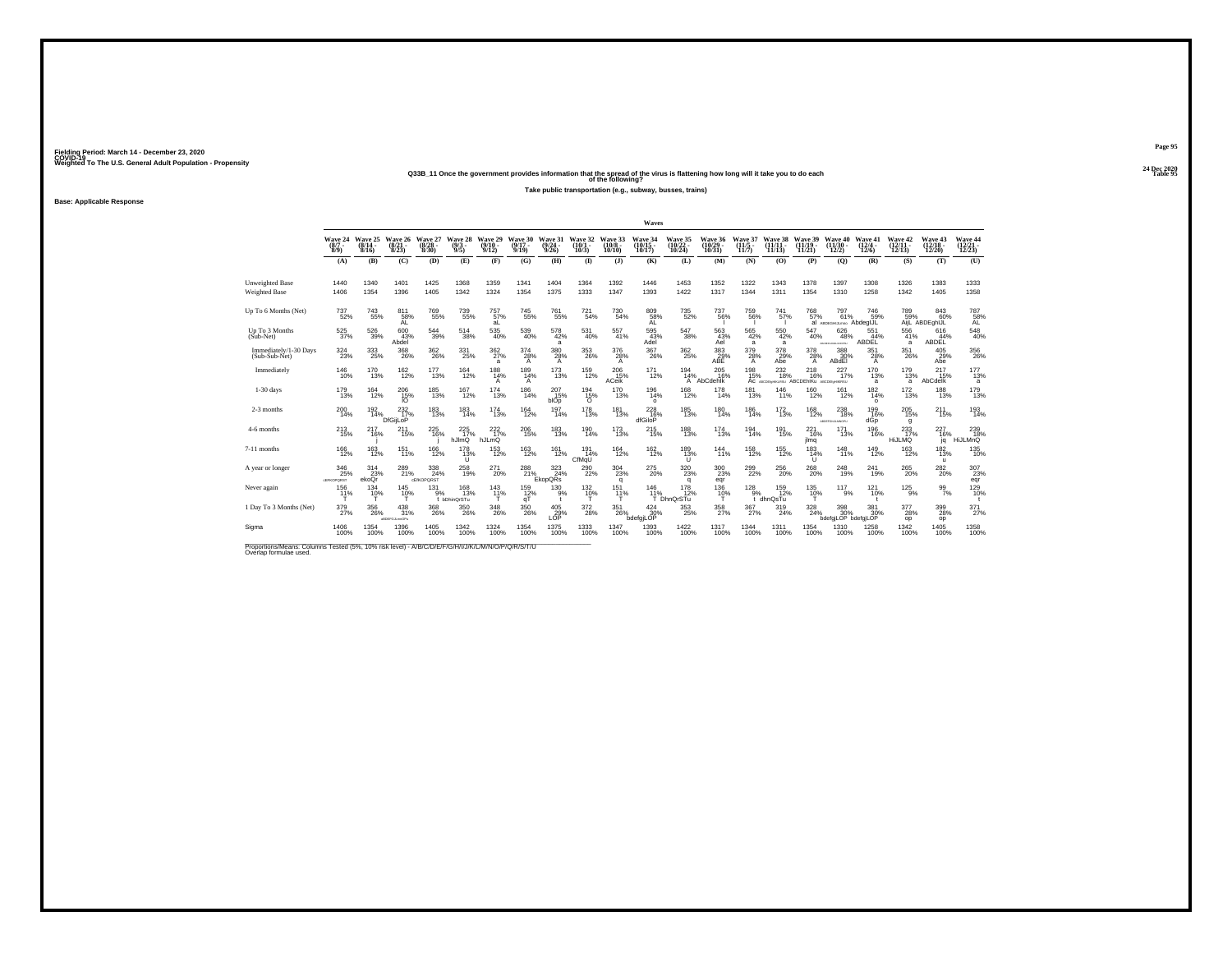#### **24 Dec 2020Q33B\_12 Once the government provides information that the spread of the virus is flattening how long will it take you to do each Table 96 of the following?**

**Greet people with a handshake**

**Base: Applicable Response**

|                                                                                                                             |                                              |                              |                                 |                                      |                                        |                              |                                |                                                                |                               |                                        | Waves                                      |                                            |                                |                                          |                                              |                                |                                                               |                                              |                                                        |                                            |                                    |
|-----------------------------------------------------------------------------------------------------------------------------|----------------------------------------------|------------------------------|---------------------------------|--------------------------------------|----------------------------------------|------------------------------|--------------------------------|----------------------------------------------------------------|-------------------------------|----------------------------------------|--------------------------------------------|--------------------------------------------|--------------------------------|------------------------------------------|----------------------------------------------|--------------------------------|---------------------------------------------------------------|----------------------------------------------|--------------------------------------------------------|--------------------------------------------|------------------------------------|
|                                                                                                                             | Wave 24<br>$\frac{(8/7)}{8/9}$               | Wave 25<br>$(8/14 -$<br>8/16 | Wave 26<br>$\binom{8/21}{8/23}$ | Wave 27<br>$\frac{(8/28)}{8/30}$     | Wave 28<br>$\binom{9/3}{9/5}$          | Wave 29<br>$(9/10 -$<br>9/12 | Wave 30<br>$(9/17 -$<br>9/19   | Wave 31<br>$(9/24 -$<br>9/26                                   | Wave 32<br>$(10/1 -$<br>10/3) | Wave 33<br>$(10/8 -$<br>10/10          | Wave 34<br>$(10/15 -$<br>10/17             | Wave 35<br>$\frac{(10/22 - 10/24)}{10/24}$ | Wave 36<br>$(10/29 -$<br>10/31 | Wave 37<br>$(11/5 -$<br>11/7             | Wave 38<br>$(11/11 -$<br>11/13               | Wave 39<br>$(11/19 -$<br>11/21 | Wave 40<br>$(11/30 -$<br>12/2)                                | Wave 41<br>$\frac{(12/4 - 12)}{12/6}$        | Wave 42<br>$\frac{(12/11)}{12/13}$                     | Wave 43<br>$\frac{(12/18)}{12/20}$         | Wave 44<br>$\frac{(12/21)}{12/23}$ |
|                                                                                                                             | (A)                                          | (B)                          | (C)                             | (D)                                  | (E)                                    | (F)                          | (G)                            | (H)                                                            | $($ $\Gamma$                  | $($ $\bf{J}$ )                         | (K)                                        | (L)                                        | (M)                            | (N)                                      | (O)                                          | (P)                            | (Q)                                                           | (R)                                          | (S)                                                    | (T)                                        | (U)                                |
| <b>Unweighted Base</b><br><b>Weighted Base</b>                                                                              | 1844<br>1835                                 | 1818<br>1827                 | 1814<br>1812                    | 1808<br>1799                         | 1873<br>1852                           | 1907<br>1892                 | 1799<br>1803                   | 1840<br>1842                                                   | 1811<br>1799                  | 1862<br>1834                           | 1858<br>1855                               | 1898<br>1888                               | 1803<br>1781                   | 1796<br>1792                             | 1816<br>1821                                 | 1882<br>1840                   | 1823<br>1811                                                  | 1809<br>1802                                 | 1819<br>1840                                           | 1846<br>1853                               | 1831<br>1837                       |
| Up To 6 Months (Net)                                                                                                        | 831<br>45%                                   | $^{910}_{50\%}$<br>A         | 881<br>49%                      | 889<br>49%<br>a                      | 911<br>49%                             | 1066<br>56%<br>а исследилир  | 936<br>52%<br>Aip              | 951<br>52%<br>Aip                                              | $\substack{861 \\ 48\%}$      | 919<br>50%<br>A                        | 937 <sub>51%</sub><br>A                    | $\frac{967}{51\%}$<br>A                    | 909<br>51%                     | 979<br>55%<br>A ABCDEIJKP AbCdEIP        | 975<br>54%                                   | $875\phantom{.000}^{+48\%}$    | 980<br>54%                                                    | $^{998}_{55\%}$<br>AbCDEIjP ABCDENJKMP ABCDE | $\frac{1052}{57\%}$<br>GHLIKLMsP AB                    | $1054 \over 57\%$<br><b>UKLMP</b>          | 1038<br>56%<br>ABCDEGHUKLMP        |
| Up To 3 Months<br>(Sub-Net)                                                                                                 | 590<br>32%                                   | 664<br>36%<br>A              | 636<br>35%                      | 648<br>36%<br>a                      | 612<br>33%                             | 786<br>42%<br>ABCDEghLIKIP   | 675<br>37%<br>AE               | 693<br>38%<br>AEi                                              | 613<br>34%                    | 655<br>36%<br>a                        | 680<br>37%<br>Ae                           | 718<br>38%<br>AEi                          | 679                            | 747<br>38% 42%<br>AEi ABCDEghUKIP<br>42% | 722<br>40%<br>ACdEliP                        | 650<br>35%                     | 752<br>41%<br>ABCDEghLJKP                                     | 693<br>38%<br>AEI                            | 732                                                    | 755<br>41%<br>40% 41°<br>ACdEliP ABCDEIJkP | 724<br>39%<br>ACdElip              |
| Immediately/1-30 Days<br>(Sub-Sub-Net)                                                                                      | 340<br>19%                                   | 441<br>24%<br>Ac             | 376<br>21%                      | 432/24%<br>Ac                        | 422/23%                                | 542<br>29%<br>A ABCDEHIJIPu  | $^{484}_{27\%}$<br><b>ACEI</b> | $443$ <sub>24%</sub><br>Ac                                     | 411<br>23%<br>Α               | 459 25%<br>AC                          | $^{481}_{26\%}$<br>ACe                     | 474<br>25%<br>AC                           | $\frac{482}{27}\%$             | 514<br>29%<br>ACEI ABCDEHIjIpu           | $^{493}_{27\%}$<br>ACEI                      | 458 25%                        | 529%<br>AC ABCDEHULPSU                                        | $^{471}_{26\%}$<br>ACei                      | 474<br>26%<br>AC                                       | 516<br>28%<br>ABCDEhl                      | 464<br>25%<br>AC                   |
| Immediately                                                                                                                 | $^{167}_{9\%}$                               | $^{245}_{13\%}$              | 186<br>10%                      | $^{235}_{\,\,13\%}$                  | $^{246}_{13\%}$                        | $^{285}_{15\%}$              | 291<br>16%<br>AbCdeli          | $^{255}_{\phantom{1}14\%}$                                     | $^{232}_{13\%}$<br>Áč         | 244<br>AC                              | $^{254}_{14\%}$<br>AC                      | 284<br>15%<br>AC                           | 247<br>14%                     | 318<br>18%<br>AC ABCDENLIKINGU           | 296<br>16%<br>AbCDeli                        |                                | $\underset{\text{AC}}{279} \underset{\text{600}}{339}$<br>19% | $^{269}_{\rm A\overline{C}}$                 |                                                        | 265 306<br>14% 16%<br>AC ABCDEhiJkm<br>16% | $^{257}_{14\%}$                    |
| $1-30$ days                                                                                                                 | 172<br>9%                                    | 196<br>11%                   | 190<br>11%                      | 197<br>11%                           | 176<br>9%                              | 257<br>14%<br>ABC/SGHL/OPO/L | 194<br>11%                     | 188<br>10%                                                     | 179<br>10%                    | 215<br>12%<br>ae                       | 227<br>12%<br>AEip                         | 190<br>10%                                 | 235<br>13%<br>AbcEgHILPq       | 196<br>11%                               | 197<br>11%                                   | 179<br>10%                     | 190<br>11%                                                    | 202<br>11%                                   | 209<br>11%                                             | 210<br>11%                                 | 208<br>11%                         |
| 2-3 months                                                                                                                  | 250<br>14%<br>EGiJKmP                        | $^{223}_{12\%}$              | 260<br>14%<br><b>EGIJKMP</b>    | <sup>216</sup> <sub>12%</sub>        | 190<br>10%                             | 244<br>13%<br>ep             | 191<br>11%                     | 250<br>14%<br><b>EGJkmP</b>                                    | 202<br>11%                    | 196<br>11%                             | 199<br>11%                                 | <sup>244</sup> <sub>13%</sub><br>ep        | $^{197}_{11\%}$                | 233<br>13%<br>Egp                        | <sup>229</sup> <sub>13%</sub><br>$\mathbf e$ | 192<br>10%                     | <sup>222</sup> <sub>12%</sub>                                 | $^{222}_{12\%}$                              | 257<br>14%<br>EGiJKMP                                  | 239<br>13%<br>ep                           | 259<br><b>EGIJKMP</b>              |
| 4-6 months                                                                                                                  | 241<br>13%                                   | 246<br>13%                   | 245<br>14%                      | 241<br>13%                           | 299<br>16%<br>AbcdIMNPQ                | 280<br>15%<br>n              | 261<br>14%                     | 259<br>14%                                                     | 248<br>14%                    | 264<br>14%                             | 257<br>14%                                 | 249<br>13%                                 | 230<br>13%                     | 232<br>13%                               | 253<br>14%                                   | 225<br>12%                     | 229<br>13%                                                    | 305<br>17%                                   | 320<br>17%<br>ABCONNAMINERO ABCONNINAMINORO ADOCHIMNPO | 299<br>16%                                 | 314<br>17%<br>ABCDeNIKLMNOPO       |
| 7-11 months                                                                                                                 | $^{208}_{11\%}$<br>$\circ$                   | 190<br>10%                   | 219<br>12%<br><b>JO</b>         | <sup>216</sup> <sub>12%</sub><br>JO. | $^{235}_{13\%}$<br>bJKIOu              | $^{212}_{11\%}$<br>$\Omega$  | 204<br>11%<br>$\circ$          | $^{210}_{11\%}$<br>$\circ$                                     | $^{214}_{12\%}$<br>JO.        | $^{168}_{9\%}$                         | 184<br>10%                                 | $^{195}_{10\%}$                            | $^{193}_{11\%}$                | 189<br>11%                               | $^{161}_{9\%}$                               | 242 <sub>13%</sub><br>bJKLnOru | 203<br>$\circ$                                                | $^{193}_{11\%}$                              | 199<br>11%                                             | $^{235}_{13\%}$<br><b>bJKIOu</b>           | 191<br>10%                         |
| A year or longer                                                                                                            | $^{435}_{\  \, 24\%}$<br>FoNPrSTU            | $\frac{392}{21\%}$           | $\frac{384}{21\%}$              | $\frac{374}{21\%}$                   | $^{402}_{\substack{22\%\\ \text{Ft}}}$ | 327 <sub>06</sub>            | $^{365}_{20\%}$                | $\begin{array}{c} 399 \\ 22\% \\ \hline \text{Ft} \end{array}$ | 447<br>25%                    | 434<br>24%<br><b>MANAGERY FONPISTU</b> | $\frac{414}{22\%}$ FnTu                    | $^{401}_{21\%}$                            | $^{371}_{21\%}$                | $\frac{346}{19\%}$                       | 397<br>22%<br>Ftu                            | $^{365}_{\,20\%}$              | $\frac{376}{21\%}$                                            | $^{371}_{21\%}$                              | 369<br>20%                                             | 343/19%                                    | 347<br>19%                         |
| Never again                                                                                                                 | 361<br>20%<br>EFerryoorsTU FhinQRSTU fhQRSTU | 334<br>18%                   | 328<br>18%                      | 319<br>18%<br>fQRSTU                 | 304<br>16%<br>RST                      | 287<br>$35\%$                | 298<br>RST                     | 281<br>$35\%$                                                  | 278<br>s <sup>15</sup>        | 313<br>17%<br>aRSTu                    | 320<br>17%<br>QRSTu                        | 325<br>17%<br>QRSTu                        | 308<br>17%<br>QRSTU            | 278<br>$316$ %                           | 288                                          | 358<br>19%<br>16% 19           | 253<br>14%                                                    | 240<br>13%                                   | 220<br>12%                                             | 220<br>12%                                 | 261<br>14%                         |
| 1 Day To 3 Months (Net)                                                                                                     | $^{422}_{\,\,23\%}$<br>е                     | $^{419}_{23\%}$<br>e         | 450 25%<br>EgIP                 | $^{412}_{23\%}$<br>$\epsilon$        | $^{366}_{\,20\%}$                      | 501<br>27%<br>aBDEGIJkloPq   | $\frac{385}{21\%}$             | $^{438}_{24\%}$<br>Ep                                          | 381<br>21%                    | 411<br>22%                             | $^{426}_{\phantom{1}\phantom{1}23\%}$<br>e | $^{434}_{23\%}$<br>е                       | $^{432}_{24\%}$<br>EiP         | $^{430}_{24\%}$<br>EP                    | $^{426}_{23\%}$<br>Ep                        | 371<br>20%                     | $^{413}_{23\%}$<br>$\mathbf{e}$                               | $^{424}_{24\%}$<br>Ep                        | 466<br>25%<br>EGIP                                     | 449<br>24%<br>EiP                          | 467<br>25%<br><b>EGIP</b>          |
| Sigma                                                                                                                       | 1835<br>100%                                 | 1827<br>100%                 | 1812<br>100%                    | 1799<br>100%                         | 1852<br>100%                           | 1892<br>100%                 | 1803<br>100%                   | 1842<br>100%                                                   | 1799<br>100%                  | 1834<br>100%                           | 1855<br>100%                               | 1888<br>100%                               | 1781<br>100%                   | 1792<br>100%                             | 1821<br>100%                                 | 1840<br>100%                   | 1811<br>100%                                                  | 1802<br>100%                                 | 1840<br>100%                                           | 1853<br>100%                               | 1837<br>100%                       |
| Proportions/Means: Columns Tested (5%, 10% risk level) - A/B/C/D/E/F/G/H/I/J/K/L/M/N/O/P/Q/R/S/T/U<br>Overlap formulae used |                                              |                              |                                 |                                      |                                        |                              |                                |                                                                |                               |                                        |                                            |                                            |                                |                                          |                                              |                                |                                                               |                                              |                                                        |                                            |                                    |

**Page 9624 Dec 2020<br>Table 96**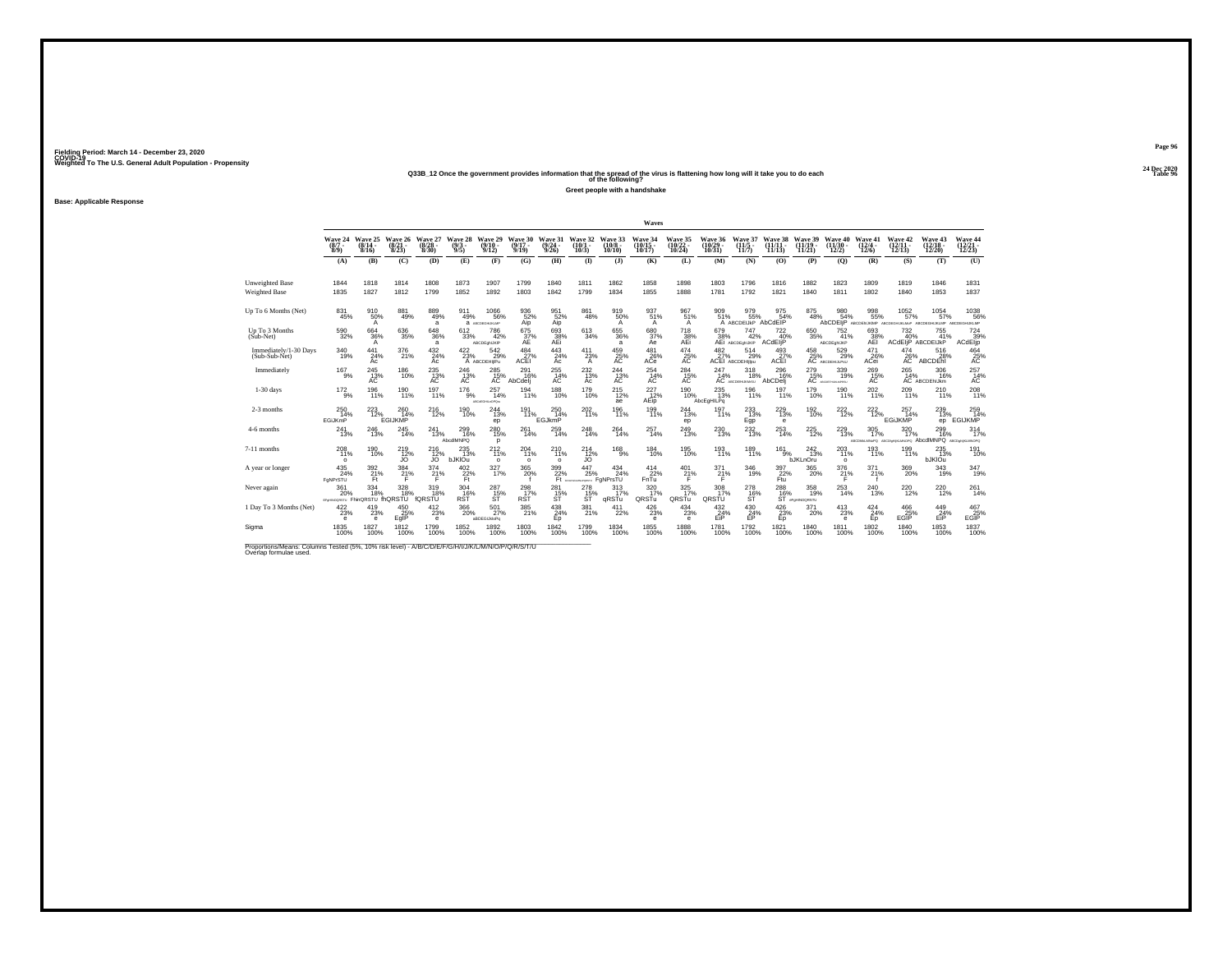#### **24 Dec 2020Q36 How likely do you think it is that coronavirus (COVID-19) will cause a global recession?Table 97 Table 97**

**Base: All Respondents**

|                                                                                                                             |                                         |                              |                                 |                              |                                    |                              |                              |                                |                              |                               | Waves                          |                                |                                |                              |                                |                                |                                |                                 |                                             |                               |                               |
|-----------------------------------------------------------------------------------------------------------------------------|-----------------------------------------|------------------------------|---------------------------------|------------------------------|------------------------------------|------------------------------|------------------------------|--------------------------------|------------------------------|-------------------------------|--------------------------------|--------------------------------|--------------------------------|------------------------------|--------------------------------|--------------------------------|--------------------------------|---------------------------------|---------------------------------------------|-------------------------------|-------------------------------|
|                                                                                                                             | Wave 24<br>$(8/7 -$<br>$8/9$ )          | Wave 25<br>$(8/14 -$<br>8/16 | Wave 26<br>$\binom{8/21}{8/23}$ | Wave 27<br>$(8/28 -$<br>8/30 | Wave 28<br>$(9/3 -$<br>9/5         | Wave 29<br>$(9/10 -$<br>9/12 | Wave 30<br>$(9/17 -$<br>9/19 | Wave 31<br>$(9/24 -$<br>9/26   | Wave 32<br>$(10/1 -$<br>10/3 | Wave 33<br>$(10/8 -$<br>10/10 | Wave 34<br>$(10/15 -$<br>10/17 | Wave 35<br>(10/22 -<br>10/24)  | Wave 36<br>$(10/29 -$<br>10/31 | Wave 37<br>$(11/5 -$<br>11/7 | Wave 38<br>$(11/11 -$<br>11/13 | Wave 39<br>$(11/19 -$<br>11/21 | Wave 40<br>$(11/30 -$<br>12/2) | Wave 41<br>$\binom{12/4}{12/6}$ | Wave 42<br>$\frac{(12/11)}{12/13}$          | Wave 43<br>(12/18 -<br>12/20) | Wave 44<br>(12/21 -<br>12/23) |
|                                                                                                                             | (A)                                     | (B)                          | (C)                             | (D)                          | (E)                                | (F)                          | (G)                          | (H)                            | $($ $\Gamma$                 | $($ $)$                       | (K)                            | (L)                            | (M)                            | (N)                          | (O)                            | (P)                            | (Q)                            | (R)                             | (S)                                         | (T)                           | (U)                           |
| Unweighted Base<br>Weighted Base                                                                                            | 1995<br>1995                            | 1967<br>1967                 | 1962<br>1962                    | 1946<br>1946                 | 2022<br>2022                       | 2037<br>2037                 | 1949<br>1949                 | 1971<br>1971                   | 1976<br>1976                 | 2050<br>2050                  | 2015<br>2015                   | 2050<br>2050                   | 1954<br>1954                   | 1983<br>1983                 | 1963<br>1963                   | 2042<br>2042                   | 1980<br>1980                   | 1994<br>1994                    | 2002<br>2002                                | 2028<br>2028                  | 1976<br>1976                  |
| Somewhat/Very Likely<br>(Net)                                                                                               | <sup>1697</sup> 85%<br>COEFOILIALMAPKET | 1629<br>83%<br><b>KLn</b>    | 1608<br>82%                     | <sup>1581</sup> 81%          | <sup>1650</sup> 82%                | <sup>1642</sup> 81%          | 1597<br>82%                  | 1591<br>81%                    | $^{1609}_{81\%}$             | 1647<br>80%                   | <sup>1601</sup> 79%            | <sup>1618</sup> 79%            | 1590<br>81%                    | 1585<br>80%                  | 1619<br>82%<br>kL              | <sup>1666</sup> 82%            | 1654<br>84%<br>fhiKLNs         | <sup>1628</sup> 82%             | 1612<br>81%                                 | <sup>1649</sup> 81%           | 1666<br>84%<br>DeFHiJKLmNprSt |
| Very likely                                                                                                                 | 1034<br>52%<br><b>APGHANDADIST</b>      | 952<br>48%<br>gLNS           | 946<br>48%                      | 961<br>49%<br>gLNS FGkLNSt   | 971<br>48%<br>gLNS                 | 921<br>45%                   | 866<br>44%                   | 913<br>46%<br>n                | 931<br>47%<br>INS            | 989<br>48%<br>gLNS            | 913<br>45%                     | 892<br>44%                     | 971<br>50%<br><b>FGKLNSt</b>   | 849<br>43%                   | 911<br>46%<br>ns               | 975<br>$^{48}_{\text{INS}}$    | 950<br>L <sub>NS</sub>         | 930<br>47%<br>ns                | 859<br>43%                                  | 930<br>46%                    | 977<br>49%<br>FGKLNSt         |
| Somewhat likely                                                                                                             | $\substack{664 \\ 33\%}$                | $677 \atop 34\%$             | $\substack{662\\34\%}$          | 620<br>32%                   | 679<br>34%                         | 720<br>35%                   | 731<br>38%<br>dim AcDeJMp    | 678<br>34%                     | 678<br>34%                   | 658<br>32%                    | 688<br>34%                     | $\substack{725 \\ 35\%}$<br>dm | 619<br>32%                     | 736<br>37%<br>aDeJM          | <sup>708</sup> 36%<br>DjM      | 692<br>34%                     | <sup>704</sup> 36%<br>djm      | $^{698}_{35\%}$                 | <sup>753</sup> <sub>38%</sub><br>m AcDEUKMp | 719<br>35%<br>djm             | 689<br>35%                    |
| Not At All/Not Very<br>Likely (Net)                                                                                         | $^{17}$ 1%                              | $^{158}_{8\%}$               | 194<br>10%<br>$\mathbf{u}$      | 214<br>11%<br>ABU            | $^{222}_{11\%}$<br>aBU <sup></sup> | $^{243}_{12\%}$<br>ABOqTU    | $^{204}_{10\%}$<br>BŪ.       | 230<br>12%<br>ABotU            | $^{232}_{12\%}$<br>ABotU     | $^{219}_{11\%}$<br>aBÚ        | 241<br>12%<br>ABOqTU           | $^{243}_{12\%}$<br>ABotU       | 206<br>11%<br>BÚ               | $^{224}_{11\%}$<br>ABU       | $^{183}_{9\%}$                 | $^{216}_{11\%}$<br>BÙ          | 191<br>10%                     | $^{206}_{\rm -10\%}$            | 199<br>10%<br>ш                             | $^{190}_{-9\%}$               | $^{154}_{8\%}$                |
| Not very likely                                                                                                             | 117<br>6%                               | 113<br>6%                    | 135<br>7%                       | 158<br>8%<br>ABoQU           | 153<br>8%                          | 177<br>9%<br>bQu ABmOQU      | 156<br>8%<br>ABoQU           | 145<br>7%<br>qu                | 156<br>8%<br>aBQŬ            | 170<br>8%<br>ABoQU            | 159<br>8%<br>aBQŬ              | 174<br>8%<br>ABOQU             | 134<br>7%                      | 158<br>8%<br>aBQU            | 121<br>6%                      | 158<br>8%<br>abQU              | 107<br>5%                      | 154<br>8%<br>abQU               | 164<br>8%<br>ABoQU                          | 143<br>7%                     | 111<br>6%                     |
| Not at all likely                                                                                                           | $^{54}_{3\%}$                           | $^{45}_{2\%}$                | 59<br>3%<br>s                   | 563%                         | $^{69}_{3%}$<br>bSu                | $^{66}_{3%}$<br>s            | $^{47}_{2\%}$                | $\frac{85}{4\%}$<br>ABdGJpRSTU | $^{77}_{4\%}$<br>BqJrSTU     | $^{49}_{2\%}$                 | $\frac{82}{4\%}$<br>aBGJrSTU   | 69 <sub>3%</sub><br>Su         | $^{72}_{4\%}$<br>BgjStU        | $^{67}_{3\%}$<br>Su          | $6^{2}_{3\%}$<br>s             | $^{58}_{3\%}$                  | 84<br>4%<br>S aBdGJpRSTU       | $^{52}_{3\%}$                   | $^{36}_{2\%}$                               | $^{47}_{2\%}$                 | $^{43}_{2\%}$                 |
| I'm not sure                                                                                                                | 126<br>6%                               | 180<br>9%<br>AIO             | 160<br>8%<br>a                  | 151<br>8%                    | 150<br>7%                          | 153<br>7%                    | 148<br>8%                    | 150<br>8%                      | 135<br>7%                    | 184<br>9%<br>Aia              | 173<br>9%<br>А                 | 189<br>9%<br>AIQ               | 158<br>8%                      | 174<br>9%<br>Aia             | $^{162}_{8\%}$<br>a            | 160<br>8%                      | 135<br>7%                      | 160<br>8%                       | 190<br>10%<br>AefIQ                         | 189<br>9%<br>AIQ              | 156<br>8%                     |
| Sigma                                                                                                                       | 1995<br>100%                            | 1967<br>100%                 | 1962<br>100%                    | 1946<br>100%                 | 2022<br>100%                       | 2037<br>100%                 | 1949<br>100%                 | 1971<br>100%                   | 1976<br>100%                 | 2050<br>100%                  | 2015<br>100%                   | 2050<br>100%                   | 1954<br>100%                   | 1983<br>100%                 | 1963<br>100%                   | $^{2042}_{100\%}$              | 1980<br>100%                   | 1994<br>100%                    | 2002<br>100%                                | 2028<br>100%                  | 1976<br>100%                  |
| Proportions/Means: Columns Tested (5%, 10% risk level) - A/B/C/D/E/F/G/H/I/J/K/L/M/N/O/P/Q/R/S/T/U<br>Overlap formulae used |                                         |                              |                                 |                              |                                    |                              |                              |                                |                              |                               |                                |                                |                                |                              |                                |                                |                                |                                 |                                             |                               |                               |

**Page 97**24 Dec 2020<br>Table 97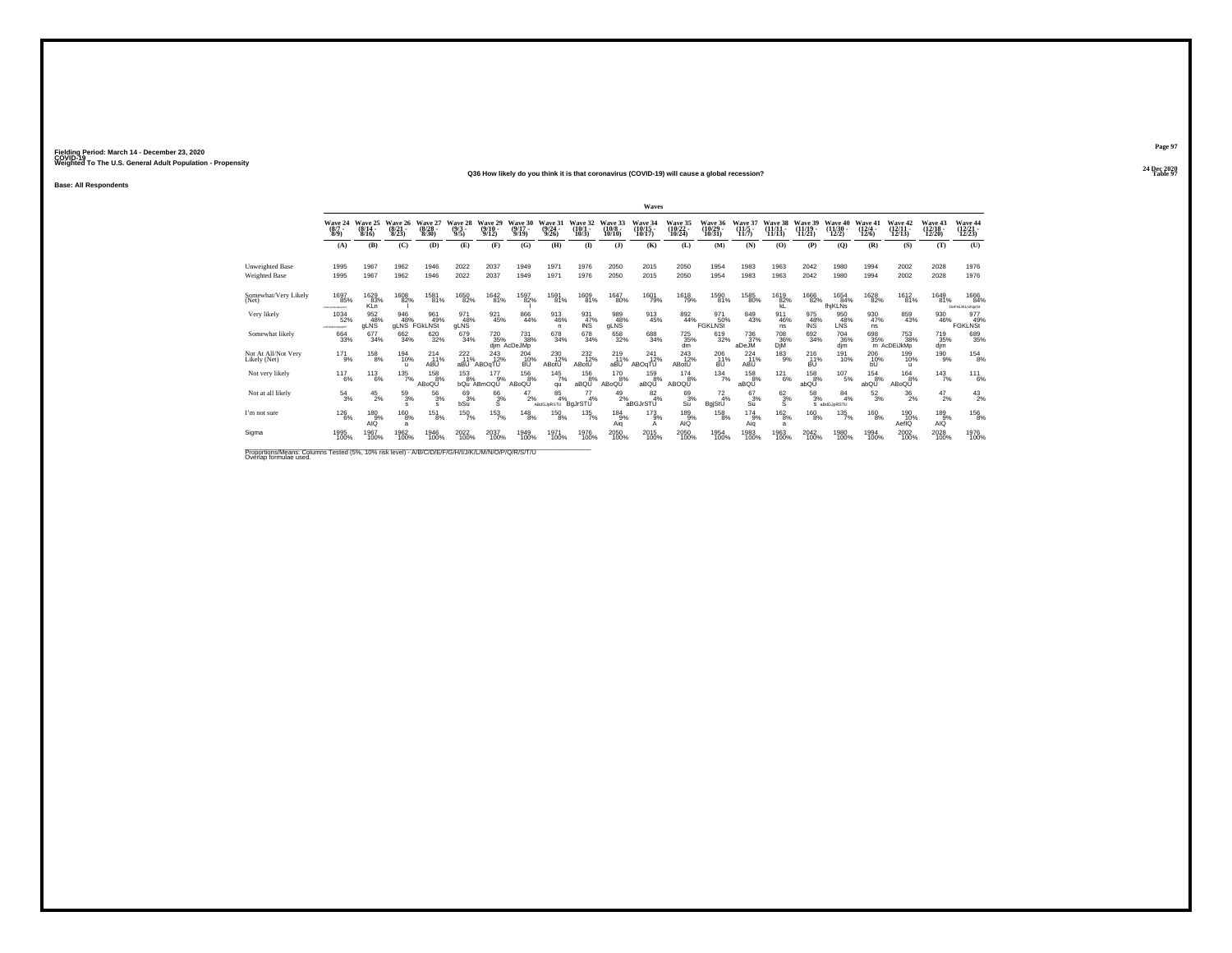**Base: All Respondents**

#### **24 Dec 2020Q36A Would you say we are in a global recession due to the coronavirus outbreak?**

| . . |  |  | <b>Table 98</b><br>------- |
|-----|--|--|----------------------------|
|     |  |  |                            |
|     |  |  |                            |
|     |  |  |                            |

|                                                                                                                              |                                                  |                              |                              |                              |                               |                              |                              |                              |                              |                                        | Waves                       |                              |                                  |                                     |                                 |                                |                                |                              |                  |                  |                              |
|------------------------------------------------------------------------------------------------------------------------------|--------------------------------------------------|------------------------------|------------------------------|------------------------------|-------------------------------|------------------------------|------------------------------|------------------------------|------------------------------|----------------------------------------|-----------------------------|------------------------------|----------------------------------|-------------------------------------|---------------------------------|--------------------------------|--------------------------------|------------------------------|------------------|------------------|------------------------------|
|                                                                                                                              | Wave 24<br>$\binom{8/7}{8/9}$                    | Wave 25<br>$(8/14 -$<br>8/16 | Wave 26<br>$(8/21 -$<br>8/23 | Wave 27<br>$(8/28 -$<br>8/30 | Wave 28<br>$\binom{9/3}{9/5}$ | Wave 29<br>$(9/10 -$<br>9/12 | Wave 30<br>$(9/17 -$<br>9/19 | Wave 31<br>$(9/24 -$<br>9/26 | Wave 32<br>$(10/1 -$<br>10/3 | Wave 33<br>$\substack{(10/8 \ 10/10)}$ | Wave 34<br>(10/15<br>10/17) | Wave 35<br>(10/22 -<br>10/24 | Wave 36<br>$\frac{10/29}{10/31}$ | <b>Wave 37</b><br>$(11/5 -$<br>11/7 | Wave 38<br>$(11/11 -$<br>11/13) | Wave 39<br>$(11/19 -$<br>11/21 | Wave 40<br>$(11/30 -$<br>12/2) | Wave 41<br>$(12/4 -$<br>12/6 | Wave 42<br>12/13 | Wave 43<br>12/20 | Wave 44<br>12/23             |
|                                                                                                                              | (A)                                              | (B)                          | (C)                          | (D)                          | (E)                           | (F)                          | (G)                          | (H)                          | $($ I                        | (J)                                    | (K)                         | (L)                          | (M)                              | (N)                                 | $\bf(O)$                        | (P)                            | (Q)                            | (R)                          | (S)              | (T)              | (U)                          |
| Unweighted Base                                                                                                              | 1995                                             | 1967                         | 1962                         | 1946                         | 2022                          | 2037                         | 1949                         | 1971                         | 1976                         | 2050                                   | 2015                        | 2050                         | 1954                             | 1983                                | 1963                            | 2042                           | 1980                           | 1994                         | 2002             | 2028             | 1976                         |
| Weighted Base                                                                                                                | 1995                                             | 1967                         | 1962                         | 1946                         | 2022                          | 2037                         | 1949                         | 1971                         | 1976                         | 2050                                   | 2015                        | 2050                         | 1954                             | 1983                                | 1963                            | 2042                           | 1980                           | 1994                         | 2002             | 2028             | 1976                         |
| Yes                                                                                                                          | <sup>1532</sup> <sup>%</sup><br><b>GFORDINGS</b> | 1455<br>74%                  | 1486<br>76%<br>FHLmNo        | 1435<br>74%                  | <sup>1472</sup> 73%           | 1456<br>71%                  | 1438<br>74%                  | 1417<br>72%                  | 1445<br>73%                  | 1529<br>75%<br>fln                     | 1476<br>73%                 | 1460<br>71%                  | 1415<br>72%                      | 1407<br>71%                         | 1423<br>72%                     | 1503<br>74%                    | 1451<br>73%                    | 1458<br>73%                  | 1490<br>74%      | 1500<br>74%      | 1492<br>76%<br><b>FhLmNo</b> |
| No                                                                                                                           | 463<br>23%                                       | 512<br>26%                   | 476<br>24%                   | 511<br>26%                   | 550<br>27%<br>$\mathbf{A}$    | 581<br>29%<br>ACjU           | 511<br>26%<br>$\overline{a}$ | 554<br>28%<br>ACü            | 531<br>27%                   | 521<br>25%                             | 539<br>27%<br>a             | 590<br>29%<br>ACjsU          | 539<br>28%<br>Acu                | 576<br>29%<br>ACjsU                 | 540<br>28%<br>Acu               | 539<br>26%                     | 529<br>27%<br>a                | 536<br>27%                   | 512<br>26%       | 528<br>26%       | 484<br>24%                   |
| Sigma                                                                                                                        | 1995<br>100%                                     | 1967<br>100%                 | 1962<br>100%                 | 1946<br>100%                 | 2022<br>100%                  | 2037<br>100%                 | 1949<br>100%                 | 1971<br>100%                 | 1976<br>100%                 | 2050<br>100%                           | 2015<br>100%                | 2050<br>100%                 | 1954<br>100%                     | 1983<br>100%                        | 1963<br>100%                    | 2042<br>100%                   | 1980<br>100%                   | 1994<br>100%                 | 2002<br>100%     | 2028<br>100%     | 1976<br>100%                 |
| Proportions/Means: Columns Tested (5%, 10% risk level) - A/B/C/D/E/F/G/H/I/J/K/L/M/N/O/P/Q/R/S/T/U<br>Overlap formulae used. |                                                  |                              |                              |                              |                               |                              |                              |                              |                              |                                        |                             |                              |                                  |                                     |                                 |                                |                                |                              |                  |                  |                              |

**Page 98**24 Dec 2020<br>Table 98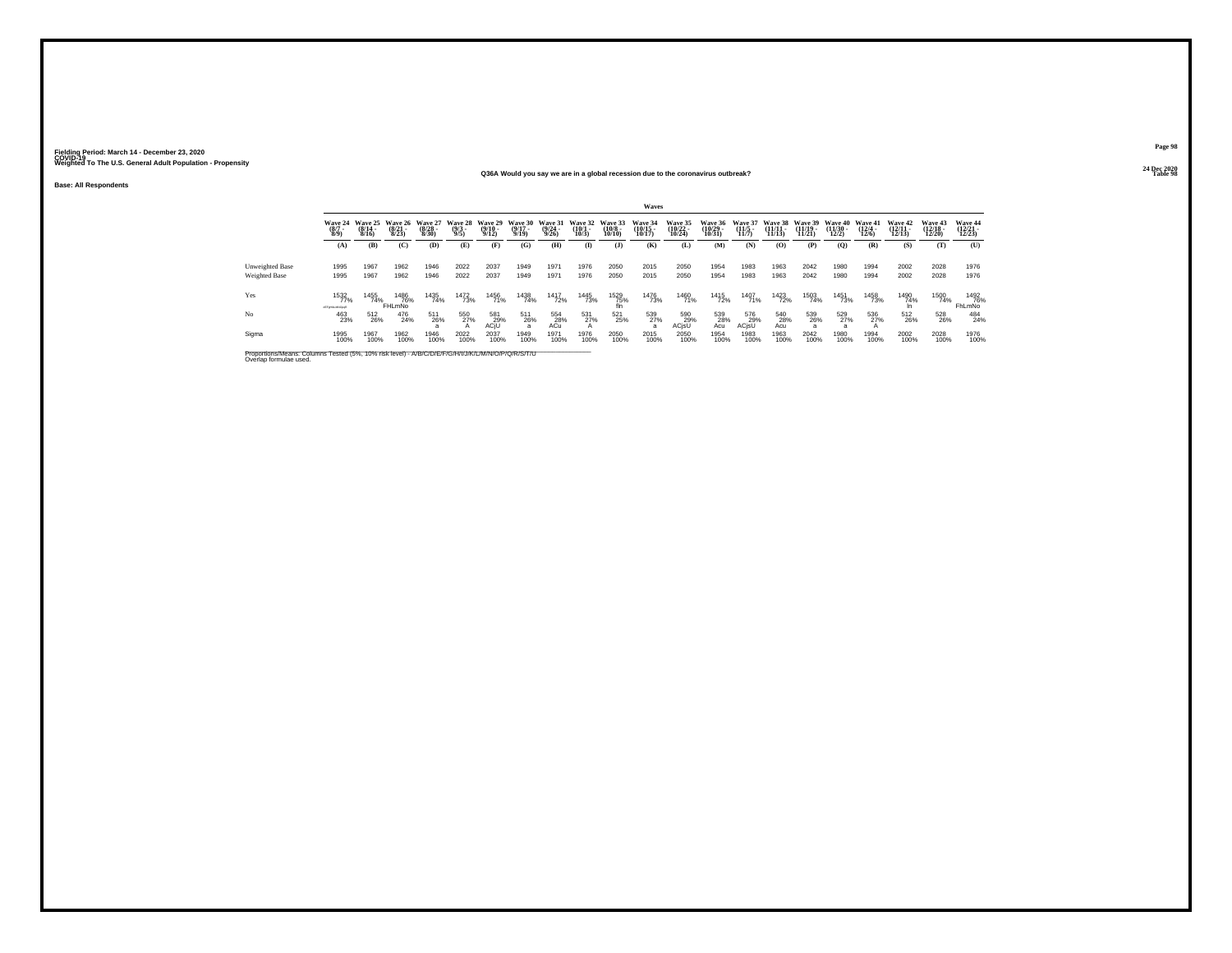**Base: All Respondents**

#### **24 Dec 2020LI01 Which do you think will have a bigger effect on the life of you and your family?Table 99**

|                                                                                                                              |                              |                                        |                              |                              |                                |                              |                              |                                                 |                              |                               | Waves                          |                               |                                       |                                  |                             |                                |                              |                              |                                |                                       |                          |
|------------------------------------------------------------------------------------------------------------------------------|------------------------------|----------------------------------------|------------------------------|------------------------------|--------------------------------|------------------------------|------------------------------|-------------------------------------------------|------------------------------|-------------------------------|--------------------------------|-------------------------------|---------------------------------------|----------------------------------|-----------------------------|--------------------------------|------------------------------|------------------------------|--------------------------------|---------------------------------------|--------------------------|
|                                                                                                                              | Wave 24<br>$(8/7 - )$<br>8/9 | Wave 25<br>$(8/14 -$<br>8/16           | Wave 26<br>$(8/21 -$<br>8/23 | Wave 27<br>$(8/28 -$<br>8/30 | Wave 28<br>$\frac{(9/3)}{9/5}$ | Wave 29<br>$(9/10 -$<br>9/12 | Wave 30<br>$(9/17 -$<br>9/19 | Wave 31<br>(9/24)<br>9/26                       | Wave 32<br>$(10/1 -$<br>10/3 | Wave 33<br>$(10/8 -$<br>10/10 | Wave 34<br>(10/15<br>10/17     | Wave 35<br>(10/22 -<br>10/24) | <b>Wave 36</b><br>$(10/29 -$<br>10/31 | <b>Wave 37</b><br>$\frac{11}{5}$ | Wave 38<br>(11/11)<br>11/13 | Wave 39<br>$(11/19 -$<br>11/21 | Wave 40<br>(11/30 -<br>12/2) | Wave 41<br>$(12/4 -$<br>12/6 | Wave 42<br>$(12/11 -$<br>12/13 | <b>Wave 43</b><br>$(12/18 -$<br>12/20 | Wave 44<br>12/23         |
|                                                                                                                              | (A)                          | (B)                                    | (C)                          | (D)                          | (E)                            | (F)                          | (G)                          | (H)                                             | $\bf(I)$                     | $($ $)$                       | (K)                            | (L)                           | (M)                                   | (N)                              | (O)                         | (P)                            | $\mathbf{Q}$                 | (R)                          | (S)                            | (T)                                   | (U)                      |
| Unweighted Base<br>Weighted Base                                                                                             | 1995<br>1995                 | 1967<br>1967                           | 1962<br>1962                 | 1946<br>1946                 | 2022<br>2022                   | 2037<br>2037                 | 1949<br>1949                 | 1971<br>1971                                    | 1976<br>1976                 | 2050<br>2050                  | 2015<br>2015                   | 2050<br>2050                  | 1954<br>1954                          | 1983<br>1983                     | 1963<br>1963                | 2042<br>2042                   | 1980<br>1980                 | 1994<br>1994                 | 2002<br>2002                   | 2028<br>2028                          | 1976<br>1976             |
| Coronavirus/COVID-19<br>itself                                                                                               | 780<br>39%                   | 736<br>37%                             | 807<br>41%<br><b>bHS</b>     | 776<br>40%                   | 806<br>40%                     | 793<br>39%                   | 751<br>39%                   | $^{723}_{37\%}$                                 | 841<br>43%<br>aBfaHMSt       | 815<br>40%                    | 898<br>45%<br>S ABDETGHJMMPSTu | 847<br>41%<br><b>bHS</b>      | 748<br>38%                            | 787<br>40%                       | 850<br>43%<br>S ABdFGHIMnST | $^{825}_{40\%}$ hS             | 814 41%<br><b>bHS</b>        | 826<br>41%<br><b>BHS</b>     | <sup>718</sup> <sub>36%</sub>  | 790<br>39%                            | 808<br>41%<br><b>bHS</b> |
| The economic impacts of<br>the coronavirus pandemic                                                                          | 1215                         | 1231<br>63%<br>61% 63%<br>iKO clKlOqRu | 1155<br>59%                  | 1170<br>60%<br>Ko            | 1216<br>60%                    | 1244<br>61%<br>iKO           | 1198<br>61%                  | 1248<br>63%<br><b>IKO</b> CIKLO <sub>DORU</sub> | 1135<br>57%                  | 1235<br>60%<br>Ko             | 1117<br>55%                    | 1203<br>59%                   | 1206<br>152%                          | 1196<br>60%<br>Ko                | 1113<br>57%                 | 1217<br>60%                    | 1166<br>59%                  | 1168<br>59%                  | 1284<br>64%<br>CDEIKLnOPORU    | 1238<br>61%<br>iKO                    | 1168<br>59%              |
| Sigma                                                                                                                        | 1995<br>100%                 | 1967<br>100%                           | 1962<br>100%                 | 1946<br>100%                 | 2022<br>100%                   | 2037<br>100%                 | 1949<br>100%                 | 1971<br>100%                                    | 1976<br>100%                 | 2050<br>100%                  | 2015<br>100%                   | 2050<br>100%                  | 1954<br>100%                          | 1983<br>100%                     | 1963<br>100%                | 2042<br>100%                   | 1980<br>100%                 | 1994<br>100%                 | 2002<br>100%                   | 2028<br>100%                          | 1976<br>100%             |
| Proportions/Means: Columns Tested (5%, 10% risk level) - A/B/C/D/E/F/G/H/I/J/K/L/M/N/O/P/Q/R/S/T/U<br>Overlap formulae used. |                              |                                        |                              |                              |                                |                              |                              |                                                 |                              |                               |                                |                               |                                       |                                  |                             |                                |                              |                              |                                |                                       |                          |

**Page 99**24 Dec 2020<br>Table 99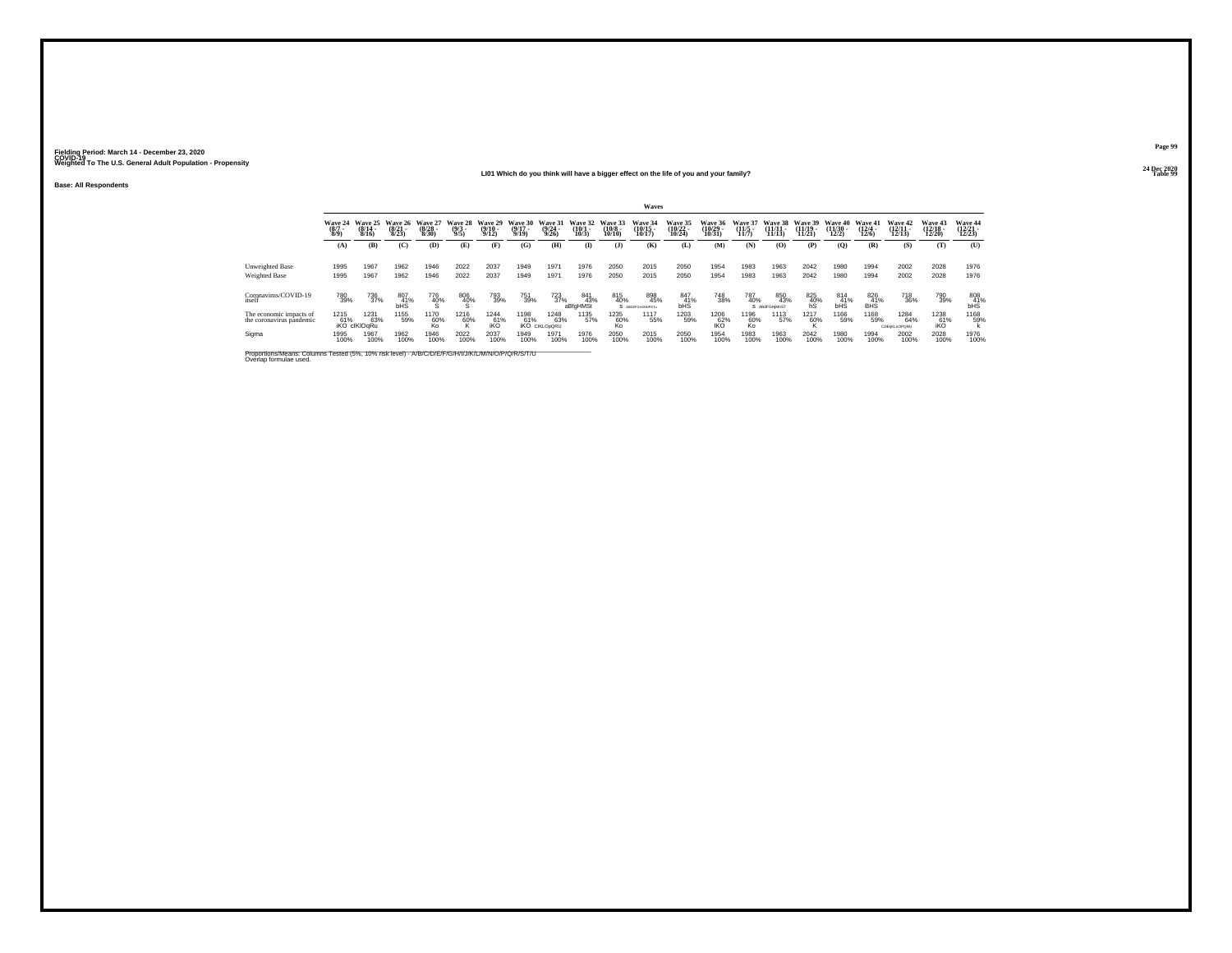# 2020 LIO2 Once the pandemic is over and things return to normal, do you think each of the following areas of your life will be<br>very different, somewhat different or mostly the same?

**Summary Of Mostly The Same**

**Base: All Respondents**

|                                                                                                                             |                     |                                      |                                 |                                  |                                        |                              |                              |                                  |                              |                                   | Waves                          |                                               |                                |                                         |                                                 |                                |                                |                                          |                                                                                       |                                    |                                      |
|-----------------------------------------------------------------------------------------------------------------------------|---------------------|--------------------------------------|---------------------------------|----------------------------------|----------------------------------------|------------------------------|------------------------------|----------------------------------|------------------------------|-----------------------------------|--------------------------------|-----------------------------------------------|--------------------------------|-----------------------------------------|-------------------------------------------------|--------------------------------|--------------------------------|------------------------------------------|---------------------------------------------------------------------------------------|------------------------------------|--------------------------------------|
|                                                                                                                             | $(8/7 -$<br>8/9     | Wave 24 Wave 25<br>$(8/14 -$<br>8/16 | Wave 26<br>$\binom{8/21}{8/23}$ | Wave 27<br>$\frac{(8/28)}{8/30}$ | Wave 28<br>$\frac{(9/3)}{9/5}$         | Wave 29<br>$(9/10 -$<br>9/12 | Wave 30<br>$(9/17 -$<br>9/19 | Wave 31<br>$\frac{(9/24)}{9/26}$ | Wave 32<br>$(10/1 -$<br>10/3 | Wave 33<br>$\frac{(10/8)}{10/10}$ | Wave 34<br>$(10/15 -$<br>10/17 | Wave 35<br>$\frac{(10/22)}{10/24}$            | Wave 36<br>$(10/29 -$<br>10/31 | Wave 37<br>$\binom{11/5}{11/7}$         | Wave 38<br>$(11/11 -$<br>11/13                  | Wave 39<br>$(11/19 -$<br>11/21 | Wave 40<br>$(11/30 -$<br>12/2) | Wave 41<br>$\binom{12/4}{12/6}$          | Wave 42<br>$\binom{12/11}{12/13}$                                                     | Wave 43<br>$\frac{(12/18)}{12/20}$ | Wave 44<br>$\frac{(12/21)}{(12/23)}$ |
|                                                                                                                             | (A)                 | (B)                                  | (C)                             | (D)                              | (E)                                    | (F)                          | (G)                          | (H)                              | $($ I                        | $($ $\bf{J}$                      | (K)                            | (L)                                           | (M)                            | (N)                                     | (0)                                             | (P)                            | (Q)                            | (R)                                      | (S)                                                                                   | (T)                                | (U)                                  |
| Unweighted Base<br><b>Weighted Base</b>                                                                                     | 1995<br>1995        | 1967<br>1967                         | 1962<br>1962                    | 1946<br>1946                     | 2022<br>2022                           | 2037<br>2037                 | 1949<br>1949                 | 1971<br>1971                     | 1976<br>1976                 | 2050<br>2050                      | 2015<br>2015                   | 2050<br>2050                                  | 1954<br>1954                   | 1983<br>1983                            | 1963<br>1963                                    | 2042<br>2042                   | 1980<br>1980                   | 1994<br>1994                             | 2002<br>2002                                                                          | 2028<br>2028                       | 1976<br>1976                         |
| Health insurance                                                                                                            | $^{1114}_{-56\%}$   | 1093<br>56%                          | $^{1086}_{-55\%}$               | <sup>1025</sup> 53%              | $^{1228}_{61\%}$<br>ABCOFOHLKM-OPQU    | 1152<br>57%<br>d             | <sup>1071</sup> 55%          | 1103<br>56%                      | 1093<br>55%                  | 1129<br>55%                       | 1093<br>54%                    | 1196<br>58%<br>Dkmoq                          | <sup>1072</sup> 55%            | $^{1133}_{57\%}$<br>n                   | 1069<br>54%                                     | <sup>1141</sup> 56%            | <sup>1085</sup> 55%            | 1173<br>59%<br>cDaiiKmOa                 | 1161<br>58%<br>Dko                                                                    | $^{1163}_{57\%}$<br>Õ.             | $^{1132}_{57\%}$<br>Õ.               |
| Personal hygiene                                                                                                            | 1001<br>50%         | 977<br>50%                           | 1019<br>$\frac{52}{9}$          | 963<br>49%                       | 1082<br>53%<br>bdfGhiJm                | 1020<br>50%                  | 918<br>47%                   | 979<br>50%                       | 985<br>50%                   | 1006<br>49%                       | 1009<br>50%                    | 1068<br>$\frac{52}{9}$                        | 973<br>50%                     | 1045<br>53%<br>Gi A                     | 1086<br>55%<br>ABDFGHUKMP                       | 1040<br>51%<br>q               | 1049                           | 1103                                     | 1128<br>53% 55% 56% 56% 55% 55%<br>GI ABDFGHIJKMP ABCPGHIJKMP ABDFGHIJKMD ABDFGHIJKMD | 1106                               | 1086<br>55%                          |
| Family life                                                                                                                 | $\frac{1023}{51\%}$ | 981<br>50%                           | 969<br>49%                      | 967<br>50%                       | <sup>11</sup> 12<br>55%<br>ABCDFGKMOQ  | 1030<br>51%                  | 966<br>50%                   | $^{1032}_{52\%}$<br>m            | 1045<br>53%<br>cMo           | 1085<br>53%<br>Mo                 | <sup>1016</sup> 50%            | <sup>1121</sup> 55%<br><b>BCDFGKMOg</b>       | 951<br>49%                     | 1062<br>54%<br>bcdgMO                   | 966<br>49%                                      | $^{1068}_{-52\%}$<br>m         | 1002<br>51%                    | <sup>1100</sup> 55%<br>#BCDFGKMOQu       | 1067<br>53%<br>bcdgMo                                                                 | 1071<br>53%<br>Mo                  | 1022<br>52%                          |
| Eating habits                                                                                                               | 978<br>49%          | 974<br>50%                           | 943<br>48%                      | $\frac{962}{49\%}$               | <sup>1130</sup> 56%<br>ABCOFGHLIKMINGU | $^{1033}_{51\%}$             | 939<br>48%                   | 985<br>50%                       | $^{1032}_{-52\%}$<br>Cai     | 995<br>49%                        | 996<br>49%                     | 1110<br>54%<br>ABCDGhJKMu                     | 954<br>49%                     | 1015<br>51%                             | 1038<br>53%<br>aCdGJm                           | 1061<br>52%<br>cq              | 1026<br>52%                    | 1094<br>55%<br>С АВСОРСНИМЫ АВСОРСНЫММЫЙ | 1119<br>56%                                                                           | 1079<br>53%<br>AbCdGJkM            | 1000<br>51%                          |
| Healthcare                                                                                                                  | 950<br>48%          | 916<br>47%                           | 913<br>47%                      | 897<br>46%                       | 1047<br>52%<br>ABCDFGHMQ/Tu            | 972<br>48%                   | 884<br>45%                   | 924<br>47%                       | 968<br>49%<br>g              | 1018<br>$\frac{50}{9}$            | 980<br>49%                     | 1064<br>52%<br>ABCDFGHMQrTu                   | 910<br>47%                     | 998<br>50%<br>bcDGmg BcDGhmQ aBCD/GHMQt | 995<br>51%                                      | 1049<br>51%                    | 915<br>46%                     | 964<br>48%                               | 1072<br>54%<br><b>ABCDFGHIKMORTU</b>                                                  | 961<br>47%                         | 953<br>48%                           |
| Work life                                                                                                                   | 843<br>42%          | 892<br>45%                           | $\substack{832 \\ 42\%}$        | 864<br>44%                       | 929<br>46%<br>ac                       | 940<br>46%<br>ac             | 870<br>45%                   | 875<br>44%                       | 918<br>46%<br>Ac             | 915<br>45%                        | 918<br>46%                     | <sup>1009</sup> <sub>49%</sub><br>AbCDGHJkmQU | 891<br>46%                     | 957<br>48%<br>ACdghjqu ACONSHUMMOU      | 982<br>50%                                      | $\frac{940}{46\%}$<br>ac       | 881<br>45%                     | 952<br>48%                               | 1013<br>51%<br>AC ABCDEFGHJAMPOU                                                      | 973<br>48%<br>ACdh                 | $\substack{883 \\ 45\%}$             |
| Shopping habits                                                                                                             | 694<br>35%          | 688<br>35%                           | 647<br>33%                      | 692<br>36%                       | 847<br>42%<br>ABCDFGHJKMpU             | $\frac{760}{37\%}$           | 691<br>35%                   | 675<br>34%                       | 769<br>39%<br>ABCdgHm        | 739<br>36%                        | 748<br>37%                     | 831<br>41%<br>C ABCDGHJMU                     | 688<br>35%                     | 769<br>39%<br>AbCHm ABCdgHm             | 765<br>39%                                      | 777<br>38%                     | 765<br>39%                     | 776<br>39%                               | 839<br>42%<br>abCH ABCdaHm ABCDFGHJKMuu ABCDfGHJKMU                                   | 824<br>41%                         | <sup>713</sup><br>36%                |
| Social activity                                                                                                             | $631 \over 32\%$    | $\frac{602}{31\%}$                   | $\substack{627\\32\%}$          | 665<br>34%<br>h                  | <sup>775</sup> 38%<br>ABCOFGHLIKMpQU   | 681<br>33%                   | 648<br>33%                   | $627 \over 32\%$                 | 657<br>33%                   | 682<br>33%                        | 685<br>34%                     | 759<br>37%<br>b ABCfgHijMqU                   | $^{640}_{33\%}$                | 723<br>36%<br>ABCHmU                    | 676<br>34%<br>B                                 | $^{706}_{35\%}$<br>в           | 665<br>34%                     | $^{727}_{36\%}$                          | 771<br>38%<br>ABCHMU ABCDFGHUKMOoQU ABCdFGHUMMQU                                      | <sup>764</sup> 38%                 | $641 \over 32\%$                     |
| Travel/vacation                                                                                                             | 558<br>28%          | 568<br>29%                           | 595<br>30%                      | 612/31%                          | <sup>736</sup> 36%<br>а исследников    | 637<br>31%<br>a              | 599<br>31%                   | 632%<br>A                        | 672<br>34%<br>ABcgMU         | 651<br>32%<br>a                   | 658<br>33%                     | $^{744}_{36\%}$<br>ABM ABCDFGHJAMQU           | 573<br>29%                     | $674 \atop 34\%$                        | <sup>702</sup> 36%<br>ABCMU ABCDFGhJMQU ABCfgMU | 705<br>35%                     | 627<br>32%                     | 683<br>34%                               | <sup>757</sup> 38%<br>a ABCgMU ABCDFGRJMGU ABCDFGRJMQU                                | $^{724}_{36\%}$                    | $^{593}_{\ 30\%}$                    |
| Proportions/Means: Columns Tested (5%, 10% risk level) - A/B/C/D/E/F/G/H/I/J/K/L/M/N/O/P/Q/R/S/T/U<br>Overlan formulae used |                     |                                      |                                 |                                  |                                        |                              |                              |                                  |                              |                                   |                                |                                               |                                |                                         |                                                 |                                |                                |                                          |                                                                                       |                                    |                                      |

**Page 100 Fielding Period: March 14 - December 23, 2020 COVID-19 Weighted To The U.S. General Adult Population - Propensity24 Dec 2020<br>Table 100**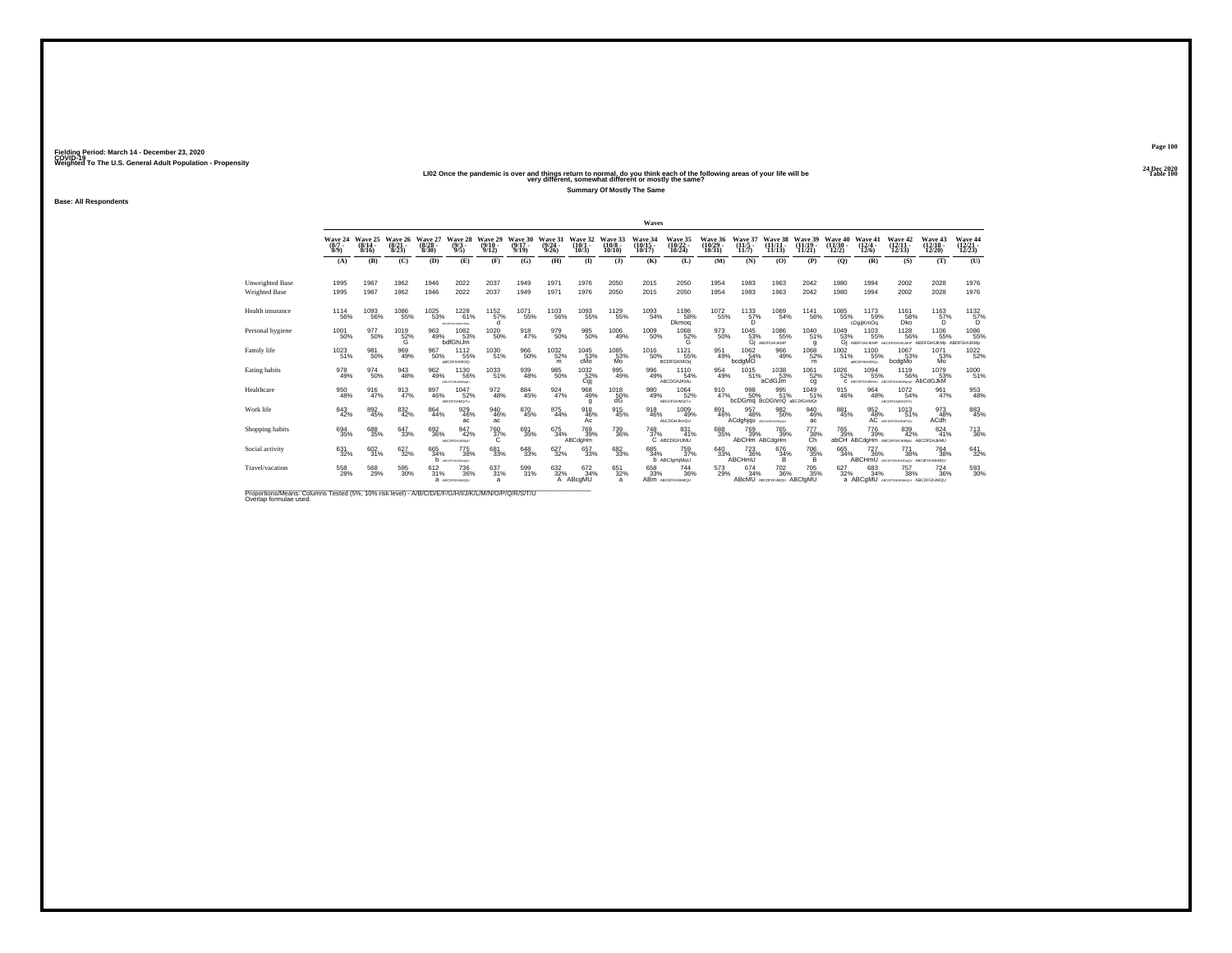2020 LIO2 Once the pandemic is over and things return to normal, do you think each of the following areas of your life will be<br>Very different, somewhat different or mostly the same?

**Summary Of Somewhat Different**

**Fielding Period: March 14 - December 23, 2020 COVID-19 Weighted To The U.S. General Adult Population - Propensity**

**Base: All Respondents**

|                                                                                                                              |                                     |                            |                           |                                  |                               |                              |                              |                                            |                                 |                                  | Waves                           |                                   |                                    |                          |                                  |                                 |                                |                                     |                                   |                                    |                                       |
|------------------------------------------------------------------------------------------------------------------------------|-------------------------------------|----------------------------|---------------------------|----------------------------------|-------------------------------|------------------------------|------------------------------|--------------------------------------------|---------------------------------|----------------------------------|---------------------------------|-----------------------------------|------------------------------------|--------------------------|----------------------------------|---------------------------------|--------------------------------|-------------------------------------|-----------------------------------|------------------------------------|---------------------------------------|
|                                                                                                                              | Wave 24<br>$\binom{8/7}{8/9}$       | Wave 25<br>(8/14)<br>8/16  | Wave 26<br>(8/21)<br>8/23 | Wave 27<br>$\frac{(8/28)}{8/30}$ | Wave 28<br>$\binom{9/3}{9/5}$ | Wave 29<br>$(9/10 -$<br>9/12 | Wave 30<br>$(9/17 -$<br>9/19 | Wave 31<br>(9/24)<br>9/26                  | Wave 32<br>$\binom{10/1}{10/3}$ | Wave 33<br>$\binom{10/8}{10/10}$ | Wave 34<br>$(10/15 -$<br>10/17  | Wave 35<br>$\binom{10/22}{10/24}$ | <b>Wave 36</b><br>(10/29)<br>10/31 | $\frac{(11/5)}{11/7}$    | Wave 38<br>(11/11<br>11/13       | Wave 39<br>$(11/19 -$<br>11/21  | Wave 40<br>$(11/30 -$<br>12/2) | Wave 41<br>$\frac{(12/4)}{12/6}$    | Wave 42<br>$\binom{12/11}{12/13}$ | Wave 43<br>$\frac{(12/18)}{12/20}$ | Wave 44<br>$\frac{(12/21)}{12/23}$    |
|                                                                                                                              | (A)                                 | (B)                        | (C)                       | (D)                              | (E)                           | (F)                          | (G)                          | (H)                                        | $($ I                           | $($ $)$                          | (K)                             | (L)                               | (M)                                | (N)                      | (0)                              | (P)                             | (Q)                            | (R)                                 | (S)                               | (T)                                | (U)                                   |
| <b>Unweighted Base</b><br><b>Weighted Base</b>                                                                               | 1995<br>1995                        | 1967<br>1967               | 1962<br>1962              | 1946<br>1946                     | 2022<br>2022                  | 2037<br>2037                 | 1949<br>1949                 | 1971<br>1971                               | 1976<br>1976                    | 2050<br>2050                     | 2015<br>2015                    | 2050<br>2050                      | 1954<br>1954                       | 1983<br>1983             | 1963<br>1963                     | 2042<br>2042                    | 1980<br>1980                   | 1994<br>1994                        | 2002<br>2002                      | 2028<br>2028                       | 1976<br>1976                          |
| Shopping habits                                                                                                              | $^{838}_{42\%}$                     | 820<br>42%<br>Es           | $^{807}_{41\%}$           | 806<br>41%<br>Es                 | <sup>746</sup> 37%            | 859<br>42%<br>EIS            | 793<br>41%                   | $\substack{884 \\ 45\%}$<br>e cdEgIKLNpQSt | 789<br>40%                      | 894<br>44%<br>EiLnQS             | 817<br>41%<br>А                 | 795<br>39%                        | 845<br>43%<br>ELgS                 | $^{792}_{40\%}$          | $\frac{824}{42\%}$<br>Es         | 839<br>41%                      | 775<br>39%                     | $^{839}_{42\%}$                     | <sup>760</sup> 38%                | $^{838}_{41\%}$                    | $\frac{820}{41\%}$<br>Es              |
| Social activity                                                                                                              | 824<br>41%                          | 815<br>41%                 | $\frac{756}{32\%}$        | 771<br>40%                       | 697<br>34%                    | 823<br>40%                   | 770<br>$^{40\%}$             | 792<br>40%                                 | $\frac{802}{41\%}$              | 814<br>$^{40\%}$                 | 829<br>41%                      | 796<br>39%<br>E                   | 796<br>41%                         | 794<br>40%               | 834<br>$rac{42}{cE}$             | $\underset{\mathsf{E}}{^{825}}$ | 813<br>$41\%$                  | 806<br>40%                          | 766<br>38%<br>е                   | 802<br>40%                         | 798<br>40%                            |
| Travel/vacation                                                                                                              | <sup>752</sup> <sub>38%</sub><br>EL | $^{737}_{37\%}$<br>EL      | 729 %<br>EI               | 769<br>40%<br>EhL                | $^{649}_{32\%}$               | 813<br>40%<br>EhL            | 728<br>37%<br>EI             | $\frac{711}{36\%}$                         | $^{737}_{37\%}$<br>EL           | 787<br>38%<br>EL                 | $\substack{804 \\ 40\%}$<br>EhL | $\substack{684 \\ 33\%}$          | 795<br>41%<br>cEHiLqs              | 791<br>40%<br>EhL        | $\frac{732}{37}\%$               | 764<br>37%<br>EI                | $\frac{726}{37\%}$             | <sup>769</sup> <sub>39%</sub><br>ĒĽ | $\frac{735}{37\%}$                | $\substack{814 \\ 40\%}$<br>EHLgs  | <sup>764</sup> 39%<br>EL              |
| Eating habits                                                                                                                | $\frac{648}{32\%}$                  | 661<br>34%<br>Eila         | $^{630}_{32\%}$           | 658<br>34%<br>EiLg               | $^{556}_{\  \, 28\%}$         | $\frac{649}{32\%}$           | 655<br>34%<br>Eil            | 660<br>34%<br>Eil                          | $^{597}_{30\%}$                 | 708<br>35%<br>EILO               | $\frac{667}{33}\%$              | $^{612}_{30\%}$                   | 668<br>34%<br>EILq                 | $\frac{661}{33}\%$       | $\substack{635 \\ 32\% \\ 5}$    | $^{670}_{33\%}$                 | 599<br>30%                     | $\frac{627}{31\%}$                  | $\frac{636}{32}\%$                | $\frac{647}{32\%}$                 | $\overset{649}{\substack{33\%}}$      |
| Family life                                                                                                                  | 655<br>$23\%$                       | 631<br>$\frac{32}{1}$      | 607<br>$31\%$             | 624<br>$\frac{32}{1}$            | 542<br>27%                    | 649<br>$\frac{32}{5}$ %      | 635<br>$\frac{33}{5}$        | 597<br>30%<br>$\theta$                     | 589<br>30%                      | 589<br>29%                       | 684<br>34%<br>EhlJLnR           | 601<br>29%                        | 671<br>34%<br><b>CEHIJLNR</b>      | 602<br>30%<br>$\epsilon$ | 651<br>33%<br>EiJir              | 665<br>$\frac{33}{5}$           | 623<br>$\frac{31}{5}$ %        | 593<br>30%                          | 629<br>31%                        | 657<br>$\frac{32}{5}$              | 631<br>32%                            |
| Work life                                                                                                                    | 689<br>35%<br>bCEghiLOpSu           | 612/31%                    | 590<br>30%                | 628                              | 594<br>29%                    | $^{641}_{31\%}$              | 607 <sub>31%</sub>           | 607<br>31%                                 | 617/31%                         | 640<br>31%                       | $\substack{666 \\ 33\%}$<br>e   | $^{615}_{30\%}$                   | 622%                               | $\substack{634 \\ 32\%}$ | $^{592}_{30\%}$                  | 629<br>31%                      | 632%                           | $\substack{660\\33\%}$<br>e         | 599<br>30%                        | 676<br>33%<br>cEls                 | 617<br>31%                            |
| Healthcare                                                                                                                   | 691<br>35%<br><b>cEJLoPSU</b>       | 650<br>33%<br>Ei           | 604<br>31%                | 641<br>33%                       | 586<br>29%                    | 649<br>32%                   | 646<br>33%                   | 642<br>33%<br>$\theta$                     | 640<br>32%<br>$\mathbf e$       | 604<br>29%                       | 666<br>33%<br>Е                 | 622<br>30%                        | 668<br>34%<br>cEJIPsu              | 639<br>32%<br>$\theta$   | 610<br>31%                       | 612<br>30%                      | 635<br>32%                     | 685<br>34%<br>cEJLPSu               | 608<br>30%                        | 736<br>36%<br>CdEFHJLNOPOSU        | 604<br>31%                            |
| Health insurance                                                                                                             | 559<br>28%                          | 521<br>26%<br>$\theta$     | $^{503}_{\ 26\%}$         | 587<br>30%<br>BCEFgLrU           | $^{472}_{23\%}$               | 539<br>26%<br>e              | $^{517}_{27\%}$<br>e         | 543<br>28%<br>F                            | 569%<br>cEu                     | 572<br>28%                       | 613<br>30%<br>E BCEFGLrU        | $^{529}_{26\%}$                   | 554 28%                            | 567<br>29%<br>F.         | 619<br>32%<br><b>ABCEFGHLRAU</b> | 590 29%<br>cEu                  | 582<br>29%<br>cElu             | $\frac{533}{27\%}$<br>e             | 560<br>28%<br>F                   | 588<br>29%<br>cElu                 | $^{508}_{\phantom{1}\phantom{1}26\%}$ |
| Personal hygiene                                                                                                             | 595<br>30%<br>CEfoarsU              | 559<br>28%<br>$\mathbf{u}$ | 499<br>25%                | 569%<br>CEqU                     | $^{516}_{\phantom{5}26\%}$    | $^{536}_{26\%}$              | 582 30%<br>CEfoqrsU          | $^{540}_{\ 27\%}$                          | 578<br>29%<br>CEqU              | 591<br>29%                       | 632 %<br>COU CEFHLNOQRSU        | $^{551}_{27\%}$                   | 592 %<br>CEFInOOrSU                | 537<br>27%               | 516<br>26%                       | 588<br>29%<br>ceŪ               | 516<br>26%                     | $\frac{532}{27\%}$                  | $^{531}_{27\%}$                   | 574<br>28%<br>$\mathbf{u}$         | 495<br>25%                            |
| Proportions/Means: Columns Tested (5%, 10% risk level) - A/B/C/D/E/F/G/H/I/J/K/L/M/N/O/P/Q/R/S/T/U<br>Overlap formulae used. |                                     |                            |                           |                                  |                               |                              |                              |                                            |                                 |                                  |                                 |                                   |                                    |                          |                                  |                                 |                                |                                     |                                   |                                    |                                       |

**Page 10124 Dec 2020<br>Table 101**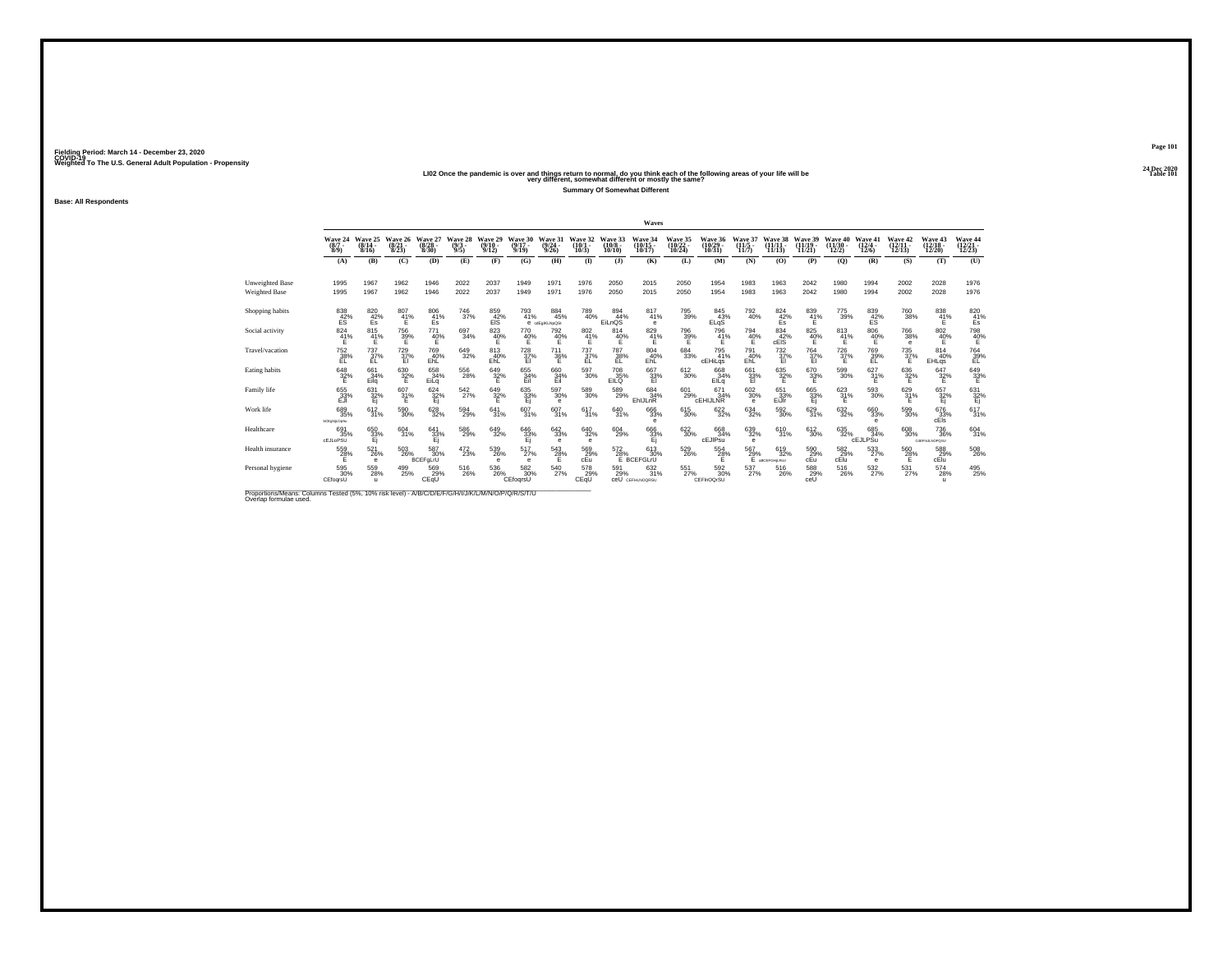# 24 Dec 2020<br>LIO2 Once the pandemic is over and things return to normal, do you think each of the following areas of your life will be<br>very different, somewhat different or mostly the same?

**Summary Of Very Different**

**Base: All Respondents**

|                                                                                                                             |                                |                                                    |                                       |                                  |                               |                              |                                                       |                                  |                                  |                                  | Waves                          |                                    |                                 |                                  |                                |                                |                                 |                                 |                                   |                                   |                                              |
|-----------------------------------------------------------------------------------------------------------------------------|--------------------------------|----------------------------------------------------|---------------------------------------|----------------------------------|-------------------------------|------------------------------|-------------------------------------------------------|----------------------------------|----------------------------------|----------------------------------|--------------------------------|------------------------------------|---------------------------------|----------------------------------|--------------------------------|--------------------------------|---------------------------------|---------------------------------|-----------------------------------|-----------------------------------|----------------------------------------------|
|                                                                                                                             | Wave 24<br>$(8/7 -$<br>$8/9$ ) | Wave 25<br>$(8/14 -$<br>8/16                       | Wave 26<br>$\binom{8/21}{8/23}$       | Wave 27<br>$\frac{(8/28)}{8/30}$ | Wave 28<br>$\binom{9/3}{9/5}$ | Wave 29<br>$(9/10 -$<br>9/12 | Wave 30<br>$(9/17 -$<br>9/19                          | Wave 31<br>$\frac{(9/24)}{9/26}$ | Wave 32<br>$(10/1 -$<br>$10/3$ ) | Wave 33<br>$(10/8 -$<br>10/10    | Wave 34<br>$(10/15 -$<br>10/17 | Wave 35<br>$\frac{(10/22)}{10/24}$ | Wave 36<br>$(10/29 -$<br>10/31  | Wave 37<br>$\frac{(11/5)}{11/7}$ | Wave 38<br>$(11/11 -$<br>11/13 | Wave 39<br>$(11/19 -$<br>11/21 | Wave 40<br>$(11/30 -$<br>12/2)  | Wave 41<br>$\binom{12/4}{12/6}$ | Wave 42<br>$\binom{12/11}{12/13}$ | Wave 43<br>$\binom{12/18}{12/20}$ | Wave 44<br>$\frac{(12/21)}{12/23}$           |
|                                                                                                                             | (A)                            | (B)                                                | (C)                                   | (D)                              | (E)                           | (F)                          | (G)                                                   | (H)                              | $($ I                            | $($ $)$                          | (K)                            | (L)                                | (M)                             | (N)                              | (O)                            | (P)                            | $\mathbf{Q}$                    | (R)                             | (S)                               | (T)                               | (U)                                          |
| Unweighted Base<br><b>Weighted Base</b>                                                                                     | 1995<br>1995                   | 1967<br>1967                                       | 1962<br>1962                          | 1946<br>1946                     | 2022<br>2022                  | 2037<br>2037                 | 1949<br>1949                                          | 1971<br>1971                     | 1976<br>1976                     | 2050<br>2050                     | 2015<br>2015                   | 2050<br>2050                       | 1954<br>1954                    | 1983<br>1983                     | 1963<br>1963                   | 2042<br>2042                   | 1980<br>1980                    | 1994<br>1994                    | 2002<br>2002                      | 2028<br>2028                      | 1976<br>1976                                 |
| Travel/vacation                                                                                                             | $^{684}_{34\%}$                | 662<br>34%<br>DEUKLMNOPRST DEIKIMNOPRST dfIKNOPRST | 638<br>33%                            | 565<br>29%                       | 637<br>32%<br>sT KNOpRST      | 587<br>29%<br>ΞŤ             | 622%<br><b>IKNOPRST IKNOPRST</b>                      | 628<br>32%                       | $\frac{566}{29}\%$ sT            | 613<br>30%<br>nŜŤ                | 553                            | 622<br>30%<br>NorŠŤ                | 586<br>30%<br>NST               | $^{518}_{26\%}$                  | 529 %                          | 573<br>28%                     | 627<br>32%<br>T KNOpRST         | $\frac{542}{27}\%$              | $^{510}_{25\%}$                   | 490<br>24%                        | $^{619}_{31\%}$<br><b>KNOpRST</b>            |
| Social activity                                                                                                             | 540<br>27%<br>nORST            | 550<br>28%<br><b>KLNORST</b> dIKLNOPORST           | 578<br>29%                            | 510<br>26%<br>ort                | 549<br>INORST <sup>27%</sup>  | 532<br>26%<br>ort            | 531<br>28<br>NORST KLNORST                            | 552<br>28%                       | 518<br>26%<br>ort                | 555<br>27%<br>nORST              | $^{502}_{\phantom{1}25\%}$     | 495<br>24%                         | 519<br>27%<br>norsT             | 466<br>23%                       | 452<br>23%                     | 511<br>25%                     | $^{502}_{\phantom{2}25\%}$      | 461<br>23%                      | 466<br>23%                        | 462<br>23%                        | 537<br>INORST <sup>27%</sup>                 |
| Work life                                                                                                                   | 462<br>23%<br>noRST            | 464<br>24%<br><b>NORST</b>                         | $^{540}_{\ 28\%}$<br>ARCFUSEAMOPORTS  | 454<br>23%<br><b>NORST</b>       | 499<br>25%<br><b>KLNORST</b>  | 456<br>22%<br>rsT            | $^{471}_{24\%}$<br><b>INORST KLNORST</b>              | 489<br>25%                       | 441<br>22%<br>rsT                | $^{496}_{24\%}$<br><b>INORST</b> | 430<br>21%                     | $^{426}_{21\%}$                    | $^{441}_{23\%}$<br>RsT          | 393<br>20%                       | 389<br>20%                     | $^{473}_{23\%}$<br>noRST       | $^{466}_{24\%}$<br><b>NORST</b> | $\frac{382}{19\%}$              | 390<br>19%                        | 379<br>19%                        | $^{476}_{24\%}$<br><b>INORST</b>             |
| Shopping habits                                                                                                             | 463<br>23%<br>jORsT            | 459<br>23%                                         | $^{507}_{26\%}$<br>fjORsT GRALMORRETU | 449<br>23%<br>ORST               | 429 %<br>$^{\circ}$           | 418<br>21%                   | 465<br>24%<br><b>fJIOpRST</b>                         | 412<br>21%                       | 418<br>21%                       | $^{416}_{20\%}$                  | 450<br>22%<br>orT              | $^{425}_{21\%}$                    | $^{421}_{22\%}$                 | $^{421}_{21\%}$                  | 375<br>19%                     | $425$ <sub>21%</sub>           | $^{440}_{22\%}$ or<br>T         | 379<br>19%                      | $^{404}_{20\%}$                   | 366<br>18%                        | $\overset{443}{\underset{\text{ORT}}{22\%}}$ |
| Healthcare                                                                                                                  | 354<br>18%                     | 401<br>20%<br>nrST                                 | 446<br>23%<br>AEIKLMNOPRST ALNORST    | 409<br>21%                       | 389<br>$\frac{19}{51}$        | 417<br>20%                   | 419<br>21%<br>alnrST AikLNoRST                        | 405<br>21%<br>alnrST             | 368<br>19%                       | 429<br>21%<br>alNRST             | 369<br>18%                     | 364<br>18%                         | 376<br>19%<br>st                | 347<br>17%                       | 358<br>18%                     | 381<br>19%                     | 430<br>22%<br>AikLNOpRST        | 345<br>17%                      | 322<br>16%                        | 331<br>16%                        | 419<br>21%<br>AkLNoRST                       |
| Personal hygiene                                                                                                            | 399<br>20%<br>st               | 431<br>22%<br><b>KORST</b>                         | $\frac{444}{23}\%$<br><b>KORST</b>    | $^{414}_{21\%}$<br>oRST          | $^{424}_{21\%}$               | 481<br>24%                   | 449<br>23%<br><b>rST</b> AKMNOORSTU aKmORSTu aKmORSTu | 452<br>23%                       | $^{413}_{21\%}$<br>rST           | 453<br>22%<br><b>KORST</b>       | 374<br>19%                     | $^{431}_{21\%}$<br>rST             | 389<br>20%<br>st                | $^{401}_{20\%}$<br>st            | 361<br>18%                     | $^{414}_{20\%}$<br>st          | 416<br>21%<br>rST               | 359<br>18%                      | 342 <sub>%</sub>                  | $\frac{348}{17\%}$                | 395<br>20%<br>st                             |
| Health insurance                                                                                                            | 322<br>16%                     | 353<br>18%<br>t KNODRST ankINOPURST                | 372<br>19%                            | 334<br>17%<br>nOrST              | $\frac{322}{16\%}$            | 346<br>17%                   | 362<br>19%<br>nOrsT <i>iKINOPRST</i>                  | 325<br>16%                       | 314<br>16%                       | 349<br>17%<br>norsT              | 309<br>15%                     | 325<br>16%                         | 328<br>17%<br>nosT              | $^{282}_{14\%}$                  | 275<br>14%                     | $\frac{312}{15\%}$             | 314<br>16%                      | 287<br>14%                      | 281<br>14%                        | 277<br>14%                        | 337<br>norst <sup>337</sup> %                |
| Eating habits                                                                                                               | 369%<br>nOPRST                 | 332<br>17%                                         | 390<br>20%<br><b>RS</b> MEHLANDPRSTU  | 326<br>17%<br><b>RS</b>          | 336<br>17%<br><b>RS</b>       | 354<br>17%<br>oRSt           | 355<br>18%<br>nOpRST                                  | 326<br>17%<br>rS                 | 347<br>18%<br>oRSt               | 347<br>17%<br><b>RS</b>          | 351<br>17%<br>oRS              | 328<br>16%<br>s                    | $\frac{332}{17}\%$<br><b>RS</b> | 307<br>16%<br>s                  | $^{290}_{15\%}$                | $^{312}_{15\%}$<br>s           | $355$<br>$18%$<br>OpRSt         | $^{273}_{14\%}$                 | $^{248}_{12\%}$                   | $^{302}_{15\%}$<br>s              | $\frac{327}{17\%}$<br>rS                     |
| Family life                                                                                                                 | $\frac{317}{16\%}$             | 355<br>18%                                         | 386<br>20%<br>DIST AKLNPRSTU          | $354 \over 18\%$<br>kpRs1        | 369<br>18%<br>kpRsT           | 358<br>18%                   | 348<br>18%<br>prt                                     | 342/17%                          | 342<br>17%                       | 376<br>18%<br>kPRsT              | $^{315}_{16\%}$                | $\frac{328}{16\%}$                 | 332/17%                         | $^{319}_{16\%}$                  | 346<br>18%                     | $^{310}_{15\%}$                | 355<br>18%<br>prst              | $\frac{300}{15\%}$              | $\frac{305}{15\%}$                | $^{301}_{15\%}$                   | 323/16%                                      |
| Proportions/Means: Columns Tested (5%, 10% risk level) - A/B/C/D/E/F/G/H/I/J/K/L/M/N/O/P/Q/R/S/T/U<br>Overlap formulae used |                                |                                                    |                                       |                                  |                               |                              |                                                       |                                  |                                  |                                  |                                |                                    |                                 |                                  |                                |                                |                                 |                                 |                                   |                                   |                                              |

**Page 10224 Dec 2020<br>Table 102**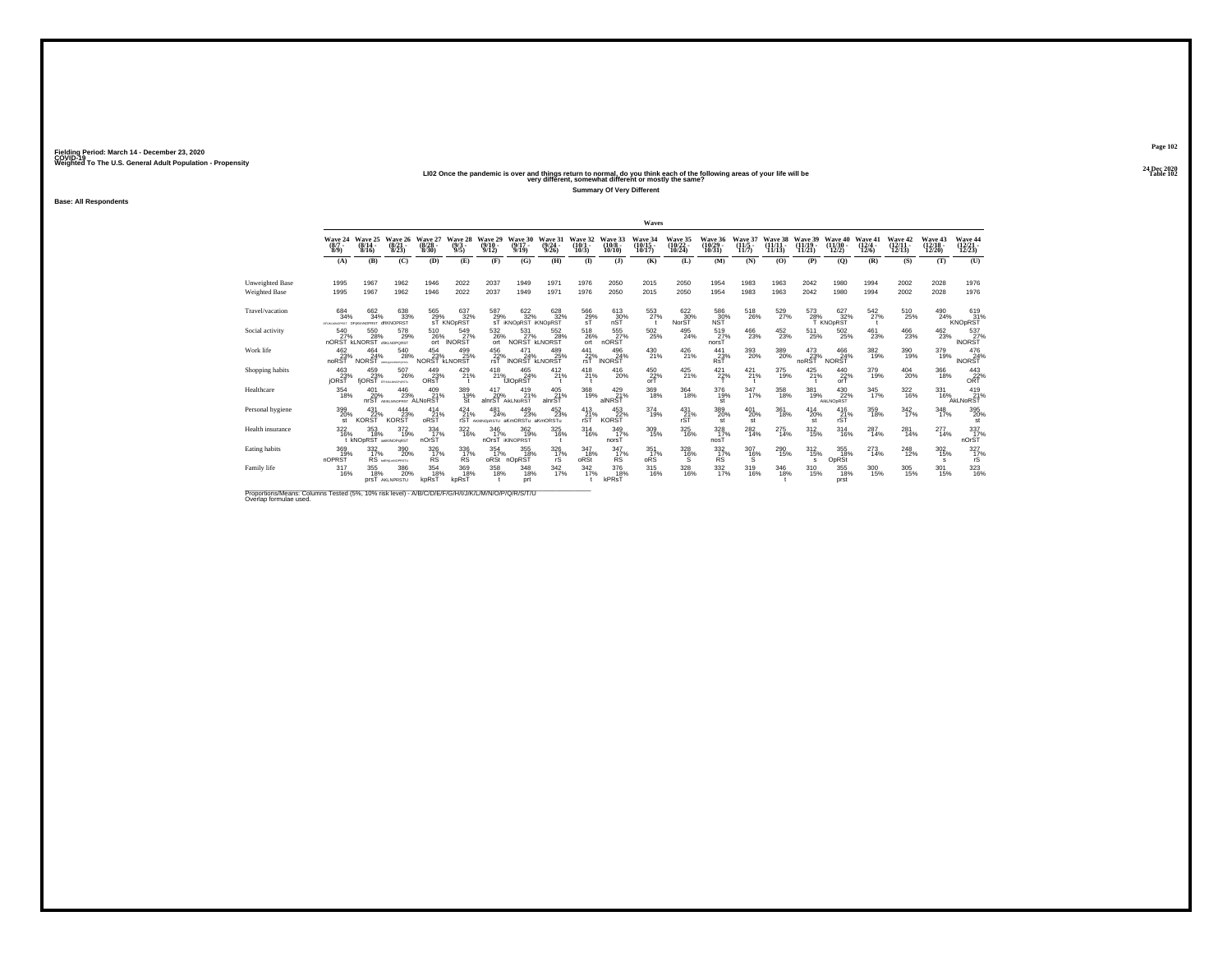#### 2021 2 - 2020<br>LIO2\_1 Once the pandemic is over and things return to normal, do you think each of the following areas of your life will be<br>very different, somewhat different or mostly the same?

**Shopping habits**

**Base: All Respondents**

|                                                                                                                              |                                         |                              |                                  |                                  |                            |                               |                              |                              |                              |                               | Waves                          |                                       |                             |                              |                                |                                |                                |                                  |                                        |                                |                                       |
|------------------------------------------------------------------------------------------------------------------------------|-----------------------------------------|------------------------------|----------------------------------|----------------------------------|----------------------------|-------------------------------|------------------------------|------------------------------|------------------------------|-------------------------------|--------------------------------|---------------------------------------|-----------------------------|------------------------------|--------------------------------|--------------------------------|--------------------------------|----------------------------------|----------------------------------------|--------------------------------|---------------------------------------|
|                                                                                                                              | Wave 24<br>$\binom{8/7}{8/9}$           | Wave 25<br>$(8/14 -$<br>8/16 | Wave 26<br>(8/21)<br>8/23        | Wave 27<br>$(8/28 -$<br>8/30     | Wave 28<br>$(9/3 -$<br>9/5 | Wave 29<br>$(9/10 -$<br>9/12  | Wave 30<br>$(9/17 -$<br>9/19 | Wave 31<br>(9/24)<br>9/26    | Wave 32<br>$(10/1 -$<br>10/3 | Wave 33<br>$(10/8 -$<br>10/10 | Wave 34<br>$(10/15 -$<br>10/17 | <b>Wave 35</b><br>$(10/22 -$<br>10/24 | Wave 36<br>(10/29)<br>10/31 | Wave 37<br>$(11/5 -$<br>11/7 | Wave 38<br>$(11/11 -$<br>11/13 | Wave 39<br>$(11/19 -$<br>11/21 | Wave 40<br>$(11/30 -$<br>12/2) | Wave 41<br>$\frac{(12/4)}{12/6}$ | Wave 42<br>$(12/11 -$<br>12/13         | Wave 43<br>$(12/18 -$<br>12/20 | <b>Wave 44</b><br>$(12/21 -$<br>12/23 |
|                                                                                                                              | (A)                                     | (B)                          | (C)                              | (D)                              | (E)                        | (F)                           | (G)                          | (H)                          | $($ I                        | $($ $)$                       | (K)                            | (L)                                   | (M)                         | (N)                          | (0)                            | (P)                            | (0)                            | (R)                              | (S)                                    | Œ                              | (U)                                   |
| Unweighted Base<br>Weighted Base                                                                                             | 1995<br>1995                            | 1967<br>1967                 | 1962<br>1962                     | 1946<br>1946                     | 2022<br>2022               | 2037<br>2037                  | 1949<br>1949                 | 1971<br>1971                 | 1976<br>1976                 | 2050<br>2050                  | 2015<br>2015                   | 2050<br>2050                          | 1954<br>1954                | 1983<br>1983                 | 1963<br>1963                   | 2042<br>2042                   | 1980<br>1980                   | 1994<br>1994                     | 2002<br>2002                           | 2028<br>2028                   | 1976<br>1976                          |
| Mostly the same                                                                                                              | 694<br>35%                              | 688<br>35%                   | 647<br>33%                       | 692<br>36%                       | 847<br>42%<br>ABCOFGHJKMeU | <sup>760</sup> <sub>37%</sub> | 691<br>35%                   | 675<br>34%                   | 769<br>39%<br>ABCdgHm        | 739<br>36%                    | 748<br>37%                     | 831%<br>C ABCDGHJMU                   | 688<br>35%                  | 769<br>39%<br><b>AbCHm</b>   | 765<br>39%<br>ABCdgHm          | $\frac{777}{38\%}$             | 765<br>39%<br>abCH             | 776<br>39%<br>ABCdaHm            | 839<br>42%<br>ABCDFGHJKMoU ABCDfGHJkMU | 824<br>41%                     | <sup>713</sup> 36%                    |
| Somewhat different                                                                                                           | $^{838}_{\substack{42\%\\\mathrm{ES}}}$ | 820<br>$\frac{42}{5}$        | $^{807}_{41\%}$                  | $\underset{\mathsf{Es}}{^{806}}$ | 746<br>37%                 | 859<br>42%<br>ElS             | 793<br>41%                   | 884<br>45%<br>e cdEgIKLNpQSt | 789<br>40%                   | 894<br>44%<br>EiLnOS          | 817<br>41%<br>e                | 795<br>39%                            | 845<br>43%<br>ELGS          | 792<br>40%                   | 824<br>$\frac{42}{5}$          | 839<br>41%                     | 775<br>39%                     | 839<br>$\frac{42}{5}$            | 760<br>38%                             | 838<br>41%                     | $\underset{\mathsf{Es}}{^{820}}$      |
| Very different                                                                                                               | 463<br><b>iORsT</b>                     | 459<br>23%<br>fjORsT         | 507<br>26%<br><b>EFHUMMORRST</b> | 449<br>23%<br>ORsT               | $^{429}_{21\%}$            | $^{418}_{21\%}$               | 465<br>24%<br>fJIOpRST       | $^{412}_{21\%}$              | 418<br>21%                   | $^{416}_{20\%}$               | 450<br>22%<br>orT              | $^{425}_{21\%}$                       | 421 22%                     | $^{421}_{21\%}$              | 375<br>19%                     | $^{425}_{21\%}$                | 440<br>22%<br>orT              | 379<br>19%                       | 404<br>20%                             | 366<br>18%                     | 443<br>22%<br>ORT                     |
| Sigma                                                                                                                        | 1995<br>100%                            | 1967<br>100%                 | 1962<br>100%                     | 1946<br>100%                     | 2022<br>100%               | 2037<br>100%                  | 1949<br>100%                 | 1971<br>100%                 | 1976<br>100%                 | 2050<br>100%                  | 2015<br>100%                   | 2050<br>100%                          | 1954<br>100%                | 1983<br>100%                 | 1963<br>100%                   | 2042<br>100%                   | 1980<br>100%                   | 1994<br>100%                     | 2002<br>100%                           | 2028<br>100%                   | 1976<br>100%                          |
| Proportions/Means: Columns Tested (5%, 10% risk level) - A/B/C/D/E/F/G/H/I/J/K/L/M/N/O/P/Q/R/S/T/U<br>Overlap formulae used. |                                         |                              |                                  |                                  |                            |                               |                              |                              |                              |                               |                                |                                       |                             |                              |                                |                                |                                |                                  |                                        |                                |                                       |

**Page 10324 Dec 2020<br>Table 103**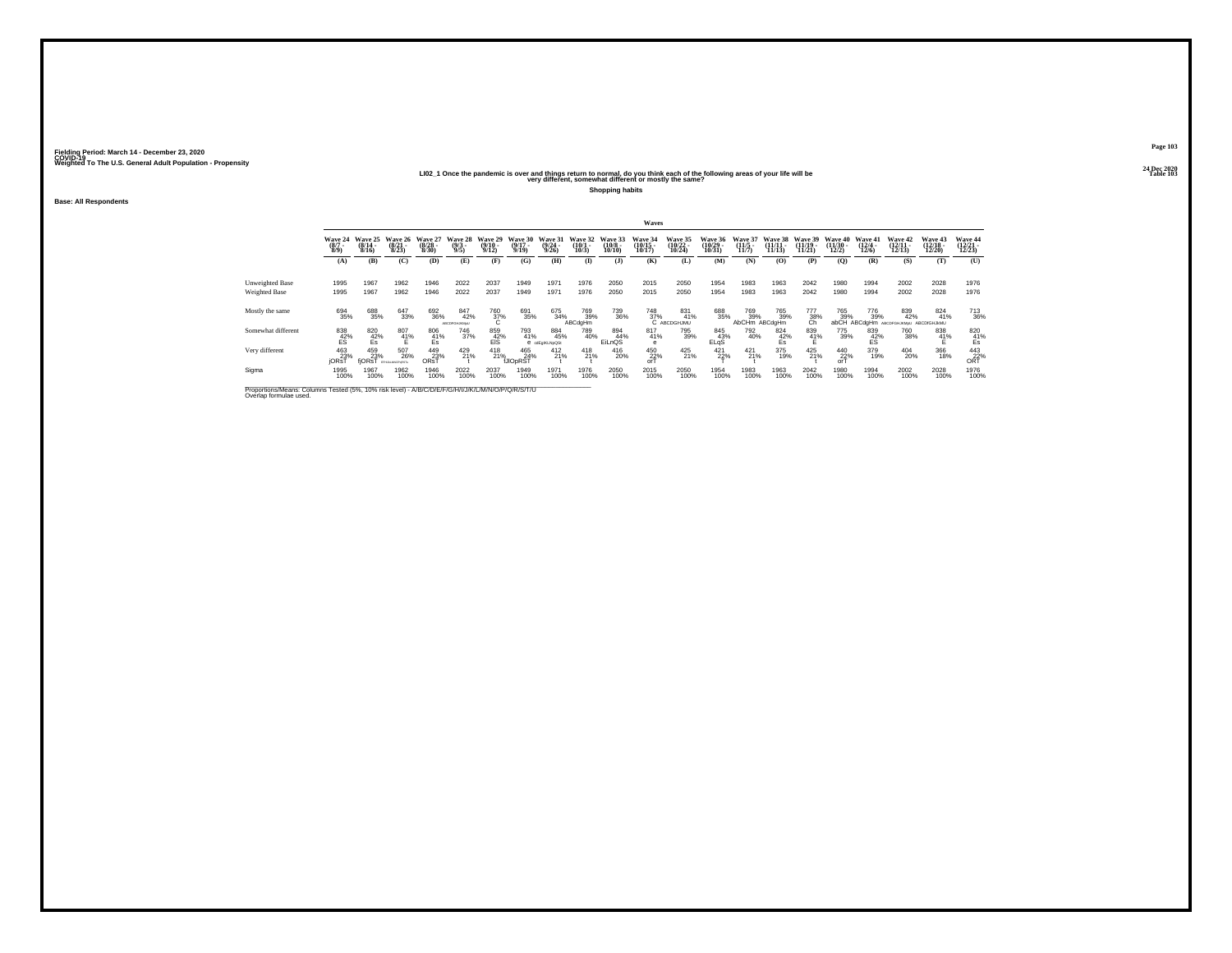#### 202\_2 2 Once the pandemic is over and things return to normal, do you think each of the following areas of your life will be "Sallowing" return to normal, do you think each of the following areas of your life will be "Tab

**Eating habits**

**Base: All Respondents**

|                                                                                                                              |                               |                                   |                                      |                              |                               |                              |                              |                           |                                                                             |                               | Waves                          |                                       |                             |                              |                                |                                |                                |                                 |                                |                                |                                       |
|------------------------------------------------------------------------------------------------------------------------------|-------------------------------|-----------------------------------|--------------------------------------|------------------------------|-------------------------------|------------------------------|------------------------------|---------------------------|-----------------------------------------------------------------------------|-------------------------------|--------------------------------|---------------------------------------|-----------------------------|------------------------------|--------------------------------|--------------------------------|--------------------------------|---------------------------------|--------------------------------|--------------------------------|---------------------------------------|
|                                                                                                                              | Wave 24<br>$\binom{8/7}{8/9}$ | Wave 25<br>(8/14)<br>8/16         | Wave 26<br>(8/21)<br>8/23            | Wave 27<br>$(8/28 -$<br>8/30 | Wave 28<br>$(9/3 -$<br>9/5    | Wave 29<br>$(9/10 -$<br>9/12 | Wave 30<br>$(9/17 -$<br>9/19 | Wave 31<br>(9/24)<br>9/26 | Wave 32<br>$(10/1 -$<br>10/3                                                | Wave 33<br>$(10/8 -$<br>10/10 | Wave 34<br>$(10/15 -$<br>10/17 | <b>Wave 35</b><br>$(10/22 -$<br>10/24 | Wave 36<br>(10/29)<br>10/31 | Wave 37<br>$(11/5 -$<br>11/7 | Wave 38<br>$(11/11 -$<br>11/13 | Wave 39<br>$(11/19 -$<br>11/21 | Wave 40<br>$(11/30 -$<br>12/2) | Wave 41<br>$\binom{12/4}{12/6}$ | Wave 42<br>$(12/11 -$<br>12/13 | Wave 43<br>$(12/18 -$<br>12/20 | <b>Wave 44</b><br>$(12/21 -$<br>12/23 |
|                                                                                                                              | (A)                           | (B)                               | (C)                                  | (D)                          | (E)                           | (F)                          | (G)                          | (H)                       | $($ I                                                                       | $($ $)$                       | (K)                            | (L)                                   | (M)                         | (N)                          | (0)                            | (P)                            | (0)                            | (R)                             | (S)                            | Œ                              | (U)                                   |
| Unweighted Base<br>Weighted Base                                                                                             | 1995<br>1995                  | 1967<br>1967                      | 1962<br>1962                         | 1946<br>1946                 | 2022<br>2022                  | 2037<br>2037                 | 1949<br>1949                 | 1971<br>1971              | 1976<br>1976                                                                | 2050<br>2050                  | 2015<br>2015                   | 2050<br>2050                          | 1954<br>1954                | 1983<br>1983                 | 1963<br>1963                   | 2042<br>2042                   | 1980<br>1980                   | 1994<br>1994                    | 2002<br>2002                   | 2028<br>2028                   | 1976<br>1976                          |
| Mostly the same                                                                                                              | 978<br>49%                    | 974<br>50%                        | 943<br>48%                           | 962<br>49%                   | 1130<br>56%<br>ABCOFGHLHMMad2 | 1033<br>51%                  | 939<br>48%                   | 985<br>50%                | $\overset{1032}{\underset{\text{Cgj}}{\text{52}}} \hspace{-0.3cm} \text{%}$ | 995<br>49%                    | 996<br>49%                     | 1110<br>54%<br>ABCDGhJKMu             | 954<br>49%                  | 1015<br>51%                  | 1038<br>53%<br>aCdGJm          | 1061<br>52%<br>cg              | 1026<br>52%                    | 1094<br>55%<br>ARCORDHISMAN     | 1119<br>56%<br>ABCDFGHJKMNodJ  | 1079<br>53%<br>AbCdGJkM        | 1000<br>51%                           |
| Somewhat different                                                                                                           | 648<br>32%                    | 661<br>$\frac{34\%}{\text{Eila}}$ | 630<br>32%                           | 658<br>34%<br>EiLa           | 556<br>28%                    | 649<br>32%                   | 655<br>34%<br>Eil            | 660<br>34%<br>Eil         | 597<br>30%                                                                  | 708<br>EILQ                   | 667<br>33%<br>El               | 612<br>30%                            | 668<br>34%<br>EILa          | 661<br>- 33%<br>- El         | 635<br>32%                     | 670<br>33%                     | 599<br>30%                     | 627<br>31%                      | 636<br>32%                     | 647<br>32%                     | 649<br>33%                            |
| Very different                                                                                                               | 369<br>19%<br>nOPRST          | $\frac{332}{17\%}$                | 390<br>20%<br>RS <b>MEHLHMOPRSTU</b> | 326<br>17%<br><b>RS</b>      | 336<br>17%<br><b>RS</b>       | 354<br>17%<br>oRSt           | 355<br>18%<br>nOpRST         | 326<br>17%<br>rS          | 347<br>18%<br>oRSt                                                          | 347<br>17%<br><b>RS</b>       | $\frac{351}{17\%}$<br>oRS      | 328<br>16%                            | 332 17%<br><b>RS</b>        | 307<br>16%                   | 290<br>15%                     | $^{312}_{15\%}$                | 355<br>18%<br>OpRSt            | 273<br>14%                      | <sup>248</sup> <sub>12%</sub>  | 302<br>15%                     | 327<br>17%<br>rS                      |
| Sigma                                                                                                                        | 1995<br>100%                  | 1967<br>100%                      | 1962<br>100%                         | 1946<br>100%                 | 2022<br>100%                  | 2037<br>100%                 | 1949<br>100%                 | 1971<br>100%              | 1976<br>100%                                                                | 2050<br>100%                  | 2015<br>100%                   | 2050<br>100%                          | 1954<br>100%                | 1983<br>100%                 | 1963<br>100%                   | 2042<br>100%                   | 1980<br>100%                   | 1994<br>100%                    | 2002<br>100%                   | 2028<br>100%                   | 1976<br>100%                          |
| Proportions/Means: Columns Tested (5%, 10% risk level) - A/B/C/D/E/F/G/H/I/J/K/L/M/N/O/P/Q/R/S/T/U<br>Overlap formulae used. |                               |                                   |                                      |                              |                               |                              |                              |                           |                                                                             |                               |                                |                                       |                             |                              |                                |                                |                                |                                 |                                |                                |                                       |

**Page 10424 Dec 2020<br>Table 104**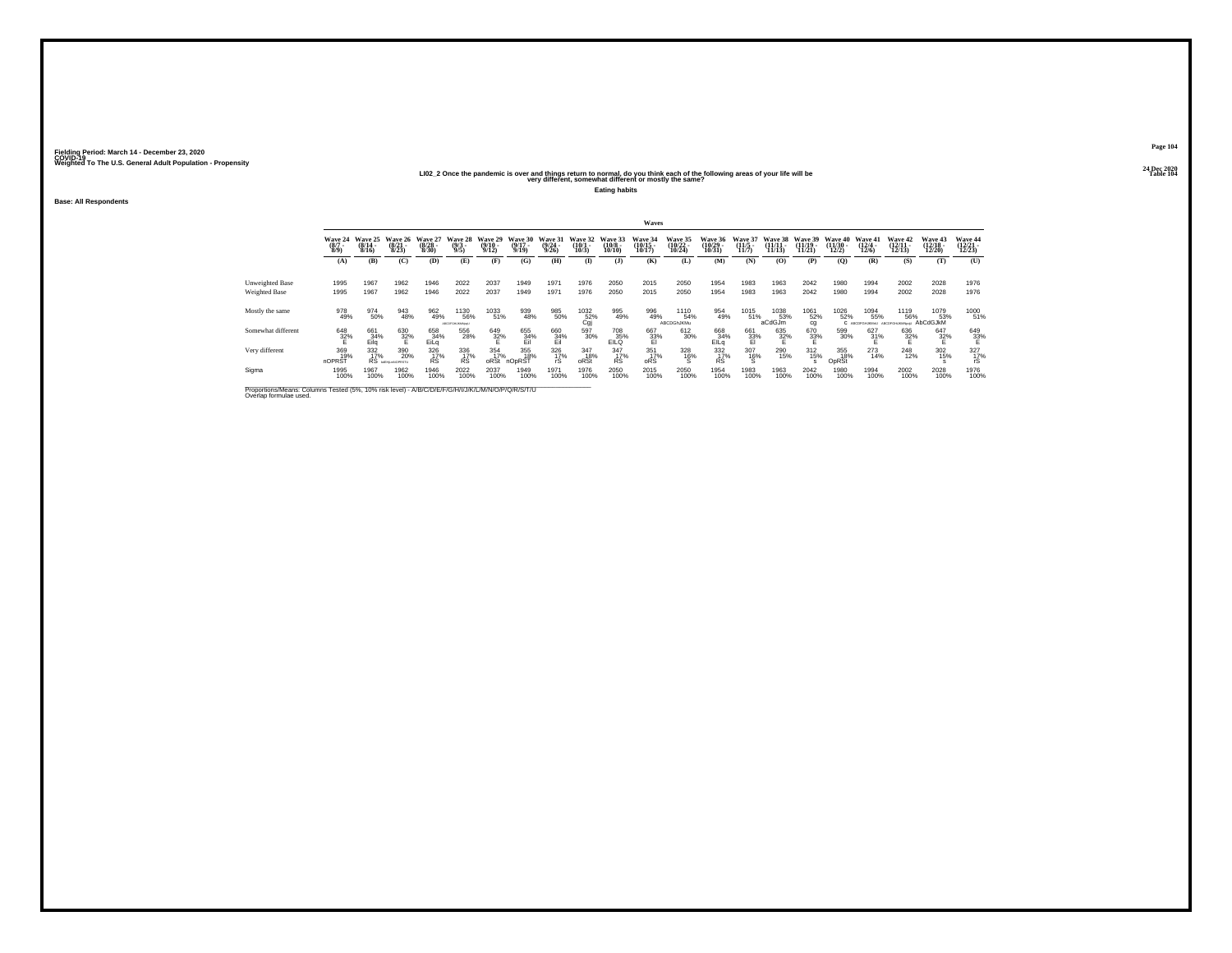#### 202\_2 20 All Dec 2020<br>LIO2\_3 Once the pandemic is over and things return to normal, do you think each of the following areas of your life will be<br>very different, somewhat different or mostly the same?

**Social activity**

**Base: All Respondents**

|                                                                                                                              |                               |                              |                           |                              |                                      |                              |                              |                              |                              |                               | Waves                          |                                       |                                 |                                         |                                |                                |                                |                                                |                                           |                                |                                       |
|------------------------------------------------------------------------------------------------------------------------------|-------------------------------|------------------------------|---------------------------|------------------------------|--------------------------------------|------------------------------|------------------------------|------------------------------|------------------------------|-------------------------------|--------------------------------|---------------------------------------|---------------------------------|-----------------------------------------|--------------------------------|--------------------------------|--------------------------------|------------------------------------------------|-------------------------------------------|--------------------------------|---------------------------------------|
|                                                                                                                              | Wave 24<br>$\binom{8/7}{8/9}$ | Wave 25<br>$(8/14 -$<br>8/16 | Wave 26<br>(8/21)<br>8/23 | Wave 27<br>$(8/28 -$<br>8/30 | Wave 28<br>$(9/3 -$<br>9/5           | Wave 29<br>$(9/10 -$<br>9/12 | Wave 30<br>$(9/17 -$<br>9/19 | Wave 31<br>$(9/24 -$<br>9/26 | Wave 32<br>$(10/1 -$<br>10/3 | Wave 33<br>$(10/8 -$<br>10/10 | Wave 34<br>$(10/15 -$<br>10/17 | <b>Wave 35</b><br>$(10/22 -$<br>10/24 | Wave 36<br>(10/29)<br>10/31     | Wave 37<br>$(11/5 -$<br>11/7            | Wave 38<br>$(11/11 -$<br>11/13 | Wave 39<br>$(11/19 -$<br>11/21 | Wave 40<br>$(11/30 -$<br>12/2) | Wave 41<br>$\frac{(12/4)}{12/6}$               | Wave 42<br>$(12/11 -$<br>12/13            | Wave 43<br>$(12/18 -$<br>12/20 | <b>Wave 44</b><br>$(12/21 -$<br>12/23 |
|                                                                                                                              | (A)                           | (B)                          | (C)                       | (D)                          | (E)                                  | (F)                          | (G)                          | (H)                          | $($ I                        | $($ $)$                       | (K)                            | (L)                                   | (M)                             | (N)                                     | (0)                            | (P)                            | (0)                            | (R)                                            | (S)                                       | Œ                              | (U)                                   |
| Unweighted Base<br>Weighted Base                                                                                             | 1995<br>1995                  | 1967<br>1967                 | 1962<br>1962              | 1946<br>1946                 | 2022<br>2022                         | 2037<br>2037                 | 1949<br>1949                 | 1971<br>1971                 | 1976<br>1976                 | 2050<br>2050                  | 2015<br>2015                   | 2050<br>2050                          | 1954<br>1954                    | 1983<br>1983                            | 1963<br>1963                   | 2042<br>2042                   | 1980<br>1980                   | 1994<br>1994                                   | 2002<br>2002                              | 2028<br>2028                   | 1976<br>1976                          |
| Mostly the same                                                                                                              | 631<br>32%                    | 602<br>31%                   | 627<br>32%                | 665<br>34%                   | 775<br>38%<br><b>D</b> ARCOFGHUKMoOU | 681<br>33%                   | 648<br>33%                   | 627<br>32%                   | 657<br>33%                   | 682<br>33%                    | 685<br>34%                     | 759<br>37%<br><b>b</b> ABCfgHijMqU    | 640<br>33%                      | <sup>723</sup> <sub>36%</sub><br>ABCHmU | $\substack{676 \\ 34\% \\ 8}$  | 706<br>35%                     | 665<br>34%                     | <sup>727</sup> <sub>36%</sub><br><b>ABCHmU</b> | 771<br>38%<br>AECDFGHUKMOoQU ABCdFGHUMMQU | <sup>764</sup> 38%             | 641<br>32%                            |
| Somewhat different                                                                                                           | $^{824}_{41\%}$               | 815<br>41%                   | 756<br>39%                | 771<br>40%                   | 697<br>34%                           | 823<br>40%                   | 770<br>40%                   | 792<br>40%                   | $^{802}_{41\%}$              | 814<br>40%                    | 829<br>41%                     | 796<br>39%                            | 796<br>41%                      | 794<br>40%                              | 834<br>$cE$ $\frac{42}{15}$    | 825<br>40%                     | $\frac{813}{41\%}$             | 806<br>40%                                     | 766<br>38%                                | 802<br>40%                     | 798<br>40%                            |
| Very different                                                                                                               | 540<br>27%<br>nORST KLNORST   | 550<br>28%                   | 578<br>29%<br>dfKLNOPQRST | 510<br>26%<br>ort            | 549<br>27%<br><b>INORST</b>          | 532<br>26%<br>ort            | 531<br>27%<br><b>NORST</b>   | 552<br>28%<br><b>KLNORST</b> | 518<br>26%<br>ort            | 555<br>27%<br>nORST           | 502<br>25%                     | 495<br>24%                            | 519<br>27%<br>nors <sub>1</sub> | 466<br>23%                              | 452<br>23%                     | 511<br>25%                     | 502<br>25%                     | 461<br>23%                                     | 466<br>23%                                | 462<br>23%                     | 537<br>27%<br><b>INORST</b>           |
| Sigma                                                                                                                        | 1995<br>100%                  | 1967<br>100%                 | 1962<br>100%              | 1946<br>100%                 | 2022<br>100%                         | 2037<br>100%                 | 1949<br>100%                 | 1971<br>100%                 | 1976<br>100%                 | 2050<br>100%                  | 2015<br>100%                   | 2050<br>100%                          | 1954<br>100%                    | 1983<br>100%                            | 1963<br>100%                   | 2042<br>100%                   | 1980<br>100%                   | 1994<br>100%                                   | 2002<br>100%                              | 2028<br>100%                   | 1976<br>100%                          |
| Proportions/Means: Columns Tested (5%, 10% risk level) - A/B/C/D/E/F/G/H/I/J/K/L/M/N/O/P/Q/R/S/T/U<br>Overlap formulae used. |                               |                              |                           |                              |                                      |                              |                              |                              |                              |                               |                                |                                       |                                 |                                         |                                |                                |                                |                                                |                                           |                                |                                       |

**Page 10524 Dec 2020<br>Table 105**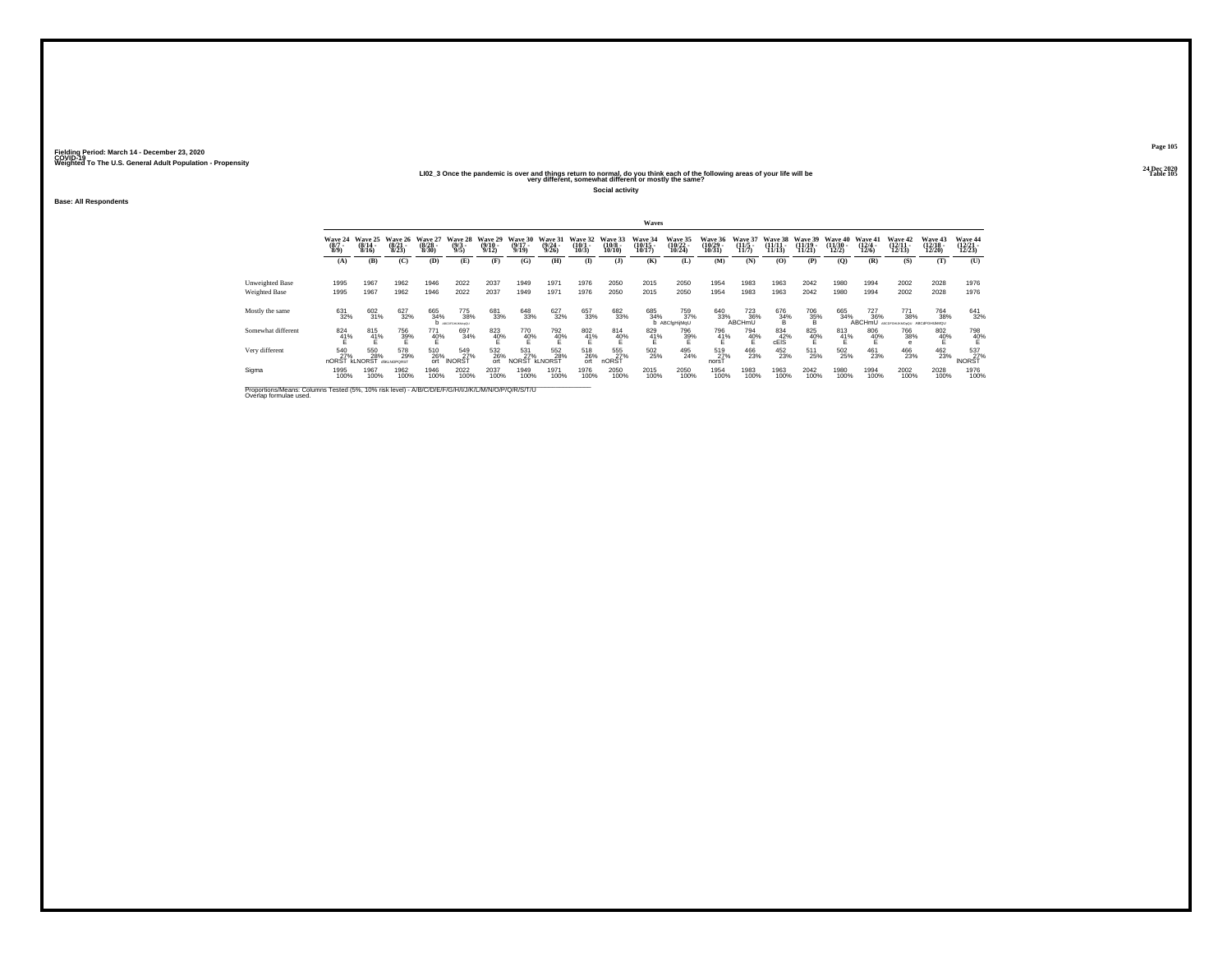#### 2024<br>LIO2\_4 Once the pandemic is over and things return to normal, do you think each of the following areas of your life will be<br>very different, somewhat different or mostly the same?

**Travel/vacation**

**Base: All Respondents**

|                                                                                                                              |                                         | Waves                     |                           |                                  |                                   |                               |                              |                           |                              |                               |                                |                                           |                             |                              |                                              |                                |                                       |                                       |                                |                                        |                              |
|------------------------------------------------------------------------------------------------------------------------------|-----------------------------------------|---------------------------|---------------------------|----------------------------------|-----------------------------------|-------------------------------|------------------------------|---------------------------|------------------------------|-------------------------------|--------------------------------|-------------------------------------------|-----------------------------|------------------------------|----------------------------------------------|--------------------------------|---------------------------------------|---------------------------------------|--------------------------------|----------------------------------------|------------------------------|
|                                                                                                                              | Wave 24<br>$\binom{8/7}{8/9}$           | Wave 25<br>(8/14.<br>8/16 | Wave 26<br>(8/21)<br>8/23 | Wave 27<br>$\frac{(8/28)}{8/30}$ | Wave 28<br>$\frac{(9/3)}{9/5}$    | Wave 29<br>$(9/10 -$<br>9/12  | Wave 30<br>$(9/17 -$<br>9/19 | Wave 31<br>(9/24)<br>9/26 | Wave 32<br>$(10/1 -$<br>10/3 | Wave 33<br>$(10/8 -$<br>10/10 | Wave 34<br>$(10/15 -$<br>10/17 | <b>Wave 35</b><br>$\frac{(10/22)}{10/24}$ | Wave 36<br>(10/29)<br>10/31 | Wave 37<br>$(11/5 -$<br>11/7 | Wave 38<br>$(11/11 -$<br>11/13               | Wave 39<br>$(11/19 -$<br>11/21 | <b>Wave 40</b><br>$(11/30 -$<br>12/2) | Wave 41<br>$\frac{(12/4 - 12)}{12/6}$ | Wave 42<br>$(12/11 -$<br>12/13 | Wave 43<br>$(12/18 -$<br>12/20         | Wave 44<br>12/23             |
|                                                                                                                              | (A)                                     | (B)                       | (C)                       | (D)                              | (E)                               | (F)                           | (G)                          | (H)                       | $\bf(I)$                     | $($ $\Gamma$                  | (K)                            | (L)                                       | (M)                         | (N)                          | (0)                                          | (P)                            | (0)                                   | (R)                                   | (S)                            | (T)                                    | (U)                          |
| Unweighted Base<br><b>Weighted Base</b>                                                                                      | 1995<br>1995                            | 1967<br>1967              | 1962<br>1962              | 1946<br>1946                     | 2022<br>2022                      | 2037<br>2037                  | 1949<br>1949                 | 1971<br>1971              | 1976<br>1976                 | 2050<br>2050                  | 2015<br>2015                   | 2050<br>2050                              | 1954<br>1954                | 1983<br>1983                 | 1963<br>1963                                 | 2042<br>2042                   | 1980<br>1980                          | 1994<br>1994                          | 2002<br>2002                   | 2028<br>2028                           | 1976<br>1976                 |
| Mostly the same                                                                                                              | 558<br>28%                              | 568<br>29%                | 595<br>30%                | $^{612}_{31\%}$                  | <sup>736</sup> %<br>В исследником | 637<br>31%                    | 599<br>31%                   | 632%                      | 672<br>34%<br>ABcgMU         | 651<br>32%<br>$\overline{a}$  | 658<br>33%<br>AB <sub>m</sub>  | <sup>744</sup> 36%<br>ABCDFGHJMMQU        | 573<br>29%                  | 674<br>34%<br><b>ABcMU</b>   | <sup>702</sup> <sub>36%</sub><br>ABCDFGhJMQU | 705<br>35%<br>ABCfaMU          | 627<br>32%                            | 683<br>34%<br>a ABCqMU                | 757<br>38%<br><b>ABCOFGH</b>   | $^{724}_{36\%}$<br>UKM-GrU ABCDFGhJMQU | 593<br>30%                   |
| Somewhat different                                                                                                           | 752<br>38%<br>EL                        | 737<br>$\frac{37}{5}$     | 729<br>37%<br>El          | 769<br>40%<br>EhL                | 649<br>32%                        | 813<br>$E_{\text{hL}}^{40\%}$ | $\frac{728}{37\%}$           | 711<br>36%                | 737<br>37%<br>EL             | 787<br>38%                    | 804<br>40%<br>EĥĽ              | 684<br>33%                                | 795<br>41%<br>cEHiLgs       | 791<br>40%<br>EhL            | 732<br>$\frac{37}{5}$ %                      | 764<br>37%                     | 726<br>37%                            | 769<br>39%<br>EL                      | 735<br>37%                     | 814<br>40%<br><b>EHLgs</b>             | 764<br>39%                   |
| Very different                                                                                                               | 684<br>34%<br>DEUKLMNOPRST DEIKIMNOPRST | 662<br>34%                | 638<br>33%<br>dflKNOPRST  | 565<br>29%                       | 637<br>32%<br>sT KNOpRST          | 587<br>29%                    | 622%<br>ST IKNOpRST IKNOpRST | 628<br>32%                | 566<br>29%<br>sT             | 613<br>30%<br>nST             | 553                            | 622 %<br>NorST                            | 586<br>30%<br><b>NST</b>    | 518<br>26%                   | 529<br>27%                                   | 573<br>28%                     | 627<br>32%<br>KNOpRST                 | 542                                   | 510<br>25%                     | 490<br>24%                             | 619<br>31%<br><b>KNOpRST</b> |
| Sigma                                                                                                                        | 1995<br>100%                            | 1967<br>100%              | 1962<br>100%              | 1946<br>100%                     | 2022<br>100%                      | 2037<br>100%                  | 1949<br>100%                 | 1971<br>100%              | 1976<br>100%                 | 2050<br>100%                  | 2015<br>100%                   | 2050<br>100%                              | 1954<br>100%                | 1983<br>100%                 | 1963<br>100%                                 | 2042<br>100%                   | 1980<br>100%                          | 1994<br>100%                          | 2002<br>100%                   | 2028<br>100%                           | 1976<br>100%                 |
| Proportions/Means: Columns Tested (5%, 10% risk level) - A/B/C/D/E/F/G/H/I/J/K/L/M/N/O/P/Q/R/S/T/U<br>Overlap formulae used. |                                         |                           |                           |                                  |                                   |                               |                              |                           |                              |                               |                                |                                           |                             |                              |                                              |                                |                                       |                                       |                                |                                        |                              |

**Page 10624 Dec 2020<br>Table 106**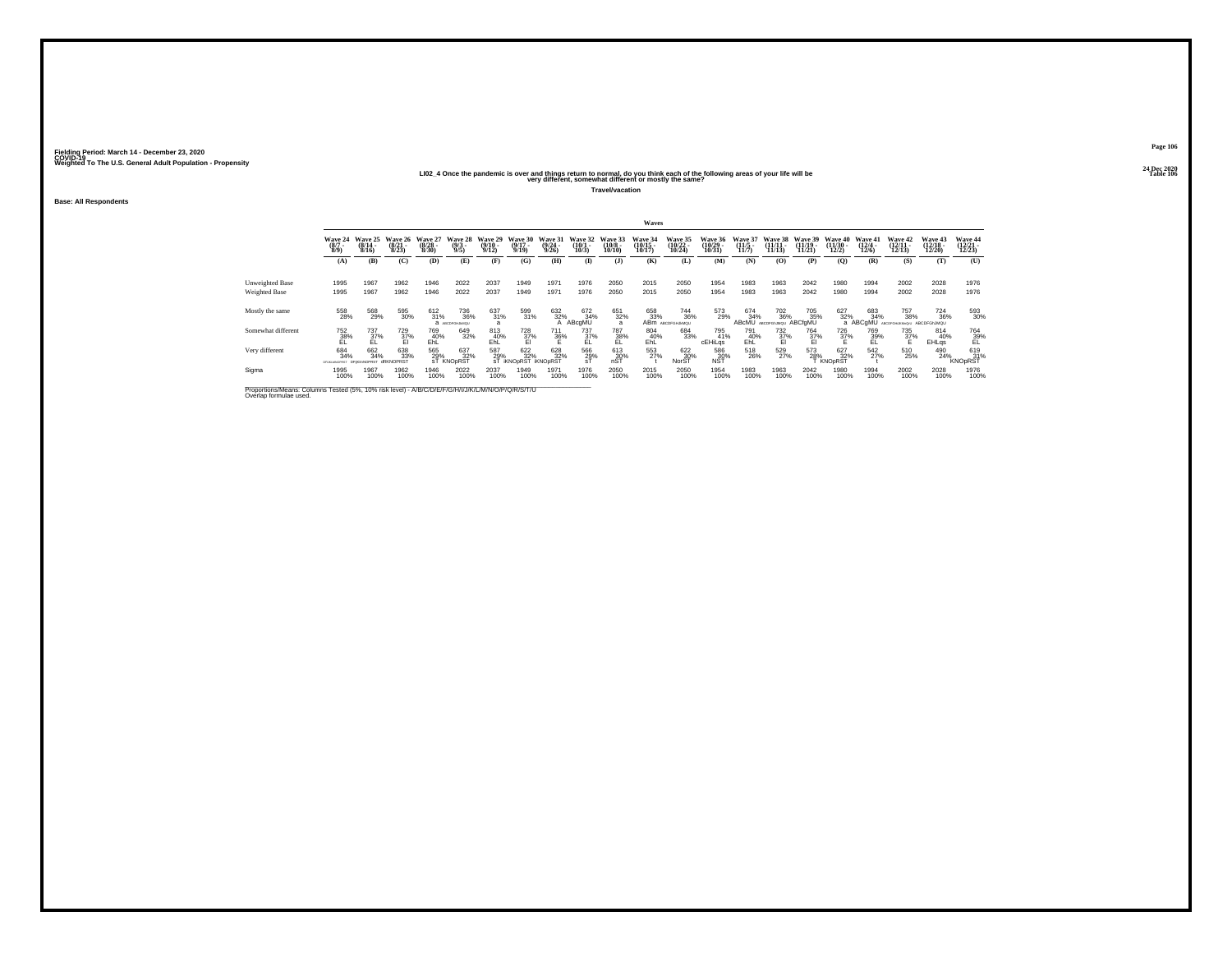## 2021 – 2022<br>LIO2\_5 Once the pandemic is over and things return to normal, do you think each of the following areas of your life will be<br>very different, somewhat different or mostly the same?

**Work life**

**Base: All Respondents**

|                                                                                                                              |                                      |                              |                                         |                              |                                |                              |                              |                              |                              |                               | Waves                          |                               |                                           |                               |                                |                                |                                   |                                  |                                  |                                    |                               |
|------------------------------------------------------------------------------------------------------------------------------|--------------------------------------|------------------------------|-----------------------------------------|------------------------------|--------------------------------|------------------------------|------------------------------|------------------------------|------------------------------|-------------------------------|--------------------------------|-------------------------------|-------------------------------------------|-------------------------------|--------------------------------|--------------------------------|-----------------------------------|----------------------------------|----------------------------------|------------------------------------|-------------------------------|
|                                                                                                                              | <b>Wave 24</b><br>$\binom{8/7}{8/9}$ | Wave 25<br>$(8/14 -$<br>8/16 | Wave 26<br>$\frac{(8/21)}{8/23}$        | Wave 27<br>$(8/28 -$<br>8/30 | Wave 28<br>$\frac{(9/3)}{9/5}$ | Wave 29<br>$(9/10 -$<br>9/12 | Wave 30<br>$(9/17 -$<br>9/19 | Wave 31<br>$(9/24 -$<br>9/26 | Wave 32<br>$(10/1 -$<br>10/3 | Wave 33<br>$(10/8 -$<br>10/10 | Wave 34<br>$(10/15 -$<br>10/17 | Wave 35<br>(10/22 -<br>10/24) | <b>Wave 36</b><br>$\frac{(10/29)}{10/31}$ | Wave 37<br>$\frac{11}{5}$     | Wave 38<br>$(11/11 -$<br>11/13 | Wave 39<br>$(11/19 -$<br>11/21 | Wave 40<br>$\frac{(11/30)}{12/2}$ | Wave 41<br>$\frac{(12/4)}{12/6}$ | Wave 42<br>(12/11<br>12/13)      | Wave 43<br>$\frac{(12/18)}{12/20}$ | Wave 44<br>(12/21 -<br>12/23) |
|                                                                                                                              | (A)                                  | (B)                          | (C)                                     | <b>(D)</b>                   | (E)                            | (F)                          | (G)                          | (H)                          | $\bf{I}$                     | $($ $\Gamma$                  | (K)                            | (L)                           | (M)                                       | (N)                           | (0)                            | (P)                            | (0)                               | (R)                              | (S)                              | (T)                                | (U)                           |
| Unweighted Base<br>Weighted Base                                                                                             | 1995<br>1995                         | 1967<br>1967                 | 1962<br>1962                            | 1946<br>1946                 | 2022<br>2022                   | 2037<br>2037                 | 1949<br>1949                 | 1971<br>1971                 | 1976<br>1976                 | 2050<br>2050                  | 2015<br>2015                   | 2050<br>2050                  | 1954<br>1954                              | 1983<br>1983                  | 1963<br>1963                   | 2042<br>2042                   | 1980<br>1980                      | 1994<br>1994                     | 2002<br>2002                     | 2028<br>2028                       | 1976<br>1976                  |
| Mostly the same                                                                                                              | 843<br>42%                           | 892<br>45%                   | 832<br>42%                              | 864<br>44%                   | 929<br>46%<br>aċ.              | 940<br>46%<br>ac             | 870<br>45%                   | 875<br>44%                   | $\frac{918}{46\%}$           | 915<br>45%                    | 918<br>46%                     | 1009<br>49%<br>AbCDGHJkmQU    | 891<br>46%                                | 957<br>48%<br><b>ACdghigu</b> | 982<br>50%<br>ABCDeGHJA0AGU    | 940<br>46%<br>ac               | 881<br>45%                        | 952<br>48%                       | 1013<br>51%<br>AC ARCDEFGHLHMPGU | 973<br>48%<br><b>ACdh</b>          | 883<br>45%                    |
| Somewhat different                                                                                                           | 689<br>35%<br>bCEghiLOpSu            | 612<br>31%                   | 590<br>30%                              | 628<br>32%                   | 594<br>29%                     | 641<br>31%                   | 607<br>31%                   | 607<br>31%                   | 617<br>31%                   | 640<br>31%                    | 666<br>33%                     | 615<br>30%                    | 622<br>32%                                | 634<br>32%                    | 592<br>30%                     | 629<br>31%                     | 632<br>32%                        | 660<br>33%                       | 599<br>30%                       | $676$<br>$33%$<br>cEls             | 617<br>31%                    |
| Very different                                                                                                               | 462<br>noRST                         | 464<br>24%<br><b>NORST</b>   | 540<br>28%<br><b>ARTICLES MATERIALS</b> | 454<br>23%<br>NORST KLNORST  | 499<br>25%                     | 456<br>22%<br>rsT            | 471<br>24%<br><b>INORST</b>  | 489<br>25%<br><b>KLNORST</b> | 441<br>22%<br>rsT            | 496<br>24%<br><b>INORST</b>   | 430<br>21%                     | $^{426}_{21\%}$               | 441<br>23%<br><b>RsT</b>                  | 393<br>20%                    | 389<br>20%                     | 473<br>23%<br>noRST            | 466<br>24%<br><b>NORST</b>        | 382<br>19%                       | 390<br>19%                       | 379<br>19%                         | 476<br>24%<br><b>INORST</b>   |
| Sigma                                                                                                                        | 1995<br>100%                         | 1967<br>100%                 | 1962<br>100%                            | 1946<br>100%                 | 2022<br>100%                   | 2037<br>100%                 | 1949<br>100%                 | 1971<br>100%                 | 1976<br>100%                 | 2050<br>100%                  | 2015<br>100%                   | 2050<br>100%                  | 1954<br>100%                              | 1983<br>100%                  | 1963<br>100%                   | 2042<br>100%                   | 1980<br>100%                      | 1994<br>100%                     | 2002<br>100%                     | 2028<br>100%                       | 1976<br>100%                  |
| Proportions/Means: Columns Tested (5%, 10% risk level) - A/B/C/D/E/F/G/H/I/J/K/L/M/N/O/P/Q/R/S/T/U<br>Overlap formulae used. |                                      |                              |                                         |                              |                                |                              |                              |                              |                              |                               |                                |                               |                                           |                               |                                |                                |                                   |                                  |                                  |                                    |                               |

**Page 10724 Dec 2020<br>Table 107**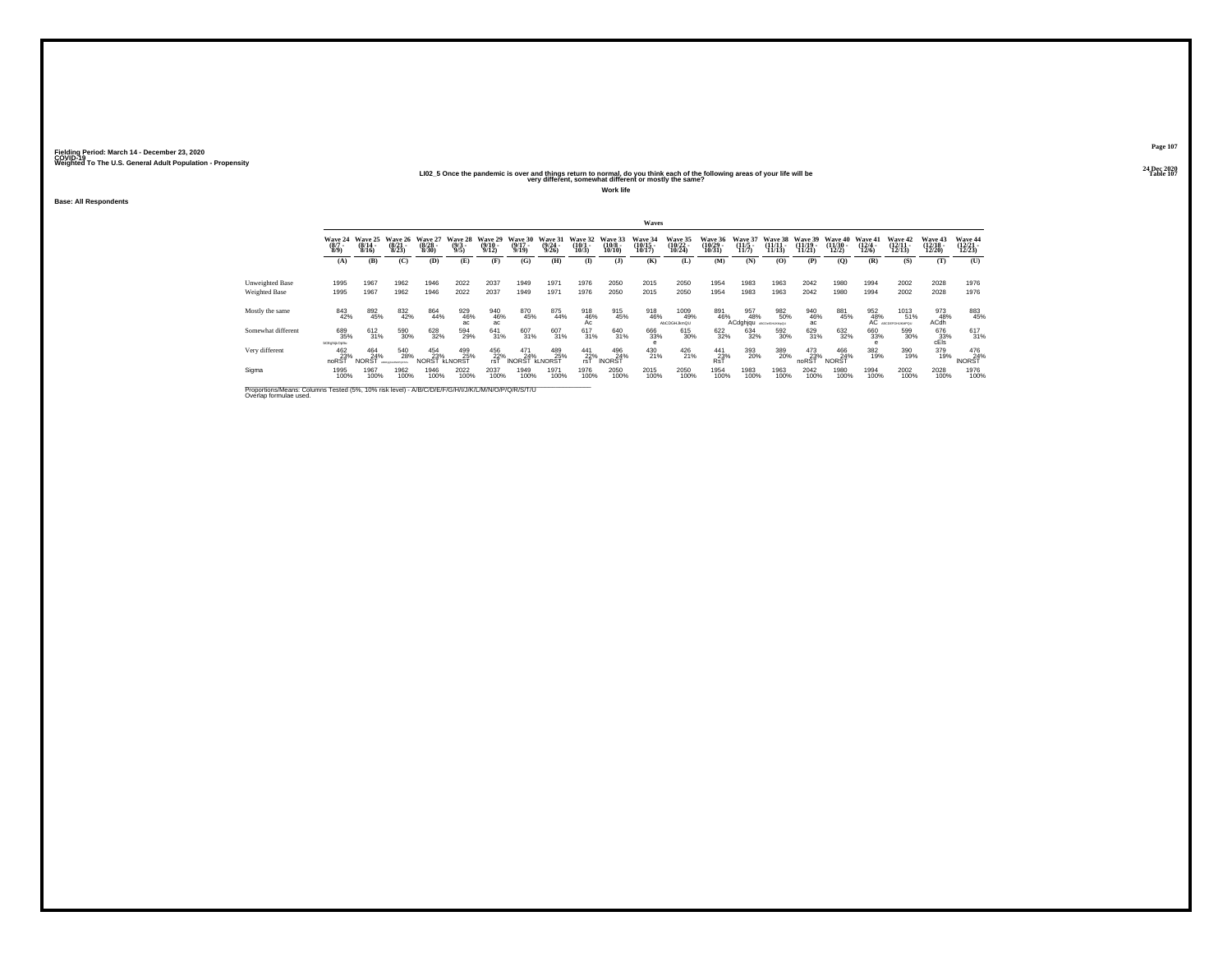## 2020 – 2020<br>LIO2\_6 Once the pandemic is over and things return to normal, do you think each of the following areas of your life will be<br>very different, somewhat different or mostly the same?

**Family life**

**Base: All Respondents**

|                                                                                                                              |                               |                           |                              |                           |                                   |                              |                              |                                     |                              |                               | <b>Waves</b>                   |                                           |                               |                         |                              |                                |                            |                                 |                                          |                                       |                               |
|------------------------------------------------------------------------------------------------------------------------------|-------------------------------|---------------------------|------------------------------|---------------------------|-----------------------------------|------------------------------|------------------------------|-------------------------------------|------------------------------|-------------------------------|--------------------------------|-------------------------------------------|-------------------------------|-------------------------|------------------------------|--------------------------------|----------------------------|---------------------------------|------------------------------------------|---------------------------------------|-------------------------------|
|                                                                                                                              | Wave 24<br>$\binom{8/7}{8/9}$ | Wave 25<br>(8/14)<br>8/16 | Wave 26<br>$(8/21 -$<br>8/23 | Wave 27<br>(8/28)<br>8/30 | Wave<br>28<br>$\frac{(9/3)}{9/5}$ | Wave 29<br>$(9/10 -$<br>9/12 | Wave 30<br>$(9/17 -$<br>9/19 | Wave 31<br>(9/24.<br>9/26           | Wave 32<br>$(10/1 -$<br>10/3 | Wave 33<br>$(10/8 -$<br>10/10 | Wave 34<br>$(10/15 -$<br>10/17 | <b>Wave 35</b><br>$\frac{(10/22)}{10/24}$ | Wave 36<br>(10/29 -<br>10/31  | Waye 37<br>11/5<br>11/7 | Wave 38<br>(11/11)<br>11/13) | Wave 39<br>$(11/19 -$<br>11/21 | Wave 40<br>(11/30)<br>12/2 | Wave 41<br>$\binom{12/4}{12/6}$ | <b>Wave 42</b><br>$\binom{12/11}{12/13}$ | <b>Wave 43</b><br>$(12/18 -$<br>12/20 | Wave 44<br>(12/21 -<br>12/23) |
|                                                                                                                              | (A)                           | (B)                       | (C)                          | (D)                       | (E)                               | (F)                          | (G)                          | (H)                                 | <b>(I)</b>                   | $($ $)$                       | (K)                            | (L)                                       | (M)                           | (N)                     | (0)                          | (P)                            | (Q)                        | (R)                             | (S)                                      | (T)                                   | (U)                           |
| Unweighted Base<br>Weighted Base                                                                                             | 1995<br>1995                  | 1967<br>1967              | 1962<br>1962                 | 1946<br>1946              | 2022<br>2022                      | 2037<br>2037                 | 1949<br>1949                 | 1971<br>1971                        | 1976<br>1976                 | 2050<br>2050                  | 2015<br>2015                   | 2050<br>2050                              | 1954<br>1954                  | 1983<br>1983            | 1963<br>1963                 | 2042<br>2042                   | 1980<br>1980               | 1994<br>1994                    | 2002<br>2002                             | 2028<br>2028                          | 1976<br>1976                  |
| Mostly the same                                                                                                              | 1023<br>51%                   | 981<br>50%                | 969<br>49%                   | 967<br>50%                | 1112<br>55%<br>ABCDFGKMOQ         | 1030<br>51%                  | 966<br>50%                   | <sup>1032</sup> <sub>52%</sub><br>m | 1045<br>53%<br>cMo           | 1085<br>53%<br>Mo             | <sup>1016</sup> 50%            | 1121<br>55%<br><b>BCDFGKMOg</b>           | 951<br>49%                    | 1062<br>54%<br>bcdgMO   | 966<br>49%                   | 1068<br>52%                    | 1002<br>51%                | 1100<br>55%<br>aBCDFGKMOQu      | 1067<br>53%<br>bcdgMo                    | 1071<br>53%<br>Mo                     | 1022<br>52%                   |
| Somewhat different                                                                                                           | 655<br>33%<br>EJI             | 631<br>$\frac{32}{1}$     | 607<br>31%                   | 624<br>32%                | 542<br>27%                        | 649<br>32%                   | 635<br>33%<br>Ej             | 597<br>30%<br>e                     | 589<br>30%                   | 589<br>29%                    | 684<br>34%<br>EhlJLnR          | 601<br>29%                                | 671<br>34%<br><b>CEHIJLNR</b> | 602<br>30%              | 651<br>$E$ <sub>53%</sub>    | 665<br>33%<br>Ei               | $\frac{623}{31}\%$         | 593<br>30%                      | 629<br>31%                               | 657<br>32%<br>Ej                      | 631<br>$\frac{32}{5}$         |
| Very different                                                                                                               | $^{317}_{16\%}$               | 355<br>18%<br>prsT        | 386<br>20%<br>AKLNPRSTU      | 354<br>18%<br>kpRsT       | 369<br>18%<br>kpRsT               | 358<br>18%                   | 348<br>18%<br>prt            | $\frac{342}{17\%}$                  | $\frac{342}{17\%}$           | 376<br>18%<br>kPRsT           | $^{315}_{16\%}$                | 328<br>16%                                | 332<br>17%                    | 319<br>16%              | 346<br>18%                   | 310<br>15%                     | 355<br>18%<br>prst         | 300<br>15%                      | 305<br>15%                               | 301<br>15%                            | 323<br>16%                    |
| Sigma                                                                                                                        | 1995<br>100%                  | 1967<br>100%              | 1962<br>100%                 | 1946<br>100%              | 2022<br>100%                      | 2037<br>100%                 | 1949<br>100%                 | 1971<br>100%                        | 1976<br>100%                 | 2050<br>100%                  | 2015<br>100%                   | 2050<br>100%                              | 1954<br>100%                  | 1983<br>100%            | 1963<br>100%                 | 2042<br>100%                   | 1980<br>100%               | 1994<br>100%                    | 2002<br>100%                             | 2028<br>100%                          | 1976<br>100%                  |
| Proportions/Means: Columns Tested (5%, 10% risk level) - A/B/C/D/E/F/G/H/I/J/K/L/M/N/O/P/Q/R/S/T/U<br>Overlap formulae used. |                               |                           |                              |                           |                                   |                              |                              |                                     |                              |                               |                                |                                           |                               |                         |                              |                                |                            |                                 |                                          |                                       |                               |

**Page 10824 Dec 2020<br>Table 108**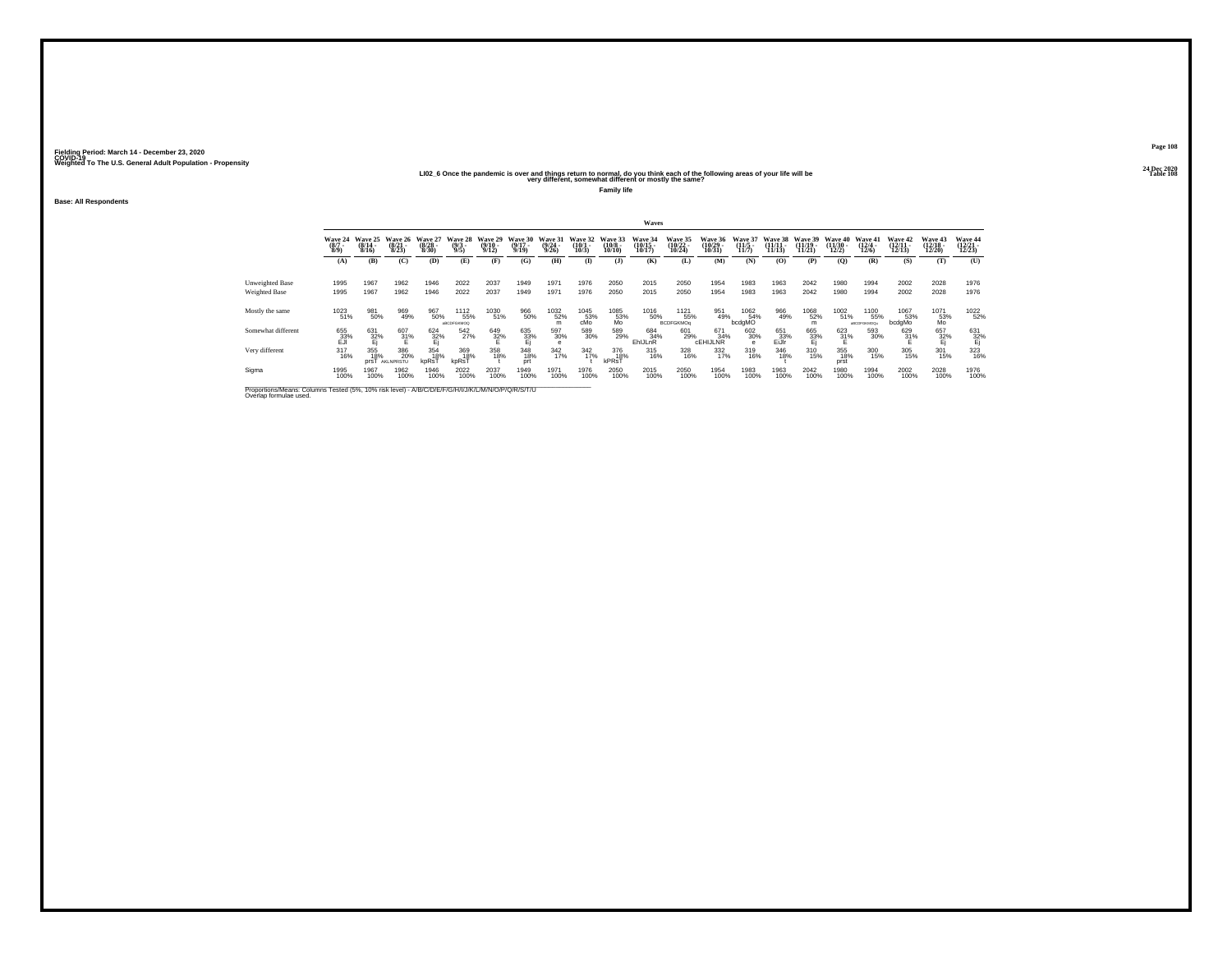## 2021 – 2021<br>LIO2\_7 Once the pandemic is over and things return to normal, do you think each of the following areas of your life will be<br>very different, somewhat different or mostly the same?

**Personal hygiene**

**Base: All Respondents**

|                                         |                                                                                                    |                              |                                 |                              |                               |                              |                              |                              |                              |                               | Waves                          |                                |                                    |                                     |                                |                                |                                          |                                       |                                         |                                        |                                    |
|-----------------------------------------|----------------------------------------------------------------------------------------------------|------------------------------|---------------------------------|------------------------------|-------------------------------|------------------------------|------------------------------|------------------------------|------------------------------|-------------------------------|--------------------------------|--------------------------------|------------------------------------|-------------------------------------|--------------------------------|--------------------------------|------------------------------------------|---------------------------------------|-----------------------------------------|----------------------------------------|------------------------------------|
|                                         | Wave 24<br>$(8/7 -$<br>8/9                                                                         | Wave 25<br>$(8/14 -$<br>8/16 | Wave 26<br>$(8/21 -$<br>8/23    | Wave 27<br>$(8/28 -$<br>8/30 | Wave 28<br>$\binom{9/3}{9/5}$ | Wave 29<br>$(9/10 -$<br>9/12 | Wave 30<br>$(9/17 -$<br>9/19 | Wave 31<br>$(9/24 -$<br>9/26 | Wave 32<br>$(10/1 -$<br>10/3 | Wave 33<br>$(10/8 -$<br>10/10 | Wave 34<br>$(10/15 -$<br>10/17 | Wave 35<br>$(10/22 -$<br>10/24 | <b>Wave 36</b><br>(10/29)<br>10/31 | <b>Wave 37</b><br>$(11/5 -$<br>11/7 | Wave 38<br>$(11/11 -$<br>11/13 | Wave 39<br>$(11/19 -$<br>11/21 | Wave 40<br>$\frac{(11/30 - 12/2)}{12/2}$ | Wave 41<br>$\frac{(12/4 - 12)}{12/6}$ | Wave 42<br>$(12/11 -$<br>12/13          | Wave 43<br>$\frac{(12/18)}{12/20}$     | Wave 44<br>$\frac{(12/21)}{12/23}$ |
|                                         | (A)                                                                                                | (B)                          | (C)                             | <b>(D)</b>                   | (E)                           | (F)                          | (G)                          | (H)                          | $($ I                        | $($ $\Gamma$                  | (K)                            | (L)                            | (M)                                | (N)                                 | (0)                            | (P)                            | (0)                                      | (R)                                   | (S)                                     | (T)                                    | (U)                                |
| Unweighted Base<br><b>Weighted Base</b> | 1995<br>1995                                                                                       | 1967<br>1967                 | 1962<br>1962                    | 1946<br>1946                 | 2022<br>2022                  | 2037<br>2037                 | 1949<br>1949                 | 1971<br>1971                 | 1976<br>1976                 | 2050<br>2050                  | 2015<br>2015                   | 2050<br>2050                   | 1954<br>1954                       | 1983<br>1983                        | 1963<br>1963                   | 2042<br>2042                   | 1980<br>1980                             | 1994<br>1994                          | 2002<br>2002                            | 2028<br>2028                           | 1976<br>1976                       |
| Mostly the same                         | 1001<br>50%                                                                                        | 977<br>50%                   | $^{1019}_{52\%}$                | 963<br>49%                   | 1082<br>53%<br>bdfGhiJm       | 1020<br>50%                  | 918                          | 979<br>50%                   | 985<br>50%                   | 1006<br>49%                   | 1009<br>50%                    | $^{1068}_{~52\%}$              | 973<br>50%                         | 1045<br>53%<br>Gi ABL               | 1086<br>55%<br>АВОРОНЦКМР      | 1040<br>51%                    | $^{1049}_{\substack{53\%\\61}}$          | 1103<br>55%<br>ABDFGHLKMP             | 1128<br>56%<br>ARCOFO<br><b>GAL DEB</b> | 1106<br>55%<br>ABDFGHIJKMp ABDFGHIJKMp | 1086<br>55%                        |
| Somewhat different                      | 595<br>30%<br>CEfogrsU                                                                             | 559<br>28%                   | 499<br>25%                      | 569<br>29%<br>CEqU           | 516<br>26%                    | 536<br>26%                   | 582<br>30%<br>CEfogrsU       | 540<br>27%                   | 578<br>29%<br>CEQU           | 591<br>29%<br>ceU             | 632<br>31%<br>CEFHLNOQRSU      | 551<br>27%                     | 592<br>30%<br>CEFInOQrSU           | 537<br>27%                          | 516<br>26%                     | 588<br>29%<br>ceÙ              | 516<br>26%                               | 532<br>27%                            | 531<br>27%                              | 574<br>28%                             | 495<br>25%                         |
| Very different                          | 399<br>20%<br>st                                                                                   | 431<br>22%<br><b>KORST</b>   | $^{444}_{23\%}$<br><b>KORST</b> | $^{414}_{21\%}$<br>oRST      | $^{424}_{21\%}$<br>rST        | 481<br>24%<br>AKMNOoRSTU     | 449<br>23%<br>aKmORSTu       | 452<br>23%<br>aKmORSTu       | 413<br>21%<br>rST            | 453<br><b>KORST</b>           | 374<br>19%                     | $^{431}_{21\%}$<br>rST         | 389<br>20%<br>st                   | 401<br>20%<br>st                    | 361<br>18%                     | 414<br>20%                     | $^{416}_{21\%}$<br>rST                   | 359<br>18%                            | 342 17%                                 | 348<br>17%                             | 395<br>20%                         |
| Sigma                                   | 1995<br>100%                                                                                       | 1967<br>100%                 | 1962<br>100%                    | 1946<br>100%                 | 2022<br>100%                  | 2037<br>100%                 | 1949<br>100%                 | 1971<br>100%                 | 1976<br>100%                 | 2050<br>100%                  | 2015<br>100%                   | 2050<br>100%                   | 1954<br>100%                       | 1983<br>100%                        | 1963<br>100%                   | 2042<br>100%                   | 1980<br>100%                             | 1994<br>100%                          | 2002<br>100%                            | 2028<br>100%                           | 1976<br>100%                       |
| Overlap formulae used.                  | Proportions/Means: Columns Tested (5%, 10% risk level) - A/B/C/D/E/F/G/H/I/J/K/L/M/N/O/P/Q/R/S/T/U |                              |                                 |                              |                               |                              |                              |                              |                              |                               |                                |                                |                                    |                                     |                                |                                |                                          |                                       |                                         |                                        |                                    |

**Page 10924 Dec 2020<br>Table 109**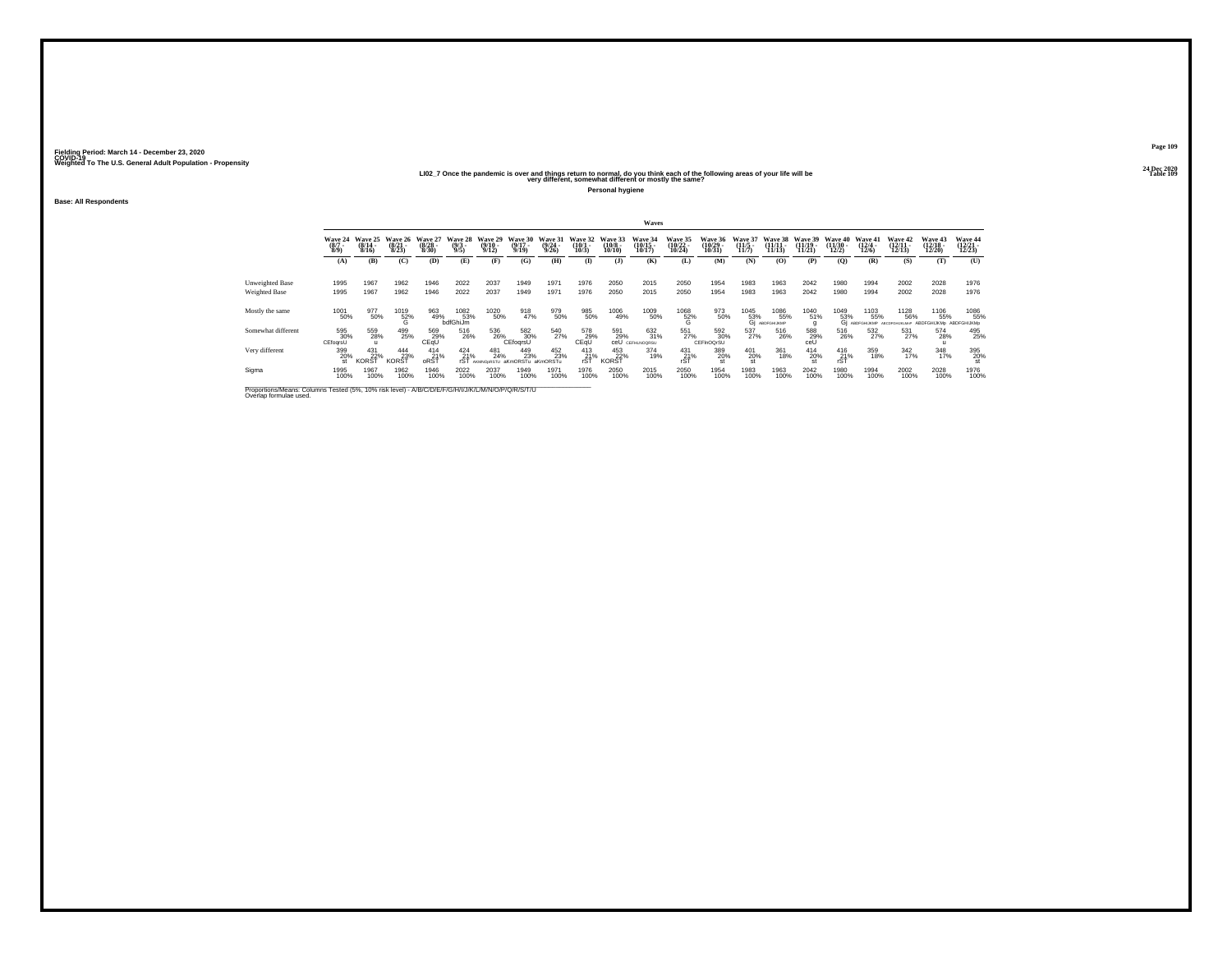## 202\_2 20 All Dec 2020<br>LIO2\_8 Once the pandemic is over and things return to normal, do you think each of the following areas of your<br>very different, somewhat different or mostly the same?

**Healthcare**

**Base: All Respondents**

|                                         |                                                                                                    |                              |                                    |                              |                               |                              |                              |                              |                              |                                         | Waves                          |                                |                                |                                                |                                |                                |                            |                                  |                                |                                |                                |
|-----------------------------------------|----------------------------------------------------------------------------------------------------|------------------------------|------------------------------------|------------------------------|-------------------------------|------------------------------|------------------------------|------------------------------|------------------------------|-----------------------------------------|--------------------------------|--------------------------------|--------------------------------|------------------------------------------------|--------------------------------|--------------------------------|----------------------------|----------------------------------|--------------------------------|--------------------------------|--------------------------------|
|                                         | Wave 24<br>$(8/7 -$<br>8/9                                                                         | Wave 25<br>$(8/14 -$<br>8/16 | Wave 26<br>$(8/21 -$<br>8/23       | Wave 27<br>$(8/28 -$<br>8/30 | Wave 28<br>$\binom{9/3}{9/5}$ | Wave 29<br>$(9/10 -$<br>9/12 | Wave 30<br>$(9/17 -$<br>9/19 | Wave 31<br>$(9/24 -$<br>9/26 | Wave 32<br>$(10/1 -$<br>10/3 | Wave 33<br>$(10/8 -$<br>10/10           | Wave 34<br>$(10/15 -$<br>10/17 | Wave 35<br>$(10/22 -$<br>10/24 | Wave 36<br>$(10/29 -$<br>10/31 | <b>Wave 37</b><br>$(11/5 -$<br>11/7            | Wave 38<br>$(11/11 -$<br>11/13 | Wave 39<br>$(11/19 -$<br>11/21 | Wave 40<br>(11/30.<br>12/2 | Wave 41<br>$\frac{(12/4)}{12/6}$ | Wave 42<br>$(12/11 -$<br>12/13 | Wave 43<br>$(12/18 -$<br>12/20 | Wave 44<br>$(12/21 -$<br>12/23 |
|                                         | (A)                                                                                                | (B)                          | (C)                                | (D)                          | (E)                           | (F)                          | (G)                          | (H)                          | $\bf{D}$                     | (J)                                     | (K)                            | (L)                            | (M)                            | (N)                                            | (0)                            | (P)                            | (0)                        | (R)                              | (S)                            | (T)                            | (U)                            |
| Unweighted Base<br><b>Weighted Base</b> | 1995<br>1995                                                                                       | 1967<br>1967                 | 1962<br>1962                       | 1946<br>1946                 | 2022<br>2022                  | 2037<br>2037                 | 1949<br>1949                 | 1971<br>1971                 | 1976<br>1976                 | 2050<br>2050                            | 2015<br>2015                   | 2050<br>2050                   | 1954<br>1954                   | 1983<br>1983                                   | 1963<br>1963                   | 2042<br>2042                   | 1980<br>1980               | 1994<br>1994                     | 2002<br>2002                   | 2028<br>2028                   | 1976<br>1976                   |
| Mostly the same                         | 950<br>48%                                                                                         | 916<br>47%                   | 913<br>47%                         | 897<br>46%                   | 1047<br>52%<br>ABCDFGHMQ/Tu   | 972<br>48%                   | 884<br>45%                   | 924<br>47%                   | 968<br>49%                   | $^{1018}_{\substack{50\% \ \text{dG}}}$ | 980<br>49%                     | 1064<br>52%<br>ABCDFGHMQrTu    | 910<br>47%                     | 998<br>50%<br><b>bcDGmg</b> BcDGhmQ aBCD/GHMQt | 995<br>51%                     | 1049<br>51%                    | 915<br>46%                 | 964<br>48%                       | 1072<br>54%<br>ABCDFGHIKMORTU  | 961<br>47%                     | 953<br>48%                     |
| Somewhat different                      | 691<br>35%<br><b>cEJLoPSU</b>                                                                      | 650<br>33%                   | 604<br>31%                         | 641<br>33%                   | 586<br>29%                    | 649<br>32%                   | 646<br>$\frac{33\%}{E}$      | 642<br>33%                   | 640<br>32%                   | 604<br>29%                              | 666<br>33%                     | 622<br>30%                     | 668<br>34%<br>cEJIPSu          | 639<br>32%                                     | 610<br>31%                     | 612<br>30%                     | 635<br>32%                 | 685<br>34%<br><b>CEJLPSu</b>     | 608<br>30%                     | 736<br>36%<br>CdEFHJLNOPOSU    | 604<br>31%                     |
| Very different                          | 354<br>18%                                                                                         | 401<br>20%<br>nrST           | 446<br>23%<br><b>AFIKI MNOPRRT</b> | 409<br>21%<br>ALNoRST        | 389<br>19%<br>St              | 417<br>20%<br>alnrST         | 419<br>21%<br>AikLNoRST      | 405<br>21%<br>alnrST         | 368<br>19%                   | 429 21%<br>alNRST                       | 369<br>18%                     | 364<br>18%                     | 376<br>19%                     | 347<br>17%                                     | 358<br>18%                     | 381<br>19%                     | 430<br>22%<br>AikLNOpRST   | 345<br>17%                       | 322<br>16%                     | 331<br>16%                     | 419<br>21%<br>AkLNoRST         |
| Sigma                                   | 1995<br>100%                                                                                       | 1967<br>100%                 | 1962<br>100%                       | 1946<br>100%                 | 2022<br>100%                  | 2037<br>100%                 | 1949<br>100%                 | 1971<br>100%                 | 1976<br>100%                 | 2050<br>100%                            | 2015<br>100%                   | 2050<br>100%                   | 1954<br>100%                   | 1983<br>100%                                   | 1963<br>100%                   | 2042<br>100%                   | 1980<br>100%               | 1994<br>100%                     | 2002<br>100%                   | 2028<br>100%                   | 1976<br>100%                   |
| Overlap formulae used.                  | Proportions/Means: Columns Tested (5%, 10% risk level) - A/B/C/D/E/F/G/H/I/J/K/L/M/N/O/P/Q/R/S/T/U |                              |                                    |                              |                               |                              |                              |                              |                              |                                         |                                |                                |                                |                                                |                                |                                |                            |                                  |                                |                                |                                |

**Page 11024 Dec 2020<br>Table 110**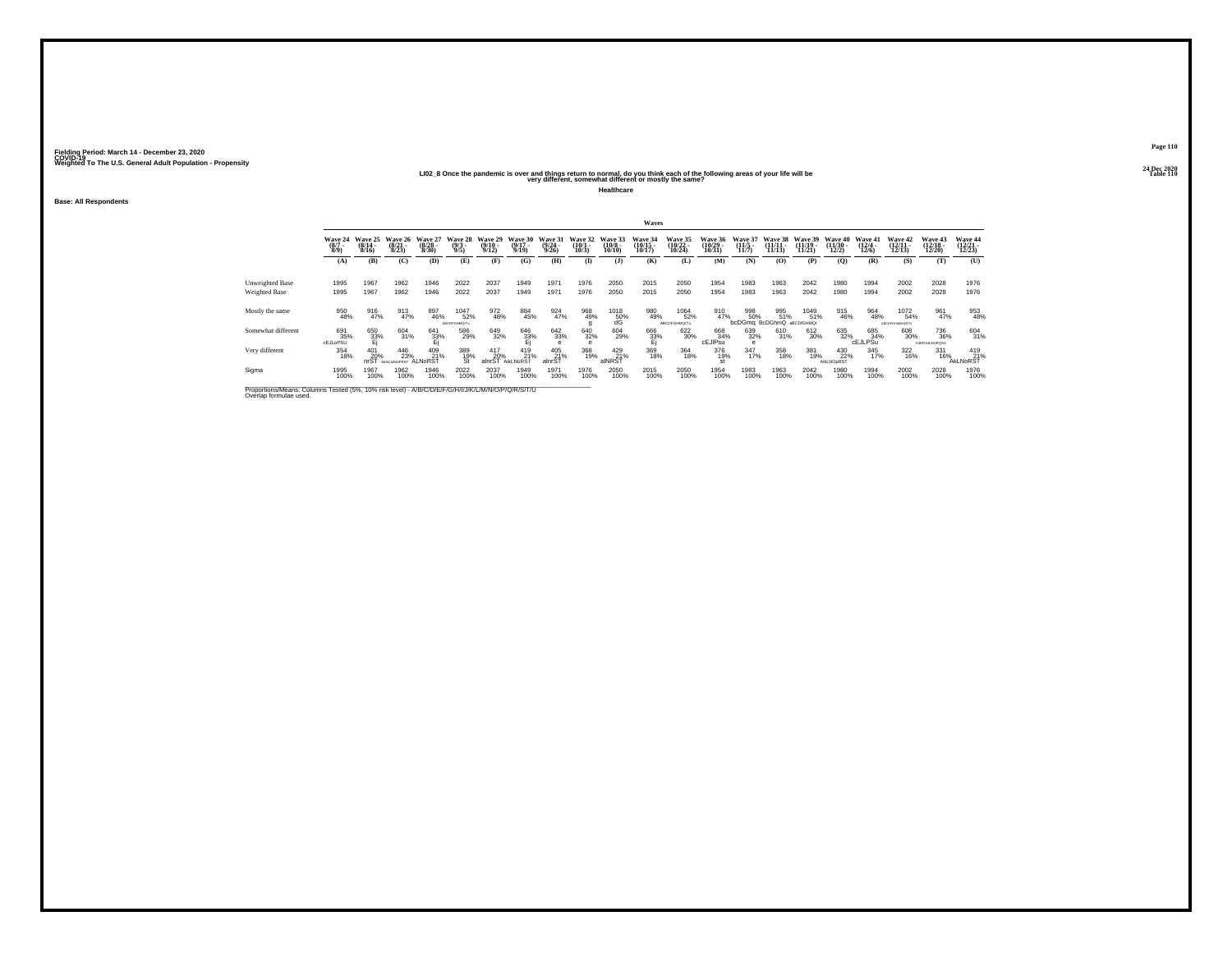## 202\_<br>LIO2\_9 Once the pandemic is over and things return to normal, do you think each of the following areas of your life will be<br>very different, somewhat different or mostly the same?

**Health insurance**

**Base: All Respondents**

|                                                                                                                              |                               |                              |                              |                           |                                |                              |                                |                              |                                                |                               | <b>Waves</b>                                 |                                |                              |                                      |                                   |                                |                               |                           |                                |                                              |                                |
|------------------------------------------------------------------------------------------------------------------------------|-------------------------------|------------------------------|------------------------------|---------------------------|--------------------------------|------------------------------|--------------------------------|------------------------------|------------------------------------------------|-------------------------------|----------------------------------------------|--------------------------------|------------------------------|--------------------------------------|-----------------------------------|--------------------------------|-------------------------------|---------------------------|--------------------------------|----------------------------------------------|--------------------------------|
|                                                                                                                              | Wave 24<br>$\binom{8/7}{8/9}$ | Wave 25<br>$(8/14 -$<br>8/16 | Wave 26<br>$(8/21 -$<br>8/23 | Wave 27<br>(8/28)<br>8/30 | Wave 28<br>(9/3.<br>9/5        | Wave 29<br>$(9/10 -$<br>9/12 | Wave 30<br>$(9/17 -$<br>9/19   | Wave 31<br>$(9/24 -$<br>9/26 | Wave 32<br>$(10/1 -$<br>10/3                   | Wave 33<br>$(10/8 -$<br>10/10 | Wave 34<br>$(10/15 -$<br>10/17               | Wave 35<br>$(10/22 -$<br>10/24 | Wave 36<br>(10/29 -<br>10/31 | Wave 37<br>$(11/5 -$<br>11/7         | Wave 38<br>$(11/11 -$<br>11/13)   | Wave 39<br>$(11/19 -$<br>11/21 | Wave 40<br>$(11/30 -$<br>12/2 | Wave 41<br>(12/4)<br>12/6 | Wave 42<br>$(12/11 -$<br>12/13 | Wave 43<br>$(12/18 -$<br>12/20               | Wave 44<br>$(12/21 -$<br>12/23 |
|                                                                                                                              | (A)                           | (B)                          | (C)                          | (D)                       | (E)                            | (F)                          | (G)                            | (H)                          | <b>(I)</b>                                     | $($ J $)$                     | (K)                                          | (L)                            | (M)                          | (N)                                  | (0)                               | (P)                            | (O)                           | (R)                       | (S)                            | (T)                                          | (U)                            |
| Unweighted Base<br>Weighted Base                                                                                             | 1995<br>1995                  | 1967<br>1967                 | 1962<br>1962                 | 1946<br>1946              | 2022<br>2022                   | 2037<br>2037                 | 1949<br>1949                   | 1971<br>1971                 | 1976<br>1976                                   | 2050<br>2050                  | 2015<br>2015                                 | 2050<br>2050                   | 1954<br>1954                 | 1983<br>1983                         | 1963<br>1963                      | 2042<br>2042                   | 1980<br>1980                  | 1994<br>1994              | 2002<br>2002                   | 2028<br>2028                                 | 1976<br>1976                   |
| Mostly the same                                                                                                              | 1114<br>56%                   | <sup>1093</sup> 56%          | 1086<br>55%                  | 1025<br>53%               | 1228<br>61%<br>MICOFORLAM OPOS | 1152<br>57%                  | 1071<br>55%                    | 1103<br>56%                  | 1093<br>55%                                    | 1129<br>55%                   | 1093<br>54%                                  | 1196<br>58%<br>Dkmog           | 1072<br>55%                  | $^{1133}_{\substack{57\%\\ \rm{D}}}$ | 1069<br>54%                       | <sup>1141</sup> 56%            | 1085<br>55%                   | 1173<br>59%<br>cDgijKmOq  | 1161<br>58%<br>Dko             | $^{1163}_{\hphantom{1}57\%}_{\hphantom{1}5}$ | 1132<br>57%                    |
| Somewhat different                                                                                                           | 559<br>28%                    | 521<br>26%                   | 503<br>26%                   | 587<br>30%<br>BCEFgLrU    | 472<br>23%                     | 539<br>26%                   | 517<br>27%                     | 543<br>28%                   | $\overset{569}{\underset{\mathsf{cEu}}{29\%}}$ |                               | 572 61<br>28% 3L<br>E BCEFGLrU<br>613<br>30% | 529<br>26%                     | 554<br>28%                   | 567<br>29%                           | 619<br>32%<br><b>ABCEFGHILRAU</b> | 590<br>29%<br>cEu              | 582<br>29%<br>cElu            | 533<br>27%                | 560<br>28%                     | 588<br>29%<br>cElu                           | 508<br>26%                     |
| Very different                                                                                                               | 322<br>16%                    | 353<br>18%<br><b>kNOpRST</b> | 372<br>19%<br>aeiKINOPoRST   | 334<br>17%<br>nOrST       | 322<br>16%                     | 346<br>17%<br>nOrsT          | 362<br>19%<br><b>IKINOPRST</b> | 325<br>16%                   | $314 \over 16\%$                               | 349<br>17%<br>norsT           | 309<br>15%                                   | 325<br>16%                     | 328<br>17%<br>nos            | 282<br>14%                           | 275<br>14%                        | 312/15%                        | $^{314}_{16\%}$               | 287<br>14%                | 281<br>14%                     | $^{277}_{14\%}$                              | 337<br>17%<br>nOrST            |
| Sigma                                                                                                                        | 1995<br>100%                  | 1967<br>100%                 | 1962<br>100%                 | 1946<br>100%              | 2022<br>100%                   | 2037<br>100%                 | 1949<br>100%                   | 1971<br>100%                 | 1976<br>100%                                   | 2050<br>100%                  | 2015<br>100%                                 | 2050<br>100%                   | 1954<br>100%                 | 1983<br>100%                         | 1963<br>100%                      | 2042<br>100%                   | 1980<br>100%                  | 1994<br>100%              | 2002<br>100%                   | 2028<br>100%                                 | 1976<br>100%                   |
| Proportions/Means: Columns Tested (5%, 10% risk level) - A/B/C/D/E/F/G/H/I/J/K/L/M/N/O/P/Q/R/S/T/U<br>Overlap formulae used. |                               |                              |                              |                           |                                |                              |                                |                              |                                                |                               |                                              |                                |                              |                                      |                                   |                                |                               |                           |                                |                                              |                                |

**Page 11124 Dec 2020<br>Table 111**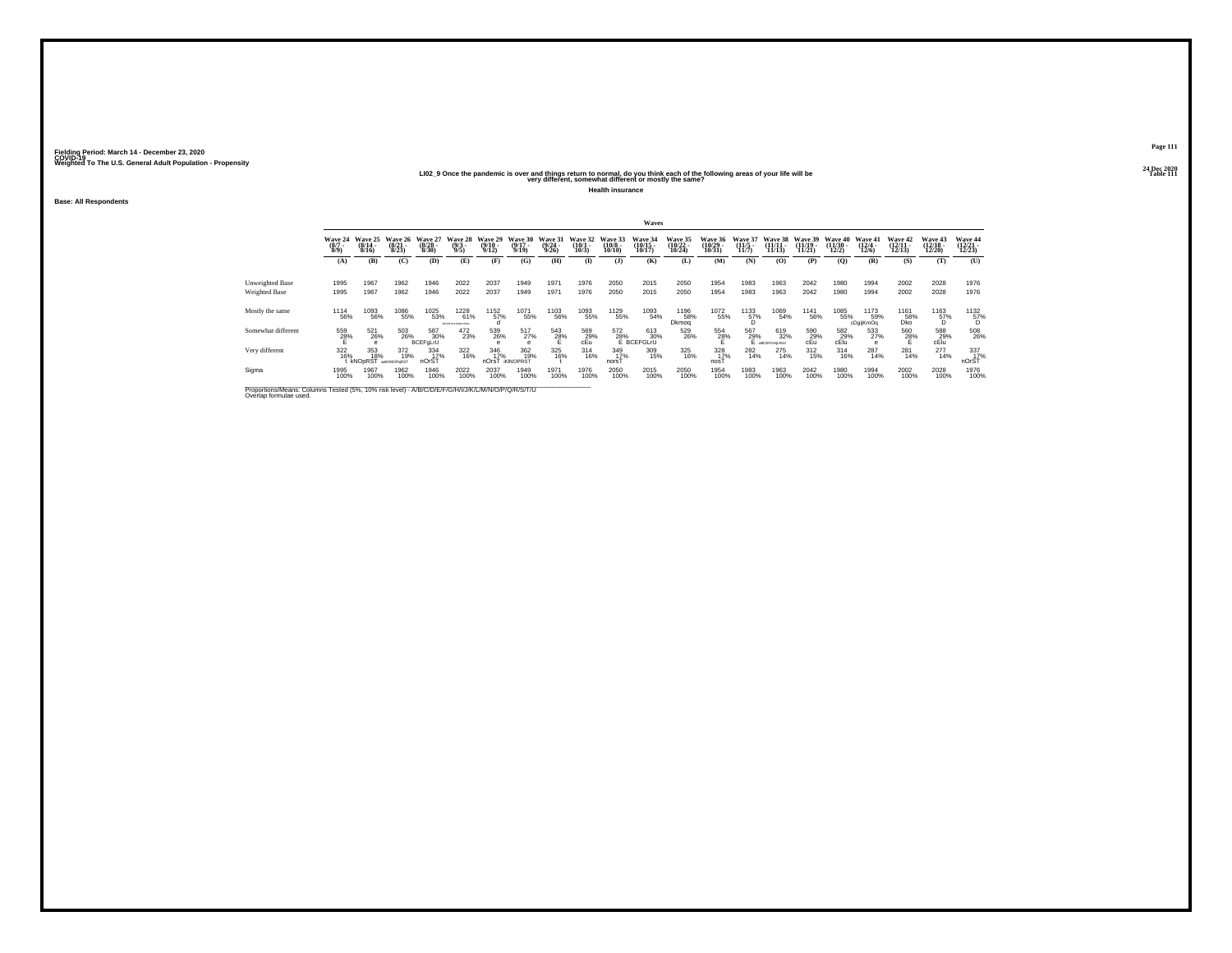| 24 December 2020 |          |                                                                                                                                                                                                                                   |
|------------------|----------|-----------------------------------------------------------------------------------------------------------------------------------------------------------------------------------------------------------------------------------|
|                  |          | Fielding Period: March 14 - December 23, 2020<br>COVID-19                                                                                                                                                                         |
|                  |          | Weighted To The U.S. General Adult Population - Propensity<br>Page Table Title                                                                                                                                                    |
|                  |          |                                                                                                                                                                                                                                   |
| 1                | 1        | CFP03 Do you believe the worst of COVID-19 is behind us or is the worst still ahead of us?                                                                                                                                        |
| $\overline{2}$   | 2        | SRV01 Do you believe that states should conduct their own review process of coronavirus vaccines even if the vaccine is approved by the FDA?                                                                                      |
| 3                | 3        | LI05X How likely are you to get a COVID-19 vaccine as soon as it becomes available?                                                                                                                                               |
| 4                | 4        | VAC01 How likely would you be to get your child(ren) a COVID-19 vaccine once it becomes available?                                                                                                                                |
| 5<br>6           | 5        | VAC03 How confident are you the federal government's approval of a COVID-19 vaccine will not be motivated or influenced by politics?                                                                                              |
| 7                | 6<br>7   | Q3A Which of the following best describes your response to coronavirus?<br>EMP02 How concerned are you that you may lose your job due to the coronavirus outbreak?                                                                |
| 8                | 8        | Q9 Do you think your income in 2020 will be lower, higher or about the same as it was in 2019?                                                                                                                                    |
| 9                | 9        | EMP05 As a result of the current pandemic, have you or your household been impacted financially in any of the following ways?<br>Summary Of Yes                                                                                   |
| 10               | 10       | EMP05_1 As a result of the current pandemic, have you or your household been impacted financially in any of the following ways?<br>Missed (or will soon miss) a rent/mortgage payment                                             |
| 11               | 11       | EMP05_2 As a result of the current pandemic, have you or your household been impacted financially in any of the following ways?<br>Missed (or will soon miss) a bill payment                                                      |
| 12               | 12       | EMP05_3 As a result of the current pandemic, have you or your household been impacted financially in any of the following ways?<br>Provided financial support for a family member                                                 |
| 13               | 13       | EMP05_4 As a result of the current pandemic, have you or your household been impacted financially in any of the following ways?<br>Provided financial support for a friend                                                        |
| 14               | 14       | EMP05_5 As a result of the current pandemic, have you or your household been impacted financially in any of the following ways?<br>Sought out new or additional sources of income                                                 |
| 15               | 15       | EMP05_6 As a result of the current pandemic, have you or your household been impacted financially in any of the following ways?<br>Lost income partially                                                                          |
| 16               | 16       | EMP05_7 As a result of the current pandemic, have you or your household been impacted financially in any of the following ways?<br>Lost income entirely                                                                           |
| 17               | 17       | EMP05_8 As a result of the current pandemic, have you or your household been impacted financially in any of the following ways?<br>Accumulated more debt than normal                                                              |
| 18               | 18       | EMP05 9 As a result of the current pandemic, have you or your household been impacted financially in any of the following ways?<br>Stopped or cut back on retirement savings                                                      |
| 19               | 19       | EMP05_10 As a result of the current pandemic, have you or your household been impacted financially in any of the following ways?<br>Stopped or cut back on other savings (e.g., college tuition, a major purchase, such as a hous |
| 20<br>21         | 20<br>21 | EMP05_11 As a result of the current pandemic, have you or your household been impacted financially in any of the following ways?<br>Paid for services that I haven't used (e.g., a dog walker, childcare, a house cleaning servic |
| 22               | 22       | EMP05_12 As a result of the current pandemic, have you or your household been impacted financially in any of the following ways?<br>Lost access to my health insurance                                                            |
| 23               | 23       | EMP05_13 As a result of the current pandemic, have you or your household been impacted financially in any of the following ways?<br>I have been impacted financially in some other way                                            |
|                  |          | EMP05_14 As a result of the current pandemic, have you or your household been impacted financially in any of the following ways?<br>I have not been impacted financially                                                          |
| 24               | 24       | REV01 Are you planning any major purchases once things return to normal? Please select all that apply.                                                                                                                            |
| 25<br>26         | 25<br>26 | REV01 Are you planning any major purchases once things return to normal? Please select all that apply.                                                                                                                            |
|                  |          | Q15 How concerned are you about the impact coronavirus (COVID-19) has on the following?<br>Summary Of Concerned                                                                                                                   |
| 27               | 27       | Q15 How concerned are you about the impact coronavirus (COVID-19) has on the following?<br>Summary Of Not At All/Not Very Concerned                                                                                               |
| 28               | 28       | Q15_1 How concerned are you about the impact coronavirus (COVID-19) has on the following?<br>Your personal health                                                                                                                 |
| 29               | 29       | Q15_2 How concerned are you about the impact coronavirus (COVID-19) has on the following?<br>The health of your older friends and relatives                                                                                       |
| 30               | 30       | Q15_3 How concerned are you about the impact coronavirus (COVID-19) has on the following?<br>The health of the broader American populace                                                                                          |
| 31               | 31       | Q15 4 How concerned are you about the impact coronavirus (COVID-19) has on the following?<br>The American economy                                                                                                                 |
| 32               |          | Q15_5 How concerned are you about the impact coronavirus (COVID-19) has on the following?<br>Your personal finances                                                                                                               |
| 33               | 33       | Q18 Which of the following is true for you?                                                                                                                                                                                       |
| 34               | 34       | Q21 Which of the following is closest to your view of people's reaction to the coronavirus (COVID-19) outbreak?                                                                                                                   |
| 35               | 35       | FR01 Have you felt any of the following recently due to the COVID-19 pandemic?<br>Summary Of Yes                                                                                                                                  |
| 36               | 36       | FR01_1 Have you felt any of the following recently due to the COVID-19 pandemic?<br>Cabin fever- bored and sick of being in my home                                                                                               |
| 37               | 37       | FR01_2 Have you felt any of the following recently due to the COVID-19 pandemic?<br>Claustrophobic- unable to escape my home                                                                                                      |
|                  |          |                                                                                                                                                                                                                                   |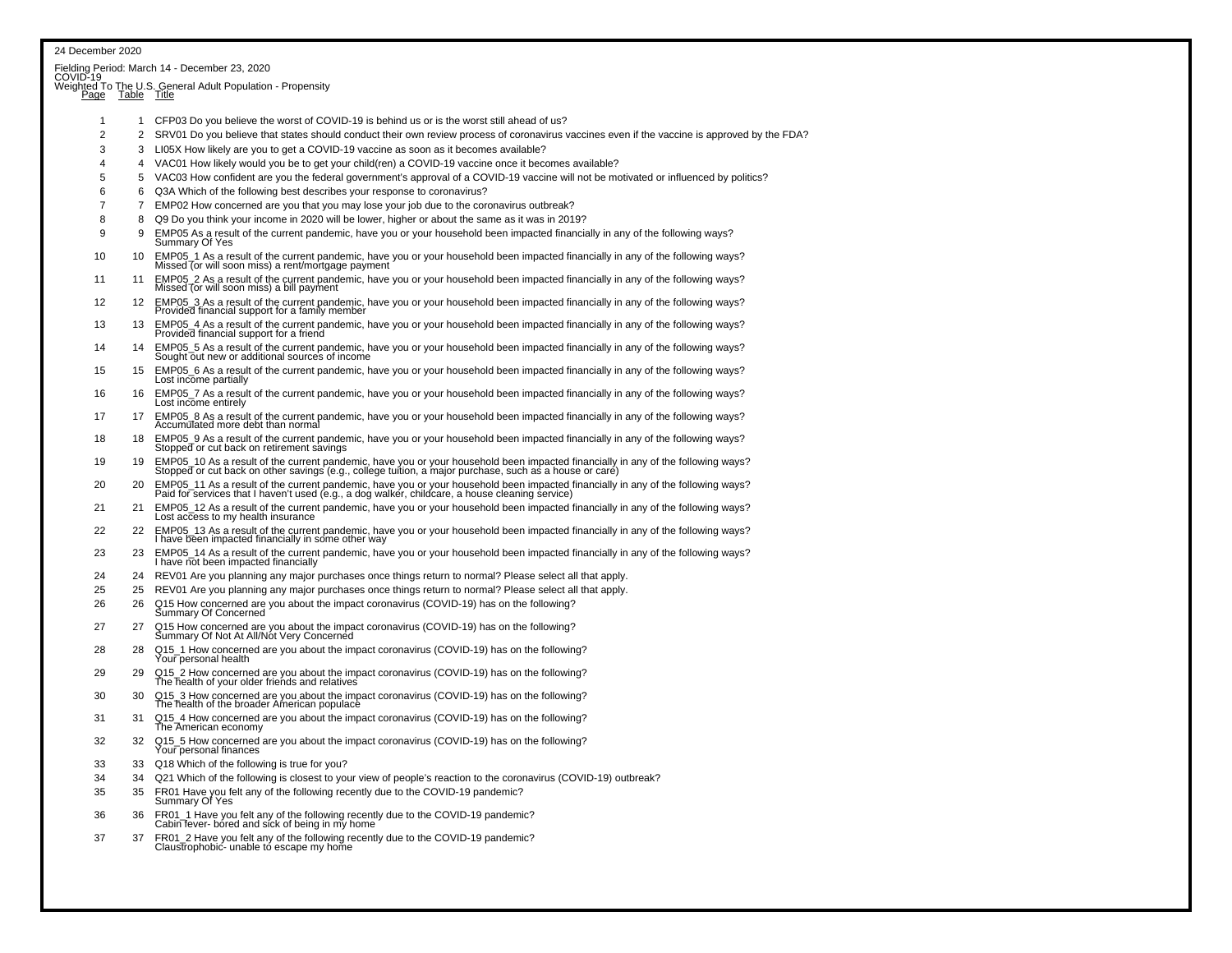### 24 December 2020

|    |     | Fielding Period: March 14 - December 23, 2020<br>COVID-19                                                                                                                        |
|----|-----|----------------------------------------------------------------------------------------------------------------------------------------------------------------------------------|
|    |     | Weighted To The U.S. General Adult Population - Propensity<br>Page Table Title                                                                                                   |
| 38 | 38  | FR01_3 Have you felt any of the following recently due to the COVID-19 pandemic?<br>Grateful- for the break from work to be at home with my family or by myself                  |
| 39 | 39  | FR01_4 Have you felt any of the following recently due to the COVID-19 pandemic?<br>Appreciative-to be around people I truly care about                                          |
| 40 | 40  | FR01_5 Have you felt any of the following recently due to the COVID-19 pandemic?<br>Compassionate-taking the time to check in with the people I care about                       |
| 41 | 41  | FR01_6 Have you felt any of the following recently due to the COVID-19 pandemic?<br>Lonely-feeling isolated from my friends/family                                               |
| 42 | 42  | FR01_7 Have you felt any of the following recently due to the COVID-19 pandemic?<br>Overwhelmed-'trying to balance work at home and other needs of my family                     |
| 43 | 43  | FR01_8 Have you felt any of the following recently due to the COVID-19 pandemic?<br>Angry- upset that I don't know when this will end                                            |
| 44 | 44  | FR01_9 Have you felt any of the following recently due to the COVID-19 pandemic?<br>Annoyed- by lack of personal space and the inability to get away from my family              |
| 45 | 45  | FR01_10 Have you felt any of the following recently due to the COVID-19 pandemic?<br>Fear- that my kids are missing out on learning                                              |
| 46 | 46  | FR01_11 Have you felt any of the following recently due to the COVID-19 pandemic?<br>Thankful - for the sacrifices that the American people have made for coronavirus            |
| 47 | 47  | FR05 How much would you say you miss each of the following during this time of virus-related restrictions?<br>Summary Of A Lot/Somewhat                                          |
| 48 | 48  | FR05 How much would you say you miss each of the following during this time of virus-related restrictions?<br>Summary Of Not At All/Not Very                                     |
| 49 | 49  | FR05_1 How much would you say you miss each of the following during this time of virus-related restrictions?<br>Traveling on an airplane                                         |
| 50 | 50  | FR05_2 How much would you say you miss each of the following during this time of virus-related restrictions?<br>Going to a movie theatre                                         |
| 51 | 51  | FR05_3 How much would you say you miss each of the following during this time of virus-related restrictions?<br>Shopping in stores                                               |
| 52 | 52  | FR05_4 How much would you say you miss each of the following during this time of virus-related restrictions?<br>Working from the office                                          |
| 53 | 53  | FR05_5 How much would you say you miss each of the following during this time of virus-related restrictions?<br>Attending events like concerts, theatre and sporting events      |
| 54 | .54 | FR05_6 How much would you say you miss each of the following during this time of virus-related restrictions?<br>Dining out at a restaurant/bar                                   |
| 55 | 55  | FR05_7 How much would you say you miss each of the following during this time of virus-related restrictions?<br>Watching sports on TV                                            |
| 56 | 56  | FR05_8 How much would you say you miss each of the following during this time of virus-related restrictions?<br>Gatherings with friends and family                               |
| 57 | 57  | FR05_9 How much would you say you miss each of the following during this time of virus-related restrictions?<br>Going to church                                                  |
| 58 | 58  | FR05_10 How much would you say you miss each of the following during this time of virus-related restrictions?<br>Going to school or university                                   |
| 59 | 59  | FR05_13 How much would you say you miss each of the following during this time of virus-related restrictions?<br>Going to the gym/work out class                                 |
| 60 | 60  | FR05_14 How much would you say you miss each of the following during this time of virus-related restrictions?<br>Going to a social gathering                                     |
| 61 | 61  | FR05_15 How much would you say you miss each of the following during this time of virus-related restrictions?<br>Going to my local coffee shop                                   |
| 62 | 62  | FR05_16 How much would you say you miss each of the following during this time of virus-related restrictions?<br>In person celebrations (e.g., birthdays, graduations)           |
| 63 | 63  | COV04 How concerned are you of a new wave of COVID-19 outbreak in your area?                                                                                                     |
| 64 | 64  | Q22 How concerned are you about each of the following potential shortages from coronavirus (COVID-19) in the healthcare<br>system?<br>Summary Of Concerned                       |
| 65 | 65  | Q22 How concerned are you about each of the following potential shortages from coronavirus (COVID-19) in the healthcare<br>svstem?<br>Summary Of Not At All / Not Very Concerned |
| 66 | 66  | Q22_1 How concerned are you about each of the following potential shortages from coronavirus (COVID-19) in the healthcare<br>system?                                             |
| 67 | 67  | Surgical masks and gloves<br>Q22_2 How concerned are you about each of the following potential shortages from coronavirus (COVID-19) in the healthcare<br>system?                |
|    |     | Testing kits for COVID-19                                                                                                                                                        |
| 68 | 68  | Q22_3 How concerned are you about each of the following potential shortages from coronavirus (COVID-19) in the healthcare<br>system?<br>Hospital beds (room for patients)        |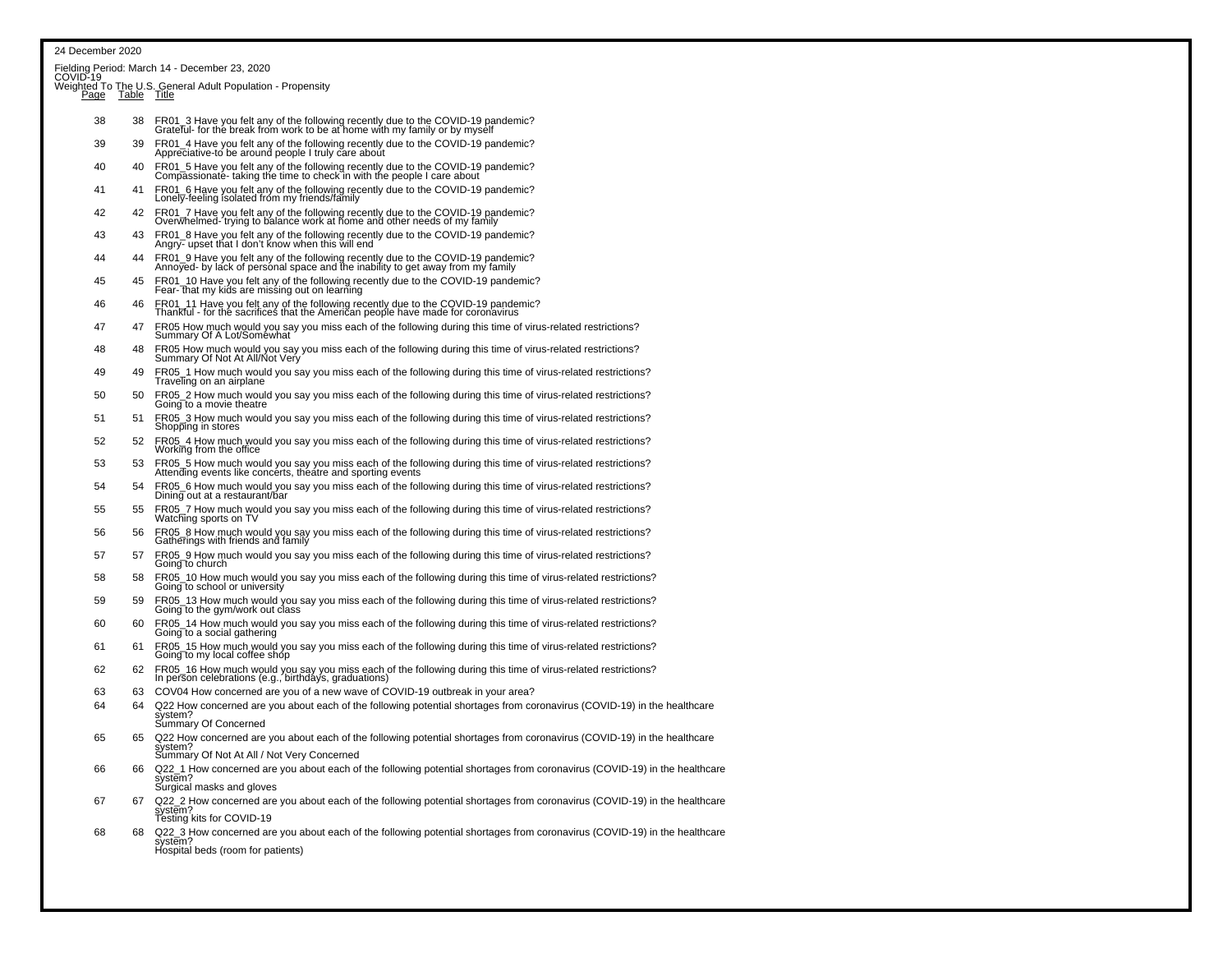| 24 December 2020 |             |                                                                                                                                                                                                                                                                           |
|------------------|-------------|---------------------------------------------------------------------------------------------------------------------------------------------------------------------------------------------------------------------------------------------------------------------------|
|                  |             | Fielding Period: March 14 - December 23, 2020<br>COVID-19___                                                                                                                                                                                                              |
| Page             | Table Title | Weighted To The U.S. General Adult Population - Propensity                                                                                                                                                                                                                |
| 69               | 69          | Q22_4 How concerned are you about each of the following potential shortages from coronavirus (COVID-19) in the healthcare<br>system?<br>Hospital ventilators (for assisted breathing)                                                                                     |
| 70               | 70          | Q22_5 How concerned are you about each of the following potential shortages from coronavirus (COVID-19) in the healthcare<br>system?<br>Healthcare workers (doctors, nurses, supporting staff)                                                                            |
| 71               | 71          | FR11 How concerned are you about you or your loved one's risk of being exposed to coronavirus when you leave your home<br>for essential errands during stay-home orders?                                                                                                  |
| 72               | 72          | FR12 How concerned are you about the following situations, as it relates to the risk of you/your loved ones being exposed to, or accidentally<br>exposing others to coronavirus?<br>Summary Of Very/Somewhat Concerned                                                    |
| 73               | 73          | FR12 How concerned are you about the following situations, as it relates to the risk of you/your loved ones being exposed to, or accidentally<br>exposing others to coronavirus?<br>Summary Of Not At All/Not Very Concerned                                              |
| 74               | 74          | FR12_1 How concerned are you about the following situations, as it relates to the risk of you/your loved ones being exposed to, or accidentally<br>exposing others to coronavirus?<br>Leaving my home to go to non-essential businesses (e.g., bars, hair dressers, etc.) |
| 75               |             | 75 FR12_2 How concerned are you about the following situations, as it relates to the risk of you/your loved ones being exposed to, or accidentally exposing others to coronavirus?<br>Returning to my normal activities in public (e.g., public transit, socializing)     |
| 76               |             | 76 FR12_3 How concerned are you about the following situations, as it relates to the risk of you/your loved ones being exposed to, or accidentally<br>exposing others to coronavirus?<br>Taking my first flight                                                           |
| 77               | 77          | FR12_4 How concerned are you about the following situations, as it relates to the risk of you/your loved ones being exposed to, or accidentally<br>exposing others to coronavirus?<br>My kids going back to school for the first tim                                      |
| 78               | 78          | FR12_5 How concerned are you about the following situations, as it relates to the risk of you/your loved ones being exposed to, or accidentally<br>exposing others to coronavirus?<br>Going back to the office                                                            |
| 79               | 79          | Q33B Once the government provides information that the spread of the virus is flattening how long will it take you to do each<br>of the following?                                                                                                                        |
| 80               | 80          | Q33B Once the government provides information that the spread of the virus is flattening how long will it take you to do each of the following?<br>Summary Of Immediately/1-30 Days                                                                                       |
| 81               | 81          | Q33B Once the government provides information that the spread of the virus is flattening how long will it take you to do each<br>of the following?<br>Summary Of Up To 3 Months                                                                                           |
| 82               | 82          | Q33B Once the government provides information that the spread of the virus is flattening how long will it take you to do each of the following?<br>Summary Of 1 Day To 3 Months                                                                                           |
| 83               | 83          | Q33B Once the government provides information that the spread of the virus is flattening how long will it take you to do each<br>of the following?<br>Summary Of Up To 6 Months                                                                                           |
| 84               | 84          | Q33B Once the government provides information that the spread of the virus is flattening how long will it take you to do each<br>of the following?<br>Summary Of Year Or Longer                                                                                           |
| 85               | 85          | Q33B_1 Once the government provides information that the spread of the virus is flattening how long will it take you to do each<br>of the following?<br>Fly on a plane                                                                                                    |
| 86               | 86          | Q33B_2 Once the government provides information that the spread of the virus is flattening how long will it take you to do each<br>of the following?<br>Go to a gym class                                                                                                 |
| 87               | 87          | Q33B_3 Once the government provides information that the spread of the virus is flattening how long will it take you to do each of the following?<br>Take a cruise                                                                                                        |
| 88               | 88          | Q33B_4 Once the government provides information that the spread of the virus is flattening how long will it take you to do each<br>of the following?<br>Go out to dinner                                                                                                  |
| 89               | 89          | Q33B_5 Once the government provides information that the spread of the virus is flattening how long will it take you to do each<br>of the following?<br>Visit a casino                                                                                                    |
| 90               | 90          | Q33B_6 Once the government provides information that the spread of the virus is flattening how long will it take you to do each<br>of the following?<br>Stay in a hotel                                                                                                   |
| 91               | 91          | Q33B_7 Once the government provides information that the spread of the virus is flattening how long will it take you to do each<br>of the following?<br>Go to the office                                                                                                  |
| 92               | 92          | Q33B_8 Once the government provides information that the spread of the virus is flattening how long will it take you to do each<br>of the following?<br>Go to a sporting event                                                                                            |